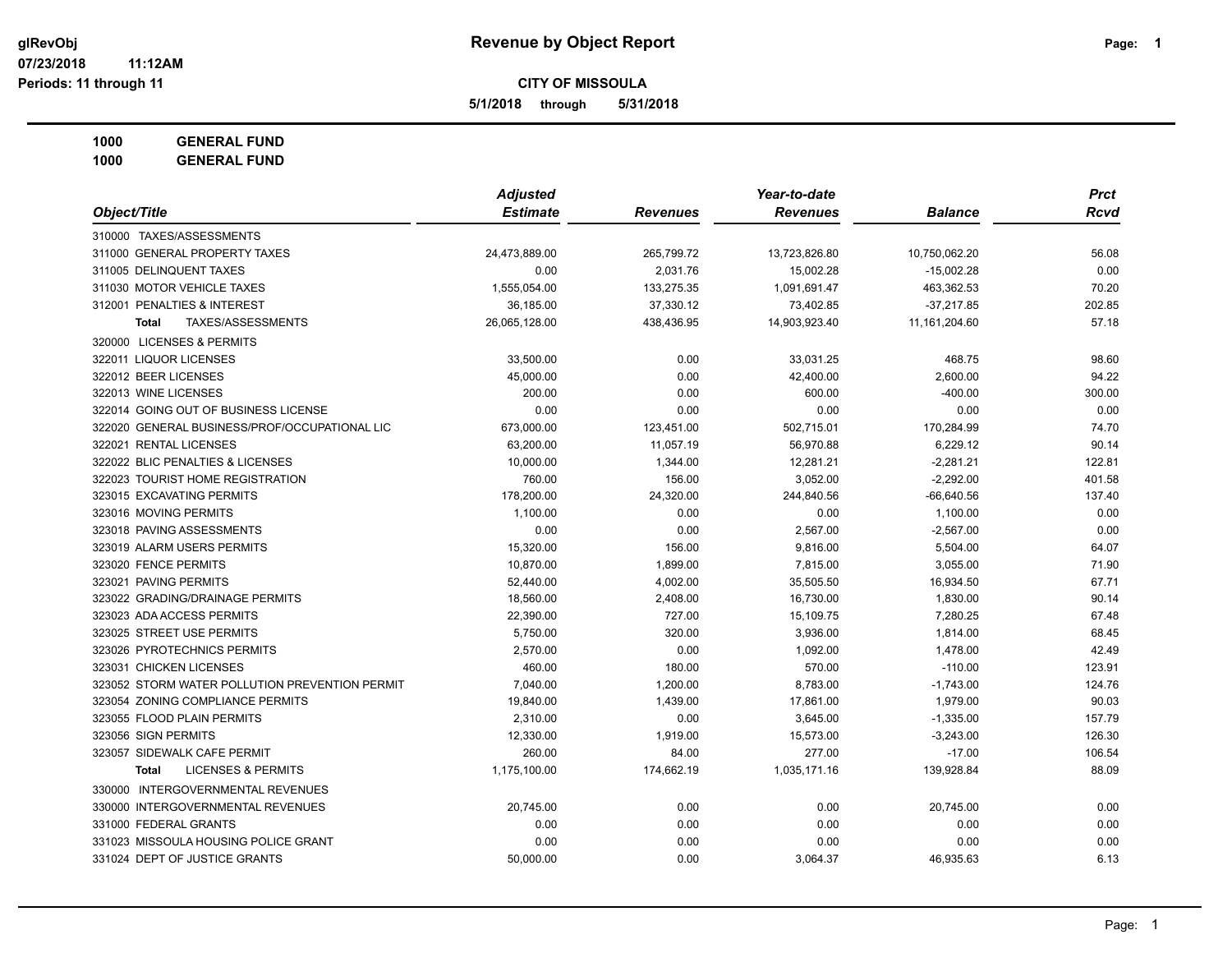**5/1/2018 through 5/31/2018**

**1000 GENERAL FUND**

| Object/Title                                 | <b>Adjusted</b> |                 | Year-to-date    |                | <b>Prct</b> |  |
|----------------------------------------------|-----------------|-----------------|-----------------|----------------|-------------|--|
|                                              | <b>Estimate</b> | <b>Revenues</b> | <b>Revenues</b> | <b>Balance</b> | Rcvd        |  |
| 331025 DV ACCOUNTABILITY PROJECT             | 44,664.00       | 10,155.74       | 19,220.23       | 25,443.77      | 43.03       |  |
| 331091 HMEP [HAZ MATERIAL & EMER PREP] GRANT | 0.00            | 0.00            | 9,364.09        | $-9,364.09$    | 0.00        |  |
| 331113 FEMA GRANT                            | 0.00            | 0.00            | 0.00            | 0.00           | 0.00        |  |
| 334014 *** Title Not Found ***               | 0.00            | 0.00            | 0.00            | 0.00           | 0.00        |  |
| 334017 SCHOOL RESOURCE OFFICER               | 240,000.00      | 0.00            | 77,515.00       | 162,485.00     | 32.30       |  |
| 334121 DNRC GRANT                            | 6,000.00        | 0.00            | 6,000.00        | 0.00           | 100.00      |  |
| 334122 RENEWABLE RESOURCE GRANTS             | 0.00            | 0.00            | 0.00            | 0.00           | 0.00        |  |
| 335075 STATE GAMBLING/VIDEO/KENO/BINGO FEES  | 115,000.00      | 0.00            | 121,082.80      | $-6,082.80$    | 105.29      |  |
| 335210 PERSONAL PROPERTY TAX REIMBURSEMENT   | 435,116.00      | 0.00            | 0.00            | 435,116.00     | 0.00        |  |
| 335230 HB 124 REVENUE                        | 8,117,602.00    | 0.00            | 6,414,538.38    | 1,703,063.62   | 79.02       |  |
| 336001 MDT REIMBURSEMENTS                    | 0.00            | 0.00            | 0.00            | 0.00           | 0.00        |  |
| 336021 STATE CONTRIB - POLICE RETIREMENT     | 2,567,433.00    | 191,619.47      | 2,233,972.53    | 333,460.47     | 87.01       |  |
| 336022 STATE CONTRIB. - FIRE RETIREMENT      | 2,535,872.00    | 193,885.38      | 2,220,162.21    | 315,709.79     | 87.55       |  |
| 336023 STATE CONTRIB. - PERS                 | 10.835.00       | 971.22          | 12,411.46       | $-1,576.46$    | 114.55      |  |
| 336027 ON JOB TRAINING - REIMBURSEMENT       | 0.00            | 0.00            | 1,926.00        | $-1,926.00$    | 0.00        |  |
| 337000 LOCAL GRANTS                          | 35,000.00       | 0.00            | 0.00            | 35,000.00      | 0.00        |  |
| 337009 *** Title Not Found ***               | 0.00            | 0.00            | 0.00            | 0.00           | 0.00        |  |
| 337012 LEGAL SERVICES-CONTRACTED/REIMB.      | 6,000.00        | 0.00            | 7,200.00        | $-1,200.00$    | 120.00      |  |
| 337013 MUTD SIGN MAINTENANCE AGREEMENT       | 3,000.00        | 0.00            | 3,000.00        | 0.00           | 100.00      |  |
| 338100 PLANNING MILLS PASSED THRU COUNTY     | 0.00            | 0.00            | 0.00            | 0.00           | 0.00        |  |
| 339000 PAYMENT IN LIEU OF TAXES              | 306,585.00      | 0.00            | 0.00            | 306,585.00     | 0.00        |  |
| INTERGOVERNMENTAL REVENUES<br><b>Total</b>   | 14,493,852.00   | 396,631.81      | 11,129,457.07   | 3,364,394.93   | 76.79       |  |
| 340000 CHARGES FOR SERVICES                  |                 |                 |                 |                |             |  |
| 341009 BLDG ADMIN FEES                       | 366,035.00      | 0.00            | 183,017.50      | 183,017.50     | 50.00       |  |
| 341010 MISCELLANEOUS COLLECTIONS             | 850.00          | $-525.00$       | 5,355.50        | $-4,505.50$    | 630.06      |  |
| 341011 TRANSPORTATION ADMIN FEES             | 28,947.00       | 0.00            | 14,473.50       | 14,473.50      | 50.00       |  |
| 341012 MAYORS PROCLAMATION FEES              | 0.00            | 0.00            | 0.00            | 0.00           | 0.00        |  |
| 341013 AIR FUND FEES                         | 95.00           | 10.00           | 10.00           | 85.00          | 10.53       |  |
| 341015 SEWER ADMINISTRATION FEES             | 1,355,940.00    | 0.00            | 677,970.00      | 677,970.00     | 50.00       |  |
| 341016 MRA ADMINISTRATION FEES               | 148.857.00      | 0.00            | 74,428.50       | 74,428.50      | 50.00       |  |
| 341017 LIGHTING ADMINISTRATION FEES          | 15,250.00       | 0.00            | 7,625.00        | 7,625.00       | 50.00       |  |
| 341018 PARKING COMM ADMIN FEES               | 199,699.00      | 0.00            | 99,849.50       | 99,849.50      | 50.00       |  |
| 341019 *** Title Not Found ***               | 4,647.00        | 0.00            | 2,323.50        | 2,323.50       | 50.00       |  |
| 341021 SID ADMINISTRATION FEES               | 0.00            | 0.00            | 0.00            | 0.00           | 0.00        |  |
| 341023 PLANNING ADMIN FEES                   | 25,000.00       | 0.00            | 12,500.00       | 12,500.00      | 50.00       |  |
| 341024 HOUSING GRANT ADMIN FEES              | 104,000.00      | 0.00            | 0.00            | 104,000.00     | 0.00        |  |
| 341026 WATER ADMINISTRATION FEES             | 0.00            | 0.00            | 0.00            | 0.00           | 0.00        |  |
| 341027 STORMWATER ADMINISTRATION FEES        | 26,988.00       | 0.00            | 13,494.00       | 13,494.00      | 50.00       |  |
| 341033 TIME PAY COLLECTIONS - MUNI COURT     | 64,482.00       | 0.00            | 0.00            | 64,482.00      | 0.00        |  |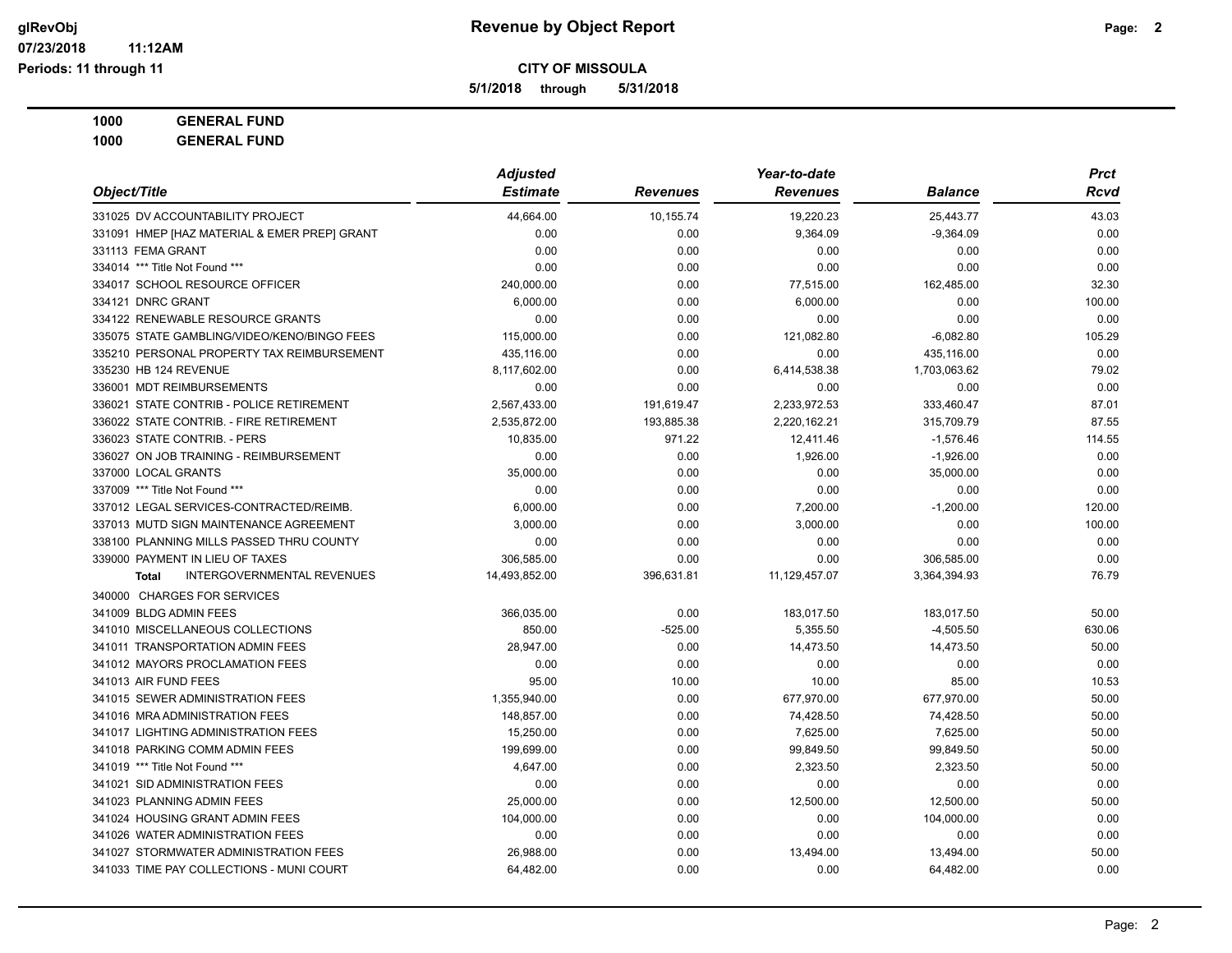**5/1/2018 through 5/31/2018**

# **1000 GENERAL FUND**

| Object/Title                              | <b>Adjusted</b> |                 | Year-to-date    | <b>Prct</b>    |        |
|-------------------------------------------|-----------------|-----------------|-----------------|----------------|--------|
|                                           | <b>Estimate</b> | <b>Revenues</b> | <b>Revenues</b> | <b>Balance</b> | Rcvd   |
| 341041 SEWER EXTENSION RECORDING FEES     | 3,500.00        | 904.00          | 6,860.00        | $-3,360.00$    | 196.00 |
| 341052 MUNICIPAL COURT FILING FEES        | 330,000.00      | 18,071.46       | 217,261.14      | 112,738.86     | 65.84  |
| 341055 CRIME VICTIM SURCHARGE             | 1,500.00        | 103.41          | 1,158.00        | 342.00         | 77.20  |
| 341067 SUBDIVISION EXEMPTION AFFIDAVITS   | 5,140.00        | 1,000.00        | 5,800.00        | $-660.00$      | 112.84 |
| 341068 SUBDIVISON FEES                    | 10,280.00       | 0.00            | 4,510.00        | 5,770.00       | 43.87  |
| 341069 REZONING FEES                      | 10,280.00       | 0.00            | 16,596.00       | $-6,316.00$    | 161.44 |
| 341070 DESIGN REVIEW BOARD                | 33,910.00       | 3,118.48        | 25,155.64       | 8,754.36       | 74.18  |
| 341072 FLOOD PLAIN-0THER FEES             | 0.00            | 0.00            | 0.00            | 0.00           | 0.00   |
| 341073 FIRE PLAN CHECK FEES               | 30,830.00       | 831.00          | 40,048.00       | $-9,218.00$    | 129.90 |
| 341074 FIRE INSPECTION FEES               | 55,000.00       | 2,330.00        | 66,554.00       | $-11,554.00$   | 121.01 |
| 341076 ENGINEERING PLAN CHECK FEES        | 44,700.00       | 5,567.00        | 51,628.00       | $-6,928.00$    | 115.50 |
| 341078 ENGINEERING MAP FEES               | 210.00          | 5.00            | 75.00           | 135.00         | 35.71  |
| 341079 GREASE INTERCEPTOR APPEAL FEES     | 1,130.00        | 0.00            | 484.50          | 645.50         | 42.88  |
| 341090 STREET VACATION PETITION FEES      | 0.00            | 0.00            | 0.00            | 0.00           | 0.00   |
| 342010 POLICE/BID AGREEMENT               | 45,000.00       | 0.00            | 25,294.25       | 19,705.75      | 56.21  |
| 342012 PD REIMBURSABLE SERVICES           | 0.00            | 0.00            | 0.00            | 0.00           | 0.00   |
| 342013 BLIC BACKGROUND CHECK FEE          | 11,500.00       | 1,316.00        | 10,668.06       | 831.94         | 92.77  |
| 342014 POLICE DEPARTMENT SERVICE FEES     | 27,568.00       | 2,280.00        | 22,196.00       | 5,372.00       | 80.51  |
| 342015 POLICE OVERTIME FEES               | 100,000.00      | 5,606.66        | 115,247.96      | $-15,247.96$   | 115.25 |
| 342016 POLICE TRAINING FEES               | 36,000.00       | 3,150.00        | 15,735.72       | 20,264.28      | 43.71  |
| 342017 CATERING FEES                      | 5,000.00        | 175.00          | 5,736.00        | $-736.00$      | 114.72 |
| 342018 DESK REPORTS                       | 37,012.00       | 2,696.50        | 31,967.50       | 5,044.50       | 86.37  |
| 342019 ABANDONED VEHICLE REVENUE FEES     | 12,000.00       | 120.00          | 29,565.00       | $-17,565.00$   | 246.38 |
| 342020 FIRE DEPARTMENT FEES               | 550.00          | 109.00          | 418.50          | 131.50         | 76.09  |
| 342021 CPR EDUCATION PROGRAM              | 10,000.00       | 625.00          | 7,630.00        | 2,370.00       | 76.30  |
| 342022 OUTSIDE HIRES                      | 651,341.00      | 267,588.65      | 1,178,867.56    | $-527,526.56$  | 180.99 |
| 342060 BIKE PROGRAM SALES & FEES          | 0.00            | 0.00            | 1,683.67        | $-1,683.67$    | 0.00   |
| 343000 PW REIMBURSABLE SERVICES           | 35,000.00       | 7.32            | 12,296.42       | 22,703.58      | 35.13  |
| 343001 SIGN FABRICATION & CONTRACTS       | 0.00            | 0.00            | 0.00            | 0.00           | 0.00   |
| 343002 OTHER AGENCIES - VEH MAINT         | 55,000.00       | 0.00            | 83,867.13       | $-28,867.13$   | 152.49 |
| 343004 SPECIAL STATE CONTRACTS            | 175,000.00      | 0.00            | 55,164.50       | 119,835.50     | 31.52  |
| 343006 OTHER GOVT AGENCY-STREET PROJECTS  | 0.00            | 0.00            | 10,000.00       | $-10,000.00$   | 0.00   |
| 343010 STREET DEPT SALES & SERVICES       | 0.00            | 0.00            | 0.00            | 0.00           | 0.00   |
| 343013 SNOW REMOVAL FEES                  | 1,633.00        | 0.00            | 920.00          | 713.00         | 56.34  |
| 343025 *** Title Not Found ***            | 114,100.00      | 24,080.00       | 153,563.00      | $-39,463.00$   | 134.59 |
| 343033 *** Title Not Found ***            | 255,800.00      | 46,130.00       | 280,984.00      | $-25,184.00$   | 109.85 |
| 343080 STATE MAINTENANCE CONTRACT         | 550,000.00      | 213,012.24      | 526,644.30      | 23,355.70      | 95.75  |
| 343084 STREET MAINTENANCE MATERIALS REIMB | 50,000.00       | 0.00            | 0.00            | 50,000.00      | 0.00   |
| 343097 SIDEWALK AND CURB FEES             | 300,000.00      | 29,224.08       | 355,419.46      | $-55,419.46$   | 118.47 |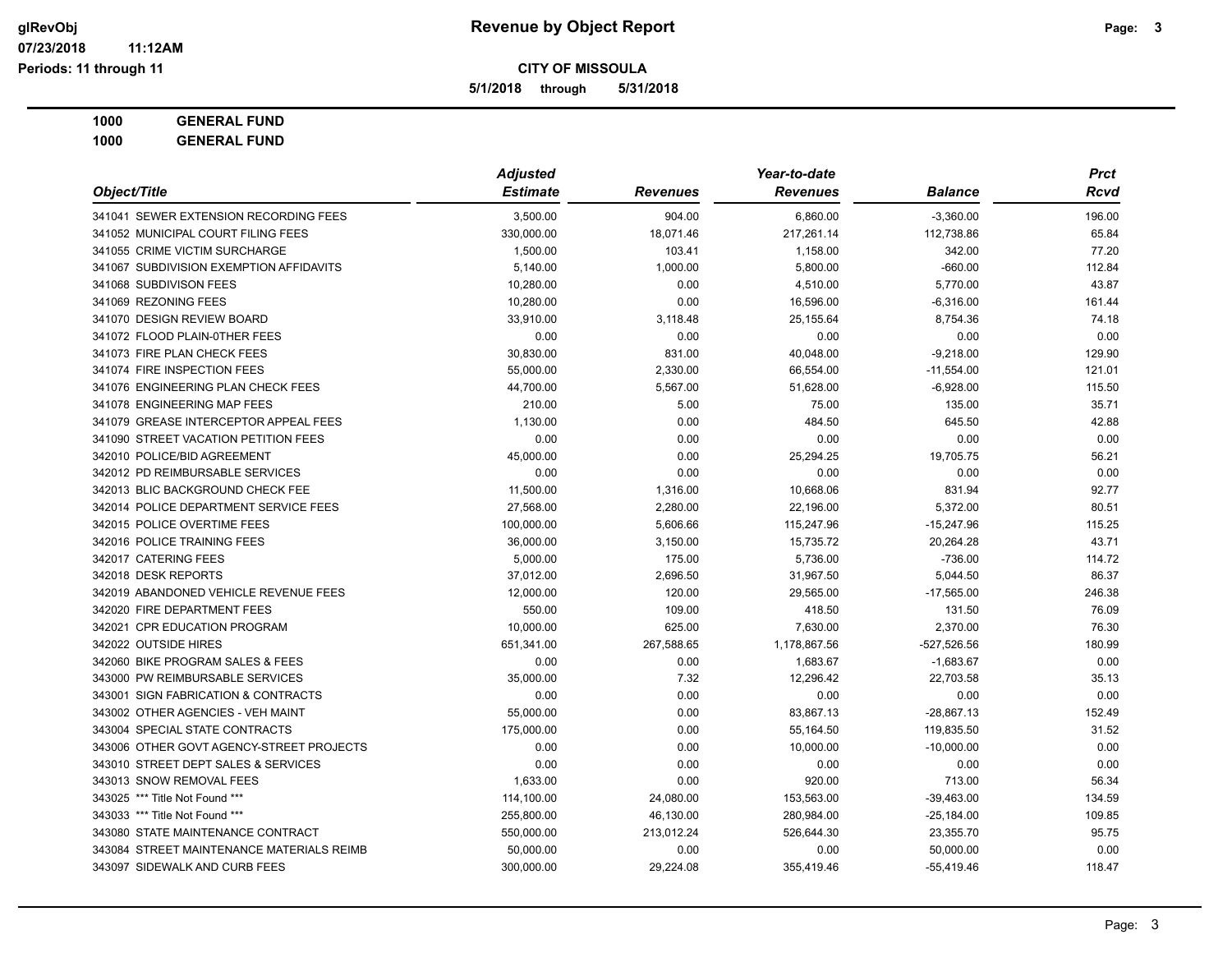**5/1/2018 through 5/31/2018**

# **1000 GENERAL FUND**

|                                                | <b>Adjusted</b> |                 | Year-to-date    | <b>Prct</b>    |        |
|------------------------------------------------|-----------------|-----------------|-----------------|----------------|--------|
| Object/Title                                   | <b>Estimate</b> | <b>Revenues</b> | <b>Revenues</b> | <b>Balance</b> | Rcvd   |
| 343311 SALE OF NICHES                          | 0.00            | 0.00            | 0.00            | 0.00           | 0.00   |
| 343320 SALE OF GRAVES                          | 12,870.00       | 350.00          | 9,050.00        | 3,820.00       | 70.32  |
| 343321 FOUNDATIONS                             | 3,500.00        | 1,111.00        | 4,933.00        | $-1,433.00$    | 140.94 |
| 343322 FLOWER CARE                             | 4,500.00        | 485.00          | 4,055.00        | 445.00         | 90.11  |
| 343323 LINER/ POLYVAULTS/ ACCESS FEES          | 12,000.00       | 500.00          | 6,050.00        | 5,950.00       | 50.42  |
| 343324 OTHER CEMETERY FEES                     | 1,800.00        | 150.00          | 1,650.00        | 150.00         | 91.67  |
| 343325 2ND INTERMENT RIGHT                     | 2,000.00        | 200.00          | 2,000.00        | 0.00           | 100.00 |
| 343327 MONUMENT MAINTENANCE                    | 0.00            | 187.50          | 282.50          | $-282.50$      | 0.00   |
| 343340 OPENINGS/ CLOSINGS/ DISINTERMENTS       | 13,000.00       | 875.00          | 8,687.50        | 4,312.50       | 66.83  |
| 343341 CEMETERY MONUMENT PERMIT FEE            | 0.00            | 300.00          | 750.00          | $-750.00$      | 0.00   |
| 343343 CEMETERY OVERTIME SERVICES FEE          | 0.00            | 287.50          | 457.50          | $-457.50$      | 0.00   |
| 343350 MISCELLANEOUS FEES                      | 29,000.00       | 0.00            | 42.50           | 28,957.50      | 0.15   |
| 343360 WEED CONTROL                            | 2,250.00        | 0.00            | 810.00          | 1,440.00       | 36.00  |
| 346031 OUTDOOR RECREATION - ADULTS             | 317,307.00      | 25,454.31       | 423,627.16      | -106,320.16    | 133.51 |
| 346033 OUTDOOR RECREATION - YOUTH              | 102,950.00      | 9,356.39        | 58,469.14       | 44,480.86      | 56.79  |
| 346034 GROUNDS MAINTENANCE CONTRACT            | 105,000.00      | 0.00            | 48,368.00       | 56,632.00      | 46.06  |
| 346036 VENDOR CONCESSION FEES                  | 1,350.00        | 189.00          | 1,354.50        | $-4.50$        | 100.33 |
| 346051 MONTANA PARKS/REC CONFERENCE 2012       | 2,500.00        | 0.00            | 1,170.45        | 1,329.55       | 46.82  |
| 346054 PARKS MISC OVERTIME FEES                | 0.00            | 1,380.50        | 2,056.14        | $-2,056.14$    | 0.00   |
| <b>CHARGES FOR SERVICES</b><br><b>Total</b>    | 5,949,801.00    | 668,362.00      | 5,024,859.70    | 924,941.30     | 84.45  |
| 350000 FINES & FORFEITURES                     |                 |                 |                 |                |        |
| 351022 LAW ENFORCEMENT ACADEMY SURCHARGE #5    | 0.00            | 4,557.58        | 18,878.12       | $-18,878.12$   | 0.00   |
| 351031 TRAFFIC FINES                           | 1,205,000.00    | 74,699.75       | 865,900.25      | 339,099.75     | 71.86  |
| 351032 SURCHARGE ON FINES                      | 102,500.00      | 6,655.49        | 70,195.12       | 32,304.88      | 68.48  |
| 351033 PUBLIC DEFENDER FEES                    | 55,000.00       | 4,949.91        | 55,914.48       | $-914.48$      | 101.66 |
| 351034 CELLULAR PHONE FINES                    | 80,000.00       | 2,799.00        | 61,463.50       | 18,536.50      | 76.83  |
| 351035 CELL PHONE FINES: EDUCATION             | 80,000.00       | 2,799.00        | 61,463.50       | 18,536.50      | 76.83  |
| 353601 CANCELLATION FEE                        | 0.00            | 13.84           | 47.84           | $-47.84$       | 0.00   |
| 355000 FALSE ALARM PENALTY                     | 10,000.00       | 884.00          | 11,700.00       | $-1,700.00$    | 117.00 |
| <b>FINES &amp; FORFEITURES</b><br><b>Total</b> | 1,532,500.00    | 97,358.57       | 1,145,562.81    | 386,937.19     | 74.75  |
| 360000 MISCELLANEOUS REVENUES                  |                 |                 |                 |                |        |
| 360001 COPIES                                  | 2,000.00        | 198.70          | 1,855.45        | 144.55         | 92.77  |
| 360003 MMIA REIMBURSEMENT-ATTORNEY             | 0.00            | 0.00            | 0.00            | 0.00           | 0.00   |
| 360010 MISCELLANEOUS                           | 23,000.00       | 1,062.68        | 5,316.18        | 17,683.82      | 23.11  |
| 360050 OVER/SHORT                              | 0.00            | 1.00            | 12.00           | $-12.00$       | 0.00   |
| 360100 REFUNDS                                 | 0.00            | 0.00            | 0.00            | 0.00           | 0.00   |
| 362000 OTHER MISCELLANEOUS REVENUE             | 8,000.00        | 0.00            | 0.00            | 8,000.00       | 0.00   |
| 362002 BAD CHECK CHARGES                       | 250.00          | 15.00           | 180.00          | 70.00          | 72.00  |
|                                                |                 |                 |                 |                |        |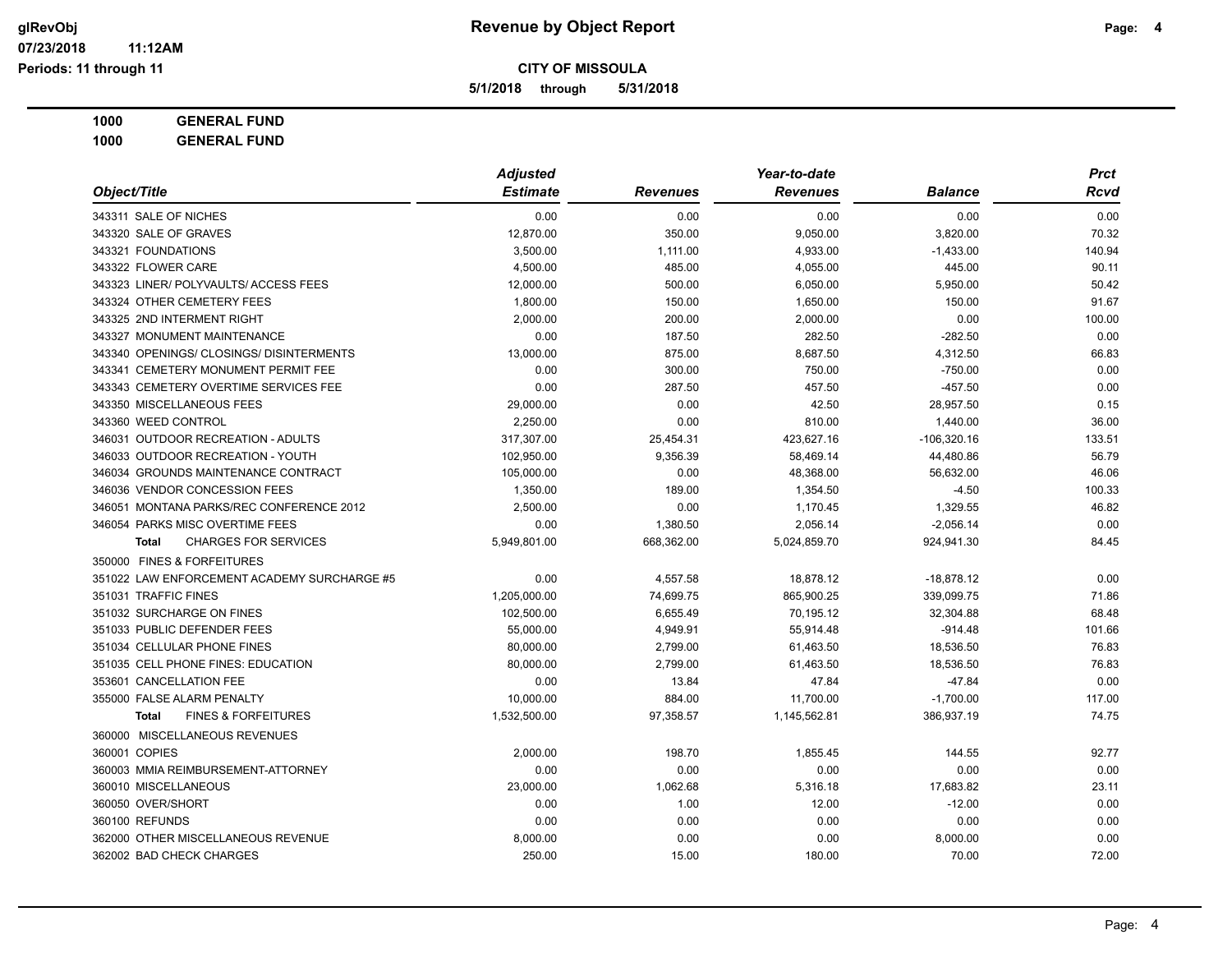**5/1/2018 through 5/31/2018**

# **1000 GENERAL FUND**

|                                                           | <b>Adjusted</b> |                 | Year-to-date    | <b>Prct</b>    |        |  |
|-----------------------------------------------------------|-----------------|-----------------|-----------------|----------------|--------|--|
| Object/Title                                              | <b>Estimate</b> | <b>Revenues</b> | <b>Revenues</b> | <b>Balance</b> | Rcvd   |  |
| 362004 URD III FACADE IMPROVEMENT LOAN REC                | 0.00            | 0.00            | 0.00            | 0.00           | 0.00   |  |
| 362011 SALE OF UNCLAIMED PROPERTY                         | 0.00            | 0.00            | 5,611.86        | $-5,611.86$    | 0.00   |  |
| 362012 REC/GREEN TAG PROGRAM                              | 0.00            | 0.00            | 0.00            | 0.00           | 0.00   |  |
| 364012 SALE OF SURPLUS PROPERTY                           | 25,000.00       | 0.00            | 116,753.25      | $-91,753.25$   | 467.01 |  |
| 364040 INSURANCE AND DAMAGE RECOVERY                      | 25,000.00       | 718.99          | 31,869.39       | $-6,869.39$    | 127.48 |  |
| 364041 WORKERS COMPENSATION REIMBURSEMENT                 | 0.00            | 0.00            | 0.00            | 0.00           | 0.00   |  |
| 364042 EXPENDITURE REIMBURSEMENTS                         | 0.00            | 0.00            | 0.00            | 0.00           | 0.00   |  |
| 364043 RATTLESNAKE SUNLIGHT REIMBURSEMENT                 | 8,250.00        | 0.00            | 7,436.00        | 814.00         | 90.13  |  |
| 364044 EMERGENCY RESPONSE REIMBURSEMENT                   | 0.00            | 0.00            | 0.00            | 0.00           | 0.00   |  |
| 365000 DONATIONS                                          | 0.00            | 0.00            | 318.00          | $-318.00$      | 0.00   |  |
| 365001 *** Title Not Found ***                            | 0.00            | 13.20           | 5,452.64        | $-5,452.64$    | 0.00   |  |
| 365005 CONTRIBUTIONS - PLANNING                           | 0.00            | 0.00            | 64,560.00       | $-64,560.00$   | 0.00   |  |
| 365021 PARKS AND RECS GRANTS & CONTRIBUTIONS              | 0.00            | 0.00            | 0.00            | 0.00           | 0.00   |  |
| 365027 MISCELLANOUS PRIVATE GRANTS                        | 0.00            | 0.00            | 1,000.00        | $-1,000.00$    | 0.00   |  |
| <b>MISCELLANEOUS REVENUES</b><br><b>Total</b>             | 91,500.00       | 2,009.57        | 240,364.77      | $-148,864.77$  | 262.69 |  |
| 370000 INVESTMENTS & ROYALTY EARNINGS                     |                 |                 |                 |                |        |  |
| 371010 INTEREST ON INVESTMENTS                            | 3,000.00        | 0.00            | 550.01          | 2,449.99       | 18.33  |  |
| 371012 MUNICIPAL COURT BANK INTEREST                      | 16,793.00       | 0.00            | 0.00            | 16,793.00      | 0.00   |  |
| 371020 GAIN/LOSS IN MARKET VALUE OF INVESTMENTS           | 0.00            | 0.00            | 0.00            | 0.00           | 0.00   |  |
| <b>INVESTMENTS &amp; ROYALTY EARNINGS</b><br><b>Total</b> | 19,793.00       | 0.00            | 550.01          | 19,242.99      | 2.78   |  |
| 380000 OTHER FINANCING SOURCES                            |                 |                 |                 |                |        |  |
| 381090 PROCEEDS FROM CAPITAL LEASE                        | 316,129.00      | 0.00            | 0.00            | 316,129.00     | 0.00   |  |
| 382010 SALE OF FIXED ASSETS                               | 0.00            | 0.00            | 0.00            | 0.00           | 0.00   |  |
| 383000 OPERATING TRANSFERS                                | 328,053.00      | 0.00            | 200,791.23      | 127,261.77     | 61.21  |  |
| 383001 TRANS FR FLUSHING DISTRICT                         | 41,000.00       | 0.00            | 20,500.00       | 20,500.00      | 50.00  |  |
| 383002 TRANS FR GAS TAX                                   | 564,000.00      | 0.00            | 282,000.00      | 282,000.00     | 50.00  |  |
| 383004 TRANS FR EMPLOYEE HEALTH INSURANCE LEVY            | 5,101,004.00    | 0.00            | 2,550,502.03    | 2,550,501.97   | 50.00  |  |
| 383007 TRANS FR CABLE FRANCHISE                           | 301,433.00      | 0.00            | 150,716.50      | 150,716.50     | 50.00  |  |
| 383011 TRANS FR SID REVOLVING                             | 100,000.00      | 0.00            | 0.00            | 100,000.00     | 0.00   |  |
| 383065 TRANSFER FROM WWTF                                 | 50,213.00       | 0.00            | 0.00            | 50,213.00      | 0.00   |  |
| 383066 TRANSFER FROM WATER UTILITY                        | 28,733.00       | 0.00            | 0.00            | 28,733.00      | 0.00   |  |
| OTHER FINANCING SOURCES<br><b>Total</b>                   | 6,830,565.00    | 0.00            | 3,204,509.76    | 3,626,055.24   | 46.91  |  |
| 390000 INTERNAL SERVICES                                  |                 |                 |                 |                |        |  |
| 399999 NEW REQUESTS FUNDING                               | 0.00            | 0.00            | 0.00            | 0.00           | 0.00   |  |
| <b>INTERNAL SERVICES</b><br><b>Total</b>                  | 0.00            | 0.00            | 0.00            | 0.00           | 0.00   |  |
| <b>GENERAL FUND</b><br>Total                              | 56,158,239.00   | 1,777,461.09    | 36,684,398.68   | 19,473,840.32  | 65.32  |  |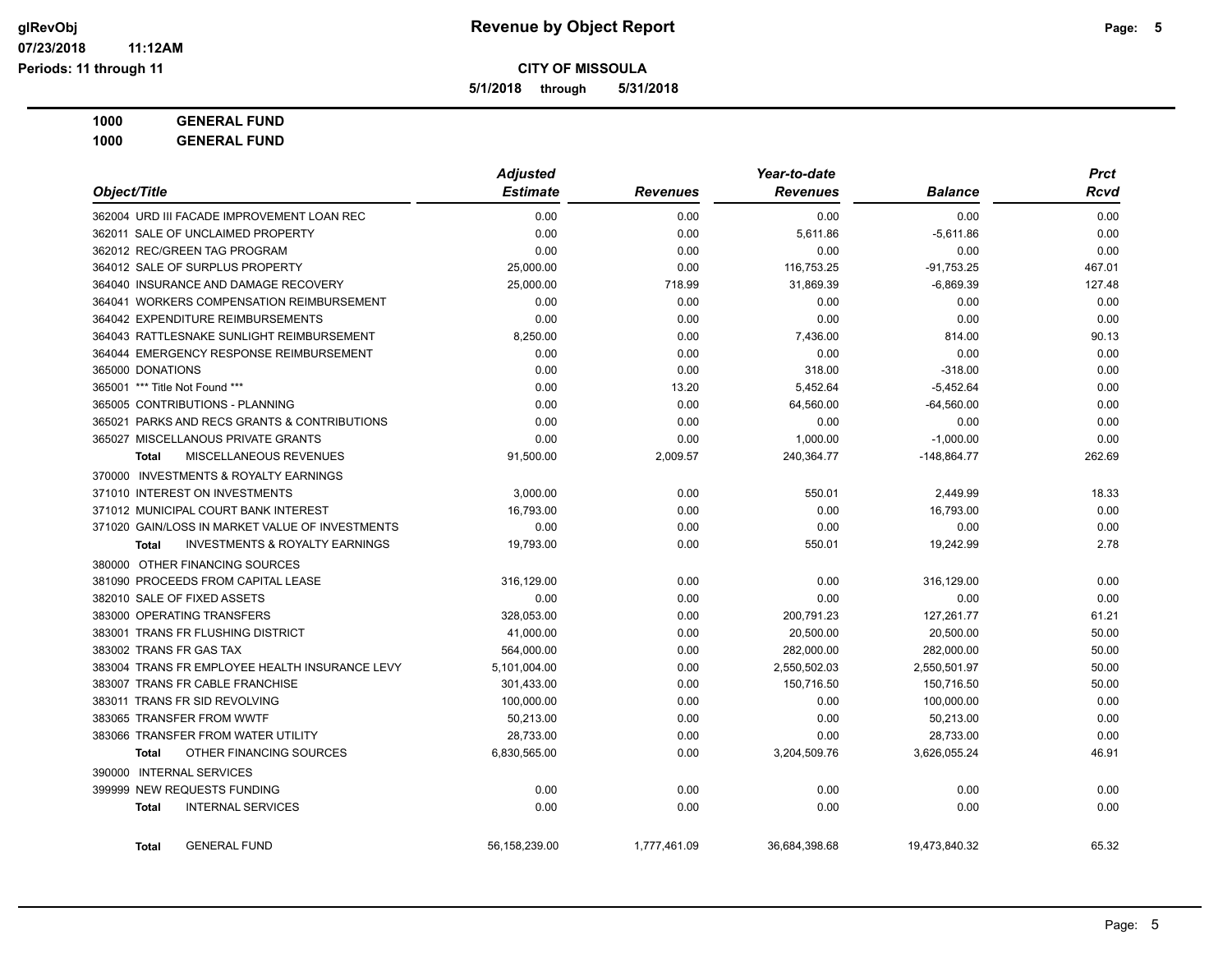**CITY OF MISSOULA 5/1/2018 through 5/31/2018**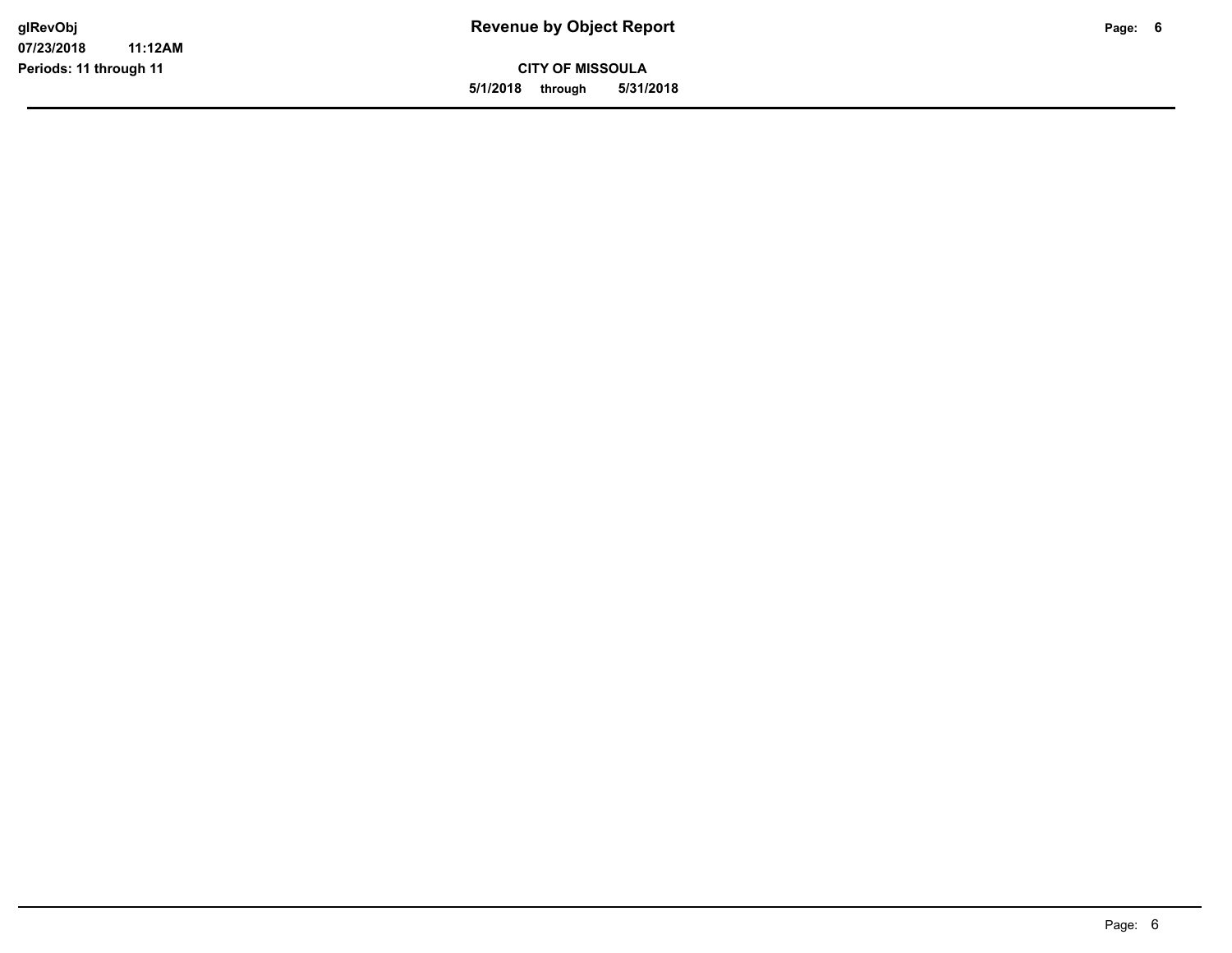**5/1/2018 through 5/31/2018**

**Periods: 11 through 11**

**11:12AM**

| Object/Title                                  | <b>Adjusted</b> |            | Year-to-date    |                 | <b>Prct</b> |
|-----------------------------------------------|-----------------|------------|-----------------|-----------------|-------------|
|                                               | <b>Estimate</b> | Revenues   | <b>Revenues</b> | <b>Balance</b>  | <b>Rcvd</b> |
| 310000 TAXES/ASSESSMENTS                      |                 |            |                 |                 |             |
| 311000 GENERAL PROPERTY TAXES                 | 24,473,889.00   | 265,799.72 | 13,723,826.80   | 10,750,062.20   | 56.08       |
| 311005 DELINQUENT TAXES                       | 0.00            | 2,031.76   | 15,002.28       | $-15,002.28$    | 0.00        |
| 311030 MOTOR VEHICLE TAXES                    | 1,555,054.00    | 133,275.35 | 1,091,691.47    | 463,362.53      | 70.20       |
| 312001 PENALTIES & INTEREST                   | 36,185.00       | 37,330.12  | 73,402.85       | $-37,217.85$    | 202.85      |
| TAXES/ASSESSMENTS<br><b>Total</b>             | 26,065,128.00   | 438,436.95 | 14,903,923.40   | 11, 161, 204.60 | 57.18       |
| 320000 LICENSES & PERMITS                     |                 |            |                 |                 |             |
| 322011 LIQUOR LICENSES                        | 33,500.00       | 0.00       | 33,031.25       | 468.75          | 98.60       |
| 322012 BEER LICENSES                          | 45,000.00       | 0.00       | 42,400.00       | 2,600.00        | 94.22       |
| 322013 WINE LICENSES                          | 200.00          | 0.00       | 600.00          | $-400.00$       | 300.00      |
| 322014 GOING OUT OF BUSINESS LICENSE          | 0.00            | 0.00       | 0.00            | 0.00            | 0.00        |
| 322020 GENERAL BUSINESS/PROF/OCCUPATIONAL LIC | 673,000.00      | 123,451.00 | 502,715.01      | 170,284.99      | 74.70       |
| 322021 RENTAL LICENSES                        | 63,200.00       | 11,057.19  | 56,970.88       | 6,229.12        | 90.14       |
| 322022 BLIC PENALTIES & LICENSES              | 10,000.00       | 1,344.00   | 12,281.21       | $-2,281.21$     | 122.81      |
| 322023 TOURIST HOME REGISTRATION              | 760.00          | 156.00     | 3,052.00        | $-2,292.00$     | 401.58      |
| 323015 EXCAVATING PERMITS                     | 178,200.00      | 24,320.00  | 244,840.56      | $-66,640.56$    | 137.40      |
| 323016 MOVING PERMITS                         | 1,100.00        | 0.00       | 0.00            | 1,100.00        | 0.00        |
| 323018 PAVING ASSESSMENTS                     | 0.00            | 0.00       | 2,567.00        | $-2,567.00$     | 0.00        |
| 323019 ALARM USERS PERMITS                    | 15,320.00       | 156.00     | 9,816.00        | 5,504.00        | 64.07       |
| 323020 FENCE PERMITS                          | 10,870.00       | 1,899.00   | 7,815.00        | 3,055.00        | 71.90       |
| 323021 PAVING PERMITS                         | 52,440.00       | 4,002.00   | 35,505.50       | 16,934.50       | 67.71       |
| 323022 GRADING/DRAINAGE PERMITS               | 18,560.00       | 2,408.00   | 16,730.00       | 1,830.00        | 90.14       |
| 323023 ADA ACCESS PERMITS                     | 22,390.00       | 727.00     | 15,109.75       | 7,280.25        | 67.48       |
| 323025 STREET USE PERMITS                     | 5,750.00        | 320.00     | 3,936.00        | 1,814.00        | 68.45       |
| 323026 PYROTECHNICS PERMITS                   | 2,570.00        | 0.00       | 1,092.00        | 1,478.00        | 42.49       |
| 323031 CHICKEN LICENSES                       | 460.00          | 180.00     | 570.00          | $-110.00$       | 123.91      |
| 323052 STORM WATER POLLUTION PREVENTION PERN  | 7,040.00        | 1,200.00   | 8,783.00        | $-1,743.00$     | 124.76      |
| 323054 ZONING COMPLIANCE PERMITS              | 19,840.00       | 1,439.00   | 17,861.00       | 1,979.00        | 90.03       |
| 323055 FLOOD PLAIN PERMITS                    | 2,310.00        | 0.00       | 3,645.00        | $-1,335.00$     | 157.79      |
| 323056 SIGN PERMITS                           | 12,330.00       | 1,919.00   | 15,573.00       | $-3,243.00$     | 126.30      |
| 323057 SIDEWALK CAFE PERMIT                   | 260.00          | 84.00      | 277.00          | $-17.00$        | 106.54      |
| <b>LICENSES &amp; PERMITS</b><br><b>Total</b> | 1,175,100.00    | 174,662.19 | 1,035,171.16    | 139,928.84      | 88.09       |
| 330000 INTERGOVERNMENTAL REVENUES             |                 |            |                 |                 |             |
| 330000 INTERGOVERNMENTAL REVENUES             | 20,745.00       | 0.00       | 0.00            | 20,745.00       | 0.00        |
| 331000 FEDERAL GRANTS                         | 0.00            | 0.00       | 0.00            | 0.00            | 0.00        |
| 331023 MISSOULA HOUSING POLICE GRANT          | 0.00            | 0.00       | 0.00            | 0.00            | 0.00        |
| 331024 DEPT OF JUSTICE GRANTS                 | 50,000.00       | 0.00       | 3,064.37        | 46,935.63       | 6.13        |
| 331025 DV ACCOUNTABILITY GRANT(ATTY)          | 44,664.00       | 10,155.74  | 19,220.23       | 25,443.77       | 43.03       |
| 331091 HMEP [HAZ MATERIAL & EMER PREP] GRANT  | 0.00            | 0.00       | 9,364.09        | $-9,364.09$     | 0.00        |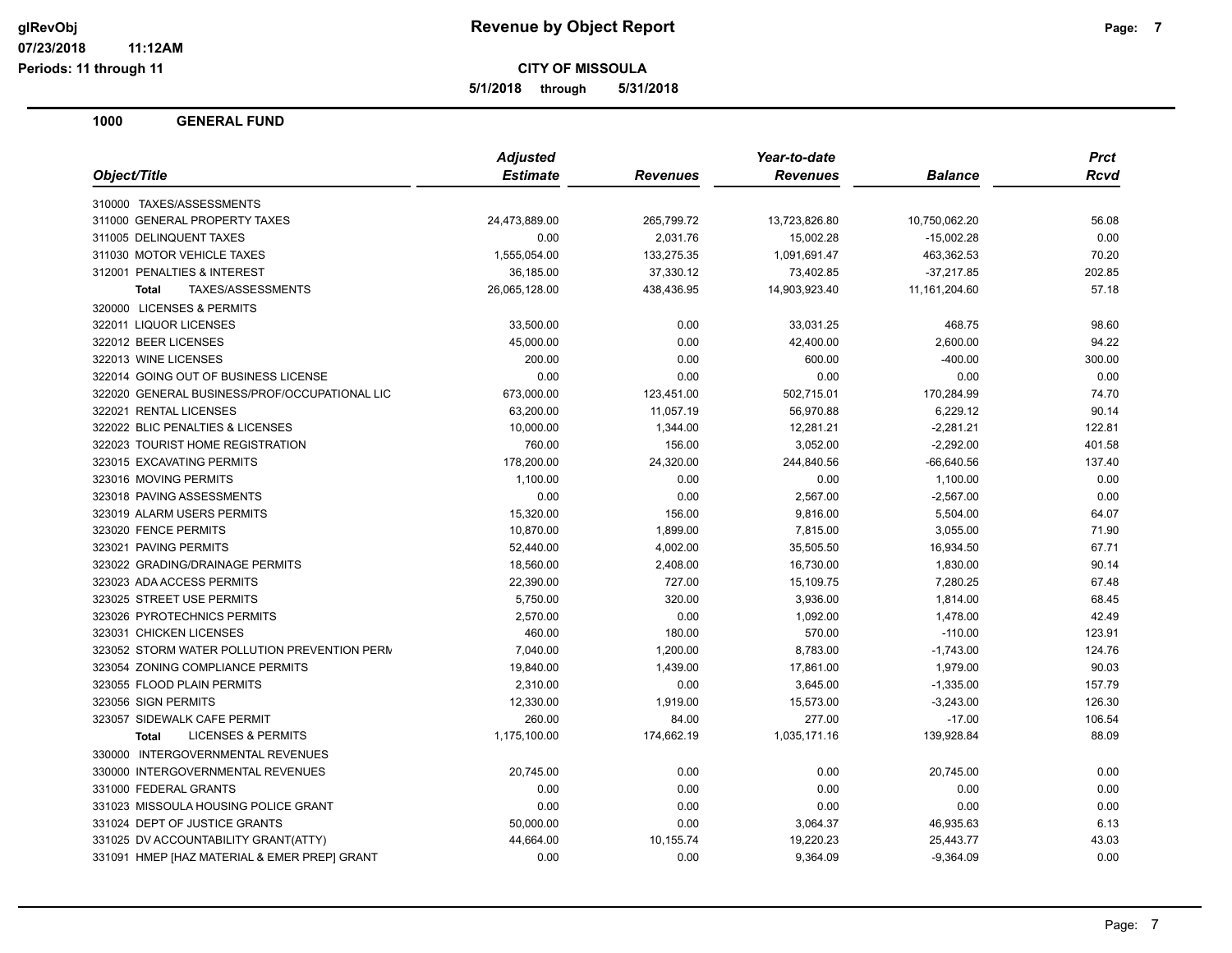**CITY OF MISSOULA**

**5/1/2018 through 5/31/2018**

**11:12AM**

| Object/Title                                      | <b>Adjusted</b> |                 | Year-to-date    |                | <b>Prct</b> |
|---------------------------------------------------|-----------------|-----------------|-----------------|----------------|-------------|
|                                                   | <b>Estimate</b> | <b>Revenues</b> | <b>Revenues</b> | <b>Balance</b> | Rcvd        |
| 331113 FEMA GRANT                                 | 0.00            | 0.00            | 0.00            | 0.00           | 0.00        |
| 334014 *** Title Not Found ***                    | 0.00            | 0.00            | 0.00            | 0.00           | 0.00        |
| 334017 SCHOOL RESOURCE OFFICER                    | 240,000.00      | 0.00            | 77,515.00       | 162,485.00     | 32.30       |
| 334121 DNRC GRANT                                 | 6,000.00        | 0.00            | 6,000.00        | 0.00           | 100.00      |
| 334122 RENEWABLE RESOURCE GRANTS                  | 0.00            | 0.00            | 0.00            | 0.00           | 0.00        |
| 335075 STATE GAMBLING/VIDEO/KENO/BINGO FEES       | 115,000.00      | 0.00            | 121,082.80      | $-6,082.80$    | 105.29      |
| 335210 PERSONAL PROPERTY TAX REIMBURSEMENT        | 435,116.00      | 0.00            | 0.00            | 435,116.00     | 0.00        |
| 335230 HB 124 REVENUE                             | 8,117,602.00    | 0.00            | 6,414,538.38    | 1,703,063.62   | 79.02       |
| 336001 MDT REIMBURSEMENTS                         | 0.00            | 0.00            | 0.00            | 0.00           | 0.00        |
| 336021 STATE CONTRIB - POLICE RETIREMENT          | 2,567,433.00    | 191,619.47      | 2,233,972.53    | 333,460.47     | 87.01       |
| 336022 STATE CONTRIB. - FIRE RETIREMENT           | 2,535,872.00    | 193,885.38      | 2,220,162.21    | 315,709.79     | 87.55       |
| 336023 STATE CONTRIB. - PERS                      | 10,835.00       | 971.22          | 12,411.46       | $-1,576.46$    | 114.55      |
| 336027 ON JOB TRAINING - REIMBURSEMENT            | 0.00            | 0.00            | 1,926.00        | $-1,926.00$    | 0.00        |
| 337000 LOCAL GRANTS                               | 35,000.00       | 0.00            | 0.00            | 35,000.00      | 0.00        |
| 337009 *** Title Not Found ***                    | 0.00            | 0.00            | 0.00            | 0.00           | 0.00        |
| 337012 LEGAL SERVICES-CONTRACTED/REIMB.           | 6,000.00        | 0.00            | 7,200.00        | $-1,200.00$    | 120.00      |
| 337013 MUTD SIGN MAINTENANCE AGREEMENT            | 3,000.00        | 0.00            | 3,000.00        | 0.00           | 100.00      |
| 338100 PLANNING MILLS PASSED THRU COUNTY          | 0.00            | 0.00            | 0.00            | 0.00           | 0.00        |
| 339000 PAYMENT IN LIEU OF TAXES                   | 306,585.00      | 0.00            | 0.00            | 306,585.00     | 0.00        |
| <b>INTERGOVERNMENTAL REVENUES</b><br><b>Total</b> | 14,493,852.00   | 396,631.81      | 11,129,457.07   | 3,364,394.93   | 76.79       |
| 340000 CHARGES FOR SERVICES                       |                 |                 |                 |                |             |
| 341009 BLDG ADMIN FEES                            | 366,035.00      | 0.00            | 183,017.50      | 183,017.50     | 50.00       |
| 341010 MISCELLANEOUS COLLECTIONS                  | 850.00          | $-525.00$       | 5,355.50        | $-4,505.50$    | 630.06      |
| 341011 TRANSPORTATION ADMIN FEES                  | 28,947.00       | 0.00            | 14,473.50       | 14,473.50      | 50.00       |
| 341012 MAYORS PROCLAMATION FEES                   | 0.00            | 0.00            | 0.00            | 0.00           | 0.00        |
| 341013 AIR FUND FEES                              | 95.00           | 10.00           | 10.00           | 85.00          | 10.53       |
| 341015 SEWER ADMINISTRATION FEES                  | 1,355,940.00    | 0.00            | 677,970.00      | 677,970.00     | 50.00       |
| 341016 MRA ADMINISTRATION FEES                    | 148,857.00      | 0.00            | 74,428.50       | 74,428.50      | 50.00       |
| 341017 LIGHTING ADMINISTRATION FEES               | 15,250.00       | 0.00            | 7,625.00        | 7,625.00       | 50.00       |
| 341018 PARKING COMM ADMIN FEES                    | 199,699.00      | 0.00            | 99,849.50       | 99,849.50      | 50.00       |
| 341019 *** Title Not Found ***                    | 4,647.00        | 0.00            | 2,323.50        | 2,323.50       | 50.00       |
| 341021 SID ADMINISTRATION FEES                    | 0.00            | 0.00            | 0.00            | 0.00           | 0.00        |
| 341023 PLANNING ADMIN FEES                        | 25,000.00       | 0.00            | 12,500.00       | 12,500.00      | 50.00       |
| 341024 HOUSING GRANT ADMIN FEES                   | 104,000.00      | 0.00            | 0.00            | 104,000.00     | 0.00        |
| 341026 WATER ADMINISTRATION FEES                  | 0.00            | 0.00            | 0.00            | 0.00           | 0.00        |
| 341027 STORMWATER ADMINISTRATION FEES             | 26,988.00       | 0.00            | 13,494.00       | 13,494.00      | 50.00       |
| 341033 TIME PAY COLLECTIONS - MUNI COURT          | 64,482.00       | 0.00            | 0.00            | 64,482.00      | 0.00        |
| 341041 SEWER EXTENSION RECORDING FEES             | 3,500.00        | 904.00          | 6,860.00        | $-3,360.00$    | 196.00      |
| 341052 MUNICIPAL COURT FILING FEES                | 330,000.00      | 18,071.46       | 217,261.14      | 112,738.86     | 65.84       |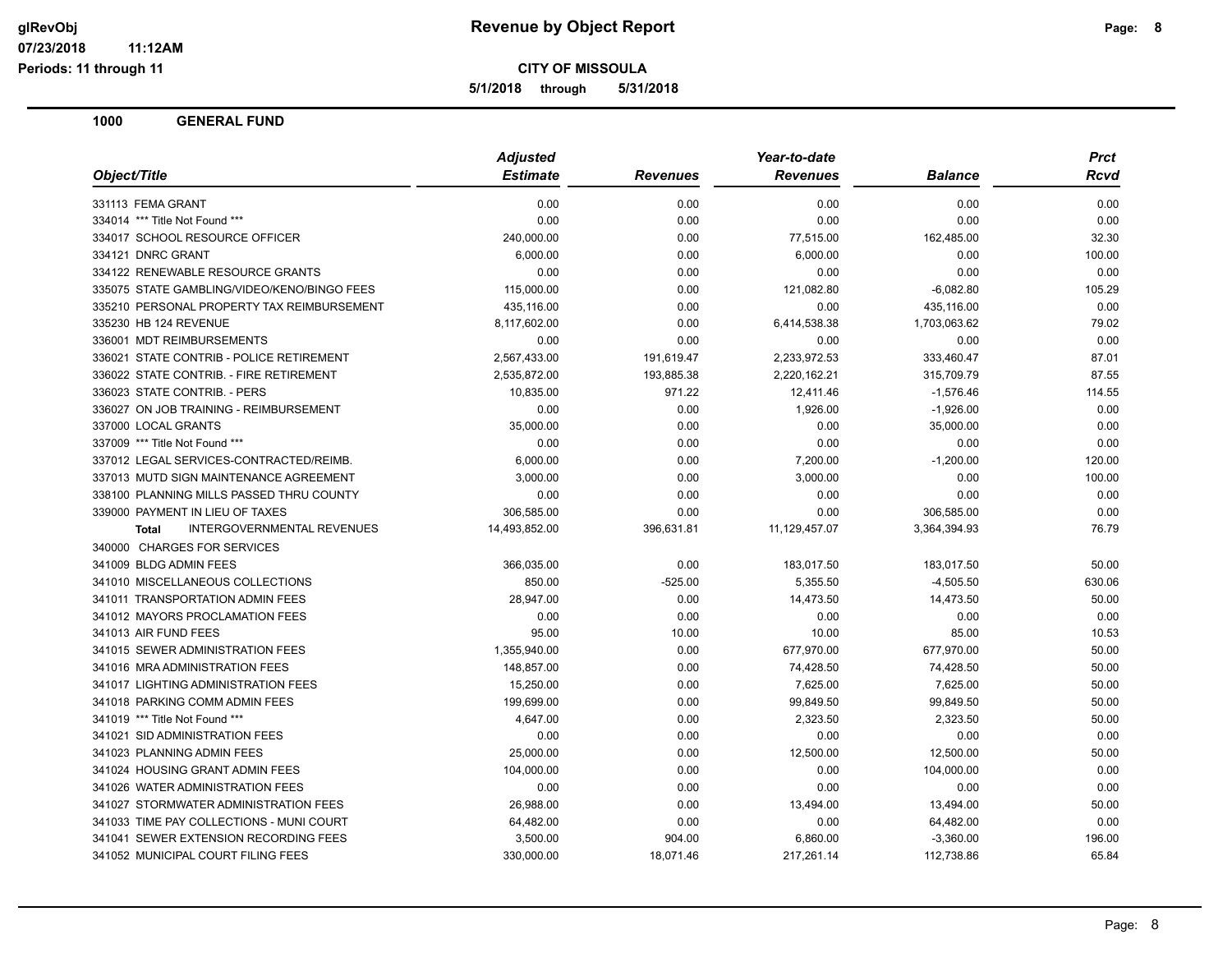**CITY OF MISSOULA**

**5/1/2018 through 5/31/2018**

**11:12AM**

|                                           | <b>Adjusted</b><br><b>Estimate</b> |                 | Year-to-date    |                | <b>Prct</b> |
|-------------------------------------------|------------------------------------|-----------------|-----------------|----------------|-------------|
| Object/Title                              |                                    | <b>Revenues</b> | <b>Revenues</b> | <b>Balance</b> | Rcvd        |
| 341055 CRIME VICTIM SURCHARGE             | 1,500.00                           | 103.41          | 1,158.00        | 342.00         | 77.20       |
| 341067 SUBDIVISION EXEMPTION AFFIDAVITS   | 5,140.00                           | 1,000.00        | 5,800.00        | $-660.00$      | 112.84      |
| 341068 SUBDIVISON FEES                    | 10,280.00                          | 0.00            | 4,510.00        | 5,770.00       | 43.87       |
| 341069 REZONING FEES                      | 10,280.00                          | 0.00            | 16,596.00       | $-6,316.00$    | 161.44      |
| 341070 DESIGN REVIEW BOARD                | 33,910.00                          | 3,118.48        | 25,155.64       | 8,754.36       | 74.18       |
| 341072 FLOOD PLAIN-0THER FEES             | 0.00                               | 0.00            | 0.00            | 0.00           | 0.00        |
| 341073 FIRE PLAN CHECK FEES               | 30,830.00                          | 831.00          | 40,048.00       | $-9,218.00$    | 129.90      |
| 341074 FIRE INSPECTION FEES               | 55,000.00                          | 2,330.00        | 66,554.00       | $-11,554.00$   | 121.01      |
| 341076 ENGINEERING PLAN CHECK FEES        | 44,700.00                          | 5,567.00        | 51,628.00       | $-6,928.00$    | 115.50      |
| 341078 ENGINEERING MAP FEES               | 210.00                             | 5.00            | 75.00           | 135.00         | 35.71       |
| 341079 GREASE INTERCEPTOR APPEAL FEES     | 1,130.00                           | 0.00            | 484.50          | 645.50         | 42.88       |
| 341090 STREET VACATION PETITION FEES      | 0.00                               | 0.00            | 0.00            | 0.00           | 0.00        |
| 342010 POLICE/BID AGREEMENT               | 45,000.00                          | 0.00            | 25,294.25       | 19,705.75      | 56.21       |
| 342012 PD REIMBURSABLE SERVICES           | 0.00                               | 0.00            | 0.00            | 0.00           | 0.00        |
| 342013 BLIC BACKGROUND CHECK FEE          | 11,500.00                          | 1,316.00        | 10,668.06       | 831.94         | 92.77       |
| 342014 POLICE DEPARTMENT SERVICE FEES     | 27,568.00                          | 2,280.00        | 22,196.00       | 5,372.00       | 80.51       |
| 342015 POLICE OVERTIME FEES               | 100,000.00                         | 5,606.66        | 115,247.96      | $-15,247.96$   | 115.25      |
| 342016 POLICE TRAINING FEES               | 36,000.00                          | 3,150.00        | 15,735.72       | 20,264.28      | 43.71       |
| 342017 CATERING FEES                      | 5,000.00                           | 175.00          | 5,736.00        | $-736.00$      | 114.72      |
| 342018 DESK REPORTS                       | 37,012.00                          | 2,696.50        | 31,967.50       | 5,044.50       | 86.37       |
| 342019 ABANDONED VEHICLE REVENUE FEES     | 12,000.00                          | 120.00          | 29,565.00       | $-17,565.00$   | 246.38      |
| 342020 FIRE DEPARTMENT FEES               | 550.00                             | 109.00          | 418.50          | 131.50         | 76.09       |
| 342021 CPR EDUCATION PROGRAM              | 10,000.00                          | 625.00          | 7,630.00        | 2,370.00       | 76.30       |
| 342022 OUTSIDE HIRES                      | 651,341.00                         | 267,588.65      | 1,178,867.56    | $-527,526.56$  | 180.99      |
| 342060 BIKE PROGRAM SALES & FEES          | 0.00                               | 0.00            | 1,683.67        | $-1,683.67$    | 0.00        |
| 343000 PW REIMBURSABLE SERVICES           | 35,000.00                          | 7.32            | 12,296.42       | 22,703.58      | 35.13       |
| 343001 SIGN FABRICATION & CONTRACTS       | 0.00                               | 0.00            | 0.00            | 0.00           | 0.00        |
| 343002 OTHER AGENCIES - VEH MAINT         | 55,000.00                          | 0.00            | 83,867.13       | $-28,867.13$   | 152.49      |
| 343004 SPECIAL STATE CONTRACTS            | 175,000.00                         | 0.00            | 55,164.50       | 119,835.50     | 31.52       |
| 343006 OTHER GOVT AGENCY-STREET PROJECTS  | 0.00                               | 0.00            | 10,000.00       | $-10,000.00$   | 0.00        |
| 343010 STREET DEPT SALES & SERVICES       | 0.00                               | 0.00            | 0.00            | 0.00           | 0.00        |
| 343013 SNOW REMOVAL FEES                  | 1,633.00                           | 0.00            | 920.00          | 713.00         | 56.34       |
| 343025 *** Title Not Found ***            | 114,100.00                         | 24,080.00       | 153,563.00      | $-39,463.00$   | 134.59      |
| 343033 *** Title Not Found ***            | 255,800.00                         | 46,130.00       | 280,984.00      | $-25,184.00$   | 109.85      |
| 343080 STATE MAINTENANCE CONTRACT         | 550,000.00                         | 213,012.24      | 526,644.30      | 23,355.70      | 95.75       |
| 343084 STREET MAINTENANCE MATERIALS REIMB | 50,000.00                          | 0.00            | 0.00            | 50,000.00      | 0.00        |
| 343097 SIDEWALK AND CURB FEES             | 300,000.00                         | 29,224.08       | 355,419.46      | -55,419.46     | 118.47      |
| 343311 SALE OF NICHES                     | 0.00                               | 0.00            | 0.00            | 0.00           | 0.00        |
| 343320 SALE OF GRAVES                     | 12,870.00                          | 350.00          | 9,050.00        | 3,820.00       | 70.32       |
| 343321 FOUNDATIONS                        | 3,500.00                           | 1,111.00        | 4,933.00        | $-1,433.00$    | 140.94      |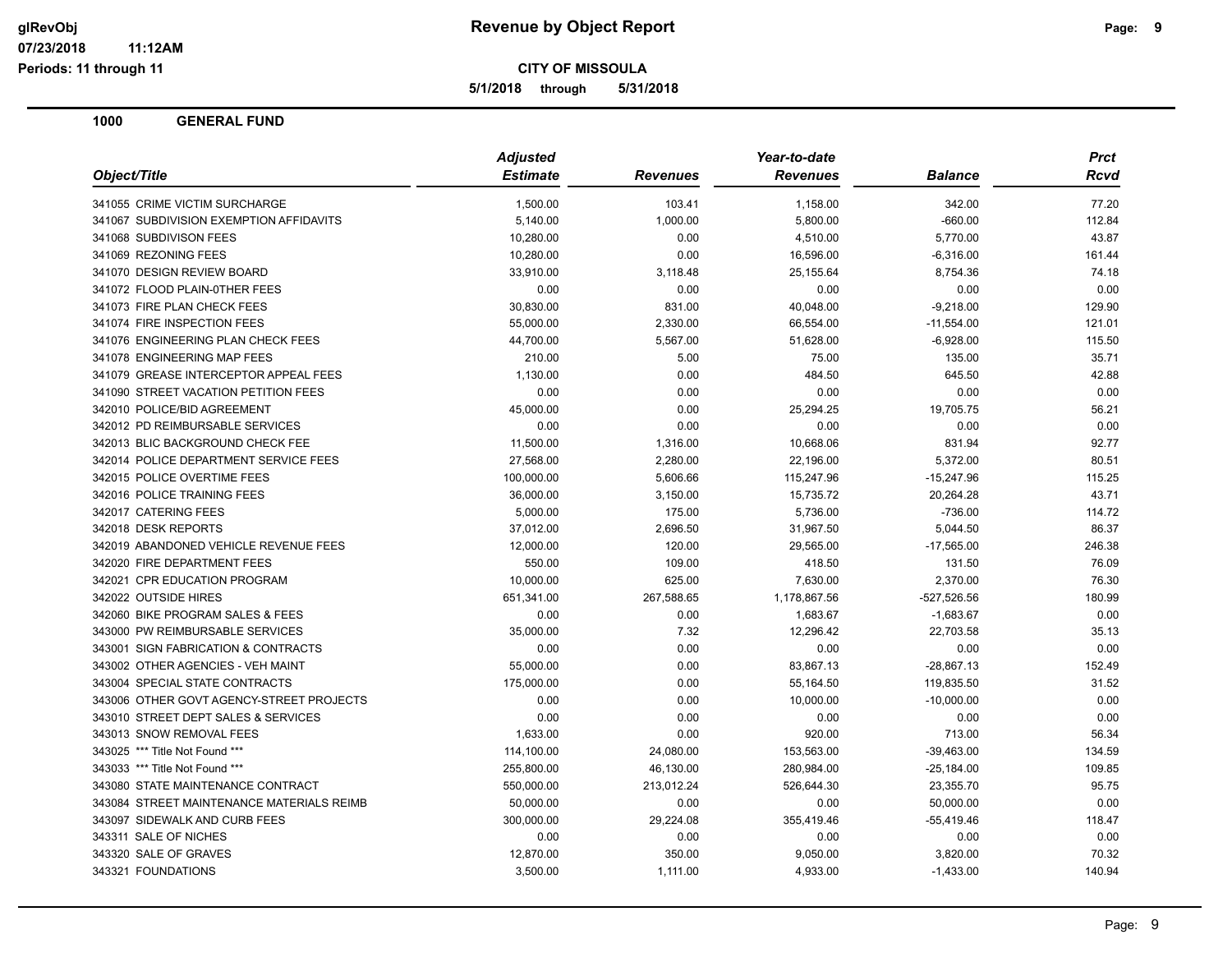**CITY OF MISSOULA**

**5/1/2018 through 5/31/2018**

**11:12AM**

| Object/Title                                   | <b>Adjusted</b> |                 | Year-to-date    |                |        |
|------------------------------------------------|-----------------|-----------------|-----------------|----------------|--------|
|                                                | <b>Estimate</b> | <b>Revenues</b> | <b>Revenues</b> | <b>Balance</b> | Rcvd   |
| 343322 FLOWER CARE                             | 4,500.00        | 485.00          | 4,055.00        | 445.00         | 90.11  |
| 343323 LINER/ POLYVAULTS/ ACCESS FEES          | 12,000.00       | 500.00          | 6,050.00        | 5,950.00       | 50.42  |
| 343324 OTHER CEMETERY FEES                     | 1,800.00        | 150.00          | 1,650.00        | 150.00         | 91.67  |
| 343325 2ND INTERMENT RIGHT                     | 2,000.00        | 200.00          | 2,000.00        | 0.00           | 100.00 |
| 343327 MONUMENT MAINTENANCE                    | 0.00            | 187.50          | 282.50          | $-282.50$      | 0.00   |
| 343340 OPENINGS/ CLOSINGS/ DISINTERMENTS       | 13,000.00       | 875.00          | 8,687.50        | 4,312.50       | 66.83  |
| 343341 CEMETERY MONUMENT PERMIT FEE            | 0.00            | 300.00          | 750.00          | $-750.00$      | 0.00   |
| 343343 CEMETERY OVERTIME SERVICES FEE          | 0.00            | 287.50          | 457.50          | $-457.50$      | 0.00   |
| 343350 MISCELLANEOUS FEES                      | 29,000.00       | 0.00            | 42.50           | 28,957.50      | 0.15   |
| 343360 WEED CONTROL                            | 2,250.00        | 0.00            | 810.00          | 1,440.00       | 36.00  |
| 346031 OUTDOOR RECREATION - ADULTS             | 317,307.00      | 25,454.31       | 423,627.16      | $-106,320.16$  | 133.51 |
| 346033 OUTDOOR RECREATION - YOUTH              | 102,950.00      | 9,356.39        | 58,469.14       | 44,480.86      | 56.79  |
| 346034 GROUNDS MAINTENANCE CONTRACT            | 105,000.00      | 0.00            | 48,368.00       | 56,632.00      | 46.06  |
| 346036 VENDOR CONCESSION FEES                  | 1,350.00        | 189.00          | 1,354.50        | $-4.50$        | 100.33 |
| 346051 MONTANA PARKS/REC CONFERENCE 2012       | 2,500.00        | 0.00            | 1,170.45        | 1,329.55       | 46.82  |
| 346054 PARKS MISC OVERTIME FEES                | 0.00            | 1,380.50        | 2,056.14        | $-2,056.14$    | 0.00   |
| <b>CHARGES FOR SERVICES</b><br><b>Total</b>    | 5,949,801.00    | 668,362.00      | 5,024,859.70    | 924,941.30     | 84.45  |
| 350000 FINES & FORFEITURES                     |                 |                 |                 |                |        |
| 351022 LAW ENFORCEMENT ACADEMY SURCHARGE #!    | 0.00            | 4,557.58        | 18,878.12       | $-18,878.12$   | 0.00   |
| 351031 TRAFFIC FINES                           | 1,205,000.00    | 74,699.75       | 865,900.25      | 339,099.75     | 71.86  |
| 351032 SURCHARGE ON FINES                      | 102,500.00      | 6,655.49        | 70,195.12       | 32,304.88      | 68.48  |
| 351033 PUBLIC DEFENDER FEES                    | 55,000.00       | 4,949.91        | 55,914.48       | -914.48        | 101.66 |
| 351034 CELLULAR PHONE FINES                    | 80,000.00       | 2,799.00        | 61,463.50       | 18,536.50      | 76.83  |
| 351035 CELL PHONE FINES: EDUCATION             | 80,000.00       | 2,799.00        | 61,463.50       | 18,536.50      | 76.83  |
| 353601 CANCELLATION FEE                        | 0.00            | 13.84           | 47.84           | $-47.84$       | 0.00   |
| 355000 FALSE ALARM PENALTY                     | 10,000.00       | 884.00          | 11,700.00       | $-1,700.00$    | 117.00 |
| <b>FINES &amp; FORFEITURES</b><br><b>Total</b> | 1,532,500.00    | 97,358.57       | 1,145,562.81    | 386,937.19     | 74.75  |
| 360000 MISCELLANEOUS REVENUES                  |                 |                 |                 |                |        |
| 360001 COPIES                                  | 2,000.00        | 198.70          | 1,855.45        | 144.55         | 92.77  |
| 360003 MMIA REIMBURSEMENT-ATTORNEY             | 0.00            | 0.00            | 0.00            | 0.00           | 0.00   |
| 360010 MISCELLANEOUS                           | 23,000.00       | 1,062.68        | 5,316.18        | 17,683.82      | 23.11  |
| 360050 OVER/SHORT                              | 0.00            | 1.00            | 12.00           | $-12.00$       | 0.00   |
| 360100 REFUNDS                                 | 0.00            | 0.00            | 0.00            | 0.00           | 0.00   |
| 362000 OTHER MISCELLANEOUS REVENUE             | 8,000.00        | 0.00            | 0.00            | 8,000.00       | 0.00   |
| 362002 BAD CHECK CHARGES                       | 250.00          | 15.00           | 180.00          | 70.00          | 72.00  |
| 362004 URD III FACADE IMPROVEMENT LOAN REC     | 0.00            | 0.00            | 0.00            | 0.00           | 0.00   |
| 362011 SALE OF UNCLAIMED PROPERTY              | 0.00            | 0.00            | 5,611.86        | $-5,611.86$    | 0.00   |
| 362012 REC/GREEN TAG PROGRAM                   | 0.00            | 0.00            | 0.00            | 0.00           | 0.00   |
| 364012 SALE OF SURPLUS PROPERTY                | 25,000.00       | 0.00            | 116,753.25      | $-91,753.25$   | 467.01 |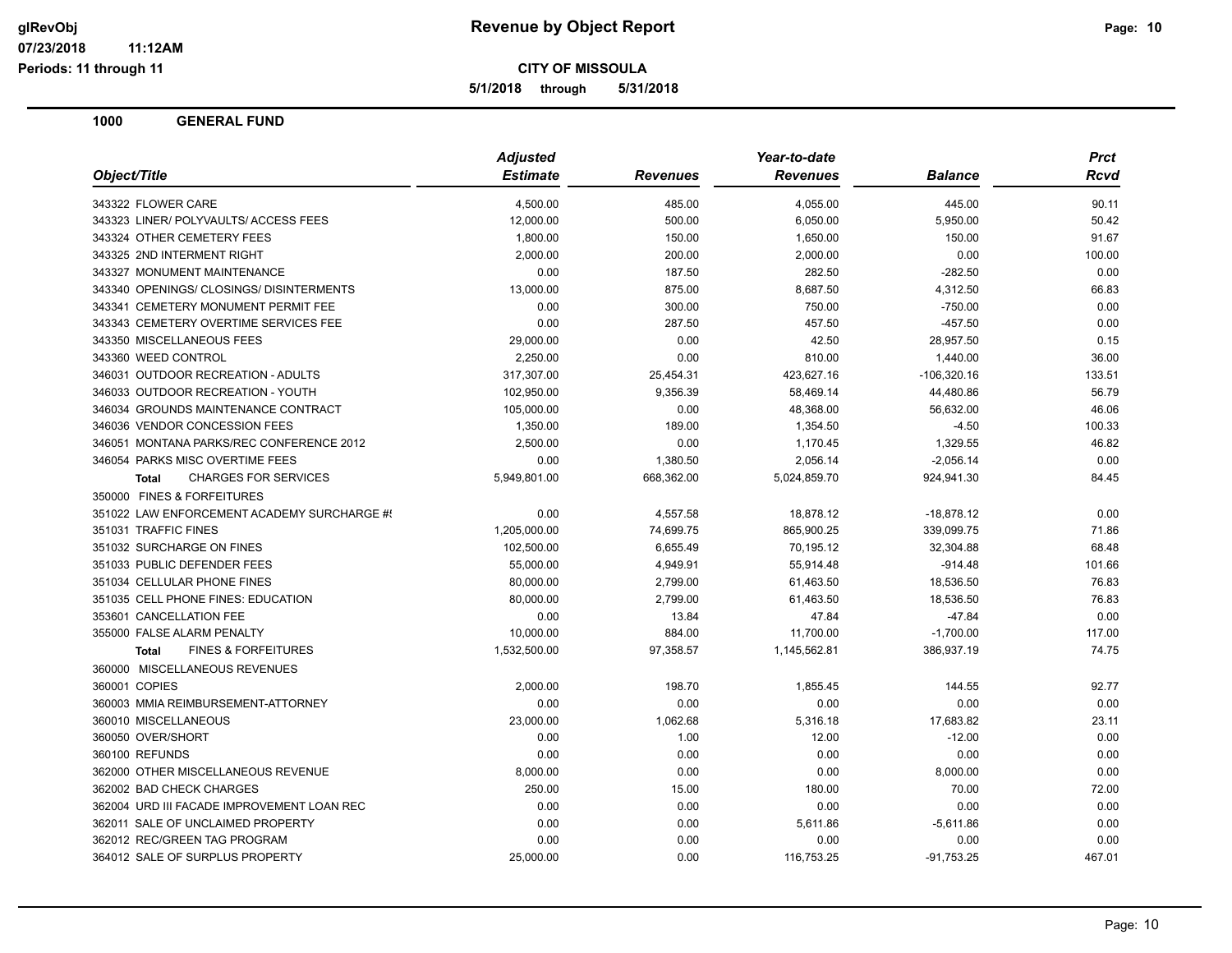**5/1/2018 through 5/31/2018**

|                                                    | <b>Adjusted</b> |                 | Year-to-date    |                | <b>Prct</b> |
|----------------------------------------------------|-----------------|-----------------|-----------------|----------------|-------------|
| Object/Title                                       | <b>Estimate</b> | <b>Revenues</b> | <b>Revenues</b> | <b>Balance</b> | <b>Rcvd</b> |
| 364040 INSURANCE AND DAMAGE RECOVERY               | 25,000.00       | 718.99          | 31,869.39       | $-6,869.39$    | 127.48      |
| 364041 WORKERS COMPENSATION REIMBURSEMENT          | 0.00            | 0.00            | 0.00            | 0.00           | 0.00        |
| 364042 EXPENDITURE REIMBURSEMENTS                  | 0.00            | 0.00            | 0.00            | 0.00           | 0.00        |
| 364043 RATTLESNAKE SUNLIGHT REIMBURSEMENT          | 8,250.00        | 0.00            | 7,436.00        | 814.00         | 90.13       |
| 364044 EMERGENCY RESPONSE REIMBURSEMENT            | 0.00            | 0.00            | 0.00            | 0.00           | 0.00        |
| 365000 DONATIONS                                   | 0.00            | 0.00            | 318.00          | $-318.00$      | 0.00        |
| 365001 *** Title Not Found ***                     | 0.00            | 13.20           | 5,452.64        | $-5,452.64$    | 0.00        |
| 365005 CONTRIBUTIONS - PLANNING                    | 0.00            | 0.00            | 64,560.00       | $-64,560.00$   | 0.00        |
| 365021 PARKS AND RECS GRANTS & CONTRIBUTIONS       | 0.00            | 0.00            | 0.00            | 0.00           | 0.00        |
| 365027 MISCELLANOUS PRIVATE GRANTS                 | 0.00            | 0.00            | 1,000.00        | $-1,000.00$    | 0.00        |
| MISCELLANEOUS REVENUES<br>Total                    | 91,500.00       | 2,009.57        | 240,364.77      | $-148,864.77$  | 262.69      |
| 370000 INVESTMENTS & ROYALTY EARNINGS              |                 |                 |                 |                |             |
| 371010 INTEREST ON INVESTMENTS                     | 3,000.00        | 0.00            | 550.01          | 2,449.99       | 18.33       |
| 371012 MUNICIPAL COURT BANK INTEREST               | 16,793.00       | 0.00            | 0.00            | 16,793.00      | 0.00        |
| 371020 GAIN/LOSS IN MARKET VALUE OF INVESTMENT     | 0.00            | 0.00            | 0.00            | 0.00           | 0.00        |
| <b>INVESTMENTS &amp; ROYALTY EARNINGS</b><br>Total | 19,793.00       | 0.00            | 550.01          | 19,242.99      | 2.78        |
| 380000 OTHER FINANCING SOURCES                     |                 |                 |                 |                |             |
| 381090 PROCEEDS FROM CAPITAL LEASE                 | 316,129.00      | 0.00            | 0.00            | 316,129.00     | 0.00        |
| 382010 SALE OF FIXED ASSETS                        | 0.00            | 0.00            | 0.00            | 0.00           | 0.00        |
| 383000 OPERATING TRANSFERS                         | 328,053.00      | 0.00            | 200,791.23      | 127,261.77     | 61.21       |
| 383001 TRANS FR FLUSHING DISTRICT                  | 41,000.00       | 0.00            | 20,500.00       | 20,500.00      | 50.00       |
| 383002 TRANS FR GAS TAX                            | 564,000.00      | 0.00            | 282,000.00      | 282,000.00     | 50.00       |
| 383004 TRANS FR EMPLOYEE HEALTH INSURANCE LEV      | 5,101,004.00    | 0.00            | 2,550,502.03    | 2,550,501.97   | 50.00       |
| 383007 TRANS FR CABLE FRANCHISE                    | 301,433.00      | 0.00            | 150,716.50      | 150,716.50     | 50.00       |
| 383011 TRANS FR SID REVOLVING                      | 100,000.00      | 0.00            | 0.00            | 100,000.00     | 0.00        |
| 383065 TRANSFER FROM WWTF                          | 50,213.00       | 0.00            | 0.00            | 50,213.00      | 0.00        |
| 383066 TRANSFER FROM WATER UTILITY                 | 28,733.00       | 0.00            | 0.00            | 28,733.00      | 0.00        |
| OTHER FINANCING SOURCES<br><b>Total</b>            | 6,830,565.00    | 0.00            | 3,204,509.76    | 3,626,055.24   | 46.91       |
| 390000 INTERNAL SERVICES                           |                 |                 |                 |                |             |
| 399999 NEW REQUESTS FUNDING                        | 0.00            | 0.00            | 0.00            | 0.00           | 0.00        |
| <b>INTERNAL SERVICES</b><br><b>Total</b>           | 0.00            | 0.00            | 0.00            | 0.00           | 0.00        |
| <b>GENERAL FUND</b><br><b>Total</b>                | 56,158,239.00   | 1,777,461.09    | 36,684,398.68   | 19,473,840.32  | 65.32       |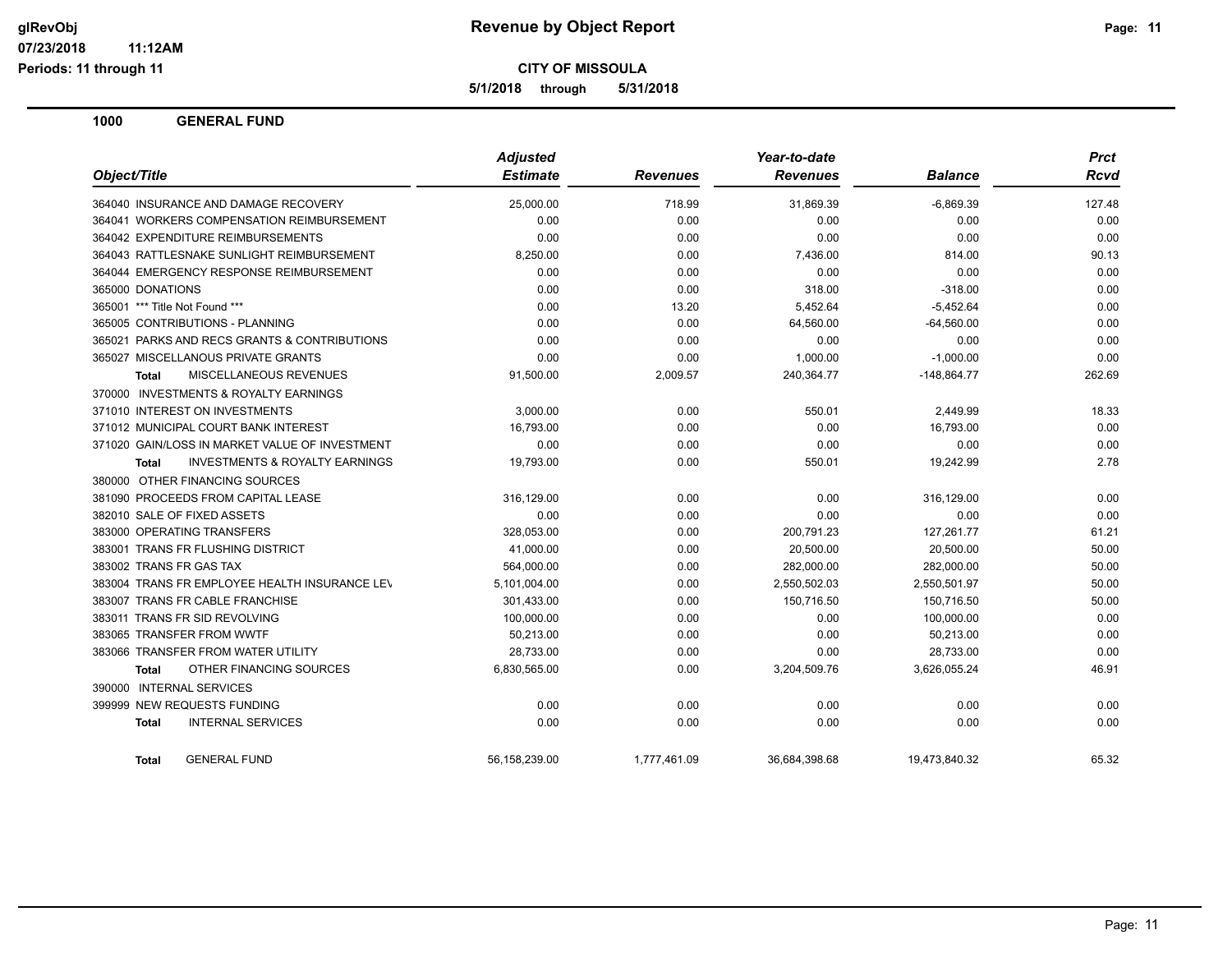**5/1/2018 through 5/31/2018**

# **1211 PARK ACQUISITION & DEVELOPMENT**

#### **1211 PARK ACQUISITION & DEVELOPMENT**

|                                                           | <b>Adjusted</b> |                 | Year-to-date    |                | <b>Prct</b> |
|-----------------------------------------------------------|-----------------|-----------------|-----------------|----------------|-------------|
| Object/Title                                              | <b>Estimate</b> | <b>Revenues</b> | <b>Revenues</b> | <b>Balance</b> | Rcvd        |
| 340000 CHARGES FOR SERVICES                               |                 |                 |                 |                |             |
| 346080 PAYMENT IN LIEU OF PARKS                           | 40,000.00       | 0.00            | 6,902.00        | 33,098.00      | 17.26       |
| 346082 HIGH PARK EASEMENT EXCHANGE                        | 0.00            | 0.00            | 0.00            | 0.00           | 0.00        |
| <b>CHARGES FOR SERVICES</b><br><b>Total</b>               | 40,000.00       | 0.00            | 6,902.00        | 33,098.00      | 17.26       |
| 360000 MISCELLANEOUS REVENUES                             |                 |                 |                 |                |             |
| 360010 MISCELLANEOUS                                      | 0.00            | 0.00            | 0.00            | 0.00           | 0.00        |
| 360016 LAFRAY PARK DONATIONS                              | 0.00            | 0.00            | 0.00            | 0.00           | 0.00        |
| 360017 PARK PLANS FORFEITURE                              | 0.00            | 0.00            | 0.00            | 0.00           | 0.00        |
| 360020 GREENOUGH PARK ENCROACHMENTS                       | 0.00            | 0.00            | 0.00            | 0.00           | 0.00        |
| 365102 RECREATION YOUTH & ADULT SPORTS                    | 0.00            | 0.00            | 0.00            | 0.00           | 0.00        |
| MISCELLANEOUS REVENUES<br><b>Total</b>                    | 0.00            | 0.00            | 0.00            | 0.00           | 0.00        |
| <b>INVESTMENTS &amp; ROYALTY EARNINGS</b><br>370000       |                 |                 |                 |                |             |
| 371010 INTEREST ON INVESTMENTS                            | 0.00            | 0.00            | 0.00            | 0.00           | 0.00        |
| 371020 GAIN/LOSS IN MARKET VALUE OF INVESTMENTS           | 0.00            | 0.00            | 0.00            | 0.00           | 0.00        |
| <b>INVESTMENTS &amp; ROYALTY EARNINGS</b><br><b>Total</b> | 0.00            | 0.00            | 0.00            | 0.00           | 0.00        |
| OTHER FINANCING SOURCES<br>380000                         |                 |                 |                 |                |             |
| 383000 OPERATING TRANSFERS                                | 0.00            | 0.00            | 0.00            | 0.00           | 0.00        |
| 383029 TRANS FR GENERAL                                   | 0.00            | 0.00            | 0.00            | 0.00           | 0.00        |
| OTHER FINANCING SOURCES<br><b>Total</b>                   | 0.00            | 0.00            | 0.00            | 0.00           | 0.00        |
| PARK ACQUISITION & DEVELOPMENT<br>Total                   | 40,000.00       | 0.00            | 6,902.00        | 33,098.00      | 17.26       |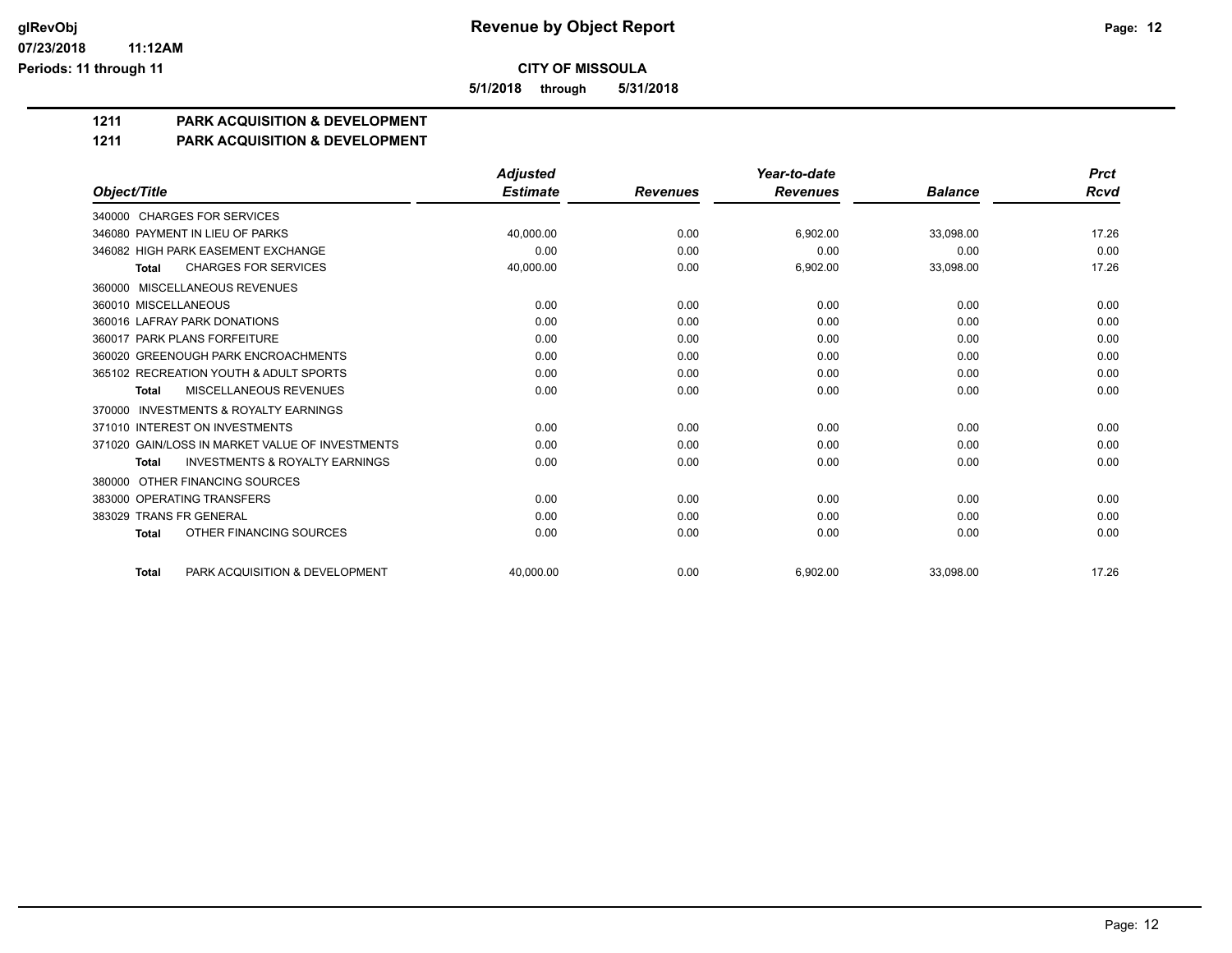**5/1/2018 through 5/31/2018**

# **1211 PARK ACQUISITION & DEVELOPMENT**

|                                                           | <b>Adjusted</b> |                 | Year-to-date    |                | <b>Prct</b> |
|-----------------------------------------------------------|-----------------|-----------------|-----------------|----------------|-------------|
| Object/Title                                              | <b>Estimate</b> | <b>Revenues</b> | <b>Revenues</b> | <b>Balance</b> | Rcvd        |
| 340000 CHARGES FOR SERVICES                               |                 |                 |                 |                |             |
| 346080 PAYMENT IN LIEU OF PARKS                           | 40.000.00       | 0.00            | 6,902.00        | 33,098.00      | 17.26       |
| 346082 HIGH PARK EASEMENT EXCHANGE                        | 0.00            | 0.00            | 0.00            | 0.00           | 0.00        |
| <b>CHARGES FOR SERVICES</b><br>Total                      | 40,000.00       | 0.00            | 6,902.00        | 33,098.00      | 17.26       |
| 360000 MISCELLANEOUS REVENUES                             |                 |                 |                 |                |             |
| 360010 MISCELLANEOUS                                      | 0.00            | 0.00            | 0.00            | 0.00           | 0.00        |
| 360016 LAFRAY PARK DONATIONS                              | 0.00            | 0.00            | 0.00            | 0.00           | 0.00        |
| 360017 PARK PLANS FORFEITURE                              | 0.00            | 0.00            | 0.00            | 0.00           | 0.00        |
| 360020 GREENOUGH PARK ENCROACHMENTS                       | 0.00            | 0.00            | 0.00            | 0.00           | 0.00        |
| 365102 RECREATION YOUTH & ADULT SPORTS                    | 0.00            | 0.00            | 0.00            | 0.00           | 0.00        |
| MISCELLANEOUS REVENUES<br>Total                           | 0.00            | 0.00            | 0.00            | 0.00           | 0.00        |
| <b>INVESTMENTS &amp; ROYALTY EARNINGS</b><br>370000       |                 |                 |                 |                |             |
| 371010 INTEREST ON INVESTMENTS                            | 0.00            | 0.00            | 0.00            | 0.00           | 0.00        |
| 371020 GAIN/LOSS IN MARKET VALUE OF INVESTMENT            | 0.00            | 0.00            | 0.00            | 0.00           | 0.00        |
| <b>INVESTMENTS &amp; ROYALTY EARNINGS</b><br><b>Total</b> | 0.00            | 0.00            | 0.00            | 0.00           | 0.00        |
| 380000 OTHER FINANCING SOURCES                            |                 |                 |                 |                |             |
| 383000 OPERATING TRANSFERS                                | 0.00            | 0.00            | 0.00            | 0.00           | 0.00        |
| 383029 TRANS FR GENERAL                                   | 0.00            | 0.00            | 0.00            | 0.00           | 0.00        |
| OTHER FINANCING SOURCES<br><b>Total</b>                   | 0.00            | 0.00            | 0.00            | 0.00           | 0.00        |
| PARK ACQUISITION & DEVELOPMENT<br><b>Total</b>            | 40.000.00       | 0.00            | 6,902.00        | 33,098.00      | 17.26       |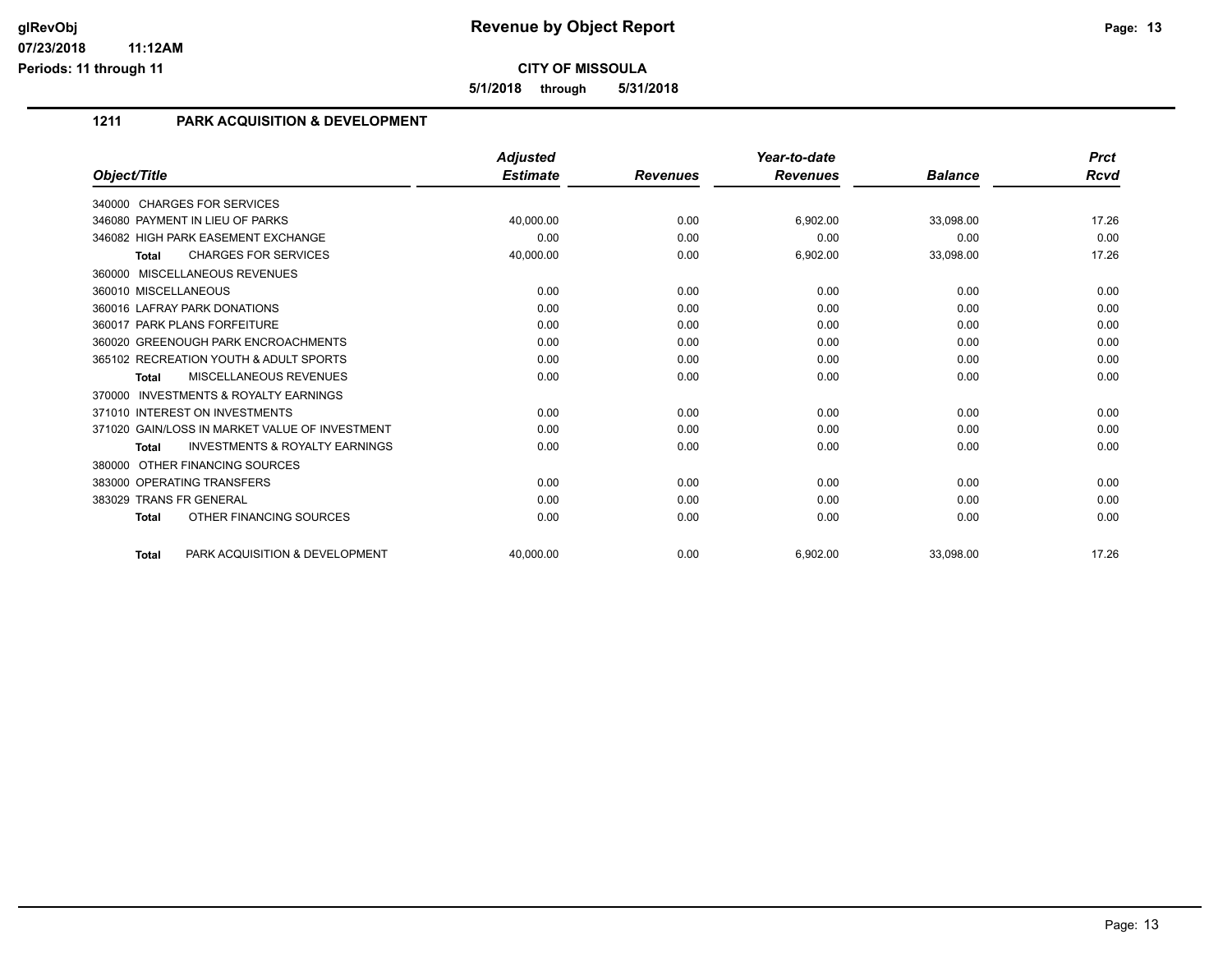**5/1/2018 through 5/31/2018**

**1212 PARK ENTERPRISE FUND**

**1212 PARK ENTERPRISE FUND**

|                                                           | <b>Adjusted</b> |                 | Year-to-date    | <b>Prct</b>    |        |
|-----------------------------------------------------------|-----------------|-----------------|-----------------|----------------|--------|
| Object/Title                                              | <b>Estimate</b> | <b>Revenues</b> | <b>Revenues</b> | <b>Balance</b> | Rcvd   |
| 340000 CHARGES FOR SERVICES                               |                 |                 |                 |                |        |
| 346000 FEES                                               | 68,200.00       | 5,594.40        | 50,130.30       | 18,069.70      | 73.50  |
| 346001 TENNIS FEE                                         | 0.00            | 0.00            | 990.00          | $-990.00$      | 0.00   |
| 346030 SWIMMING POOL FEES                                 | 0.00            | 0.00            | 0.00            | 0.00           | 0.00   |
| 346040 MCCORMICK SWIMMING POOL                            | 0.00            | 0.00            | 0.00            | 0.00           | 0.00   |
| 346056 PICNIC SITE FEES                                   | 0.00            | 64.00           | 64.00           | $-64.00$       | 0.00   |
| 346060 CURRENTS SWIMMING FACILITY                         | 0.00            | 0.00            | 0.00            | 0.00           | 0.00   |
| <b>CHARGES FOR SERVICES</b><br><b>Total</b>               | 68,200.00       | 5,658.40        | 51,184.30       | 17,015.70      | 75.05  |
| MISCELLANEOUS REVENUES<br>360000                          |                 |                 |                 |                |        |
| 360010 MISCELLANEOUS                                      | 0.00            | 0.00            | 0.00            | 0.00           | 0.00   |
| MISCELLANEOUS REVENUES<br><b>Total</b>                    | 0.00            | 0.00            | 0.00            | 0.00           | 0.00   |
| <b>INVESTMENTS &amp; ROYALTY EARNINGS</b><br>370000       |                 |                 |                 |                |        |
| 371010 INTEREST ON INVESTMENTS                            | 0.00            | 0.00            | 0.00            | 0.00           | 0.00   |
| 371020 GAIN/LOSS IN MARKET VALUE OF INVESTMENTS           | 0.00            | 0.00            | 0.00            | 0.00           | 0.00   |
| <b>INVESTMENTS &amp; ROYALTY EARNINGS</b><br><b>Total</b> | 0.00            | 0.00            | 0.00            | 0.00           | 0.00   |
| OTHER FINANCING SOURCES<br>380000                         |                 |                 |                 |                |        |
| 383042 TRANSFERS FROM OTHER FUNDS                         | 0.00            | 0.00            | 19,560.00       | $-19.560.00$   | 0.00   |
| OTHER FINANCING SOURCES<br><b>Total</b>                   | 0.00            | 0.00            | 19.560.00       | $-19.560.00$   | 0.00   |
| PARK ENTERPRISE FUND<br><b>Total</b>                      | 68,200.00       | 5.658.40        | 70,744.30       | $-2.544.30$    | 103.73 |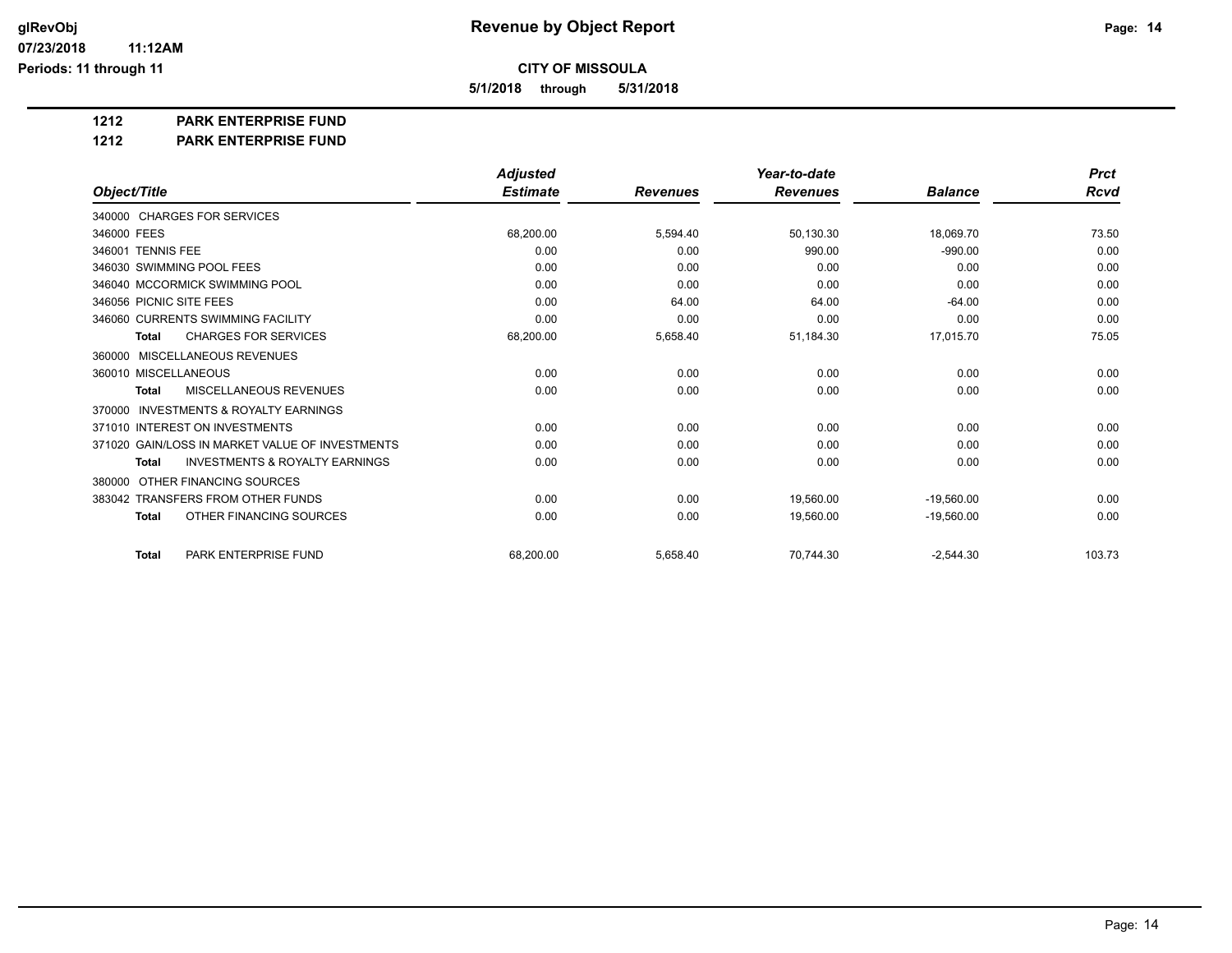**5/1/2018 through 5/31/2018**

### **1212 PARK ENTERPRISE FUND**

|                                                           | <b>Adjusted</b> |                 | Year-to-date    |                | <b>Prct</b> |
|-----------------------------------------------------------|-----------------|-----------------|-----------------|----------------|-------------|
| Object/Title                                              | <b>Estimate</b> | <b>Revenues</b> | <b>Revenues</b> | <b>Balance</b> | Rcvd        |
| 340000 CHARGES FOR SERVICES                               |                 |                 |                 |                |             |
| 346000 FEES                                               | 68,200.00       | 5,594.40        | 50,130.30       | 18,069.70      | 73.50       |
| 346001 TENNIS FEE                                         | 0.00            | 0.00            | 990.00          | $-990.00$      | 0.00        |
| 346030 SWIMMING POOL FEES                                 | 0.00            | 0.00            | 0.00            | 0.00           | 0.00        |
| 346040 MCCORMICK SWIMMING POOL                            | 0.00            | 0.00            | 0.00            | 0.00           | 0.00        |
| 346056 PICNIC SITE FEES                                   | 0.00            | 64.00           | 64.00           | $-64.00$       | 0.00        |
| 346060 CURRENTS SWIMMING FACILITY                         | 0.00            | 0.00            | 0.00            | 0.00           | 0.00        |
| <b>CHARGES FOR SERVICES</b><br><b>Total</b>               | 68,200.00       | 5,658.40        | 51,184.30       | 17,015.70      | 75.05       |
| 360000 MISCELLANEOUS REVENUES                             |                 |                 |                 |                |             |
| 360010 MISCELLANEOUS                                      | 0.00            | 0.00            | 0.00            | 0.00           | 0.00        |
| MISCELLANEOUS REVENUES<br><b>Total</b>                    | 0.00            | 0.00            | 0.00            | 0.00           | 0.00        |
| <b>INVESTMENTS &amp; ROYALTY EARNINGS</b><br>370000       |                 |                 |                 |                |             |
| 371010 INTEREST ON INVESTMENTS                            | 0.00            | 0.00            | 0.00            | 0.00           | 0.00        |
| 371020 GAIN/LOSS IN MARKET VALUE OF INVESTMENT            | 0.00            | 0.00            | 0.00            | 0.00           | 0.00        |
| <b>INVESTMENTS &amp; ROYALTY EARNINGS</b><br><b>Total</b> | 0.00            | 0.00            | 0.00            | 0.00           | 0.00        |
| OTHER FINANCING SOURCES<br>380000                         |                 |                 |                 |                |             |
| 383042 TRANSFERS FROM OTHER FUNDS                         | 0.00            | 0.00            | 19.560.00       | $-19,560.00$   | 0.00        |
| OTHER FINANCING SOURCES<br><b>Total</b>                   | 0.00            | 0.00            | 19,560.00       | $-19,560.00$   | 0.00        |
| PARK ENTERPRISE FUND<br><b>Total</b>                      | 68,200.00       | 5,658.40        | 70,744.30       | $-2,544.30$    | 103.73      |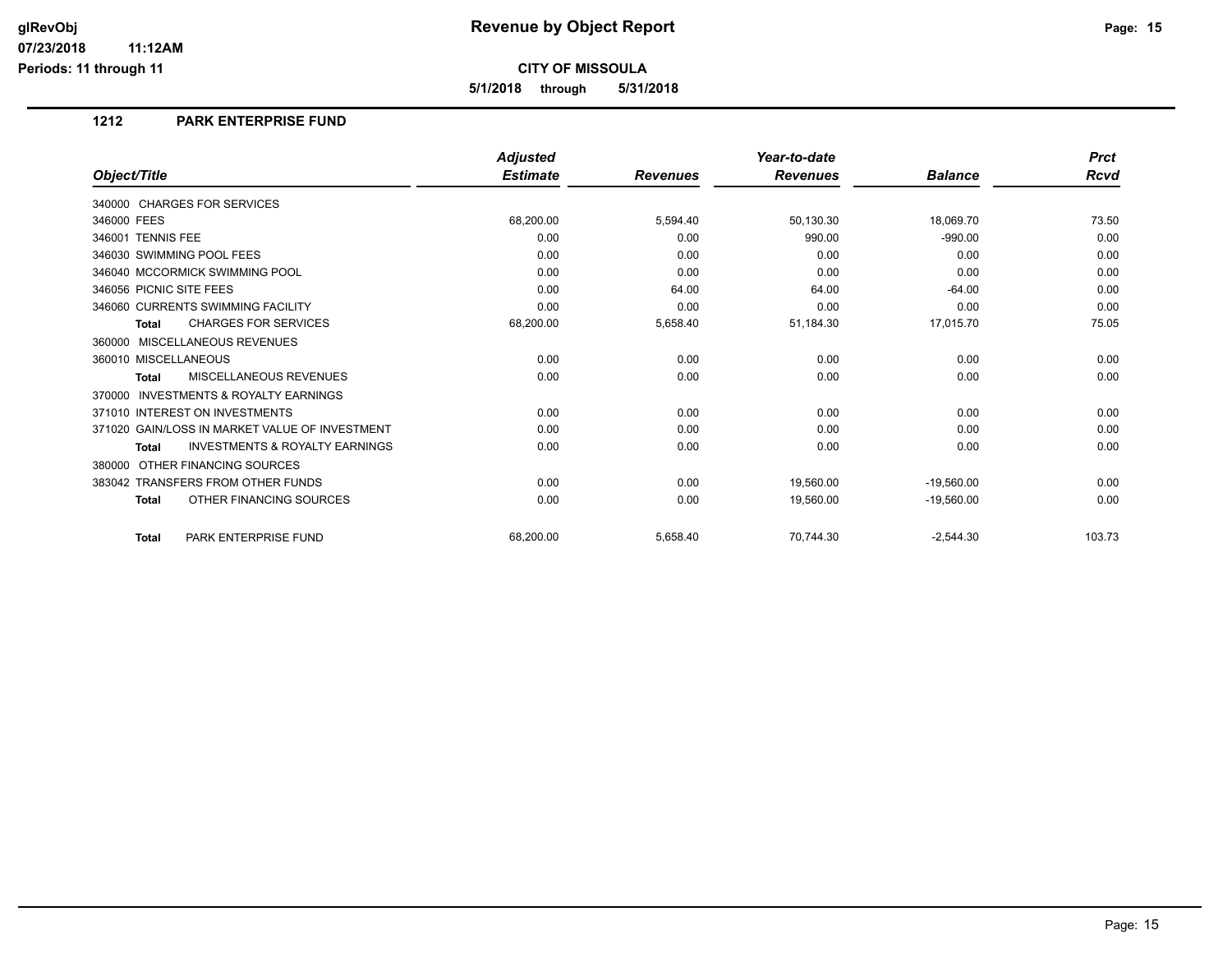**5/1/2018 through 5/31/2018**

**1216 PARKS & REC TRAILS, DEV**

|                                                   | <b>Adjusted</b> |                 | Year-to-date    |                | <b>Prct</b> |
|---------------------------------------------------|-----------------|-----------------|-----------------|----------------|-------------|
| Object/Title                                      | <b>Estimate</b> | <b>Revenues</b> | <b>Revenues</b> | <b>Balance</b> | <b>Rcvd</b> |
| 330000 INTERGOVERNMENTAL REVENUES                 |                 |                 |                 |                |             |
| 331013 NORTHSIDE PED BRIDGE ARRA GRANT            | 0.00            | 0.00            | 0.00            | 0.00           | 0.00        |
| 331014 WHITE PINE PLAYGROUND-CDBG GRANT           | 69,650.00       | 0.00            | 0.00            | 69,650.00      | 0.00        |
| 334025 COUNTY WEED                                | 15,000.00       | 0.00            | 15,525.00       | $-525.00$      | 103.50      |
| 334026 FOREST HEALTH GRANT                        | 0.00            | 0.00            | 0.00            | 0.00           | 0.00        |
| 334028 DEPT OF AG INTERN GRANT                    | 0.00            | 0.00            | 0.00            | 0.00           | 0.00        |
| 334121 DNRC GRANT                                 | 67,450.00       | 0.00            | 0.00            | 67,450.00      | 0.00        |
| 334122 RENEWABLE RESOURCE GRANTS                  | 0.00            | 0.00            | 0.00            | 0.00           | 0.00        |
| 334125 FWP GRANT                                  | 0.00            | 0.00            | 0.00            | 0.00           | 0.00        |
| 334251 RTP/TAP STATE GRANTS                       | 50,000.00       | 0.00            | 2,000.00        | 48,000.00      | 4.00        |
| 336023 STATE CONTRIB. - PERS                      | 0.00            | 0.00            | 0.85            | $-0.85$        | 0.00        |
| 337001 *** Title Not Found ***                    | 0.00            | 0.00            | 5,304.23        | $-5,304.23$    | 0.00        |
| <b>INTERGOVERNMENTAL REVENUES</b><br><b>Total</b> | 202,100.00      | 0.00            | 22,830.08       | 179,269.92     | 11.30       |
| 340000 CHARGES FOR SERVICES                       |                 |                 |                 |                |             |
| 343036 *** Title Not Found ***                    | 0.00            | 0.00            | 0.00            | 0.00           | 0.00        |
| 343302 PARKS SOIL PROJECT                         | 0.00            | 0.00            | 0.00            | 0.00           | 0.00        |
| 346034 GROUNDS MAINTENANCE CONTRACT               | 0.00            | 0.00            | 0.00            | 0.00           | 0.00        |
| 346051 MONTANA PARKS/REC CONFERENCE 2012          | 0.00            | 0.00            | 42.00           | $-42.00$       | 0.00        |
| 346052 PLAYGROUND SAFETY TRAINING                 | 0.00            | 0.00            | 4,080.00        | $-4,080.00$    | 0.00        |
| 346055 COUNTY PARK SUPPORT                        | 0.00            | 0.00            | 0.00            | 0.00           | 0.00        |
| <b>CHARGES FOR SERVICES</b><br>Total              | 0.00            | 0.00            | 4,122.00        | $-4,122.00$    | 0.00        |
| 360000 MISCELLANEOUS REVENUES                     |                 |                 |                 |                |             |
| 360000 MISCELLANEOUS REVENUES                     | 0.00            | 0.00            | 0.00            | 0.00           | 0.00        |
| 360010 MISCELLANEOUS                              | 0.00            | 0.00            | 0.00            | 0.00           | 0.00        |
| 361000 RATTLESNAKE LAND LEASES                    | 0.00            | 0.00            | 100.00          | $-100.00$      | 0.00        |
| 361003 CARAS PARK CONCERT REVENUE                 | 0.00            | 0.00            | 0.00            | 0.00           | 0.00        |
| 364040 INSURANCE AND DAMAGE RECOVERY              | 0.00            | 0.00            | 946.78          | $-946.78$      | 0.00        |
| 365000 DONATIONS                                  | 260,100.00      | 0.00            | 0.00            | 260,100.00     | 0.00        |
| 365001 *** Title Not Found ***                    | 0.00            | 0.00            | 0.00            | 0.00           | 0.00        |
| 365002 OTHER RECREATION DONATIONS                 | 130,000.00      | 42.75           | 3,499.75        | 126,500.25     | 2.69        |
| 365003 DONATIONS - SMOKE ALARMS                   | 0.00            | 0.00            | 0.00            | 0.00           | 0.00        |
| 365004 GRANT CR TRAIL ASSN DONATION               | 0.00            | 0.00            | 0.00            | 0.00           | 0.00        |
| 365005 CONTRIBUTIONS - PLANNING                   | 0.00            | 0.00            | 0.00            | 0.00           | 0.00        |
| 365009 DONATIONS - BASKETBALL/TENNIS COURT        | 45,000.00       | 0.00            | 0.00            | 45,000.00      | 0.00        |
| 365010 FRIENDS OF MISSOULA PARKS DONATION         | 0.00            | 0.00            | 5,408.63        | $-5,408.63$    | 0.00        |
| 365011 *** Title Not Found ***                    | 0.00            | 350.00          | 133,845.00      | $-133,845.00$  | 0.00        |
| 365012 *** Title Not Found ***                    | 0.00            | 0.00            | 7,461.10        | $-7,461.10$    | 0.00        |
| 365013 *** Title Not Found ***                    | 0.00            | 3,641.15        | 12,851.66       | $-12,851.66$   | 0.00        |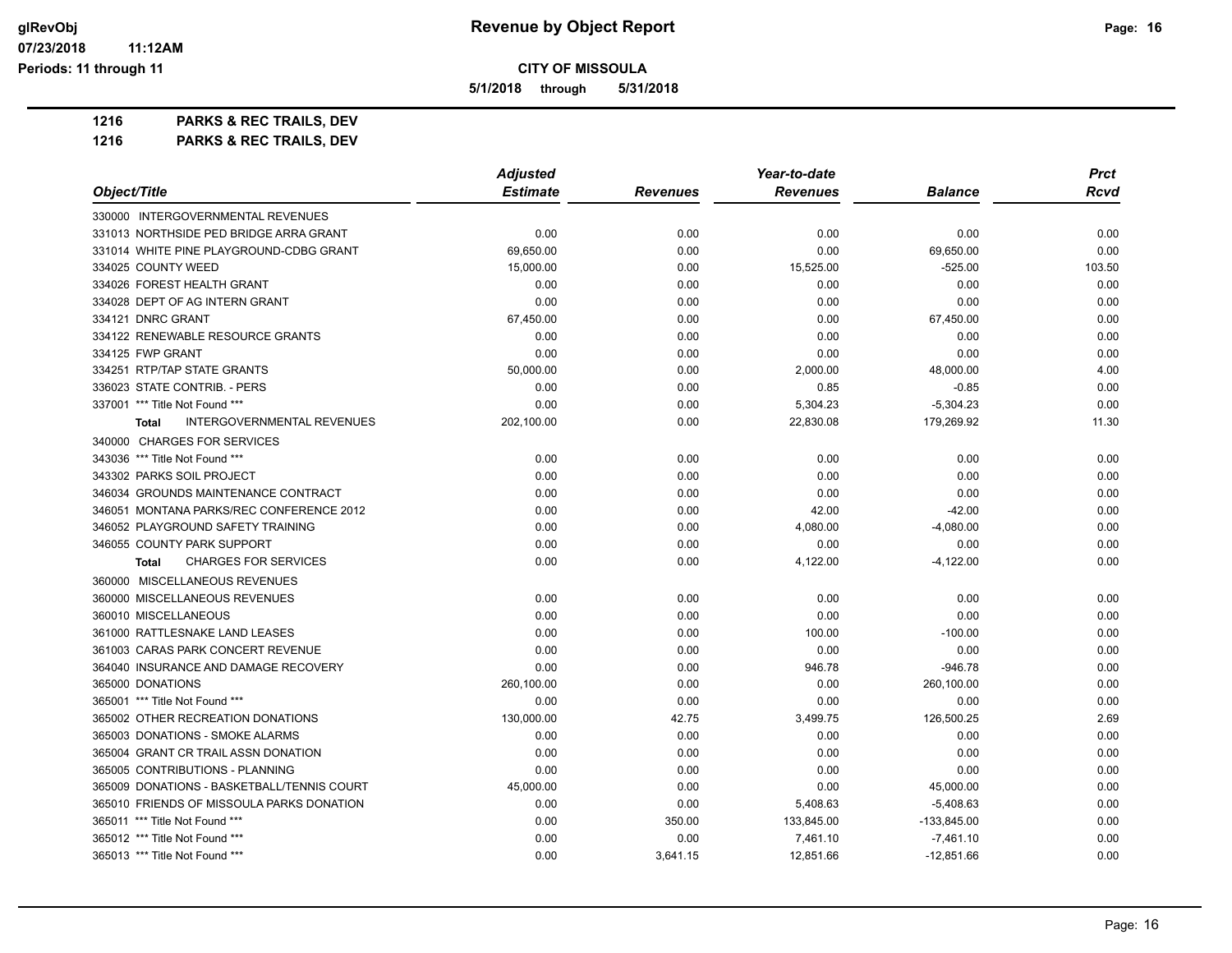**5/1/2018 through 5/31/2018**

**1216 PARKS & REC TRAILS, DEV**

|                                                    | <b>Adjusted</b> |                 | Year-to-date    |                | <b>Prct</b> |
|----------------------------------------------------|-----------------|-----------------|-----------------|----------------|-------------|
| Object/Title                                       | <b>Estimate</b> | <b>Revenues</b> | <b>Revenues</b> | <b>Balance</b> | <b>Rcvd</b> |
| 365014 *** Title Not Found ***                     | 0.00            | 16.00           | 17,011.00       | $-17,011.00$   | 0.00        |
| 365015 *** Title Not Found ***                     | 0.00            | 900.00          | 6,568.49        | $-6,568.49$    | 0.00        |
| 365016 *** Title Not Found ***                     | 0.00            | 139.98          | 1,144.94        | $-1,144.94$    | 0.00        |
| 365017 *** Title Not Found ***                     | 0.00            | 1,805.00        | 5,245.00        | $-5,245.00$    | 0.00        |
| 365018 *** Title Not Found ***                     | 0.00            | 100.00          | 13,778.00       | $-13,778.00$   | 0.00        |
| 365019 *** Title Not Found ***                     | 0.00            | 1,000.00        | 30,294.08       | $-30,294.08$   | 0.00        |
| 365020 OPEN SPACE DONATIONS                        | 0.00            | 0.00            | 0.00            | 0.00           | 0.00        |
| 365100 RECREATION OUTDOOR                          | 0.00            | 0.00            | 1,975.00        | $-1,975.00$    | 0.00        |
| 365101 RECREATION SCHOLARSHIP                      | 0.00            | $-2,793.50$     | $-5,099.53$     | 5,099.53       | 0.00        |
| 365102 RECREATION YOUTH & ADULT SPORTS             | 0.00            | 0.00            | 400.00          | $-400.00$      | 0.00        |
| 365103 URBAN FORESTRY PROGRAMS                     | 75,000.00       | 0.00            | 3,964.35        | 71,035.65      | 5.29        |
| 365109 CONSERVATION LANDS DONATIONS                | 0.00            | 0.00            | 0.00            | 0.00           | 0.00        |
| MISCELLANEOUS REVENUES<br><b>Total</b>             | 510,100.00      | 5,201.38        | 239,394.25      | 270,705.75     | 46.93       |
| 370000 INVESTMENTS & ROYALTY EARNINGS              |                 |                 |                 |                |             |
| 371010 INTEREST ON INVESTMENTS                     | 0.00            | 0.00            | 0.00            | 0.00           | 0.00        |
| 371020 GAIN/LOSS IN MARKET VALUE OF INVESTMENTS    | 0.00            | 0.00            | 0.00            | 0.00           | 0.00        |
| <b>INVESTMENTS &amp; ROYALTY EARNINGS</b><br>Total | 0.00            | 0.00            | 0.00            | 0.00           | 0.00        |
| 380000 OTHER FINANCING SOURCES                     |                 |                 |                 |                |             |
| 383000 OPERATING TRANSFERS                         | 10,000.00       | 0.00            | 0.00            | 10,000.00      | 0.00        |
| 383001 TRANS FR FLUSHING DISTRICT                  | 0.00            | 0.00            | 0.00            | 0.00           | 0.00        |
| 383026 TRANS FR CDBG                               | 0.00            | 0.00            | 0.00            | 0.00           | 0.00        |
| 383043 TRANSFERS FROM IMPACT FEES                  | 0.00            | 0.00            | 0.00            | 0.00           | 0.00        |
| OTHER FINANCING SOURCES<br><b>Total</b>            | 10,000.00       | 0.00            | 0.00            | 10,000.00      | 0.00        |
| PARKS & REC TRAILS, DEV<br>Total                   | 722,200.00      | 5,201.38        | 266,346.33      | 455,853.67     | 36.88       |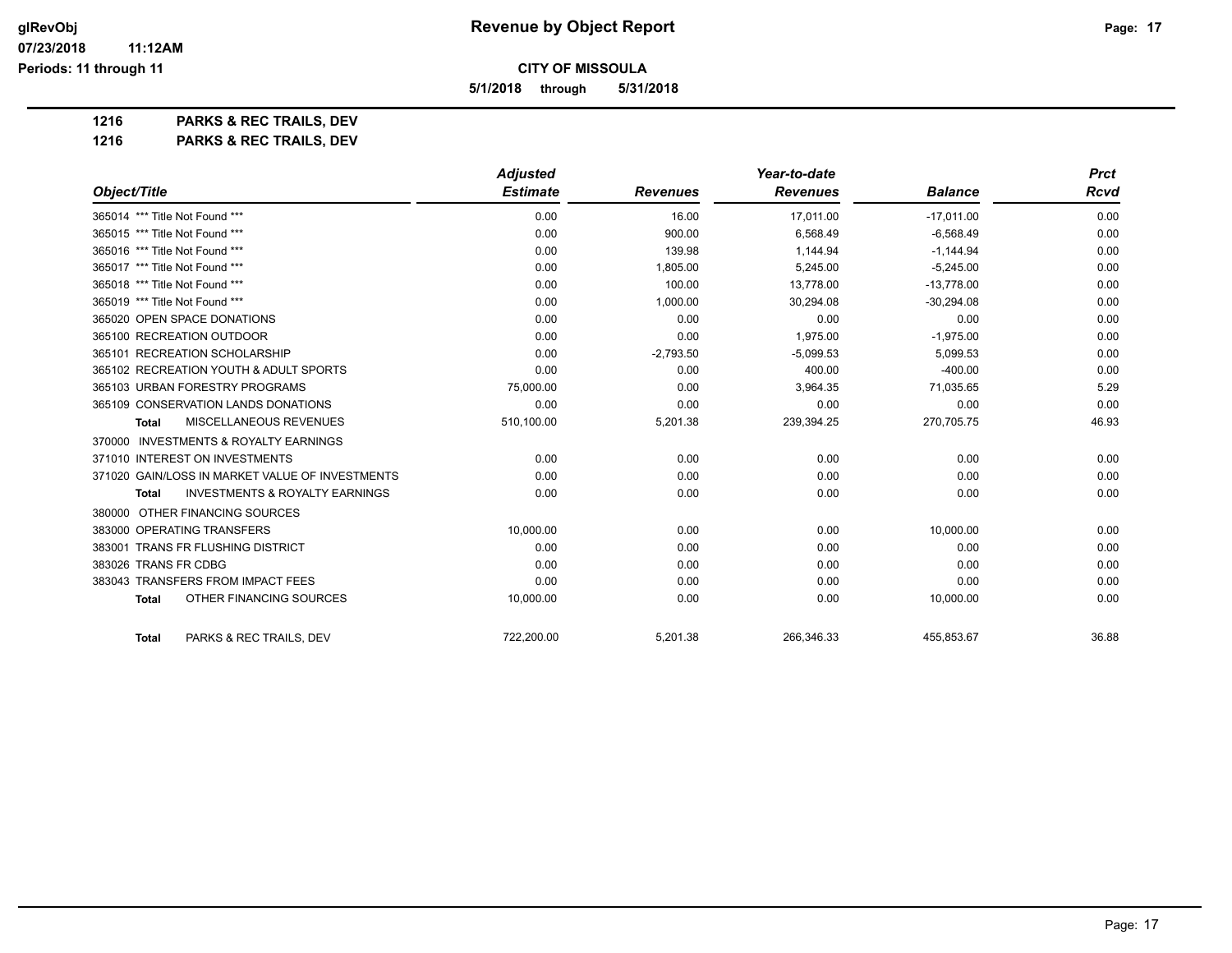**CITY OF MISSOULA**

**5/1/2018 through 5/31/2018**

|                                             | <b>Adjusted</b> |          | Year-to-date    |                | <b>Prct</b> |
|---------------------------------------------|-----------------|----------|-----------------|----------------|-------------|
| Object/Title                                | <b>Estimate</b> | Revenues | <b>Revenues</b> | <b>Balance</b> | Rcvd        |
| 330000 INTERGOVERNMENTAL REVENUES           |                 |          |                 |                |             |
| 331013 NORTHSIDE PED BRIDGE ARRA GRANT      | 0.00            | 0.00     | 0.00            | 0.00           | 0.00        |
| 331014 WHITE PINE PLAYGROUND-CDBG GRANT     | 69,650.00       | 0.00     | 0.00            | 69,650.00      | 0.00        |
| 334025 COUNTY WEED                          | 15,000.00       | 0.00     | 15,525.00       | $-525.00$      | 103.50      |
| 334026 FOREST HEALTH GRANT                  | 0.00            | 0.00     | 0.00            | 0.00           | 0.00        |
| 334028 DEPT OF AG INTERN GRANT              | 0.00            | 0.00     | 0.00            | 0.00           | 0.00        |
| 334121 DNRC GRANT                           | 67,450.00       | 0.00     | 0.00            | 67,450.00      | 0.00        |
| 334122 RENEWABLE RESOURCE GRANTS            | 0.00            | 0.00     | 0.00            | 0.00           | 0.00        |
| 334125 FWP GRANT                            | 0.00            | 0.00     | 0.00            | 0.00           | 0.00        |
| 334251 RTP/TAP STATE GRANTS                 | 50,000.00       | 0.00     | 2,000.00        | 48,000.00      | 4.00        |
| 336023 STATE CONTRIB. - PERS                | 0.00            | 0.00     | 0.85            | $-0.85$        | 0.00        |
| 337001 *** Title Not Found ***              | 0.00            | 0.00     | 5,304.23        | $-5,304.23$    | 0.00        |
| INTERGOVERNMENTAL REVENUES<br><b>Total</b>  | 202,100.00      | 0.00     | 22,830.08       | 179,269.92     | 11.30       |
| 340000 CHARGES FOR SERVICES                 |                 |          |                 |                |             |
| 343036 *** Title Not Found ***              | 0.00            | 0.00     | 0.00            | 0.00           | 0.00        |
| 343302 PARKS SOIL PROJECT                   | 0.00            | 0.00     | 0.00            | 0.00           | 0.00        |
| 346034 GROUNDS MAINTENANCE CONTRACT         | 0.00            | 0.00     | 0.00            | 0.00           | 0.00        |
| 346051 MONTANA PARKS/REC CONFERENCE 2012    | 0.00            | 0.00     | 42.00           | $-42.00$       | 0.00        |
| 346052 PLAYGROUND SAFETY TRAINING           | 0.00            | 0.00     | 4,080.00        | $-4,080.00$    | 0.00        |
| 346055 COUNTY PARK SUPPORT                  | 0.00            | 0.00     | 0.00            | 0.00           | 0.00        |
| <b>CHARGES FOR SERVICES</b><br><b>Total</b> | 0.00            | 0.00     | 4,122.00        | $-4,122.00$    | 0.00        |
| 360000 MISCELLANEOUS REVENUES               |                 |          |                 |                |             |
| 360000 MISCELLANEOUS REVENUES               | 0.00            | 0.00     | 0.00            | 0.00           | 0.00        |
| 360010 MISCELLANEOUS                        | 0.00            | 0.00     | 0.00            | 0.00           | 0.00        |
| 361000 RATTLESNAKE LAND LEASES              | 0.00            | 0.00     | 100.00          | $-100.00$      | 0.00        |
| 361003 CARAS PARK CONCERT REVENUE           | 0.00            | 0.00     | 0.00            | 0.00           | 0.00        |
| 364040 INSURANCE AND DAMAGE RECOVERY        | 0.00            | 0.00     | 946.78          | $-946.78$      | 0.00        |
| 365000 DONATIONS                            | 260,100.00      | 0.00     | 0.00            | 260,100.00     | 0.00        |
| 365001 *** Title Not Found ***              | 0.00            | 0.00     | 0.00            | 0.00           | 0.00        |
| 365002 OTHER RECREATION DONATIONS           | 130,000.00      | 42.75    | 3,499.75        | 126,500.25     | 2.69        |
| 365003 DONATIONS - SMOKE ALARMS             | 0.00            | 0.00     | 0.00            | 0.00           | 0.00        |
| 365004 GRANT CR TRAIL ASSN DONATION         | 0.00            | 0.00     | 0.00            | 0.00           | 0.00        |
| 365005 CONTRIBUTIONS - PLANNING             | 0.00            | 0.00     | 0.00            | 0.00           | 0.00        |
| 365009 DONATIONS - BASKETBALL/TENNIS COURT  | 45,000.00       | 0.00     | 0.00            | 45,000.00      | 0.00        |
| 365010 FRIENDS OF MISSOULA PARKS DONATION   | 0.00            | 0.00     | 5,408.63        | $-5,408.63$    | 0.00        |
| 365011 *** Title Not Found ***              | 0.00            | 350.00   | 133,845.00      | $-133,845.00$  | 0.00        |
| 365012 *** Title Not Found ***              | 0.00            | 0.00     | 7,461.10        | $-7,461.10$    | 0.00        |
| 365013 *** Title Not Found ***              | 0.00            | 3,641.15 | 12,851.66       | $-12,851.66$   | 0.00        |
| 365014 *** Title Not Found ***              | 0.00            | 16.00    | 17,011.00       | $-17,011.00$   | 0.00        |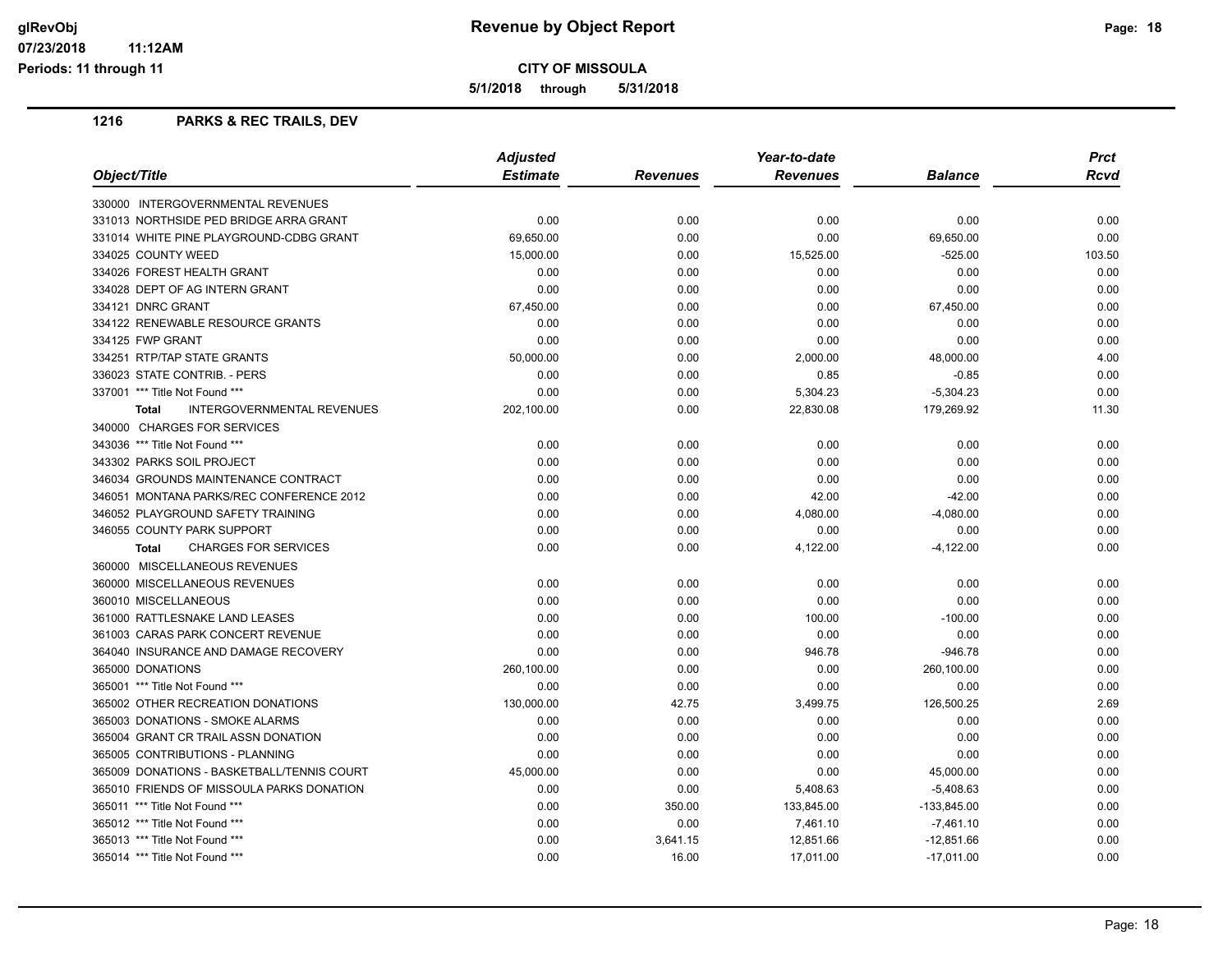**CITY OF MISSOULA**

**5/1/2018 through 5/31/2018**

|                                                           | <b>Adjusted</b> |                 | Year-to-date    |                | <b>Prct</b> |
|-----------------------------------------------------------|-----------------|-----------------|-----------------|----------------|-------------|
| Object/Title                                              | <b>Estimate</b> | <b>Revenues</b> | <b>Revenues</b> | <b>Balance</b> | <b>Rcvd</b> |
| 365015 *** Title Not Found ***                            | 0.00            | 900.00          | 6,568.49        | $-6,568.49$    | 0.00        |
| 365016 *** Title Not Found ***                            | 0.00            | 139.98          | 1,144.94        | $-1,144.94$    | 0.00        |
| 365017 *** Title Not Found ***                            | 0.00            | 1,805.00        | 5,245.00        | $-5,245.00$    | 0.00        |
| 365018 *** Title Not Found ***                            | 0.00            | 100.00          | 13,778.00       | $-13,778.00$   | 0.00        |
| 365019 *** Title Not Found ***                            | 0.00            | 1,000.00        | 30,294.08       | $-30,294.08$   | 0.00        |
| 365020 OPEN SPACE DONATIONS                               | 0.00            | 0.00            | 0.00            | 0.00           | 0.00        |
| 365100 RECREATION OUTDOOR                                 | 0.00            | 0.00            | 1.975.00        | $-1,975.00$    | 0.00        |
| 365101 RECREATION SCHOLARSHIP                             | 0.00            | $-2,793.50$     | $-5,099.53$     | 5,099.53       | 0.00        |
| 365102 RECREATION YOUTH & ADULT SPORTS                    | 0.00            | 0.00            | 400.00          | $-400.00$      | 0.00        |
| 365103 URBAN FORESTRY PROGRAMS                            | 75,000.00       | 0.00            | 3,964.35        | 71,035.65      | 5.29        |
| 365109 CONSERVATION LANDS DONATIONS                       | 0.00            | 0.00            | 0.00            | 0.00           | 0.00        |
| <b>MISCELLANEOUS REVENUES</b><br><b>Total</b>             | 510,100.00      | 5,201.38        | 239,394.25      | 270,705.75     | 46.93       |
| 370000 INVESTMENTS & ROYALTY EARNINGS                     |                 |                 |                 |                |             |
| 371010 INTEREST ON INVESTMENTS                            | 0.00            | 0.00            | 0.00            | 0.00           | 0.00        |
| 371020 GAIN/LOSS IN MARKET VALUE OF INVESTMENT            | 0.00            | 0.00            | 0.00            | 0.00           | 0.00        |
| <b>INVESTMENTS &amp; ROYALTY EARNINGS</b><br><b>Total</b> | 0.00            | 0.00            | 0.00            | 0.00           | 0.00        |
| 380000 OTHER FINANCING SOURCES                            |                 |                 |                 |                |             |
| 383000 OPERATING TRANSFERS                                | 10,000.00       | 0.00            | 0.00            | 10,000.00      | 0.00        |
| 383001 TRANS FR FLUSHING DISTRICT                         | 0.00            | 0.00            | 0.00            | 0.00           | 0.00        |
| 383026 TRANS FR CDBG                                      | 0.00            | 0.00            | 0.00            | 0.00           | 0.00        |
| 383043 TRANSFERS FROM IMPACT FEES                         | 0.00            | 0.00            | 0.00            | 0.00           | 0.00        |
| OTHER FINANCING SOURCES<br><b>Total</b>                   | 10,000.00       | 0.00            | 0.00            | 10,000.00      | 0.00        |
| PARKS & REC TRAILS, DEV<br><b>Total</b>                   | 722,200.00      | 5,201.38        | 266,346.33      | 455,853.67     | 36.88       |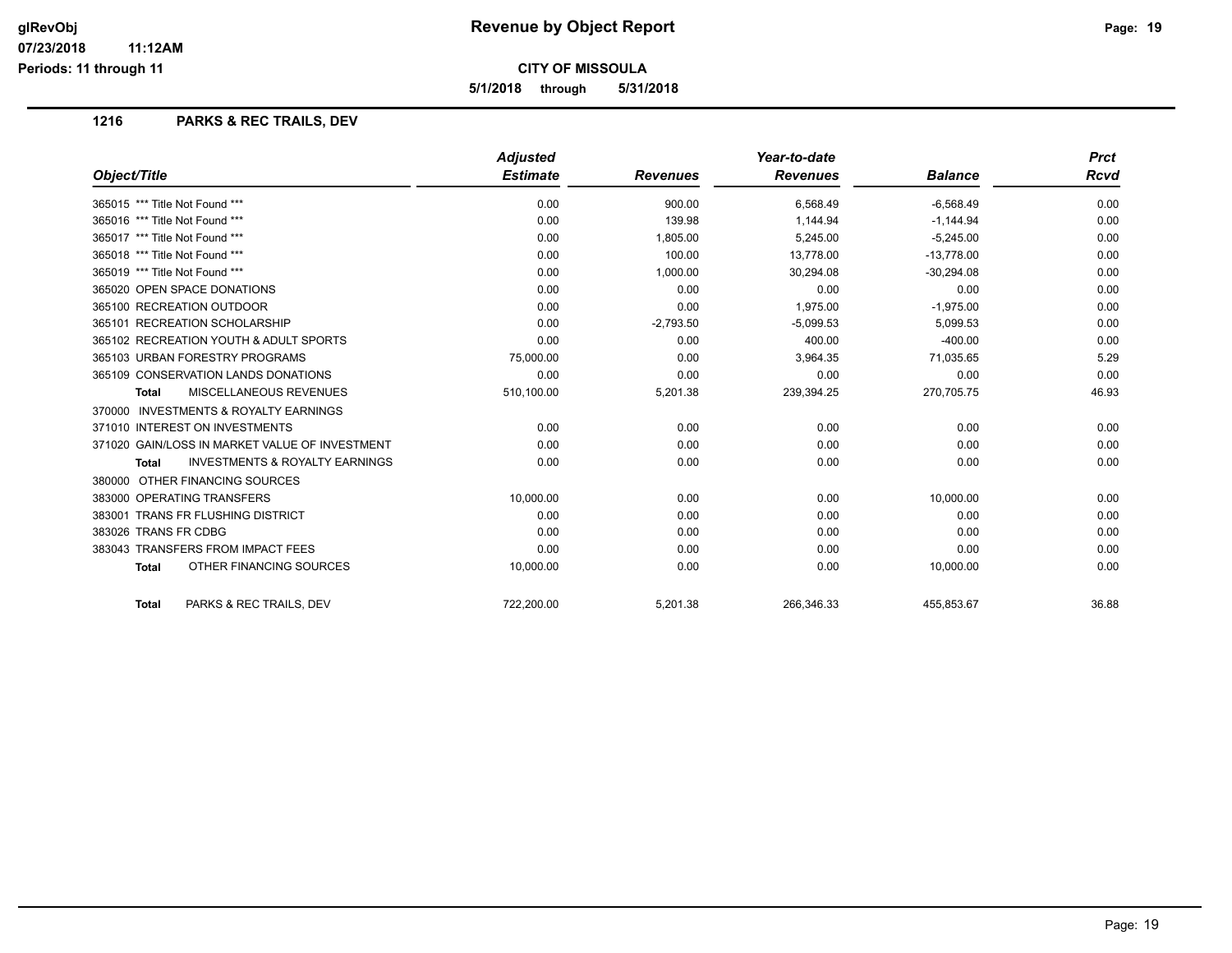**5/1/2018 through 5/31/2018**

# **1217 PARKS CITY LIFE GYM LEASE**

**1217 PARKS CITY LIFE GYM LEASE**

|                                                   | <b>Adjusted</b> |                 | Year-to-date    |                | <b>Prct</b> |
|---------------------------------------------------|-----------------|-----------------|-----------------|----------------|-------------|
| Object/Title                                      | <b>Estimate</b> | <b>Revenues</b> | <b>Revenues</b> | <b>Balance</b> | <b>Rcvd</b> |
| <b>INTERGOVERNMENTAL REVENUES</b><br>330000       |                 |                 |                 |                |             |
| 336023 STATE CONTRIB. - PERS                      | 0.00            | 0.00            | 7.03            | $-7.03$        | 0.00        |
| <b>INTERGOVERNMENTAL REVENUES</b><br><b>Total</b> | 0.00            | 0.00            | 7.03            | $-7.03$        | 0.00        |
| 340000 CHARGES FOR SERVICES                       |                 |                 |                 |                |             |
| 346031 OUTDOOR RECREATION - ADULTS                | 2,000.00        | $-160.00$       | 27,510.25       | $-25,510.25$   | 1,375.51    |
| 346032 *** Title Not Found ***                    | 22,000.00       | $-10.00$        | 660.00          | 21,340.00      | 3.00        |
| 346033 OUTDOOR RECREATION - YOUTH                 | 17.000.00       | 0.00            | 0.00            | 17,000.00      | 0.00        |
| 346038 RECREATION CENTER FEES                     | 500.00          | 0.00            | 0.00            | 500.00         | 0.00        |
| 346053 CITY LIFE PROGRAMS                         | 9,000.00        | 142.00          | 12,282.75       | $-3,282.75$    | 136.48      |
| <b>CHARGES FOR SERVICES</b><br>Total              | 50,500.00       | $-28.00$        | 40,453.00       | 10.047.00      | 80.10       |
| 360000 MISCELLANEOUS REVENUES                     |                 |                 |                 |                |             |
| 365019 *** Title Not Found ***                    | 0.00            | 0.00            | 0.00            | 0.00           | 0.00        |
| MISCELLANEOUS REVENUES<br><b>Total</b>            | 0.00            | 0.00            | 0.00            | 0.00           | 0.00        |
| PARKS CITY LIFE GYM LEASE<br>Total                | 50,500.00       | $-28.00$        | 40.460.03       | 10,039.97      | 80.12       |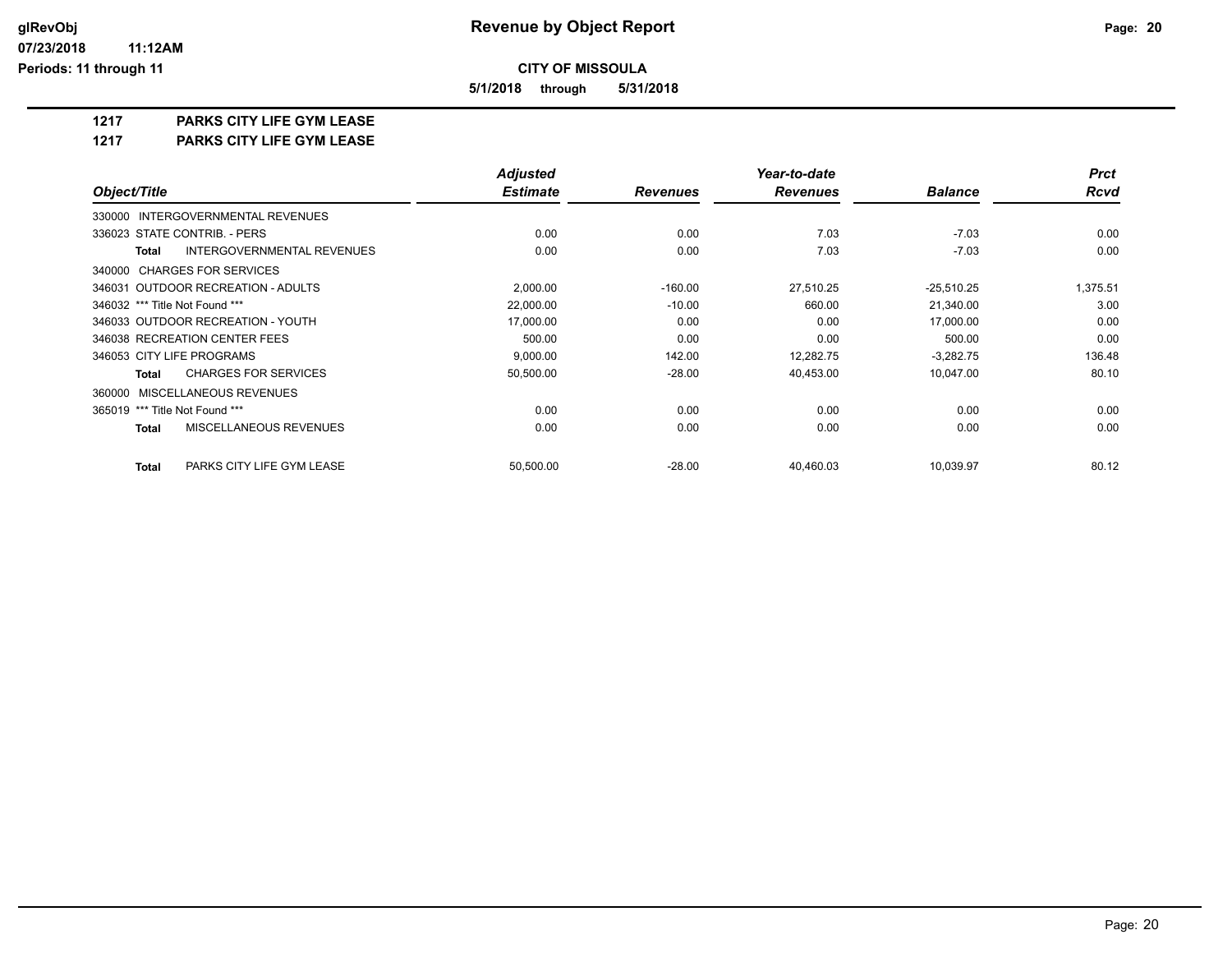**5/1/2018 through 5/31/2018**

# **1217 PARKS CITY LIFE GYM LEASE**

|                                               | <b>Adjusted</b> |                 | Year-to-date    |                | <b>Prct</b> |
|-----------------------------------------------|-----------------|-----------------|-----------------|----------------|-------------|
| Object/Title                                  | <b>Estimate</b> | <b>Revenues</b> | <b>Revenues</b> | <b>Balance</b> | Rcvd        |
| INTERGOVERNMENTAL REVENUES<br>330000          |                 |                 |                 |                |             |
| 336023 STATE CONTRIB. - PERS                  | 0.00            | 0.00            | 7.03            | $-7.03$        | 0.00        |
| INTERGOVERNMENTAL REVENUES<br><b>Total</b>    | 0.00            | 0.00            | 7.03            | $-7.03$        | 0.00        |
| 340000 CHARGES FOR SERVICES                   |                 |                 |                 |                |             |
| 346031 OUTDOOR RECREATION - ADULTS            | 2,000.00        | $-160.00$       | 27.510.25       | $-25,510.25$   | 1,375.51    |
| 346032 *** Title Not Found ***                | 22,000.00       | $-10.00$        | 660.00          | 21,340.00      | 3.00        |
| 346033 OUTDOOR RECREATION - YOUTH             | 17,000.00       | 0.00            | 0.00            | 17,000.00      | 0.00        |
| 346038 RECREATION CENTER FEES                 | 500.00          | 0.00            | 0.00            | 500.00         | 0.00        |
| 346053 CITY LIFE PROGRAMS                     | 9,000.00        | 142.00          | 12,282.75       | $-3,282.75$    | 136.48      |
| <b>CHARGES FOR SERVICES</b><br><b>Total</b>   | 50,500.00       | $-28.00$        | 40,453.00       | 10,047.00      | 80.10       |
| 360000 MISCELLANEOUS REVENUES                 |                 |                 |                 |                |             |
| 365019 *** Title Not Found ***                | 0.00            | 0.00            | 0.00            | 0.00           | 0.00        |
| <b>MISCELLANEOUS REVENUES</b><br><b>Total</b> | 0.00            | 0.00            | 0.00            | 0.00           | 0.00        |
| PARKS CITY LIFE GYM LEASE<br><b>Total</b>     | 50,500.00       | $-28.00$        | 40,460.03       | 10,039.97      | 80.12       |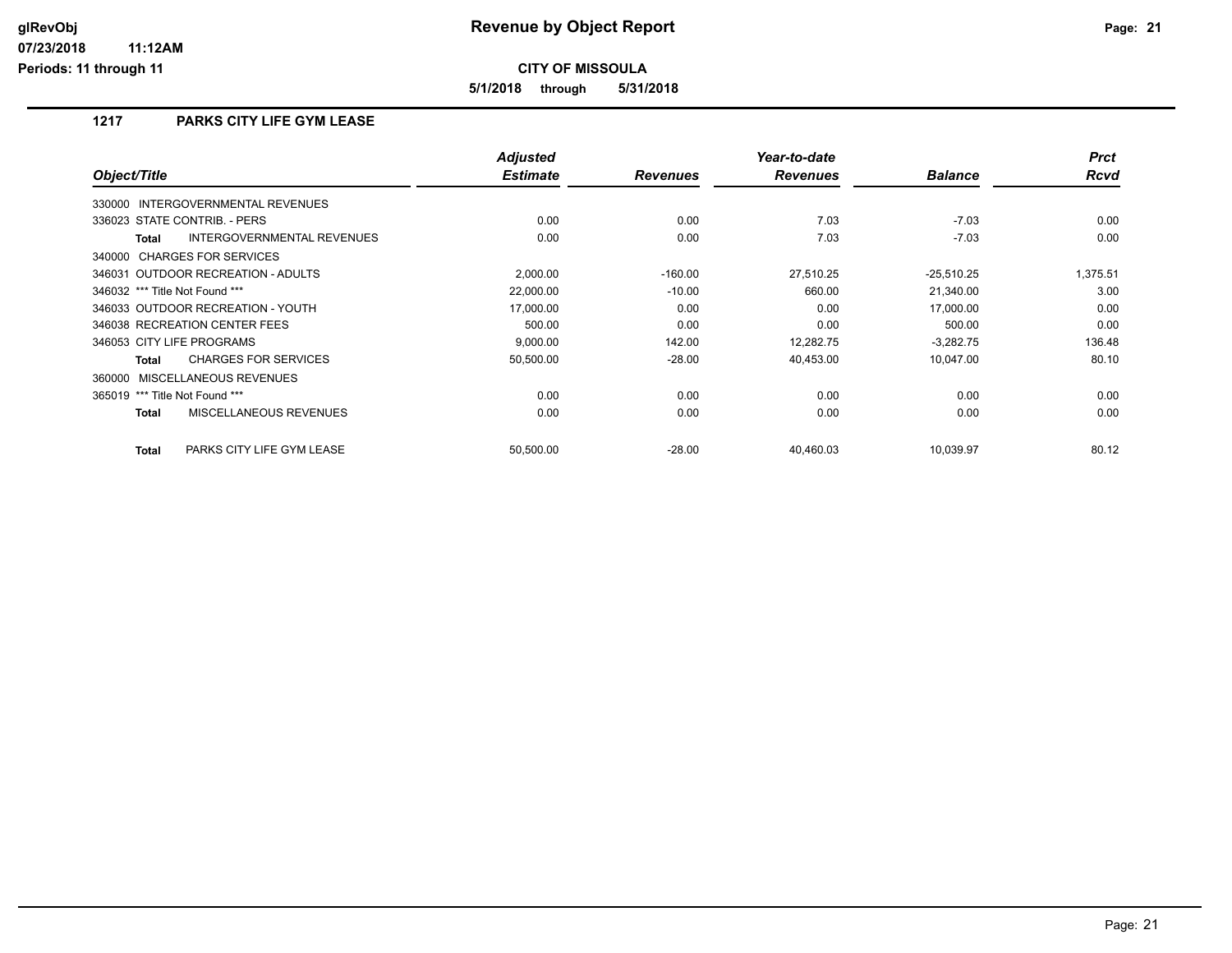**5/1/2018 through 5/31/2018**

**1218 ALL ABILITIES PLAYGROUND**

**1218 ALL ABILITIES PLAYGROUND**

|                                               | <b>Adjusted</b> |                 | Year-to-date    |                | <b>Prct</b> |
|-----------------------------------------------|-----------------|-----------------|-----------------|----------------|-------------|
| Object/Title                                  | <b>Estimate</b> | <b>Revenues</b> | <b>Revenues</b> | <b>Balance</b> | <b>Rcvd</b> |
| 360000 MISCELLANEOUS REVENUES                 |                 |                 |                 |                |             |
| 365019 *** Title Not Found ***                | 0.00            | 0.00            | 3,702.22        | $-3.702.22$    | 0.00        |
| <b>MISCELLANEOUS REVENUES</b><br><b>Total</b> | 0.00            | 0.00            | 3,702.22        | $-3.702.22$    | 0.00        |
| 380000 OTHER FINANCING SOURCES                |                 |                 |                 |                |             |
| 383010 TRANS FR CIP                           | 0.00            | 0.00            | 0.00            | 0.00           | 0.00        |
| OTHER FINANCING SOURCES<br><b>Total</b>       | 0.00            | 0.00            | 0.00            | 0.00           | 0.00        |
|                                               |                 |                 |                 |                |             |
| <b>Total</b><br>ALL ABILITIES PLAYGROUND      | 0.00            | 0.00            | 3.702.22        | $-3.702.22$    | 0.00        |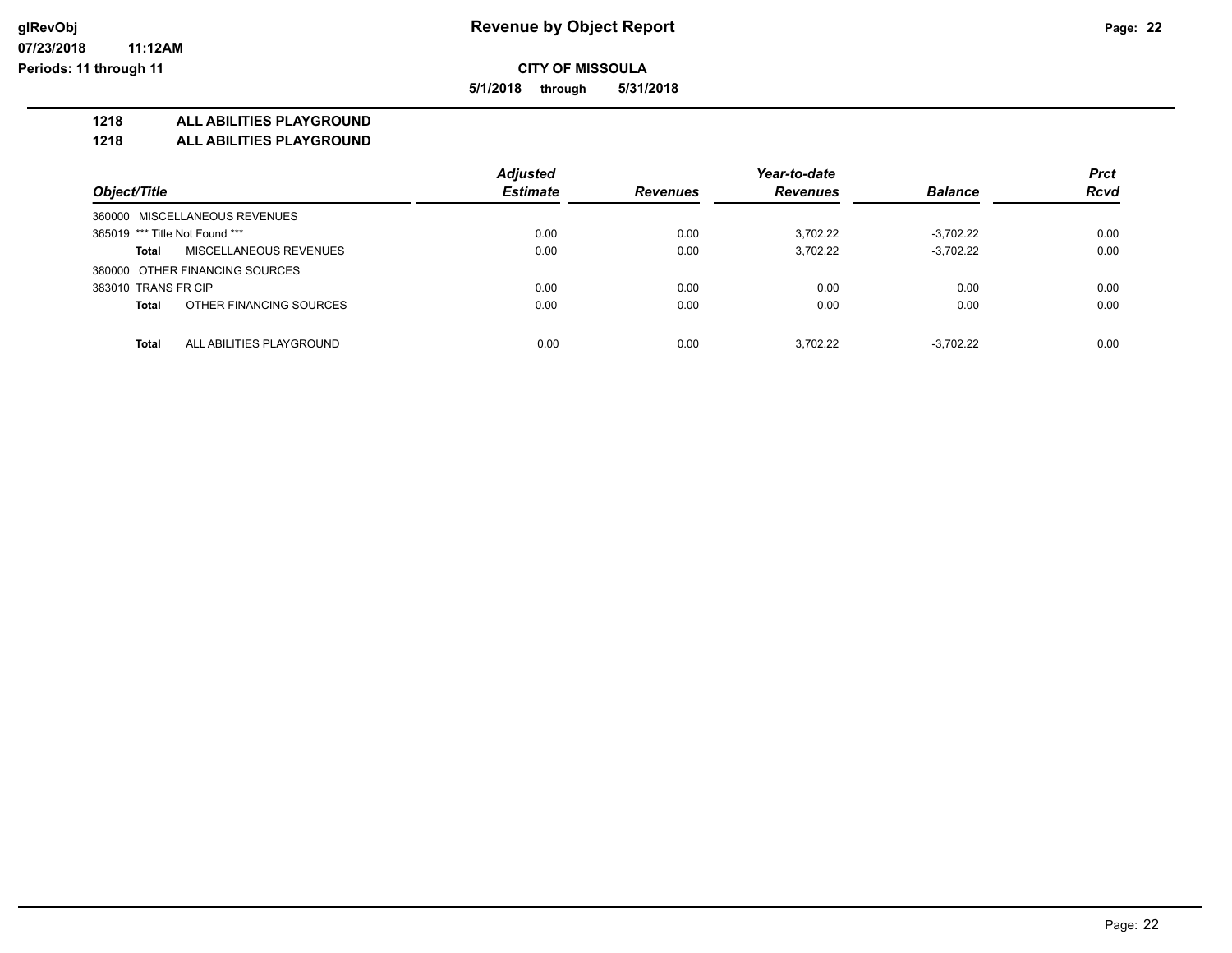**CITY OF MISSOULA**

**5/1/2018 through 5/31/2018**

## **1218 ALL ABILITIES PLAYGROUND**

**11:12AM**

| Object/Title                            | <b>Adjusted</b><br><b>Estimate</b> | <b>Revenues</b> | Year-to-date<br><b>Revenues</b> | <b>Balance</b> | <b>Prct</b><br><b>Rcvd</b> |
|-----------------------------------------|------------------------------------|-----------------|---------------------------------|----------------|----------------------------|
| 360000 MISCELLANEOUS REVENUES           |                                    |                 |                                 |                |                            |
| 365019 *** Title Not Found ***          | 0.00                               | 0.00            | 3.702.22                        | $-3.702.22$    | 0.00                       |
| MISCELLANEOUS REVENUES<br><b>Total</b>  | 0.00                               | 0.00            | 3,702.22                        | $-3,702.22$    | 0.00                       |
| 380000 OTHER FINANCING SOURCES          |                                    |                 |                                 |                |                            |
| 383010 TRANS FR CIP                     | 0.00                               | 0.00            | 0.00                            | 0.00           | 0.00                       |
| OTHER FINANCING SOURCES<br><b>Total</b> | 0.00                               | 0.00            | 0.00                            | 0.00           | 0.00                       |
| ALL ABILITIES PLAYGROUND<br>Total       | 0.00                               | 0.00            | 3.702.22                        | $-3.702.22$    | 0.00                       |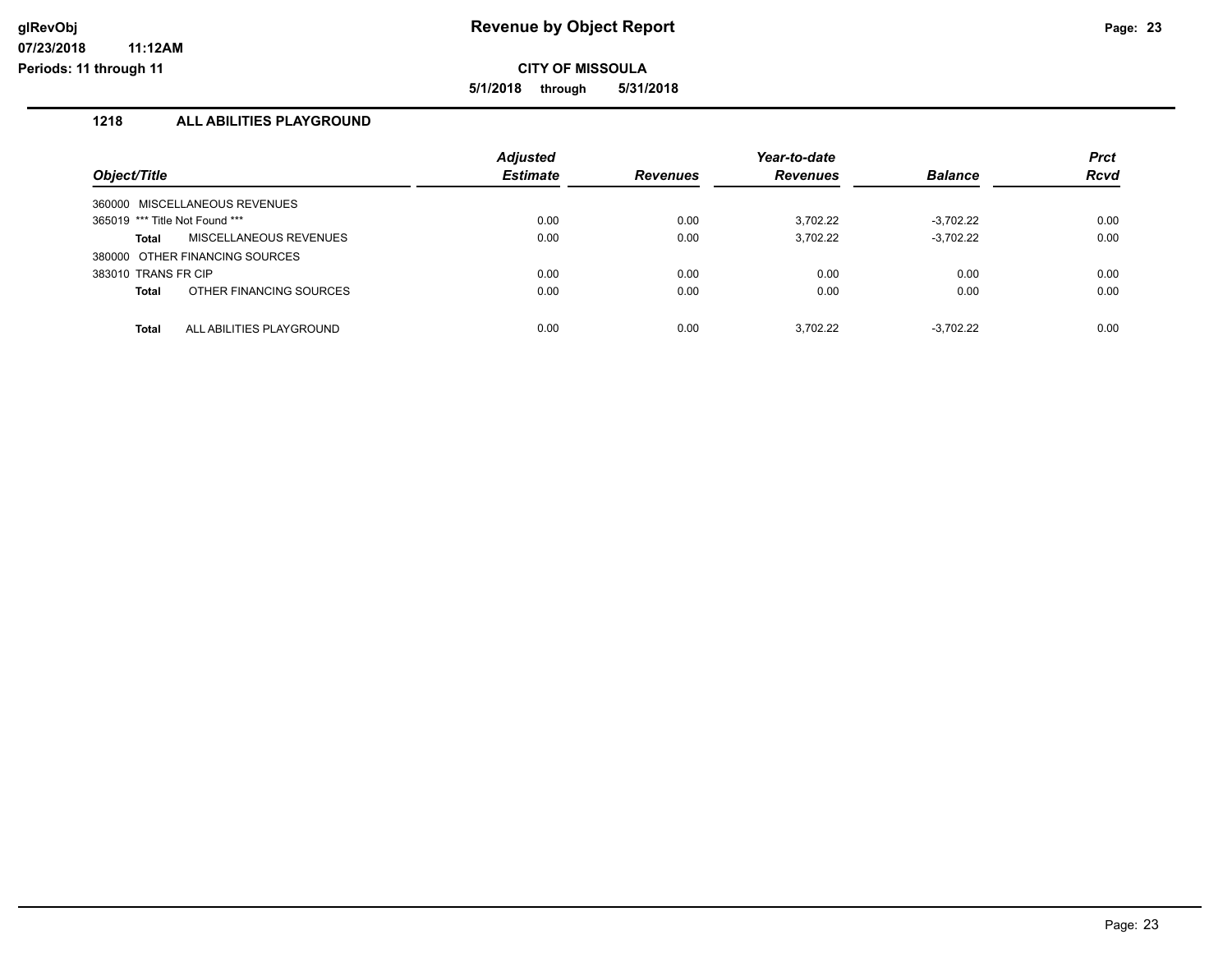**5/1/2018 through 5/31/2018**

## **1219 FT MISSOULA REGIONAL PARK**

|                                                   | <b>Adjusted</b> |                 | Year-to-date    |                | <b>Prct</b> |  |
|---------------------------------------------------|-----------------|-----------------|-----------------|----------------|-------------|--|
| Object/Title                                      | <b>Estimate</b> | <b>Revenues</b> | <b>Revenues</b> | <b>Balance</b> | <b>Rcvd</b> |  |
| 330000 INTERGOVERNMENTAL REVENUES                 |                 |                 |                 |                |             |  |
| 330000 INTERGOVERNMENTAL REVENUES                 | 162,883.00      | 0.00            | 0.00            | 162,883.00     | 0.00        |  |
| 336023 STATE CONTRIB. - PERS                      | 0.00            | 8.74            | 189.91          | $-189.91$      | 0.00        |  |
| 337041 FMRP COUNTY MAINTENANCE AGREEMENT          | 0.00            | 0.00            | 0.00            | 0.00           | 0.00        |  |
| <b>INTERGOVERNMENTAL REVENUES</b><br><b>Total</b> | 162,883.00      | 8.74            | 189.91          | 162,693.09     | 0.12        |  |
| 340000 CHARGES FOR SERVICES                       |                 |                 |                 |                |             |  |
| 346031 OUTDOOR RECREATION - ADULTS                | 101,000.00      | 11,202.77       | 74,076.60       | 26,923.40      | 73.34       |  |
| 346033 OUTDOOR RECREATION - YOUTH                 | 34,000.00       | 3,787.74        | 30,541.95       | 3,458.05       | 89.83       |  |
| 346034 GROUNDS MAINTENANCE CONTRACT               | 0.00            | 0.00            | 48,368.00       | $-48,368.00$   | 0.00        |  |
| 346035 SPECIAL USE PERMITS                        | 0.00            | 0.00            | 0.00            | 0.00           | 0.00        |  |
| 346036 VENDOR CONCESSION FEES                     | 93,770.00       | 5,973.25        | 8,526.75        | 85,243.25      | 9.09        |  |
| 346037 PARK MERCHANDISE                           | 0.00            | 0.00            | 0.00            | 0.00           | 0.00        |  |
| 346039 VENDOR CONCESSIONS                         | 0.00            | 304.00          | 304.00          | $-304.00$      | 0.00        |  |
| 346050 COUNTY PLAYGROUND CONTRACT                 | 0.00            | 0.00            | 0.00            | 0.00           | 0.00        |  |
| 346061 RENTAL - COURT SPORTS                      | 0.00            | 0.00            | 2,100.00        | $-2,100.00$    | 0.00        |  |
| 346063 RENTAL - SHELTERS/ PAVILIONS/ PLAZAS       | 0.00            | 416.24          | 1,832.99        | $-1,832.99$    | 0.00        |  |
| 346065 RENTAL - DIAMOND FIELDS                    | 0.00            | 3,750.00        | 3,750.00        | $-3,750.00$    | 0.00        |  |
| 346066 RENTAL - RUGBY                             | 0.00            | 0.00            | 0.00            | 0.00           | 0.00        |  |
| 346067 RENTAL - SYNTHETIC FIELDS                  | 0.00            | 0.00            | 0.00            | 0.00           | 0.00        |  |
| 346068 RENTAL - MULTI-USE                         | 0.00            | 2,011.85        | 2,053.10        | $-2,053.10$    | 0.00        |  |
| 346069 RENTAL - MISCELLANEOUS                     | 0.00            | 338.00          | 348.00          | $-348.00$      | 0.00        |  |
| 346431 ENT - RENTAL - COURT SPORTS                | 0.00            | 1,519.90        | 1,608.90        | $-1,608.90$    | 0.00        |  |
| 346433 ENT-RENTAL - SHELTERS/ PAVILIONS/ PLAZAS   | 0.00            | 138.76          | 611.01          | $-611.01$      | 0.00        |  |
| 346531 ENT-RENTAL - MISCELLANEOUS                 | 0.00            | 0.00            | 0.00            | 0.00           | 0.00        |  |
| 346533 ENT-RENTAL - SYNTHETIC FIELDS              | 0.00            | 45.00           | 392.50          | $-392.50$      | 0.00        |  |
| 346631 ENT-RENTAL - DIAMOND FIELDS                | 0.00            | 1,532.50        | 1,552.50        | $-1,552.50$    | 0.00        |  |
| 346633 ENT-RENTAL - RUGBY                         | 0.00            | 0.00            | 0.00            | 0.00           | 0.00        |  |
| 346635 ENT-RENTAL - MULTI-USE                     | 0.00            | 730.65          | 1,998.45        | $-1,998.45$    | 0.00        |  |
| <b>CHARGES FOR SERVICES</b><br><b>Total</b>       | 228,770.00      | 31,750.66       | 178,064.75      | 50,705.25      | 77.84       |  |
| 360000 MISCELLANEOUS REVENUES                     |                 |                 |                 |                |             |  |
| 360010 MISCELLANEOUS                              | 0.00            | 0.00            | 0.00            | 0.00           | 0.00        |  |
| 365000 DONATIONS                                  | 0.00            | 0.00            | 153.00          | $-153.00$      | 0.00        |  |
| 365011 SPONSORSHIP - SPECIAL EVENTS               | 0.00            | 0.00            | 2,854.75        | $-2,854.75$    | 0.00        |  |
| 365013 SPONSORSHIP - RECREATION PROGRAMS          | 0.00            | 0.00            | 0.00            | 0.00           | 0.00        |  |
| 365015 LEAF A LEGACY - DONATIONS                  | 0.00            | 0.00            | 9,000.00        | $-9,000.00$    | 0.00        |  |
| 365019 MISC FMRP DONATIONS                        | 0.00            | 0.00            | 2,169.91        | $-2,169.91$    | 0.00        |  |
| 365023 ENERGY REBATES                             | 0.00            | 0.00            | 0.00            | 0.00           | 0.00        |  |
| 368060 PARKS CAPITAL CONTRIBUTIONS                | 0.00            | 0.00            | 0.00            | 0.00           | 0.00        |  |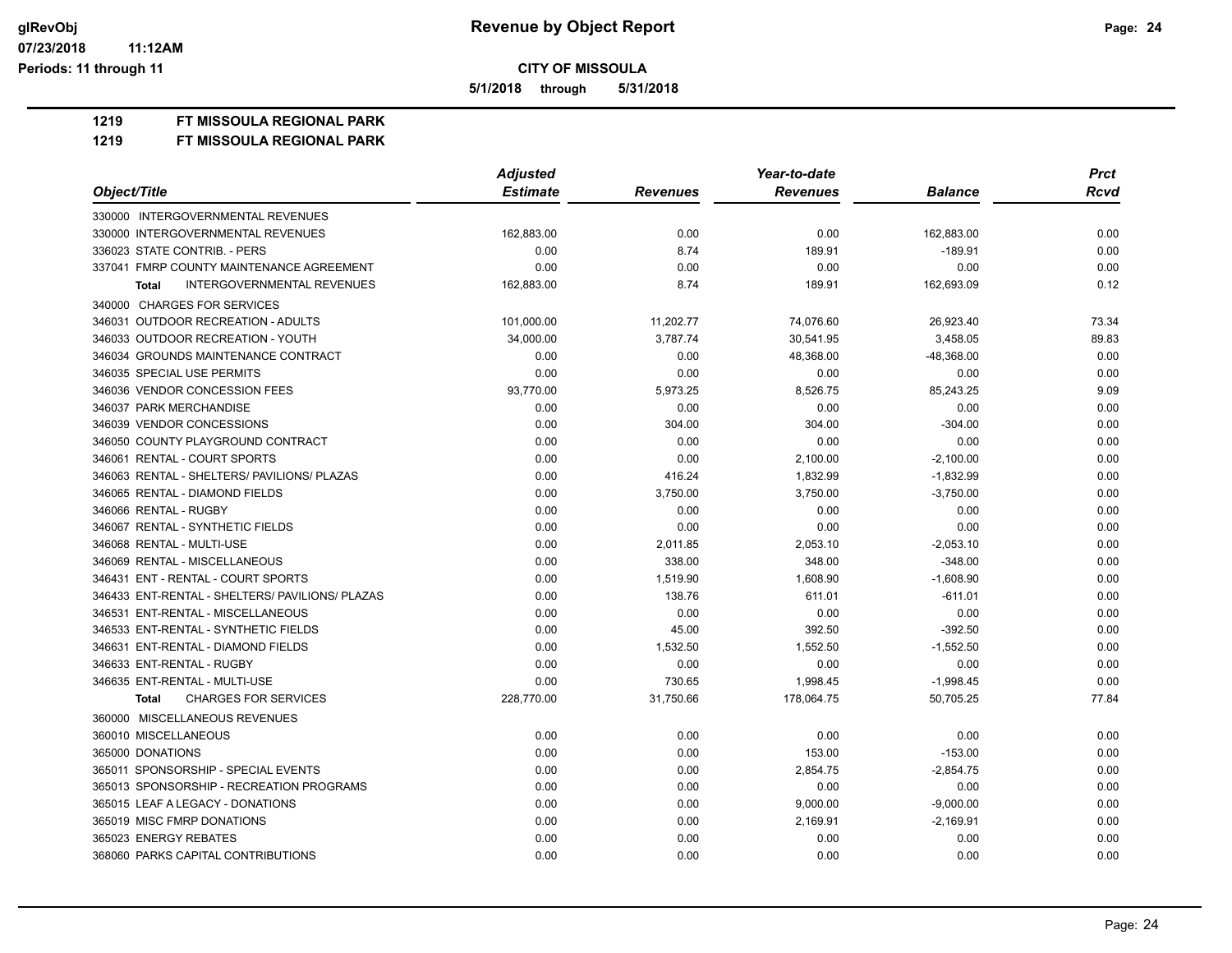**CITY OF MISSOULA 5/1/2018 through 5/31/2018**

**1219 FT MISSOULA REGIONAL PARK**

|                                    | <b>Adjusted</b> |                 | Year-to-date    |                | <b>Prct</b> |
|------------------------------------|-----------------|-----------------|-----------------|----------------|-------------|
| Object/Title                       | <b>Estimate</b> | <b>Revenues</b> | <b>Revenues</b> | <b>Balance</b> | Rcvd        |
| MISCELLANEOUS REVENUES<br>Total    | 0.00            | 0.00            | 14.177.66       | -14.177.66     | 0.00        |
| 380000 OTHER FINANCING SOURCES     |                 |                 |                 |                |             |
| 381010 BOND PROCEEDS               | 53,064.00       | 0.00            | 0.00            | 53.064.00      | 0.00        |
| 383000 OPERATING TRANSFERS         | 320,695.00      | 0.00            | 172.166.00      | 148.529.00     | 53.69       |
| 383050 TRANSFER FROM IMPACT FEES   | 0.00            | 0.00            | 0.00            | 0.00           | 0.00        |
| OTHER FINANCING SOURCES<br>Total   | 373,759.00      | 0.00            | 172.166.00      | 201,593.00     | 46.06       |
| FT MISSOULA REGIONAL PARK<br>Total | 765.412.00      | 31.759.40       | 364.598.32      | 400.813.68     | 47.63       |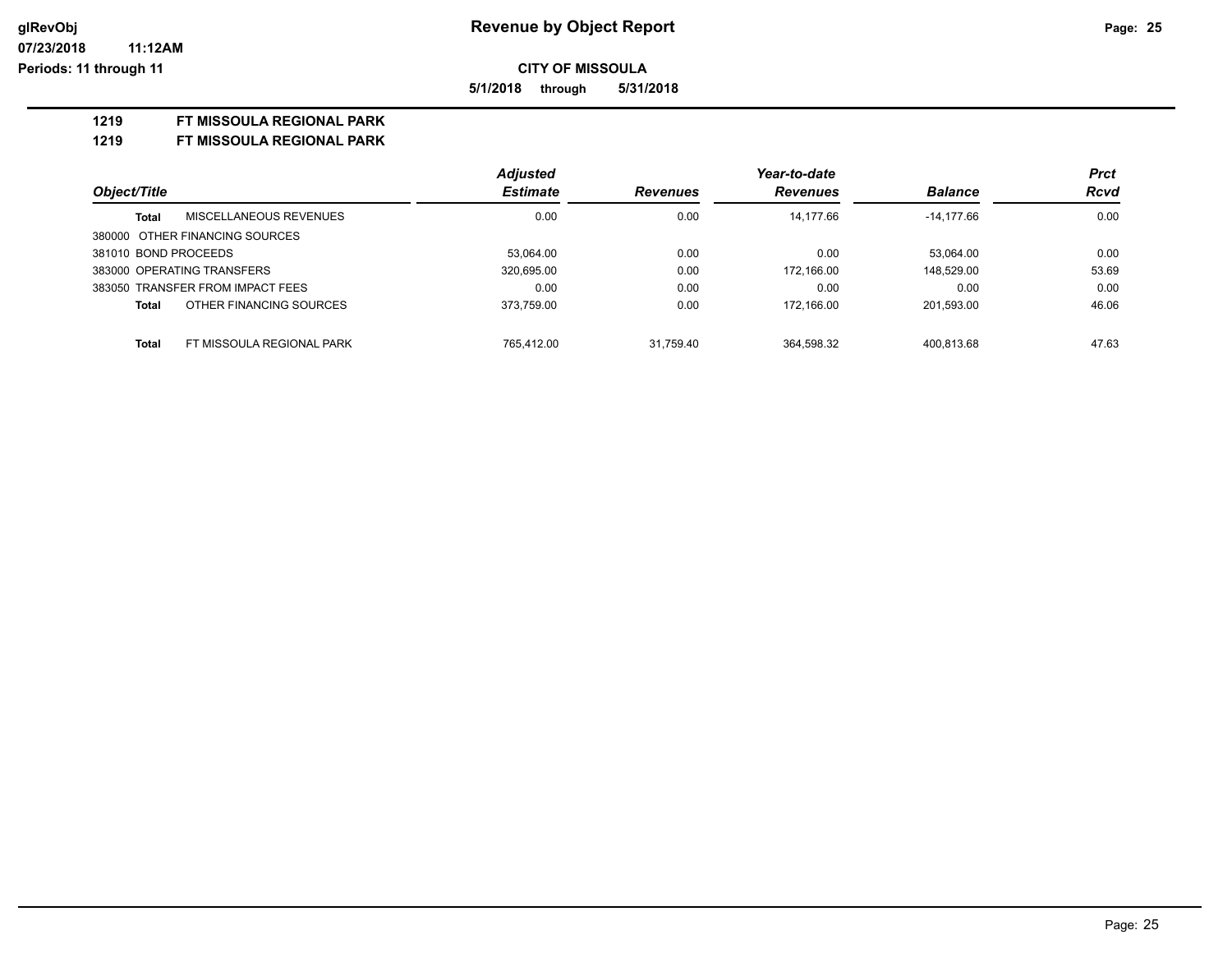**5/1/2018 through 5/31/2018**

|                                                 | <b>Adjusted</b> |                 | Year-to-date    |                | <b>Prct</b> |
|-------------------------------------------------|-----------------|-----------------|-----------------|----------------|-------------|
| Object/Title                                    | <b>Estimate</b> | <b>Revenues</b> | <b>Revenues</b> | <b>Balance</b> | Rcvd        |
| 330000 INTERGOVERNMENTAL REVENUES               |                 |                 |                 |                |             |
| 330000 INTERGOVERNMENTAL REVENUES               | 162,883.00      | 0.00            | 0.00            | 162,883.00     | 0.00        |
| 336023 STATE CONTRIB. - PERS                    | 0.00            | 8.74            | 189.91          | $-189.91$      | 0.00        |
| 337041 FMRP COUNTY MAINTENANCE AGREEMENT        | 0.00            | 0.00            | 0.00            | 0.00           | 0.00        |
| INTERGOVERNMENTAL REVENUES<br><b>Total</b>      | 162,883.00      | 8.74            | 189.91          | 162,693.09     | 0.12        |
| 340000 CHARGES FOR SERVICES                     |                 |                 |                 |                |             |
| 346031 OUTDOOR RECREATION - ADULTS              | 101,000.00      | 11,202.77       | 74,076.60       | 26,923.40      | 73.34       |
| 346033 OUTDOOR RECREATION - YOUTH               | 34,000.00       | 3,787.74        | 30,541.95       | 3,458.05       | 89.83       |
| 346034 GROUNDS MAINTENANCE CONTRACT             | 0.00            | 0.00            | 48,368.00       | -48,368.00     | 0.00        |
| 346035 SPECIAL USE PERMITS                      | 0.00            | 0.00            | 0.00            | 0.00           | 0.00        |
| 346036 VENDOR CONCESSION FEES                   | 93,770.00       | 5,973.25        | 8,526.75        | 85,243.25      | 9.09        |
| 346037 PARK MERCHANDISE                         | 0.00            | 0.00            | 0.00            | 0.00           | 0.00        |
| 346039 VENDOR CONCESSIONS                       | 0.00            | 304.00          | 304.00          | $-304.00$      | 0.00        |
| 346050 COUNTY PLAYGROUND CONTRACT               | 0.00            | 0.00            | 0.00            | 0.00           | 0.00        |
| 346061 RENTAL - COURT SPORTS                    | 0.00            | 0.00            | 2,100.00        | $-2,100.00$    | 0.00        |
| 346063 RENTAL - SHELTERS/ PAVILIONS/ PLAZAS     | 0.00            | 416.24          | 1,832.99        | $-1,832.99$    | 0.00        |
| 346065 RENTAL - DIAMOND FIELDS                  | 0.00            | 3,750.00        | 3,750.00        | $-3,750.00$    | 0.00        |
| 346066 RENTAL - RUGBY                           | 0.00            | 0.00            | 0.00            | 0.00           | 0.00        |
| 346067 RENTAL - SYNTHETIC FIELDS                | 0.00            | 0.00            | 0.00            | 0.00           | 0.00        |
| 346068 RENTAL - MULTI-USE                       | 0.00            | 2,011.85        | 2,053.10        | $-2,053.10$    | 0.00        |
| 346069 RENTAL - MISCELLANEOUS                   | 0.00            | 338.00          | 348.00          | $-348.00$      | 0.00        |
| 346431 ENT - RENTAL - COURT SPORTS              | 0.00            | 1,519.90        | 1,608.90        | $-1,608.90$    | 0.00        |
| 346433 ENT-RENTAL - SHELTERS/ PAVILIONS/ PLAZAS | 0.00            | 138.76          | 611.01          | $-611.01$      | 0.00        |
| 346531 ENT-RENTAL - MISCELLANEOUS               | 0.00            | 0.00            | 0.00            | 0.00           | 0.00        |
| 346533 ENT-RENTAL - SYNTHETIC FIELDS            | 0.00            | 45.00           | 392.50          | $-392.50$      | 0.00        |
| 346631 ENT-RENTAL - DIAMOND FIELDS              | 0.00            | 1,532.50        | 1,552.50        | $-1,552.50$    | 0.00        |
| 346633 ENT-RENTAL - RUGBY                       | 0.00            | 0.00            | 0.00            | 0.00           | 0.00        |
| 346635 ENT-RENTAL - MULTI-USE                   | 0.00            | 730.65          | 1,998.45        | $-1,998.45$    | 0.00        |
| <b>CHARGES FOR SERVICES</b><br><b>Total</b>     | 228,770.00      | 31,750.66       | 178,064.75      | 50,705.25      | 77.84       |
| 360000 MISCELLANEOUS REVENUES                   |                 |                 |                 |                |             |
| 360010 MISCELLANEOUS                            | 0.00            | 0.00            | 0.00            | 0.00           | 0.00        |
| 365000 DONATIONS                                | 0.00            | 0.00            | 153.00          | $-153.00$      | 0.00        |
| 365011 SPONSORSHIP - SPECIAL EVENTS             | 0.00            | 0.00            | 2,854.75        | $-2,854.75$    | 0.00        |
| 365013 SPONSORSHIP - RECREATION PROGRAMS        | 0.00            | 0.00            | 0.00            | 0.00           | 0.00        |
| 365015 LEAF A LEGACY - DONATIONS                | 0.00            | 0.00            | 9,000.00        | $-9,000.00$    | 0.00        |
| 365019 MISC FMRP DONATIONS                      | 0.00            | 0.00            | 2,169.91        | $-2,169.91$    | 0.00        |
| 365023 ENERGY REBATES                           | 0.00            | 0.00            | 0.00            | 0.00           | 0.00        |
| 368060 PARKS CAPITAL CONTRIBUTIONS              | 0.00            | 0.00            | 0.00            | 0.00           | 0.00        |
| MISCELLANEOUS REVENUES<br><b>Total</b>          | 0.00            | 0.00            | 14.177.66       | $-14.177.66$   | 0.00        |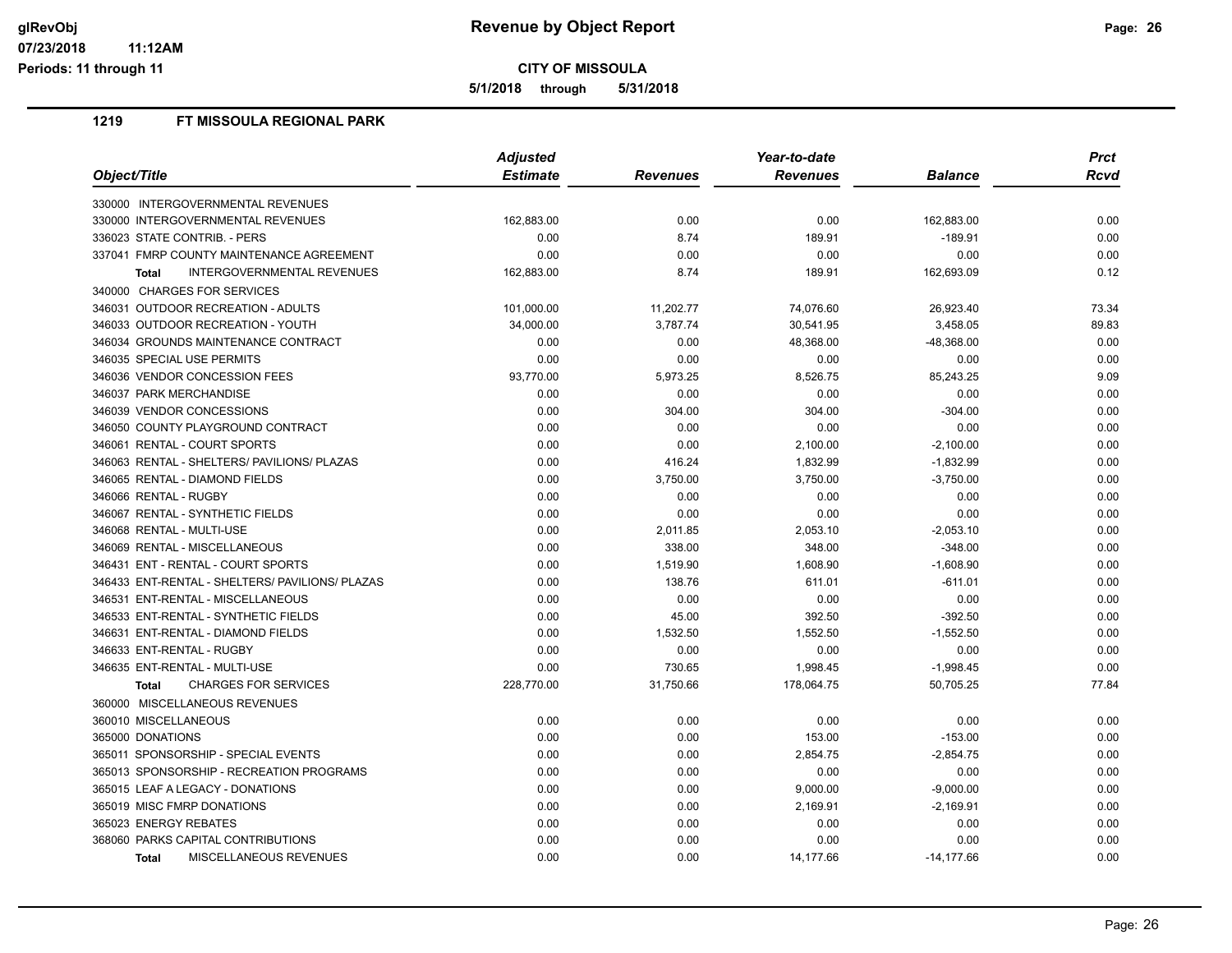**5/1/2018 through 5/31/2018**

| Object/Title                              | <b>Adjusted</b><br><b>Estimate</b> | <b>Revenues</b> | Year-to-date<br><b>Revenues</b> | <b>Balance</b> | <b>Prct</b><br><b>Rcvd</b> |
|-------------------------------------------|------------------------------------|-----------------|---------------------------------|----------------|----------------------------|
| 380000 OTHER FINANCING SOURCES            |                                    |                 |                                 |                |                            |
| 381010 BOND PROCEEDS                      | 53.064.00                          | 0.00            | 0.00                            | 53.064.00      | 0.00                       |
| 383000 OPERATING TRANSFERS                | 320,695.00                         | 0.00            | 172.166.00                      | 148.529.00     | 53.69                      |
| 383050 TRANSFER FROM IMPACT FEES          | 0.00                               | 0.00            | 0.00                            | 0.00           | 0.00                       |
| OTHER FINANCING SOURCES<br><b>Total</b>   | 373,759.00                         | 0.00            | 172.166.00                      | 201,593.00     | 46.06                      |
| FT MISSOULA REGIONAL PARK<br><b>Total</b> | 765.412.00                         | 31.759.40       | 364.598.32                      | 400.813.68     | 47.63                      |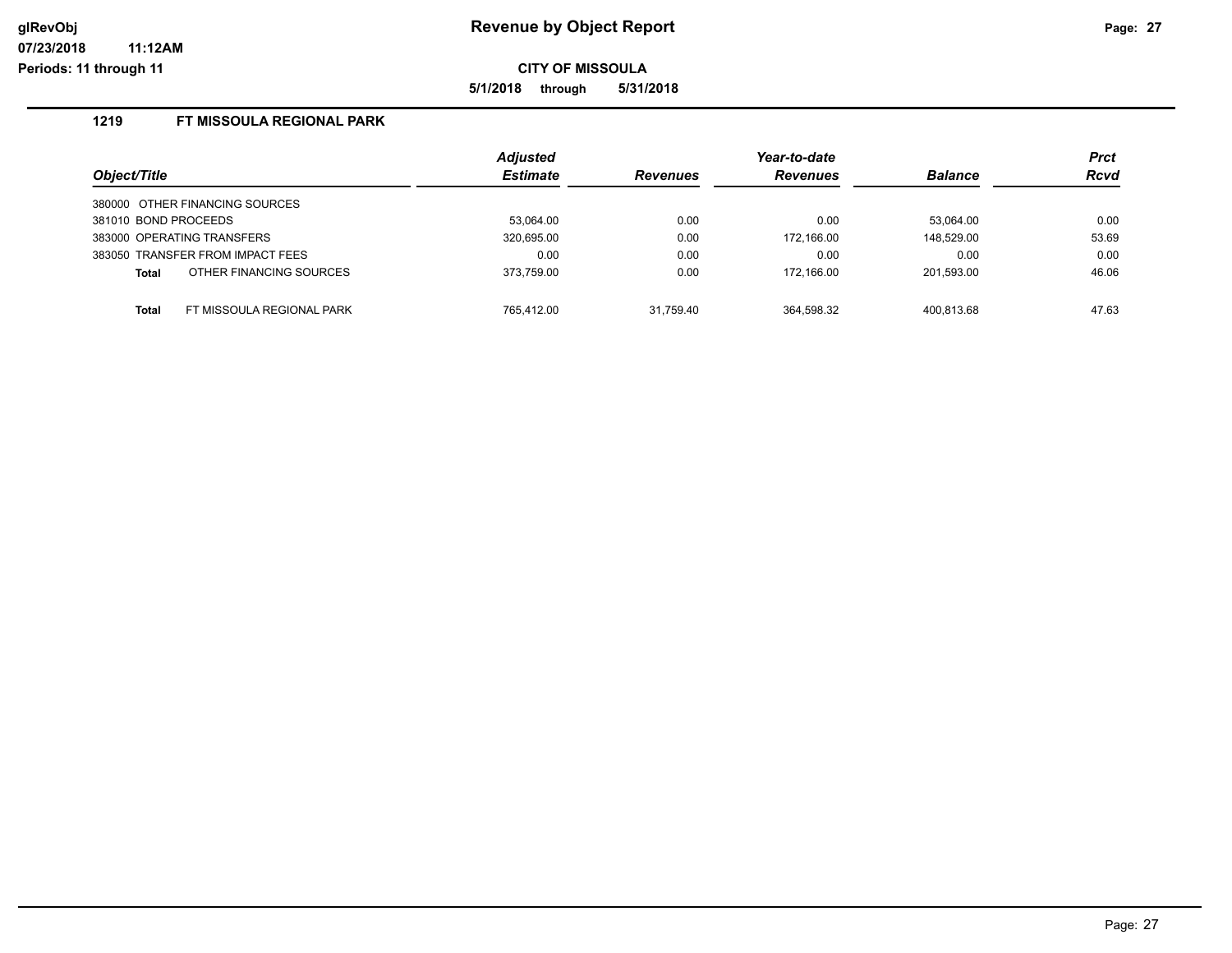**5/1/2018 through 5/31/2018**

**1221 FMRP - MAINTENANCE**

**1221 FMRP - MAINTENANCE**

|                                                   | <b>Adjusted</b> |                 | Year-to-date    |                | <b>Prct</b> |
|---------------------------------------------------|-----------------|-----------------|-----------------|----------------|-------------|
| Object/Title                                      | <b>Estimate</b> | <b>Revenues</b> | <b>Revenues</b> | <b>Balance</b> | <b>Rcvd</b> |
| 330000 INTERGOVERNMENTAL REVENUES                 |                 |                 |                 |                |             |
| 330000 INTERGOVERNMENTAL REVENUES                 | 0.00            | 0.00            | 0.00            | 0.00           | 0.00        |
| 336023 STATE CONTRIB. - PERS                      | 0.00            | 1.70            | 1.70            | $-1.70$        | 0.00        |
| 337041 *** Title Not Found ***                    | 0.00            | 162,883.00      | 162,883.00      | $-162,883.00$  | 0.00        |
| <b>INTERGOVERNMENTAL REVENUES</b><br><b>Total</b> | 0.00            | 162,884.70      | 162,884.70      | $-162,884.70$  | 0.00        |
| 360000 MISCELLANEOUS REVENUES                     |                 |                 |                 |                |             |
| 360010 MISCELLANEOUS                              | 0.00            | 0.00            | 0.00            | 0.00           | 0.00        |
| 365000 DONATIONS                                  | 0.00            | 0.00            | 0.00            | 0.00           | 0.00        |
| 368060 PARKS CAPITAL CONTRIBUTIONS                | 0.00            | 0.00            | 0.00            | 0.00           | 0.00        |
| MISCELLANEOUS REVENUES<br><b>Total</b>            | 0.00            | 0.00            | 0.00            | 0.00           | 0.00        |
| 380000 OTHER FINANCING SOURCES                    |                 |                 |                 |                |             |
| 381010 BOND PROCEEDS                              | 0.00            | 0.00            | 0.00            | 0.00           | 0.00        |
| 383000 OPERATING TRANSFERS                        | 0.00            | 0.00            | 0.00            | 0.00           | 0.00        |
| 383050 TRANSFER FROM IMPACT FEES                  | 0.00            | 0.00            | 0.00            | 0.00           | 0.00        |
| OTHER FINANCING SOURCES<br><b>Total</b>           | 0.00            | 0.00            | 0.00            | 0.00           | 0.00        |
| <b>FMRP - MAINTENANCE</b><br><b>Total</b>         | 0.00            | 162,884.70      | 162,884.70      | $-162,884.70$  | 0.00        |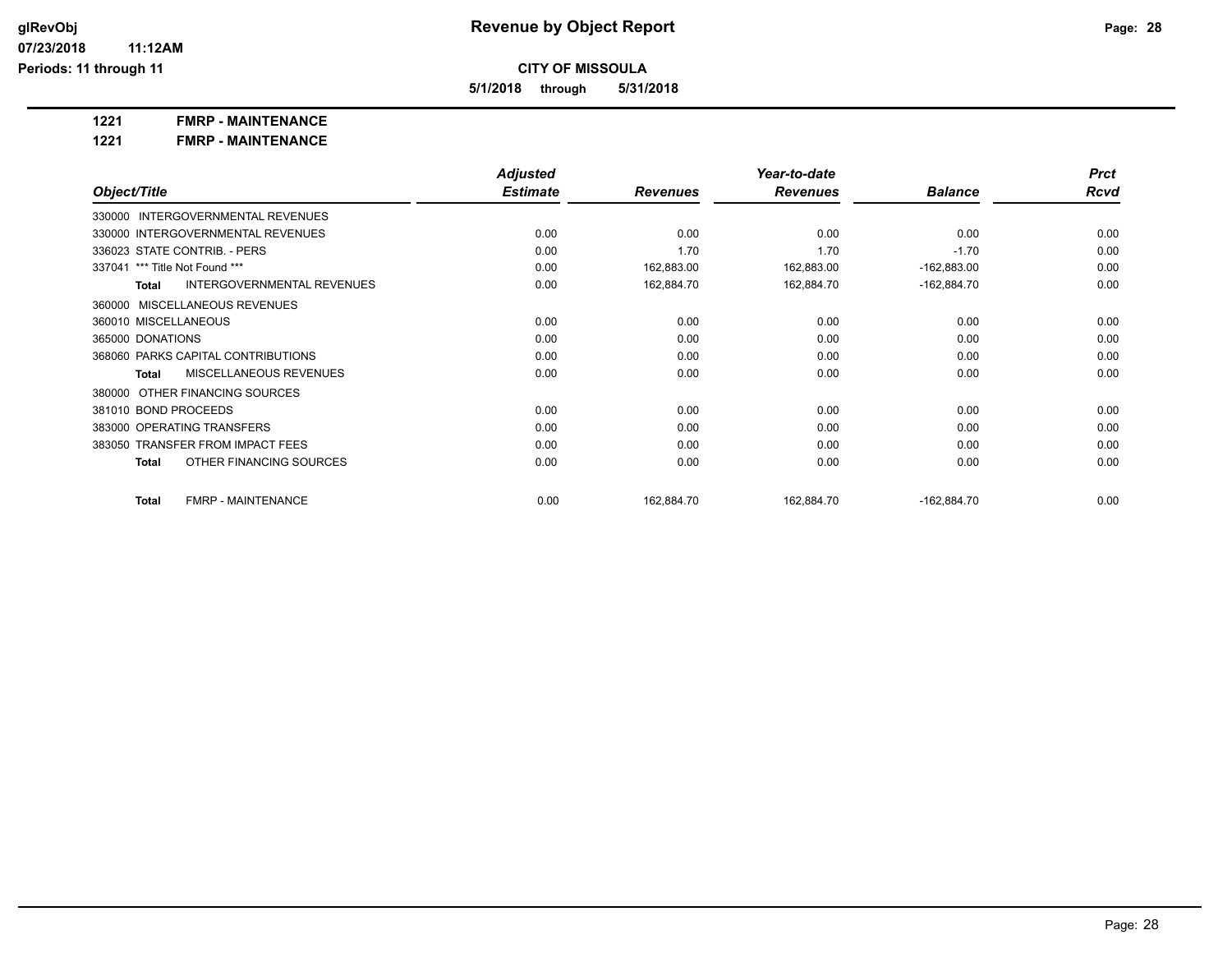**5/1/2018 through 5/31/2018**

#### **1221 FMRP - MAINTENANCE**

|                                                   | <b>Adjusted</b> |                 | Year-to-date    |                | <b>Prct</b> |
|---------------------------------------------------|-----------------|-----------------|-----------------|----------------|-------------|
| Object/Title                                      | <b>Estimate</b> | <b>Revenues</b> | <b>Revenues</b> | <b>Balance</b> | <b>Rcvd</b> |
| 330000 INTERGOVERNMENTAL REVENUES                 |                 |                 |                 |                |             |
| 330000 INTERGOVERNMENTAL REVENUES                 | 0.00            | 0.00            | 0.00            | 0.00           | 0.00        |
| 336023 STATE CONTRIB. - PERS                      | 0.00            | 1.70            | 1.70            | $-1.70$        | 0.00        |
| 337041 *** Title Not Found ***                    | 0.00            | 162,883.00      | 162,883.00      | $-162,883.00$  | 0.00        |
| <b>INTERGOVERNMENTAL REVENUES</b><br><b>Total</b> | 0.00            | 162,884.70      | 162,884.70      | $-162,884.70$  | 0.00        |
| 360000 MISCELLANEOUS REVENUES                     |                 |                 |                 |                |             |
| 360010 MISCELLANEOUS                              | 0.00            | 0.00            | 0.00            | 0.00           | 0.00        |
| 365000 DONATIONS                                  | 0.00            | 0.00            | 0.00            | 0.00           | 0.00        |
| 368060 PARKS CAPITAL CONTRIBUTIONS                | 0.00            | 0.00            | 0.00            | 0.00           | 0.00        |
| <b>MISCELLANEOUS REVENUES</b><br><b>Total</b>     | 0.00            | 0.00            | 0.00            | 0.00           | 0.00        |
| 380000 OTHER FINANCING SOURCES                    |                 |                 |                 |                |             |
| 381010 BOND PROCEEDS                              | 0.00            | 0.00            | 0.00            | 0.00           | 0.00        |
| 383000 OPERATING TRANSFERS                        | 0.00            | 0.00            | 0.00            | 0.00           | 0.00        |
| 383050 TRANSFER FROM IMPACT FEES                  | 0.00            | 0.00            | 0.00            | 0.00           | 0.00        |
| OTHER FINANCING SOURCES<br><b>Total</b>           | 0.00            | 0.00            | 0.00            | 0.00           | 0.00        |
| <b>FMRP - MAINTENANCE</b><br><b>Total</b>         | 0.00            | 162,884.70      | 162,884.70      | $-162,884.70$  | 0.00        |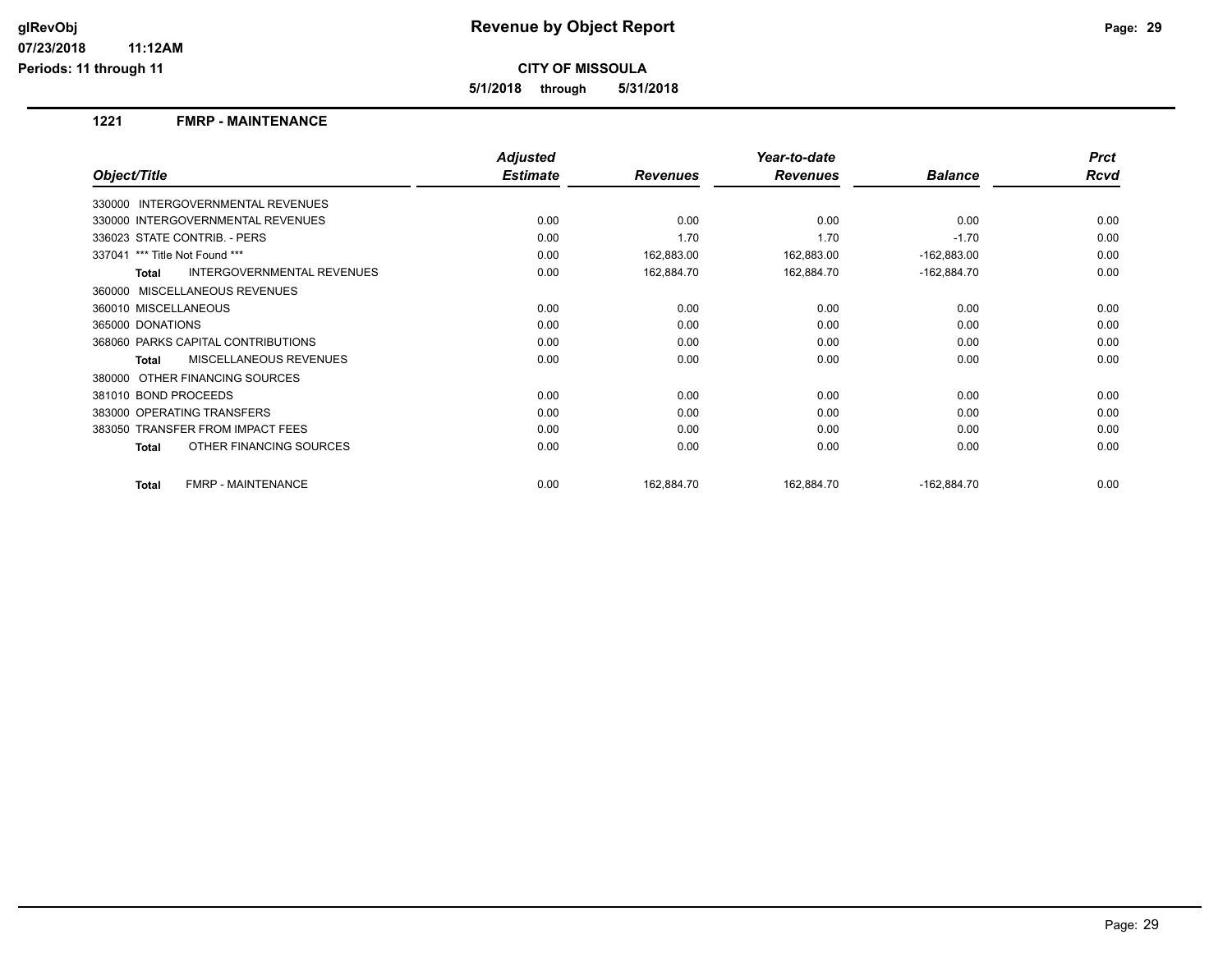**CITY OF MISSOULA 5/1/2018 through 5/31/2018**

# **1241 CEMETERY CREMAIN WALL FUND**

#### **1241 CEMETERY CREMAIN WALL FUND**

|                                         | <b>Adjusted</b> |                 |                 | Prct           |             |
|-----------------------------------------|-----------------|-----------------|-----------------|----------------|-------------|
| Object/Title                            | <b>Estimate</b> | <b>Revenues</b> | <b>Revenues</b> | <b>Balance</b> | <b>Rcvd</b> |
| 340000 CHARGES FOR SERVICES             |                 |                 |                 |                |             |
| 343310 SALE OF NICHE NAMEPLATES & VASES | 0.00            | 0.00            | 20.500.00       | $-20.500.00$   | 0.00        |
| 343322 FLOWER CARE                      | 10,000.00       | 0.00            | 0.00            | 10.000.00      | 0.00        |
| <b>CHARGES FOR SERVICES</b><br>Total    | 10.000.00       | 0.00            | 20.500.00       | $-10.500.00$   | 205.00      |
|                                         |                 |                 |                 |                |             |
| CEMETERY CREMAIN WALL FUND<br>Total     | 10.000.00       | 0.00            | 20.500.00       | $-10.500.00$   | 205.00      |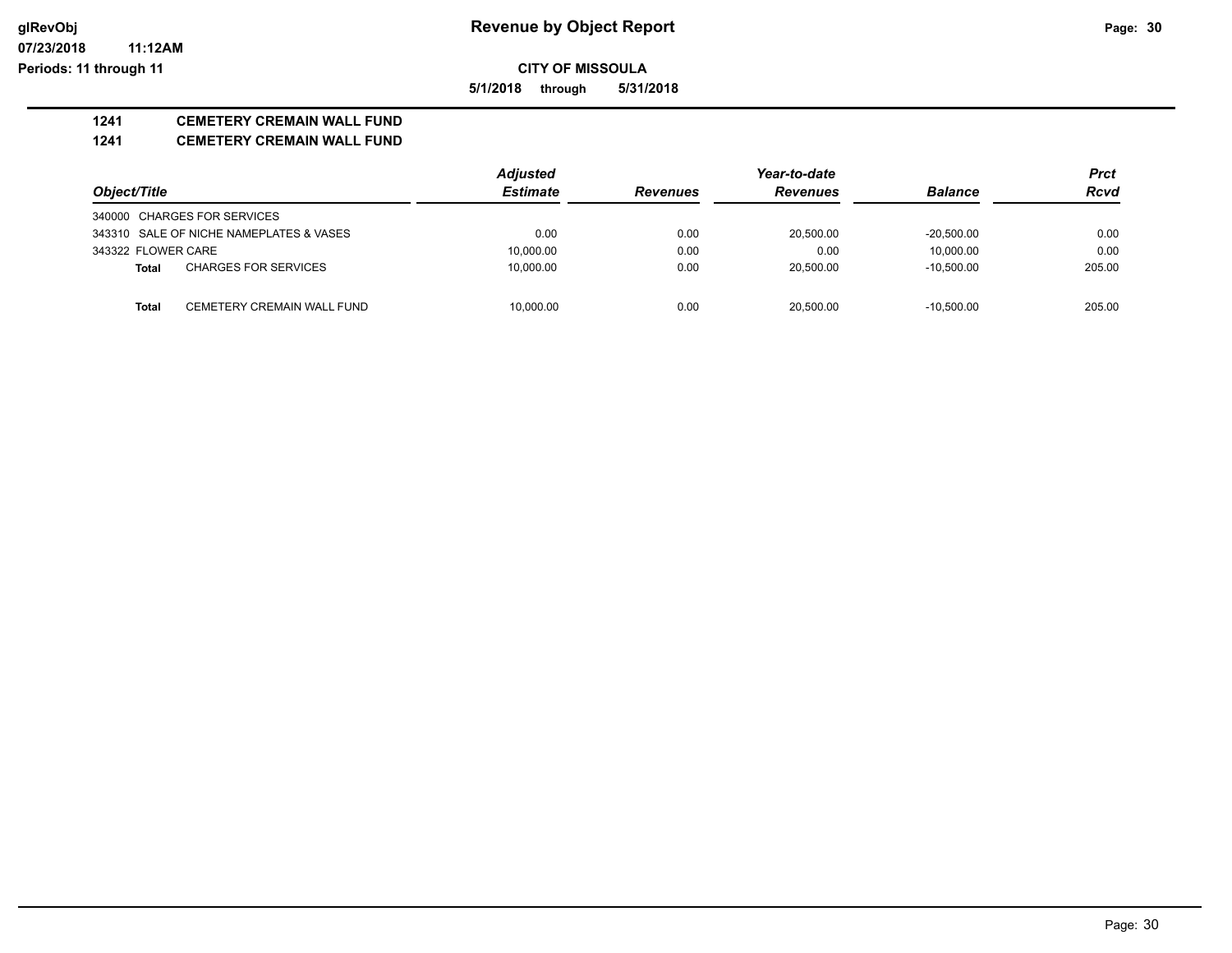**11:12AM**

**CITY OF MISSOULA**

**5/1/2018 through 5/31/2018**

#### **1241 CEMETERY CREMAIN WALL FUND**

| Object/Title       |                                         | <b>Adjusted</b><br><b>Estimate</b> | <b>Revenues</b> | Year-to-date<br><b>Revenues</b> | <b>Balance</b> | <b>Prct</b><br><b>Rcvd</b> |
|--------------------|-----------------------------------------|------------------------------------|-----------------|---------------------------------|----------------|----------------------------|
|                    | 340000 CHARGES FOR SERVICES             |                                    |                 |                                 |                |                            |
|                    | 343310 SALE OF NICHE NAMEPLATES & VASES | 0.00                               | 0.00            | 20.500.00                       | $-20.500.00$   | 0.00                       |
| 343322 FLOWER CARE |                                         | 10,000.00                          | 0.00            | 0.00                            | 10.000.00      | 0.00                       |
| <b>Total</b>       | <b>CHARGES FOR SERVICES</b>             | 10.000.00                          | 0.00            | 20.500.00                       | $-10.500.00$   | 205.00                     |
|                    |                                         |                                    |                 |                                 |                |                            |
| Total              | CEMETERY CREMAIN WALL FUND              | 10.000.00                          | 0.00            | 20.500.00                       | $-10.500.00$   | 205.00                     |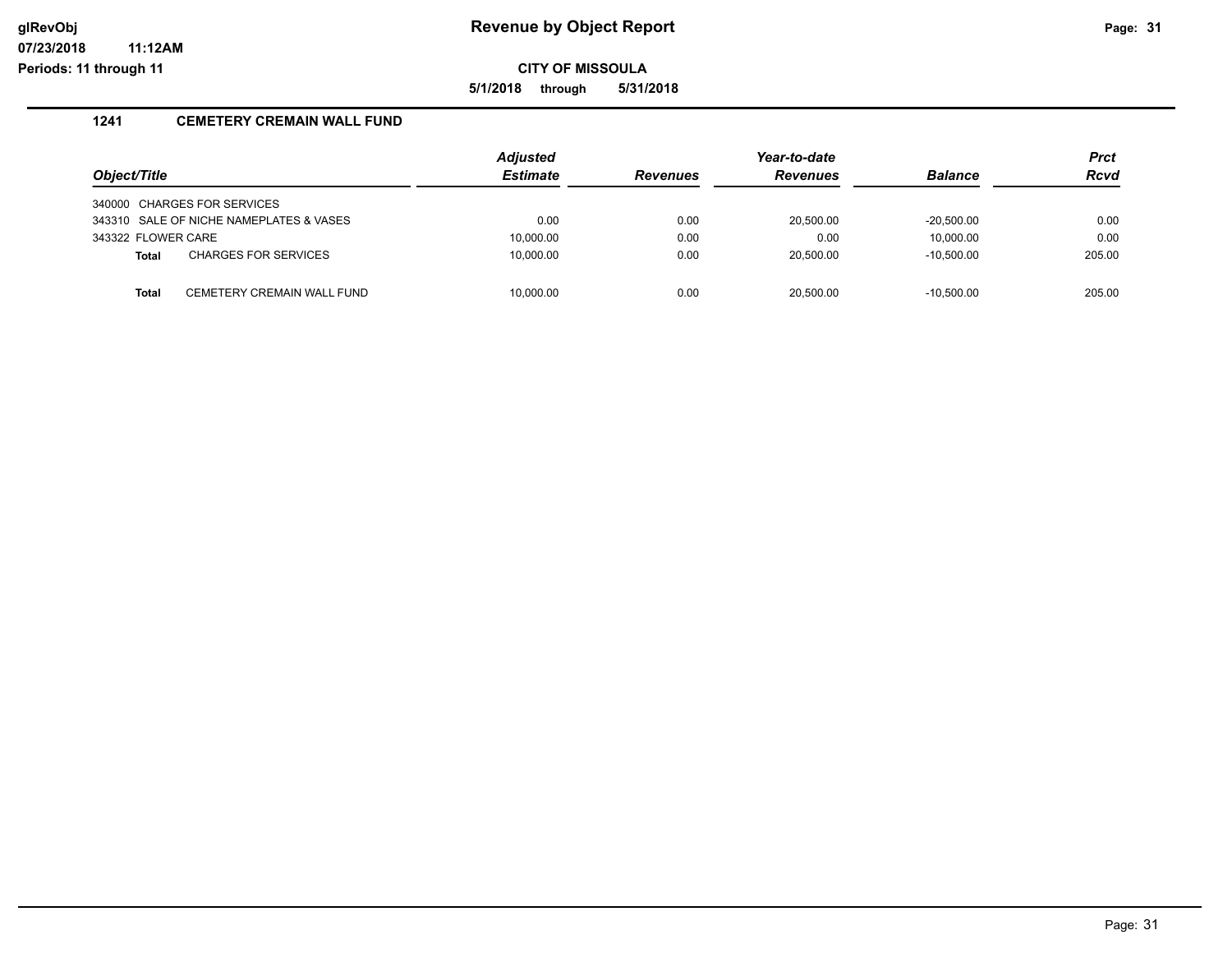**5/1/2018 through 5/31/2018**

# **1242 CEMETERY CAPITAL RESERVE FUND**

**1242 CEMETERY CAPITAL RESERVE FUND**

|                                                      | <b>Adjusted</b> |                 | Year-to-date    |                | <b>Prct</b> |
|------------------------------------------------------|-----------------|-----------------|-----------------|----------------|-------------|
| Object/Title                                         | <b>Estimate</b> | <b>Revenues</b> | <b>Revenues</b> | <b>Balance</b> | Rcvd        |
| 340000 CHARGES FOR SERVICES                          |                 |                 |                 |                |             |
| 343320 SALE OF GRAVES                                | 14,230.00       | 350.00          | 9,050.00        | 5,180.00       | 63.60       |
| 343321 FOUNDATIONS                                   | 3,560.00        | 639.00          | 4,172.00        | $-612.00$      | 117.19      |
| 343322 FLOWER CARE                                   | 4,150.00        | 485.00          | 4,055.00        | 95.00          | 97.71       |
| 343323 LINER/ POLYVAULTS/ ACCESS FEES                | 12,530.00       | 500.00          | 6,050.00        | 6,480.00       | 48.28       |
| 343324 OTHER CEMETERY FEES                           | 1,920.00        | 150.00          | 1,650.00        | 270.00         | 85.94       |
| 343325 2ND INTERMENT RIGHT                           | 3,840.00        | 200.00          | 2,000.00        | 1,840.00       | 52.08       |
| 343327 MONUMENT MAINTENANCE                          | 0.00            | 187.50          | 282.50          | $-282.50$      | 0.00        |
| 343340 OPENINGS/ CLOSINGS/ DISINTERMENTS             | 14.770.00       | 875.00          | 8.687.50        | 6,082.50       | 58.82       |
| 343341 CEMETERY MONUMENT PERMIT FEE                  | 0.00            | 300.00          | 750.00          | $-750.00$      | 0.00        |
| 343343 CEMETERY OVERTIME SERVICES FEE                | 0.00            | 287.50          | 457.50          | $-457.50$      | 0.00        |
| 343350 MISCELLANEOUS FEES                            | 0.00            | 0.00            | 42.50           | $-42.50$       | 0.00        |
| <b>CHARGES FOR SERVICES</b><br>Total                 | 55,000.00       | 3,974.00        | 37,197.00       | 17,803.00      | 67.63       |
| <b>CEMETERY CAPITAL RESERVE FUND</b><br><b>Total</b> | 55,000.00       | 3.974.00        | 37,197.00       | 17.803.00      | 67.63       |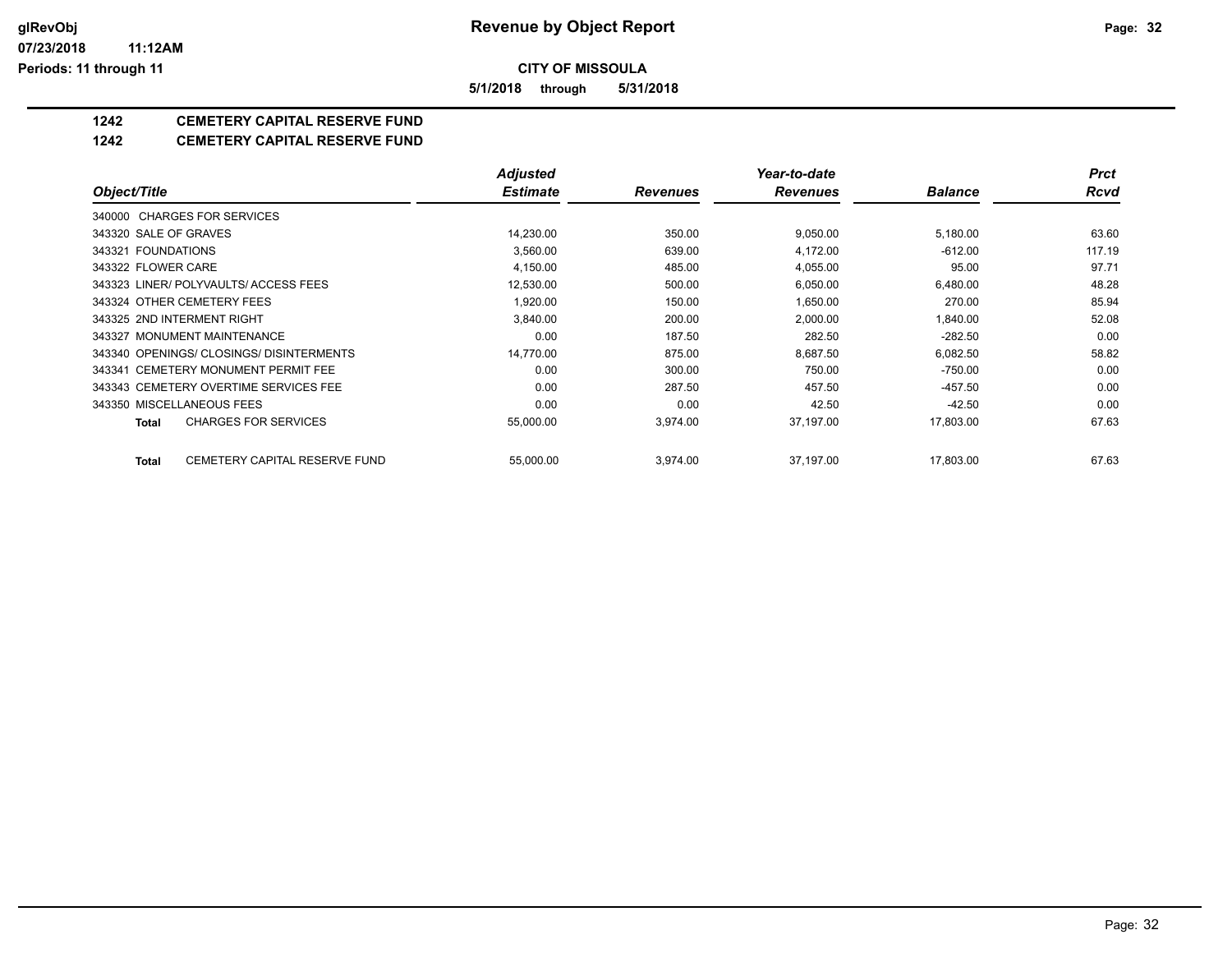**5/1/2018 through 5/31/2018**

## **1242 CEMETERY CAPITAL RESERVE FUND**

|                                               | <b>Adjusted</b> |                 | Year-to-date    |                | <b>Prct</b> |
|-----------------------------------------------|-----------------|-----------------|-----------------|----------------|-------------|
| Object/Title                                  | <b>Estimate</b> | <b>Revenues</b> | <b>Revenues</b> | <b>Balance</b> | <b>Rcvd</b> |
| 340000 CHARGES FOR SERVICES                   |                 |                 |                 |                |             |
| 343320 SALE OF GRAVES                         | 14,230.00       | 350.00          | 9,050.00        | 5,180.00       | 63.60       |
| 343321 FOUNDATIONS                            | 3,560.00        | 639.00          | 4,172.00        | $-612.00$      | 117.19      |
| 343322 FLOWER CARE                            | 4,150.00        | 485.00          | 4,055.00        | 95.00          | 97.71       |
| 343323 LINER/POLYVAULTS/ACCESS FEES           | 12,530.00       | 500.00          | 6,050.00        | 6,480.00       | 48.28       |
| 343324 OTHER CEMETERY FEES                    | 1,920.00        | 150.00          | 1,650.00        | 270.00         | 85.94       |
| 343325 2ND INTERMENT RIGHT                    | 3,840.00        | 200.00          | 2,000.00        | 1,840.00       | 52.08       |
| 343327 MONUMENT MAINTENANCE                   | 0.00            | 187.50          | 282.50          | $-282.50$      | 0.00        |
| 343340 OPENINGS/ CLOSINGS/ DISINTERMENTS      | 14.770.00       | 875.00          | 8,687.50        | 6,082.50       | 58.82       |
| 343341 CEMETERY MONUMENT PERMIT FEE           | 0.00            | 300.00          | 750.00          | -750.00        | 0.00        |
| 343343 CEMETERY OVERTIME SERVICES FEE         | 0.00            | 287.50          | 457.50          | $-457.50$      | 0.00        |
| 343350 MISCELLANEOUS FEES                     | 0.00            | 0.00            | 42.50           | $-42.50$       | 0.00        |
| <b>CHARGES FOR SERVICES</b><br>Total          | 55,000.00       | 3,974.00        | 37,197.00       | 17,803.00      | 67.63       |
| <b>CEMETERY CAPITAL RESERVE FUND</b><br>Total | 55,000.00       | 3,974.00        | 37,197.00       | 17,803.00      | 67.63       |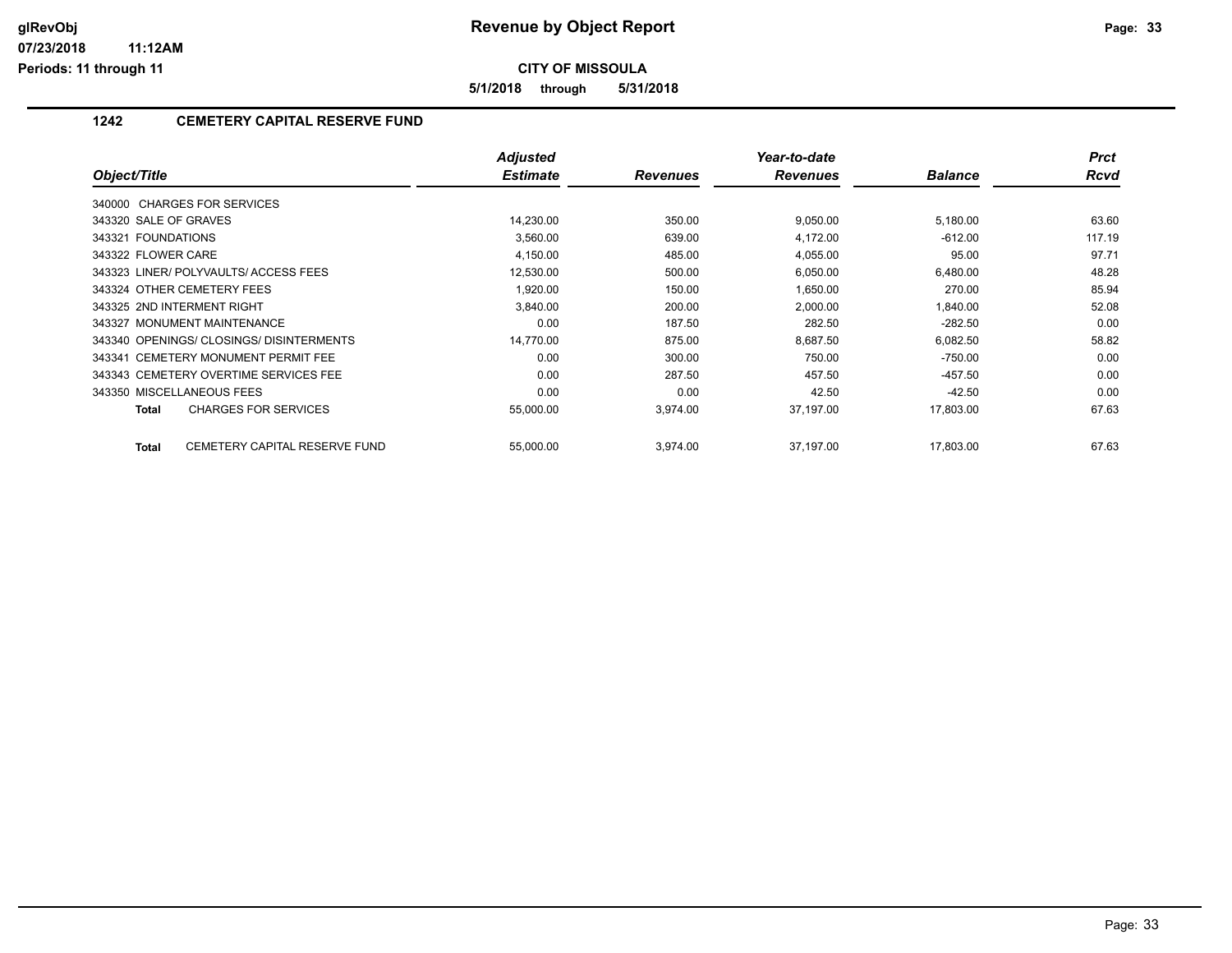**5/1/2018 through 5/31/2018**

# **1243 CEMETERY MEMORIAL FUND**

**1243 CEMETERY MEMORIAL FUND**

|                      |                               | <b>Adjusted</b> | Year-to-date    |                 |                | Prct        |
|----------------------|-------------------------------|-----------------|-----------------|-----------------|----------------|-------------|
| Object/Title         |                               | <b>Estimate</b> | <b>Revenues</b> | <b>Revenues</b> | <b>Balance</b> | <b>Rcvd</b> |
|                      | 360000 MISCELLANEOUS REVENUES |                 |                 |                 |                |             |
| 360010 MISCELLANEOUS |                               | 0.00            | 0.00            | 0.00            | 0.00           | 0.00        |
| 365000 DONATIONS     |                               | 1.500.00        | 0.00            | 2,090.50        | $-590.50$      | 139.37      |
| Total                | MISCELLANEOUS REVENUES        | 1.500.00        | 0.00            | 2,090.50        | $-590.50$      | 139.37      |
| Total                | CEMETERY MEMORIAL FUND        | 1.500.00        | 0.00            | 2,090.50        | $-590.50$      | 139.37      |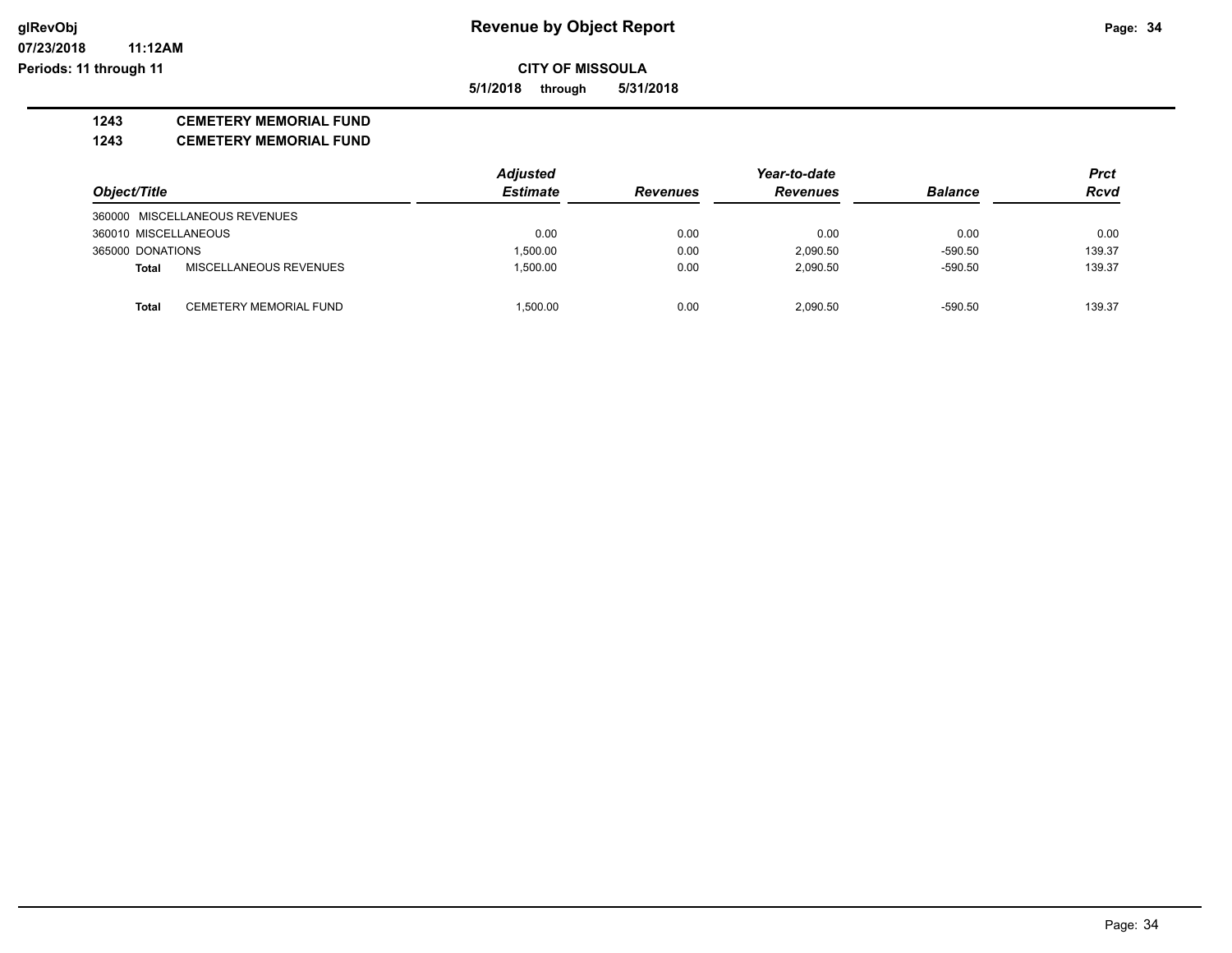**07/23/2018 11:12AM Periods: 11 through 11**

# **CITY OF MISSOULA**

**5/1/2018 through 5/31/2018**

# **1243 CEMETERY MEMORIAL FUND**

| Object/Title         |                               | <b>Adjusted</b><br><b>Estimate</b> | <b>Revenues</b> | Year-to-date<br><b>Revenues</b> | <b>Balance</b> | <b>Prct</b><br><b>Rcvd</b> |
|----------------------|-------------------------------|------------------------------------|-----------------|---------------------------------|----------------|----------------------------|
|                      | 360000 MISCELLANEOUS REVENUES |                                    |                 |                                 |                |                            |
| 360010 MISCELLANEOUS |                               | 0.00                               | 0.00            | 0.00                            | 0.00           | 0.00                       |
| 365000 DONATIONS     |                               | 1.500.00                           | 0.00            | 2.090.50                        | $-590.50$      | 139.37                     |
| <b>Total</b>         | MISCELLANEOUS REVENUES        | 1.500.00                           | 0.00            | 2.090.50                        | $-590.50$      | 139.37                     |
|                      |                               |                                    |                 |                                 |                |                            |
| <b>Total</b>         | <b>CEMETERY MEMORIAL FUND</b> | 1.500.00                           | 0.00            | 2.090.50                        | $-590.50$      | 139.37                     |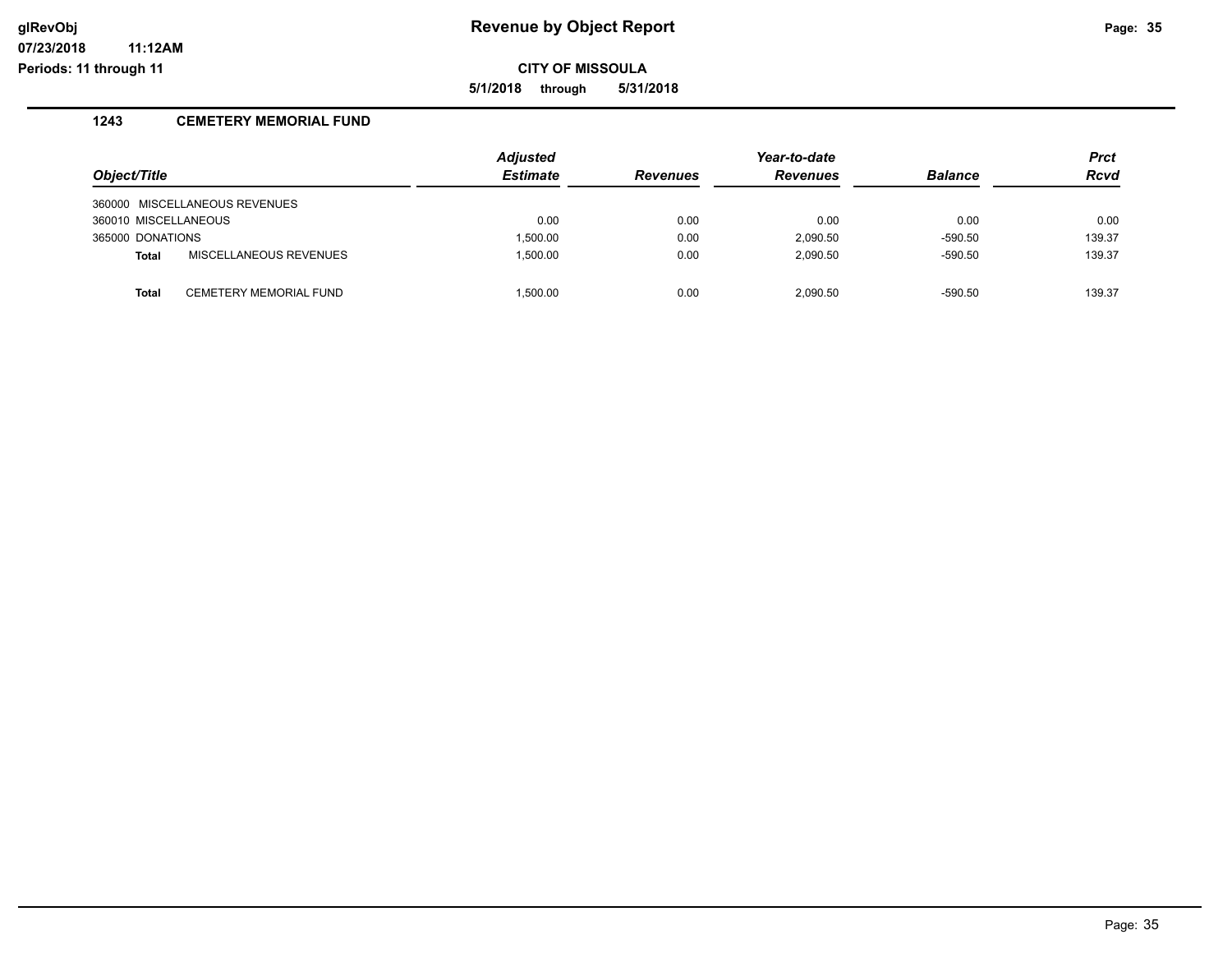**5/1/2018 through 5/31/2018**

# **1251 JOHNSON ST PROPERTY RENTAL**

**1251 JOHNSON ST PROPERTY RENTAL**

|                                                           | <b>Adjusted</b> |                 | Year-to-date    |                | <b>Prct</b> |
|-----------------------------------------------------------|-----------------|-----------------|-----------------|----------------|-------------|
| Object/Title                                              | <b>Estimate</b> | <b>Revenues</b> | <b>Revenues</b> | <b>Balance</b> | <b>Rcvd</b> |
| MISCELLANEOUS REVENUES<br>360000                          |                 |                 |                 |                |             |
| 360010 MISCELLANEOUS                                      | 0.00            | 0.00            | 0.00            | 0.00           | 0.00        |
| 361005 JOHNSON ST RENTAL INCOME                           | 109,467.00      | 4,375.00        | 93,007.02       | 16,459.98      | 84.96       |
| MISCELLANEOUS REVENUES<br><b>Total</b>                    | 109,467.00      | 4,375.00        | 93,007.02       | 16,459.98      | 84.96       |
| INVESTMENTS & ROYALTY EARNINGS<br>370000                  |                 |                 |                 |                |             |
| 371010 INTEREST ON INVESTMENTS                            | 0.00            | 0.00            | 0.00            | 0.00           | 0.00        |
| 371020 GAIN/LOSS IN MARKET VALUE OF INVESTMENTS           | 0.00            | 0.00            | 0.00            | 0.00           | 0.00        |
| <b>INVESTMENTS &amp; ROYALTY EARNINGS</b><br><b>Total</b> | 0.00            | 0.00            | 0.00            | 0.00           | 0.00        |
| OTHER FINANCING SOURCES<br>380000                         |                 |                 |                 |                |             |
| 383000 OPERATING TRANSFERS                                | 0.00            | 0.00            | 0.00            | 0.00           | 0.00        |
| 383029 TRANS FR GENERAL                                   | 0.00            | 0.00            | 0.00            | 0.00           | 0.00        |
| OTHER FINANCING SOURCES<br><b>Total</b>                   | 0.00            | 0.00            | 0.00            | 0.00           | 0.00        |
| JOHNSON ST PROPERTY RENTAL<br><b>Total</b>                | 109.467.00      | 4,375.00        | 93,007.02       | 16,459.98      | 84.96       |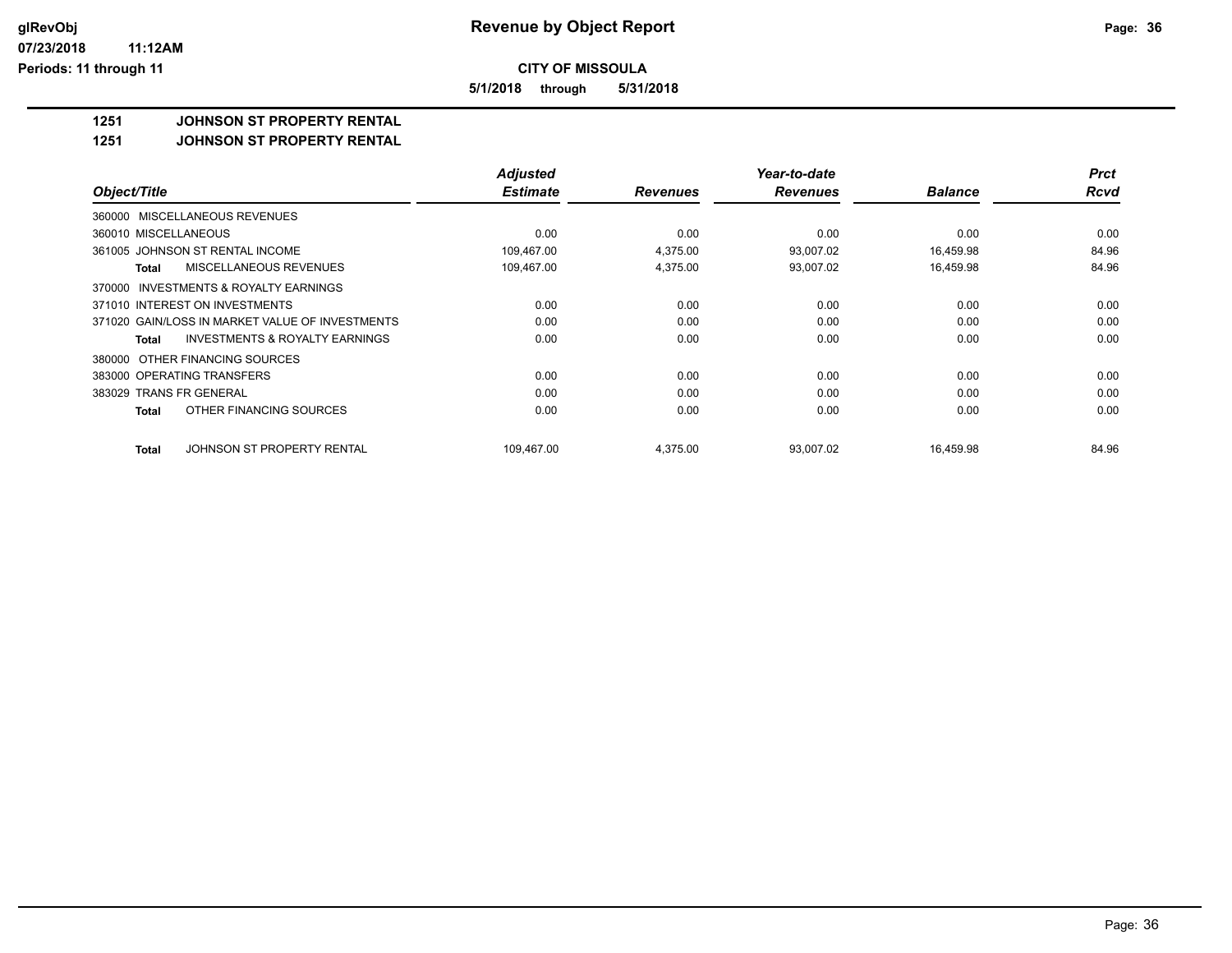**5/1/2018 through 5/31/2018**

### **1251 JOHNSON ST PROPERTY RENTAL**

| Object/Title                                        | <b>Adjusted</b><br><b>Estimate</b> | <b>Revenues</b> | Year-to-date<br><b>Revenues</b> | <b>Balance</b> | <b>Prct</b><br><b>Rcvd</b> |
|-----------------------------------------------------|------------------------------------|-----------------|---------------------------------|----------------|----------------------------|
|                                                     |                                    |                 |                                 |                |                            |
| 360000 MISCELLANEOUS REVENUES                       |                                    |                 |                                 |                |                            |
| 360010 MISCELLANEOUS                                | 0.00                               | 0.00            | 0.00                            | 0.00           | 0.00                       |
| 361005 JOHNSON ST RENTAL INCOME                     | 109,467.00                         | 4,375.00        | 93,007.02                       | 16,459.98      | 84.96                      |
| <b>MISCELLANEOUS REVENUES</b><br>Total              | 109,467.00                         | 4,375.00        | 93,007.02                       | 16,459.98      | 84.96                      |
| <b>INVESTMENTS &amp; ROYALTY EARNINGS</b><br>370000 |                                    |                 |                                 |                |                            |
| 371010 INTEREST ON INVESTMENTS                      | 0.00                               | 0.00            | 0.00                            | 0.00           | 0.00                       |
| 371020 GAIN/LOSS IN MARKET VALUE OF INVESTMENT      | 0.00                               | 0.00            | 0.00                            | 0.00           | 0.00                       |
| <b>INVESTMENTS &amp; ROYALTY EARNINGS</b><br>Total  | 0.00                               | 0.00            | 0.00                            | 0.00           | 0.00                       |
| 380000 OTHER FINANCING SOURCES                      |                                    |                 |                                 |                |                            |
| 383000 OPERATING TRANSFERS                          | 0.00                               | 0.00            | 0.00                            | 0.00           | 0.00                       |
| 383029 TRANS FR GENERAL                             | 0.00                               | 0.00            | 0.00                            | 0.00           | 0.00                       |
| OTHER FINANCING SOURCES<br><b>Total</b>             | 0.00                               | 0.00            | 0.00                            | 0.00           | 0.00                       |
| JOHNSON ST PROPERTY RENTAL<br><b>Total</b>          | 109.467.00                         | 4,375.00        | 93,007.02                       | 16,459.98      | 84.96                      |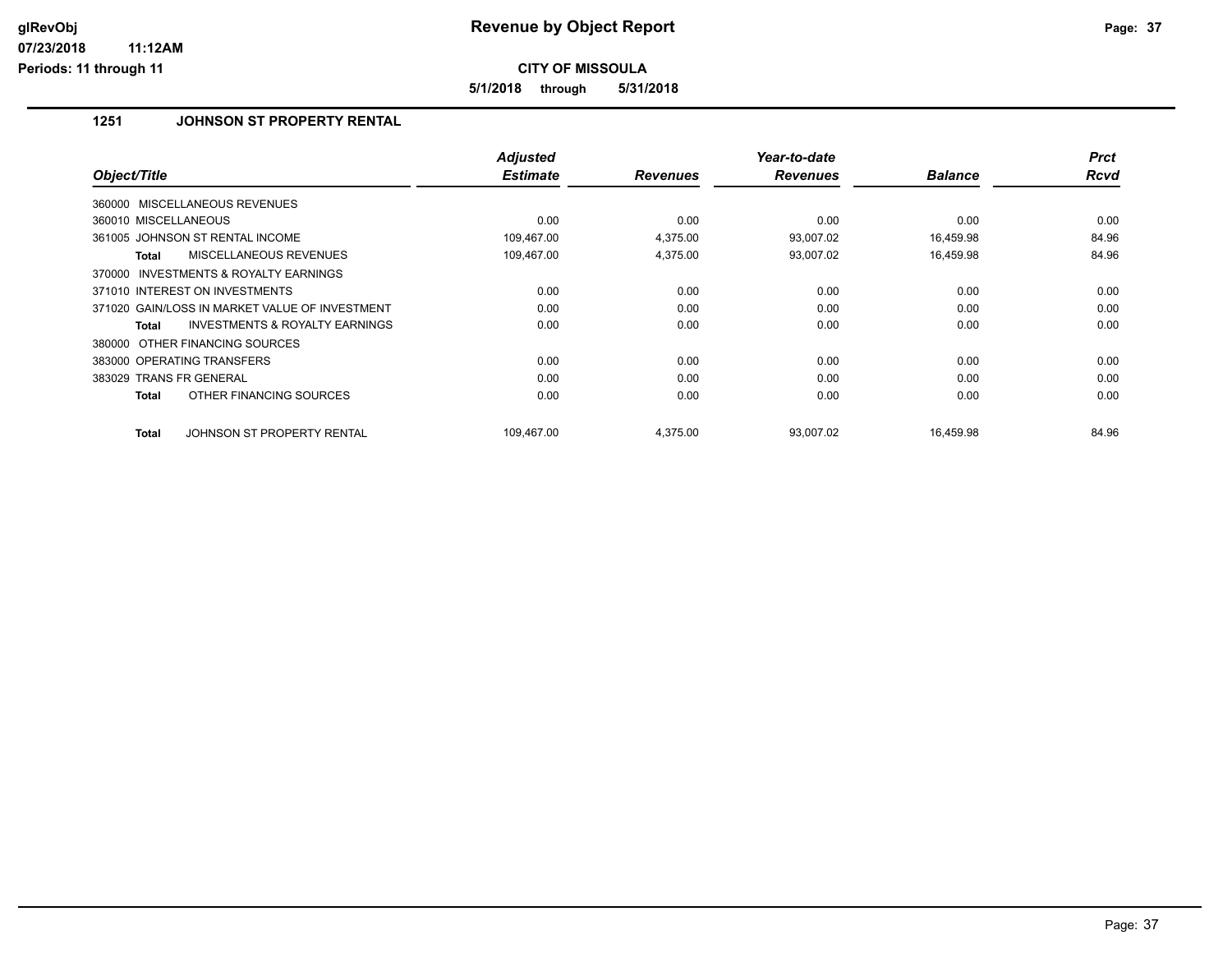**5/1/2018 through 5/31/2018**

**1265 TITLE 1 PROJECTS FUND**

**1265 TITLE 1 PROJECTS FUND**

|                                         | <b>Adjusted</b> |                 | Year-to-date    |                | <b>Prct</b> |
|-----------------------------------------|-----------------|-----------------|-----------------|----------------|-------------|
| Object/Title                            | <b>Estimate</b> | <b>Revenues</b> | <b>Revenues</b> | <b>Balance</b> | Rcvd        |
| 360000 MISCELLANEOUS REVENUES           |                 |                 |                 |                |             |
| 360010 MISCELLANEOUS                    | 0.00            | 0.00            | 0.00            | 0.00           | 0.00        |
| MISCELLANEOUS REVENUES<br>Total         | 0.00            | 0.00            | 0.00            | 0.00           | 0.00        |
| 370000 INVESTMENTS & ROYALTY EARNINGS   |                 |                 |                 |                |             |
| 371010 INTEREST ON INVESTMENTS          | 0.00            | 0.00            | 0.00            | 0.00           | 0.00        |
| 373002 LOAN REPAYMENT - FAMILY SERVICES | 146.924.00      | 0.00            | 0.00            | 146.924.00     | 0.00        |
| 373006 BURNS ST COMMONS                 | 0.00            | 0.00            | 0.00            | 0.00           | 0.00        |
| INVESTMENTS & ROYALTY EARNINGS<br>Total | 146.924.00      | 0.00            | 0.00            | 146.924.00     | 0.00        |
| TITLE 1 PROJECTS FUND<br>Total          | 146.924.00      | 0.00            | 0.00            | 146.924.00     | 0.00        |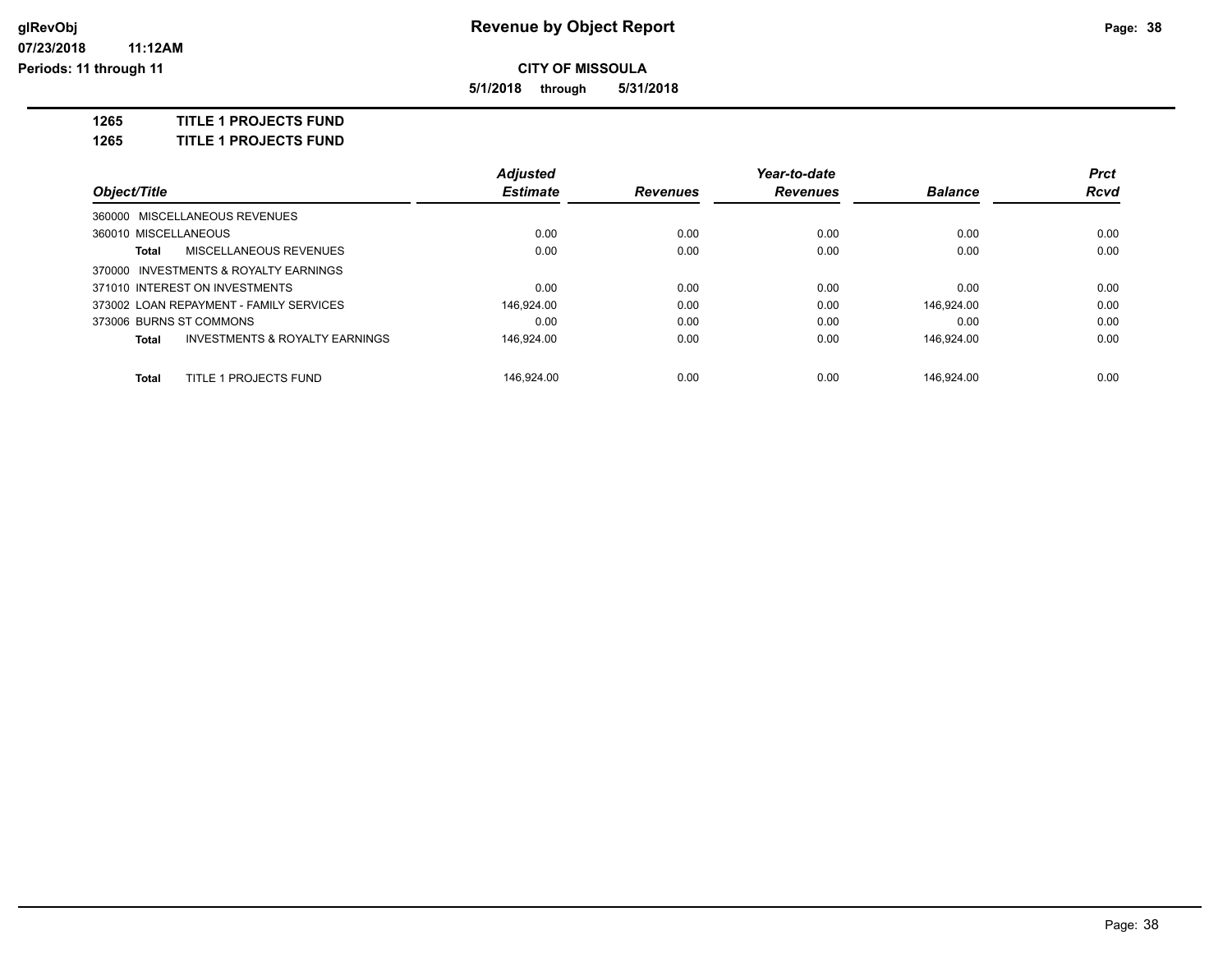**CITY OF MISSOULA**

**5/1/2018 through 5/31/2018**

### **1265 TITLE 1 PROJECTS FUND**

|                                         |                                | <b>Adjusted</b> |                 | Year-to-date    |                | <b>Prct</b> |
|-----------------------------------------|--------------------------------|-----------------|-----------------|-----------------|----------------|-------------|
| Object/Title                            |                                | <b>Estimate</b> | <b>Revenues</b> | <b>Revenues</b> | <b>Balance</b> | <b>Rcvd</b> |
| 360000 MISCELLANEOUS REVENUES           |                                |                 |                 |                 |                |             |
| 360010 MISCELLANEOUS                    |                                | 0.00            | 0.00            | 0.00            | 0.00           | 0.00        |
| MISCELLANEOUS REVENUES<br>Total         |                                | 0.00            | 0.00            | 0.00            | 0.00           | 0.00        |
| 370000 INVESTMENTS & ROYALTY EARNINGS   |                                |                 |                 |                 |                |             |
| 371010 INTEREST ON INVESTMENTS          |                                | 0.00            | 0.00            | 0.00            | 0.00           | 0.00        |
| 373002 LOAN REPAYMENT - FAMILY SERVICES |                                | 146.924.00      | 0.00            | 0.00            | 146.924.00     | 0.00        |
| 373006 BURNS ST COMMONS                 |                                | 0.00            | 0.00            | 0.00            | 0.00           | 0.00        |
| Total                                   | INVESTMENTS & ROYALTY EARNINGS | 146.924.00      | 0.00            | 0.00            | 146.924.00     | 0.00        |
| TITLE 1 PROJECTS FUND<br><b>Total</b>   |                                | 146.924.00      | 0.00            | 0.00            | 146.924.00     | 0.00        |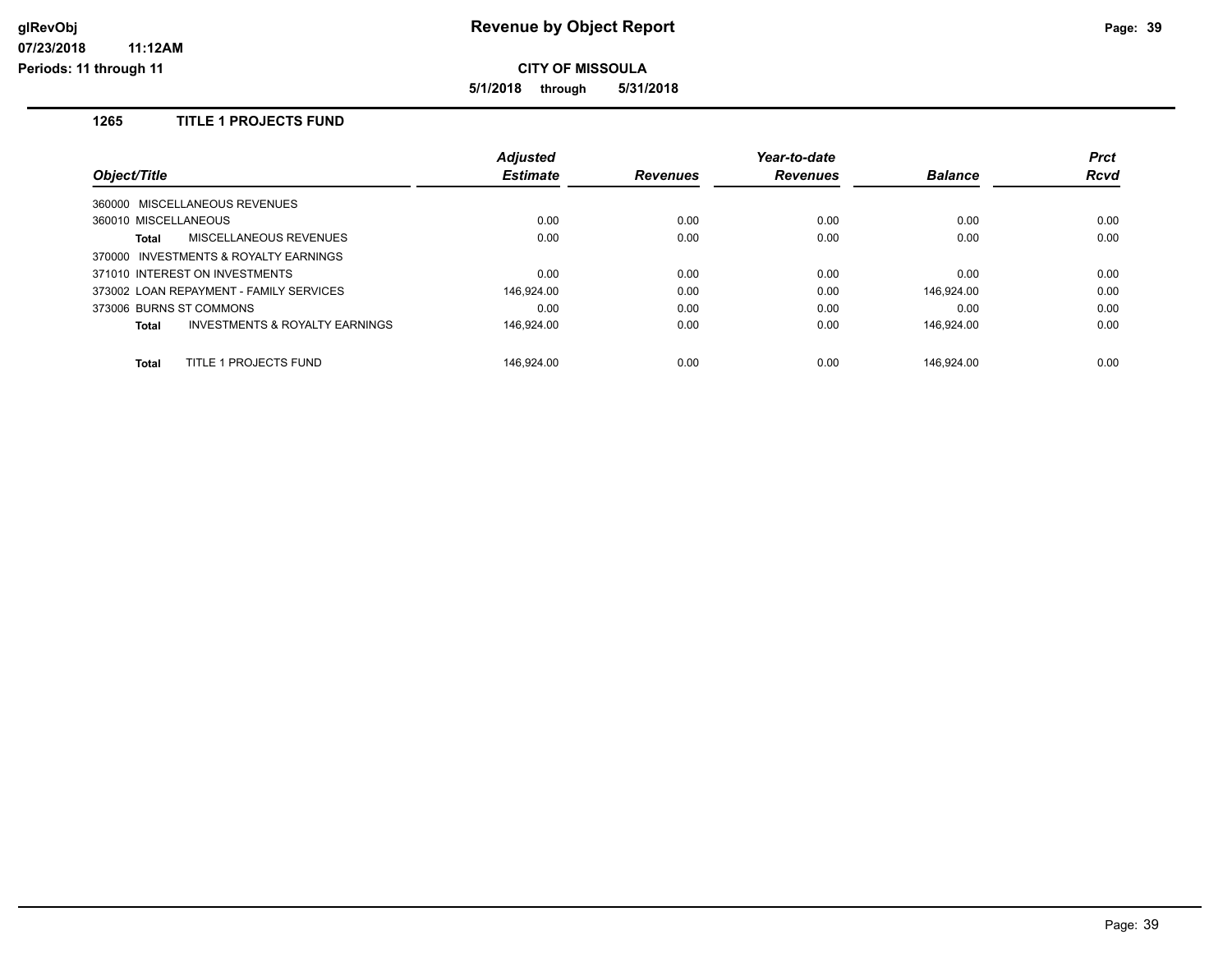**5/1/2018 through 5/31/2018**

# **1396 PROGRAM INCOME REVOLVING LOAN PROGRAM**

|  | 1396 | <b>PROGRAM INCOME REVOLVING LOAN PROGRAM</b> |  |
|--|------|----------------------------------------------|--|
|--|------|----------------------------------------------|--|

|                                                           | <b>Adjusted</b> |                 | Year-to-date    |                | <b>Prct</b> |
|-----------------------------------------------------------|-----------------|-----------------|-----------------|----------------|-------------|
| Object/Title                                              | <b>Estimate</b> | <b>Revenues</b> | <b>Revenues</b> | <b>Balance</b> | <b>Rcvd</b> |
| 330000 INTERGOVERNMENTAL REVENUES                         |                 |                 |                 |                |             |
| 331010 GRANT - CDBG                                       | 0.00            | 0.00            | 0.00            | 0.00           | 0.00        |
| <b>INTERGOVERNMENTAL REVENUES</b><br><b>Total</b>         | 0.00            | 0.00            | 0.00            | 0.00           | 0.00        |
| MISCELLANEOUS REVENUES<br>360000                          |                 |                 |                 |                |             |
| 360005 LOAN REPAYMENTS                                    | 0.00            | 0.00            | 0.00            | 0.00           | 0.00        |
| 360010 MISCELLANEOUS                                      | 0.00            | 0.00            | 0.00            | 0.00           | 0.00        |
| 360013 REPAYMENT OF SEWER GRANT                           | 7,000.00        | 0.00            | 2,815.00        | 4,185.00       | 40.21       |
| 360014 REPAYMENT OF LOAN/MHA                              | 0.00            | 0.00            | 0.00            | 0.00           | 0.00        |
| 361013 CLOSED GRANT REPAYMENTS                            | 55,439.00       | 0.00            | 0.00            | 55,439.00      | 0.00        |
| MISCELLANEOUS REVENUES<br><b>Total</b>                    | 62,439.00       | 0.00            | 2,815.00        | 59,624.00      | 4.51        |
| <b>INVESTMENTS &amp; ROYALTY EARNINGS</b><br>370000       |                 |                 |                 |                |             |
| 371010 INTEREST ON INVESTMENTS                            | 0.00            | 0.00            | 0.00            | 0.00           | 0.00        |
| 371020 GAIN/LOSS IN MARKET VALUE OF INVESTMENTS           | 0.00            | 0.00            | 0.00            | 0.00           | 0.00        |
| <b>INVESTMENTS &amp; ROYALTY EARNINGS</b><br><b>Total</b> | 0.00            | 0.00            | 0.00            | 0.00           | 0.00        |
| OTHER FINANCING SOURCES<br>380000                         |                 |                 |                 |                |             |
| 383026 TRANS FR CDBG                                      | 0.00            | 0.00            | 0.00            | 0.00           | 0.00        |
| OTHER FINANCING SOURCES<br><b>Total</b>                   | 0.00            | 0.00            | 0.00            | 0.00           | 0.00        |
| PROGRAM INCOME REVOLVING LOAN PRO<br>Total                | 62,439.00       | 0.00            | 2,815.00        | 59,624.00      | 4.51        |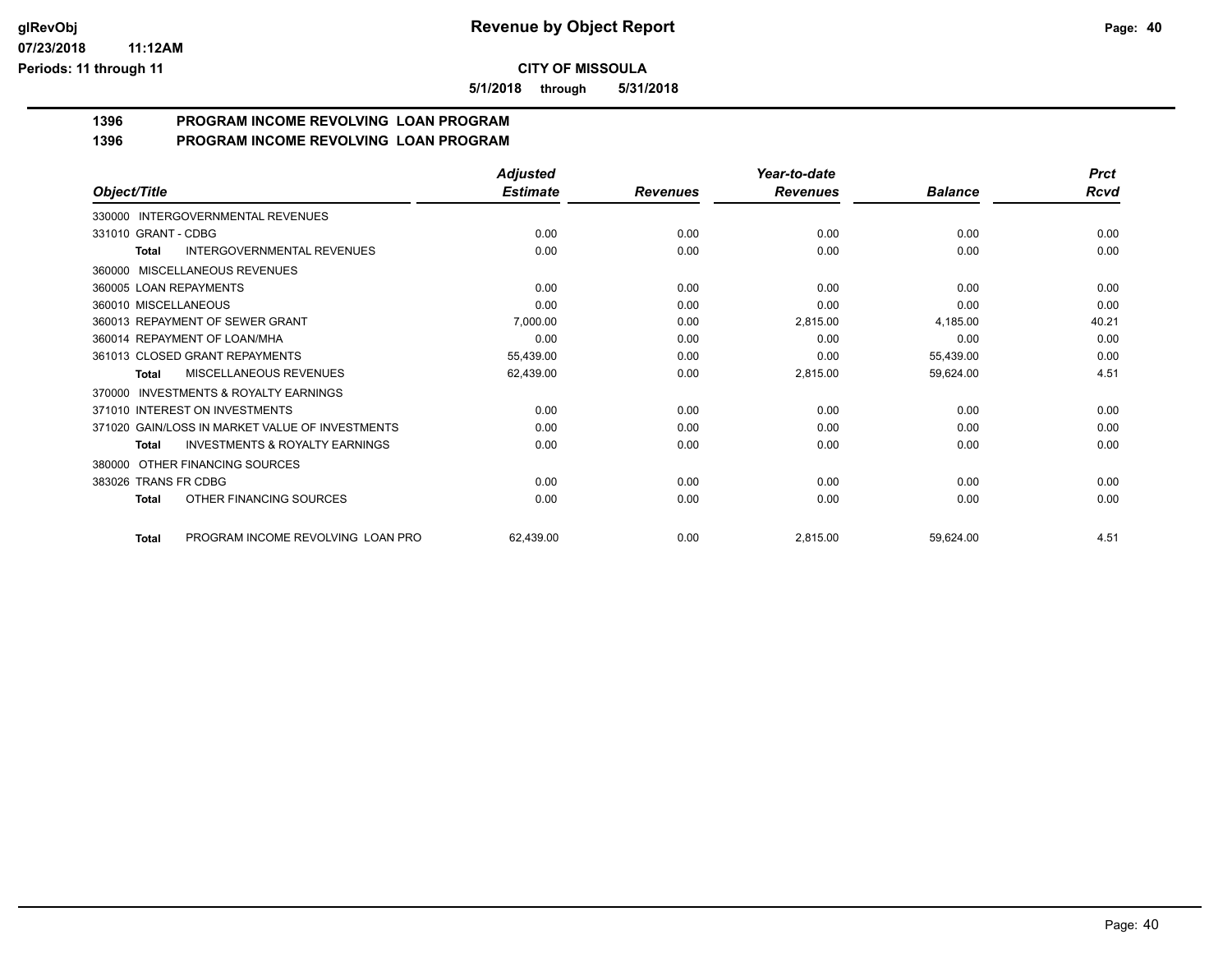**5/1/2018 through 5/31/2018**

### **1396 PROGRAM INCOME REVOLVING LOAN PROGRAM**

|                                                           | <b>Adjusted</b> |                 | Year-to-date    |                | <b>Prct</b> |
|-----------------------------------------------------------|-----------------|-----------------|-----------------|----------------|-------------|
| Object/Title                                              | <b>Estimate</b> | <b>Revenues</b> | <b>Revenues</b> | <b>Balance</b> | <b>Rcvd</b> |
| 330000 INTERGOVERNMENTAL REVENUES                         |                 |                 |                 |                |             |
| 331010 GRANT - CDBG                                       | 0.00            | 0.00            | 0.00            | 0.00           | 0.00        |
| <b>INTERGOVERNMENTAL REVENUES</b><br><b>Total</b>         | 0.00            | 0.00            | 0.00            | 0.00           | 0.00        |
| 360000 MISCELLANEOUS REVENUES                             |                 |                 |                 |                |             |
| 360005 LOAN REPAYMENTS                                    | 0.00            | 0.00            | 0.00            | 0.00           | 0.00        |
| 360010 MISCELLANEOUS                                      | 0.00            | 0.00            | 0.00            | 0.00           | 0.00        |
| 360013 REPAYMENT OF SEWER GRANT                           | 7,000.00        | 0.00            | 2,815.00        | 4,185.00       | 40.21       |
| 360014 REPAYMENT OF LOAN/MHA                              | 0.00            | 0.00            | 0.00            | 0.00           | 0.00        |
| 361013 CLOSED GRANT REPAYMENTS                            | 55,439.00       | 0.00            | 0.00            | 55,439.00      | 0.00        |
| MISCELLANEOUS REVENUES<br><b>Total</b>                    | 62,439.00       | 0.00            | 2,815.00        | 59,624.00      | 4.51        |
| <b>INVESTMENTS &amp; ROYALTY EARNINGS</b><br>370000       |                 |                 |                 |                |             |
| 371010 INTEREST ON INVESTMENTS                            | 0.00            | 0.00            | 0.00            | 0.00           | 0.00        |
| 371020 GAIN/LOSS IN MARKET VALUE OF INVESTMENT            | 0.00            | 0.00            | 0.00            | 0.00           | 0.00        |
| <b>INVESTMENTS &amp; ROYALTY EARNINGS</b><br><b>Total</b> | 0.00            | 0.00            | 0.00            | 0.00           | 0.00        |
| 380000 OTHER FINANCING SOURCES                            |                 |                 |                 |                |             |
| 383026 TRANS FR CDBG                                      | 0.00            | 0.00            | 0.00            | 0.00           | 0.00        |
| OTHER FINANCING SOURCES<br><b>Total</b>                   | 0.00            | 0.00            | 0.00            | 0.00           | 0.00        |
| PROGRAM INCOME REVOLVING LOAN PRC<br><b>Total</b>         | 62,439.00       | 0.00            | 2,815.00        | 59,624.00      | 4.51        |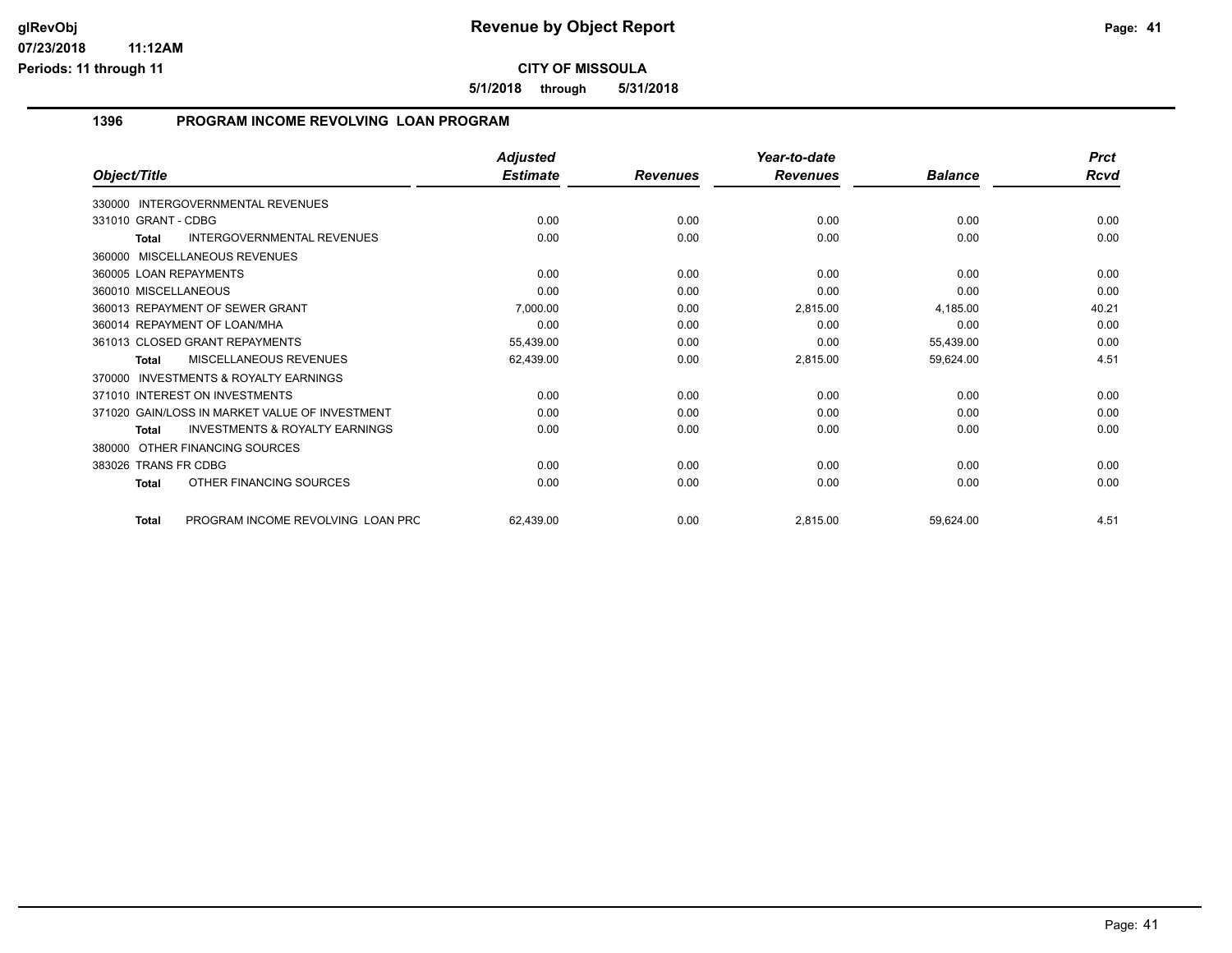**5/1/2018 through 5/31/2018**

### **1397 STATE HOME PROGRAM INCOME**

### **1397 STATE HOME PROGRAM INCOME**

|                                                    | <b>Adjusted</b> |                 | Year-to-date    |                | <b>Prct</b> |
|----------------------------------------------------|-----------------|-----------------|-----------------|----------------|-------------|
| Object/Title                                       | <b>Estimate</b> | <b>Revenues</b> | <b>Revenues</b> | <b>Balance</b> | <b>Rcvd</b> |
| 330000 INTERGOVERNMENTAL REVENUES                  |                 |                 |                 |                |             |
| 331003 STATE HOME PROGRAM INCOME                   | 0.00            | 0.00            | 0.00            | 0.00           | 0.00        |
| INTERGOVERNMENTAL REVENUES<br>Total                | 0.00            | 0.00            | 0.00            | 0.00           | 0.00        |
| 360000 MISCELLANEOUS REVENUES                      |                 |                 |                 |                |             |
| 360005 LOAN REPAYMENTS                             | 0.00            | 0.00            | 0.00            | 0.00           | 0.00        |
| <b>MISCELLANEOUS REVENUES</b><br>Total             | 0.00            | 0.00            | 0.00            | 0.00           | 0.00        |
| 370000 INVESTMENTS & ROYALTY EARNINGS              |                 |                 |                 |                |             |
| 371010 INTEREST ON INVESTMENTS                     | 0.00            | 0.00            | 0.00            | 0.00           | 0.00        |
| <b>INVESTMENTS &amp; ROYALTY EARNINGS</b><br>Total | 0.00            | 0.00            | 0.00            | 0.00           | 0.00        |
| STATE HOME PROGRAM INCOME<br><b>Total</b>          | 0.00            | 0.00            | 0.00            | 0.00           | 0.00        |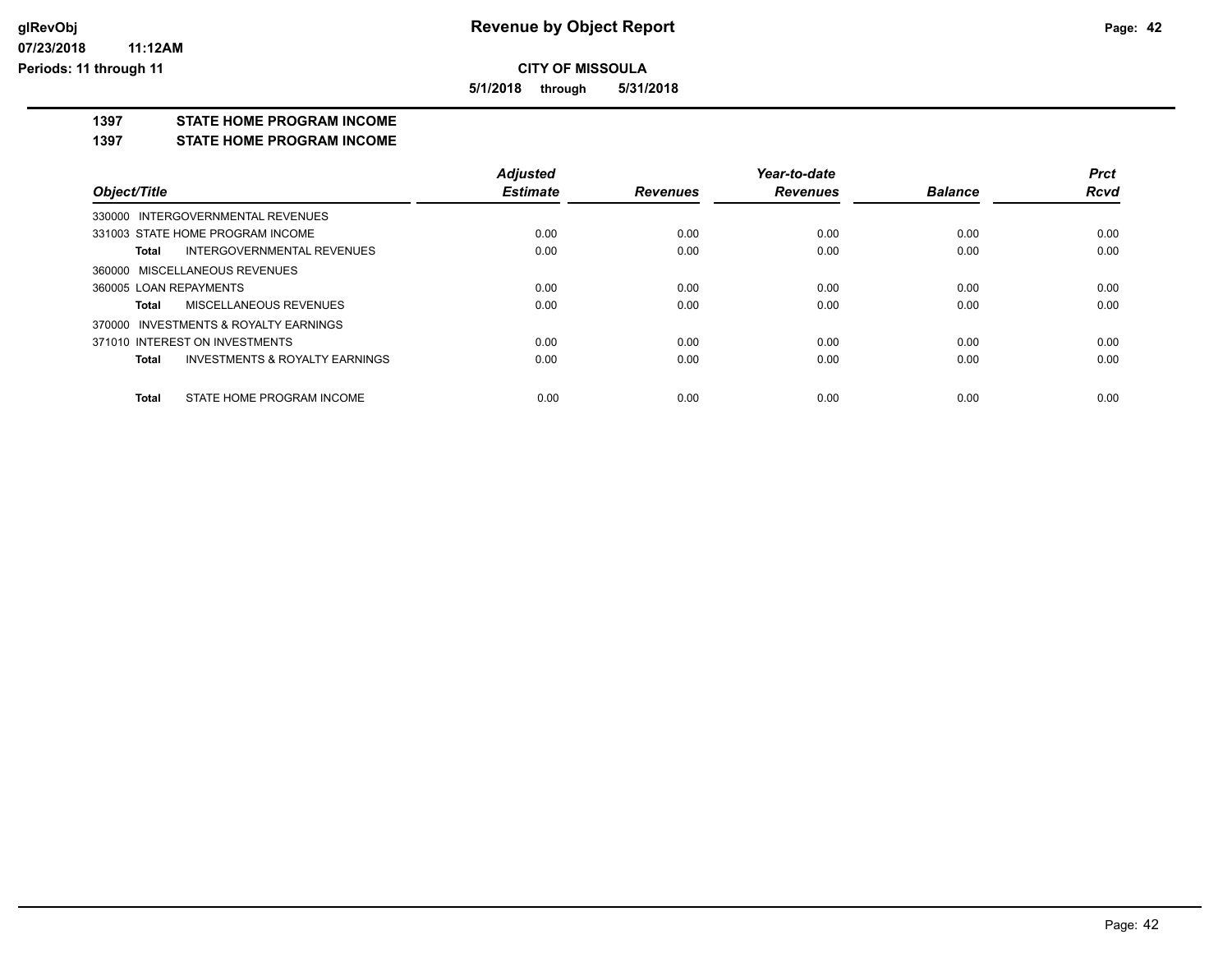**5/1/2018 through 5/31/2018**

### **1397 STATE HOME PROGRAM INCOME**

| Object/Title           |                                           | <b>Adjusted</b><br><b>Estimate</b> | <b>Revenues</b> | Year-to-date<br><b>Revenues</b> | <b>Balance</b> | <b>Prct</b><br><b>Rcvd</b> |
|------------------------|-------------------------------------------|------------------------------------|-----------------|---------------------------------|----------------|----------------------------|
| 330000                 | INTERGOVERNMENTAL REVENUES                |                                    |                 |                                 |                |                            |
|                        | 331003 STATE HOME PROGRAM INCOME          | 0.00                               | 0.00            | 0.00                            | 0.00           | 0.00                       |
| Total                  | INTERGOVERNMENTAL REVENUES                | 0.00                               | 0.00            | 0.00                            | 0.00           | 0.00                       |
| 360000                 | MISCELLANEOUS REVENUES                    |                                    |                 |                                 |                |                            |
| 360005 LOAN REPAYMENTS |                                           | 0.00                               | 0.00            | 0.00                            | 0.00           | 0.00                       |
| <b>Total</b>           | MISCELLANEOUS REVENUES                    | 0.00                               | 0.00            | 0.00                            | 0.00           | 0.00                       |
| 370000                 | INVESTMENTS & ROYALTY EARNINGS            |                                    |                 |                                 |                |                            |
|                        | 371010 INTEREST ON INVESTMENTS            | 0.00                               | 0.00            | 0.00                            | 0.00           | 0.00                       |
| <b>Total</b>           | <b>INVESTMENTS &amp; ROYALTY EARNINGS</b> | 0.00                               | 0.00            | 0.00                            | 0.00           | 0.00                       |
| <b>Total</b>           | STATE HOME PROGRAM INCOME                 | 0.00                               | 0.00            | 0.00                            | 0.00           | 0.00                       |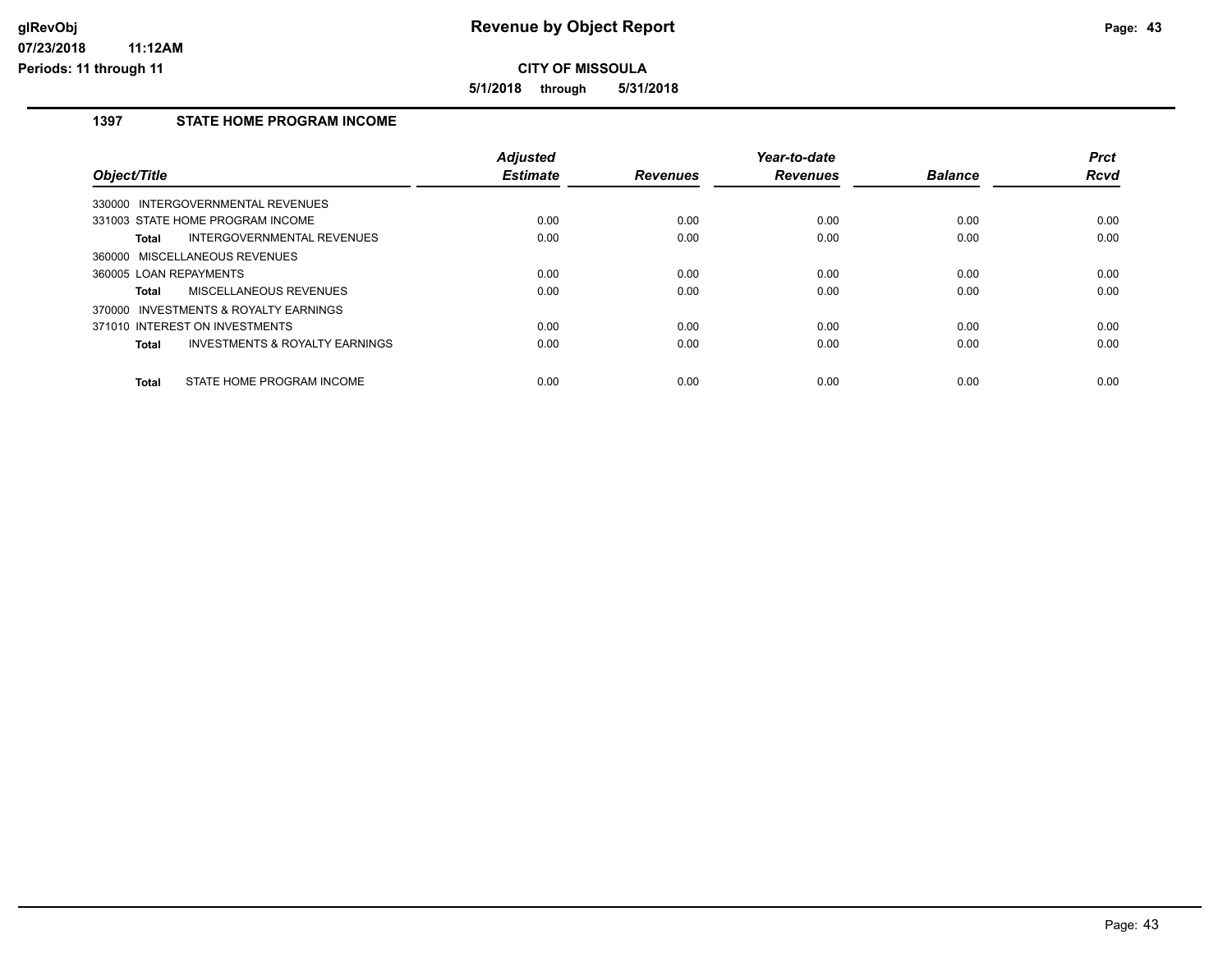**5/1/2018 through 5/31/2018**

### **2250 PLANNING FUND**

**2250 PLANNING FUND**

|                                                     | <b>Adjusted</b> |                 | Year-to-date    |                | <b>Prct</b> |
|-----------------------------------------------------|-----------------|-----------------|-----------------|----------------|-------------|
| Object/Title                                        | <b>Estimate</b> | <b>Revenues</b> | <b>Revenues</b> | <b>Balance</b> | <b>Rcvd</b> |
| 330000 INTERGOVERNMENTAL REVENUES                   |                 |                 |                 |                |             |
| 331055 FTA GRANT                                    | 0.00            | 0.00            | 0.00            | 0.00           | 0.00        |
| 331056 MDT FEDERAL CMAQ                             | 0.00            | 0.00            | 0.00            | 0.00           | 0.00        |
| 331170 HISTORICAL PRESERVATION GRANT                | 5,500.00        | 0.00            | 5,500.00        | 0.00           | 100.00      |
| 336023 STATE CONTRIB. - PERS                        | 0.00            | 24.66           | 296.14          | $-296.14$      | 0.00        |
| 338100 PLANNING MILLS PASSED THRU COUNTY            | 324,069.00      | 0.00            | 300,000.00      | 24,069.00      | 92.57       |
| <b>INTERGOVERNMENTAL REVENUES</b><br>Total          | 329,569.00      | 24.66           | 305,796.14      | 23,772.86      | 92.79       |
| <b>INVESTMENTS &amp; ROYALTY EARNINGS</b><br>370000 |                 |                 |                 |                |             |
| 371010 INTEREST ON INVESTMENTS                      | 0.00            | 0.00            | 0.00            | 0.00           | 0.00        |
| <b>INVESTMENTS &amp; ROYALTY EARNINGS</b><br>Total  | 0.00            | 0.00            | 0.00            | 0.00           | 0.00        |
| OTHER FINANCING SOURCES<br>380000                   |                 |                 |                 |                |             |
| 383029 TRANS FR GENERAL                             | 121,989.00      | 0.00            | 60,994.50       | 60,994.50      | 50.00       |
| OTHER FINANCING SOURCES<br><b>Total</b>             | 121,989.00      | 0.00            | 60,994.50       | 60,994.50      | 50.00       |
| <b>PLANNING FUND</b><br><b>Total</b>                | 451,558.00      | 24.66           | 366,790.64      | 84,767.36      | 81.23       |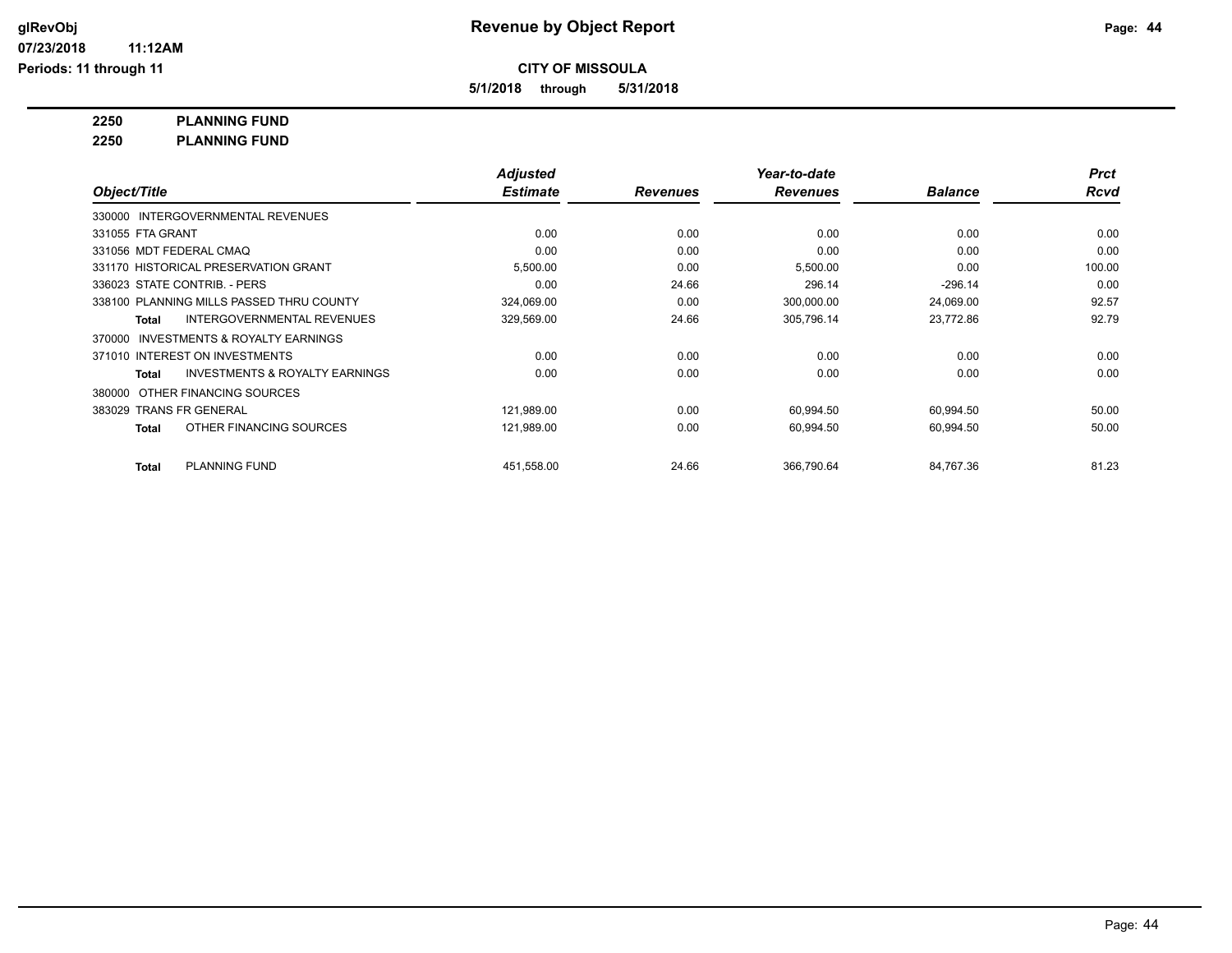**CITY OF MISSOULA**

**5/1/2018 through 5/31/2018**

### **2250 PLANNING FUND**

**11:12AM**

| Object/Title     |                                           | <b>Adjusted</b><br><b>Estimate</b> | <b>Revenues</b> | Year-to-date<br><b>Revenues</b> | <b>Balance</b> | <b>Prct</b><br>Rcvd |
|------------------|-------------------------------------------|------------------------------------|-----------------|---------------------------------|----------------|---------------------|
|                  | 330000 INTERGOVERNMENTAL REVENUES         |                                    |                 |                                 |                |                     |
| 331055 FTA GRANT |                                           | 0.00                               | 0.00            | 0.00                            | 0.00           | 0.00                |
|                  | 331056 MDT FEDERAL CMAQ                   | 0.00                               | 0.00            | 0.00                            | 0.00           | 0.00                |
|                  | 331170 HISTORICAL PRESERVATION GRANT      | 5,500.00                           | 0.00            | 5,500.00                        | 0.00           | 100.00              |
|                  | 336023 STATE CONTRIB. - PERS              | 0.00                               | 24.66           | 296.14                          | $-296.14$      | 0.00                |
|                  | 338100 PLANNING MILLS PASSED THRU COUNTY  | 324,069.00                         | 0.00            | 300,000.00                      | 24,069.00      | 92.57               |
| <b>Total</b>     | <b>INTERGOVERNMENTAL REVENUES</b>         | 329,569.00                         | 24.66           | 305,796.14                      | 23,772.86      | 92.79               |
| 370000           | <b>INVESTMENTS &amp; ROYALTY EARNINGS</b> |                                    |                 |                                 |                |                     |
|                  | 371010 INTEREST ON INVESTMENTS            | 0.00                               | 0.00            | 0.00                            | 0.00           | 0.00                |
| Total            | <b>INVESTMENTS &amp; ROYALTY EARNINGS</b> | 0.00                               | 0.00            | 0.00                            | 0.00           | 0.00                |
|                  | 380000 OTHER FINANCING SOURCES            |                                    |                 |                                 |                |                     |
|                  | 383029 TRANS FR GENERAL                   | 121,989.00                         | 0.00            | 60,994.50                       | 60,994.50      | 50.00               |
| Total            | OTHER FINANCING SOURCES                   | 121,989.00                         | 0.00            | 60,994.50                       | 60,994.50      | 50.00               |
|                  |                                           |                                    |                 |                                 |                |                     |
| Total            | <b>PLANNING FUND</b>                      | 451,558.00                         | 24.66           | 366.790.64                      | 84,767.36      | 81.23               |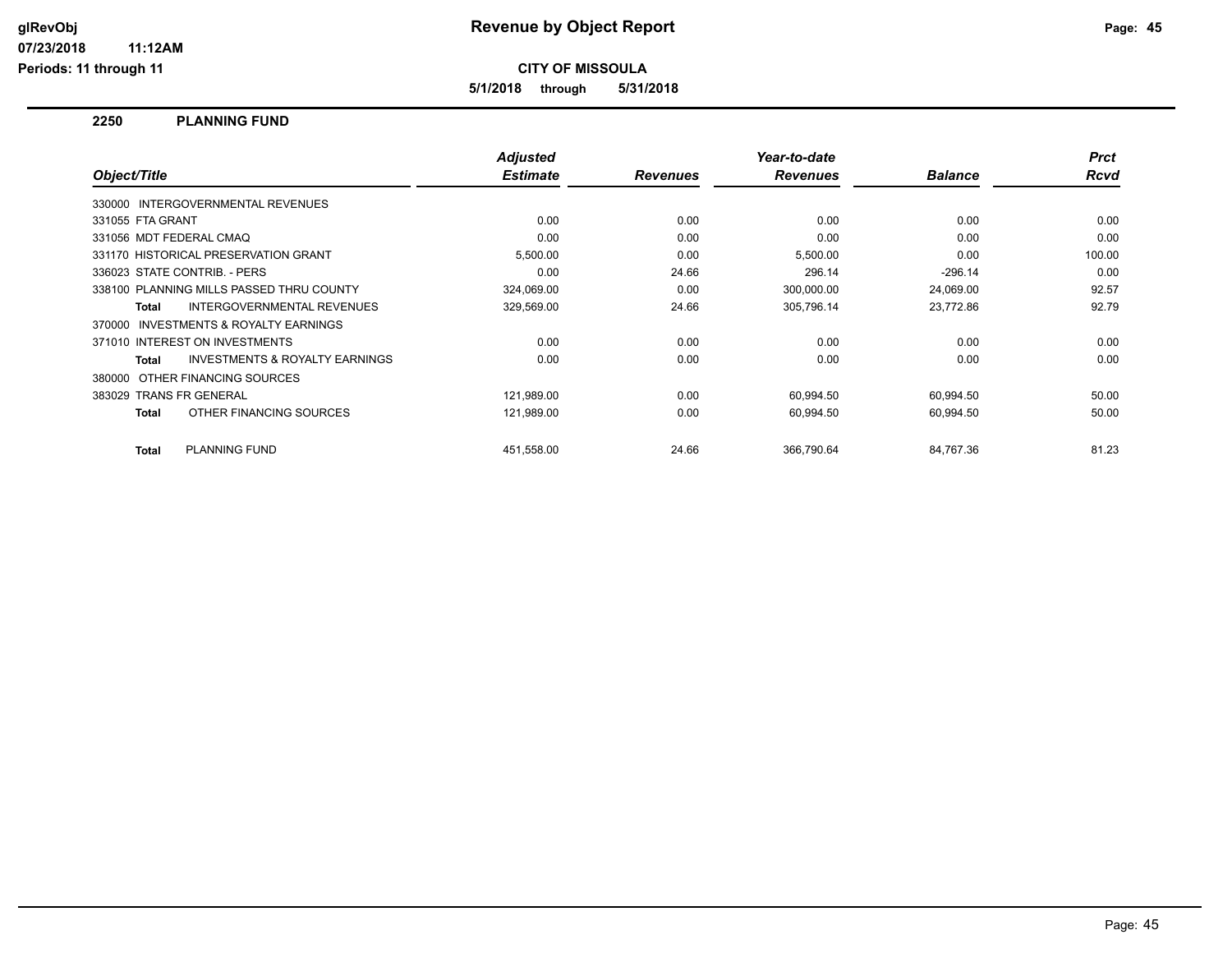**5/1/2018 through 5/31/2018**

### **2310 PUBLIC SAFETY INFORMATION SYSTEMS 2310 PUBLIC SAFETY INFORMATION SYSTEMS**

|                                            | <b>Adjusted</b> |                 | Year-to-date    |                | <b>Prct</b> |
|--------------------------------------------|-----------------|-----------------|-----------------|----------------|-------------|
| Object/Title                               | <b>Estimate</b> | <b>Revenues</b> | <b>Revenues</b> | <b>Balance</b> | Rcvd        |
| 330000 INTERGOVERNMENTAL REVENUES          |                 |                 |                 |                |             |
| 330000 INTERGOVERNMENTAL REVENUES          | 18.000.00       | 0.00            | 18.000.00       | 0.00           | 100.00      |
| <b>INTERGOVERNMENTAL REVENUES</b><br>Total | 18,000.00       | 0.00            | 18.000.00       | 0.00           | 100.00      |
| 380000 OTHER FINANCING SOURCES             |                 |                 |                 |                |             |
| 383029 TRANS FR GENERAL                    | 6.000.00        | 0.00            | 6.000.00        | 0.00           | 100.00      |
| OTHER FINANCING SOURCES<br>Total           | 6.000.00        | 0.00            | 6.000.00        | 0.00           | 100.00      |
|                                            |                 |                 |                 |                |             |
| PUBLIC SAFETY INFORMATION SYSTEMS<br>Total | 24.000.00       | 0.00            | 24.000.00       | 0.00           | 100.00      |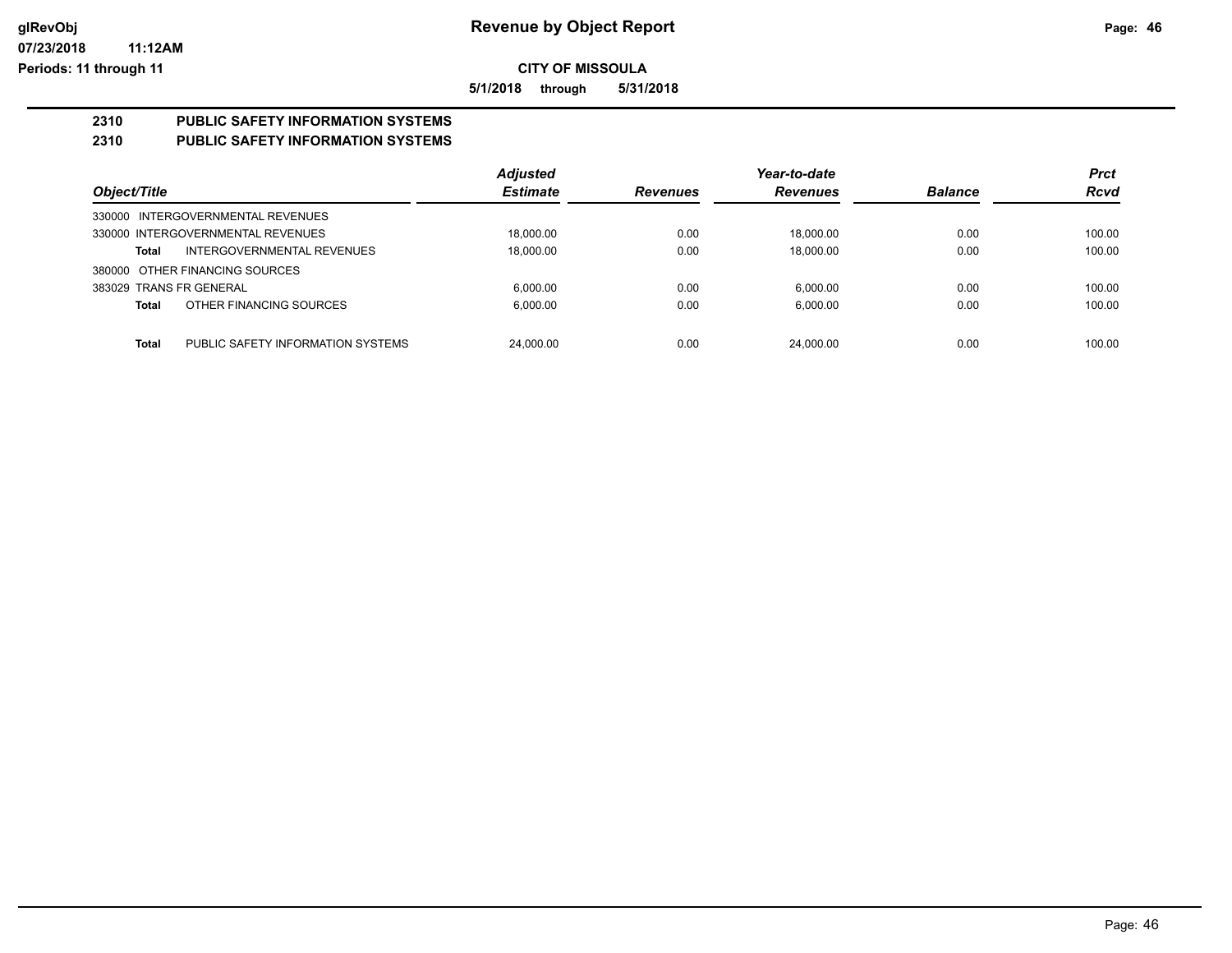**5/1/2018 through 5/31/2018**

### **2310 PUBLIC SAFETY INFORMATION SYSTEMS**

|                                                   | <b>Adjusted</b> |                 | Year-to-date    |                | <b>Prct</b> |
|---------------------------------------------------|-----------------|-----------------|-----------------|----------------|-------------|
| Object/Title                                      | <b>Estimate</b> | <b>Revenues</b> | <b>Revenues</b> | <b>Balance</b> | <b>Rcvd</b> |
| 330000 INTERGOVERNMENTAL REVENUES                 |                 |                 |                 |                |             |
| 330000 INTERGOVERNMENTAL REVENUES                 | 18.000.00       | 0.00            | 18.000.00       | 0.00           | 100.00      |
| INTERGOVERNMENTAL REVENUES<br><b>Total</b>        | 18.000.00       | 0.00            | 18.000.00       | 0.00           | 100.00      |
| 380000 OTHER FINANCING SOURCES                    |                 |                 |                 |                |             |
| 383029 TRANS FR GENERAL                           | 6,000.00        | 0.00            | 6,000.00        | 0.00           | 100.00      |
| OTHER FINANCING SOURCES<br><b>Total</b>           | 6,000.00        | 0.00            | 6,000.00        | 0.00           | 100.00      |
|                                                   |                 |                 |                 |                |             |
| PUBLIC SAFETY INFORMATION SYSTEMS<br><b>Total</b> | 24.000.00       | 0.00            | 24.000.00       | 0.00           | 100.00      |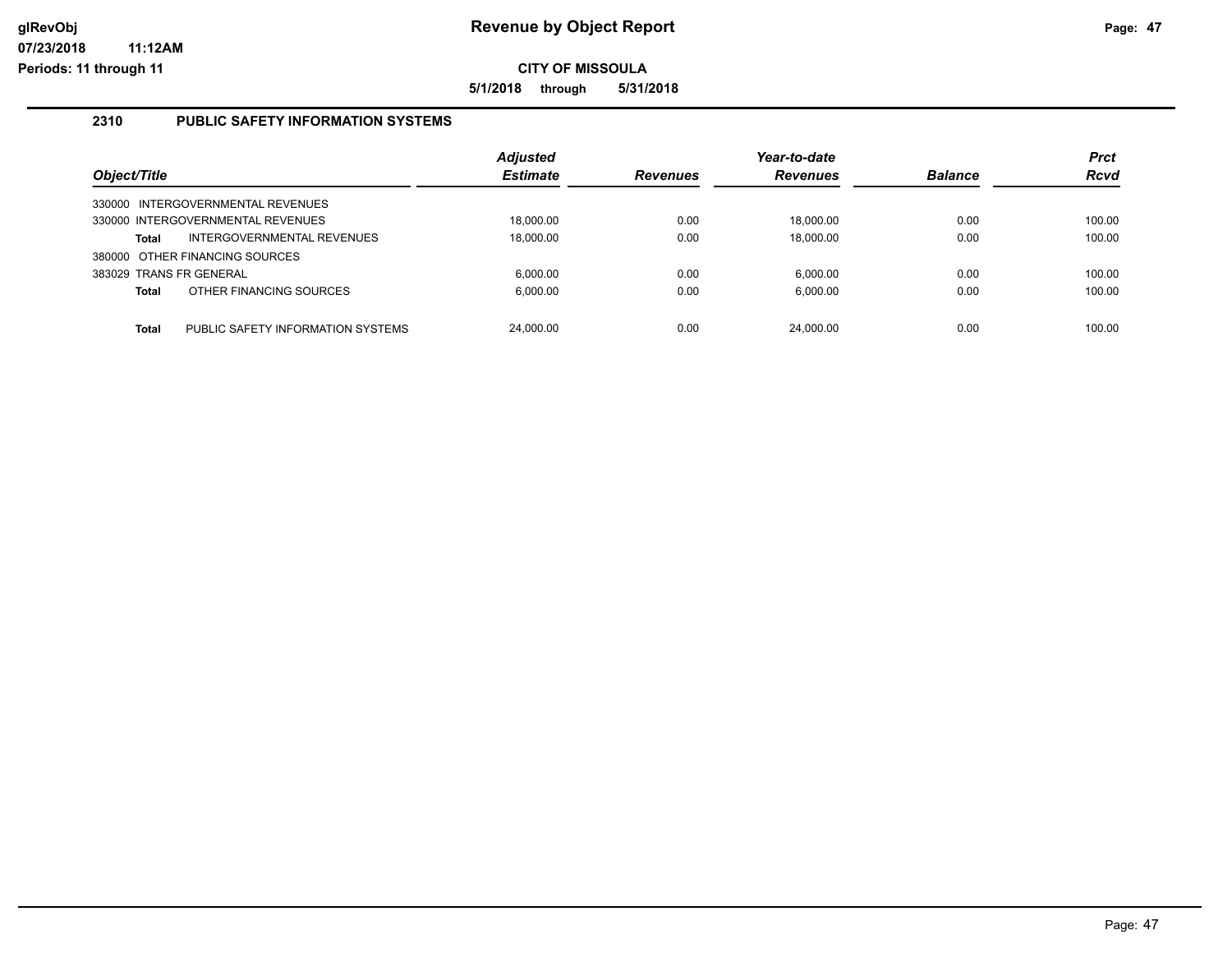**5/1/2018 through 5/31/2018**

**2321 IMPACT FEE FUND**

**2321 IMPACT FEE FUND**

|                                                           | <b>Adjusted</b> |                 | Year-to-date    |                 | <b>Prct</b> |
|-----------------------------------------------------------|-----------------|-----------------|-----------------|-----------------|-------------|
| Object/Title                                              | <b>Estimate</b> | <b>Revenues</b> | <b>Revenues</b> | <b>Balance</b>  | Rcvd        |
| 340000 CHARGES FOR SERVICES                               |                 |                 |                 |                 |             |
| 341032 IMPACT FEE CLEARING ACCOUNT                        | 0.00            | 66,241.48       | 1,556,796.03    | $-1,556,796.03$ | 0.00        |
| 341033 IMPACT FEES-PARKS SHARE                            | 299,000.00      | 0.00            | 0.00            | 299.000.00      | 0.00        |
| 341034 IMPACT FEES-FIRE SHARE                             | 110,000.00      | 0.00            | 0.00            | 110.000.00      | 0.00        |
| 341035 IMPACT FEES-POLICE SHARE                           | 19.000.00       | 0.00            | 0.00            | 19.000.00       | 0.00        |
| 341036 IMPACT FEES-COMMUNITY SERVICE SHARE                | 236,000.00      | 0.00            | 0.00            | 236,000.00      | 0.00        |
| 341037 IMPACT FEE-ROAD SHARE                              | 1,136,000.00    | 0.00            | 0.00            | 1,136,000.00    | 0.00        |
| <b>CHARGES FOR SERVICES</b><br>Total                      | 1,800,000.00    | 66,241.48       | 1,556,796.03    | 243,203.97      | 86.49       |
| 370000 INVESTMENTS & ROYALTY EARNINGS                     |                 |                 |                 |                 |             |
| 371010 INTEREST ON INVESTMENTS                            | 0.00            | 0.00            | 0.00            | 0.00            | 0.00        |
| <b>INVESTMENTS &amp; ROYALTY EARNINGS</b><br><b>Total</b> | 0.00            | 0.00            | 0.00            | 0.00            | 0.00        |
| <b>IMPACT FEE FUND</b><br><b>Total</b>                    | 1.800.000.00    | 66.241.48       | 1.556.796.03    | 243.203.97      | 86.49       |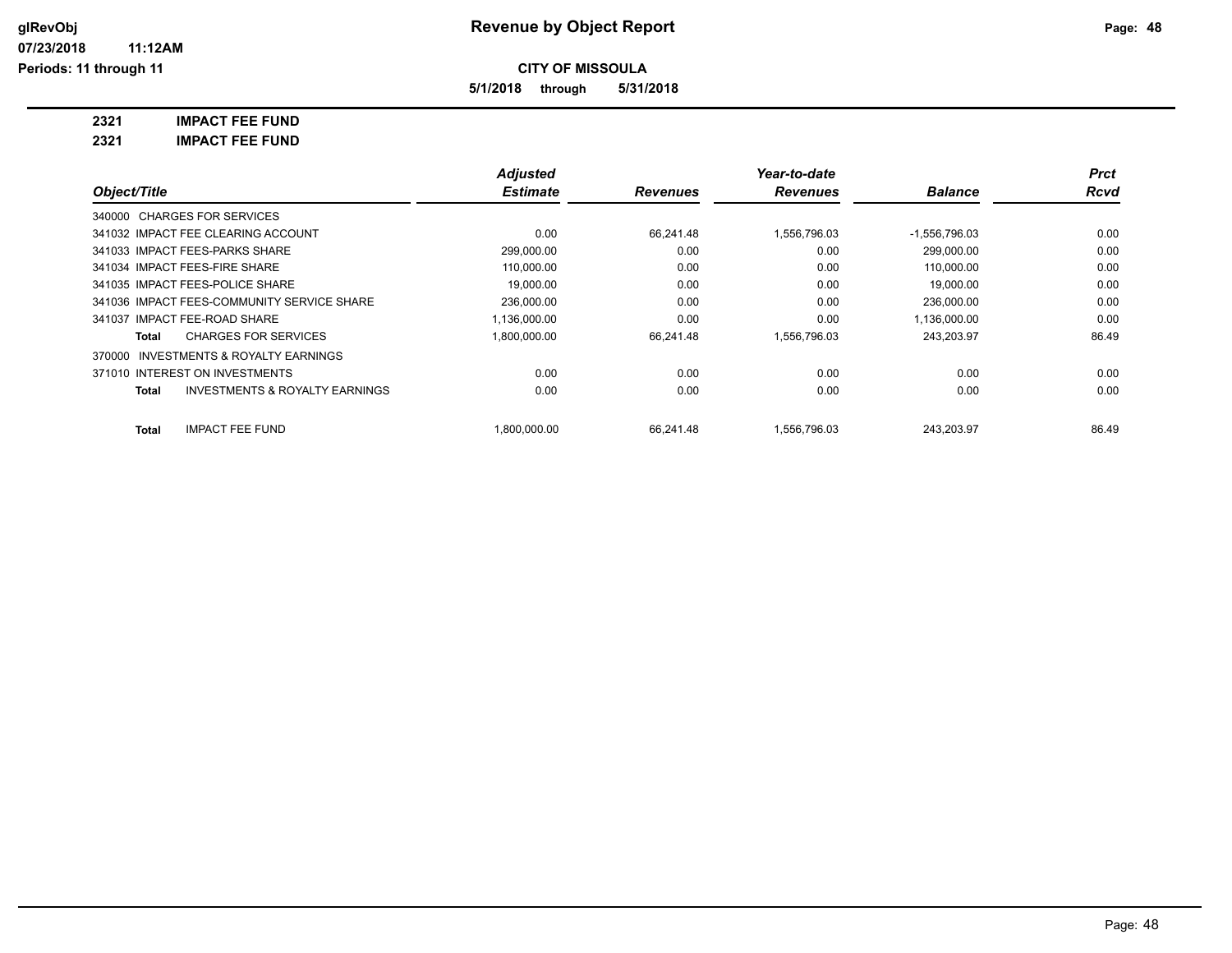**CITY OF MISSOULA**

**5/1/2018 through 5/31/2018**

### **2321 IMPACT FEE FUND**

**11:12AM**

|                                                     | <b>Adjusted</b> |                 | Year-to-date    |                 | <b>Prct</b> |
|-----------------------------------------------------|-----------------|-----------------|-----------------|-----------------|-------------|
| Object/Title                                        | <b>Estimate</b> | <b>Revenues</b> | <b>Revenues</b> | <b>Balance</b>  | <b>Rcvd</b> |
| 340000 CHARGES FOR SERVICES                         |                 |                 |                 |                 |             |
| 341032 IMPACT FEE CLEARING ACCOUNT                  | 0.00            | 66,241.48       | 1,556,796.03    | $-1,556,796.03$ | 0.00        |
| 341033 IMPACT FEES-PARKS SHARE                      | 299,000.00      | 0.00            | 0.00            | 299,000.00      | 0.00        |
| 341034 IMPACT FEES-FIRE SHARE                       | 110.000.00      | 0.00            | 0.00            | 110,000.00      | 0.00        |
| 341035 IMPACT FEES-POLICE SHARE                     | 19.000.00       | 0.00            | 0.00            | 19,000.00       | 0.00        |
| 341036 IMPACT FEES-COMMUNITY SERVICE SHARE          | 236.000.00      | 0.00            | 0.00            | 236,000.00      | 0.00        |
| 341037 IMPACT FEE-ROAD SHARE                        | 1,136,000.00    | 0.00            | 0.00            | 1,136,000.00    | 0.00        |
| <b>CHARGES FOR SERVICES</b><br><b>Total</b>         | 1.800.000.00    | 66.241.48       | 1.556.796.03    | 243.203.97      | 86.49       |
| <b>INVESTMENTS &amp; ROYALTY EARNINGS</b><br>370000 |                 |                 |                 |                 |             |
| 371010 INTEREST ON INVESTMENTS                      | 0.00            | 0.00            | 0.00            | 0.00            | 0.00        |
| INVESTMENTS & ROYALTY EARNINGS<br><b>Total</b>      | 0.00            | 0.00            | 0.00            | 0.00            | 0.00        |
| <b>IMPACT FEE FUND</b><br><b>Total</b>              | 1.800.000.00    | 66,241.48       | 1,556,796.03    | 243,203.97      | 86.49       |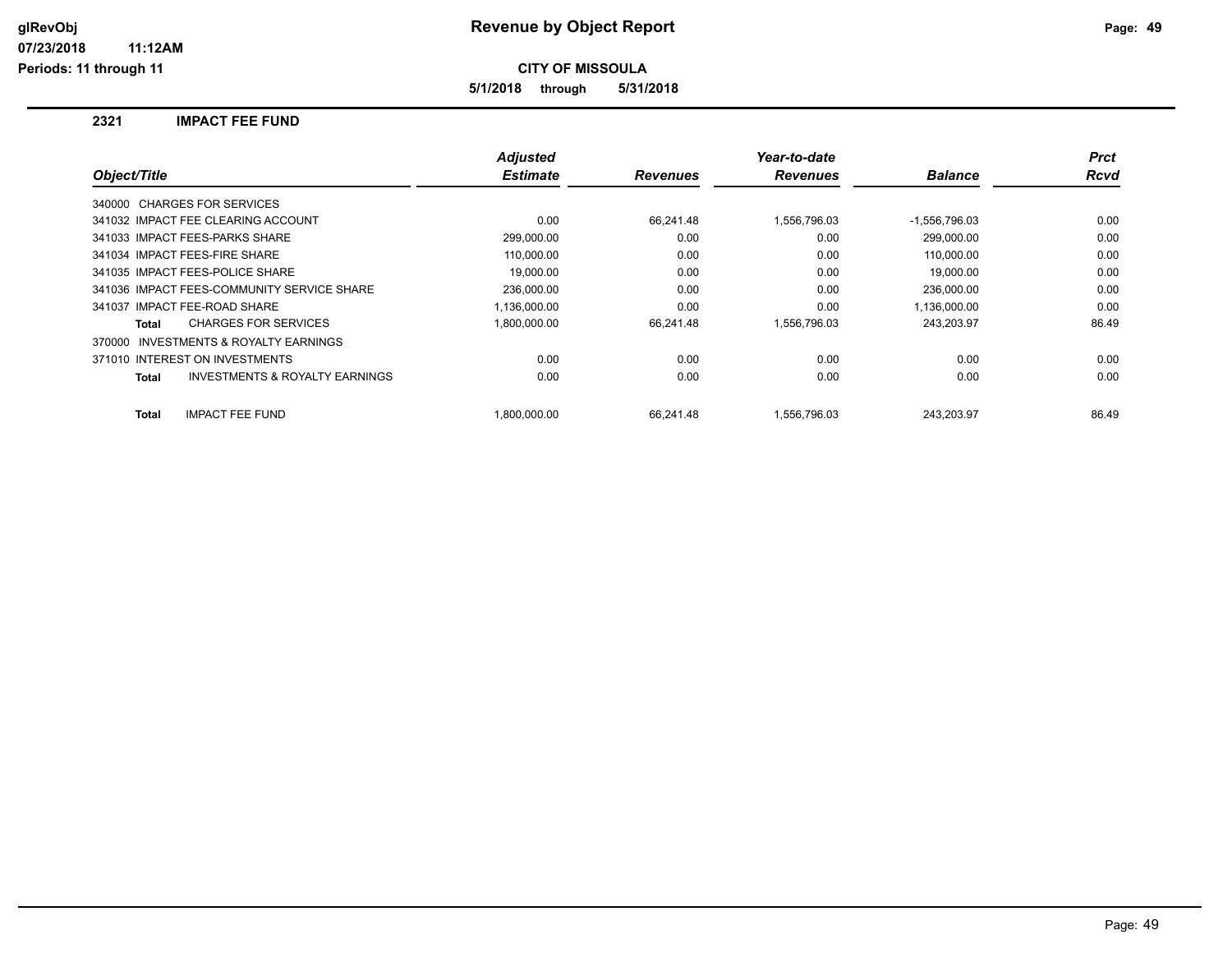### **07/23/2018 11:12AM Periods: 11 through 11**

**CITY OF MISSOULA**

**5/1/2018 through 5/31/2018**

### **2322 GEORGE ELMER/CATTLE DR INTERSECTION 2322 GEORGE ELMER/CATTLE DR INTERSECTION**

|                                                            | <b>Adjusted</b> |                 | Year-to-date    |                | Prct |
|------------------------------------------------------------|-----------------|-----------------|-----------------|----------------|------|
| Object/Title                                               | <b>Estimate</b> | <b>Revenues</b> | <b>Revenues</b> | <b>Balance</b> | Rcvd |
| 360000 MISCELLANEOUS REVENUES                              |                 |                 |                 |                |      |
| 365000 DEVELOPER CONRIBUTIONS                              | 15,000.00       | 0.00            | 0.00            | 15,000.00      | 0.00 |
| MISCELLANEOUS REVENUES<br>Total                            | 15.000.00       | 0.00            | 0.00            | 15,000.00      | 0.00 |
| <b>GEORGE ELMER/CATTLE DR INTERSECTION</b><br><b>Total</b> | 15.000.00       | 0.00            | 0.00            | 15,000.00      | 0.00 |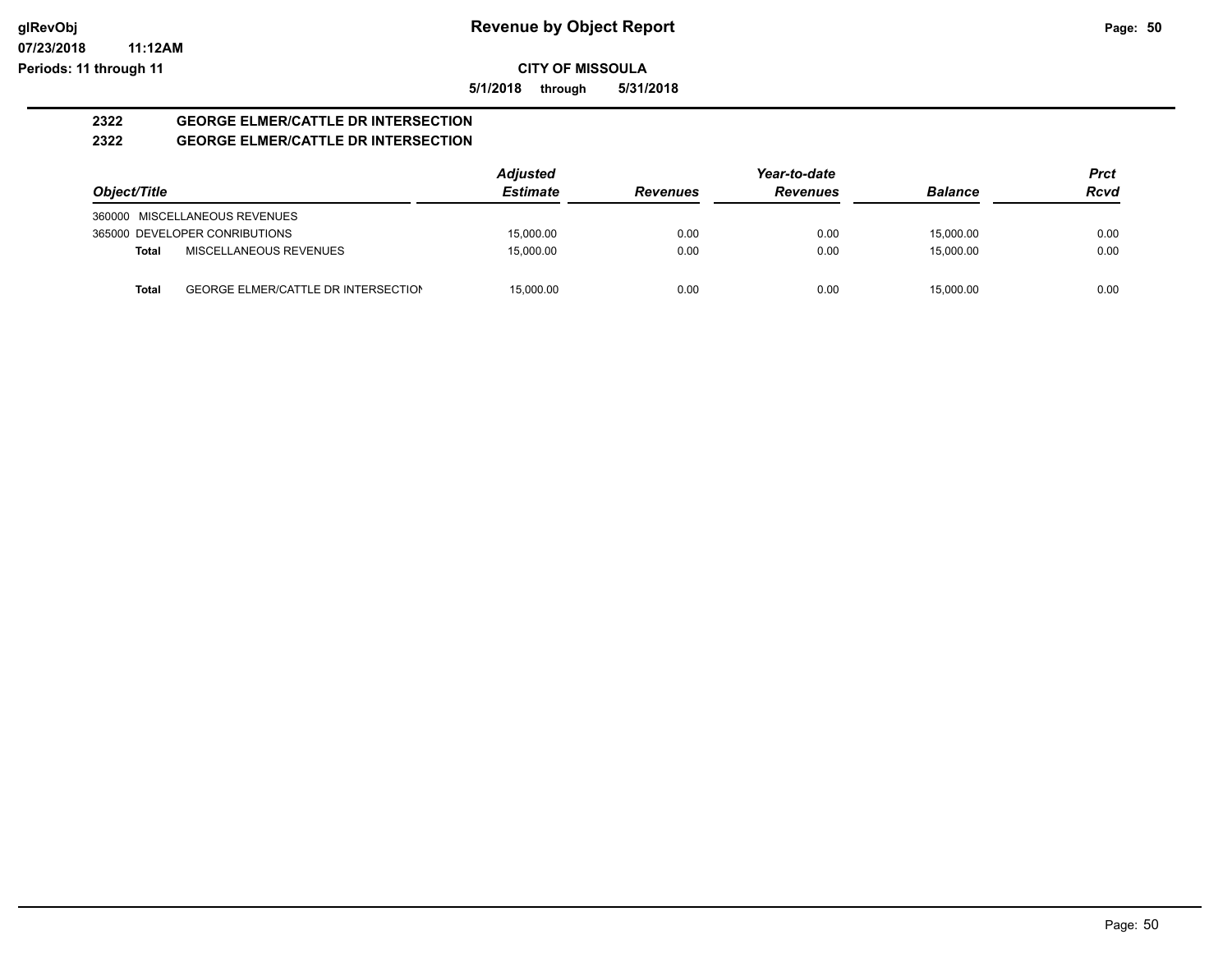**5/1/2018 through 5/31/2018**

### **2322 GEORGE ELMER/CATTLE DR INTERSECTION**

| Object/Title |                                            | Adjusted<br><b>Estimate</b> | <b>Revenues</b> | Year-to-date<br><b>Revenues</b> | <b>Balance</b> | <b>Prct</b><br><b>Rcvd</b> |
|--------------|--------------------------------------------|-----------------------------|-----------------|---------------------------------|----------------|----------------------------|
|              | 360000 MISCELLANEOUS REVENUES              |                             |                 |                                 |                |                            |
|              | 365000 DEVELOPER CONRIBUTIONS              | 15.000.00                   | 0.00            | 0.00                            | 15.000.00      | 0.00                       |
| <b>Total</b> | MISCELLANEOUS REVENUES                     | 15.000.00                   | 0.00            | 0.00                            | 15.000.00      | 0.00                       |
|              |                                            |                             |                 |                                 |                |                            |
| <b>Total</b> | <b>GEORGE ELMER/CATTLE DR INTERSECTIOL</b> | 15.000.00                   | 0.00            | 0.00                            | 15.000.00      | 0.00                       |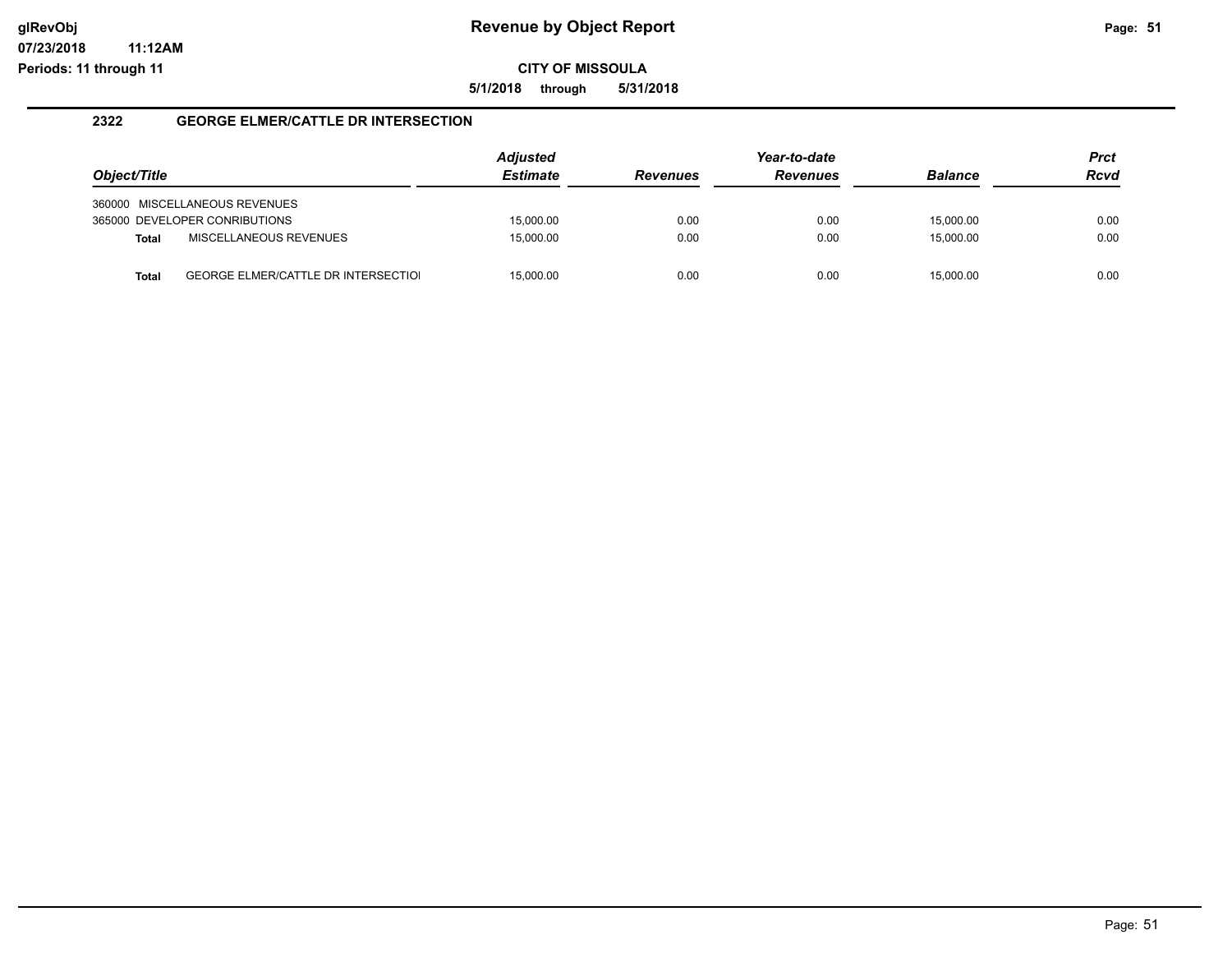**5/1/2018 through 5/31/2018**

**2365 PUBLIC ART FUND**

**2365 PUBLIC ART FUND**

|                                            | <b>Adjusted</b> |                 | Year-to-date    |                | <b>Prct</b> |
|--------------------------------------------|-----------------|-----------------|-----------------|----------------|-------------|
| Object/Title                               | <b>Estimate</b> | <b>Revenues</b> | <b>Revenues</b> | <b>Balance</b> | Rcvd        |
| 330000 INTERGOVERNMENTAL REVENUES          |                 |                 |                 |                |             |
| 337000 LOCAL GRANTS                        | 7,500.00        | 0.00            | 0.00            | 7,500.00       | 0.00        |
| 337001 NEIGHBORHOOD COUNCIL GRANT/DONATION | 0.00            | 0.00            | 7,500.00        | $-7,500.00$    | 0.00        |
| 337002 MRA GRANT                           | 0.00            | 0.00            | 0.00            | 0.00           | 0.00        |
| <b>INTERGOVERNMENTAL REVENUES</b><br>Total | 7,500.00        | 0.00            | 7,500.00        | 0.00           | 100.00      |
| 360000 MISCELLANEOUS REVENUES              |                 |                 |                 |                |             |
| 360010 MISCELLANEOUS                       | 0.00            | 0.00            | 0.00            | 0.00           | 0.00        |
| 364040 INSURANCE AND DAMAGE RECOVERY       | 0.00            | 0.00            | 0.00            | 0.00           | 0.00        |
| 365000 DONATIONS                           | 8,443.00        | 0.00            | 0.00            | 8,443.00       | 0.00        |
| MISCELLANEOUS REVENUES<br>Total            | 8,443.00        | 0.00            | 0.00            | 8,443.00       | 0.00        |
| 380000 OTHER FINANCING SOURCES             |                 |                 |                 |                |             |
| 383000 OPERATING TRANSFERS                 | 0.00            | 0.00            | 0.00            | 0.00           | 0.00        |
| OTHER FINANCING SOURCES<br>Total           | 0.00            | 0.00            | 0.00            | 0.00           | 0.00        |
| PUBLIC ART FUND<br>Total                   | 15.943.00       | 0.00            | 7,500.00        | 8,443.00       | 47.04       |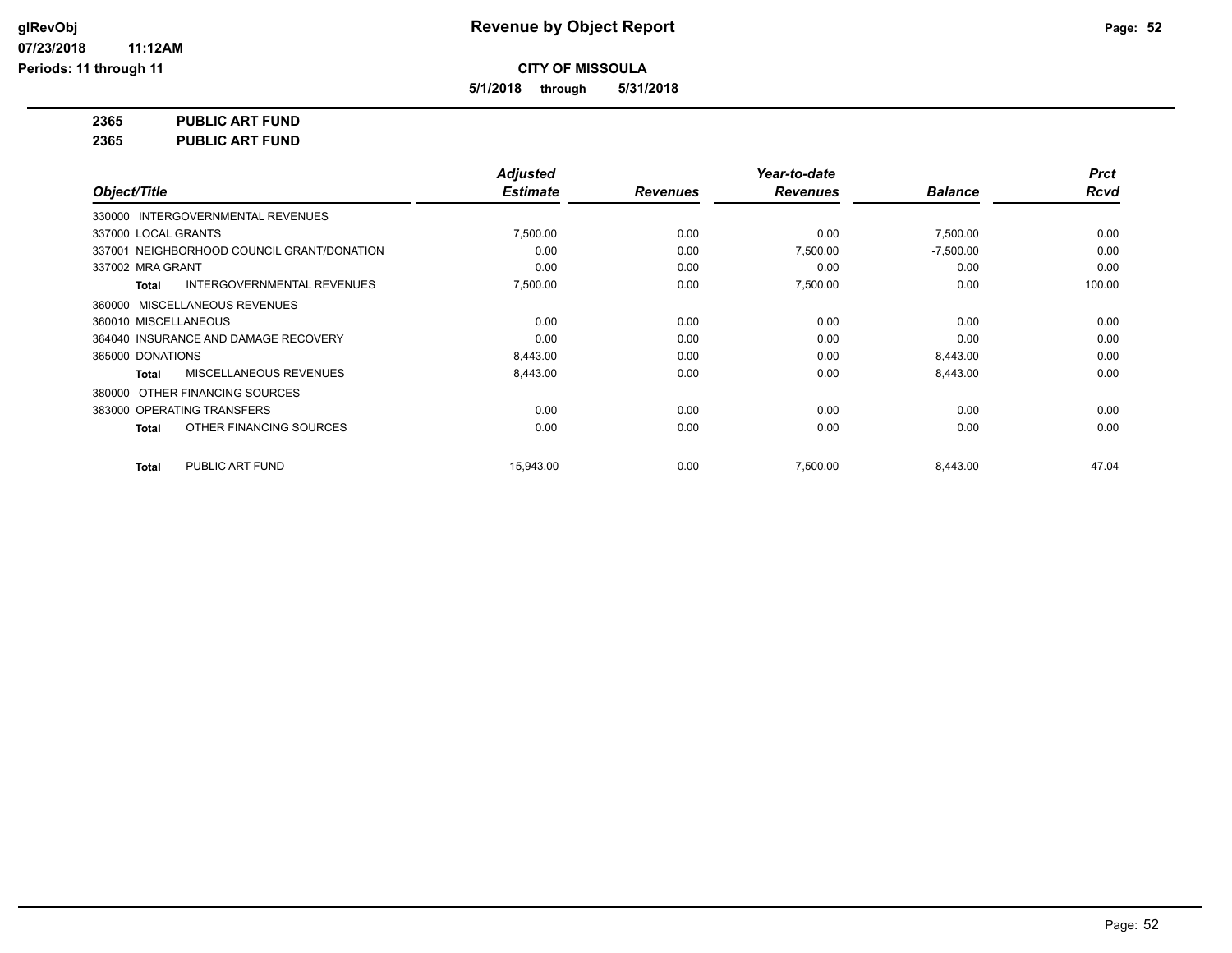**CITY OF MISSOULA**

**5/1/2018 through 5/31/2018**

### **2365 PUBLIC ART FUND**

**11:12AM**

| Object/Title                                      | <b>Adjusted</b><br><b>Estimate</b> | <b>Revenues</b> | Year-to-date<br><b>Revenues</b> | <b>Balance</b> | <b>Prct</b><br><b>Rcvd</b> |
|---------------------------------------------------|------------------------------------|-----------------|---------------------------------|----------------|----------------------------|
| 330000 INTERGOVERNMENTAL REVENUES                 |                                    |                 |                                 |                |                            |
|                                                   |                                    |                 |                                 |                |                            |
| 337000 LOCAL GRANTS                               | 7,500.00                           | 0.00            | 0.00                            | 7,500.00       | 0.00                       |
| 337001 NEIGHBORHOOD COUNCIL GRANT/DONATION        | 0.00                               | 0.00            | 7,500.00                        | $-7,500.00$    | 0.00                       |
| 337002 MRA GRANT                                  | 0.00                               | 0.00            | 0.00                            | 0.00           | 0.00                       |
| <b>INTERGOVERNMENTAL REVENUES</b><br><b>Total</b> | 7,500.00                           | 0.00            | 7,500.00                        | 0.00           | 100.00                     |
| 360000 MISCELLANEOUS REVENUES                     |                                    |                 |                                 |                |                            |
| 360010 MISCELLANEOUS                              | 0.00                               | 0.00            | 0.00                            | 0.00           | 0.00                       |
| 364040 INSURANCE AND DAMAGE RECOVERY              | 0.00                               | 0.00            | 0.00                            | 0.00           | 0.00                       |
| 365000 DONATIONS                                  | 8,443.00                           | 0.00            | 0.00                            | 8,443.00       | 0.00                       |
| MISCELLANEOUS REVENUES<br><b>Total</b>            | 8,443.00                           | 0.00            | 0.00                            | 8,443.00       | 0.00                       |
| 380000 OTHER FINANCING SOURCES                    |                                    |                 |                                 |                |                            |
| 383000 OPERATING TRANSFERS                        | 0.00                               | 0.00            | 0.00                            | 0.00           | 0.00                       |
| OTHER FINANCING SOURCES<br><b>Total</b>           | 0.00                               | 0.00            | 0.00                            | 0.00           | 0.00                       |
| PUBLIC ART FUND<br><b>Total</b>                   | 15,943.00                          | 0.00            | 7,500.00                        | 8,443.00       | 47.04                      |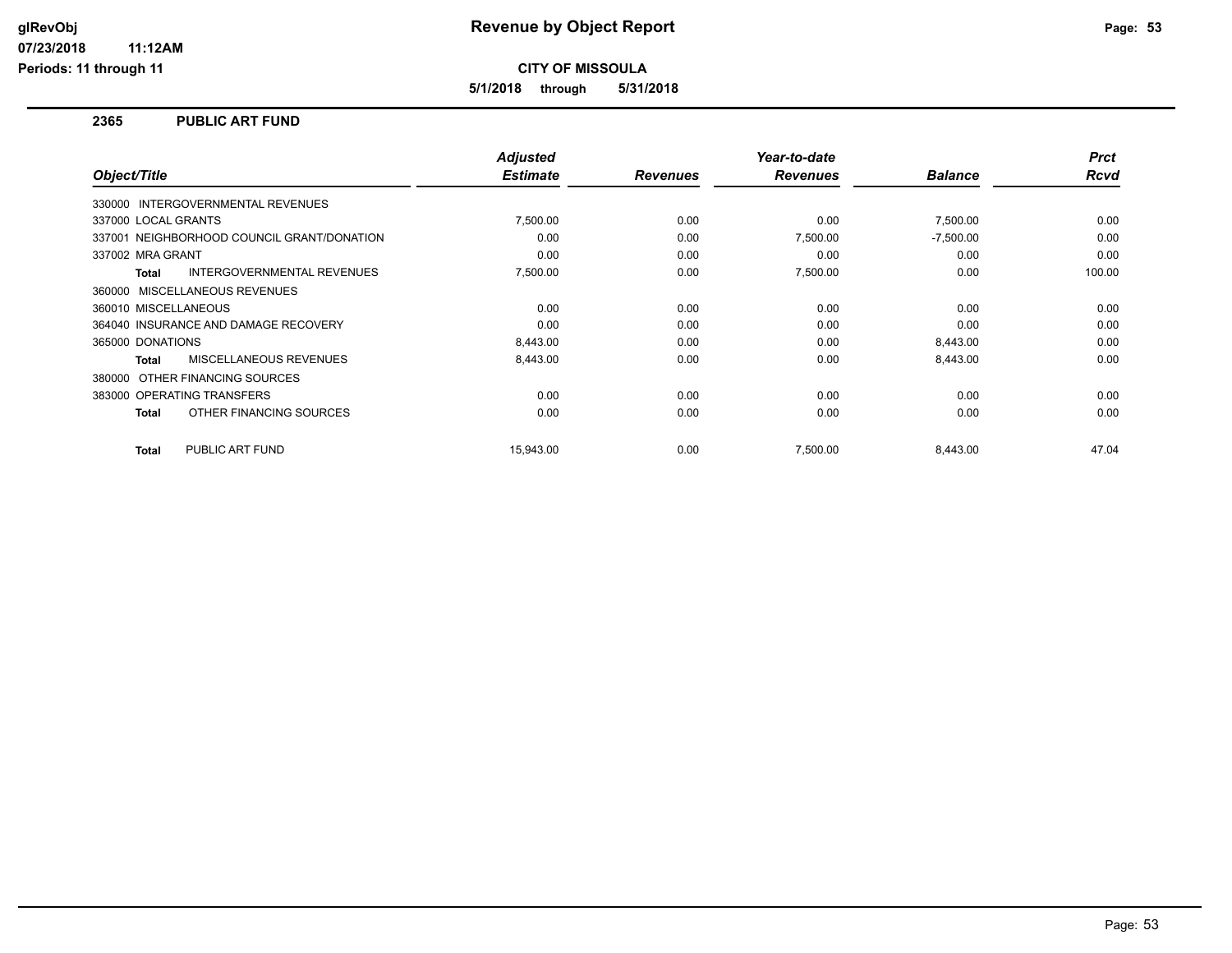**5/1/2018 through 5/31/2018**

# **2371 EMPLOYEE HEALTH INSURANCE LEVY FUND**

### **2371 EMPLOYEE HEALTH INSURANCE LEVY FUND**

|                                                     | <b>Adjusted</b> |                 | Year-to-date    |                | <b>Prct</b> |
|-----------------------------------------------------|-----------------|-----------------|-----------------|----------------|-------------|
| Object/Title                                        | <b>Estimate</b> | <b>Revenues</b> | <b>Revenues</b> | <b>Balance</b> | <b>Rcvd</b> |
| 310000 TAXES/ASSESSMENTS                            |                 |                 |                 |                |             |
| 311000 GENERAL PROPERTY TAXES                       | 0.00            | 51.84           | 2.723.19        | $-2.723.19$    | 0.00        |
| 312001 PENALTIES & INTEREST                         | 0.00            | 0.19            | 69.24           | $-69.24$       | 0.00        |
| TAXES/ASSESSMENTS<br>Total                          | 0.00            | 52.03           | 2.792.43        | $-2.792.43$    | 0.00        |
| INVESTMENTS & ROYALTY EARNINGS<br>370000            |                 |                 |                 |                |             |
| 371010 INTEREST ON INVESTMENTS                      | 0.00            | 0.00            | 0.00            | 0.00           | 0.00        |
| <b>INVESTMENTS &amp; ROYALTY EARNINGS</b><br>Total  | 0.00            | 0.00            | 0.00            | 0.00           | 0.00        |
|                                                     |                 |                 |                 |                |             |
| <b>Total</b><br>EMPLOYEE HEALTH INSURANCE LEVY FUNI | 0.00            | 52.03           | 2.792.43        | $-2.792.43$    | 0.00        |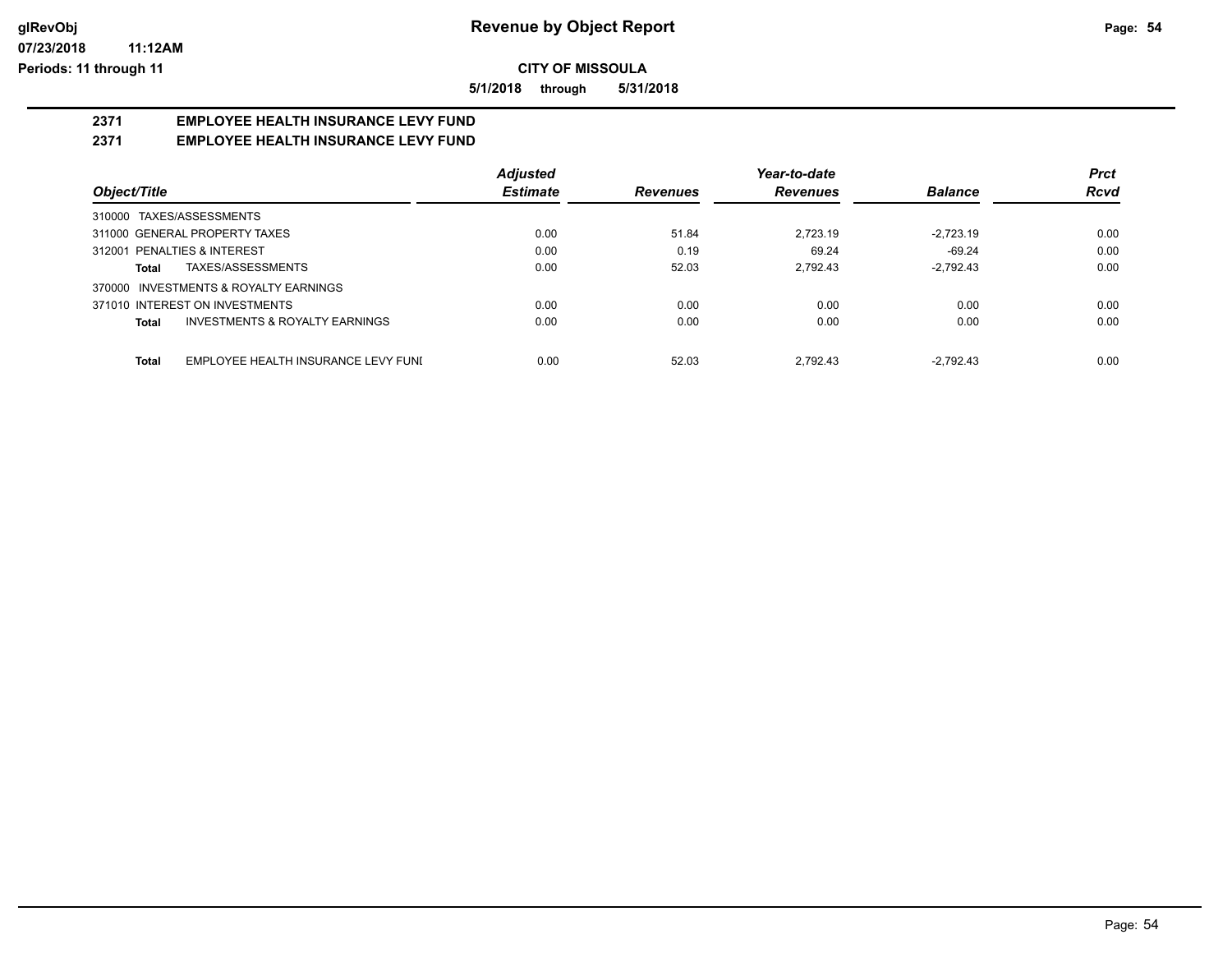**5/1/2018 through 5/31/2018**

### **2371 EMPLOYEE HEALTH INSURANCE LEVY FUND**

|                             |                                       | <b>Adjusted</b> |                 | Year-to-date    |                | <b>Prct</b> |
|-----------------------------|---------------------------------------|-----------------|-----------------|-----------------|----------------|-------------|
| Object/Title                |                                       | <b>Estimate</b> | <b>Revenues</b> | <b>Revenues</b> | <b>Balance</b> | <b>Rcvd</b> |
| 310000 TAXES/ASSESSMENTS    |                                       |                 |                 |                 |                |             |
|                             | 311000 GENERAL PROPERTY TAXES         | 0.00            | 51.84           | 2.723.19        | $-2.723.19$    | 0.00        |
| 312001 PENALTIES & INTEREST |                                       | 0.00            | 0.19            | 69.24           | $-69.24$       | 0.00        |
| <b>Total</b>                | TAXES/ASSESSMENTS                     | 0.00            | 52.03           | 2.792.43        | $-2.792.43$    | 0.00        |
|                             | 370000 INVESTMENTS & ROYALTY EARNINGS |                 |                 |                 |                |             |
|                             | 371010 INTEREST ON INVESTMENTS        | 0.00            | 0.00            | 0.00            | 0.00           | 0.00        |
| <b>Total</b>                | INVESTMENTS & ROYALTY EARNINGS        | 0.00            | 0.00            | 0.00            | 0.00           | 0.00        |
| <b>Total</b>                | EMPLOYEE HEALTH INSURANCE LEVY FUN    | 0.00            | 52.03           | 2.792.43        | $-2.792.43$    | 0.00        |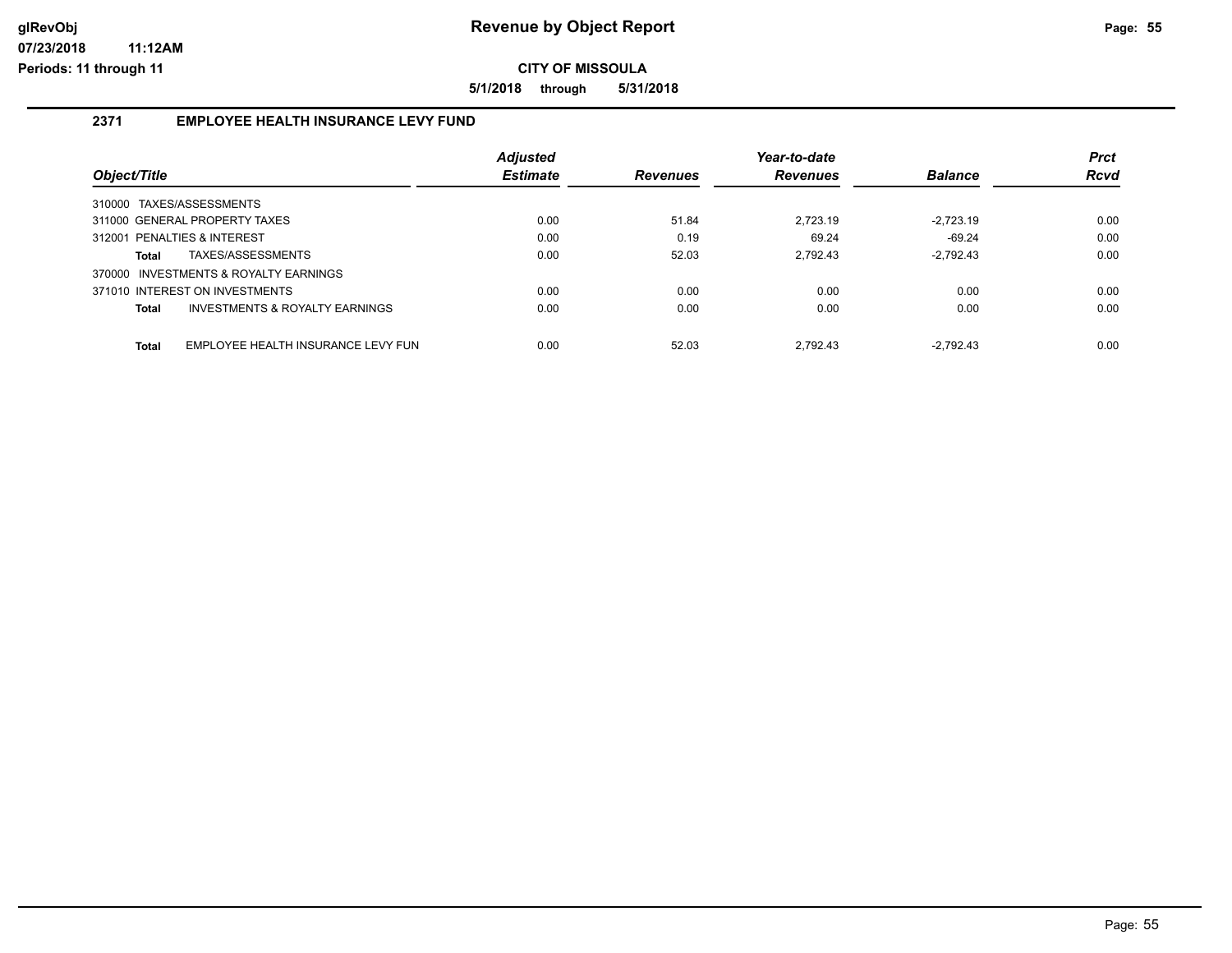**5/1/2018 through 5/31/2018**

**2372 PERMISSIVE MEDICAL LEVY**

**2372 PERMISSIVE MEDICAL LEVY**

|                                         | <b>Adjusted</b> |                 | Year-to-date    |                | <b>Prct</b> |
|-----------------------------------------|-----------------|-----------------|-----------------|----------------|-------------|
| Object/Title                            | <b>Estimate</b> | <b>Revenues</b> | <b>Revenues</b> | <b>Balance</b> | Rcvd        |
| 310000 TAXES/ASSESSMENTS                |                 |                 |                 |                |             |
| 311000 GENERAL PROPERTY TAXES           | 5,101,004.00    | 54.691.23       | 2,805,410.25    | 2,295,593.75   | 55.00       |
| 312001 PENALTIES & INTEREST             | 0.00            | 201.36          | 2.182.47        | $-2.182.47$    | 0.00        |
| TAXES/ASSESSMENTS<br>Total              | 5.101.004.00    | 54.892.59       | 2,807,592.72    | 2.293.411.28   | 55.04       |
| 370000 INVESTMENTS & ROYALTY EARNINGS   |                 |                 |                 |                |             |
| 371010 INTEREST ON INVESTMENTS          | 0.00            | 0.00            | 0.00            | 0.00           | 0.00        |
| INVESTMENTS & ROYALTY EARNINGS<br>Total | 0.00            | 0.00            | 0.00            | 0.00           | 0.00        |
| PERMISSIVE MEDICAL LEVY<br>Total        | 5.101.004.00    | 54.892.59       | 2.807.592.72    | 2.293.411.28   | 55.04       |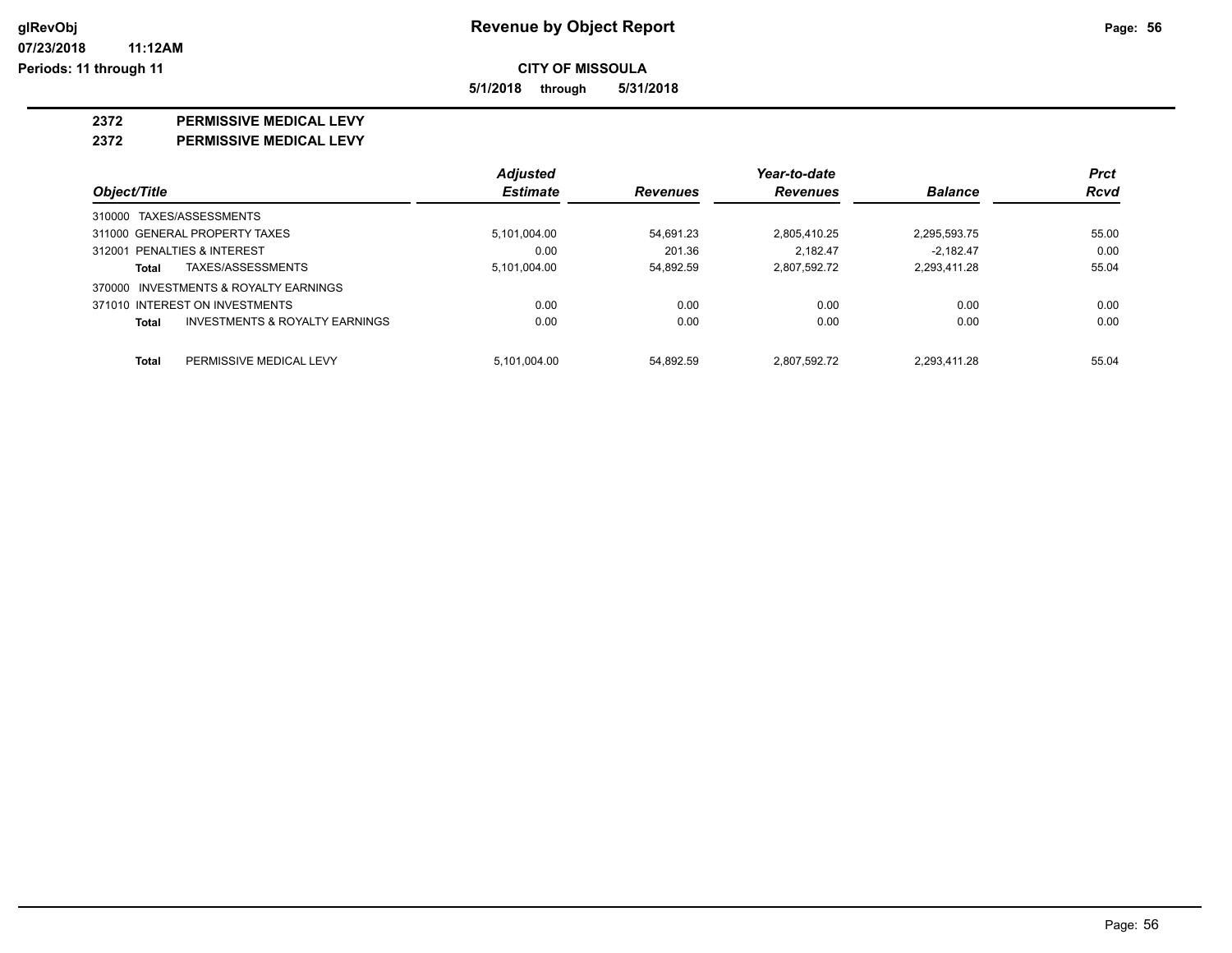**CITY OF MISSOULA**

**5/1/2018 through 5/31/2018**

### **2372 PERMISSIVE MEDICAL LEVY**

|              |                                       | <b>Adjusted</b> |                 | Year-to-date    |                | <b>Prct</b> |
|--------------|---------------------------------------|-----------------|-----------------|-----------------|----------------|-------------|
| Object/Title |                                       | <b>Estimate</b> | <b>Revenues</b> | <b>Revenues</b> | <b>Balance</b> | <b>Rcvd</b> |
|              | 310000 TAXES/ASSESSMENTS              |                 |                 |                 |                |             |
|              | 311000 GENERAL PROPERTY TAXES         | 5.101.004.00    | 54.691.23       | 2.805.410.25    | 2,295,593.75   | 55.00       |
|              | 312001 PENALTIES & INTEREST           | 0.00            | 201.36          | 2.182.47        | $-2.182.47$    | 0.00        |
| <b>Total</b> | TAXES/ASSESSMENTS                     | 5.101.004.00    | 54.892.59       | 2.807.592.72    | 2,293,411.28   | 55.04       |
|              | 370000 INVESTMENTS & ROYALTY EARNINGS |                 |                 |                 |                |             |
|              | 371010 INTEREST ON INVESTMENTS        | 0.00            | 0.00            | 0.00            | 0.00           | 0.00        |
| <b>Total</b> | INVESTMENTS & ROYALTY EARNINGS        | 0.00            | 0.00            | 0.00            | 0.00           | 0.00        |
| <b>Total</b> | PERMISSIVE MEDICAL LEVY               | 5.101.004.00    | 54.892.59       | 2.807.592.72    | 2.293.411.28   | 55.04       |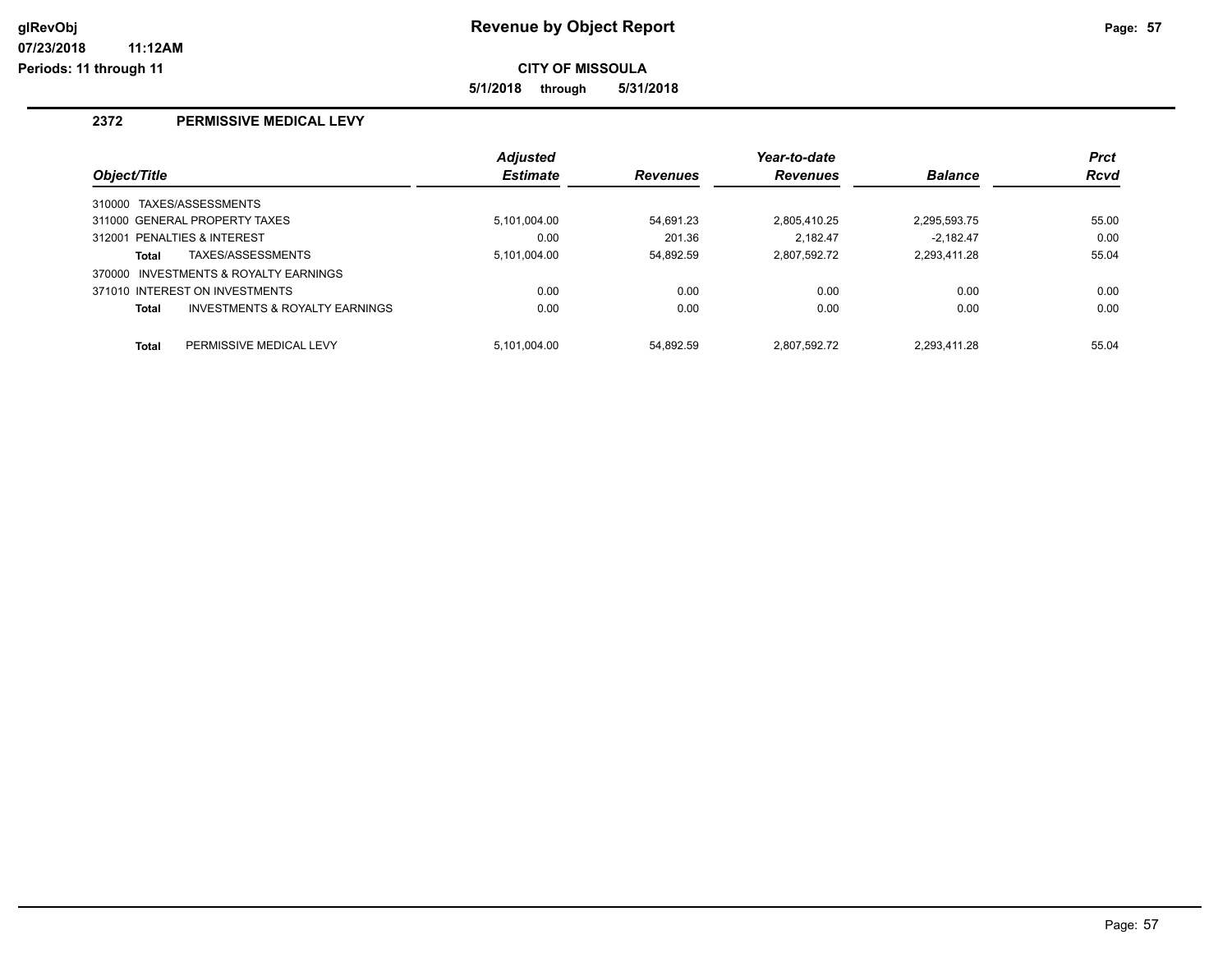**5/1/2018 through 5/31/2018**

# **2389 CABLE TELEVISION FRANCHISE FUND**

### **2389 CABLE TELEVISION FRANCHISE FUND**

|                                                 | <b>Adjusted</b> |                 | Year-to-date    |                | <b>Prct</b> |
|-------------------------------------------------|-----------------|-----------------|-----------------|----------------|-------------|
| Object/Title                                    | <b>Estimate</b> | <b>Revenues</b> | <b>Revenues</b> | <b>Balance</b> | <b>Rcvd</b> |
| LICENSES & PERMITS<br>320000                    |                 |                 |                 |                |             |
| 322031 FRANCHISE FEE - AT&T                     | 685.000.00      | 166.197.46      | 496,398.33      | 188.601.67     | 72.47       |
| 322034 PEG ACCESS                               | 41.856.00       | 9.394.70        | 27.987.47       | 13.868.53      | 66.87       |
| <b>LICENSES &amp; PERMITS</b><br>Total          | 726,856.00      | 175.592.16      | 524,385.80      | 202.470.20     | 72.14       |
| 360000 MISCELLANEOUS REVENUES                   |                 |                 |                 |                |             |
| 365000 DONATIONS                                | 0.00            | 0.00            | 0.00            | 0.00           | 0.00        |
| MISCELLANEOUS REVENUES<br><b>Total</b>          | 0.00            | 0.00            | 0.00            | 0.00           | 0.00        |
| <b>Total</b><br>CABLE TELEVISION FRANCHISE FUND | 726.856.00      | 175.592.16      | 524.385.80      | 202.470.20     | 72.14       |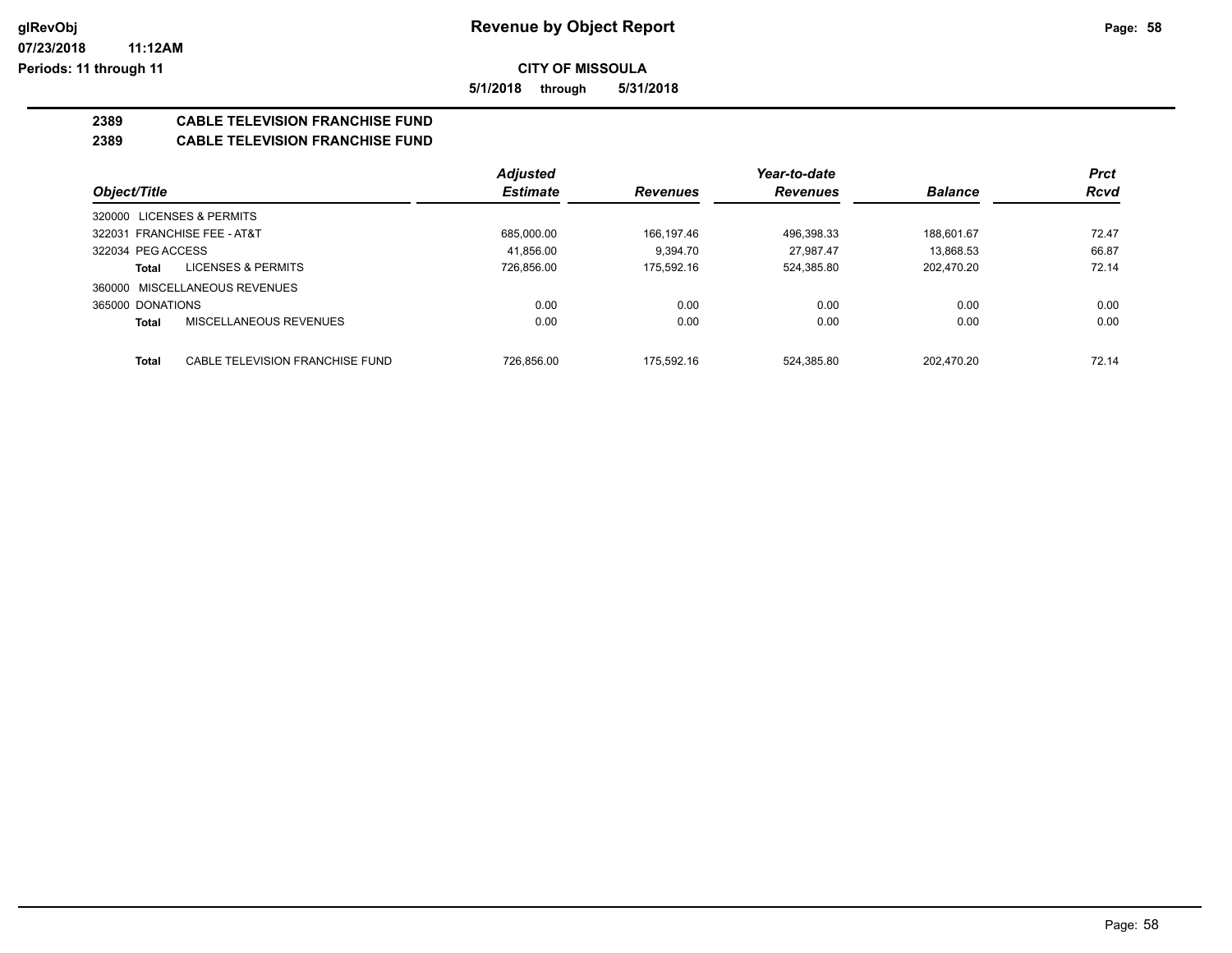**5/1/2018 through 5/31/2018**

### **2389 CABLE TELEVISION FRANCHISE FUND**

|                   |                                 | <b>Adjusted</b> |                 | Year-to-date    |                | <b>Prct</b> |
|-------------------|---------------------------------|-----------------|-----------------|-----------------|----------------|-------------|
| Object/Title      |                                 | <b>Estimate</b> | <b>Revenues</b> | <b>Revenues</b> | <b>Balance</b> | <b>Rcvd</b> |
|                   | 320000 LICENSES & PERMITS       |                 |                 |                 |                |             |
|                   | 322031 FRANCHISE FEE - AT&T     | 685.000.00      | 166.197.46      | 496.398.33      | 188.601.67     | 72.47       |
| 322034 PEG ACCESS |                                 | 41.856.00       | 9.394.70        | 27.987.47       | 13.868.53      | 66.87       |
| Total             | <b>LICENSES &amp; PERMITS</b>   | 726,856.00      | 175.592.16      | 524,385.80      | 202.470.20     | 72.14       |
|                   | 360000 MISCELLANEOUS REVENUES   |                 |                 |                 |                |             |
| 365000 DONATIONS  |                                 | 0.00            | 0.00            | 0.00            | 0.00           | 0.00        |
| Total             | MISCELLANEOUS REVENUES          | 0.00            | 0.00            | 0.00            | 0.00           | 0.00        |
|                   |                                 |                 |                 |                 |                |             |
| <b>Total</b>      | CABLE TELEVISION FRANCHISE FUND | 726.856.00      | 175.592.16      | 524.385.80      | 202.470.20     | 72.14       |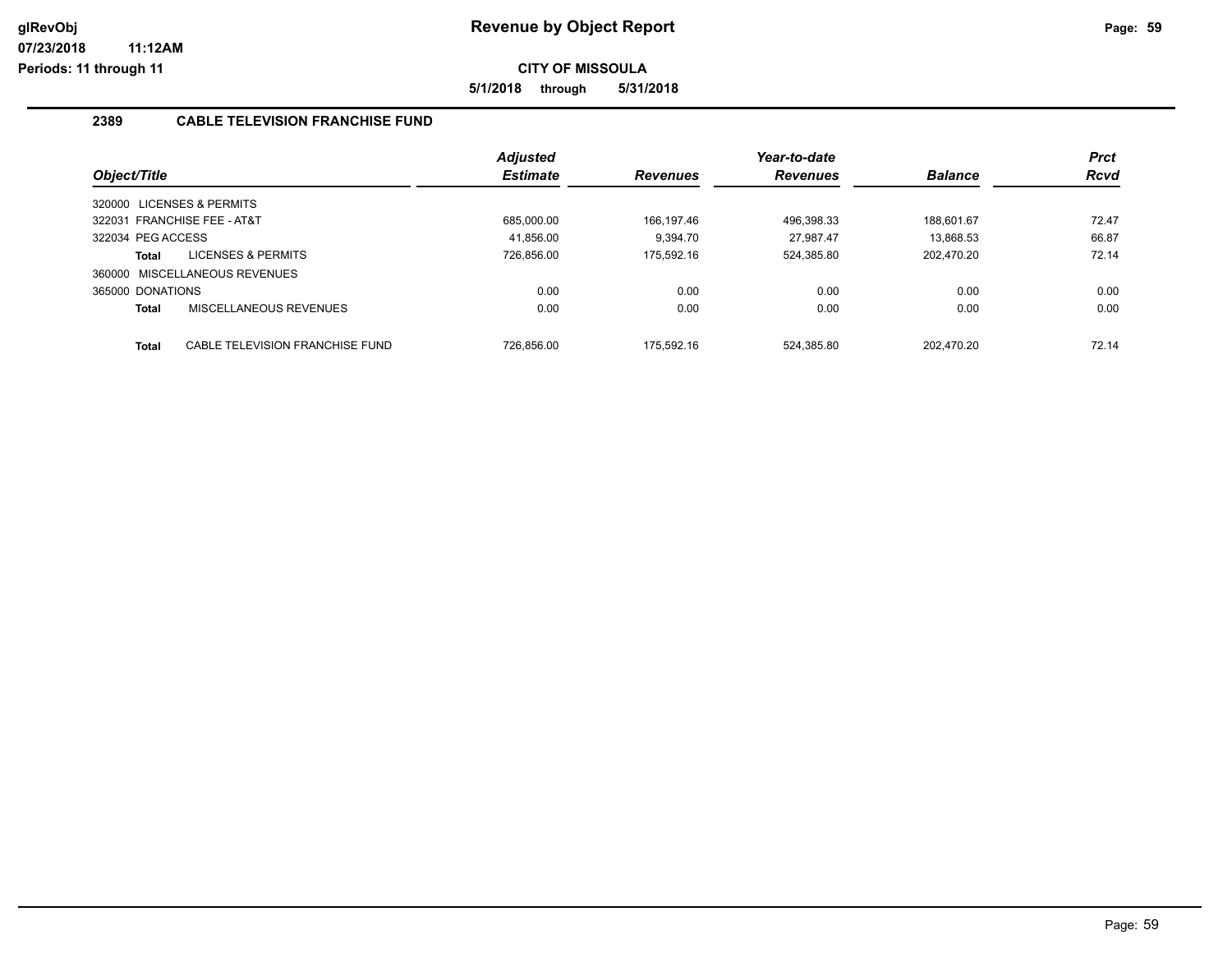**5/1/2018 through 5/31/2018**

### **2390 DRUG FORFEITURE FUND**

**2390 DRUG FORFEITURE FUND**

|                                                | <b>Adjusted</b> |                 | Year-to-date    |                | <b>Prct</b> |
|------------------------------------------------|-----------------|-----------------|-----------------|----------------|-------------|
| Object/Title                                   | <b>Estimate</b> | <b>Revenues</b> | <b>Revenues</b> | <b>Balance</b> | <b>Rcvd</b> |
| 350000 FINES & FORFEITURES                     |                 |                 |                 |                |             |
| 351013 DRUG FORFEITURES                        | 15.000.00       | 2.331.87        | 10.287.88       | 4.712.12       | 68.59       |
| <b>FINES &amp; FORFEITURES</b><br><b>Total</b> | 15.000.00       | 2.331.87        | 10.287.88       | 4.712.12       | 68.59       |
| 370000 INVESTMENTS & ROYALTY EARNINGS          |                 |                 |                 |                |             |
| 371010 INTEREST ON INVESTMENTS                 | 0.00            | 0.00            | 0.00            | 0.00           | 0.00        |
| INVESTMENTS & ROYALTY EARNINGS<br><b>Total</b> | 0.00            | 0.00            | 0.00            | 0.00           | 0.00        |
| DRUG FORFEITURE FUND<br><b>Total</b>           | 15.000.00       | 2.331.87        | 10.287.88       | 4.712.12       | 68.59       |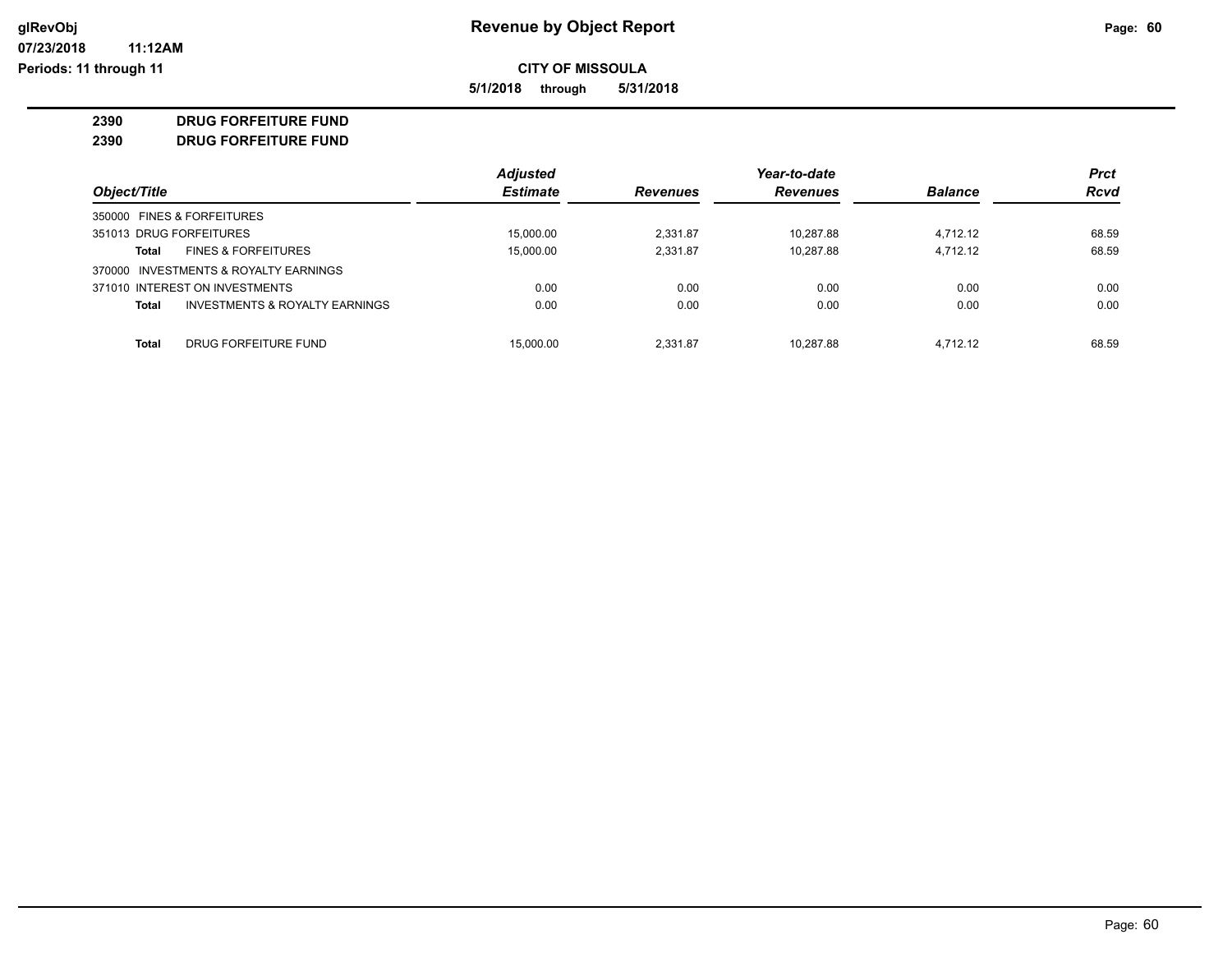**CITY OF MISSOULA**

**5/1/2018 through 5/31/2018**

### **2390 DRUG FORFEITURE FUND**

**11:12AM**

|                         |                                           | <b>Adjusted</b> |                 | Year-to-date    |                | <b>Prct</b> |
|-------------------------|-------------------------------------------|-----------------|-----------------|-----------------|----------------|-------------|
| Obiect/Title            |                                           | <b>Estimate</b> | <b>Revenues</b> | <b>Revenues</b> | <b>Balance</b> | <b>Rcvd</b> |
|                         | 350000 FINES & FORFEITURES                |                 |                 |                 |                |             |
| 351013 DRUG FORFEITURES |                                           | 15.000.00       | 2.331.87        | 10.287.88       | 4,712.12       | 68.59       |
| <b>Total</b>            | <b>FINES &amp; FORFEITURES</b>            | 15.000.00       | 2,331.87        | 10.287.88       | 4,712.12       | 68.59       |
|                         | 370000 INVESTMENTS & ROYALTY EARNINGS     |                 |                 |                 |                |             |
|                         | 371010 INTEREST ON INVESTMENTS            | 0.00            | 0.00            | 0.00            | 0.00           | 0.00        |
| <b>Total</b>            | <b>INVESTMENTS &amp; ROYALTY EARNINGS</b> | 0.00            | 0.00            | 0.00            | 0.00           | 0.00        |
| <b>Total</b>            | DRUG FORFEITURE FUND                      | 15.000.00       | 2.331.87        | 10.287.88       | 4,712.12       | 68.59       |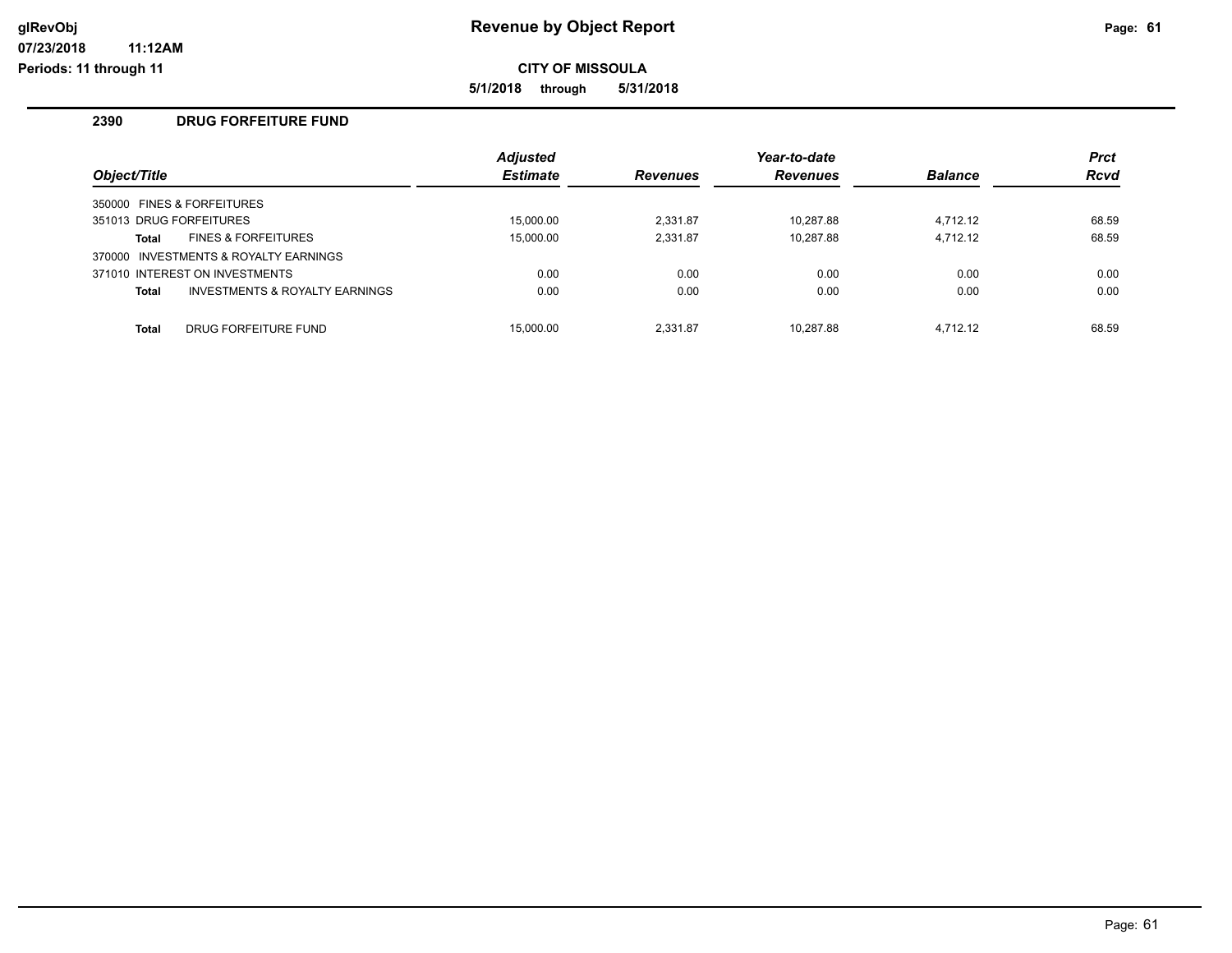**5/1/2018 through 5/31/2018**

### **2394 BUILDING INSPECTION FUND**

### **2394 BUILDING INSPECTION FUND**

|                                                           | Adjusted        |                 | Year-to-date    |                | <b>Prct</b> |
|-----------------------------------------------------------|-----------------|-----------------|-----------------|----------------|-------------|
| Object/Title                                              | <b>Estimate</b> | <b>Revenues</b> | <b>Revenues</b> | <b>Balance</b> | Rcvd        |
| 320000 LICENSES & PERMITS                                 |                 |                 |                 |                |             |
| 323011 BUILDING PERMITS                                   | 1,258,000.00    | 100,900.31      | 1,393,622.55    | $-135,622.55$  | 110.78      |
| 323012 ELECTRICAL PERMITS                                 | 271,000.00      | 31,384.76       | 274,349.92      | $-3,349.92$    | 101.24      |
| 323013 PLUMBING PERMITS                                   | 155,000.00      | 17,124.20       | 188,519.20      | $-33,519.20$   | 121.63      |
| 323014 BLDG PERMIT REVIEW FEE                             | 0.00            | 0.00            | 0.00            | 0.00           | 0.00        |
| 323017 MECHANICAL PERMITS                                 | 114,000.00      | 13,271.40       | 132,799.90      | $-18,799.90$   | 116.49      |
| <b>LICENSES &amp; PERMITS</b><br><b>Total</b>             | 1,798,000.00    | 162,680.67      | 1,989,291.57    | $-191,291.57$  | 110.64      |
| 330000 INTERGOVERNMENTAL REVENUES                         |                 |                 |                 |                |             |
| 336023 STATE CONTRIB. - PERS                              | 0.00            | 38.86           | 728.52          | $-728.52$      | 0.00        |
| <b>INTERGOVERNMENTAL REVENUES</b><br><b>Total</b>         | 0.00            | 38.86           | 728.52          | $-728.52$      | 0.00        |
| 340000 CHARGES FOR SERVICES                               |                 |                 |                 |                |             |
| 341091 INSPECTION CODE BOOKS & COPIES                     | 2,000.00        | 0.00            | 120.75          | 1,879.25       | 6.04        |
| <b>CHARGES FOR SERVICES</b><br>Total                      | 2,000.00        | 0.00            | 120.75          | 1,879.25       | 6.04        |
| 360000 MISCELLANEOUS REVENUES                             |                 |                 |                 |                |             |
| 360010 MISCELLANEOUS                                      | 0.00            | 0.00            | 0.00            | 0.00           | 0.00        |
| 360015 CONFERENCE REVENUES - BUILDING                     | 0.00            | 0.00            | 0.00            | 0.00           | 0.00        |
| MISCELLANEOUS REVENUES<br><b>Total</b>                    | 0.00            | 0.00            | 0.00            | 0.00           | 0.00        |
| 370000 INVESTMENTS & ROYALTY EARNINGS                     |                 |                 |                 |                |             |
| 371010 INTEREST ON INVESTMENTS                            | 0.00            | 0.00            | 0.00            | 0.00           | 0.00        |
| 371020 GAIN/LOSS IN MARKET VALUE OF INVESTMENTS           | 0.00            | 0.00            | 0.00            | 0.00           | 0.00        |
| <b>INVESTMENTS &amp; ROYALTY EARNINGS</b><br><b>Total</b> | 0.00            | 0.00            | 0.00            | 0.00           | 0.00        |
| 380000 OTHER FINANCING SOURCES                            |                 |                 |                 |                |             |
| 381090 PROCEEDS FROM CAPITAL LEASE                        | 0.00            | 0.00            | 0.00            | 0.00           | 0.00        |
| 382010 SALE OF FIXED ASSETS                               | 0.00            | 0.00            | 0.00            | 0.00           | 0.00        |
| 383000 OPERATING TRANSFERS                                | 0.00            | 0.00            | 0.00            | 0.00           | 0.00        |
| OTHER FINANCING SOURCES<br><b>Total</b>                   | 0.00            | 0.00            | 0.00            | 0.00           | 0.00        |
| <b>BUILDING INSPECTION FUND</b><br><b>Total</b>           | 1,800,000.00    | 162,719.53      | 1,990,140.84    | $-190, 140.84$ | 110.56      |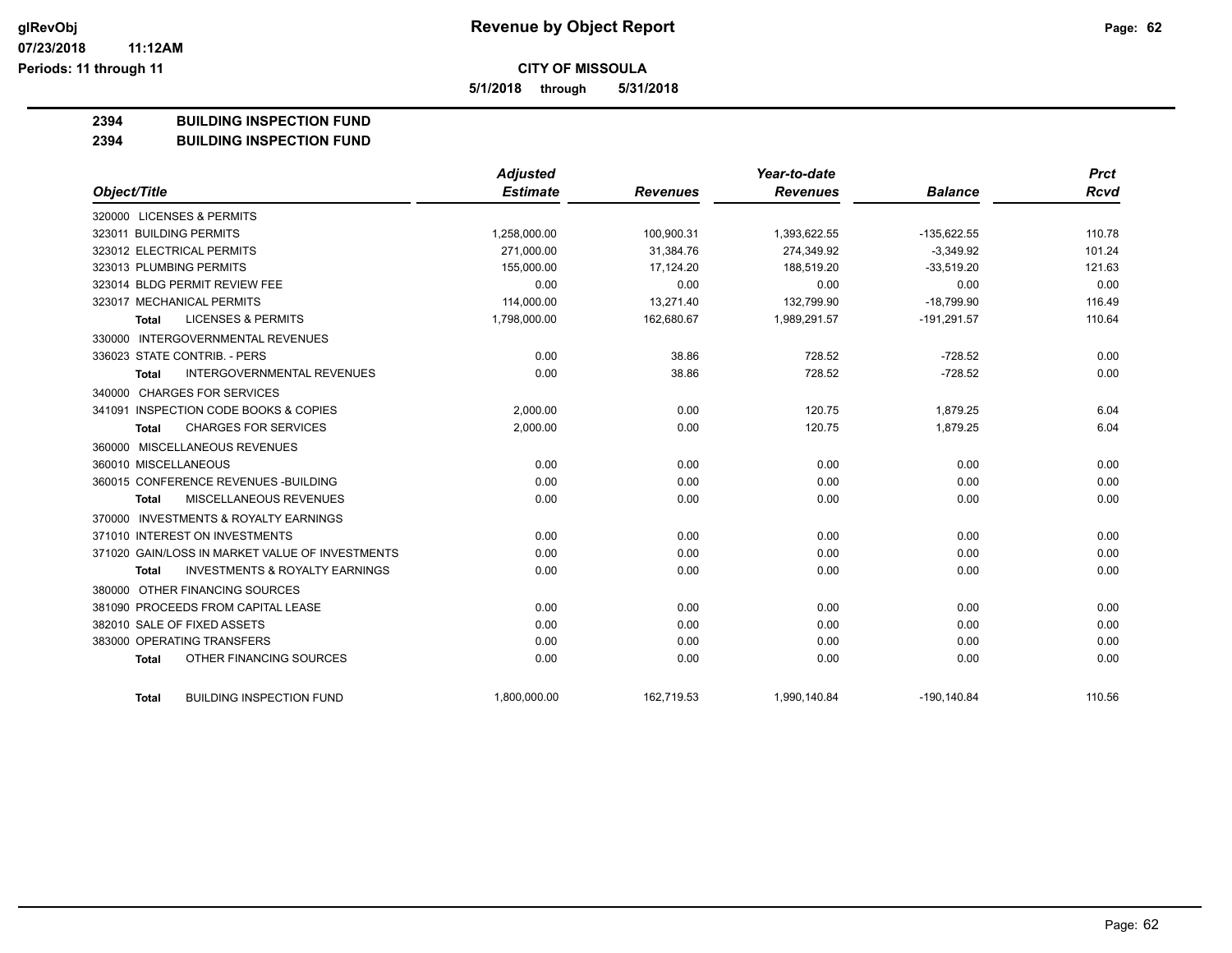**CITY OF MISSOULA**

**5/1/2018 through 5/31/2018**

### **2394 BUILDING INSPECTION FUND**

|                                                           | <b>Adjusted</b> |                 | Year-to-date    |                | <b>Prct</b> |
|-----------------------------------------------------------|-----------------|-----------------|-----------------|----------------|-------------|
| Object/Title                                              | <b>Estimate</b> | <b>Revenues</b> | <b>Revenues</b> | <b>Balance</b> | Rcvd        |
| 320000 LICENSES & PERMITS                                 |                 |                 |                 |                |             |
| 323011 BUILDING PERMITS                                   | 1,258,000.00    | 100,900.31      | 1,393,622.55    | $-135,622.55$  | 110.78      |
| 323012 ELECTRICAL PERMITS                                 | 271.000.00      | 31.384.76       | 274.349.92      | $-3.349.92$    | 101.24      |
| 323013 PLUMBING PERMITS                                   | 155,000.00      | 17,124.20       | 188,519.20      | $-33,519.20$   | 121.63      |
| 323014 BLDG PERMIT REVIEW FEE                             | 0.00            | 0.00            | 0.00            | 0.00           | 0.00        |
| 323017 MECHANICAL PERMITS                                 | 114,000.00      | 13,271.40       | 132,799.90      | $-18,799.90$   | 116.49      |
| <b>LICENSES &amp; PERMITS</b><br>Total                    | 1,798,000.00    | 162,680.67      | 1,989,291.57    | $-191,291.57$  | 110.64      |
| 330000 INTERGOVERNMENTAL REVENUES                         |                 |                 |                 |                |             |
| 336023 STATE CONTRIB. - PERS                              | 0.00            | 38.86           | 728.52          | $-728.52$      | 0.00        |
| INTERGOVERNMENTAL REVENUES<br><b>Total</b>                | 0.00            | 38.86           | 728.52          | $-728.52$      | 0.00        |
| 340000 CHARGES FOR SERVICES                               |                 |                 |                 |                |             |
| 341091 INSPECTION CODE BOOKS & COPIES                     | 2,000.00        | 0.00            | 120.75          | 1,879.25       | 6.04        |
| <b>CHARGES FOR SERVICES</b><br><b>Total</b>               | 2,000.00        | 0.00            | 120.75          | 1,879.25       | 6.04        |
| 360000 MISCELLANEOUS REVENUES                             |                 |                 |                 |                |             |
| 360010 MISCELLANEOUS                                      | 0.00            | 0.00            | 0.00            | 0.00           | 0.00        |
| 360015 CONFERENCE REVENUES - BUILDING                     | 0.00            | 0.00            | 0.00            | 0.00           | 0.00        |
| <b>MISCELLANEOUS REVENUES</b><br><b>Total</b>             | 0.00            | 0.00            | 0.00            | 0.00           | 0.00        |
| 370000 INVESTMENTS & ROYALTY EARNINGS                     |                 |                 |                 |                |             |
| 371010 INTEREST ON INVESTMENTS                            | 0.00            | 0.00            | 0.00            | 0.00           | 0.00        |
| 371020 GAIN/LOSS IN MARKET VALUE OF INVESTMENT            | 0.00            | 0.00            | 0.00            | 0.00           | 0.00        |
| <b>INVESTMENTS &amp; ROYALTY EARNINGS</b><br><b>Total</b> | 0.00            | 0.00            | 0.00            | 0.00           | 0.00        |
| 380000 OTHER FINANCING SOURCES                            |                 |                 |                 |                |             |
| 381090 PROCEEDS FROM CAPITAL LEASE                        | 0.00            | 0.00            | 0.00            | 0.00           | 0.00        |
| 382010 SALE OF FIXED ASSETS                               | 0.00            | 0.00            | 0.00            | 0.00           | 0.00        |
| 383000 OPERATING TRANSFERS                                | 0.00            | 0.00            | 0.00            | 0.00           | 0.00        |
| OTHER FINANCING SOURCES<br><b>Total</b>                   | 0.00            | 0.00            | 0.00            | 0.00           | 0.00        |
| <b>BUILDING INSPECTION FUND</b><br><b>Total</b>           | 1,800,000.00    | 162,719.53      | 1,990,140.84    | $-190, 140.84$ | 110.56      |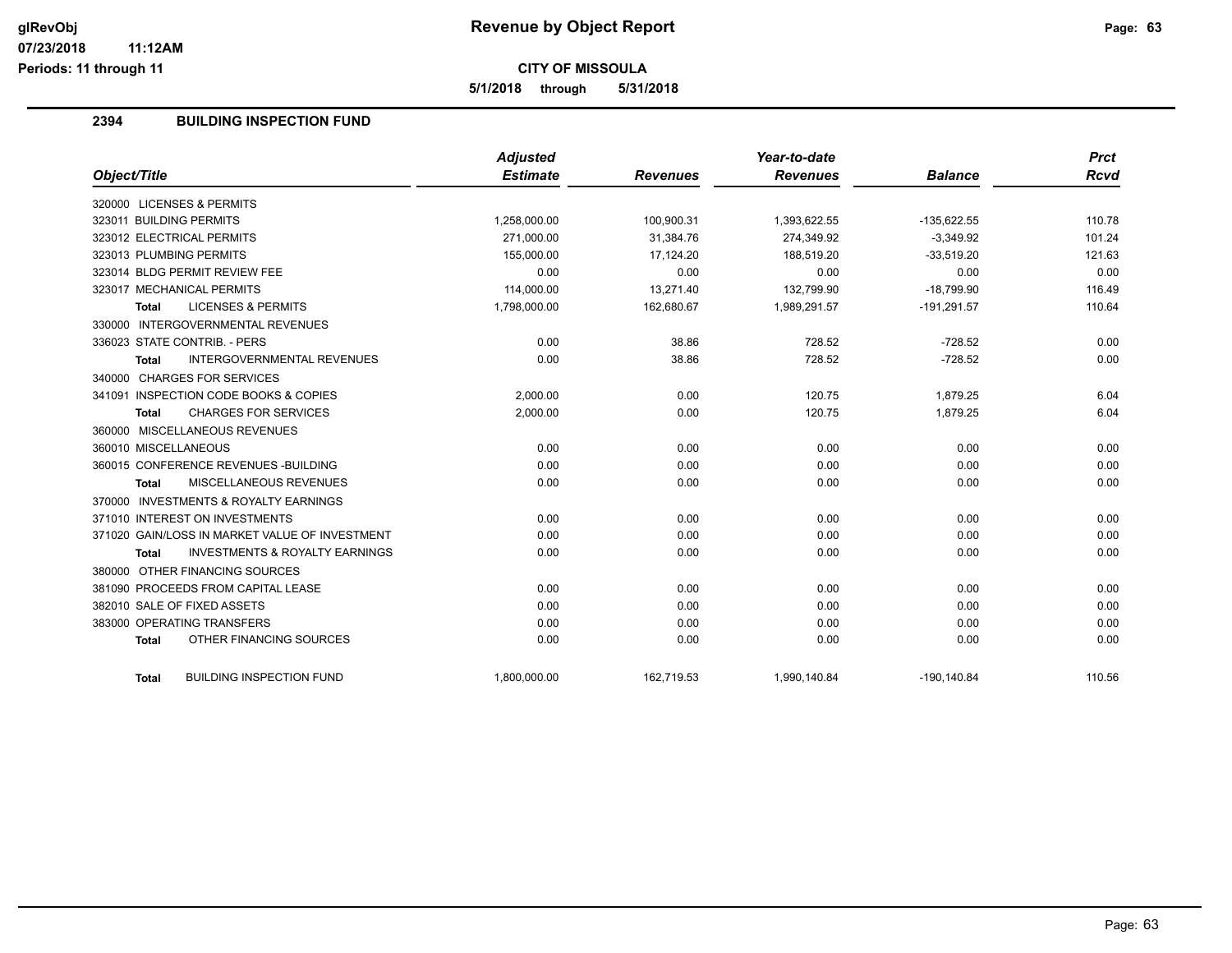**5/1/2018 through 5/31/2018**

## **2395 CITY GRANTS & PROGRAM INCOME FUND**

### **2395 CITY GRANTS & PROGRAM INCOME FUND**

|                                                           | <b>Adjusted</b> |                 | Year-to-date    |                | <b>Prct</b> |
|-----------------------------------------------------------|-----------------|-----------------|-----------------|----------------|-------------|
| Object/Title                                              | <b>Estimate</b> | <b>Revenues</b> | <b>Revenues</b> | <b>Balance</b> | Rcvd        |
| 330000 INTERGOVERNMENTAL REVENUES                         |                 |                 |                 |                |             |
| 331010 GRANT - CDBG                                       | 0.00            | 0.00            | 0.00            | 0.00           | 0.00        |
| <b>INTERGOVERNMENTAL REVENUES</b><br><b>Total</b>         | 0.00            | 0.00            | 0.00            | 0.00           | 0.00        |
| MISCELLANEOUS REVENUES<br>360000                          |                 |                 |                 |                |             |
| 360005 LOAN REPAYMENTS                                    | 0.00            | 0.00            | 0.00            | 0.00           | 0.00        |
| 360010 MISCELLANEOUS                                      | 0.00            | 0.00            | 0.00            | 0.00           | 0.00        |
| 360013 REPAYMENT OF SEWER GRANT                           | 0.00            | 0.00            | 0.00            | 0.00           | 0.00        |
| 360014 REPAYMENT OF LOAN/MHA                              | 0.00            | 0.00            | 0.00            | 0.00           | 0.00        |
| 362000 OTHER MISCELLANEOUS REVENUE                        | 0.00            | 0.00            | 0.00            | 0.00           | 0.00        |
| MISCELLANEOUS REVENUES<br><b>Total</b>                    | 0.00            | 0.00            | 0.00            | 0.00           | 0.00        |
| INVESTMENTS & ROYALTY EARNINGS<br>370000                  |                 |                 |                 |                |             |
| 371010 INTEREST ON INVESTMENTS                            | 0.00            | 0.00            | 0.00            | 0.00           | 0.00        |
| 371020 GAIN/LOSS IN MARKET VALUE OF INVESTMENTS           | 0.00            | 0.00            | 0.00            | 0.00           | 0.00        |
| <b>INVESTMENTS &amp; ROYALTY EARNINGS</b><br><b>Total</b> | 0.00            | 0.00            | 0.00            | 0.00           | 0.00        |
| OTHER FINANCING SOURCES<br>380000                         |                 |                 |                 |                |             |
| 383026 TRANS FR CDBG                                      | 0.00            | 0.00            | 0.00            | 0.00           | 0.00        |
| OTHER FINANCING SOURCES<br><b>Total</b>                   | 0.00            | 0.00            | 0.00            | 0.00           | 0.00        |
| CITY GRANTS & PROGRAM INCOME FUND<br><b>Total</b>         | 0.00            | 0.00            | 0.00            | 0.00           | 0.00        |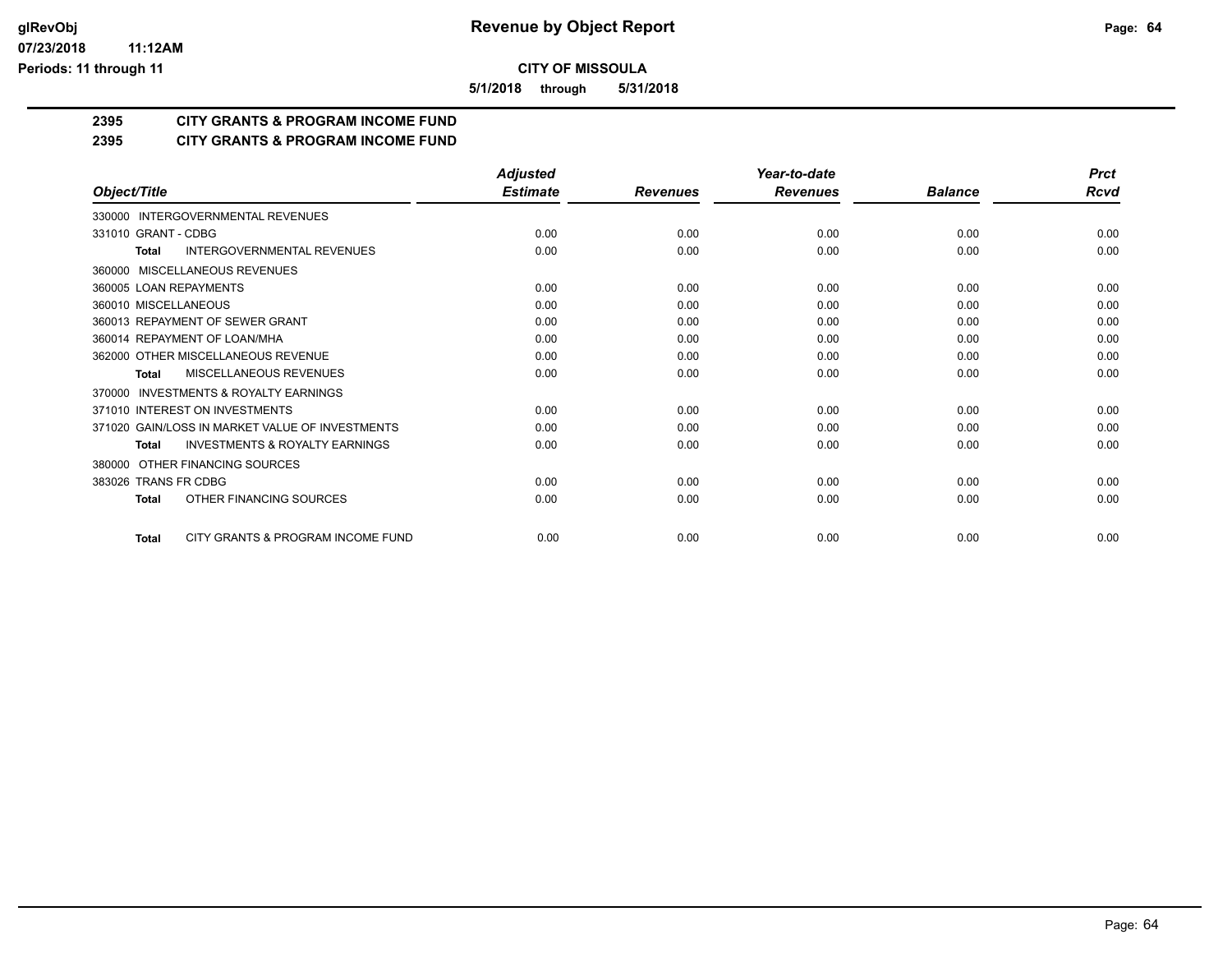**CITY OF MISSOULA**

**5/1/2018 through 5/31/2018**

### **2395 CITY GRANTS & PROGRAM INCOME FUND**

|                                                           | <b>Adjusted</b> |                 | Year-to-date    |                | <b>Prct</b> |
|-----------------------------------------------------------|-----------------|-----------------|-----------------|----------------|-------------|
| Object/Title                                              | <b>Estimate</b> | <b>Revenues</b> | <b>Revenues</b> | <b>Balance</b> | <b>Rcvd</b> |
| 330000 INTERGOVERNMENTAL REVENUES                         |                 |                 |                 |                |             |
| 331010 GRANT - CDBG                                       | 0.00            | 0.00            | 0.00            | 0.00           | 0.00        |
| <b>INTERGOVERNMENTAL REVENUES</b><br><b>Total</b>         | 0.00            | 0.00            | 0.00            | 0.00           | 0.00        |
| MISCELLANEOUS REVENUES<br>360000                          |                 |                 |                 |                |             |
| 360005 LOAN REPAYMENTS                                    | 0.00            | 0.00            | 0.00            | 0.00           | 0.00        |
| 360010 MISCELLANEOUS                                      | 0.00            | 0.00            | 0.00            | 0.00           | 0.00        |
| 360013 REPAYMENT OF SEWER GRANT                           | 0.00            | 0.00            | 0.00            | 0.00           | 0.00        |
| 360014 REPAYMENT OF LOAN/MHA                              | 0.00            | 0.00            | 0.00            | 0.00           | 0.00        |
| 362000 OTHER MISCELLANEOUS REVENUE                        | 0.00            | 0.00            | 0.00            | 0.00           | 0.00        |
| MISCELLANEOUS REVENUES<br><b>Total</b>                    | 0.00            | 0.00            | 0.00            | 0.00           | 0.00        |
| <b>INVESTMENTS &amp; ROYALTY EARNINGS</b><br>370000       |                 |                 |                 |                |             |
| 371010 INTEREST ON INVESTMENTS                            | 0.00            | 0.00            | 0.00            | 0.00           | 0.00        |
| 371020 GAIN/LOSS IN MARKET VALUE OF INVESTMENT            | 0.00            | 0.00            | 0.00            | 0.00           | 0.00        |
| <b>INVESTMENTS &amp; ROYALTY EARNINGS</b><br><b>Total</b> | 0.00            | 0.00            | 0.00            | 0.00           | 0.00        |
| OTHER FINANCING SOURCES<br>380000                         |                 |                 |                 |                |             |
| 383026 TRANS FR CDBG                                      | 0.00            | 0.00            | 0.00            | 0.00           | 0.00        |
| OTHER FINANCING SOURCES<br><b>Total</b>                   | 0.00            | 0.00            | 0.00            | 0.00           | 0.00        |
| CITY GRANTS & PROGRAM INCOME FUND<br><b>Total</b>         | 0.00            | 0.00            | 0.00            | 0.00           | 0.00        |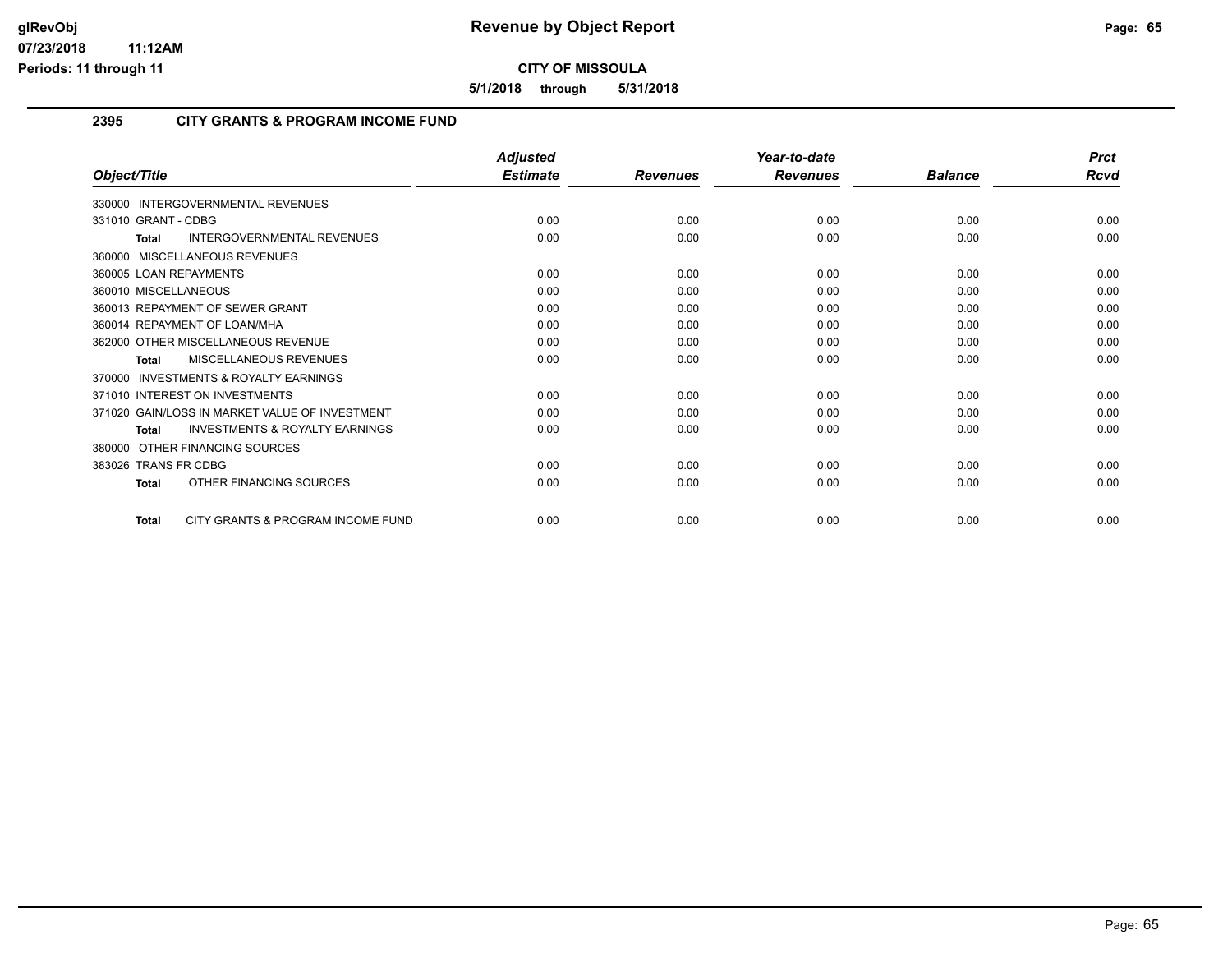**5/1/2018 through 5/31/2018**

### **2399 DANGEROUS BUILDING DEMOLITION & REPAIR F 2399 DANGEROUS BUILDING DEMOLITION & REPAIR F**

|                         |                                      | <b>Adjusted</b> |                 | Year-to-date    |                | Prct |
|-------------------------|--------------------------------------|-----------------|-----------------|-----------------|----------------|------|
| Object/Title            |                                      | <b>Estimate</b> | <b>Revenues</b> | <b>Revenues</b> | <b>Balance</b> | Rcvd |
|                         | 360000 MISCELLANEOUS REVENUES        |                 |                 |                 |                |      |
| 363000 ASSESSMENTS PAID |                                      | 15.000.00       | 0.00            | 0.00            | 15.000.00      | 0.00 |
| Total                   | MISCELLANEOUS REVENUES               | 15.000.00       | 0.00            | 0.00            | 15.000.00      | 0.00 |
| <b>Total</b>            | DANGEROUS BUILDING DEMOLITION & REP. | 15.000.00       | 0.00            | 0.00            | 15.000.00      | 0.00 |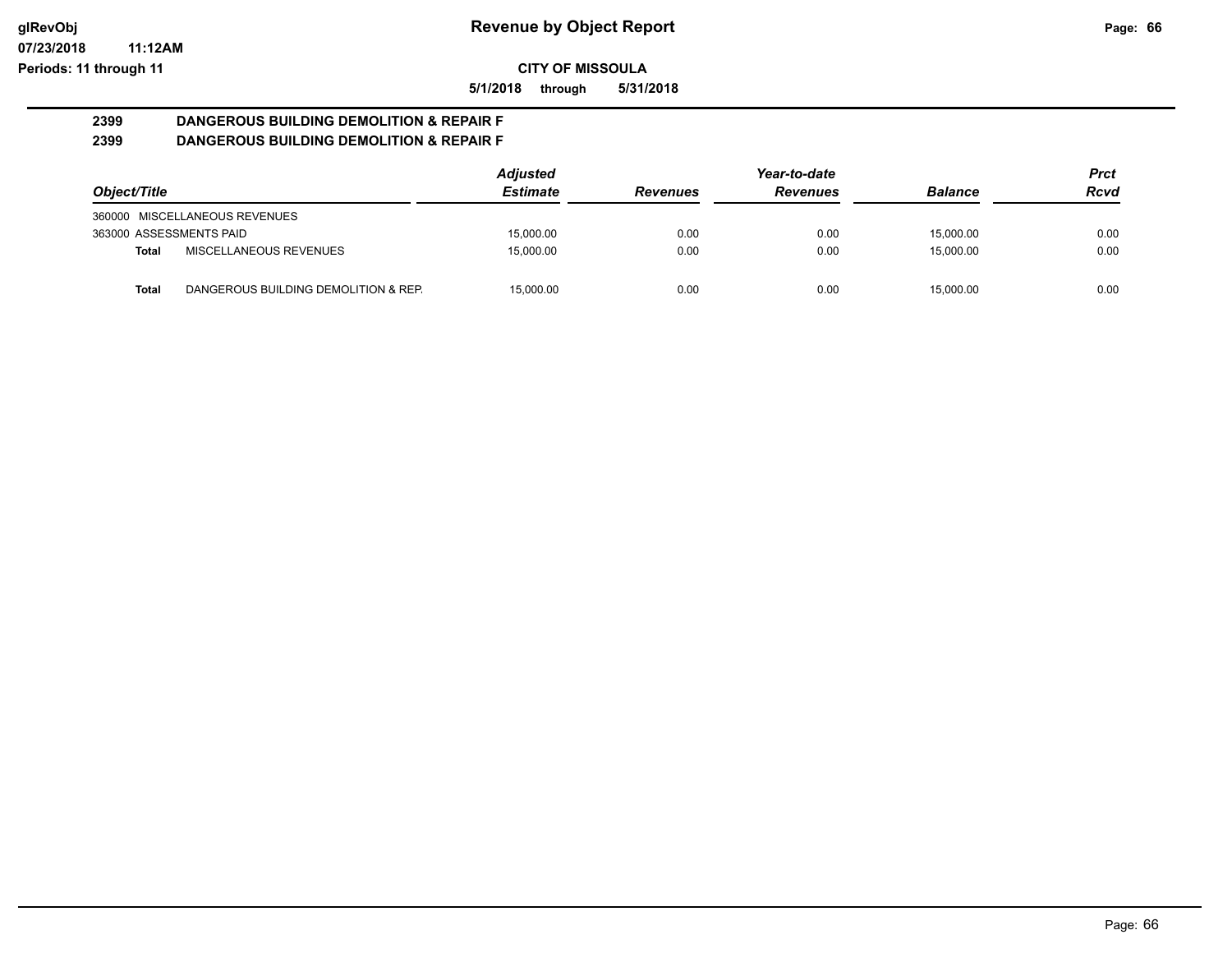**CITY OF MISSOULA**

**5/1/2018 through 5/31/2018**

### **2399 DANGEROUS BUILDING DEMOLITION & REPAIR F**

| Object/Title            |                                     | <b>Adjusted</b><br><b>Estimate</b> | <b>Revenues</b> | Year-to-date<br><b>Revenues</b> | <b>Balance</b> | <b>Prct</b><br><b>Rcvd</b> |
|-------------------------|-------------------------------------|------------------------------------|-----------------|---------------------------------|----------------|----------------------------|
|                         | 360000 MISCELLANEOUS REVENUES       |                                    |                 |                                 |                |                            |
| 363000 ASSESSMENTS PAID |                                     | 15.000.00                          | 0.00            | 0.00                            | 15.000.00      | 0.00                       |
| <b>Total</b>            | MISCELLANEOUS REVENUES              | 15.000.00                          | 0.00            | 0.00                            | 15.000.00      | 0.00                       |
| Total                   | DANGEROUS BUILDING DEMOLITION & REF | 15,000.00                          | 0.00            | 0.00                            | 15.000.00      | 0.00                       |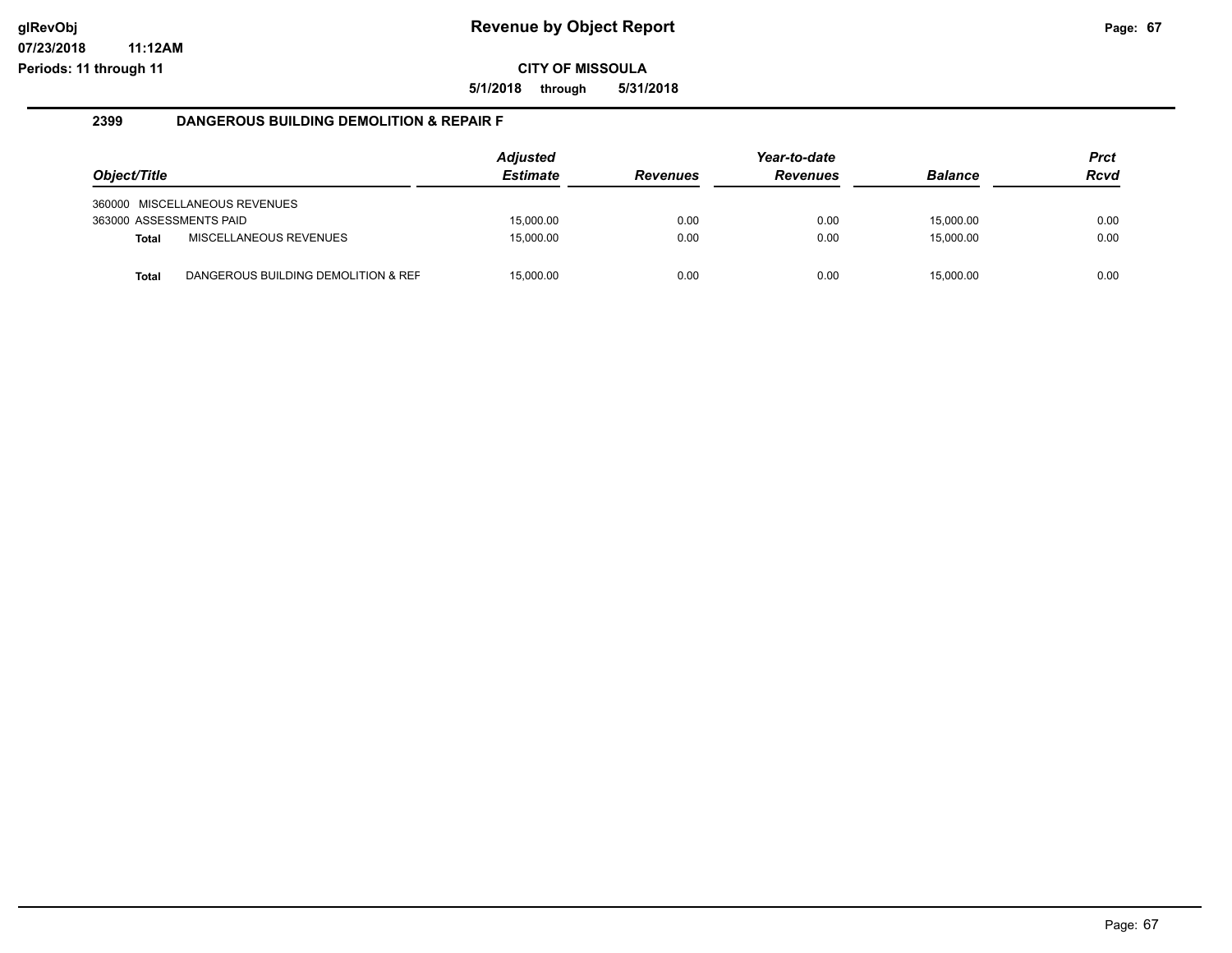**5/1/2018 through 5/31/2018**

# **2400 STREET LIGHTING ASSESSMENTS FUND**

## **2400 STREET LIGHTING ASSESSMENTS FUND**

|                                                    | <b>Adjusted</b> |                 | Year-to-date    |                | <b>Prct</b> |
|----------------------------------------------------|-----------------|-----------------|-----------------|----------------|-------------|
| Object/Title                                       | <b>Estimate</b> | <b>Revenues</b> | <b>Revenues</b> | <b>Balance</b> | <b>Rcvd</b> |
| 360000 MISCELLANEOUS REVENUES                      |                 |                 |                 |                |             |
| 360010 MISCELLANEOUS                               | 0.00            | 0.00            | 0.00            | 0.00           | 0.00        |
| 363010 LIGHTING ASSESSMENTS                        | 365.014.00      | 569.93          | 359.075.48      | 5.938.52       | 98.37       |
| 363040 PENALTY AND INTEREST                        | 0.00            | 33.33           | 351.88          | $-351.88$      | 0.00        |
| MISCELLANEOUS REVENUES<br>Total                    | 365.014.00      | 603.26          | 359.427.36      | 5,586.64       | 98.47       |
| 370000 INVESTMENTS & ROYALTY EARNINGS              |                 |                 |                 |                |             |
| 371010 INTEREST ON INVESTMENTS                     | 0.00            | 0.00            | 0.00            | 0.00           | 0.00        |
| 371020 GAIN/LOSS IN MARKET VALUE OF INVESTMENTS    | 0.00            | 0.00            | 0.00            | 0.00           | 0.00        |
| <b>INVESTMENTS &amp; ROYALTY EARNINGS</b><br>Total | 0.00            | 0.00            | 0.00            | 0.00           | 0.00        |
| STREET LIGHTING ASSESSMENTS FUND<br><b>Total</b>   | 365.014.00      | 603.26          | 359.427.36      | 5.586.64       | 98.47       |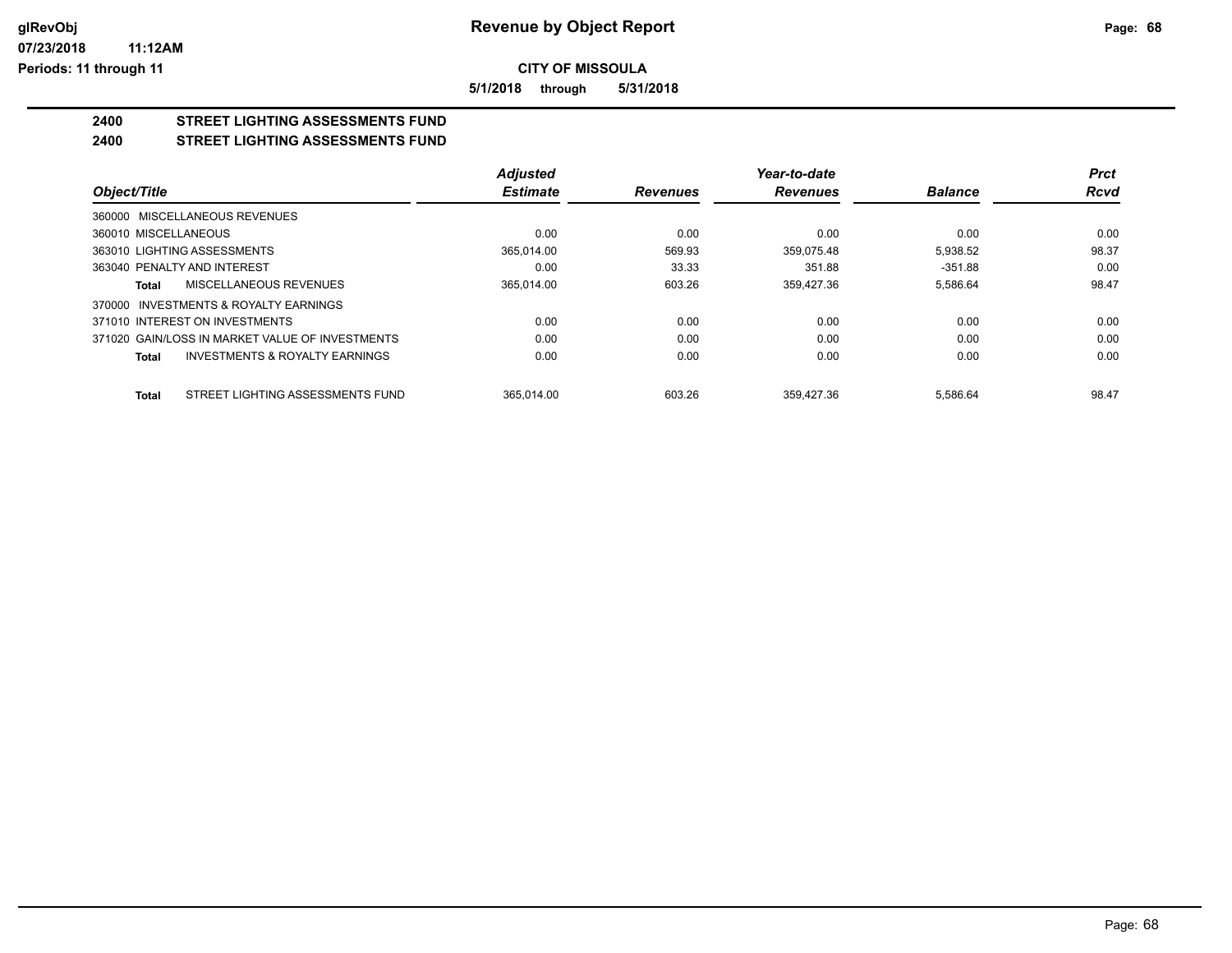**5/1/2018 through 5/31/2018**

### **2400 STREET LIGHTING ASSESSMENTS FUND**

| Object/Title                                       | <b>Adjusted</b><br><b>Estimate</b> | <b>Revenues</b> | Year-to-date<br><b>Revenues</b> | <b>Balance</b> | <b>Prct</b><br><b>Rcvd</b> |
|----------------------------------------------------|------------------------------------|-----------------|---------------------------------|----------------|----------------------------|
| 360000 MISCELLANEOUS REVENUES                      |                                    |                 |                                 |                |                            |
| 360010 MISCELLANEOUS                               | 0.00                               | 0.00            | 0.00                            | 0.00           | 0.00                       |
| 363010 LIGHTING ASSESSMENTS                        | 365.014.00                         | 569.93          | 359.075.48                      | 5.938.52       | 98.37                      |
| 363040 PENALTY AND INTEREST                        | 0.00                               | 33.33           | 351.88                          | $-351.88$      | 0.00                       |
| MISCELLANEOUS REVENUES<br>Total                    | 365,014.00                         | 603.26          | 359,427.36                      | 5,586.64       | 98.47                      |
| 370000 INVESTMENTS & ROYALTY EARNINGS              |                                    |                 |                                 |                |                            |
| 371010 INTEREST ON INVESTMENTS                     | 0.00                               | 0.00            | 0.00                            | 0.00           | 0.00                       |
| 371020 GAIN/LOSS IN MARKET VALUE OF INVESTMENT     | 0.00                               | 0.00            | 0.00                            | 0.00           | 0.00                       |
| <b>INVESTMENTS &amp; ROYALTY EARNINGS</b><br>Total | 0.00                               | 0.00            | 0.00                            | 0.00           | 0.00                       |
| STREET LIGHTING ASSESSMENTS FUND<br>Total          | 365.014.00                         | 603.26          | 359.427.36                      | 5.586.64       | 98.47                      |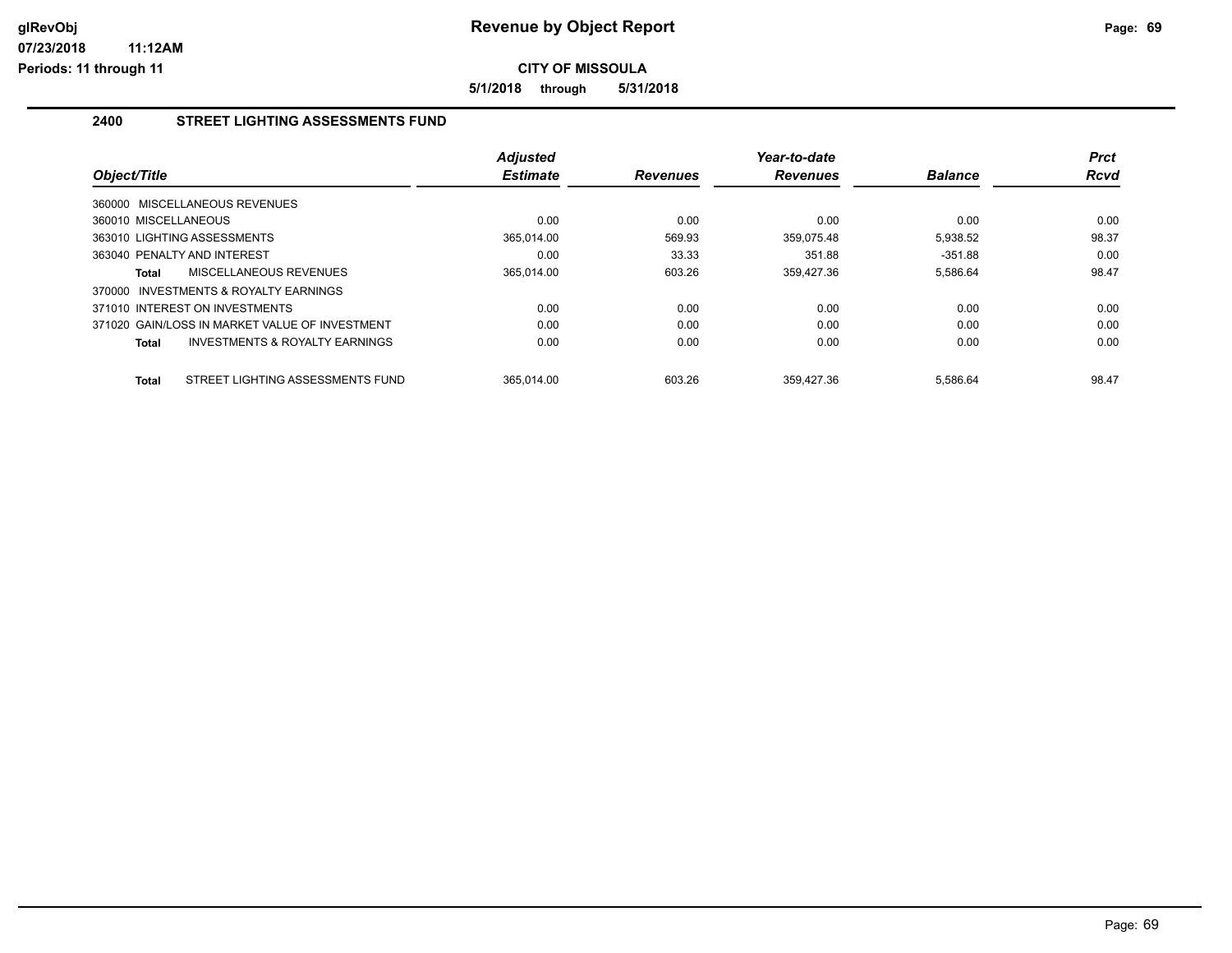**5/1/2018 through 5/31/2018**

# **2500 STREET MAINTENANCE ASSESSMENT FUND**

### **2500 STREET MAINTENANCE ASSESSMENT FUND**

|                                                    | <b>Adjusted</b> |                 | Year-to-date    |                | <b>Prct</b> |
|----------------------------------------------------|-----------------|-----------------|-----------------|----------------|-------------|
| Object/Title                                       | <b>Estimate</b> | <b>Revenues</b> | <b>Revenues</b> | <b>Balance</b> | <b>Rcvd</b> |
| 360000 MISCELLANEOUS REVENUES                      |                 |                 |                 |                |             |
| 363010 LIGHTING ASSESSMENTS                        | 102,854.00      | 863.27          | 60,628.04       | 42,225.96      | 58.95       |
| 363040 PENALTY AND INTEREST                        | 0.00            | 0.00            | 50.66           | $-50.66$       | 0.00        |
| MISCELLANEOUS REVENUES<br>Total                    | 102,854.00      | 863.27          | 60.678.70       | 42.175.30      | 58.99       |
| INVESTMENTS & ROYALTY EARNINGS<br>370000           |                 |                 |                 |                |             |
| 371010 INTEREST ON INVESTMENTS                     | 0.00            | 0.00            | 0.00            | 0.00           | 0.00        |
| 371020 GAIN/LOSS IN MARKET VALUE OF INVESTMENTS    | 0.00            | 0.00            | 0.00            | 0.00           | 0.00        |
| <b>INVESTMENTS &amp; ROYALTY EARNINGS</b><br>Total | 0.00            | 0.00            | 0.00            | 0.00           | 0.00        |
| OTHER FINANCING SOURCES<br>380000                  |                 |                 |                 |                |             |
| 383000 OPERATING TRANSFERS                         | 0.00            | 0.00            | 0.00            | 0.00           | 0.00        |
| OTHER FINANCING SOURCES<br><b>Total</b>            | 0.00            | 0.00            | 0.00            | 0.00           | 0.00        |
| STREET MAINTENANCE ASSESSMENT FUND<br><b>Total</b> | 102.854.00      | 863.27          | 60.678.70       | 42.175.30      | 58.99       |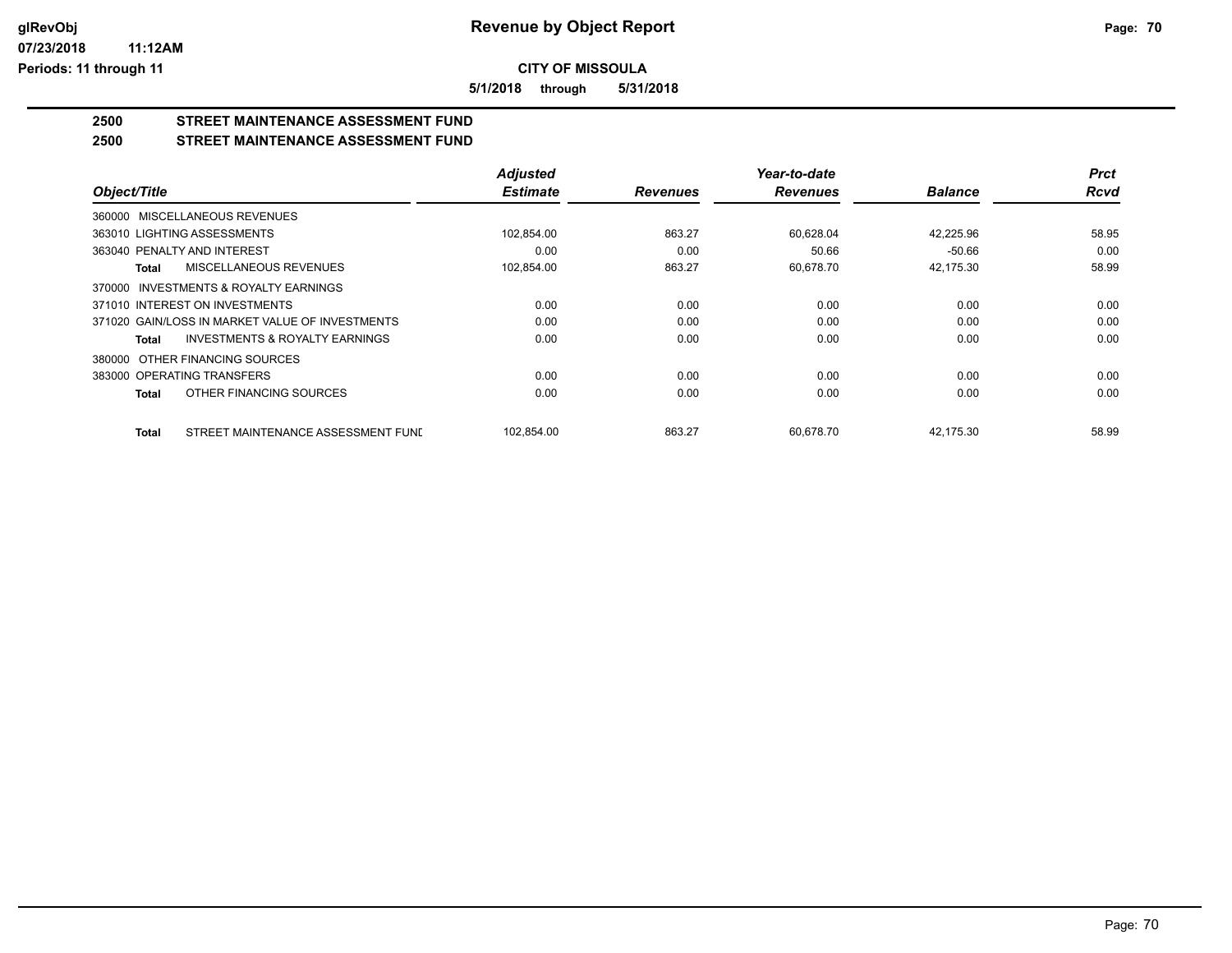**5/1/2018 through 5/31/2018**

### **2500 STREET MAINTENANCE ASSESSMENT FUND**

| Object/Title |                                                | <b>Adjusted</b><br><b>Estimate</b> | <b>Revenues</b> | Year-to-date<br><b>Revenues</b> | <b>Balance</b> | <b>Prct</b><br>Rcvd |
|--------------|------------------------------------------------|------------------------------------|-----------------|---------------------------------|----------------|---------------------|
|              | 360000 MISCELLANEOUS REVENUES                  |                                    |                 |                                 |                |                     |
|              | 363010 LIGHTING ASSESSMENTS                    | 102,854.00                         | 863.27          | 60,628.04                       | 42.225.96      | 58.95               |
|              | 363040 PENALTY AND INTEREST                    | 0.00                               | 0.00            | 50.66                           | $-50.66$       | 0.00                |
| Total        | <b>MISCELLANEOUS REVENUES</b>                  | 102,854.00                         | 863.27          | 60,678.70                       | 42,175.30      | 58.99               |
| 370000       | <b>INVESTMENTS &amp; ROYALTY EARNINGS</b>      |                                    |                 |                                 |                |                     |
|              | 371010 INTEREST ON INVESTMENTS                 | 0.00                               | 0.00            | 0.00                            | 0.00           | 0.00                |
|              | 371020 GAIN/LOSS IN MARKET VALUE OF INVESTMENT | 0.00                               | 0.00            | 0.00                            | 0.00           | 0.00                |
| Total        | <b>INVESTMENTS &amp; ROYALTY EARNINGS</b>      | 0.00                               | 0.00            | 0.00                            | 0.00           | 0.00                |
|              | 380000 OTHER FINANCING SOURCES                 |                                    |                 |                                 |                |                     |
|              | 383000 OPERATING TRANSFERS                     | 0.00                               | 0.00            | 0.00                            | 0.00           | 0.00                |
| Total        | OTHER FINANCING SOURCES                        | 0.00                               | 0.00            | 0.00                            | 0.00           | 0.00                |
| Total        | STREET MAINTENANCE ASSESSMENT FUNI             | 102.854.00                         | 863.27          | 60.678.70                       | 42.175.30      | 58.99               |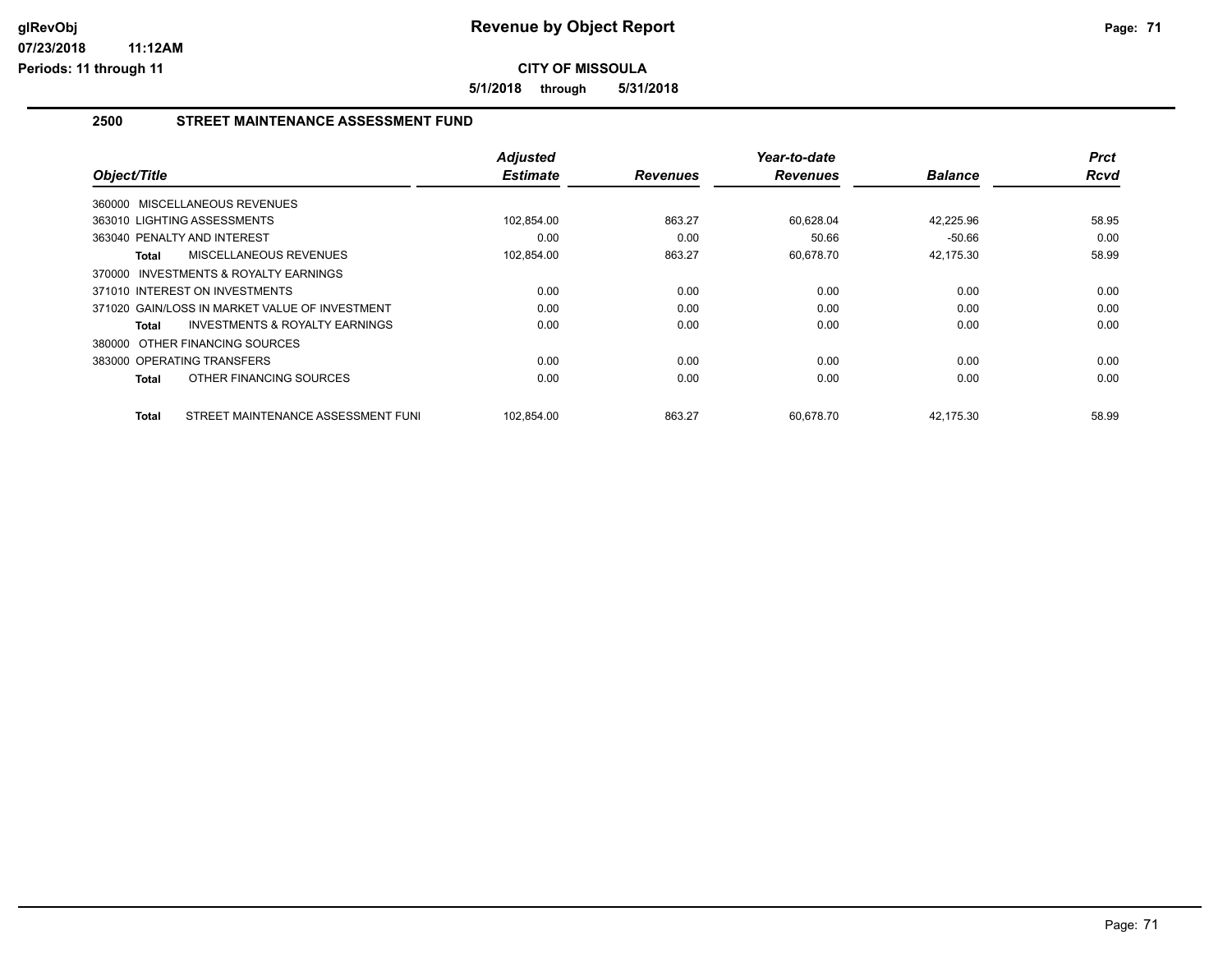**5/1/2018 through 5/31/2018**

**2512 ROAD DISTRICT #1**

**2512 ROAD DISTRICT #1**

| Object/Title                                       | <b>Adjusted</b> |                 | Year-to-date    |                | <b>Prct</b> |
|----------------------------------------------------|-----------------|-----------------|-----------------|----------------|-------------|
|                                                    | <b>Estimate</b> | <b>Revenues</b> | <b>Revenues</b> | <b>Balance</b> | <b>Rcvd</b> |
| INTERGOVERNMENTAL REVENUES<br>330000               |                 |                 |                 |                |             |
| 336023 STATE CONTRIB. - PERS                       | 0.00            | 4.64            | 60.47           | $-60.47$       | 0.00        |
| <b>INTERGOVERNMENTAL REVENUES</b><br>Total         | 0.00            | 4.64            | 60.47           | $-60.47$       | 0.00        |
| 360000 MISCELLANEOUS REVENUES                      |                 |                 |                 |                |             |
| 363020 PROPERTY ASSESSMENTS                        | 2,115,064.00    | 25,854.25       | 1,226,196.40    | 888,867.60     | 57.97       |
| 363040 PENALTY AND INTEREST                        | 0.00            | 109.35          | 1,859.89        | $-1,859.89$    | 0.00        |
| MISCELLANEOUS REVENUES<br>Total                    | 2,115,064.00    | 25,963.60       | 1,228,056.29    | 887,007.71     | 58.06       |
| INVESTMENTS & ROYALTY EARNINGS<br>370000           |                 |                 |                 |                |             |
| 371010 INTEREST ON INVESTMENTS                     | 0.00            | 0.00            | 0.00            | 0.00           | 0.00        |
| <b>INVESTMENTS &amp; ROYALTY EARNINGS</b><br>Total | 0.00            | 0.00            | 0.00            | 0.00           | 0.00        |
| OTHER FINANCING SOURCES<br>380000                  |                 |                 |                 |                |             |
| 381090 PROCEEDS FROM CAPITAL LEASE                 | 0.00            | 0.00            | 0.00            | 0.00           | 0.00        |
| OTHER FINANCING SOURCES<br>Total                   | 0.00            | 0.00            | 0.00            | 0.00           | 0.00        |
| <b>ROAD DISTRICT #1</b><br><b>Total</b>            | 2,115,064.00    | 25,968.24       | 1,228,116.76    | 886,947.24     | 58.07       |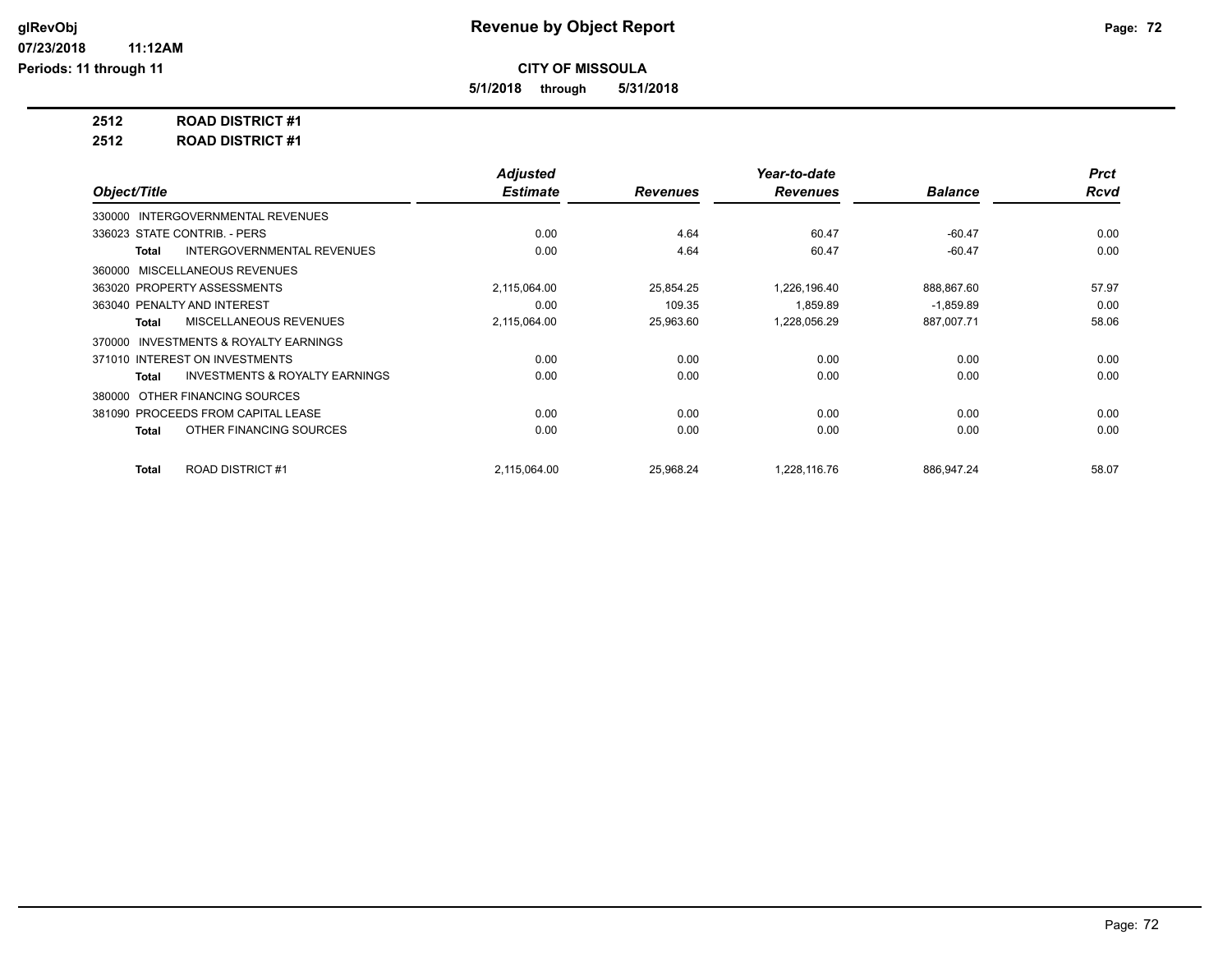**CITY OF MISSOULA**

**5/1/2018 through 5/31/2018**

### **2512 ROAD DISTRICT #1**

| Object/Title                   |                                           | <b>Adjusted</b><br><b>Estimate</b> | <b>Revenues</b> | Year-to-date<br><b>Revenues</b> | <b>Balance</b> | <b>Prct</b><br><b>Rcvd</b> |
|--------------------------------|-------------------------------------------|------------------------------------|-----------------|---------------------------------|----------------|----------------------------|
|                                |                                           |                                    |                 |                                 |                |                            |
|                                | 330000 INTERGOVERNMENTAL REVENUES         |                                    |                 |                                 |                |                            |
| 336023 STATE CONTRIB. - PERS   |                                           | 0.00                               | 4.64            | 60.47                           | $-60.47$       | 0.00                       |
| <b>Total</b>                   | <b>INTERGOVERNMENTAL REVENUES</b>         | 0.00                               | 4.64            | 60.47                           | $-60.47$       | 0.00                       |
| 360000                         | MISCELLANEOUS REVENUES                    |                                    |                 |                                 |                |                            |
| 363020 PROPERTY ASSESSMENTS    |                                           | 2,115,064.00                       | 25,854.25       | 1,226,196.40                    | 888,867.60     | 57.97                      |
| 363040 PENALTY AND INTEREST    |                                           | 0.00                               | 109.35          | 1,859.89                        | $-1,859.89$    | 0.00                       |
| <b>Total</b>                   | <b>MISCELLANEOUS REVENUES</b>             | 2,115,064.00                       | 25,963.60       | 1,228,056.29                    | 887,007.71     | 58.06                      |
| 370000                         | <b>INVESTMENTS &amp; ROYALTY EARNINGS</b> |                                    |                 |                                 |                |                            |
| 371010 INTEREST ON INVESTMENTS |                                           | 0.00                               | 0.00            | 0.00                            | 0.00           | 0.00                       |
| Total                          | <b>INVESTMENTS &amp; ROYALTY EARNINGS</b> | 0.00                               | 0.00            | 0.00                            | 0.00           | 0.00                       |
| 380000 OTHER FINANCING SOURCES |                                           |                                    |                 |                                 |                |                            |
|                                | 381090 PROCEEDS FROM CAPITAL LEASE        | 0.00                               | 0.00            | 0.00                            | 0.00           | 0.00                       |
| Total                          | OTHER FINANCING SOURCES                   | 0.00                               | 0.00            | 0.00                            | 0.00           | 0.00                       |
| <b>Total</b>                   | ROAD DISTRICT #1                          | 2,115,064.00                       | 25,968.24       | 1,228,116.76                    | 886,947.24     | 58.07                      |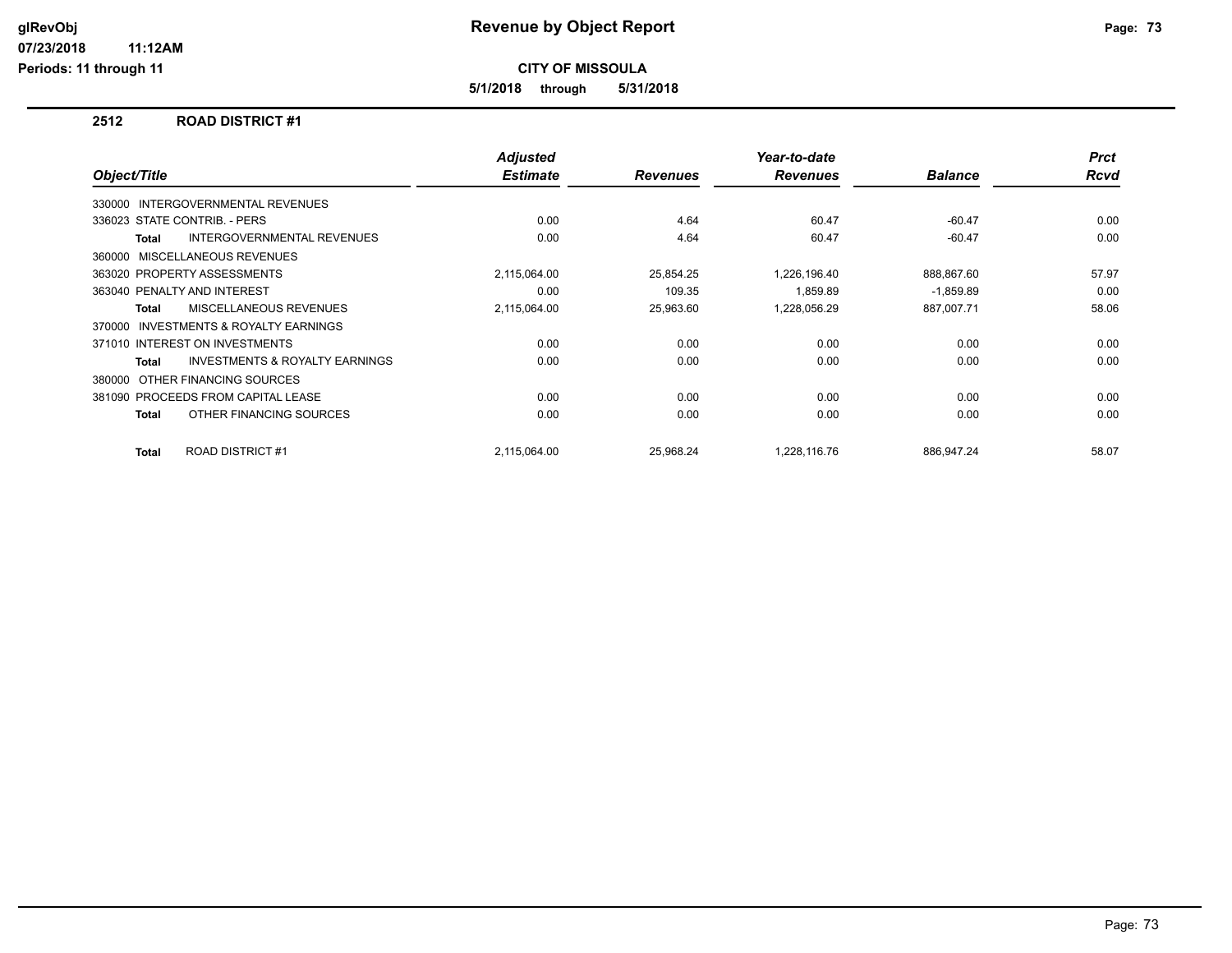**5/1/2018 through 5/31/2018**

**2513 PARK DISTRICT #1**

**2513 PARK DISTRICT #1**

|                                                    | <b>Adjusted</b> |                 | Year-to-date    |                | <b>Prct</b> |
|----------------------------------------------------|-----------------|-----------------|-----------------|----------------|-------------|
| Object/Title                                       | <b>Estimate</b> | <b>Revenues</b> | <b>Revenues</b> | <b>Balance</b> | Rcvd        |
| 330000 INTERGOVERNMENTAL REVENUES                  |                 |                 |                 |                |             |
| 336023 STATE CONTRIB. - PERS                       | 0.00            | 20.29           | 239.25          | $-239.25$      | 0.00        |
| <b>INTERGOVERNMENTAL REVENUES</b><br><b>Total</b>  | 0.00            | 20.29           | 239.25          | $-239.25$      | 0.00        |
| MISCELLANEOUS REVENUES<br>360000                   |                 |                 |                 |                |             |
| 363020 PROPERTY ASSESSMENTS                        | 1,591,562.00    | 19,466.46       | 922,743.27      | 668,818.73     | 57.98       |
| 363040 PENALTY AND INTEREST                        | 0.00            | 83.05           | 1,405.74        | $-1,405.74$    | 0.00        |
| 364040 INSURANCE AND DAMAGE RECOVERY               | 0.00            | 0.00            | 113,450.00      | $-113,450.00$  | 0.00        |
| MISCELLANEOUS REVENUES<br><b>Total</b>             | 1,591,562.00    | 19,549.51       | 1,037,599.01    | 553,962.99     | 65.19       |
| INVESTMENTS & ROYALTY EARNINGS<br>370000           |                 |                 |                 |                |             |
| 371010 INTEREST ON INVESTMENTS                     | 0.00            | 0.00            | 0.00            | 0.00           | 0.00        |
| <b>INVESTMENTS &amp; ROYALTY EARNINGS</b><br>Total | 0.00            | 0.00            | 0.00            | 0.00           | 0.00        |
| OTHER FINANCING SOURCES<br>380000                  |                 |                 |                 |                |             |
| 381090 PROCEEDS FROM CAPITAL LEASE                 | 0.00            | 0.00            | 0.00            | 0.00           | 0.00        |
| 383000 OPERATING TRANSFERS                         | 0.00            | 0.00            | 7,810.00        | $-7,810.00$    | 0.00        |
| OTHER FINANCING SOURCES<br><b>Total</b>            | 0.00            | 0.00            | 7,810.00        | $-7,810.00$    | 0.00        |
| PARK DISTRICT #1<br><b>Total</b>                   | 1,591,562.00    | 19,569.80       | 1,045,648.26    | 545,913.74     | 65.70       |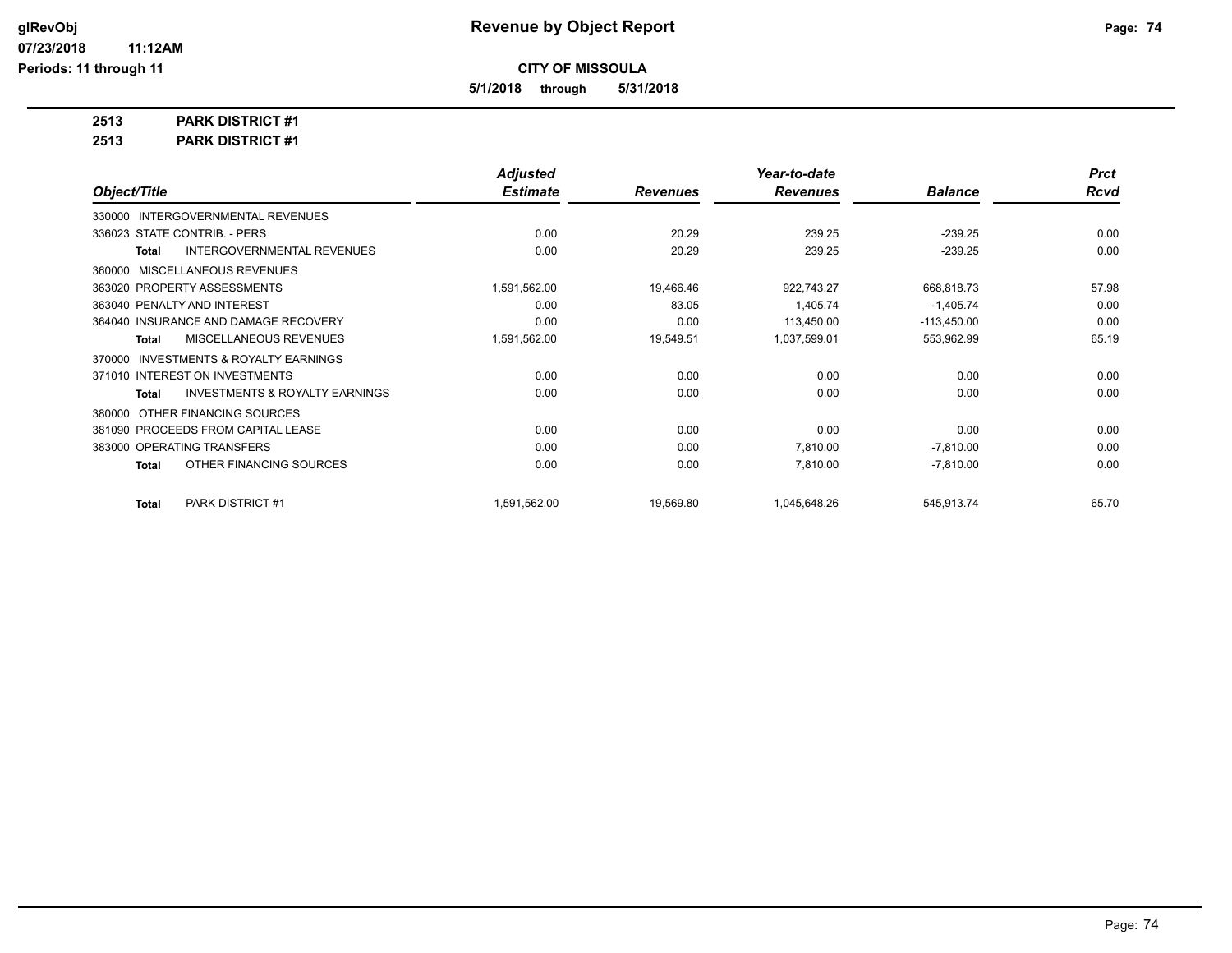**CITY OF MISSOULA**

**5/1/2018 through 5/31/2018**

### **2513 PARK DISTRICT #1**

|                                                           | <b>Adjusted</b> |                 | Year-to-date    |                | <b>Prct</b> |
|-----------------------------------------------------------|-----------------|-----------------|-----------------|----------------|-------------|
| Object/Title                                              | <b>Estimate</b> | <b>Revenues</b> | <b>Revenues</b> | <b>Balance</b> | Rcvd        |
| INTERGOVERNMENTAL REVENUES<br>330000                      |                 |                 |                 |                |             |
| 336023 STATE CONTRIB. - PERS                              | 0.00            | 20.29           | 239.25          | $-239.25$      | 0.00        |
| <b>INTERGOVERNMENTAL REVENUES</b><br><b>Total</b>         | 0.00            | 20.29           | 239.25          | $-239.25$      | 0.00        |
| 360000 MISCELLANEOUS REVENUES                             |                 |                 |                 |                |             |
| 363020 PROPERTY ASSESSMENTS                               | 1,591,562.00    | 19,466.46       | 922,743.27      | 668,818.73     | 57.98       |
| 363040 PENALTY AND INTEREST                               | 0.00            | 83.05           | 1,405.74        | $-1,405.74$    | 0.00        |
| 364040 INSURANCE AND DAMAGE RECOVERY                      | 0.00            | 0.00            | 113,450.00      | $-113,450.00$  | 0.00        |
| <b>MISCELLANEOUS REVENUES</b><br><b>Total</b>             | 1,591,562.00    | 19,549.51       | 1,037,599.01    | 553,962.99     | 65.19       |
| INVESTMENTS & ROYALTY EARNINGS<br>370000                  |                 |                 |                 |                |             |
| 371010 INTEREST ON INVESTMENTS                            | 0.00            | 0.00            | 0.00            | 0.00           | 0.00        |
| <b>INVESTMENTS &amp; ROYALTY EARNINGS</b><br><b>Total</b> | 0.00            | 0.00            | 0.00            | 0.00           | 0.00        |
| 380000 OTHER FINANCING SOURCES                            |                 |                 |                 |                |             |
| 381090 PROCEEDS FROM CAPITAL LEASE                        | 0.00            | 0.00            | 0.00            | 0.00           | 0.00        |
| 383000 OPERATING TRANSFERS                                | 0.00            | 0.00            | 7,810.00        | $-7,810.00$    | 0.00        |
| OTHER FINANCING SOURCES<br><b>Total</b>                   | 0.00            | 0.00            | 7,810.00        | $-7,810.00$    | 0.00        |
| <b>PARK DISTRICT #1</b><br><b>Total</b>                   | 1,591,562.00    | 19,569.80       | 1,045,648.26    | 545,913.74     | 65.70       |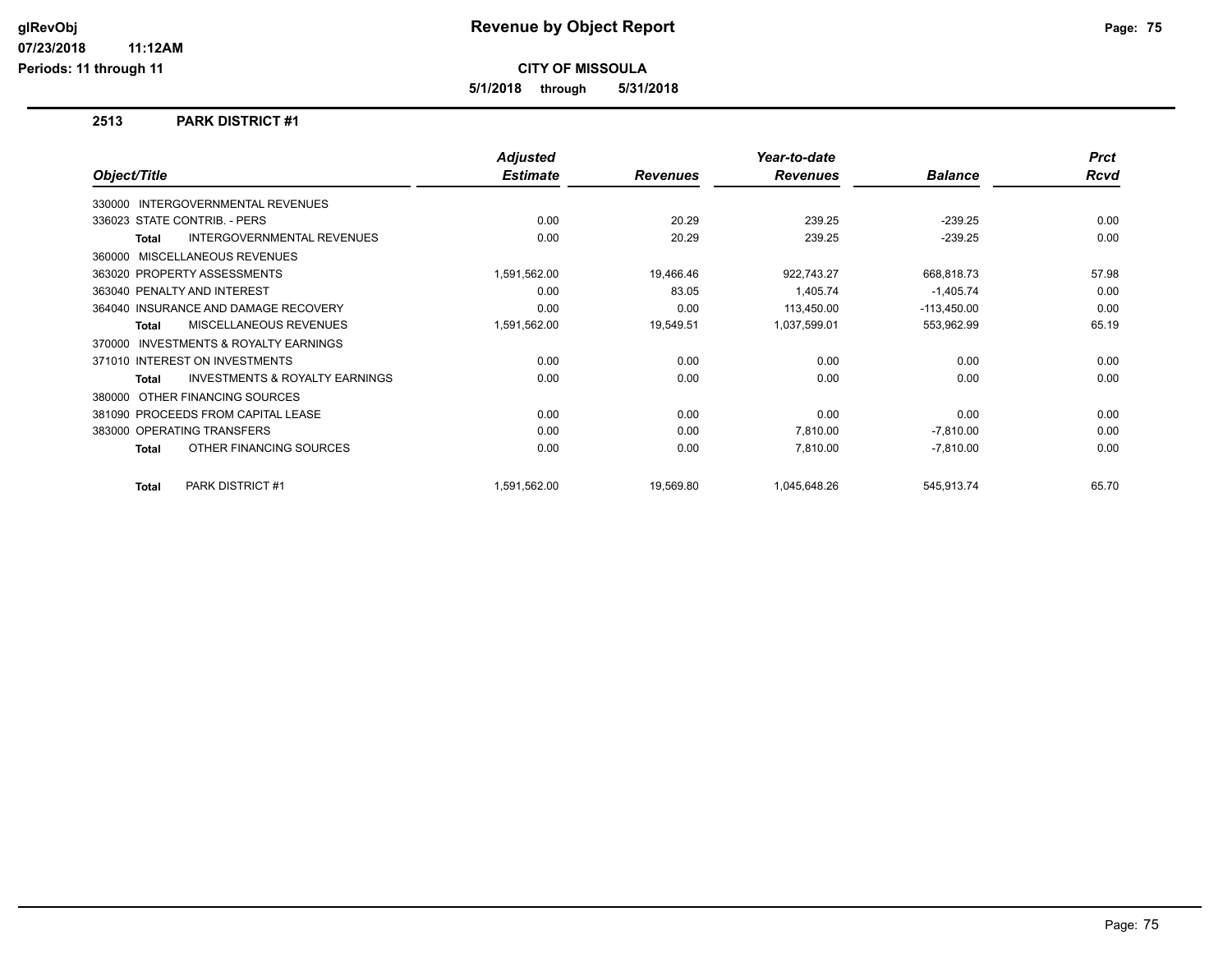**5/1/2018 through 5/31/2018**

**2820 STATE GAS TAX FUND**

**2820 STATE GAS TAX FUND**

|                                                 |                            | <b>Adjusted</b> |                 | Year-to-date    |                | <b>Prct</b> |
|-------------------------------------------------|----------------------------|-----------------|-----------------|-----------------|----------------|-------------|
| Object/Title                                    |                            | <b>Estimate</b> | <b>Revenues</b> | <b>Revenues</b> | <b>Balance</b> | Rcvd        |
| 330000 INTERGOVERNMENTAL REVENUES               |                            |                 |                 |                 |                |             |
| 331052 MDT CMAQ STRIPING GRANT                  |                            | 0.00            | 0.00            | 0.00            | 0.00           | 0.00        |
| 334040 GAS TAX APPORTIONMENT                    |                            | 2.044.567.00    | 90.638.74       | 997.026.12      | 1.047.540.88   | 48.76       |
| 335041 Gas Tax - Special Road/Street Allocation |                            | 0.00            | 0.00            | 0.00            | 0.00           | 0.00        |
| Total                                           | INTERGOVERNMENTAL REVENUES | 2.044.567.00    | 90.638.74       | 997.026.12      | 1,047,540.88   | 48.76       |
| 380000 OTHER FINANCING SOURCES                  |                            |                 |                 |                 |                |             |
| 383000 OPERATING TRANSFERS                      |                            | 0.00            | 0.00            | 0.00            | 0.00           | 0.00        |
| OTHER FINANCING SOURCES<br><b>Total</b>         |                            | 0.00            | 0.00            | 0.00            | 0.00           | 0.00        |
| STATE GAS TAX FUND<br>Total                     |                            | 2.044.567.00    | 90.638.74       | 997.026.12      | 1.047.540.88   | 48.76       |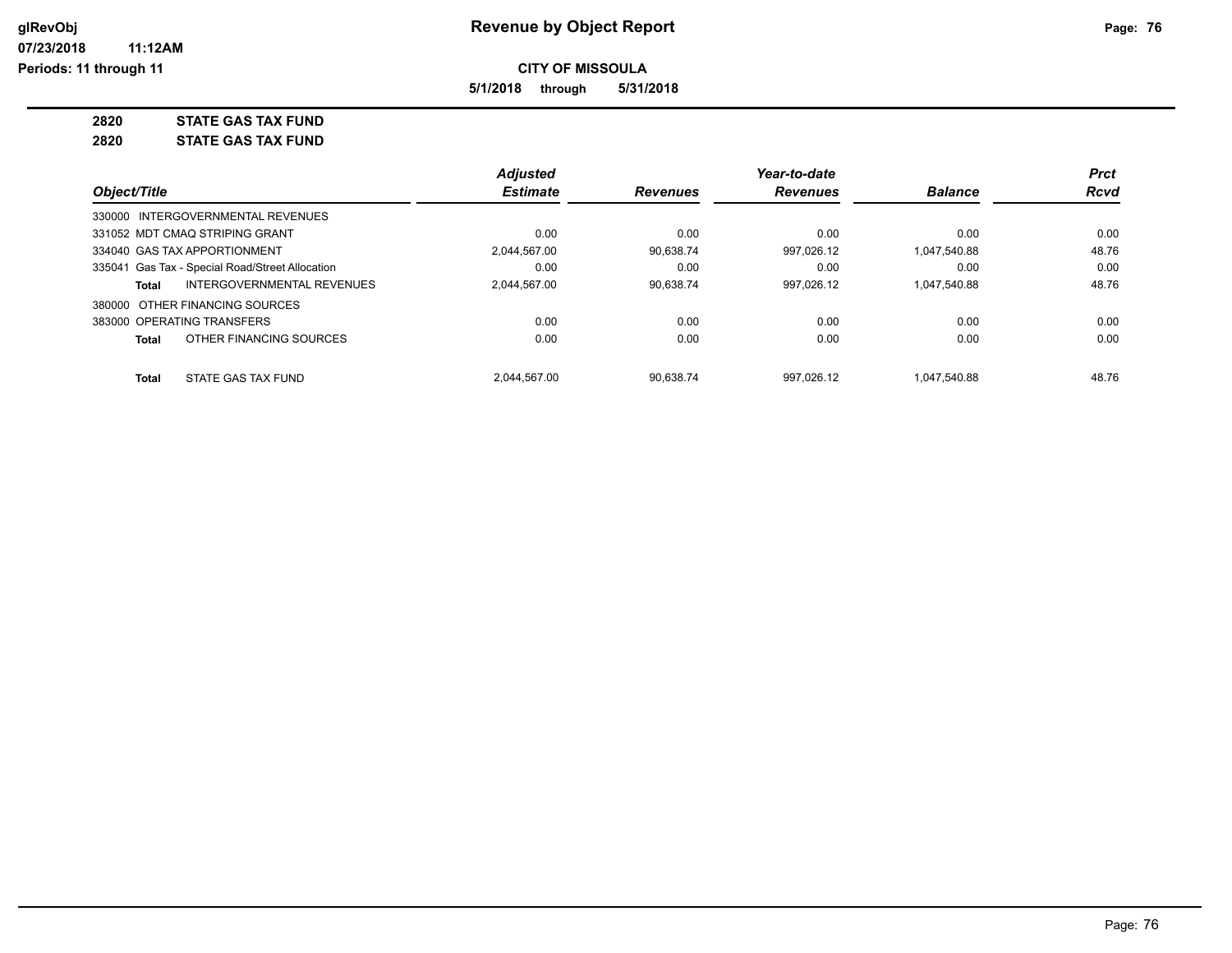**CITY OF MISSOULA**

**5/1/2018 through 5/31/2018**

### **2820 STATE GAS TAX FUND**

|                                                 | <b>Adjusted</b> |                 | Year-to-date    |                | <b>Prct</b> |
|-------------------------------------------------|-----------------|-----------------|-----------------|----------------|-------------|
| <i><b>Object/Title</b></i>                      | <b>Estimate</b> | <b>Revenues</b> | <b>Revenues</b> | <b>Balance</b> | <b>Rcvd</b> |
| 330000 INTERGOVERNMENTAL REVENUES               |                 |                 |                 |                |             |
| 331052 MDT CMAQ STRIPING GRANT                  | 0.00            | 0.00            | 0.00            | 0.00           | 0.00        |
| 334040 GAS TAX APPORTIONMENT                    | 2.044.567.00    | 90.638.74       | 997.026.12      | 1.047.540.88   | 48.76       |
| 335041 Gas Tax - Special Road/Street Allocation | 0.00            | 0.00            | 0.00            | 0.00           | 0.00        |
| INTERGOVERNMENTAL REVENUES<br>Total             | 2.044.567.00    | 90.638.74       | 997.026.12      | 1.047.540.88   | 48.76       |
| 380000 OTHER FINANCING SOURCES                  |                 |                 |                 |                |             |
| 383000 OPERATING TRANSFERS                      | 0.00            | 0.00            | 0.00            | 0.00           | 0.00        |
| OTHER FINANCING SOURCES<br><b>Total</b>         | 0.00            | 0.00            | 0.00            | 0.00           | 0.00        |
| STATE GAS TAX FUND<br><b>Total</b>              | 2.044.567.00    | 90.638.74       | 997.026.12      | 1.047.540.88   | 48.76       |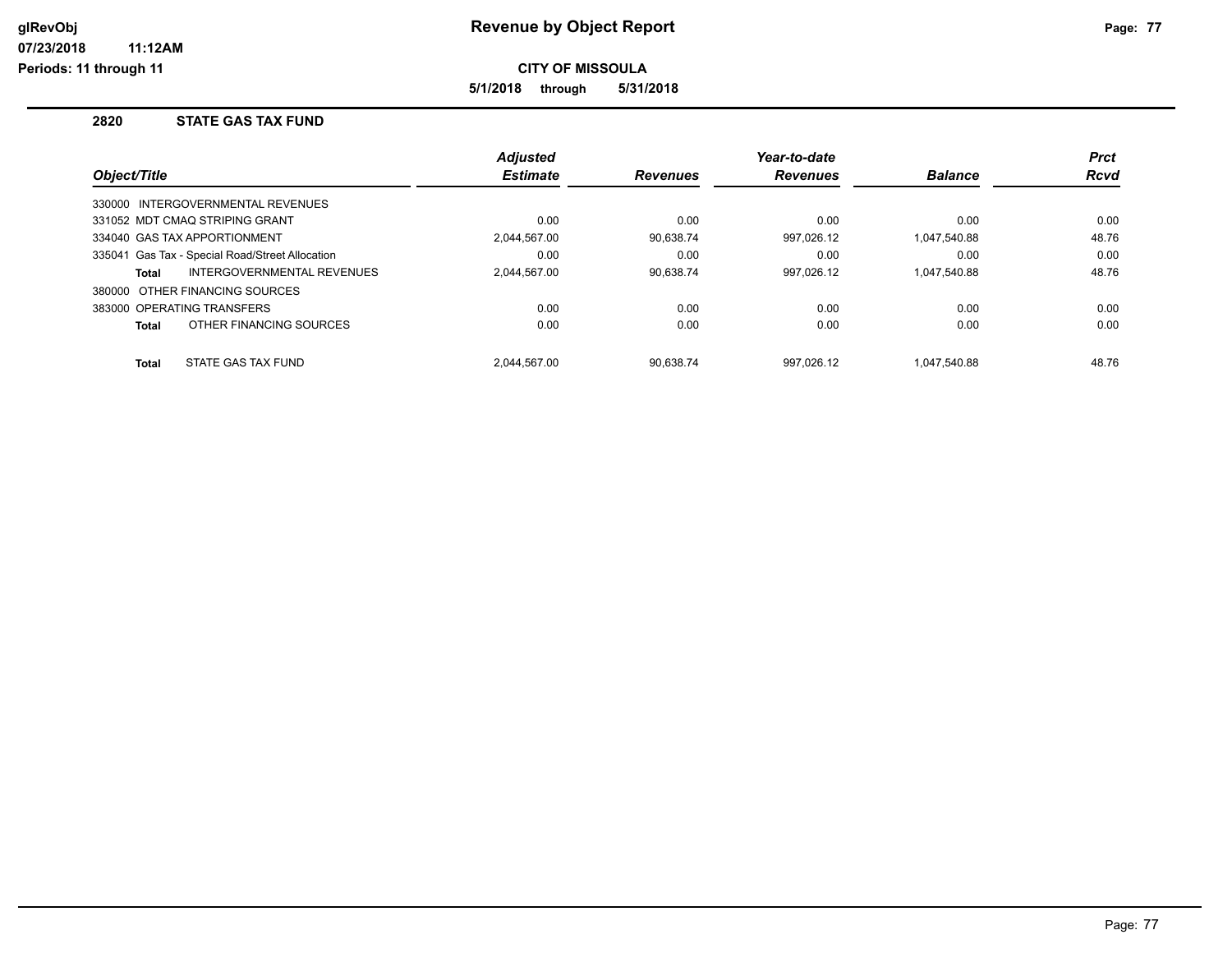**5/1/2018 through 5/31/2018**

### **2918 LAW ENFORCEMENT BLOCK GRANT FUND**

### **2918 LAW ENFORCEMENT BLOCK GRANT FUND**

|                         |                                                 | <b>Adjusted</b> |                 | Year-to-date    |                | <b>Prct</b> |
|-------------------------|-------------------------------------------------|-----------------|-----------------|-----------------|----------------|-------------|
| Object/Title            |                                                 | <b>Estimate</b> | <b>Revenues</b> | <b>Revenues</b> | <b>Balance</b> | <b>Rcvd</b> |
|                         | 330000 INTERGOVERNMENTAL REVENUES               |                 |                 |                 |                |             |
| 331000 FEDERAL GRANTS   |                                                 | 0.00            | 0.00            | 0.00            | 0.00           | 0.00        |
|                         | 331001 BYRNE DISCRETIONARY                      | 0.00            | 0.00            | 0.00            | 0.00           | 0.00        |
|                         | 331023 COPS HIRING GRANT 2011                   | 0.00            | 0.00            | 0.00            | 0.00           | 0.00        |
|                         | 331024 DEPT OF JUSTICE GRANTS                   | 0.00            | 0.00            | 0.00            | 0.00           | 0.00        |
| 331026 ICAC GRANT       |                                                 | 0.00            | 0.00            | 0.00            | 0.00           | 0.00        |
|                         | 331027 JAG GRANTS REVENUE                       | 60,373.00       | 0.00            | 0.00            | 60,373.00      | 0.00        |
|                         | 336021 STATE CONTRIB - POLICE RETIREMENT        | 0.00            | 0.00            | 0.00            | 0.00           | 0.00        |
| <b>Total</b>            | <b>INTERGOVERNMENTAL REVENUES</b>               | 60,373.00       | 0.00            | 0.00            | 60,373.00      | 0.00        |
|                         | 340000 CHARGES FOR SERVICES                     |                 |                 |                 |                |             |
|                         | 342010 POLICE/BID AGREEMENT                     | 0.00            | 0.00            | 0.00            | 0.00           | 0.00        |
| <b>Total</b>            | <b>CHARGES FOR SERVICES</b>                     | 0.00            | 0.00            | 0.00            | 0.00           | 0.00        |
| 360000                  | MISCELLANEOUS REVENUES                          |                 |                 |                 |                |             |
| 360010 MISCELLANEOUS    |                                                 | 0.00            | 0.00            | 0.00            | 0.00           | 0.00        |
| <b>Total</b>            | <b>MISCELLANEOUS REVENUES</b>                   | 0.00            | 0.00            | 0.00            | 0.00           | 0.00        |
| 370000                  | <b>INVESTMENTS &amp; ROYALTY EARNINGS</b>       |                 |                 |                 |                |             |
|                         | 371010 INTEREST ON INVESTMENTS                  | 0.00            | 0.00            | 0.00            | 0.00           | 0.00        |
|                         | 371020 GAIN/LOSS IN MARKET VALUE OF INVESTMENTS | 0.00            | 0.00            | 0.00            | 0.00           | 0.00        |
| <b>Total</b>            | <b>INVESTMENTS &amp; ROYALTY EARNINGS</b>       | 0.00            | 0.00            | 0.00            | 0.00           | 0.00        |
|                         | 380000 OTHER FINANCING SOURCES                  |                 |                 |                 |                |             |
|                         | 383023 TRANS FR DRUG FORFEITURE                 | 0.00            | 0.00            | 0.00            | 0.00           | 0.00        |
| 383036 TRANSFER - GRANT |                                                 | 0.00            | 0.00            | 0.00            | 0.00           | 0.00        |
| <b>Total</b>            | OTHER FINANCING SOURCES                         | 0.00            | 0.00            | 0.00            | 0.00           | 0.00        |
| <b>Total</b>            | LAW ENFORCEMENT BLOCK GRANT FUND                | 60.373.00       | 0.00            | 0.00            | 60,373.00      | 0.00        |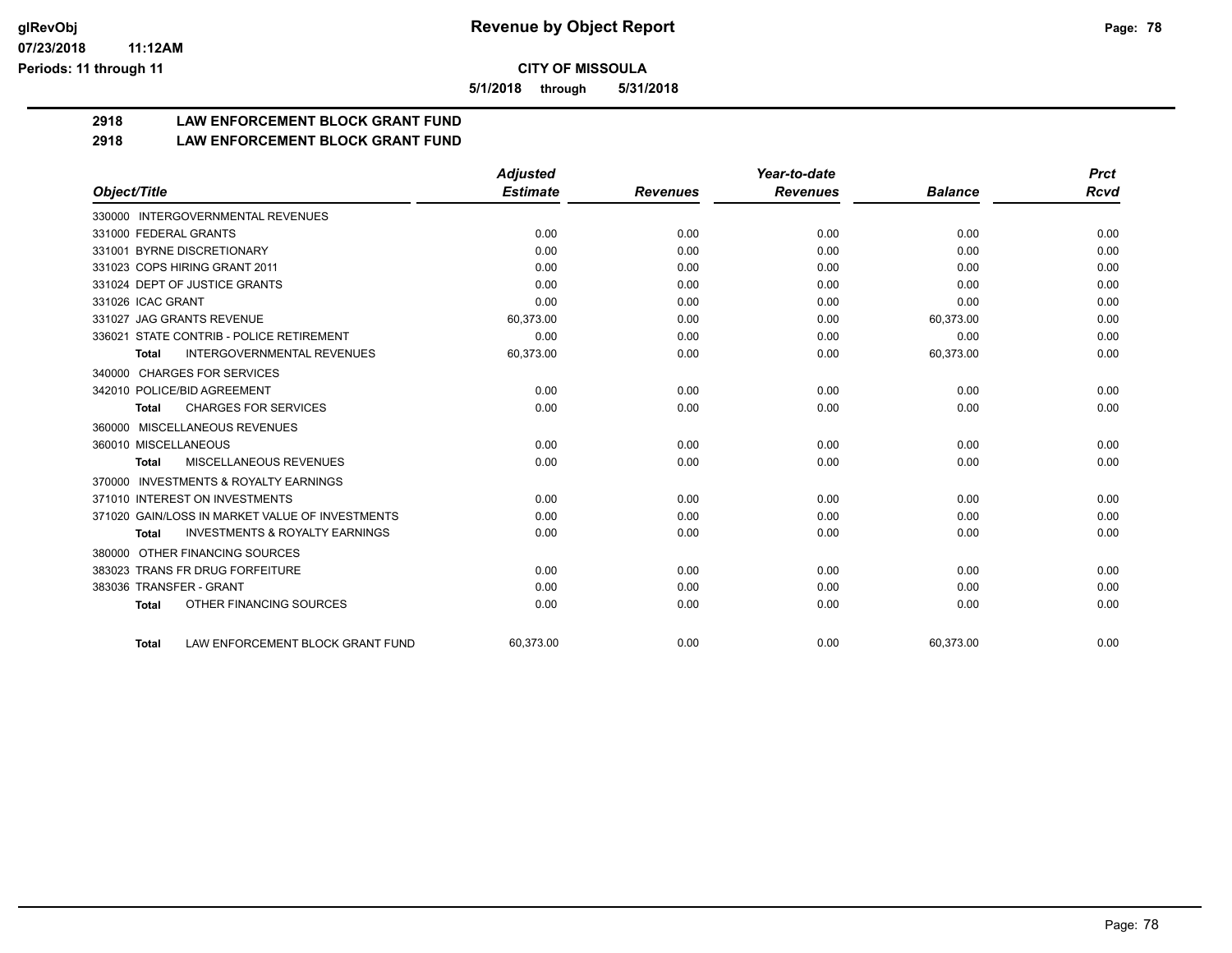**5/1/2018 through 5/31/2018**

### **2918 LAW ENFORCEMENT BLOCK GRANT FUND**

|                                                |                                           | <b>Adjusted</b> |                 | Year-to-date    |                | <b>Prct</b> |
|------------------------------------------------|-------------------------------------------|-----------------|-----------------|-----------------|----------------|-------------|
| Object/Title                                   |                                           | <b>Estimate</b> | <b>Revenues</b> | <b>Revenues</b> | <b>Balance</b> | <b>Rcvd</b> |
| 330000 INTERGOVERNMENTAL REVENUES              |                                           |                 |                 |                 |                |             |
| 331000 FEDERAL GRANTS                          |                                           | 0.00            | 0.00            | 0.00            | 0.00           | 0.00        |
| 331001 BYRNE DISCRETIONARY                     |                                           | 0.00            | 0.00            | 0.00            | 0.00           | 0.00        |
| 331023 COPS HIRING GRANT 2011                  |                                           | 0.00            | 0.00            | 0.00            | 0.00           | 0.00        |
| 331024 DEPT OF JUSTICE GRANTS                  |                                           | 0.00            | 0.00            | 0.00            | 0.00           | 0.00        |
| 331026 ICAC GRANT                              |                                           | 0.00            | 0.00            | 0.00            | 0.00           | 0.00        |
| 331027 JAG GRANTS REVENUE                      |                                           | 60,373.00       | 0.00            | 0.00            | 60,373.00      | 0.00        |
| 336021 STATE CONTRIB - POLICE RETIREMENT       |                                           | 0.00            | 0.00            | 0.00            | 0.00           | 0.00        |
| <b>Total</b>                                   | <b>INTERGOVERNMENTAL REVENUES</b>         | 60,373.00       | 0.00            | 0.00            | 60,373.00      | 0.00        |
| 340000 CHARGES FOR SERVICES                    |                                           |                 |                 |                 |                |             |
| 342010 POLICE/BID AGREEMENT                    |                                           | 0.00            | 0.00            | 0.00            | 0.00           | 0.00        |
| <b>Total</b>                                   | <b>CHARGES FOR SERVICES</b>               | 0.00            | 0.00            | 0.00            | 0.00           | 0.00        |
| 360000 MISCELLANEOUS REVENUES                  |                                           |                 |                 |                 |                |             |
| 360010 MISCELLANEOUS                           |                                           | 0.00            | 0.00            | 0.00            | 0.00           | 0.00        |
| <b>Total</b>                                   | MISCELLANEOUS REVENUES                    | 0.00            | 0.00            | 0.00            | 0.00           | 0.00        |
| 370000 INVESTMENTS & ROYALTY EARNINGS          |                                           |                 |                 |                 |                |             |
| 371010 INTEREST ON INVESTMENTS                 |                                           | 0.00            | 0.00            | 0.00            | 0.00           | 0.00        |
| 371020 GAIN/LOSS IN MARKET VALUE OF INVESTMENT |                                           | 0.00            | 0.00            | 0.00            | 0.00           | 0.00        |
| <b>Total</b>                                   | <b>INVESTMENTS &amp; ROYALTY EARNINGS</b> | 0.00            | 0.00            | 0.00            | 0.00           | 0.00        |
| 380000 OTHER FINANCING SOURCES                 |                                           |                 |                 |                 |                |             |
| 383023 TRANS FR DRUG FORFEITURE                |                                           | 0.00            | 0.00            | 0.00            | 0.00           | 0.00        |
| 383036 TRANSFER - GRANT                        |                                           | 0.00            | 0.00            | 0.00            | 0.00           | 0.00        |
| <b>Total</b>                                   | OTHER FINANCING SOURCES                   | 0.00            | 0.00            | 0.00            | 0.00           | 0.00        |
| <b>Total</b>                                   | LAW ENFORCEMENT BLOCK GRANT FUND          | 60.373.00       | 0.00            | 0.00            | 60,373.00      | 0.00        |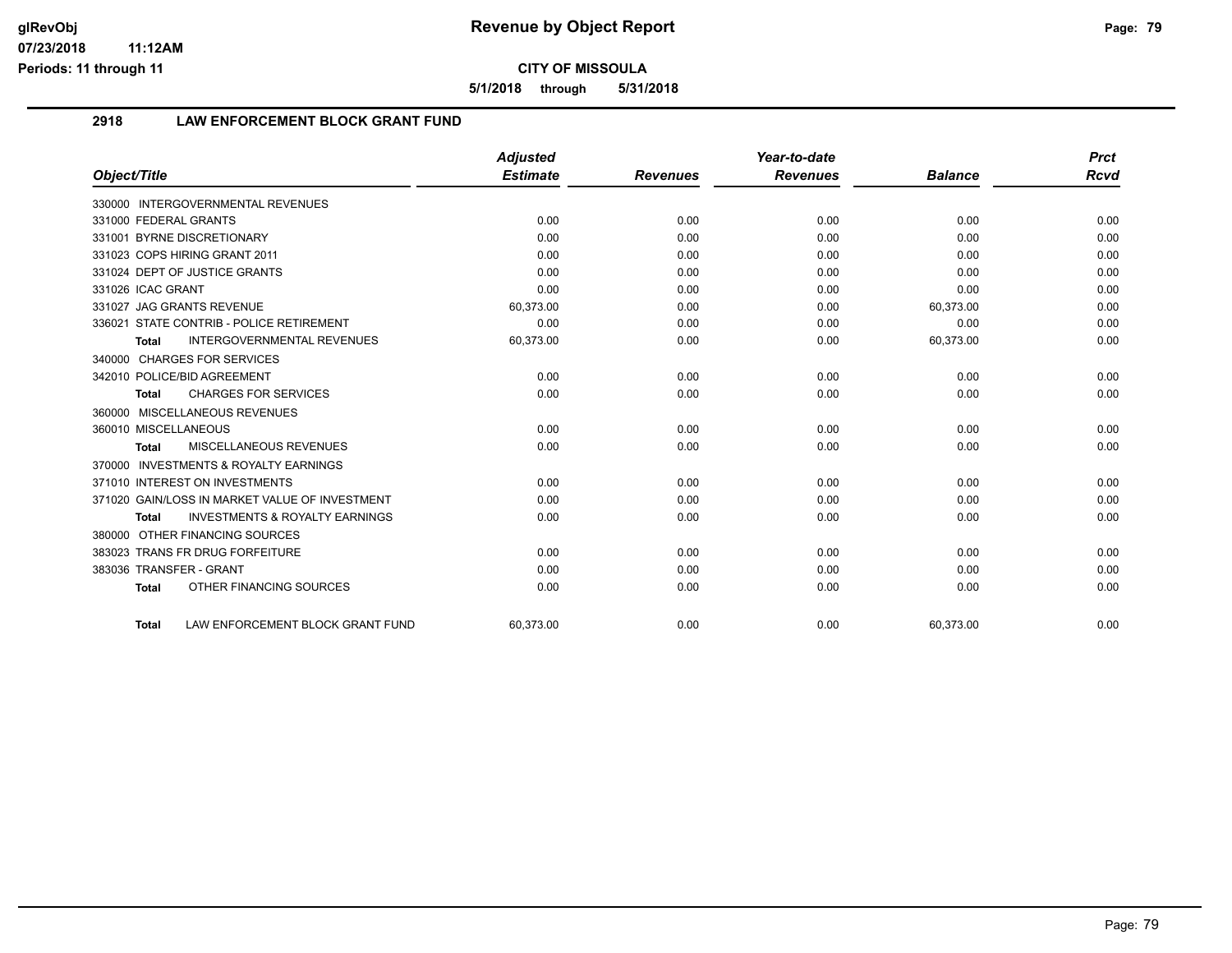**5/1/2018 through 5/31/2018**

### **2919 HIDTA FUND**

**2919 HIDTA FUND**

|                                                           | <b>Adjusted</b> |                 | Year-to-date    |                | <b>Prct</b> |
|-----------------------------------------------------------|-----------------|-----------------|-----------------|----------------|-------------|
| Object/Title                                              | <b>Estimate</b> | <b>Revenues</b> | <b>Revenues</b> | <b>Balance</b> | <b>Rcvd</b> |
| 340000 CHARGES FOR SERVICES                               |                 |                 |                 |                |             |
| 342013 BLIC BACKGROUND CHECK FEE                          | 140,600.00      | 36.00           | 35,853.51       | 104,746.49     | 25.50       |
| 342014 POLICE DEPARTMENT SERVICE FEES                     | 0.00            | 0.00            | 6.767.05        | $-6.767.05$    | 0.00        |
| <b>CHARGES FOR SERVICES</b><br>Total                      | 140,600.00      | 36.00           | 42,620.56       | 97,979.44      | 30.31       |
| 360000 MISCELLANEOUS REVENUES                             |                 |                 |                 |                |             |
| 360010 MISCELLANEOUS                                      | 0.00            | 0.00            | 0.00            | 0.00           | 0.00        |
| MISCELLANEOUS REVENUES<br>Total                           | 0.00            | 0.00            | 0.00            | 0.00           | 0.00        |
| INVESTMENTS & ROYALTY EARNINGS<br>370000                  |                 |                 |                 |                |             |
| 371010 INTEREST ON INVESTMENTS                            | 0.00            | 0.00            | 0.00            | 0.00           | 0.00        |
| <b>INVESTMENTS &amp; ROYALTY EARNINGS</b><br><b>Total</b> | 0.00            | 0.00            | 0.00            | 0.00           | 0.00        |
| <b>HIDTA FUND</b><br><b>Total</b>                         | 140.600.00      | 36.00           | 42.620.56       | 97.979.44      | 30.31       |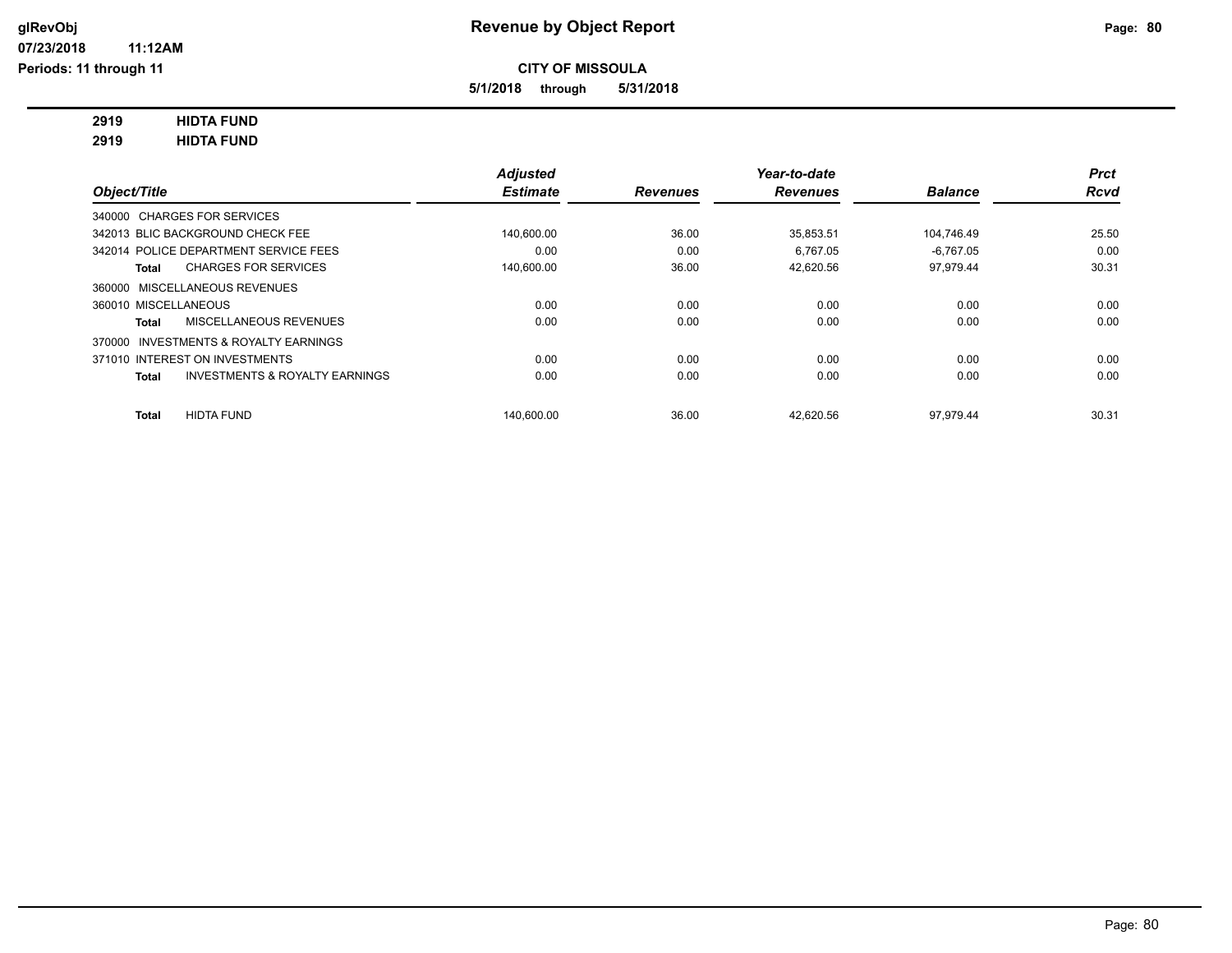**07/23/2018 11:12AM Periods: 11 through 11**

**CITY OF MISSOULA**

**5/1/2018 through 5/31/2018**

**2919 HIDTA FUND**

|                                                    | <b>Adjusted</b> |                 | Year-to-date    |                | <b>Prct</b> |
|----------------------------------------------------|-----------------|-----------------|-----------------|----------------|-------------|
| Object/Title                                       | <b>Estimate</b> | <b>Revenues</b> | <b>Revenues</b> | <b>Balance</b> | Rcvd        |
| 340000 CHARGES FOR SERVICES                        |                 |                 |                 |                |             |
| 342013 BLIC BACKGROUND CHECK FEE                   | 140.600.00      | 36.00           | 35,853.51       | 104,746.49     | 25.50       |
| 342014 POLICE DEPARTMENT SERVICE FEES              | 0.00            | 0.00            | 6.767.05        | $-6.767.05$    | 0.00        |
| <b>CHARGES FOR SERVICES</b><br>Total               | 140,600.00      | 36.00           | 42,620.56       | 97,979.44      | 30.31       |
| 360000 MISCELLANEOUS REVENUES                      |                 |                 |                 |                |             |
| 360010 MISCELLANEOUS                               | 0.00            | 0.00            | 0.00            | 0.00           | 0.00        |
| MISCELLANEOUS REVENUES<br>Total                    | 0.00            | 0.00            | 0.00            | 0.00           | 0.00        |
| 370000 INVESTMENTS & ROYALTY EARNINGS              |                 |                 |                 |                |             |
| 371010 INTEREST ON INVESTMENTS                     | 0.00            | 0.00            | 0.00            | 0.00           | 0.00        |
| <b>INVESTMENTS &amp; ROYALTY EARNINGS</b><br>Total | 0.00            | 0.00            | 0.00            | 0.00           | 0.00        |
| <b>HIDTA FUND</b><br><b>Total</b>                  | 140.600.00      | 36.00           | 42.620.56       | 97.979.44      | 30.31       |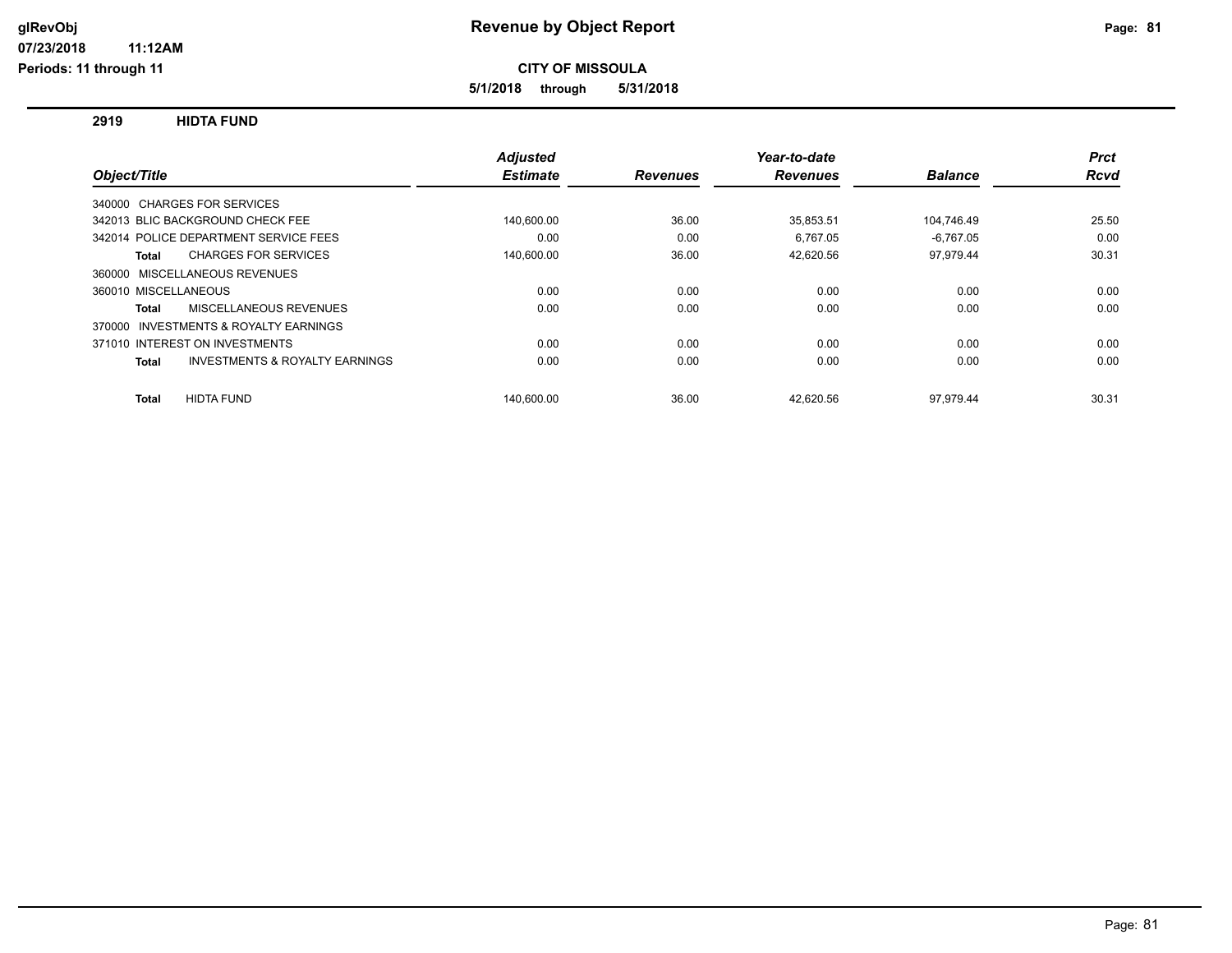**5/1/2018 through 5/31/2018**

### **2939 CDBG PROGRAM INCOME ACCOUNT**

### **2939 CDBG PROGRAM INCOME ACCOUNT**

|                                                           | <b>Adjusted</b> |                 | Year-to-date    |                | <b>Prct</b> |
|-----------------------------------------------------------|-----------------|-----------------|-----------------|----------------|-------------|
| Object/Title                                              | <b>Estimate</b> | <b>Revenues</b> | <b>Revenues</b> | <b>Balance</b> | Rcvd        |
| 330000 INTERGOVERNMENTAL REVENUES                         |                 |                 |                 |                |             |
| 331000 FEDERAL GRANTS                                     | 29,463.00       | 0.00            | 29,370.11       | 92.89          | 99.68       |
| INTERGOVERNMENTAL REVENUES<br><b>Total</b>                | 29,463.00       | 0.00            | 29,370.11       | 92.89          | 99.68       |
| 360000 MISCELLANEOUS REVENUES                             |                 |                 |                 |                |             |
| 360010 MISCELLANEOUS                                      | 0.00            | 0.00            | 0.00            | 0.00           | 0.00        |
| MISCELLANEOUS REVENUES<br><b>Total</b>                    | 0.00            | 0.00            | 0.00            | 0.00           | 0.00        |
| 370000 INVESTMENTS & ROYALTY EARNINGS                     |                 |                 |                 |                |             |
| 371010 INTEREST ON INVESTMENTS                            | 0.00            | 0.00            | 0.00            | 0.00           | 0.00        |
| 371020 GAIN/LOSS IN MARKET VALUE OF INVESTMENTS           | 0.00            | 0.00            | 0.00            | 0.00           | 0.00        |
| <b>INVESTMENTS &amp; ROYALTY EARNINGS</b><br><b>Total</b> | 0.00            | 0.00            | 0.00            | 0.00           | 0.00        |
| 380000 OTHER FINANCING SOURCES                            |                 |                 |                 |                |             |
| 383000 OPERATING TRANSFERS                                | 0.00            | 0.00            | 0.00            | 0.00           | 0.00        |
| 383009 TRANS FR TITLE I                                   | 0.00            | 0.00            | 0.00            | 0.00           | 0.00        |
| OTHER FINANCING SOURCES<br><b>Total</b>                   | 0.00            | 0.00            | 0.00            | 0.00           | 0.00        |
| CDBG PROGRAM INCOME ACCOUNT<br><b>Total</b>               | 29.463.00       | 0.00            | 29,370.11       | 92.89          | 99.68       |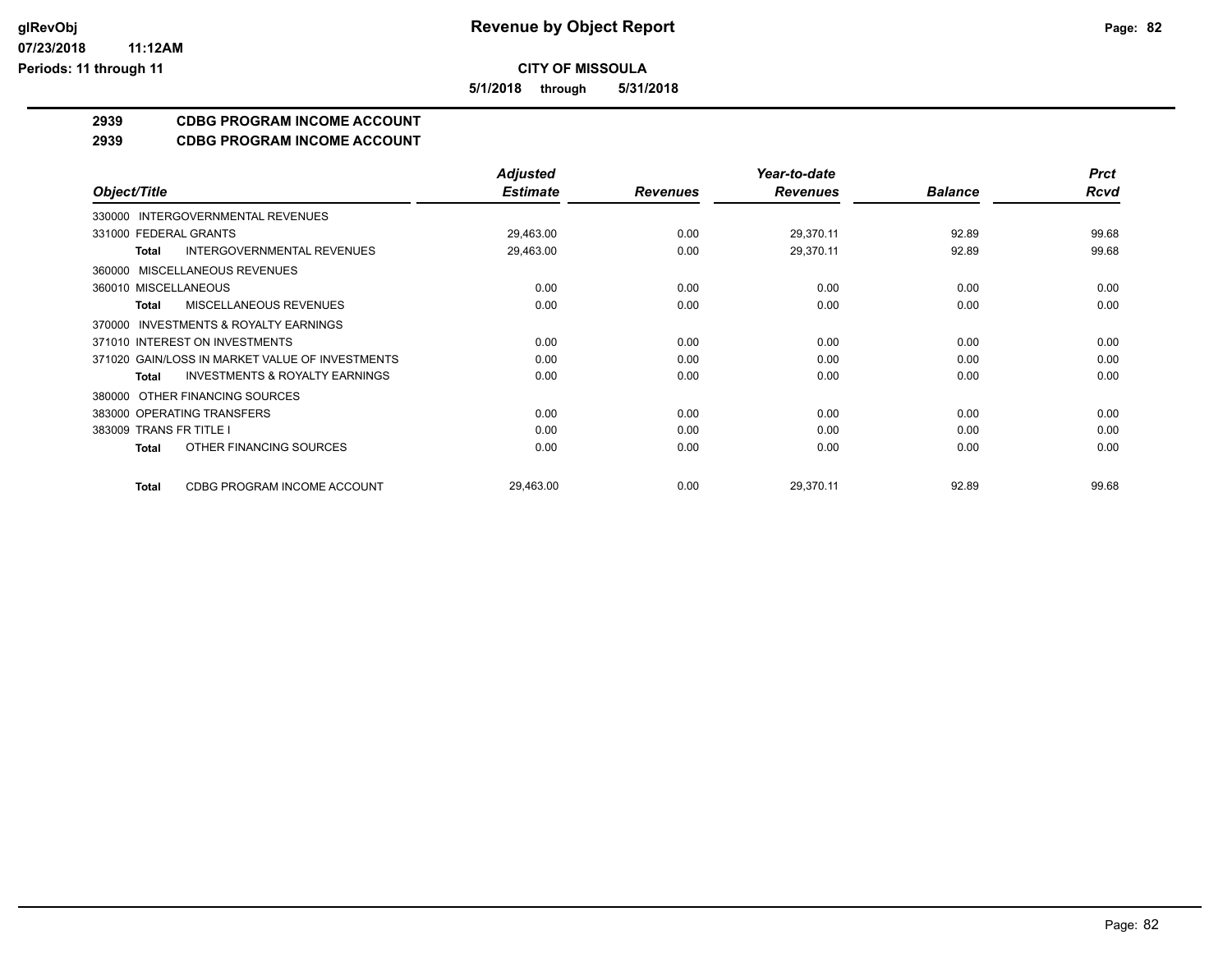**11:12AM**

**CITY OF MISSOULA**

**5/1/2018 through 5/31/2018**

### **2939 CDBG PROGRAM INCOME ACCOUNT**

|                                                           | <b>Adjusted</b> |                 | Year-to-date    |                | <b>Prct</b> |
|-----------------------------------------------------------|-----------------|-----------------|-----------------|----------------|-------------|
| Object/Title                                              | <b>Estimate</b> | <b>Revenues</b> | <b>Revenues</b> | <b>Balance</b> | <b>Rcvd</b> |
| 330000 INTERGOVERNMENTAL REVENUES                         |                 |                 |                 |                |             |
| 331000 FEDERAL GRANTS                                     | 29,463.00       | 0.00            | 29,370.11       | 92.89          | 99.68       |
| <b>INTERGOVERNMENTAL REVENUES</b><br><b>Total</b>         | 29,463.00       | 0.00            | 29,370.11       | 92.89          | 99.68       |
| MISCELLANEOUS REVENUES<br>360000                          |                 |                 |                 |                |             |
| 360010 MISCELLANEOUS                                      | 0.00            | 0.00            | 0.00            | 0.00           | 0.00        |
| MISCELLANEOUS REVENUES<br><b>Total</b>                    | 0.00            | 0.00            | 0.00            | 0.00           | 0.00        |
| <b>INVESTMENTS &amp; ROYALTY EARNINGS</b><br>370000       |                 |                 |                 |                |             |
| 371010 INTEREST ON INVESTMENTS                            | 0.00            | 0.00            | 0.00            | 0.00           | 0.00        |
| 371020 GAIN/LOSS IN MARKET VALUE OF INVESTMENT            | 0.00            | 0.00            | 0.00            | 0.00           | 0.00        |
| <b>INVESTMENTS &amp; ROYALTY EARNINGS</b><br><b>Total</b> | 0.00            | 0.00            | 0.00            | 0.00           | 0.00        |
| OTHER FINANCING SOURCES<br>380000                         |                 |                 |                 |                |             |
| 383000 OPERATING TRANSFERS                                | 0.00            | 0.00            | 0.00            | 0.00           | 0.00        |
| 383009 TRANS FR TITLE I                                   | 0.00            | 0.00            | 0.00            | 0.00           | 0.00        |
| OTHER FINANCING SOURCES<br><b>Total</b>                   | 0.00            | 0.00            | 0.00            | 0.00           | 0.00        |
| <b>Total</b><br>CDBG PROGRAM INCOME ACCOUNT               | 29,463.00       | 0.00            | 29.370.11       | 92.89          | 99.68       |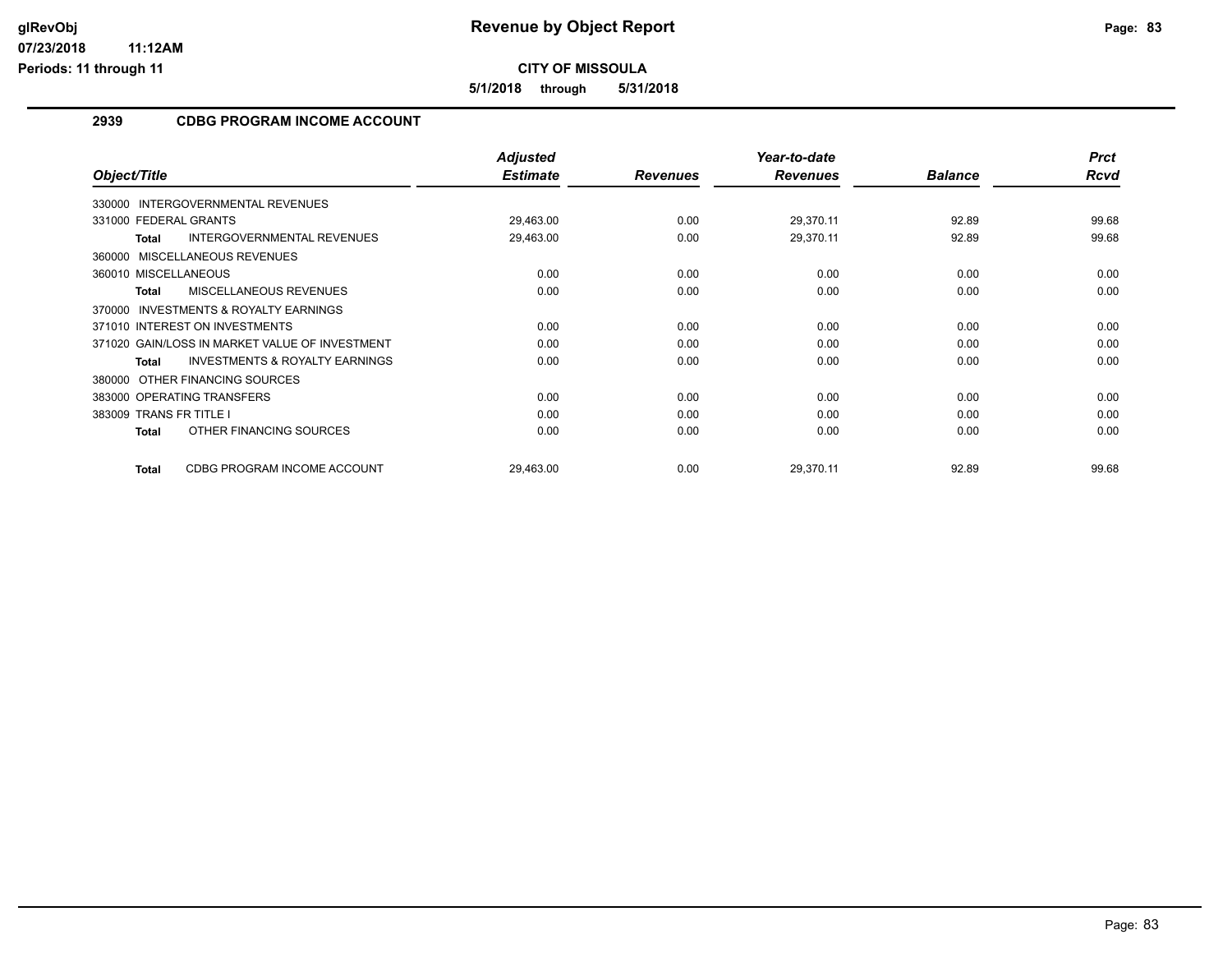**5/1/2018 through 5/31/2018**

### **2940 CDBG FUND**

**2940 CDBG FUND**

|                                   |                                           | Adjusted        |                 | Year-to-date    |                | <b>Prct</b> |
|-----------------------------------|-------------------------------------------|-----------------|-----------------|-----------------|----------------|-------------|
| Object/Title                      |                                           | <b>Estimate</b> | <b>Revenues</b> | <b>Revenues</b> | <b>Balance</b> | <b>Rcvd</b> |
|                                   | 330000 INTERGOVERNMENTAL REVENUES         |                 |                 |                 |                |             |
| 331010 GRANT - CDBG               |                                           | 575,247.00      | 0.00            | 142,949.95      | 432,297.05     | 24.85       |
| 331012 ARRA/CDBG STIMULUS REVENUE |                                           | 0.00            | 0.00            | 0.00            | 0.00           | 0.00        |
| Total                             | INTERGOVERNMENTAL REVENUES                | 575,247.00      | 0.00            | 142,949.95      | 432,297.05     | 24.85       |
| 360000 MISCELLANEOUS REVENUES     |                                           |                 |                 |                 |                |             |
| 360010 MISCELLANEOUS              |                                           | 0.00            | 0.00            | 0.00            | 0.00           | 0.00        |
| Total                             | MISCELLANEOUS REVENUES                    | 0.00            | 0.00            | 0.00            | 0.00           | 0.00        |
| 370000                            | <b>INVESTMENTS &amp; ROYALTY EARNINGS</b> |                 |                 |                 |                |             |
| 371010 INTEREST ON INVESTMENTS    |                                           | 0.00            | 0.00            | 0.00            | 0.00           | 0.00        |
| Total                             | <b>INVESTMENTS &amp; ROYALTY EARNINGS</b> | 0.00            | 0.00            | 0.00            | 0.00           | 0.00        |
| 380000                            | OTHER FINANCING SOURCES                   |                 |                 |                 |                |             |
| 383000 OPERATING TRANSFERS        |                                           | 0.00            | 0.00            | 0.00            | 0.00           | 0.00        |
| 383009 TRANS FR TITLE I           |                                           | 0.00            | 0.00            | 0.00            | 0.00           | 0.00        |
| <b>Total</b>                      | OTHER FINANCING SOURCES                   | 0.00            | 0.00            | 0.00            | 0.00           | 0.00        |
| <b>Total</b>                      | <b>CDBG FUND</b>                          | 575,247.00      | 0.00            | 142.949.95      | 432,297.05     | 24.85       |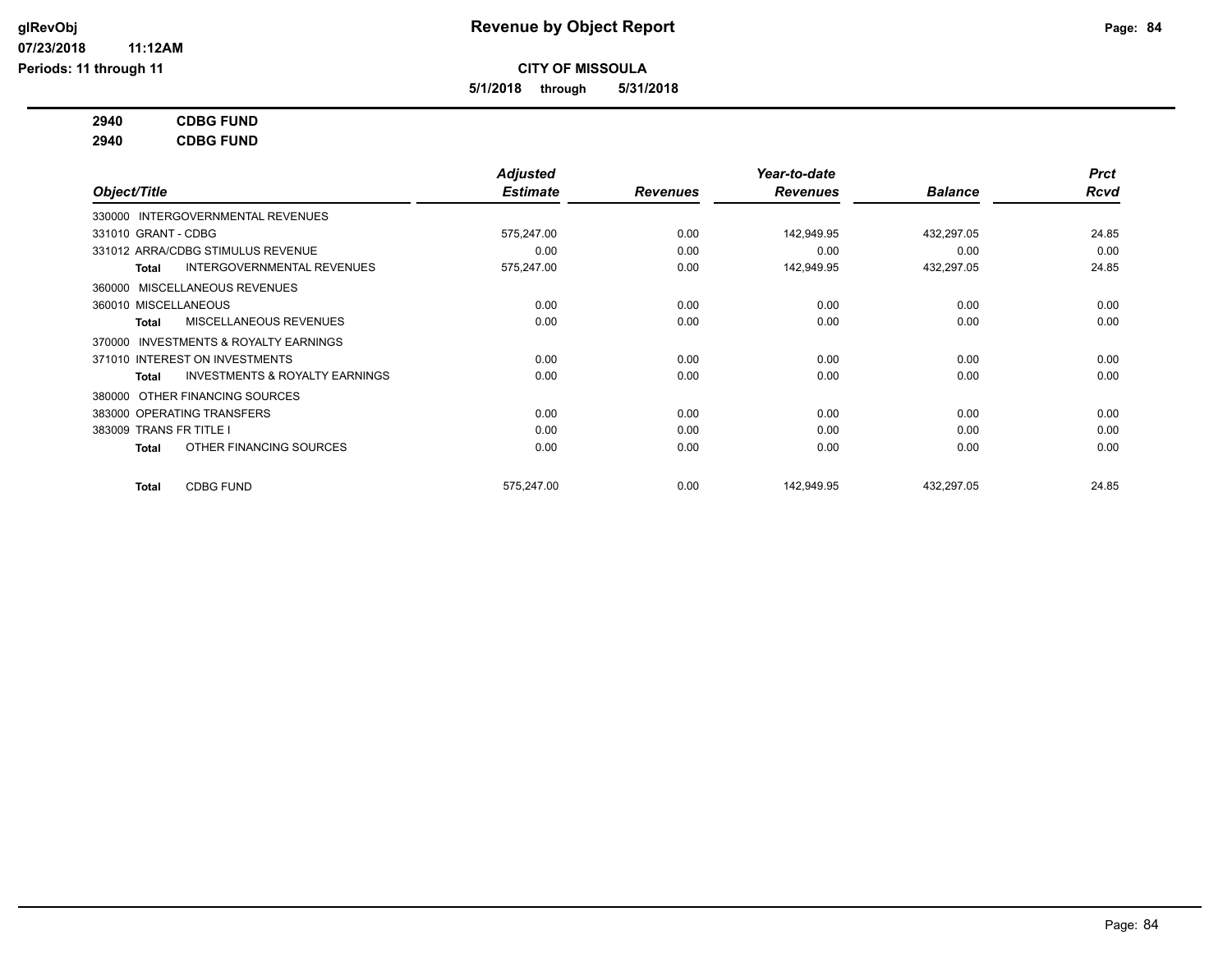**CITY OF MISSOULA**

**5/1/2018 through 5/31/2018**

**2940 CDBG FUND**

**11:12AM**

|                                                           | <b>Adjusted</b> |                 | Year-to-date    |                | <b>Prct</b> |
|-----------------------------------------------------------|-----------------|-----------------|-----------------|----------------|-------------|
| Object/Title                                              | <b>Estimate</b> | <b>Revenues</b> | <b>Revenues</b> | <b>Balance</b> | Rcvd        |
| 330000 INTERGOVERNMENTAL REVENUES                         |                 |                 |                 |                |             |
| 331010 GRANT - CDBG                                       | 575,247.00      | 0.00            | 142,949.95      | 432,297.05     | 24.85       |
| 331012 ARRA/CDBG STIMULUS REVENUE                         | 0.00            | 0.00            | 0.00            | 0.00           | 0.00        |
| <b>INTERGOVERNMENTAL REVENUES</b><br><b>Total</b>         | 575,247.00      | 0.00            | 142,949.95      | 432,297.05     | 24.85       |
| 360000 MISCELLANEOUS REVENUES                             |                 |                 |                 |                |             |
| 360010 MISCELLANEOUS                                      | 0.00            | 0.00            | 0.00            | 0.00           | 0.00        |
| MISCELLANEOUS REVENUES<br><b>Total</b>                    | 0.00            | 0.00            | 0.00            | 0.00           | 0.00        |
| INVESTMENTS & ROYALTY EARNINGS<br>370000                  |                 |                 |                 |                |             |
| 371010 INTEREST ON INVESTMENTS                            | 0.00            | 0.00            | 0.00            | 0.00           | 0.00        |
| <b>INVESTMENTS &amp; ROYALTY EARNINGS</b><br><b>Total</b> | 0.00            | 0.00            | 0.00            | 0.00           | 0.00        |
| OTHER FINANCING SOURCES<br>380000                         |                 |                 |                 |                |             |
| 383000 OPERATING TRANSFERS                                | 0.00            | 0.00            | 0.00            | 0.00           | 0.00        |
| 383009 TRANS FR TITLE I                                   | 0.00            | 0.00            | 0.00            | 0.00           | 0.00        |
| OTHER FINANCING SOURCES<br><b>Total</b>                   | 0.00            | 0.00            | 0.00            | 0.00           | 0.00        |
| <b>CDBG FUND</b><br><b>Total</b>                          | 575.247.00      | 0.00            | 142,949.95      | 432,297.05     | 24.85       |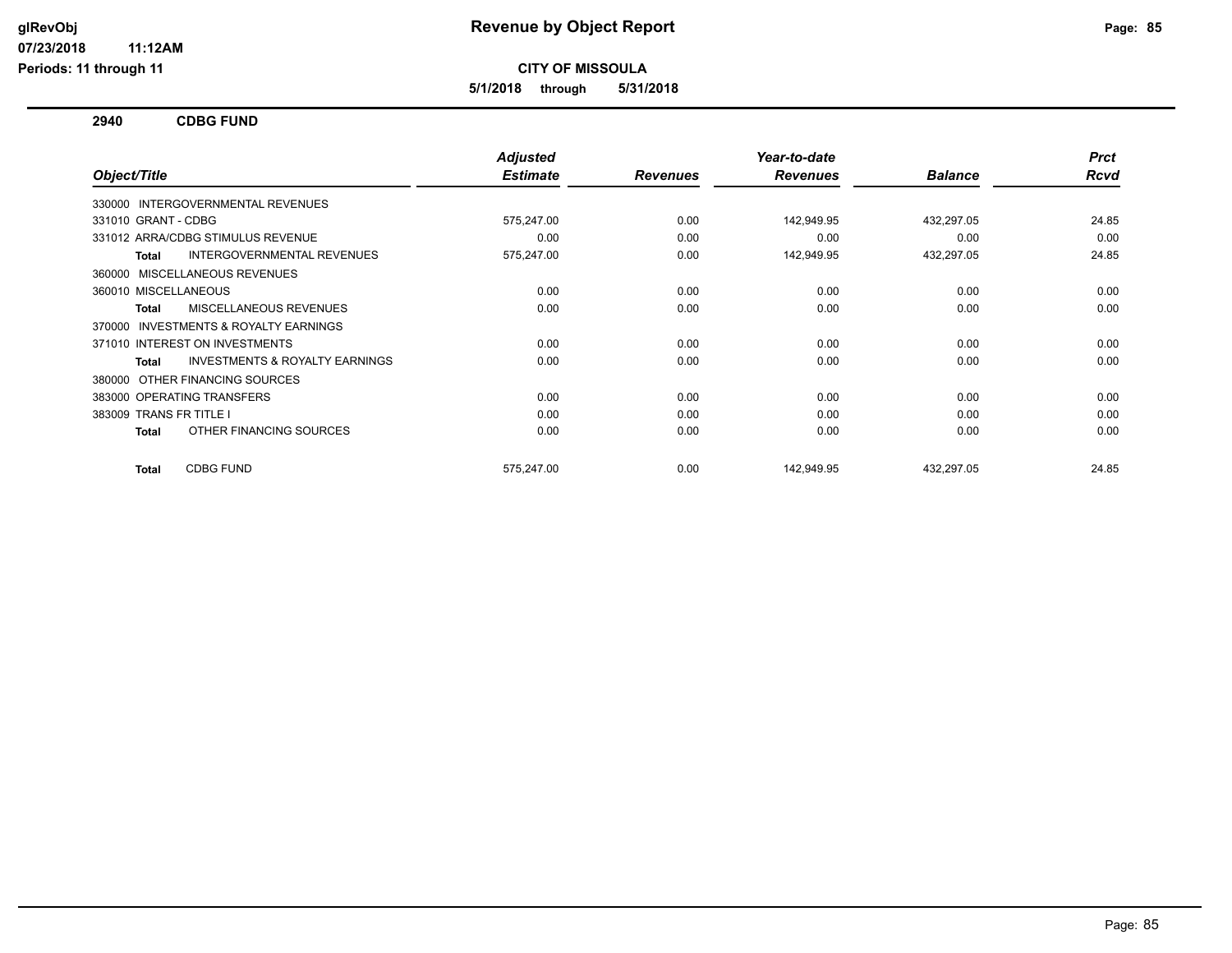**5/1/2018 through 5/31/2018**

### **2941 HOME FUND**

**2941 HOME FUND**

|                                                           | <b>Adjusted</b> |                 | Year-to-date    |                | <b>Prct</b> |
|-----------------------------------------------------------|-----------------|-----------------|-----------------|----------------|-------------|
| Object/Title                                              | <b>Estimate</b> | <b>Revenues</b> | <b>Revenues</b> | <b>Balance</b> | <b>Rcvd</b> |
| 330000 INTERGOVERNMENTAL REVENUES                         |                 |                 |                 |                |             |
| 330000 INTERGOVERNMENTAL REVENUES                         | 0.00            | 0.00            | 0.00            | 0.00           | 0.00        |
| 331016 HOMEWORD 1800 PHILLIPS                             | 0.00            | 0.00            | 0.00            | 0.00           | 0.00        |
| 331033 WORD                                               | 0.00            | 0.00            | 0.00            | 0.00           | 0.00        |
| 334145 WESTERN MT MENTAL HEALTH CTR                       | 0.00            | 0.00            | 0.00            | 0.00           | 0.00        |
| 334149 MISSOULA HOMEOWNERSHIP PROGRAM                     | 0.00            | 0.00            | 0.00            | 0.00           | 0.00        |
| 334153 FY14 DISTRICT XI HRC TBRA                          | 0.00            | 0.00            | 0.00            | 0.00           | 0.00        |
| 334154 HOMEWORD SWEETGRASS                                | 0.00            | 0.00            | 0.00            | 0.00           | 0.00        |
| 334155 FY08 NMCDC                                         | 0.00            | 0.00            | 0.00            | 0.00           | 0.00        |
| 334156 HOME PROGRAM INCOME                                | 406,753.00      | 0.00            | 0.00            | 406,753.00     | 0.00        |
| 334157 FY09 MHA                                           | 0.00            | 0.00            | 0.00            | 0.00           | 0.00        |
| 334159 FY09 HOMEWORD                                      | 0.00            | 0.00            | 0.00            | 0.00           | 0.00        |
| 334160 FY09 NMCDC                                         | 0.00            | 0.00            | 0.00            | 0.00           | 0.00        |
| 334161 FY10 DISTRICT XI HRC                               | 0.00            | 0.00            | 0.00            | 0.00           | 0.00        |
| 334163 FY10 homeWORD/SOLSTICE APT                         | 0.00            | 0.00            | 0.00            | 0.00           | 0.00        |
| <b>INTERGOVERNMENTAL REVENUES</b><br><b>Total</b>         | 406,753.00      | 0.00            | 0.00            | 406,753.00     | 0.00        |
| <b>CHARGES FOR SERVICES</b><br>340000                     |                 |                 |                 |                |             |
| 341450 *** Title Not Found ***                            | 0.00            | 0.00            | 0.00            | 0.00           | 0.00        |
| <b>CHARGES FOR SERVICES</b><br>Total                      | 0.00            | 0.00            | 0.00            | 0.00           | 0.00        |
| 360000 MISCELLANEOUS REVENUES                             |                 |                 |                 |                |             |
| 360005 LOAN REPAYMENTS                                    | 0.00            | 0.00            | 0.00            | 0.00           | 0.00        |
| 360010 MISCELLANEOUS                                      | 0.00            | 0.00            | 212,320.43      | $-212,320.43$  | 0.00        |
| MISCELLANEOUS REVENUES<br><b>Total</b>                    | 0.00            | 0.00            | 212,320.43      | $-212,320.43$  | 0.00        |
| 370000 INVESTMENTS & ROYALTY EARNINGS                     |                 |                 |                 |                |             |
| <b>GAIN/LOSS IN MARKET VALUE OF INVESTMENTS</b><br>371020 | 0.00            | 0.00            | 0.00            | 0.00           | 0.00        |
| <b>INVESTMENTS &amp; ROYALTY EARNINGS</b><br><b>Total</b> | 0.00            | 0.00            | 0.00            | 0.00           | 0.00        |
| <b>HOME FUND</b><br><b>Total</b>                          | 406,753.00      | 0.00            | 212,320.43      | 194,432.57     | 52.20       |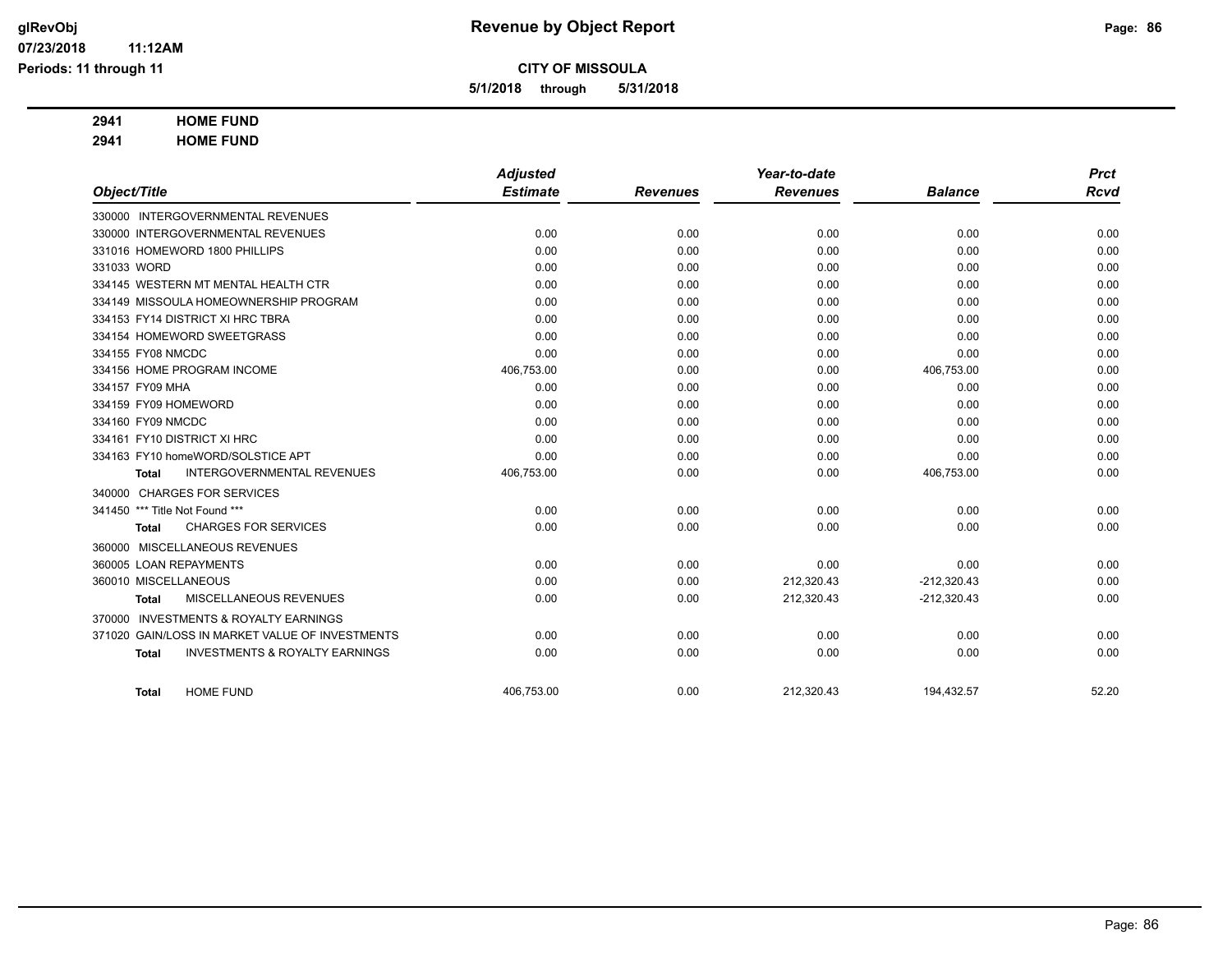**CITY OF MISSOULA**

**5/1/2018 through 5/31/2018**

**2941 HOME FUND**

|                                                           | <b>Adjusted</b> |                 | Year-to-date    |                | <b>Prct</b> |
|-----------------------------------------------------------|-----------------|-----------------|-----------------|----------------|-------------|
| Object/Title                                              | <b>Estimate</b> | <b>Revenues</b> | <b>Revenues</b> | <b>Balance</b> | Rcvd        |
| 330000 INTERGOVERNMENTAL REVENUES                         |                 |                 |                 |                |             |
| 330000 INTERGOVERNMENTAL REVENUES                         | 0.00            | 0.00            | 0.00            | 0.00           | 0.00        |
| 331016 HOMEWORD 1800 PHILLIPS                             | 0.00            | 0.00            | 0.00            | 0.00           | 0.00        |
| 331033 WORD                                               | 0.00            | 0.00            | 0.00            | 0.00           | 0.00        |
| 334145 WESTERN MT MENTAL HEALTH CTR                       | 0.00            | 0.00            | 0.00            | 0.00           | 0.00        |
| 334149 MISSOULA HOMEOWNERSHIP PROGRAM                     | 0.00            | 0.00            | 0.00            | 0.00           | 0.00        |
| 334153 FY14 DISTRICT XI HRC TBRA                          | 0.00            | 0.00            | 0.00            | 0.00           | 0.00        |
| 334154 HOMEWORD SWEETGRASS                                | 0.00            | 0.00            | 0.00            | 0.00           | 0.00        |
| 334155 FY08 NMCDC                                         | 0.00            | 0.00            | 0.00            | 0.00           | 0.00        |
| 334156 HOME PROGRAM INCOME                                | 406,753.00      | 0.00            | 0.00            | 406,753.00     | 0.00        |
| 334157 FY09 MHA                                           | 0.00            | 0.00            | 0.00            | 0.00           | 0.00        |
| 334159 FY09 HOMEWORD                                      | 0.00            | 0.00            | 0.00            | 0.00           | 0.00        |
| 334160 FY09 NMCDC                                         | 0.00            | 0.00            | 0.00            | 0.00           | 0.00        |
| 334161 FY10 DISTRICT XI HRC                               | 0.00            | 0.00            | 0.00            | 0.00           | 0.00        |
| 334163 FY10 homeWORD/SOLSTICE APT                         | 0.00            | 0.00            | 0.00            | 0.00           | 0.00        |
| INTERGOVERNMENTAL REVENUES<br><b>Total</b>                | 406,753.00      | 0.00            | 0.00            | 406,753.00     | 0.00        |
| 340000 CHARGES FOR SERVICES                               |                 |                 |                 |                |             |
| 341450 *** Title Not Found ***                            | 0.00            | 0.00            | 0.00            | 0.00           | 0.00        |
| <b>CHARGES FOR SERVICES</b><br>Total                      | 0.00            | 0.00            | 0.00            | 0.00           | 0.00        |
| 360000 MISCELLANEOUS REVENUES                             |                 |                 |                 |                |             |
| 360005 LOAN REPAYMENTS                                    | 0.00            | 0.00            | 0.00            | 0.00           | 0.00        |
| 360010 MISCELLANEOUS                                      | 0.00            | 0.00            | 212,320.43      | $-212,320.43$  | 0.00        |
| MISCELLANEOUS REVENUES<br>Total                           | 0.00            | 0.00            | 212,320.43      | $-212,320.43$  | 0.00        |
| 370000 INVESTMENTS & ROYALTY EARNINGS                     |                 |                 |                 |                |             |
| 371020 GAIN/LOSS IN MARKET VALUE OF INVESTMENT            | 0.00            | 0.00            | 0.00            | 0.00           | 0.00        |
| <b>INVESTMENTS &amp; ROYALTY EARNINGS</b><br><b>Total</b> | 0.00            | 0.00            | 0.00            | 0.00           | 0.00        |
| <b>HOME FUND</b><br><b>Total</b>                          | 406,753.00      | 0.00            | 212,320.43      | 194,432.57     | 52.20       |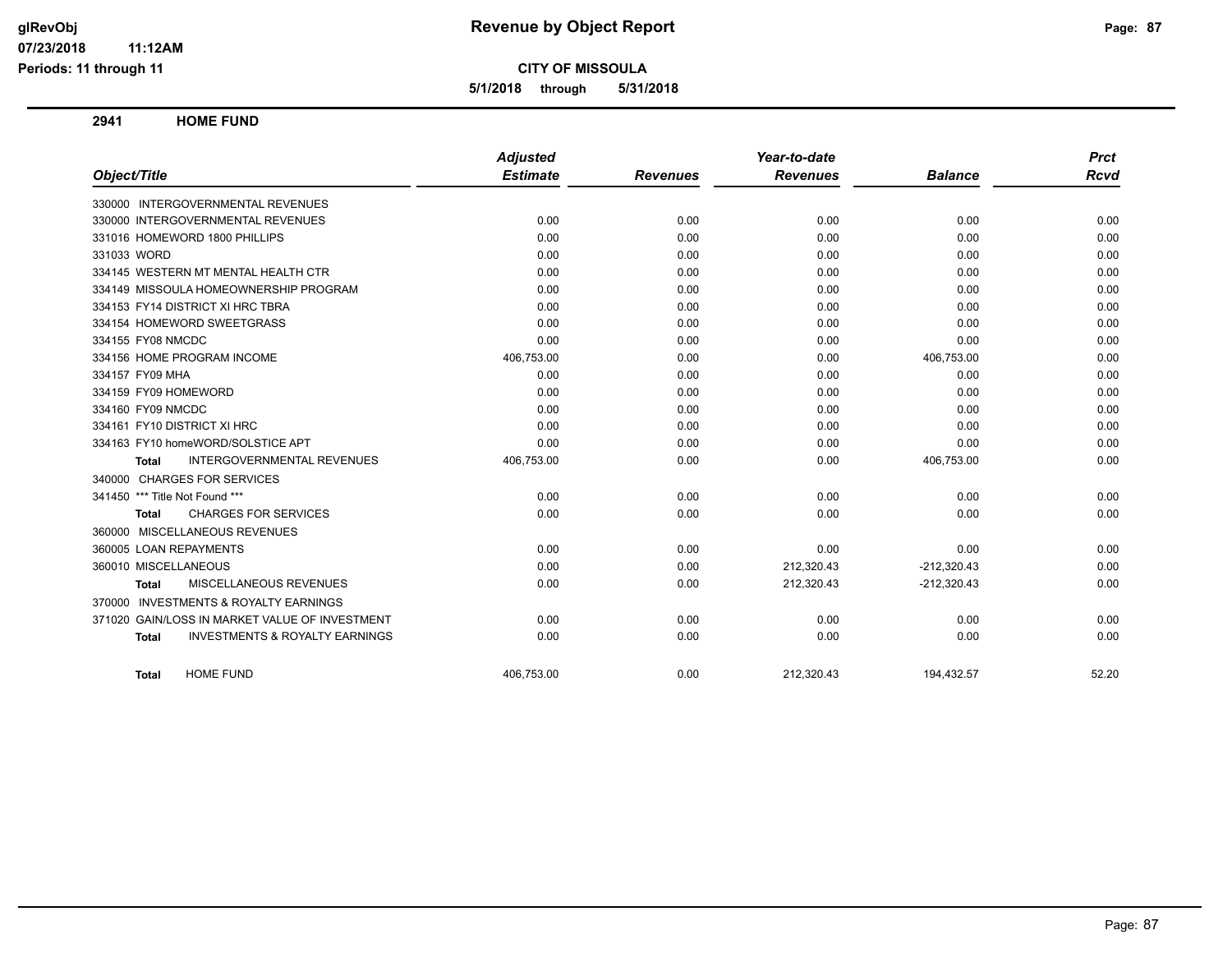**5/1/2018 through 5/31/2018**

### **2942 ADDI PROGRAM**

**2942 ADDI PROGRAM**

|                                                           | <b>Adjusted</b> |                 | Year-to-date    |                | <b>Prct</b> |
|-----------------------------------------------------------|-----------------|-----------------|-----------------|----------------|-------------|
| Object/Title                                              | <b>Estimate</b> | <b>Revenues</b> | <b>Revenues</b> | <b>Balance</b> | <b>Rcvd</b> |
| 330000 INTERGOVERNMENTAL REVENUES                         |                 |                 |                 |                |             |
| 330000 INTERGOVERNMENTAL REVENUES                         | 0.00            | 0.00            | 0.00            | 0.00           | 0.00        |
| 334146 ADDI FUNDS-1ST TIME HOMEBUYERS                     | 0.00            | 0.00            | 0.00            | 0.00           | 0.00        |
| INTERGOVERNMENTAL REVENUES<br>Total                       | 0.00            | 0.00            | 0.00            | 0.00           | 0.00        |
| 370000 INVESTMENTS & ROYALTY EARNINGS                     |                 |                 |                 |                |             |
| 371010 INTEREST ON INVESTMENTS                            | 0.00            | 0.00            | 0.00            | 0.00           | 0.00        |
| 371020 GAIN/LOSS IN MARKET VALUE OF INVESTMENTS           | 0.00            | 0.00            | 0.00            | 0.00           | 0.00        |
| <b>INVESTMENTS &amp; ROYALTY EARNINGS</b><br><b>Total</b> | 0.00            | 0.00            | 0.00            | 0.00           | 0.00        |
|                                                           |                 |                 |                 |                |             |
| ADDI PROGRAM<br><b>Total</b>                              | 0.00            | 0.00            | 0.00            | 0.00           | 0.00        |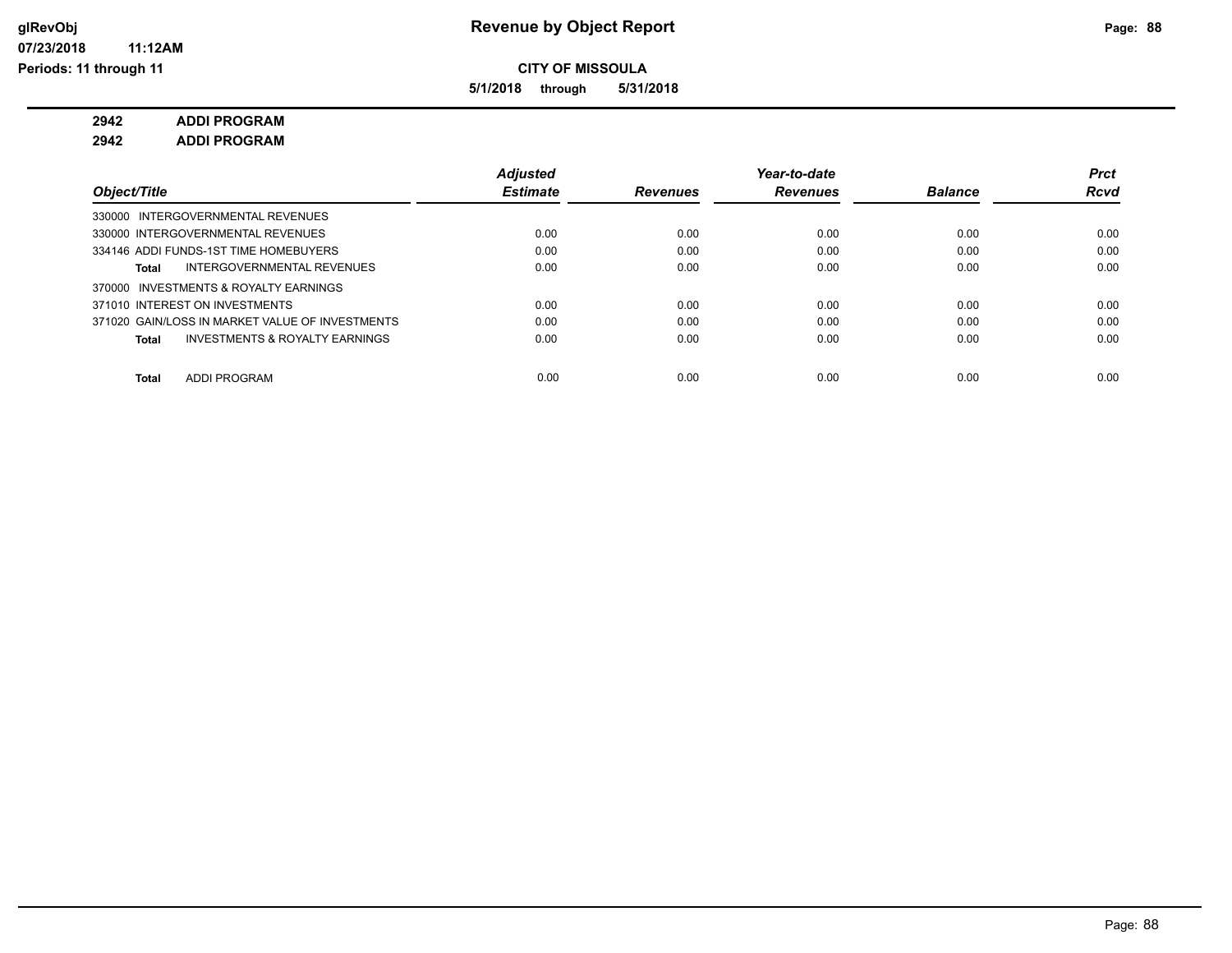**CITY OF MISSOULA**

**5/1/2018 through 5/31/2018**

### **2942 ADDI PROGRAM**

|                                                | <b>Adiusted</b> |                 | Year-to-date    |                | <b>Prct</b> |
|------------------------------------------------|-----------------|-----------------|-----------------|----------------|-------------|
| Object/Title                                   | <b>Estimate</b> | <b>Revenues</b> | <b>Revenues</b> | <b>Balance</b> | <b>Rcvd</b> |
| 330000 INTERGOVERNMENTAL REVENUES              |                 |                 |                 |                |             |
| 330000 INTERGOVERNMENTAL REVENUES              | 0.00            | 0.00            | 0.00            | 0.00           | 0.00        |
| 334146 ADDI FUNDS-1ST TIME HOMEBUYERS          | 0.00            | 0.00            | 0.00            | 0.00           | 0.00        |
| INTERGOVERNMENTAL REVENUES<br>Total            | 0.00            | 0.00            | 0.00            | 0.00           | 0.00        |
| 370000 INVESTMENTS & ROYALTY EARNINGS          |                 |                 |                 |                |             |
| 371010 INTEREST ON INVESTMENTS                 | 0.00            | 0.00            | 0.00            | 0.00           | 0.00        |
| 371020 GAIN/LOSS IN MARKET VALUE OF INVESTMENT | 0.00            | 0.00            | 0.00            | 0.00           | 0.00        |
| Total<br>INVESTMENTS & ROYALTY EARNINGS        | 0.00            | 0.00            | 0.00            | 0.00           | 0.00        |
|                                                |                 |                 |                 |                |             |
| <b>ADDI PROGRAM</b><br><b>Total</b>            | 0.00            | 0.00            | 0.00            | 0.00           | 0.00        |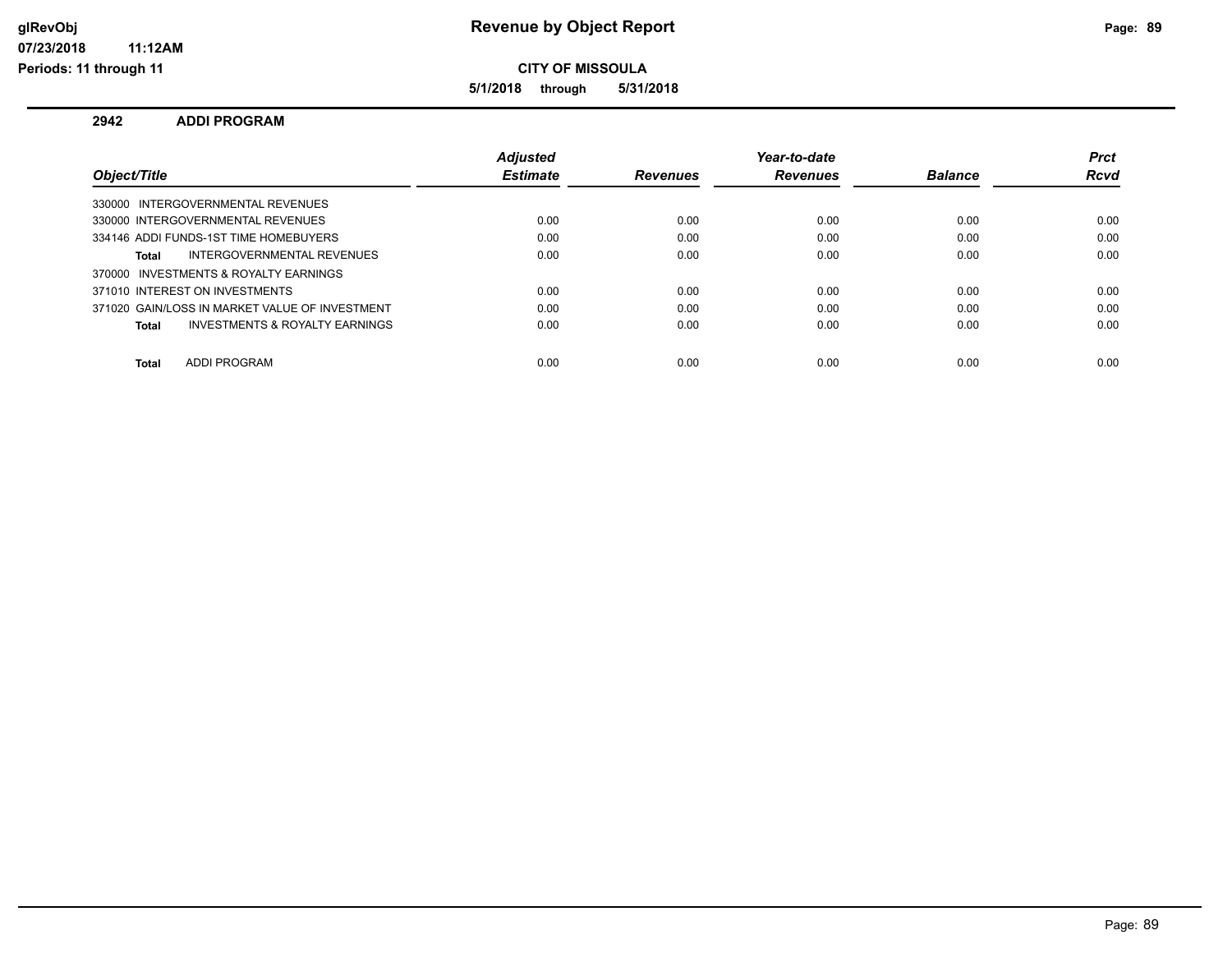**5/1/2018 through 5/31/2018**

### **2943 CITY HOME PROGRAM INCOME**

### **2943 CITY HOME PROGRAM INCOME**

|                                          | <b>Adjusted</b> |                 | Year-to-date    |                | <b>Prct</b> |
|------------------------------------------|-----------------|-----------------|-----------------|----------------|-------------|
| Object/Title                             | <b>Estimate</b> | <b>Revenues</b> | <b>Revenues</b> | <b>Balance</b> | <b>Rcvd</b> |
| INTERGOVERNMENTAL REVENUES<br>330000     |                 |                 |                 |                |             |
| 334156 *** Title Not Found ***           | 0.00            | 0.00            | 437,617.72      | -437,617.72    | 0.00        |
| INTERGOVERNMENTAL REVENUES<br>Total      | 0.00            | 0.00            | 437.617.72      | -437.617.72    | 0.00        |
| 360000 MISCELLANEOUS REVENUES            |                 |                 |                 |                |             |
| 360005 LOAN REPAYMENTS                   | 25,000.00       | 0.00            | 37.61           | 24.962.39      | 0.15        |
| 360010 MISCELLANEOUS                     | 0.00            | 1.252.71        | 1.786.07        | $-1,786.07$    | 0.00        |
| MISCELLANEOUS REVENUES<br>Total          | 25,000.00       | 1,252.71        | 1,823.68        | 23,176.32      | 7.29        |
| OTHER FINANCING SOURCES<br>380000        |                 |                 |                 |                |             |
| 383000 OPERATING TRANSFERS               | 0.00            | 0.00            | 0.00            | 0.00           | 0.00        |
| OTHER FINANCING SOURCES<br><b>Total</b>  | 0.00            | 0.00            | 0.00            | 0.00           | 0.00        |
| CITY HOME PROGRAM INCOME<br><b>Total</b> | 25.000.00       | 1.252.71        | 439.441.40      | $-414.441.40$  | 1.757.77    |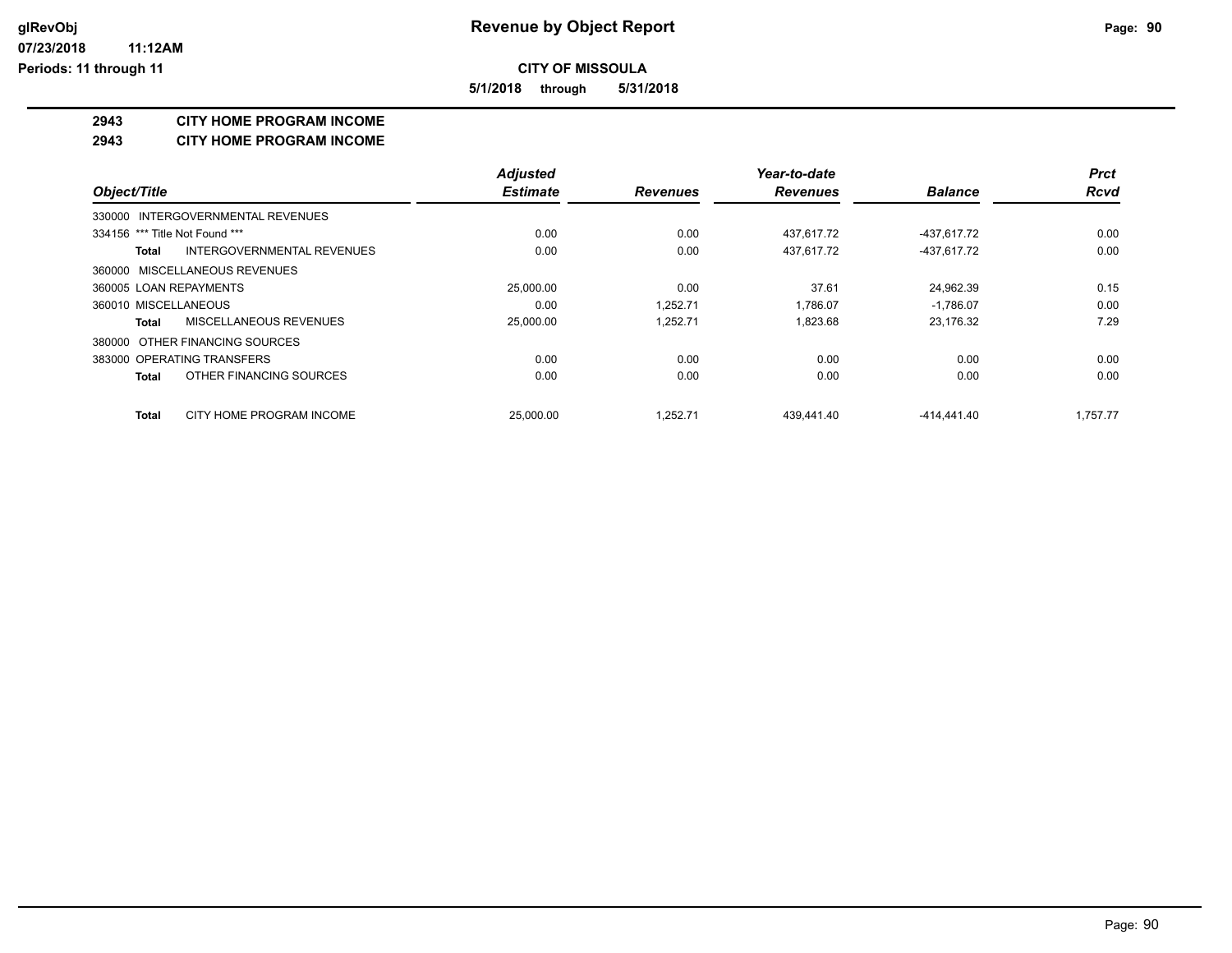**CITY OF MISSOULA**

**5/1/2018 through 5/31/2018**

### **2943 CITY HOME PROGRAM INCOME**

|                                            | <b>Adjusted</b> |                 | Year-to-date    |                | <b>Prct</b> |
|--------------------------------------------|-----------------|-----------------|-----------------|----------------|-------------|
| Object/Title                               | <b>Estimate</b> | <b>Revenues</b> | <b>Revenues</b> | <b>Balance</b> | <b>Rcvd</b> |
| 330000 INTERGOVERNMENTAL REVENUES          |                 |                 |                 |                |             |
| 334156 *** Title Not Found ***             | 0.00            | 0.00            | 437.617.72      | -437.617.72    | 0.00        |
| INTERGOVERNMENTAL REVENUES<br><b>Total</b> | 0.00            | 0.00            | 437.617.72      | -437.617.72    | 0.00        |
| 360000 MISCELLANEOUS REVENUES              |                 |                 |                 |                |             |
| 360005 LOAN REPAYMENTS                     | 25.000.00       | 0.00            | 37.61           | 24,962.39      | 0.15        |
| 360010 MISCELLANEOUS                       | 0.00            | 1,252.71        | 1,786.07        | $-1,786.07$    | 0.00        |
| MISCELLANEOUS REVENUES<br><b>Total</b>     | 25,000.00       | 1.252.71        | 1.823.68        | 23.176.32      | 7.29        |
| 380000 OTHER FINANCING SOURCES             |                 |                 |                 |                |             |
| 383000 OPERATING TRANSFERS                 | 0.00            | 0.00            | 0.00            | 0.00           | 0.00        |
| OTHER FINANCING SOURCES<br><b>Total</b>    | 0.00            | 0.00            | 0.00            | 0.00           | 0.00        |
| CITY HOME PROGRAM INCOME<br><b>Total</b>   | 25.000.00       | 1.252.71        | 439.441.40      | -414.441.40    | 1.757.77    |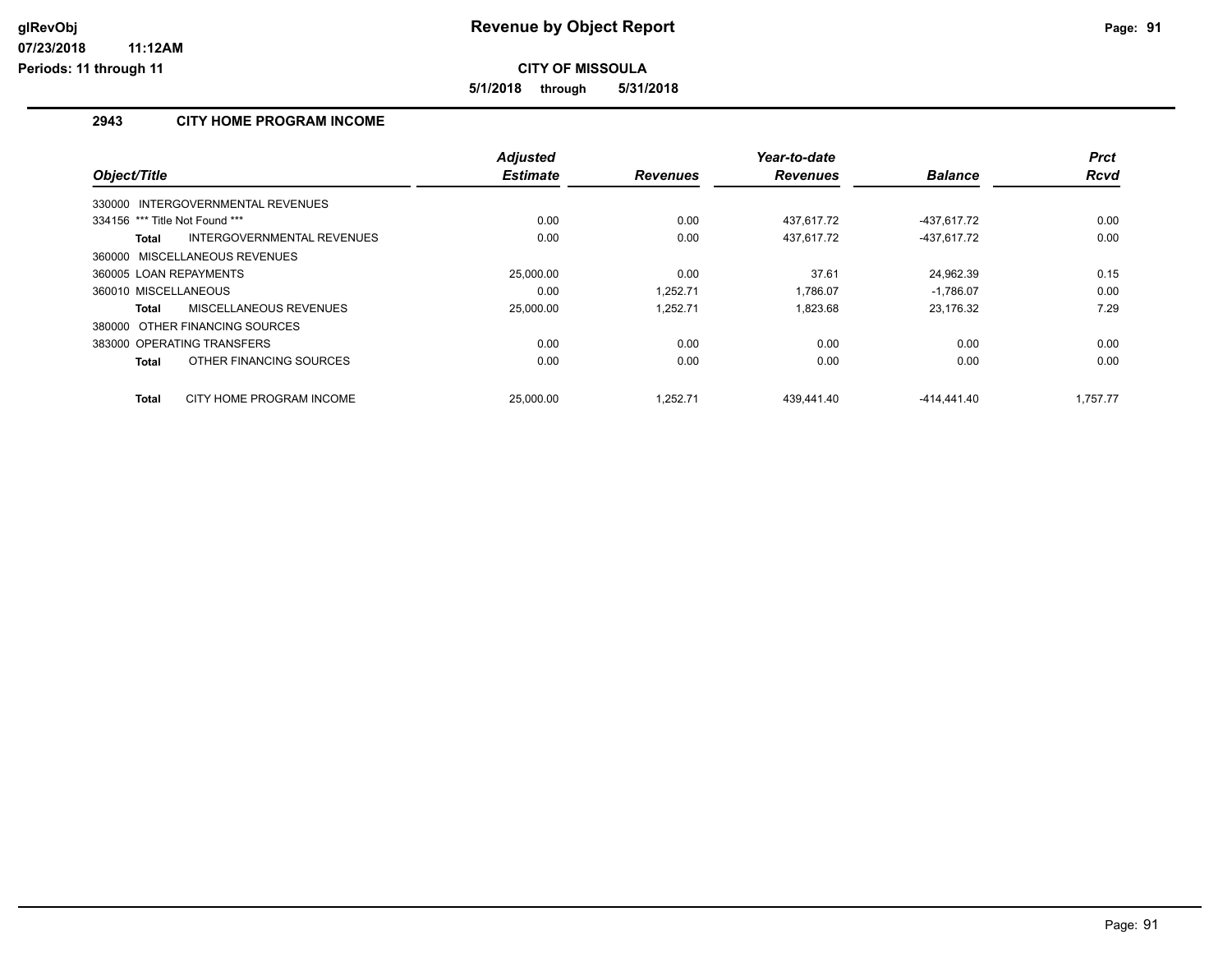**5/1/2018 through 5/31/2018**

# **2944 NEIGHBORHOOD STABILIZATION PROGRAM**

### **2944 NEIGHBORHOOD STABILIZATION PROGRAM**

|                                                    | <b>Adjusted</b> |                 | Year-to-date    |                | Prct |
|----------------------------------------------------|-----------------|-----------------|-----------------|----------------|------|
| Object/Title                                       | <b>Estimate</b> | <b>Revenues</b> | <b>Revenues</b> | <b>Balance</b> | Rcvd |
| 330000 INTERGOVERNMENTAL REVENUES                  |                 |                 |                 |                |      |
| 331011 NSP GRANT/SILVERTIP PROJECT                 | 599.00          | 0.00            | 0.00            | 599.00         | 0.00 |
| 331017 HUD 6.7M/SILVERTIP APTS                     | 0.00            | 0.00            | 0.00            | 0.00           | 0.00 |
| 331018 MHA 1M/SILVERTIP APTS                       | 0.00            | 0.00            | 0.00            | 0.00           | 0.00 |
| INTERGOVERNMENTAL REVENUES<br>Total                | 599.00          | 0.00            | 0.00            | 599.00         | 0.00 |
| NEIGHBORHOOD STABILIZATION PROGRAM<br><b>Total</b> | 599.00          | 0.00            | 0.00            | 599.00         | 0.00 |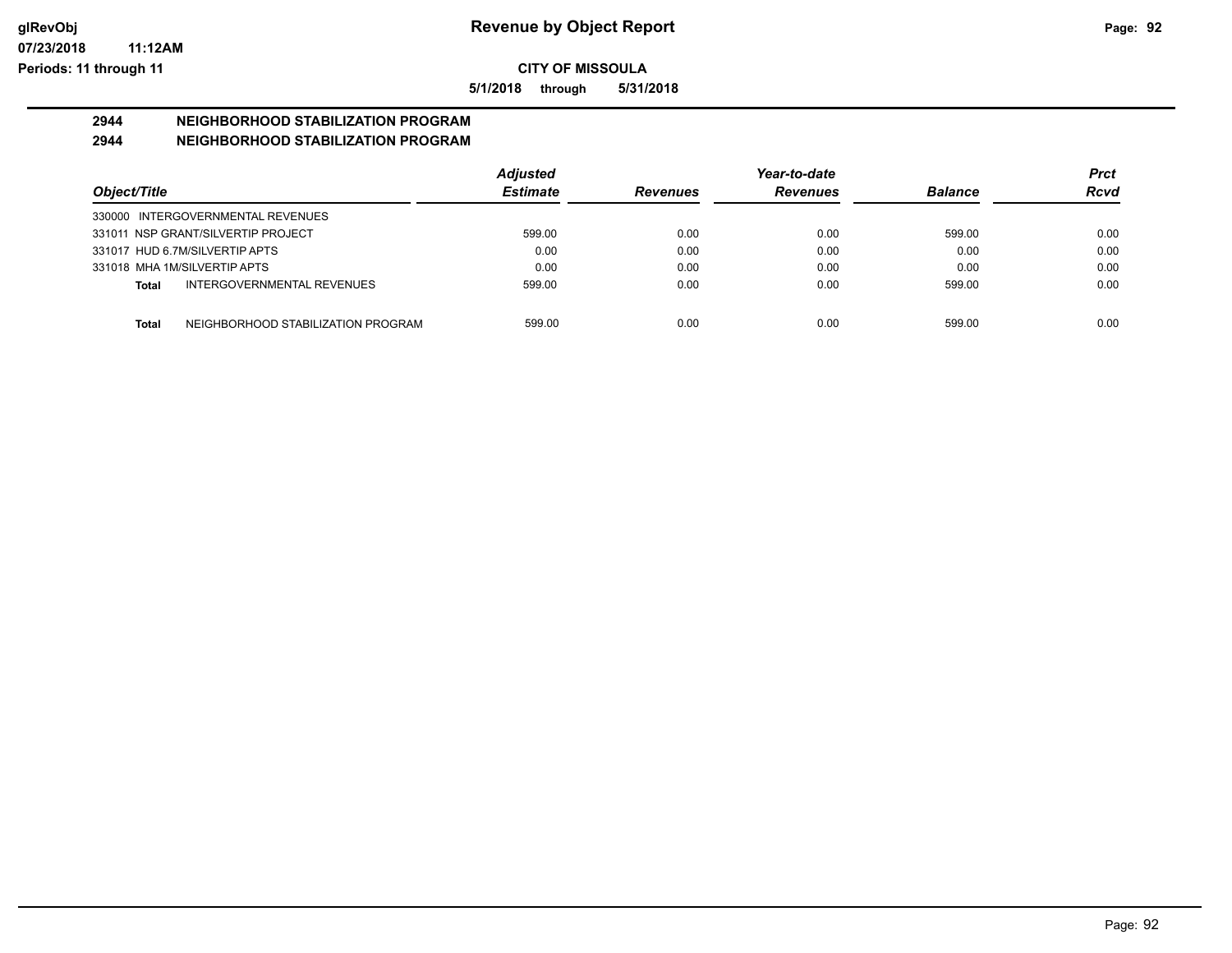**5/1/2018 through 5/31/2018**

### **2944 NEIGHBORHOOD STABILIZATION PROGRAM**

| Obiect/Title |                                    | <b>Adjusted</b><br><b>Estimate</b> | <b>Revenues</b> | Year-to-date<br><b>Revenues</b> | <b>Balance</b> | <b>Prct</b><br><b>Rcvd</b> |
|--------------|------------------------------------|------------------------------------|-----------------|---------------------------------|----------------|----------------------------|
|              | 330000 INTERGOVERNMENTAL REVENUES  |                                    |                 |                                 |                |                            |
|              | 331011 NSP GRANT/SILVERTIP PROJECT | 599.00                             | 0.00            | 0.00                            | 599.00         | 0.00                       |
|              | 331017 HUD 6.7M/SILVERTIP APTS     | 0.00                               | 0.00            | 0.00                            | 0.00           | 0.00                       |
|              | 331018 MHA 1M/SILVERTIP APTS       | 0.00                               | 0.00            | 0.00                            | 0.00           | 0.00                       |
| Total        | INTERGOVERNMENTAL REVENUES         | 599.00                             | 0.00            | 0.00                            | 599.00         | 0.00                       |
| <b>Total</b> | NEIGHBORHOOD STABILIZATION PROGRAM | 599.00                             | 0.00            | 0.00                            | 599.00         | 0.00                       |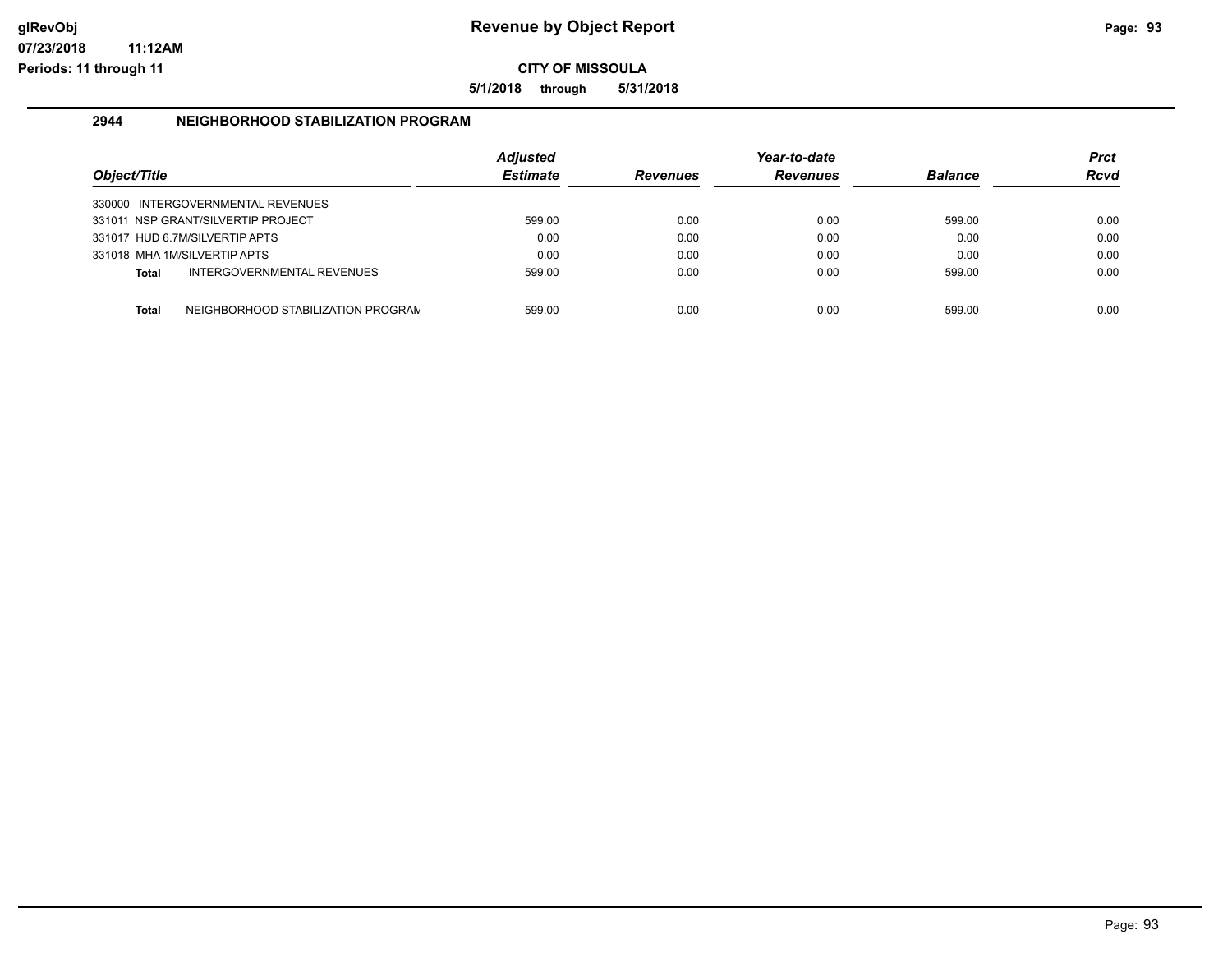**5/1/2018 through 5/31/2018**

**2955 TRANSPORTATION**

**2955 TRANSPORTATION**

|                                                           | <b>Adjusted</b> |                 | Year-to-date    |                | <b>Prct</b> |
|-----------------------------------------------------------|-----------------|-----------------|-----------------|----------------|-------------|
| Object/Title                                              | <b>Estimate</b> | <b>Revenues</b> | <b>Revenues</b> | <b>Balance</b> | Rcvd        |
| 330000 INTERGOVERNMENTAL REVENUES                         |                 |                 |                 |                |             |
| 330000 INTERGOVERNMENTAL REVENUES                         | 0.00            | 0.00            | 0.00            | 0.00           | 0.00        |
| 330005 MUTD GRANT ADMIN FEE                               | 0.00            | 0.00            | 4,632.70        | $-4,632.70$    | 0.00        |
| 331054 FHWA PL GRANT                                      | 851.201.00      | 0.00            | 205.969.48      | 645,231.52     | 24.20       |
| 331055 FTA GRANT                                          | 166,584.00      | 0.00            | 80.952.84       | 85.631.16      | 48.60       |
| 331056 MDT FEDERAL CMAO                                   | 285,698.00      | 0.00            | 108,222.06      | 177,475.94     | 37.88       |
| 336023 STATE CONTRIB. - PERS                              | 0.00            | 33.43           | 406.31          | $-406.31$      | 0.00        |
| 336030 COUNTY CONTRIBUTION                                | 9,900.00        | 0.00            | 17,900.00       | $-8,000.00$    | 180.81      |
| <b>INTERGOVERNMENTAL REVENUES</b><br><b>Total</b>         | 1,313,383.00    | 33.43           | 418,083.39      | 895,299.61     | 31.83       |
| <b>MISCELLANEOUS REVENUES</b><br>360000                   |                 |                 |                 |                |             |
| 362000 OTHER MISCELLANEOUS REVENUE                        | 10,000.00       | 0.00            | 0.00            | 10,000.00      | 0.00        |
| 362007 *** Title Not Found ***                            | 0.00            | 0.00            | 0.00            | 0.00           | 0.00        |
| 365016 *** Title Not Found ***                            | 30,000.00       | 0.00            | 5,141.00        | 24,859.00      | 17.14       |
| MISCELLANEOUS REVENUES<br><b>Total</b>                    | 40,000.00       | 0.00            | 5,141.00        | 34,859.00      | 12.85       |
| <b>INVESTMENTS &amp; ROYALTY EARNINGS</b><br>370000       |                 |                 |                 |                |             |
| 371010 INTEREST ON INVESTMENTS                            | 0.00            | 0.00            | 0.00            | 0.00           | 0.00        |
| <b>INVESTMENTS &amp; ROYALTY EARNINGS</b><br><b>Total</b> | 0.00            | 0.00            | 0.00            | 0.00           | 0.00        |
| OTHER FINANCING SOURCES<br>380000                         |                 |                 |                 |                |             |
| 383000 OPERATING TRANSFERS                                | 82,925.00       | 0.00            | 41,043.00       | 41,882.00      | 49.49       |
| 383029 TRANS FR GENERAL                                   | 9.900.00        | 0.00            | 9,900.00        | 0.00           | 100.00      |
| OTHER FINANCING SOURCES<br><b>Total</b>                   | 92,825.00       | 0.00            | 50,943.00       | 41,882.00      | 54.88       |
| <b>TRANSPORTATION</b><br><b>Total</b>                     | 1,446,208.00    | 33.43           | 474,167.39      | 972,040.61     | 32.79       |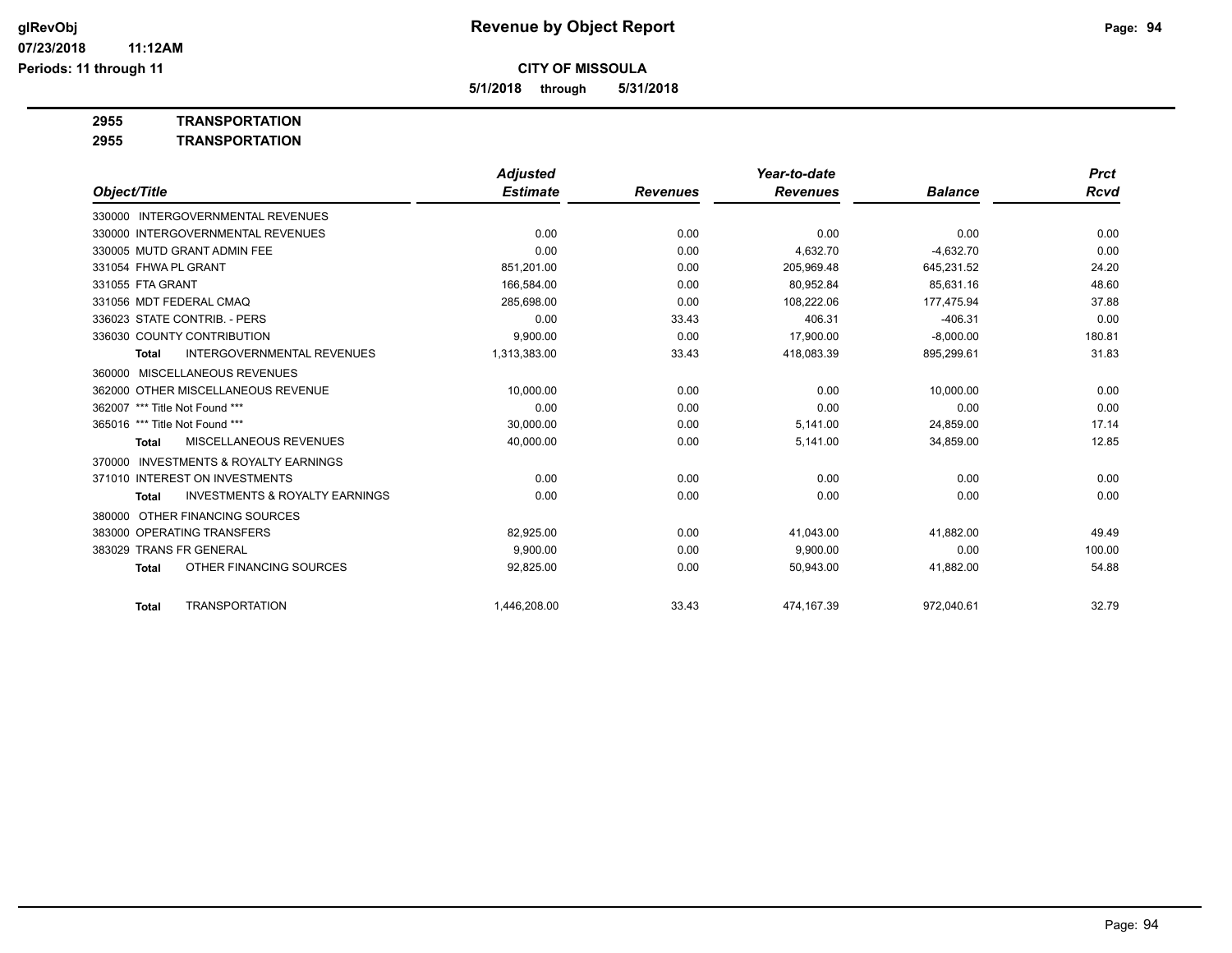**5/1/2018 through 5/31/2018**

### **2955 TRANSPORTATION**

|                                                           | <b>Adjusted</b> |                 | Year-to-date    |                | <b>Prct</b> |
|-----------------------------------------------------------|-----------------|-----------------|-----------------|----------------|-------------|
| Object/Title                                              | <b>Estimate</b> | <b>Revenues</b> | <b>Revenues</b> | <b>Balance</b> | Rcvd        |
| 330000 INTERGOVERNMENTAL REVENUES                         |                 |                 |                 |                |             |
| 330000 INTERGOVERNMENTAL REVENUES                         | 0.00            | 0.00            | 0.00            | 0.00           | 0.00        |
| 330005 MUTD GRANT ADMIN FEE                               | 0.00            | 0.00            | 4,632.70        | $-4,632.70$    | 0.00        |
| 331054 FHWA PL GRANT                                      | 851,201.00      | 0.00            | 205,969.48      | 645,231.52     | 24.20       |
| 331055 FTA GRANT                                          | 166,584.00      | 0.00            | 80,952.84       | 85,631.16      | 48.60       |
| 331056 MDT FEDERAL CMAQ                                   | 285,698.00      | 0.00            | 108,222.06      | 177,475.94     | 37.88       |
| 336023 STATE CONTRIB. - PERS                              | 0.00            | 33.43           | 406.31          | $-406.31$      | 0.00        |
| 336030 COUNTY CONTRIBUTION                                | 9,900.00        | 0.00            | 17,900.00       | $-8,000.00$    | 180.81      |
| <b>INTERGOVERNMENTAL REVENUES</b><br>Total                | 1,313,383.00    | 33.43           | 418,083.39      | 895,299.61     | 31.83       |
| 360000 MISCELLANEOUS REVENUES                             |                 |                 |                 |                |             |
| 362000 OTHER MISCELLANEOUS REVENUE                        | 10,000.00       | 0.00            | 0.00            | 10,000.00      | 0.00        |
| 362007 *** Title Not Found ***                            | 0.00            | 0.00            | 0.00            | 0.00           | 0.00        |
| 365016 *** Title Not Found ***                            | 30,000.00       | 0.00            | 5,141.00        | 24,859.00      | 17.14       |
| MISCELLANEOUS REVENUES<br>Total                           | 40,000.00       | 0.00            | 5,141.00        | 34,859.00      | 12.85       |
| 370000 INVESTMENTS & ROYALTY EARNINGS                     |                 |                 |                 |                |             |
| 371010 INTEREST ON INVESTMENTS                            | 0.00            | 0.00            | 0.00            | 0.00           | 0.00        |
| <b>INVESTMENTS &amp; ROYALTY EARNINGS</b><br><b>Total</b> | 0.00            | 0.00            | 0.00            | 0.00           | 0.00        |
| 380000 OTHER FINANCING SOURCES                            |                 |                 |                 |                |             |
| 383000 OPERATING TRANSFERS                                | 82,925.00       | 0.00            | 41,043.00       | 41,882.00      | 49.49       |
| 383029 TRANS FR GENERAL                                   | 9,900.00        | 0.00            | 9,900.00        | 0.00           | 100.00      |
| OTHER FINANCING SOURCES<br><b>Total</b>                   | 92,825.00       | 0.00            | 50,943.00       | 41,882.00      | 54.88       |
| <b>TRANSPORTATION</b><br><b>Total</b>                     | 1.446.208.00    | 33.43           | 474.167.39      | 972.040.61     | 32.79       |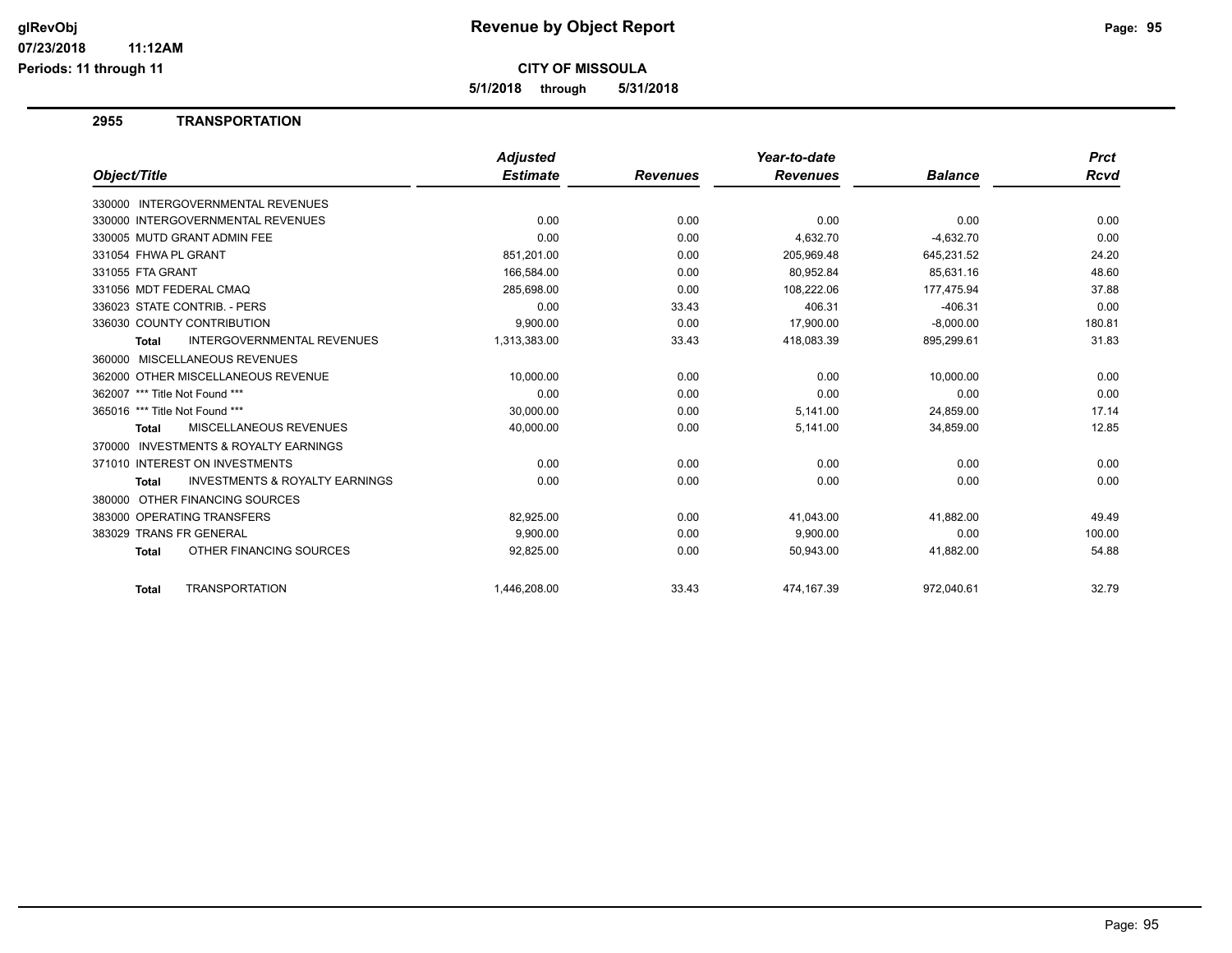**5/1/2018 through 5/31/2018**

**2987 FEDERAL TRANSPORTATION FUND**

**2987 FEDERAL TRANSPORTATION FUND**

|                                                    | <b>Adjusted</b> |                 | Year-to-date    |                | <b>Prct</b> |
|----------------------------------------------------|-----------------|-----------------|-----------------|----------------|-------------|
| Object/Title                                       | <b>Estimate</b> | <b>Revenues</b> | <b>Revenues</b> | <b>Balance</b> | <b>Rcvd</b> |
| 330000 INTERGOVERNMENTAL REVENUES                  |                 |                 |                 |                |             |
| 331053 CTEP PLAYFAIR                               | 0.00            | 0.00            | $-5,000.00$     | 5,000.00       | 0.00        |
| 331156 CTEP GRANT - S HILLS TRAILS SYSTEM          | 81,964.00       | 0.00            | 0.00            | 81,964.00      | 0.00        |
| 331180 LIBRARY LITERACY GRANT                      | 0.00            | 0.00            | 0.00            | 0.00           | 0.00        |
| 334045 MONTANA DEPARTMENT TRANSPORTATION           | 208,379.00      | 0.00            | 0.00            | 208,379.00     | 0.00        |
| 334125 FWP GRANT                                   | 0.00            | 0.00            | 0.00            | 0.00           | 0.00        |
| 334251 RTP/TAP STATE GRANTS                        | 0.00            | 0.00            | 211,905.47      | $-211,905.47$  | 0.00        |
| 336023 STATE CONTRIB. - PERS                       | 0.00            | 0.00            | 0.00            | 0.00           | 0.00        |
| <b>INTERGOVERNMENTAL REVENUES</b><br><b>Total</b>  | 290,343.00      | 0.00            | 206,905.47      | 83,437.53      | 71.26       |
| 340000 CHARGES FOR SERVICES                        |                 |                 |                 |                |             |
| 343011 STREET AND ROADWAY REPAIR CHARGES           | 0.00            | 0.00            | 0.00            | 0.00           | 0.00        |
| <b>CHARGES FOR SERVICES</b><br><b>Total</b>        | 0.00            | 0.00            | 0.00            | 0.00           | 0.00        |
| 360000 MISCELLANEOUS REVENUES                      |                 |                 |                 |                |             |
| 360010 MISCELLANEOUS                               | 0.00            | 0.00            | 0.00            | 0.00           | 0.00        |
| 365000 DONATIONS                                   | 0.00            | 0.00            | 0.00            | 0.00           | 0.00        |
| MISCELLANEOUS REVENUES<br><b>Total</b>             | 0.00            | 0.00            | 0.00            | 0.00           | 0.00        |
| 370000 INVESTMENTS & ROYALTY EARNINGS              |                 |                 |                 |                |             |
| 371010 INTEREST ON INVESTMENTS                     | 0.00            | 0.00            | 0.00            | 0.00           | 0.00        |
| 371020 GAIN/LOSS IN MARKET VALUE OF INVESTMENTS    | 0.00            | 0.00            | 0.00            | 0.00           | 0.00        |
| <b>INVESTMENTS &amp; ROYALTY EARNINGS</b><br>Total | 0.00            | 0.00            | 0.00            | 0.00           | 0.00        |
| 380000 OTHER FINANCING SOURCES                     |                 |                 |                 |                |             |
| 381009 TRANSFERS IN-OPEN SPACE BOND                | 0.00            | 0.00            | 0.00            | 0.00           | 0.00        |
| 383000 OPERATING TRANSFERS                         | 0.00            | 0.00            | 0.00            | 0.00           | 0.00        |
| 383002 TRANS FR GAS TAX                            | 0.00            | 0.00            | 0.00            | 0.00           | 0.00        |
| 383010 TRANS FR CIP                                | 0.00            | 0.00            | 0.00            | 0.00           | 0.00        |
| 383014 TRANS FR MRA                                | 0.00            | 0.00            | 0.00            | 0.00           | 0.00        |
| 383021 TRANS FR P&R TRAILS DEVLP                   | 0.00            | 0.00            | 51,136.55       | $-51,136.55$   | 0.00        |
| 383043 TRANSFERS FROM IMPACT FEES                  | 0.00            | 0.00            | 0.00            | 0.00           | 0.00        |
| 383044 TFR FROM PARK REC&TRAIL FUND                | 0.00            | 0.00            | 0.00            | 0.00           | 0.00        |
| OTHER FINANCING SOURCES<br><b>Total</b>            | 0.00            | 0.00            | 51,136.55       | $-51, 136.55$  | 0.00        |
| FEDERAL TRANSPORTATION FUND<br><b>Total</b>        | 290.343.00      | 0.00            | 258.042.02      | 32.300.98      | 88.87       |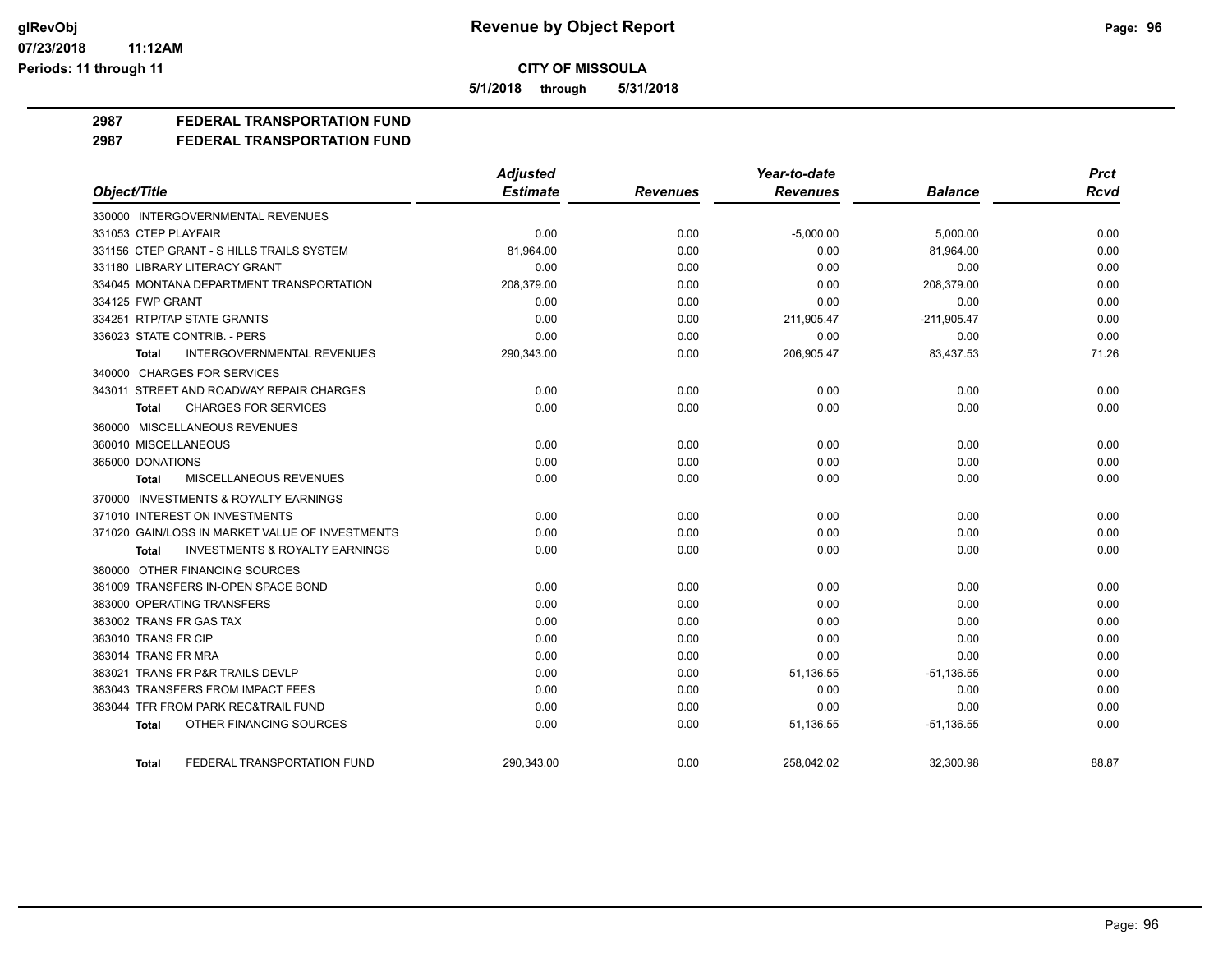**5/1/2018 through 5/31/2018**

### **2987 FEDERAL TRANSPORTATION FUND**

|                                                    | <b>Adjusted</b> |                 | Year-to-date    |                | <b>Prct</b> |
|----------------------------------------------------|-----------------|-----------------|-----------------|----------------|-------------|
| Object/Title                                       | <b>Estimate</b> | <b>Revenues</b> | <b>Revenues</b> | <b>Balance</b> | <b>Rcvd</b> |
| 330000 INTERGOVERNMENTAL REVENUES                  |                 |                 |                 |                |             |
| 331053 CTEP PLAYFAIR                               | 0.00            | 0.00            | $-5,000.00$     | 5,000.00       | 0.00        |
| 331156 CTEP GRANT - S HILLS TRAILS SYSTEM          | 81,964.00       | 0.00            | 0.00            | 81,964.00      | 0.00        |
| 331180 LIBRARY LITERACY GRANT                      | 0.00            | 0.00            | 0.00            | 0.00           | 0.00        |
| 334045 MONTANA DEPARTMENT TRANSPORTATION           | 208,379.00      | 0.00            | 0.00            | 208,379.00     | 0.00        |
| 334125 FWP GRANT                                   | 0.00            | 0.00            | 0.00            | 0.00           | 0.00        |
| 334251 RTP/TAP STATE GRANTS                        | 0.00            | 0.00            | 211,905.47      | $-211,905.47$  | 0.00        |
| 336023 STATE CONTRIB. - PERS                       | 0.00            | 0.00            | 0.00            | 0.00           | 0.00        |
| <b>INTERGOVERNMENTAL REVENUES</b><br><b>Total</b>  | 290,343.00      | 0.00            | 206,905.47      | 83,437.53      | 71.26       |
| 340000 CHARGES FOR SERVICES                        |                 |                 |                 |                |             |
| 343011 STREET AND ROADWAY REPAIR CHARGES           | 0.00            | 0.00            | 0.00            | 0.00           | 0.00        |
| <b>CHARGES FOR SERVICES</b><br>Total               | 0.00            | 0.00            | 0.00            | 0.00           | 0.00        |
| 360000 MISCELLANEOUS REVENUES                      |                 |                 |                 |                |             |
| 360010 MISCELLANEOUS                               | 0.00            | 0.00            | 0.00            | 0.00           | 0.00        |
| 365000 DONATIONS                                   | 0.00            | 0.00            | 0.00            | 0.00           | 0.00        |
| MISCELLANEOUS REVENUES<br>Total                    | 0.00            | 0.00            | 0.00            | 0.00           | 0.00        |
| 370000 INVESTMENTS & ROYALTY EARNINGS              |                 |                 |                 |                |             |
| 371010 INTEREST ON INVESTMENTS                     | 0.00            | 0.00            | 0.00            | 0.00           | 0.00        |
| 371020 GAIN/LOSS IN MARKET VALUE OF INVESTMENT     | 0.00            | 0.00            | 0.00            | 0.00           | 0.00        |
| <b>INVESTMENTS &amp; ROYALTY EARNINGS</b><br>Total | 0.00            | 0.00            | 0.00            | 0.00           | 0.00        |
| 380000 OTHER FINANCING SOURCES                     |                 |                 |                 |                |             |
| 381009 TRANSFERS IN-OPEN SPACE BOND                | 0.00            | 0.00            | 0.00            | 0.00           | 0.00        |
| 383000 OPERATING TRANSFERS                         | 0.00            | 0.00            | 0.00            | 0.00           | 0.00        |
| 383002 TRANS FR GAS TAX                            | 0.00            | 0.00            | 0.00            | 0.00           | 0.00        |
| 383010 TRANS FR CIP                                | 0.00            | 0.00            | 0.00            | 0.00           | 0.00        |
| 383014 TRANS FR MRA                                | 0.00            | 0.00            | 0.00            | 0.00           | 0.00        |
| 383021 TRANS FR P&R TRAILS DEVLP                   | 0.00            | 0.00            | 51,136.55       | $-51,136.55$   | 0.00        |
| 383043 TRANSFERS FROM IMPACT FEES                  | 0.00            | 0.00            | 0.00            | 0.00           | 0.00        |
| 383044 TFR FROM PARK REC&TRAIL FUND                | 0.00            | 0.00            | 0.00            | 0.00           | 0.00        |
| OTHER FINANCING SOURCES<br><b>Total</b>            | 0.00            | 0.00            | 51,136.55       | $-51,136.55$   | 0.00        |
| FEDERAL TRANSPORTATION FUND<br>Total               | 290,343.00      | 0.00            | 258,042.02      | 32,300.98      | 88.87       |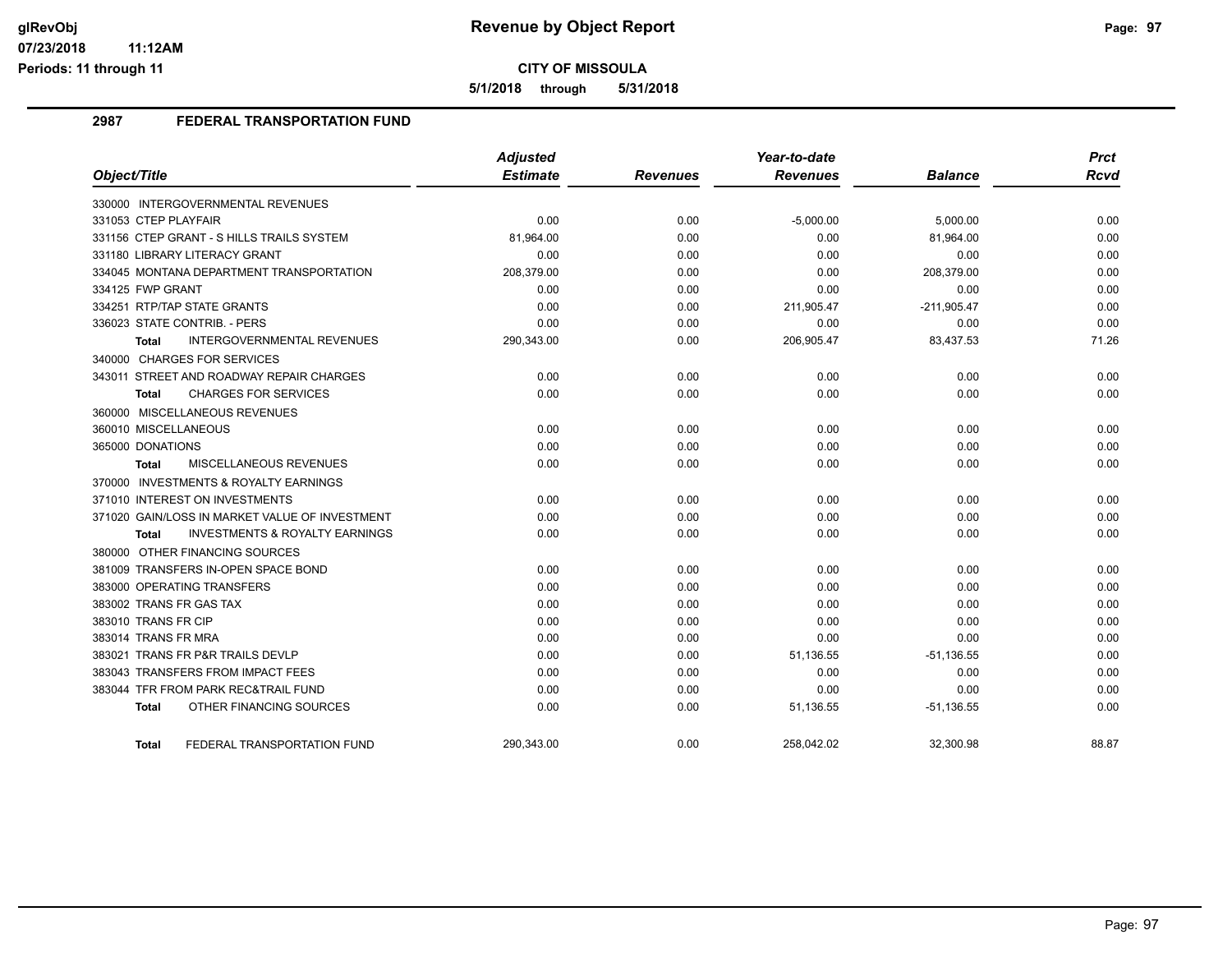**5/1/2018 through 5/31/2018**

**2988 GRANTS & DONATIONS FUND**

**2988 GRANTS & DONATIONS FUND**

|                                               | <b>Adjusted</b> |                 | Year-to-date    |                | <b>Prct</b> |
|-----------------------------------------------|-----------------|-----------------|-----------------|----------------|-------------|
| Object/Title                                  | <b>Estimate</b> | <b>Revenues</b> | <b>Revenues</b> | <b>Balance</b> | Rcvd        |
| 330000 INTERGOVERNMENTAL REVENUES             |                 |                 |                 |                |             |
| 331013 NORTHSIDE PED BRIDGE/ARRA-CDBG GRANT   | 0.00            | 0.00            | 0.00            | 0.00           | 0.00        |
| 331014 EECBG GRANT                            | 0.00            | 0.00            | 0.00            | 0.00           | 0.00        |
| 331022 EQUIPMENT GRANT                        | 0.00            | 0.00            | 0.00            | 0.00           | 0.00        |
| 331025 DV ACCOUNTABILITY PROJECT              | 0.00            | 0.00            | 0.00            | 0.00           | 0.00        |
| 331038 EPA BROWNSFIELD GRANT                  | 378,075.00      | 0.00            | $-15,730.50$    | 393,805.50     | $-4.16$     |
| 331090 EPA GRANT                              | 509,603.00      | 0.00            | 4,886.50        | 504,716.50     | 0.96        |
| 331113 FEMA GRANT                             | 0.00            | 0.00            | 87,950.75       | $-87,950.75$   | 0.00        |
| 331181 GRANTS/DONATIONS - FORT MISSOULA       | 0.00            | 0.00            | 0.00            | 0.00           | 0.00        |
| 334014 *** Title Not Found ***                | 0.00            | 0.00            | 0.00            | 0.00           | 0.00        |
| 334018 STATE GRANT - CAPITAL                  | 0.00            | 0.00            | 0.00            | 0.00           | 0.00        |
| 334025 COUNTY WEED                            | 0.00            | 0.00            | 0.00            | 0.00           | 0.00        |
| 334028 DEPT OF AG INTERN GRANT                | 0.00            | 0.00            | 0.00            | 0.00           | 0.00        |
| 334076 BIG SKY TRUST FUND GRANTS              | 0.00            | 0.00            | 0.00            | 0.00           | 0.00        |
| 334121 DNRC-EPA AREA WIDE ASSESSMENT GRANT    | 0.00            | 0.00            | 0.00            | 0.00           | 0.00        |
| 336023 STATE CONTRIB. - PERS                  | 0.00            | 0.00            | 0.00            | 0.00           | 0.00        |
| INTERGOVERNMENTAL REVENUES<br>Total           | 887,678.00      | 0.00            | 77,106.75       | 810,571.25     | 8.69        |
| 360000 MISCELLANEOUS REVENUES                 |                 |                 |                 |                |             |
| 360010 MISCELLANEOUS                          | 0.00            | 0.00            | 0.00            | 0.00           | 0.00        |
| 365000 DONATIONS                              | 176,492.00      | 50.00           | 61,130.00       | 115,362.00     | 34.64       |
| 365015 GREEN BLOCK PILOT PROJECT              | 0.00            | 0.00            | 0.00            | 0.00           | 0.00        |
| 365021 PARKS AND RECS GRANTS & CONTRIBUTIONS  | 0.00            | 0.00            | 0.00            | 0.00           | 0.00        |
| 365025 MISC FIRE GRANTS                       | 0.00            | 0.00            | 5,000.00        | $-5,000.00$    | 0.00        |
| <b>MISCELLANEOUS REVENUES</b><br><b>Total</b> | 176,492.00      | 50.00           | 66,130.00       | 110,362.00     | 37.47       |
| OTHER FINANCING SOURCES<br>380000             |                 |                 |                 |                |             |
| 383002 TRANS FR GAS TAX                       | 0.00            | 0.00            | 0.00            | 0.00           | 0.00        |
| 383022 TRANS FR OPEN SPACE BOND               | 0.00            | 0.00            | 0.00            | 0.00           | 0.00        |
| 383042 TRANSFERS FROM OTHER FUNDS             | 0.00            | 0.00            | 0.00            | 0.00           | 0.00        |
| OTHER FINANCING SOURCES<br><b>Total</b>       | 0.00            | 0.00            | 0.00            | 0.00           | 0.00        |
| <b>GRANTS &amp; DONATIONS FUND</b><br>Total   | 1,064,170.00    | 50.00           | 143,236.75      | 920,933.25     | 13.46       |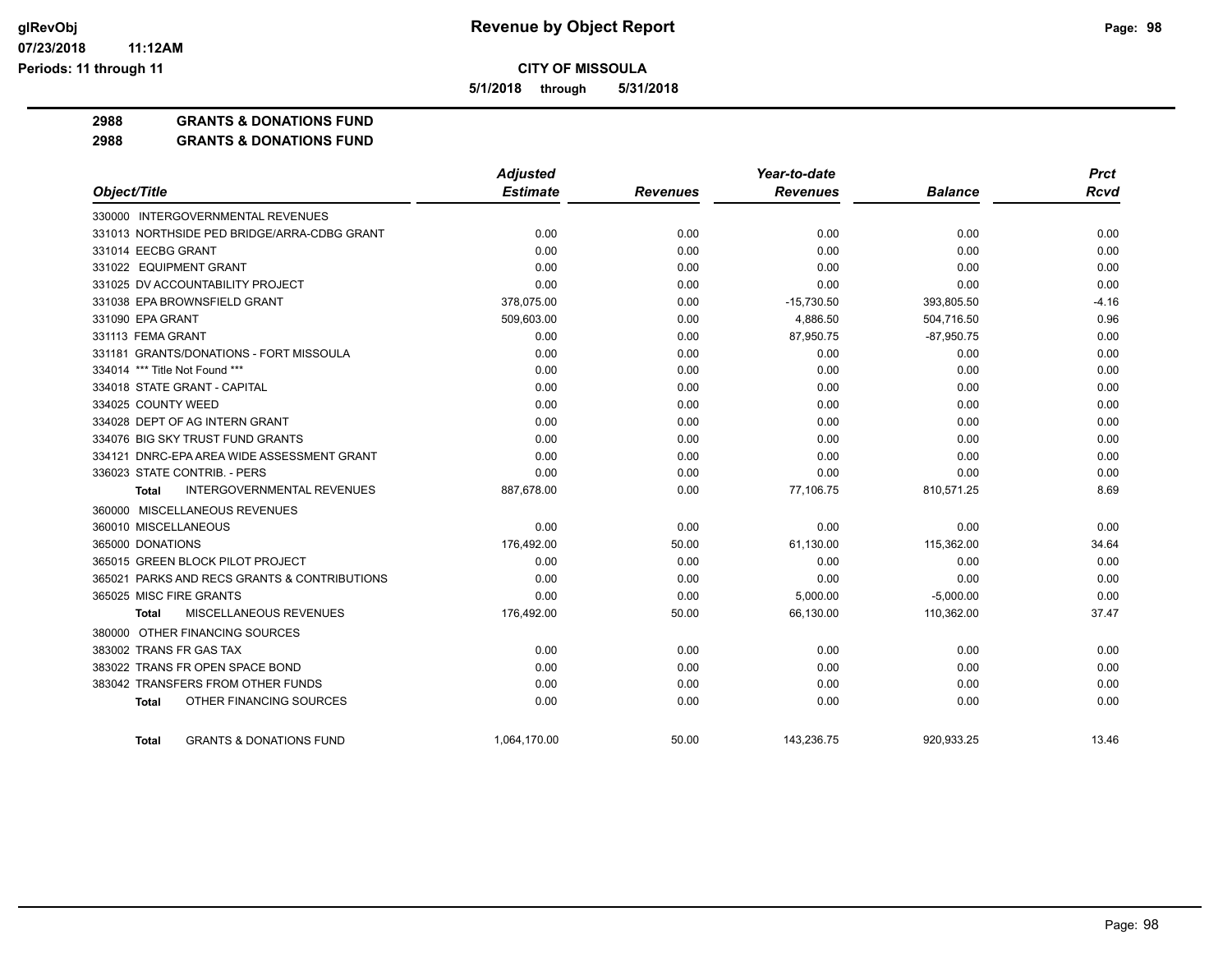**CITY OF MISSOULA**

**5/1/2018 through 5/31/2018**

### **2988 GRANTS & DONATIONS FUND**

|                                                    | Adjusted        |                 | Year-to-date    |                | <b>Prct</b> |
|----------------------------------------------------|-----------------|-----------------|-----------------|----------------|-------------|
| Object/Title                                       | <b>Estimate</b> | <b>Revenues</b> | <b>Revenues</b> | <b>Balance</b> | Rcvd        |
| 330000 INTERGOVERNMENTAL REVENUES                  |                 |                 |                 |                |             |
| 331013 NORTHSIDE PED BRIDGE/ARRA-CDBG GRANT        | 0.00            | 0.00            | 0.00            | 0.00           | 0.00        |
| 331014 EECBG GRANT                                 | 0.00            | 0.00            | 0.00            | 0.00           | 0.00        |
| 331022 EQUIPMENT GRANT                             | 0.00            | 0.00            | 0.00            | 0.00           | 0.00        |
| 331025 DV ACCOUNTABILITY PROJECT                   | 0.00            | 0.00            | 0.00            | 0.00           | 0.00        |
| 331038 EPA BROWNSFIELD GRANT                       | 378,075.00      | 0.00            | $-15,730.50$    | 393,805.50     | $-4.16$     |
| 331090 EPA GRANT                                   | 509,603.00      | 0.00            | 4,886.50        | 504,716.50     | 0.96        |
| 331113 FEMA GRANT                                  | 0.00            | 0.00            | 87,950.75       | $-87,950.75$   | 0.00        |
| 331181 GRANTS/DONATIONS - FORT MISSOULA            | 0.00            | 0.00            | 0.00            | 0.00           | 0.00        |
| 334014 *** Title Not Found ***                     | 0.00            | 0.00            | 0.00            | 0.00           | 0.00        |
| 334018 STATE GRANT - CAPITAL                       | 0.00            | 0.00            | 0.00            | 0.00           | 0.00        |
| 334025 COUNTY WEED                                 | 0.00            | 0.00            | 0.00            | 0.00           | 0.00        |
| 334028 DEPT OF AG INTERN GRANT                     | 0.00            | 0.00            | 0.00            | 0.00           | 0.00        |
| 334076 BIG SKY TRUST FUND GRANTS                   | 0.00            | 0.00            | 0.00            | 0.00           | 0.00        |
| 334121 DNRC-EPA AREA WIDE ASSESSMENT GRANT         | 0.00            | 0.00            | 0.00            | 0.00           | 0.00        |
| 336023 STATE CONTRIB. - PERS                       | 0.00            | 0.00            | 0.00            | 0.00           | 0.00        |
| <b>INTERGOVERNMENTAL REVENUES</b><br><b>Total</b>  | 887,678.00      | 0.00            | 77,106.75       | 810,571.25     | 8.69        |
| 360000 MISCELLANEOUS REVENUES                      |                 |                 |                 |                |             |
| 360010 MISCELLANEOUS                               | 0.00            | 0.00            | 0.00            | 0.00           | 0.00        |
| 365000 DONATIONS                                   | 176,492.00      | 50.00           | 61,130.00       | 115,362.00     | 34.64       |
| 365015 GREEN BLOCK PILOT PROJECT                   | 0.00            | 0.00            | 0.00            | 0.00           | 0.00        |
| 365021 PARKS AND RECS GRANTS & CONTRIBUTIONS       | 0.00            | 0.00            | 0.00            | 0.00           | 0.00        |
| 365025 MISC FIRE GRANTS                            | 0.00            | 0.00            | 5,000.00        | $-5,000.00$    | 0.00        |
| MISCELLANEOUS REVENUES<br><b>Total</b>             | 176,492.00      | 50.00           | 66,130.00       | 110,362.00     | 37.47       |
| 380000 OTHER FINANCING SOURCES                     |                 |                 |                 |                |             |
| 383002 TRANS FR GAS TAX                            | 0.00            | 0.00            | 0.00            | 0.00           | 0.00        |
| 383022 TRANS FR OPEN SPACE BOND                    | 0.00            | 0.00            | 0.00            | 0.00           | 0.00        |
| 383042 TRANSFERS FROM OTHER FUNDS                  | 0.00            | 0.00            | 0.00            | 0.00           | 0.00        |
| OTHER FINANCING SOURCES<br><b>Total</b>            | 0.00            | 0.00            | 0.00            | 0.00           | 0.00        |
| <b>GRANTS &amp; DONATIONS FUND</b><br><b>Total</b> | 1.064.170.00    | 50.00           | 143.236.75      | 920.933.25     | 13.46       |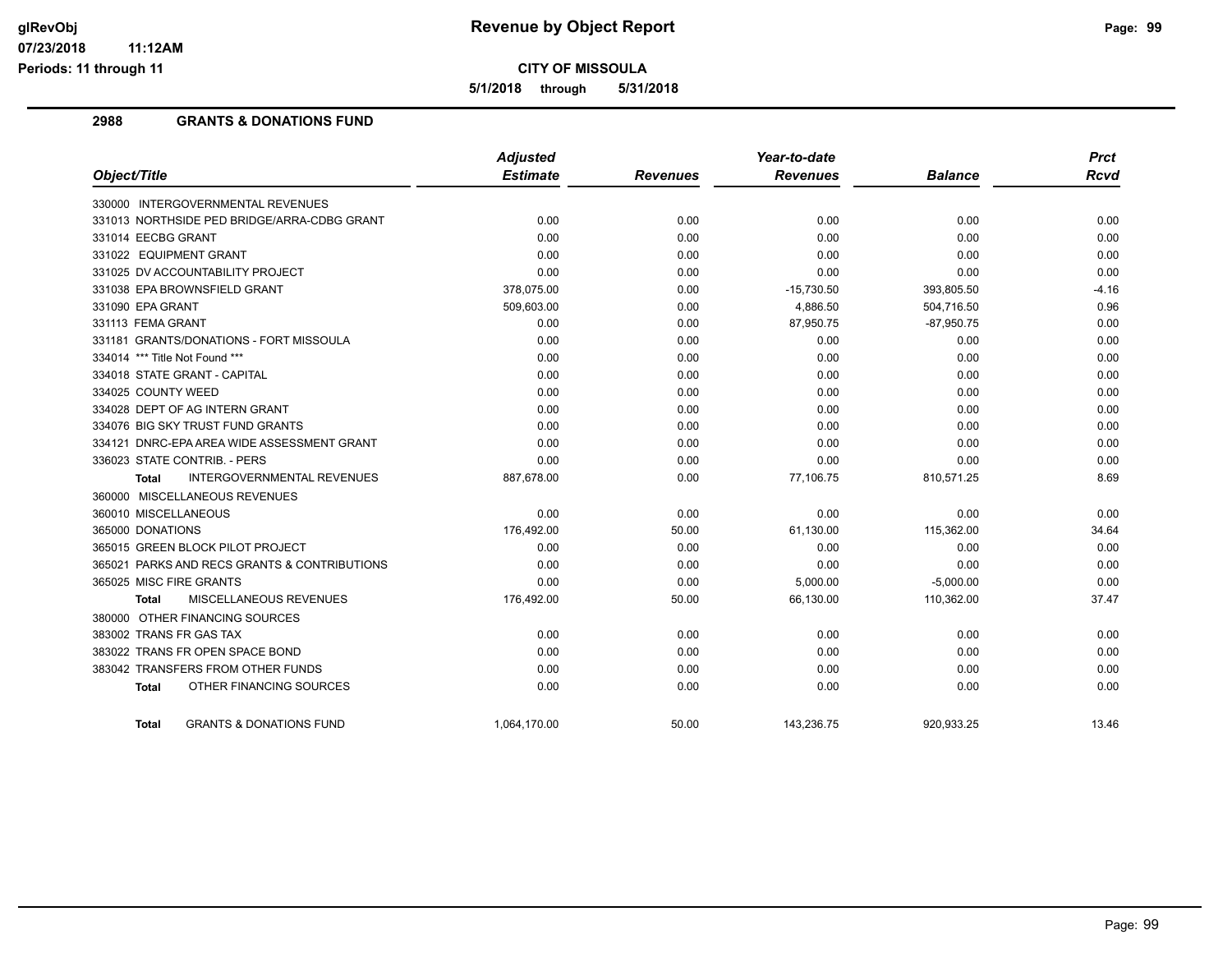**5/1/2018 through 5/31/2018**

### **2989 POLICE GRANTS & DONATIONS**

### **2989 POLICE GRANTS & DONATIONS**

|                                             | <b>Adjusted</b> |                 | Year-to-date    |                | <b>Prct</b> |
|---------------------------------------------|-----------------|-----------------|-----------------|----------------|-------------|
| Object/Title                                | <b>Estimate</b> | <b>Revenues</b> | <b>Revenues</b> | <b>Balance</b> | Rcvd        |
| <b>INTERGOVERNMENTAL REVENUES</b><br>330000 |                 |                 |                 |                |             |
| 331022 EQUIPMENT GRANT                      | 44,100.00       | 0.00            | 0.00            | 44,100.00      | 0.00        |
| 331026 ICAC GRANT                           | 102,019.00      | 27,183.83       | 82,788.97       | 19,230.03      | 81.15       |
| 331028 JAG VII                              | 5,000.00        | 0.00            | 0.00            | 5,000.00       | 0.00        |
| 334013 STATE GRANT - OT SEATBELT            | 53,600.00       | 0.00            | 34,525.45       | 19,074.55      | 64.41       |
| 334015 COPS TECHNOLOGY GRANT                | 298,729.00      | 45,849.05       | 186,236.35      | 112,492.65     | 62.34       |
| 334016 BULLETPROOF VEST GRANT               | 28,000.00       | 0.00            | 0.00            | 28,000.00      | 0.00        |
| 334020 UNDERAGE DRINKING GRANT              | 10,903.00       | 0.00            | 0.00            | 10,903.00      | 0.00        |
| STATE CONTRIB - POLICE RETIREMENT<br>336021 | 0.00            | 0.00            | 0.00            | 0.00           | 0.00        |
| <b>INTERGOVERNMENTAL REVENUES</b><br>Total  | 542,351.00      | 73,032.88       | 303,550.77      | 238,800.23     | 55.97       |
| <b>CHARGES FOR SERVICES</b><br>340000       |                 |                 |                 |                |             |
| 342000 *** Title Not Found ***              | 5,000.00        | 0.00            | 0.00            | 5,000.00       | 0.00        |
| <b>CHARGES FOR SERVICES</b><br>Total        | 5,000.00        | 0.00            | 0.00            | 5,000.00       | 0.00        |
| MISCELLANEOUS REVENUES<br>360000            |                 |                 |                 |                |             |
| 365000 DONATIONS                            | 20,000.00       | 0.00            | 2,900.00        | 17,100.00      | 14.50       |
| MISCELLANEOUS REVENUES<br><b>Total</b>      | 20,000.00       | 0.00            | 2,900.00        | 17,100.00      | 14.50       |
| POLICE GRANTS & DONATIONS<br><b>Total</b>   | 567,351.00      | 73,032.88       | 306,450.77      | 260,900.23     | 54.01       |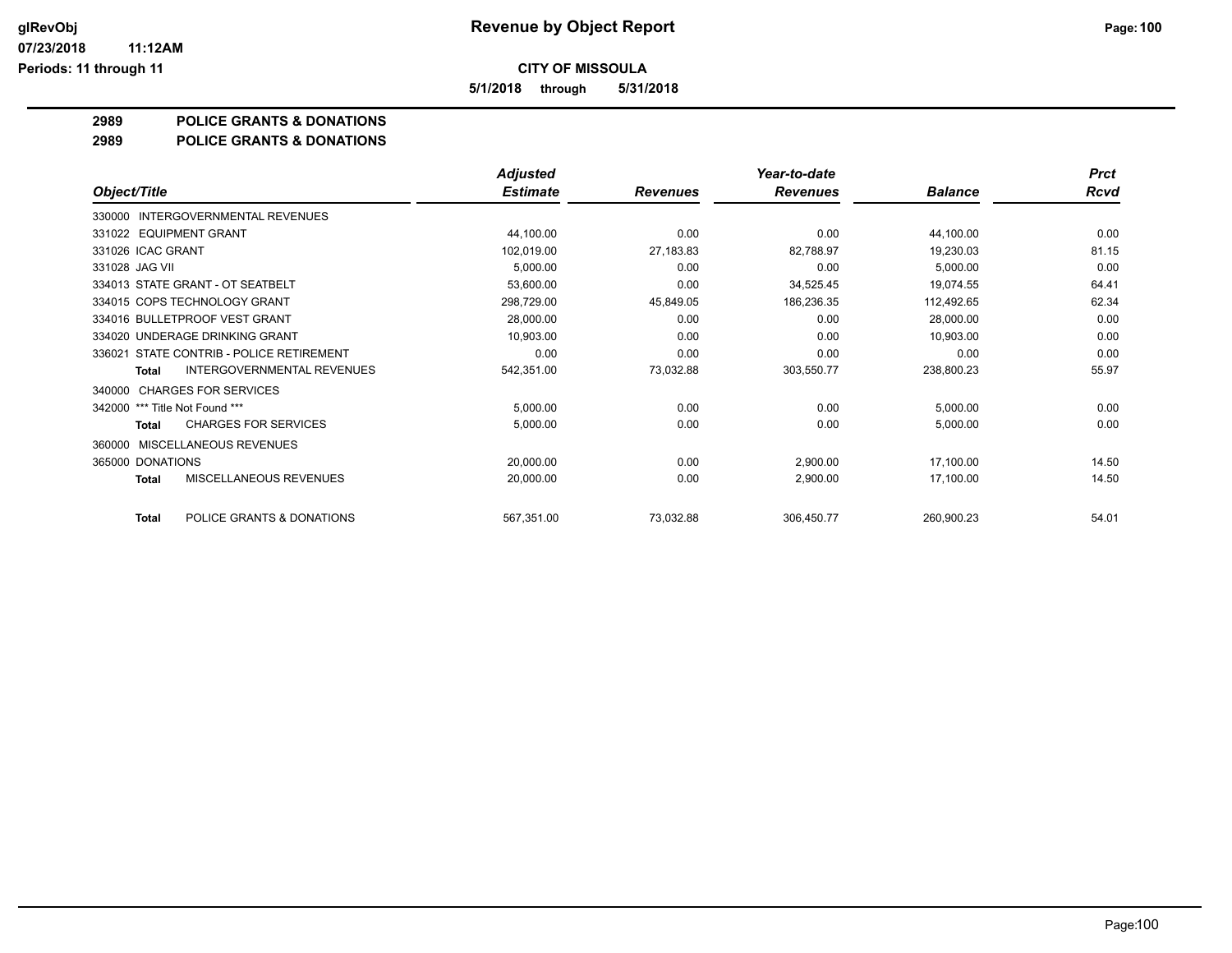**5/1/2018 through 5/31/2018**

### **2989 POLICE GRANTS & DONATIONS**

|                                                   | <b>Adjusted</b> |                 | Year-to-date    |                | <b>Prct</b> |
|---------------------------------------------------|-----------------|-----------------|-----------------|----------------|-------------|
| Object/Title                                      | <b>Estimate</b> | <b>Revenues</b> | <b>Revenues</b> | <b>Balance</b> | <b>Rcvd</b> |
| <b>INTERGOVERNMENTAL REVENUES</b><br>330000       |                 |                 |                 |                |             |
| 331022 EQUIPMENT GRANT                            | 44,100.00       | 0.00            | 0.00            | 44,100.00      | 0.00        |
| 331026 ICAC GRANT                                 | 102,019.00      | 27,183.83       | 82,788.97       | 19,230.03      | 81.15       |
| 331028 JAG VII                                    | 5,000.00        | 0.00            | 0.00            | 5,000.00       | 0.00        |
| 334013 STATE GRANT - OT SEATBELT                  | 53,600.00       | 0.00            | 34,525.45       | 19,074.55      | 64.41       |
| 334015 COPS TECHNOLOGY GRANT                      | 298,729.00      | 45,849.05       | 186,236.35      | 112,492.65     | 62.34       |
| 334016 BULLETPROOF VEST GRANT                     | 28,000.00       | 0.00            | 0.00            | 28,000.00      | 0.00        |
| 334020 UNDERAGE DRINKING GRANT                    | 10,903.00       | 0.00            | 0.00            | 10,903.00      | 0.00        |
| 336021 STATE CONTRIB - POLICE RETIREMENT          | 0.00            | 0.00            | 0.00            | 0.00           | 0.00        |
| <b>INTERGOVERNMENTAL REVENUES</b><br><b>Total</b> | 542,351.00      | 73,032.88       | 303,550.77      | 238,800.23     | 55.97       |
| 340000 CHARGES FOR SERVICES                       |                 |                 |                 |                |             |
| *** Title Not Found ***<br>342000                 | 5,000.00        | 0.00            | 0.00            | 5,000.00       | 0.00        |
| <b>CHARGES FOR SERVICES</b><br><b>Total</b>       | 5,000.00        | 0.00            | 0.00            | 5,000.00       | 0.00        |
| MISCELLANEOUS REVENUES<br>360000                  |                 |                 |                 |                |             |
| 365000 DONATIONS                                  | 20,000.00       | 0.00            | 2,900.00        | 17,100.00      | 14.50       |
| MISCELLANEOUS REVENUES<br><b>Total</b>            | 20,000.00       | 0.00            | 2,900.00        | 17,100.00      | 14.50       |
| POLICE GRANTS & DONATIONS<br>Total                | 567,351.00      | 73,032.88       | 306,450.77      | 260,900.23     | 54.01       |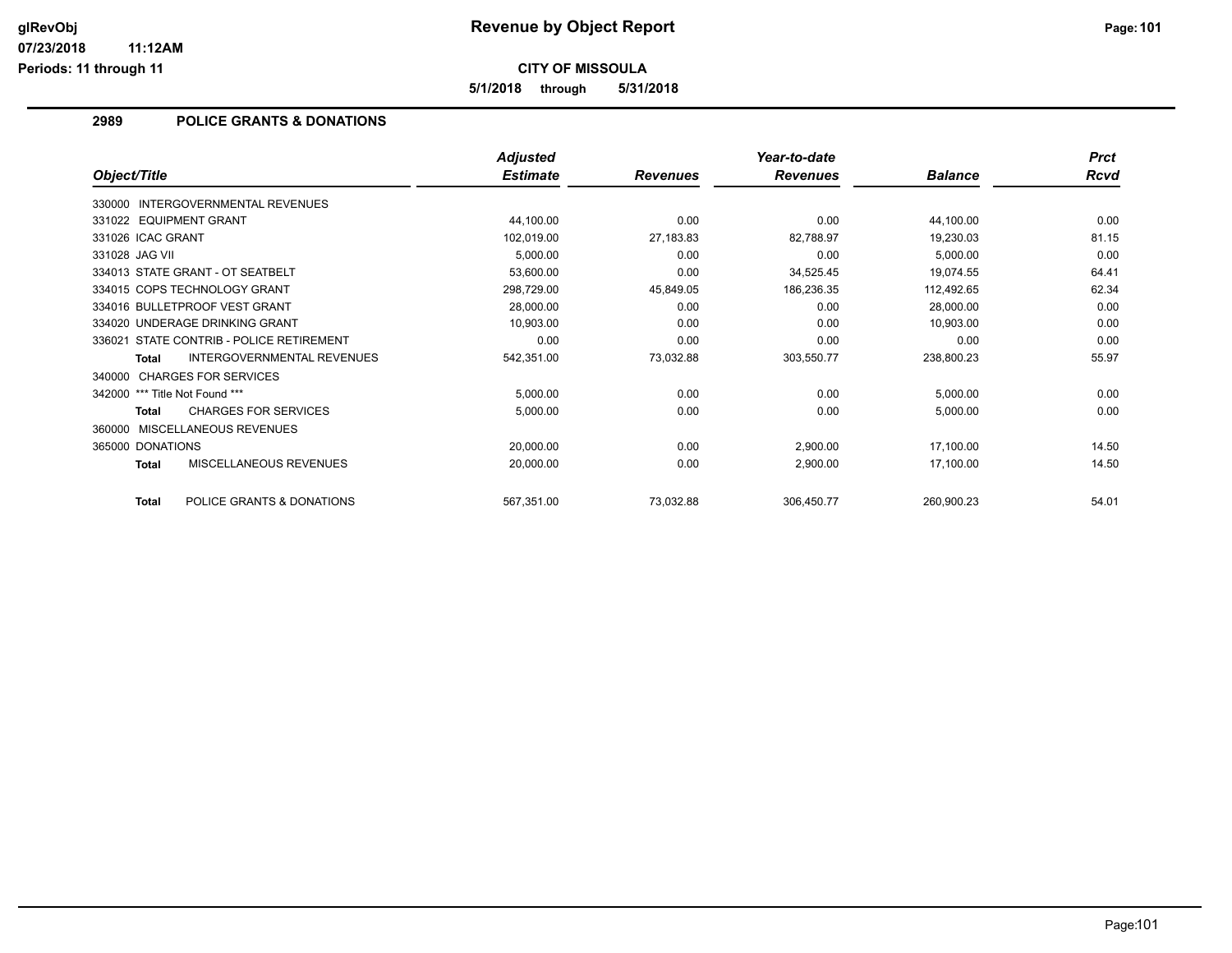**5/1/2018 through 5/31/2018**

# **2991 BROWNFIELDS**

**2991 BROWNFIELDS**

|                  |                                   | <b>Adjusted</b> |                 | Year-to-date    |                | <b>Prct</b> |
|------------------|-----------------------------------|-----------------|-----------------|-----------------|----------------|-------------|
| Object/Title     |                                   | <b>Estimate</b> | <b>Revenues</b> | <b>Revenues</b> | <b>Balance</b> | <b>Rcvd</b> |
|                  | 330000 INTERGOVERNMENTAL REVENUES |                 |                 |                 |                |             |
|                  | 331038 EPA BROWNSFIELD GRANT      | 0.00            | 0.00            | 15.070.98       | $-15.070.98$   | 0.00        |
| 331090 EPA GRANT |                                   | 0.00            | 0.00            | 23.795.21       | $-23.795.21$   | 0.00        |
| Total            | INTERGOVERNMENTAL REVENUES        | 0.00            | 0.00            | 38.866.19       | $-38.866.19$   | 0.00        |
|                  |                                   |                 |                 |                 |                |             |
| Total            | <b>BROWNFIELDS</b>                | 0.00            | 0.00            | 38.866.19       | $-38.866.19$   | 0.00        |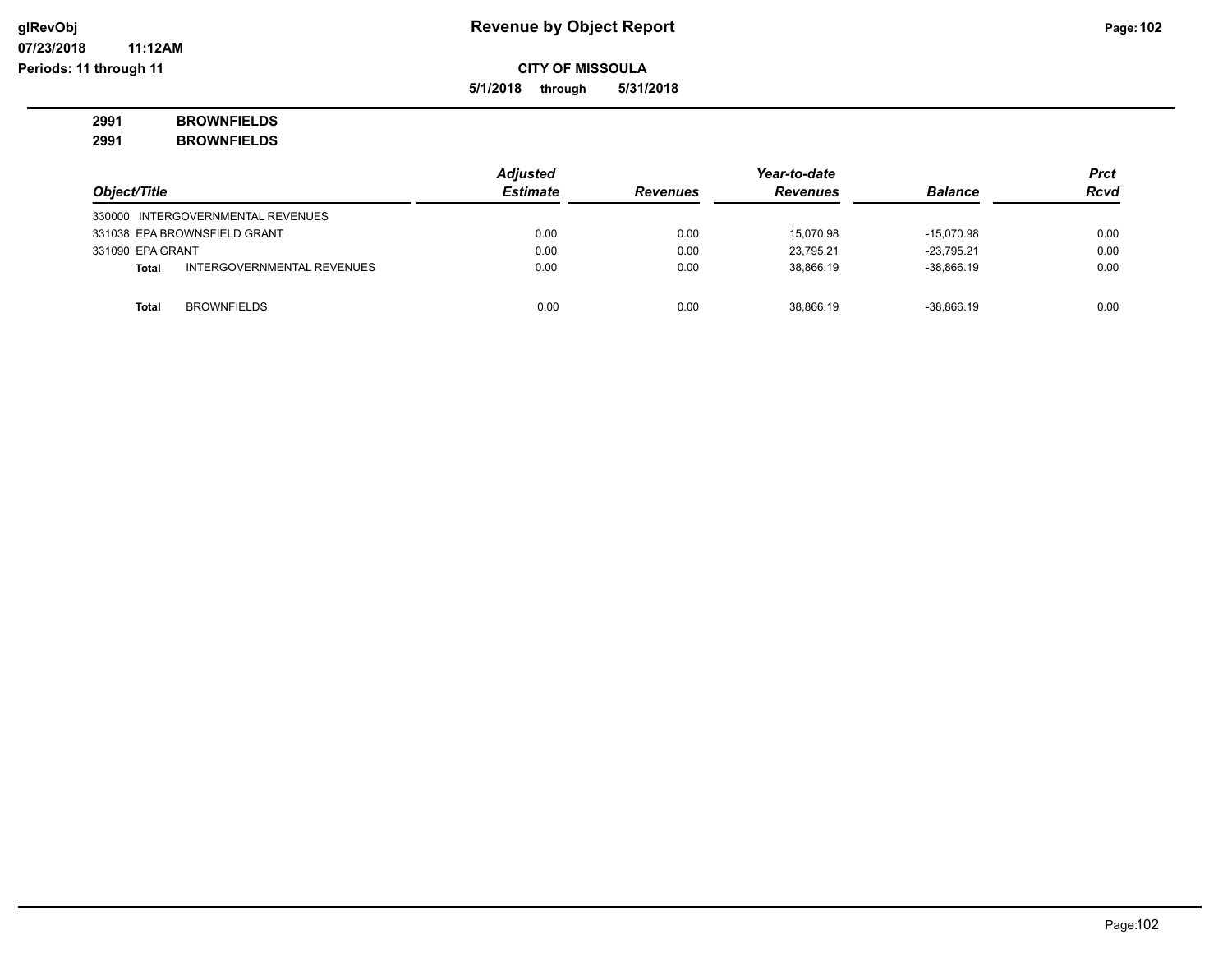**CITY OF MISSOULA**

**5/1/2018 through 5/31/2018**

### **2991 BROWNFIELDS**

**11:12AM**

| Object/Title     |                                   | <b>Adjusted</b><br><b>Estimate</b> | <b>Revenues</b> | Year-to-date<br><b>Revenues</b> | <b>Balance</b> | <b>Prct</b><br><b>Rcvd</b> |
|------------------|-----------------------------------|------------------------------------|-----------------|---------------------------------|----------------|----------------------------|
|                  | 330000 INTERGOVERNMENTAL REVENUES |                                    |                 |                                 |                |                            |
|                  | 331038 EPA BROWNSFIELD GRANT      | 0.00                               | 0.00            | 15.070.98                       | $-15.070.98$   | 0.00                       |
| 331090 EPA GRANT |                                   | 0.00                               | 0.00            | 23.795.21                       | $-23.795.21$   | 0.00                       |
| Total            | INTERGOVERNMENTAL REVENUES        | 0.00                               | 0.00            | 38.866.19                       | $-38.866.19$   | 0.00                       |
| Total            | <b>BROWNFIELDS</b>                | 0.00                               | 0.00            | 38.866.19                       | $-38.866.19$   | 0.00                       |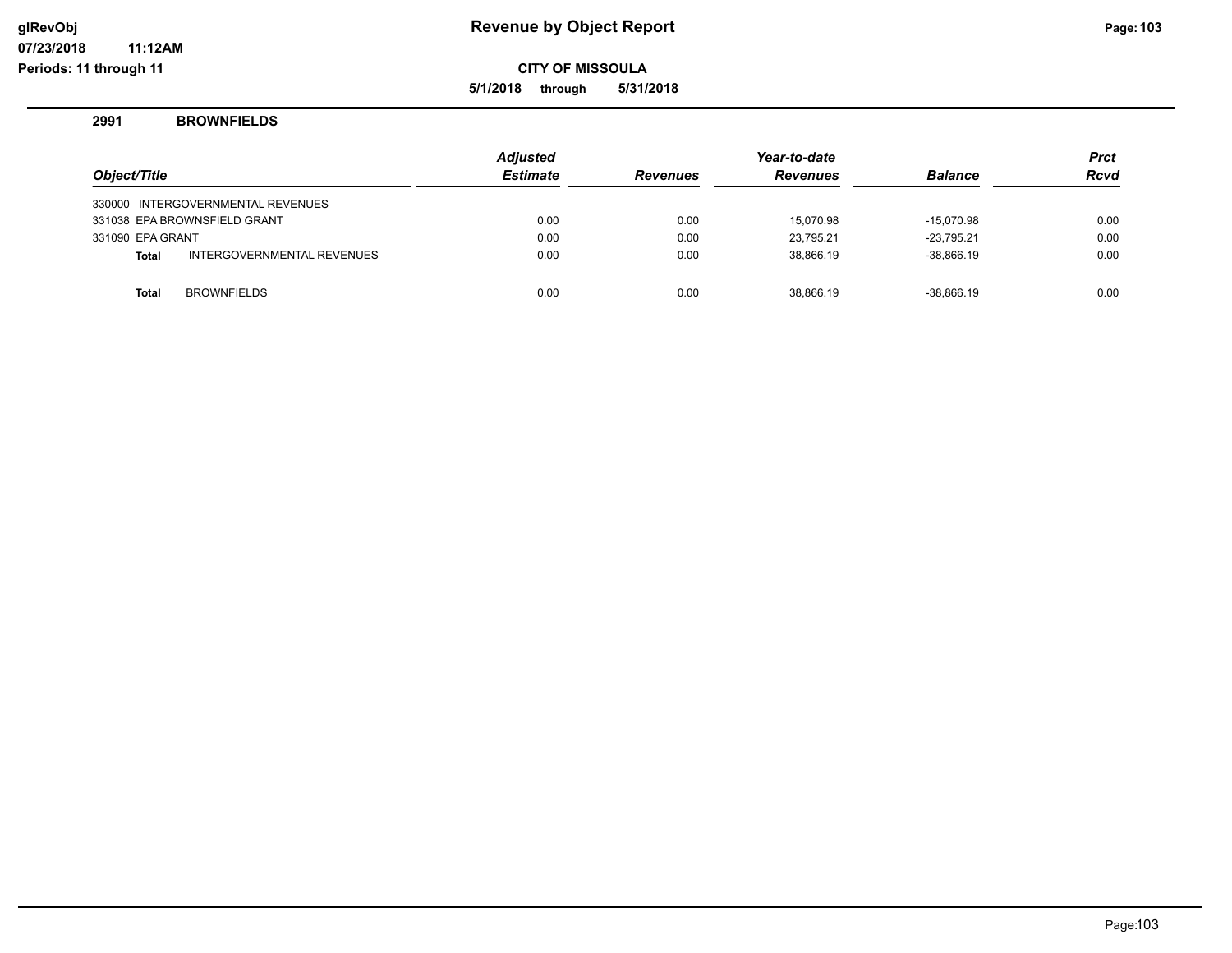**5/1/2018 through 5/31/2018**

**3000 SID REVOLVING FUND**

**3000 SID REVOLVING FUND**

|                                                    | <b>Adjusted</b> |                 | Year-to-date    |                | <b>Prct</b> |
|----------------------------------------------------|-----------------|-----------------|-----------------|----------------|-------------|
| Object/Title                                       | <b>Estimate</b> | <b>Revenues</b> | <b>Revenues</b> | <b>Balance</b> | <b>Rcvd</b> |
| 360000 MISCELLANEOUS REVENUES                      |                 |                 |                 |                |             |
| 362000 OTHER MISCELLANEOUS REVENUE                 | 0.00            | 0.00            | 0.00            | 0.00           | 0.00        |
| 363041 P&I ON CLOSED ASSESSMENT                    | 0.00            | 0.00            | 0.00            | 0.00           | 0.00        |
| MISCELLANEOUS REVENUES<br>Total                    | 0.00            | 0.00            | 0.00            | 0.00           | 0.00        |
| 370000 INVESTMENTS & ROYALTY EARNINGS              |                 |                 |                 |                |             |
| 371010 INTEREST ON INVESTMENTS                     | 0.00            | 0.00            | 0.00            | 0.00           | 0.00        |
| <b>INVESTMENTS &amp; ROYALTY EARNINGS</b><br>Total | 0.00            | 0.00            | 0.00            | 0.00           | 0.00        |
| 380000 OTHER FINANCING SOURCES                     |                 |                 |                 |                |             |
| 383000 OPERATING TRANSFERS                         | 0.00            | 0.00            | 0.00            | 0.00           | 0.00        |
| OTHER FINANCING SOURCES<br>Total                   | 0.00            | 0.00            | 0.00            | 0.00           | 0.00        |
| SID REVOLVING FUND<br>Total                        | 0.00            | 0.00            | 0.00            | 0.00           | 0.00        |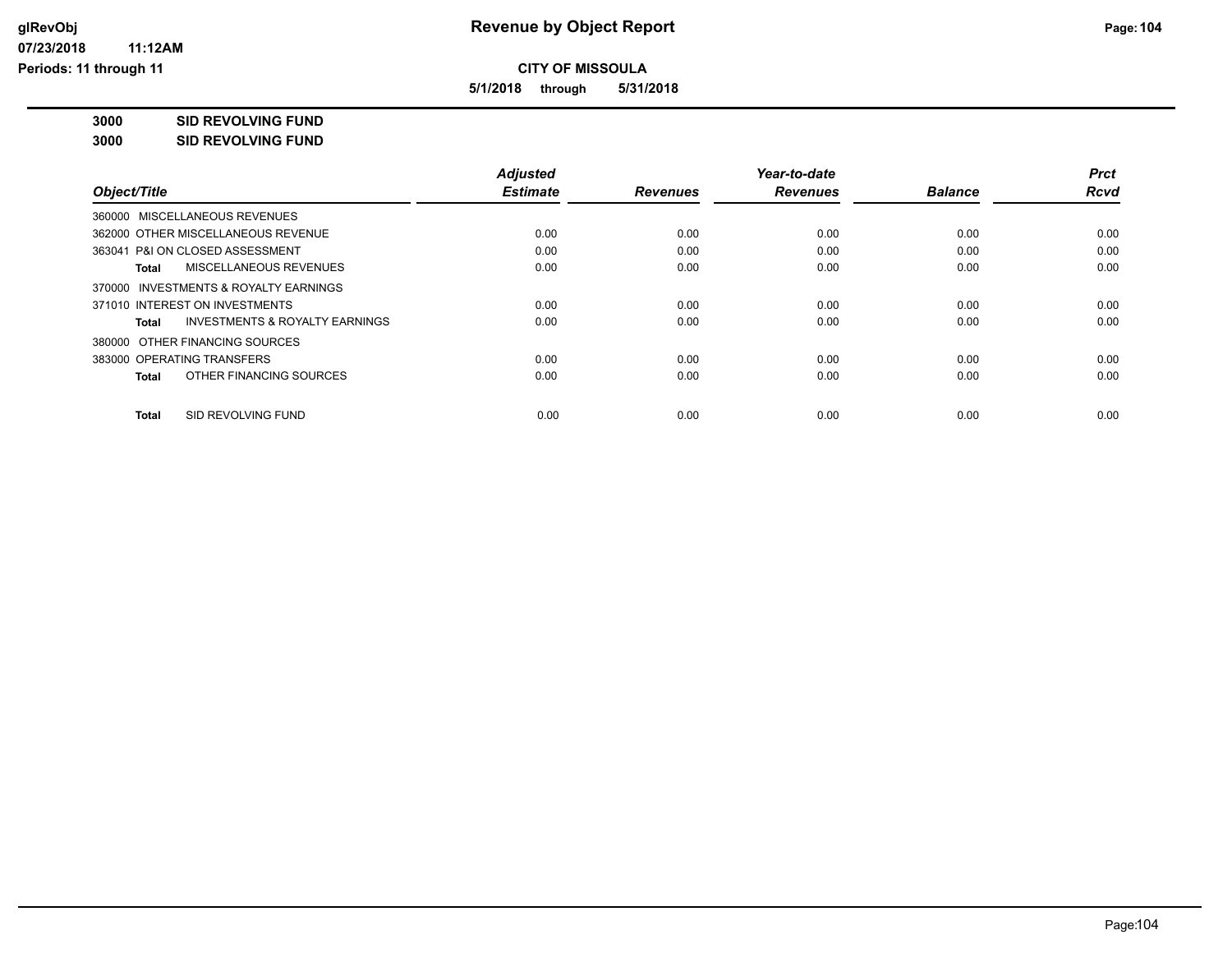**CITY OF MISSOULA**

**5/1/2018 through 5/31/2018**

### **3000 SID REVOLVING FUND**

|                                         | <b>Adjusted</b> |                 | Year-to-date    |                | <b>Prct</b> |
|-----------------------------------------|-----------------|-----------------|-----------------|----------------|-------------|
| Object/Title                            | <b>Estimate</b> | <b>Revenues</b> | <b>Revenues</b> | <b>Balance</b> | Rcvd        |
| 360000 MISCELLANEOUS REVENUES           |                 |                 |                 |                |             |
| 362000 OTHER MISCELLANEOUS REVENUE      | 0.00            | 0.00            | 0.00            | 0.00           | 0.00        |
| 363041 P&I ON CLOSED ASSESSMENT         | 0.00            | 0.00            | 0.00            | 0.00           | 0.00        |
| <b>MISCELLANEOUS REVENUES</b><br>Total  | 0.00            | 0.00            | 0.00            | 0.00           | 0.00        |
| 370000 INVESTMENTS & ROYALTY EARNINGS   |                 |                 |                 |                |             |
| 371010 INTEREST ON INVESTMENTS          | 0.00            | 0.00            | 0.00            | 0.00           | 0.00        |
| INVESTMENTS & ROYALTY EARNINGS<br>Total | 0.00            | 0.00            | 0.00            | 0.00           | 0.00        |
| 380000 OTHER FINANCING SOURCES          |                 |                 |                 |                |             |
| 383000 OPERATING TRANSFERS              | 0.00            | 0.00            | 0.00            | 0.00           | 0.00        |
| OTHER FINANCING SOURCES<br><b>Total</b> | 0.00            | 0.00            | 0.00            | 0.00           | 0.00        |
|                                         |                 |                 |                 |                |             |
| SID REVOLVING FUND<br><b>Total</b>      | 0.00            | 0.00            | 0.00            | 0.00           | 0.00        |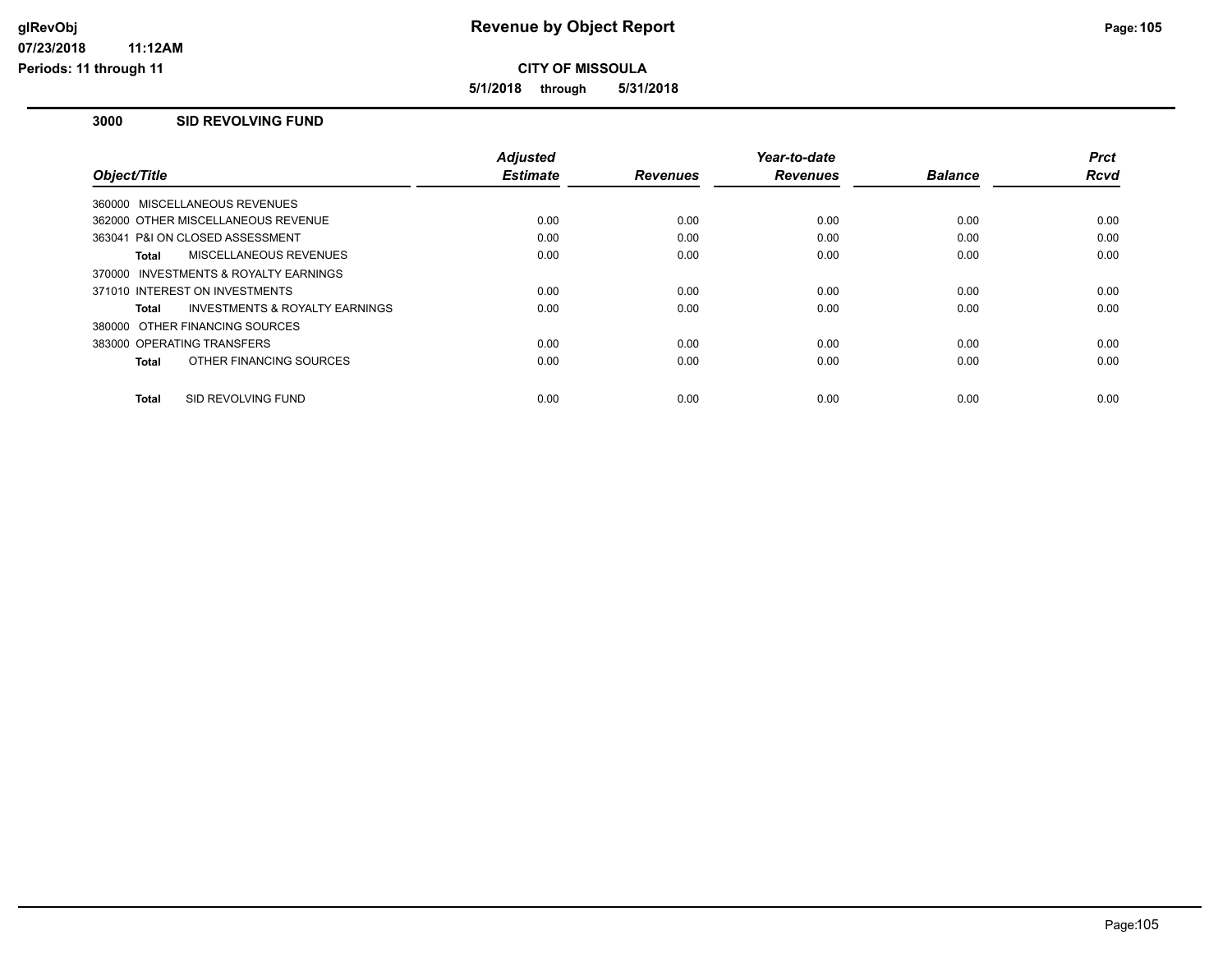**07/23/2018 11:12AM**

**Periods: 11 through 11**

**CITY OF MISSOULA**

**5/1/2018 through 5/31/2018**

**3090 2004 AQUATICS BOND**

| 3090 | <b>2004 AQUATICS BOND</b> |
|------|---------------------------|
|------|---------------------------|

|                             |                    | <b>Adjusted</b> |                 | Year-to-date    |                | <b>Prct</b> |
|-----------------------------|--------------------|-----------------|-----------------|-----------------|----------------|-------------|
| Object/Title                |                    | <b>Estimate</b> | <b>Revenues</b> | <b>Revenues</b> | <b>Balance</b> | <b>Rcvd</b> |
| 310000 TAXES/ASSESSMENTS    |                    |                 |                 |                 |                |             |
| 312001 PENALTIES & INTEREST |                    | 0.00            | 0.00            | 0.00            | 0.00           | 0.00        |
| Total                       | TAXES/ASSESSMENTS  | 0.00            | 0.00            | 0.00            | 0.00           | 0.00        |
| Total                       | 2004 AQUATICS BOND | 0.00            | 0.00            | 0.00            | 0.00           | 0.00        |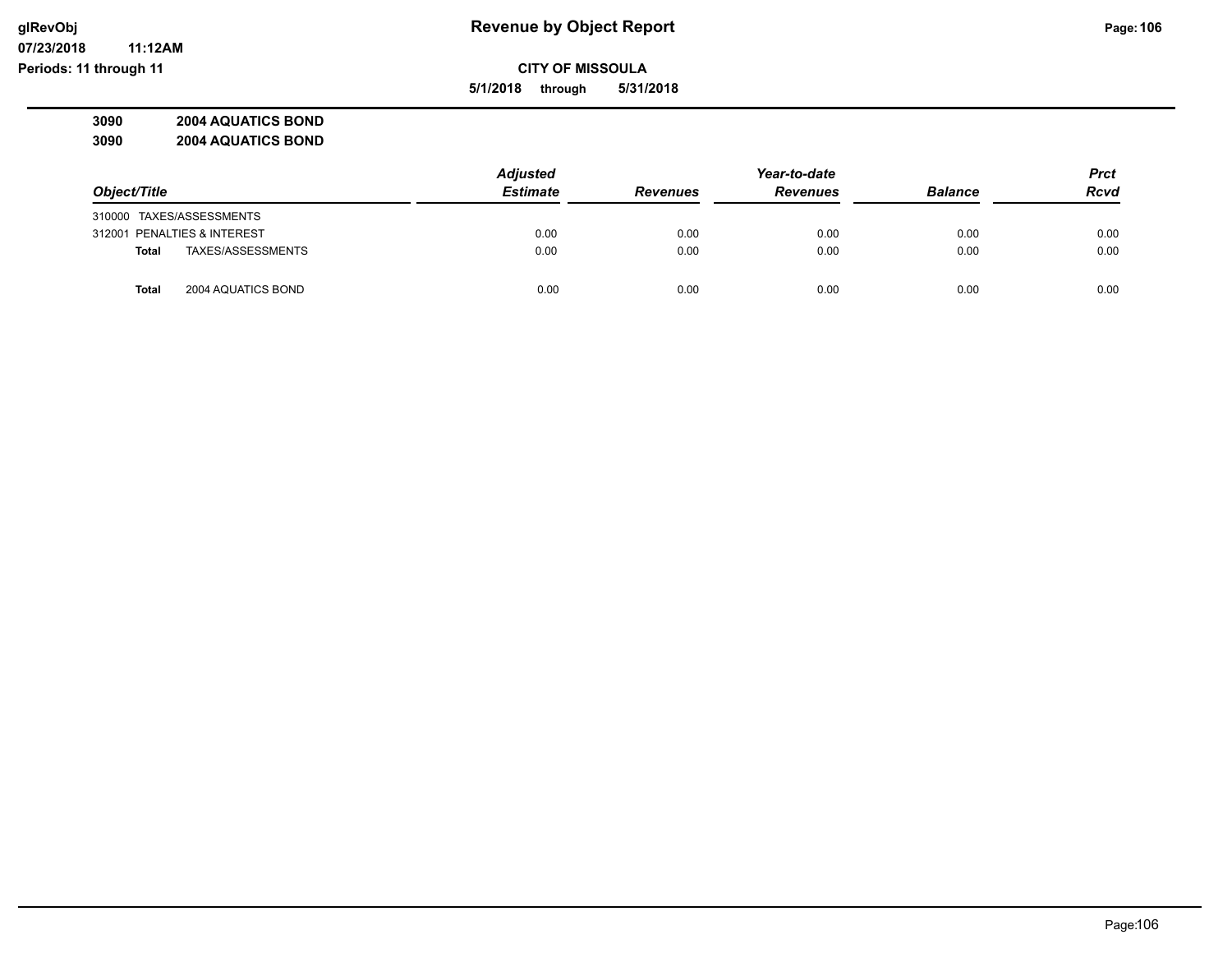**CITY OF MISSOULA**

**5/1/2018 through 5/31/2018**

# **3090 2004 AQUATICS BOND**

**11:12AM**

| Object/Title                       | <b>Adjusted</b><br><b>Estimate</b> | <b>Revenues</b> | Year-to-date<br><b>Revenues</b> | <b>Balance</b> | <b>Prct</b><br><b>Rcvd</b> |
|------------------------------------|------------------------------------|-----------------|---------------------------------|----------------|----------------------------|
| 310000 TAXES/ASSESSMENTS           |                                    |                 |                                 |                |                            |
| 312001 PENALTIES & INTEREST        | 0.00                               | 0.00            | 0.00                            | 0.00           | 0.00                       |
| TAXES/ASSESSMENTS<br><b>Total</b>  | 0.00                               | 0.00            | 0.00                            | 0.00           | 0.00                       |
| 2004 AQUATICS BOND<br><b>Total</b> | 0.00                               | 0.00            | 0.00                            | 0.00           | 0.00                       |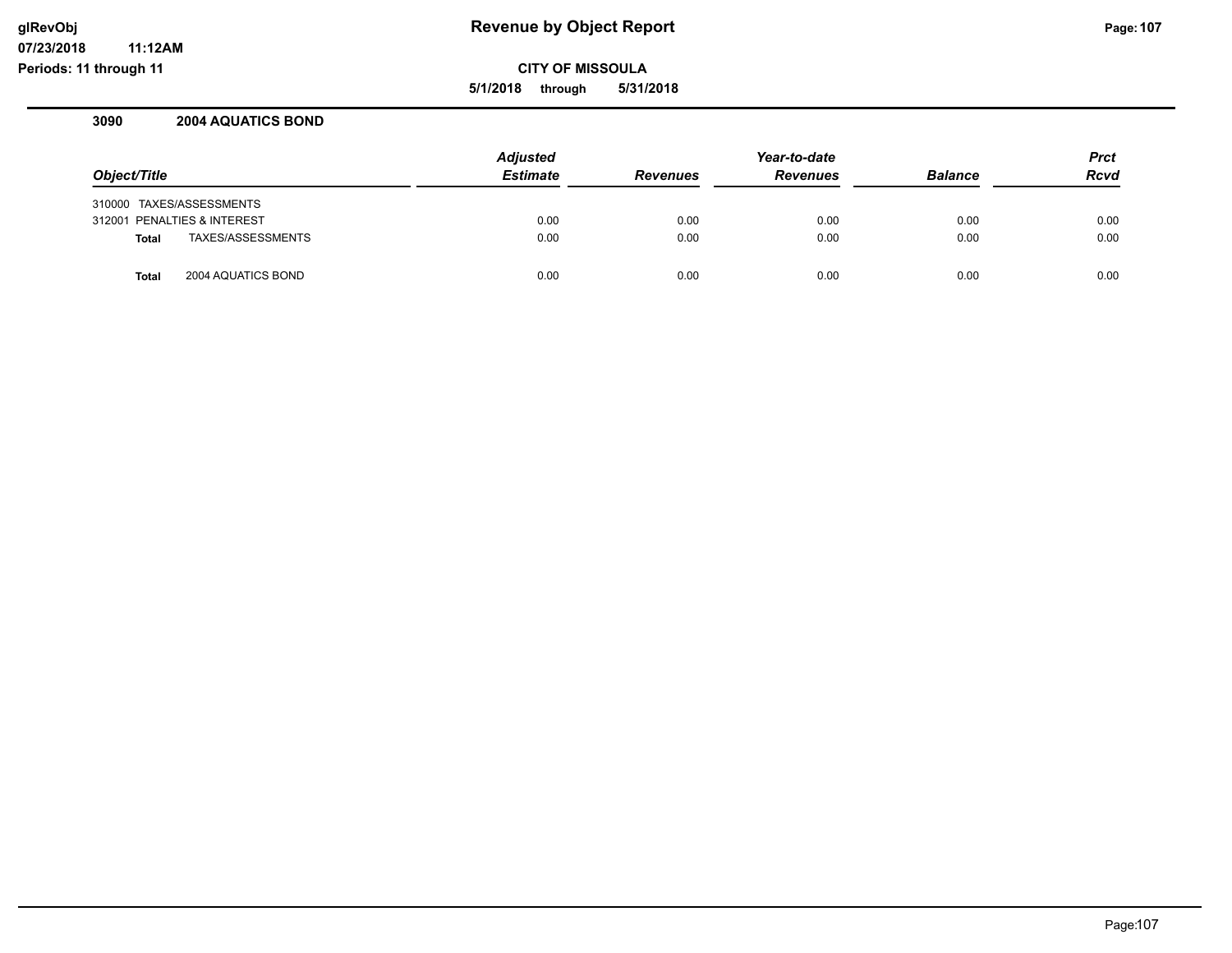**5/1/2018 through 5/31/2018**

### **3091 SERIES 2012A AQUATICS REFUNDING BOND**

### **3091 SERIES 2012A AQUATICS REFUNDING BOND**

|                                |                                      | <b>Adjusted</b> |                 | Year-to-date    |                | <b>Prct</b> |
|--------------------------------|--------------------------------------|-----------------|-----------------|-----------------|----------------|-------------|
| Object/Title                   |                                      | <b>Estimate</b> | <b>Revenues</b> | <b>Revenues</b> | <b>Balance</b> | <b>Rcvd</b> |
| 310000 TAXES/ASSESSMENTS       |                                      |                 |                 |                 |                |             |
| 311000 GENERAL PROPERTY TAXES  |                                      | 591.848.00      | 6.804.01        | 349.031.92      | 242.816.08     | 58.97       |
| 312001 PENALTIES & INTEREST    |                                      | 0.00            | 25.05           | 281.72          | $-281.72$      | 0.00        |
| Total                          | TAXES/ASSESSMENTS                    | 591,848.00      | 6,829.06        | 349,313.64      | 242,534.36     | 59.02       |
| 360000 MISCELLANEOUS REVENUES  |                                      |                 |                 |                 |                |             |
| 360010 MISCELLANEOUS           |                                      | 6.730.00        | 0.00            | 0.00            | 6.730.00       | 0.00        |
| Total                          | MISCELLANEOUS REVENUES               | 6,730.00        | 0.00            | 0.00            | 6,730.00       | 0.00        |
| 380000 OTHER FINANCING SOURCES |                                      |                 |                 |                 |                |             |
| 381010 BOND PROCEEDS           |                                      | 0.00            | 0.00            | 0.00            | 0.00           | 0.00        |
| Total                          | OTHER FINANCING SOURCES              | 0.00            | 0.00            | 0.00            | 0.00           | 0.00        |
| Total                          | SERIES 2012A AQUATICS REFUNDING BONI | 598.578.00      | 6.829.06        | 349.313.64      | 249.264.36     | 58.36       |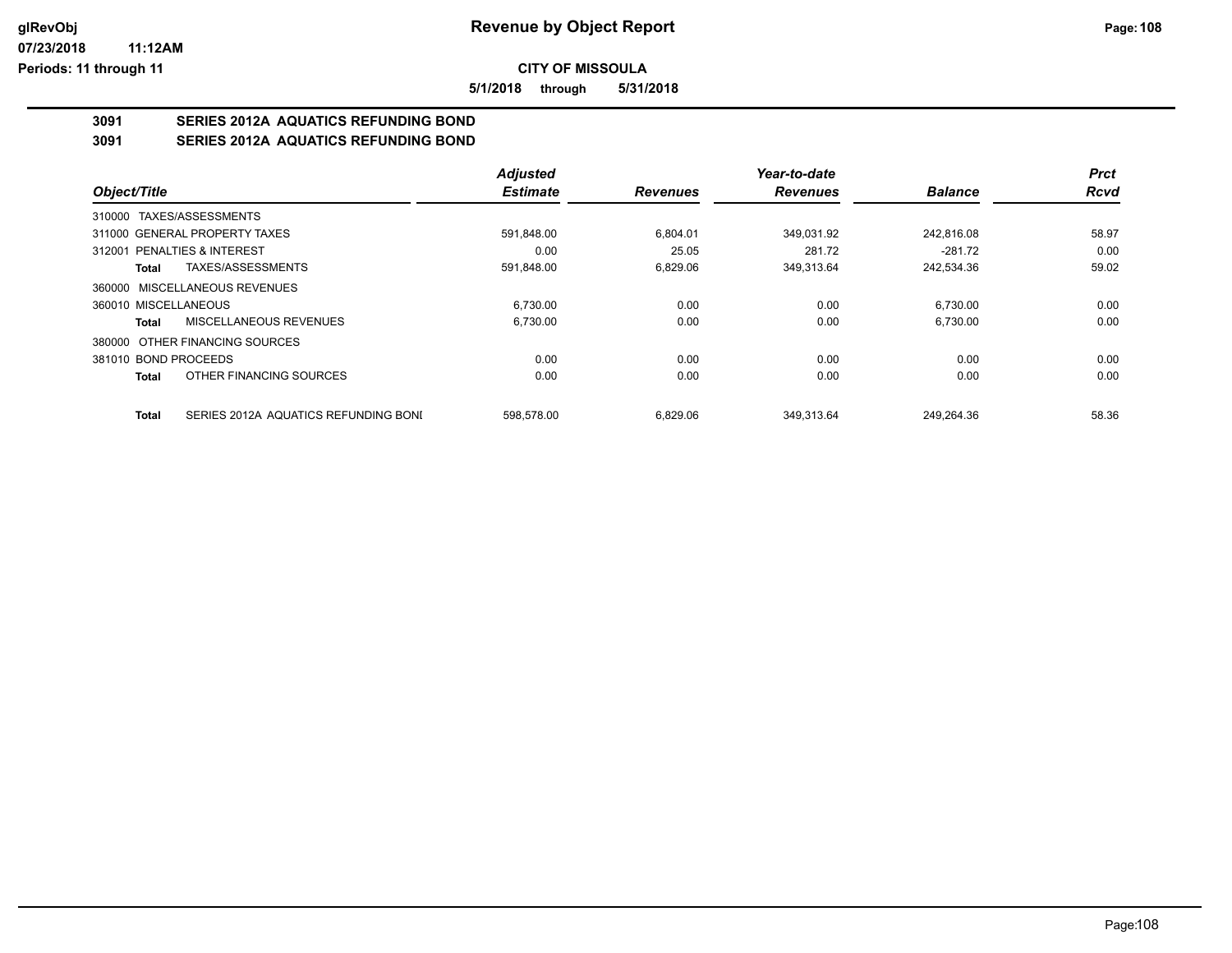**5/1/2018 through 5/31/2018**

### **3091 SERIES 2012A AQUATICS REFUNDING BOND**

|                                                     | <b>Adjusted</b> |                 | Year-to-date    |                | <b>Prct</b> |
|-----------------------------------------------------|-----------------|-----------------|-----------------|----------------|-------------|
| Object/Title                                        | <b>Estimate</b> | <b>Revenues</b> | <b>Revenues</b> | <b>Balance</b> | <b>Rcvd</b> |
| 310000 TAXES/ASSESSMENTS                            |                 |                 |                 |                |             |
| 311000 GENERAL PROPERTY TAXES                       | 591.848.00      | 6.804.01        | 349.031.92      | 242.816.08     | 58.97       |
| PENALTIES & INTEREST<br>312001                      | 0.00            | 25.05           | 281.72          | $-281.72$      | 0.00        |
| TAXES/ASSESSMENTS<br>Total                          | 591,848.00      | 6,829.06        | 349,313.64      | 242.534.36     | 59.02       |
| 360000 MISCELLANEOUS REVENUES                       |                 |                 |                 |                |             |
| 360010 MISCELLANEOUS                                | 6,730.00        | 0.00            | 0.00            | 6,730.00       | 0.00        |
| MISCELLANEOUS REVENUES<br><b>Total</b>              | 6,730.00        | 0.00            | 0.00            | 6.730.00       | 0.00        |
| 380000 OTHER FINANCING SOURCES                      |                 |                 |                 |                |             |
| 381010 BOND PROCEEDS                                | 0.00            | 0.00            | 0.00            | 0.00           | 0.00        |
| OTHER FINANCING SOURCES<br><b>Total</b>             | 0.00            | 0.00            | 0.00            | 0.00           | 0.00        |
| SERIES 2012A AQUATICS REFUNDING BON<br><b>Total</b> | 598.578.00      | 6.829.06        | 349.313.64      | 249.264.36     | 58.36       |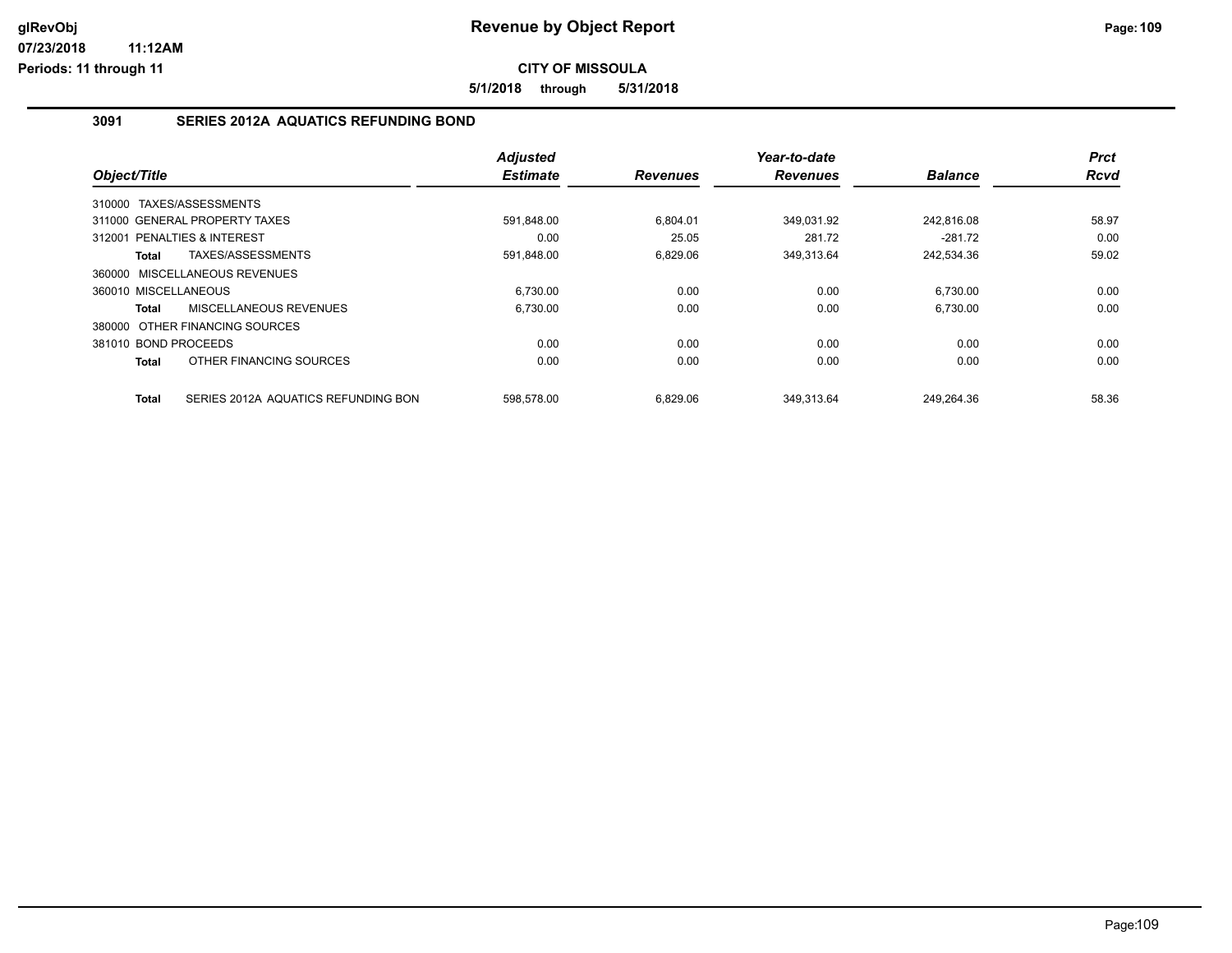**5/1/2018 through 5/31/2018**

# **3092 Series 2013A GO REFUNDING BONDS**

#### **3092 Series 2013A GO REFUNDING BONDS**

|                             |                                 | <b>Adjusted</b> |                 | Year-to-date    |                | <b>Prct</b> |
|-----------------------------|---------------------------------|-----------------|-----------------|-----------------|----------------|-------------|
| Object/Title                |                                 | <b>Estimate</b> | <b>Revenues</b> | <b>Revenues</b> | <b>Balance</b> | <b>Rcvd</b> |
| 310000                      | TAXES/ASSESSMENTS               |                 |                 |                 |                |             |
|                             | 311000 GENERAL PROPERTY TAXES   | 546.780.00      | 7.685.28        | 394.228.81      | 152.551.19     | 72.10       |
| 312001 PENALTIES & INTEREST |                                 | 0.00            | 28.29           | 314.46          | $-314.46$      | 0.00        |
| Total                       | TAXES/ASSESSMENTS               | 546,780.00      | 7.713.57        | 394,543.27      | 152,236.73     | 72.16       |
|                             | 360000 MISCELLANEOUS REVENUES   |                 |                 |                 |                |             |
| 360010 MISCELLANEOUS        |                                 | 186,834.00      | 0.00            | 0.00            | 186,834.00     | 0.00        |
| <b>Total</b>                | MISCELLANEOUS REVENUES          | 186,834.00      | 0.00            | 0.00            | 186,834.00     | 0.00        |
| 380000                      | OTHER FINANCING SOURCES         |                 |                 |                 |                |             |
| 381010 BOND PROCEEDS        |                                 | 0.00            | 0.00            | 0.00            | 0.00           | 0.00        |
| <b>Total</b>                | OTHER FINANCING SOURCES         | 0.00            | 0.00            | 0.00            | 0.00           | 0.00        |
| <b>Total</b>                | Series 2013A GO REFUNDING BONDS | 733.614.00      | 7.713.57        | 394.543.27      | 339.070.73     | 53.78       |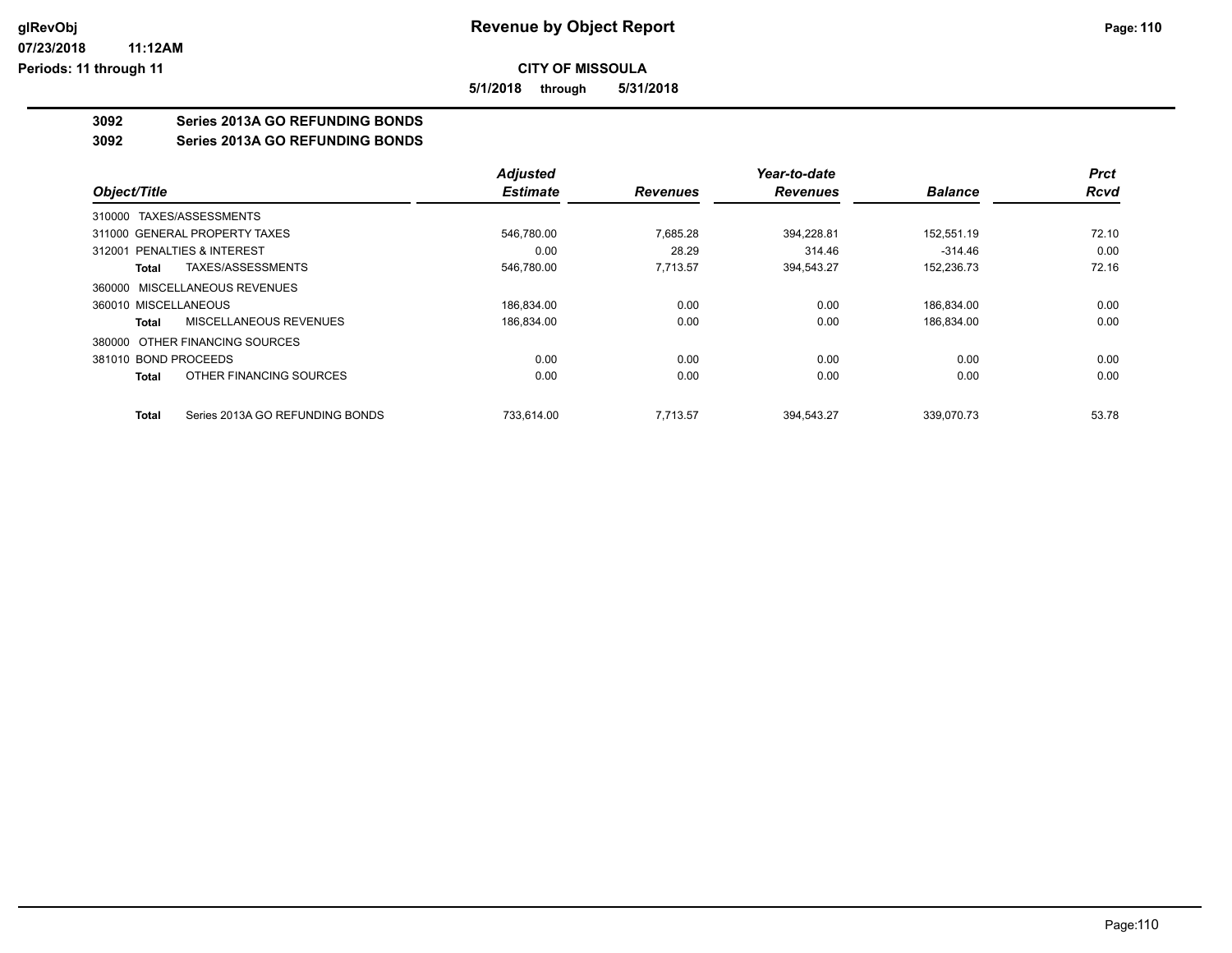**5/1/2018 through 5/31/2018**

### **3092 Series 2013A GO REFUNDING BONDS**

|                             |                                 | <b>Adjusted</b> |                 | Year-to-date    |                | <b>Prct</b> |
|-----------------------------|---------------------------------|-----------------|-----------------|-----------------|----------------|-------------|
| Object/Title                |                                 | <b>Estimate</b> | <b>Revenues</b> | <b>Revenues</b> | <b>Balance</b> | <b>Rcvd</b> |
| 310000 TAXES/ASSESSMENTS    |                                 |                 |                 |                 |                |             |
|                             | 311000 GENERAL PROPERTY TAXES   | 546,780.00      | 7,685.28        | 394,228.81      | 152,551.19     | 72.10       |
| 312001 PENALTIES & INTEREST |                                 | 0.00            | 28.29           | 314.46          | $-314.46$      | 0.00        |
| Total                       | TAXES/ASSESSMENTS               | 546,780.00      | 7.713.57        | 394,543.27      | 152,236.73     | 72.16       |
|                             | 360000 MISCELLANEOUS REVENUES   |                 |                 |                 |                |             |
| 360010 MISCELLANEOUS        |                                 | 186.834.00      | 0.00            | 0.00            | 186.834.00     | 0.00        |
| Total                       | MISCELLANEOUS REVENUES          | 186.834.00      | 0.00            | 0.00            | 186.834.00     | 0.00        |
|                             | 380000 OTHER FINANCING SOURCES  |                 |                 |                 |                |             |
| 381010 BOND PROCEEDS        |                                 | 0.00            | 0.00            | 0.00            | 0.00           | 0.00        |
| Total                       | OTHER FINANCING SOURCES         | 0.00            | 0.00            | 0.00            | 0.00           | 0.00        |
| Total                       | Series 2013A GO REFUNDING BONDS | 733.614.00      | 7.713.57        | 394.543.27      | 339.070.73     | 53.78       |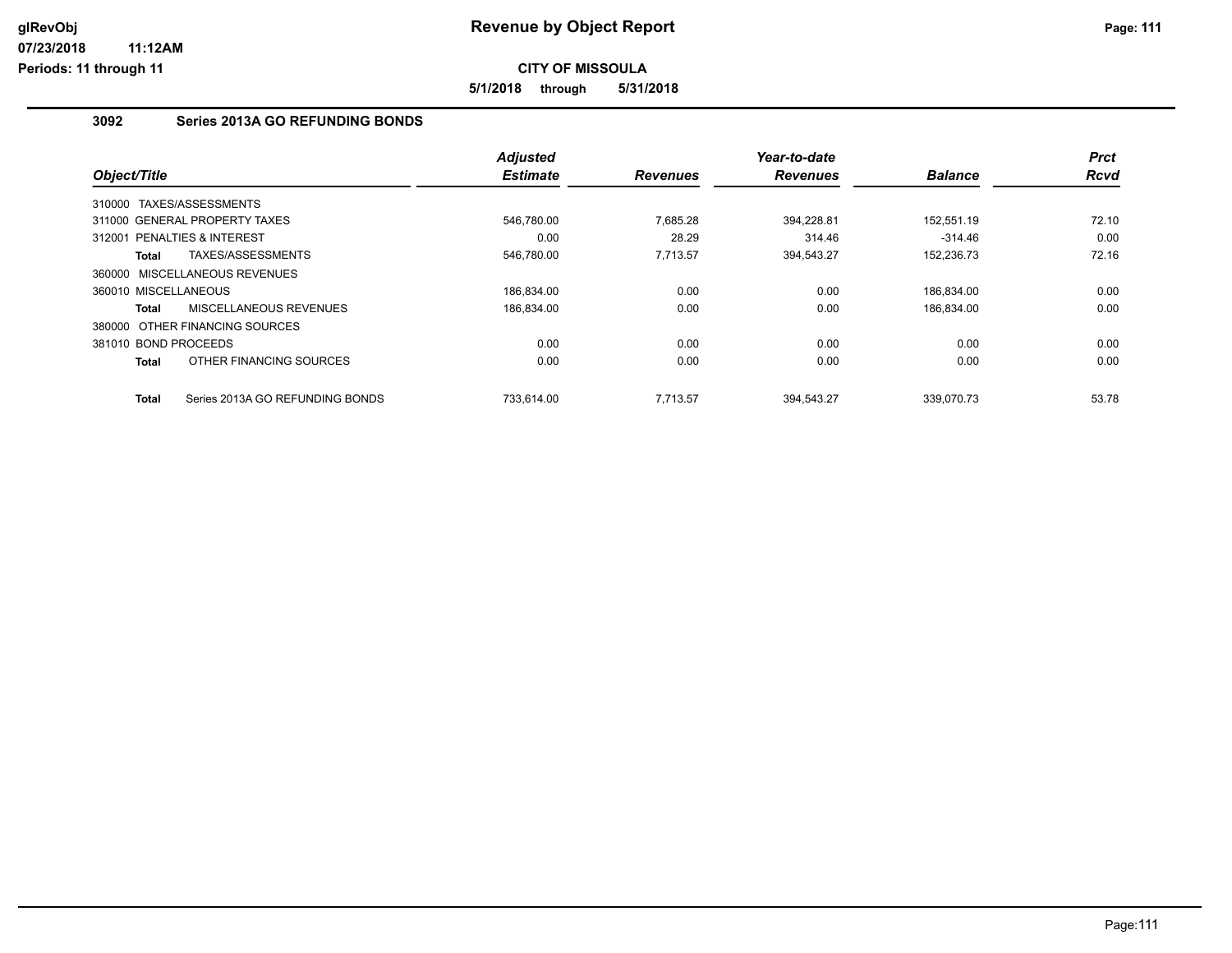#### **07/23/2018 11:12AM Periods: 11 through 11**

**CITY OF MISSOULA**

**5/1/2018 through 5/31/2018**

# **3095 2004 REFUNDING BONDS DEBT SERVICE**

# **3095 2004 REFUNDING BONDS DEBT SERVICE**

|                                                   | <b>Adjusted</b> |                 | Year-to-date    |                | <b>Prct</b> |
|---------------------------------------------------|-----------------|-----------------|-----------------|----------------|-------------|
| Object/Title                                      | <b>Estimate</b> | <b>Revenues</b> | <b>Revenues</b> | <b>Balance</b> | <b>Rcvd</b> |
| 310000 TAXES/ASSESSMENTS                          |                 |                 |                 |                |             |
| 311000 GENERAL PROPERTY TAXES                     | 0.00            | 0.00            | 12.57           | $-12.57$       | 0.00        |
| 312001 PENALTIES & INTEREST                       | 0.00            | 0.00            | 9.02            | $-9.02$        | 0.00        |
| TAXES/ASSESSMENTS<br>Total                        | 0.00            | 0.00            | 21.59           | $-21.59$       | 0.00        |
| 360000 MISCELLANEOUS REVENUES                     |                 |                 |                 |                |             |
| 360010 MISCELLANEOUS                              | 1.498.00        | 0.00            | 0.00            | 1.498.00       | 0.00        |
| MISCELLANEOUS REVENUES<br>Total                   | 1.498.00        | 0.00            | 0.00            | 1,498.00       | 0.00        |
|                                                   |                 |                 |                 |                |             |
| 2004 REFUNDING BONDS DEBT SERVICE<br><b>Total</b> | 1.498.00        | 0.00            | 21.59           | 1.476.41       | 1.44        |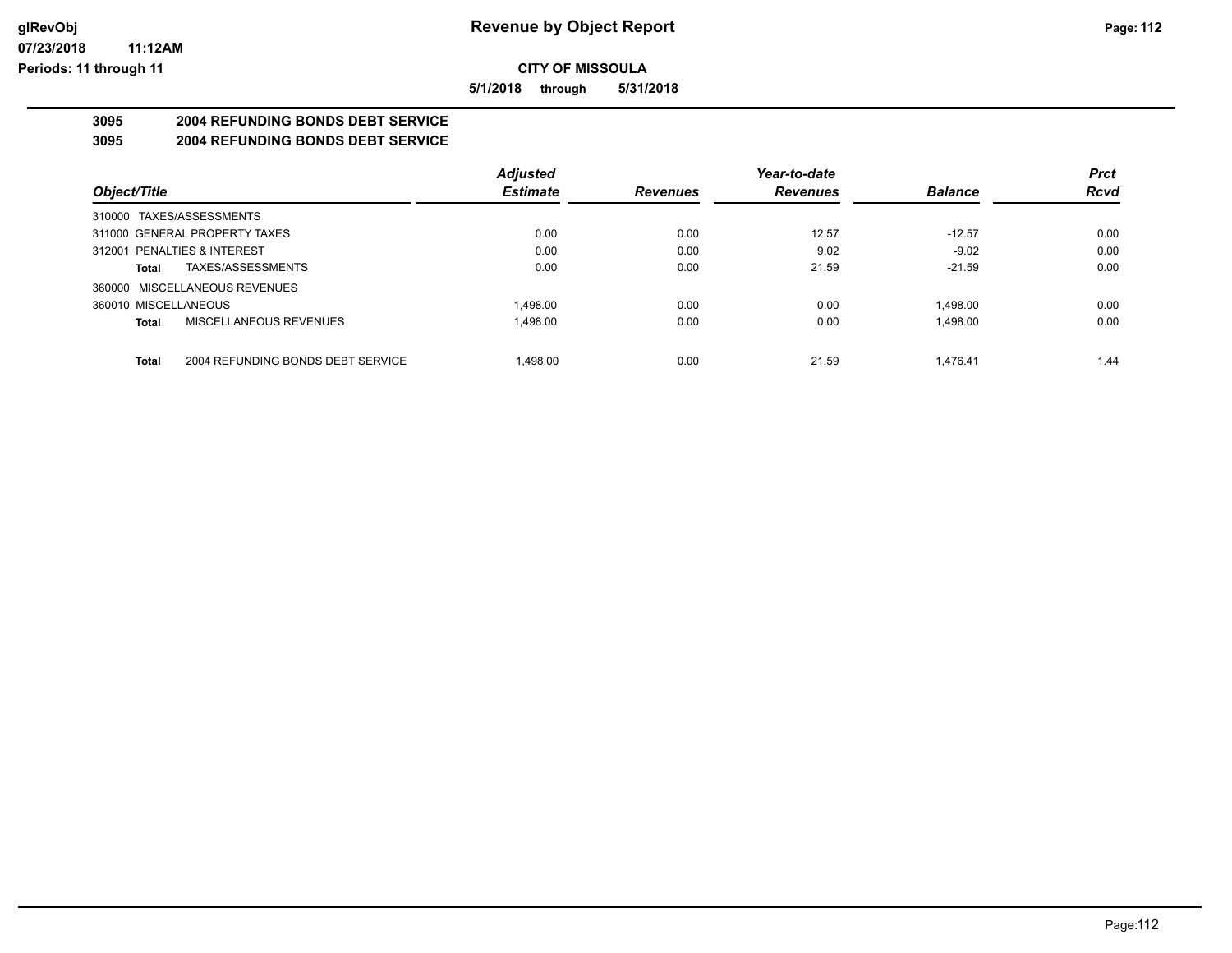**5/1/2018 through 5/31/2018**

#### **3095 2004 REFUNDING BONDS DEBT SERVICE**

|                                            | <b>Adjusted</b> |                 | Year-to-date    |                | <b>Prct</b> |
|--------------------------------------------|-----------------|-----------------|-----------------|----------------|-------------|
| Object/Title                               | <b>Estimate</b> | <b>Revenues</b> | <b>Revenues</b> | <b>Balance</b> | <b>Rcvd</b> |
| 310000 TAXES/ASSESSMENTS                   |                 |                 |                 |                |             |
| 311000 GENERAL PROPERTY TAXES              | 0.00            | 0.00            | 12.57           | $-12.57$       | 0.00        |
| 312001 PENALTIES & INTEREST                | 0.00            | 0.00            | 9.02            | $-9.02$        | 0.00        |
| TAXES/ASSESSMENTS<br>Total                 | 0.00            | 0.00            | 21.59           | $-21.59$       | 0.00        |
| 360000 MISCELLANEOUS REVENUES              |                 |                 |                 |                |             |
| 360010 MISCELLANEOUS                       | 1.498.00        | 0.00            | 0.00            | 1.498.00       | 0.00        |
| <b>MISCELLANEOUS REVENUES</b><br>Total     | 1.498.00        | 0.00            | 0.00            | 1.498.00       | 0.00        |
|                                            |                 |                 |                 |                |             |
| 2004 REFUNDING BONDS DEBT SERVICE<br>Total | 1.498.00        | 0.00            | 21.59           | 1.476.41       | 1.44        |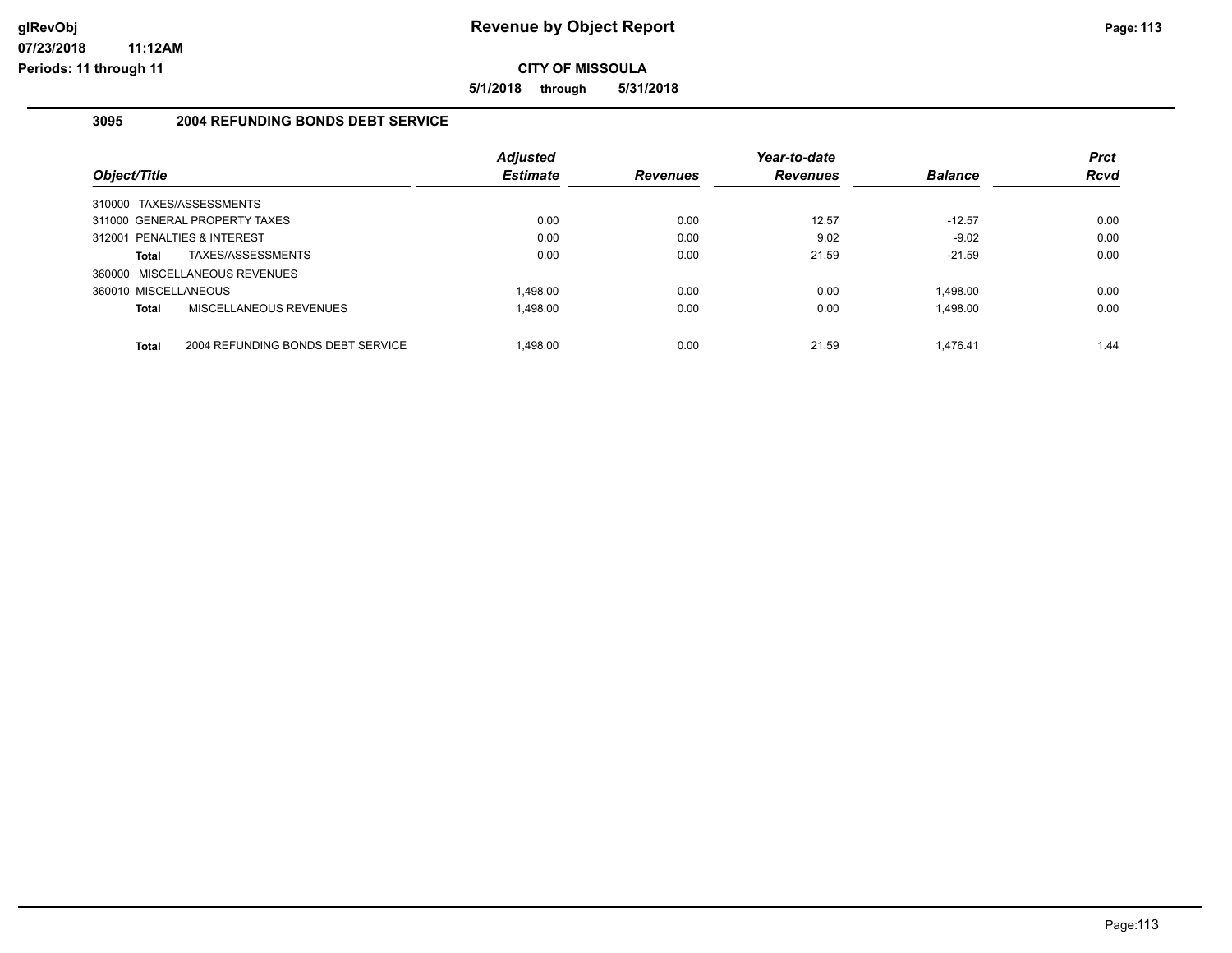**5/1/2018 through 5/31/2018**

**3096 NEW FIRE STATION GO BOND**

**3096 NEW FIRE STATION GO BOND**

|                                   | <b>Adjusted</b> |                 | Year-to-date    |                | <b>Prct</b> |
|-----------------------------------|-----------------|-----------------|-----------------|----------------|-------------|
| Object/Title                      | <b>Estimate</b> | <b>Revenues</b> | <b>Revenues</b> | <b>Balance</b> | <b>Rcvd</b> |
| 310000 TAXES/ASSESSMENTS          |                 |                 |                 |                |             |
| 311000 GENERAL PROPERTY TAXES     | 0.00            | 0.00            | 23.33           | $-23.33$       | 0.00        |
| 312001 PENALTIES & INTEREST       | 0.00            | 0.00            | 17.89           | $-17.89$       | 0.00        |
| TAXES/ASSESSMENTS<br>Total        | 0.00            | 0.00            | 41.22           | $-41.22$       | 0.00        |
| 360000 MISCELLANEOUS REVENUES     |                 |                 |                 |                |             |
| 360010 MISCELLANEOUS              | 154.527.00      | 0.00            | 0.00            | 154.527.00     | 0.00        |
| MISCELLANEOUS REVENUES<br>Total   | 154.527.00      | 0.00            | 0.00            | 154.527.00     | 0.00        |
|                                   |                 |                 |                 |                |             |
| NEW FIRE STATION GO BOND<br>Total | 154.527.00      | 0.00            | 41.22           | 154.485.78     | 0.03        |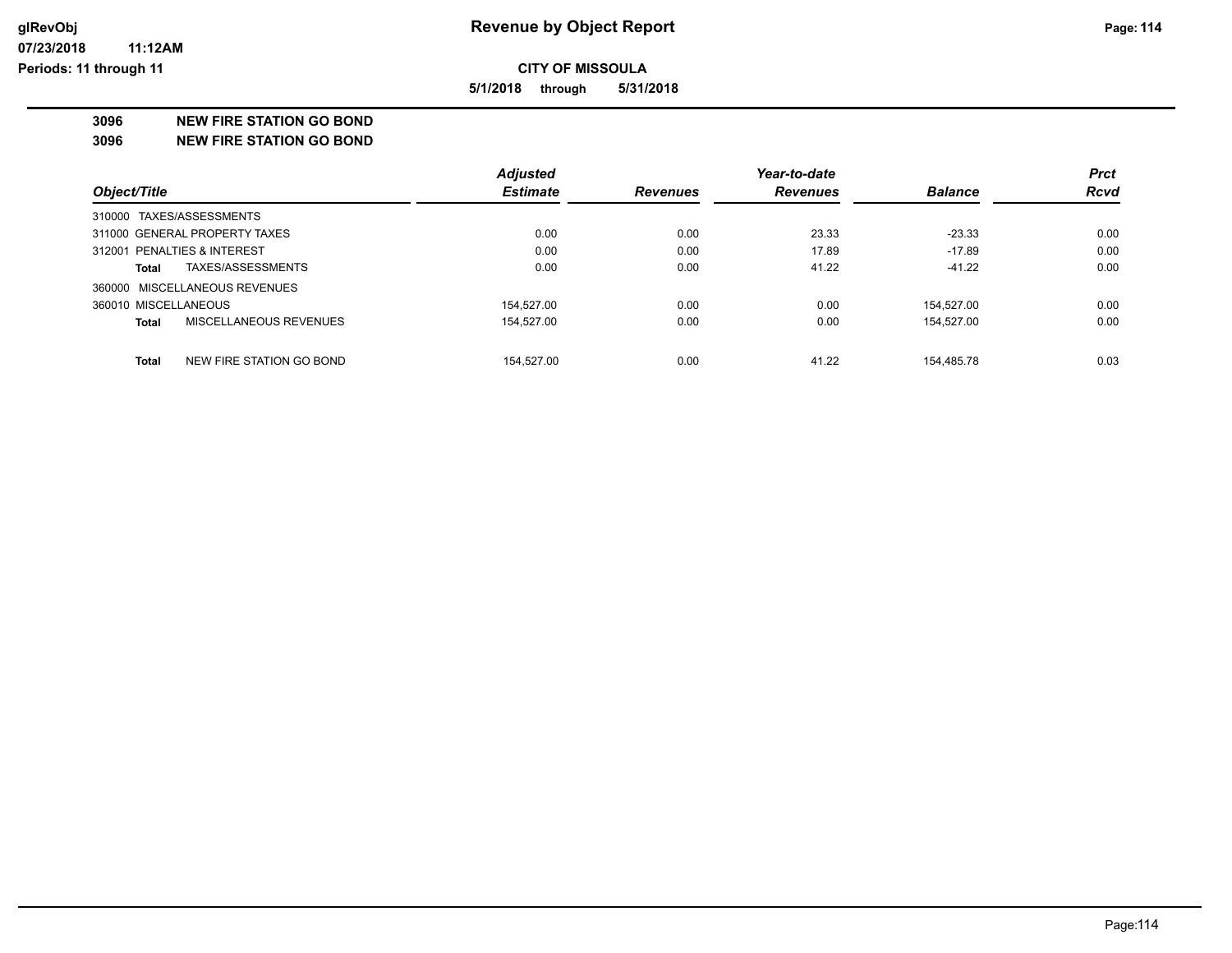**5/1/2018 through 5/31/2018**

### **3096 NEW FIRE STATION GO BOND**

|                      |                               | <b>Adjusted</b> |                 | Year-to-date    |                | <b>Prct</b> |
|----------------------|-------------------------------|-----------------|-----------------|-----------------|----------------|-------------|
| Object/Title         |                               | <b>Estimate</b> | <b>Revenues</b> | <b>Revenues</b> | <b>Balance</b> | <b>Rcvd</b> |
|                      | 310000 TAXES/ASSESSMENTS      |                 |                 |                 |                |             |
|                      | 311000 GENERAL PROPERTY TAXES | 0.00            | 0.00            | 23.33           | $-23.33$       | 0.00        |
|                      | 312001 PENALTIES & INTEREST   | 0.00            | 0.00            | 17.89           | $-17.89$       | 0.00        |
| Total                | TAXES/ASSESSMENTS             | 0.00            | 0.00            | 41.22           | $-41.22$       | 0.00        |
|                      | 360000 MISCELLANEOUS REVENUES |                 |                 |                 |                |             |
| 360010 MISCELLANEOUS |                               | 154.527.00      | 0.00            | 0.00            | 154.527.00     | 0.00        |
| <b>Total</b>         | MISCELLANEOUS REVENUES        | 154.527.00      | 0.00            | 0.00            | 154.527.00     | 0.00        |
| <b>Total</b>         | NEW FIRE STATION GO BOND      | 154.527.00      | 0.00            | 41.22           | 154.485.78     | 0.03        |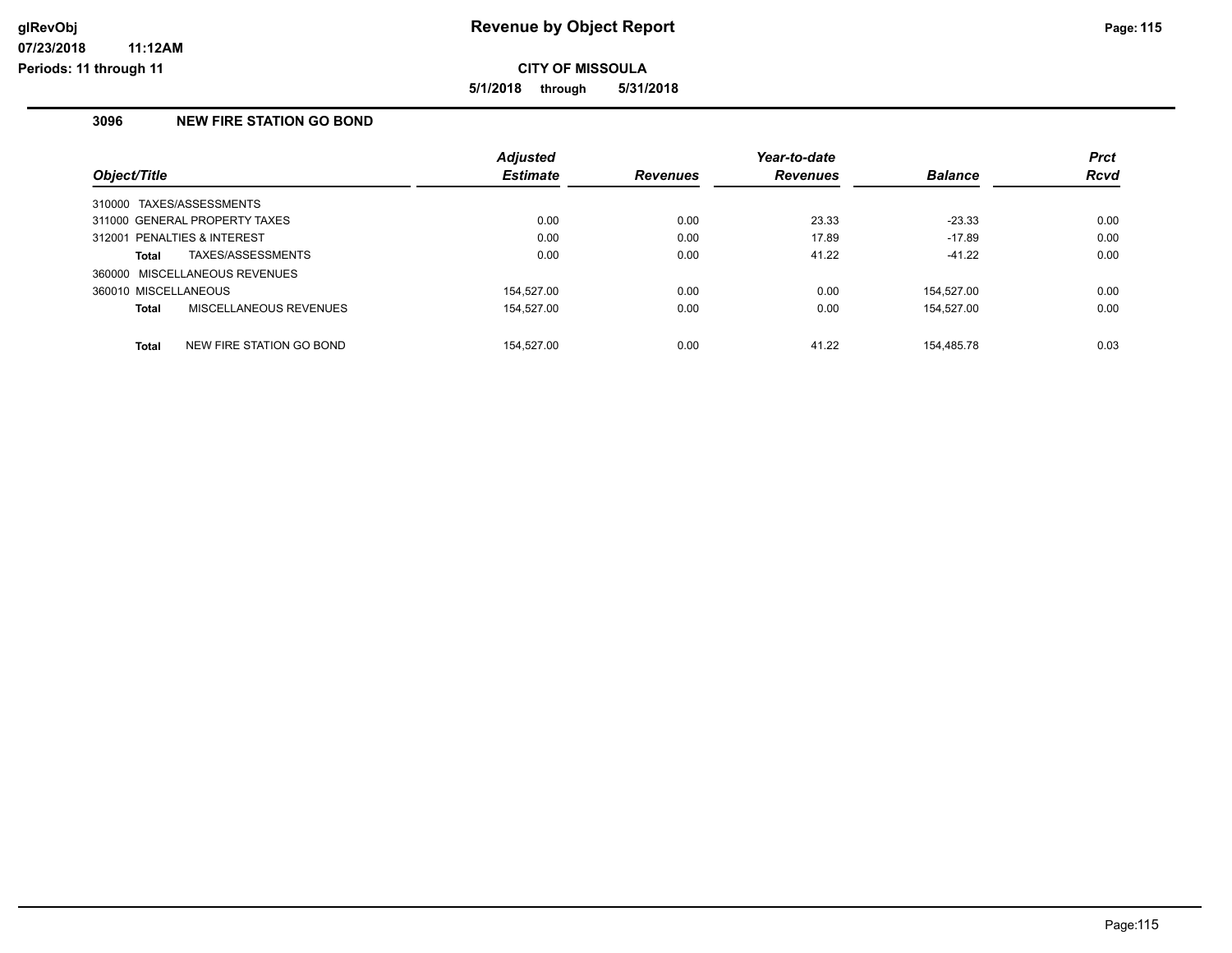**5/1/2018 through 5/31/2018**

# **3100 SIDEWALK & CURB WARRANTS FUND**

# **3100 SIDEWALK & CURB WARRANTS FUND**

|                                        | <b>Adiusted</b> |                 | Year-to-date    |                | <b>Prct</b> |
|----------------------------------------|-----------------|-----------------|-----------------|----------------|-------------|
| Object/Title                           | <b>Estimate</b> | <b>Revenues</b> | <b>Revenues</b> | <b>Balance</b> | <b>Rcvd</b> |
| 360000 MISCELLANEOUS REVENUES          |                 |                 |                 |                |             |
| 363020 PROPERTY ASSESSMENTS            | 0.00            | 0.00            | 1.323.63        | $-1.323.63$    | 0.00        |
| MISCELLANEOUS REVENUES<br>Total        | 0.00            | 0.00            | 1.323.63        | $-1.323.63$    | 0.00        |
| 380000 OTHER FINANCING SOURCES         |                 |                 |                 |                |             |
| 383042 TRANSFERS FROM OTHER FUNDS      | 0.00            | 0.00            | 0.00            | 0.00           | 0.00        |
| OTHER FINANCING SOURCES<br>Total       | 0.00            | 0.00            | 0.00            | 0.00           | 0.00        |
|                                        |                 |                 |                 |                |             |
| SIDEWALK & CURB WARRANTS FUND<br>Total | 0.00            | 0.00            | 1.323.63        | $-1.323.63$    | 0.00        |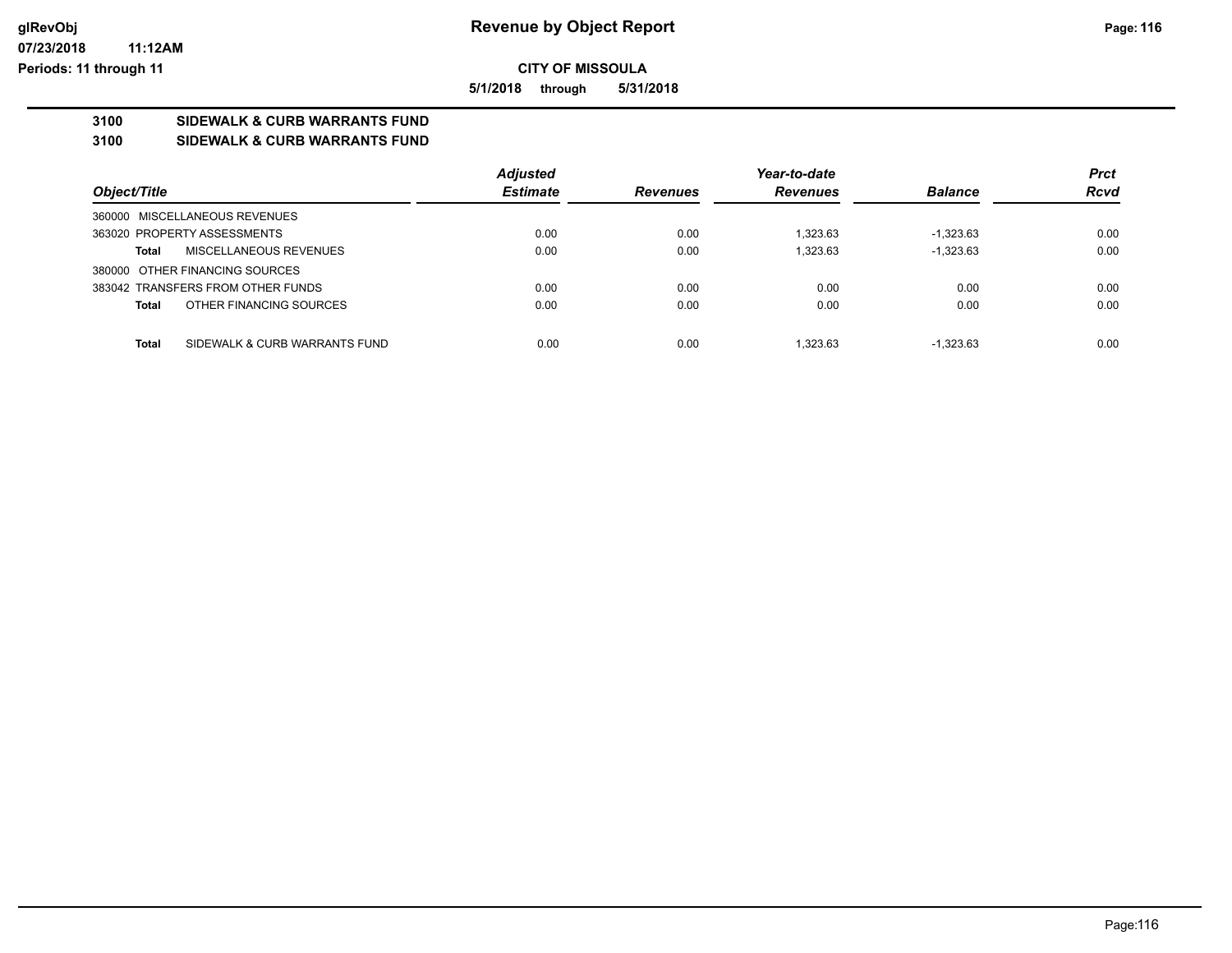**5/1/2018 through 5/31/2018**

### **3100 SIDEWALK & CURB WARRANTS FUND**

|                                               | <b>Adjusted</b> |                 | Year-to-date    |                | <b>Prct</b> |
|-----------------------------------------------|-----------------|-----------------|-----------------|----------------|-------------|
| Object/Title                                  | <b>Estimate</b> | <b>Revenues</b> | <b>Revenues</b> | <b>Balance</b> | <b>Rcvd</b> |
| 360000 MISCELLANEOUS REVENUES                 |                 |                 |                 |                |             |
| 363020 PROPERTY ASSESSMENTS                   | 0.00            | 0.00            | 1.323.63        | $-1.323.63$    | 0.00        |
| MISCELLANEOUS REVENUES<br>Total               | 0.00            | 0.00            | 1.323.63        | $-1.323.63$    | 0.00        |
| 380000 OTHER FINANCING SOURCES                |                 |                 |                 |                |             |
| 383042 TRANSFERS FROM OTHER FUNDS             | 0.00            | 0.00            | 0.00            | 0.00           | 0.00        |
| OTHER FINANCING SOURCES<br><b>Total</b>       | 0.00            | 0.00            | 0.00            | 0.00           | 0.00        |
| SIDEWALK & CURB WARRANTS FUND<br><b>Total</b> | 0.00            | 0.00            | 1.323.63        | $-1.323.63$    | 0.00        |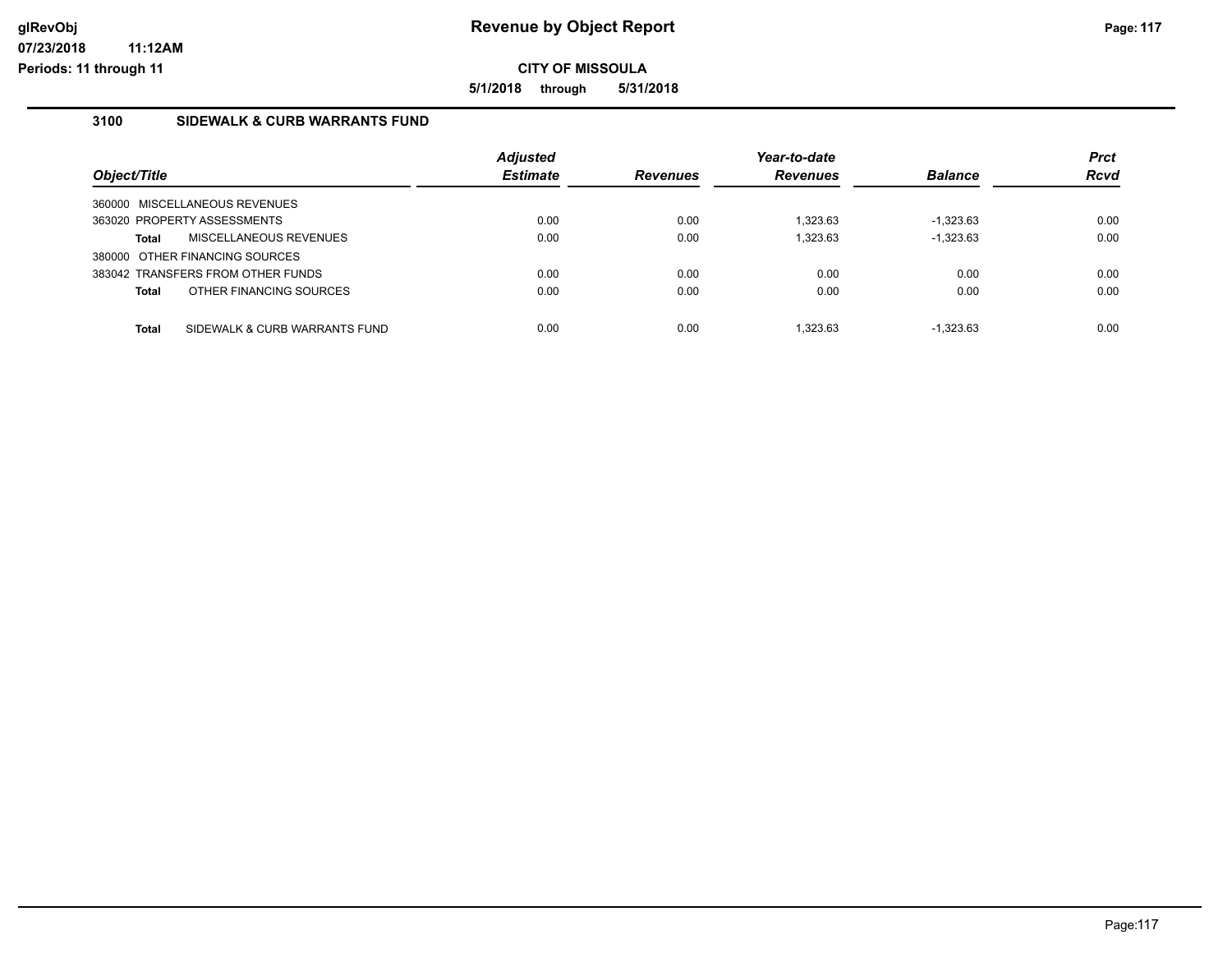**5/1/2018 through 5/31/2018**

**3305 JUDGMENT LEVIES**

**3305 JUDGMENT LEVIES**

|                                 | <b>Adjusted</b> |                 | Year-to-date    |                | <b>Prct</b> |
|---------------------------------|-----------------|-----------------|-----------------|----------------|-------------|
| Object/Title                    | <b>Estimate</b> | <b>Revenues</b> | <b>Revenues</b> | <b>Balance</b> | <b>Rcvd</b> |
| 310000 TAXES/ASSESSMENTS        |                 |                 |                 |                |             |
| 311000 GENERAL PROPERTY TAXES   | 0.00            | 0.00            | 0.19            | $-0.19$        | 0.00        |
| 312001 PENALTIES & INTEREST     | 0.00            | 0.00            | 0.58            | $-0.58$        | 0.00        |
| TAXES/ASSESSMENTS<br>Total      | 0.00            | 0.00            | 0.77            | $-0.77$        | 0.00        |
| Total<br><b>JUDGMENT LEVIES</b> | 0.00            | 0.00            | 0.77            | $-0.77$        | 0.00        |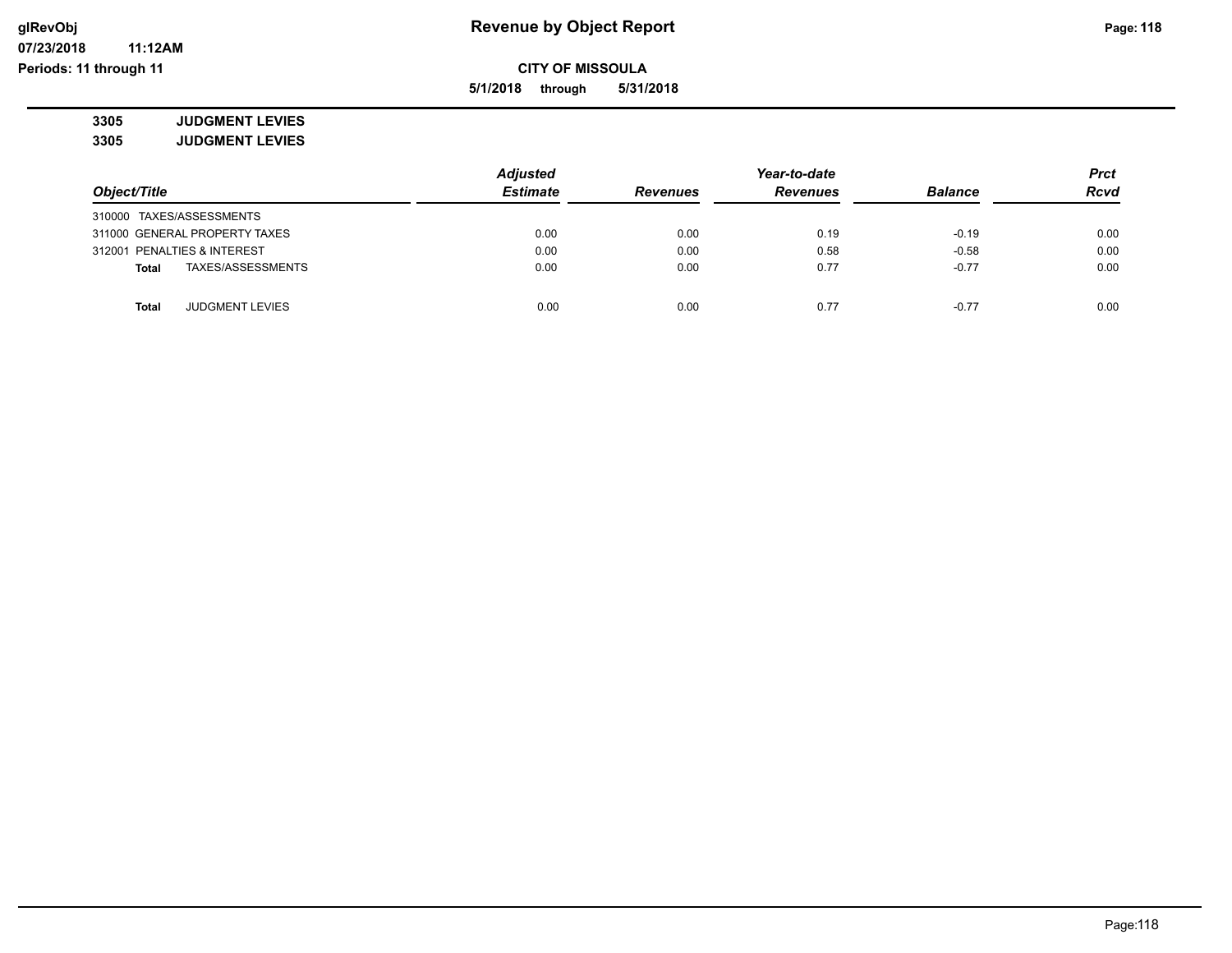**Periods: 11 through 11**

**CITY OF MISSOULA**

**5/1/2018 through 5/31/2018**

# **3305 JUDGMENT LEVIES**

**11:12AM**

|                                 | <b>Adjusted</b> |                 | Year-to-date    |                | <b>Prct</b> |
|---------------------------------|-----------------|-----------------|-----------------|----------------|-------------|
| Object/Title                    | <b>Estimate</b> | <b>Revenues</b> | <b>Revenues</b> | <b>Balance</b> | <b>Rcvd</b> |
| 310000 TAXES/ASSESSMENTS        |                 |                 |                 |                |             |
| 311000 GENERAL PROPERTY TAXES   | 0.00            | 0.00            | 0.19            | $-0.19$        | 0.00        |
| 312001 PENALTIES & INTEREST     | 0.00            | 0.00            | 0.58            | $-0.58$        | 0.00        |
| TAXES/ASSESSMENTS<br>Total      | 0.00            | 0.00            | 0.77            | $-0.77$        | 0.00        |
| <b>JUDGMENT LEVIES</b><br>Total | 0.00            | 0.00            | 0.77            | $-0.77$        | 0.00        |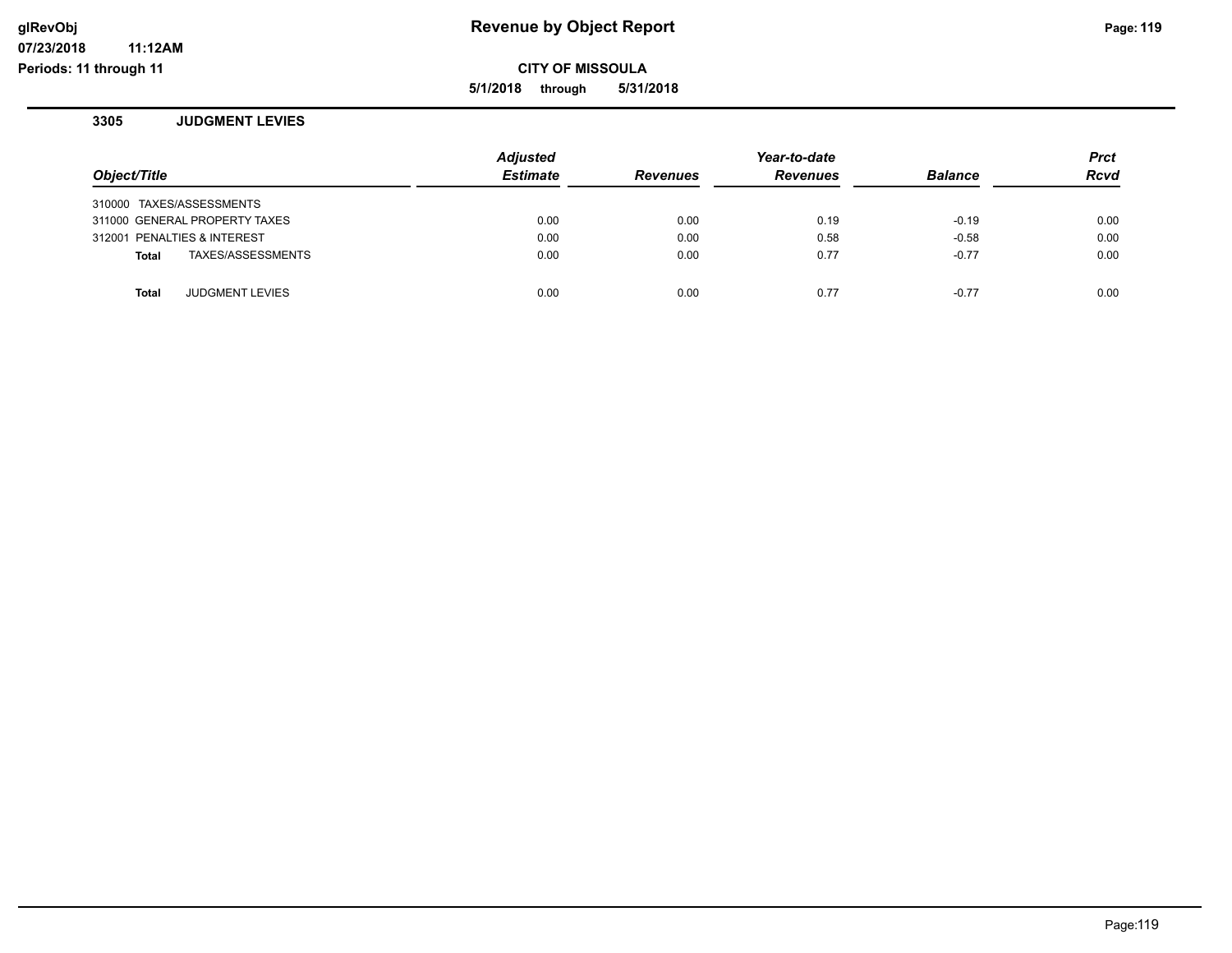**07/23/2018 11:12AM Periods: 11 through 11**

**CITY OF MISSOULA**

**5/1/2018 through 5/31/2018**

#### **3410 FY02 SIDEWALK & CURB DEBT SERVICE FUND 3410 FY02 SIDEWALK & CURB DEBT SERVICE FUND**

|              |                                       | <b>Adjusted</b> |                 | Year-to-date    |                | Prct |
|--------------|---------------------------------------|-----------------|-----------------|-----------------|----------------|------|
| Object/Title |                                       | <b>Estimate</b> | <b>Revenues</b> | <b>Revenues</b> | <b>Balance</b> | Rcvd |
|              | 370000 INVESTMENTS & ROYALTY EARNINGS |                 |                 |                 |                |      |
|              | 371010 INTEREST ON INVESTMENTS        | 0.00            | 0.00            | 0.00            | 0.00           | 0.00 |
| Total        | INVESTMENTS & ROYALTY EARNINGS        | 0.00            | 0.00            | 0.00            | 0.00           | 0.00 |
| Total        | FY02 SIDEWALK & CURB DEBT SERVICE FUI | 0.00            | 0.00            | 0.00            | 0.00           | 0.00 |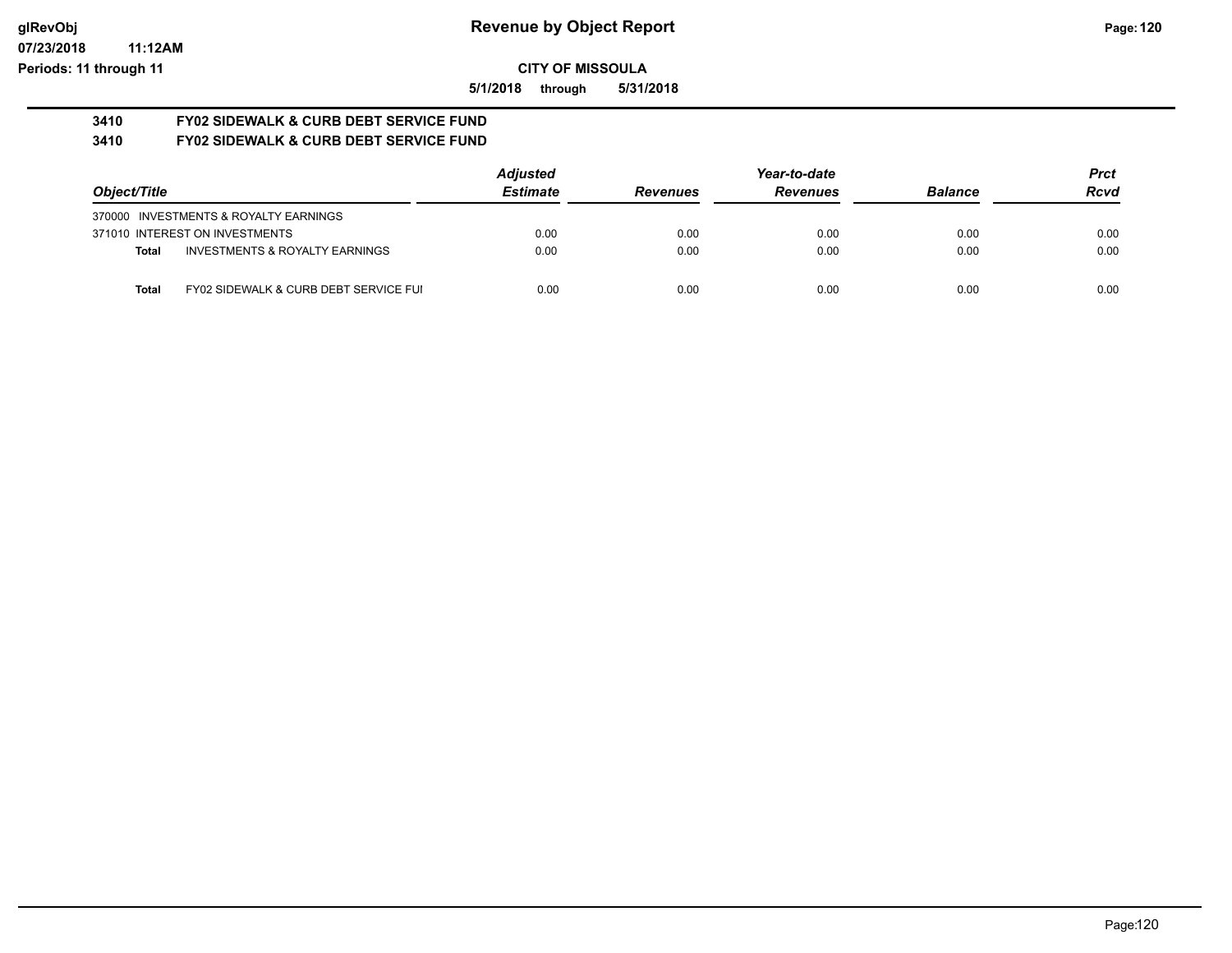**5/1/2018 through 5/31/2018**

#### **3410 FY02 SIDEWALK & CURB DEBT SERVICE FUND**

| Object/Title |                                       | <b>Adjusted</b><br><b>Estimate</b> | <b>Revenues</b> | Year-to-date<br><b>Revenues</b> | <b>Balance</b> | <b>Prct</b><br><b>Rcvd</b> |
|--------------|---------------------------------------|------------------------------------|-----------------|---------------------------------|----------------|----------------------------|
|              | 370000 INVESTMENTS & ROYALTY EARNINGS |                                    |                 |                                 |                |                            |
|              | 371010 INTEREST ON INVESTMENTS        | 0.00                               | 0.00            | 0.00                            | 0.00           | 0.00                       |
| Total        | INVESTMENTS & ROYALTY EARNINGS        | 0.00                               | 0.00            | 0.00                            | 0.00           | 0.00                       |
| <b>Total</b> | FY02 SIDEWALK & CURB DEBT SERVICE FU  | 0.00                               | 0.00            | 0.00                            | 0.00           | 0.00                       |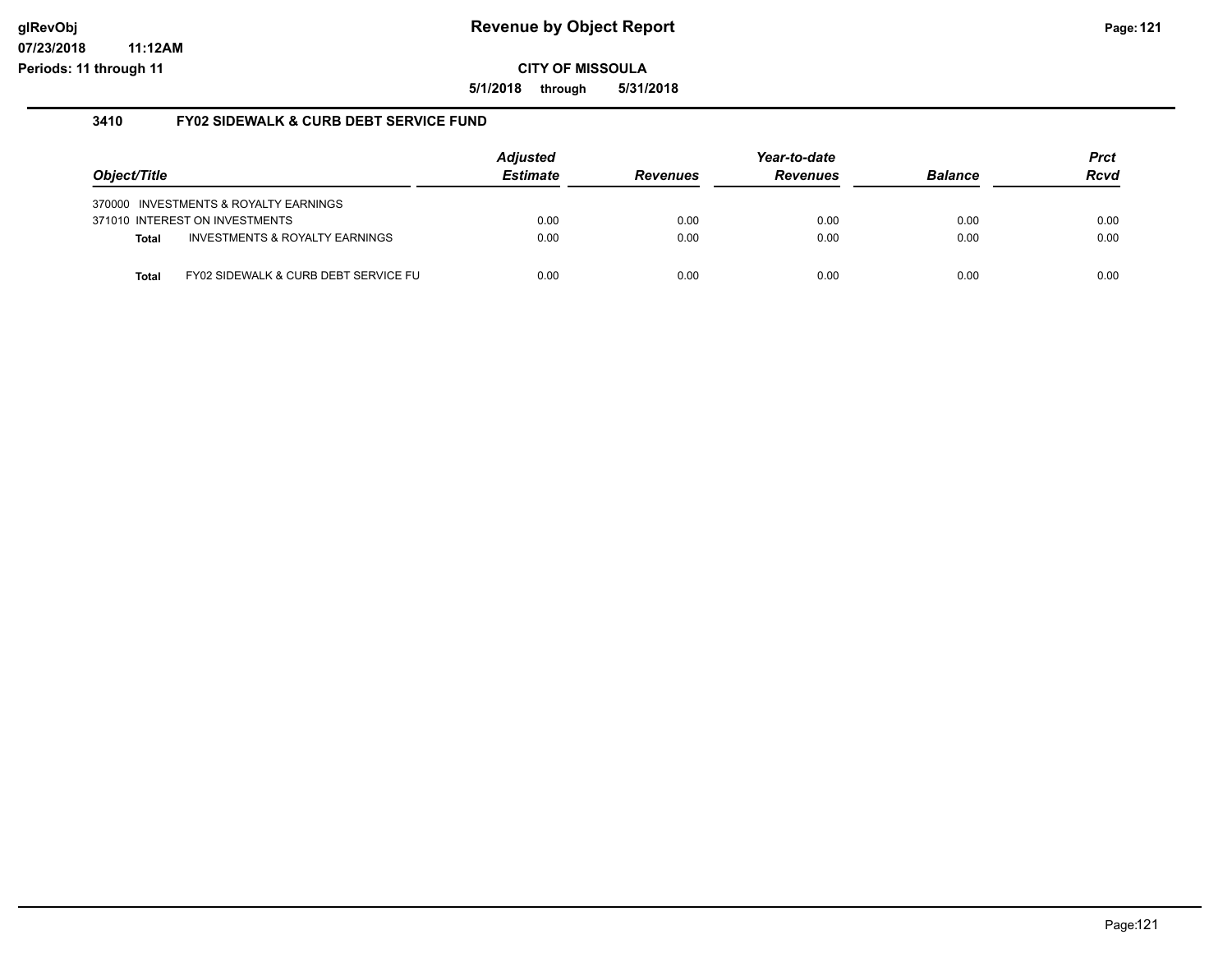**5/1/2018 through 5/31/2018**

# **3430 FY04 SIDEWALK CURB DEBT SERVICE**

# **3430 FY04 SIDEWALK CURB DEBT SERVICE**

|                                                 | <b>Adjusted</b> |                 | Year-to-date    |                | Prct        |
|-------------------------------------------------|-----------------|-----------------|-----------------|----------------|-------------|
| Object/Title                                    | <b>Estimate</b> | <b>Revenues</b> | <b>Revenues</b> | <b>Balance</b> | <b>Rcvd</b> |
| 360000 MISCELLANEOUS REVENUES                   |                 |                 |                 |                |             |
| 360010 MISCELLANEOUS                            | 525.00          | 0.00            | 0.00            | 525.00         | 0.00        |
| 363020 PROPERTY ASSESSMENTS                     | 0.00            | 0.00            | 0.00            | 0.00           | 0.00        |
| 363040 PENALTY AND INTEREST                     | 0.00            | 0.00            | 0.00            | 0.00           | 0.00        |
| MISCELLANEOUS REVENUES<br>Total                 | 525.00          | 0.00            | 0.00            | 525.00         | 0.00        |
|                                                 |                 |                 |                 |                |             |
| FY04 SIDEWALK CURB DEBT SERVICE<br><b>Total</b> | 525.00          | 0.00            | 0.00            | 525.00         | 0.00        |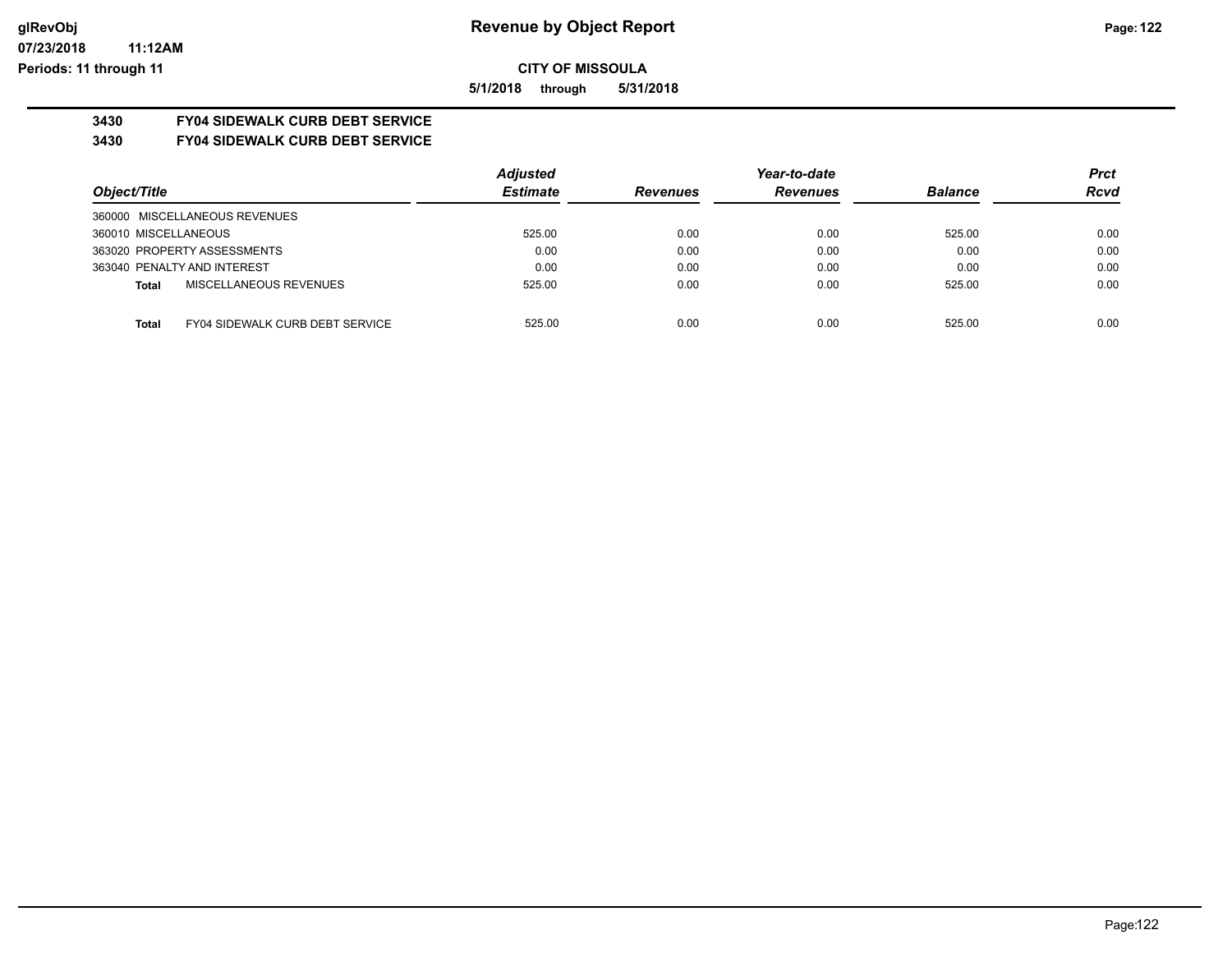**5/1/2018 through 5/31/2018**

### **3430 FY04 SIDEWALK CURB DEBT SERVICE**

| Object/Title                                           | <b>Adjusted</b><br><b>Estimate</b> | <b>Revenues</b> | Year-to-date<br><b>Revenues</b> | <b>Balance</b> | <b>Prct</b><br><b>Rcvd</b> |
|--------------------------------------------------------|------------------------------------|-----------------|---------------------------------|----------------|----------------------------|
| 360000 MISCELLANEOUS REVENUES                          |                                    |                 |                                 |                |                            |
| 360010 MISCELLANEOUS                                   | 525.00                             | 0.00            | 0.00                            | 525.00         | 0.00                       |
| 363020 PROPERTY ASSESSMENTS                            | 0.00                               | 0.00            | 0.00                            | 0.00           | 0.00                       |
| 363040 PENALTY AND INTEREST                            | 0.00                               | 0.00            | 0.00                            | 0.00           | 0.00                       |
| MISCELLANEOUS REVENUES<br>Total                        | 525.00                             | 0.00            | 0.00                            | 525.00         | 0.00                       |
| <b>FY04 SIDEWALK CURB DEBT SERVICE</b><br><b>Total</b> | 525.00                             | 0.00            | 0.00                            | 525.00         | 0.00                       |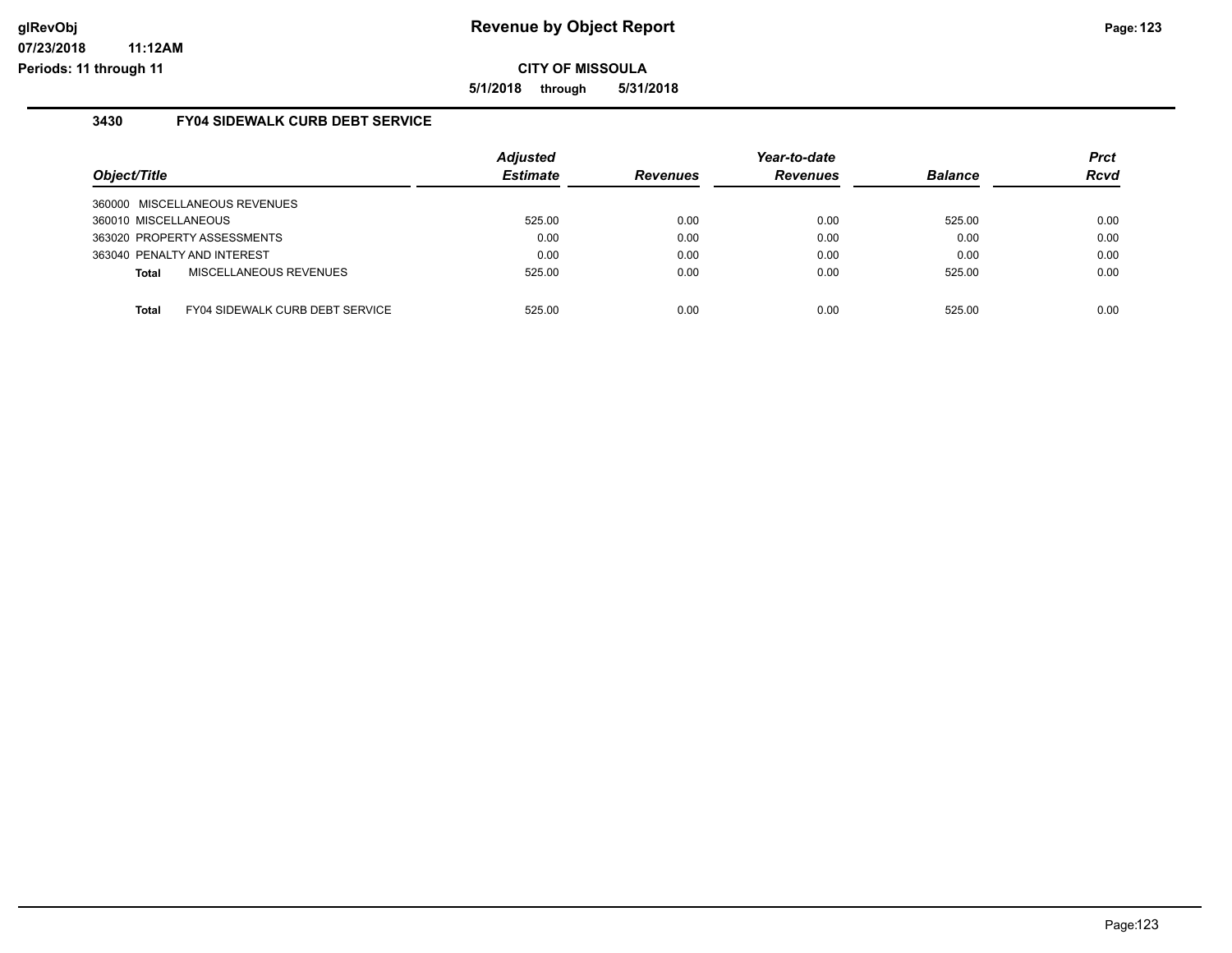**5/1/2018 through 5/31/2018**

**3440 FY05 SIDEWALK AND CURB**

**3440 FY05 SIDEWALK AND CURB**

|                                                           | <b>Adjusted</b> |                 | Year-to-date    |                | <b>Prct</b> |
|-----------------------------------------------------------|-----------------|-----------------|-----------------|----------------|-------------|
| Object/Title                                              | <b>Estimate</b> | <b>Revenues</b> | <b>Revenues</b> | <b>Balance</b> | <b>Rcvd</b> |
| 360000 MISCELLANEOUS REVENUES                             |                 |                 |                 |                |             |
| 360010 MISCELLANEOUS                                      | 0.00            | 0.00            | 0.00            | 0.00           | 0.00        |
| 363020 PROPERTY ASSESSMENTS                               | 0.00            | 0.00            | 0.00            | 0.00           | 0.00        |
| 363021 PAYOFF PRINCIPAL ASSESSMENTS                       | 0.00            | 0.00            | 0.00            | 0.00           | 0.00        |
| 363040 PENALTY AND INTEREST                               | 0.00            | 0.00            | 0.00            | 0.00           | 0.00        |
| <b>MISCELLANEOUS REVENUES</b><br>Total                    | 0.00            | 0.00            | 0.00            | 0.00           | 0.00        |
| 370000 INVESTMENTS & ROYALTY EARNINGS                     |                 |                 |                 |                |             |
| 371010 INTEREST ON INVESTMENTS                            | 0.00            | 0.00            | 0.00            | 0.00           | 0.00        |
| <b>INVESTMENTS &amp; ROYALTY EARNINGS</b><br><b>Total</b> | 0.00            | 0.00            | 0.00            | 0.00           | 0.00        |
| <b>FY05 SIDEWALK AND CURB</b><br>Total                    | 0.00            | 0.00            | 0.00            | 0.00           | 0.00        |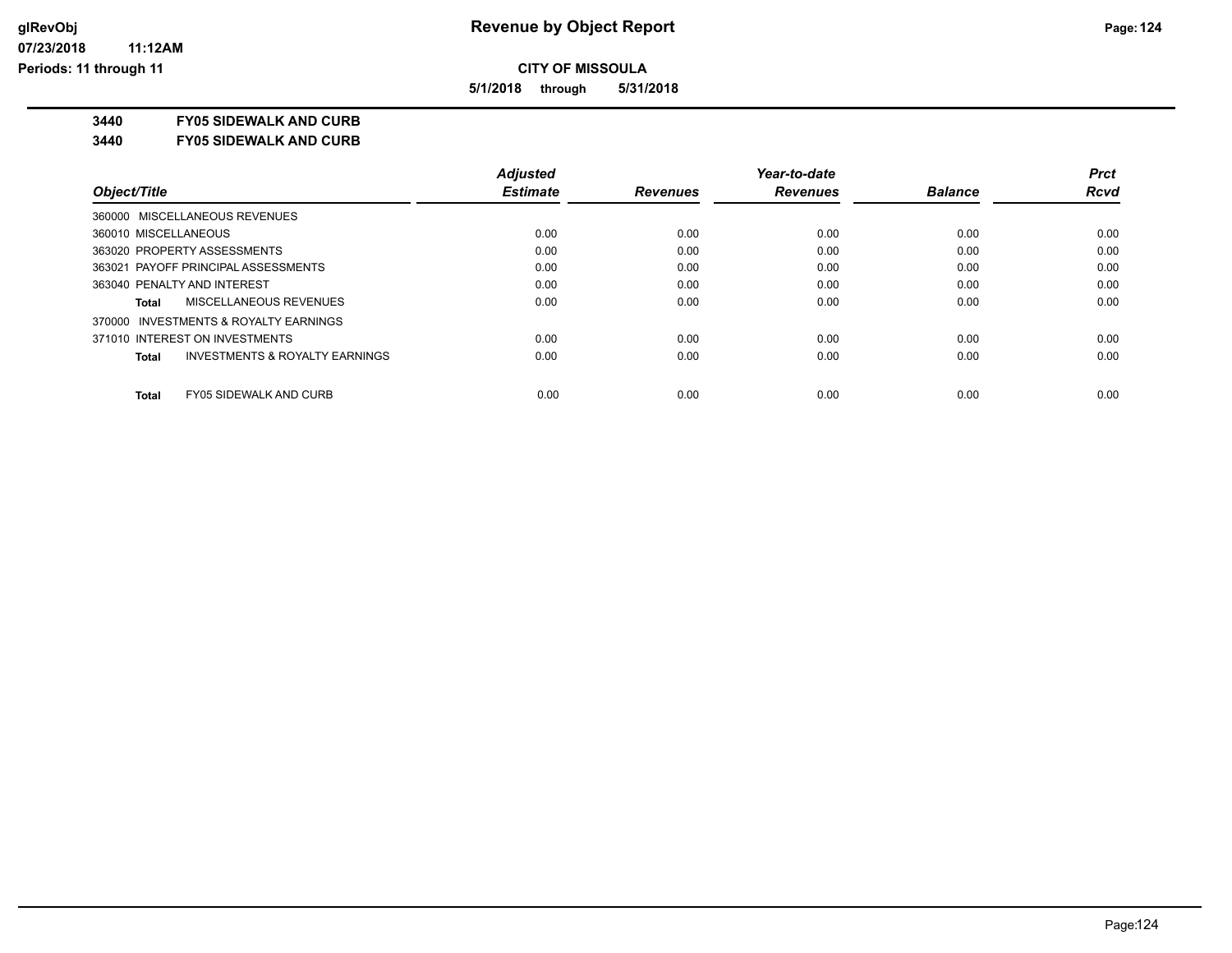**5/1/2018 through 5/31/2018**

### **3440 FY05 SIDEWALK AND CURB**

| Object/Title                                              | <b>Adjusted</b><br><b>Estimate</b> | <b>Revenues</b> | Year-to-date<br><b>Revenues</b> | <b>Balance</b> | <b>Prct</b><br><b>Rcvd</b> |
|-----------------------------------------------------------|------------------------------------|-----------------|---------------------------------|----------------|----------------------------|
| 360000 MISCELLANEOUS REVENUES                             |                                    |                 |                                 |                |                            |
| 360010 MISCELLANEOUS                                      | 0.00                               | 0.00            | 0.00                            | 0.00           | 0.00                       |
| 363020 PROPERTY ASSESSMENTS                               | 0.00                               | 0.00            | 0.00                            | 0.00           | 0.00                       |
| 363021 PAYOFF PRINCIPAL ASSESSMENTS                       | 0.00                               | 0.00            | 0.00                            | 0.00           | 0.00                       |
| 363040 PENALTY AND INTEREST                               | 0.00                               | 0.00            | 0.00                            | 0.00           | 0.00                       |
| MISCELLANEOUS REVENUES<br>Total                           | 0.00                               | 0.00            | 0.00                            | 0.00           | 0.00                       |
| 370000 INVESTMENTS & ROYALTY EARNINGS                     |                                    |                 |                                 |                |                            |
| 371010 INTEREST ON INVESTMENTS                            | 0.00                               | 0.00            | 0.00                            | 0.00           | 0.00                       |
| <b>INVESTMENTS &amp; ROYALTY EARNINGS</b><br><b>Total</b> | 0.00                               | 0.00            | 0.00                            | 0.00           | 0.00                       |
| <b>FY05 SIDEWALK AND CURB</b><br><b>Total</b>             | 0.00                               | 0.00            | 0.00                            | 0.00           | 0.00                       |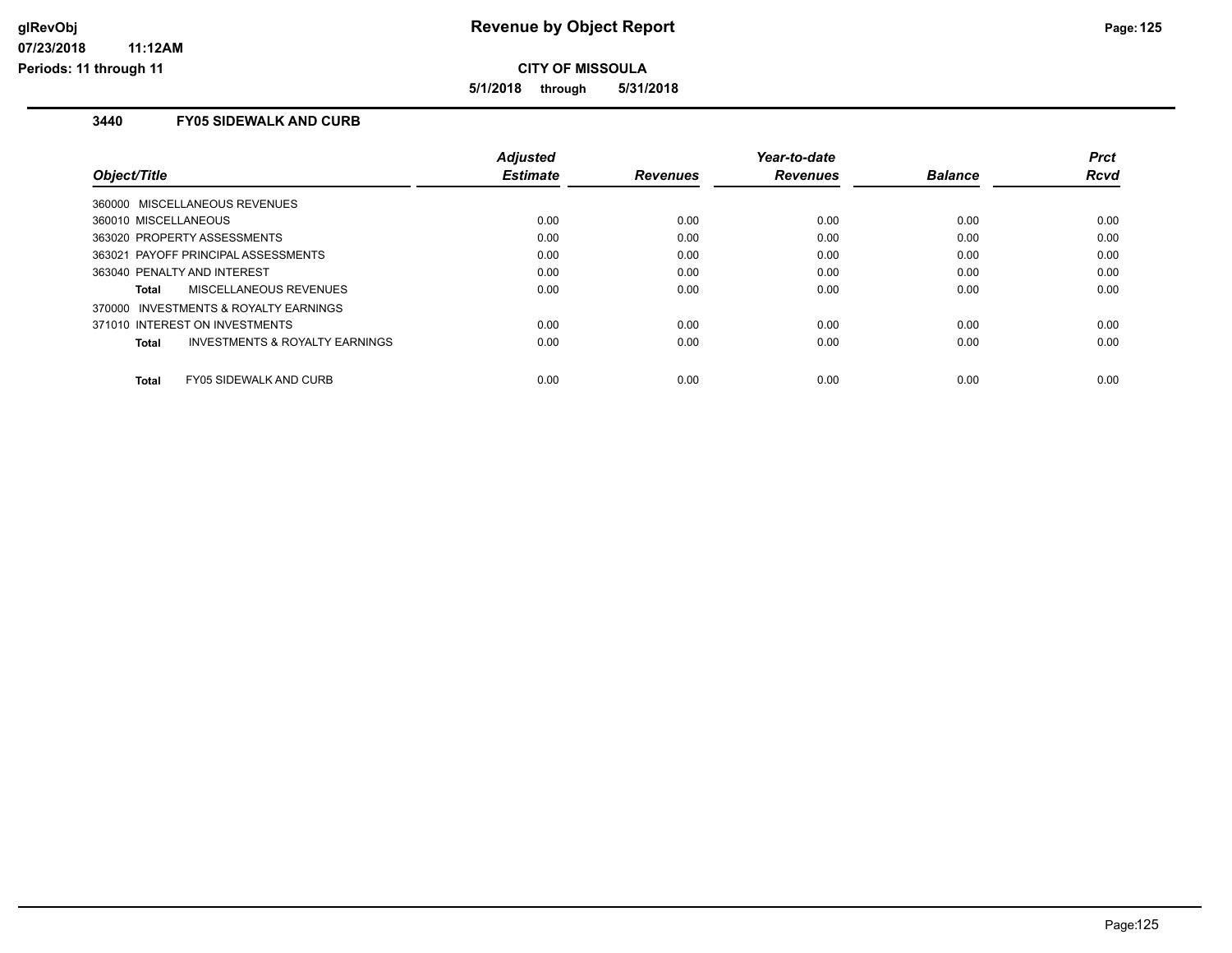**5/1/2018 through 5/31/2018**

**3450 FY06 SIDEWALK AND CURB**

**3450 FY06 SIDEWALK AND CURB**

|                                                           | <b>Adjusted</b> |                 | Year-to-date    |                | <b>Prct</b> |
|-----------------------------------------------------------|-----------------|-----------------|-----------------|----------------|-------------|
| Object/Title                                              | <b>Estimate</b> | <b>Revenues</b> | <b>Revenues</b> | <b>Balance</b> | Rcvd        |
| 360000 MISCELLANEOUS REVENUES                             |                 |                 |                 |                |             |
| 360010 MISCELLANEOUS                                      | 1.318.00        | 0.00            | 0.00            | 1.318.00       | 0.00        |
| 363020 PROPERTY ASSESSMENTS                               | 26,413.00       | 0.00            | 13.818.28       | 12.594.72      | 52.32       |
| 363021 PAYOFF PRINCIPAL ASSESSMENTS                       | 0.00            | 0.00            | 0.00            | 0.00           | 0.00        |
| 363040 PENALTY AND INTEREST                               | 0.00            | 0.00            | 0.00            | 0.00           | 0.00        |
| <b>MISCELLANEOUS REVENUES</b><br>Total                    | 27,731.00       | 0.00            | 13.818.28       | 13.912.72      | 49.83       |
| 370000 INVESTMENTS & ROYALTY EARNINGS                     |                 |                 |                 |                |             |
| 371010 INTEREST ON INVESTMENTS                            | 0.00            | 0.00            | 0.00            | 0.00           | 0.00        |
| <b>INVESTMENTS &amp; ROYALTY EARNINGS</b><br><b>Total</b> | 0.00            | 0.00            | 0.00            | 0.00           | 0.00        |
| <b>FY06 SIDEWALK AND CURB</b><br><b>Total</b>             | 27.731.00       | 0.00            | 13.818.28       | 13.912.72      | 49.83       |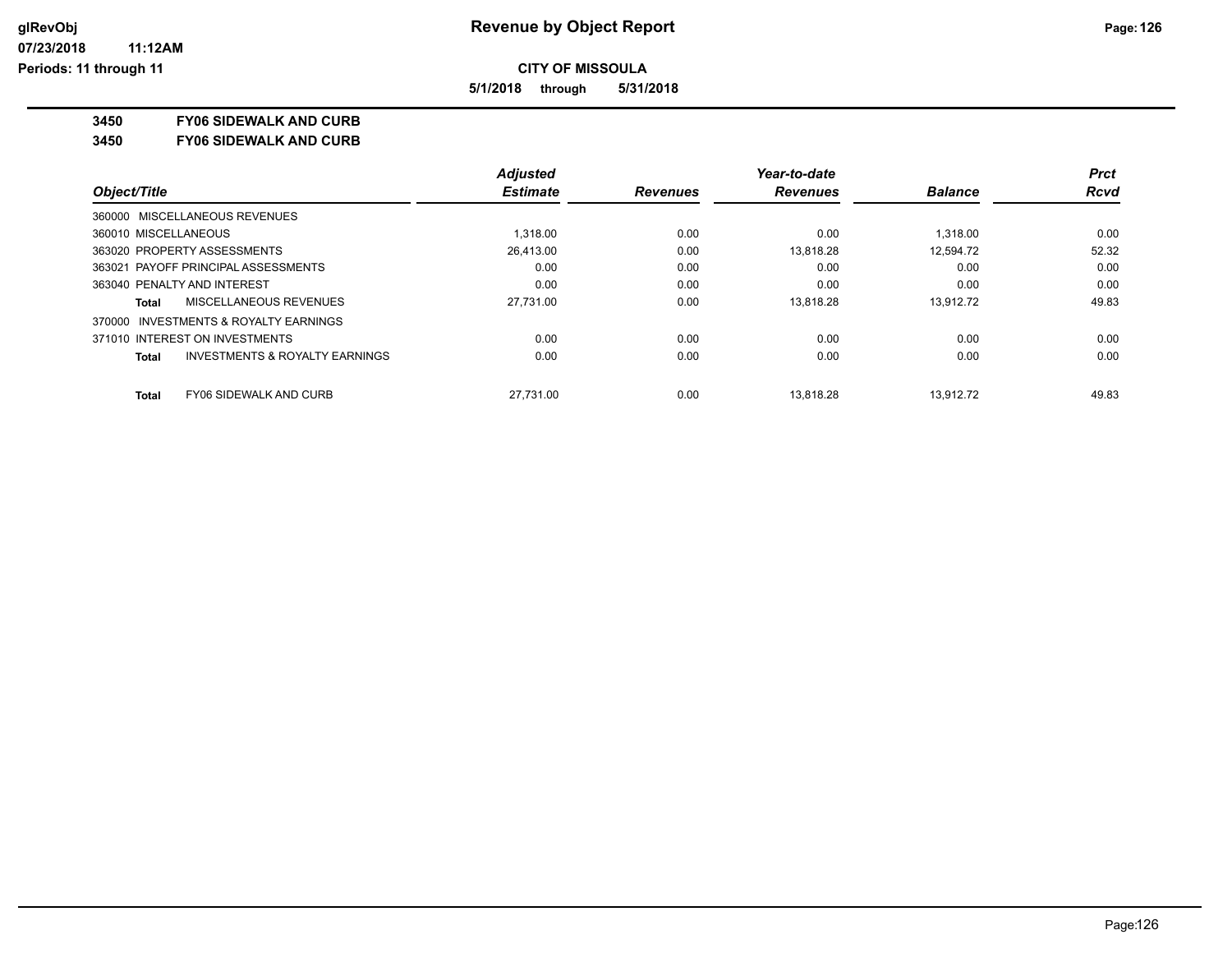**Periods: 11 through 11**

**CITY OF MISSOULA**

**5/1/2018 through 5/31/2018**

### **3450 FY06 SIDEWALK AND CURB**

|                                                    | <b>Adjusted</b> |                 | Year-to-date    |                | <b>Prct</b> |
|----------------------------------------------------|-----------------|-----------------|-----------------|----------------|-------------|
| Object/Title                                       | <b>Estimate</b> | <b>Revenues</b> | <b>Revenues</b> | <b>Balance</b> | <b>Rcvd</b> |
| 360000 MISCELLANEOUS REVENUES                      |                 |                 |                 |                |             |
| 360010 MISCELLANEOUS                               | 1.318.00        | 0.00            | 0.00            | 1.318.00       | 0.00        |
| 363020 PROPERTY ASSESSMENTS                        | 26.413.00       | 0.00            | 13.818.28       | 12,594.72      | 52.32       |
| 363021 PAYOFF PRINCIPAL ASSESSMENTS                | 0.00            | 0.00            | 0.00            | 0.00           | 0.00        |
| 363040 PENALTY AND INTEREST                        | 0.00            | 0.00            | 0.00            | 0.00           | 0.00        |
| MISCELLANEOUS REVENUES<br>Total                    | 27.731.00       | 0.00            | 13.818.28       | 13.912.72      | 49.83       |
| 370000 INVESTMENTS & ROYALTY EARNINGS              |                 |                 |                 |                |             |
| 371010 INTEREST ON INVESTMENTS                     | 0.00            | 0.00            | 0.00            | 0.00           | 0.00        |
| <b>INVESTMENTS &amp; ROYALTY EARNINGS</b><br>Total | 0.00            | 0.00            | 0.00            | 0.00           | 0.00        |
|                                                    |                 |                 |                 |                |             |
| <b>FY06 SIDEWALK AND CURB</b><br>Total             | 27.731.00       | 0.00            | 13.818.28       | 13.912.72      | 49.83       |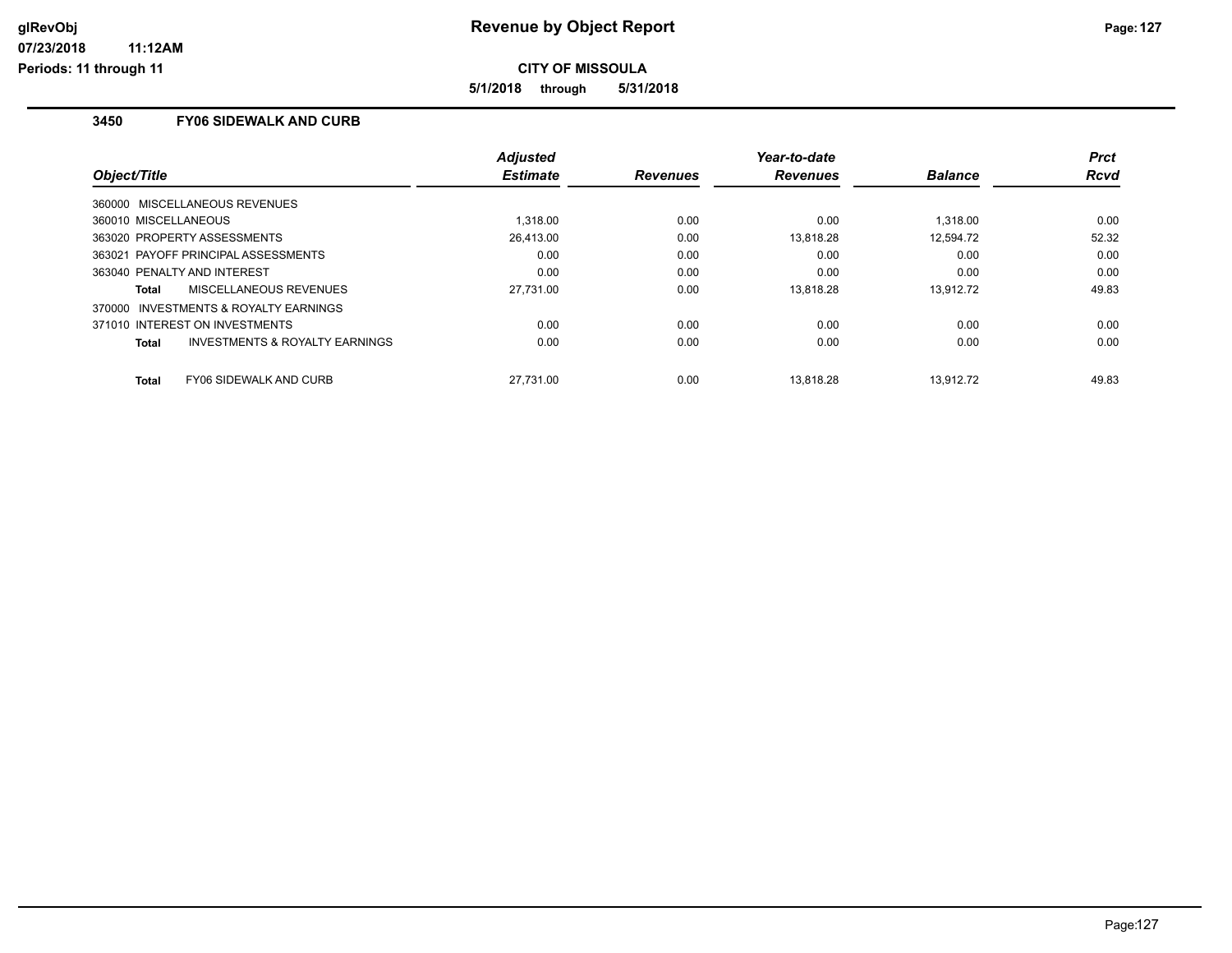**5/1/2018 through 5/31/2018**

**3460 FY07 SIDEWALK AND CURB DEBT**

**3460 FY07 SIDEWALK AND CURB DEBT**

|                                                           | <b>Adjusted</b> |                 | Year-to-date    |                | <b>Prct</b> |
|-----------------------------------------------------------|-----------------|-----------------|-----------------|----------------|-------------|
| Object/Title                                              | <b>Estimate</b> | <b>Revenues</b> | <b>Revenues</b> | <b>Balance</b> | Rcvd        |
| 360000 MISCELLANEOUS REVENUES                             |                 |                 |                 |                |             |
| 360010 MISCELLANEOUS                                      | 4.002.00        | 0.00            | 0.00            | 4.002.00       | 0.00        |
| 363020 PROPERTY ASSESSMENTS                               | 49,850.00       | 787.93          | 26,435.41       | 23.414.59      | 53.03       |
| 363021 PAYOFF PRINCIPAL ASSESSMENTS                       | 0.00            | 0.00            | 0.00            | 0.00           | 0.00        |
| 363040 PENALTY AND INTEREST                               | 0.00            | 0.00            | 61.80           | $-61.80$       | 0.00        |
| <b>MISCELLANEOUS REVENUES</b><br>Total                    | 53,852.00       | 787.93          | 26.497.21       | 27.354.79      | 49.20       |
| 370000 INVESTMENTS & ROYALTY EARNINGS                     |                 |                 |                 |                |             |
| 371010 INTEREST ON INVESTMENTS                            | 0.00            | 0.00            | 0.00            | 0.00           | 0.00        |
| <b>INVESTMENTS &amp; ROYALTY EARNINGS</b><br><b>Total</b> | 0.00            | 0.00            | 0.00            | 0.00           | 0.00        |
| <b>FY07 SIDEWALK AND CURB DEBT</b><br><b>Total</b>        | 53.852.00       | 787.93          | 26.497.21       | 27.354.79      | 49.20       |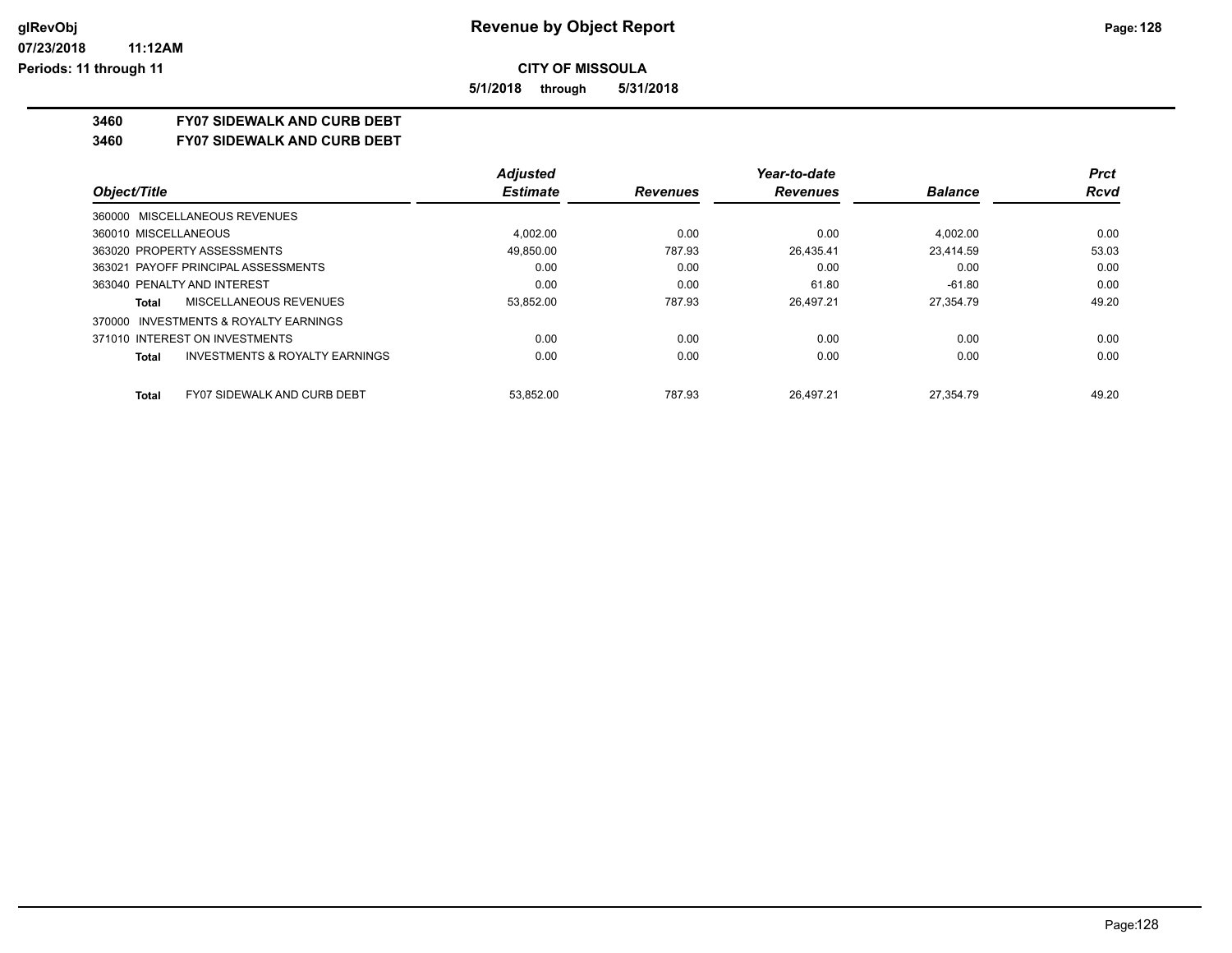**Periods: 11 through 11**

**CITY OF MISSOULA**

**5/1/2018 through 5/31/2018**

#### **3460 FY07 SIDEWALK AND CURB DEBT**

| Object/Title                |                                           | <b>Adjusted</b><br><b>Estimate</b> | <b>Revenues</b> | Year-to-date<br><b>Revenues</b> | <b>Balance</b> | <b>Prct</b><br><b>Rcvd</b> |
|-----------------------------|-------------------------------------------|------------------------------------|-----------------|---------------------------------|----------------|----------------------------|
|                             | 360000 MISCELLANEOUS REVENUES             |                                    |                 |                                 |                |                            |
| 360010 MISCELLANEOUS        |                                           | 4,002.00                           | 0.00            | 0.00                            | 4,002.00       | 0.00                       |
|                             | 363020 PROPERTY ASSESSMENTS               | 49.850.00                          | 787.93          | 26.435.41                       | 23.414.59      | 53.03                      |
|                             | 363021 PAYOFF PRINCIPAL ASSESSMENTS       | 0.00                               | 0.00            | 0.00                            | 0.00           | 0.00                       |
| 363040 PENALTY AND INTEREST |                                           | 0.00                               | 0.00            | 61.80                           | $-61.80$       | 0.00                       |
| <b>Total</b>                | MISCELLANEOUS REVENUES                    | 53,852.00                          | 787.93          | 26.497.21                       | 27.354.79      | 49.20                      |
| 370000                      | INVESTMENTS & ROYALTY EARNINGS            |                                    |                 |                                 |                |                            |
|                             | 371010 INTEREST ON INVESTMENTS            | 0.00                               | 0.00            | 0.00                            | 0.00           | 0.00                       |
| <b>Total</b>                | <b>INVESTMENTS &amp; ROYALTY EARNINGS</b> | 0.00                               | 0.00            | 0.00                            | 0.00           | 0.00                       |
| <b>Total</b>                | <b>FY07 SIDEWALK AND CURB DEBT</b>        | 53.852.00                          | 787.93          | 26.497.21                       | 27.354.79      | 49.20                      |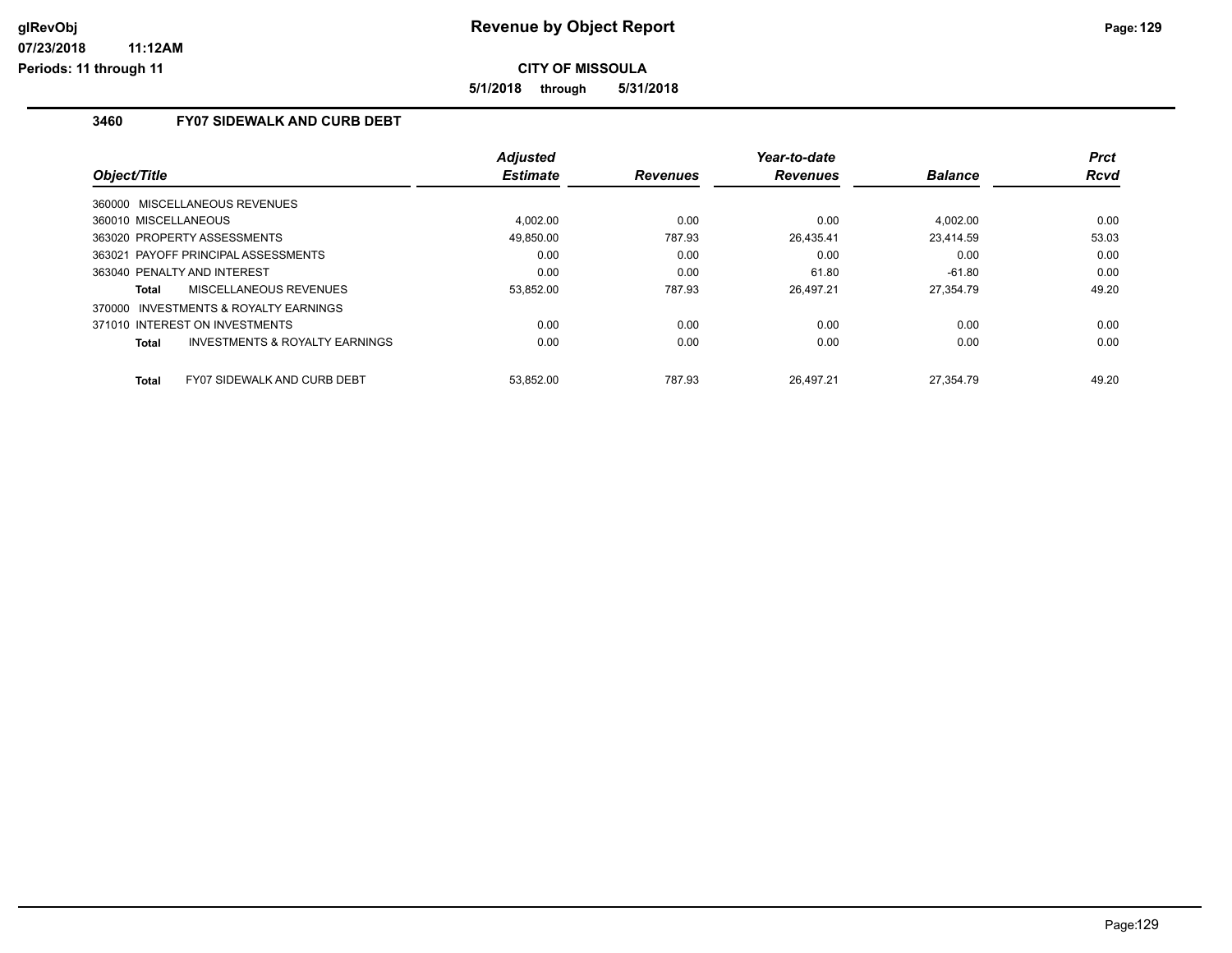**5/1/2018 through 5/31/2018**

# **3461 SERIES 2008A SIDEWALK AND CURB**

#### **3461 SERIES 2008A SIDEWALK AND CURB**

|                                                           | <b>Adjusted</b> |                 | Year-to-date    |                | <b>Prct</b> |
|-----------------------------------------------------------|-----------------|-----------------|-----------------|----------------|-------------|
| Object/Title                                              | <b>Estimate</b> | <b>Revenues</b> | <b>Revenues</b> | <b>Balance</b> | <b>Rcvd</b> |
| 360000 MISCELLANEOUS REVENUES                             |                 |                 |                 |                |             |
| 360010 MISCELLANEOUS                                      | 0.00            | 0.00            | 0.00            | 0.00           | 0.00        |
| 363020 PROPERTY ASSESSMENTS                               | 26,452.00       | 0.00            | 11.390.99       | 15.061.01      | 43.06       |
| 363021 PAYOFF PRINCIPAL ASSESSMENTS                       | 0.00            | 0.00            | 0.00            | 0.00           | 0.00        |
| 363040 PENALTY AND INTEREST                               | 0.00            | 0.00            | 10.91           | $-10.91$       | 0.00        |
| MISCELLANEOUS REVENUES<br>Total                           | 26,452.00       | 0.00            | 11.401.90       | 15.050.10      | 43.10       |
| 370000 INVESTMENTS & ROYALTY EARNINGS                     |                 |                 |                 |                |             |
| 371010 INTEREST ON INVESTMENTS                            | 0.00            | 0.00            | 0.00            | 0.00           | 0.00        |
| <b>INVESTMENTS &amp; ROYALTY EARNINGS</b><br><b>Total</b> | 0.00            | 0.00            | 0.00            | 0.00           | 0.00        |
| SERIES 2008A SIDEWALK AND CURB<br>Total                   | 26.452.00       | 0.00            | 11.401.90       | 15.050.10      | 43.10       |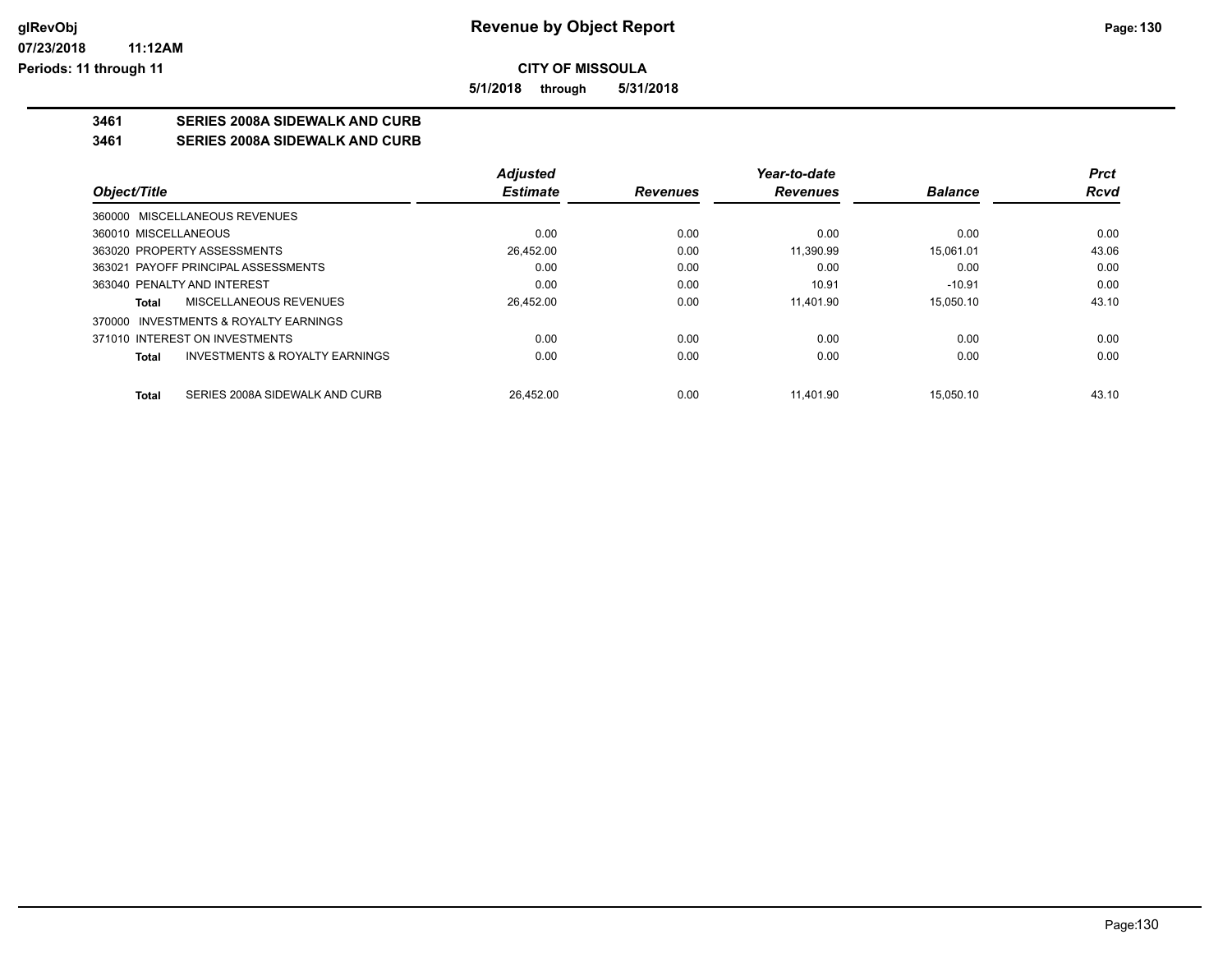**5/1/2018 through 5/31/2018**

### **3461 SERIES 2008A SIDEWALK AND CURB**

|                                                           | <b>Adjusted</b> |                 | Year-to-date    |                | <b>Prct</b> |
|-----------------------------------------------------------|-----------------|-----------------|-----------------|----------------|-------------|
| Object/Title                                              | <b>Estimate</b> | <b>Revenues</b> | <b>Revenues</b> | <b>Balance</b> | <b>Rcvd</b> |
| 360000 MISCELLANEOUS REVENUES                             |                 |                 |                 |                |             |
| 360010 MISCELLANEOUS                                      | 0.00            | 0.00            | 0.00            | 0.00           | 0.00        |
| 363020 PROPERTY ASSESSMENTS                               | 26.452.00       | 0.00            | 11.390.99       | 15.061.01      | 43.06       |
| 363021 PAYOFF PRINCIPAL ASSESSMENTS                       | 0.00            | 0.00            | 0.00            | 0.00           | 0.00        |
| 363040 PENALTY AND INTEREST                               | 0.00            | 0.00            | 10.91           | $-10.91$       | 0.00        |
| MISCELLANEOUS REVENUES<br>Total                           | 26.452.00       | 0.00            | 11.401.90       | 15.050.10      | 43.10       |
| 370000 INVESTMENTS & ROYALTY EARNINGS                     |                 |                 |                 |                |             |
| 371010 INTEREST ON INVESTMENTS                            | 0.00            | 0.00            | 0.00            | 0.00           | 0.00        |
| <b>INVESTMENTS &amp; ROYALTY EARNINGS</b><br><b>Total</b> | 0.00            | 0.00            | 0.00            | 0.00           | 0.00        |
| SERIES 2008A SIDEWALK AND CURB<br><b>Total</b>            | 26.452.00       | 0.00            | 11.401.90       | 15.050.10      | 43.10       |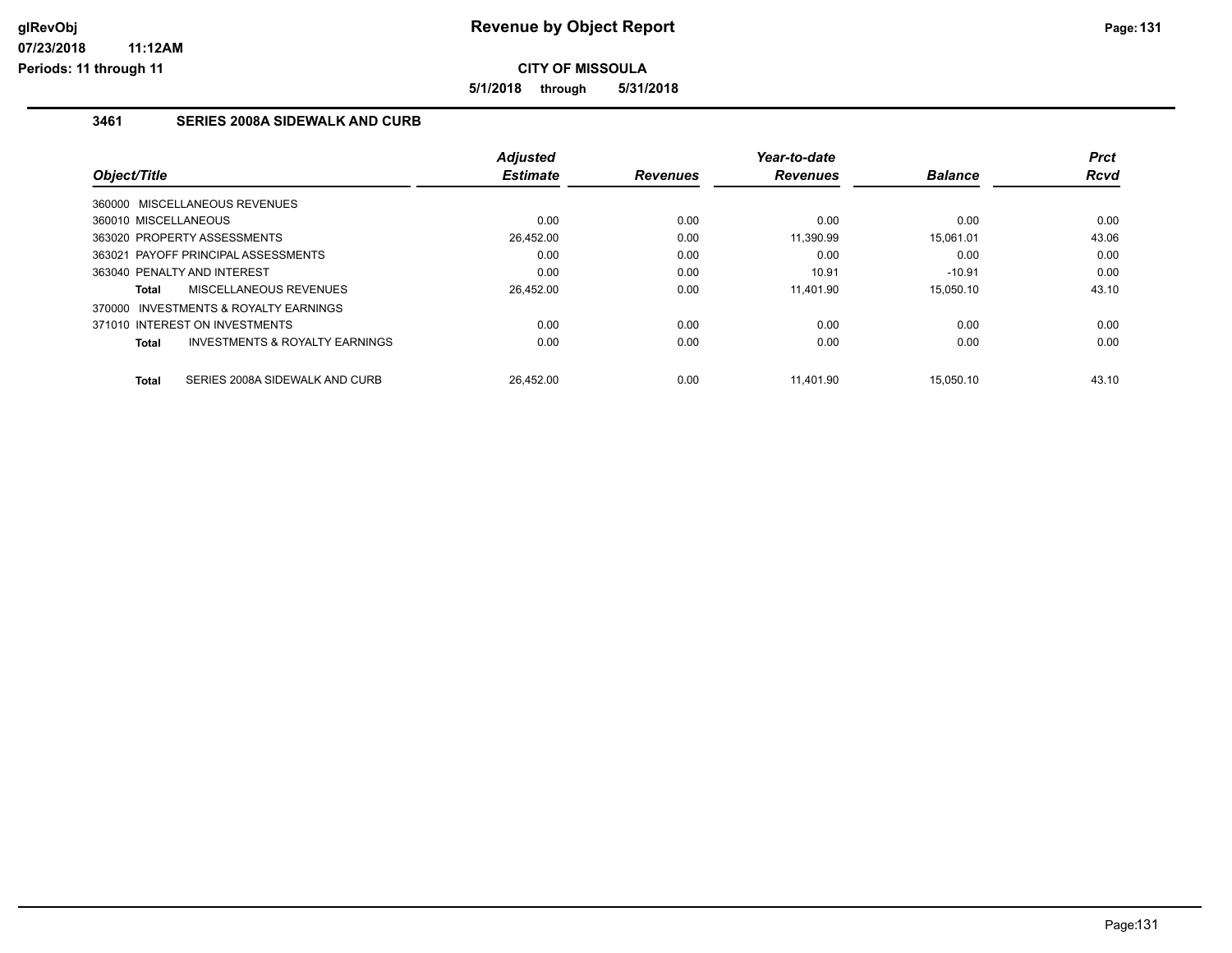**5/1/2018 through 5/31/2018**

# **3462 SERIES 2009 SIDEWALK AND CURB**

#### **3462 SERIES 2009 SIDEWALK AND CURB**

|                                               | <b>Adjusted</b> |                 | Year-to-date    |                | <b>Prct</b> |
|-----------------------------------------------|-----------------|-----------------|-----------------|----------------|-------------|
| Object/Title                                  | <b>Estimate</b> | <b>Revenues</b> | <b>Revenues</b> | <b>Balance</b> | <b>Rcvd</b> |
| 360000 MISCELLANEOUS REVENUES                 |                 |                 |                 |                |             |
| 360010 MISCELLANEOUS                          | 5.161.00        | 0.00            | 0.00            | 5.161.00       | 0.00        |
| 363020 PROPERTY ASSESSMENTS                   | 36,018.00       | 0.00            | 22,548.65       | 13,469.35      | 62.60       |
| 363021 PAYOFF PRINCIPAL ASSESSMENTS           | 0.00            | 0.00            | 0.00            | 0.00           | 0.00        |
| 363040 PENALTY AND INTEREST                   | 0.00            | 0.00            | 23.71           | $-23.71$       | 0.00        |
| MISCELLANEOUS REVENUES<br>Total               | 41,179.00       | 0.00            | 22.572.36       | 18.606.64      | 54.82       |
| OTHER FINANCING SOURCES<br>380000             |                 |                 |                 |                |             |
| 381030 SID BONDS PROCEEDS                     | 0.00            | 0.00            | 0.00            | 0.00           | 0.00        |
| OTHER FINANCING SOURCES<br><b>Total</b>       | 0.00            | 0.00            | 0.00            | 0.00           | 0.00        |
| SERIES 2009 SIDEWALK AND CURB<br><b>Total</b> | 41.179.00       | 0.00            | 22.572.36       | 18.606.64      | 54.82       |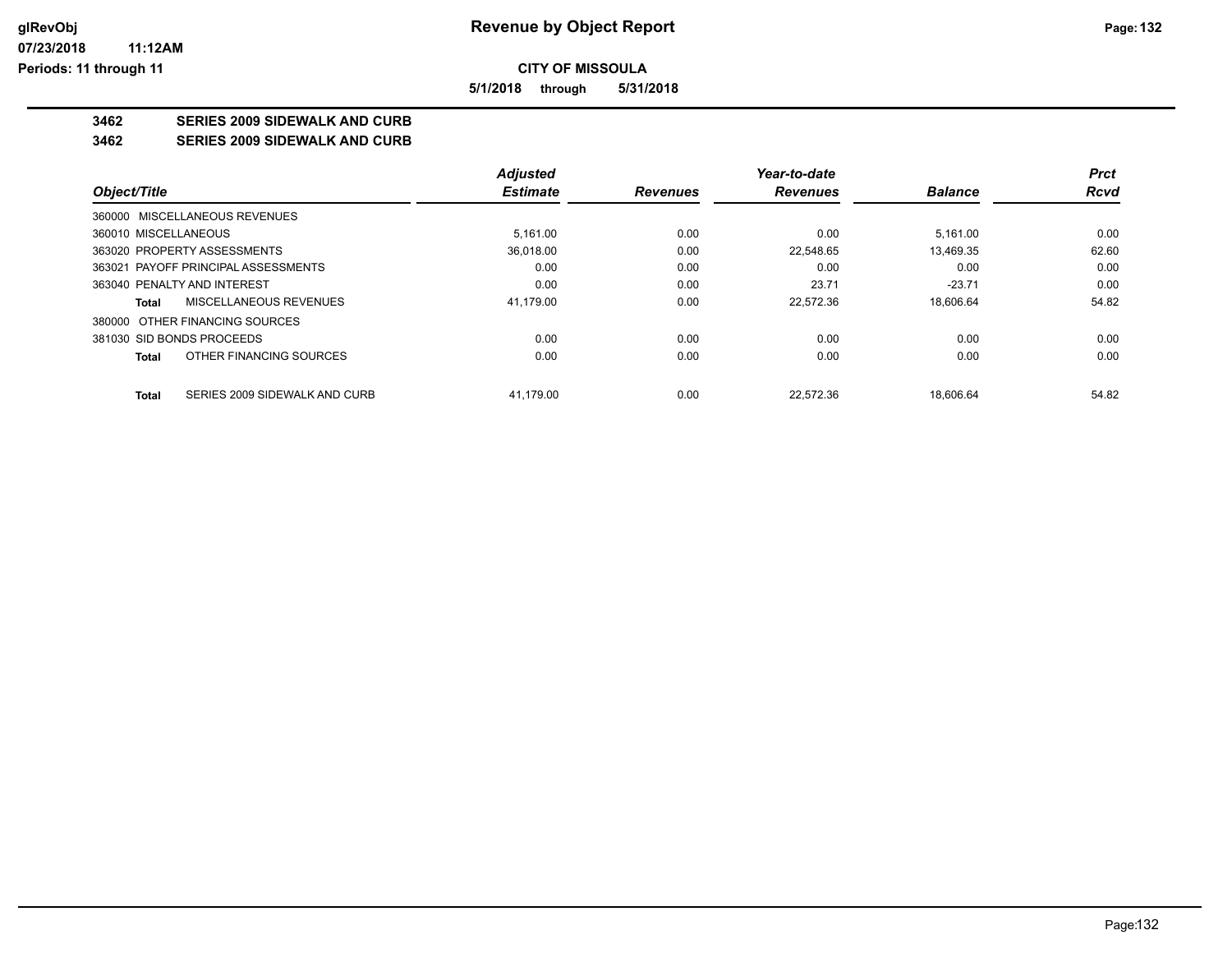**5/1/2018 through 5/31/2018**

### **3462 SERIES 2009 SIDEWALK AND CURB**

| Object/Title                                  | <b>Adjusted</b><br><b>Estimate</b> | <b>Revenues</b> | Year-to-date<br><b>Revenues</b> | <b>Balance</b> | <b>Prct</b><br><b>Rcvd</b> |
|-----------------------------------------------|------------------------------------|-----------------|---------------------------------|----------------|----------------------------|
| 360000 MISCELLANEOUS REVENUES                 |                                    |                 |                                 |                |                            |
| 360010 MISCELLANEOUS                          | 5.161.00                           | 0.00            | 0.00                            | 5.161.00       | 0.00                       |
| 363020 PROPERTY ASSESSMENTS                   | 36.018.00                          | 0.00            | 22.548.65                       | 13.469.35      | 62.60                      |
| 363021 PAYOFF PRINCIPAL ASSESSMENTS           | 0.00                               | 0.00            | 0.00                            | 0.00           | 0.00                       |
| 363040 PENALTY AND INTEREST                   | 0.00                               | 0.00            | 23.71                           | $-23.71$       | 0.00                       |
| MISCELLANEOUS REVENUES<br><b>Total</b>        | 41.179.00                          | 0.00            | 22.572.36                       | 18.606.64      | 54.82                      |
| 380000 OTHER FINANCING SOURCES                |                                    |                 |                                 |                |                            |
| 381030 SID BONDS PROCEEDS                     | 0.00                               | 0.00            | 0.00                            | 0.00           | 0.00                       |
| OTHER FINANCING SOURCES<br><b>Total</b>       | 0.00                               | 0.00            | 0.00                            | 0.00           | 0.00                       |
| SERIES 2009 SIDEWALK AND CURB<br><b>Total</b> | 41.179.00                          | 0.00            | 22.572.36                       | 18.606.64      | 54.82                      |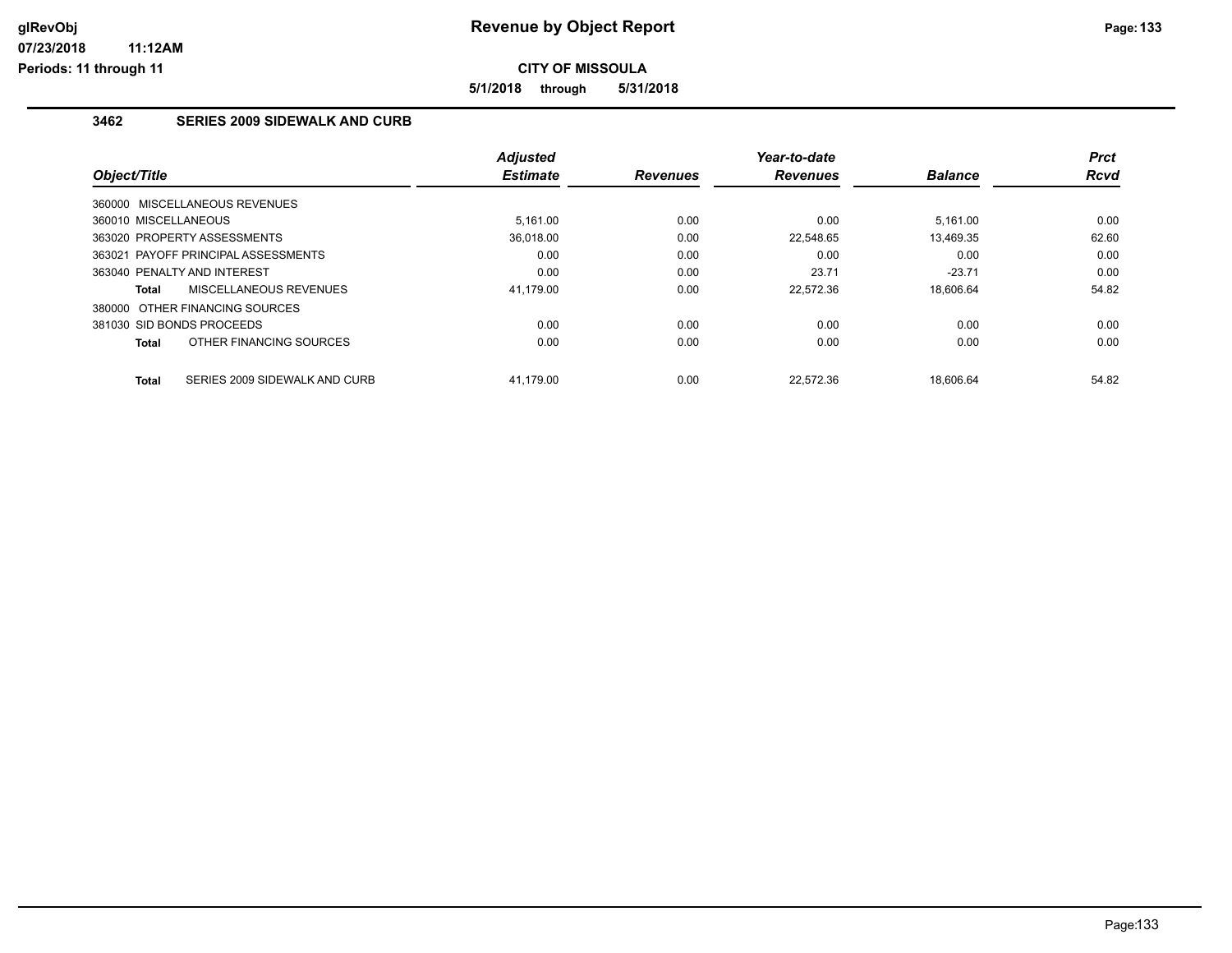**5/1/2018 through 5/31/2018**

# **3463 SERIES 2010 SIDEWALK AND CURB**

### **3463 SERIES 2010 SIDEWALK AND CURB**

|                                                           | <b>Adjusted</b> |                 | Year-to-date    |                | <b>Prct</b> |
|-----------------------------------------------------------|-----------------|-----------------|-----------------|----------------|-------------|
| Object/Title                                              | <b>Estimate</b> | <b>Revenues</b> | <b>Revenues</b> | <b>Balance</b> | <b>Rcvd</b> |
| 360000 MISCELLANEOUS REVENUES                             |                 |                 |                 |                |             |
| 360010 MISCELLANEOUS                                      | 3.452.00        | 0.00            | 0.00            | 3.452.00       | 0.00        |
| 363020 PROPERTY ASSESSMENTS                               | 92,938.00       | 507.61          | 41,363.56       | 51,574.44      | 44.51       |
| PAYOFF PRINCIPAL ASSESSMENTS<br>363021                    | 0.00            | 0.00            | 5,887.36        | $-5,887.36$    | 0.00        |
| 363040 PENALTY AND INTEREST                               | 0.00            | 0.00            | 33.33           | $-33.33$       | 0.00        |
| MISCELLANEOUS REVENUES<br><b>Total</b>                    | 96,390.00       | 507.61          | 47,284.25       | 49,105.75      | 49.06       |
| INVESTMENTS & ROYALTY EARNINGS<br>370000                  |                 |                 |                 |                |             |
| 371010 INTEREST ON INVESTMENTS                            | 0.00            | 0.00            | 0.00            | 0.00           | 0.00        |
| <b>INVESTMENTS &amp; ROYALTY EARNINGS</b><br><b>Total</b> | 0.00            | 0.00            | 0.00            | 0.00           | 0.00        |
| OTHER FINANCING SOURCES<br>380000                         |                 |                 |                 |                |             |
| 383042 TRANSFERS FROM OTHER FUNDS                         | 0.00            | 0.00            | 0.00            | 0.00           | 0.00        |
| OTHER FINANCING SOURCES<br>Total                          | 0.00            | 0.00            | 0.00            | 0.00           | 0.00        |
| SERIES 2010 SIDEWALK AND CURB<br><b>Total</b>             | 96,390.00       | 507.61          | 47,284.25       | 49,105.75      | 49.06       |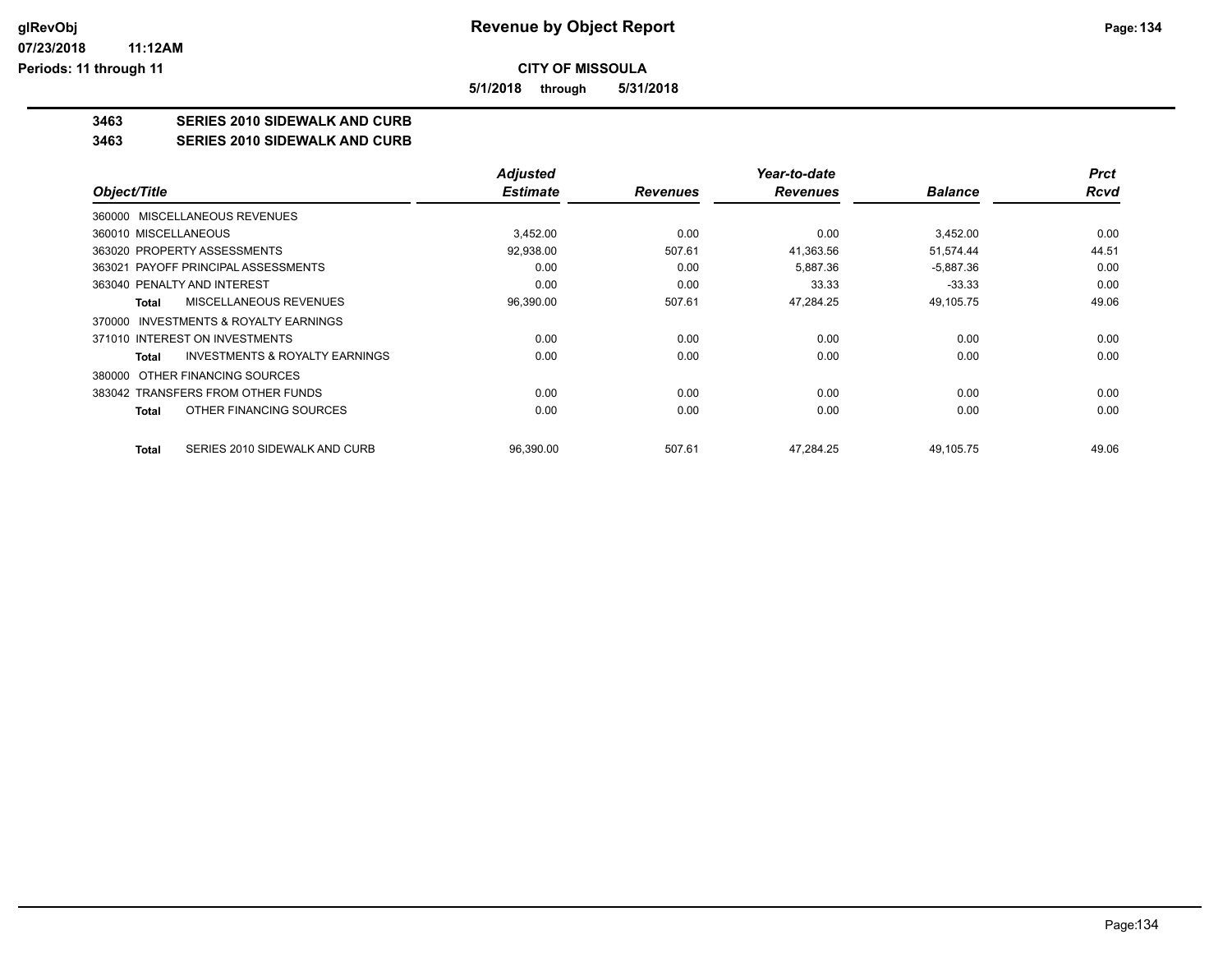**5/1/2018 through 5/31/2018**

### **3463 SERIES 2010 SIDEWALK AND CURB**

| Object/Title                                              | <b>Adjusted</b><br><b>Estimate</b> | <b>Revenues</b> | Year-to-date<br><b>Revenues</b> | <b>Balance</b> | <b>Prct</b><br>Rcvd |
|-----------------------------------------------------------|------------------------------------|-----------------|---------------------------------|----------------|---------------------|
| 360000 MISCELLANEOUS REVENUES                             |                                    |                 |                                 |                |                     |
|                                                           |                                    |                 |                                 |                |                     |
| 360010 MISCELLANEOUS                                      | 3,452.00                           | 0.00            | 0.00                            | 3,452.00       | 0.00                |
| 363020 PROPERTY ASSESSMENTS                               | 92,938.00                          | 507.61          | 41,363.56                       | 51,574.44      | 44.51               |
| 363021 PAYOFF PRINCIPAL ASSESSMENTS                       | 0.00                               | 0.00            | 5,887.36                        | $-5,887.36$    | 0.00                |
| 363040 PENALTY AND INTEREST                               | 0.00                               | 0.00            | 33.33                           | $-33.33$       | 0.00                |
| MISCELLANEOUS REVENUES<br>Total                           | 96,390.00                          | 507.61          | 47,284.25                       | 49,105.75      | 49.06               |
| <b>INVESTMENTS &amp; ROYALTY EARNINGS</b><br>370000       |                                    |                 |                                 |                |                     |
| 371010 INTEREST ON INVESTMENTS                            | 0.00                               | 0.00            | 0.00                            | 0.00           | 0.00                |
| <b>INVESTMENTS &amp; ROYALTY EARNINGS</b><br><b>Total</b> | 0.00                               | 0.00            | 0.00                            | 0.00           | 0.00                |
| 380000 OTHER FINANCING SOURCES                            |                                    |                 |                                 |                |                     |
| 383042 TRANSFERS FROM OTHER FUNDS                         | 0.00                               | 0.00            | 0.00                            | 0.00           | 0.00                |
| OTHER FINANCING SOURCES<br><b>Total</b>                   | 0.00                               | 0.00            | 0.00                            | 0.00           | 0.00                |
| SERIES 2010 SIDEWALK AND CURB<br><b>Total</b>             | 96,390.00                          | 507.61          | 47,284.25                       | 49,105.75      | 49.06               |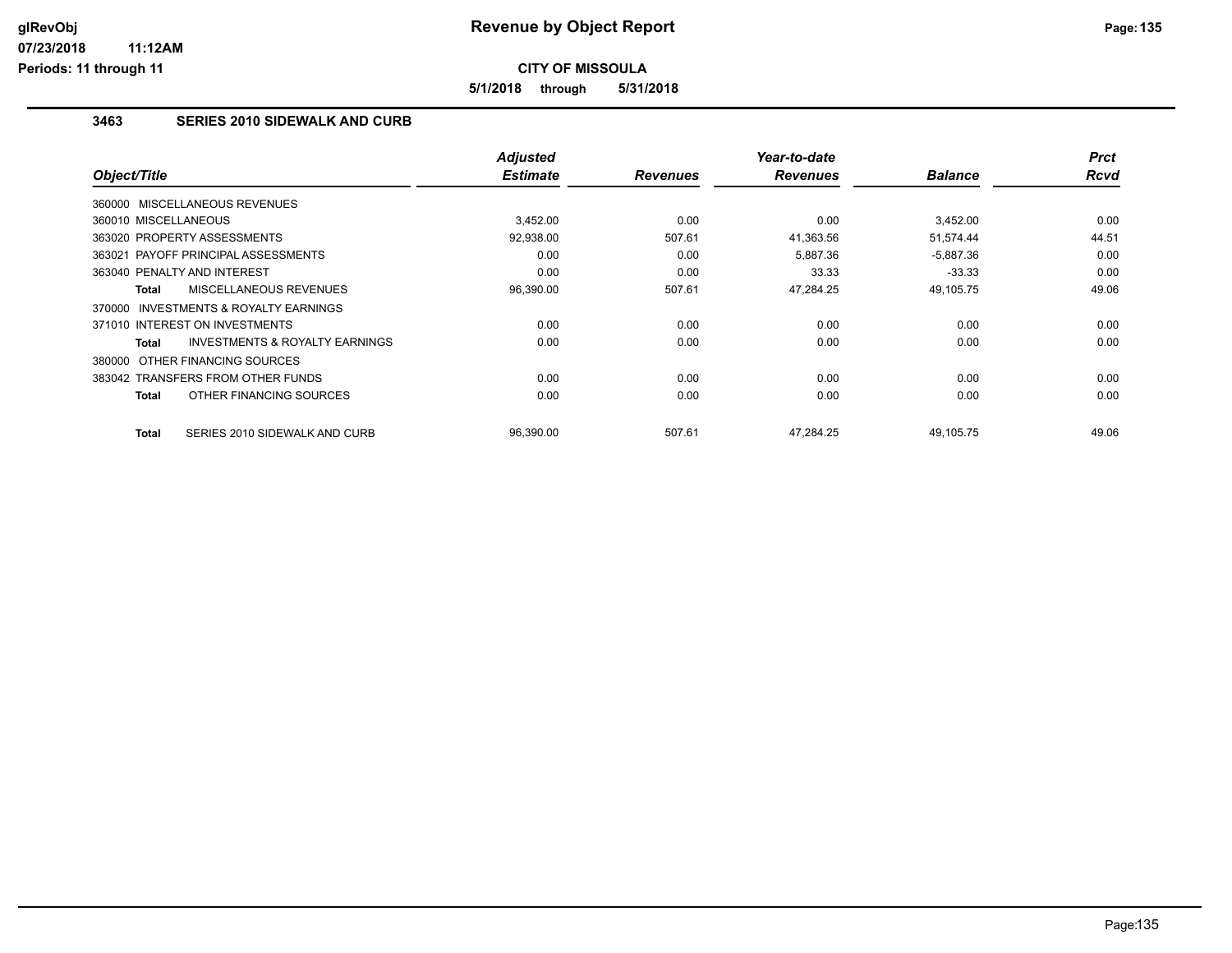**5/1/2018 through 5/31/2018**

**3464 FY12 S/C DEBT SERVICE**

**3464 FY12 S/C DEBT SERVICE**

|                                                           | <b>Adjusted</b> |                 | Year-to-date    |                | <b>Prct</b> |
|-----------------------------------------------------------|-----------------|-----------------|-----------------|----------------|-------------|
| Object/Title                                              | <b>Estimate</b> | <b>Revenues</b> | <b>Revenues</b> | <b>Balance</b> | <b>Rcvd</b> |
| 360000 MISCELLANEOUS REVENUES                             |                 |                 |                 |                |             |
| 360010 MISCELLANEOUS                                      | 3.670.00        | 0.00            | 0.00            | 3.670.00       | 0.00        |
| 363020 PROPERTY ASSESSMENTS                               | 64,560.00       | 203.83          | 37.468.04       | 27.091.96      | 58.04       |
| 363021 PAYOFF PRINCIPAL ASSESSMENTS                       | 0.00            | 275.92          | 3.490.67        | $-3.490.67$    | 0.00        |
| 363040 PENALTY AND INTEREST                               | 0.00            | 0.00            | 23.59           | $-23.59$       | 0.00        |
| MISCELLANEOUS REVENUES<br>Total                           | 68,230.00       | 479.75          | 40.982.30       | 27.247.70      | 60.06       |
| 370000 INVESTMENTS & ROYALTY EARNINGS                     |                 |                 |                 |                |             |
| 371010 INTEREST ON INVESTMENTS                            | 0.00            | 0.00            | 0.00            | 0.00           | 0.00        |
| <b>INVESTMENTS &amp; ROYALTY EARNINGS</b><br><b>Total</b> | 0.00            | 0.00            | 0.00            | 0.00           | 0.00        |
| FY12 S/C DEBT SERVICE<br><b>Total</b>                     | 68.230.00       | 479.75          | 40.982.30       | 27.247.70      | 60.06       |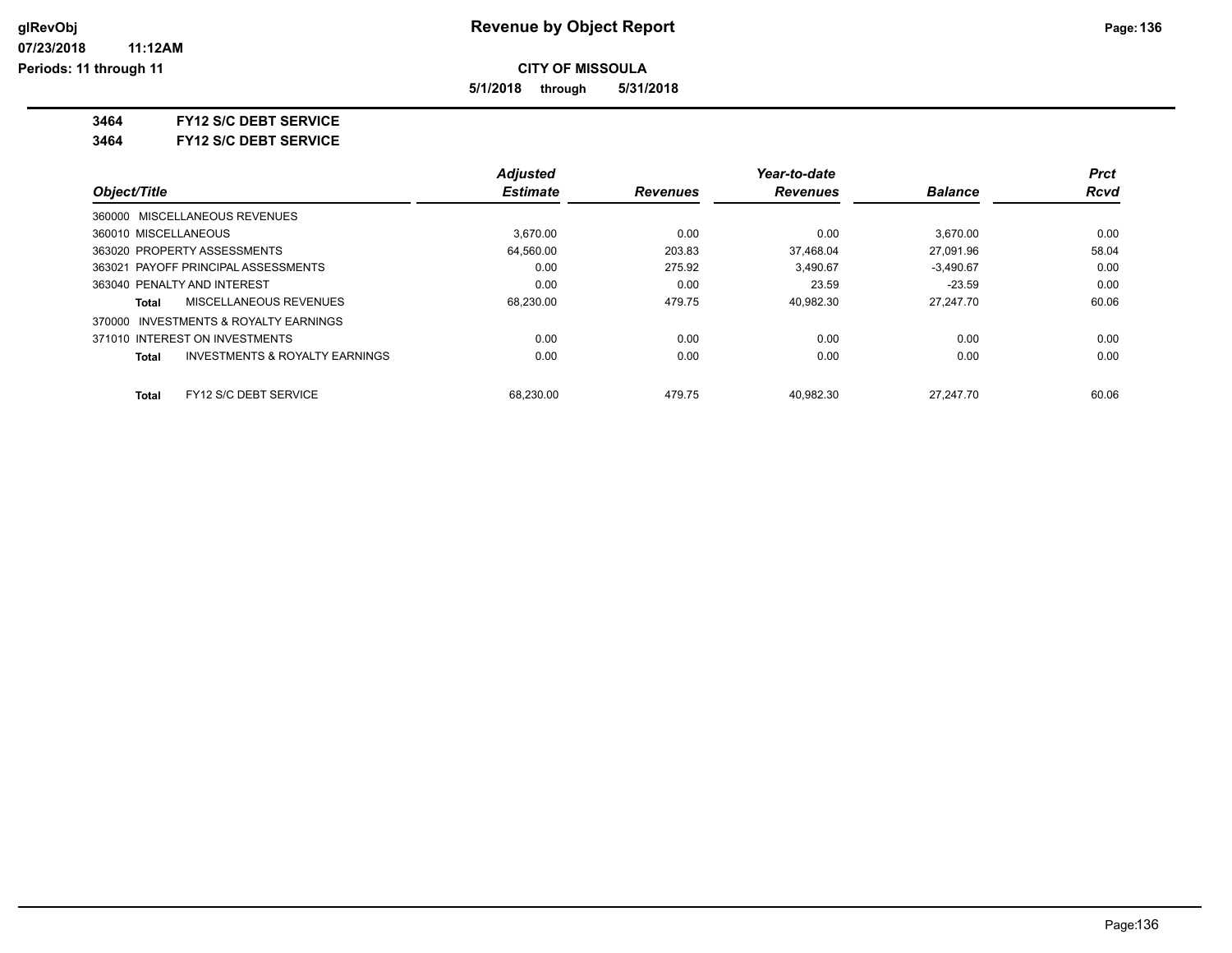**Periods: 11 through 11**

**CITY OF MISSOULA**

**5/1/2018 through 5/31/2018**

#### **3464 FY12 S/C DEBT SERVICE**

| Object/Title                                       | <b>Adjusted</b><br><b>Estimate</b> | <b>Revenues</b> | Year-to-date<br><b>Revenues</b> | <b>Balance</b> | <b>Prct</b><br><b>Rcvd</b> |
|----------------------------------------------------|------------------------------------|-----------------|---------------------------------|----------------|----------------------------|
|                                                    |                                    |                 |                                 |                |                            |
| 360000 MISCELLANEOUS REVENUES                      |                                    |                 |                                 |                |                            |
| 360010 MISCELLANEOUS                               | 3.670.00                           | 0.00            | 0.00                            | 3.670.00       | 0.00                       |
| 363020 PROPERTY ASSESSMENTS                        | 64.560.00                          | 203.83          | 37.468.04                       | 27.091.96      | 58.04                      |
| 363021 PAYOFF PRINCIPAL ASSESSMENTS                | 0.00                               | 275.92          | 3.490.67                        | $-3.490.67$    | 0.00                       |
| 363040 PENALTY AND INTEREST                        | 0.00                               | 0.00            | 23.59                           | $-23.59$       | 0.00                       |
| MISCELLANEOUS REVENUES<br>Total                    | 68.230.00                          | 479.75          | 40.982.30                       | 27.247.70      | 60.06                      |
| INVESTMENTS & ROYALTY EARNINGS<br>370000           |                                    |                 |                                 |                |                            |
| 371010 INTEREST ON INVESTMENTS                     | 0.00                               | 0.00            | 0.00                            | 0.00           | 0.00                       |
| <b>INVESTMENTS &amp; ROYALTY EARNINGS</b><br>Total | 0.00                               | 0.00            | 0.00                            | 0.00           | 0.00                       |
|                                                    |                                    |                 |                                 |                |                            |
| FY12 S/C DEBT SERVICE<br><b>Total</b>              | 68.230.00                          | 479.75          | 40.982.30                       | 27.247.70      | 60.06                      |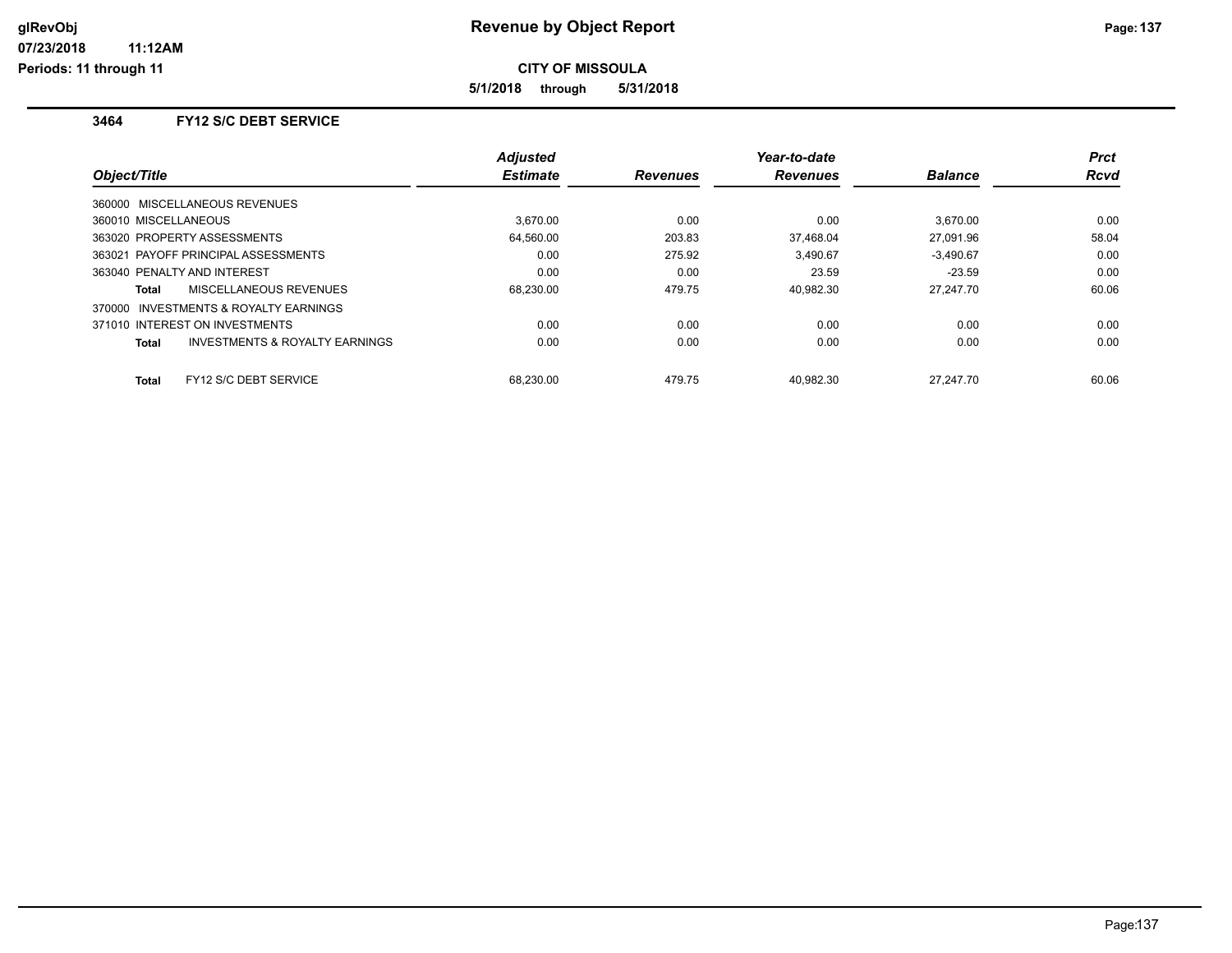**5/1/2018 through 5/31/2018**

# **3465 FY13 SIDEWALK/CURB DEBT SERVICE**

#### **3465 FY13 SIDEWALK/CURB DEBT SERVICE**

|                                                    | <b>Adjusted</b> |                 | Year-to-date    |                | <b>Prct</b> |
|----------------------------------------------------|-----------------|-----------------|-----------------|----------------|-------------|
| Object/Title                                       | <b>Estimate</b> | <b>Revenues</b> | <b>Revenues</b> | <b>Balance</b> | <b>Rcvd</b> |
| MISCELLANEOUS REVENUES<br>360000                   |                 |                 |                 |                |             |
| 360010 MISCELLANEOUS                               | 855.00          | 0.00            | 0.00            | 855.00         | 0.00        |
| 363020 PROPERTY ASSESSMENTS                        | 38,113.00       | 809.28          | 20,707.89       | 17,405.11      | 54.33       |
| 363021 PAYOFF PRINCIPAL ASSESSMENTS                | 0.00            | 0.00            | 0.00            | 0.00           | 0.00        |
| 363040 PENALTY AND INTEREST                        | 0.00            | 0.00            | 0.58            | $-0.58$        | 0.00        |
| MISCELLANEOUS REVENUES<br>Total                    | 38,968.00       | 809.28          | 20,708.47       | 18,259.53      | 53.14       |
| INVESTMENTS & ROYALTY EARNINGS<br>370000           |                 |                 |                 |                |             |
| 371010 INTEREST ON INVESTMENTS                     | 0.00            | 0.00            | 0.00            | 0.00           | 0.00        |
| <b>INVESTMENTS &amp; ROYALTY EARNINGS</b><br>Total | 0.00            | 0.00            | 0.00            | 0.00           | 0.00        |
| OTHER FINANCING SOURCES<br>380000                  |                 |                 |                 |                |             |
| 381030 SID BONDS PROCEEDS                          | 0.00            | 0.00            | 0.00            | 0.00           | 0.00        |
| OTHER FINANCING SOURCES<br><b>Total</b>            | 0.00            | 0.00            | 0.00            | 0.00           | 0.00        |
| FY13 SIDEWALK/CURB DEBT SERVICE<br><b>Total</b>    | 38,968.00       | 809.28          | 20.708.47       | 18,259.53      | 53.14       |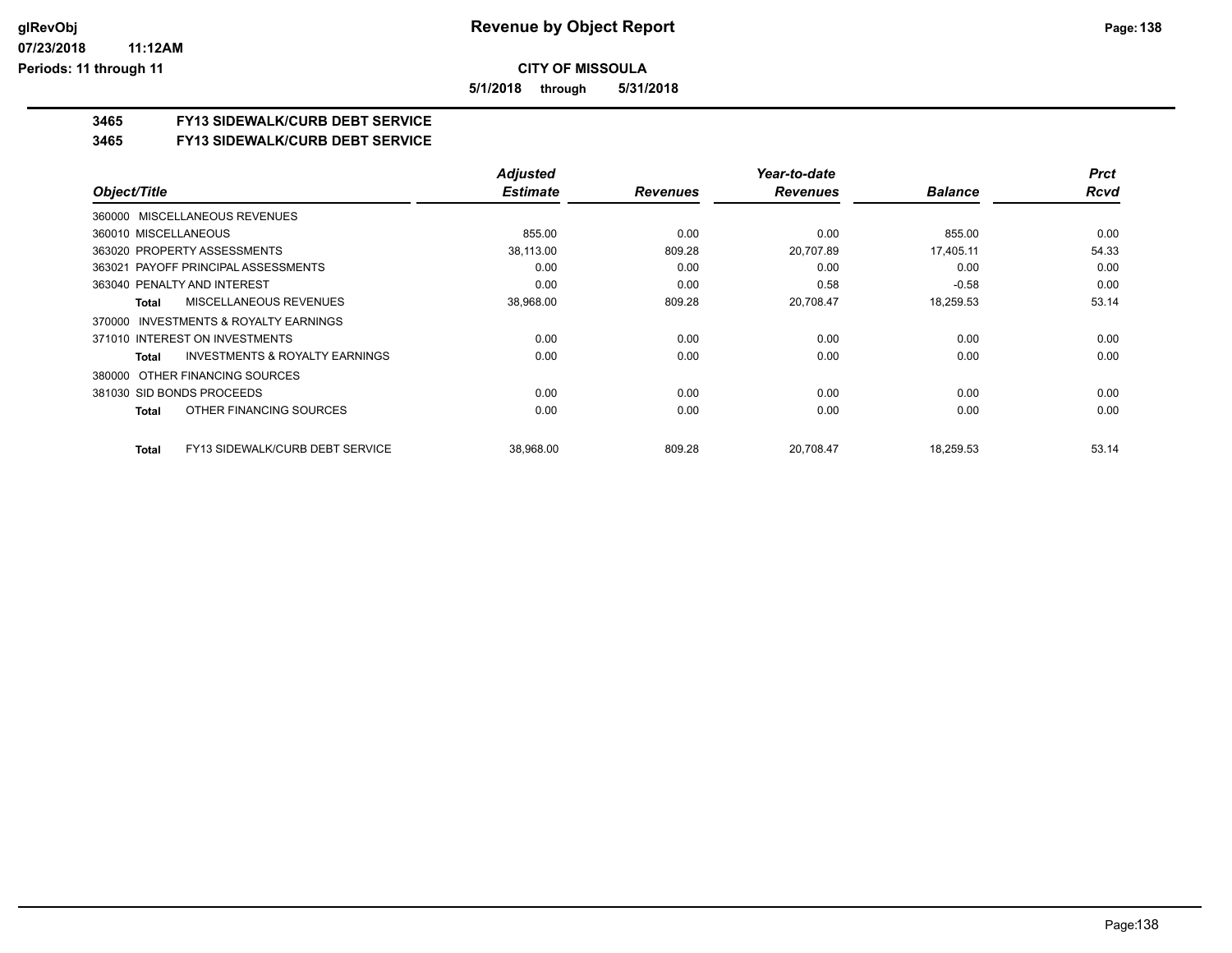**5/1/2018 through 5/31/2018**

### **3465 FY13 SIDEWALK/CURB DEBT SERVICE**

|                                                     | <b>Adjusted</b> |                 | Year-to-date    |                | <b>Prct</b> |
|-----------------------------------------------------|-----------------|-----------------|-----------------|----------------|-------------|
| Object/Title                                        | <b>Estimate</b> | <b>Revenues</b> | <b>Revenues</b> | <b>Balance</b> | Rcvd        |
| 360000 MISCELLANEOUS REVENUES                       |                 |                 |                 |                |             |
| 360010 MISCELLANEOUS                                | 855.00          | 0.00            | 0.00            | 855.00         | 0.00        |
| 363020 PROPERTY ASSESSMENTS                         | 38.113.00       | 809.28          | 20.707.89       | 17.405.11      | 54.33       |
| 363021 PAYOFF PRINCIPAL ASSESSMENTS                 | 0.00            | 0.00            | 0.00            | 0.00           | 0.00        |
| 363040 PENALTY AND INTEREST                         | 0.00            | 0.00            | 0.58            | $-0.58$        | 0.00        |
| <b>MISCELLANEOUS REVENUES</b><br><b>Total</b>       | 38,968.00       | 809.28          | 20,708.47       | 18,259.53      | 53.14       |
| <b>INVESTMENTS &amp; ROYALTY EARNINGS</b><br>370000 |                 |                 |                 |                |             |
| 371010 INTEREST ON INVESTMENTS                      | 0.00            | 0.00            | 0.00            | 0.00           | 0.00        |
| <b>INVESTMENTS &amp; ROYALTY EARNINGS</b><br>Total  | 0.00            | 0.00            | 0.00            | 0.00           | 0.00        |
| 380000 OTHER FINANCING SOURCES                      |                 |                 |                 |                |             |
| 381030 SID BONDS PROCEEDS                           | 0.00            | 0.00            | 0.00            | 0.00           | 0.00        |
| OTHER FINANCING SOURCES<br><b>Total</b>             | 0.00            | 0.00            | 0.00            | 0.00           | 0.00        |
| FY13 SIDEWALK/CURB DEBT SERVICE<br><b>Total</b>     | 38,968.00       | 809.28          | 20.708.47       | 18,259.53      | 53.14       |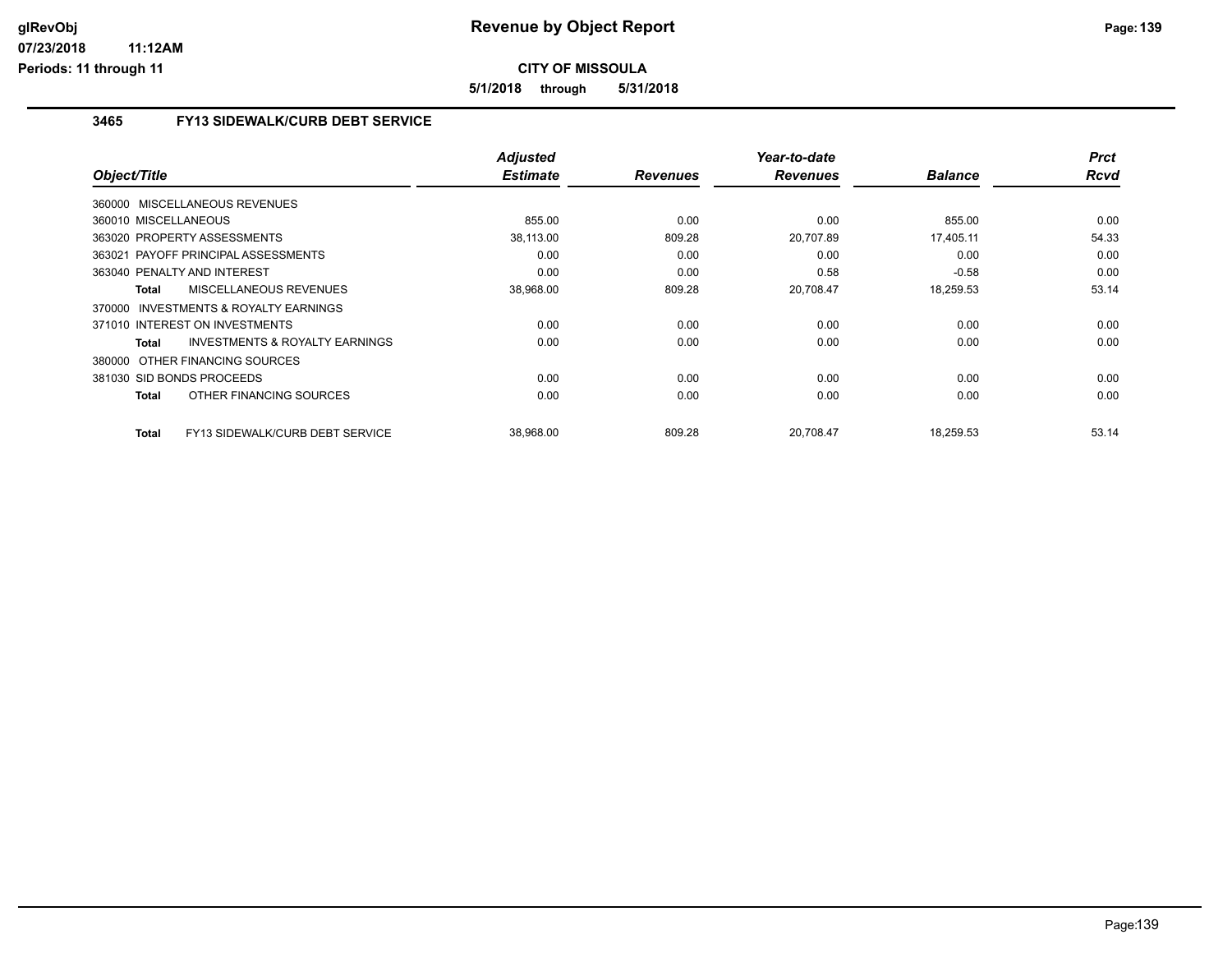**5/1/2018 through 5/31/2018**

# **3466 FY15 SIDEWALK/CURB DEBT SERVICE**

#### **3466 FY15 SIDEWALK/CURB DEBT SERVICE**

|                                                     | <b>Adjusted</b> |                 | Year-to-date    |                | <b>Prct</b> |
|-----------------------------------------------------|-----------------|-----------------|-----------------|----------------|-------------|
| Object/Title                                        | <b>Estimate</b> | <b>Revenues</b> | <b>Revenues</b> | <b>Balance</b> | <b>Rcvd</b> |
| 360000 MISCELLANEOUS REVENUES                       |                 |                 |                 |                |             |
| 360010 MISCELLANEOUS                                | 0.00            | 0.00            | 0.00            | 0.00           | 0.00        |
| 363020 PROPERTY ASSESSMENTS                         | 88,796.00       | 914.73          | 30,294.11       | 58,501.89      | 34.12       |
| 363021 PAYOFF PRINCIPAL ASSESSMENTS                 | 0.00            | 0.00            | 0.00            | 0.00           | 0.00        |
| 363040 PENALTY AND INTEREST                         | 0.00            | 0.00            | 3.45            | $-3.45$        | 0.00        |
| <b>MISCELLANEOUS REVENUES</b><br><b>Total</b>       | 88,796.00       | 914.73          | 30,297.56       | 58,498.44      | 34.12       |
| <b>INVESTMENTS &amp; ROYALTY EARNINGS</b><br>370000 |                 |                 |                 |                |             |
| 371010 INTEREST ON INVESTMENTS                      | 0.00            | 0.00            | 0.00            | 0.00           | 0.00        |
| <b>INVESTMENTS &amp; ROYALTY EARNINGS</b><br>Total  | 0.00            | 0.00            | 0.00            | 0.00           | 0.00        |
| OTHER FINANCING SOURCES<br>380000                   |                 |                 |                 |                |             |
| 381030 SID BONDS PROCEEDS                           | 0.00            | 0.00            | 0.00            | 0.00           | 0.00        |
| 383042 TRANSFERS FROM OTHER FUNDS                   | 0.00            | 0.00            | 0.00            | 0.00           | 0.00        |
| OTHER FINANCING SOURCES<br>Total                    | 0.00            | 0.00            | 0.00            | 0.00           | 0.00        |
| FY15 SIDEWALK/CURB DEBT SERVICE<br><b>Total</b>     | 88,796.00       | 914.73          | 30,297.56       | 58,498.44      | 34.12       |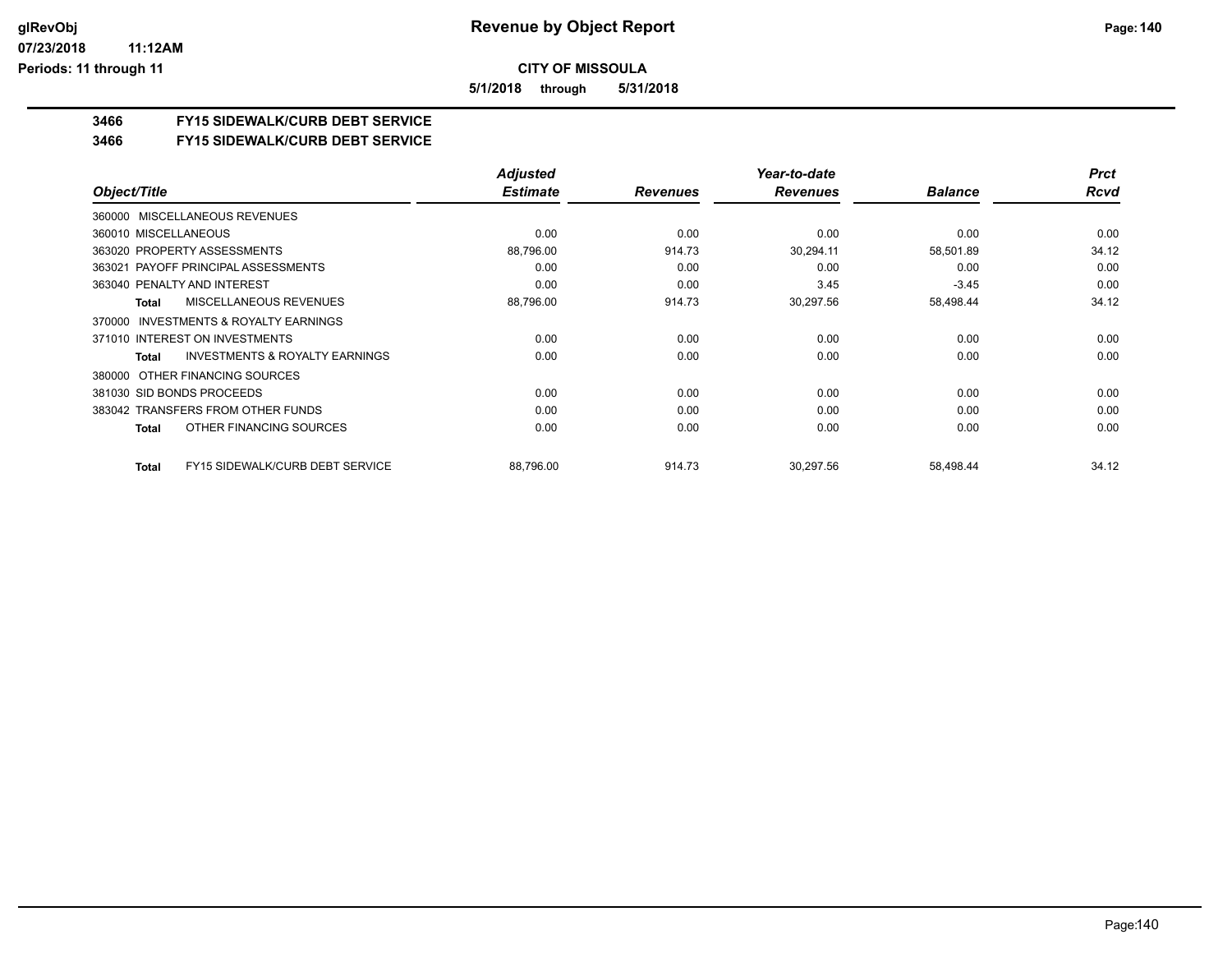**5/1/2018 through 5/31/2018**

### **3466 FY15 SIDEWALK/CURB DEBT SERVICE**

| Object/Title                                       | <b>Adjusted</b><br><b>Estimate</b> | <b>Revenues</b> | Year-to-date<br><b>Revenues</b> | <b>Balance</b> | <b>Prct</b><br><b>Rcvd</b> |
|----------------------------------------------------|------------------------------------|-----------------|---------------------------------|----------------|----------------------------|
|                                                    |                                    |                 |                                 |                |                            |
| 360000 MISCELLANEOUS REVENUES                      |                                    |                 |                                 |                |                            |
| 360010 MISCELLANEOUS                               | 0.00                               | 0.00            | 0.00                            | 0.00           | 0.00                       |
| 363020 PROPERTY ASSESSMENTS                        | 88,796.00                          | 914.73          | 30,294.11                       | 58,501.89      | 34.12                      |
| 363021 PAYOFF PRINCIPAL ASSESSMENTS                | 0.00                               | 0.00            | 0.00                            | 0.00           | 0.00                       |
| 363040 PENALTY AND INTEREST                        | 0.00                               | 0.00            | 3.45                            | $-3.45$        | 0.00                       |
| MISCELLANEOUS REVENUES<br>Total                    | 88,796.00                          | 914.73          | 30,297.56                       | 58,498.44      | 34.12                      |
| 370000 INVESTMENTS & ROYALTY EARNINGS              |                                    |                 |                                 |                |                            |
| 371010 INTEREST ON INVESTMENTS                     | 0.00                               | 0.00            | 0.00                            | 0.00           | 0.00                       |
| <b>INVESTMENTS &amp; ROYALTY EARNINGS</b><br>Total | 0.00                               | 0.00            | 0.00                            | 0.00           | 0.00                       |
| 380000 OTHER FINANCING SOURCES                     |                                    |                 |                                 |                |                            |
| 381030 SID BONDS PROCEEDS                          | 0.00                               | 0.00            | 0.00                            | 0.00           | 0.00                       |
| 383042 TRANSFERS FROM OTHER FUNDS                  | 0.00                               | 0.00            | 0.00                            | 0.00           | 0.00                       |
| OTHER FINANCING SOURCES<br>Total                   | 0.00                               | 0.00            | 0.00                            | 0.00           | 0.00                       |
| FY15 SIDEWALK/CURB DEBT SERVICE<br>Total           | 88.796.00                          | 914.73          | 30.297.56                       | 58,498.44      | 34.12                      |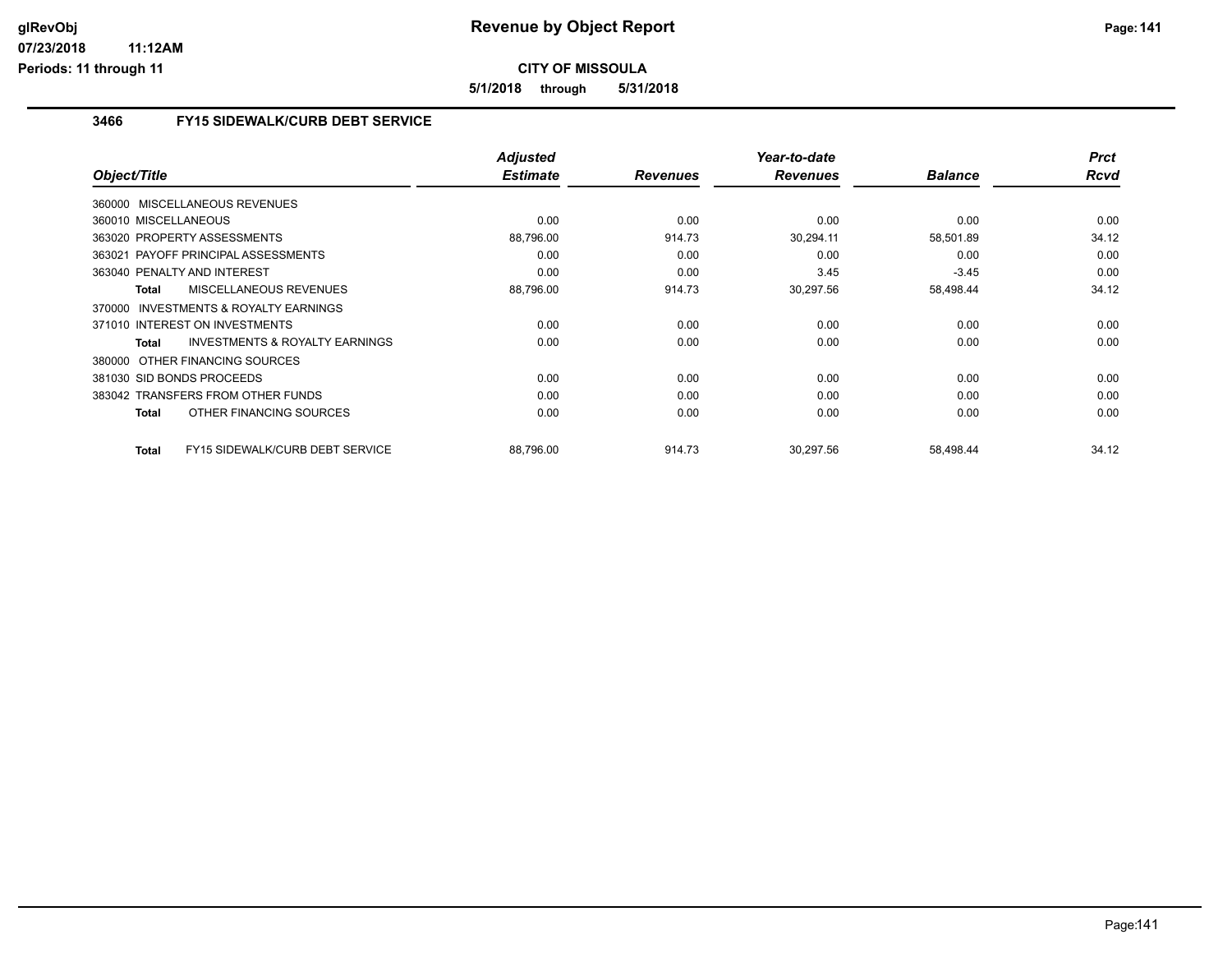**5/1/2018 through 5/31/2018**

# **3467 FY16 SIDEWALK/CURB DEBT SERVICE**

### **3467 FY16 SIDEWALK/CURB DEBT SERVICE**

|                                                     | <b>Adjusted</b> |                 | Year-to-date    |                | <b>Prct</b> |
|-----------------------------------------------------|-----------------|-----------------|-----------------|----------------|-------------|
| Object/Title                                        | <b>Estimate</b> | <b>Revenues</b> | <b>Revenues</b> | <b>Balance</b> | <b>Rcvd</b> |
| MISCELLANEOUS REVENUES<br>360000                    |                 |                 |                 |                |             |
| 360010 MISCELLANEOUS                                | 909.00          | 0.00            | 0.00            | 909.00         | 0.00        |
| 363020 PROPERTY ASSESSMENTS                         | 32,970.00       | 385.23          | 17,988.73       | 14,981.27      | 54.56       |
| 363021 PAYOFF PRINCIPAL ASSESSMENTS                 | 0.00            | 0.00            | 0.00            | 0.00           | 0.00        |
| 363040 PENALTY AND INTEREST                         | 0.00            | 0.00            | 26.75           | $-26.75$       | 0.00        |
| <b>MISCELLANEOUS REVENUES</b><br><b>Total</b>       | 33,879.00       | 385.23          | 18,015.48       | 15,863.52      | 53.18       |
| <b>INVESTMENTS &amp; ROYALTY EARNINGS</b><br>370000 |                 |                 |                 |                |             |
| 371010 INTEREST ON INVESTMENTS                      | 0.00            | 0.00            | 0.00            | 0.00           | 0.00        |
| <b>INVESTMENTS &amp; ROYALTY EARNINGS</b><br>Total  | 0.00            | 0.00            | 0.00            | 0.00           | 0.00        |
| OTHER FINANCING SOURCES<br>380000                   |                 |                 |                 |                |             |
| 381030 SID BONDS PROCEEDS                           | 0.00            | 0.00            | 0.00            | 0.00           | 0.00        |
| 383042 TRANSFERS FROM OTHER FUNDS                   | 0.00            | 0.00            | 0.00            | 0.00           | 0.00        |
| OTHER FINANCING SOURCES<br><b>Total</b>             | 0.00            | 0.00            | 0.00            | 0.00           | 0.00        |
| FY16 SIDEWALK/CURB DEBT SERVICE<br><b>Total</b>     | 33,879.00       | 385.23          | 18.015.48       | 15,863.52      | 53.18       |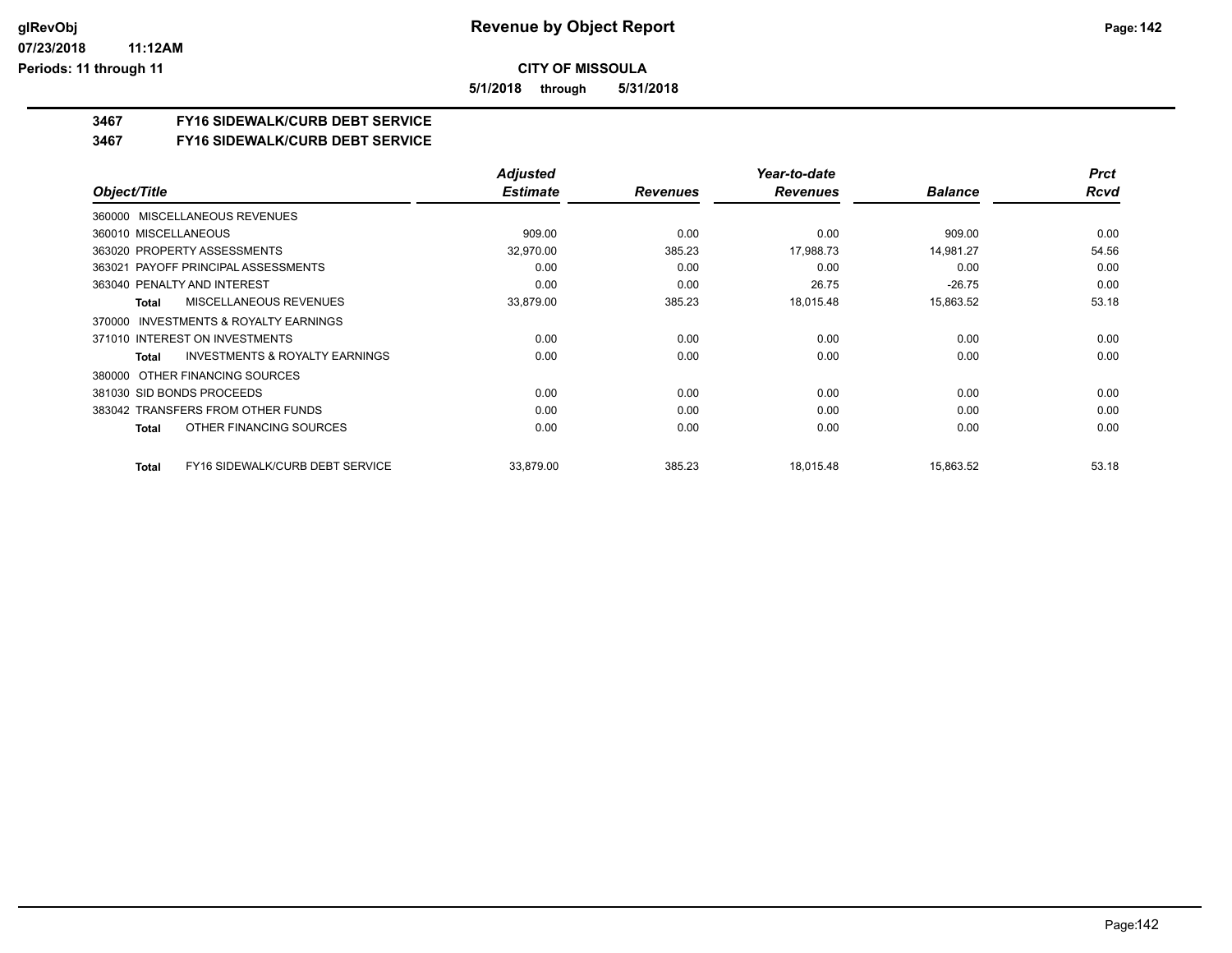**5/1/2018 through 5/31/2018**

### **3467 FY16 SIDEWALK/CURB DEBT SERVICE**

|                                                     | <b>Adjusted</b> |                 | Year-to-date    |                | <b>Prct</b> |
|-----------------------------------------------------|-----------------|-----------------|-----------------|----------------|-------------|
| Object/Title                                        | <b>Estimate</b> | <b>Revenues</b> | <b>Revenues</b> | <b>Balance</b> | <b>Rcvd</b> |
| 360000 MISCELLANEOUS REVENUES                       |                 |                 |                 |                |             |
| 360010 MISCELLANEOUS                                | 909.00          | 0.00            | 0.00            | 909.00         | 0.00        |
| 363020 PROPERTY ASSESSMENTS                         | 32,970.00       | 385.23          | 17,988.73       | 14,981.27      | 54.56       |
| 363021 PAYOFF PRINCIPAL ASSESSMENTS                 | 0.00            | 0.00            | 0.00            | 0.00           | 0.00        |
| 363040 PENALTY AND INTEREST                         | 0.00            | 0.00            | 26.75           | $-26.75$       | 0.00        |
| <b>MISCELLANEOUS REVENUES</b><br>Total              | 33,879.00       | 385.23          | 18,015.48       | 15,863.52      | 53.18       |
| <b>INVESTMENTS &amp; ROYALTY EARNINGS</b><br>370000 |                 |                 |                 |                |             |
| 371010 INTEREST ON INVESTMENTS                      | 0.00            | 0.00            | 0.00            | 0.00           | 0.00        |
| <b>INVESTMENTS &amp; ROYALTY EARNINGS</b><br>Total  | 0.00            | 0.00            | 0.00            | 0.00           | 0.00        |
| 380000 OTHER FINANCING SOURCES                      |                 |                 |                 |                |             |
| 381030 SID BONDS PROCEEDS                           | 0.00            | 0.00            | 0.00            | 0.00           | 0.00        |
| 383042 TRANSFERS FROM OTHER FUNDS                   | 0.00            | 0.00            | 0.00            | 0.00           | 0.00        |
| OTHER FINANCING SOURCES<br>Total                    | 0.00            | 0.00            | 0.00            | 0.00           | 0.00        |
| FY16 SIDEWALK/CURB DEBT SERVICE<br>Total            | 33,879.00       | 385.23          | 18,015.48       | 15,863.52      | 53.18       |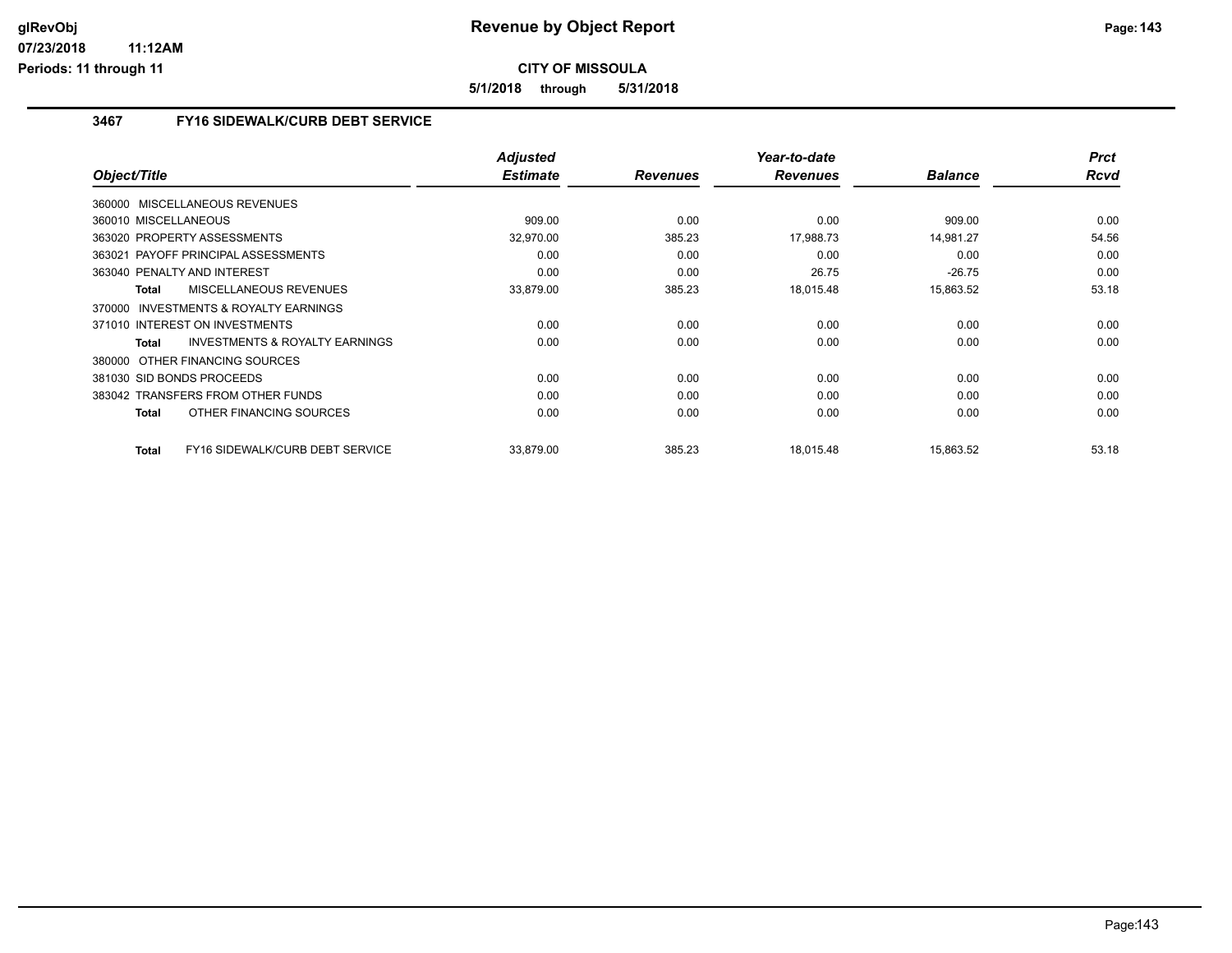**5/1/2018 through 5/31/2018**

# **3468 FY17 SIDEWALK/CURB DEBT SERVICE**

#### **3468 FY17 SIDEWALK/CURB DEBT SERVICE**

|                                                           | <b>Adjusted</b> |                 | Year-to-date    |                | <b>Prct</b> |
|-----------------------------------------------------------|-----------------|-----------------|-----------------|----------------|-------------|
| Object/Title                                              | <b>Estimate</b> | <b>Revenues</b> | <b>Revenues</b> | <b>Balance</b> | <b>Rcvd</b> |
| MISCELLANEOUS REVENUES<br>360000                          |                 |                 |                 |                |             |
| 363020 PROPERTY ASSESSMENTS                               | 0.00            | 472.32          | 19,251.69       | $-19,251.69$   | 0.00        |
| 363021 PAYOFF PRINCIPAL ASSESSMENTS                       | 0.00            | 0.00            | 2.740.18        | $-2,740.18$    | 0.00        |
| 363040 PENALTY AND INTEREST                               | 0.00            | 0.00            | 62.35           | $-62.35$       | 0.00        |
| MISCELLANEOUS REVENUES<br><b>Total</b>                    | 0.00            | 472.32          | 22,054.22       | $-22,054.22$   | 0.00        |
| INVESTMENTS & ROYALTY EARNINGS<br>370000                  |                 |                 |                 |                |             |
| 371010 INTEREST ON INVESTMENTS                            | 0.00            | 0.00            | 0.00            | 0.00           | 0.00        |
| <b>INVESTMENTS &amp; ROYALTY EARNINGS</b><br><b>Total</b> | 0.00            | 0.00            | 0.00            | 0.00           | 0.00        |
| OTHER FINANCING SOURCES<br>380000                         |                 |                 |                 |                |             |
| 381030 SID BONDS PROCEEDS                                 | 0.00            | 0.00            | 364.013.00      | $-364.013.00$  | 0.00        |
| 383042 TRANSFERS FROM OTHER FUNDS                         | 0.00            | 0.00            | 0.00            | 0.00           | 0.00        |
| OTHER FINANCING SOURCES<br><b>Total</b>                   | 0.00            | 0.00            | 364,013.00      | $-364,013.00$  | 0.00        |
| <b>FY17 SIDEWALK/CURB DEBT SERVICE</b><br><b>Total</b>    | 0.00            | 472.32          | 386.067.22      | $-386,067.22$  | 0.00        |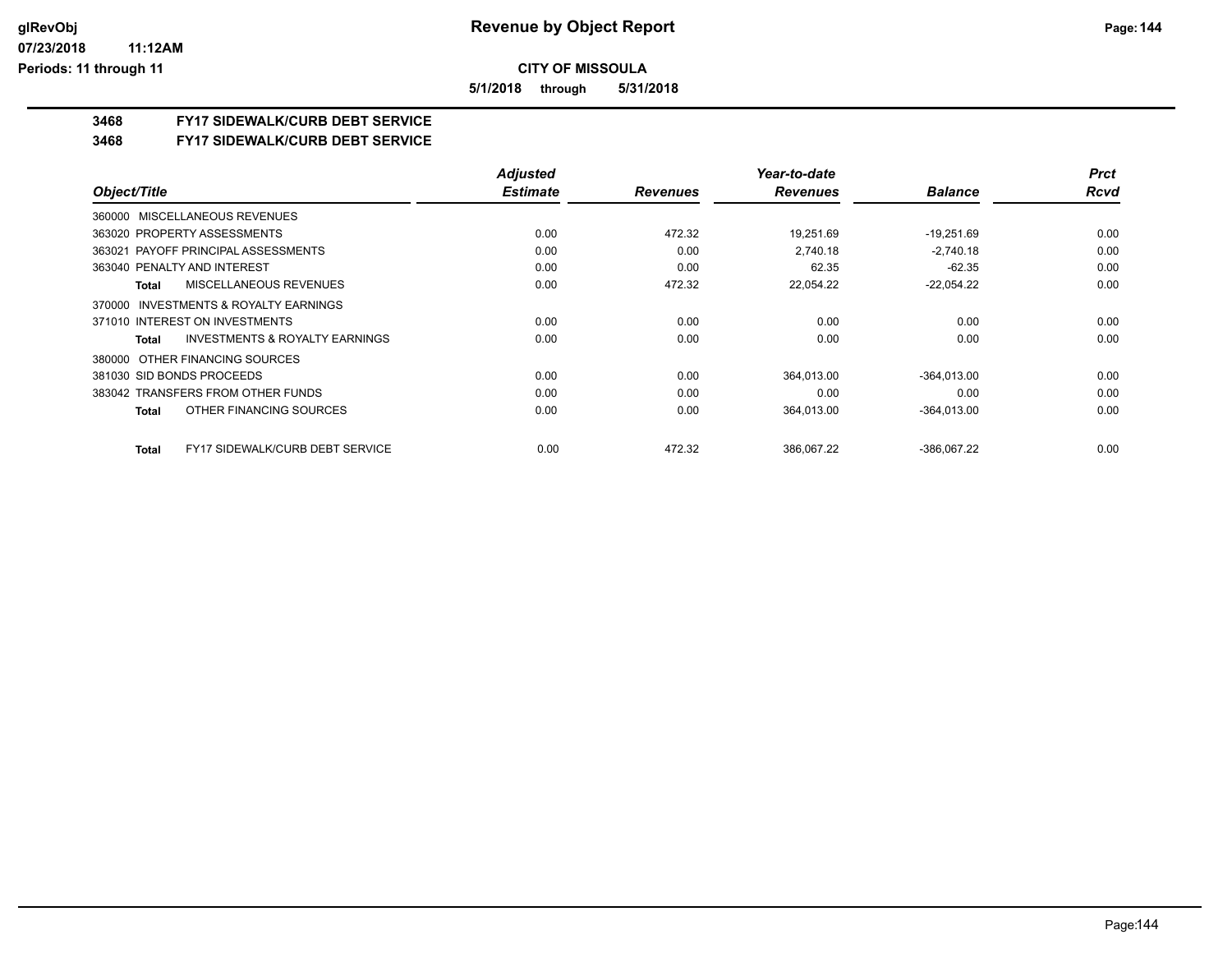**5/1/2018 through 5/31/2018**

## **3468 FY17 SIDEWALK/CURB DEBT SERVICE**

| Object/Title                                       | <b>Adjusted</b><br><b>Estimate</b> | <b>Revenues</b> | Year-to-date<br><b>Revenues</b> | <b>Balance</b> | <b>Prct</b><br>Rcvd |
|----------------------------------------------------|------------------------------------|-----------------|---------------------------------|----------------|---------------------|
|                                                    |                                    |                 |                                 |                |                     |
| 360000 MISCELLANEOUS REVENUES                      |                                    |                 |                                 |                |                     |
| 363020 PROPERTY ASSESSMENTS                        | 0.00                               | 472.32          | 19,251.69                       | $-19,251.69$   | 0.00                |
| 363021 PAYOFF PRINCIPAL ASSESSMENTS                | 0.00                               | 0.00            | 2,740.18                        | $-2.740.18$    | 0.00                |
| 363040 PENALTY AND INTEREST                        | 0.00                               | 0.00            | 62.35                           | $-62.35$       | 0.00                |
| <b>MISCELLANEOUS REVENUES</b><br>Total             | 0.00                               | 472.32          | 22,054.22                       | $-22,054.22$   | 0.00                |
| 370000 INVESTMENTS & ROYALTY EARNINGS              |                                    |                 |                                 |                |                     |
| 371010 INTEREST ON INVESTMENTS                     | 0.00                               | 0.00            | 0.00                            | 0.00           | 0.00                |
| <b>INVESTMENTS &amp; ROYALTY EARNINGS</b><br>Total | 0.00                               | 0.00            | 0.00                            | 0.00           | 0.00                |
| 380000 OTHER FINANCING SOURCES                     |                                    |                 |                                 |                |                     |
| 381030 SID BONDS PROCEEDS                          | 0.00                               | 0.00            | 364,013.00                      | $-364,013.00$  | 0.00                |
| 383042 TRANSFERS FROM OTHER FUNDS                  | 0.00                               | 0.00            | 0.00                            | 0.00           | 0.00                |
| OTHER FINANCING SOURCES<br>Total                   | 0.00                               | 0.00            | 364,013.00                      | $-364,013.00$  | 0.00                |
| <b>FY17 SIDEWALK/CURB DEBT SERVICE</b><br>Total    | 0.00                               | 472.32          | 386.067.22                      | $-386.067.22$  | 0.00                |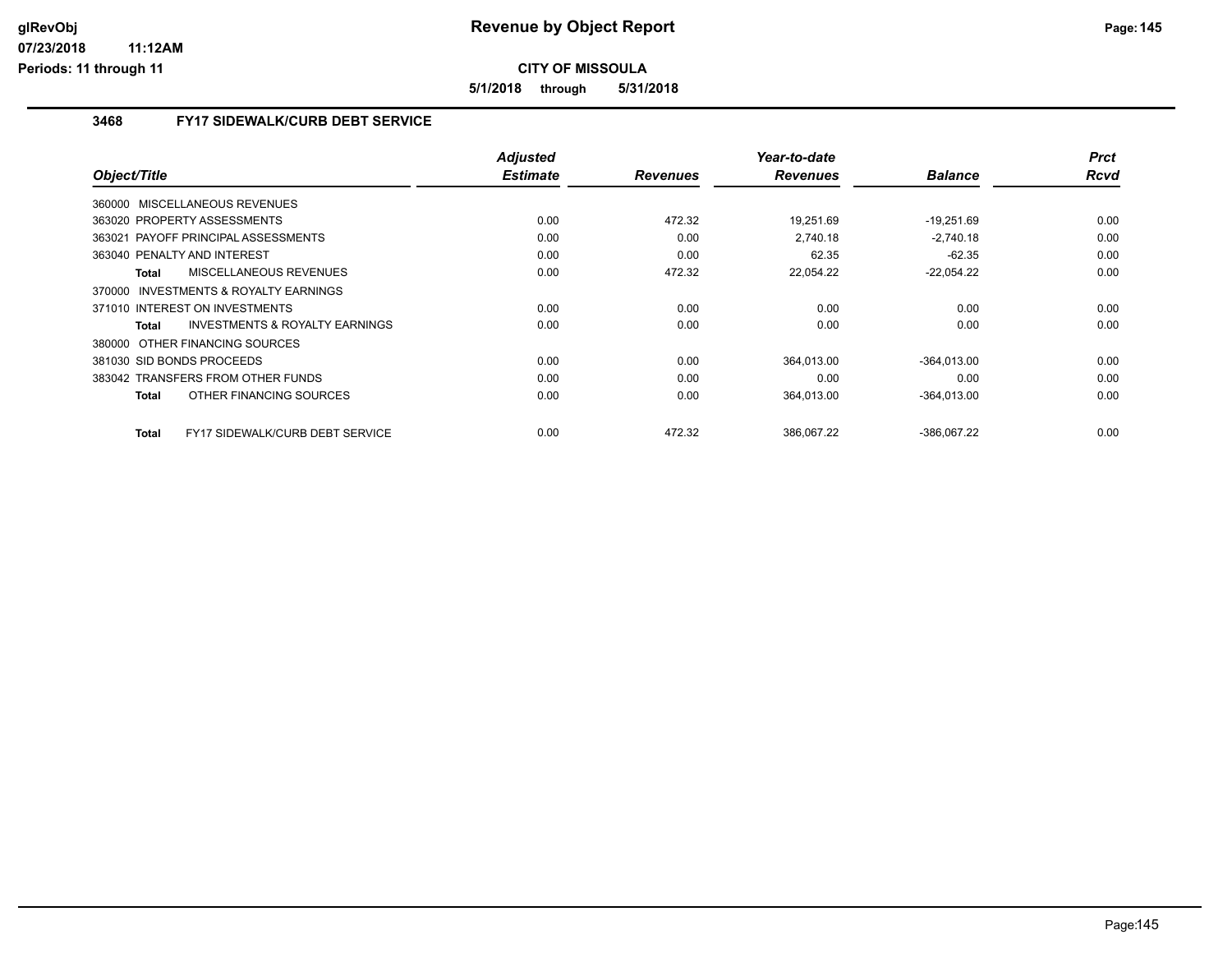**07/23/2018 11:12AM Periods: 11 through 11**

**CITY OF MISSOULA**

**5/1/2018 through 5/31/2018**

## **3510 SID 510 DEBT SERVICE FUND**

**3510 SID 510 DEBT SERVICE FUND**

|              |                                       | <b>Adjusted</b> |                 | Year-to-date    |                | Prct |
|--------------|---------------------------------------|-----------------|-----------------|-----------------|----------------|------|
| Object/Title |                                       | <b>Estimate</b> | <b>Revenues</b> | <b>Revenues</b> | <b>Balance</b> | Rcvd |
|              | 370000 INVESTMENTS & ROYALTY EARNINGS |                 |                 |                 |                |      |
|              | 371010 INTEREST ON INVESTMENTS        | 0.00            | 0.00            | 0.00            | 0.00           | 0.00 |
| Total        | INVESTMENTS & ROYALTY EARNINGS        | 0.00            | 0.00            | 0.00            | 0.00           | 0.00 |
| Total        | SID 510 DEBT SERVICE FUND             | 0.00            | 0.00            | 0.00            | 0.00           | 0.00 |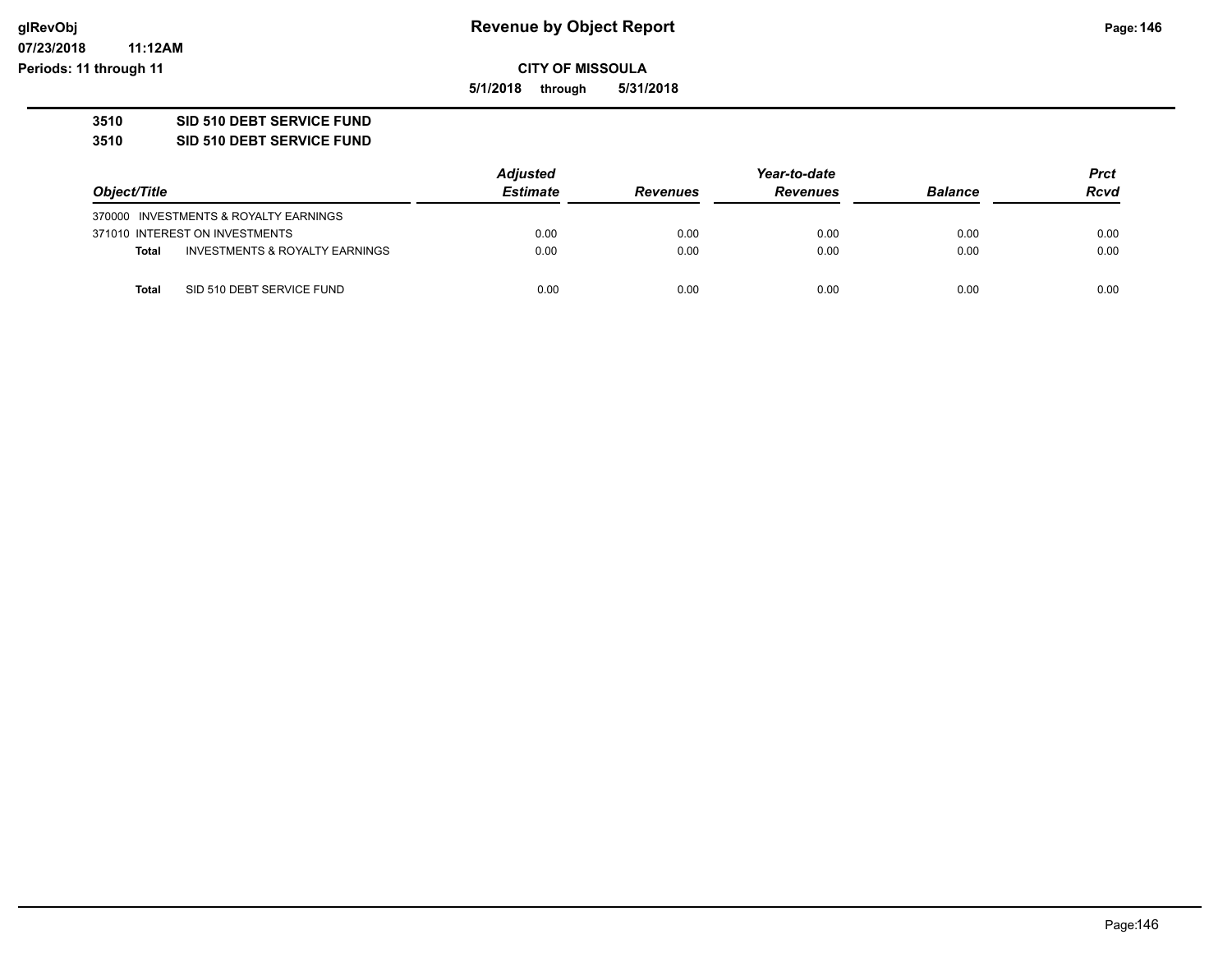**Periods: 11 through 11**

**CITY OF MISSOULA**

**5/1/2018 through 5/31/2018**

## **3510 SID 510 DEBT SERVICE FUND**

**11:12AM**

|              |                                           | <b>Adjusted</b> |                 | Year-to-date    |                | <b>Prct</b> |
|--------------|-------------------------------------------|-----------------|-----------------|-----------------|----------------|-------------|
| Object/Title |                                           | <b>Estimate</b> | <b>Revenues</b> | <b>Revenues</b> | <b>Balance</b> | Rcvd        |
|              | 370000 INVESTMENTS & ROYALTY EARNINGS     |                 |                 |                 |                |             |
|              | 371010 INTEREST ON INVESTMENTS            | 0.00            | 0.00            | 0.00            | 0.00           | 0.00        |
| <b>Total</b> | <b>INVESTMENTS &amp; ROYALTY EARNINGS</b> | 0.00            | 0.00            | 0.00            | 0.00           | 0.00        |
| Total        | SID 510 DEBT SERVICE FUND                 | 0.00            | 0.00            | 0.00            | 0.00           | 0.00        |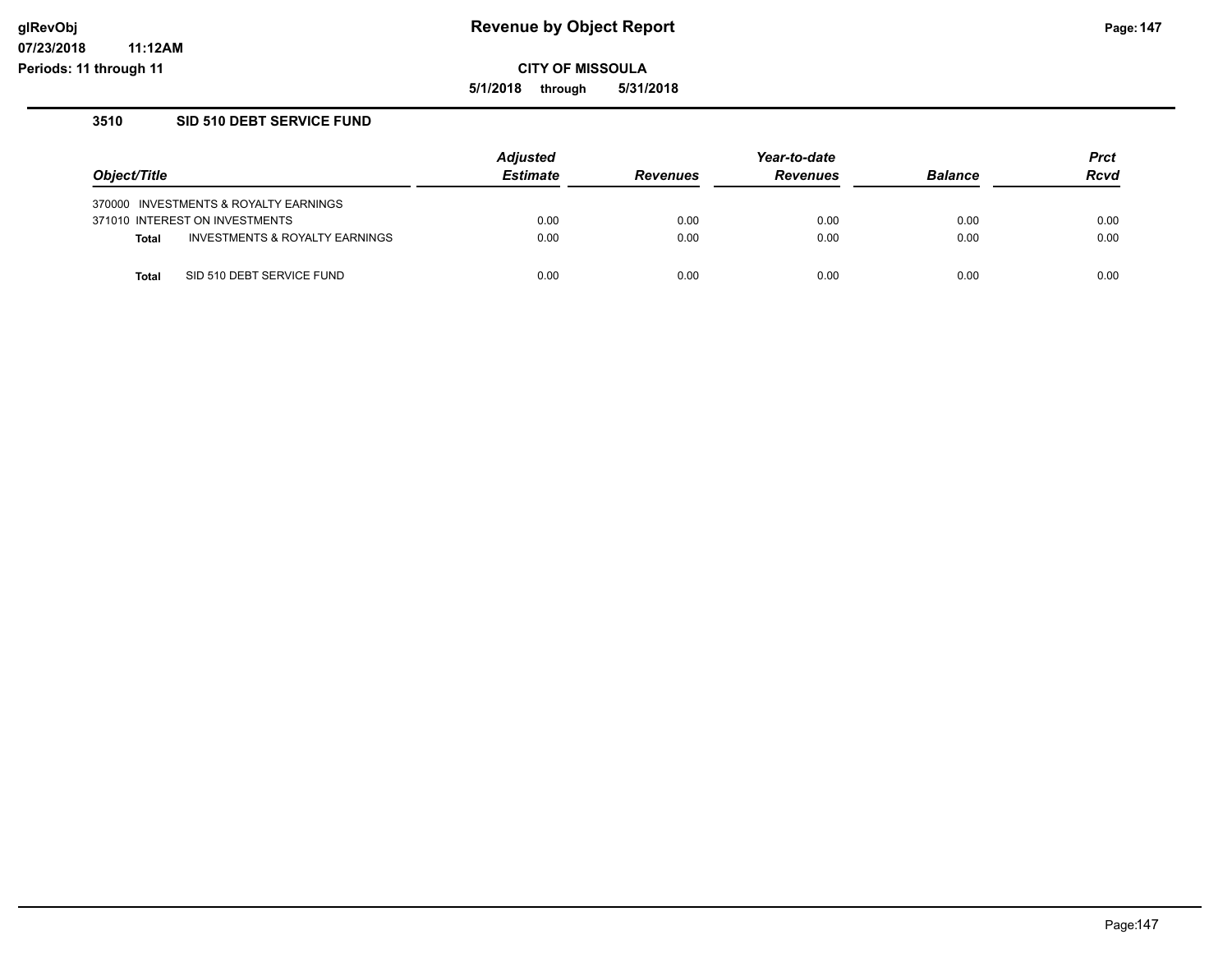**5/1/2018 through 5/31/2018**

**3512 SID 512 DEBT SERVICE FUND**

**3512 SID 512 DEBT SERVICE FUND**

|                                         | <b>Adjusted</b> |                 | Year-to-date    |                | <b>Prct</b> |
|-----------------------------------------|-----------------|-----------------|-----------------|----------------|-------------|
| Object/Title                            | <b>Estimate</b> | <b>Revenues</b> | <b>Revenues</b> | <b>Balance</b> | Rcvd        |
| 360000 MISCELLANEOUS REVENUES           |                 |                 |                 |                |             |
| 363020 PROPERTY ASSESSMENTS             | 15.614.00       | 127.72          | 43,498.07       | $-27,884.07$   | 278.58      |
| 363021 PAYOFF PRINCIPAL ASSESSMENTS     | 0.00            | 0.00            | 0.00            | 0.00           | 0.00        |
| 363040 PENALTY AND INTEREST             | 0.00            | 1.16            | 39.01           | $-39.01$       | 0.00        |
| MISCELLANEOUS REVENUES<br>Total         | 15.614.00       | 128.88          | 43.537.08       | $-27.923.08$   | 278.83      |
| 370000 INVESTMENTS & ROYALTY EARNINGS   |                 |                 |                 |                |             |
| 371010 INTEREST ON INVESTMENTS          | 0.00            | 0.00            | 0.00            | 0.00           | 0.00        |
| INVESTMENTS & ROYALTY EARNINGS<br>Total | 0.00            | 0.00            | 0.00            | 0.00           | 0.00        |
| SID 512 DEBT SERVICE FUND<br>Total      | 15.614.00       | 128.88          | 43.537.08       | $-27.923.08$   | 278.83      |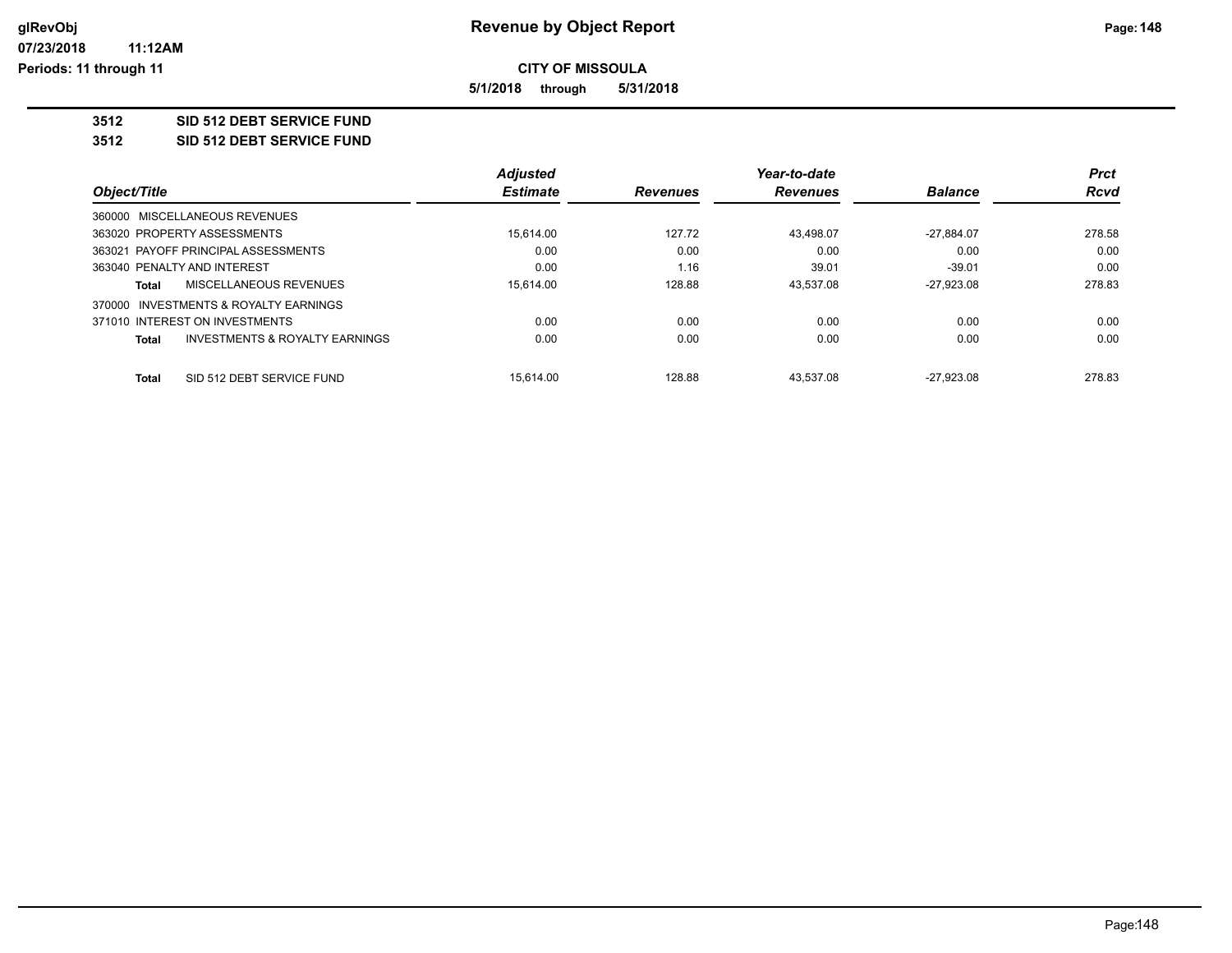**5/1/2018 through 5/31/2018**

## **3512 SID 512 DEBT SERVICE FUND**

|              |                                     | <b>Adjusted</b> |                 | Year-to-date    |                | <b>Prct</b> |
|--------------|-------------------------------------|-----------------|-----------------|-----------------|----------------|-------------|
| Object/Title |                                     | <b>Estimate</b> | <b>Revenues</b> | <b>Revenues</b> | <b>Balance</b> | <b>Rcvd</b> |
|              | 360000 MISCELLANEOUS REVENUES       |                 |                 |                 |                |             |
|              | 363020 PROPERTY ASSESSMENTS         | 15.614.00       | 127.72          | 43.498.07       | $-27.884.07$   | 278.58      |
|              | 363021 PAYOFF PRINCIPAL ASSESSMENTS | 0.00            | 0.00            | 0.00            | 0.00           | 0.00        |
|              | 363040 PENALTY AND INTEREST         | 0.00            | 1.16            | 39.01           | $-39.01$       | 0.00        |
| Total        | MISCELLANEOUS REVENUES              | 15.614.00       | 128.88          | 43.537.08       | $-27.923.08$   | 278.83      |
| 370000       | INVESTMENTS & ROYALTY EARNINGS      |                 |                 |                 |                |             |
|              | 371010 INTEREST ON INVESTMENTS      | 0.00            | 0.00            | 0.00            | 0.00           | 0.00        |
| <b>Total</b> | INVESTMENTS & ROYALTY EARNINGS      | 0.00            | 0.00            | 0.00            | 0.00           | 0.00        |
| <b>Total</b> | SID 512 DEBT SERVICE FUND           | 15.614.00       | 128.88          | 43.537.08       | $-27.923.08$   | 278.83      |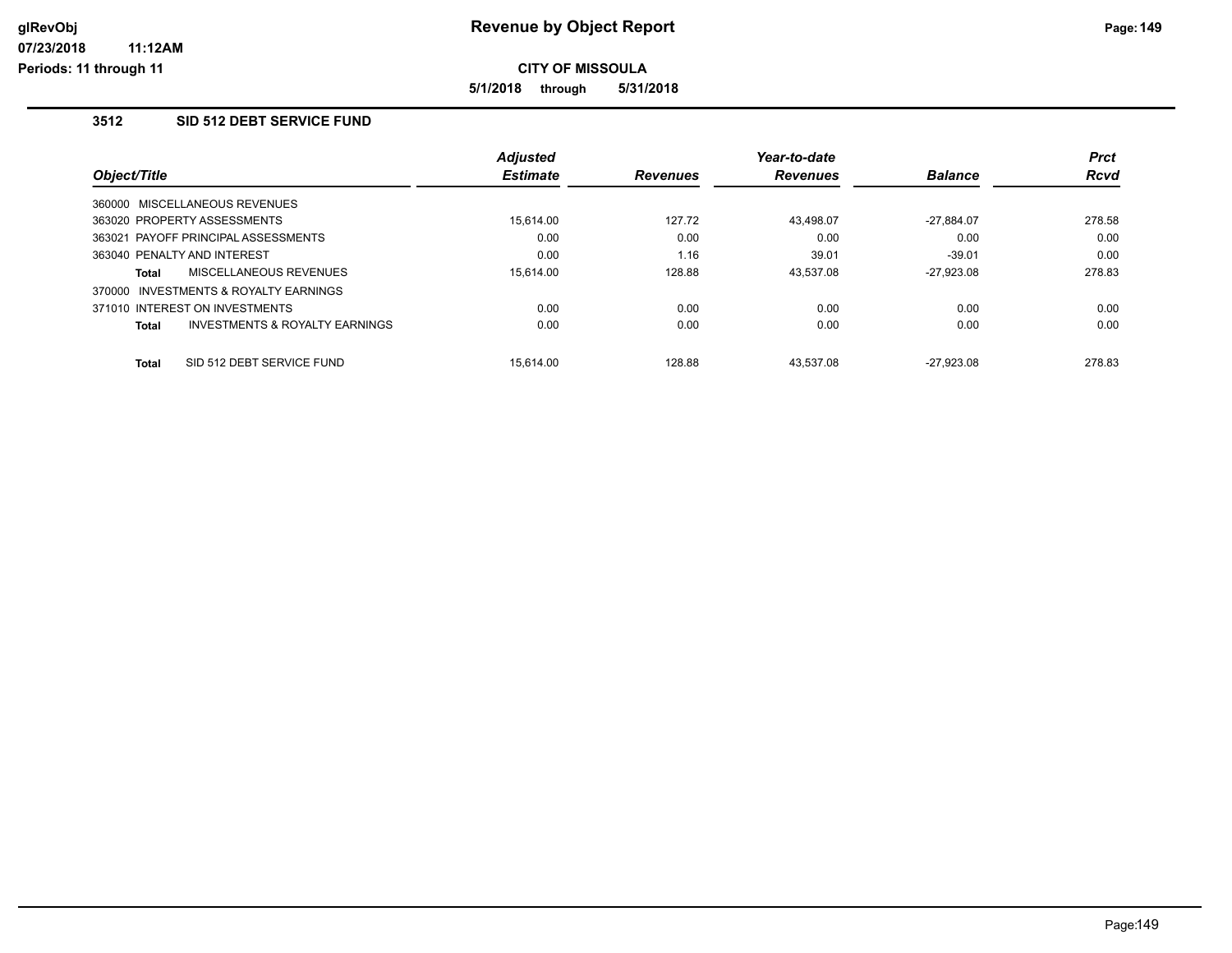**5/1/2018 through 5/31/2018**

**3520 SID 520 DEBT SERVICE FUND**

**3520 SID 520 DEBT SERVICE FUND**

|                                         | <b>Adjusted</b> |                 | Year-to-date    |                | <b>Prct</b> |
|-----------------------------------------|-----------------|-----------------|-----------------|----------------|-------------|
| Object/Title                            | <b>Estimate</b> | <b>Revenues</b> | <b>Revenues</b> | <b>Balance</b> | <b>Rcvd</b> |
| 360000 MISCELLANEOUS REVENUES           |                 |                 |                 |                |             |
| 363020 PROPERTY ASSESSMENTS             | 159,560.00      | 2,059.39        | 76,331.66       | 83,228.34      | 47.84       |
| 363021 PAYOFF PRINCIPAL ASSESSMENTS     | 0.00            | 139.65          | 1,318.36        | $-1,318.36$    | 0.00        |
| 363040 PENALTY AND INTEREST             | 0.00            | 0.00            | 82.85           | $-82.85$       | 0.00        |
| MISCELLANEOUS REVENUES<br>Total         | 159,560.00      | 2,199.04        | 77.732.87       | 81,827.13      | 48.72       |
| 370000 INVESTMENTS & ROYALTY EARNINGS   |                 |                 |                 |                |             |
| 371010 INTEREST ON INVESTMENTS          | 0.00            | 0.00            | 0.00            | 0.00           | 0.00        |
| INVESTMENTS & ROYALTY EARNINGS<br>Total | 0.00            | 0.00            | 0.00            | 0.00           | 0.00        |
| 380000 OTHER FINANCING SOURCES          |                 |                 |                 |                |             |
| 383000 OPERATING TRANSFERS              | 0.00            | 0.00            | 0.00            | 0.00           | 0.00        |
| OTHER FINANCING SOURCES<br>Total        | 0.00            | 0.00            | 0.00            | 0.00           | 0.00        |
| SID 520 DEBT SERVICE FUND<br>Total      | 159.560.00      | 2.199.04        | 77.732.87       | 81,827.13      | 48.72       |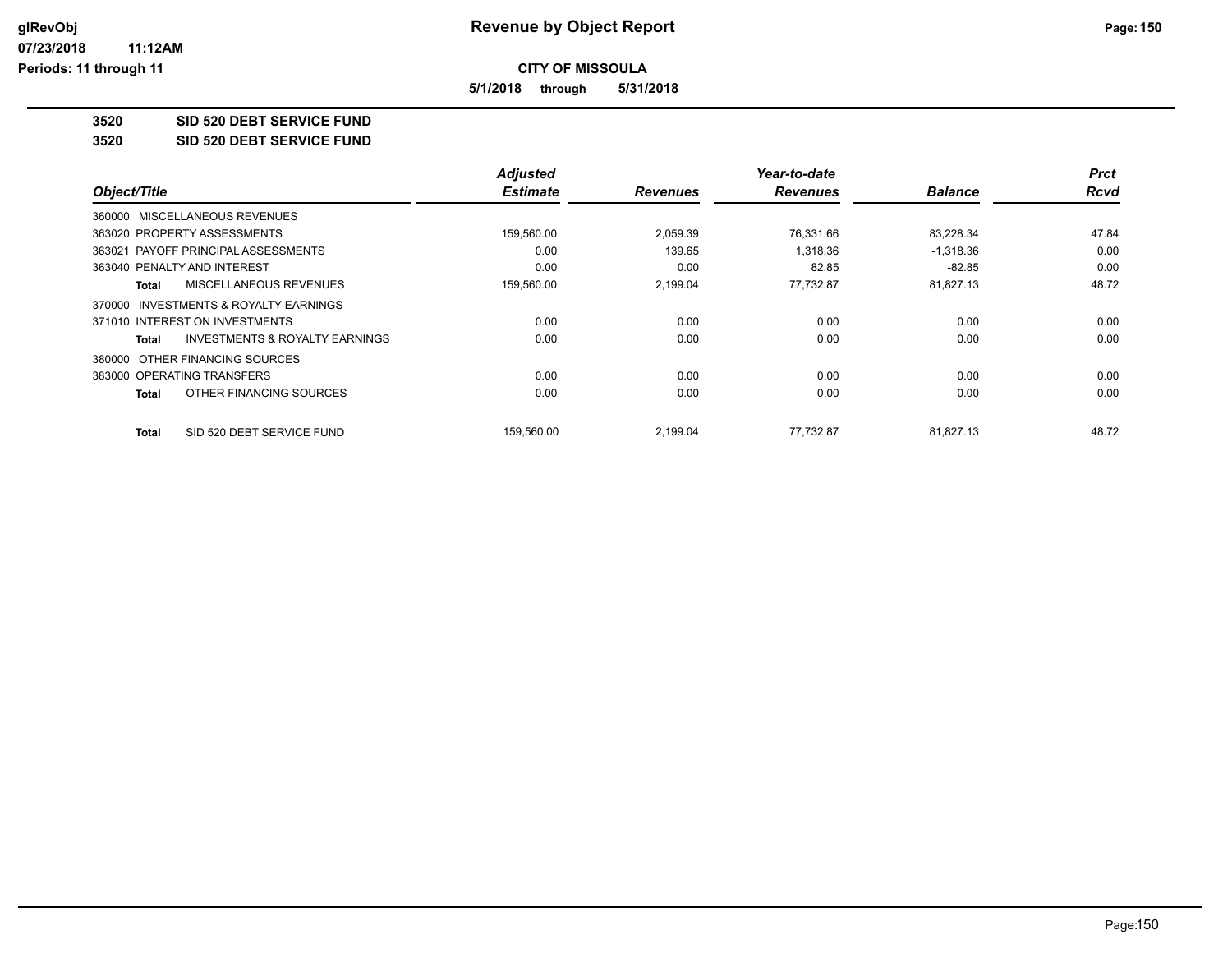**Periods: 11 through 11**

**CITY OF MISSOULA**

**5/1/2018 through 5/31/2018**

## **3520 SID 520 DEBT SERVICE FUND**

|                                                    | <b>Adjusted</b> |                 | Year-to-date    |                | <b>Prct</b> |
|----------------------------------------------------|-----------------|-----------------|-----------------|----------------|-------------|
| Object/Title                                       | <b>Estimate</b> | <b>Revenues</b> | <b>Revenues</b> | <b>Balance</b> | Rcvd        |
| 360000 MISCELLANEOUS REVENUES                      |                 |                 |                 |                |             |
| 363020 PROPERTY ASSESSMENTS                        | 159,560.00      | 2.059.39        | 76.331.66       | 83,228.34      | 47.84       |
| 363021 PAYOFF PRINCIPAL ASSESSMENTS                | 0.00            | 139.65          | 1,318.36        | $-1,318.36$    | 0.00        |
| 363040 PENALTY AND INTEREST                        | 0.00            | 0.00            | 82.85           | -82.85         | 0.00        |
| MISCELLANEOUS REVENUES<br>Total                    | 159,560.00      | 2.199.04        | 77.732.87       | 81,827.13      | 48.72       |
| INVESTMENTS & ROYALTY EARNINGS<br>370000           |                 |                 |                 |                |             |
| 371010 INTEREST ON INVESTMENTS                     | 0.00            | 0.00            | 0.00            | 0.00           | 0.00        |
| <b>INVESTMENTS &amp; ROYALTY EARNINGS</b><br>Total | 0.00            | 0.00            | 0.00            | 0.00           | 0.00        |
| 380000 OTHER FINANCING SOURCES                     |                 |                 |                 |                |             |
| 383000 OPERATING TRANSFERS                         | 0.00            | 0.00            | 0.00            | 0.00           | 0.00        |
| OTHER FINANCING SOURCES<br><b>Total</b>            | 0.00            | 0.00            | 0.00            | 0.00           | 0.00        |
| SID 520 DEBT SERVICE FUND<br><b>Total</b>          | 159,560.00      | 2,199.04        | 77.732.87       | 81,827.13      | 48.72       |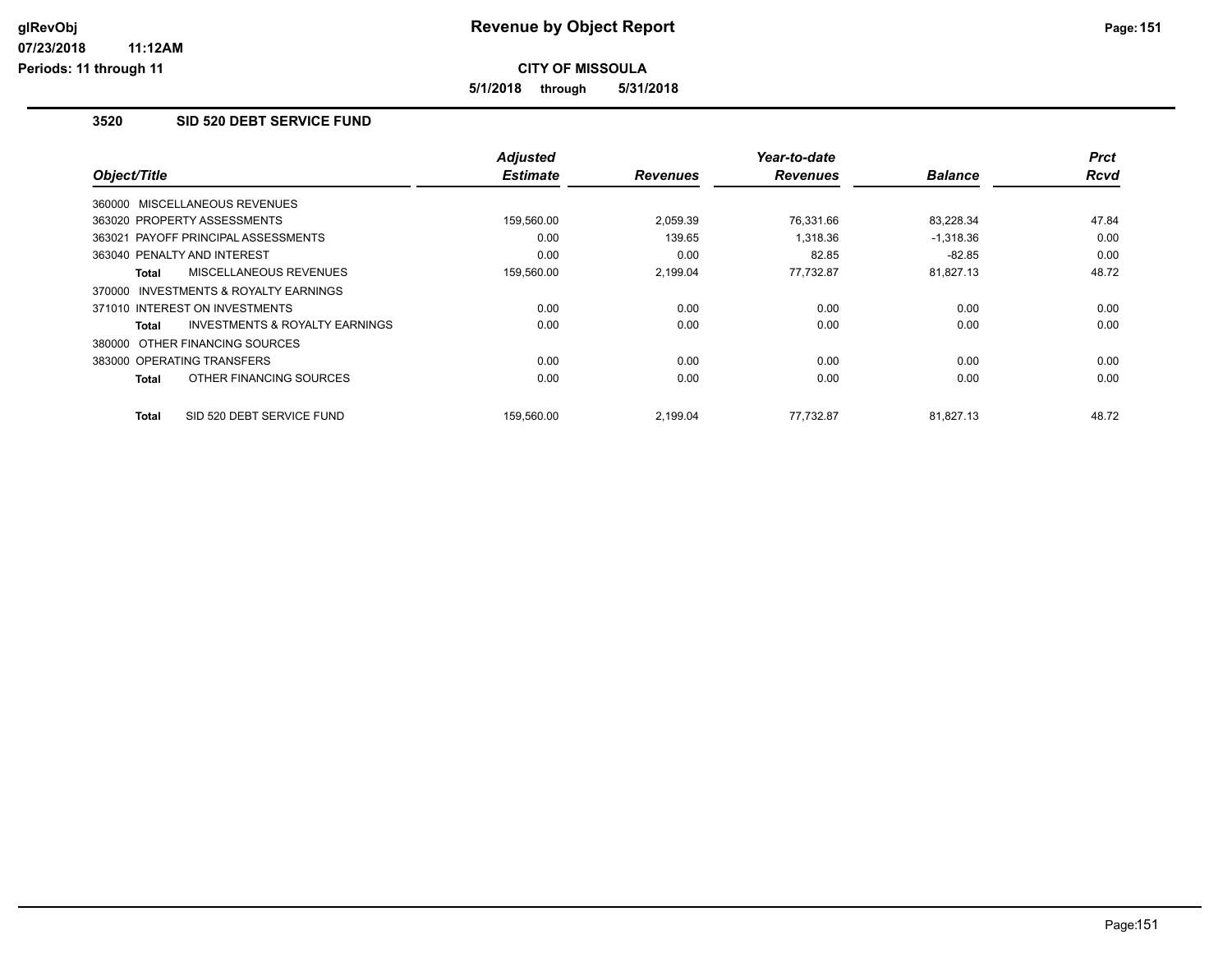**5/1/2018 through 5/31/2018**

**3521 SID 521 DEBT SERVICE FUND**

**3521 SID 521 DEBT SERVICE FUND**

|                                                    | <b>Adjusted</b> |                 | Year-to-date    |                | <b>Prct</b> |
|----------------------------------------------------|-----------------|-----------------|-----------------|----------------|-------------|
| Object/Title                                       | <b>Estimate</b> | <b>Revenues</b> | <b>Revenues</b> | <b>Balance</b> | <b>Rcvd</b> |
| 360000 MISCELLANEOUS REVENUES                      |                 |                 |                 |                |             |
| 363020 PROPERTY ASSESSMENTS                        | 71.00           | 0.00            | 0.00            | 71.00          | 0.00        |
| 363021 PAYOFF PRINCIPAL ASSESSMENTS                | 0.00            | 0.00            | 0.00            | 0.00           | 0.00        |
| 363040 PENALTY AND INTEREST                        | 0.00            | 0.00            | 0.00            | 0.00           | 0.00        |
| <b>MISCELLANEOUS REVENUES</b><br>Total             | 71.00           | 0.00            | 0.00            | 71.00          | 0.00        |
| 370000 INVESTMENTS & ROYALTY EARNINGS              |                 |                 |                 |                |             |
| 371010 INTEREST ON INVESTMENTS                     | 0.00            | 0.00            | 0.00            | 0.00           | 0.00        |
| <b>INVESTMENTS &amp; ROYALTY EARNINGS</b><br>Total | 0.00            | 0.00            | 0.00            | 0.00           | 0.00        |
| SID 521 DEBT SERVICE FUND<br>Total                 | 71.00           | 0.00            | 0.00            | 71.00          | 0.00        |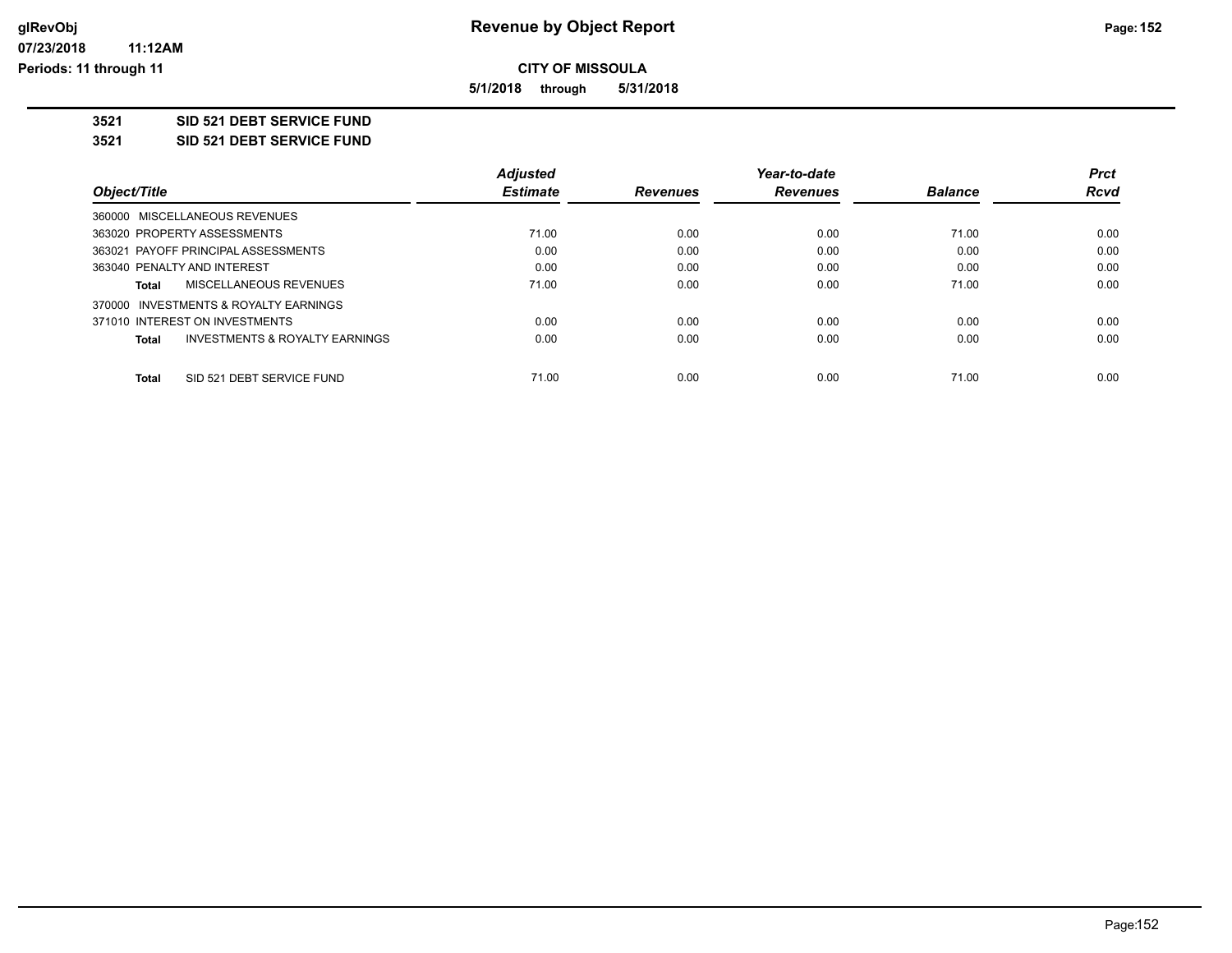**5/1/2018 through 5/31/2018**

## **3521 SID 521 DEBT SERVICE FUND**

|                                         | <b>Adjusted</b> |                 | Year-to-date    |                | <b>Prct</b> |
|-----------------------------------------|-----------------|-----------------|-----------------|----------------|-------------|
| Object/Title                            | <b>Estimate</b> | <b>Revenues</b> | <b>Revenues</b> | <b>Balance</b> | Rcvd        |
| 360000 MISCELLANEOUS REVENUES           |                 |                 |                 |                |             |
| 363020 PROPERTY ASSESSMENTS             | 71.00           | 0.00            | 0.00            | 71.00          | 0.00        |
| 363021 PAYOFF PRINCIPAL ASSESSMENTS     | 0.00            | 0.00            | 0.00            | 0.00           | 0.00        |
| 363040 PENALTY AND INTEREST             | 0.00            | 0.00            | 0.00            | 0.00           | 0.00        |
| MISCELLANEOUS REVENUES<br>Total         | 71.00           | 0.00            | 0.00            | 71.00          | 0.00        |
| 370000 INVESTMENTS & ROYALTY EARNINGS   |                 |                 |                 |                |             |
| 371010 INTEREST ON INVESTMENTS          | 0.00            | 0.00            | 0.00            | 0.00           | 0.00        |
| INVESTMENTS & ROYALTY EARNINGS<br>Total | 0.00            | 0.00            | 0.00            | 0.00           | 0.00        |
| SID 521 DEBT SERVICE FUND<br>Total      | 71.00           | 0.00            | 0.00            | 71.00          | 0.00        |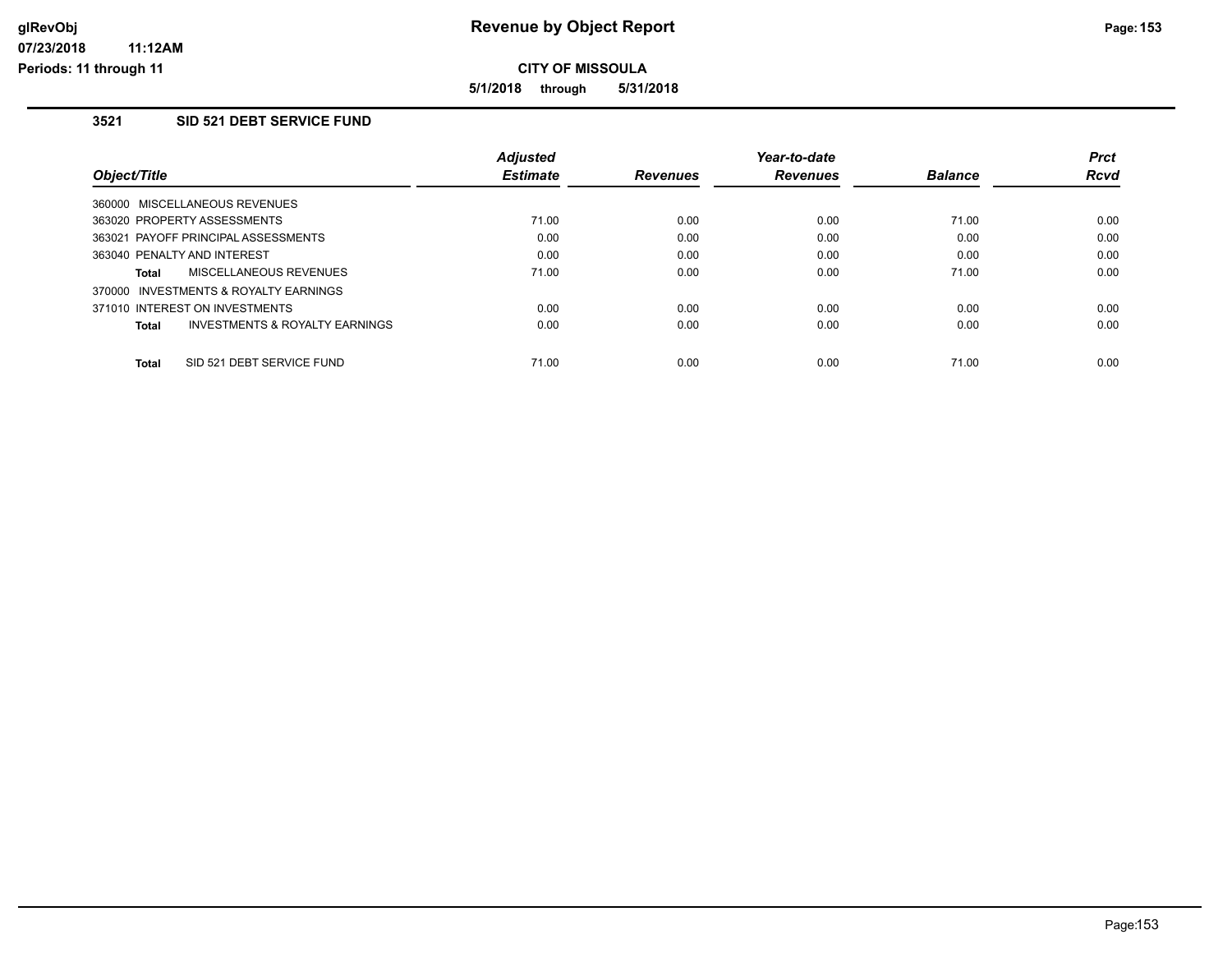**5/1/2018 through 5/31/2018**

**3522 SID 522 DEBT SERVICE FUND**

**3522 SID 522 DEBT SERVICE FUND**

|                                                    | <b>Adjusted</b> |                 | Year-to-date    |                | <b>Prct</b> |
|----------------------------------------------------|-----------------|-----------------|-----------------|----------------|-------------|
| Object/Title                                       | <b>Estimate</b> | <b>Revenues</b> | <b>Revenues</b> | <b>Balance</b> | Rcvd        |
| 360000 MISCELLANEOUS REVENUES                      |                 |                 |                 |                |             |
| 360010 MISCELLANEOUS                               | 414.00          | 0.00            | 0.00            | 414.00         | 0.00        |
| 363020 PROPERTY ASSESSMENTS                        | 103.00          | 0.00            | 0.00            | 103.00         | 0.00        |
| 363021 PAYOFF PRINCIPAL ASSESSMENTS                | 0.00            | 0.00            | 0.00            | 0.00           | 0.00        |
| <b>MISCELLANEOUS REVENUES</b><br>Total             | 517.00          | 0.00            | 0.00            | 517.00         | 0.00        |
| 370000 INVESTMENTS & ROYALTY EARNINGS              |                 |                 |                 |                |             |
| 371010 INTEREST ON INVESTMENTS                     | 0.00            | 0.00            | 0.00            | 0.00           | 0.00        |
| <b>INVESTMENTS &amp; ROYALTY EARNINGS</b><br>Total | 0.00            | 0.00            | 0.00            | 0.00           | 0.00        |
| SID 522 DEBT SERVICE FUND<br>Total                 | 517.00          | 0.00            | 0.00            | 517.00         | 0.00        |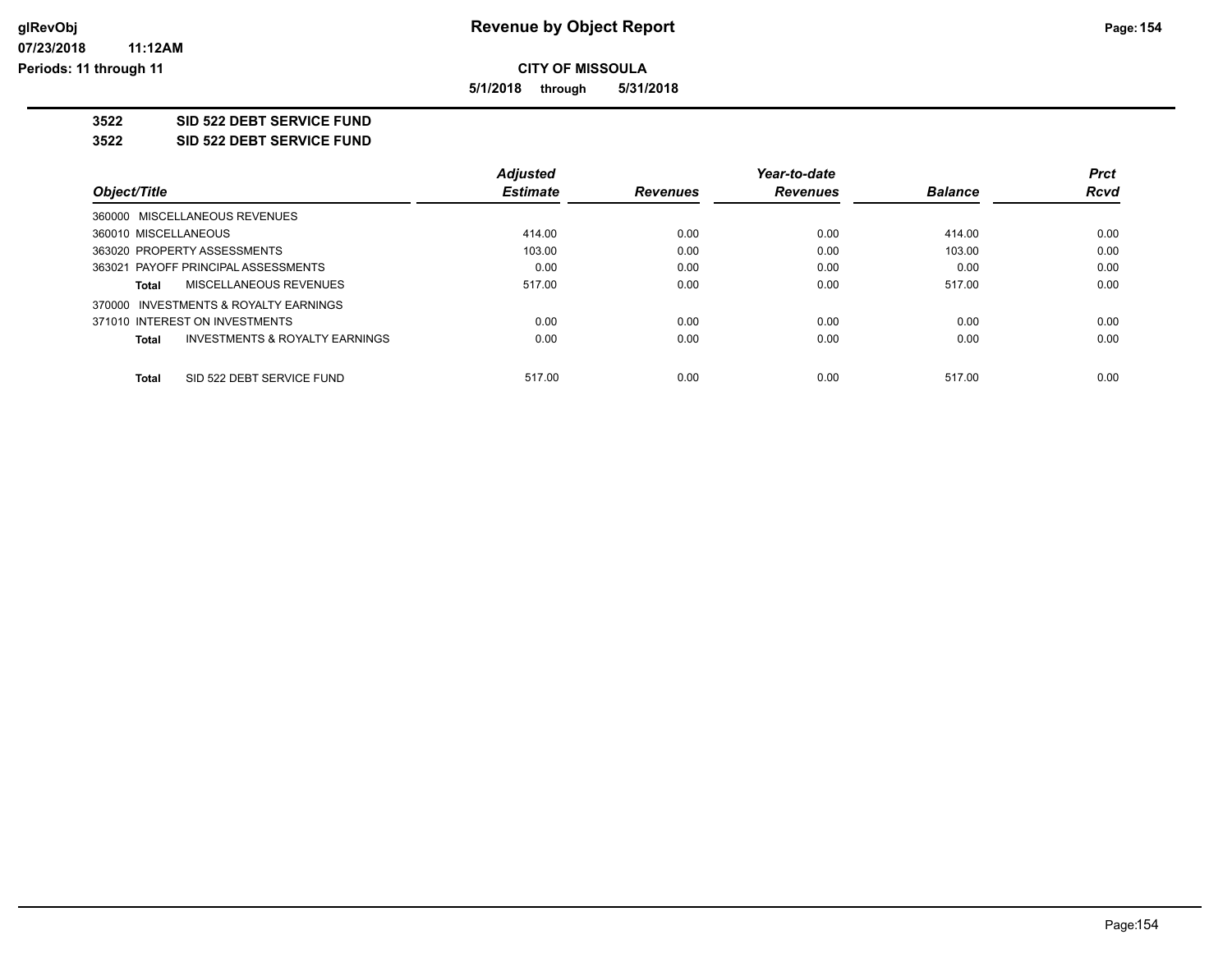**5/1/2018 through 5/31/2018**

## **3522 SID 522 DEBT SERVICE FUND**

|                                                           | <b>Adiusted</b> |                 | Year-to-date    |                | <b>Prct</b> |
|-----------------------------------------------------------|-----------------|-----------------|-----------------|----------------|-------------|
| Object/Title                                              | <b>Estimate</b> | <b>Revenues</b> | <b>Revenues</b> | <b>Balance</b> | <b>Rcvd</b> |
| 360000 MISCELLANEOUS REVENUES                             |                 |                 |                 |                |             |
| 360010 MISCELLANEOUS                                      | 414.00          | 0.00            | 0.00            | 414.00         | 0.00        |
| 363020 PROPERTY ASSESSMENTS                               | 103.00          | 0.00            | 0.00            | 103.00         | 0.00        |
| 363021 PAYOFF PRINCIPAL ASSESSMENTS                       | 0.00            | 0.00            | 0.00            | 0.00           | 0.00        |
| MISCELLANEOUS REVENUES<br>Total                           | 517.00          | 0.00            | 0.00            | 517.00         | 0.00        |
| INVESTMENTS & ROYALTY EARNINGS<br>370000                  |                 |                 |                 |                |             |
| 371010 INTEREST ON INVESTMENTS                            | 0.00            | 0.00            | 0.00            | 0.00           | 0.00        |
| <b>Total</b><br><b>INVESTMENTS &amp; ROYALTY EARNINGS</b> | 0.00            | 0.00            | 0.00            | 0.00           | 0.00        |
| SID 522 DEBT SERVICE FUND<br>Total                        | 517.00          | 0.00            | 0.00            | 517.00         | 0.00        |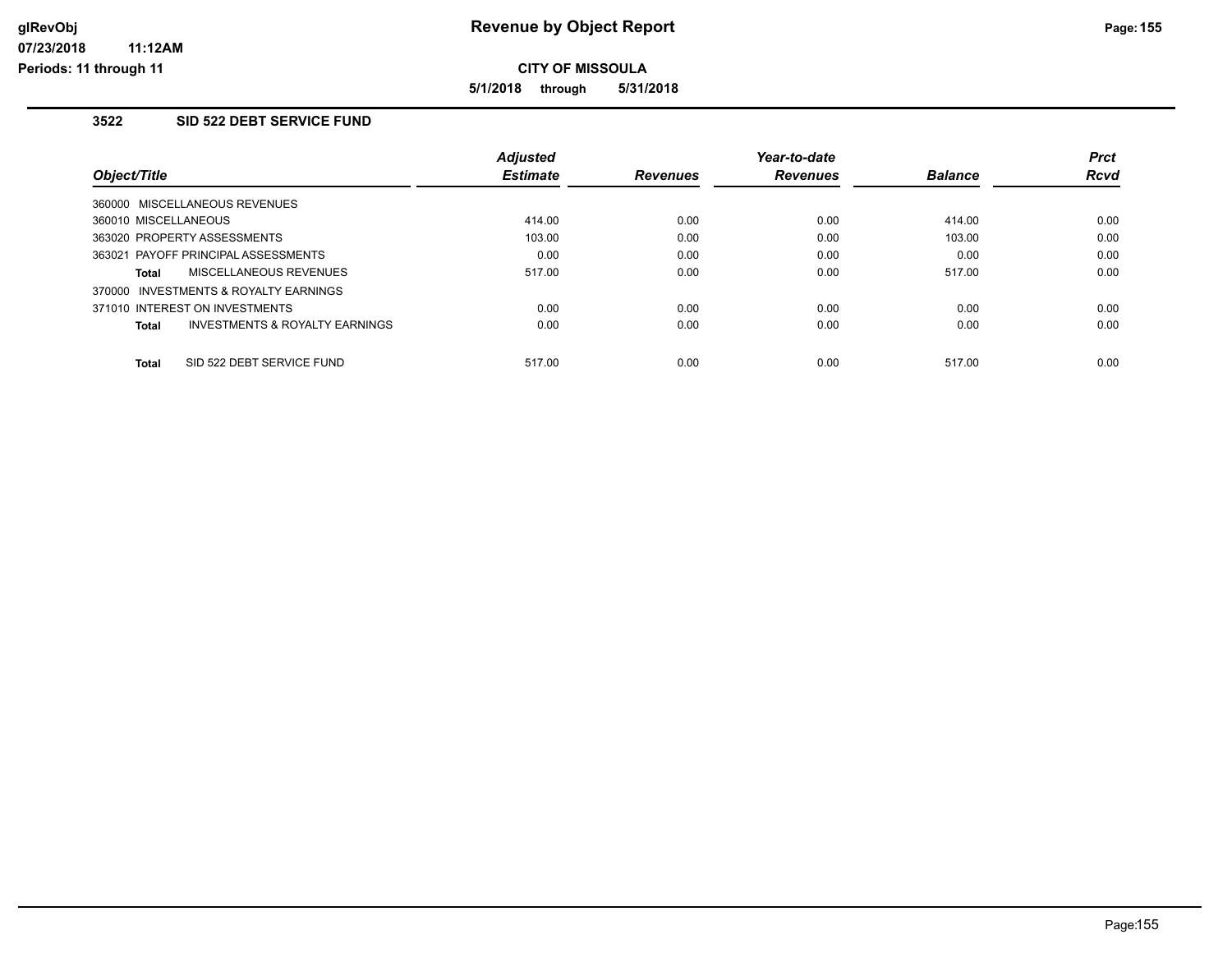**5/1/2018 through 5/31/2018**

**3524 SID 524 DEBT SERVICE FUND**

**3524 SID 524 DEBT SERVICE FUND**

|              |                                           | <b>Adjusted</b> |                 | Year-to-date    |                | <b>Prct</b> |
|--------------|-------------------------------------------|-----------------|-----------------|-----------------|----------------|-------------|
| Object/Title |                                           | <b>Estimate</b> | <b>Revenues</b> | <b>Revenues</b> | <b>Balance</b> | Rcvd        |
|              | 360000 MISCELLANEOUS REVENUES             |                 |                 |                 |                |             |
|              | 363020 PROPERTY ASSESSMENTS               | 305,160.00      | 2.197.31        | 139,859.92      | 165,300.08     | 45.83       |
|              | 363021 PAYOFF PRINCIPAL ASSESSMENTS       | 0.00            | 1.562.55        | 7.729.54        | $-7.729.54$    | 0.00        |
|              | 363040 PENALTY AND INTEREST               | 0.00            | 13.19           | 63.19           | $-63.19$       | 0.00        |
| Total        | <b>MISCELLANEOUS REVENUES</b>             | 305.160.00      | 3.773.05        | 147.652.65      | 157.507.35     | 48.39       |
|              | 370000 INVESTMENTS & ROYALTY EARNINGS     |                 |                 |                 |                |             |
|              | 371010 INTEREST ON INVESTMENTS            | 0.00            | 0.00            | 0.00            | 0.00           | 0.00        |
| Total        | <b>INVESTMENTS &amp; ROYALTY EARNINGS</b> | 0.00            | 0.00            | 0.00            | 0.00           | 0.00        |
| <b>Total</b> | SID 524 DEBT SERVICE FUND                 | 305.160.00      | 3.773.05        | 147.652.65      | 157.507.35     | 48.39       |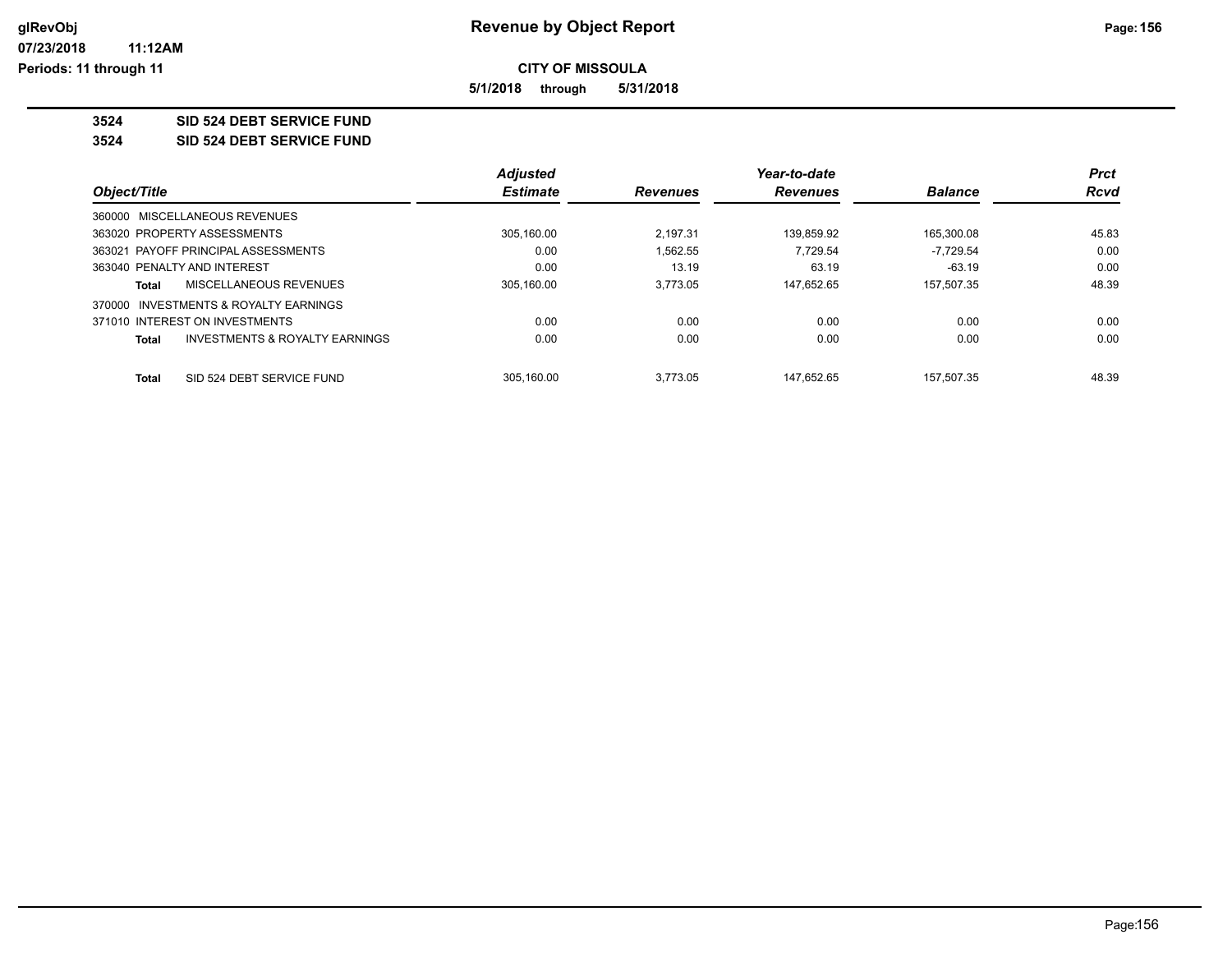**5/1/2018 through 5/31/2018**

## **3524 SID 524 DEBT SERVICE FUND**

|              |                                           | <b>Adjusted</b> |                 | Year-to-date    |                | <b>Prct</b> |
|--------------|-------------------------------------------|-----------------|-----------------|-----------------|----------------|-------------|
| Object/Title |                                           | <b>Estimate</b> | <b>Revenues</b> | <b>Revenues</b> | <b>Balance</b> | Rcvd        |
|              | 360000 MISCELLANEOUS REVENUES             |                 |                 |                 |                |             |
|              | 363020 PROPERTY ASSESSMENTS               | 305.160.00      | 2.197.31        | 139,859.92      | 165,300.08     | 45.83       |
|              | 363021 PAYOFF PRINCIPAL ASSESSMENTS       | 0.00            | 1.562.55        | 7.729.54        | $-7.729.54$    | 0.00        |
|              | 363040 PENALTY AND INTEREST               | 0.00            | 13.19           | 63.19           | $-63.19$       | 0.00        |
| Total        | <b>MISCELLANEOUS REVENUES</b>             | 305.160.00      | 3.773.05        | 147.652.65      | 157.507.35     | 48.39       |
| 370000       | INVESTMENTS & ROYALTY EARNINGS            |                 |                 |                 |                |             |
|              | 371010 INTEREST ON INVESTMENTS            | 0.00            | 0.00            | 0.00            | 0.00           | 0.00        |
| Total        | <b>INVESTMENTS &amp; ROYALTY EARNINGS</b> | 0.00            | 0.00            | 0.00            | 0.00           | 0.00        |
| <b>Total</b> | SID 524 DEBT SERVICE FUND                 | 305.160.00      | 3.773.05        | 147.652.65      | 157.507.35     | 48.39       |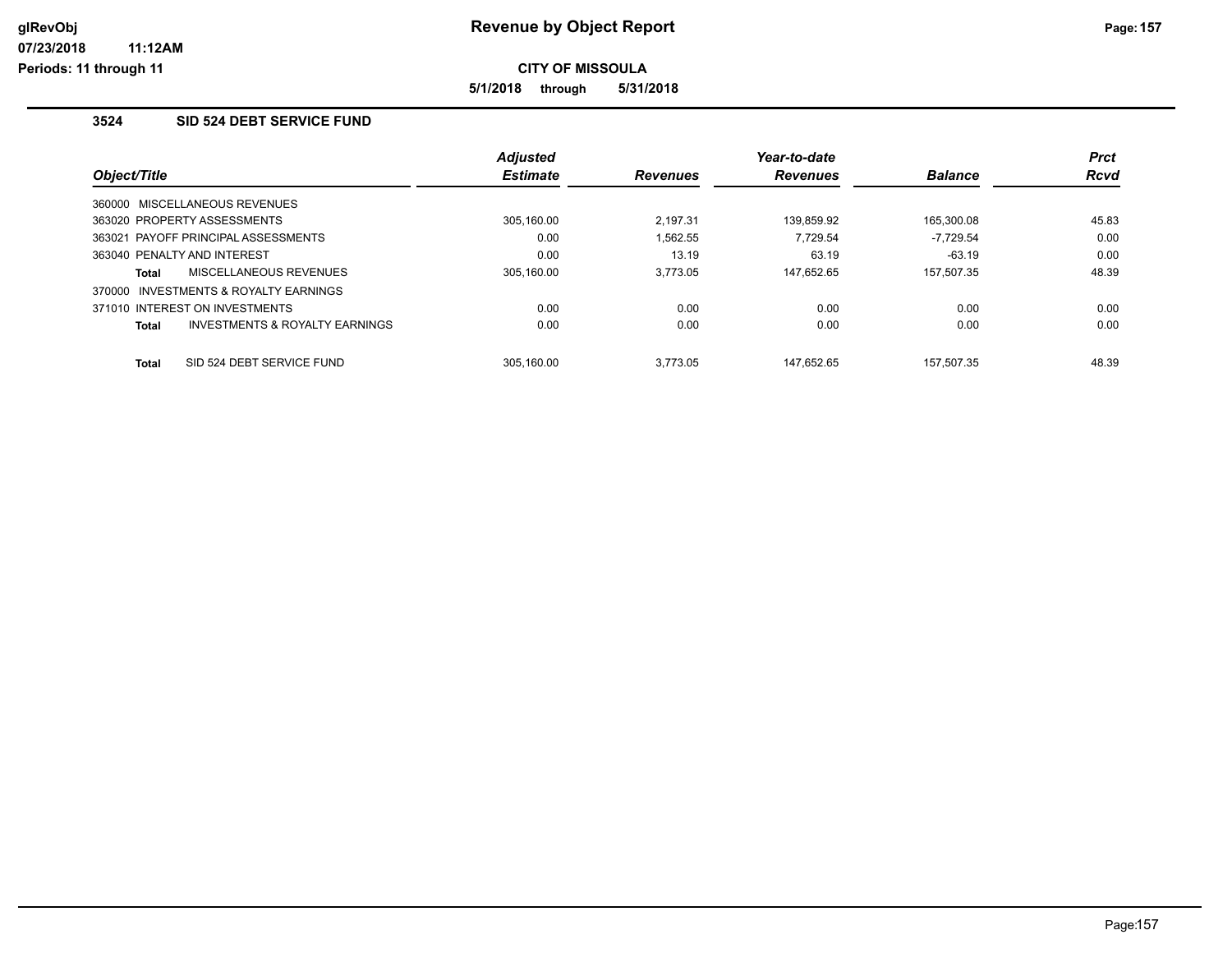**5/1/2018 through 5/31/2018**

**3525 SID 525 DEBT SERVICE FUND**

**3525 SID 525 DEBT SERVICE FUND**

|                                         | <b>Adjusted</b> |                 | Year-to-date    |                | <b>Prct</b> |
|-----------------------------------------|-----------------|-----------------|-----------------|----------------|-------------|
| Object/Title                            | <b>Estimate</b> | <b>Revenues</b> | <b>Revenues</b> | <b>Balance</b> | Rcvd        |
| 360000 MISCELLANEOUS REVENUES           |                 |                 |                 |                |             |
| 363020 PROPERTY ASSESSMENTS             | 33.300.00       | 236.08          | 17.337.80       | 15.962.20      | 52.07       |
| 363021 PAYOFF PRINCIPAL ASSESSMENTS     | 0.00            | 0.00            | 0.00            | 0.00           | 0.00        |
| 363040 PENALTY AND INTEREST             | 0.00            | 0.00            | 10.25           | $-10.25$       | 0.00        |
| <b>MISCELLANEOUS REVENUES</b><br>Total  | 33,300.00       | 236.08          | 17.348.05       | 15.951.95      | 52.10       |
| 370000 INVESTMENTS & ROYALTY EARNINGS   |                 |                 |                 |                |             |
| 371010 INTEREST ON INVESTMENTS          | 0.00            | 0.00            | 0.00            | 0.00           | 0.00        |
| INVESTMENTS & ROYALTY EARNINGS<br>Total | 0.00            | 0.00            | 0.00            | 0.00           | 0.00        |
| SID 525 DEBT SERVICE FUND<br>Total      | 33.300.00       | 236.08          | 17.348.05       | 15.951.95      | 52.10       |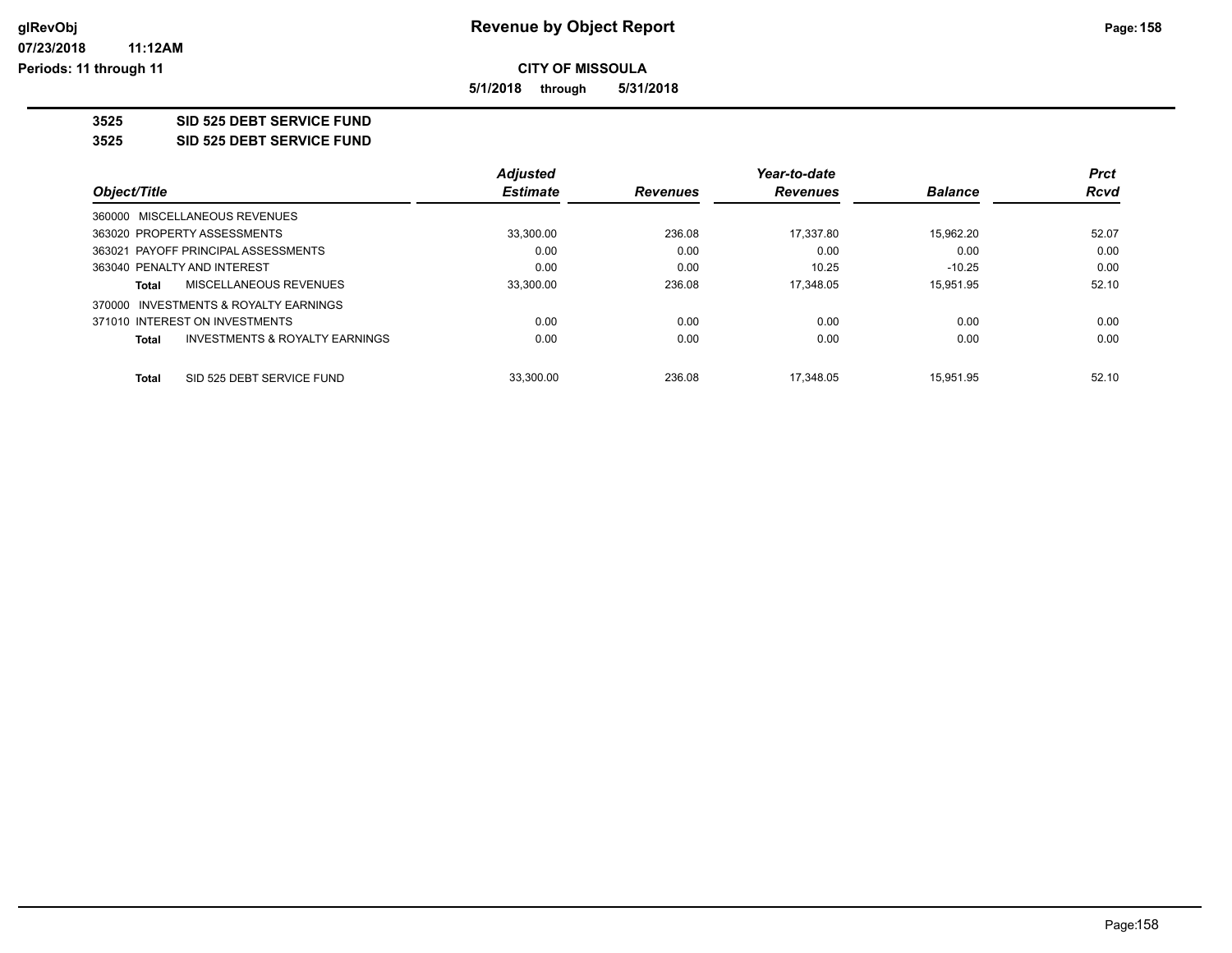**5/1/2018 through 5/31/2018**

## **3525 SID 525 DEBT SERVICE FUND**

|                             |                                     | <b>Adjusted</b> |                 | Year-to-date    |                | <b>Prct</b> |
|-----------------------------|-------------------------------------|-----------------|-----------------|-----------------|----------------|-------------|
| Object/Title                |                                     | <b>Estimate</b> | <b>Revenues</b> | <b>Revenues</b> | <b>Balance</b> | <b>Rcvd</b> |
|                             | 360000 MISCELLANEOUS REVENUES       |                 |                 |                 |                |             |
|                             | 363020 PROPERTY ASSESSMENTS         | 33,300.00       | 236.08          | 17,337.80       | 15.962.20      | 52.07       |
|                             | 363021 PAYOFF PRINCIPAL ASSESSMENTS | 0.00            | 0.00            | 0.00            | 0.00           | 0.00        |
| 363040 PENALTY AND INTEREST |                                     | 0.00            | 0.00            | 10.25           | $-10.25$       | 0.00        |
| Total                       | MISCELLANEOUS REVENUES              | 33.300.00       | 236.08          | 17.348.05       | 15.951.95      | 52.10       |
| 370000                      | INVESTMENTS & ROYALTY EARNINGS      |                 |                 |                 |                |             |
|                             | 371010 INTEREST ON INVESTMENTS      | 0.00            | 0.00            | 0.00            | 0.00           | 0.00        |
| <b>Total</b>                | INVESTMENTS & ROYALTY EARNINGS      | 0.00            | 0.00            | 0.00            | 0.00           | 0.00        |
| <b>Total</b>                | SID 525 DEBT SERVICE FUND           | 33.300.00       | 236.08          | 17.348.05       | 15.951.95      | 52.10       |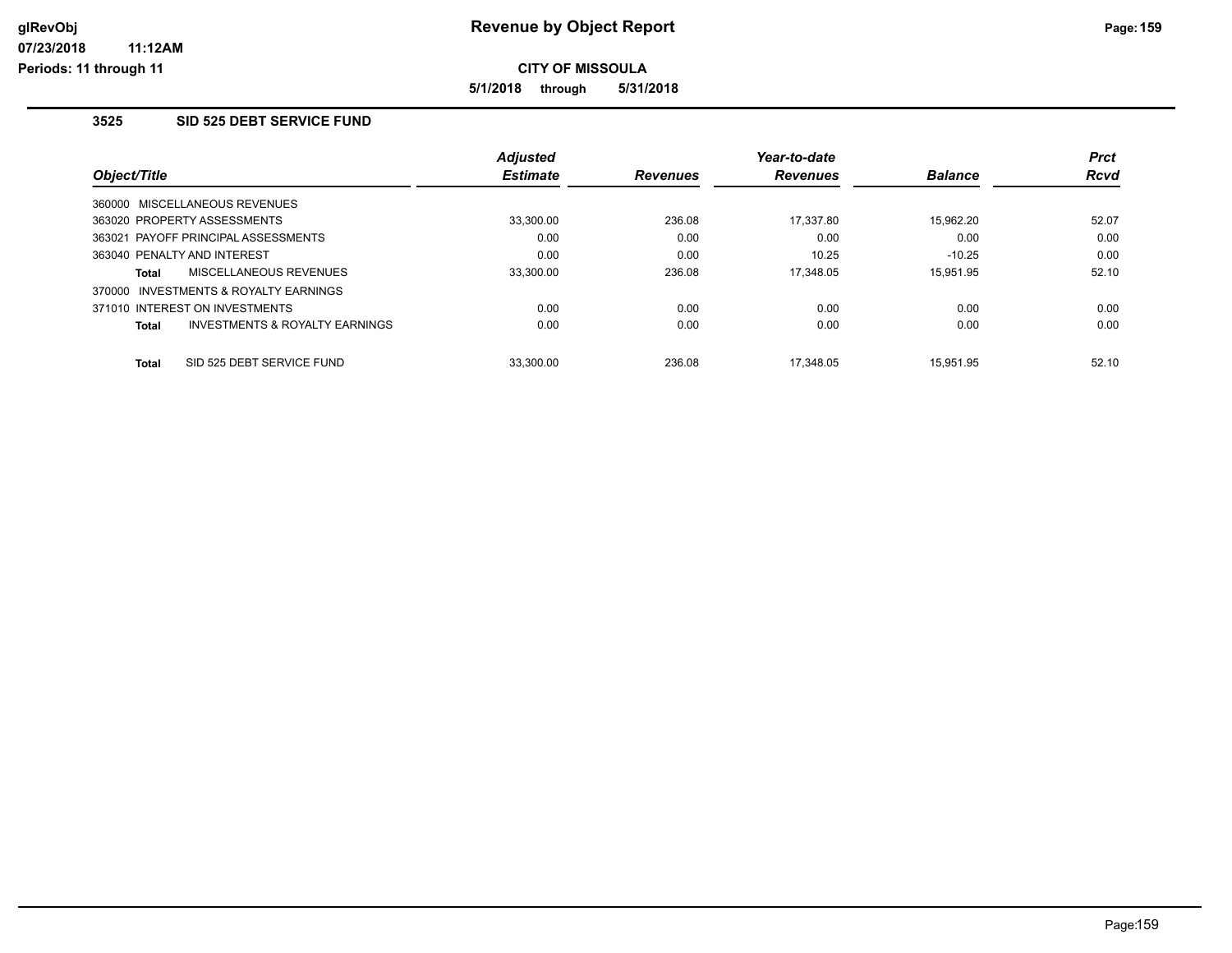**5/1/2018 through 5/31/2018**

**3526 SID 526 DEBT SERVICE FUND**

**3526 SID 526 DEBT SERVICE FUND**

|                             |                                       | <b>Adjusted</b> |                 | Year-to-date    |                | <b>Prct</b> |
|-----------------------------|---------------------------------------|-----------------|-----------------|-----------------|----------------|-------------|
| Object/Title                |                                       | <b>Estimate</b> | <b>Revenues</b> | <b>Revenues</b> | <b>Balance</b> | Rcvd        |
|                             | 360000 MISCELLANEOUS REVENUES         |                 |                 |                 |                |             |
| 363020 PROPERTY ASSESSMENTS |                                       | 192.640.00      | 1.193.21        | 63,100.53       | 129,539.47     | 32.76       |
|                             | 363021 PAYOFF PRINCIPAL ASSESSMENTS   | 0.00            | 228.84          | 8.551.41        | $-8.551.41$    | 0.00        |
| 363040 PENALTY AND INTEREST |                                       | 0.00            | 0.00            | 48.21           | $-48.21$       | 0.00        |
| Total                       | MISCELLANEOUS REVENUES                | 192.640.00      | 1.422.05        | 71.700.15       | 120.939.85     | 37.22       |
|                             | 370000 INVESTMENTS & ROYALTY EARNINGS |                 |                 |                 |                |             |
|                             | 371010 INTEREST ON INVESTMENTS        | 0.00            | 0.00            | 0.00            | 0.00           | 0.00        |
| <b>Total</b>                | INVESTMENTS & ROYALTY EARNINGS        | 0.00            | 0.00            | 0.00            | 0.00           | 0.00        |
| <b>Total</b>                | SID 526 DEBT SERVICE FUND             | 192.640.00      | .422.05         | 71.700.15       | 120.939.85     | 37.22       |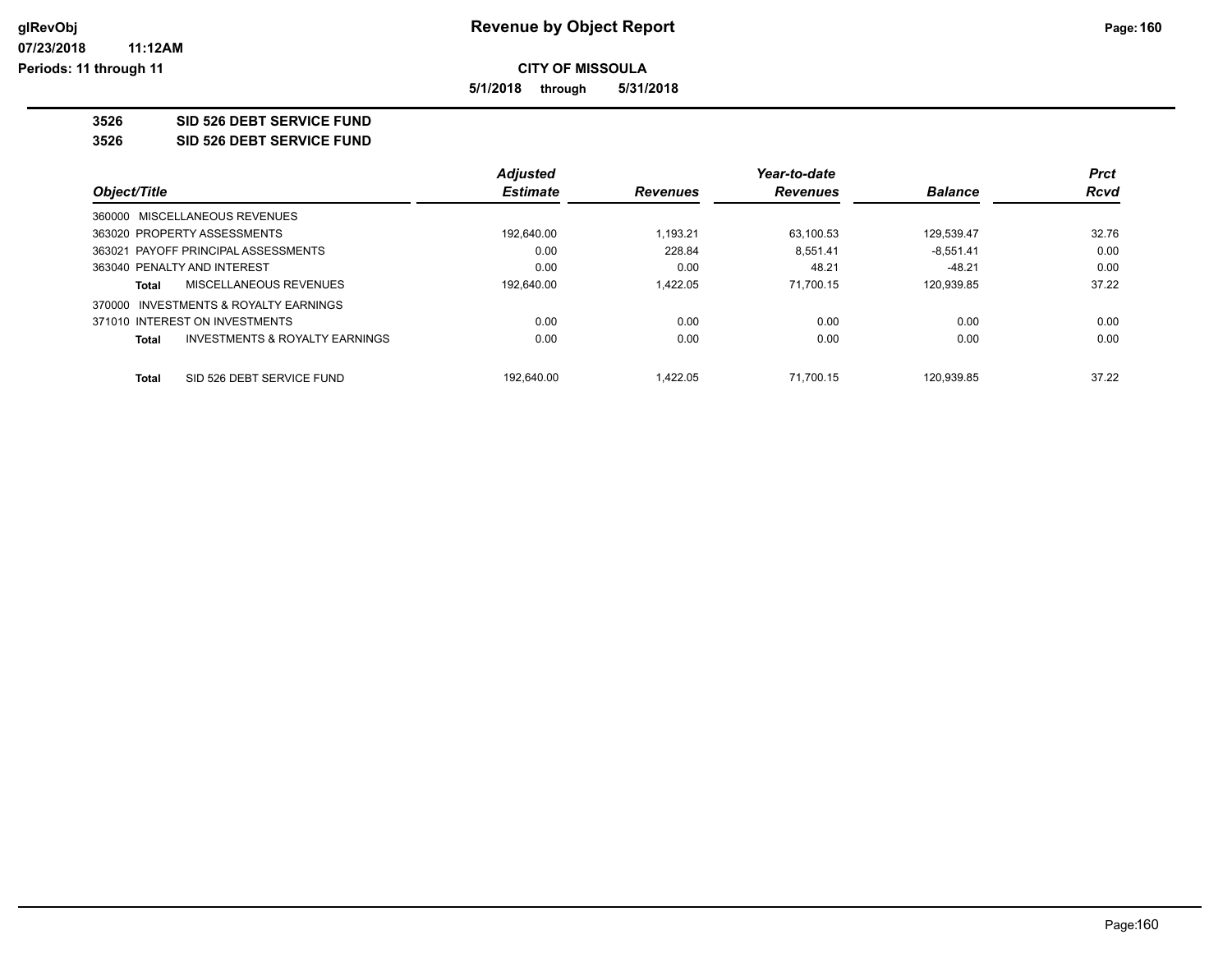**Periods: 11 through 11**

**CITY OF MISSOULA**

**5/1/2018 through 5/31/2018**

## **3526 SID 526 DEBT SERVICE FUND**

|              |                                     | <b>Adjusted</b> |                 | Year-to-date    |                | <b>Prct</b> |
|--------------|-------------------------------------|-----------------|-----------------|-----------------|----------------|-------------|
| Object/Title |                                     | <b>Estimate</b> | <b>Revenues</b> | <b>Revenues</b> | <b>Balance</b> | <b>Rcvd</b> |
|              | 360000 MISCELLANEOUS REVENUES       |                 |                 |                 |                |             |
|              | 363020 PROPERTY ASSESSMENTS         | 192.640.00      | 1.193.21        | 63,100.53       | 129,539.47     | 32.76       |
|              | 363021 PAYOFF PRINCIPAL ASSESSMENTS | 0.00            | 228.84          | 8.551.41        | $-8.551.41$    | 0.00        |
|              | 363040 PENALTY AND INTEREST         | 0.00            | 0.00            | 48.21           | $-48.21$       | 0.00        |
| <b>Total</b> | MISCELLANEOUS REVENUES              | 192.640.00      | 1.422.05        | 71.700.15       | 120.939.85     | 37.22       |
| 370000       | INVESTMENTS & ROYALTY EARNINGS      |                 |                 |                 |                |             |
|              | 371010 INTEREST ON INVESTMENTS      | 0.00            | 0.00            | 0.00            | 0.00           | 0.00        |
| <b>Total</b> | INVESTMENTS & ROYALTY EARNINGS      | 0.00            | 0.00            | 0.00            | 0.00           | 0.00        |
| <b>Total</b> | SID 526 DEBT SERVICE FUND           | 192.640.00      | 1.422.05        | 71.700.15       | 120.939.85     | 37.22       |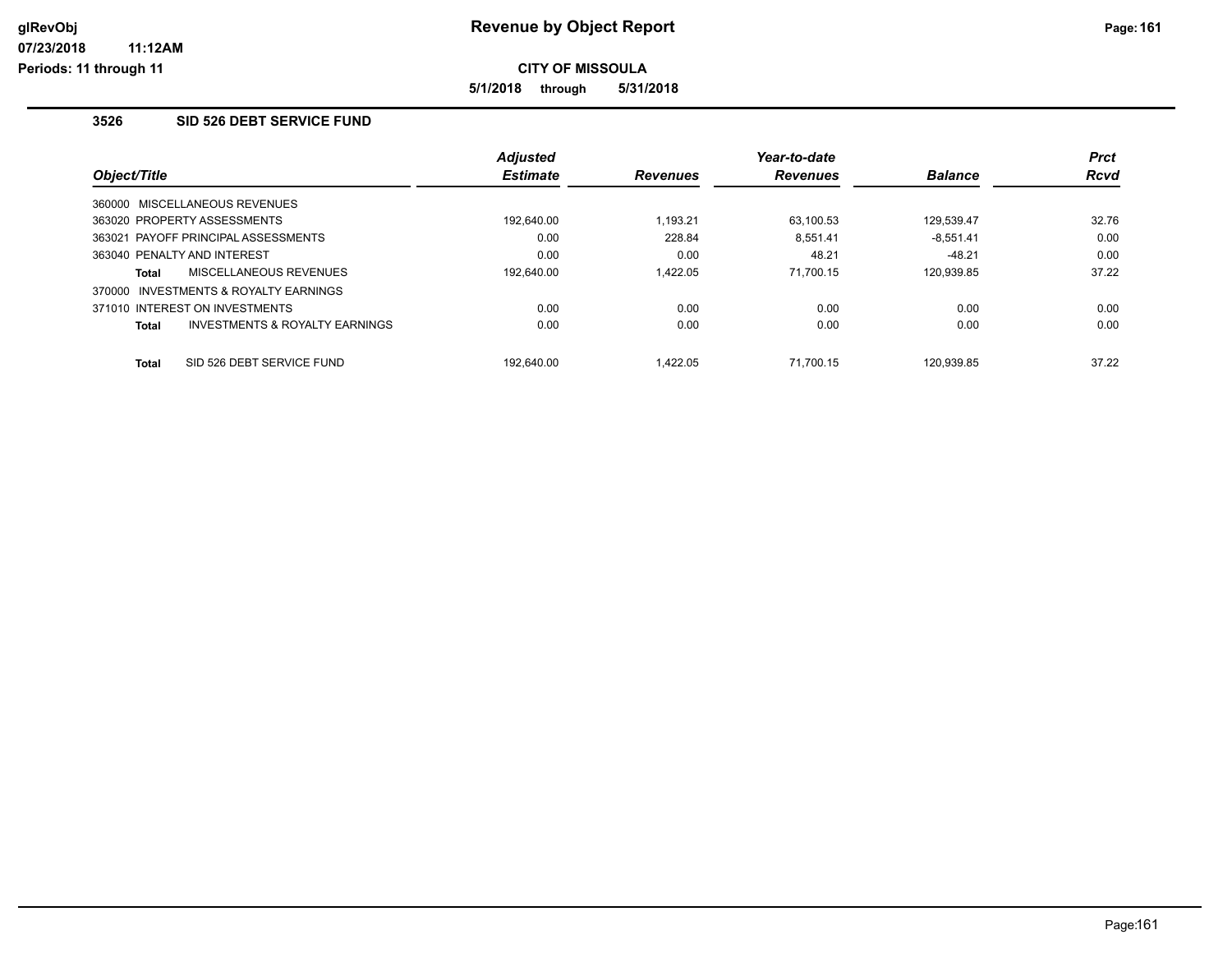**5/1/2018 through 5/31/2018**

**3527 SID 527 DEBT SERVICE FUND**

**3527 SID 527 DEBT SERVICE FUND**

|                                                     | <b>Adjusted</b> |                 | Year-to-date    |                | <b>Prct</b> |
|-----------------------------------------------------|-----------------|-----------------|-----------------|----------------|-------------|
| Object/Title                                        | <b>Estimate</b> | <b>Revenues</b> | <b>Revenues</b> | <b>Balance</b> | <b>Rcvd</b> |
| 360000 MISCELLANEOUS REVENUES                       |                 |                 |                 |                |             |
| 363020 PROPERTY ASSESSMENTS                         | 0.00            | 0.00            | 0.00            | 0.00           | 0.00        |
| 363021 PAYOFF PRINCIPAL ASSESSMENTS                 | 0.00            | 0.00            | 0.00            | 0.00           | 0.00        |
| 363040 PENALTY AND INTEREST                         | 0.00            | 0.00            | 0.00            | 0.00           | 0.00        |
| MISCELLANEOUS REVENUES<br>Total                     | 0.00            | 0.00            | 0.00            | 0.00           | 0.00        |
| <b>INVESTMENTS &amp; ROYALTY EARNINGS</b><br>370000 |                 |                 |                 |                |             |
| 371010 INTEREST ON INVESTMENTS                      | 0.00            | 0.00            | 0.00            | 0.00           | 0.00        |
| INVESTMENTS & ROYALTY EARNINGS<br>Total             | 0.00            | 0.00            | 0.00            | 0.00           | 0.00        |
| 380000 OTHER FINANCING SOURCES                      |                 |                 |                 |                |             |
| 381030 SID BONDS PROCEEDS                           | 0.00            | 0.00            | 0.00            | 0.00           | 0.00        |
| OTHER FINANCING SOURCES<br><b>Total</b>             | 0.00            | 0.00            | 0.00            | 0.00           | 0.00        |
| SID 527 DEBT SERVICE FUND<br><b>Total</b>           | 0.00            | 0.00            | 0.00            | 0.00           | 0.00        |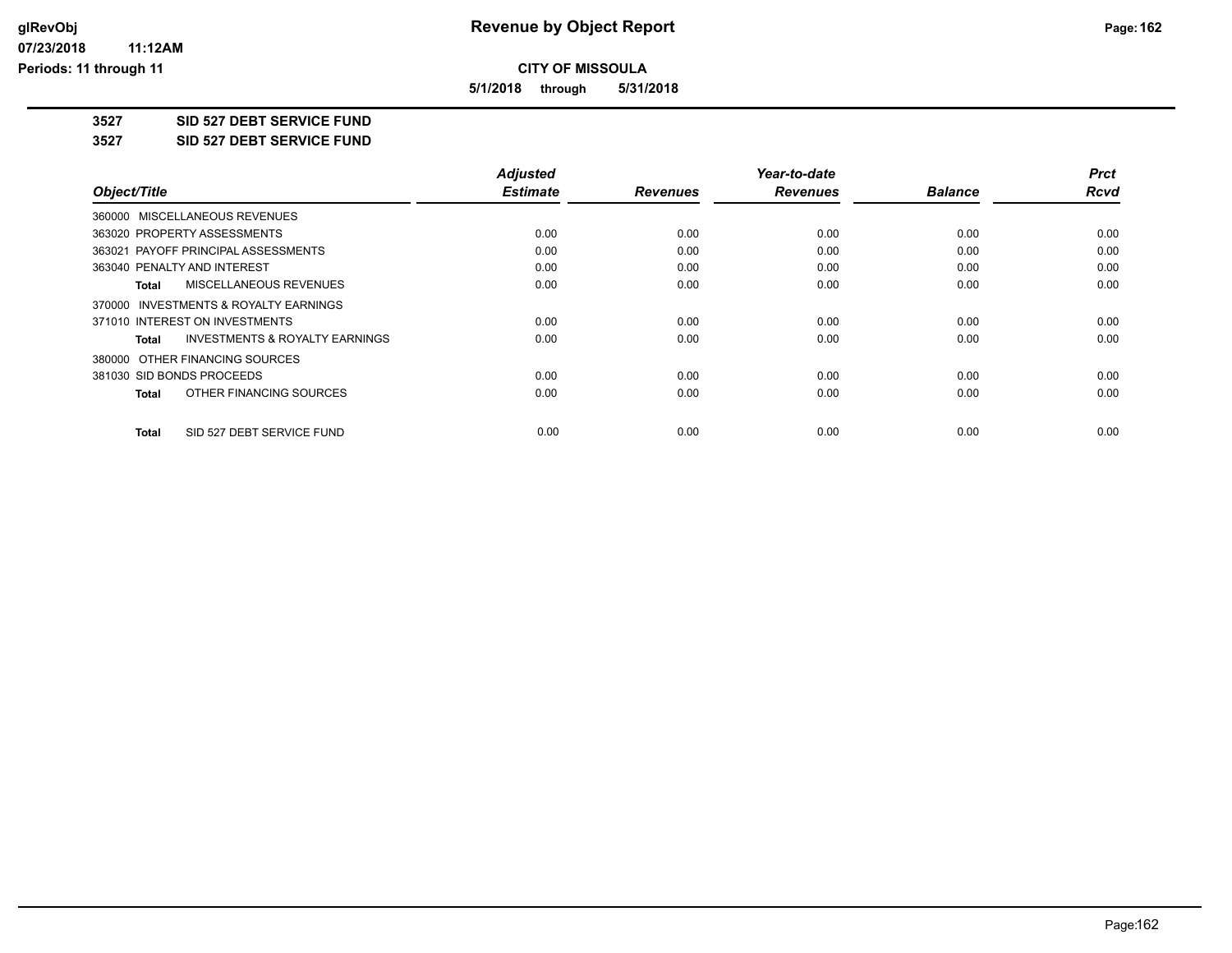**5/1/2018 through 5/31/2018**

## **3527 SID 527 DEBT SERVICE FUND**

| Object/Title                                              | <b>Adjusted</b><br><b>Estimate</b> | <b>Revenues</b> | Year-to-date<br><b>Revenues</b> | <b>Balance</b> | <b>Prct</b><br><b>Rcvd</b> |
|-----------------------------------------------------------|------------------------------------|-----------------|---------------------------------|----------------|----------------------------|
| 360000 MISCELLANEOUS REVENUES                             |                                    |                 |                                 |                |                            |
| 363020 PROPERTY ASSESSMENTS                               | 0.00                               | 0.00            | 0.00                            | 0.00           | 0.00                       |
| 363021 PAYOFF PRINCIPAL ASSESSMENTS                       | 0.00                               | 0.00            | 0.00                            | 0.00           | 0.00                       |
| 363040 PENALTY AND INTEREST                               | 0.00                               | 0.00            | 0.00                            | 0.00           | 0.00                       |
| MISCELLANEOUS REVENUES<br><b>Total</b>                    | 0.00                               | 0.00            | 0.00                            | 0.00           | 0.00                       |
| 370000 INVESTMENTS & ROYALTY EARNINGS                     |                                    |                 |                                 |                |                            |
| 371010 INTEREST ON INVESTMENTS                            | 0.00                               | 0.00            | 0.00                            | 0.00           | 0.00                       |
| <b>INVESTMENTS &amp; ROYALTY EARNINGS</b><br><b>Total</b> | 0.00                               | 0.00            | 0.00                            | 0.00           | 0.00                       |
| 380000 OTHER FINANCING SOURCES                            |                                    |                 |                                 |                |                            |
| 381030 SID BONDS PROCEEDS                                 | 0.00                               | 0.00            | 0.00                            | 0.00           | 0.00                       |
| OTHER FINANCING SOURCES<br><b>Total</b>                   | 0.00                               | 0.00            | 0.00                            | 0.00           | 0.00                       |
| SID 527 DEBT SERVICE FUND<br><b>Total</b>                 | 0.00                               | 0.00            | 0.00                            | 0.00           | 0.00                       |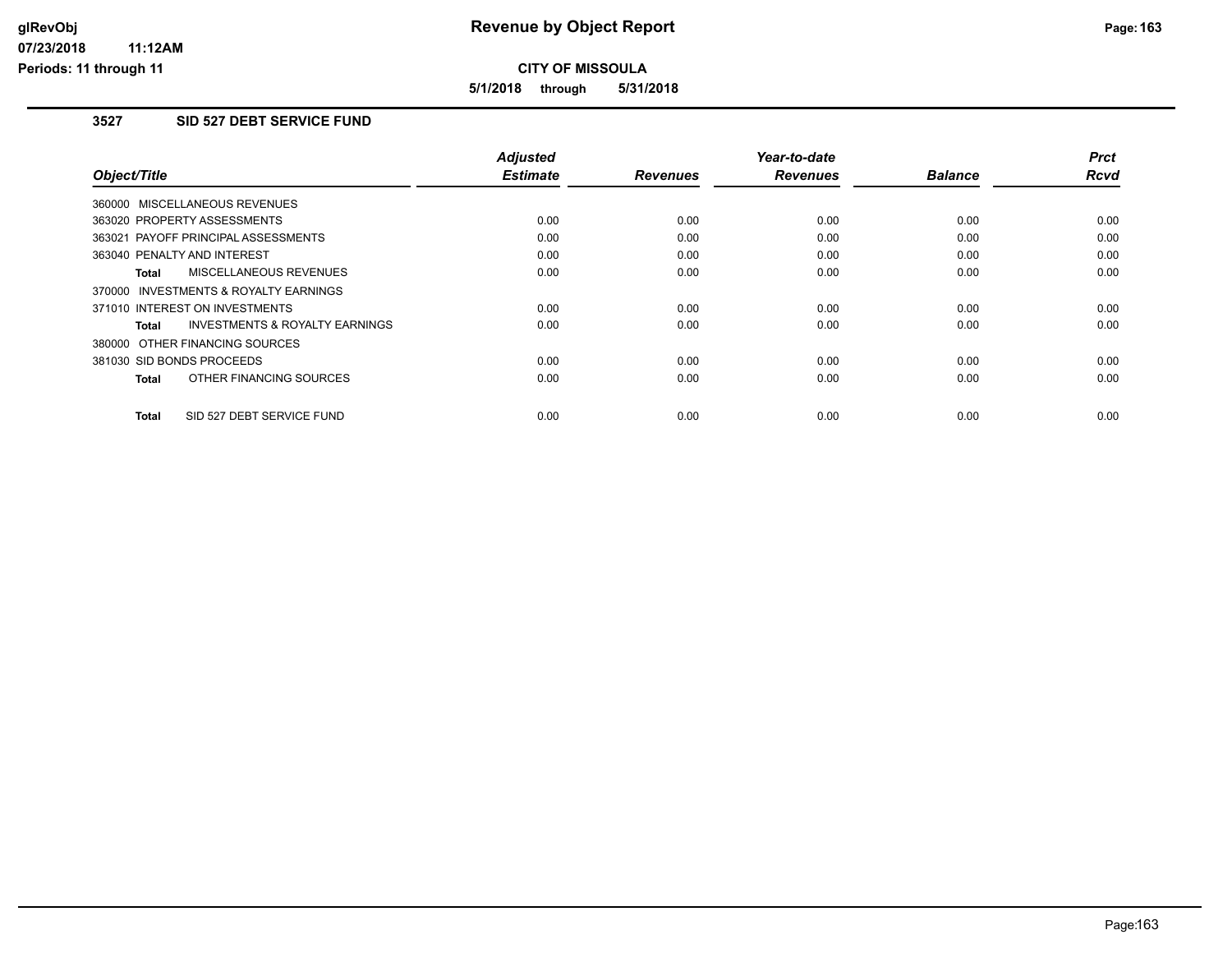**5/1/2018 through 5/31/2018**

**3530 SID 530 DEBT SERVICE FUND**

**3530 SID 530 DEBT SERVICE FUND**

|                                           | <b>Adjusted</b> |                 | Year-to-date    |                | <b>Prct</b> |
|-------------------------------------------|-----------------|-----------------|-----------------|----------------|-------------|
| Obiect/Title                              | <b>Estimate</b> | <b>Revenues</b> | <b>Revenues</b> | <b>Balance</b> | <b>Rcvd</b> |
| 360000 MISCELLANEOUS REVENUES             |                 |                 |                 |                |             |
| 360010 MISCELLANEOUS                      | 1.350.00        | 0.00            | 0.00            | 1.350.00       | 0.00        |
| 363020 PROPERTY ASSESSMENTS               | 0.00            | 0.00            | 0.00            | 0.00           | 0.00        |
| 363021 PAYOFF PRINCIPAL ASSESSMENTS       | 0.00            | 0.00            | 0.00            | 0.00           | 0.00        |
| 363040 PENALTY AND INTEREST               | 0.00            | 0.00            | 0.00            | 0.00           | 0.00        |
| <b>MISCELLANEOUS REVENUES</b><br>Total    | 1,350.00        | 0.00            | 0.00            | 1,350.00       | 0.00        |
| 370000 INVESTMENTS & ROYALTY EARNINGS     |                 |                 |                 |                |             |
| 371010 INTEREST ON INVESTMENTS            | 0.00            | 0.00            | 0.00            | 0.00           | 0.00        |
| INVESTMENTS & ROYALTY EARNINGS<br>Total   | 0.00            | 0.00            | 0.00            | 0.00           | 0.00        |
| SID 530 DEBT SERVICE FUND<br><b>Total</b> | 1.350.00        | 0.00            | 0.00            | 1.350.00       | 0.00        |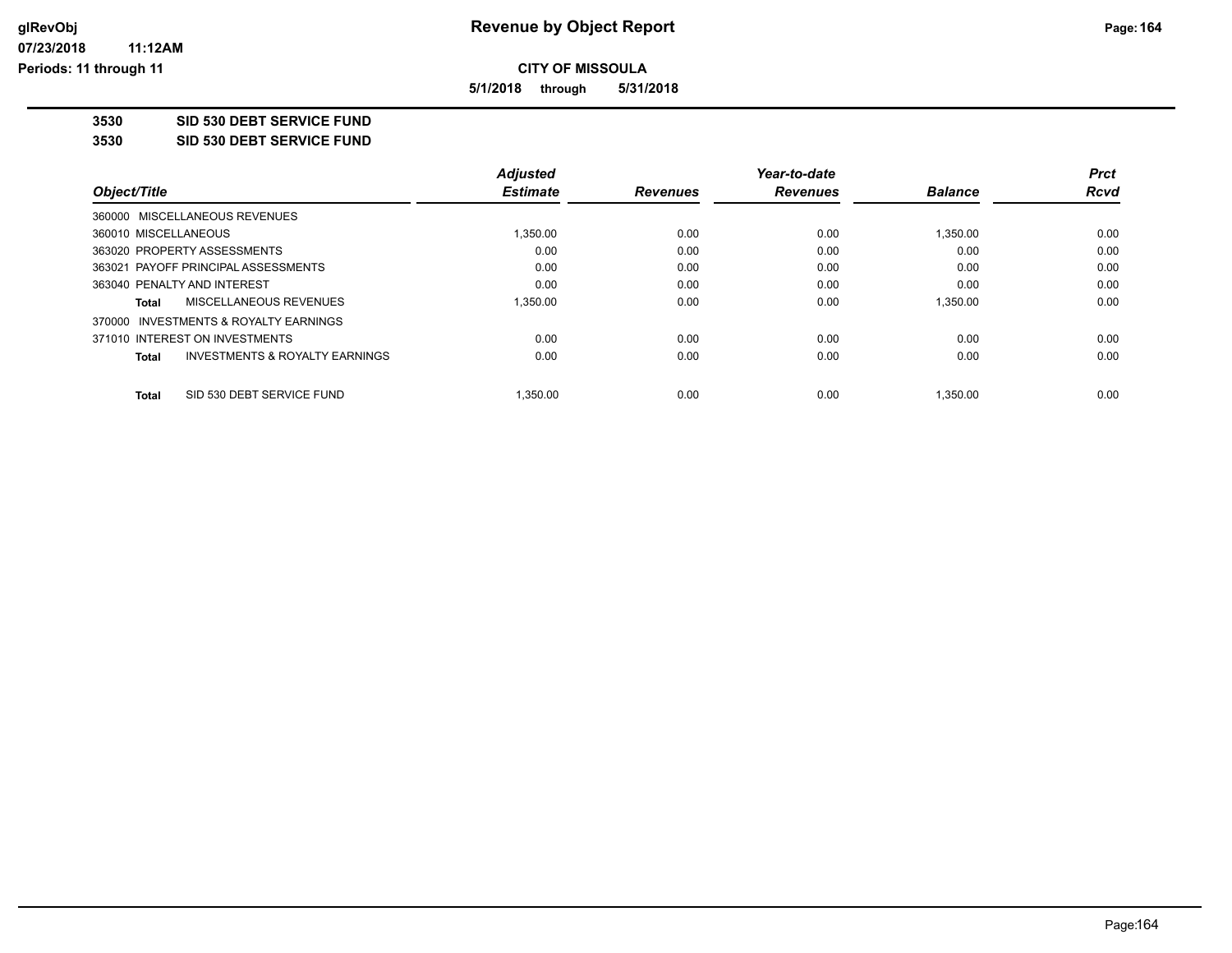**5/1/2018 through 5/31/2018**

## **3530 SID 530 DEBT SERVICE FUND**

| Object/Title                                   | <b>Adjusted</b><br><b>Estimate</b> | <b>Revenues</b> | Year-to-date<br><b>Revenues</b> | <b>Balance</b> | <b>Prct</b><br><b>Rcvd</b> |
|------------------------------------------------|------------------------------------|-----------------|---------------------------------|----------------|----------------------------|
| 360000 MISCELLANEOUS REVENUES                  |                                    |                 |                                 |                |                            |
| 360010 MISCELLANEOUS                           | 1,350.00                           | 0.00            | 0.00                            | 1,350.00       | 0.00                       |
| 363020 PROPERTY ASSESSMENTS                    | 0.00                               | 0.00            | 0.00                            | 0.00           | 0.00                       |
| 363021 PAYOFF PRINCIPAL ASSESSMENTS            | 0.00                               | 0.00            | 0.00                            | 0.00           | 0.00                       |
| 363040 PENALTY AND INTEREST                    | 0.00                               | 0.00            | 0.00                            | 0.00           | 0.00                       |
| MISCELLANEOUS REVENUES<br><b>Total</b>         | 1.350.00                           | 0.00            | 0.00                            | 1.350.00       | 0.00                       |
| 370000 INVESTMENTS & ROYALTY EARNINGS          |                                    |                 |                                 |                |                            |
| 371010 INTEREST ON INVESTMENTS                 | 0.00                               | 0.00            | 0.00                            | 0.00           | 0.00                       |
| INVESTMENTS & ROYALTY EARNINGS<br><b>Total</b> | 0.00                               | 0.00            | 0.00                            | 0.00           | 0.00                       |
| SID 530 DEBT SERVICE FUND<br><b>Total</b>      | 1.350.00                           | 0.00            | 0.00                            | 1.350.00       | 0.00                       |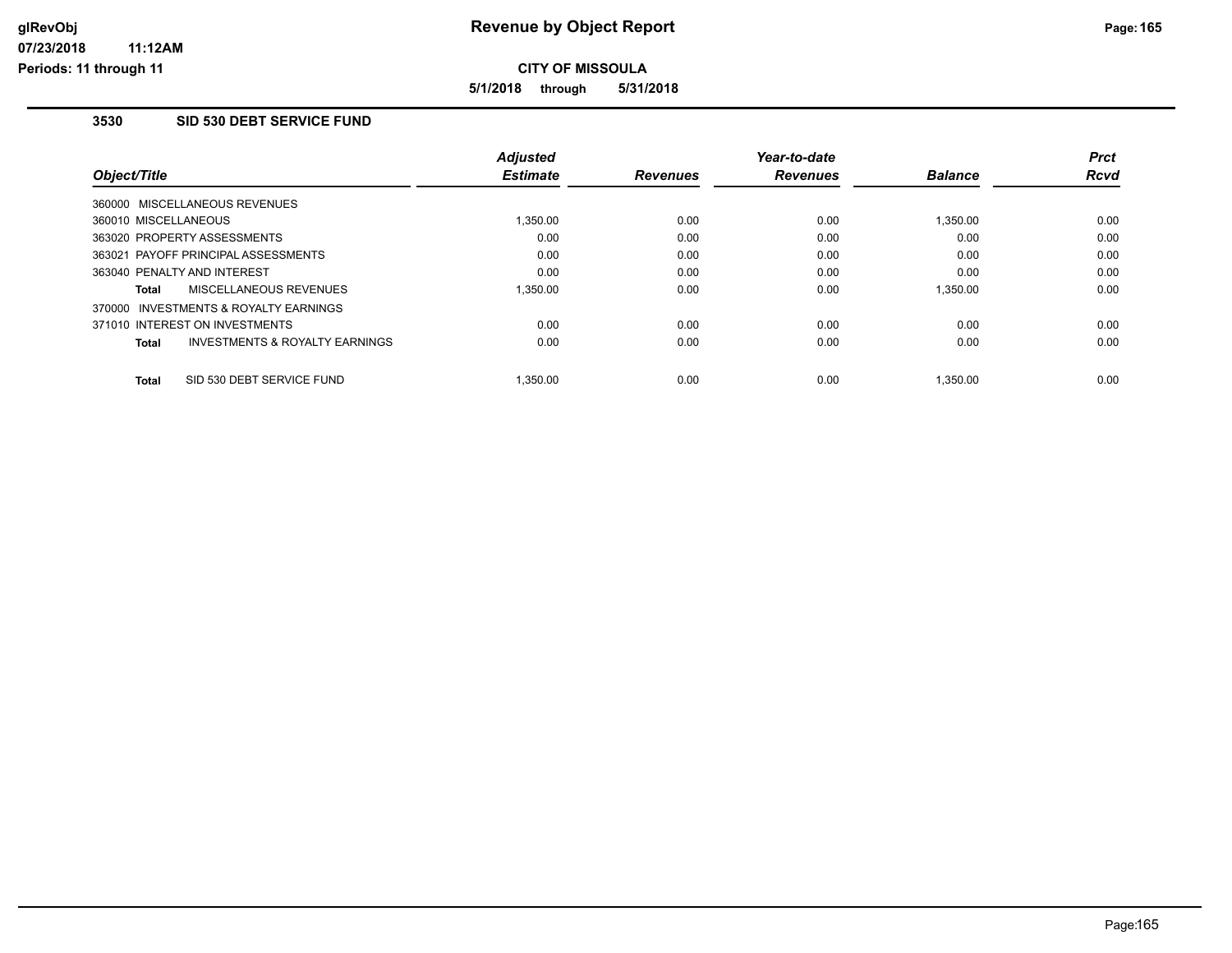**07/23/2018 11:12AM Periods: 11 through 11**

**CITY OF MISSOULA**

**5/1/2018 through 5/31/2018**

## **3531 SID 531 HICKORY ST CALMING**

**3531 SID 531 HICKORY ST CALMING**

|                                            | <b>Adjusted</b> |                 | Year-to-date    |                | Prct |
|--------------------------------------------|-----------------|-----------------|-----------------|----------------|------|
| Object/Title                               | <b>Estimate</b> | <b>Revenues</b> | <b>Revenues</b> | <b>Balance</b> | Rcvd |
| 360000 MISCELLANEOUS REVENUES              |                 |                 |                 |                |      |
| 363021 PAYOFF PRINCIPAL ASSESSMENTS        | 0.00            | 0.00            | 0.00            | 0.00           | 0.00 |
| MISCELLANEOUS REVENUES<br><b>Total</b>     | 0.00            | 0.00            | 0.00            | 0.00           | 0.00 |
| SID 531 HICKORY ST CALMING<br><b>Total</b> | 0.00            | 0.00            | 0.00            | 0.00           | 0.00 |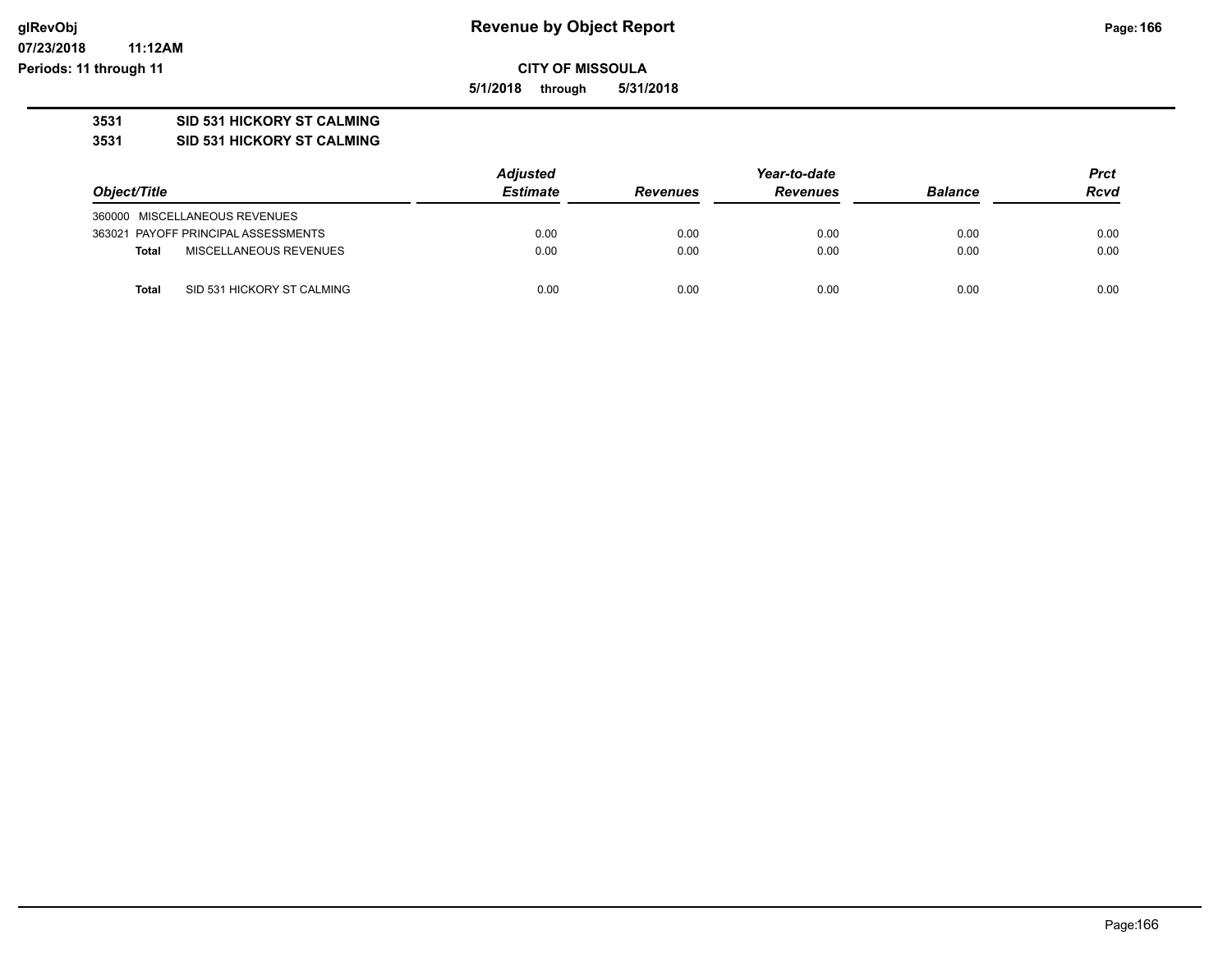**5/1/2018 through 5/31/2018**

## **3531 SID 531 HICKORY ST CALMING**

| Object/Title                               | <b>Adjusted</b><br><b>Estimate</b> | <b>Revenues</b> | Year-to-date<br><b>Revenues</b> | <b>Balance</b> | <b>Prct</b><br><b>Rcvd</b> |
|--------------------------------------------|------------------------------------|-----------------|---------------------------------|----------------|----------------------------|
| 360000 MISCELLANEOUS REVENUES              |                                    |                 |                                 |                |                            |
| 363021 PAYOFF PRINCIPAL ASSESSMENTS        | 0.00                               | 0.00            | 0.00                            | 0.00           | 0.00                       |
| MISCELLANEOUS REVENUES<br><b>Total</b>     | 0.00                               | 0.00            | 0.00                            | 0.00           | 0.00                       |
|                                            |                                    |                 |                                 |                |                            |
| <b>Total</b><br>SID 531 HICKORY ST CALMING | 0.00                               | 0.00            | 0.00                            | 0.00           | 0.00                       |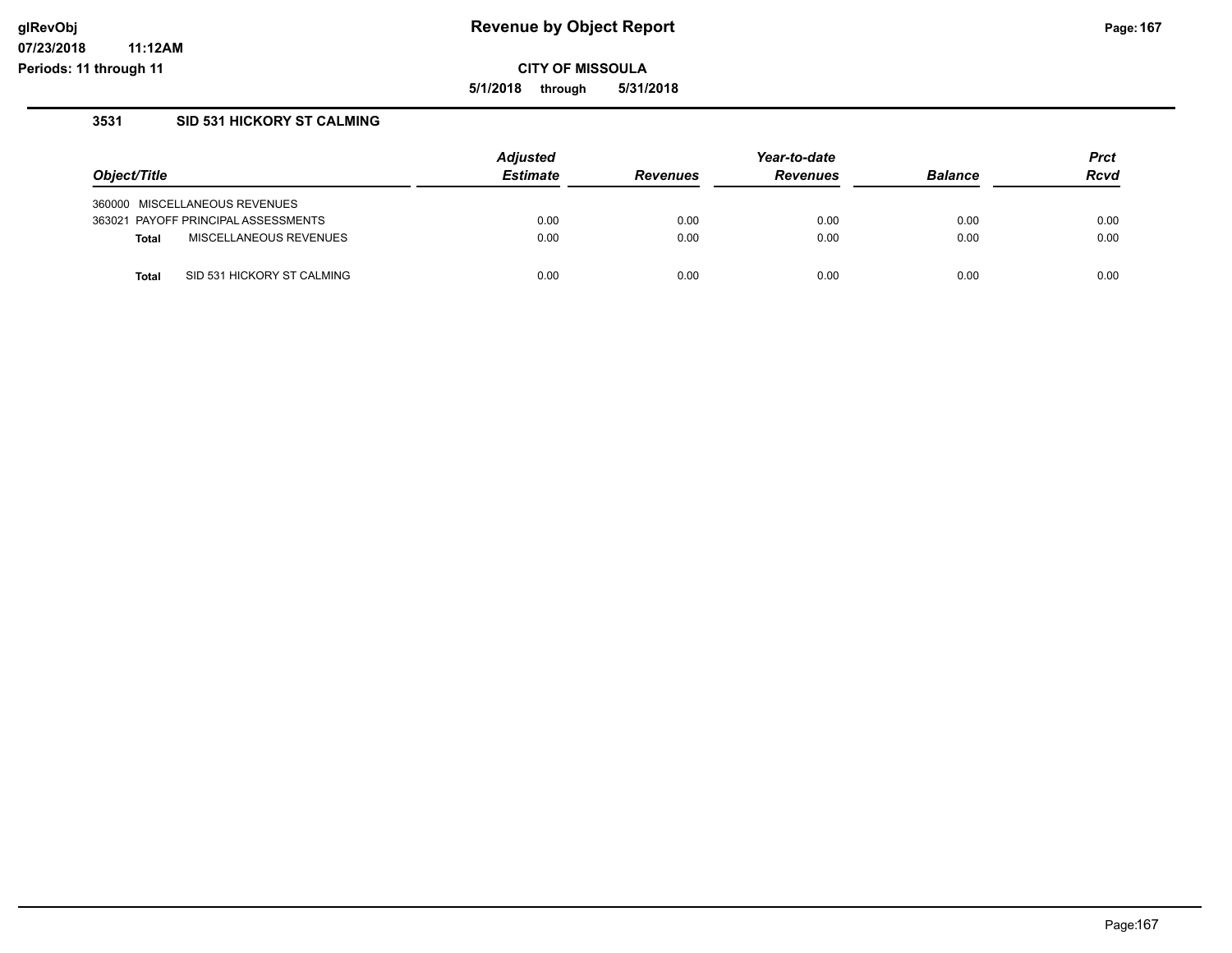**5/1/2018 through 5/31/2018**

**3532 SID 532 DEBT SERVICE FUND**

**3532 SID 532 DEBT SERVICE FUND**

|                                                           | <b>Adjusted</b> |                 | Year-to-date    |                | <b>Prct</b> |
|-----------------------------------------------------------|-----------------|-----------------|-----------------|----------------|-------------|
| Object/Title                                              | <b>Estimate</b> | <b>Revenues</b> | <b>Revenues</b> | <b>Balance</b> | Rcvd        |
| 360000 MISCELLANEOUS REVENUES                             |                 |                 |                 |                |             |
| 360010 MISCELLANEOUS                                      | 540.00          | 0.00            | 0.00            | 540.00         | 0.00        |
| 363020 PROPERTY ASSESSMENTS                               | 39,238.00       | 500.64          | 17.689.28       | 21.548.72      | 45.08       |
| 363021 PAYOFF PRINCIPAL ASSESSMENTS                       | 0.00            | 828.10          | 2.484.30        | $-2.484.30$    | 0.00        |
| 363040 PENALTY AND INTEREST                               | 0.00            | 0.00            | 1.81            | $-1.81$        | 0.00        |
| MISCELLANEOUS REVENUES<br>Total                           | 39,778.00       | 1,328.74        | 20,175.39       | 19.602.61      | 50.72       |
| 370000 INVESTMENTS & ROYALTY EARNINGS                     |                 |                 |                 |                |             |
| 371010 INTEREST ON INVESTMENTS                            | 0.00            | 0.00            | 0.00            | 0.00           | 0.00        |
| <b>INVESTMENTS &amp; ROYALTY EARNINGS</b><br><b>Total</b> | 0.00            | 0.00            | 0.00            | 0.00           | 0.00        |
| SID 532 DEBT SERVICE FUND<br><b>Total</b>                 | 39.778.00       | 1.328.74        | 20.175.39       | 19.602.61      | 50.72       |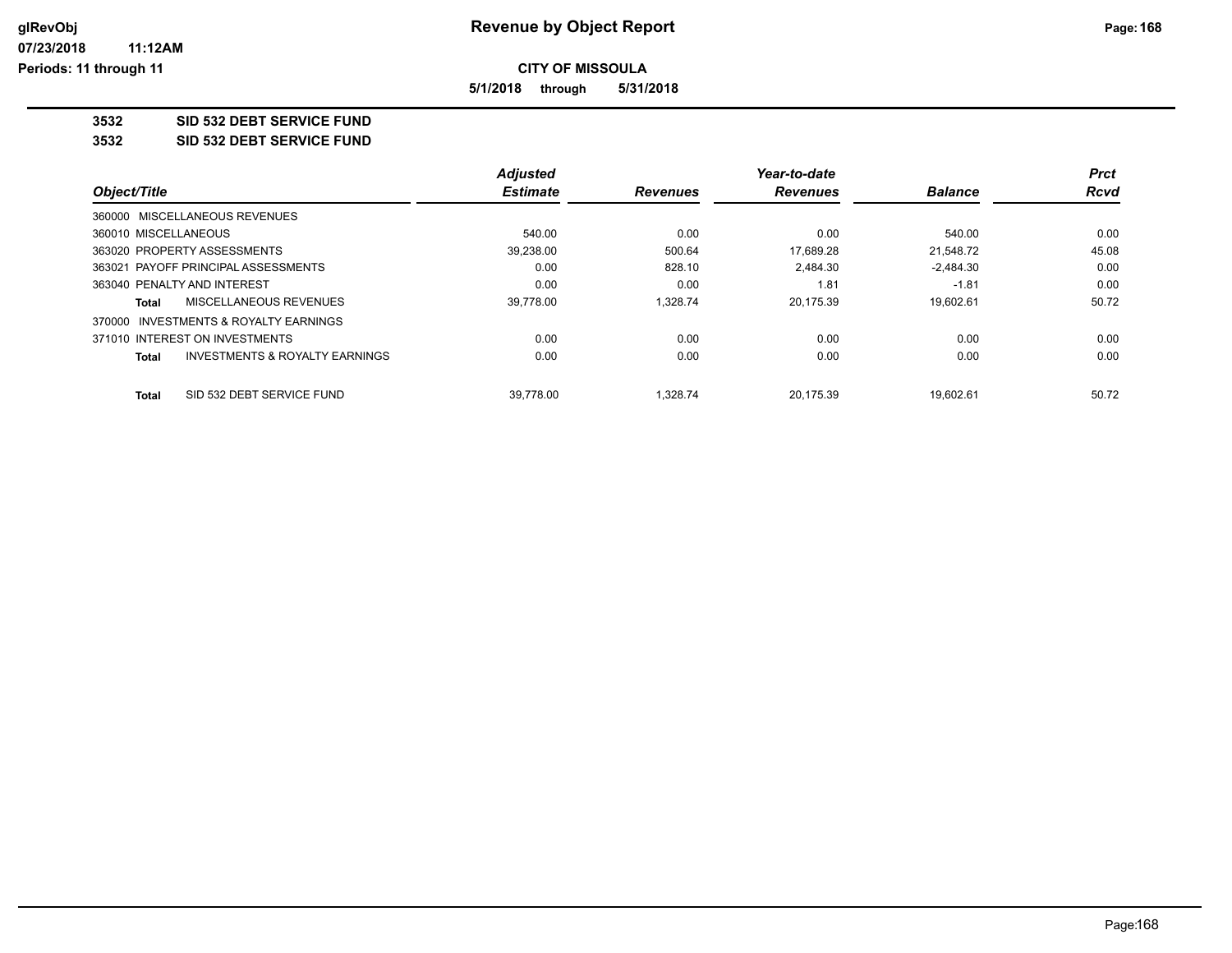**5/1/2018 through 5/31/2018**

## **3532 SID 532 DEBT SERVICE FUND**

| Object/Title                |                                     | <b>Adjusted</b><br><b>Estimate</b> | <b>Revenues</b> | Year-to-date<br><b>Revenues</b> | <b>Balance</b> | <b>Prct</b><br><b>Rcvd</b> |
|-----------------------------|-------------------------------------|------------------------------------|-----------------|---------------------------------|----------------|----------------------------|
|                             | 360000 MISCELLANEOUS REVENUES       |                                    |                 |                                 |                |                            |
| 360010 MISCELLANEOUS        |                                     | 540.00                             | 0.00            | 0.00                            | 540.00         | 0.00                       |
|                             | 363020 PROPERTY ASSESSMENTS         | 39.238.00                          | 500.64          | 17.689.28                       | 21.548.72      | 45.08                      |
|                             | 363021 PAYOFF PRINCIPAL ASSESSMENTS | 0.00                               | 828.10          | 2.484.30                        | $-2,484.30$    | 0.00                       |
| 363040 PENALTY AND INTEREST |                                     | 0.00                               | 0.00            | 1.81                            | $-1.81$        | 0.00                       |
| Total                       | MISCELLANEOUS REVENUES              | 39.778.00                          | 1.328.74        | 20.175.39                       | 19.602.61      | 50.72                      |
| 370000                      | INVESTMENTS & ROYALTY EARNINGS      |                                    |                 |                                 |                |                            |
|                             | 371010 INTEREST ON INVESTMENTS      | 0.00                               | 0.00            | 0.00                            | 0.00           | 0.00                       |
| <b>Total</b>                | INVESTMENTS & ROYALTY EARNINGS      | 0.00                               | 0.00            | 0.00                            | 0.00           | 0.00                       |
| <b>Total</b>                | SID 532 DEBT SERVICE FUND           | 39.778.00                          | 1.328.74        | 20.175.39                       | 19.602.61      | 50.72                      |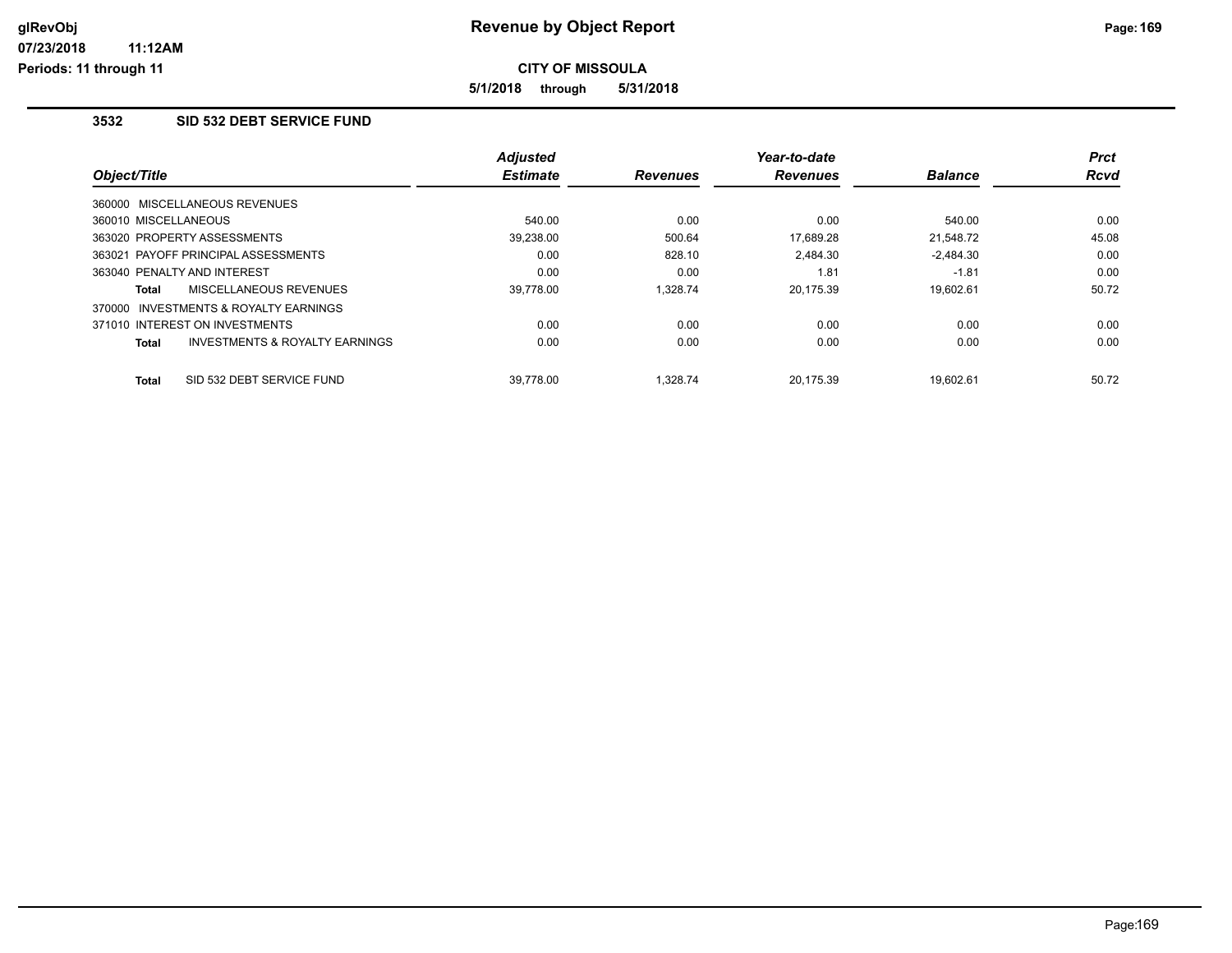**5/1/2018 through 5/31/2018**

## **3533 GILBERT ST SEWER SID DEBT FUND**

## **3533 GILBERT ST SEWER SID DEBT FUND**

|                                                 | <b>Adjusted</b> |                 | Year-to-date    |                | <b>Prct</b> |
|-------------------------------------------------|-----------------|-----------------|-----------------|----------------|-------------|
| Object/Title                                    | <b>Estimate</b> | <b>Revenues</b> | <b>Revenues</b> | <b>Balance</b> | <b>Rcvd</b> |
| 360000 MISCELLANEOUS REVENUES                   |                 |                 |                 |                |             |
| 363020 PROPERTY ASSESSMENTS                     | 17,425.00       | 230.91          | 6,234.82        | 11,190.18      | 35.78       |
| 363021 PAYOFF PRINCIPAL ASSESSMENTS             | 0.00            | 0.00            | 0.00            | 0.00           | 0.00        |
| 363040 PENALTY AND INTEREST                     | 0.00            | 0.00            | 0.69            | $-0.69$        | 0.00        |
| MISCELLANEOUS REVENUES<br>Total                 | 17,425.00       | 230.91          | 6,235.51        | 11.189.49      | 35.78       |
| 370000 INVESTMENTS & ROYALTY EARNINGS           |                 |                 |                 |                |             |
| 371010 INTEREST ON INVESTMENTS                  | 0.00            | 0.00            | 0.00            | 0.00           | 0.00        |
| 371020 GAIN/LOSS IN MARKET VALUE OF INVESTMENTS | 0.00            | 0.00            | 0.00            | 0.00           | 0.00        |
| INVESTMENTS & ROYALTY EARNINGS<br>Total         | 0.00            | 0.00            | 0.00            | 0.00           | 0.00        |
| OTHER FINANCING SOURCES<br>380000               |                 |                 |                 |                |             |
| 381009 TRANSFERS IN                             | 0.00            | 0.00            | 0.00            | 0.00           | 0.00        |
| OTHER FINANCING SOURCES<br>Total                | 0.00            | 0.00            | 0.00            | 0.00           | 0.00        |
| GILBERT ST SEWER SID DEBT FUND<br><b>Total</b>  | 17.425.00       | 230.91          | 6,235.51        | 11,189.49      | 35.78       |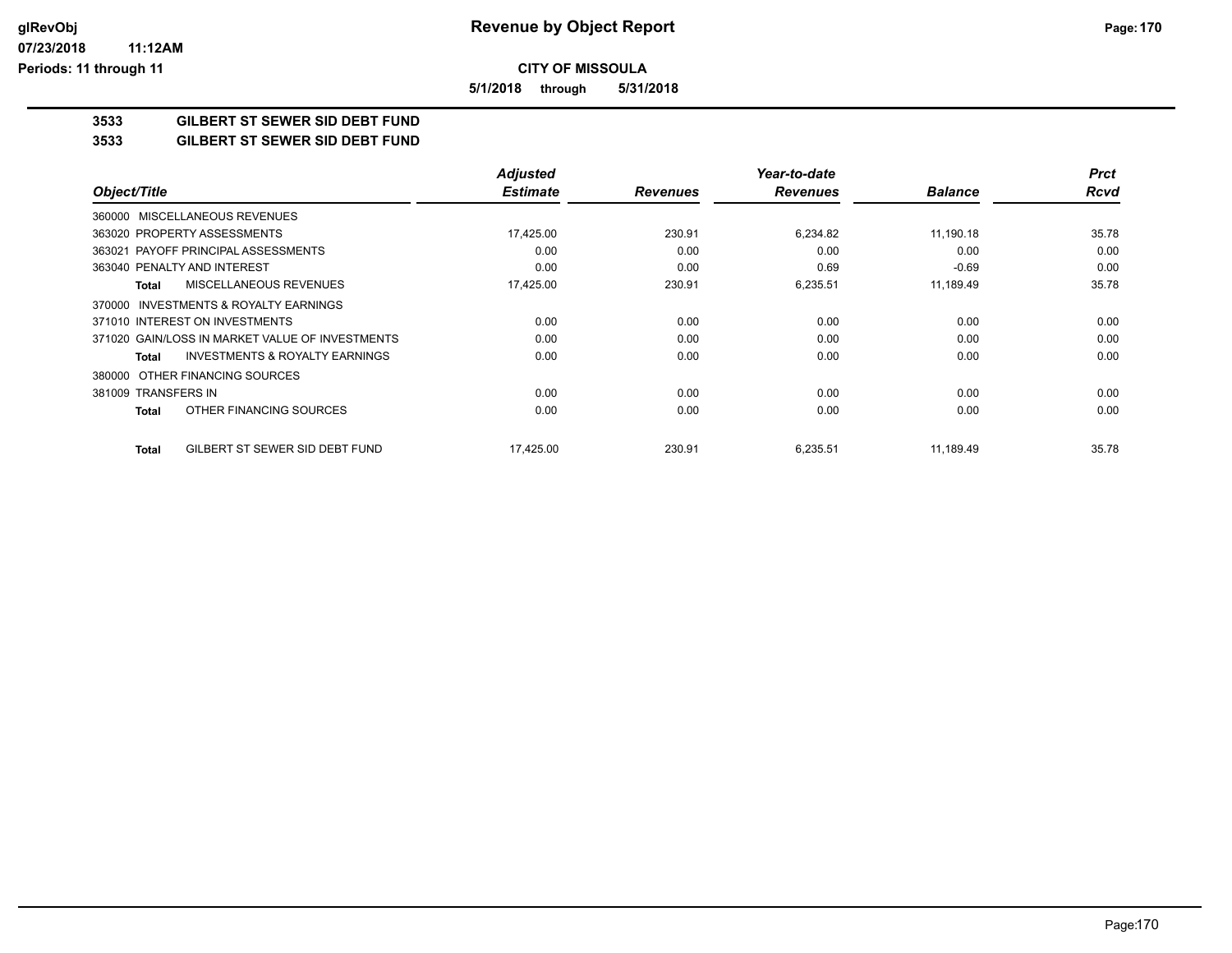**5/1/2018 through 5/31/2018**

## **3533 GILBERT ST SEWER SID DEBT FUND**

|                                                     | <b>Adjusted</b> |                 | Year-to-date    |                | <b>Prct</b> |
|-----------------------------------------------------|-----------------|-----------------|-----------------|----------------|-------------|
| Object/Title                                        | <b>Estimate</b> | <b>Revenues</b> | <b>Revenues</b> | <b>Balance</b> | Rcvd        |
| 360000 MISCELLANEOUS REVENUES                       |                 |                 |                 |                |             |
| 363020 PROPERTY ASSESSMENTS                         | 17,425.00       | 230.91          | 6,234.82        | 11,190.18      | 35.78       |
| 363021 PAYOFF PRINCIPAL ASSESSMENTS                 | 0.00            | 0.00            | 0.00            | 0.00           | 0.00        |
| 363040 PENALTY AND INTEREST                         | 0.00            | 0.00            | 0.69            | $-0.69$        | 0.00        |
| MISCELLANEOUS REVENUES<br>Total                     | 17,425.00       | 230.91          | 6,235.51        | 11,189.49      | 35.78       |
| <b>INVESTMENTS &amp; ROYALTY EARNINGS</b><br>370000 |                 |                 |                 |                |             |
| 371010 INTEREST ON INVESTMENTS                      | 0.00            | 0.00            | 0.00            | 0.00           | 0.00        |
| 371020 GAIN/LOSS IN MARKET VALUE OF INVESTMENT      | 0.00            | 0.00            | 0.00            | 0.00           | 0.00        |
| <b>INVESTMENTS &amp; ROYALTY EARNINGS</b><br>Total  | 0.00            | 0.00            | 0.00            | 0.00           | 0.00        |
| 380000 OTHER FINANCING SOURCES                      |                 |                 |                 |                |             |
| 381009 TRANSFERS IN                                 | 0.00            | 0.00            | 0.00            | 0.00           | 0.00        |
| OTHER FINANCING SOURCES<br>Total                    | 0.00            | 0.00            | 0.00            | 0.00           | 0.00        |
| GILBERT ST SEWER SID DEBT FUND<br><b>Total</b>      | 17,425.00       | 230.91          | 6,235.51        | 11,189.49      | 35.78       |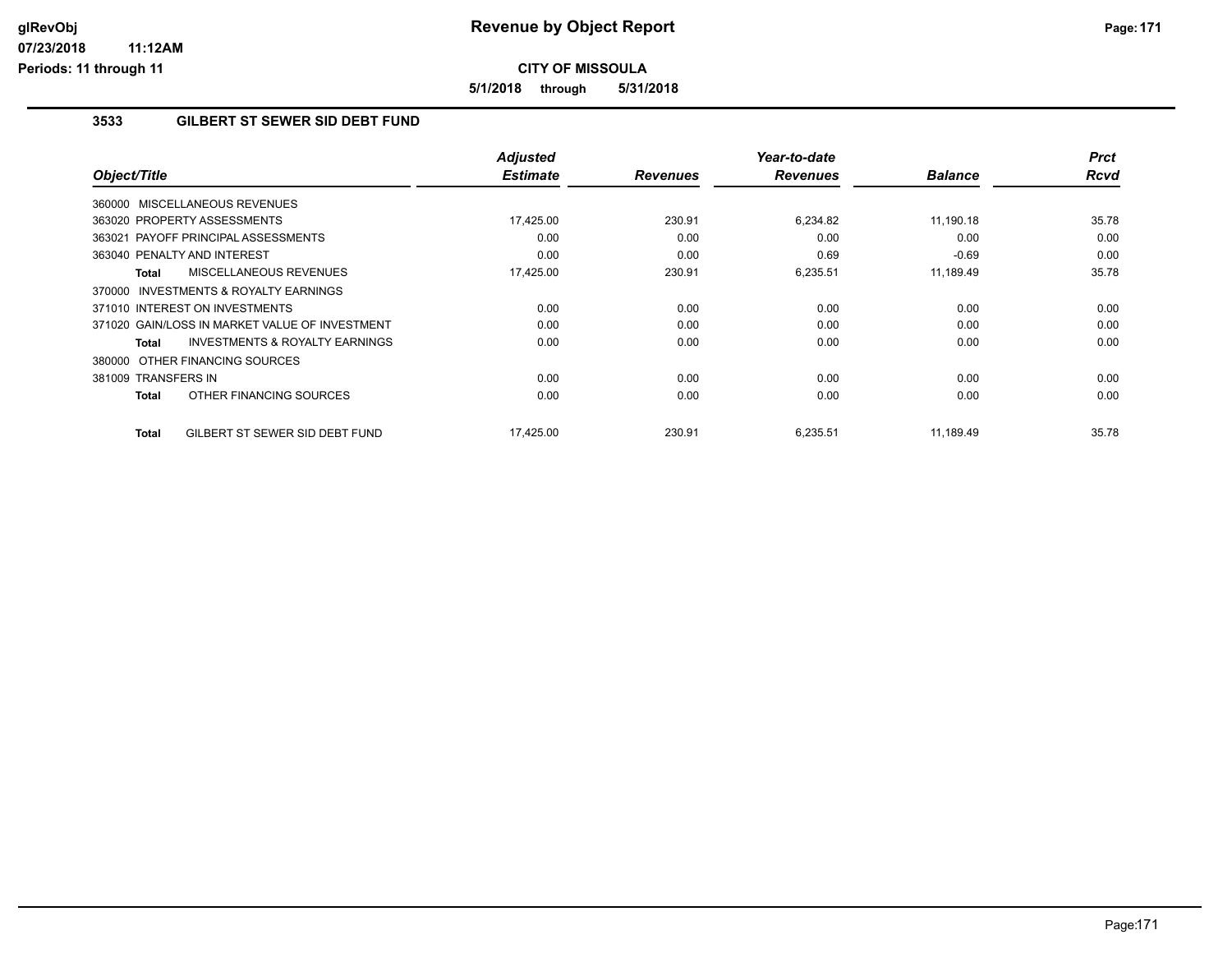**5/1/2018 through 5/31/2018**

## **3534 LINCOLNWOOD SEWER PHASE I**

#### **3534 LINCOLNWOOD SEWER PHASE I**

|                                                           | <b>Adjusted</b> |                 | Year-to-date    |                | <b>Prct</b> |
|-----------------------------------------------------------|-----------------|-----------------|-----------------|----------------|-------------|
| Object/Title                                              | <b>Estimate</b> | <b>Revenues</b> | <b>Revenues</b> | <b>Balance</b> | <b>Rcvd</b> |
| TAXES/ASSESSMENTS<br>310000                               |                 |                 |                 |                |             |
| 312001 PENALTIES & INTEREST                               | 0.00            | 0.00            | 0.00            | 0.00           | 0.00        |
| TAXES/ASSESSMENTS<br>Total                                | 0.00            | 0.00            | 0.00            | 0.00           | 0.00        |
| MISCELLANEOUS REVENUES<br>360000                          |                 |                 |                 |                |             |
| 363020 PROPERTY ASSESSMENTS                               | 19.044.00       | 188.88          | 8.432.42        | 10.611.58      | 44.28       |
| 363021 PAYOFF PRINCIPAL ASSESSMENTS                       | 0.00            | 0.00            | 0.00            | 0.00           | 0.00        |
| 363040 PENALTY AND INTEREST                               | 0.00            | 10.66           | 15.50           | $-15.50$       | 0.00        |
| MISCELLANEOUS REVENUES<br><b>Total</b>                    | 19,044.00       | 199.54          | 8.447.92        | 10.596.08      | 44.36       |
| INVESTMENTS & ROYALTY EARNINGS<br>370000                  |                 |                 |                 |                |             |
| 371010 INTEREST ON INVESTMENTS                            | 0.00            | 0.00            | 0.00            | 0.00           | 0.00        |
| <b>INVESTMENTS &amp; ROYALTY EARNINGS</b><br><b>Total</b> | 0.00            | 0.00            | 0.00            | 0.00           | 0.00        |
| LINCOLNWOOD SEWER PHASE I<br><b>Total</b>                 | 19.044.00       | 199.54          | 8.447.92        | 10.596.08      | 44.36       |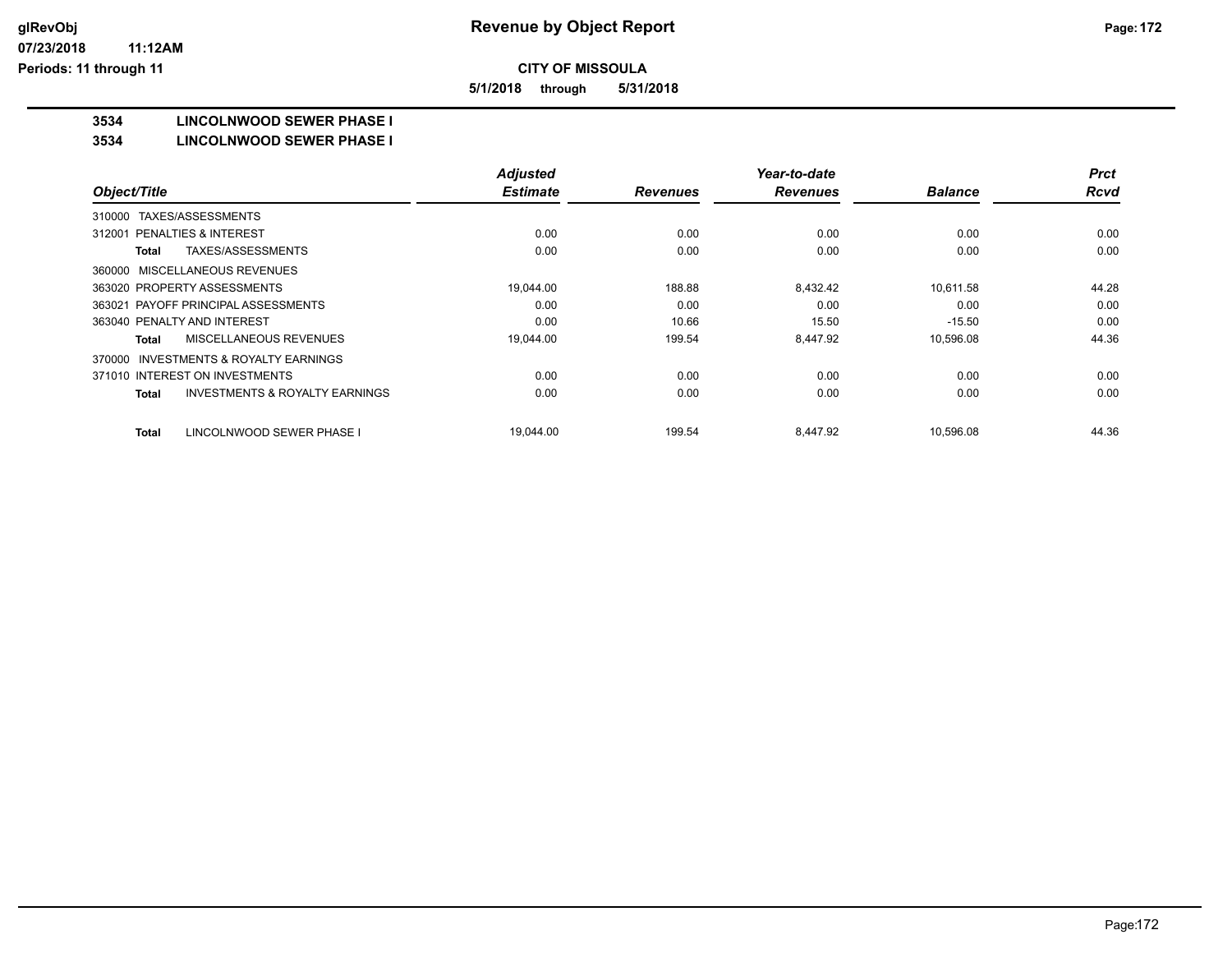**5/1/2018 through 5/31/2018**

## **3534 LINCOLNWOOD SEWER PHASE I**

| Object/Title                                              | <b>Adjusted</b><br><b>Estimate</b> | <b>Revenues</b> | Year-to-date<br><b>Revenues</b> | <b>Balance</b> | <b>Prct</b><br><b>Rcvd</b> |
|-----------------------------------------------------------|------------------------------------|-----------------|---------------------------------|----------------|----------------------------|
|                                                           |                                    |                 |                                 |                |                            |
| 310000 TAXES/ASSESSMENTS                                  |                                    |                 |                                 |                |                            |
| <b>PENALTIES &amp; INTEREST</b><br>312001                 | 0.00                               | 0.00            | 0.00                            | 0.00           | 0.00                       |
| TAXES/ASSESSMENTS<br>Total                                | 0.00                               | 0.00            | 0.00                            | 0.00           | 0.00                       |
| 360000 MISCELLANEOUS REVENUES                             |                                    |                 |                                 |                |                            |
| 363020 PROPERTY ASSESSMENTS                               | 19,044.00                          | 188.88          | 8,432.42                        | 10,611.58      | 44.28                      |
| 363021 PAYOFF PRINCIPAL ASSESSMENTS                       | 0.00                               | 0.00            | 0.00                            | 0.00           | 0.00                       |
| 363040 PENALTY AND INTEREST                               | 0.00                               | 10.66           | 15.50                           | $-15.50$       | 0.00                       |
| MISCELLANEOUS REVENUES<br>Total                           | 19,044.00                          | 199.54          | 8,447.92                        | 10,596.08      | 44.36                      |
| <b>INVESTMENTS &amp; ROYALTY EARNINGS</b><br>370000       |                                    |                 |                                 |                |                            |
| 371010 INTEREST ON INVESTMENTS                            | 0.00                               | 0.00            | 0.00                            | 0.00           | 0.00                       |
| <b>INVESTMENTS &amp; ROYALTY EARNINGS</b><br><b>Total</b> | 0.00                               | 0.00            | 0.00                            | 0.00           | 0.00                       |
| LINCOLNWOOD SEWER PHASE I<br>Total                        | 19.044.00                          | 199.54          | 8,447.92                        | 10,596.08      | 44.36                      |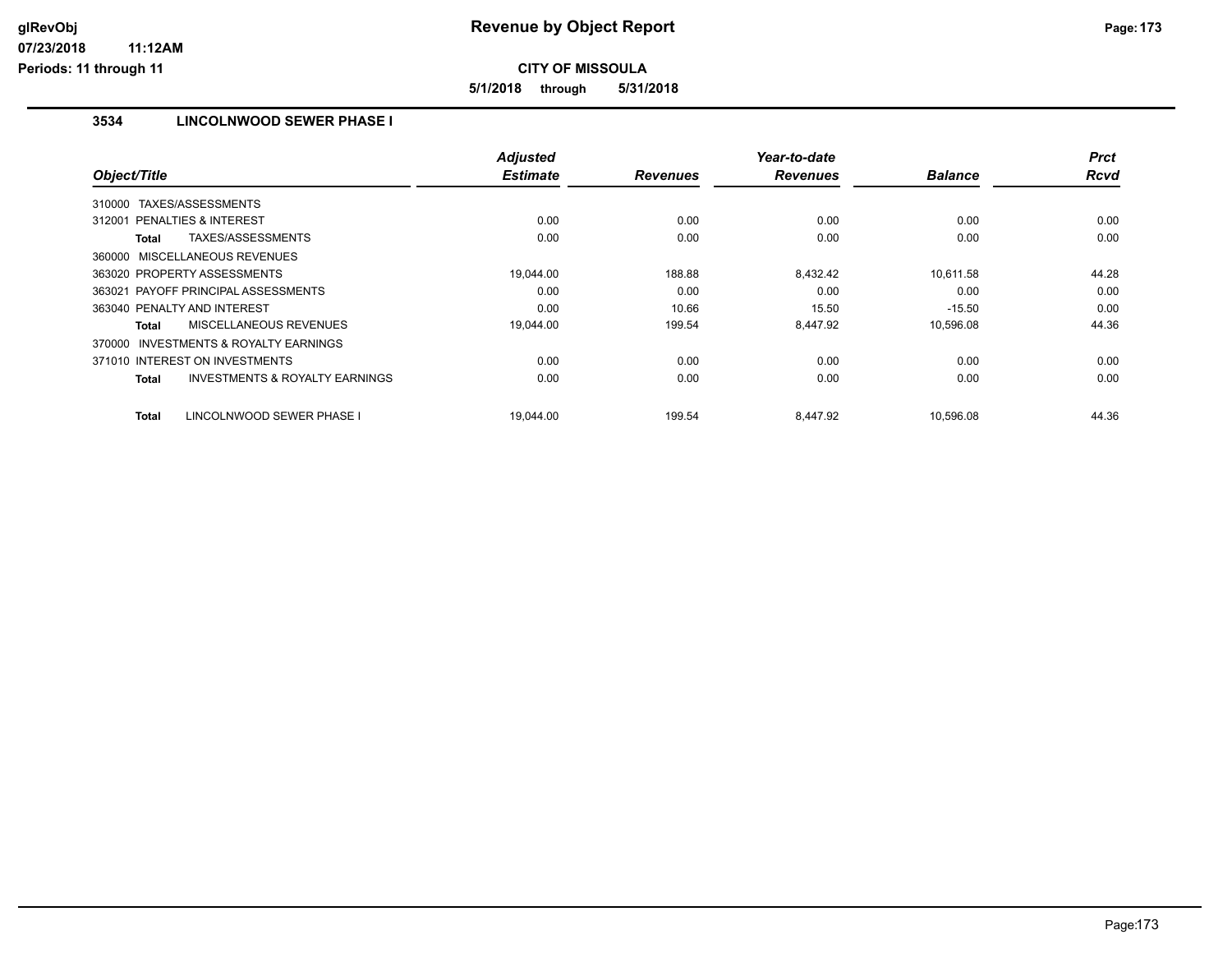**5/1/2018 through 5/31/2018**

## **3535 SLANT STREET TRAFFIC CALMING**

#### **3535 SLANT STREET TRAFFIC CALMING**

|                                                           | <b>Adjusted</b> |                 | Year-to-date    |                | <b>Prct</b> |
|-----------------------------------------------------------|-----------------|-----------------|-----------------|----------------|-------------|
| Object/Title                                              | <b>Estimate</b> | <b>Revenues</b> | <b>Revenues</b> | <b>Balance</b> | <b>Rcvd</b> |
| TAXES/ASSESSMENTS<br>310000                               |                 |                 |                 |                |             |
| 312001 PENALTIES & INTEREST                               | 0.00            | 0.00            | 0.00            | 0.00           | 0.00        |
| TAXES/ASSESSMENTS<br><b>Total</b>                         | 0.00            | 0.00            | 0.00            | 0.00           | 0.00        |
| MISCELLANEOUS REVENUES<br>360000                          |                 |                 |                 |                |             |
| 360010 MISCELLANEOUS                                      | 0.00            | 0.00            | 0.00            | 0.00           | 0.00        |
| 363020 PROPERTY ASSESSMENTS                               | 0.00            | 0.00            | 0.00            | 0.00           | 0.00        |
| 363021 PAYOFF PRINCIPAL ASSESSMENTS                       | 0.00            | 0.00            | 0.00            | 0.00           | 0.00        |
| 363040 PENALTY AND INTEREST                               | 0.00            | 0.00            | 0.00            | 0.00           | 0.00        |
| <b>MISCELLANEOUS REVENUES</b><br><b>Total</b>             | 0.00            | 0.00            | 0.00            | 0.00           | 0.00        |
| INVESTMENTS & ROYALTY EARNINGS<br>370000                  |                 |                 |                 |                |             |
| 371010 INTEREST ON INVESTMENTS                            | 0.00            | 0.00            | 0.00            | 0.00           | 0.00        |
| <b>INVESTMENTS &amp; ROYALTY EARNINGS</b><br><b>Total</b> | 0.00            | 0.00            | 0.00            | 0.00           | 0.00        |
| OTHER FINANCING SOURCES<br>380000                         |                 |                 |                 |                |             |
| 383000 OPERATING TRANSFERS                                | 0.00            | 0.00            | 0.00            | 0.00           | 0.00        |
| OTHER FINANCING SOURCES<br><b>Total</b>                   | 0.00            | 0.00            | 0.00            | 0.00           | 0.00        |
| SLANT STREET TRAFFIC CALMING<br>Total                     | 0.00            | 0.00            | 0.00            | 0.00           | 0.00        |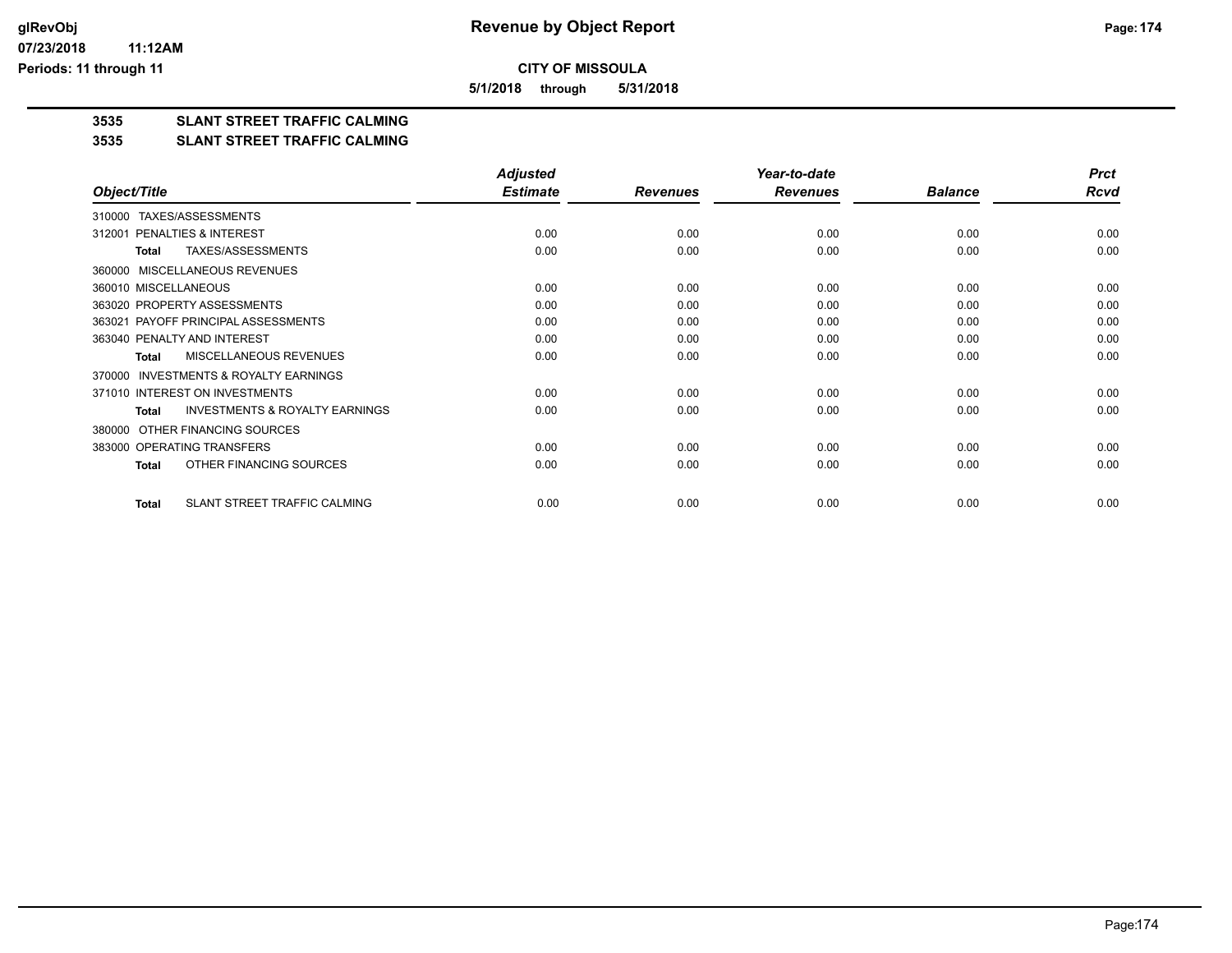**5/1/2018 through 5/31/2018**

## **3535 SLANT STREET TRAFFIC CALMING**

|                                                           | <b>Adjusted</b> |                 | Year-to-date    |                | <b>Prct</b> |
|-----------------------------------------------------------|-----------------|-----------------|-----------------|----------------|-------------|
| Object/Title                                              | <b>Estimate</b> | <b>Revenues</b> | <b>Revenues</b> | <b>Balance</b> | Rcvd        |
| TAXES/ASSESSMENTS<br>310000                               |                 |                 |                 |                |             |
| 312001 PENALTIES & INTEREST                               | 0.00            | 0.00            | 0.00            | 0.00           | 0.00        |
| TAXES/ASSESSMENTS<br><b>Total</b>                         | 0.00            | 0.00            | 0.00            | 0.00           | 0.00        |
| 360000 MISCELLANEOUS REVENUES                             |                 |                 |                 |                |             |
| 360010 MISCELLANEOUS                                      | 0.00            | 0.00            | 0.00            | 0.00           | 0.00        |
| 363020 PROPERTY ASSESSMENTS                               | 0.00            | 0.00            | 0.00            | 0.00           | 0.00        |
| 363021 PAYOFF PRINCIPAL ASSESSMENTS                       | 0.00            | 0.00            | 0.00            | 0.00           | 0.00        |
| 363040 PENALTY AND INTEREST                               | 0.00            | 0.00            | 0.00            | 0.00           | 0.00        |
| <b>MISCELLANEOUS REVENUES</b><br><b>Total</b>             | 0.00            | 0.00            | 0.00            | 0.00           | 0.00        |
| <b>INVESTMENTS &amp; ROYALTY EARNINGS</b><br>370000       |                 |                 |                 |                |             |
| 371010 INTEREST ON INVESTMENTS                            | 0.00            | 0.00            | 0.00            | 0.00           | 0.00        |
| <b>INVESTMENTS &amp; ROYALTY EARNINGS</b><br><b>Total</b> | 0.00            | 0.00            | 0.00            | 0.00           | 0.00        |
| 380000 OTHER FINANCING SOURCES                            |                 |                 |                 |                |             |
| 383000 OPERATING TRANSFERS                                | 0.00            | 0.00            | 0.00            | 0.00           | 0.00        |
| OTHER FINANCING SOURCES<br><b>Total</b>                   | 0.00            | 0.00            | 0.00            | 0.00           | 0.00        |
| SLANT STREET TRAFFIC CALMING<br><b>Total</b>              | 0.00            | 0.00            | 0.00            | 0.00           | 0.00        |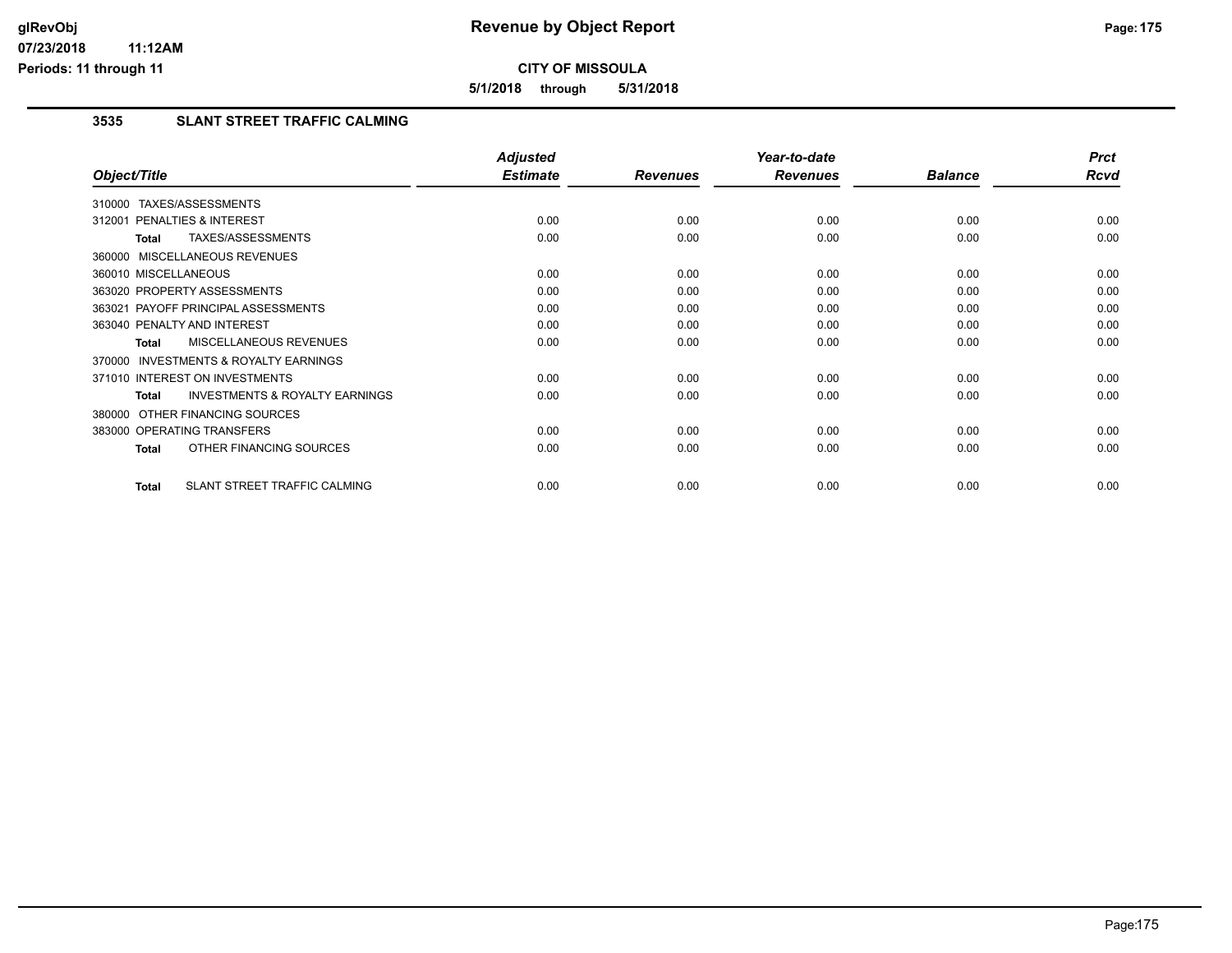**5/1/2018 through 5/31/2018**

## **3536 LINCOLNWOOD SEWER PHASE II**

#### **3536 LINCOLNWOOD SEWER PHASE II**

|                                                           | <b>Adjusted</b> |                 | Year-to-date    |                | <b>Prct</b> |
|-----------------------------------------------------------|-----------------|-----------------|-----------------|----------------|-------------|
| Object/Title                                              | <b>Estimate</b> | <b>Revenues</b> | <b>Revenues</b> | <b>Balance</b> | <b>Rcvd</b> |
| TAXES/ASSESSMENTS<br>310000                               |                 |                 |                 |                |             |
| 312001 PENALTIES & INTEREST                               | 0.00            | 0.00            | 0.00            | 0.00           | 0.00        |
| TAXES/ASSESSMENTS<br>Total                                | 0.00            | 0.00            | 0.00            | 0.00           | 0.00        |
| MISCELLANEOUS REVENUES<br>360000                          |                 |                 |                 |                |             |
| 363020 PROPERTY ASSESSMENTS                               | 30.719.00       | 559.13          | 15.179.71       | 15.539.29      | 49.41       |
| 363021 PAYOFF PRINCIPAL ASSESSMENTS                       | 0.00            | 0.00            | 0.00            | 0.00           | 0.00        |
| 363040 PENALTY AND INTEREST                               | 0.00            | 10.30           | 15.45           | $-15.45$       | 0.00        |
| MISCELLANEOUS REVENUES<br><b>Total</b>                    | 30.719.00       | 569.43          | 15.195.16       | 15,523.84      | 49.47       |
| INVESTMENTS & ROYALTY EARNINGS<br>370000                  |                 |                 |                 |                |             |
| 371010 INTEREST ON INVESTMENTS                            | 0.00            | 0.00            | 0.00            | 0.00           | 0.00        |
| <b>INVESTMENTS &amp; ROYALTY EARNINGS</b><br><b>Total</b> | 0.00            | 0.00            | 0.00            | 0.00           | 0.00        |
| LINCOLNWOOD SEWER PHASE II<br><b>Total</b>                | 30.719.00       | 569.43          | 15,195.16       | 15.523.84      | 49.47       |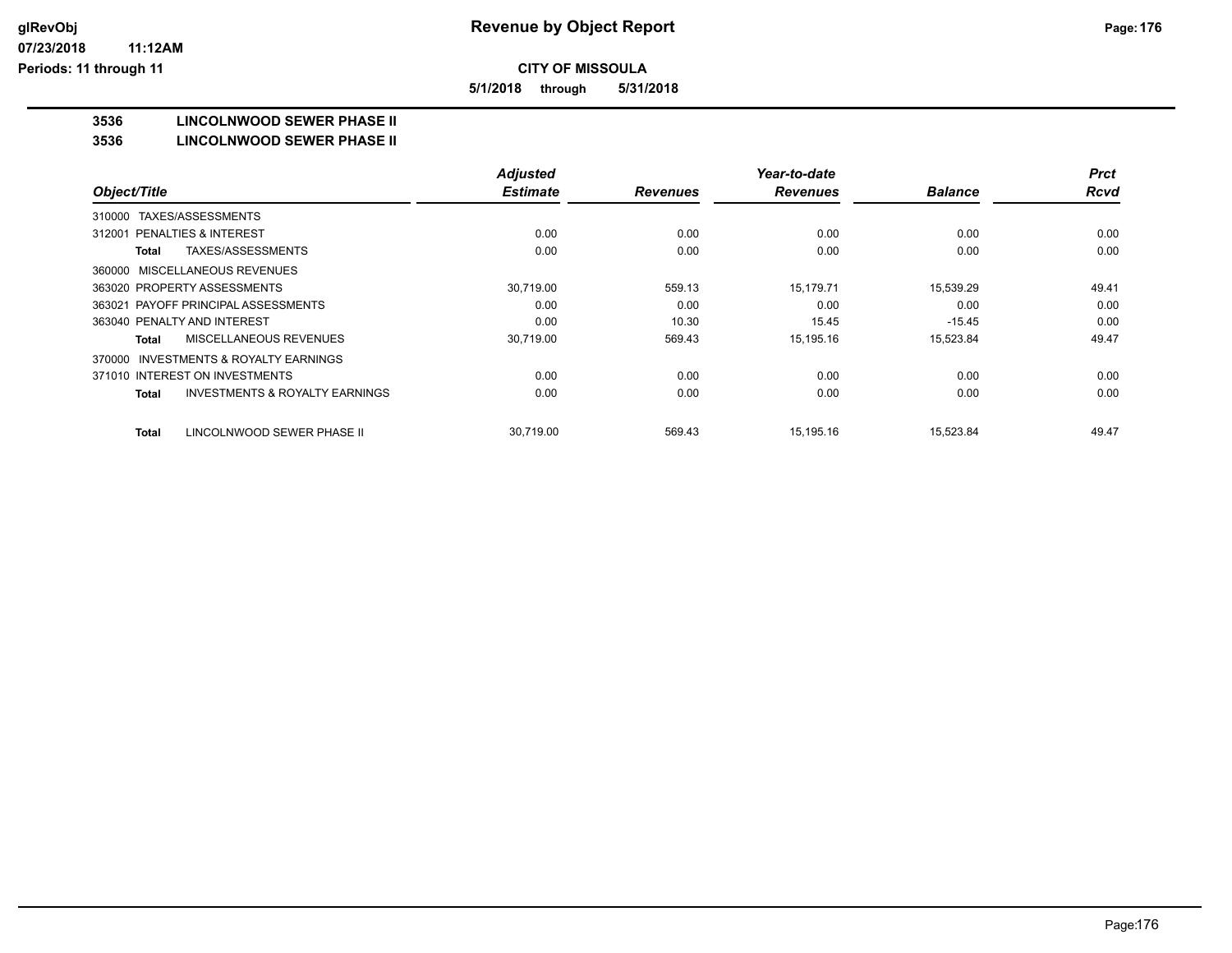**5/1/2018 through 5/31/2018**

## **3536 LINCOLNWOOD SEWER PHASE II**

| Object/Title                                              | <b>Adjusted</b><br><b>Estimate</b> | <b>Revenues</b> | Year-to-date<br><b>Revenues</b> | <b>Balance</b> | <b>Prct</b><br>Rcvd |
|-----------------------------------------------------------|------------------------------------|-----------------|---------------------------------|----------------|---------------------|
| TAXES/ASSESSMENTS                                         |                                    |                 |                                 |                |                     |
| 310000                                                    |                                    |                 |                                 |                |                     |
| <b>PENALTIES &amp; INTEREST</b><br>312001                 | 0.00                               | 0.00            | 0.00                            | 0.00           | 0.00                |
| TAXES/ASSESSMENTS<br>Total                                | 0.00                               | 0.00            | 0.00                            | 0.00           | 0.00                |
| 360000 MISCELLANEOUS REVENUES                             |                                    |                 |                                 |                |                     |
| 363020 PROPERTY ASSESSMENTS                               | 30.719.00                          | 559.13          | 15.179.71                       | 15,539.29      | 49.41               |
| 363021 PAYOFF PRINCIPAL ASSESSMENTS                       | 0.00                               | 0.00            | 0.00                            | 0.00           | 0.00                |
| 363040 PENALTY AND INTEREST                               | 0.00                               | 10.30           | 15.45                           | $-15.45$       | 0.00                |
| MISCELLANEOUS REVENUES<br><b>Total</b>                    | 30,719.00                          | 569.43          | 15,195.16                       | 15,523.84      | 49.47               |
| 370000 INVESTMENTS & ROYALTY EARNINGS                     |                                    |                 |                                 |                |                     |
| 371010 INTEREST ON INVESTMENTS                            | 0.00                               | 0.00            | 0.00                            | 0.00           | 0.00                |
| <b>INVESTMENTS &amp; ROYALTY EARNINGS</b><br><b>Total</b> | 0.00                               | 0.00            | 0.00                            | 0.00           | 0.00                |
| LINCOLNWOOD SEWER PHASE II<br>Total                       | 30.719.00                          | 569.43          | 15,195.16                       | 15,523.84      | 49.47               |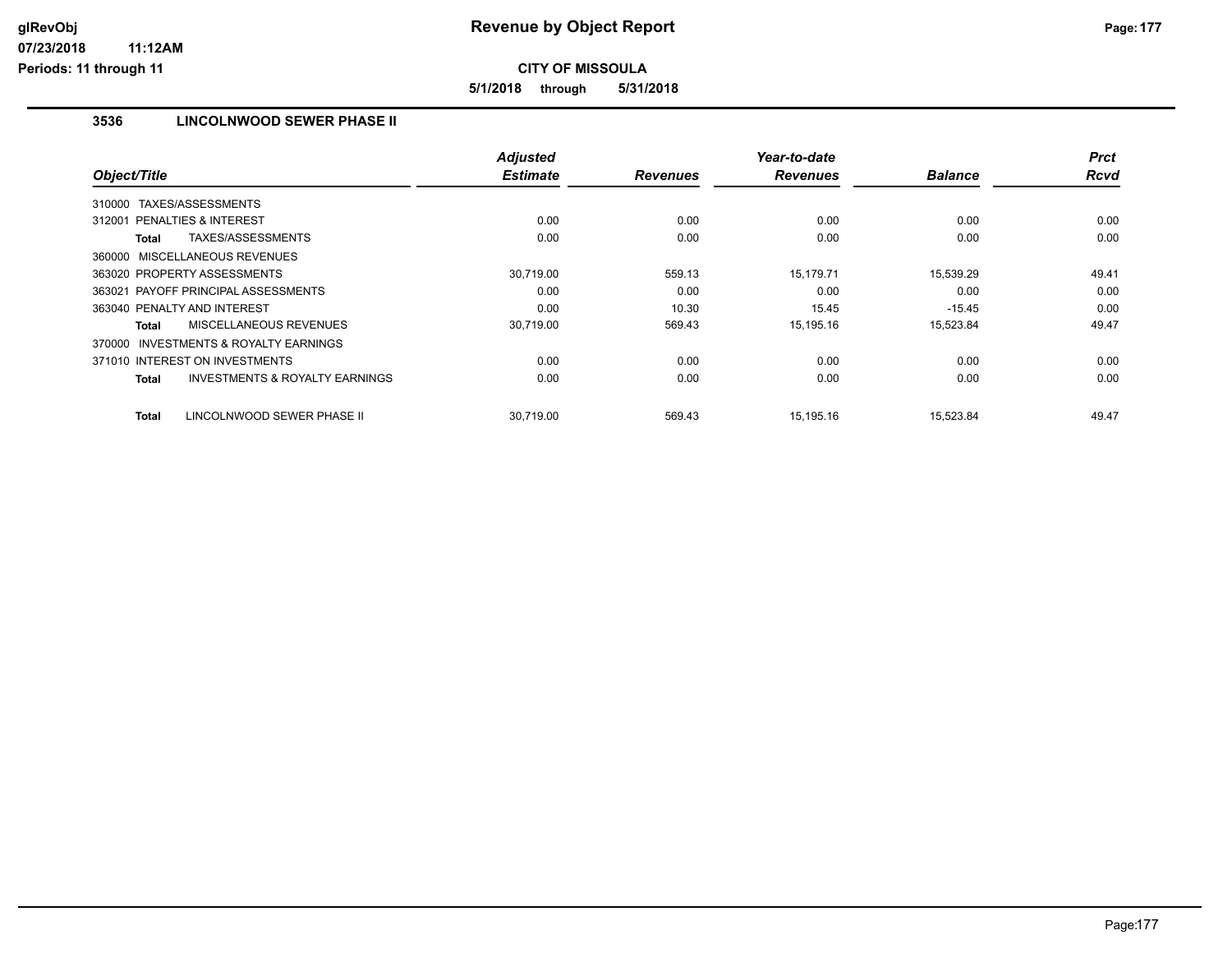**5/1/2018 through 5/31/2018**

## **3539 SOUTH 4TH STREET W TRAFFIC**

#### **3539 SOUTH 4TH STREET W TRAFFIC**

|                                         | <b>Adjusted</b> |                 | Year-to-date    |                | <b>Prct</b> |
|-----------------------------------------|-----------------|-----------------|-----------------|----------------|-------------|
| Object/Title                            | <b>Estimate</b> | <b>Revenues</b> | <b>Revenues</b> | <b>Balance</b> | Rcvd        |
| 360000 MISCELLANEOUS REVENUES           |                 |                 |                 |                |             |
| 360010 MISCELLANEOUS                    | 0.00            | 0.00            | 0.00            | 0.00           | 0.00        |
| 363020 PROPERTY ASSESSMENTS             | 0.00            | 0.00            | 0.00            | 0.00           | 0.00        |
| 363021 PAYOFF PRINCIPAL ASSESSMENTS     | 0.00            | 0.00            | 0.00            | 0.00           | 0.00        |
| 363040 PENALTY AND INTEREST             | 0.00            | 0.00            | 0.00            | 0.00           | 0.00        |
| MISCELLANEOUS REVENUES<br>Total         | 0.00            | 0.00            | 0.00            | 0.00           | 0.00        |
| 370000 INVESTMENTS & ROYALTY EARNINGS   |                 |                 |                 |                |             |
| 371010 INTEREST ON INVESTMENTS          | 0.00            | 0.00            | 0.00            | 0.00           | 0.00        |
| INVESTMENTS & ROYALTY EARNINGS<br>Total | 0.00            | 0.00            | 0.00            | 0.00           | 0.00        |
| SOUTH 4TH STREET W TRAFFIC<br>Total     | 0.00            | 0.00            | 0.00            | 0.00           | 0.00        |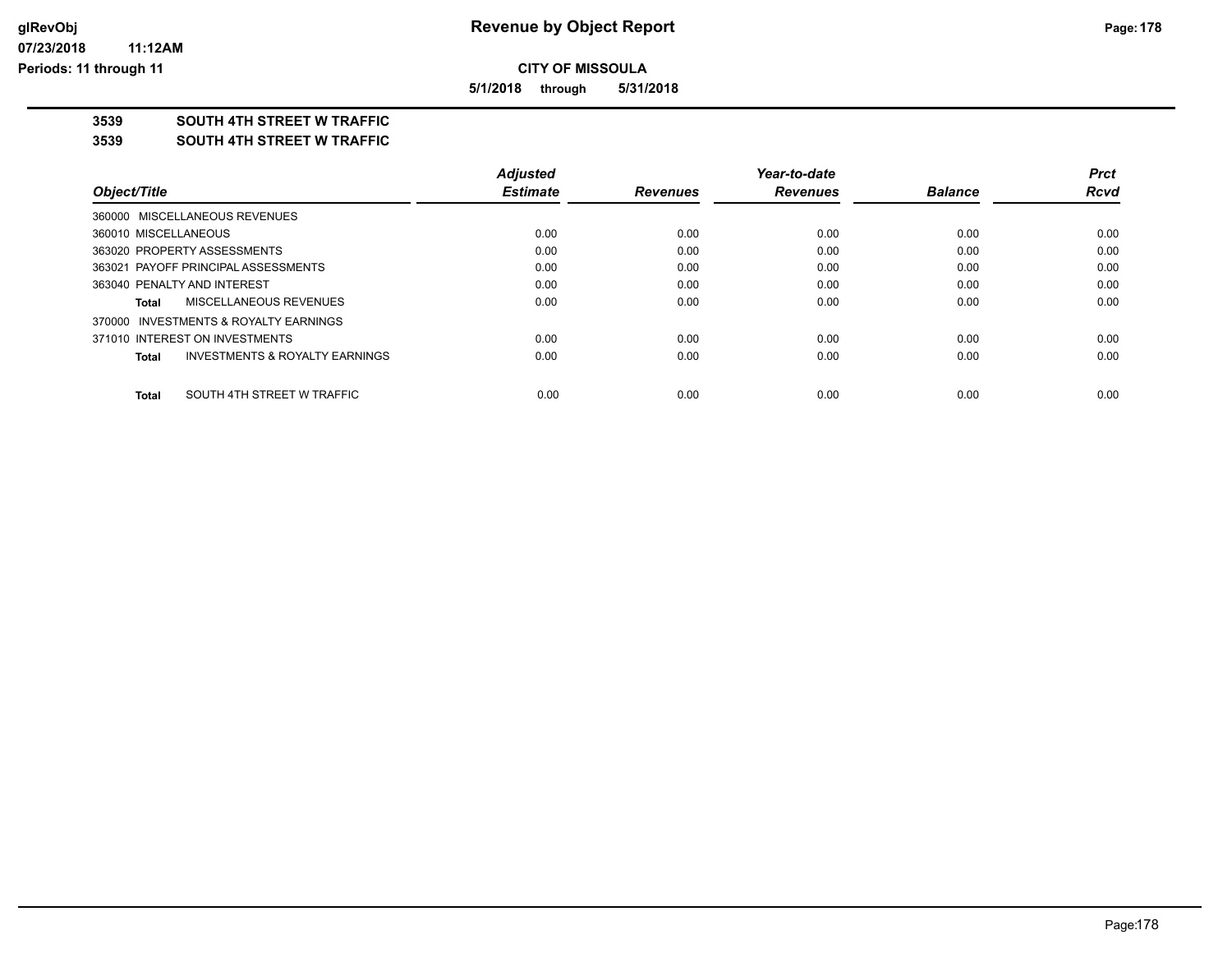**5/1/2018 through 5/31/2018**

## **3539 SOUTH 4TH STREET W TRAFFIC**

| Object/Title                                       | <b>Adjusted</b><br><b>Estimate</b> | <b>Revenues</b> | Year-to-date<br><b>Revenues</b> | <b>Balance</b> | <b>Prct</b><br><b>Rcvd</b> |
|----------------------------------------------------|------------------------------------|-----------------|---------------------------------|----------------|----------------------------|
| 360000 MISCELLANEOUS REVENUES                      |                                    |                 |                                 |                |                            |
| 360010 MISCELLANEOUS                               | 0.00                               | 0.00            | 0.00                            | 0.00           | 0.00                       |
| 363020 PROPERTY ASSESSMENTS                        | 0.00                               | 0.00            | 0.00                            | 0.00           | 0.00                       |
| 363021 PAYOFF PRINCIPAL ASSESSMENTS                | 0.00                               | 0.00            | 0.00                            | 0.00           | 0.00                       |
| 363040 PENALTY AND INTEREST                        | 0.00                               | 0.00            | 0.00                            | 0.00           | 0.00                       |
| MISCELLANEOUS REVENUES<br>Total                    | 0.00                               | 0.00            | 0.00                            | 0.00           | 0.00                       |
| 370000 INVESTMENTS & ROYALTY EARNINGS              |                                    |                 |                                 |                |                            |
| 371010 INTEREST ON INVESTMENTS                     | 0.00                               | 0.00            | 0.00                            | 0.00           | 0.00                       |
| <b>INVESTMENTS &amp; ROYALTY EARNINGS</b><br>Total | 0.00                               | 0.00            | 0.00                            | 0.00           | 0.00                       |
| SOUTH 4TH STREET W TRAFFIC<br>Total                | 0.00                               | 0.00            | 0.00                            | 0.00           | 0.00                       |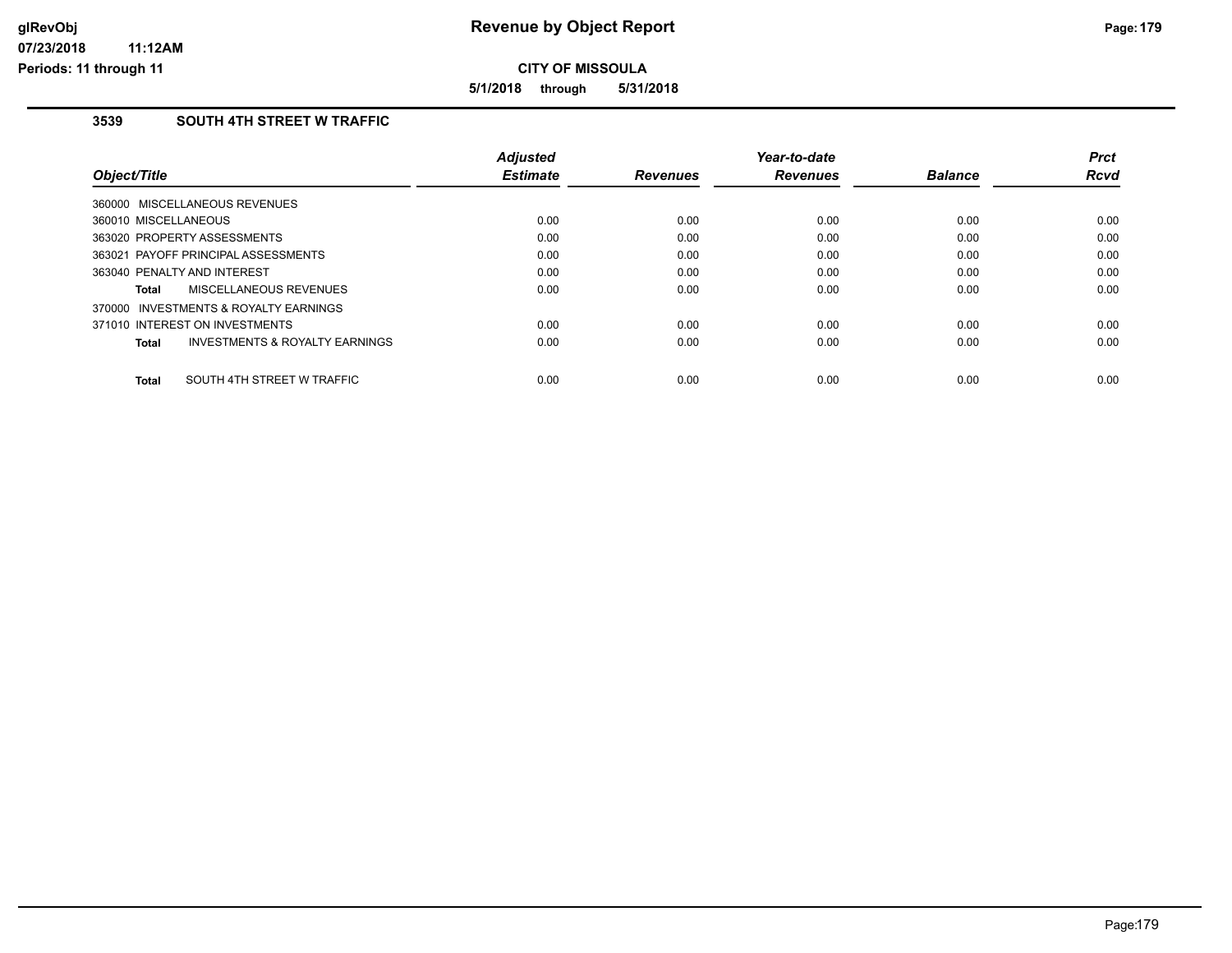**5/1/2018 through 5/31/2018**

**3540 SID 540 DEBT SERVICE FUND**

**3540 SID 540 DEBT SERVICE FUND**

|                                                    | <b>Adjusted</b> |                 | Year-to-date    |                | <b>Prct</b> |
|----------------------------------------------------|-----------------|-----------------|-----------------|----------------|-------------|
| Object/Title                                       | <b>Estimate</b> | <b>Revenues</b> | <b>Revenues</b> | <b>Balance</b> | <b>Rcvd</b> |
| 360000 MISCELLANEOUS REVENUES                      |                 |                 |                 |                |             |
| 360010 MISCELLANEOUS                               | 11.316.00       | 0.00            | 0.00            | 11.316.00      | 0.00        |
| 363020 PROPERTY ASSESSMENTS                        | 118.065.00      | 697.20          | 46.983.13       | 71.081.87      | 39.79       |
| 363021 PAYOFF PRINCIPAL ASSESSMENTS                | 0.00            | 0.00            | 6.026.60        | $-6.026.60$    | 0.00        |
| 363040 PENALTY AND INTEREST                        | 0.00            | 0.00            | 21.84           | $-21.84$       | 0.00        |
| MISCELLANEOUS REVENUES<br>Total                    | 129,381.00      | 697.20          | 53,031.57       | 76.349.43      | 40.99       |
| INVESTMENTS & ROYALTY EARNINGS<br>370000           |                 |                 |                 |                |             |
| 371010 INTEREST ON INVESTMENTS                     | 0.00            | 0.00            | 0.00            | 0.00           | 0.00        |
| 371500 INTEREST ON INTERFUND LOAN                  | 0.00            | 0.00            | 0.00            | 0.00           | 0.00        |
| <b>INVESTMENTS &amp; ROYALTY EARNINGS</b><br>Total | 0.00            | 0.00            | 0.00            | 0.00           | 0.00        |
| SID 540 DEBT SERVICE FUND<br><b>Total</b>          | 129.381.00      | 697.20          | 53.031.57       | 76.349.43      | 40.99       |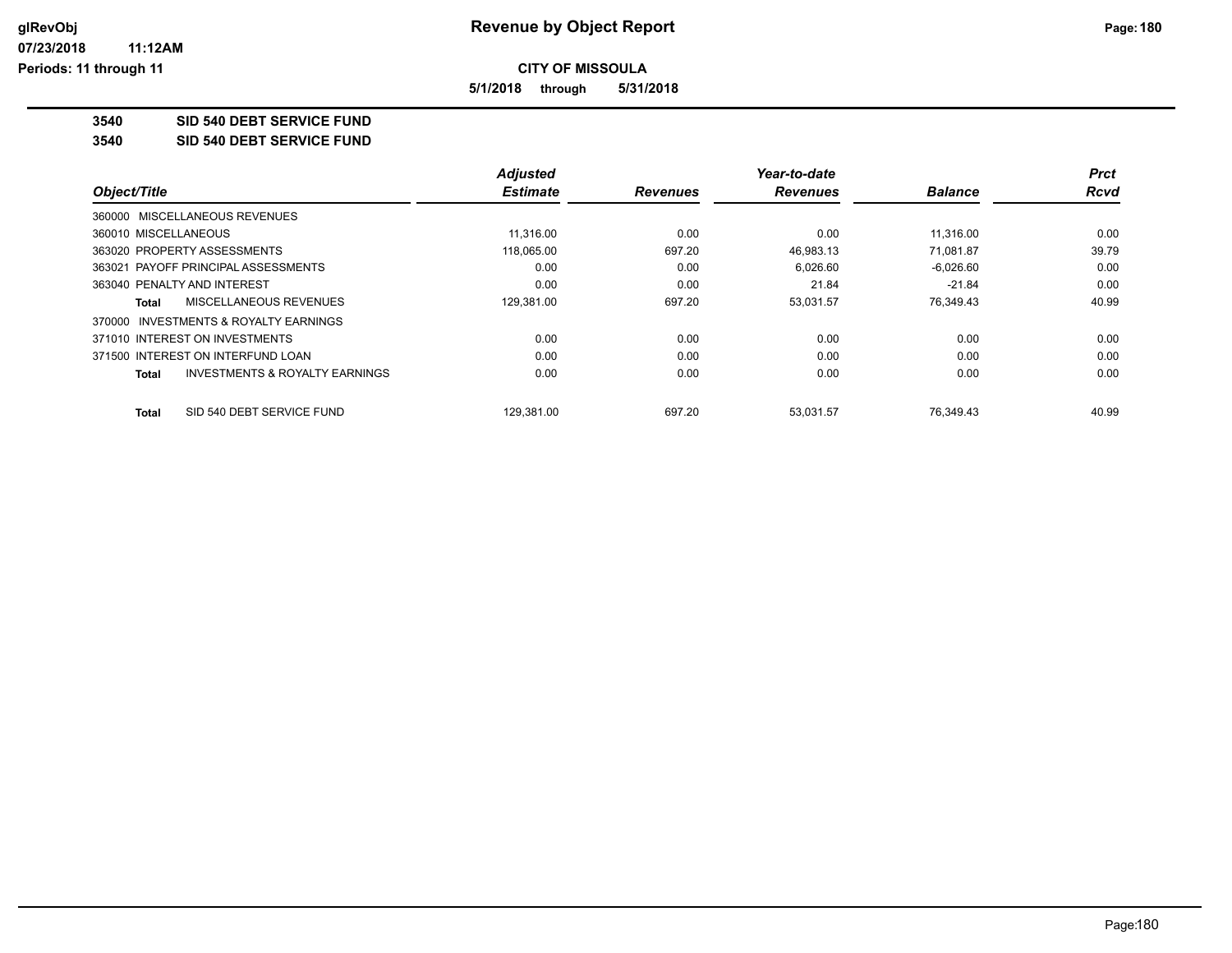**5/1/2018 through 5/31/2018**

# **3540 SID 540 DEBT SERVICE FUND**

|                                                     | <b>Adjusted</b> |                 | Year-to-date    |                | <b>Prct</b> |
|-----------------------------------------------------|-----------------|-----------------|-----------------|----------------|-------------|
| Object/Title                                        | <b>Estimate</b> | <b>Revenues</b> | <b>Revenues</b> | <b>Balance</b> | Rcvd        |
| 360000 MISCELLANEOUS REVENUES                       |                 |                 |                 |                |             |
| 360010 MISCELLANEOUS                                | 11.316.00       | 0.00            | 0.00            | 11.316.00      | 0.00        |
| 363020 PROPERTY ASSESSMENTS                         | 118.065.00      | 697.20          | 46.983.13       | 71.081.87      | 39.79       |
| 363021 PAYOFF PRINCIPAL ASSESSMENTS                 | 0.00            | 0.00            | 6.026.60        | $-6.026.60$    | 0.00        |
| 363040 PENALTY AND INTEREST                         | 0.00            | 0.00            | 21.84           | $-21.84$       | 0.00        |
| MISCELLANEOUS REVENUES<br>Total                     | 129,381.00      | 697.20          | 53,031.57       | 76,349.43      | 40.99       |
| <b>INVESTMENTS &amp; ROYALTY EARNINGS</b><br>370000 |                 |                 |                 |                |             |
| 371010 INTEREST ON INVESTMENTS                      | 0.00            | 0.00            | 0.00            | 0.00           | 0.00        |
| 371500 INTEREST ON INTERFUND LOAN                   | 0.00            | 0.00            | 0.00            | 0.00           | 0.00        |
| <b>INVESTMENTS &amp; ROYALTY EARNINGS</b><br>Total  | 0.00            | 0.00            | 0.00            | 0.00           | 0.00        |
| SID 540 DEBT SERVICE FUND<br><b>Total</b>           | 129.381.00      | 697.20          | 53.031.57       | 76.349.43      | 40.99       |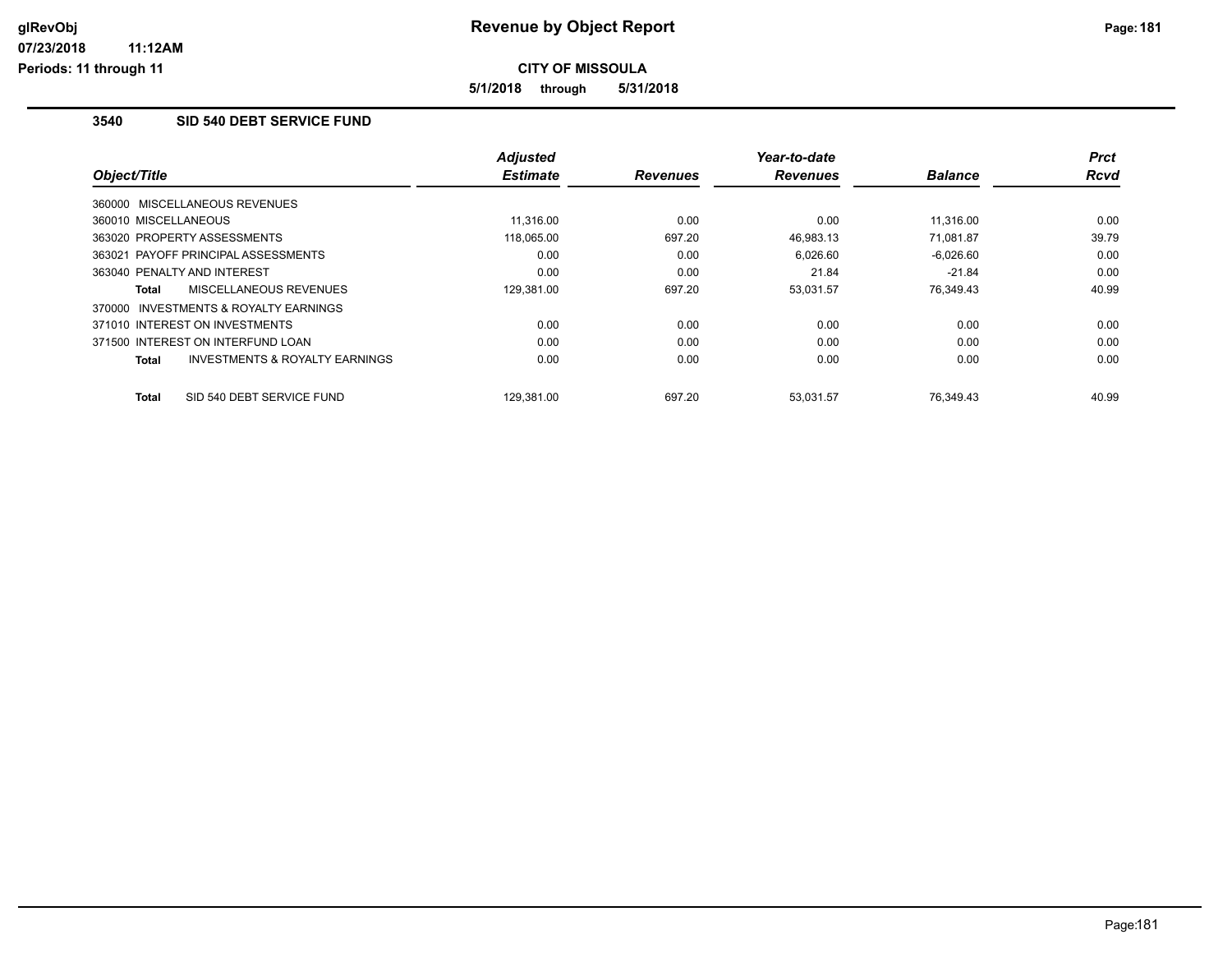**5/1/2018 through 5/31/2018**

**3541 SID 541 DEBT SERVICE**

**3541 SID 541 DEBT SERVICE**

|                                         | <b>Adjusted</b> |                 | Year-to-date    |                | <b>Prct</b> |
|-----------------------------------------|-----------------|-----------------|-----------------|----------------|-------------|
| Object/Title                            | <b>Estimate</b> | <b>Revenues</b> | <b>Revenues</b> | <b>Balance</b> | <b>Rcvd</b> |
| 360000 MISCELLANEOUS REVENUES           |                 |                 |                 |                |             |
| 363020 PROPERTY ASSESSMENTS             | 61,918.00       | 575.70          | 32,325.02       | 29,592.98      | 52.21       |
| 363021 PAYOFF PRINCIPAL ASSESSMENTS     | 0.00            | 288.71          | 2.622.13        | $-2.622.13$    | 0.00        |
| 363040 PENALTY AND INTEREST             | 0.00            | 2.01            | 38.24           | $-38.24$       | 0.00        |
| MISCELLANEOUS REVENUES<br>Total         | 61,918.00       | 866.42          | 34,985.39       | 26,932.61      | 56.50       |
| 370000 INVESTMENTS & ROYALTY EARNINGS   |                 |                 |                 |                |             |
| 371010 INTEREST ON INVESTMENTS          | 0.00            | 0.00            | 0.00            | 0.00           | 0.00        |
| INVESTMENTS & ROYALTY EARNINGS<br>Total | 0.00            | 0.00            | 0.00            | 0.00           | 0.00        |
| 380000 OTHER FINANCING SOURCES          |                 |                 |                 |                |             |
| 381030 SID BONDS PROCEEDS               | 0.00            | 0.00            | 0.00            | 0.00           | 0.00        |
| OTHER FINANCING SOURCES<br>Total        | 0.00            | 0.00            | 0.00            | 0.00           | 0.00        |
| SID 541 DEBT SERVICE<br>Total           | 61.918.00       | 866.42          | 34.985.39       | 26.932.61      | 56.50       |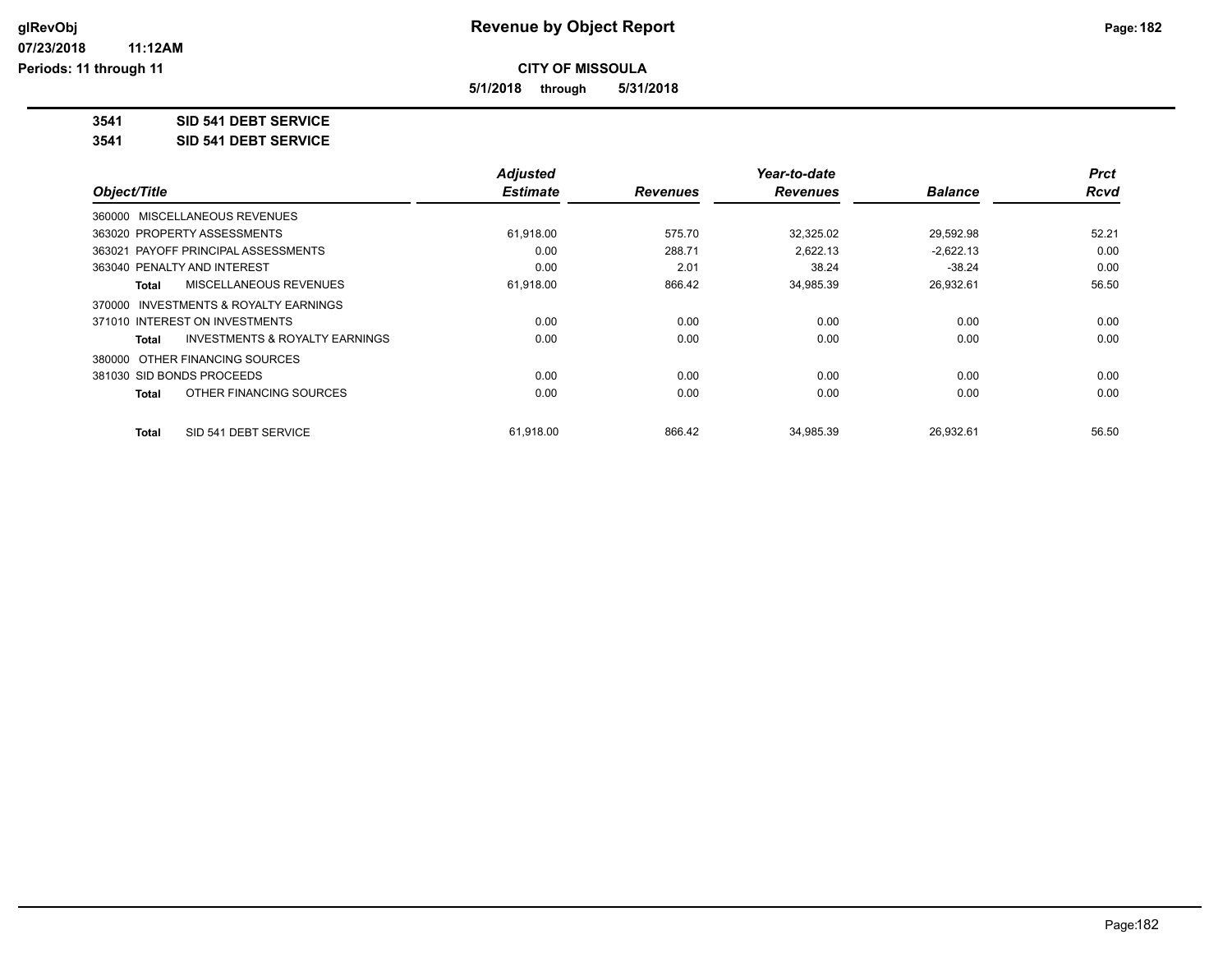**5/1/2018 through 5/31/2018**

#### **3541 SID 541 DEBT SERVICE**

| Object/Title                                        | <b>Adjusted</b><br><b>Estimate</b> | <b>Revenues</b> | Year-to-date<br><b>Revenues</b> | <b>Balance</b> | <b>Prct</b><br>Rcvd |
|-----------------------------------------------------|------------------------------------|-----------------|---------------------------------|----------------|---------------------|
| 360000 MISCELLANEOUS REVENUES                       |                                    |                 |                                 |                |                     |
| 363020 PROPERTY ASSESSMENTS                         | 61,918.00                          | 575.70          | 32,325.02                       | 29,592.98      | 52.21               |
| 363021 PAYOFF PRINCIPAL ASSESSMENTS                 | 0.00                               | 288.71          | 2.622.13                        | $-2.622.13$    | 0.00                |
| 363040 PENALTY AND INTEREST                         | 0.00                               | 2.01            | 38.24                           | $-38.24$       | 0.00                |
| MISCELLANEOUS REVENUES<br>Total                     | 61,918.00                          | 866.42          | 34,985.39                       | 26,932.61      | 56.50               |
| <b>INVESTMENTS &amp; ROYALTY EARNINGS</b><br>370000 |                                    |                 |                                 |                |                     |
| 371010 INTEREST ON INVESTMENTS                      | 0.00                               | 0.00            | 0.00                            | 0.00           | 0.00                |
| <b>INVESTMENTS &amp; ROYALTY EARNINGS</b><br>Total  | 0.00                               | 0.00            | 0.00                            | 0.00           | 0.00                |
| 380000 OTHER FINANCING SOURCES                      |                                    |                 |                                 |                |                     |
| 381030 SID BONDS PROCEEDS                           | 0.00                               | 0.00            | 0.00                            | 0.00           | 0.00                |
| OTHER FINANCING SOURCES<br><b>Total</b>             | 0.00                               | 0.00            | 0.00                            | 0.00           | 0.00                |
| SID 541 DEBT SERVICE<br><b>Total</b>                | 61.918.00                          | 866.42          | 34.985.39                       | 26.932.61      | 56.50               |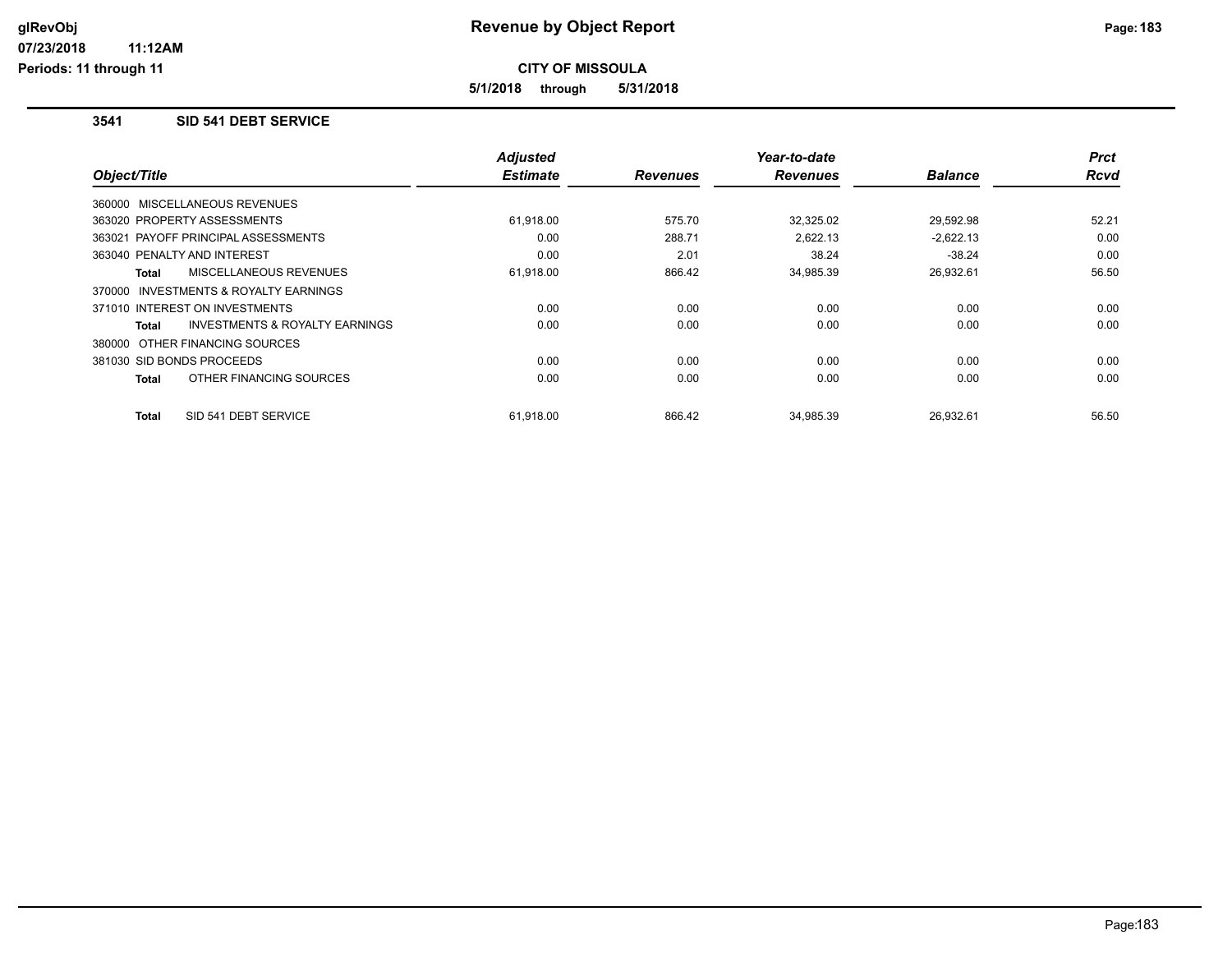**5/1/2018 through 5/31/2018**

**3543 SID 543 DEBT SERVICE**

**3543 SID 543 DEBT SERVICE**

|                                                | <b>Adjusted</b> |                 | Year-to-date    |                | <b>Prct</b> |
|------------------------------------------------|-----------------|-----------------|-----------------|----------------|-------------|
| Object/Title                                   | <b>Estimate</b> | <b>Revenues</b> | <b>Revenues</b> | <b>Balance</b> | Rcvd        |
| 360000 MISCELLANEOUS REVENUES                  |                 |                 |                 |                |             |
| 363020 PROPERTY ASSESSMENTS                    | 0.00            | 33.90           | 4.856.02        | $-4.856.02$    | 0.00        |
| 363021 PAYOFF PRINCIPAL ASSESSMENTS            | 0.00            | 0.00            | 0.00            | 0.00           | 0.00        |
| 363040 PENALTY AND INTEREST                    | 0.00            | 0.00            | 4.30            | $-4.30$        | 0.00        |
| MISCELLANEOUS REVENUES<br>Total                | 0.00            | 33.90           | 4.860.32        | $-4.860.32$    | 0.00        |
| 370000 INVESTMENTS & ROYALTY EARNINGS          |                 |                 |                 |                |             |
| 371010 INTEREST ON INVESTMENTS                 | 0.00            | 0.00            | 0.00            | 0.00           | 0.00        |
| INVESTMENTS & ROYALTY EARNINGS<br><b>Total</b> | 0.00            | 0.00            | 0.00            | 0.00           | 0.00        |
| SID 543 DEBT SERVICE<br>Total                  | 0.00            | 33.90           | 4.860.32        | $-4.860.32$    | 0.00        |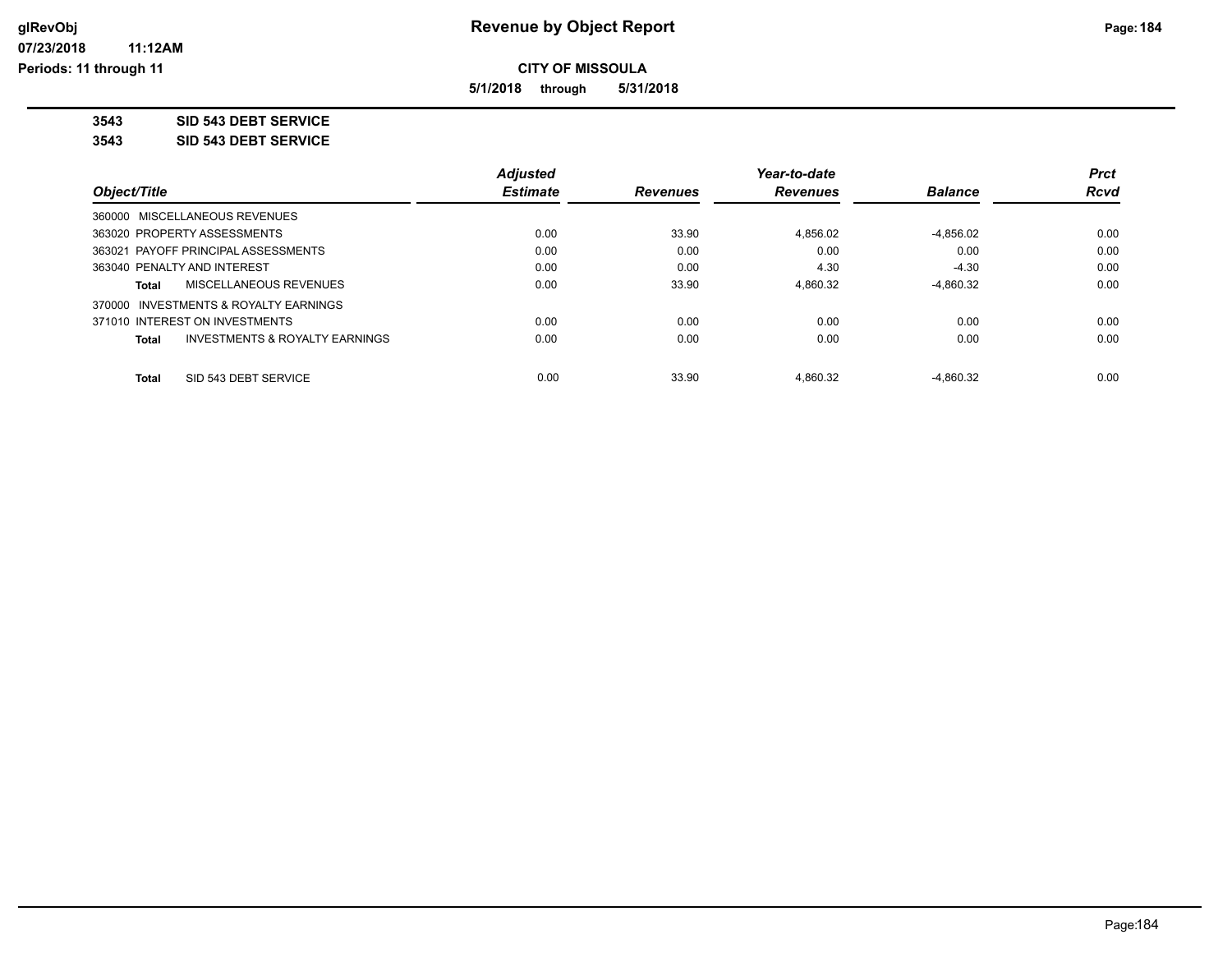**5/1/2018 through 5/31/2018**

#### **3543 SID 543 DEBT SERVICE**

|                                                | <b>Adjusted</b> |                 | Year-to-date    |                | <b>Prct</b> |
|------------------------------------------------|-----------------|-----------------|-----------------|----------------|-------------|
| Object/Title                                   | <b>Estimate</b> | <b>Revenues</b> | <b>Revenues</b> | <b>Balance</b> | <b>Rcvd</b> |
| 360000 MISCELLANEOUS REVENUES                  |                 |                 |                 |                |             |
| 363020 PROPERTY ASSESSMENTS                    | 0.00            | 33.90           | 4.856.02        | $-4,856.02$    | 0.00        |
| 363021 PAYOFF PRINCIPAL ASSESSMENTS            | 0.00            | 0.00            | 0.00            | 0.00           | 0.00        |
| 363040 PENALTY AND INTEREST                    | 0.00            | 0.00            | 4.30            | $-4.30$        | 0.00        |
| MISCELLANEOUS REVENUES<br><b>Total</b>         | 0.00            | 33.90           | 4.860.32        | $-4.860.32$    | 0.00        |
| 370000 INVESTMENTS & ROYALTY EARNINGS          |                 |                 |                 |                |             |
| 371010 INTEREST ON INVESTMENTS                 | 0.00            | 0.00            | 0.00            | 0.00           | 0.00        |
| INVESTMENTS & ROYALTY EARNINGS<br><b>Total</b> | 0.00            | 0.00            | 0.00            | 0.00           | 0.00        |
| SID 543 DEBT SERVICE<br><b>Total</b>           | 0.00            | 33.90           | 4.860.32        | $-4.860.32$    | 0.00        |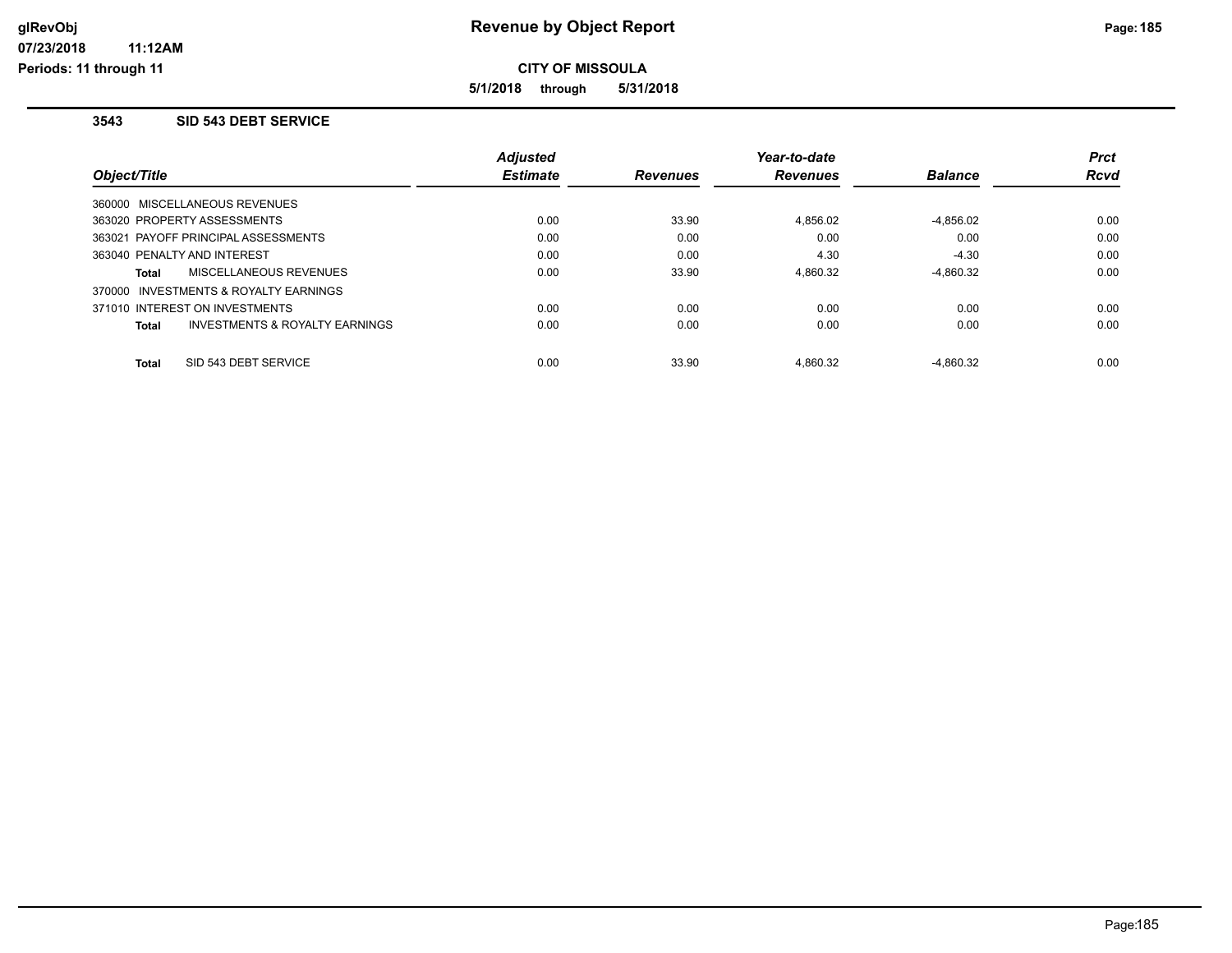**5/1/2018 through 5/31/2018**

# **3544 SID 544 RATTLESNAKE DEBT SERVICE**

# **3544 SID 544 RATTLESNAKE DEBT SERVICE**

|                                     |                                           | <b>Adjusted</b> |                 | Year-to-date    |                | <b>Prct</b> |
|-------------------------------------|-------------------------------------------|-----------------|-----------------|-----------------|----------------|-------------|
| Object/Title                        |                                           | <b>Estimate</b> | <b>Revenues</b> | <b>Revenues</b> | <b>Balance</b> | <b>Rcvd</b> |
| 360000 MISCELLANEOUS REVENUES       |                                           |                 |                 |                 |                |             |
| 363020 PROPERTY ASSESSMENTS         |                                           | 141,508.00      | 1.056.10        | 83,909.43       | 57,598.57      | 59.30       |
| 363021 PAYOFF PRINCIPAL ASSESSMENTS |                                           | 0.00            | 0.00            | 0.00            | 0.00           | 0.00        |
| 363040 PENALTY AND INTEREST         |                                           | 0.00            | 0.00            | 43.01           | $-43.01$       | 0.00        |
| Total                               | MISCELLANEOUS REVENUES                    | 141,508.00      | 1.056.10        | 83.952.44       | 57,555.56      | 59.33       |
| 370000                              | INVESTMENTS & ROYALTY EARNINGS            |                 |                 |                 |                |             |
| 371010 INTEREST ON INVESTMENTS      |                                           | 0.00            | 0.00            | 0.00            | 0.00           | 0.00        |
| <b>Total</b>                        | <b>INVESTMENTS &amp; ROYALTY EARNINGS</b> | 0.00            | 0.00            | 0.00            | 0.00           | 0.00        |
| <b>Total</b>                        | SID 544 RATTLESNAKE DEBT SERVICE          | 141.508.00      | 1.056.10        | 83.952.44       | 57.555.56      | 59.33       |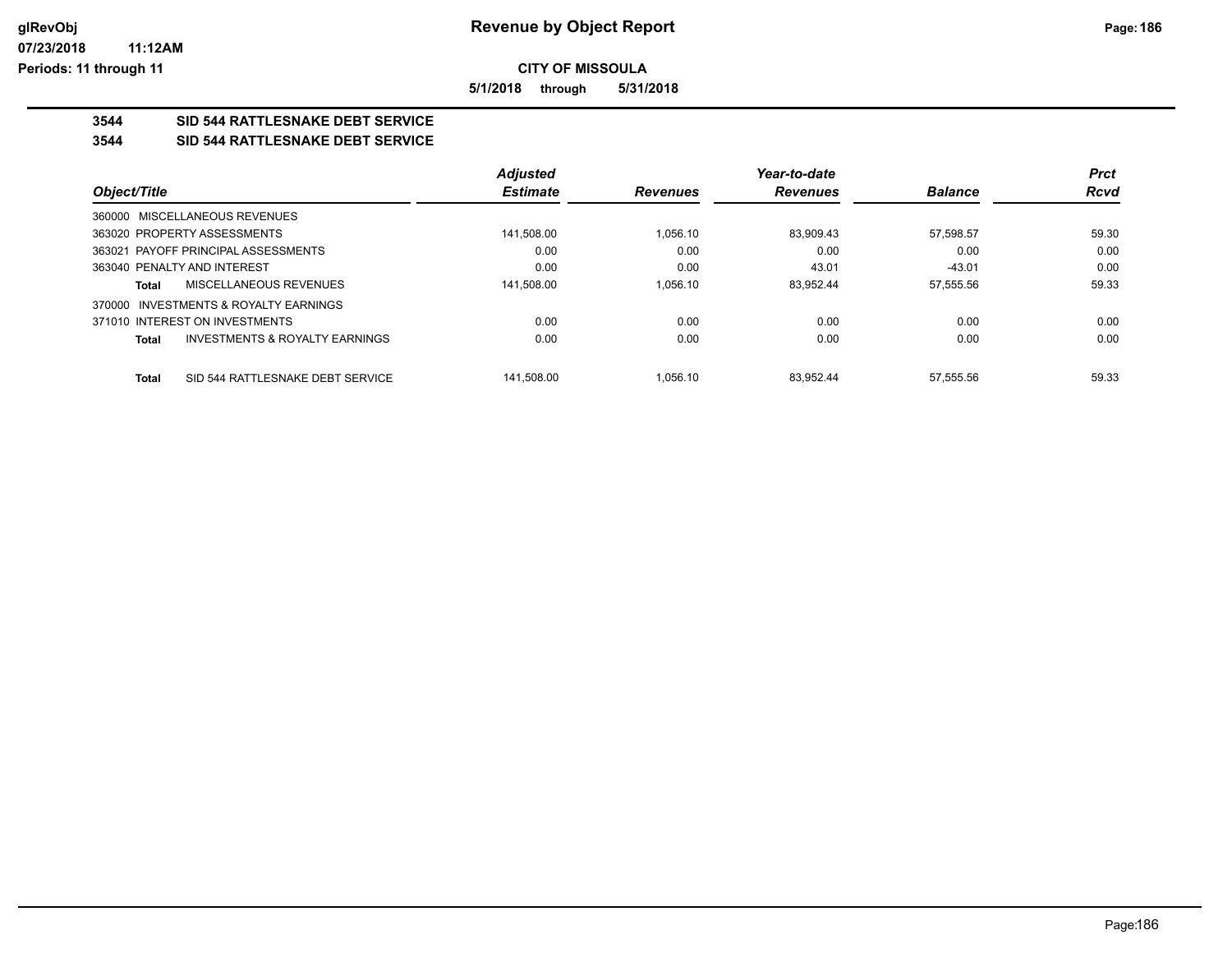**5/1/2018 through 5/31/2018**

# **3544 SID 544 RATTLESNAKE DEBT SERVICE**

|              |                                     | <b>Adjusted</b> |                 | Year-to-date    |                | <b>Prct</b> |
|--------------|-------------------------------------|-----------------|-----------------|-----------------|----------------|-------------|
| Object/Title |                                     | <b>Estimate</b> | <b>Revenues</b> | <b>Revenues</b> | <b>Balance</b> | <b>Rcvd</b> |
|              | 360000 MISCELLANEOUS REVENUES       |                 |                 |                 |                |             |
|              | 363020 PROPERTY ASSESSMENTS         | 141,508.00      | 1.056.10        | 83,909.43       | 57,598.57      | 59.30       |
|              | 363021 PAYOFF PRINCIPAL ASSESSMENTS | 0.00            | 0.00            | 0.00            | 0.00           | 0.00        |
|              | 363040 PENALTY AND INTEREST         | 0.00            | 0.00            | 43.01           | $-43.01$       | 0.00        |
| <b>Total</b> | MISCELLANEOUS REVENUES              | 141.508.00      | 1.056.10        | 83.952.44       | 57.555.56      | 59.33       |
| 370000       | INVESTMENTS & ROYALTY EARNINGS      |                 |                 |                 |                |             |
|              | 371010 INTEREST ON INVESTMENTS      | 0.00            | 0.00            | 0.00            | 0.00           | 0.00        |
| <b>Total</b> | INVESTMENTS & ROYALTY EARNINGS      | 0.00            | 0.00            | 0.00            | 0.00           | 0.00        |
| <b>Total</b> | SID 544 RATTLESNAKE DEBT SERVICE    | 141.508.00      | 1.056.10        | 83.952.44       | 57.555.56      | 59.33       |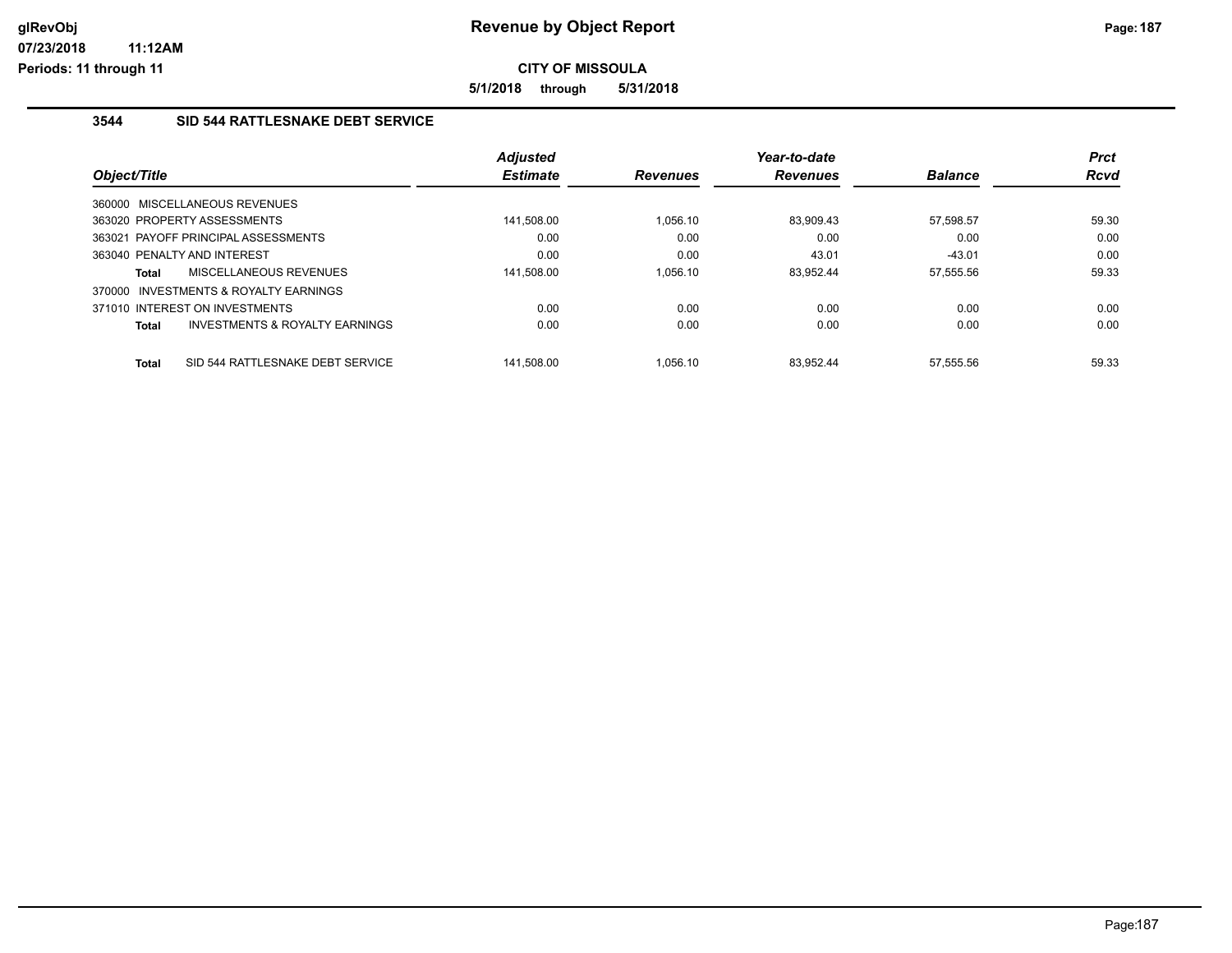**5/1/2018 through 5/31/2018**

**3545 SID 545 DEBT SERVICE**

**3545 SID 545 DEBT SERVICE**

|                                                | <b>Adjusted</b> |                 | Year-to-date    |                | <b>Prct</b> |
|------------------------------------------------|-----------------|-----------------|-----------------|----------------|-------------|
| Object/Title                                   | <b>Estimate</b> | <b>Revenues</b> | <b>Revenues</b> | <b>Balance</b> | Rcvd        |
| 360000 MISCELLANEOUS REVENUES                  |                 |                 |                 |                |             |
| 363020 PROPERTY ASSESSMENTS                    | 0.00            | 13.24           | 1.006.91        | $-1.006.91$    | 0.00        |
| 363021 PAYOFF PRINCIPAL ASSESSMENTS            | 0.00            | 0.00            | 48.53           | $-48.53$       | 0.00        |
| 363040 PENALTY AND INTEREST                    | 0.00            | 0.00            | 0.22            | $-0.22$        | 0.00        |
| MISCELLANEOUS REVENUES<br>Total                | 0.00            | 13.24           | 1.055.66        | $-1.055.66$    | 0.00        |
| 370000 INVESTMENTS & ROYALTY EARNINGS          |                 |                 |                 |                |             |
| 371010 INTEREST ON INVESTMENTS                 | 0.00            | 0.00            | 0.00            | 0.00           | 0.00        |
| INVESTMENTS & ROYALTY EARNINGS<br><b>Total</b> | 0.00            | 0.00            | 0.00            | 0.00           | 0.00        |
| SID 545 DEBT SERVICE<br>Total                  | 0.00            | 13.24           | 1.055.66        | $-1.055.66$    | 0.00        |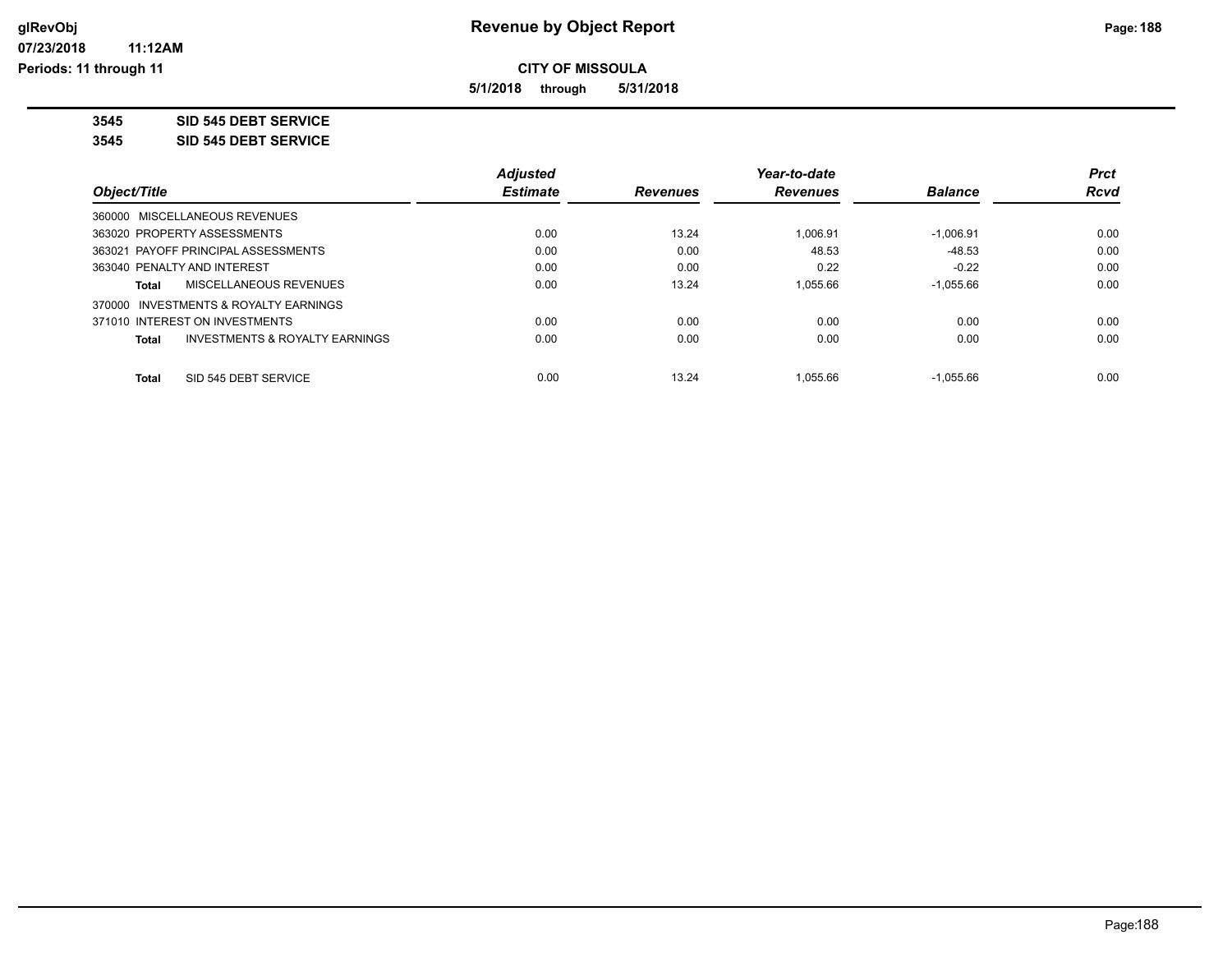**5/1/2018 through 5/31/2018**

#### **3545 SID 545 DEBT SERVICE**

|                                                | <b>Adjusted</b> |                 | Year-to-date    |                | <b>Prct</b> |
|------------------------------------------------|-----------------|-----------------|-----------------|----------------|-------------|
| Object/Title                                   | <b>Estimate</b> | <b>Revenues</b> | <b>Revenues</b> | <b>Balance</b> | <b>Rcvd</b> |
| 360000 MISCELLANEOUS REVENUES                  |                 |                 |                 |                |             |
| 363020 PROPERTY ASSESSMENTS                    | 0.00            | 13.24           | 1.006.91        | $-1,006.91$    | 0.00        |
| 363021 PAYOFF PRINCIPAL ASSESSMENTS            | 0.00            | 0.00            | 48.53           | $-48.53$       | 0.00        |
| 363040 PENALTY AND INTEREST                    | 0.00            | 0.00            | 0.22            | $-0.22$        | 0.00        |
| MISCELLANEOUS REVENUES<br><b>Total</b>         | 0.00            | 13.24           | 1.055.66        | $-1.055.66$    | 0.00        |
| 370000 INVESTMENTS & ROYALTY EARNINGS          |                 |                 |                 |                |             |
| 371010 INTEREST ON INVESTMENTS                 | 0.00            | 0.00            | 0.00            | 0.00           | 0.00        |
| INVESTMENTS & ROYALTY EARNINGS<br><b>Total</b> | 0.00            | 0.00            | 0.00            | 0.00           | 0.00        |
| SID 545 DEBT SERVICE<br><b>Total</b>           | 0.00            | 13.24           | 1.055.66        | $-1.055.66$    | 0.00        |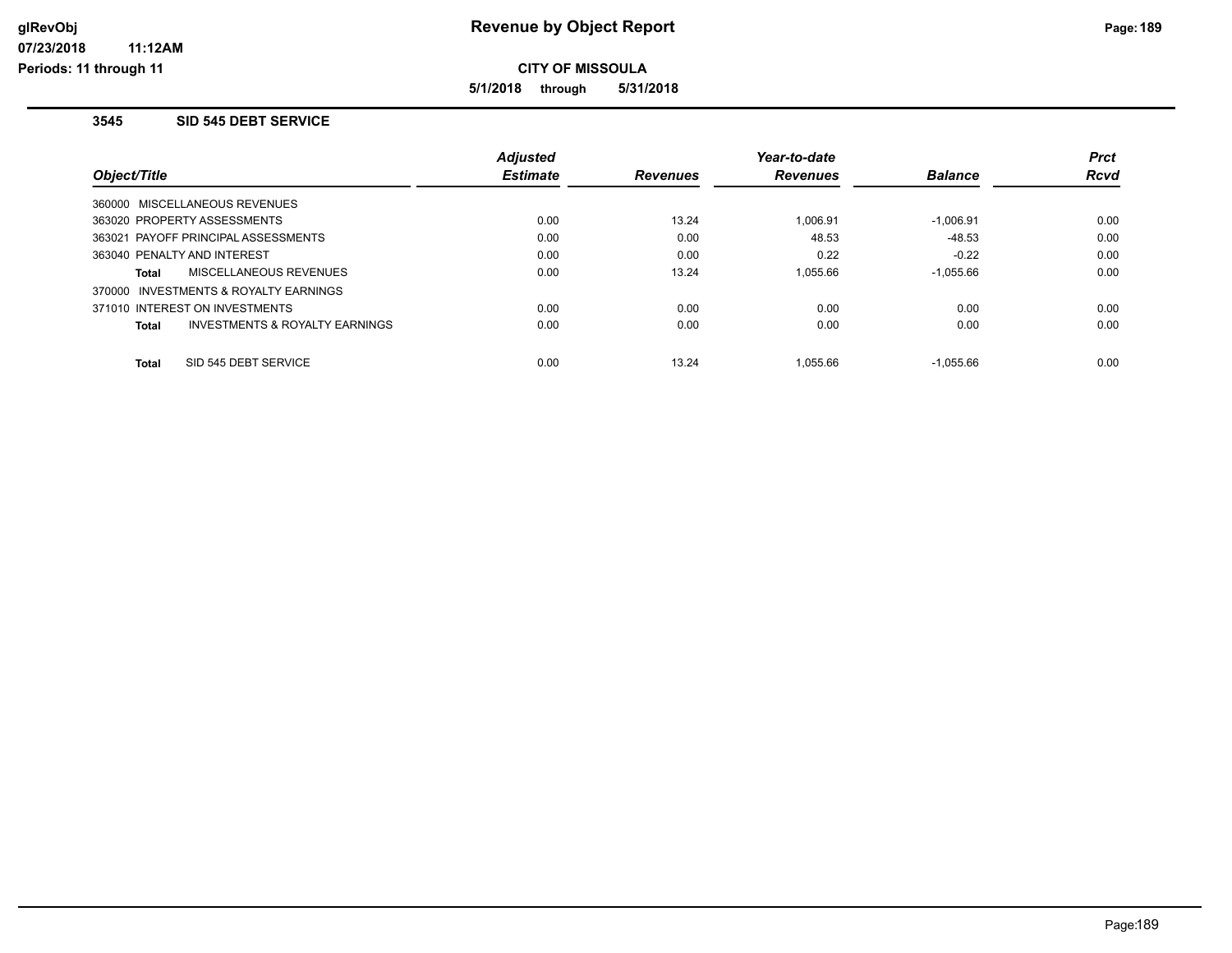**5/1/2018 through 5/31/2018**

**3546 SID 546 DEBT SERVICE**

**3546 SID 546 DEBT SERVICE**

|                                         | <b>Adjusted</b> |                 | Year-to-date    |                | <b>Prct</b> |
|-----------------------------------------|-----------------|-----------------|-----------------|----------------|-------------|
| Object/Title                            | <b>Estimate</b> | <b>Revenues</b> | <b>Revenues</b> | <b>Balance</b> | <b>Rcvd</b> |
| 360000 MISCELLANEOUS REVENUES           |                 |                 |                 |                |             |
| 363020 PROPERTY ASSESSMENTS             | 0.00            | 0.00            | 898.48          | -898.48        | 0.00        |
| 363021 PAYOFF PRINCIPAL ASSESSMENTS     | 0.00            | 0.00            | 0.00            | 0.00           | 0.00        |
| 363040 PENALTY AND INTEREST             | 0.00            | 0.00            | 0.00            | 0.00           | 0.00        |
| MISCELLANEOUS REVENUES<br>Total         | 0.00            | 0.00            | 898.48          | $-898.48$      | 0.00        |
| 370000 INVESTMENTS & ROYALTY EARNINGS   |                 |                 |                 |                |             |
| 371010 INTEREST ON INVESTMENTS          | 0.00            | 0.00            | 0.00            | 0.00           | 0.00        |
| INVESTMENTS & ROYALTY EARNINGS<br>Total | 0.00            | 0.00            | 0.00            | 0.00           | 0.00        |
| SID 546 DEBT SERVICE<br><b>Total</b>    | 0.00            | 0.00            | 898.48          | $-898.48$      | 0.00        |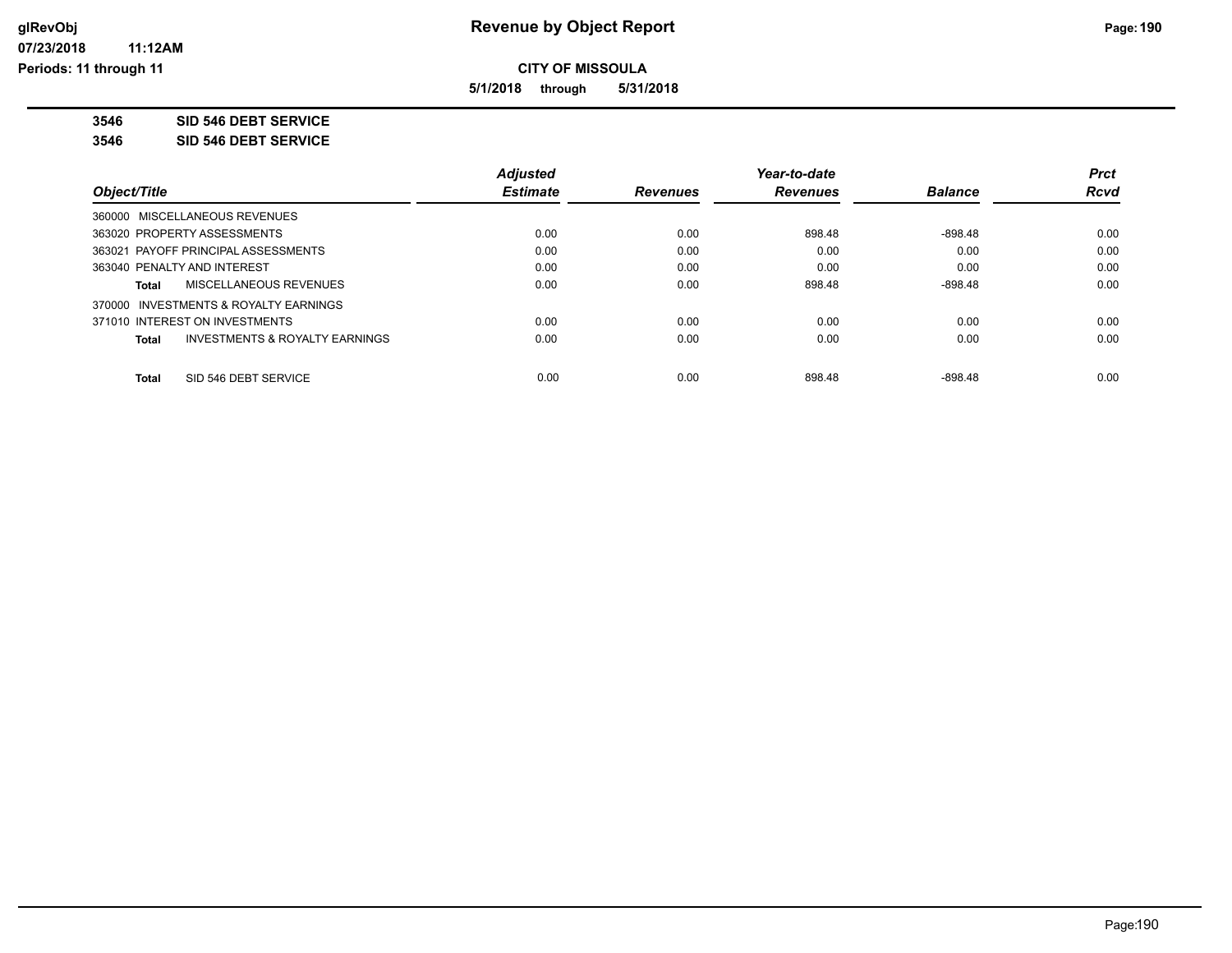**5/1/2018 through 5/31/2018**

#### **3546 SID 546 DEBT SERVICE**

|                                                | <b>Adjusted</b> |                 | Year-to-date    |                | <b>Prct</b> |
|------------------------------------------------|-----------------|-----------------|-----------------|----------------|-------------|
| Object/Title                                   | <b>Estimate</b> | <b>Revenues</b> | <b>Revenues</b> | <b>Balance</b> | Rcvd        |
| 360000 MISCELLANEOUS REVENUES                  |                 |                 |                 |                |             |
| 363020 PROPERTY ASSESSMENTS                    | 0.00            | 0.00            | 898.48          | $-898.48$      | 0.00        |
| 363021 PAYOFF PRINCIPAL ASSESSMENTS            | 0.00            | 0.00            | 0.00            | 0.00           | 0.00        |
| 363040 PENALTY AND INTEREST                    | 0.00            | 0.00            | 0.00            | 0.00           | 0.00        |
| MISCELLANEOUS REVENUES<br><b>Total</b>         | 0.00            | 0.00            | 898.48          | $-898.48$      | 0.00        |
| 370000 INVESTMENTS & ROYALTY EARNINGS          |                 |                 |                 |                |             |
| 371010 INTEREST ON INVESTMENTS                 | 0.00            | 0.00            | 0.00            | 0.00           | 0.00        |
| INVESTMENTS & ROYALTY EARNINGS<br><b>Total</b> | 0.00            | 0.00            | 0.00            | 0.00           | 0.00        |
| SID 546 DEBT SERVICE                           |                 |                 |                 |                |             |
| <b>Total</b>                                   | 0.00            | 0.00            | 898.48          | -898.48        | 0.00        |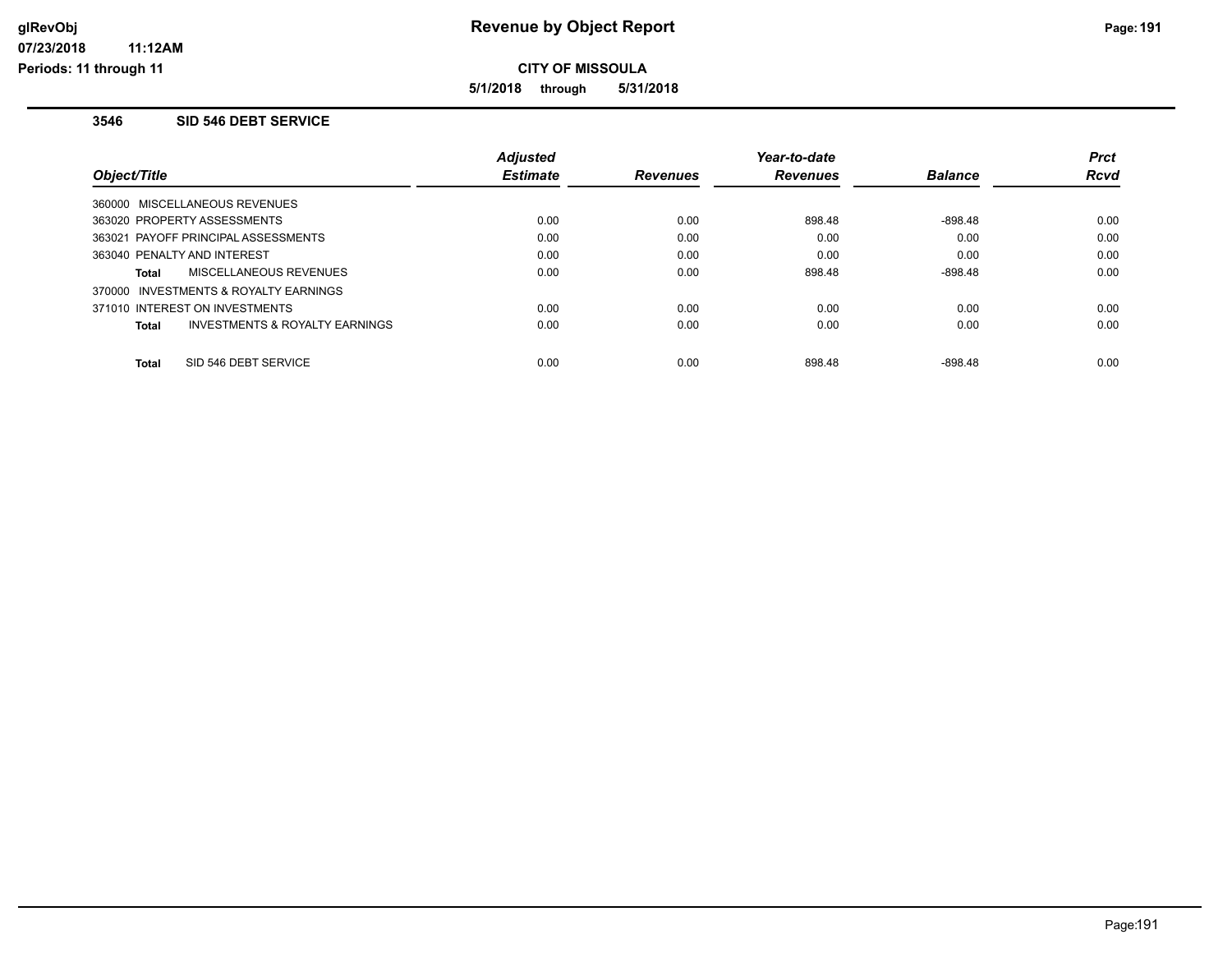**5/1/2018 through 5/31/2018**

**3548 SID 548-5TH, 6TH & ARTHUR**

**3548 SID 548-5TH, 6TH & ARTHUR**

|              |                                       | <b>Adjusted</b> |                 | Year-to-date    |                | <b>Prct</b> |
|--------------|---------------------------------------|-----------------|-----------------|-----------------|----------------|-------------|
| Object/Title |                                       | <b>Estimate</b> | <b>Revenues</b> | <b>Revenues</b> | <b>Balance</b> | Rcvd        |
|              | 360000 MISCELLANEOUS REVENUES         |                 |                 |                 |                |             |
|              | 363020 PROPERTY ASSESSMENTS           | 109,750.00      | 0.00            | 109,750.00      | 0.00           | 100.00      |
|              | 363021 PAYOFF PRINCIPAL ASSESSMENTS   | 0.00            | 0.00            | 0.00            | 0.00           | 0.00        |
|              | 363040 PENALTY AND INTEREST           | 0.00            | 0.00            | 0.00            | 0.00           | 0.00        |
| Total        | MISCELLANEOUS REVENUES                | 109,750.00      | 0.00            | 109.750.00      | 0.00           | 100.00      |
|              | 370000 INVESTMENTS & ROYALTY EARNINGS |                 |                 |                 |                |             |
|              | 371010 INTEREST ON INVESTMENTS        | 0.00            | 0.00            | 0.00            | 0.00           | 0.00        |
| Total        | INVESTMENTS & ROYALTY EARNINGS        | 0.00            | 0.00            | 0.00            | 0.00           | 0.00        |
| Total        | SID 548-5TH, 6TH & ARTHUR             | 109.750.00      | 0.00            | 109.750.00      | 0.00           | 100.00      |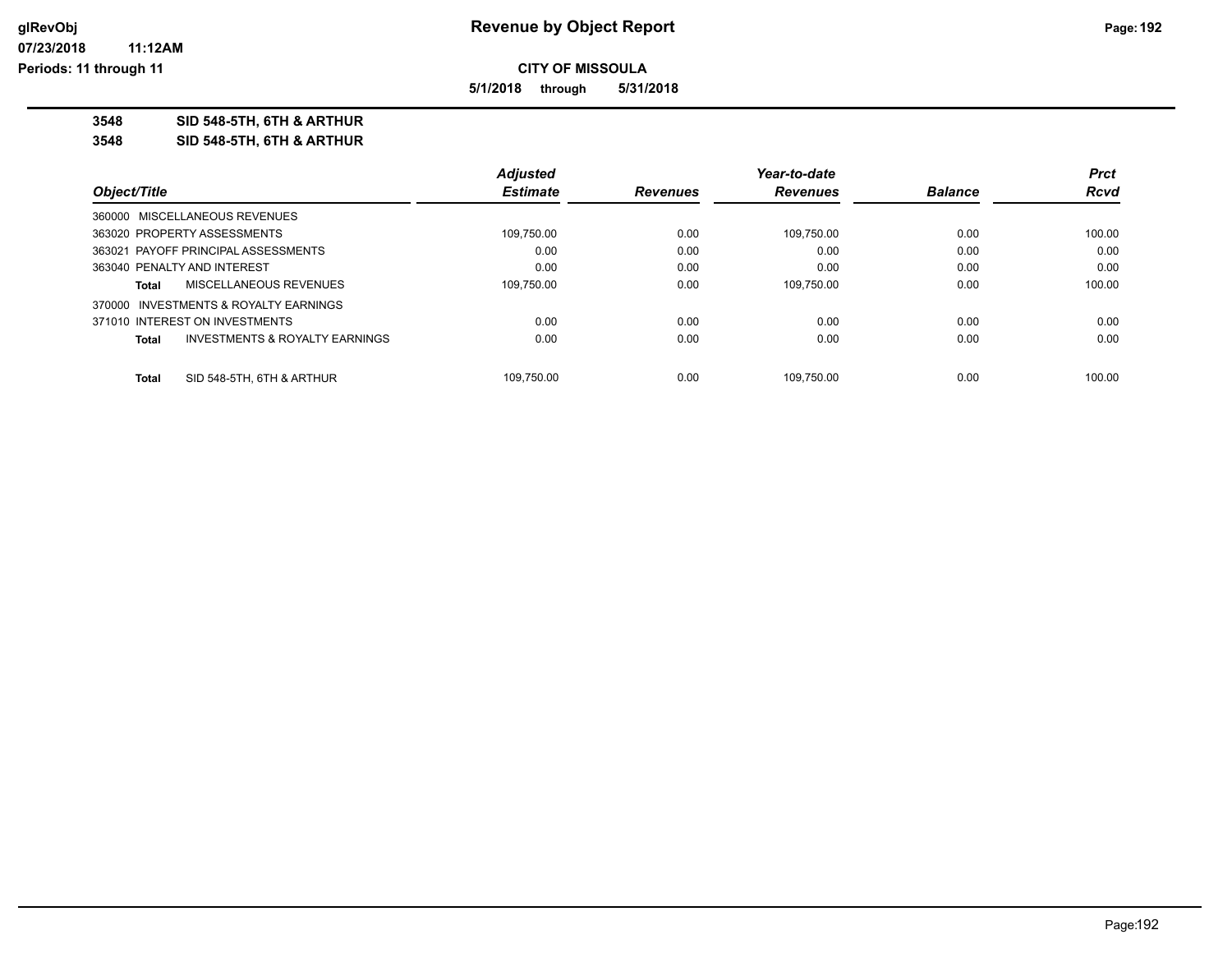**CITY OF MISSOULA**

**5/1/2018 through 5/31/2018**

# **3548 SID 548-5TH, 6TH & ARTHUR**

|              |                                       | <b>Adjusted</b> |                 | Year-to-date    |                | <b>Prct</b> |
|--------------|---------------------------------------|-----------------|-----------------|-----------------|----------------|-------------|
| Object/Title |                                       | <b>Estimate</b> | <b>Revenues</b> | <b>Revenues</b> | <b>Balance</b> | <b>Rcvd</b> |
|              | 360000 MISCELLANEOUS REVENUES         |                 |                 |                 |                |             |
|              | 363020 PROPERTY ASSESSMENTS           | 109.750.00      | 0.00            | 109.750.00      | 0.00           | 100.00      |
|              | 363021 PAYOFF PRINCIPAL ASSESSMENTS   | 0.00            | 0.00            | 0.00            | 0.00           | 0.00        |
|              | 363040 PENALTY AND INTEREST           | 0.00            | 0.00            | 0.00            | 0.00           | 0.00        |
| <b>Total</b> | MISCELLANEOUS REVENUES                | 109.750.00      | 0.00            | 109.750.00      | 0.00           | 100.00      |
|              | 370000 INVESTMENTS & ROYALTY EARNINGS |                 |                 |                 |                |             |
|              | 371010 INTEREST ON INVESTMENTS        | 0.00            | 0.00            | 0.00            | 0.00           | 0.00        |
| <b>Total</b> | INVESTMENTS & ROYALTY EARNINGS        | 0.00            | 0.00            | 0.00            | 0.00           | 0.00        |
| <b>Total</b> | SID 548-5TH, 6TH & ARTHUR             | 109.750.00      | 0.00            | 109.750.00      | 0.00           | 100.00      |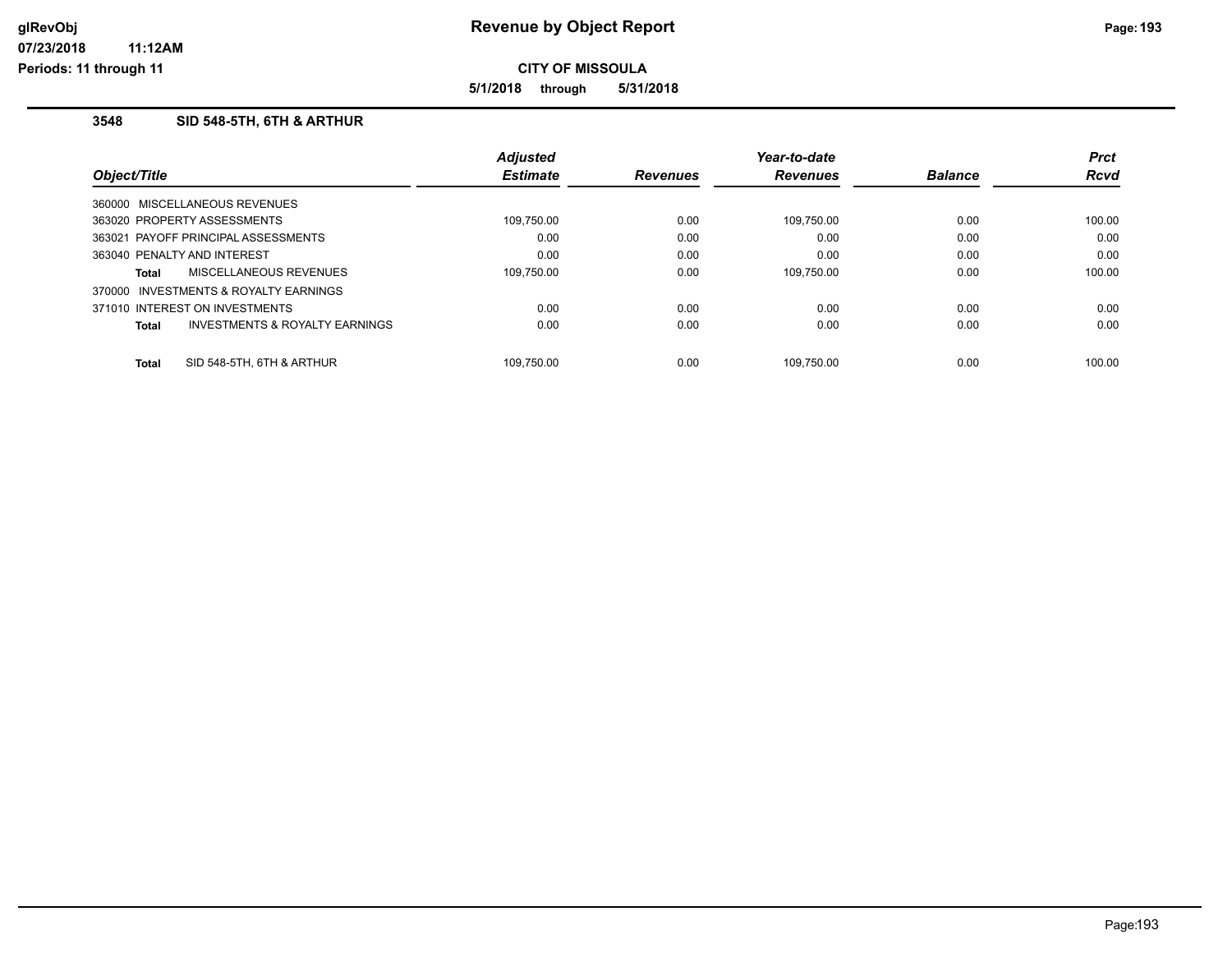**5/1/2018 through 5/31/2018**

### **3549 SID 549 HILLVIEW WAY**

#### **3549 SID 549 HILLVIEW WAY**

|                                                    | <b>Adjusted</b> |                 | Year-to-date    |                | <b>Prct</b> |
|----------------------------------------------------|-----------------|-----------------|-----------------|----------------|-------------|
| Object/Title                                       | <b>Estimate</b> | <b>Revenues</b> | <b>Revenues</b> | <b>Balance</b> | <b>Rcvd</b> |
| 360000 MISCELLANEOUS REVENUES                      |                 |                 |                 |                |             |
| 363020 PROPERTY ASSESSMENTS                        | 117.122.00      | 1.125.38        | 69.161.23       | 47.960.77      | 59.05       |
| 363021 PAYOFF PRINCIPAL ASSESSMENTS                | 0.00            | 3.145.20        | 16.426.63       | $-16,426.63$   | 0.00        |
| 363040 PENALTY AND INTEREST                        | 0.00            | 7.97            | 33.14           | $-33.14$       | 0.00        |
| MISCELLANEOUS REVENUES<br>Total                    | 117.122.00      | 4.278.55        | 85.621.00       | 31.501.00      | 73.10       |
| 370000 INVESTMENTS & ROYALTY EARNINGS              |                 |                 |                 |                |             |
| 371010 INTEREST ON INVESTMENTS                     | 0.00            | 0.00            | 0.00            | 0.00           | 0.00        |
| <b>INVESTMENTS &amp; ROYALTY EARNINGS</b><br>Total | 0.00            | 0.00            | 0.00            | 0.00           | 0.00        |
| SID 549 HILLVIEW WAY<br><b>Total</b>               | 117.122.00      | 4.278.55        | 85.621.00       | 31.501.00      | 73.10       |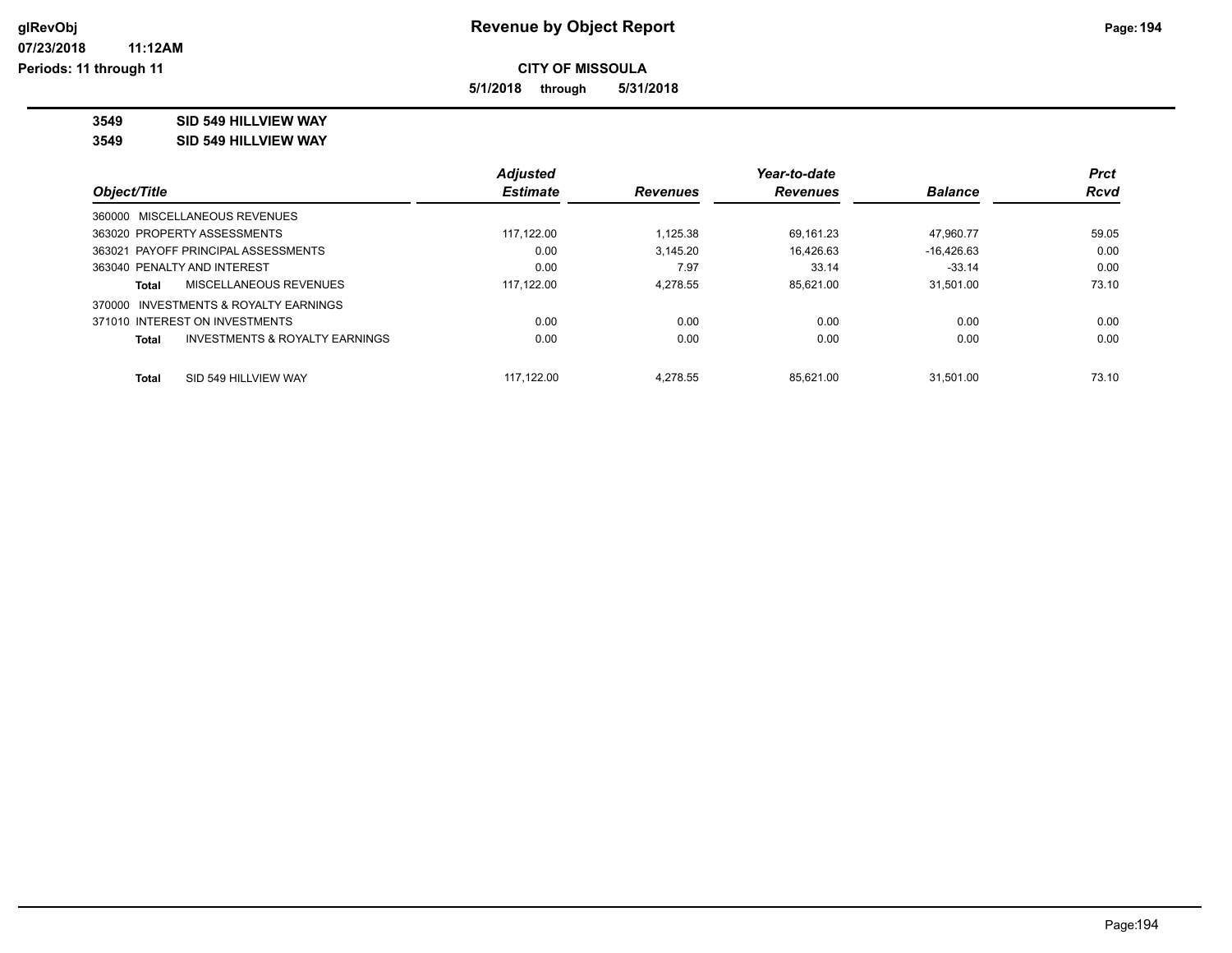**5/1/2018 through 5/31/2018**

#### **3549 SID 549 HILLVIEW WAY**

|              |                                       | <b>Adjusted</b> |                 | Year-to-date    |                | <b>Prct</b> |
|--------------|---------------------------------------|-----------------|-----------------|-----------------|----------------|-------------|
| Object/Title |                                       | <b>Estimate</b> | <b>Revenues</b> | <b>Revenues</b> | <b>Balance</b> | <b>Rcvd</b> |
|              | 360000 MISCELLANEOUS REVENUES         |                 |                 |                 |                |             |
|              | 363020 PROPERTY ASSESSMENTS           | 117.122.00      | 1.125.38        | 69,161.23       | 47.960.77      | 59.05       |
|              | 363021 PAYOFF PRINCIPAL ASSESSMENTS   | 0.00            | 3.145.20        | 16.426.63       | $-16.426.63$   | 0.00        |
|              | 363040 PENALTY AND INTEREST           | 0.00            | 7.97            | 33.14           | $-33.14$       | 0.00        |
| <b>Total</b> | MISCELLANEOUS REVENUES                | 117.122.00      | 4.278.55        | 85.621.00       | 31.501.00      | 73.10       |
|              | 370000 INVESTMENTS & ROYALTY EARNINGS |                 |                 |                 |                |             |
|              | 371010 INTEREST ON INVESTMENTS        | 0.00            | 0.00            | 0.00            | 0.00           | 0.00        |
| <b>Total</b> | INVESTMENTS & ROYALTY EARNINGS        | 0.00            | 0.00            | 0.00            | 0.00           | 0.00        |
| <b>Total</b> | SID 549 HILLVIEW WAY                  | 117.122.00      | 4.278.55        | 85.621.00       | 31.501.00      | 73.10       |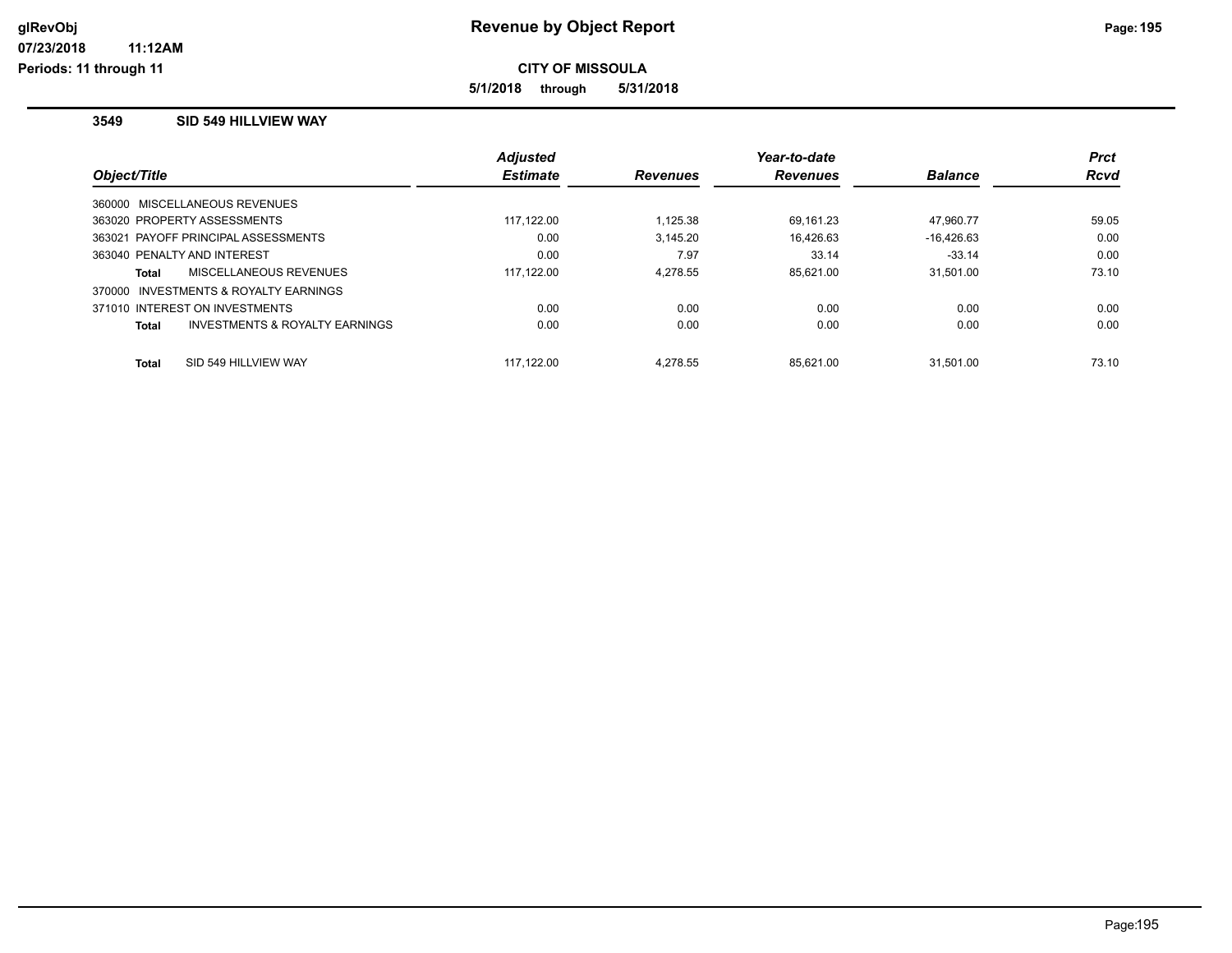**5/1/2018 through 5/31/2018**

# **4060 CAPITAL IMPROVEMENT PROGRAM FUND**

# **4060 CAPITAL IMPROVEMENT PROGRAM FUND**

|                                                     | <b>Adjusted</b> |                 | Year-to-date    |                 | <b>Prct</b> |
|-----------------------------------------------------|-----------------|-----------------|-----------------|-----------------|-------------|
| Object/Title                                        | <b>Estimate</b> | <b>Revenues</b> | <b>Revenues</b> | <b>Balance</b>  | <b>Rcvd</b> |
| 330000 INTERGOVERNMENTAL REVENUES                   |                 |                 |                 |                 |             |
| 331010 GRANT - CDBG                                 | 0.00            | 0.00            | 0.00            | 0.00            | 0.00        |
| 334123 MAQI FEDERAL ASSISTANCE                      | 0.00            | 0.00            | 5,115.00        | $-5,115.00$     | 0.00        |
| <b>INTERGOVERNMENTAL REVENUES</b><br><b>Total</b>   | 0.00            | 0.00            | 5,115.00        | $-5,115.00$     | 0.00        |
| 360000 MISCELLANEOUS REVENUES                       |                 |                 |                 |                 |             |
| 360011 YOUTH COUNCIL FUNDS                          | 0.00            | 0.00            | 0.00            | 0.00            | 0.00        |
| 362000 OTHER MISCELLANEOUS REVENUE                  | 0.00            | 0.00            | 0.00            | 0.00            | 0.00        |
| 365000 DONATIONS                                    | 0.00            | 0.00            | 0.00            | 0.00            | 0.00        |
| 365001 *** Title Not Found ***                      | 0.00            | 0.00            | 5,000.00        | $-5,000.00$     | 0.00        |
| <b>MISCELLANEOUS REVENUES</b><br>Total              | 0.00            | 0.00            | 5,000.00        | $-5,000.00$     | 0.00        |
| <b>INVESTMENTS &amp; ROYALTY EARNINGS</b><br>370000 |                 |                 |                 |                 |             |
| 371010 INTEREST ON INVESTMENTS                      | 0.00            | 0.00            | 0.00            | 0.00            | 0.00        |
| <b>INVESTMENTS &amp; ROYALTY EARNINGS</b><br>Total  | 0.00            | 0.00            | 0.00            | 0.00            | 0.00        |
| 380000 OTHER FINANCING SOURCES                      |                 |                 |                 |                 |             |
| 381000 LOAN PROCEEDS                                | 0.00            | 0.00            | 0.05            | $-0.05$         | 0.00        |
| 381010 BOND PROCEEDS                                | 0.00            | 3,594,000.00    | 3,594,000.00    | $-3,594,000.00$ | 0.00        |
| 381090 PROCEEDS FROM CAPITAL LEASE                  | 9,792,097.00    | 0.00            | 2,478,380.38    | 7,313,716.62    | 25.31       |
| 383014 TRANS FR MRA                                 | 0.00            | 0.00            | 0.00            | 0.00            | 0.00        |
| 383015 TRANS FR MPC                                 | 0.00            | 0.00            | 0.00            | 0.00            | 0.00        |
| 383017 TRANS FR ROAD DISTRICT                       | 0.00            | 0.00            | 0.00            | 0.00            | 0.00        |
| 383019 TRANS FR G O BOND                            | 0.00            | 0.00            | 8,239.21        | $-8,239.21$     | 0.00        |
| 383020 TRANS FR CEMETERY CARE                       | 0.00            | 0.00            | 0.00            | 0.00            | 0.00        |
| 383025 TRANS FR SEWER R & D                         | 0.00            | 0.00            | 0.00            | 0.00            | 0.00        |
| 383029 TRANS FR GENERAL                             | 1,404,003.00    | 0.00            | 702,001.50      | 702,001.50      | 50.00       |
| 383043 TRANSFERS FROM IMPACT FEES                   | 0.00            | 0.00            | 0.00            | 0.00            | 0.00        |
| 383066 TRANSFER FROM WATER UTILITY                  | 0.00            | 0.00            | 15,318.76       | $-15,318.76$    | 0.00        |
| OTHER FINANCING SOURCES<br>Total                    | 11,196,100.00   | 3,594,000.00    | 6,797,939.90    | 4,398,160.10    | 60.72       |
| CAPITAL IMPROVEMENT PROGRAM FUND<br><b>Total</b>    | 11,196,100.00   | 3,594,000.00    | 6,808,054.90    | 4,388,045.10    | 60.81       |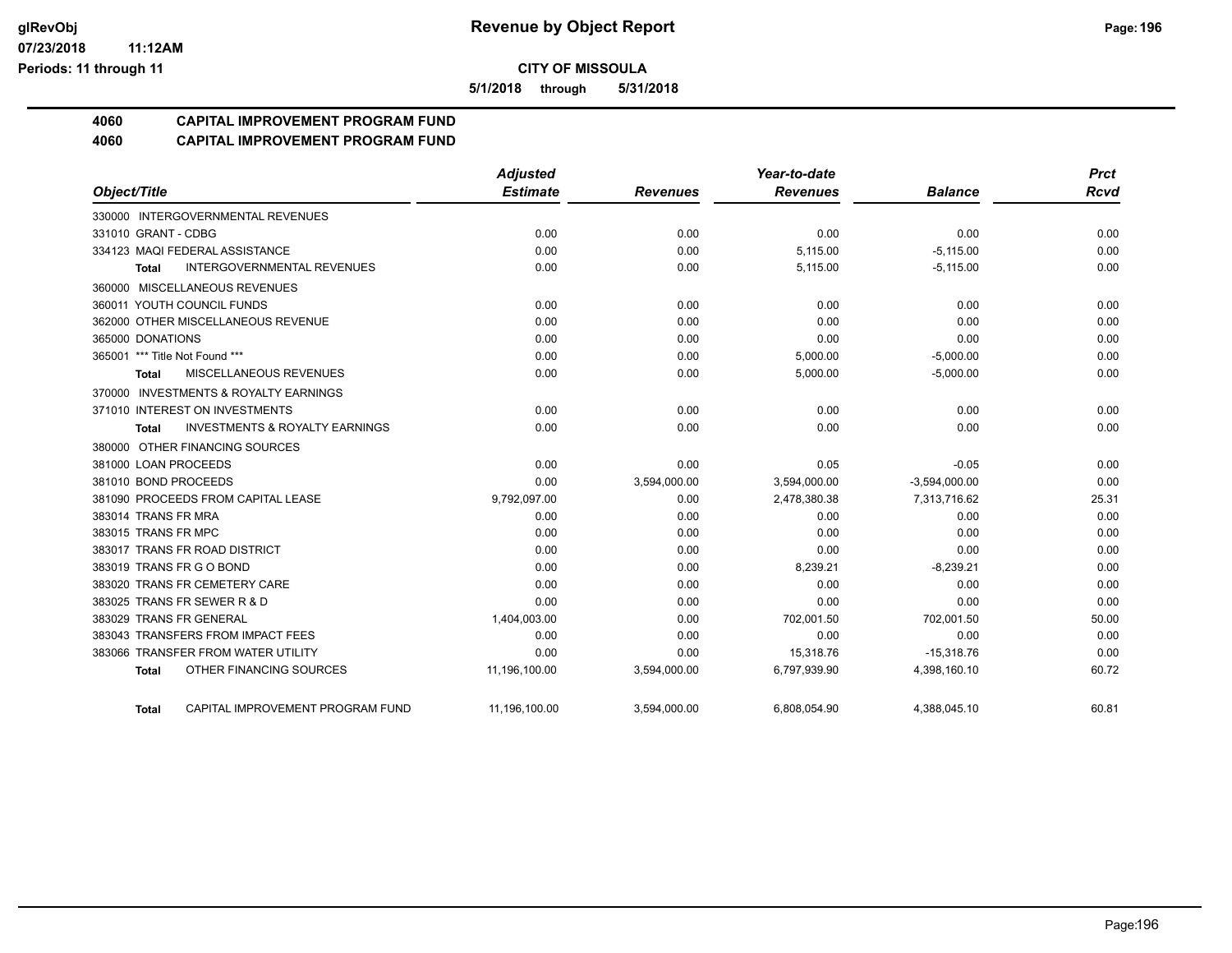#### **CITY OF MISSOULA**

**5/1/2018 through 5/31/2018**

### **4060 CAPITAL IMPROVEMENT PROGRAM FUND**

| Object/Title                                              | <b>Adjusted</b><br><b>Estimate</b> | <b>Revenues</b> | Year-to-date<br><b>Revenues</b> | <b>Balance</b>  | <b>Prct</b><br>Rcvd |
|-----------------------------------------------------------|------------------------------------|-----------------|---------------------------------|-----------------|---------------------|
|                                                           |                                    |                 |                                 |                 |                     |
| 330000 INTERGOVERNMENTAL REVENUES                         |                                    |                 |                                 |                 |                     |
| 331010 GRANT - CDBG                                       | 0.00                               | 0.00            | 0.00                            | 0.00            | 0.00                |
| 334123 MAQI FEDERAL ASSISTANCE                            | 0.00                               | 0.00            | 5,115.00                        | $-5,115.00$     | 0.00                |
| <b>INTERGOVERNMENTAL REVENUES</b><br><b>Total</b>         | 0.00                               | 0.00            | 5,115.00                        | $-5,115.00$     | 0.00                |
| 360000 MISCELLANEOUS REVENUES                             |                                    |                 |                                 |                 |                     |
| 360011 YOUTH COUNCIL FUNDS                                | 0.00                               | 0.00            | 0.00                            | 0.00            | 0.00                |
| 362000 OTHER MISCELLANEOUS REVENUE                        | 0.00                               | 0.00            | 0.00                            | 0.00            | 0.00                |
| 365000 DONATIONS                                          | 0.00                               | 0.00            | 0.00                            | 0.00            | 0.00                |
| 365001 *** Title Not Found ***                            | 0.00                               | 0.00            | 5,000.00                        | $-5,000.00$     | 0.00                |
| <b>MISCELLANEOUS REVENUES</b><br><b>Total</b>             | 0.00                               | 0.00            | 5,000.00                        | $-5,000.00$     | 0.00                |
| 370000 INVESTMENTS & ROYALTY EARNINGS                     |                                    |                 |                                 |                 |                     |
| 371010 INTEREST ON INVESTMENTS                            | 0.00                               | 0.00            | 0.00                            | 0.00            | 0.00                |
| <b>INVESTMENTS &amp; ROYALTY EARNINGS</b><br><b>Total</b> | 0.00                               | 0.00            | 0.00                            | 0.00            | 0.00                |
| 380000 OTHER FINANCING SOURCES                            |                                    |                 |                                 |                 |                     |
| 381000 LOAN PROCEEDS                                      | 0.00                               | 0.00            | 0.05                            | $-0.05$         | 0.00                |
| 381010 BOND PROCEEDS                                      | 0.00                               | 3,594,000.00    | 3,594,000.00                    | $-3,594,000.00$ | 0.00                |
| 381090 PROCEEDS FROM CAPITAL LEASE                        | 9,792,097.00                       | 0.00            | 2,478,380.38                    | 7,313,716.62    | 25.31               |
| 383014 TRANS FR MRA                                       | 0.00                               | 0.00            | 0.00                            | 0.00            | 0.00                |
| 383015 TRANS FR MPC                                       | 0.00                               | 0.00            | 0.00                            | 0.00            | 0.00                |
| 383017 TRANS FR ROAD DISTRICT                             | 0.00                               | 0.00            | 0.00                            | 0.00            | 0.00                |
| 383019 TRANS FR G O BOND                                  | 0.00                               | 0.00            | 8.239.21                        | $-8.239.21$     | 0.00                |
| 383020 TRANS FR CEMETERY CARE                             | 0.00                               | 0.00            | 0.00                            | 0.00            | 0.00                |
| 383025 TRANS FR SEWER R & D                               | 0.00                               | 0.00            | 0.00                            | 0.00            | 0.00                |
| 383029 TRANS FR GENERAL                                   | 1,404,003.00                       | 0.00            | 702,001.50                      | 702,001.50      | 50.00               |
| 383043 TRANSFERS FROM IMPACT FEES                         | 0.00                               | 0.00            | 0.00                            | 0.00            | 0.00                |
| 383066 TRANSFER FROM WATER UTILITY                        | 0.00                               | 0.00            | 15,318.76                       | $-15,318.76$    | 0.00                |
| OTHER FINANCING SOURCES<br><b>Total</b>                   | 11,196,100.00                      | 3,594,000.00    | 6,797,939.90                    | 4,398,160.10    | 60.72               |
| CAPITAL IMPROVEMENT PROGRAM FUND<br><b>Total</b>          | 11.196.100.00                      | 3,594,000.00    | 6,808,054.90                    | 4.388.045.10    | 60.81               |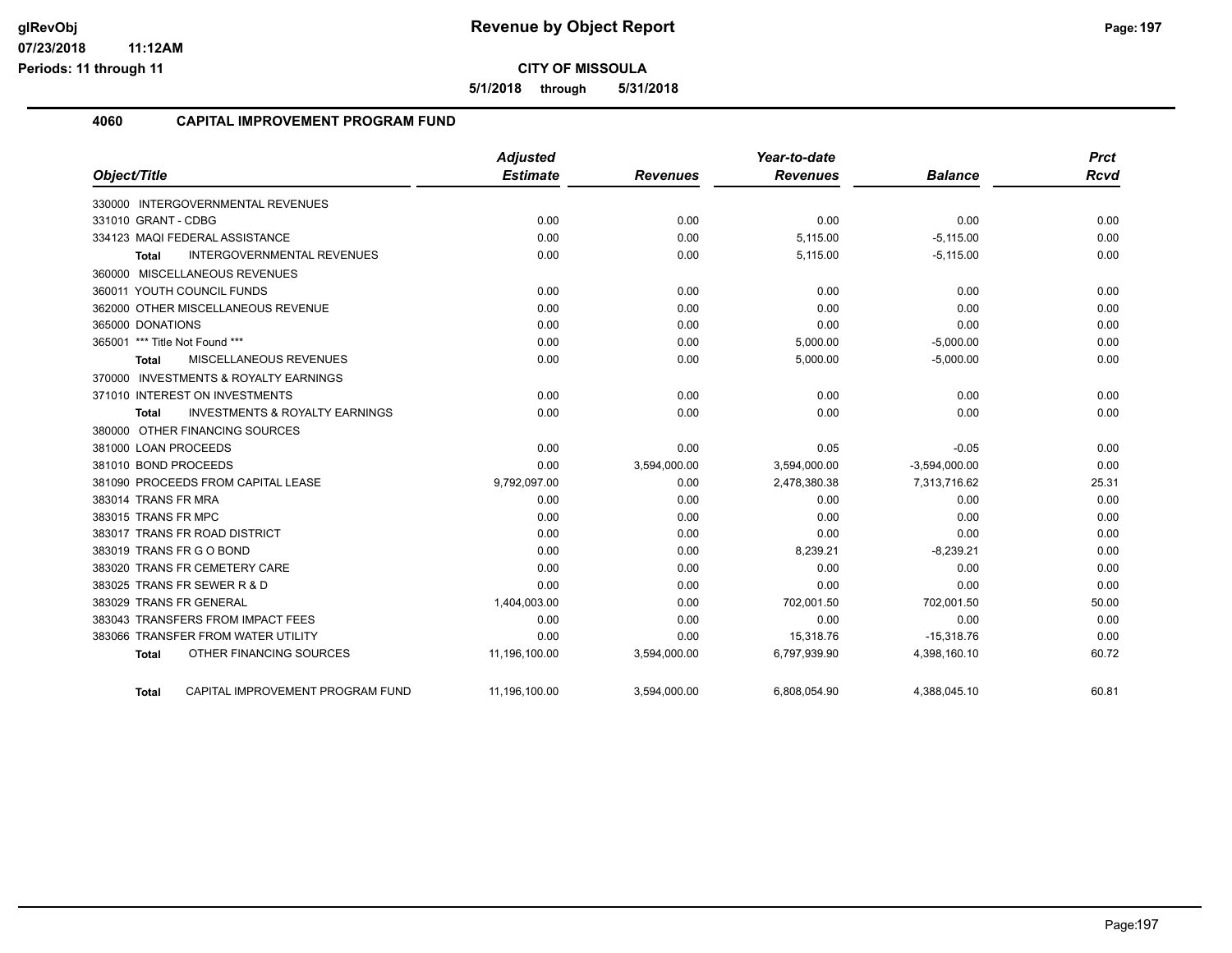**07/23/2018 11:12AM Periods: 11 through 11**

**CITY OF MISSOULA**

**5/1/2018 through 5/31/2018**

### **4196 NEW FIRE STATION GO BOND**

**4196 NEW FIRE STATION GO BOND**

|                                          | <b>Adjusted</b> |                 | Year-to-date    |                | Prct        |
|------------------------------------------|-----------------|-----------------|-----------------|----------------|-------------|
| Object/Title                             | <b>Estimate</b> | <b>Revenues</b> | <b>Revenues</b> | <b>Balance</b> | <b>Rcvd</b> |
| 360000 MISCELLANEOUS REVENUES            |                 |                 |                 |                |             |
| 365023 ENERGY REBATES                    | 1.00            | 0.00            | 0.00            | 1.00           | 0.00        |
| MISCELLANEOUS REVENUES<br><b>Total</b>   | 1.00            | 0.00            | 0.00            | 1.00           | 0.00        |
| NEW FIRE STATION GO BOND<br><b>Total</b> | 1.00            | 0.00            | 0.00            | 1.00           | 0.00        |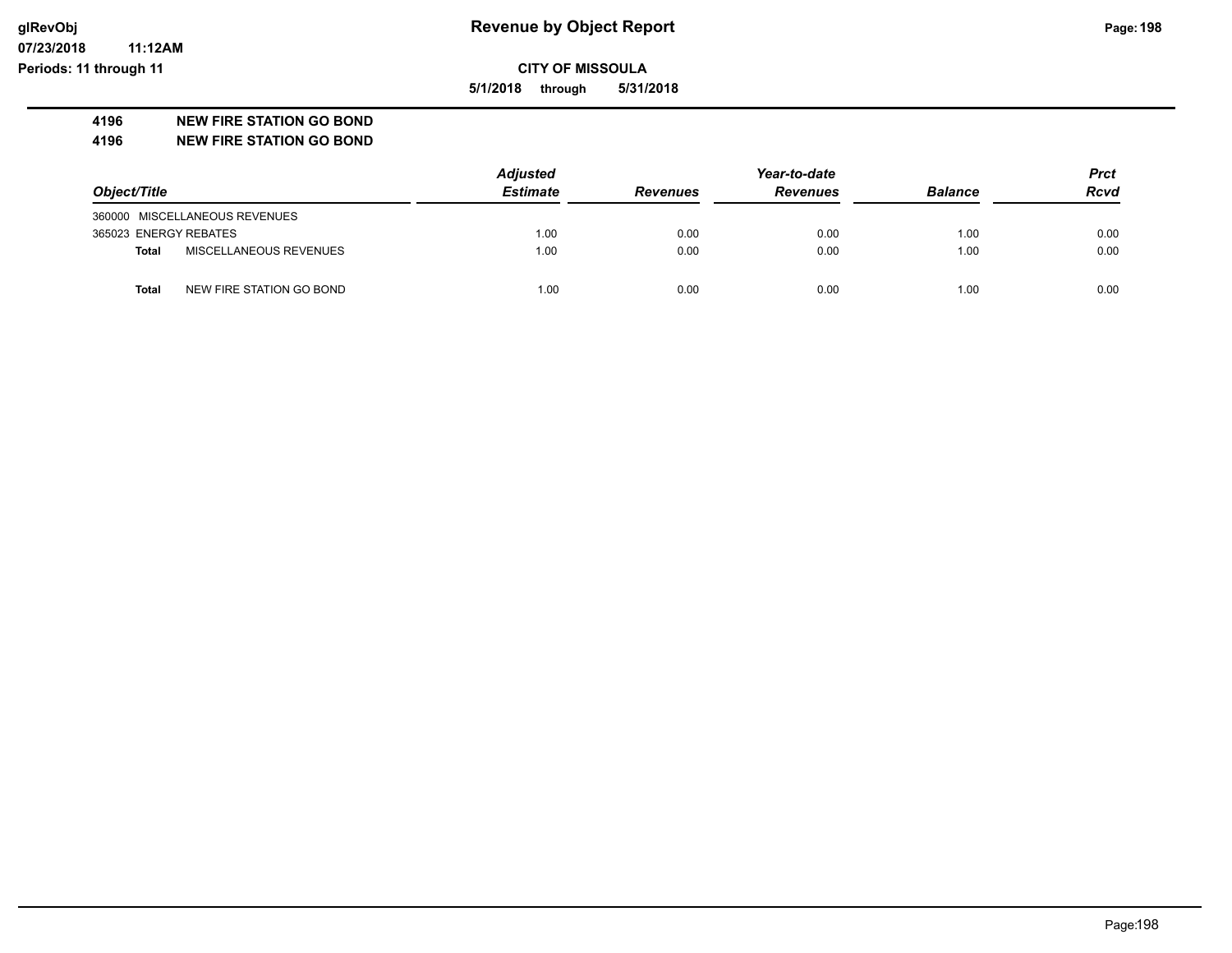**CITY OF MISSOULA**

**5/1/2018 through 5/31/2018**

#### **4196 NEW FIRE STATION GO BOND**

|                       |                               | <b>Adjusted</b> |                 | Year-to-date    |                | <b>Prct</b> |
|-----------------------|-------------------------------|-----------------|-----------------|-----------------|----------------|-------------|
| Object/Title          |                               | <b>Estimate</b> | <b>Revenues</b> | <b>Revenues</b> | <b>Balance</b> | <b>Rcvd</b> |
|                       | 360000 MISCELLANEOUS REVENUES |                 |                 |                 |                |             |
| 365023 ENERGY REBATES |                               | 1.00            | 0.00            | 0.00            | 1.00           | 0.00        |
| <b>Total</b>          | MISCELLANEOUS REVENUES        | 1.00            | 0.00            | 0.00            | 1.00           | 0.00        |
| <b>Total</b>          | NEW FIRE STATION GO BOND      | 1.00            | 0.00            | 0.00            | 1.00           | 0.00        |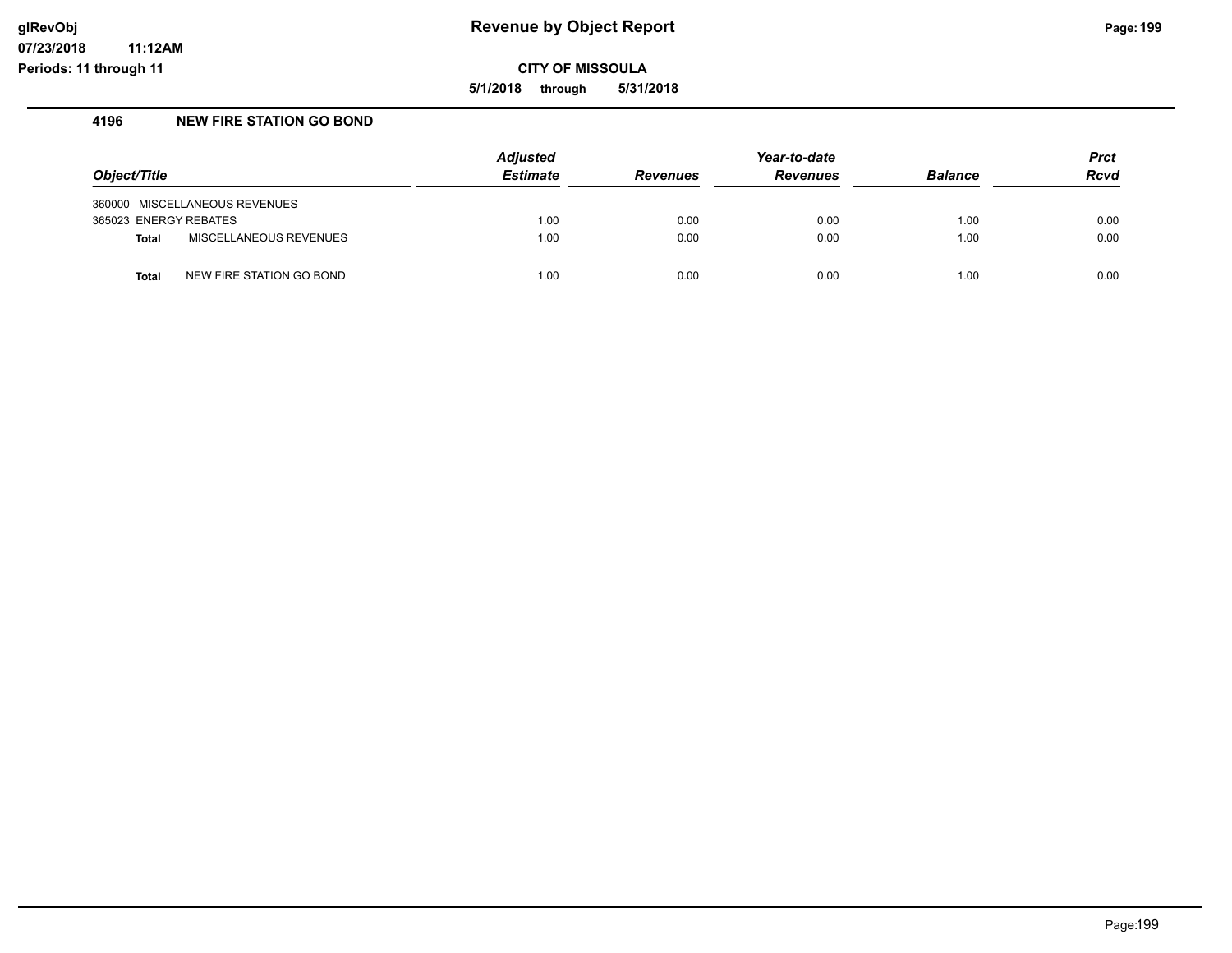**11:12AM**

**glRevObj Revenue by Object Report Page:200** 

**CITY OF MISSOULA**

**5/1/2018 through 5/31/2018**

# **4460 FY16 SIDEWALK/CURB CONSTRUCTION**

**4460 FY16 SIDEWALK/CURB CONSTRUCTION**

|                                                 | <b>Adjusted</b> |                 | Year-to-date    |                | <b>Prct</b> |
|-------------------------------------------------|-----------------|-----------------|-----------------|----------------|-------------|
| Object/Title                                    | <b>Estimate</b> | <b>Revenues</b> | <b>Revenues</b> | <b>Balance</b> | <b>Rcvd</b> |
| 330000 INTERGOVERNMENTAL REVENUES               |                 |                 |                 |                |             |
| 331156 CTEP GRANTS                              | 0.00            | 0.00            | 0.00            | 0.00           | 0.00        |
| INTERGOVERNMENTAL REVENUES<br>Total             | 0.00            | 0.00            | 0.00            | 0.00           | 0.00        |
| 360000 MISCELLANEOUS REVENUES                   |                 |                 |                 |                |             |
| 360010 MISCELLANEOUS                            | 0.00            | 0.00            | 0.00            | 0.00           | 0.00        |
| <b>MISCELLANEOUS REVENUES</b><br>Total          | 0.00            | 0.00            | 0.00            | 0.00           | 0.00        |
| 380000 OTHER FINANCING SOURCES                  |                 |                 |                 |                |             |
| 381030 SID BONDS PROCEEDS                       | 0.00            | 0.00            | 0.00            | 0.00           | 0.00        |
| OTHER FINANCING SOURCES<br>Total                | 0.00            | 0.00            | 0.00            | 0.00           | 0.00        |
| <b>FY16 SIDEWALK/CURB CONSTRUCTION</b><br>Total | 0.00            | 0.00            | 0.00            | 0.00           | 0.00        |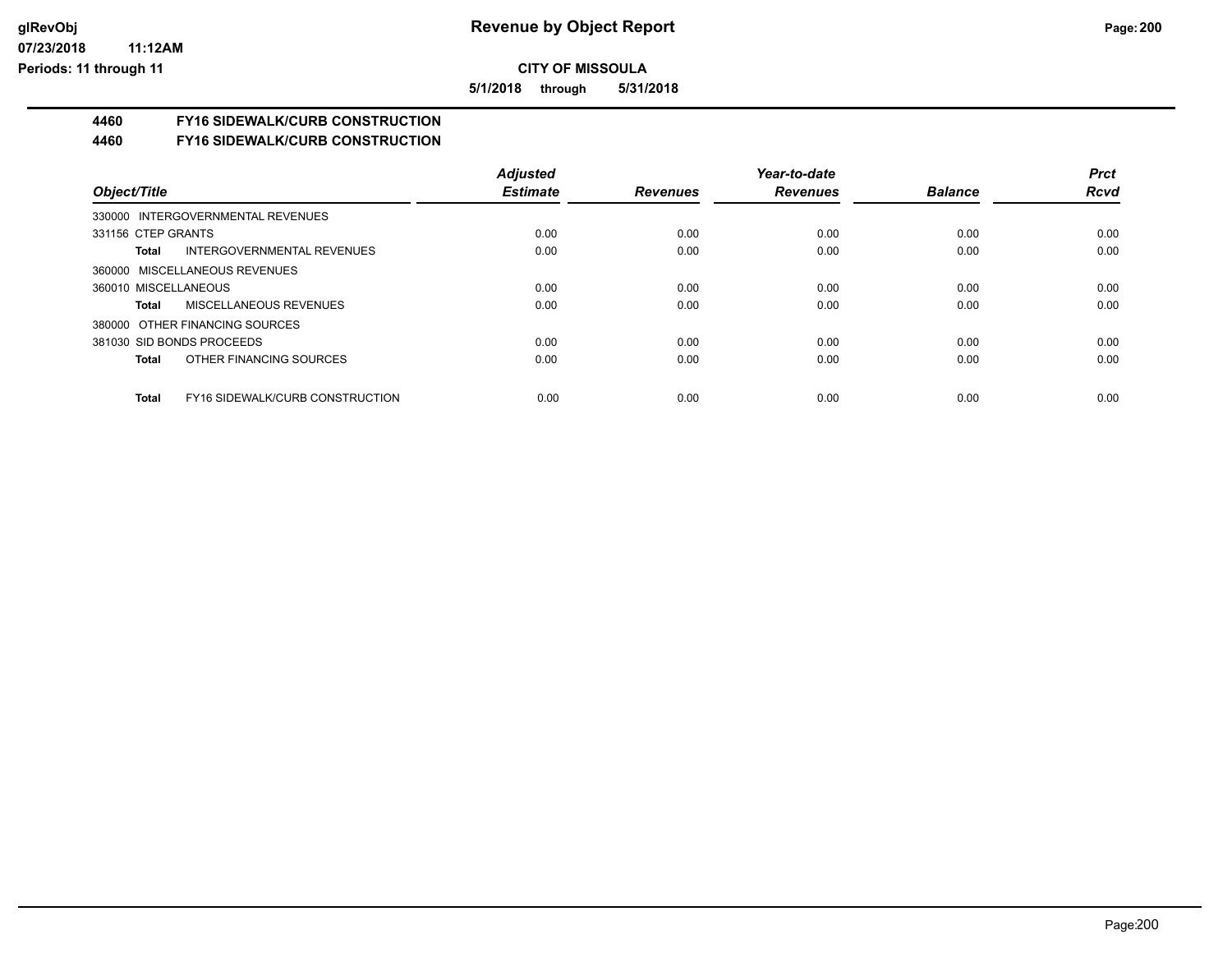**11:12AM**

**CITY OF MISSOULA**

**5/1/2018 through 5/31/2018**

# **4460 FY16 SIDEWALK/CURB CONSTRUCTION**

| Object/Title                   |                                        | <b>Adjusted</b><br><b>Estimate</b> | <b>Revenues</b> | Year-to-date<br><b>Revenues</b> | <b>Balance</b> | <b>Prct</b><br><b>Rcvd</b> |
|--------------------------------|----------------------------------------|------------------------------------|-----------------|---------------------------------|----------------|----------------------------|
|                                | 330000 INTERGOVERNMENTAL REVENUES      |                                    |                 |                                 |                |                            |
| 331156 CTEP GRANTS             |                                        | 0.00                               | 0.00            | 0.00                            | 0.00           | 0.00                       |
| <b>Total</b>                   | INTERGOVERNMENTAL REVENUES             | 0.00                               | 0.00            | 0.00                            | 0.00           | 0.00                       |
| 360000 MISCELLANEOUS REVENUES  |                                        |                                    |                 |                                 |                |                            |
| 360010 MISCELLANEOUS           |                                        | 0.00                               | 0.00            | 0.00                            | 0.00           | 0.00                       |
| <b>Total</b>                   | MISCELLANEOUS REVENUES                 | 0.00                               | 0.00            | 0.00                            | 0.00           | 0.00                       |
| 380000 OTHER FINANCING SOURCES |                                        |                                    |                 |                                 |                |                            |
| 381030 SID BONDS PROCEEDS      |                                        | 0.00                               | 0.00            | 0.00                            | 0.00           | 0.00                       |
| <b>Total</b>                   | OTHER FINANCING SOURCES                | 0.00                               | 0.00            | 0.00                            | 0.00           | 0.00                       |
| <b>Total</b>                   | <b>FY16 SIDEWALK/CURB CONSTRUCTION</b> | 0.00                               | 0.00            | 0.00                            | 0.00           | 0.00                       |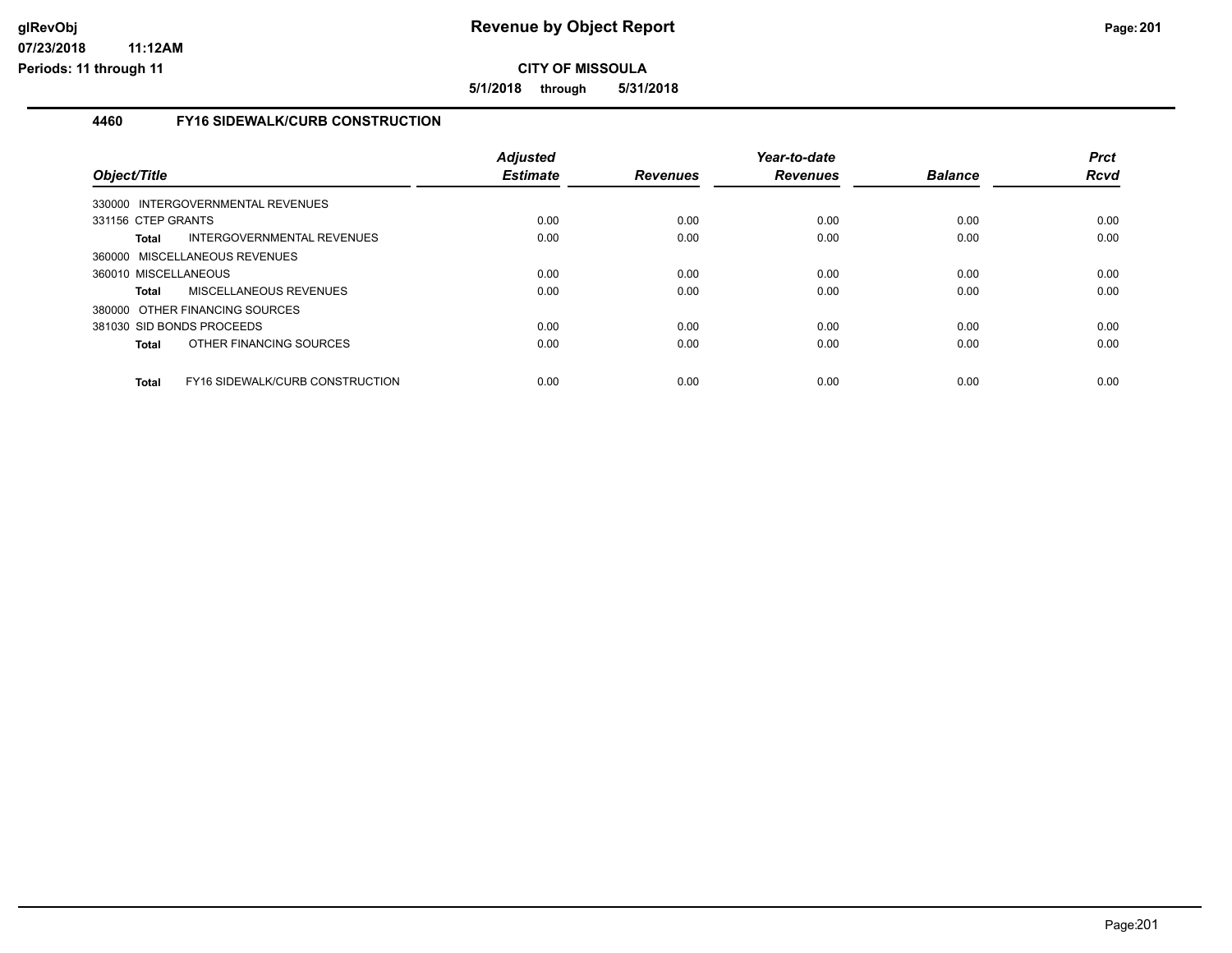**5/1/2018 through 5/31/2018**

# **4461 FY17 SIDEWALK/CURB CONSTRUCTION**

**4461 FY17 SIDEWALK/CURB CONSTRUCTION**

|                                                 | <b>Adjusted</b> |                 | Year-to-date    |                | <b>Prct</b> |
|-------------------------------------------------|-----------------|-----------------|-----------------|----------------|-------------|
| Object/Title                                    | <b>Estimate</b> | <b>Revenues</b> | <b>Revenues</b> | <b>Balance</b> | <b>Rcvd</b> |
| 330000 INTERGOVERNMENTAL REVENUES               |                 |                 |                 |                |             |
| 331010 GRANT - CDBG                             | 0.00            | 0.00            | 0.00            | 0.00           | 0.00        |
| 331156 CTEP GRANTS                              | 0.00            | 0.00            | 0.00            | 0.00           | 0.00        |
| INTERGOVERNMENTAL REVENUES<br>Total             | 0.00            | 0.00            | 0.00            | 0.00           | 0.00        |
| 360000 MISCELLANEOUS REVENUES                   |                 |                 |                 |                |             |
| 360010 MISCELLANEOUS                            | 0.00            | 0.00            | 0.00            | 0.00           | 0.00        |
| <b>MISCELLANEOUS REVENUES</b><br>Total          | 0.00            | 0.00            | 0.00            | 0.00           | 0.00        |
| 380000 OTHER FINANCING SOURCES                  |                 |                 |                 |                |             |
| 381030 SID BONDS PROCEEDS                       | 0.00            | 0.00            | 0.00            | 0.00           | 0.00        |
| OTHER FINANCING SOURCES<br>Total                | 0.00            | 0.00            | 0.00            | 0.00           | 0.00        |
| <b>FY17 SIDEWALK/CURB CONSTRUCTION</b><br>Total | 0.00            | 0.00            | 0.00            | 0.00           | 0.00        |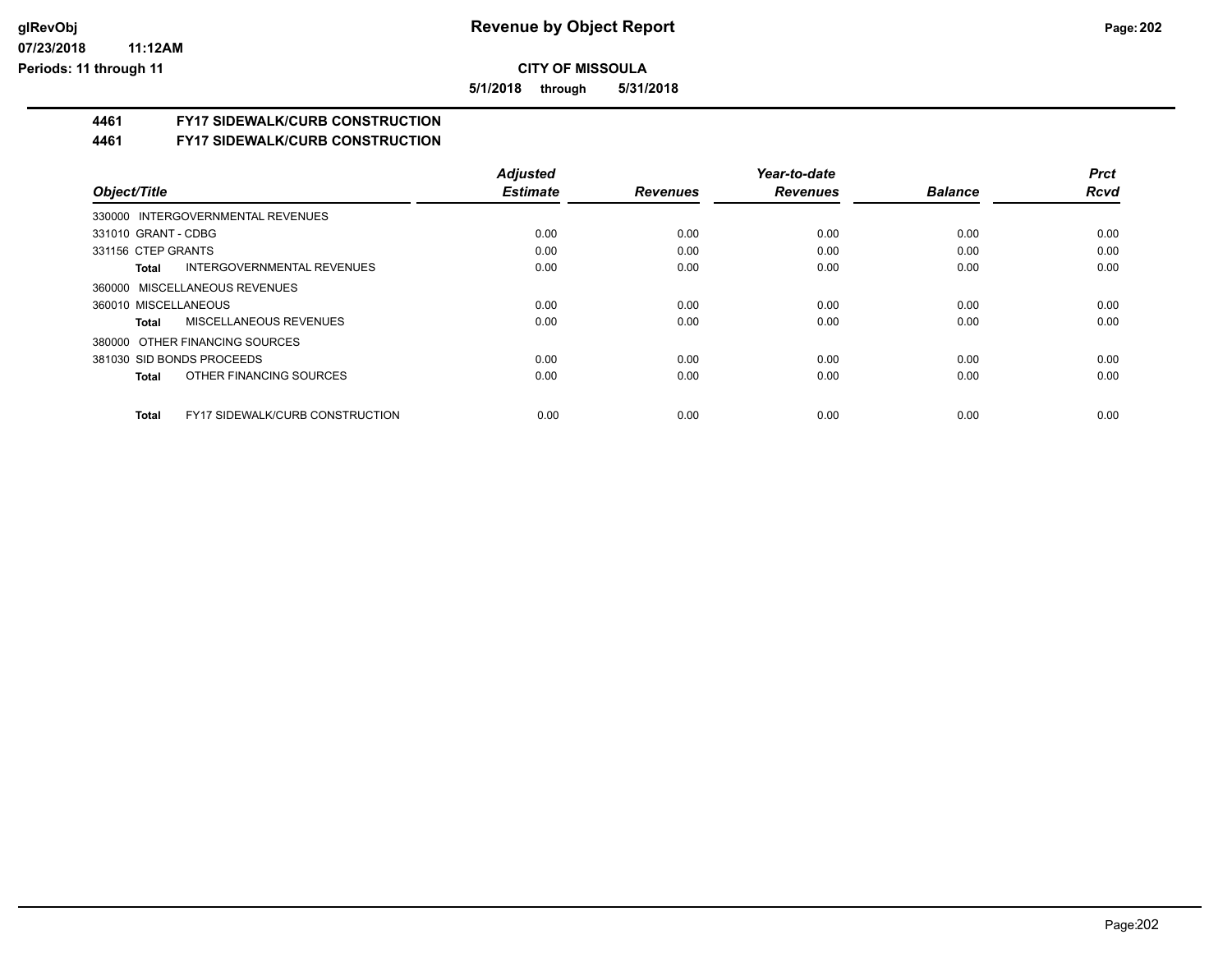### **CITY OF MISSOULA**

**5/1/2018 through 5/31/2018**

### **4461 FY17 SIDEWALK/CURB CONSTRUCTION**

| <b>Adjusted</b> |                 | Year-to-date    |                | <b>Prct</b> |
|-----------------|-----------------|-----------------|----------------|-------------|
| <b>Estimate</b> | <b>Revenues</b> | <b>Revenues</b> | <b>Balance</b> | <b>Rcvd</b> |
|                 |                 |                 |                |             |
| 0.00            | 0.00            | 0.00            | 0.00           | 0.00        |
| 0.00            | 0.00            | 0.00            | 0.00           | 0.00        |
| 0.00            | 0.00            | 0.00            | 0.00           | 0.00        |
|                 |                 |                 |                |             |
| 0.00            | 0.00            | 0.00            | 0.00           | 0.00        |
| 0.00            | 0.00            | 0.00            | 0.00           | 0.00        |
|                 |                 |                 |                |             |
| 0.00            | 0.00            | 0.00            | 0.00           | 0.00        |
| 0.00            | 0.00            | 0.00            | 0.00           | 0.00        |
|                 |                 |                 |                | 0.00        |
|                 | 0.00            | 0.00            | 0.00           | 0.00        |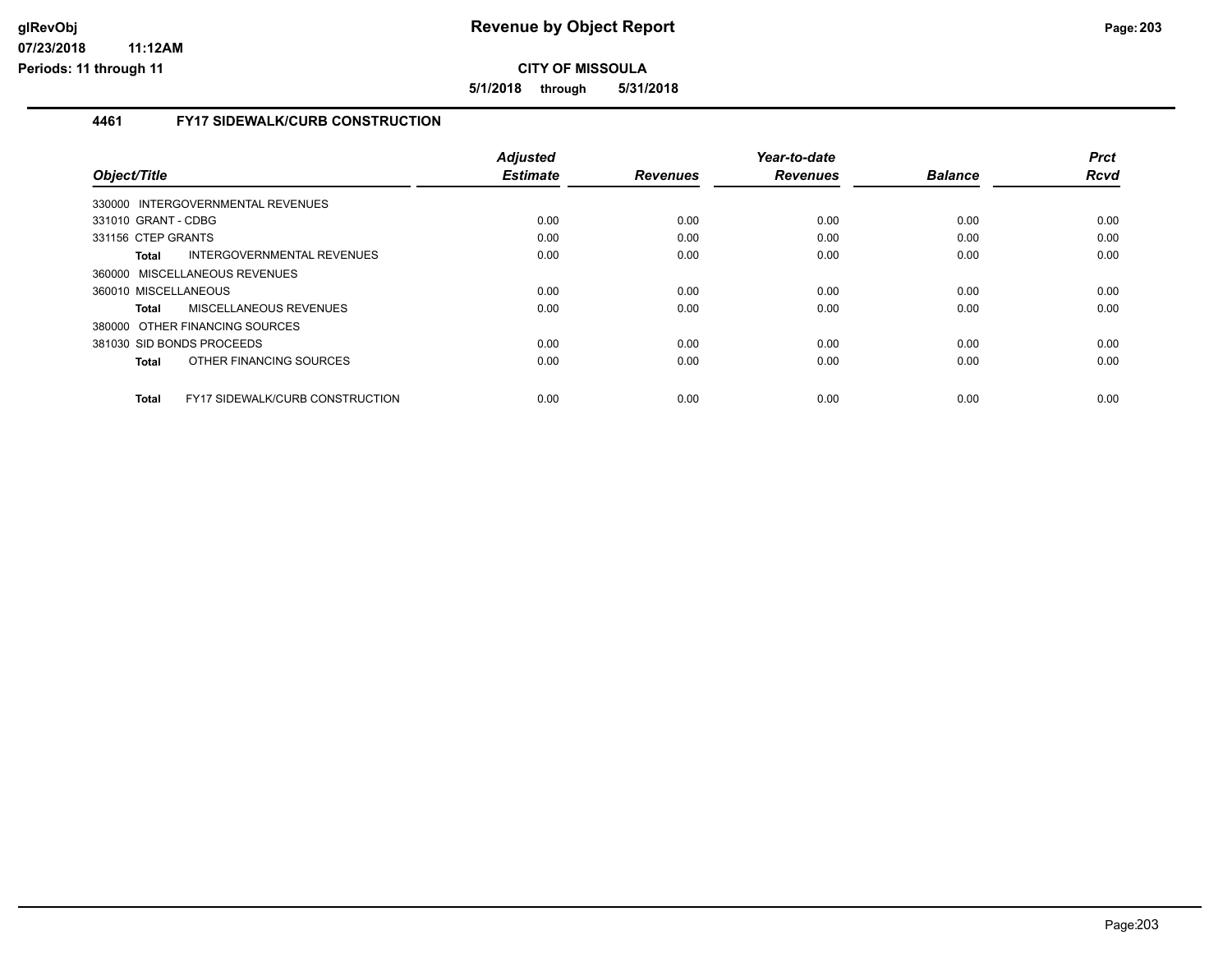**11:12AM**

**CITY OF MISSOULA**

**5/1/2018 through 5/31/2018**

# **4462 FY18 SIDEWALK/CURB CONSTRUCTION**

**4462 FY18 SIDEWALK/CURB CONSTRUCTION**

|                                                 | <b>Adjusted</b> |                 | Year-to-date    |                | <b>Prct</b> |
|-------------------------------------------------|-----------------|-----------------|-----------------|----------------|-------------|
| Object/Title                                    | <b>Estimate</b> | <b>Revenues</b> | <b>Revenues</b> | <b>Balance</b> | <b>Rcvd</b> |
| 330000 INTERGOVERNMENTAL REVENUES               |                 |                 |                 |                |             |
| 331156 CTEP GRANTS                              | 0.00            | 0.00            | 0.00            | 0.00           | 0.00        |
| INTERGOVERNMENTAL REVENUES<br>Total             | 0.00            | 0.00            | 0.00            | 0.00           | 0.00        |
| 360000 MISCELLANEOUS REVENUES                   |                 |                 |                 |                |             |
| 360010 MISCELLANEOUS                            | 0.00            | 0.00            | 129.596.55      | $-129.596.55$  | 0.00        |
| MISCELLANEOUS REVENUES<br>Total                 | 0.00            | 0.00            | 129,596.55      | $-129,596.55$  | 0.00        |
| 380000 OTHER FINANCING SOURCES                  |                 |                 |                 |                |             |
| 381030 SID BONDS PROCEEDS                       | 0.00            | 0.00            | 0.00            | 0.00           | 0.00        |
| OTHER FINANCING SOURCES<br>Total                | 0.00            | 0.00            | 0.00            | 0.00           | 0.00        |
| FY18 SIDEWALK/CURB CONSTRUCTION<br><b>Total</b> | 0.00            | 0.00            | 129.596.55      | $-129.596.55$  | 0.00        |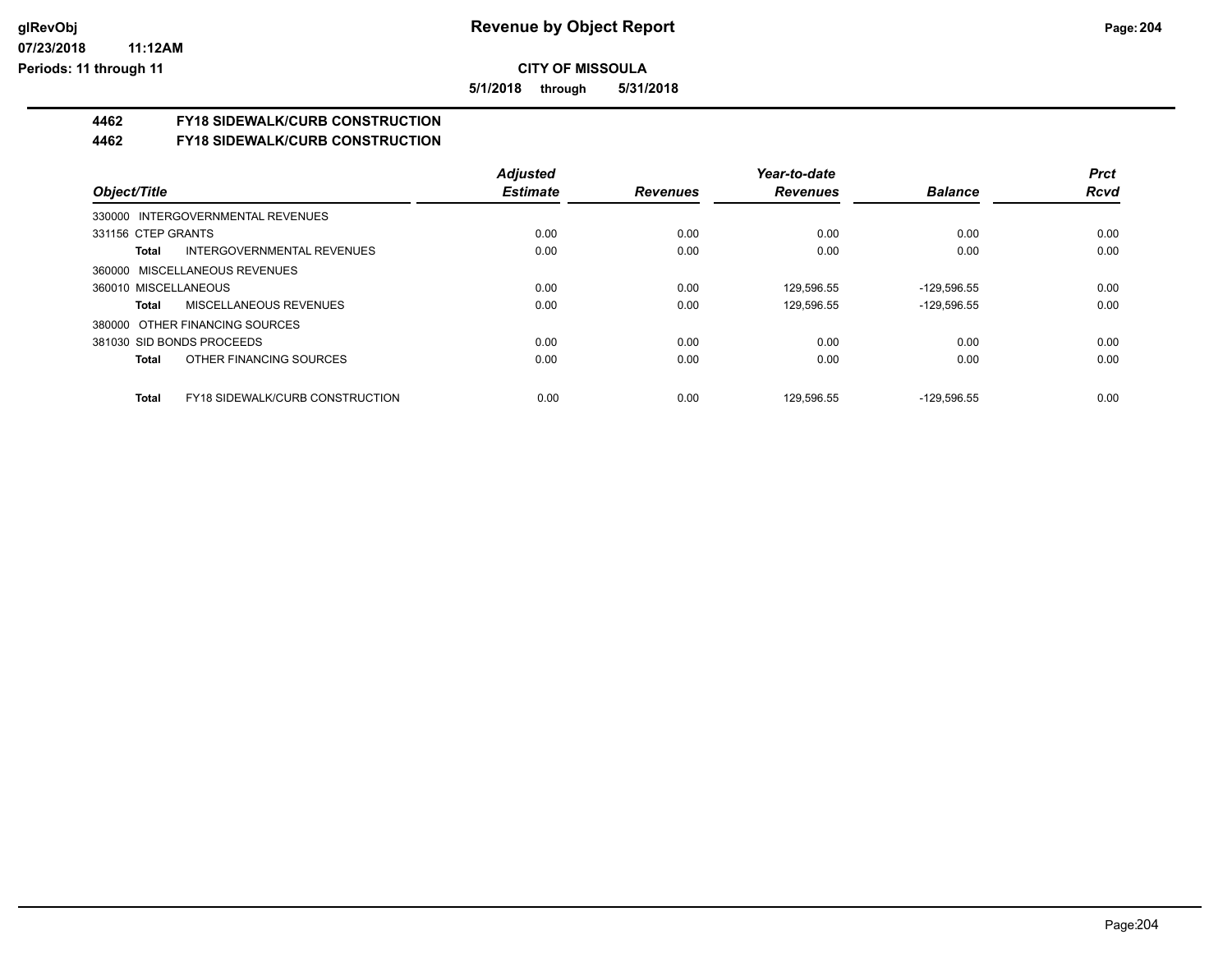**CITY OF MISSOULA**

**5/1/2018 through 5/31/2018**

# **4462 FY18 SIDEWALK/CURB CONSTRUCTION**

| Object/Title                                    | <b>Adjusted</b><br><b>Estimate</b> | <b>Revenues</b> | Year-to-date<br><b>Revenues</b> | <b>Balance</b> | <b>Prct</b><br><b>Rcvd</b> |
|-------------------------------------------------|------------------------------------|-----------------|---------------------------------|----------------|----------------------------|
| 330000 INTERGOVERNMENTAL REVENUES               |                                    |                 |                                 |                |                            |
| 331156 CTEP GRANTS                              | 0.00                               | 0.00            | 0.00                            | 0.00           | 0.00                       |
| INTERGOVERNMENTAL REVENUES<br><b>Total</b>      | 0.00                               | 0.00            | 0.00                            | 0.00           | 0.00                       |
| 360000 MISCELLANEOUS REVENUES                   |                                    |                 |                                 |                |                            |
| 360010 MISCELLANEOUS                            | 0.00                               | 0.00            | 129,596.55                      | $-129,596.55$  | 0.00                       |
| MISCELLANEOUS REVENUES<br><b>Total</b>          | 0.00                               | 0.00            | 129,596.55                      | $-129,596.55$  | 0.00                       |
| 380000 OTHER FINANCING SOURCES                  |                                    |                 |                                 |                |                            |
| 381030 SID BONDS PROCEEDS                       | 0.00                               | 0.00            | 0.00                            | 0.00           | 0.00                       |
| OTHER FINANCING SOURCES<br><b>Total</b>         | 0.00                               | 0.00            | 0.00                            | 0.00           | 0.00                       |
| FY18 SIDEWALK/CURB CONSTRUCTION<br><b>Total</b> | 0.00                               | 0.00            | 129.596.55                      | $-129.596.55$  | 0.00                       |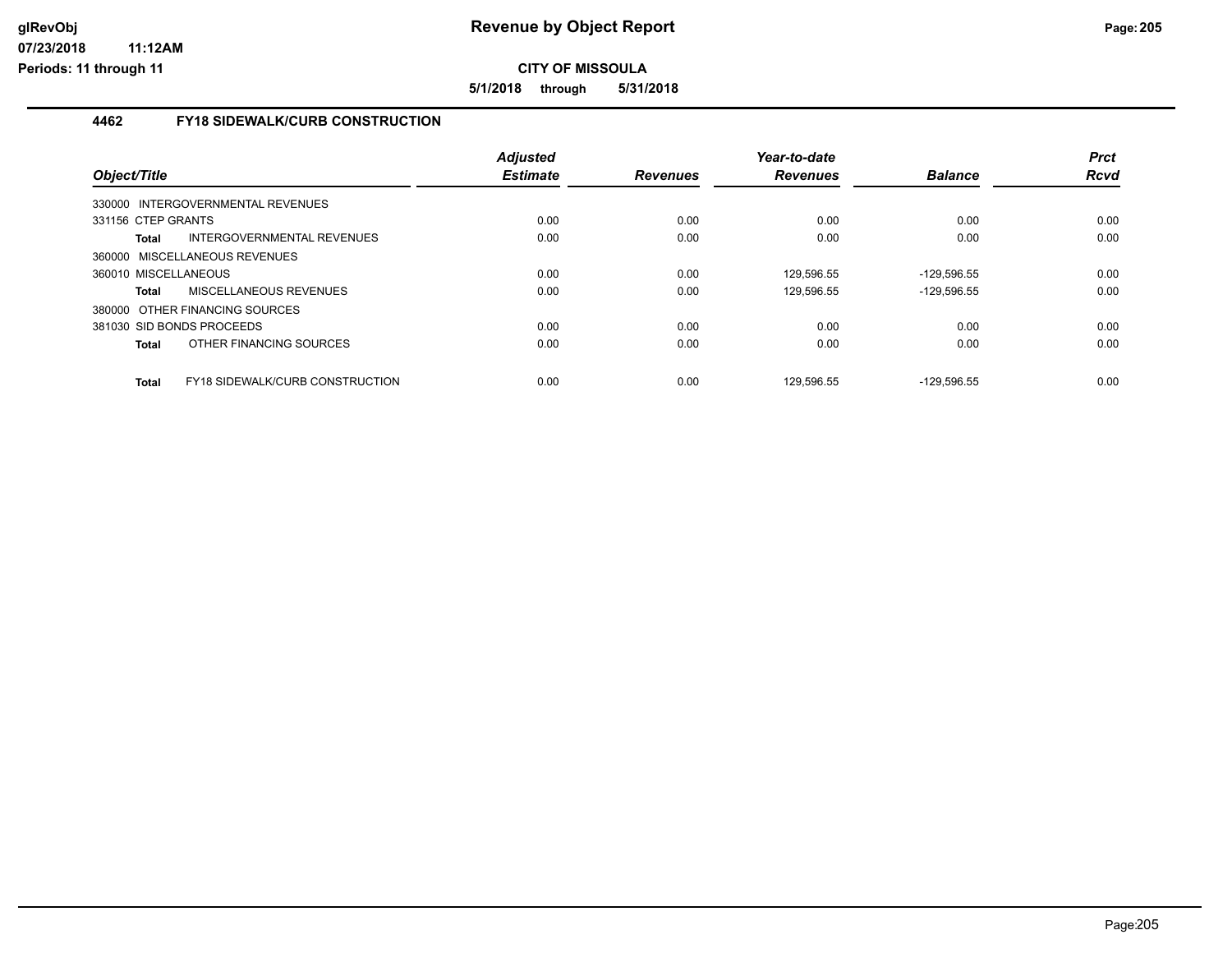**5/1/2018 through 5/31/2018**

**4463 FY2019 CURB/SIDEWALK**

**4463 FY2019 CURB/SIDEWALK**

|                                         | <b>Adjusted</b> |                 | Year-to-date    |                | <b>Prct</b> |
|-----------------------------------------|-----------------|-----------------|-----------------|----------------|-------------|
| Object/Title                            | <b>Estimate</b> | <b>Revenues</b> | <b>Revenues</b> | <b>Balance</b> | <b>Rcvd</b> |
| 360000 MISCELLANEOUS REVENUES           |                 |                 |                 |                |             |
| 360010 MISCELLANEOUS                    | 0.00            | 0.00            | 0.00            | 0.00           | 0.00        |
| MISCELLANEOUS REVENUES<br><b>Total</b>  | 0.00            | 0.00            | 0.00            | 0.00           | 0.00        |
| 380000 OTHER FINANCING SOURCES          |                 |                 |                 |                |             |
| 381030 SID BONDS PROCEEDS               | 0.00            | 0.00            | 0.00            | 0.00           | 0.00        |
| OTHER FINANCING SOURCES<br><b>Total</b> | 0.00            | 0.00            | 0.00            | 0.00           | 0.00        |
|                                         |                 |                 |                 |                |             |
| <b>FY2019 CURB/SIDEWALK</b><br>Total    | 0.00            | 0.00            | 0.00            | 0.00           | 0.00        |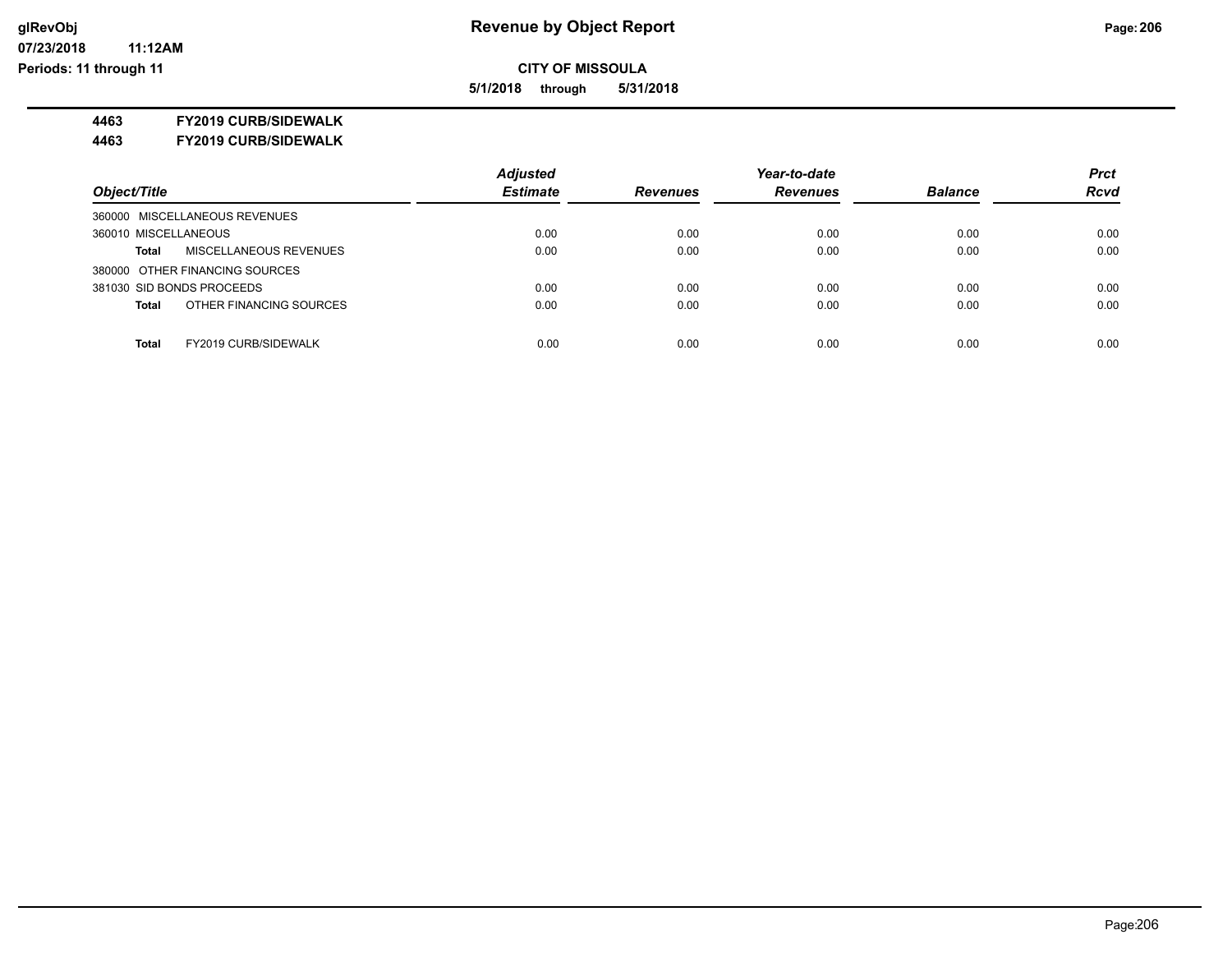**CITY OF MISSOULA**

**5/1/2018 through 5/31/2018**

#### **4463 FY2019 CURB/SIDEWALK**

**11:12AM**

| Object/Title                            | <b>Adjusted</b><br><b>Estimate</b> | <b>Revenues</b> | Year-to-date<br><b>Revenues</b> | <b>Balance</b> | <b>Prct</b><br><b>Rcvd</b> |
|-----------------------------------------|------------------------------------|-----------------|---------------------------------|----------------|----------------------------|
| 360000 MISCELLANEOUS REVENUES           |                                    |                 |                                 |                |                            |
| 360010 MISCELLANEOUS                    | 0.00                               | 0.00            | 0.00                            | 0.00           | 0.00                       |
| MISCELLANEOUS REVENUES<br>Total         | 0.00                               | 0.00            | 0.00                            | 0.00           | 0.00                       |
| 380000 OTHER FINANCING SOURCES          |                                    |                 |                                 |                |                            |
| 381030 SID BONDS PROCEEDS               | 0.00                               | 0.00            | 0.00                            | 0.00           | 0.00                       |
| OTHER FINANCING SOURCES<br><b>Total</b> | 0.00                               | 0.00            | 0.00                            | 0.00           | 0.00                       |
| <b>FY2019 CURB/SIDEWALK</b><br>Total    | 0.00                               | 0.00            | 0.00                            | 0.00           | 0.00                       |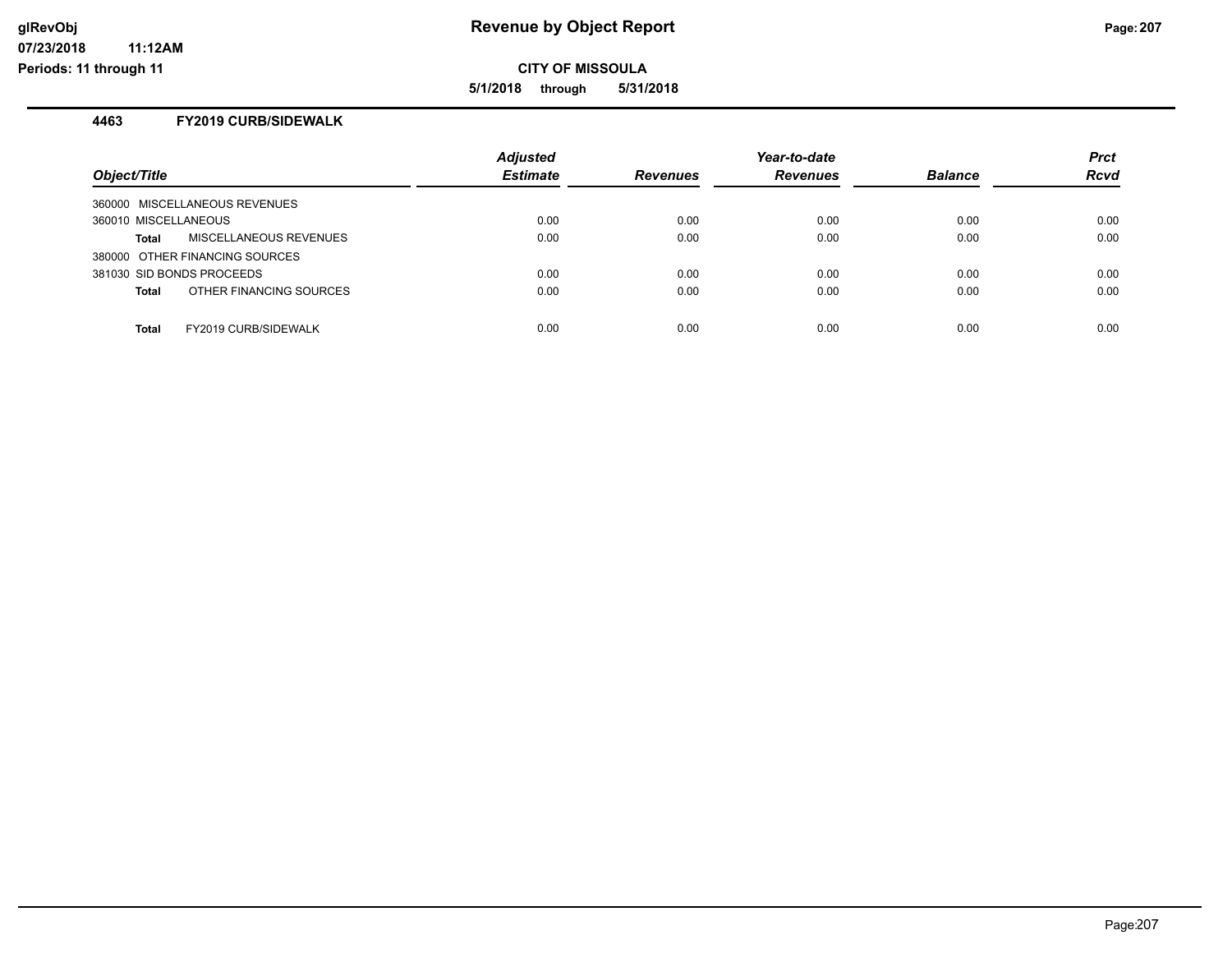**5/1/2018 through 5/31/2018**

### **4542 SID 542 HILLVIEW WAY**

**4542 SID 542 HILLVIEW WAY**

|              |                                | <b>Adjusted</b> |                 | Year-to-date    |                | Prct        |
|--------------|--------------------------------|-----------------|-----------------|-----------------|----------------|-------------|
| Object/Title |                                | <b>Estimate</b> | <b>Revenues</b> | <b>Revenues</b> | <b>Balance</b> | <b>Rcvd</b> |
|              | 380000 OTHER FINANCING SOURCES |                 |                 |                 |                |             |
|              | 383000 OPERATING TRANSFERS     | 0.00            | 0.00            | 0.00            | 0.00           | 0.00        |
| Total        | OTHER FINANCING SOURCES        | 0.00            | 0.00            | 0.00            | 0.00           | 0.00        |
| <b>Total</b> | SID 542 HILLVIEW WAY           | 0.00            | 0.00            | 0.00            | 0.00           | 0.00        |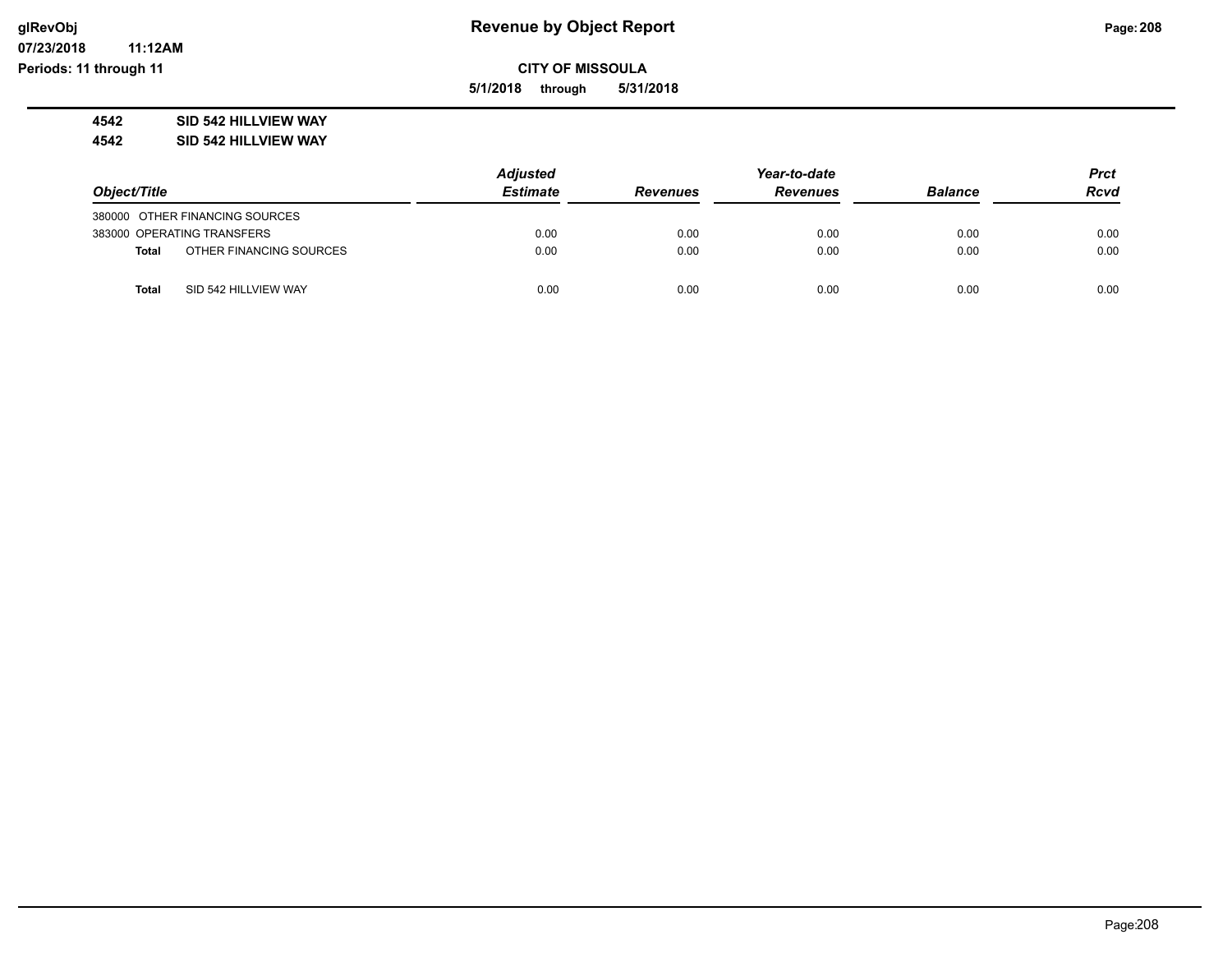**CITY OF MISSOULA**

**5/1/2018 through 5/31/2018**

#### **4542 SID 542 HILLVIEW WAY**

| Object/Title |                                | <b>Adjusted</b><br><b>Estimate</b> | <b>Revenues</b> | Year-to-date<br><b>Revenues</b> | <b>Balance</b> | <b>Prct</b><br><b>Rcvd</b> |
|--------------|--------------------------------|------------------------------------|-----------------|---------------------------------|----------------|----------------------------|
|              | 380000 OTHER FINANCING SOURCES |                                    |                 |                                 |                |                            |
|              | 383000 OPERATING TRANSFERS     | 0.00                               | 0.00            | 0.00                            | 0.00           | 0.00                       |
| <b>Total</b> | OTHER FINANCING SOURCES        | 0.00                               | 0.00            | 0.00                            | 0.00           | 0.00                       |
| <b>Total</b> | SID 542 HILLVIEW WAY           | 0.00                               | 0.00            | 0.00                            | 0.00           | 0.00                       |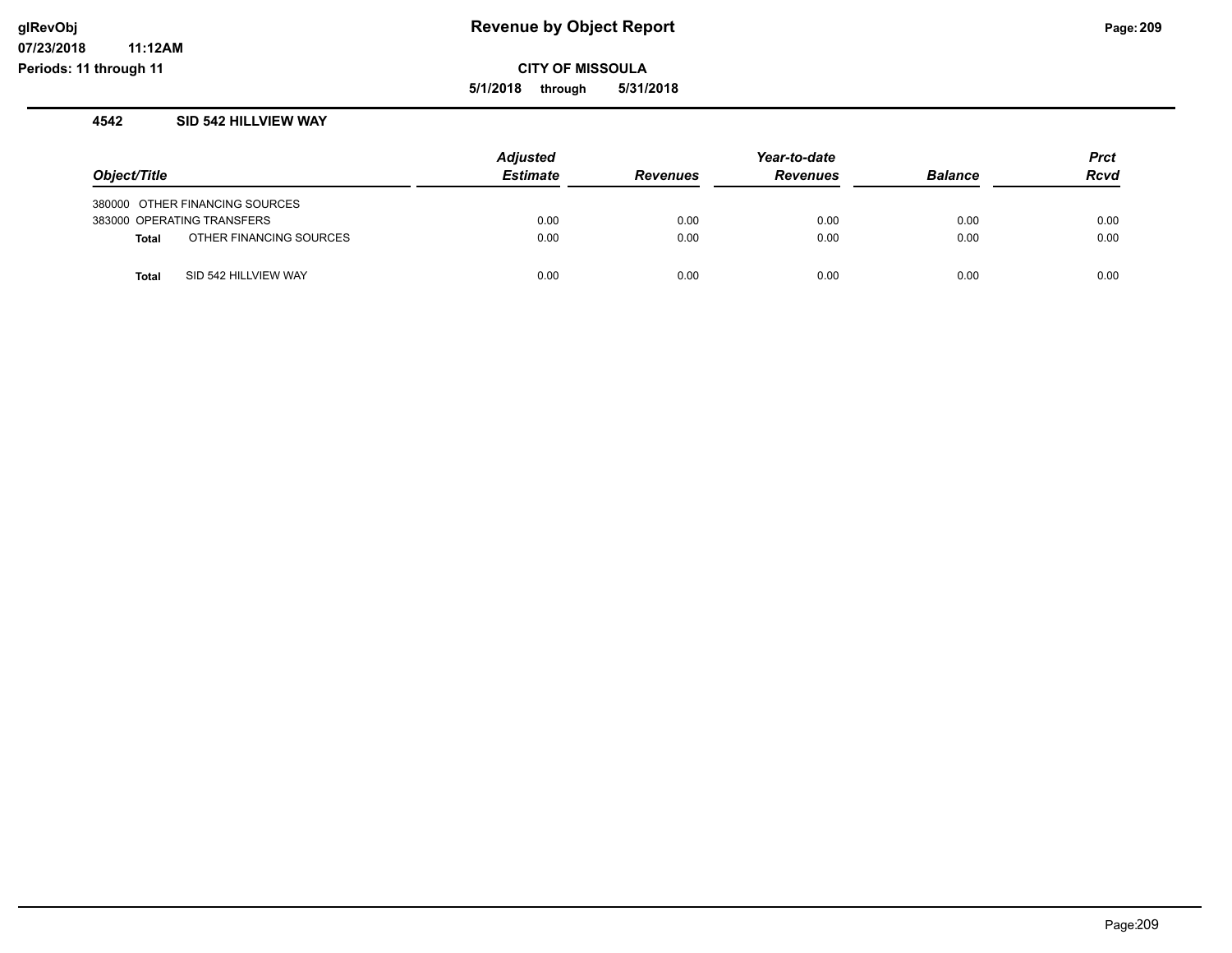**5/1/2018 through 5/31/2018**

### **4941 HILLVIEW WAY CONSTRUCTION**

#### **4941 HILLVIEW WAY CONSTRUCTION**

|                                           | <b>Adjusted</b> |                 | Year-to-date    |                | <b>Prct</b> |
|-------------------------------------------|-----------------|-----------------|-----------------|----------------|-------------|
| Object/Title                              | <b>Estimate</b> | <b>Revenues</b> | <b>Revenues</b> | <b>Balance</b> | <b>Rcvd</b> |
| 360000 MISCELLANEOUS REVENUES             |                 |                 |                 |                |             |
| 360010 MISCELLANEOUS                      | 0.00            | 0.00            | 0.00            | 0.00           | 0.00        |
| <b>MISCELLANEOUS REVENUES</b><br>Total    | 0.00            | 0.00            | 0.00            | 0.00           | 0.00        |
| 370000 INVESTMENTS & ROYALTY EARNINGS     |                 |                 |                 |                |             |
| 371010 INTEREST ON INVESTMENTS            | 0.00            | 0.00            | 0.00            | 0.00           | 0.00        |
| INVESTMENTS & ROYALTY EARNINGS<br>Total   | 0.00            | 0.00            | 0.00            | 0.00           | 0.00        |
| 380000 OTHER FINANCING SOURCES            |                 |                 |                 |                |             |
| 381030 SID BONDS PROCEEDS                 | 0.00            | 0.00            | 0.00            | 0.00           | 0.00        |
| OTHER FINANCING SOURCES<br>Total          | 0.00            | 0.00            | 0.00            | 0.00           | 0.00        |
|                                           |                 |                 |                 |                |             |
| <b>HILLVIEW WAY CONSTRUCTION</b><br>Total | 0.00            | 0.00            | 0.00            | 0.00           | 0.00        |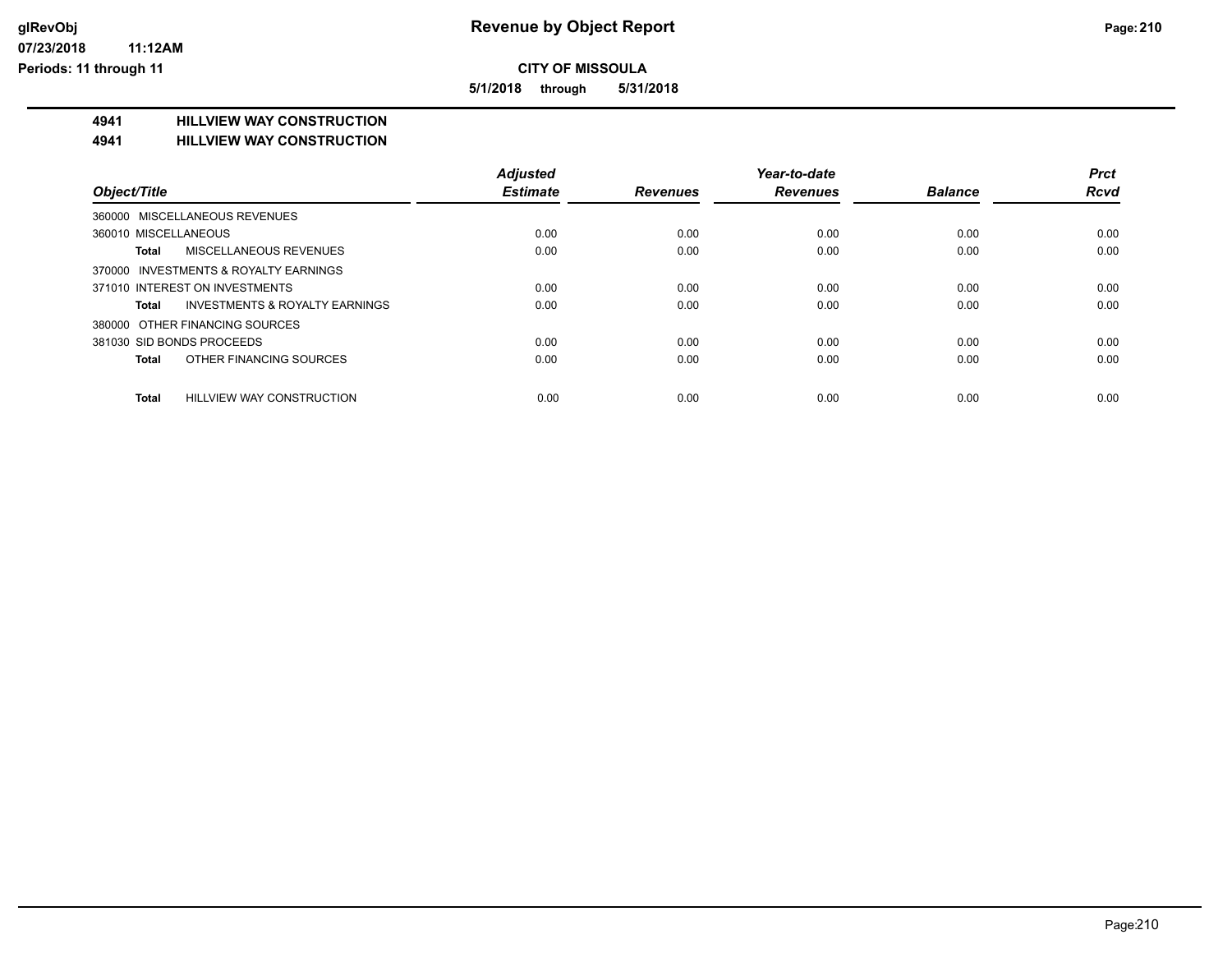**CITY OF MISSOULA**

**5/1/2018 through 5/31/2018**

# **4941 HILLVIEW WAY CONSTRUCTION**

**11:12AM**

|                                                | <b>Adjusted</b> |                 | Year-to-date    |                | <b>Prct</b> |
|------------------------------------------------|-----------------|-----------------|-----------------|----------------|-------------|
| Object/Title                                   | <b>Estimate</b> | <b>Revenues</b> | <b>Revenues</b> | <b>Balance</b> | <b>Rcvd</b> |
| 360000 MISCELLANEOUS REVENUES                  |                 |                 |                 |                |             |
| 360010 MISCELLANEOUS                           | 0.00            | 0.00            | 0.00            | 0.00           | 0.00        |
| MISCELLANEOUS REVENUES<br>Total                | 0.00            | 0.00            | 0.00            | 0.00           | 0.00        |
| INVESTMENTS & ROYALTY EARNINGS<br>370000       |                 |                 |                 |                |             |
| 371010 INTEREST ON INVESTMENTS                 | 0.00            | 0.00            | 0.00            | 0.00           | 0.00        |
| INVESTMENTS & ROYALTY EARNINGS<br><b>Total</b> | 0.00            | 0.00            | 0.00            | 0.00           | 0.00        |
| OTHER FINANCING SOURCES<br>380000              |                 |                 |                 |                |             |
| 381030 SID BONDS PROCEEDS                      | 0.00            | 0.00            | 0.00            | 0.00           | 0.00        |
| OTHER FINANCING SOURCES<br><b>Total</b>        | 0.00            | 0.00            | 0.00            | 0.00           | 0.00        |
| HILLVIEW WAY CONSTRUCTION<br><b>Total</b>      | 0.00            | 0.00            | 0.00            | 0.00           | 0.00        |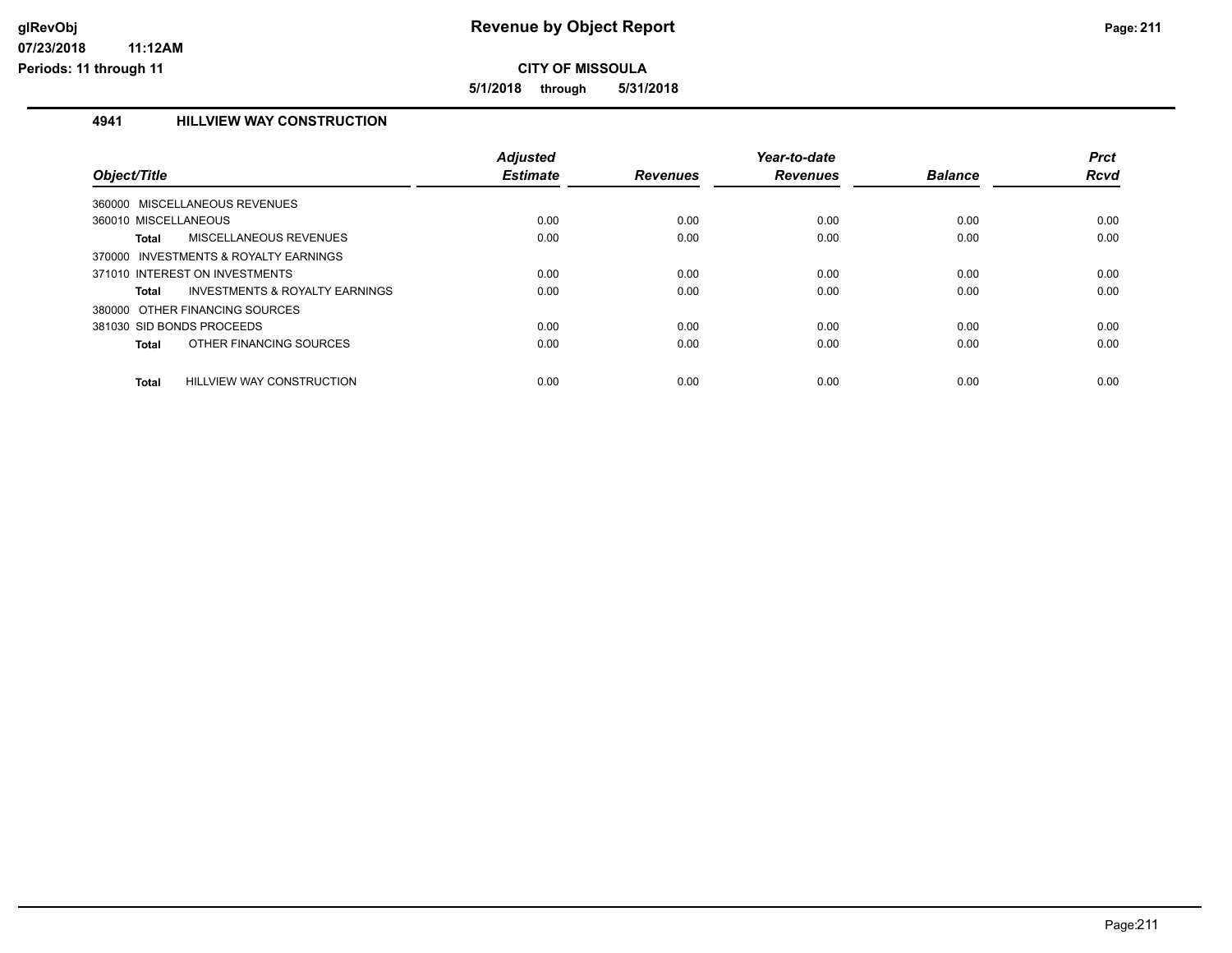**07/23/2018 11:12AM Periods: 11 through 11**

**CITY OF MISSOULA**

**5/1/2018 through 5/31/2018**

# **4945 PHILLIPS ST TRAFFIC CALMING**

**4945 PHILLIPS ST TRAFFIC CALMING**

|                                |                             | <b>Adjusted</b><br>Year-to-date |                 |                 |                |      |
|--------------------------------|-----------------------------|---------------------------------|-----------------|-----------------|----------------|------|
| Object/Title                   |                             | <b>Estimate</b>                 | <b>Revenues</b> | <b>Revenues</b> | <b>Balance</b> | Rcvd |
| 380000 OTHER FINANCING SOURCES |                             |                                 |                 |                 |                |      |
| 383000 OPERATING TRANSFERS     |                             | 0.00                            | 0.00            | 0.00            | 0.00           | 0.00 |
| Total                          | OTHER FINANCING SOURCES     | 0.00                            | 0.00            | 0.00            | 0.00           | 0.00 |
| <b>Total</b>                   | PHILLIPS ST TRAFFIC CALMING | 0.00                            | 0.00            | 0.00            | 0.00           | 0.00 |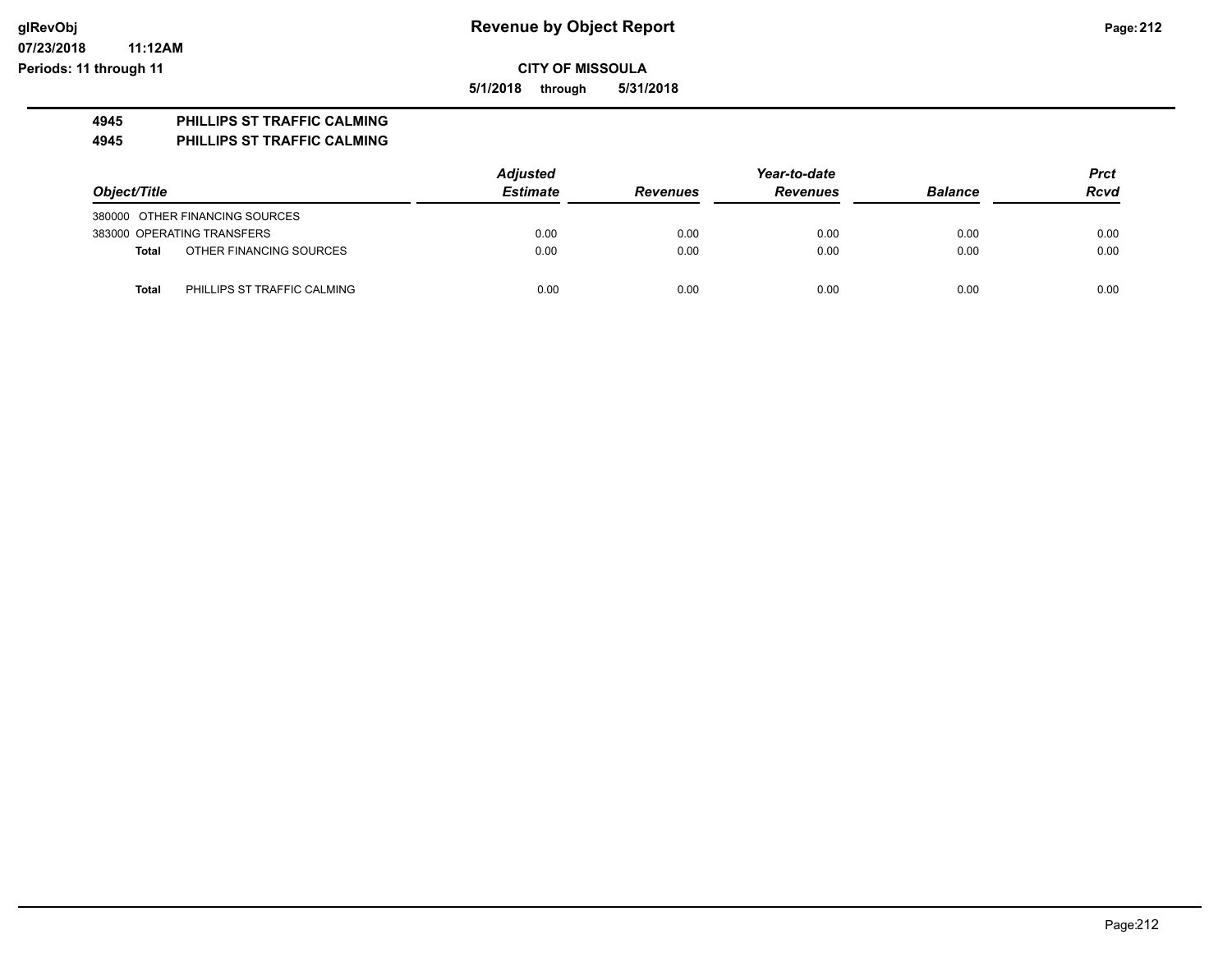**CITY OF MISSOULA**

**5/1/2018 through 5/31/2018**

#### **4945 PHILLIPS ST TRAFFIC CALMING**

**11:12AM**

|              |                                | <b>Adjusted</b> | Year-to-date    |                 |                | <b>Prct</b> |
|--------------|--------------------------------|-----------------|-----------------|-----------------|----------------|-------------|
| Object/Title |                                | <b>Estimate</b> | <b>Revenues</b> | <b>Revenues</b> | <b>Balance</b> | <b>Rcvd</b> |
|              | 380000 OTHER FINANCING SOURCES |                 |                 |                 |                |             |
|              | 383000 OPERATING TRANSFERS     | 0.00            | 0.00            | 0.00            | 0.00           | 0.00        |
| <b>Total</b> | OTHER FINANCING SOURCES        | 0.00            | 0.00            | 0.00            | 0.00           | 0.00        |
| <b>Total</b> | PHILLIPS ST TRAFFIC CALMING    | 0.00            | 0.00            | 0.00            | 0.00           | 0.00        |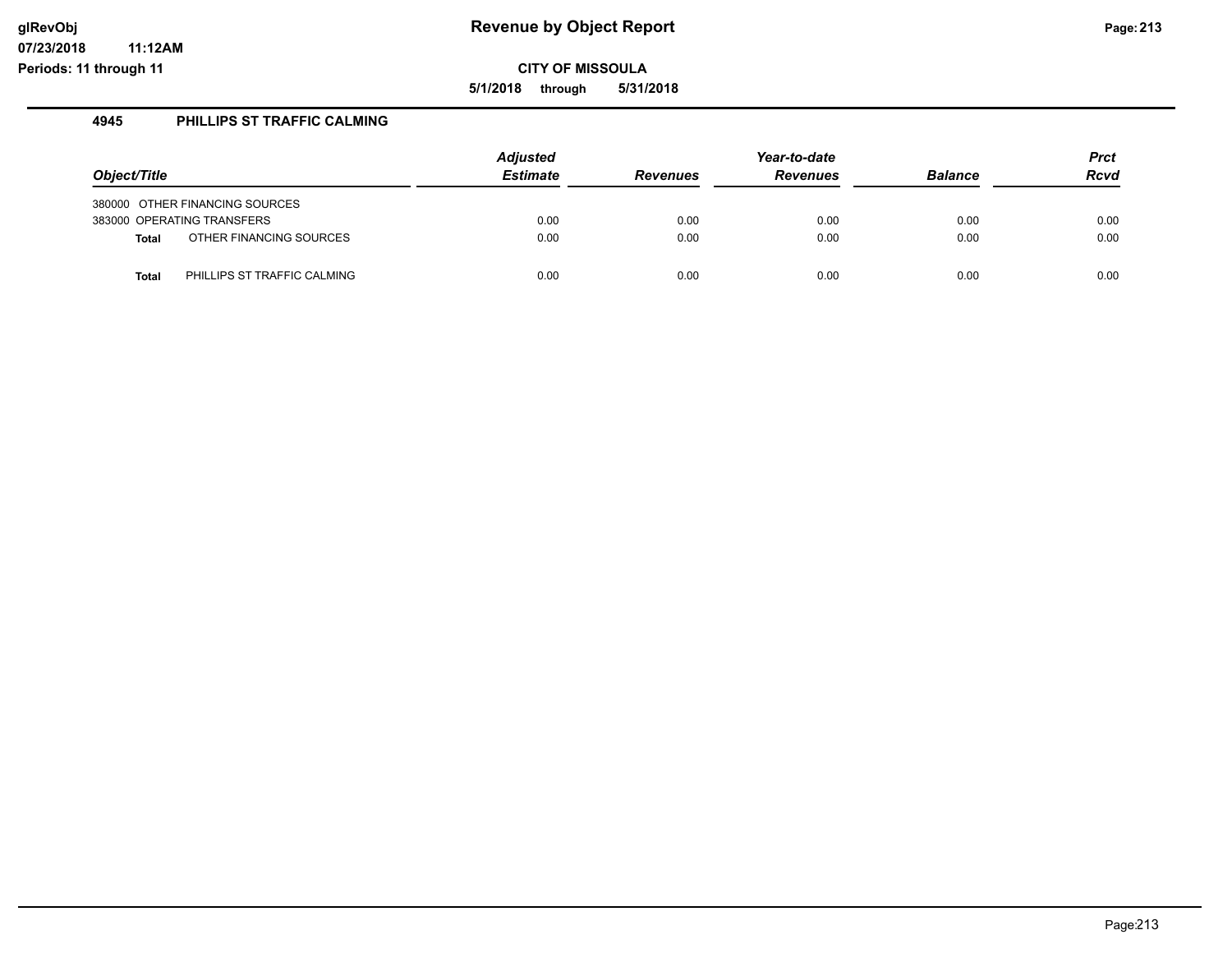#### **07/23/2018 11:12AM Periods: 11 through 11**

**CITY OF MISSOULA**

**5/1/2018 through 5/31/2018**

### **4946 PATTEE CREEK DR. TRAFFIC CALMING 4946 PATTEE CREEK DR. TRAFFIC CALMING**

|                                                  | <b>Adjusted</b> |                 | Year-to-date    |                | Prct |
|--------------------------------------------------|-----------------|-----------------|-----------------|----------------|------|
| Object/Title                                     | <b>Estimate</b> | <b>Revenues</b> | <b>Revenues</b> | <b>Balance</b> | Rcvd |
| 380000 OTHER FINANCING SOURCES                   |                 |                 |                 |                |      |
| 383000 OPERATING TRANSFERS                       | 0.00            | 0.00            | 0.00            | 0.00           | 0.00 |
| OTHER FINANCING SOURCES<br>Total                 | 0.00            | 0.00            | 0.00            | 0.00           | 0.00 |
| PATTEE CREEK DR. TRAFFIC CALMING<br><b>Total</b> | 0.00            | 0.00            | 0.00            | 0.00           | 0.00 |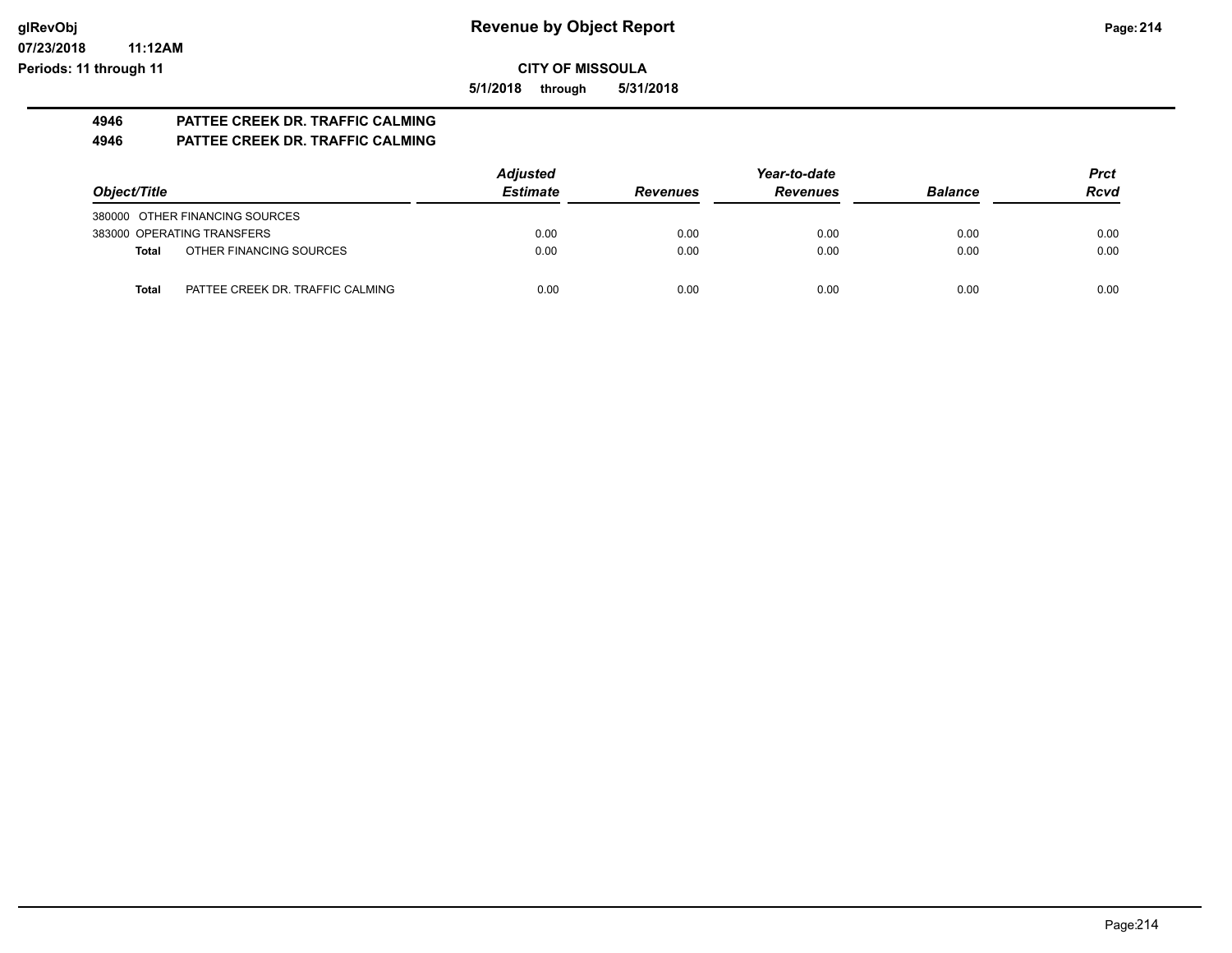**5/1/2018 through 5/31/2018**

### **4946 PATTEE CREEK DR. TRAFFIC CALMING**

| Object/Title |                                  | <b>Adjusted</b><br><b>Estimate</b> | <b>Revenues</b> | Year-to-date<br><b>Revenues</b> | <b>Balance</b> | <b>Prct</b><br><b>Rcvd</b> |
|--------------|----------------------------------|------------------------------------|-----------------|---------------------------------|----------------|----------------------------|
|              | 380000 OTHER FINANCING SOURCES   |                                    |                 |                                 |                |                            |
|              | 383000 OPERATING TRANSFERS       | 0.00                               | 0.00            | 0.00                            | 0.00           | 0.00                       |
| Total        | OTHER FINANCING SOURCES          | 0.00                               | 0.00            | 0.00                            | 0.00           | 0.00                       |
| <b>Total</b> | PATTEE CREEK DR. TRAFFIC CALMING | 0.00                               | 0.00            | 0.00                            | 0.00           | 0.00                       |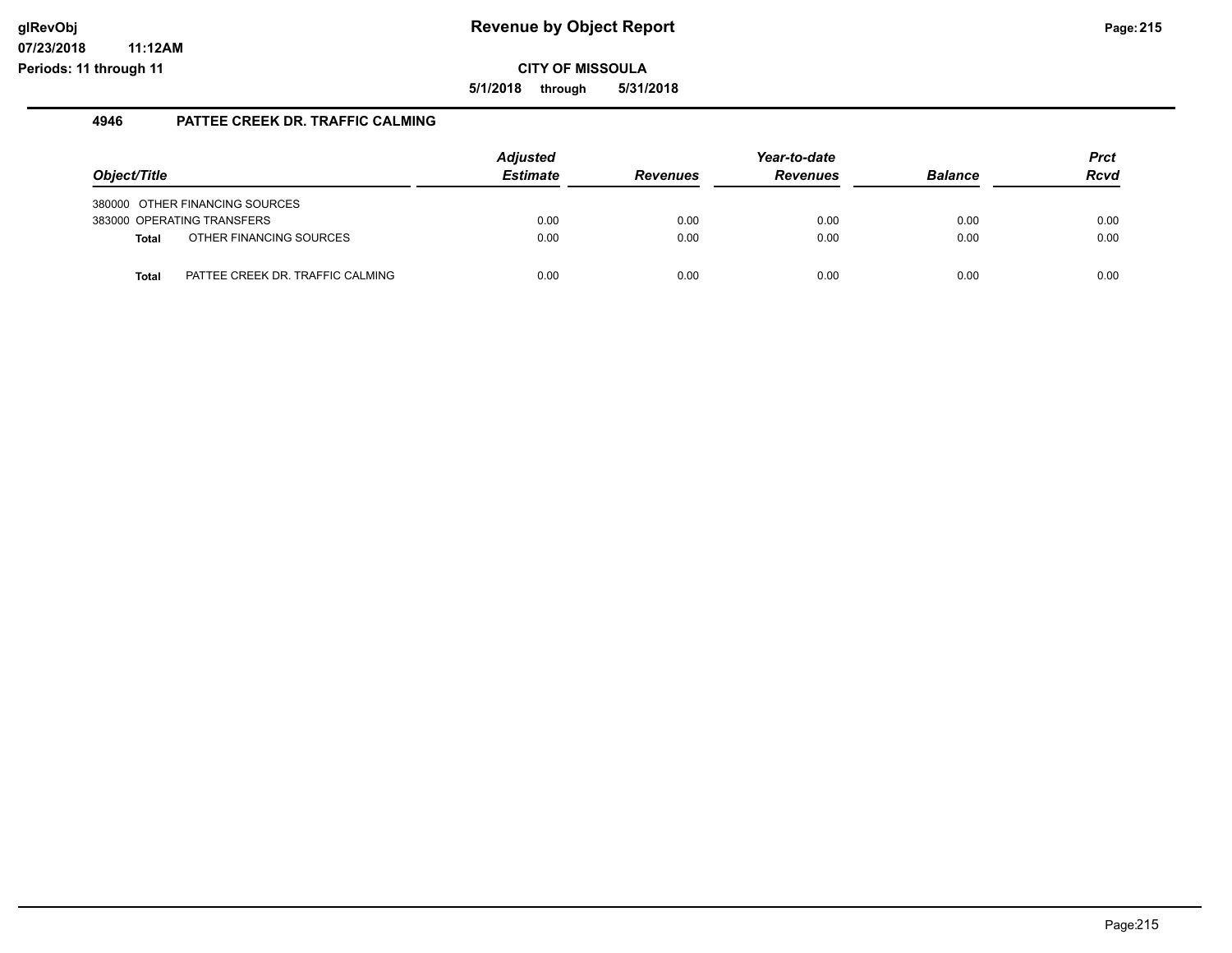**5/1/2018 through 5/31/2018**

# **4948 STORMWATER OUTFALL RETROFITS**

# **4948 STORMWATER OUTFALL RETROFITS**

|                     |                                     | <b>Adjusted</b> |                 | Year-to-date    |                | Prct |
|---------------------|-------------------------------------|-----------------|-----------------|-----------------|----------------|------|
| Object/Title        |                                     | <b>Estimate</b> | <b>Revenues</b> | <b>Revenues</b> | <b>Balance</b> | Rcvd |
|                     | 330000 INTERGOVERNMENTAL REVENUES   |                 |                 |                 |                |      |
| 334121 DNRC GRANT   |                                     | 0.00            | 0.00            | 4,746.49        | $-4.746.49$    | 0.00 |
|                     | 337003 HEALTH DEPT-STORM WATER MGMT | 0.00            | 0.00            | 0.00            | 0.00           | 0.00 |
| 337004 MRA GRANTS   |                                     | 0.00            | 0.00            | 0.00            | 0.00           | 0.00 |
| Total               | INTERGOVERNMENTAL REVENUES          | 0.00            | 0.00            | 4,746.49        | $-4,746.49$    | 0.00 |
|                     | 380000 OTHER FINANCING SOURCES      |                 |                 |                 |                |      |
| 383014 TRANS FR MRA |                                     | 0.00            | 0.00            | 0.00            | 0.00           | 0.00 |
| 383015 TRANS FR MPC |                                     | 0.00            | 0.00            | 0.00            | 0.00           | 0.00 |
| <b>Total</b>        | OTHER FINANCING SOURCES             | 0.00            | 0.00            | 0.00            | 0.00           | 0.00 |
| <b>Total</b>        | STORMWATER OUTFALL RETROFITS        | 0.00            | 0.00            | 4.746.49        | $-4.746.49$    | 0.00 |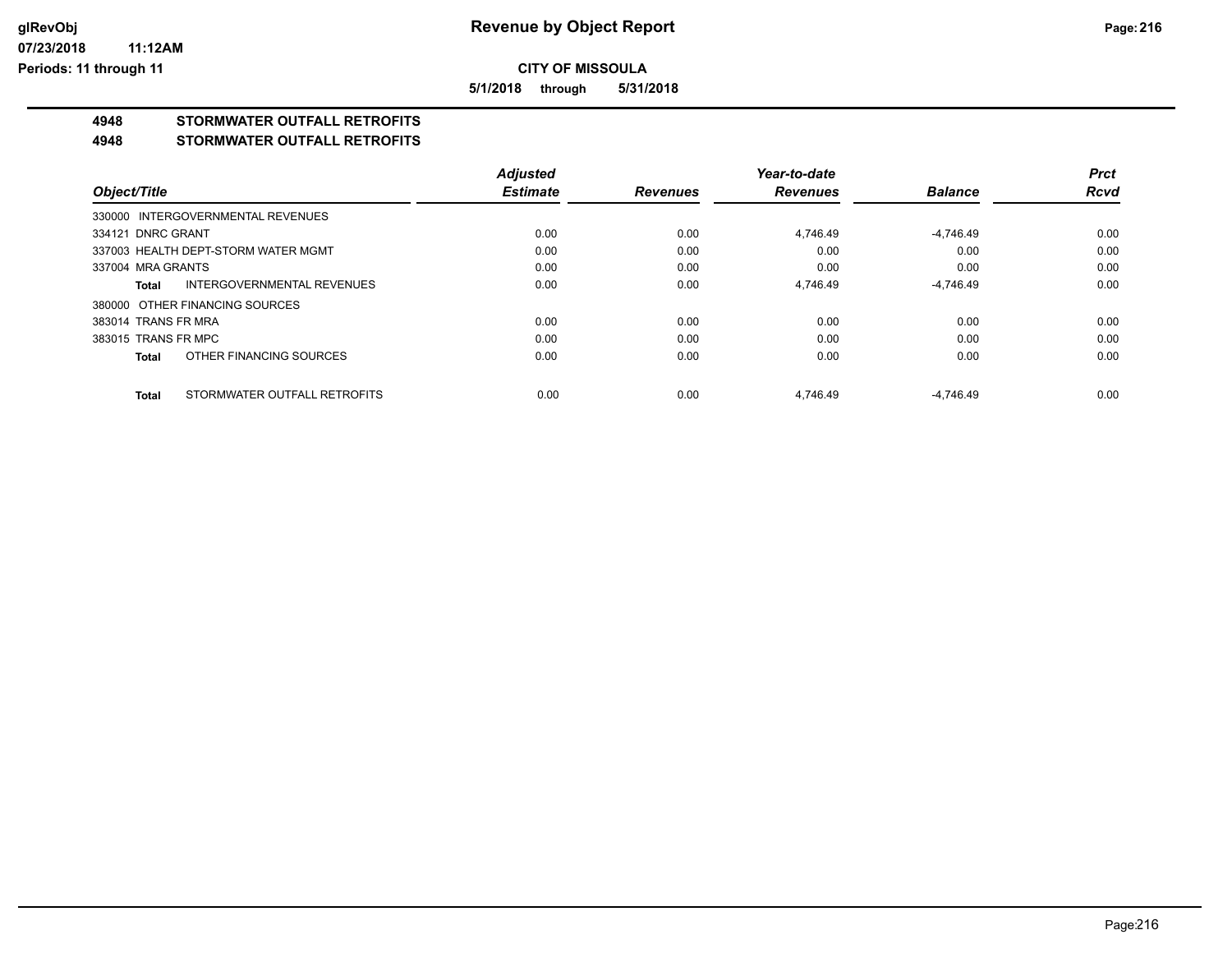**5/1/2018 through 5/31/2018**

## **4948 STORMWATER OUTFALL RETROFITS**

| Object/Title                                 | <b>Adjusted</b><br><b>Estimate</b> | <b>Revenues</b> | Year-to-date<br><b>Revenues</b> | <b>Balance</b> | <b>Prct</b><br><b>Rcvd</b> |
|----------------------------------------------|------------------------------------|-----------------|---------------------------------|----------------|----------------------------|
| 330000 INTERGOVERNMENTAL REVENUES            |                                    |                 |                                 |                |                            |
| 334121 DNRC GRANT                            | 0.00                               | 0.00            | 4,746.49                        | $-4,746.49$    | 0.00                       |
| 337003 HEALTH DEPT-STORM WATER MGMT          | 0.00                               | 0.00            | 0.00                            | 0.00           | 0.00                       |
| 337004 MRA GRANTS                            | 0.00                               | 0.00            | 0.00                            | 0.00           | 0.00                       |
| INTERGOVERNMENTAL REVENUES<br>Total          | 0.00                               | 0.00            | 4,746.49                        | $-4,746.49$    | 0.00                       |
| 380000 OTHER FINANCING SOURCES               |                                    |                 |                                 |                |                            |
| 383014 TRANS FR MRA                          | 0.00                               | 0.00            | 0.00                            | 0.00           | 0.00                       |
| 383015 TRANS FR MPC                          | 0.00                               | 0.00            | 0.00                            | 0.00           | 0.00                       |
| OTHER FINANCING SOURCES<br><b>Total</b>      | 0.00                               | 0.00            | 0.00                            | 0.00           | 0.00                       |
| STORMWATER OUTFALL RETROFITS<br><b>Total</b> | 0.00                               | 0.00            | 4.746.49                        | $-4.746.49$    | 0.00                       |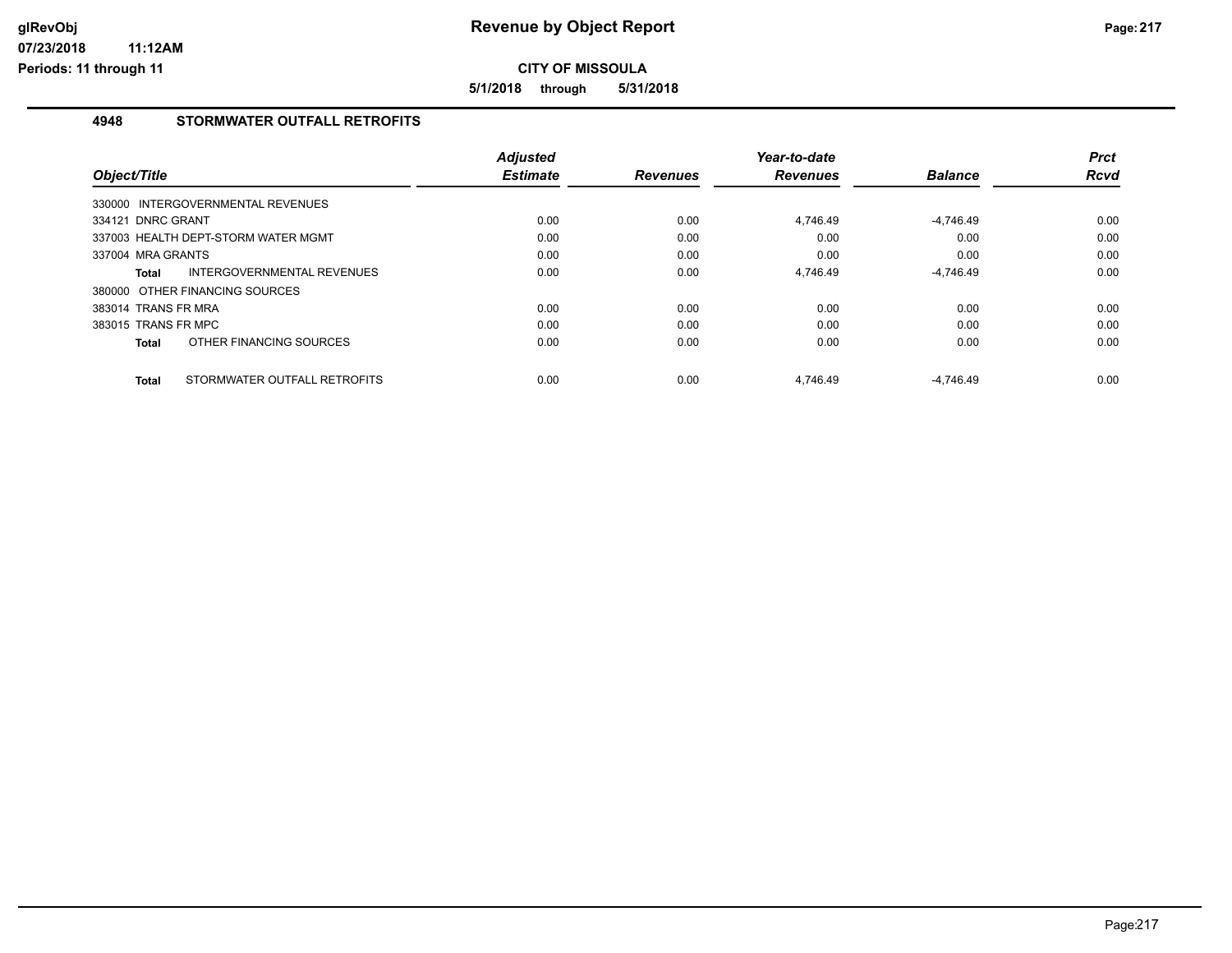**5/1/2018 through 5/31/2018**

**4949 WAYFINDING PROJECT**

**4949 WAYFINDING PROJECT**

|                                            | <b>Adjusted</b> |                 | Year-to-date    |                | <b>Prct</b> |
|--------------------------------------------|-----------------|-----------------|-----------------|----------------|-------------|
| Object/Title                               | <b>Estimate</b> | <b>Revenues</b> | <b>Revenues</b> | <b>Balance</b> | <b>Rcvd</b> |
| 330000 INTERGOVERNMENTAL REVENUES          |                 |                 |                 |                |             |
| 334125 FWP GRANT                           | 0.00            | 0.00            | 0.00            | 0.00           | 0.00        |
| <b>INTERGOVERNMENTAL REVENUES</b><br>Total | 0.00            | 0.00            | 0.00            | 0.00           | 0.00        |
| 360000 MISCELLANEOUS REVENUES              |                 |                 |                 |                |             |
| 365000 DONATIONS                           | 0.00            | 0.00            | 0.00            | 0.00           | 0.00        |
| MISCELLANEOUS REVENUES<br>Total            | 0.00            | 0.00            | 0.00            | 0.00           | 0.00        |
| 380000 OTHER FINANCING SOURCES             |                 |                 |                 |                |             |
| 383042 TRANSFERS FROM OTHER FUNDS          | 0.00            | 0.00            | 0.00            | 0.00           | 0.00        |
| OTHER FINANCING SOURCES<br>Total           | 0.00            | 0.00            | 0.00            | 0.00           | 0.00        |
|                                            |                 |                 |                 |                |             |
| <b>WAYFINDING PROJECT</b><br><b>Total</b>  | 0.00            | 0.00            | 0.00            | 0.00           | 0.00        |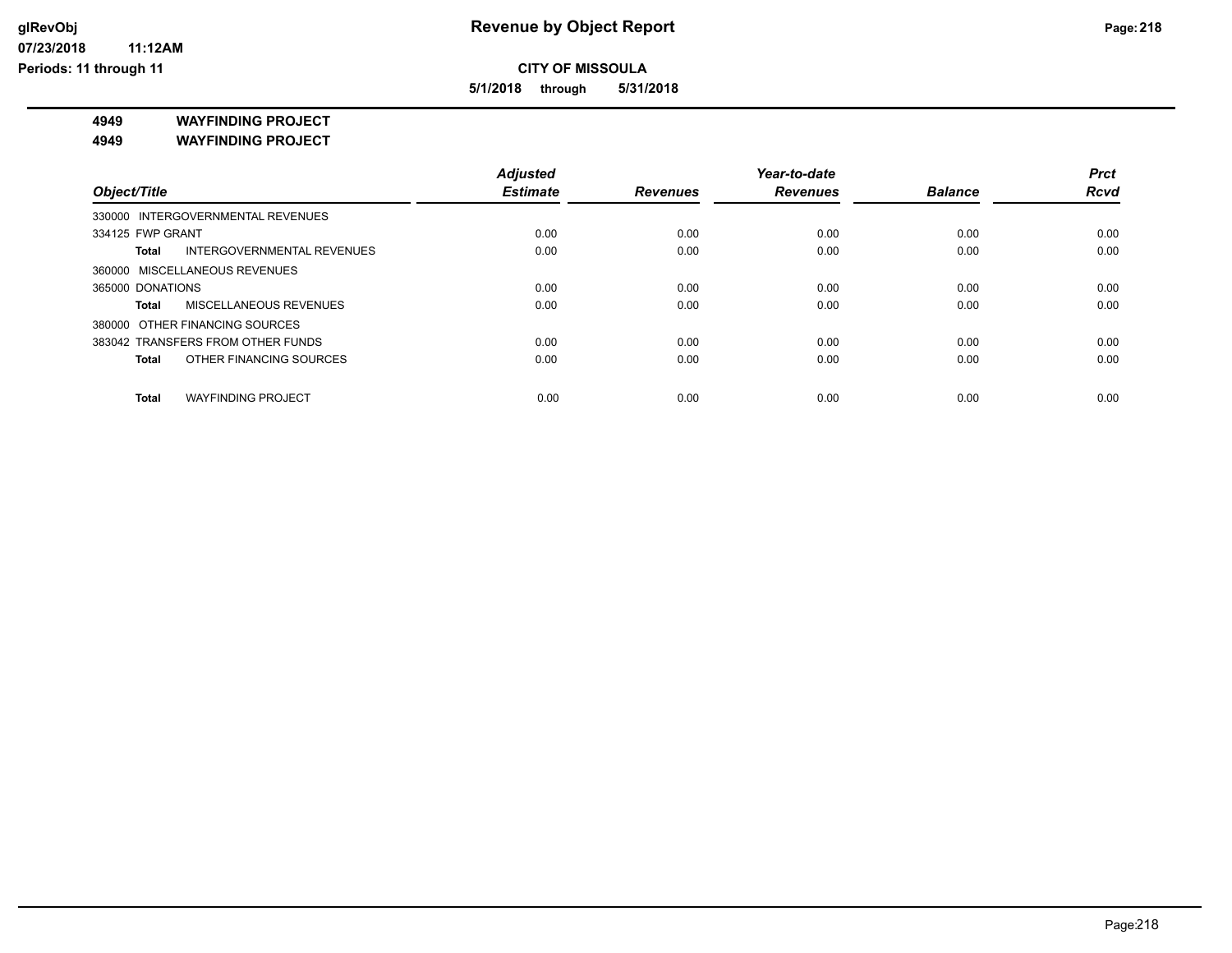**CITY OF MISSOULA**

**5/1/2018 through 5/31/2018**

#### **4949 WAYFINDING PROJECT**

| Object/Title                               | <b>Adjusted</b><br><b>Estimate</b> | <b>Revenues</b> | Year-to-date<br><b>Revenues</b> | <b>Balance</b> | <b>Prct</b><br><b>Rcvd</b> |
|--------------------------------------------|------------------------------------|-----------------|---------------------------------|----------------|----------------------------|
| 330000 INTERGOVERNMENTAL REVENUES          |                                    |                 |                                 |                |                            |
| 334125 FWP GRANT                           | 0.00                               | 0.00            | 0.00                            | 0.00           | 0.00                       |
| <b>INTERGOVERNMENTAL REVENUES</b><br>Total | 0.00                               | 0.00            | 0.00                            | 0.00           | 0.00                       |
| 360000 MISCELLANEOUS REVENUES              |                                    |                 |                                 |                |                            |
| 365000 DONATIONS                           | 0.00                               | 0.00            | 0.00                            | 0.00           | 0.00                       |
| <b>MISCELLANEOUS REVENUES</b><br>Total     | 0.00                               | 0.00            | 0.00                            | 0.00           | 0.00                       |
| 380000 OTHER FINANCING SOURCES             |                                    |                 |                                 |                |                            |
| 383042 TRANSFERS FROM OTHER FUNDS          | 0.00                               | 0.00            | 0.00                            | 0.00           | 0.00                       |
| OTHER FINANCING SOURCES<br><b>Total</b>    | 0.00                               | 0.00            | 0.00                            | 0.00           | 0.00                       |
| <b>WAYFINDING PROJECT</b><br><b>Total</b>  | 0.00                               | 0.00            | 0.00                            | 0.00           | 0.00                       |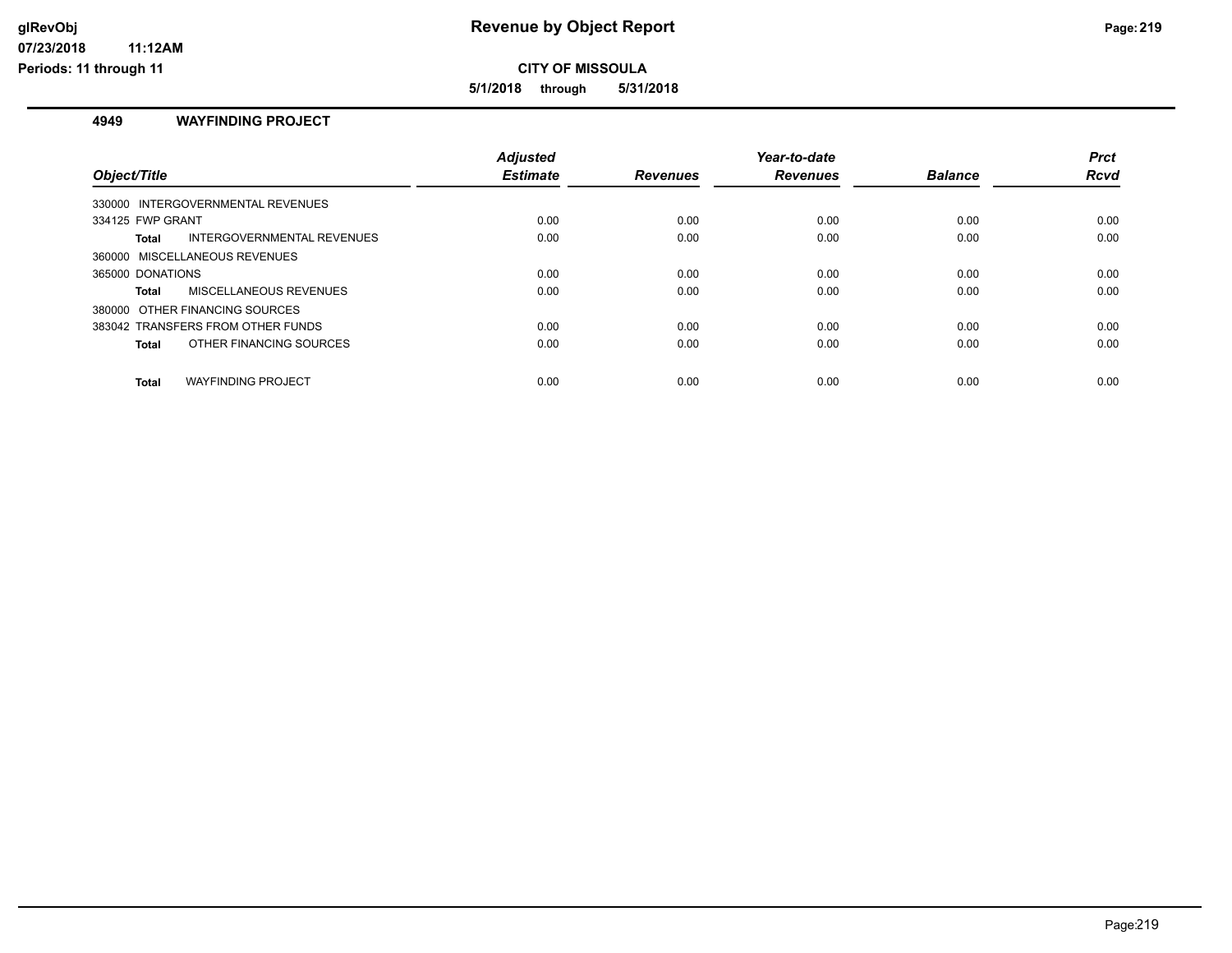**07/23/2018**

**glRevObj Revenue by Object Report Page:220** 

**Periods: 11 through 11**

**CITY OF MISSOULA**

**5/1/2018 through 5/31/2018**

## **4991 ARRA HB645 4991 ARRA HB645**

|                                        | <b>Adjusted</b> |                 |                 | <b>Prct</b>    |             |
|----------------------------------------|-----------------|-----------------|-----------------|----------------|-------------|
| Object/Title                           | <b>Estimate</b> | <b>Revenues</b> | <b>Revenues</b> | <b>Balance</b> | <b>Rcvd</b> |
| 360000 MISCELLANEOUS REVENUES          |                 |                 |                 |                |             |
| 360000 MISCELLANEOUS REVENUES          | 0.00            | 0.00            | 0.00            | 0.00           | 0.00        |
| MISCELLANEOUS REVENUES<br><b>Total</b> | 0.00            | 0.00            | 0.00            | 0.00           | 0.00        |
| ARRA HB645<br>Total                    | 0.00            | 0.00            | 0.00            | 0.00           | 0.00        |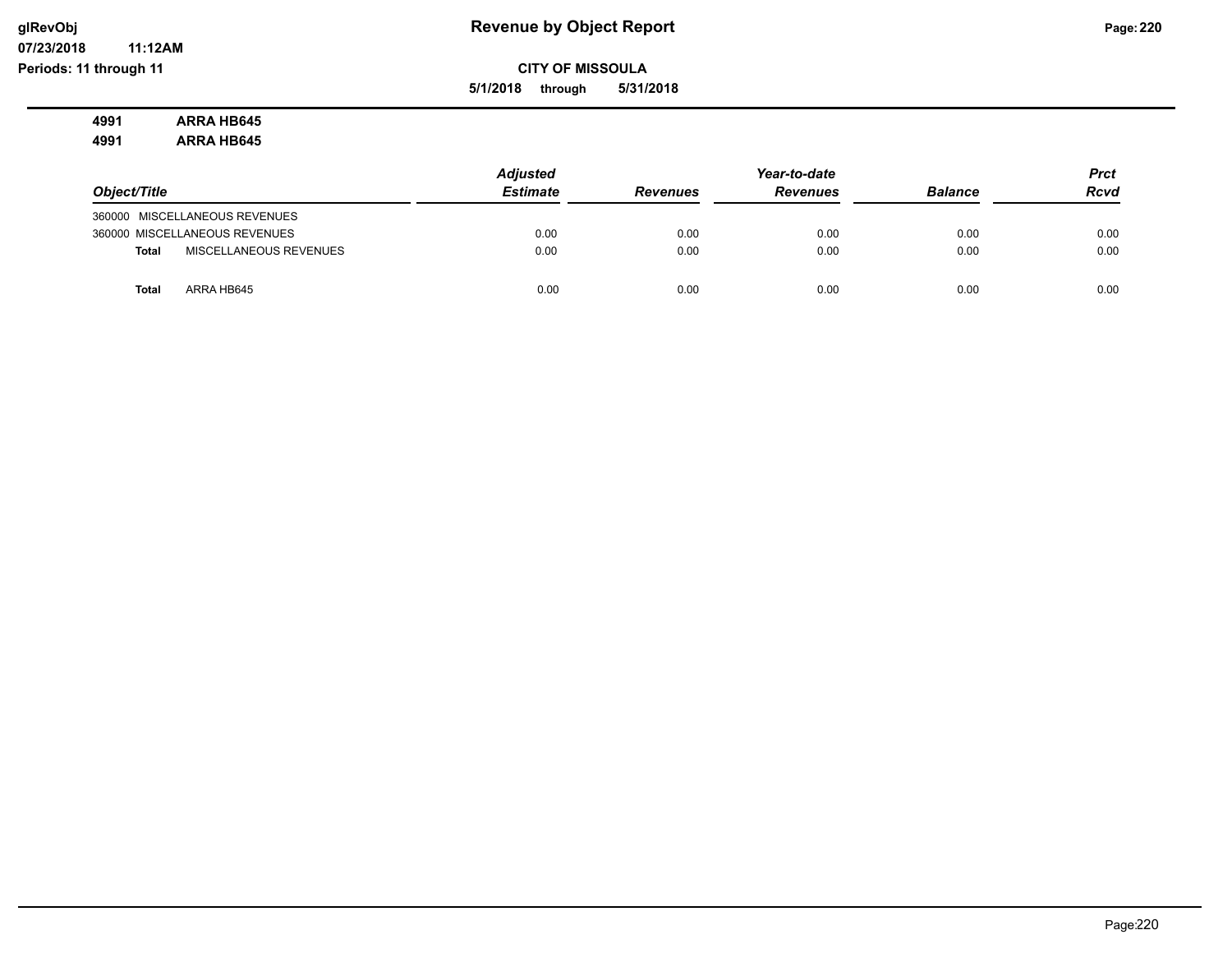**CITY OF MISSOULA**

**5/1/2018 through 5/31/2018**

**4991 ARRA HB645**

|              |                               | <b>Adjusted</b> |                 | Year-to-date   |             | <b>Prct</b> |
|--------------|-------------------------------|-----------------|-----------------|----------------|-------------|-------------|
| Object/Title | <b>Estimate</b>               | <b>Revenues</b> | <b>Revenues</b> | <b>Balance</b> | <b>Rcvd</b> |             |
|              | 360000 MISCELLANEOUS REVENUES |                 |                 |                |             |             |
|              | 360000 MISCELLANEOUS REVENUES | 0.00            | 0.00            | 0.00           | 0.00        | 0.00        |
| <b>Total</b> | MISCELLANEOUS REVENUES        | 0.00            | 0.00            | 0.00           | 0.00        | 0.00        |
| <b>Total</b> | ARRA HB645                    | 0.00            | 0.00            | 0.00           | 0.00        | 0.00        |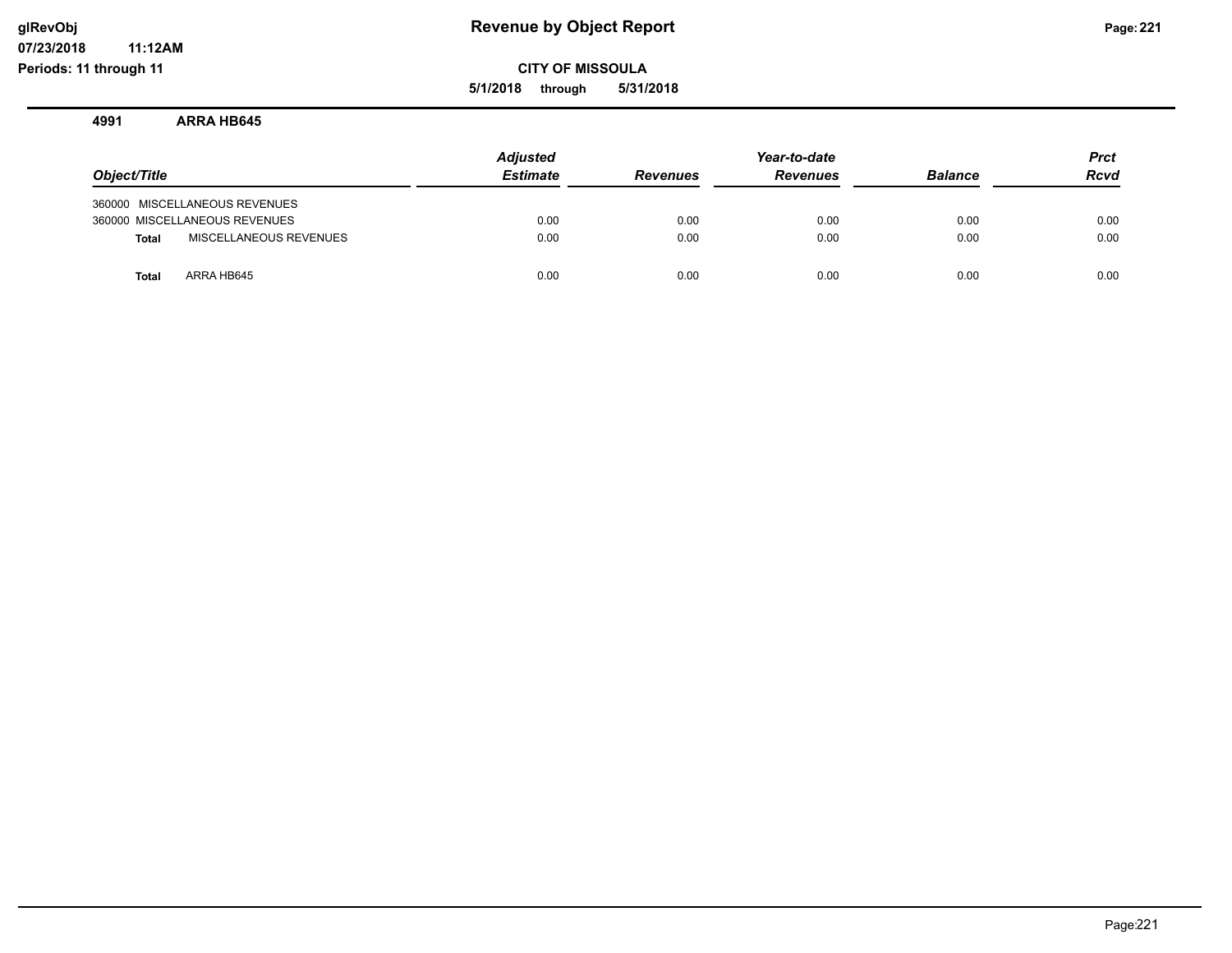**07/23/2018 11:12AM Periods: 11 through 11**

**CITY OF MISSOULA**

**5/1/2018 through 5/31/2018**

## **4992 WFL MILLER CREEK ROAD**

**4992 WFL MILLER CREEK ROAD**

| Object/Title        |                                   | <b>Adjusted</b> |                 |                 | <b>Prct</b>    |             |
|---------------------|-----------------------------------|-----------------|-----------------|-----------------|----------------|-------------|
|                     |                                   | <b>Estimate</b> | <b>Revenues</b> | <b>Revenues</b> | <b>Balance</b> | <b>Rcvd</b> |
|                     | 330000 INTERGOVERNMENTAL REVENUES |                 |                 |                 |                |             |
| 334990 ARRA FUNDING |                                   | 0.00            | 0.00            | 0.00            | 0.00           | 0.00        |
| <b>Total</b>        | INTERGOVERNMENTAL REVENUES        | 0.00            | 0.00            | 0.00            | 0.00           | 0.00        |
| Total               | WFL MILLER CREEK ROAD             | 0.00            | 0.00            | 0.00            | 0.00           | 0.00        |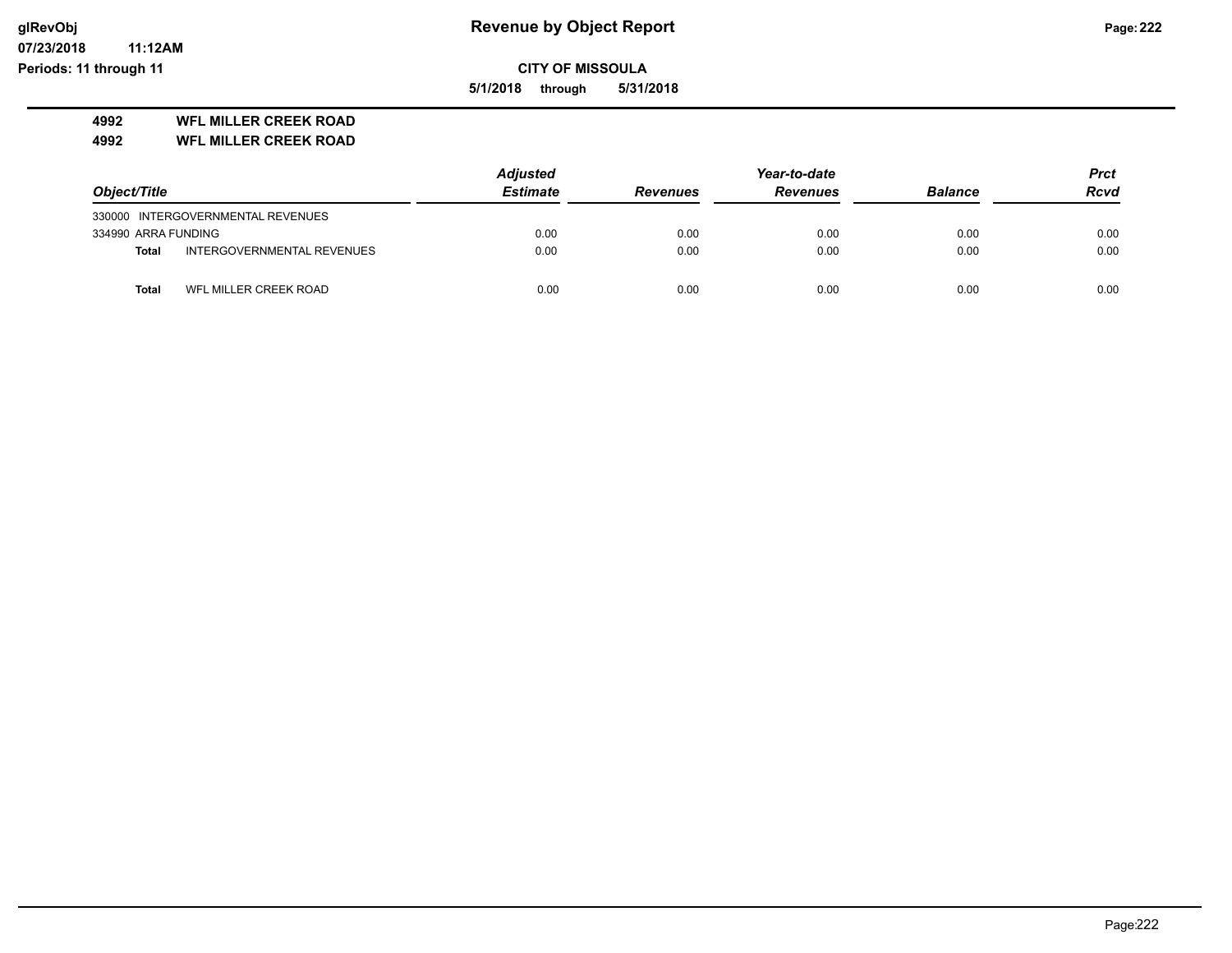**CITY OF MISSOULA**

**5/1/2018 through 5/31/2018**

## **4992 WFL MILLER CREEK ROAD**

|                     |                                   | <b>Adjusted</b> |                 | Year-to-date   |             | <b>Prct</b> |
|---------------------|-----------------------------------|-----------------|-----------------|----------------|-------------|-------------|
| Object/Title        | <b>Estimate</b>                   | <b>Revenues</b> | <b>Revenues</b> | <b>Balance</b> | <b>Rcvd</b> |             |
|                     | 330000 INTERGOVERNMENTAL REVENUES |                 |                 |                |             |             |
| 334990 ARRA FUNDING |                                   | 0.00            | 0.00            | 0.00           | 0.00        | 0.00        |
| <b>Total</b>        | INTERGOVERNMENTAL REVENUES        | 0.00            | 0.00            | 0.00           | 0.00        | 0.00        |
| <b>Total</b>        | WFL MILLER CREEK ROAD             | 0.00            | 0.00            | 0.00           | 0.00        | 0.00        |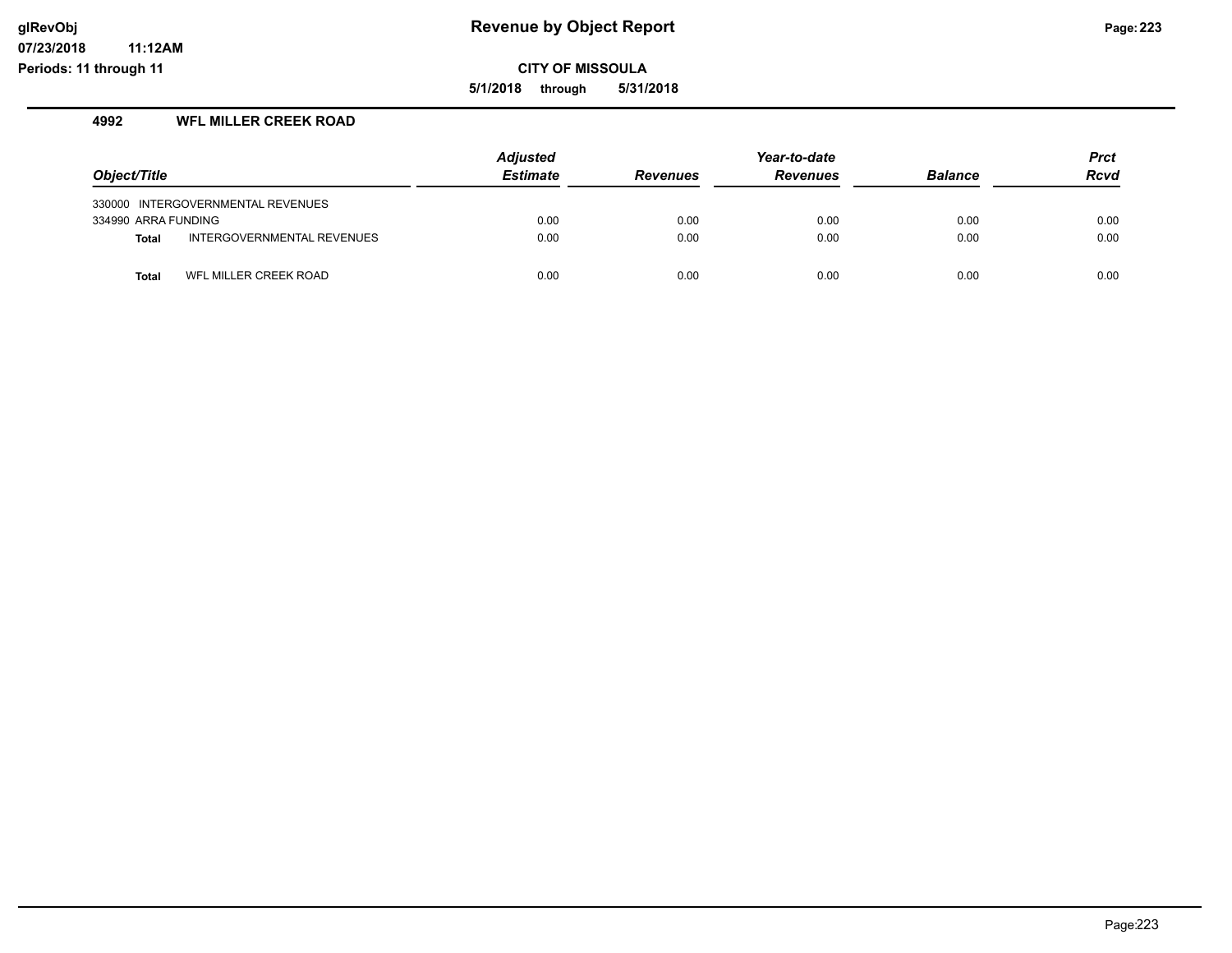**5/1/2018 through 5/31/2018**

**4993 WESTERN FEDERAL LANDS**

**4993 WESTERN FEDERAL LANDS**

|                                                | <b>Adjusted</b> |                 | Year-to-date    |                | <b>Prct</b> |
|------------------------------------------------|-----------------|-----------------|-----------------|----------------|-------------|
| Object/Title                                   | <b>Estimate</b> | <b>Revenues</b> | <b>Revenues</b> | <b>Balance</b> | <b>Rcvd</b> |
| 330000 INTERGOVERNMENTAL REVENUES              |                 |                 |                 |                |             |
| 331005 WESTERN FEDERAL LANDS GRANT             | 0.00            | 0.00            | 0.00            | 0.00           | 0.00        |
| 334125 FWP GRANT                               | 0.00            | 0.00            | 0.00            | 0.00           | 0.00        |
| INTERGOVERNMENTAL REVENUES<br><b>Total</b>     | 0.00            | 0.00            | 0.00            | 0.00           | 0.00        |
| 370000 INVESTMENTS & ROYALTY EARNINGS          |                 |                 |                 |                |             |
| 371010 INTEREST ON INVESTMENTS                 | 0.00            | 0.00            | 0.00            | 0.00           | 0.00        |
| INVESTMENTS & ROYALTY EARNINGS<br><b>Total</b> | 0.00            | 0.00            | 0.00            | 0.00           | 0.00        |
|                                                |                 |                 |                 |                |             |
| <b>WESTERN FEDERAL LANDS</b><br><b>Total</b>   | 0.00            | 0.00            | 0.00            | 0.00           | 0.00        |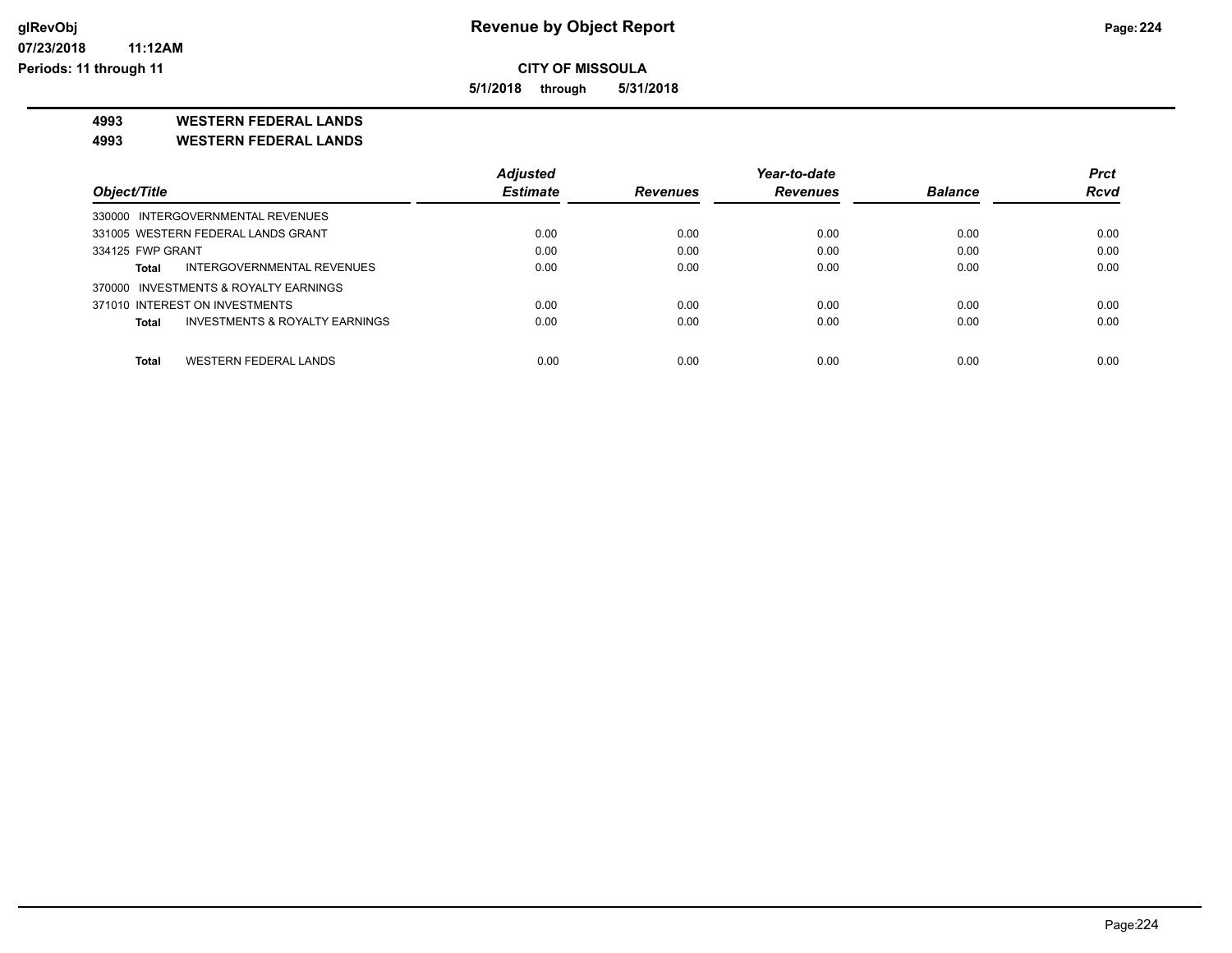**5/1/2018 through 5/31/2018**

## **4993 WESTERN FEDERAL LANDS**

|                                              | <b>Adjusted</b> |                 | Year-to-date    |                | <b>Prct</b> |
|----------------------------------------------|-----------------|-----------------|-----------------|----------------|-------------|
| Object/Title                                 | <b>Estimate</b> | <b>Revenues</b> | <b>Revenues</b> | <b>Balance</b> | <b>Rcvd</b> |
| 330000 INTERGOVERNMENTAL REVENUES            |                 |                 |                 |                |             |
| 331005 WESTERN FEDERAL LANDS GRANT           | 0.00            | 0.00            | 0.00            | 0.00           | 0.00        |
| 334125 FWP GRANT                             | 0.00            | 0.00            | 0.00            | 0.00           | 0.00        |
| INTERGOVERNMENTAL REVENUES<br>Total          | 0.00            | 0.00            | 0.00            | 0.00           | 0.00        |
| 370000 INVESTMENTS & ROYALTY EARNINGS        |                 |                 |                 |                |             |
| 371010 INTEREST ON INVESTMENTS               | 0.00            | 0.00            | 0.00            | 0.00           | 0.00        |
| INVESTMENTS & ROYALTY EARNINGS<br>Total      | 0.00            | 0.00            | 0.00            | 0.00           | 0.00        |
|                                              |                 |                 |                 |                |             |
| <b>Total</b><br><b>WESTERN FEDERAL LANDS</b> | 0.00            | 0.00            | 0.00            | 0.00           | 0.00        |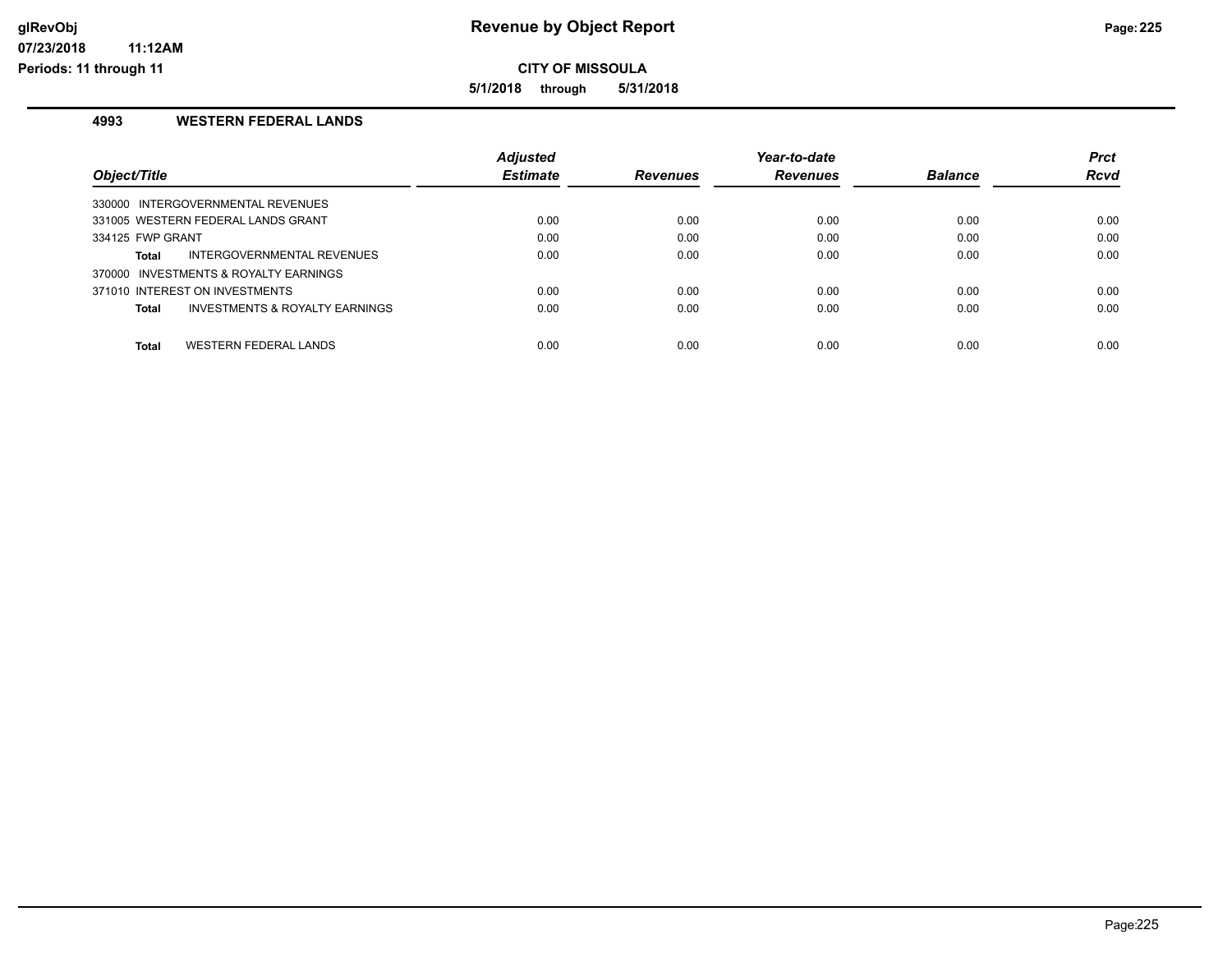**5/1/2018 through 5/31/2018**

## **5020 CIVIC STADIUM**

**5020 CIVIC STADIUM**

|                                                     | <b>Adjusted</b> |                 | Year-to-date    |                | <b>Prct</b> |
|-----------------------------------------------------|-----------------|-----------------|-----------------|----------------|-------------|
| Object/Title                                        | <b>Estimate</b> | <b>Revenues</b> | <b>Revenues</b> | <b>Balance</b> | <b>Rcvd</b> |
| <b>INTERGOVERNMENTAL REVENUES</b><br>330000         |                 |                 |                 |                |             |
| 336023 STATE CONTRIB. - PERS                        | 0.00            | 0.00            | 0.00            | 0.00           | 0.00        |
| <b>INTERGOVERNMENTAL REVENUES</b><br><b>Total</b>   | 0.00            | 0.00            | 0.00            | 0.00           | 0.00        |
| <b>MISCELLANEOUS REVENUES</b><br>360000             |                 |                 |                 |                |             |
| 360010 MISCELLANEOUS                                | 0.00            | 0.00            | 0.00            | 0.00           | 0.00        |
| 361010 RENTAL REVENUE                               | 120,000.00      | 0.00            | 4,158.19        | 115,841.81     | 3.47        |
| 362000 OTHER MISCELLANEOUS REVENUE                  | 0.00            | 0.00            | 0.00            | 0.00           | 0.00        |
| 362003 US BANK FEE REIMBURSEMENT                    | 0.00            | 0.00            | 0.00            | 0.00           | 0.00        |
| 365030 DONATIONS STADIUM R&D                        | 0.00            | 0.00            | 0.00            | 0.00           | 0.00        |
| MISCELLANEOUS REVENUES<br><b>Total</b>              | 120,000.00      | 0.00            | 4,158.19        | 115,841.81     | 3.47        |
| <b>INVESTMENTS &amp; ROYALTY EARNINGS</b><br>370000 |                 |                 |                 |                |             |
| 371010 INTEREST ON INVESTMENTS                      | 0.00            | 0.00            | 0.00            | 0.00           | 0.00        |
| <b>INVESTMENTS &amp; ROYALTY EARNINGS</b><br>Total  | 0.00            | 0.00            | 0.00            | 0.00           | 0.00        |
| OTHER FINANCING SOURCES<br>380000                   |                 |                 |                 |                |             |
| 383000 OPERATING TRANSFERS                          | 0.00            | 0.00            | 0.00            | 0.00           | 0.00        |
| 383400 CAPITAL CONTRIBUTION                         | 0.00            | 0.00            | 0.00            | 0.00           | 0.00        |
| OTHER FINANCING SOURCES<br><b>Total</b>             | 0.00            | 0.00            | 0.00            | 0.00           | 0.00        |
| <b>CIVIC STADIUM</b><br><b>Total</b>                | 120,000.00      | 0.00            | 4,158.19        | 115,841.81     | 3.47        |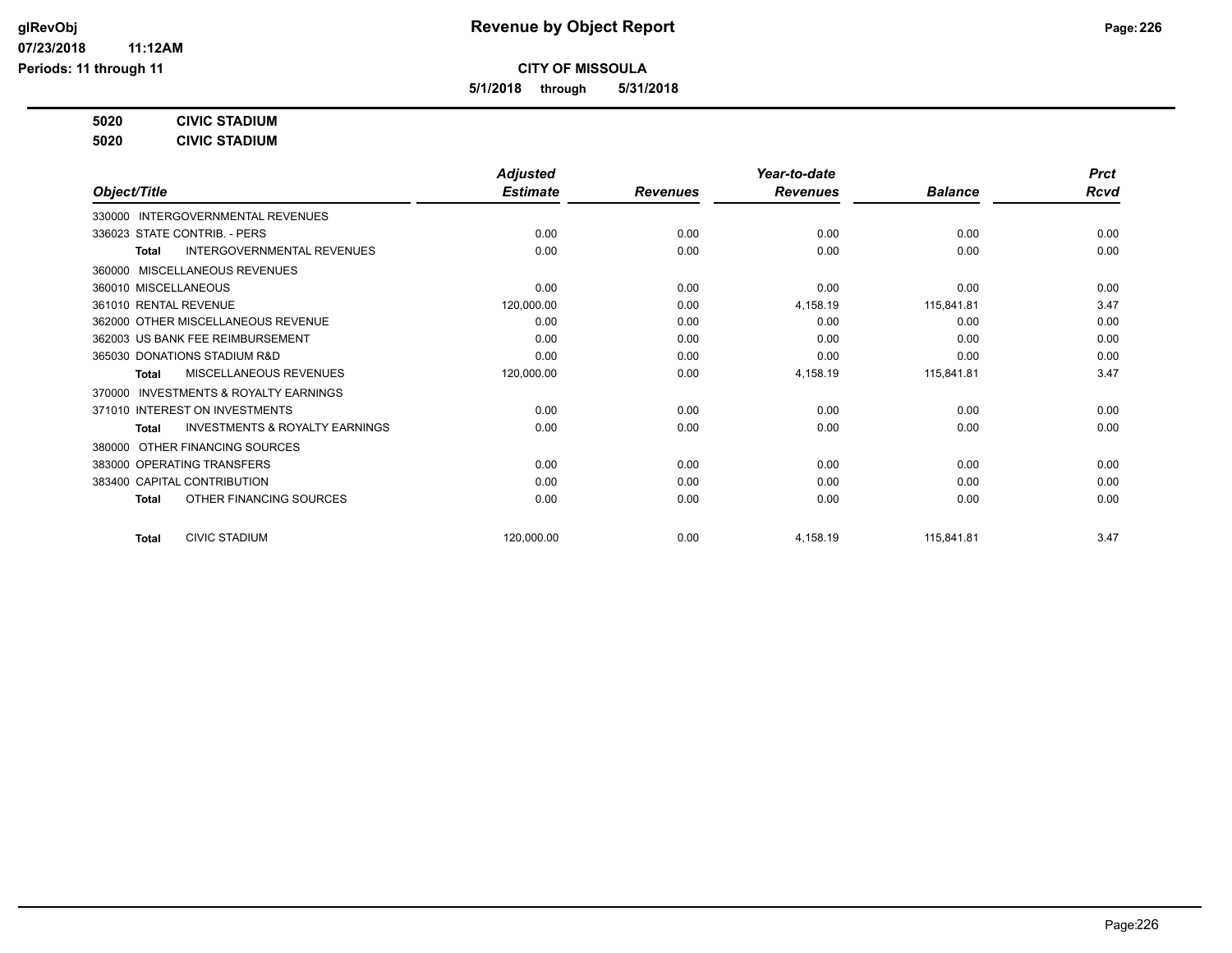**CITY OF MISSOULA**

**5/1/2018 through 5/31/2018**

### **5020 CIVIC STADIUM**

|                                                     | <b>Adjusted</b> |                 | Year-to-date    |                | <b>Prct</b> |
|-----------------------------------------------------|-----------------|-----------------|-----------------|----------------|-------------|
| Object/Title                                        | <b>Estimate</b> | <b>Revenues</b> | <b>Revenues</b> | <b>Balance</b> | <b>Rcvd</b> |
| 330000 INTERGOVERNMENTAL REVENUES                   |                 |                 |                 |                |             |
| 336023 STATE CONTRIB. - PERS                        | 0.00            | 0.00            | 0.00            | 0.00           | 0.00        |
| <b>INTERGOVERNMENTAL REVENUES</b><br><b>Total</b>   | 0.00            | 0.00            | 0.00            | 0.00           | 0.00        |
| MISCELLANEOUS REVENUES<br>360000                    |                 |                 |                 |                |             |
| 360010 MISCELLANEOUS                                | 0.00            | 0.00            | 0.00            | 0.00           | 0.00        |
| 361010 RENTAL REVENUE                               | 120,000.00      | 0.00            | 4,158.19        | 115,841.81     | 3.47        |
| 362000 OTHER MISCELLANEOUS REVENUE                  | 0.00            | 0.00            | 0.00            | 0.00           | 0.00        |
| 362003 US BANK FEE REIMBURSEMENT                    | 0.00            | 0.00            | 0.00            | 0.00           | 0.00        |
| 365030 DONATIONS STADIUM R&D                        | 0.00            | 0.00            | 0.00            | 0.00           | 0.00        |
| MISCELLANEOUS REVENUES<br><b>Total</b>              | 120,000.00      | 0.00            | 4,158.19        | 115,841.81     | 3.47        |
| <b>INVESTMENTS &amp; ROYALTY EARNINGS</b><br>370000 |                 |                 |                 |                |             |
| 371010 INTEREST ON INVESTMENTS                      | 0.00            | 0.00            | 0.00            | 0.00           | 0.00        |
| <b>INVESTMENTS &amp; ROYALTY EARNINGS</b><br>Total  | 0.00            | 0.00            | 0.00            | 0.00           | 0.00        |
| OTHER FINANCING SOURCES<br>380000                   |                 |                 |                 |                |             |
| 383000 OPERATING TRANSFERS                          | 0.00            | 0.00            | 0.00            | 0.00           | 0.00        |
| 383400 CAPITAL CONTRIBUTION                         | 0.00            | 0.00            | 0.00            | 0.00           | 0.00        |
| OTHER FINANCING SOURCES<br><b>Total</b>             | 0.00            | 0.00            | 0.00            | 0.00           | 0.00        |
| <b>CIVIC STADIUM</b><br><b>Total</b>                | 120,000.00      | 0.00            | 4.158.19        | 115,841.81     | 3.47        |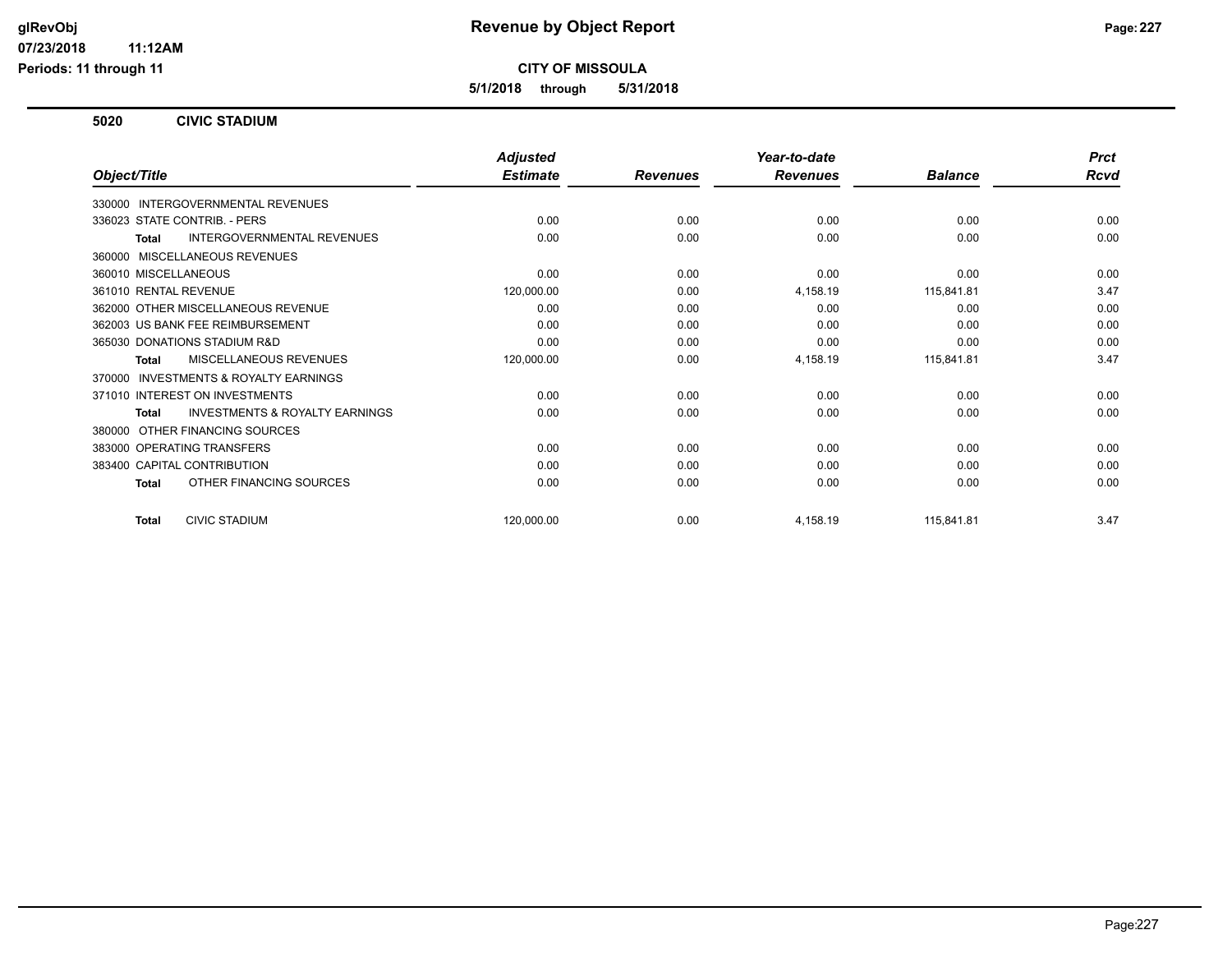**5/1/2018 through 5/31/2018**

# **5210 WATER**

**5210 WATER**

|                                                           | <b>Adjusted</b> |                 | Year-to-date    |                | <b>Prct</b> |
|-----------------------------------------------------------|-----------------|-----------------|-----------------|----------------|-------------|
| Object/Title                                              | <b>Estimate</b> | <b>Revenues</b> | <b>Revenues</b> | <b>Balance</b> | <b>Rcvd</b> |
| 330000 INTERGOVERNMENTAL REVENUES                         |                 |                 |                 |                |             |
| 336020 STATE PENSION CONTRIBUTION                         | 0.00            | 0.00            | 0.00            | 0.00           | 0.00        |
| 336023 STATE CONTRIB. - PERS                              | 0.00            | 206.64          | 2,407.85        | $-2,407.85$    | 0.00        |
| <b>INTERGOVERNMENTAL REVENUES</b><br><b>Total</b>         | 0.00            | 206.64          | 2,407.85        | $-2,407.85$    | 0.00        |
| <b>CHARGES FOR SERVICES</b><br>340000                     |                 |                 |                 |                |             |
| 343021 METERED WATER REVENUE                              | 16,456,220.00   | $-2,594.01$     | 6,159,572.94    | 10,296,647.06  | 37.43       |
| 343022 UNMETERED WATER REVENUE                            | 2,476,385.00    | $-495.18$       | 703,334.32      | 1,773,050.68   | 28.40       |
| 343023 BULK WATER SALES                                   | 0.00            | 0.00            | 0.00            | 0.00           | 0.00        |
| 343024 SALES OF WATER MATERIALS                           | 0.00            | 0.00            | 7,653.68        | $-7,653.68$    | 0.00        |
| 343026 WATER TAP FEES                                     | 0.00            | 0.00            | 0.00            | 0.00           | 0.00        |
| 343027 MISCELLANEOUS WATER REVENUES                       | 0.00            | 0.00            | 127,803.54      | $-127,803.54$  | 0.00        |
| 343032 SEWER INSTALLATION CHARGES                         | 0.00            | $-9.510.00$     | $-52.595.00$    | 52.595.00      | 0.00        |
| <b>CHARGES FOR SERVICES</b><br><b>Total</b>               | 18,932,605.00   | $-12,599.19$    | 6,945,769.48    | 11,986,835.52  | 36.69       |
| MISCELLANEOUS REVENUES<br>360000                          |                 |                 |                 |                |             |
| 360010 MISCELLANEOUS                                      | 0.00            | 0.00            | 14.73           | $-14.73$       | 0.00        |
| 368000 CAPITAL CONTRIBUTIONS                              | 0.00            | 0.00            | 3.035.23        | $-3,035.23$    | 0.00        |
| <b>MISCELLANEOUS REVENUES</b><br><b>Total</b>             | 0.00            | 0.00            | 3,049.96        | $-3,049.96$    | 0.00        |
| <b>INVESTMENTS &amp; ROYALTY EARNINGS</b><br>370000       |                 |                 |                 |                |             |
| 371010 INTEREST ON INVESTMENTS                            | 0.00            | 0.00            | 0.00            | 0.00           | 0.00        |
| <b>INVESTMENTS &amp; ROYALTY EARNINGS</b><br><b>Total</b> | 0.00            | 0.00            | 0.00            | 0.00           | 0.00        |
| <b>WATER</b><br><b>Total</b>                              | 18.932.605.00   | $-12,392.55$    | 6,951,227.29    | 11.981.377.71  | 36.72       |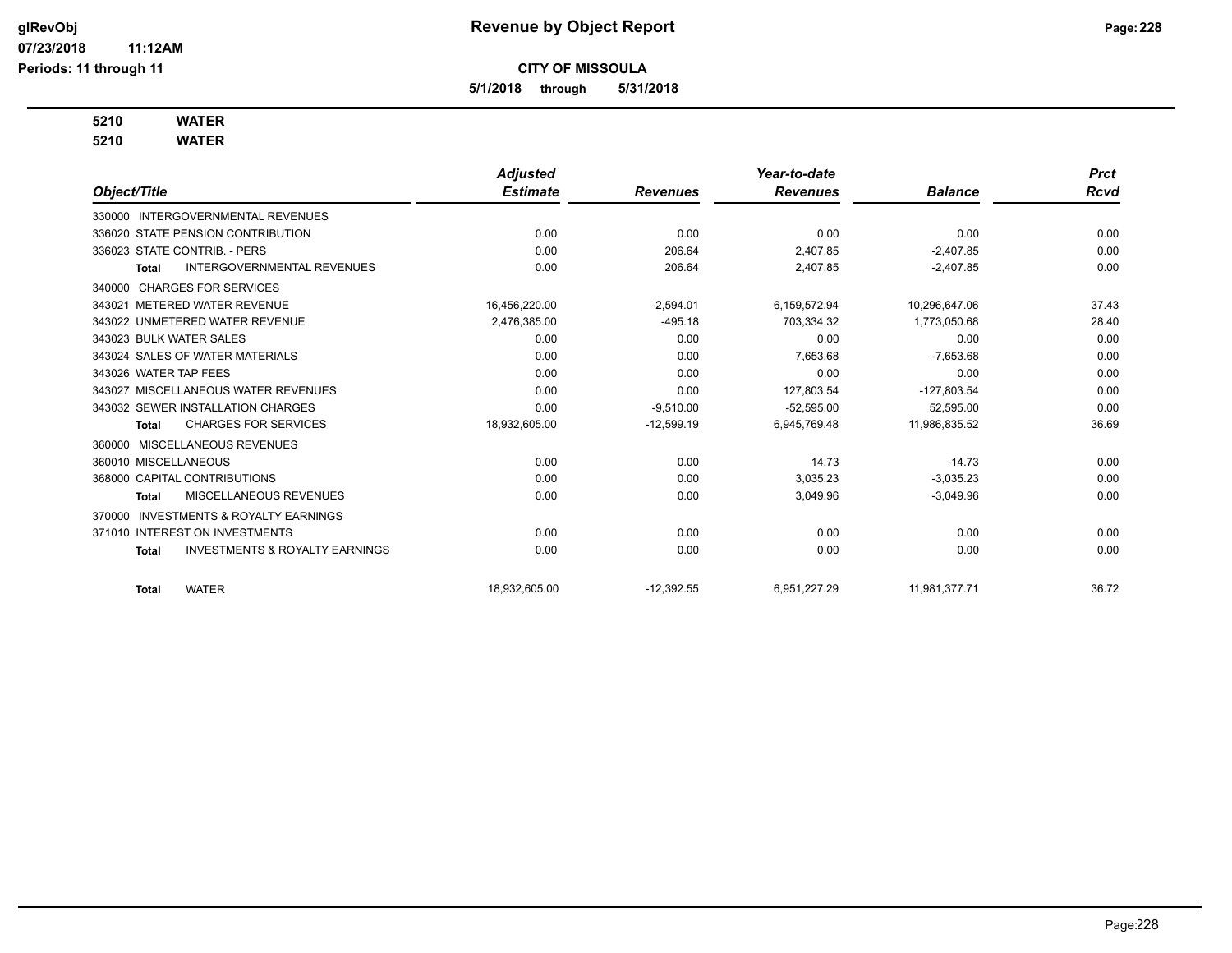**CITY OF MISSOULA**

**5/1/2018 through 5/31/2018**

**5210 WATER**

|                                                           |  | <b>Adjusted</b> |                 | Year-to-date    |                | <b>Prct</b> |
|-----------------------------------------------------------|--|-----------------|-----------------|-----------------|----------------|-------------|
| Object/Title                                              |  | <b>Estimate</b> | <b>Revenues</b> | <b>Revenues</b> | <b>Balance</b> | Rcvd        |
| <b>INTERGOVERNMENTAL REVENUES</b><br>330000               |  |                 |                 |                 |                |             |
| 336020 STATE PENSION CONTRIBUTION                         |  | 0.00            | 0.00            | 0.00            | 0.00           | 0.00        |
| 336023 STATE CONTRIB. - PERS                              |  | 0.00            | 206.64          | 2,407.85        | $-2,407.85$    | 0.00        |
| <b>INTERGOVERNMENTAL REVENUES</b><br><b>Total</b>         |  | 0.00            | 206.64          | 2,407.85        | $-2,407.85$    | 0.00        |
| <b>CHARGES FOR SERVICES</b><br>340000                     |  |                 |                 |                 |                |             |
| 343021 METERED WATER REVENUE                              |  | 16,456,220.00   | $-2,594.01$     | 6,159,572.94    | 10,296,647.06  | 37.43       |
| 343022 UNMETERED WATER REVENUE                            |  | 2,476,385.00    | $-495.18$       | 703,334.32      | 1,773,050.68   | 28.40       |
| 343023 BULK WATER SALES                                   |  | 0.00            | 0.00            | 0.00            | 0.00           | 0.00        |
| 343024 SALES OF WATER MATERIALS                           |  | 0.00            | 0.00            | 7,653.68        | $-7,653.68$    | 0.00        |
| 343026 WATER TAP FEES                                     |  | 0.00            | 0.00            | 0.00            | 0.00           | 0.00        |
| 343027 MISCELLANEOUS WATER REVENUES                       |  | 0.00            | 0.00            | 127,803.54      | $-127,803.54$  | 0.00        |
| 343032 SEWER INSTALLATION CHARGES                         |  | 0.00            | $-9,510.00$     | $-52,595.00$    | 52,595.00      | 0.00        |
| <b>CHARGES FOR SERVICES</b><br><b>Total</b>               |  | 18,932,605.00   | $-12,599.19$    | 6,945,769.48    | 11,986,835.52  | 36.69       |
| 360000 MISCELLANEOUS REVENUES                             |  |                 |                 |                 |                |             |
| 360010 MISCELLANEOUS                                      |  | 0.00            | 0.00            | 14.73           | $-14.73$       | 0.00        |
| 368000 CAPITAL CONTRIBUTIONS                              |  | 0.00            | 0.00            | 3,035.23        | $-3,035.23$    | 0.00        |
| <b>MISCELLANEOUS REVENUES</b><br><b>Total</b>             |  | 0.00            | 0.00            | 3,049.96        | $-3,049.96$    | 0.00        |
| INVESTMENTS & ROYALTY EARNINGS<br>370000                  |  |                 |                 |                 |                |             |
| 371010 INTEREST ON INVESTMENTS                            |  | 0.00            | 0.00            | 0.00            | 0.00           | 0.00        |
| <b>INVESTMENTS &amp; ROYALTY EARNINGS</b><br><b>Total</b> |  | 0.00            | 0.00            | 0.00            | 0.00           | 0.00        |
| <b>WATER</b><br><b>Total</b>                              |  | 18.932.605.00   | $-12.392.55$    | 6,951,227.29    | 11,981,377.71  | 36.72       |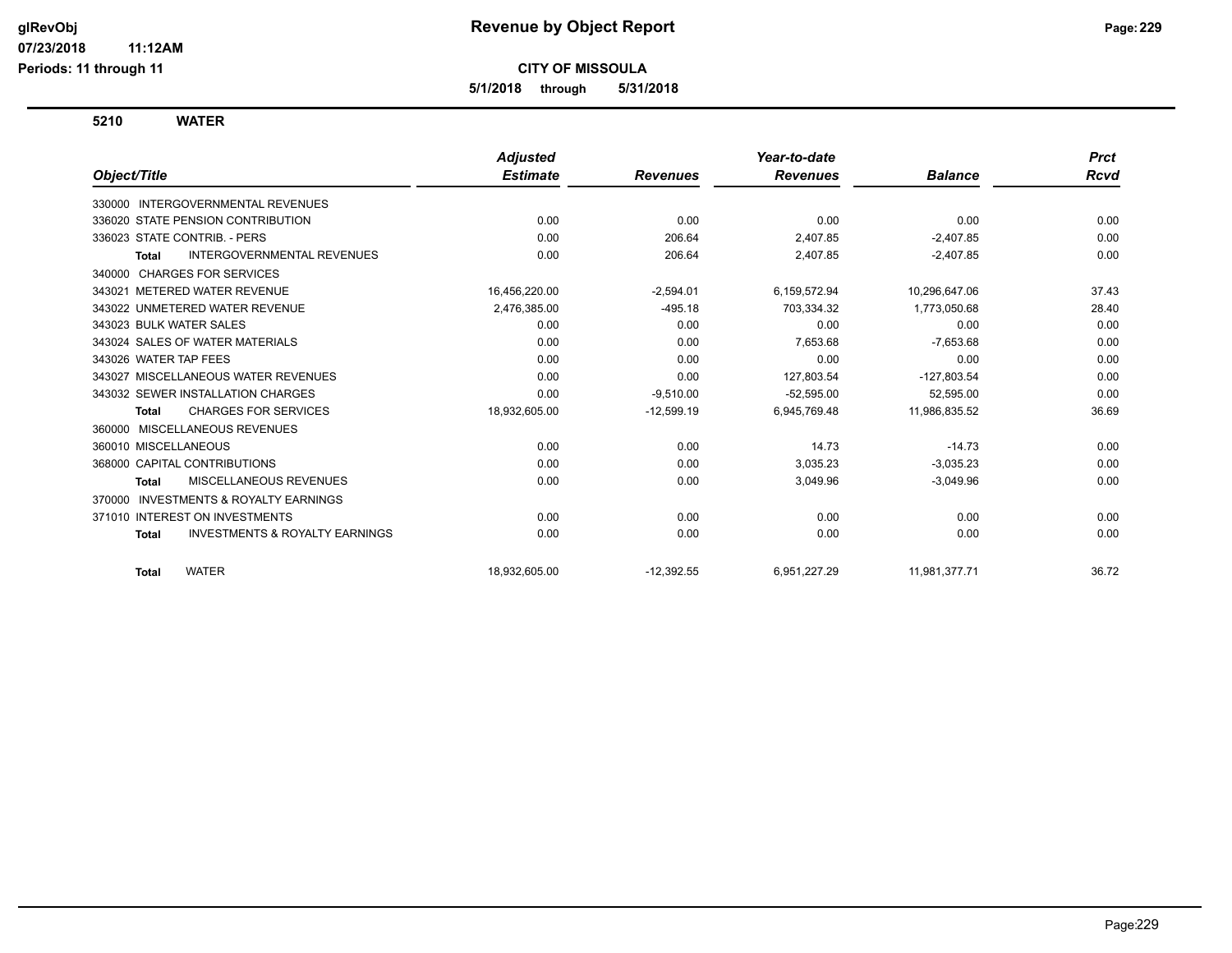**5/1/2018 through 5/31/2018**

**5215 WATER LOAN FUND**

**5215 WATER LOAN FUND**

|                                                 | <b>Adjusted</b> |                 | Year-to-date    |                | <b>Prct</b> |
|-------------------------------------------------|-----------------|-----------------|-----------------|----------------|-------------|
| Object/Title                                    | <b>Estimate</b> | <b>Revenues</b> | <b>Revenues</b> | <b>Balance</b> | <b>Rcvd</b> |
| 340000 CHARGES FOR SERVICES                     |                 |                 |                 |                |             |
| 343021 *** Title Not Found ***                  | 0.00            | 0.00            | 0.00            | 0.00           | 0.00        |
| <b>CHARGES FOR SERVICES</b><br>Total            | 0.00            | 0.00            | 0.00            | 0.00           | 0.00        |
| 360000 MISCELLANEOUS REVENUES                   |                 |                 |                 |                |             |
| 360010 MISCELLANEOUS                            | 0.00            | 0.00            | 0.00            | 0.00           | 0.00        |
| <b>MISCELLANEOUS REVENUES</b><br>Total          | 0.00            | 0.00            | 0.00            | 0.00           | 0.00        |
| 370000 INVESTMENTS & ROYALTY EARNINGS           |                 |                 |                 |                |             |
| 371010 INTEREST ON INVESTMENTS                  | 0.00            | 0.00            | 0.00            | 0.00           | 0.00        |
| 371020 GAIN/LOSS IN MARKET VALUE OF INVESTMENTS | 0.00            | 0.00            | 0.00            | 0.00           | 0.00        |
| INVESTMENTS & ROYALTY EARNINGS<br>Total         | 0.00            | 0.00            | 0.00            | 0.00           | 0.00        |
| <b>WATER LOAN FUND</b><br>Total                 | 0.00            | 0.00            | 0.00            | 0.00           | 0.00        |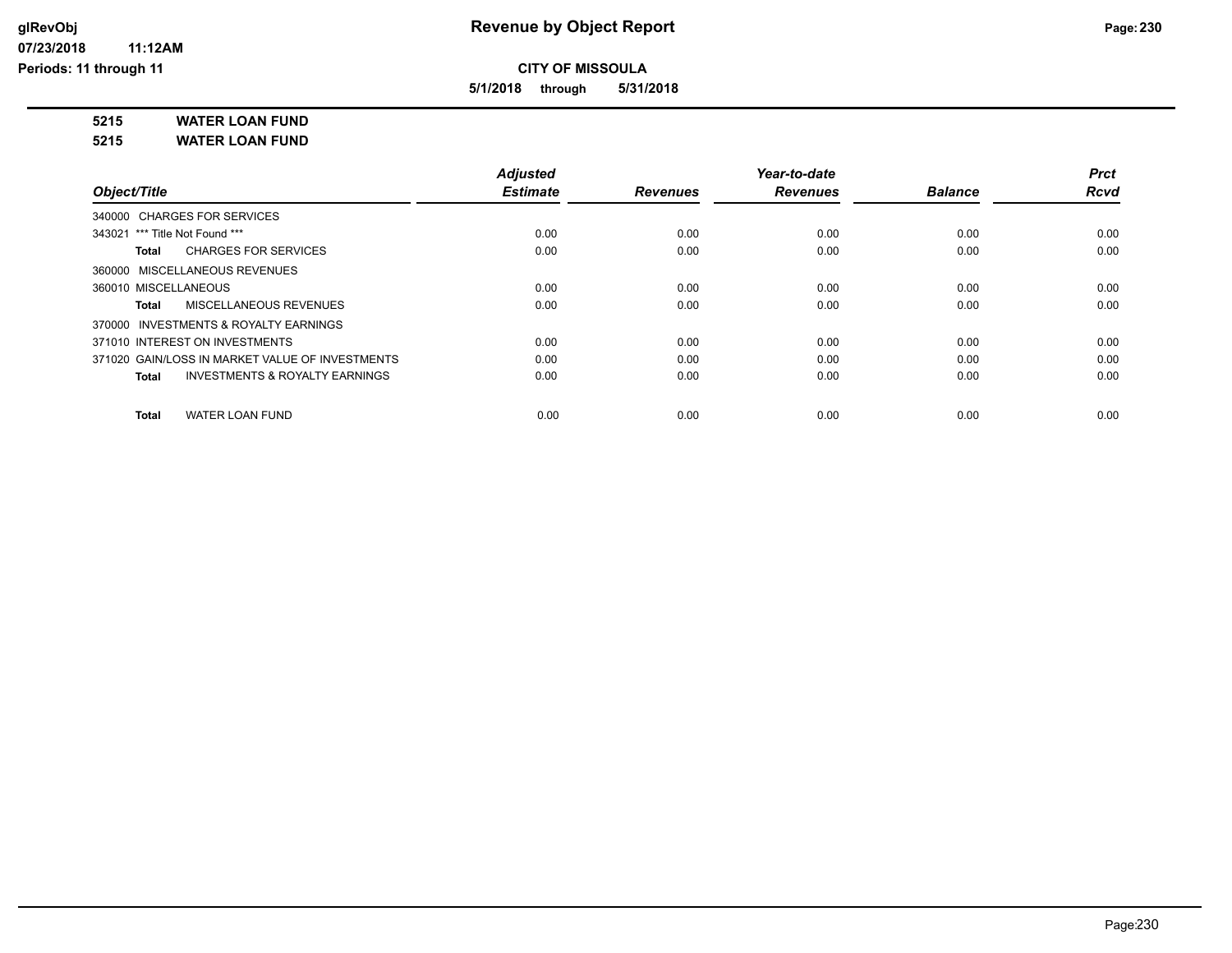**5/1/2018 through 5/31/2018**

#### **5215 WATER LOAN FUND**

|                                                           | <b>Adjusted</b> |                 | Year-to-date    |                | <b>Prct</b> |
|-----------------------------------------------------------|-----------------|-----------------|-----------------|----------------|-------------|
| Object/Title                                              | <b>Estimate</b> | <b>Revenues</b> | <b>Revenues</b> | <b>Balance</b> | <b>Rcvd</b> |
| 340000 CHARGES FOR SERVICES                               |                 |                 |                 |                |             |
| 343021 *** Title Not Found ***                            | 0.00            | 0.00            | 0.00            | 0.00           | 0.00        |
| <b>CHARGES FOR SERVICES</b><br>Total                      | 0.00            | 0.00            | 0.00            | 0.00           | 0.00        |
| 360000 MISCELLANEOUS REVENUES                             |                 |                 |                 |                |             |
| 360010 MISCELLANEOUS                                      | 0.00            | 0.00            | 0.00            | 0.00           | 0.00        |
| MISCELLANEOUS REVENUES<br>Total                           | 0.00            | 0.00            | 0.00            | 0.00           | 0.00        |
| 370000 INVESTMENTS & ROYALTY EARNINGS                     |                 |                 |                 |                |             |
| 371010 INTEREST ON INVESTMENTS                            | 0.00            | 0.00            | 0.00            | 0.00           | 0.00        |
| 371020 GAIN/LOSS IN MARKET VALUE OF INVESTMENT            | 0.00            | 0.00            | 0.00            | 0.00           | 0.00        |
| <b>INVESTMENTS &amp; ROYALTY EARNINGS</b><br><b>Total</b> | 0.00            | 0.00            | 0.00            | 0.00           | 0.00        |
|                                                           |                 |                 |                 |                |             |
| <b>WATER LOAN FUND</b><br><b>Total</b>                    | 0.00            | 0.00            | 0.00            | 0.00           | 0.00        |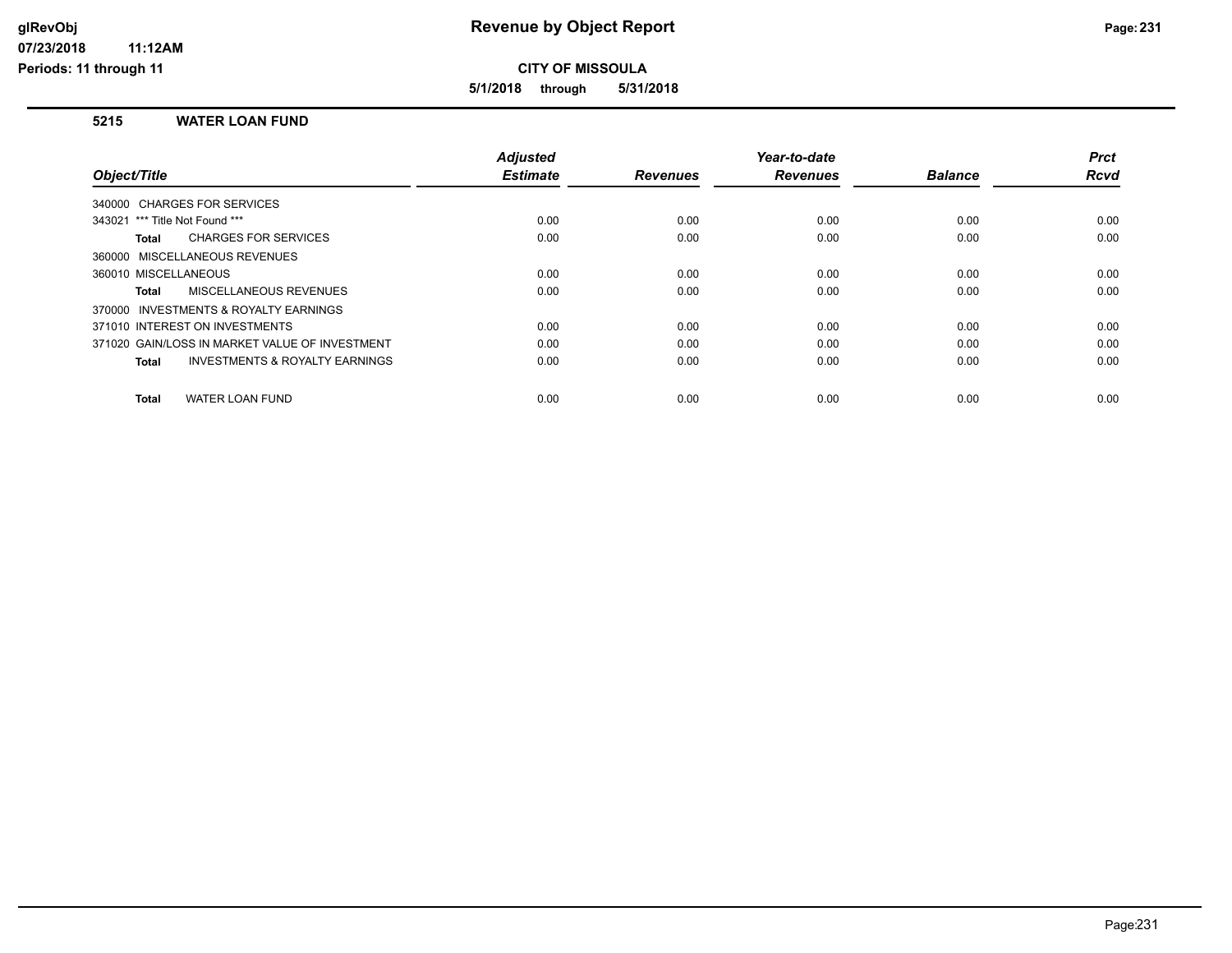**5/1/2018 through 5/31/2018**

**5220 WATER R&D FUND**

**5220 WATER R&D FUND**

|                                                    | <b>Adjusted</b> |                 | Year-to-date    |                | <b>Prct</b> |
|----------------------------------------------------|-----------------|-----------------|-----------------|----------------|-------------|
| Object/Title                                       | <b>Estimate</b> | <b>Revenues</b> | <b>Revenues</b> | <b>Balance</b> | <b>Rcvd</b> |
| 340000 CHARGES FOR SERVICES                        |                 |                 |                 |                |             |
| 343032 SEWER INSTALLATION CHARGES                  | 0.00            | 0.00            | 0.00            | 0.00           | 0.00        |
| <b>CHARGES FOR SERVICES</b><br>Total               | 0.00            | 0.00            | 0.00            | 0.00           | 0.00        |
| 360000 MISCELLANEOUS REVENUES                      |                 |                 |                 |                |             |
| 360000 MISCELLANEOUS REVENUES                      | 0.00            | 0.00            | 0.00            | 0.00           | 0.00        |
| 360010 MISCELLANEOUS                               | 0.00            | 0.00            | 0.00            | 0.00           | 0.00        |
| MISCELLANEOUS REVENUES<br>Total                    | 0.00            | 0.00            | 0.00            | 0.00           | 0.00        |
| 370000 INVESTMENTS & ROYALTY EARNINGS              |                 |                 |                 |                |             |
| 371010 INTEREST ON INVESTMENTS                     | 0.00            | 0.00            | 0.00            | 0.00           | 0.00        |
| 371020 GAIN/LOSS IN MARKET VALUE OF INVESTMENTS    | 0.00            | 0.00            | 0.00            | 0.00           | 0.00        |
| <b>INVESTMENTS &amp; ROYALTY EARNINGS</b><br>Total | 0.00            | 0.00            | 0.00            | 0.00           | 0.00        |
| 380000 OTHER FINANCING SOURCES                     |                 |                 |                 |                |             |
| 381090 PROCEEDS FROM CAPITAL LEASE                 | 0.00            | 0.00            | 0.00            | 0.00           | 0.00        |
| OTHER FINANCING SOURCES<br>Total                   | 0.00            | 0.00            | 0.00            | 0.00           | 0.00        |
| <b>WATER R&amp;D FUND</b><br>Total                 | 0.00            | 0.00            | 0.00            | 0.00           | 0.00        |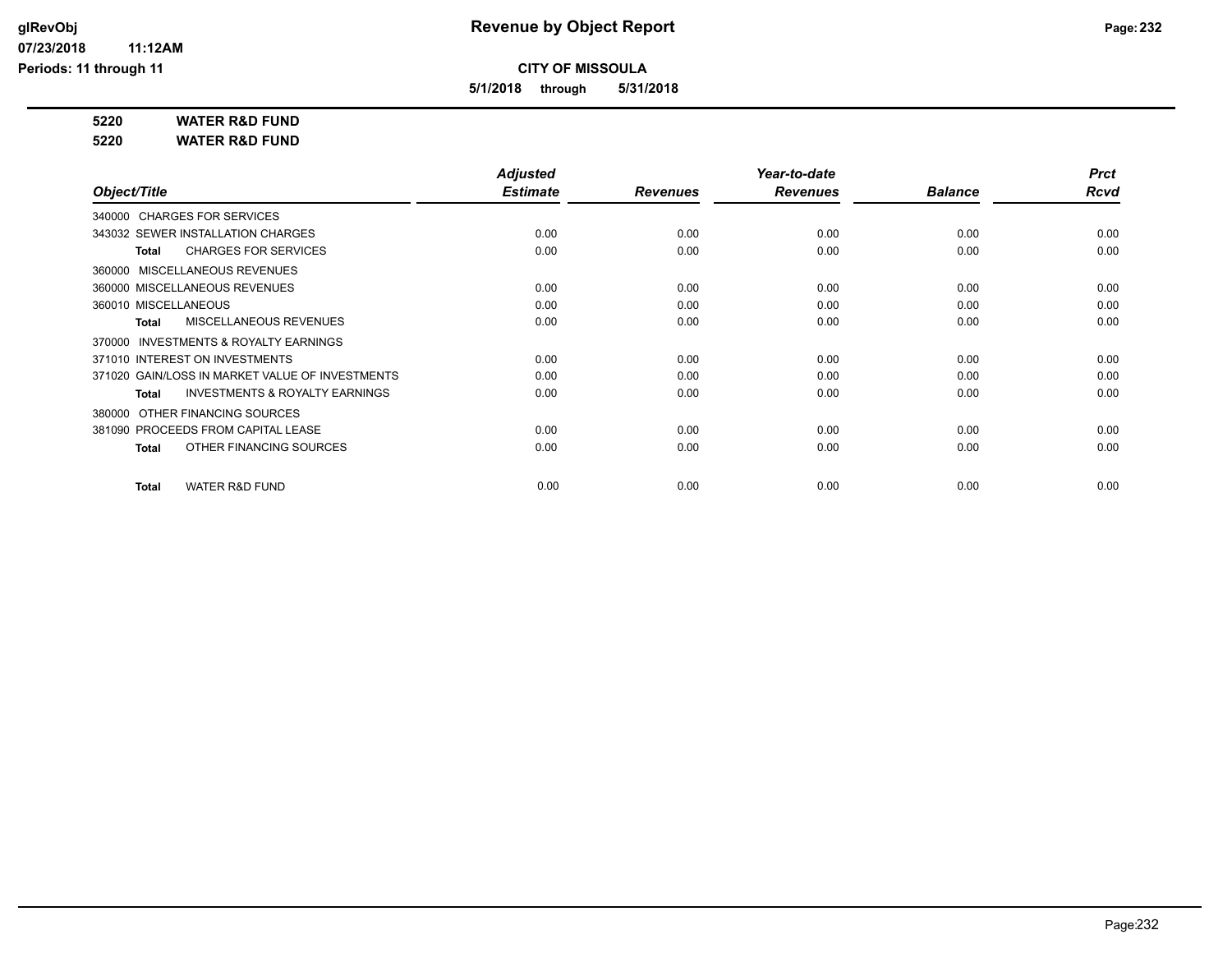**CITY OF MISSOULA**

**5/1/2018 through 5/31/2018**

#### **5220 WATER R&D FUND**

|                                                           | <b>Adjusted</b> |                 | Year-to-date    |                | <b>Prct</b> |
|-----------------------------------------------------------|-----------------|-----------------|-----------------|----------------|-------------|
| Object/Title                                              | <b>Estimate</b> | <b>Revenues</b> | <b>Revenues</b> | <b>Balance</b> | Rcvd        |
| 340000 CHARGES FOR SERVICES                               |                 |                 |                 |                |             |
| 343032 SEWER INSTALLATION CHARGES                         | 0.00            | 0.00            | 0.00            | 0.00           | 0.00        |
| <b>CHARGES FOR SERVICES</b><br><b>Total</b>               | 0.00            | 0.00            | 0.00            | 0.00           | 0.00        |
| 360000 MISCELLANEOUS REVENUES                             |                 |                 |                 |                |             |
| 360000 MISCELLANEOUS REVENUES                             | 0.00            | 0.00            | 0.00            | 0.00           | 0.00        |
| 360010 MISCELLANEOUS                                      | 0.00            | 0.00            | 0.00            | 0.00           | 0.00        |
| MISCELLANEOUS REVENUES<br><b>Total</b>                    | 0.00            | 0.00            | 0.00            | 0.00           | 0.00        |
| 370000 INVESTMENTS & ROYALTY EARNINGS                     |                 |                 |                 |                |             |
| 371010 INTEREST ON INVESTMENTS                            | 0.00            | 0.00            | 0.00            | 0.00           | 0.00        |
| 371020 GAIN/LOSS IN MARKET VALUE OF INVESTMENT            | 0.00            | 0.00            | 0.00            | 0.00           | 0.00        |
| <b>INVESTMENTS &amp; ROYALTY EARNINGS</b><br><b>Total</b> | 0.00            | 0.00            | 0.00            | 0.00           | 0.00        |
| 380000 OTHER FINANCING SOURCES                            |                 |                 |                 |                |             |
| 381090 PROCEEDS FROM CAPITAL LEASE                        | 0.00            | 0.00            | 0.00            | 0.00           | 0.00        |
| OTHER FINANCING SOURCES<br><b>Total</b>                   | 0.00            | 0.00            | 0.00            | 0.00           | 0.00        |
|                                                           |                 |                 |                 |                |             |
| <b>WATER R&amp;D FUND</b><br><b>Total</b>                 | 0.00            | 0.00            | 0.00            | 0.00           | 0.00        |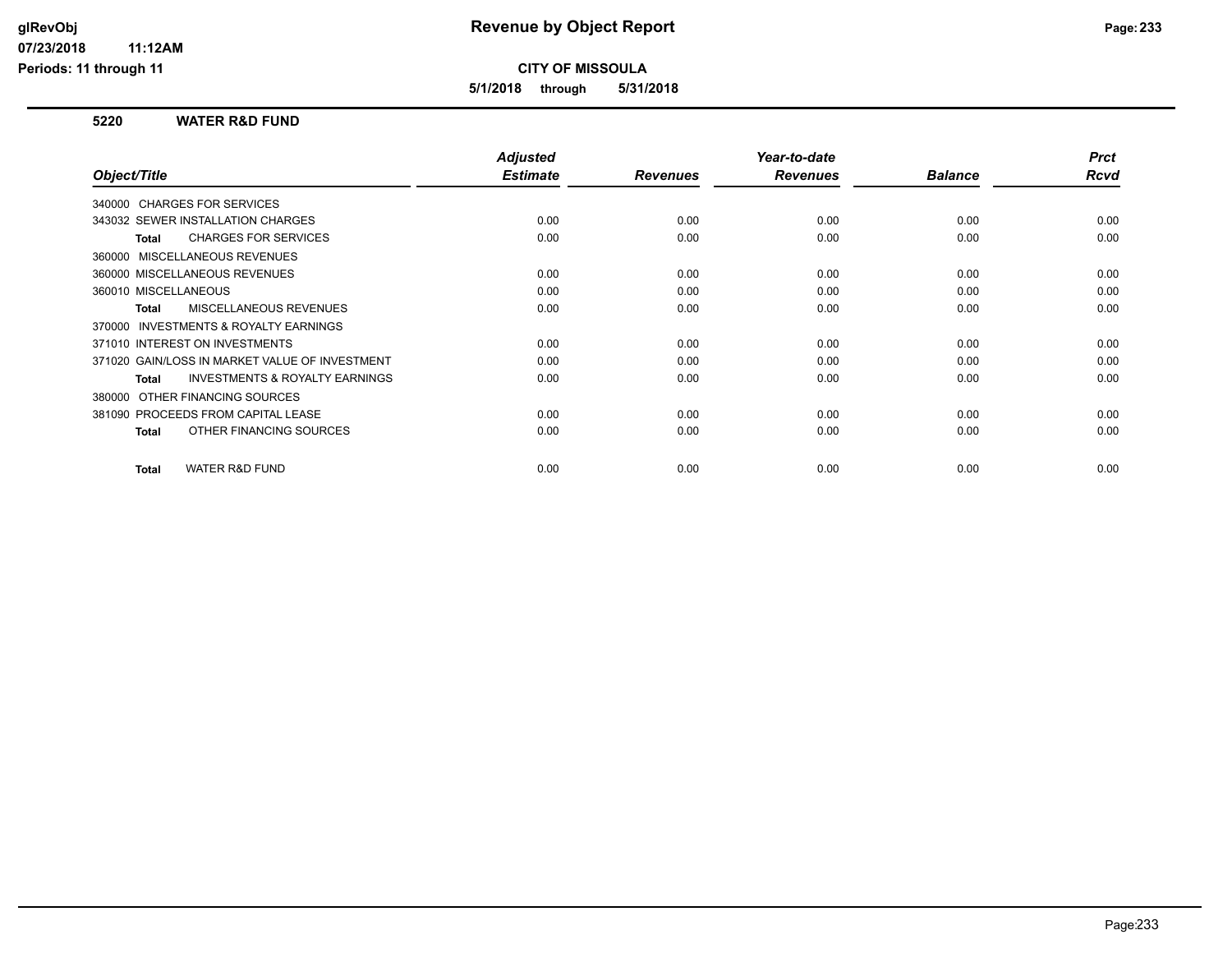**07/23/2018 11:12AM Periods: 11 through 11**

**CITY OF MISSOULA**

**5/1/2018 through 5/31/2018**

# **5240 WATER CONSTRUCTION FUND**

**5240 WATER CONSTRUCTION FUND**

|                                             | <b>Adjusted</b> |                 | Year-to-date    |                | Prct        |
|---------------------------------------------|-----------------|-----------------|-----------------|----------------|-------------|
| Object/Title                                | <b>Estimate</b> | <b>Revenues</b> | <b>Revenues</b> | <b>Balance</b> | <b>Rcvd</b> |
| 340000 CHARGES FOR SERVICES                 |                 |                 |                 |                |             |
| 343026 WATER INSTALLATION CHARGES           | 0.00            | 0.00            | 0.00            | 0.00           | 0.00        |
| <b>CHARGES FOR SERVICES</b><br><b>Total</b> | 0.00            | 0.00            | 0.00            | 0.00           | 0.00        |
| WATER CONSTRUCTION FUND<br><b>Total</b>     | 0.00            | 0.00            | 0.00            | 0.00           | 0.00        |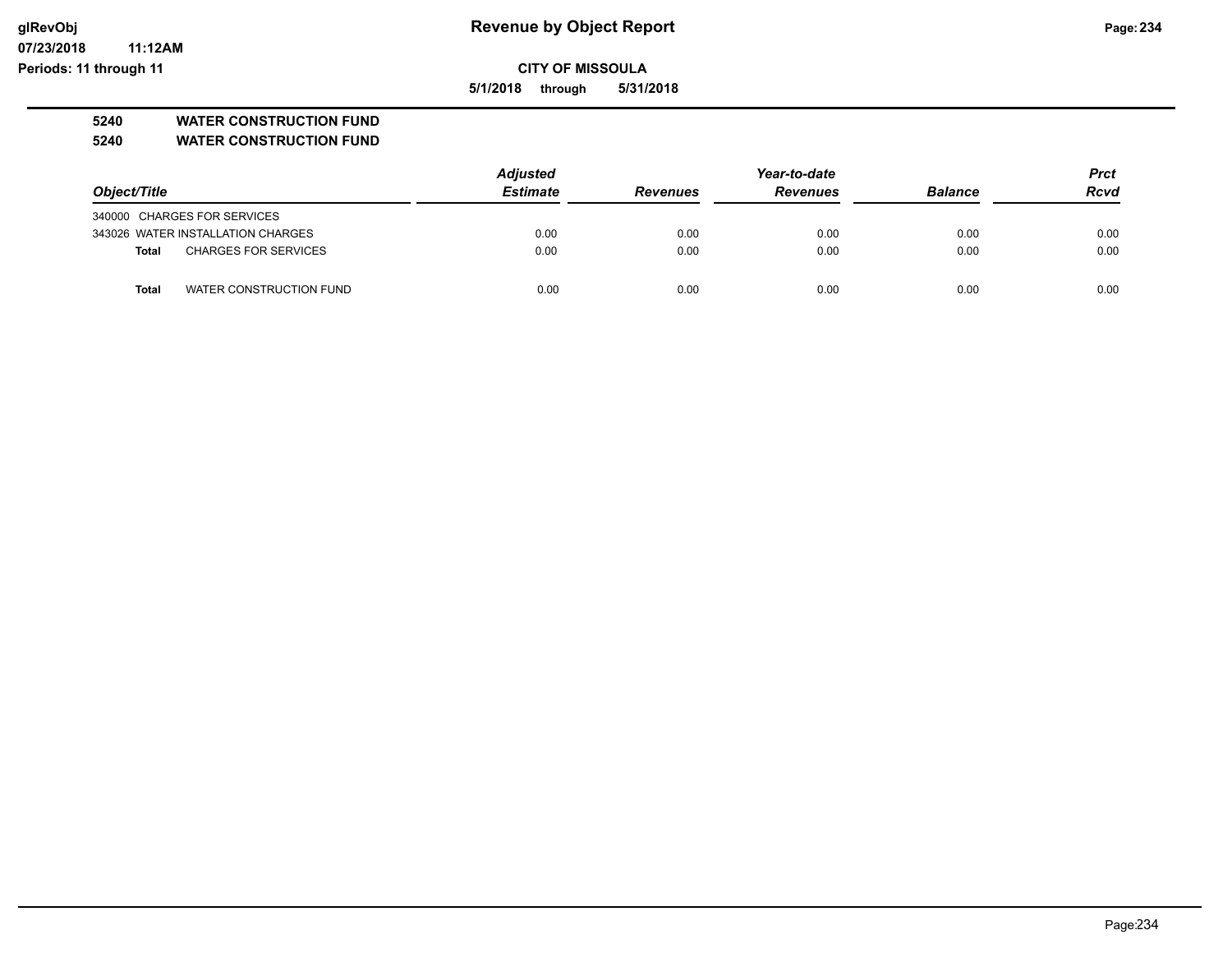**CITY OF MISSOULA**

**5/1/2018 through 5/31/2018**

#### **5240 WATER CONSTRUCTION FUND**

| Object/Title |                                   | <b>Adjusted</b><br><b>Estimate</b> | <b>Revenues</b> | Year-to-date<br><b>Revenues</b> | <b>Balance</b> | <b>Prct</b><br><b>Rcvd</b> |
|--------------|-----------------------------------|------------------------------------|-----------------|---------------------------------|----------------|----------------------------|
|              | 340000 CHARGES FOR SERVICES       |                                    |                 |                                 |                |                            |
|              | 343026 WATER INSTALLATION CHARGES | 0.00                               | 0.00            | 0.00                            | 0.00           | 0.00                       |
| <b>Total</b> | <b>CHARGES FOR SERVICES</b>       | 0.00                               | 0.00            | 0.00                            | 0.00           | 0.00                       |
| Total        | WATER CONSTRUCTION FUND           | 0.00                               | 0.00            | 0.00                            | 0.00           | 0.00                       |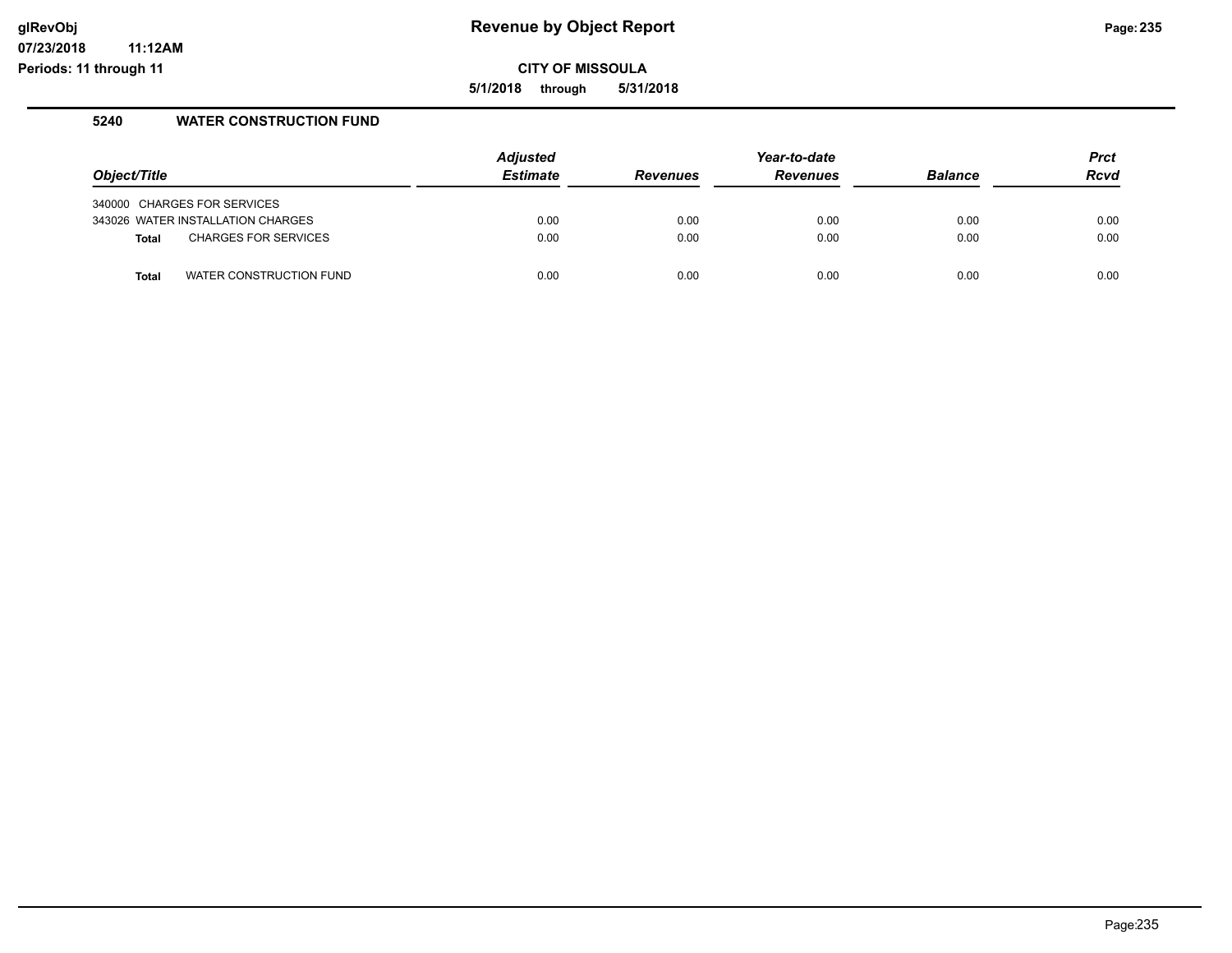**5/1/2018 through 5/31/2018**

## **5250 WATER PURCHASE LOAN**

**5250 WATER PURCHASE LOAN**

|                                                           | <b>Adjusted</b> |                 | Year-to-date    |                | Prct |
|-----------------------------------------------------------|-----------------|-----------------|-----------------|----------------|------|
| Object/Title                                              | <b>Estimate</b> | <b>Revenues</b> | <b>Revenues</b> | <b>Balance</b> | Rcvd |
| 370000 INVESTMENTS & ROYALTY EARNINGS                     |                 |                 |                 |                |      |
| 371010 INTEREST ON INVESTMENTS                            | 0.00            | 0.00            | 0.00            | 0.00           | 0.00 |
| 371020 GAIN/LOSS IN MARKET VALUE OF INVESTMENTS           | 0.00            | 0.00            | 0.00            | 0.00           | 0.00 |
| <b>INVESTMENTS &amp; ROYALTY EARNINGS</b><br><b>Total</b> | 0.00            | 0.00            | 0.00            | 0.00           | 0.00 |
|                                                           |                 |                 |                 |                |      |
| <b>Total</b><br>WATER PURCHASE LOAN                       | 0.00            | 0.00            | 0.00            | 0.00           | 0.00 |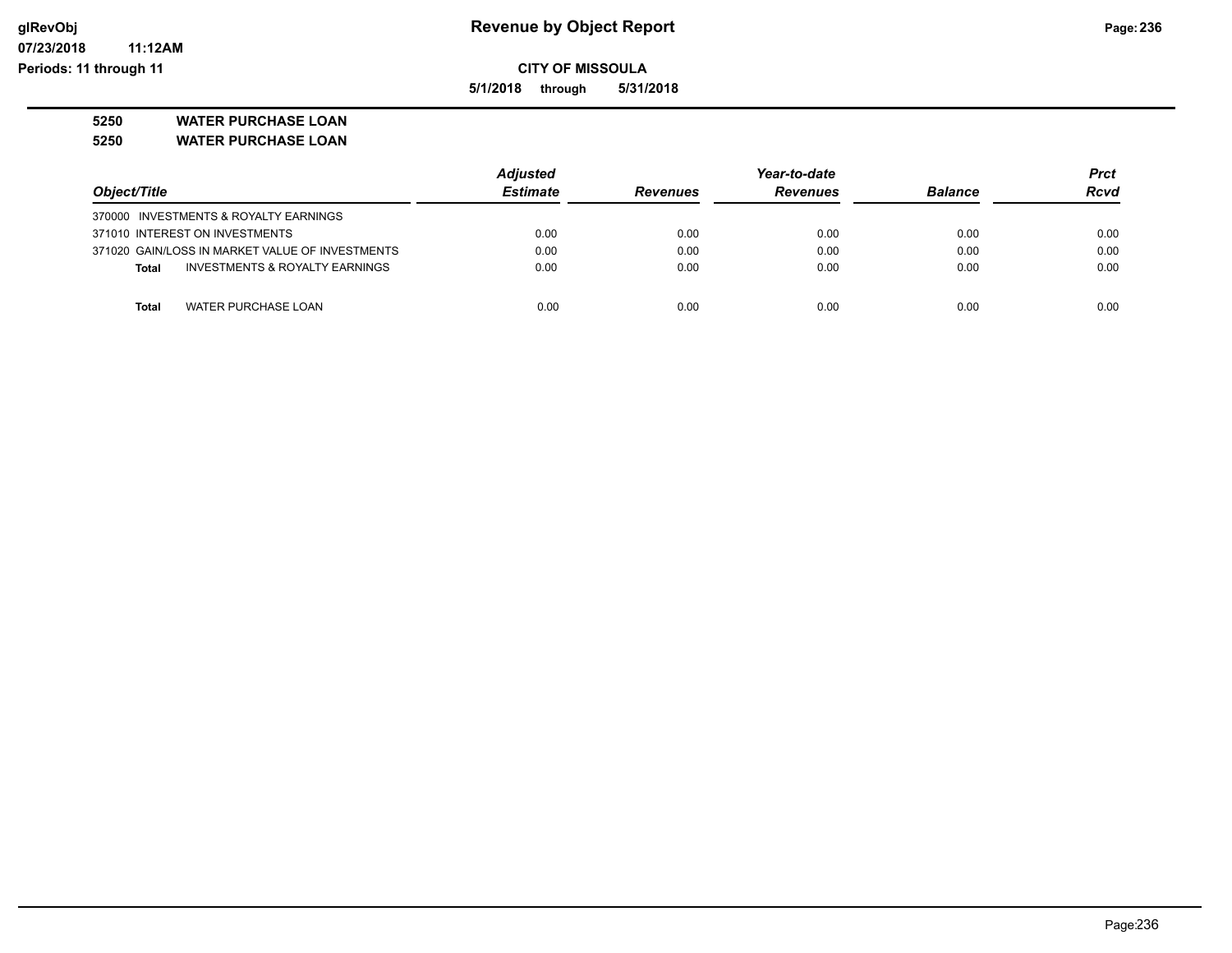**CITY OF MISSOULA**

**5/1/2018 through 5/31/2018**

#### **5250 WATER PURCHASE LOAN**

| Object/Title |                                                | Adjusted<br><b>Estimate</b> | <b>Revenues</b> | Year-to-date<br><b>Revenues</b> | <b>Balance</b> | <b>Prct</b><br><b>Rcvd</b> |
|--------------|------------------------------------------------|-----------------------------|-----------------|---------------------------------|----------------|----------------------------|
|              | 370000 INVESTMENTS & ROYALTY EARNINGS          |                             |                 |                                 |                |                            |
|              | 371010 INTEREST ON INVESTMENTS                 | 0.00                        | 0.00            | 0.00                            | 0.00           | 0.00                       |
|              | 371020 GAIN/LOSS IN MARKET VALUE OF INVESTMENT | 0.00                        | 0.00            | 0.00                            | 0.00           | 0.00                       |
| <b>Total</b> | <b>INVESTMENTS &amp; ROYALTY EARNINGS</b>      | 0.00                        | 0.00            | 0.00                            | 0.00           | 0.00                       |
|              |                                                |                             |                 |                                 |                |                            |
| <b>Total</b> | WATER PURCHASE LOAN                            | 0.00                        | 0.00            | 0.00                            | 0.00           | 0.00                       |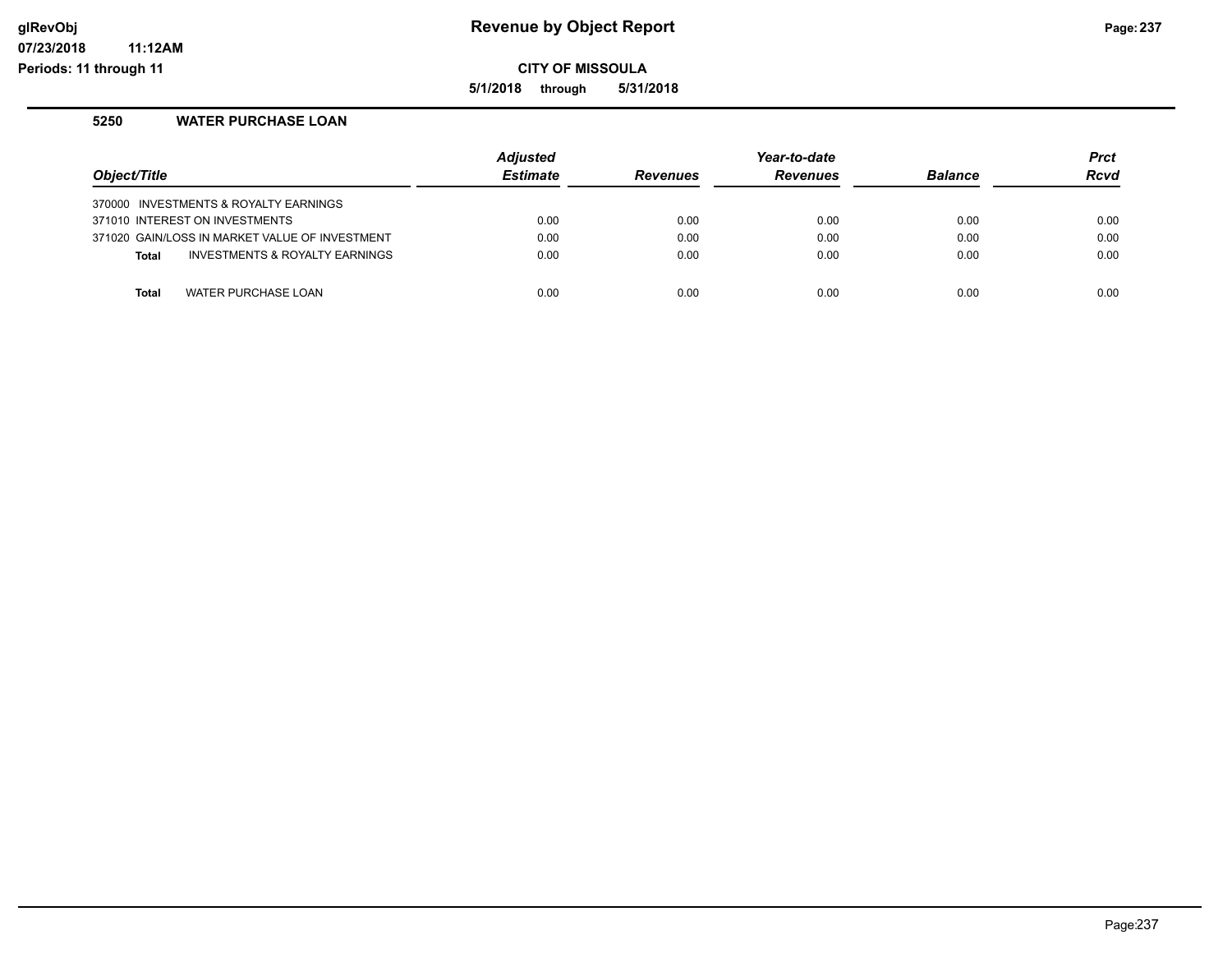**5/1/2018 through 5/31/2018**

# **5251 WATER PURCHASE LOAN RESERVE**

## **5251 WATER PURCHASE LOAN RESERVE**

|                                                    | <b>Adjusted</b> |                 | Year-to-date    |                | <b>Prct</b> |
|----------------------------------------------------|-----------------|-----------------|-----------------|----------------|-------------|
| Object/Title                                       | <b>Estimate</b> | <b>Revenues</b> | <b>Revenues</b> | <b>Balance</b> | <b>Rcvd</b> |
| 360000 MISCELLANEOUS REVENUES                      |                 |                 |                 |                |             |
| 360010 MISCELLANEOUS                               | 0.00            | 0.00            | 0.00            | 0.00           | 0.00        |
| MISCELLANEOUS REVENUES<br>Total                    | 0.00            | 0.00            | 0.00            | 0.00           | 0.00        |
| 370000 INVESTMENTS & ROYALTY EARNINGS              |                 |                 |                 |                |             |
| 371010 INTEREST ON INVESTMENTS                     | 0.00            | 0.00            | 0.00            | 0.00           | 0.00        |
| 371020 GAIN/LOSS IN MARKET VALUE OF INVESTMENTS    | 0.00            | 0.00            | 0.00            | 0.00           | 0.00        |
| <b>INVESTMENTS &amp; ROYALTY EARNINGS</b><br>Total | 0.00            | 0.00            | 0.00            | 0.00           | 0.00        |
| 380000 OTHER FINANCING SOURCES                     |                 |                 |                 |                |             |
| 383042 TRANSFERS FROM OTHER FUNDS                  | 0.00            | 0.00            | 0.00            | 0.00           | 0.00        |
| OTHER FINANCING SOURCES<br>Total                   | 0.00            | 0.00            | 0.00            | 0.00           | 0.00        |
| WATER PURCHASE LOAN RESERVE<br>Total               | 0.00            | 0.00            | 0.00            | 0.00           | 0.00        |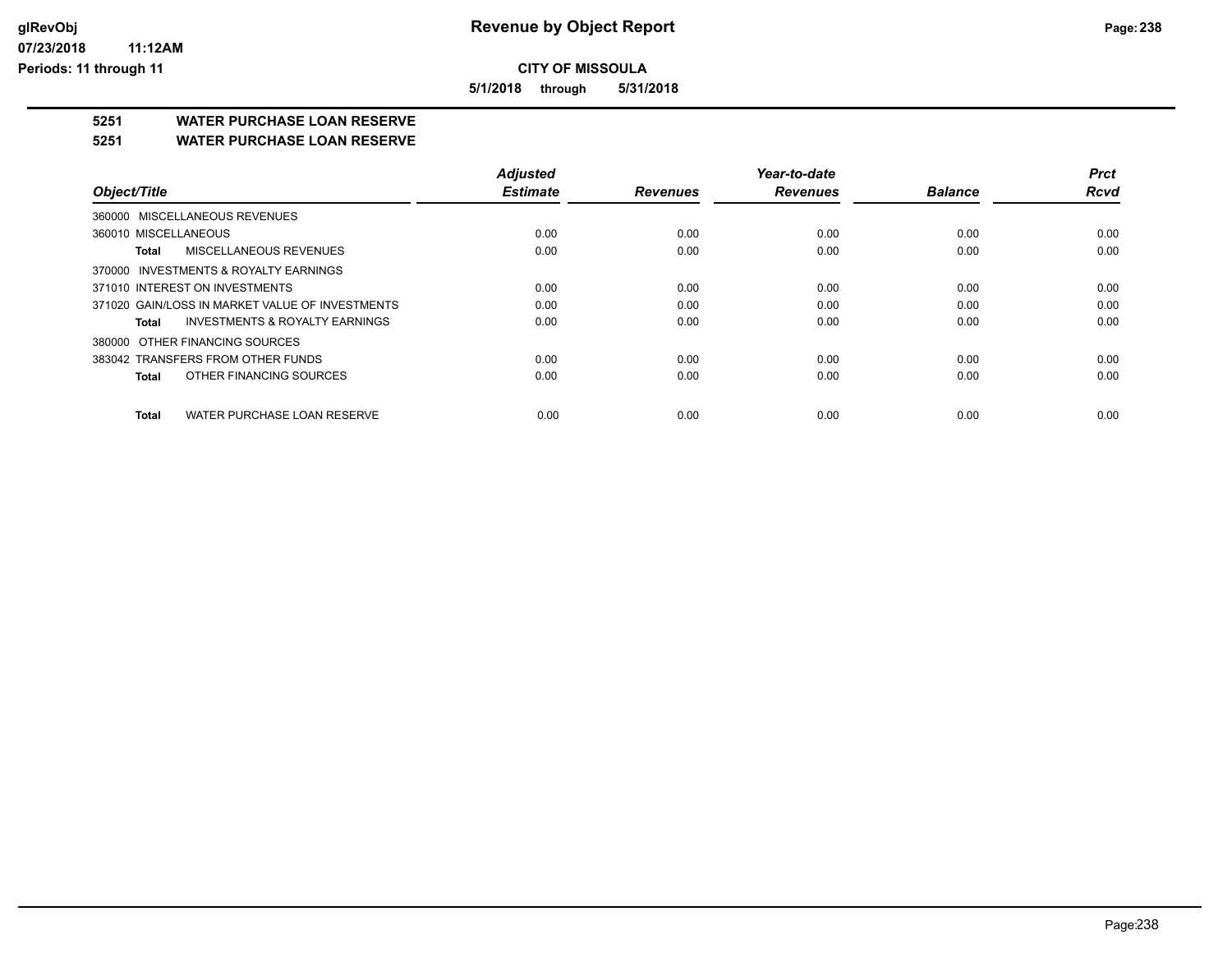**5/1/2018 through 5/31/2018**

## **5251 WATER PURCHASE LOAN RESERVE**

| Object/Title                                       | <b>Adjusted</b><br><b>Estimate</b> | <b>Revenues</b> | Year-to-date<br><b>Revenues</b> | <b>Balance</b> | <b>Prct</b><br><b>Rcvd</b> |
|----------------------------------------------------|------------------------------------|-----------------|---------------------------------|----------------|----------------------------|
| MISCELLANEOUS REVENUES<br>360000                   |                                    |                 |                                 |                |                            |
| 360010 MISCELLANEOUS                               | 0.00                               | 0.00            | 0.00                            | 0.00           | 0.00                       |
| <b>MISCELLANEOUS REVENUES</b><br>Total             | 0.00                               | 0.00            | 0.00                            | 0.00           | 0.00                       |
| 370000 INVESTMENTS & ROYALTY EARNINGS              |                                    |                 |                                 |                |                            |
| 371010 INTEREST ON INVESTMENTS                     | 0.00                               | 0.00            | 0.00                            | 0.00           | 0.00                       |
| 371020 GAIN/LOSS IN MARKET VALUE OF INVESTMENT     | 0.00                               | 0.00            | 0.00                            | 0.00           | 0.00                       |
| <b>INVESTMENTS &amp; ROYALTY EARNINGS</b><br>Total | 0.00                               | 0.00            | 0.00                            | 0.00           | 0.00                       |
| 380000 OTHER FINANCING SOURCES                     |                                    |                 |                                 |                |                            |
| 383042 TRANSFERS FROM OTHER FUNDS                  | 0.00                               | 0.00            | 0.00                            | 0.00           | 0.00                       |
| OTHER FINANCING SOURCES<br>Total                   | 0.00                               | 0.00            | 0.00                            | 0.00           | 0.00                       |
| WATER PURCHASE LOAN RESERVE<br><b>Total</b>        | 0.00                               | 0.00            | 0.00                            | 0.00           | 0.00                       |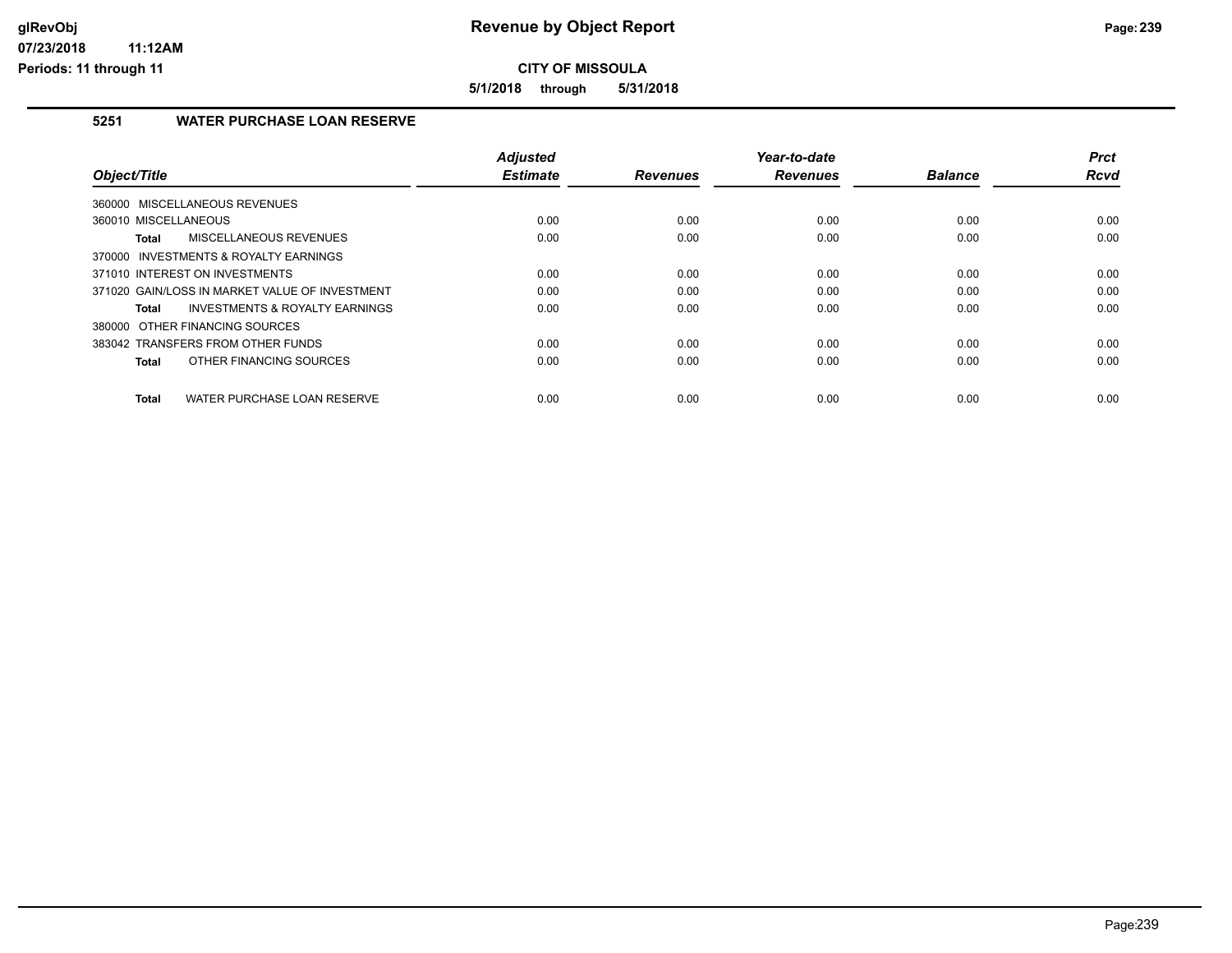**5/1/2018 through 5/31/2018**

**5310 SEWER OPERATING BUDGET FUND**

## **5310 SEWER OPERATING BUDGET FUND**

|                                                           | <b>Adjusted</b> |                 | Year-to-date    |                | <b>Prct</b><br><b>Rcvd</b> |
|-----------------------------------------------------------|-----------------|-----------------|-----------------|----------------|----------------------------|
| Object/Title                                              | <b>Estimate</b> | <b>Revenues</b> | <b>Revenues</b> | <b>Balance</b> |                            |
| 320000 LICENSES & PERMITS                                 |                 |                 |                 |                |                            |
| 323027 HAULER PERMITS                                     | 0.00            | 0.00            | 0.00            | 0.00           | 0.00                       |
| <b>LICENSES &amp; PERMITS</b><br>Total                    | 0.00            | 0.00            | 0.00            | 0.00           | 0.00                       |
| 330000 INTERGOVERNMENTAL REVENUES                         |                 |                 |                 |                |                            |
| 334071 DEQ/RIVER WATER SAMPLING                           | 0.00            | 0.00            | 0.00            | 0.00           | 0.00                       |
| 336020 STATE PENSION CONTRIBUTION                         | 0.00            | 0.00            | 0.00            | 0.00           | 0.00                       |
| 336023 STATE CONTRIB. - PERS                              | 0.00            | 0.00            | $-1.51$         | 1.51           | 0.00                       |
| <b>INTERGOVERNMENTAL REVENUES</b><br>Total                | 0.00            | 0.00            | $-1.51$         | 1.51           | 0.00                       |
| 340000 CHARGES FOR SERVICES                               |                 |                 |                 |                |                            |
| 343018 SALE/MILLING OF WOOD                               | 0.00            | 0.00            | 0.00            | 0.00           | 0.00                       |
| 343032 SEWER INSTALLATION CHARGES                         | 0.00            | 0.00            | 0.00            | 0.00           | 0.00                       |
| 343035 SALE OF SEWER MATERIALS AND SUPPLIES               | 0.00            | 0.00            | 0.00            | 0.00           | 0.00                       |
| 343039 DISPOSAL FEES                                      | 0.00            | 0.00            | 0.00            | 0.00           | 0.00                       |
| 343041 COMPOST TIPPING FEES                               | 0.00            | 0.00            | 82.00           | $-82.00$       | 0.00                       |
| 343045 COMPOST SALES                                      | 0.00            | 0.00            | 0.00            | 0.00           | 0.00                       |
| 343046 COMPOST DELIVERY CHARGE                            | 0.00            | 0.00            | 0.00            | 0.00           | 0.00                       |
| <b>CHARGES FOR SERVICES</b><br><b>Total</b>               | 0.00            | 0.00            | 82.00           | $-82.00$       | 0.00                       |
| 360000 MISCELLANEOUS REVENUES                             |                 |                 |                 |                |                            |
| 360010 MISCELLANEOUS                                      | 0.00            | 0.00            | 0.00            | 0.00           | 0.00                       |
| 360030 CONTRIBUTIONS FROM PROPERTY OWNERS                 | 0.00            | 0.00            | 0.00            | 0.00           | 0.00                       |
| 363040 PENALTY AND INTEREST                               | 0.00            | 0.00            | 0.00            | 0.00           | 0.00                       |
| 364012 SALE OF SURPLUS PROPERTY                           | 0.00            | 0.00            | 0.00            | 0.00           | 0.00                       |
| MISCELLANEOUS REVENUES<br><b>Total</b>                    | 0.00            | 0.00            | 0.00            | 0.00           | 0.00                       |
| 370000 INVESTMENTS & ROYALTY EARNINGS                     |                 |                 |                 |                |                            |
| 371010 INTEREST ON INVESTMENTS                            | 0.00            | 0.00            | 0.00            | 0.00           | 0.00                       |
| 371020 GAIN/LOSS IN MARKET VALUE OF INVESTMENTS           | 0.00            | 0.00            | 0.00            | 0.00           | 0.00                       |
| <b>INVESTMENTS &amp; ROYALTY EARNINGS</b><br><b>Total</b> | 0.00            | 0.00            | 0.00            | 0.00           | 0.00                       |
| 380000 OTHER FINANCING SOURCES                            |                 |                 |                 |                |                            |
| 381090 PROCEEDS FROM CAPITAL LEASE                        | 0.00            | 0.00            | 0.00            | 0.00           | 0.00                       |
| 382010 SALE OF FIXED ASSETS                               | 0.00            | 0.00            | 0.00            | 0.00           | 0.00                       |
| 383024 TRANS FR SEWER CLEARING                            | 0.00            | 0.00            | 0.00            | 0.00           | 0.00                       |
| OTHER FINANCING SOURCES<br><b>Total</b>                   | 0.00            | 0.00            | 0.00            | 0.00           | 0.00                       |
| SEWER OPERATING BUDGET FUND<br>Total                      | 0.00            | 0.00            | 80.49           | $-80.49$       | 0.00                       |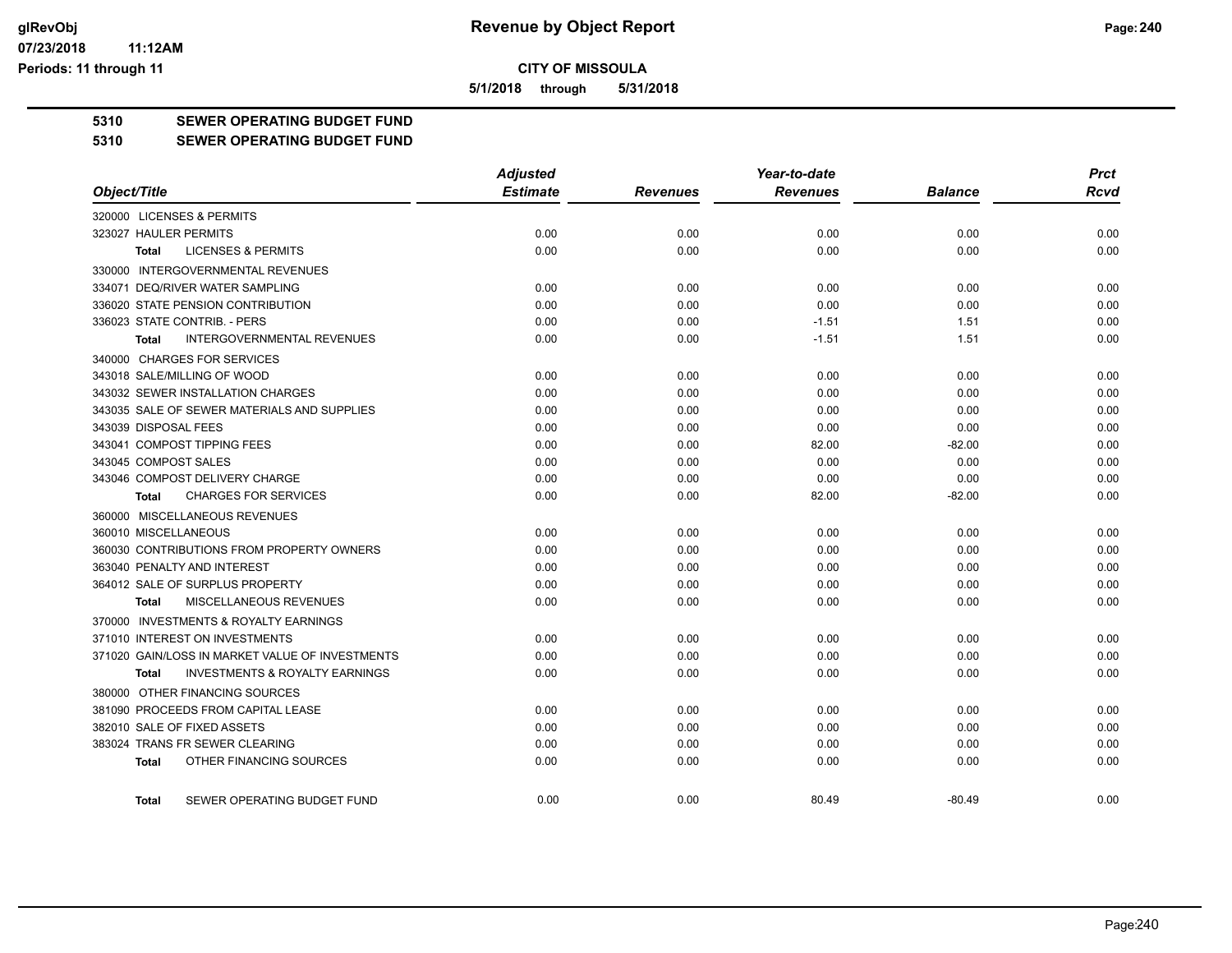**CITY OF MISSOULA**

**5/1/2018 through 5/31/2018**

## **5310 SEWER OPERATING BUDGET FUND**

|                                                    | <b>Adjusted</b> |                 | Year-to-date    | <b>Prct</b>    |      |
|----------------------------------------------------|-----------------|-----------------|-----------------|----------------|------|
| Object/Title                                       | <b>Estimate</b> | <b>Revenues</b> | <b>Revenues</b> | <b>Balance</b> | Rcvd |
| 320000 LICENSES & PERMITS                          |                 |                 |                 |                |      |
| 323027 HAULER PERMITS                              | 0.00            | 0.00            | 0.00            | 0.00           | 0.00 |
| <b>LICENSES &amp; PERMITS</b><br><b>Total</b>      | 0.00            | 0.00            | 0.00            | 0.00           | 0.00 |
| 330000 INTERGOVERNMENTAL REVENUES                  |                 |                 |                 |                |      |
| 334071 DEQ/RIVER WATER SAMPLING                    | 0.00            | 0.00            | 0.00            | 0.00           | 0.00 |
| 336020 STATE PENSION CONTRIBUTION                  | 0.00            | 0.00            | 0.00            | 0.00           | 0.00 |
| 336023 STATE CONTRIB. - PERS                       | 0.00            | 0.00            | $-1.51$         | 1.51           | 0.00 |
| <b>INTERGOVERNMENTAL REVENUES</b><br><b>Total</b>  | 0.00            | 0.00            | $-1.51$         | 1.51           | 0.00 |
| 340000 CHARGES FOR SERVICES                        |                 |                 |                 |                |      |
| 343018 SALE/MILLING OF WOOD                        | 0.00            | 0.00            | 0.00            | 0.00           | 0.00 |
| 343032 SEWER INSTALLATION CHARGES                  | 0.00            | 0.00            | 0.00            | 0.00           | 0.00 |
| 343035 SALE OF SEWER MATERIALS AND SUPPLIES        | 0.00            | 0.00            | 0.00            | 0.00           | 0.00 |
| 343039 DISPOSAL FEES                               | 0.00            | 0.00            | 0.00            | 0.00           | 0.00 |
| 343041 COMPOST TIPPING FEES                        | 0.00            | 0.00            | 82.00           | $-82.00$       | 0.00 |
| 343045 COMPOST SALES                               | 0.00            | 0.00            | 0.00            | 0.00           | 0.00 |
| 343046 COMPOST DELIVERY CHARGE                     | 0.00            | 0.00            | 0.00            | 0.00           | 0.00 |
| <b>CHARGES FOR SERVICES</b><br><b>Total</b>        | 0.00            | 0.00            | 82.00           | $-82.00$       | 0.00 |
| 360000 MISCELLANEOUS REVENUES                      |                 |                 |                 |                |      |
| 360010 MISCELLANEOUS                               | 0.00            | 0.00            | 0.00            | 0.00           | 0.00 |
| 360030 CONTRIBUTIONS FROM PROPERTY OWNERS          | 0.00            | 0.00            | 0.00            | 0.00           | 0.00 |
| 363040 PENALTY AND INTEREST                        | 0.00            | 0.00            | 0.00            | 0.00           | 0.00 |
| 364012 SALE OF SURPLUS PROPERTY                    | 0.00            | 0.00            | 0.00            | 0.00           | 0.00 |
| <b>MISCELLANEOUS REVENUES</b><br>Total             | 0.00            | 0.00            | 0.00            | 0.00           | 0.00 |
| 370000 INVESTMENTS & ROYALTY EARNINGS              |                 |                 |                 |                |      |
| 371010 INTEREST ON INVESTMENTS                     | 0.00            | 0.00            | 0.00            | 0.00           | 0.00 |
| 371020 GAIN/LOSS IN MARKET VALUE OF INVESTMENT     | 0.00            | 0.00            | 0.00            | 0.00           | 0.00 |
| <b>INVESTMENTS &amp; ROYALTY EARNINGS</b><br>Total | 0.00            | 0.00            | 0.00            | 0.00           | 0.00 |
| 380000 OTHER FINANCING SOURCES                     |                 |                 |                 |                |      |
| 381090 PROCEEDS FROM CAPITAL LEASE                 | 0.00            | 0.00            | 0.00            | 0.00           | 0.00 |
| 382010 SALE OF FIXED ASSETS                        | 0.00            | 0.00            | 0.00            | 0.00           | 0.00 |
| 383024 TRANS FR SEWER CLEARING                     | 0.00            | 0.00            | 0.00            | 0.00           | 0.00 |
| OTHER FINANCING SOURCES<br>Total                   | 0.00            | 0.00            | 0.00            | 0.00           | 0.00 |
| SEWER OPERATING BUDGET FUND<br>Total               | 0.00            | 0.00            | 80.49           | $-80.49$       | 0.00 |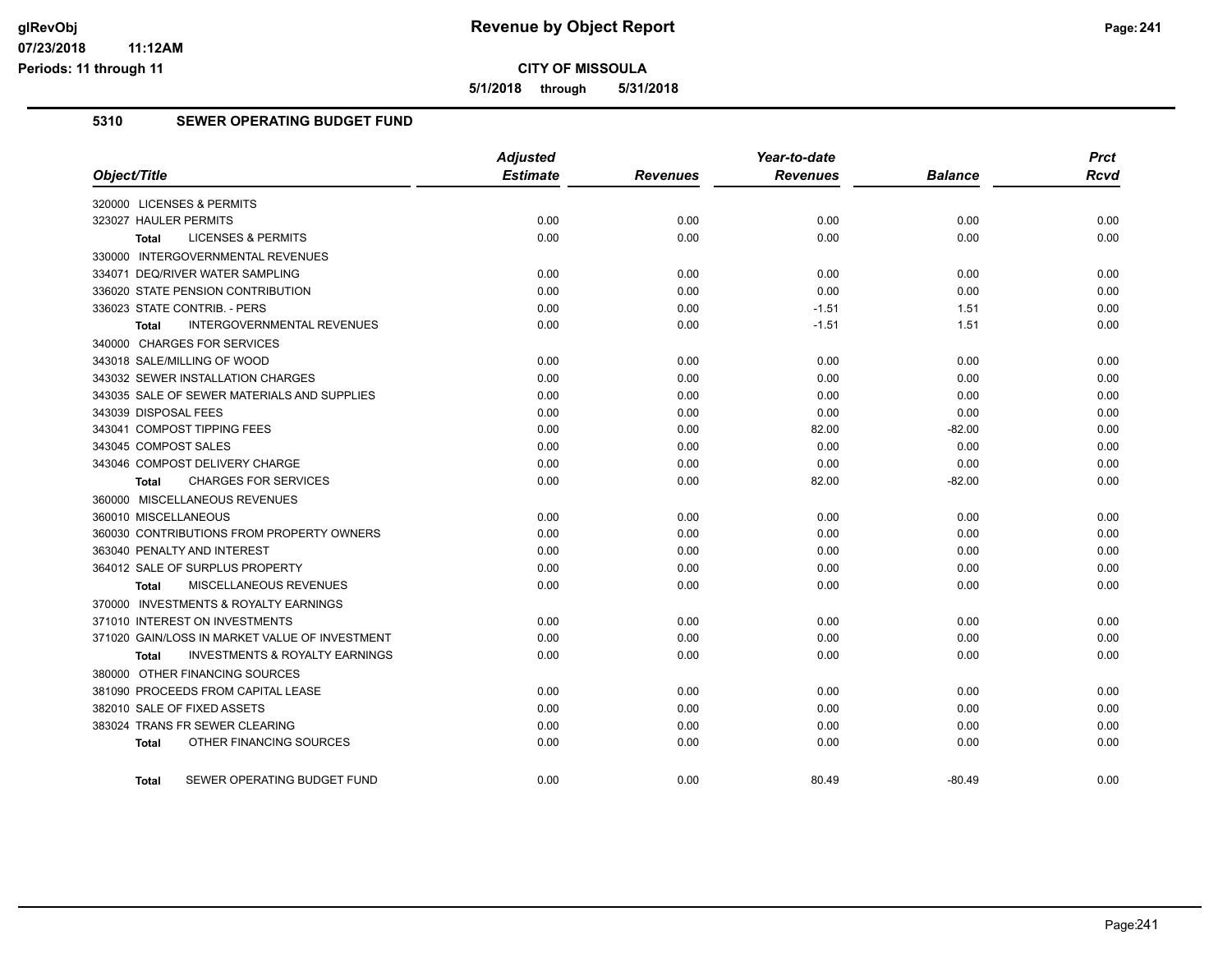**5/1/2018 through 5/31/2018**

**5311 WASTEWATER UTILITY FUND**

#### **5311 WASTEWATER UTILITY FUND**

| Object/Title                                              | <b>Adjusted</b> |                 | Year-to-date    |                 | <b>Prct</b> |
|-----------------------------------------------------------|-----------------|-----------------|-----------------|-----------------|-------------|
|                                                           | <b>Estimate</b> | <b>Revenues</b> | <b>Revenues</b> | <b>Balance</b>  | <b>Rcvd</b> |
| 320000 LICENSES & PERMITS                                 |                 |                 |                 |                 |             |
| 323027 HAULER PERMITS                                     | 1,190.00        | 1,483.00        | 1,633.00        | $-443.00$       | 137.23      |
| <b>LICENSES &amp; PERMITS</b><br><b>Total</b>             | 1.190.00        | 1.483.00        | 1.633.00        | $-443.00$       | 137.23      |
| 330000 INTERGOVERNMENTAL REVENUES                         |                 |                 |                 |                 |             |
| 331990 IRS REIMB/DEBT SVS INTEREST                        | 248,879.00      | 0.00            | 115,909.20      | 132,969.80      | 46.57       |
| 331992 FEDERAL ARRA GRANTS                                | 0.00            | 0.00            | 0.00            | 0.00            | 0.00        |
| 336020 STATE PENSION CONTRIBUTION                         | 0.00            | 0.00            | 0.00            | 0.00            | 0.00        |
| 336023 STATE CONTRIB. - PERS                              | 1,250.00        | 153.34          | 1,634.61        | $-384.61$       | 130.77      |
| <b>INTERGOVERNMENTAL REVENUES</b><br>Total                | 250,129.00      | 153.34          | 117,543.81      | 132,585.19      | 46.99       |
| 340000 CHARGES FOR SERVICES                               |                 |                 |                 |                 |             |
| 343018 SALE OF MATERIALS                                  | 0.00            | 0.00            | 1,275.00        | $-1,275.00$     | 0.00        |
| 343028 WATER TESTING CHARGE                               | 0.00            | 0.00            | 4,695.00        | $-4,695.00$     | 0.00        |
| 343031 SEWER INSTALLATION CHARGES - DEVLPMNT              | 0.00            | 0.00            | 3,000.00        | $-3,000.00$     | 0.00        |
| 343032 SEWER INSTALLATION CHARGES                         | 44,850.00       | 0.00            | 22,333.25       | 22,516.75       | 49.80       |
| 343034 TREATMENT FACILITIES FEES                          | 8,040,674.00    | 6,838.09        | 8,115,350.91    | $-74,676.91$    | 100.93      |
| 343035 SALE OF SEWER MATERIALS AND SUPPLIES               | 10,300.00       | 0.00            | 0.00            | 10,300.00       | 0.00        |
| 343037 DELINQUENT SEWER FEES                              | 0.00            | 0.00            | 0.00            | 0.00            | 0.00        |
| 343038 P & I TAX LIENS                                    | 0.00            | 106.70          | 2,549.39        | $-2,549.39$     | 0.00        |
| 343039 DISPOSAL FEES                                      | 29,170.00       | 5,882.60        | 21,086.80       | 8,083.20        | 72.29       |
| 343041 COMPOST TIPPING FEES                               | 659,215.00      | 19,407.01       | 341,359.51      | 317,855.49      | 51.78       |
| 343045 COMPOST SALES                                      | 417,960.00      | 44,043.00       | 297,125.00      | 120,835.00      | 71.09       |
| 343046 COMPOST DELIVERY CHARGE                            | 0.00            | 0.00            | 0.00            | 0.00            | 0.00        |
| <b>CHARGES FOR SERVICES</b><br><b>Total</b>               | 9,202,169.00    | 76,277.40       | 8,808,774.86    | 393,394.14      | 95.72       |
| 360000 MISCELLANEOUS REVENUES                             |                 |                 |                 |                 |             |
| 360010 MISCELLANEOUS                                      | 0.00            | 0.00            | 0.00            | 0.00            | 0.00        |
| 360030 CONTRIBUTIONS FROM PROPERTY OWNERS                 | 0.00            | 0.00            | 0.00            | 0.00            | 0.00        |
| 361200 RADIO TOWER LEASE PAYMENTS                         | 5,680.00        | 0.00            | 5,000.00        | 680.00          | 88.03       |
| 361201 EKO LAND LEASE                                     | 0.00            | 0.00            | 0.00            | 0.00            | 0.00        |
| 363040 PENALTY AND INTEREST                               | 0.00            | 255.30          | 2,310.08        | $-2,310.08$     | 0.00        |
| 364012 SALE OF SURPLUS PROPERTY                           | 49,500.00       | 0.00            | 697.50          | 48,802.50       | 1.41        |
| 365023 ENERGY REBATES                                     | 100.00          | 0.00            | 0.00            | 100.00          | 0.00        |
| MISCELLANEOUS REVENUES<br><b>Total</b>                    | 55,280.00       | 255.30          | 8,007.58        | 47,272.42       | 14.49       |
| 370000 INVESTMENTS & ROYALTY EARNINGS                     |                 |                 |                 |                 |             |
| 371010 INTEREST ON INVESTMENTS                            | 0.00            | 0.00            | 0.00            | 0.00            | 0.00        |
| 371020 GAIN/LOSS IN MARKET VALUE OF INVESTMENTS           | 0.00            | 0.00            | 0.00            | 0.00            | 0.00        |
| <b>INVESTMENTS &amp; ROYALTY EARNINGS</b><br><b>Total</b> | 0.00            | 0.00            | 0.00            | 0.00            | 0.00        |
| 380000 OTHER FINANCING SOURCES                            |                 |                 |                 |                 |             |
| 381010 BOND PROCEEDS                                      | 0.00            | 0.00            | 1,110,377.50    | $-1,110,377.50$ | 0.00        |
|                                                           |                 |                 |                 |                 |             |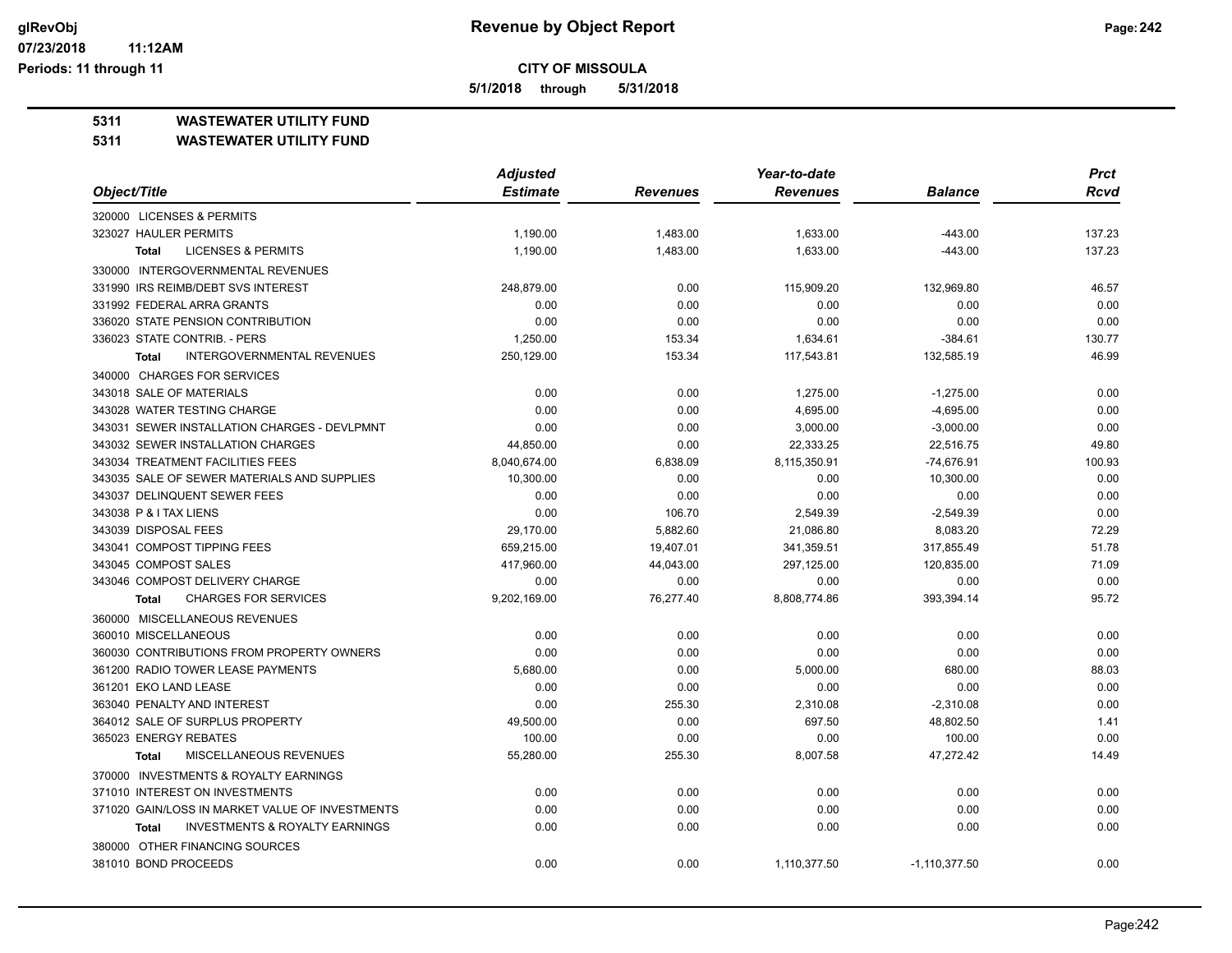**5/1/2018 through 5/31/2018**

## **5311 WASTEWATER UTILITY FUND**

### **5311 WASTEWATER UTILITY FUND**

|                                |                                    | Adjusted        |                 | Year-to-date   |               | Prct   |
|--------------------------------|------------------------------------|-----------------|-----------------|----------------|---------------|--------|
| Object/Title                   | <b>Estimate</b>                    | <b>Revenues</b> | <b>Revenues</b> | <b>Balance</b> | <b>Rcvd</b>   |        |
|                                | 381090 PROCEEDS FROM CAPITAL LEASE | 0.00            | 0.00            | 0.00           | 0.00          | 0.00   |
| 383034 *** Title Not Found *** |                                    | 369,852.00      | 0.00            | 0.00           | 369.852.00    | 0.00   |
|                                | 383042 TRANSFERS FROM OTHER FUNDS  | 0.00            | 0.00            | 0.00           | 0.00          | 0.00   |
| <b>Total</b>                   | OTHER FINANCING SOURCES            | 369.852.00      | 0.00            | 1.110.377.50   | $-740.525.50$ | 300.22 |
| <b>Total</b>                   | WASTEWATER UTILITY FUND            | 9.878.620.00    | 78.169.04       | 10.046.336.75  | $-167.716.75$ | 101.70 |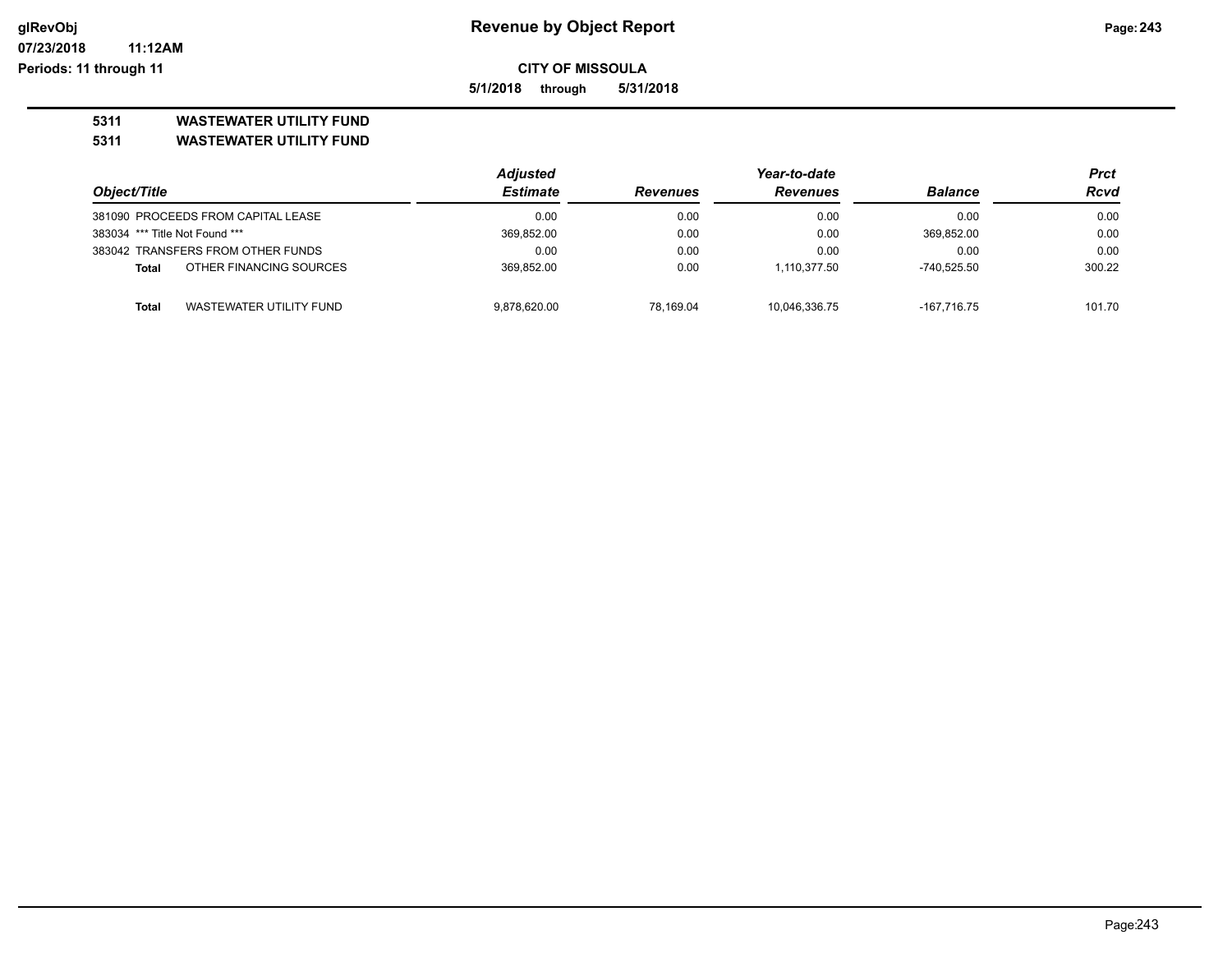**CITY OF MISSOULA**

**5/1/2018 through 5/31/2018**

## **5311 WASTEWATER UTILITY FUND**

| Object/Title                                              | <b>Adjusted</b> |                 | Year-to-date    | <b>Prct</b>     |        |
|-----------------------------------------------------------|-----------------|-----------------|-----------------|-----------------|--------|
|                                                           | <b>Estimate</b> | <b>Revenues</b> | <b>Revenues</b> | <b>Balance</b>  | Rcvd   |
| 320000 LICENSES & PERMITS                                 |                 |                 |                 |                 |        |
| 323027 HAULER PERMITS                                     | 1.190.00        | 1.483.00        | 1.633.00        | $-443.00$       | 137.23 |
| <b>LICENSES &amp; PERMITS</b><br><b>Total</b>             | 1.190.00        | 1,483.00        | 1,633.00        | $-443.00$       | 137.23 |
| 330000 INTERGOVERNMENTAL REVENUES                         |                 |                 |                 |                 |        |
| 331990 IRS REIMB/DEBT SVS INTEREST                        | 248,879.00      | 0.00            | 115,909.20      | 132,969.80      | 46.57  |
| 331992 FEDERAL ARRA GRANTS                                | 0.00            | 0.00            | 0.00            | 0.00            | 0.00   |
| 336020 STATE PENSION CONTRIBUTION                         | 0.00            | 0.00            | 0.00            | 0.00            | 0.00   |
| 336023 STATE CONTRIB. - PERS                              | 1,250.00        | 153.34          | 1,634.61        | $-384.61$       | 130.77 |
| <b>INTERGOVERNMENTAL REVENUES</b><br><b>Total</b>         | 250,129.00      | 153.34          | 117,543.81      | 132,585.19      | 46.99  |
| 340000 CHARGES FOR SERVICES                               |                 |                 |                 |                 |        |
| 343018 SALE OF MATERIALS                                  | 0.00            | 0.00            | 1,275.00        | $-1,275.00$     | 0.00   |
| 343028 WATER TESTING CHARGE                               | 0.00            | 0.00            | 4.695.00        | $-4,695.00$     | 0.00   |
| 343031 SEWER INSTALLATION CHARGES - DEVLPMNT              | 0.00            | 0.00            | 3,000.00        | $-3,000.00$     | 0.00   |
| 343032 SEWER INSTALLATION CHARGES                         | 44,850.00       | 0.00            | 22,333.25       | 22,516.75       | 49.80  |
| 343034 TREATMENT FACILITIES FEES                          | 8,040,674.00    | 6,838.09        | 8,115,350.91    | $-74,676.91$    | 100.93 |
| 343035 SALE OF SEWER MATERIALS AND SUPPLIES               | 10,300.00       | 0.00            | 0.00            | 10,300.00       | 0.00   |
| 343037 DELINQUENT SEWER FEES                              | 0.00            | 0.00            | 0.00            | 0.00            | 0.00   |
| 343038 P & I TAX LIENS                                    | 0.00            | 106.70          | 2,549.39        | $-2,549.39$     | 0.00   |
| 343039 DISPOSAL FEES                                      | 29,170.00       | 5,882.60        | 21,086.80       | 8,083.20        | 72.29  |
| 343041 COMPOST TIPPING FEES                               | 659,215.00      | 19,407.01       | 341,359.51      | 317,855.49      | 51.78  |
| 343045 COMPOST SALES                                      | 417,960.00      | 44,043.00       | 297,125.00      | 120,835.00      | 71.09  |
| 343046 COMPOST DELIVERY CHARGE                            | 0.00            | 0.00            | 0.00            | 0.00            | 0.00   |
| <b>CHARGES FOR SERVICES</b><br><b>Total</b>               | 9,202,169.00    | 76,277.40       | 8,808,774.86    | 393,394.14      | 95.72  |
| 360000 MISCELLANEOUS REVENUES                             |                 |                 |                 |                 |        |
| 360010 MISCELLANEOUS                                      | 0.00            | 0.00            | 0.00            | 0.00            | 0.00   |
| 360030 CONTRIBUTIONS FROM PROPERTY OWNERS                 | 0.00            | 0.00            | 0.00            | 0.00            | 0.00   |
| 361200 RADIO TOWER LEASE PAYMENTS                         | 5,680.00        | 0.00            | 5,000.00        | 680.00          | 88.03  |
| 361201 EKO LAND LEASE                                     | 0.00            | 0.00            | 0.00            | 0.00            | 0.00   |
| 363040 PENALTY AND INTEREST                               | 0.00            | 255.30          | 2,310.08        | $-2,310.08$     | 0.00   |
| 364012 SALE OF SURPLUS PROPERTY                           | 49,500.00       | 0.00            | 697.50          | 48,802.50       | 1.41   |
| 365023 ENERGY REBATES                                     | 100.00          | 0.00            | 0.00            | 100.00          | 0.00   |
| <b>MISCELLANEOUS REVENUES</b><br><b>Total</b>             | 55,280.00       | 255.30          | 8,007.58        | 47,272.42       | 14.49  |
| 370000 INVESTMENTS & ROYALTY EARNINGS                     |                 |                 |                 |                 |        |
| 371010 INTEREST ON INVESTMENTS                            | 0.00            | 0.00            | 0.00            | 0.00            | 0.00   |
| 371020 GAIN/LOSS IN MARKET VALUE OF INVESTMENT            | 0.00            | 0.00            | 0.00            | 0.00            | 0.00   |
| <b>INVESTMENTS &amp; ROYALTY EARNINGS</b><br><b>Total</b> | 0.00            | 0.00            | 0.00            | 0.00            | 0.00   |
| 380000 OTHER FINANCING SOURCES                            |                 |                 |                 |                 |        |
| 381010 BOND PROCEEDS                                      | 0.00            | 0.00            | 1,110,377.50    | $-1,110,377.50$ | 0.00   |
| 381090 PROCEEDS FROM CAPITAL LEASE                        | 0.00            | 0.00            | 0.00            | 0.00            | 0.00   |
|                                                           |                 |                 |                 |                 |        |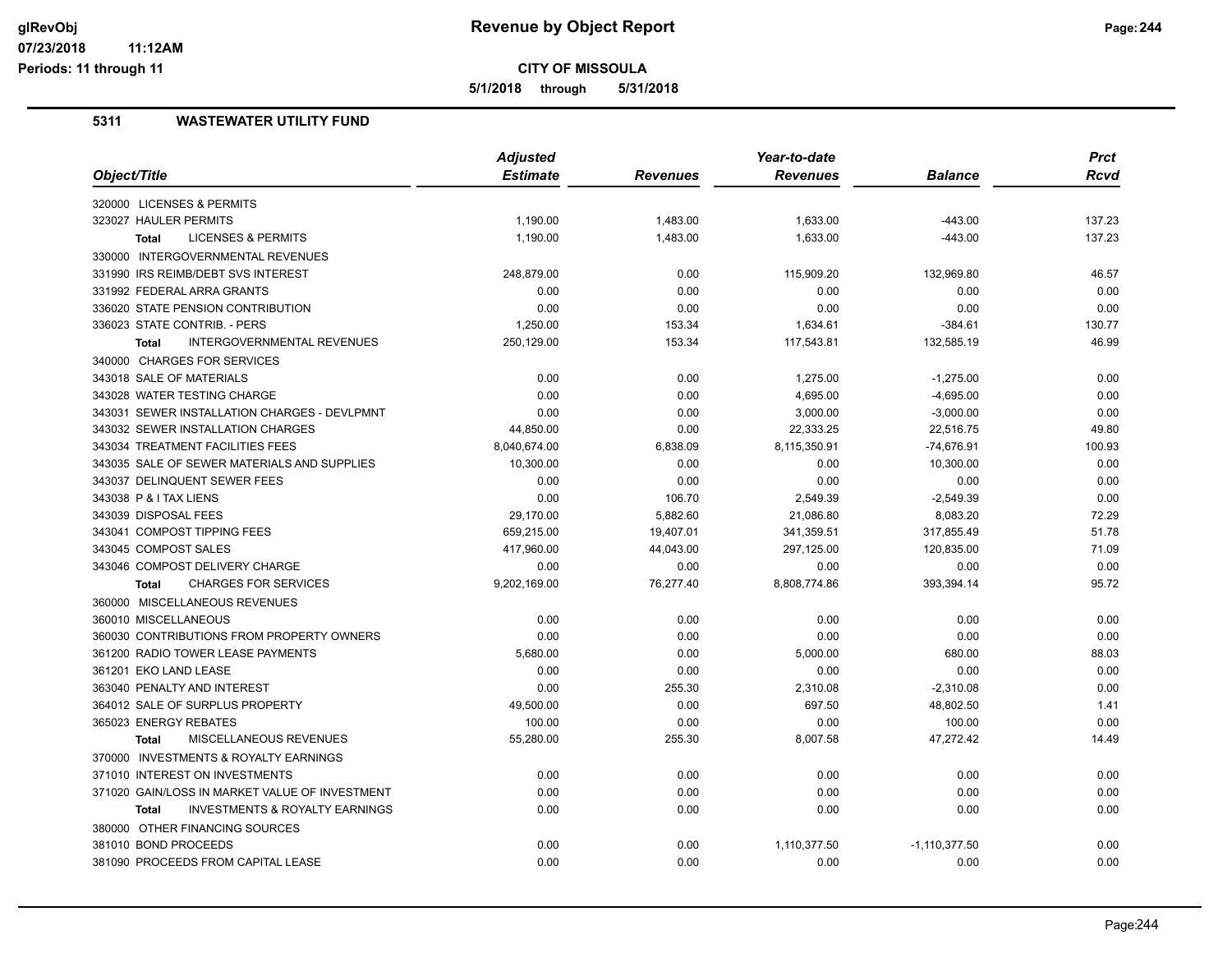**5/1/2018 through 5/31/2018**

## **5311 WASTEWATER UTILITY FUND**

|                                |                                   | <b>Adjusted</b> |                 | <b>Prct</b>    |               |        |
|--------------------------------|-----------------------------------|-----------------|-----------------|----------------|---------------|--------|
| Object/Title                   | <b>Estimate</b>                   | <b>Revenues</b> | <b>Revenues</b> | <b>Balance</b> | <b>Rcvd</b>   |        |
| 383034 *** Title Not Found *** |                                   | 369.852.00      | 0.00            | 0.00           | 369.852.00    | 0.00   |
|                                | 383042 TRANSFERS FROM OTHER FUNDS | 0.00            | 0.00            | 0.00           | 0.00          | 0.00   |
| <b>Total</b>                   | OTHER FINANCING SOURCES           | 369,852.00      | 0.00            | 1,110,377.50   | $-740.525.50$ | 300.22 |
| Total                          | WASTEWATER UTILITY FUND           | 9,878,620.00    | 78.169.04       | 10,046,336.75  | $-167.716.75$ | 101.70 |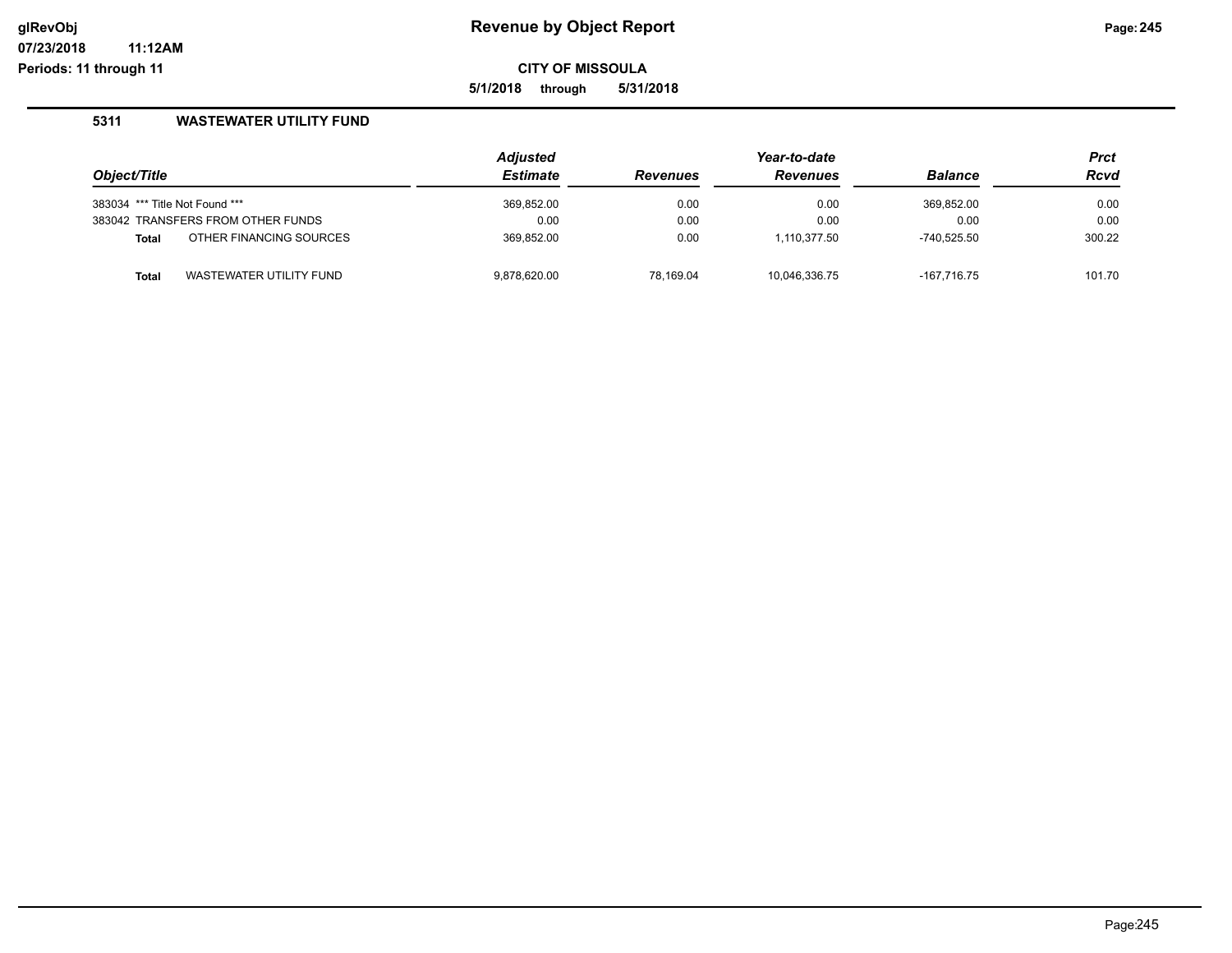**5/1/2018 through 5/31/2018**

**5315 SEWER LOAN FUND**

**5315 SEWER LOAN FUND**

|                                                    | <b>Adjusted</b> |                 | Year-to-date    |                | <b>Prct</b> |
|----------------------------------------------------|-----------------|-----------------|-----------------|----------------|-------------|
| Object/Title                                       | <b>Estimate</b> | <b>Revenues</b> | <b>Revenues</b> | <b>Balance</b> | <b>Rcvd</b> |
| 340000 CHARGES FOR SERVICES                        |                 |                 |                 |                |             |
| 343032 SEWER INSTALLATION CHARGES                  | 0.00            | 0.00            | 18,717.08       | $-18,717.08$   | 0.00        |
| 343035 SALE OF SEWER MATERIALS AND SUPPLIES        | 0.00            | 0.00            | $-19,270.92$    | 19,270.92      | 0.00        |
| 343037 GREASE INTERCEPTOR LOANS                    | 0.00            | 0.00            | 0.00            | 0.00           | 0.00        |
| <b>CHARGES FOR SERVICES</b><br>Total               | 0.00            | 0.00            | $-553.84$       | 553.84         | 0.00        |
| 360000 MISCELLANEOUS REVENUES                      |                 |                 |                 |                |             |
| 360010 MISCELLANEOUS                               | 0.00            | 0.00            | 0.00            | 0.00           | 0.00        |
| MISCELLANEOUS REVENUES<br>Total                    | 0.00            | 0.00            | 0.00            | 0.00           | 0.00        |
| 370000 INVESTMENTS & ROYALTY EARNINGS              |                 |                 |                 |                |             |
| 371010 INTEREST ON INVESTMENTS                     | 0.00            | 0.00            | 0.00            | 0.00           | 0.00        |
| <b>INVESTMENTS &amp; ROYALTY EARNINGS</b><br>Total | 0.00            | 0.00            | 0.00            | 0.00           | 0.00        |
| OTHER FINANCING SOURCES<br>380000                  |                 |                 |                 |                |             |
| 383025 TRANS FR SEWER R & D                        | 0.00            | 0.00            | 0.00            | 0.00           | 0.00        |
| OTHER FINANCING SOURCES<br><b>Total</b>            | 0.00            | 0.00            | 0.00            | 0.00           | 0.00        |
| <b>SEWER LOAN FUND</b><br><b>Total</b>             | 0.00            | 0.00            | $-553.84$       | 553.84         | 0.00        |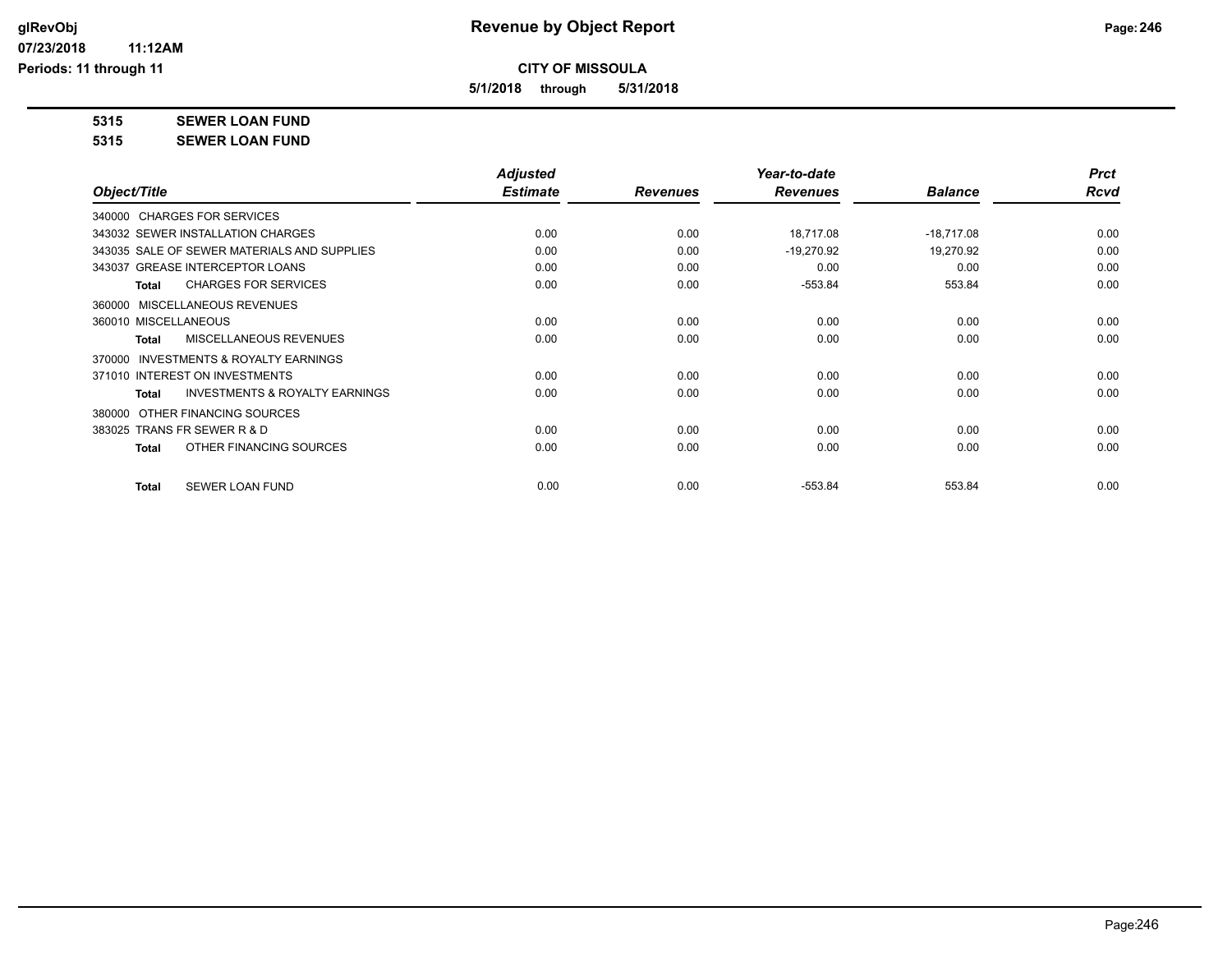**CITY OF MISSOULA**

**5/1/2018 through 5/31/2018**

#### **5315 SEWER LOAN FUND**

|                                                     | <b>Adjusted</b> |                 | Year-to-date    |                | <b>Prct</b> |
|-----------------------------------------------------|-----------------|-----------------|-----------------|----------------|-------------|
| Object/Title                                        | <b>Estimate</b> | <b>Revenues</b> | <b>Revenues</b> | <b>Balance</b> | <b>Rcvd</b> |
| 340000 CHARGES FOR SERVICES                         |                 |                 |                 |                |             |
| 343032 SEWER INSTALLATION CHARGES                   | 0.00            | 0.00            | 18,717.08       | $-18,717.08$   | 0.00        |
| 343035 SALE OF SEWER MATERIALS AND SUPPLIES         | 0.00            | 0.00            | $-19,270.92$    | 19.270.92      | 0.00        |
| 343037 GREASE INTERCEPTOR LOANS                     | 0.00            | 0.00            | 0.00            | 0.00           | 0.00        |
| <b>CHARGES FOR SERVICES</b><br>Total                | 0.00            | 0.00            | $-553.84$       | 553.84         | 0.00        |
| 360000 MISCELLANEOUS REVENUES                       |                 |                 |                 |                |             |
| 360010 MISCELLANEOUS                                | 0.00            | 0.00            | 0.00            | 0.00           | 0.00        |
| MISCELLANEOUS REVENUES<br>Total                     | 0.00            | 0.00            | 0.00            | 0.00           | 0.00        |
| <b>INVESTMENTS &amp; ROYALTY EARNINGS</b><br>370000 |                 |                 |                 |                |             |
| 371010 INTEREST ON INVESTMENTS                      | 0.00            | 0.00            | 0.00            | 0.00           | 0.00        |
| <b>INVESTMENTS &amp; ROYALTY EARNINGS</b><br>Total  | 0.00            | 0.00            | 0.00            | 0.00           | 0.00        |
| OTHER FINANCING SOURCES<br>380000                   |                 |                 |                 |                |             |
| 383025 TRANS FR SEWER R & D                         | 0.00            | 0.00            | 0.00            | 0.00           | 0.00        |
| OTHER FINANCING SOURCES<br><b>Total</b>             | 0.00            | 0.00            | 0.00            | 0.00           | 0.00        |
|                                                     |                 |                 |                 |                |             |
| <b>SEWER LOAN FUND</b><br><b>Total</b>              | 0.00            | 0.00            | $-553.84$       | 553.84         | 0.00        |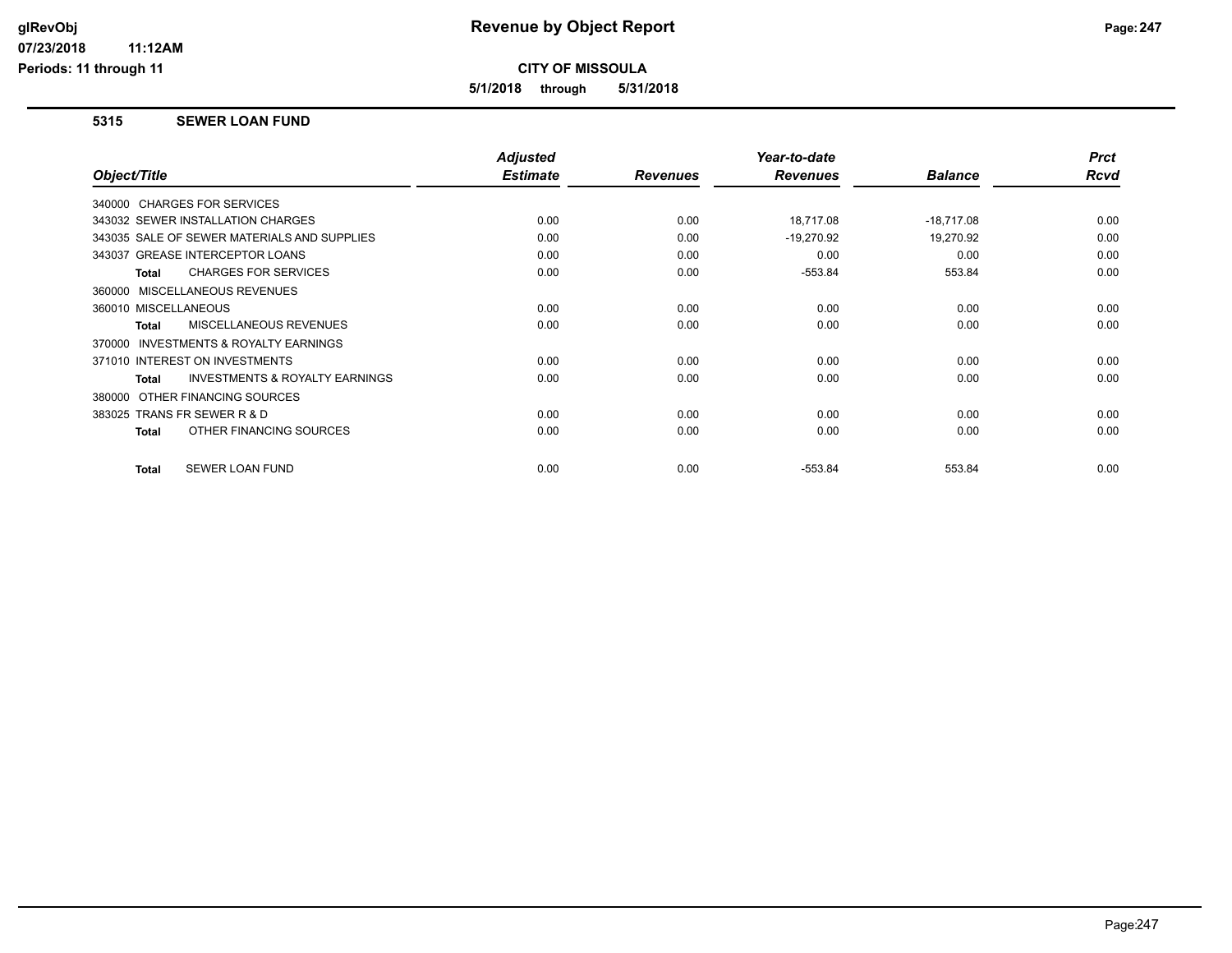**5/1/2018 through 5/31/2018**

# **5320 SEWER REPLACEMENT & DEPRECIATION FUND**

# **5320 SEWER REPLACEMENT & DEPRECIATION FUND**

|                                                           | <b>Adjusted</b> |                 | Year-to-date    |                | <b>Prct</b> |
|-----------------------------------------------------------|-----------------|-----------------|-----------------|----------------|-------------|
| Object/Title                                              | <b>Estimate</b> | <b>Revenues</b> | <b>Revenues</b> | <b>Balance</b> | <b>Rcvd</b> |
| 330000 INTERGOVERNMENTAL REVENUES                         |                 |                 |                 |                |             |
| 337010 COUNTY REIMBURSEMENT-DEANOS                        | 0.00            | 0.00            | 0.00            | 0.00           | 0.00        |
| <b>INTERGOVERNMENTAL REVENUES</b><br><b>Total</b>         | 0.00            | 0.00            | 0.00            | 0.00           | 0.00        |
| 340000 CHARGES FOR SERVICES                               |                 |                 |                 |                |             |
| 343032 SEWER INSTALLATION CHARGES                         | 0.00            | 0.00            | 5,375.00        | $-5,375.00$    | 0.00        |
| <b>CHARGES FOR SERVICES</b><br><b>Total</b>               | 0.00            | 0.00            | 5,375.00        | $-5,375.00$    | 0.00        |
| 360000 MISCELLANEOUS REVENUES                             |                 |                 |                 |                |             |
| 360000 MISCELLANEOUS REVENUES                             | 0.00            | 0.00            | 0.00            | 0.00           | 0.00        |
| 360010 MISCELLANEOUS                                      | 0.00            | 0.00            | 0.00            | 0.00           | 0.00        |
| 362006 GAIC INSURANCE SETTLEMENT                          | 0.00            | 0.00            | 0.00            | 0.00           | 0.00        |
| MISCELLANEOUS REVENUES<br><b>Total</b>                    | 0.00            | 0.00            | 0.00            | 0.00           | 0.00        |
| 370000 INVESTMENTS & ROYALTY EARNINGS                     |                 |                 |                 |                |             |
| 371010 INTEREST ON INVESTMENTS                            | 0.00            | 0.00            | 0.00            | 0.00           | 0.00        |
| 371020 GAIN/LOSS IN MARKET VALUE OF INVESTMENTS           | 0.00            | 0.00            | 0.00            | 0.00           | 0.00        |
| <b>INVESTMENTS &amp; ROYALTY EARNINGS</b><br><b>Total</b> | 0.00            | 0.00            | 0.00            | 0.00           | 0.00        |
| 380000 OTHER FINANCING SOURCES                            |                 |                 |                 |                |             |
| 381002 SRF LOAN                                           | 0.00            | 0.00            | 0.00            | 0.00           | 0.00        |
| 381010 BOND PROCEEDS                                      | 0.00            | 0.00            | 0.00            | 0.00           | 0.00        |
| 381090 PROCEEDS FROM CAPITAL LEASE                        | 0.00            | 0.00            | 0.00            | 0.00           | 0.00        |
| 383000 OPERATING TRANSFERS                                | 0.00            | 0.00            | 0.00            | 0.00           | 0.00        |
| 383024 TRANS FR SEWER CLEARING                            | 0.00            | 0.00            | 0.00            | 0.00           | 0.00        |
| 383042 TRANSFERS FROM OTHER FUNDS                         | 0.00            | 0.00            | 0.00            | 0.00           | 0.00        |
| OTHER FINANCING SOURCES<br><b>Total</b>                   | 0.00            | 0.00            | 0.00            | 0.00           | 0.00        |
| SEWER REPLACEMENT & DEPRECIATION FU<br><b>Total</b>       | 0.00            | 0.00            | 5,375.00        | $-5,375.00$    | 0.00        |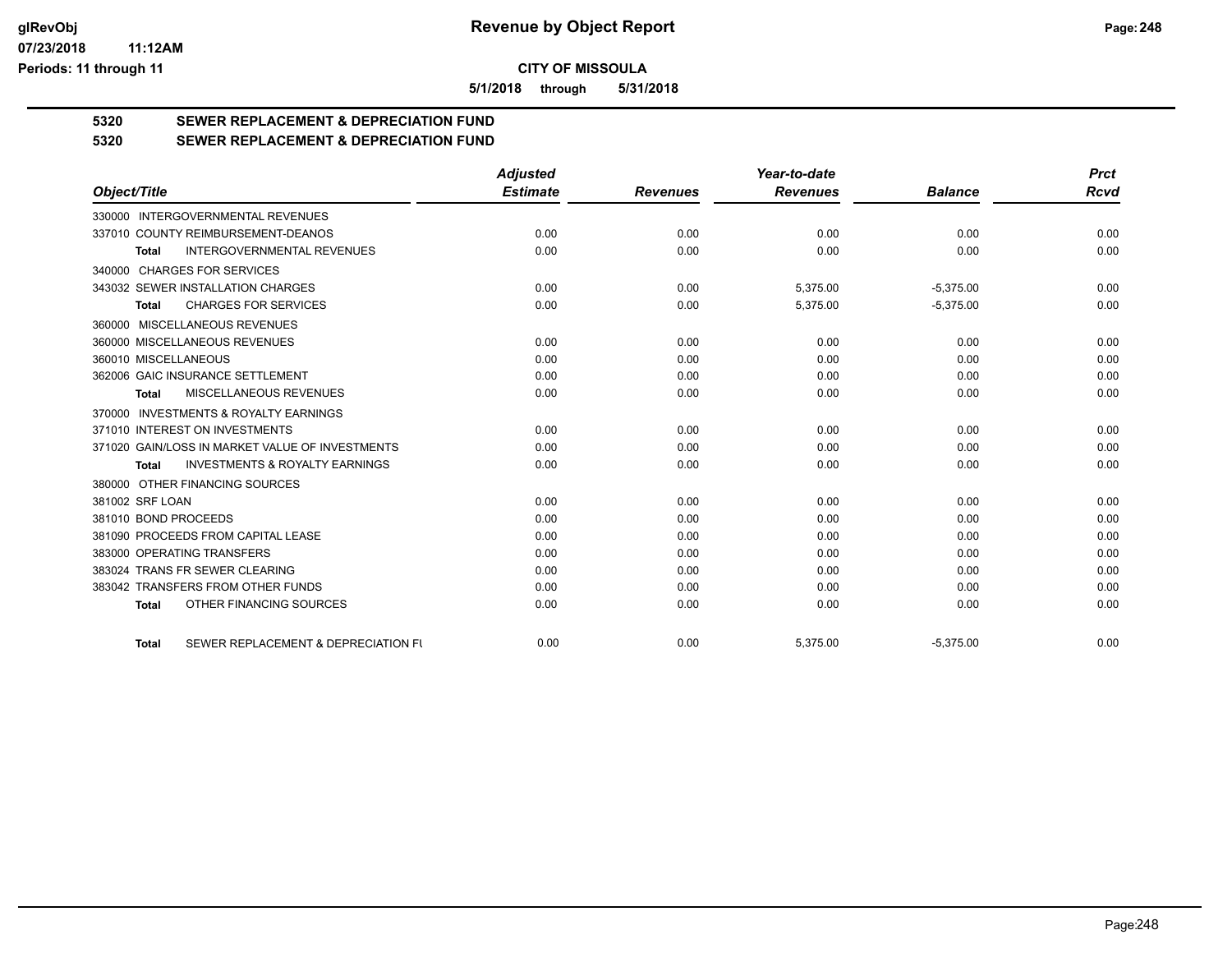**5/1/2018 through 5/31/2018**

## **5320 SEWER REPLACEMENT & DEPRECIATION FUND**

|                                                           | <b>Adjusted</b> |                 | Year-to-date    |                | <b>Prct</b> |
|-----------------------------------------------------------|-----------------|-----------------|-----------------|----------------|-------------|
| Object/Title                                              | <b>Estimate</b> | <b>Revenues</b> | <b>Revenues</b> | <b>Balance</b> | Rcvd        |
| 330000 INTERGOVERNMENTAL REVENUES                         |                 |                 |                 |                |             |
| 337010 COUNTY REIMBURSEMENT-DEANOS                        | 0.00            | 0.00            | 0.00            | 0.00           | 0.00        |
| <b>INTERGOVERNMENTAL REVENUES</b><br><b>Total</b>         | 0.00            | 0.00            | 0.00            | 0.00           | 0.00        |
| 340000 CHARGES FOR SERVICES                               |                 |                 |                 |                |             |
| 343032 SEWER INSTALLATION CHARGES                         | 0.00            | 0.00            | 5.375.00        | $-5.375.00$    | 0.00        |
| <b>CHARGES FOR SERVICES</b><br><b>Total</b>               | 0.00            | 0.00            | 5,375.00        | $-5,375.00$    | 0.00        |
| 360000 MISCELLANEOUS REVENUES                             |                 |                 |                 |                |             |
| 360000 MISCELLANEOUS REVENUES                             | 0.00            | 0.00            | 0.00            | 0.00           | 0.00        |
| 360010 MISCELLANEOUS                                      | 0.00            | 0.00            | 0.00            | 0.00           | 0.00        |
| 362006 GAIC INSURANCE SETTLEMENT                          | 0.00            | 0.00            | 0.00            | 0.00           | 0.00        |
| <b>MISCELLANEOUS REVENUES</b><br><b>Total</b>             | 0.00            | 0.00            | 0.00            | 0.00           | 0.00        |
| 370000 INVESTMENTS & ROYALTY EARNINGS                     |                 |                 |                 |                |             |
| 371010 INTEREST ON INVESTMENTS                            | 0.00            | 0.00            | 0.00            | 0.00           | 0.00        |
| 371020 GAIN/LOSS IN MARKET VALUE OF INVESTMENT            | 0.00            | 0.00            | 0.00            | 0.00           | 0.00        |
| <b>INVESTMENTS &amp; ROYALTY EARNINGS</b><br><b>Total</b> | 0.00            | 0.00            | 0.00            | 0.00           | 0.00        |
| 380000 OTHER FINANCING SOURCES                            |                 |                 |                 |                |             |
| 381002 SRF LOAN                                           | 0.00            | 0.00            | 0.00            | 0.00           | 0.00        |
| 381010 BOND PROCEEDS                                      | 0.00            | 0.00            | 0.00            | 0.00           | 0.00        |
| 381090 PROCEEDS FROM CAPITAL LEASE                        | 0.00            | 0.00            | 0.00            | 0.00           | 0.00        |
| 383000 OPERATING TRANSFERS                                | 0.00            | 0.00            | 0.00            | 0.00           | 0.00        |
| 383024 TRANS FR SEWER CLEARING                            | 0.00            | 0.00            | 0.00            | 0.00           | 0.00        |
| 383042 TRANSFERS FROM OTHER FUNDS                         | 0.00            | 0.00            | 0.00            | 0.00           | 0.00        |
| OTHER FINANCING SOURCES<br><b>Total</b>                   | 0.00            | 0.00            | 0.00            | 0.00           | 0.00        |
| SEWER REPLACEMENT & DEPRECIATION F<br><b>Total</b>        | 0.00            | 0.00            | 5,375.00        | $-5,375.00$    | 0.00        |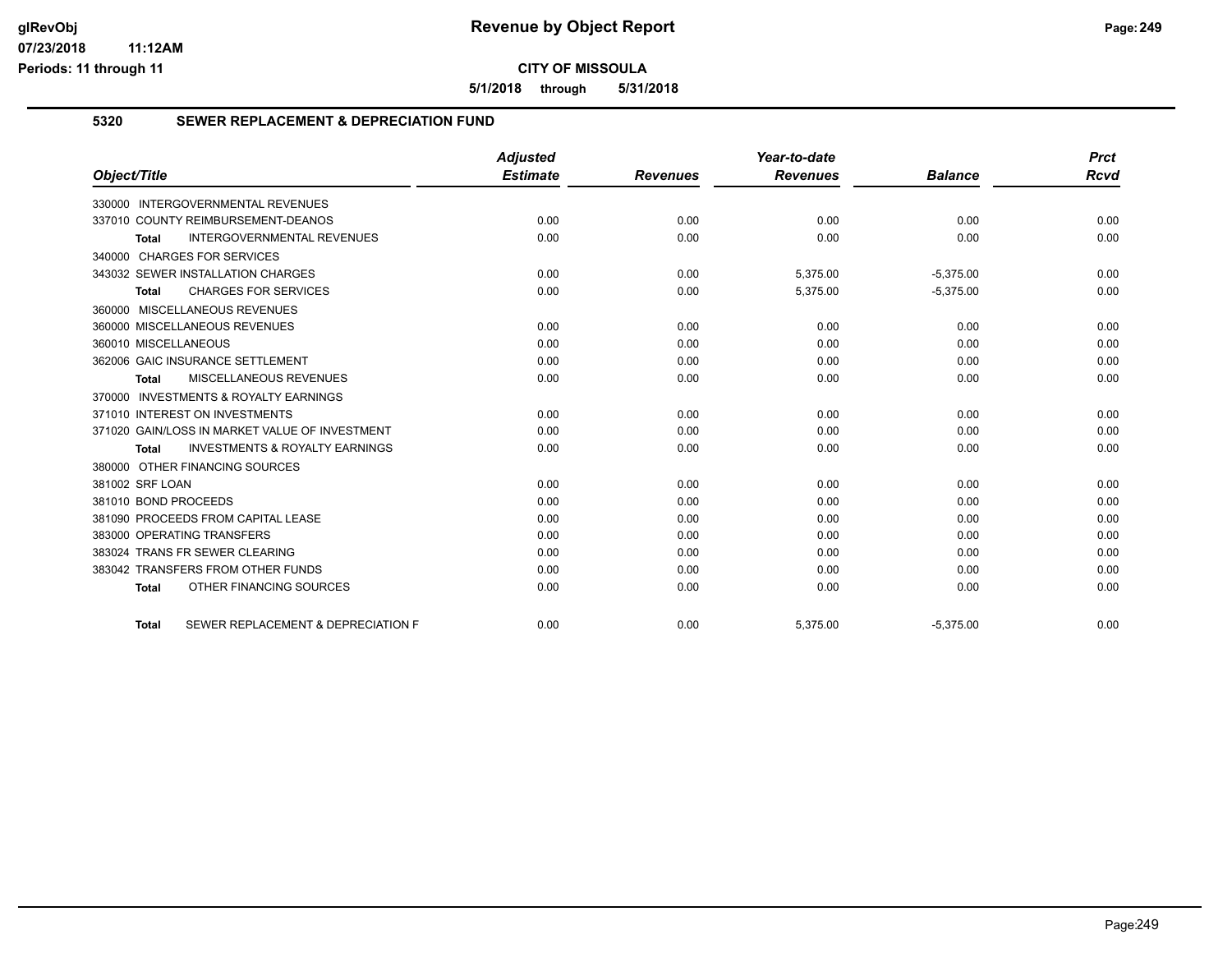**5/1/2018 through 5/31/2018**

# **5325 SEWER DEVELOPMENT FEE FUND**

### **5325 SEWER DEVELOPMENT FEE FUND**

|                                                     | <b>Adjusted</b> |                 | Year-to-date    |                | <b>Prct</b> |
|-----------------------------------------------------|-----------------|-----------------|-----------------|----------------|-------------|
| Object/Title                                        | <b>Estimate</b> | <b>Revenues</b> | <b>Revenues</b> | <b>Balance</b> | Rcvd        |
| 330000 INTERGOVERNMENTAL REVENUES                   |                 |                 |                 |                |             |
| 334120 TSEP GRANT                                   | 0.00            | 0.00            | 0.00            | 0.00           | 0.00        |
| INTERGOVERNMENTAL REVENUES<br>Total                 | 0.00            | 0.00            | 0.00            | 0.00           | 0.00        |
| 340000 CHARGES FOR SERVICES                         |                 |                 |                 |                |             |
| 343032 SEWER INSTALLATION CHARGES                   | 0.00            | 0.00            | 2,230.50        | $-2,230.50$    | 0.00        |
| 343034 TREATMENT FACILITIES FEES                    | 900,000.00      | 45,499.99       | 887,823.89      | 12.176.11      | 98.65       |
| 343039 MULLAN RSID 8474 EDU'S                       | 0.00            | 20,494.32       | 23,030.77       | $-23,030.77$   | 0.00        |
| <b>CHARGES FOR SERVICES</b><br>Total                | 900,000.00      | 65,994.31       | 913,085.16      | $-13,085.16$   | 101.45      |
| 360000 MISCELLANEOUS REVENUES                       |                 |                 |                 |                |             |
| 362000 OTHER MISCELLANEOUS REVENUE                  | 0.00            | 0.00            | 0.00            | 0.00           | 0.00        |
| MISCELLANEOUS REVENUES<br>Total                     | 0.00            | 0.00            | 0.00            | 0.00           | 0.00        |
| <b>INVESTMENTS &amp; ROYALTY EARNINGS</b><br>370000 |                 |                 |                 |                |             |
| 371010 INTEREST ON INVESTMENTS                      | 0.00            | 0.00            | 0.00            | 0.00           | 0.00        |
| <b>INVESTMENTS &amp; ROYALTY EARNINGS</b><br>Total  | 0.00            | 0.00            | 0.00            | 0.00           | 0.00        |
| SEWER DEVELOPMENT FEE FUND<br>Total                 | 900,000.00      | 65,994.31       | 913,085.16      | $-13,085.16$   | 101.45      |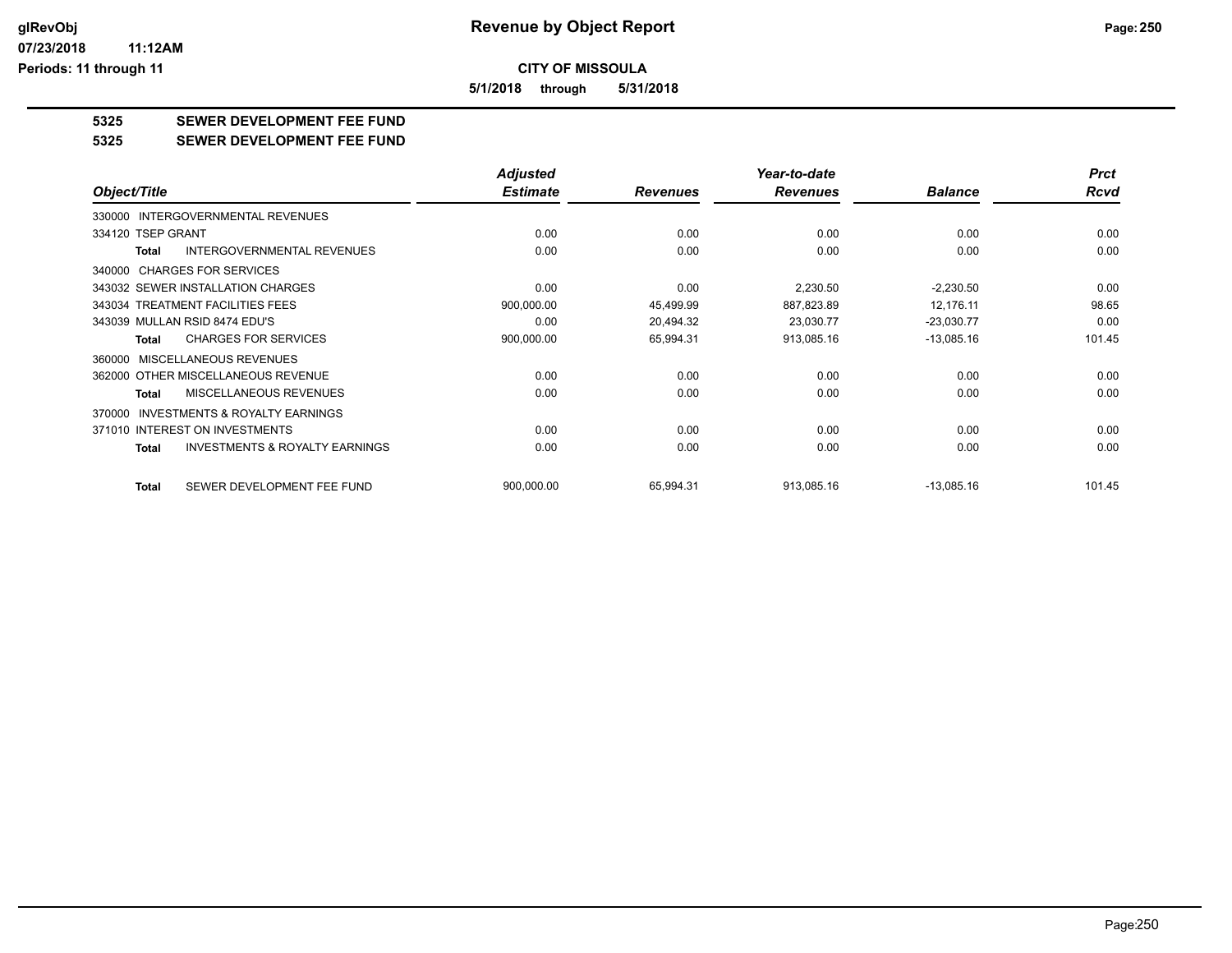**5/1/2018 through 5/31/2018**

## **5325 SEWER DEVELOPMENT FEE FUND**

|                                                           | <b>Adjusted</b> |                 | Year-to-date    |                | <b>Prct</b> |
|-----------------------------------------------------------|-----------------|-----------------|-----------------|----------------|-------------|
| Object/Title                                              | <b>Estimate</b> | <b>Revenues</b> | <b>Revenues</b> | <b>Balance</b> | Rcvd        |
| 330000 INTERGOVERNMENTAL REVENUES                         |                 |                 |                 |                |             |
| 334120 TSEP GRANT                                         | 0.00            | 0.00            | 0.00            | 0.00           | 0.00        |
| <b>INTERGOVERNMENTAL REVENUES</b><br><b>Total</b>         | 0.00            | 0.00            | 0.00            | 0.00           | 0.00        |
| 340000 CHARGES FOR SERVICES                               |                 |                 |                 |                |             |
| 343032 SEWER INSTALLATION CHARGES                         | 0.00            | 0.00            | 2,230.50        | $-2,230.50$    | 0.00        |
| 343034 TREATMENT FACILITIES FEES                          | 900,000.00      | 45,499.99       | 887,823.89      | 12,176.11      | 98.65       |
| 343039 MULLAN RSID 8474 EDU'S                             | 0.00            | 20,494.32       | 23,030.77       | $-23,030.77$   | 0.00        |
| <b>CHARGES FOR SERVICES</b><br>Total                      | 900,000.00      | 65,994.31       | 913,085.16      | $-13,085.16$   | 101.45      |
| MISCELLANEOUS REVENUES<br>360000                          |                 |                 |                 |                |             |
| 362000 OTHER MISCELLANEOUS REVENUE                        | 0.00            | 0.00            | 0.00            | 0.00           | 0.00        |
| MISCELLANEOUS REVENUES<br><b>Total</b>                    | 0.00            | 0.00            | 0.00            | 0.00           | 0.00        |
| <b>INVESTMENTS &amp; ROYALTY EARNINGS</b><br>370000       |                 |                 |                 |                |             |
| 371010 INTEREST ON INVESTMENTS                            | 0.00            | 0.00            | 0.00            | 0.00           | 0.00        |
| <b>INVESTMENTS &amp; ROYALTY EARNINGS</b><br><b>Total</b> | 0.00            | 0.00            | 0.00            | 0.00           | 0.00        |
| SEWER DEVELOPMENT FEE FUND<br><b>Total</b>                | 900,000.00      | 65,994.31       | 913,085.16      | $-13,085.16$   | 101.45      |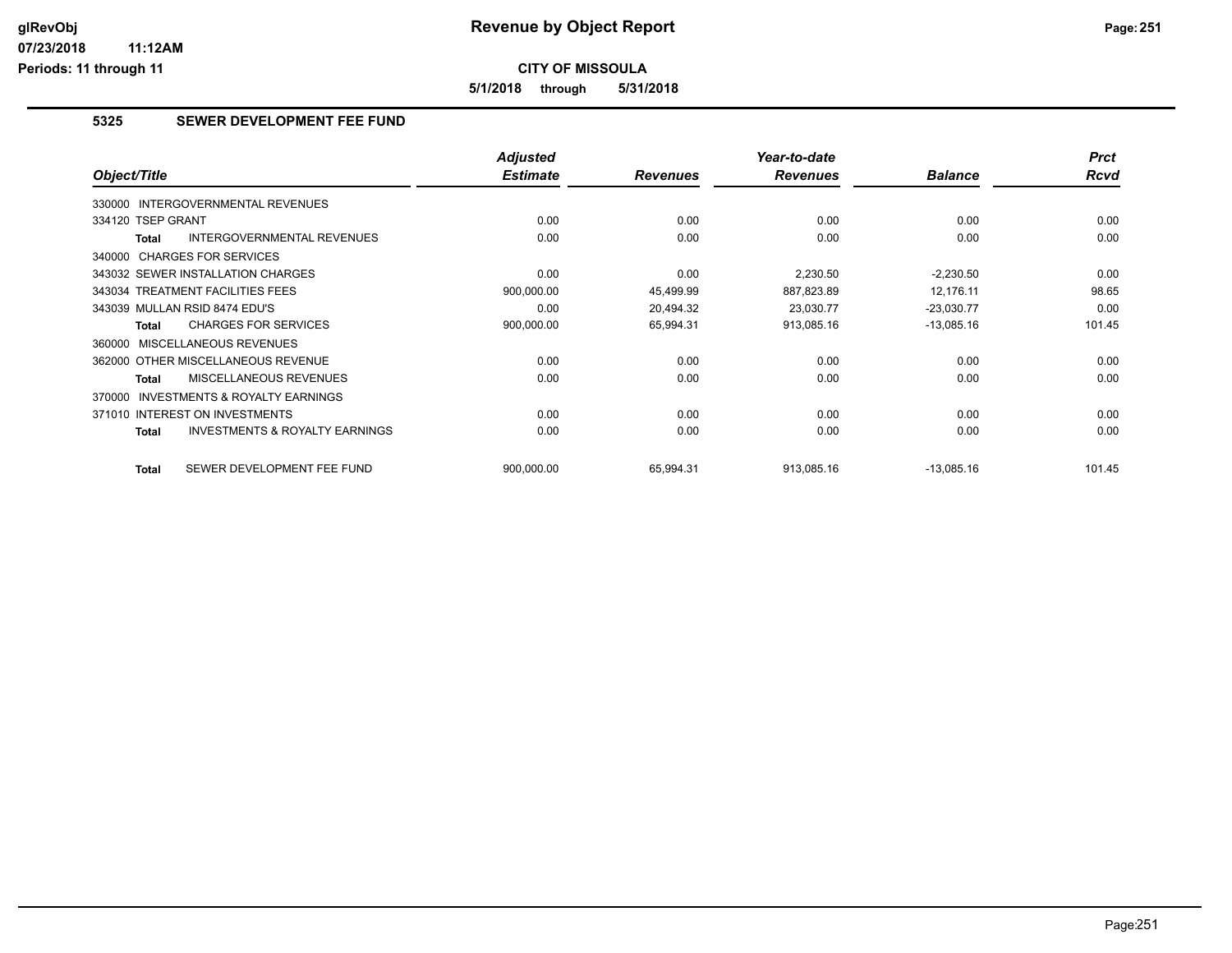**5/1/2018 through 5/31/2018**

**5340 SEWER CONSTRUCTION FUND**

**5340 SEWER CONSTRUCTION FUND**

|                                                    | <b>Adjusted</b> |                 | Year-to-date    |                | <b>Prct</b> |
|----------------------------------------------------|-----------------|-----------------|-----------------|----------------|-------------|
| Object/Title                                       | <b>Estimate</b> | <b>Revenues</b> | <b>Revenues</b> | <b>Balance</b> | <b>Rcvd</b> |
| 330000 INTERGOVERNMENTAL REVENUES                  |                 |                 |                 |                |             |
| 331090 EPA GRANT                                   | 0.00            | 0.00            | 0.00            | 0.00           | 0.00        |
| 334120 TSEP GRANT                                  | 0.00            | 0.00            | 0.00            | 0.00           | 0.00        |
| 334140 DNRC GRANT                                  | 0.00            | 0.00            | 0.00            | 0.00           | 0.00        |
| 337000 LOCAL GRANTS                                | 0.00            | 0.00            | 0.00            | 0.00           | 0.00        |
| <b>INTERGOVERNMENTAL REVENUES</b><br>Total         | 0.00            | 0.00            | 0.00            | 0.00           | 0.00        |
| 340000 CHARGES FOR SERVICES                        |                 |                 |                 |                |             |
| 343032 SEWER INSTALLATION CHARGES                  | 0.00            | 0.00            | 0.00            | 0.00           | 0.00        |
| <b>CHARGES FOR SERVICES</b><br>Total               | 0.00            | 0.00            | 0.00            | 0.00           | 0.00        |
| 360000 MISCELLANEOUS REVENUES                      |                 |                 |                 |                |             |
| 360030 CONTRIBUTIONS FROM PROPERTY OWNERS          | 0.00            | 0.00            | 0.00            | 0.00           | 0.00        |
| 363020 PROPERTY ASSESSMENTS                        | 0.00            | 0.00            | 0.00            | 0.00           | 0.00        |
| 365000 DONATIONS                                   | 0.00            | 0.00            | 0.00            | 0.00           | 0.00        |
| <b>MISCELLANEOUS REVENUES</b><br><b>Total</b>      | 0.00            | 0.00            | 0.00            | 0.00           | 0.00        |
| 370000 INVESTMENTS & ROYALTY EARNINGS              |                 |                 |                 |                |             |
| 371010 INTEREST ON INVESTMENTS                     | 0.00            | 0.00            | 0.00            | 0.00           | 0.00        |
| 371020 GAIN/LOSS IN MARKET VALUE OF INVESTMENTS    | 0.00            | 0.00            | 0.00            | 0.00           | 0.00        |
| <b>INVESTMENTS &amp; ROYALTY EARNINGS</b><br>Total | 0.00            | 0.00            | 0.00            | 0.00           | 0.00        |
| 380000 OTHER FINANCING SOURCES                     |                 |                 |                 |                |             |
| 381002 SRF LOAN                                    | 0.00            | 0.00            | 0.00            | 0.00           | 0.00        |
| 381020 REVENUE BONDS                               | 0.00            | 0.00            | 0.00            | 0.00           | 0.00        |
| 383011 TRANS FR SID REVOLVING                      | 0.00            | 0.00            | 0.00            | 0.00           | 0.00        |
| 383024 TRANS FR SEWER CLEARING                     | 0.00            | 0.00            | 0.00            | 0.00           | 0.00        |
| 383025 TRANS FR SEWER R & D                        | 0.00            | 0.00            | 0.00            | 0.00           | 0.00        |
| 383026 TRANS FR CDBG                               | 0.00            | 0.00            | 0.00            | 0.00           | 0.00        |
| 383040 TRANSFER FROM CITY GRANTS                   | 0.00            | 0.00            | 0.00            | 0.00           | 0.00        |
| OTHER FINANCING SOURCES<br><b>Total</b>            | 0.00            | 0.00            | 0.00            | 0.00           | 0.00        |
| SEWER CONSTRUCTION FUND<br>Total                   | 0.00            | 0.00            | 0.00            | 0.00           | 0.00        |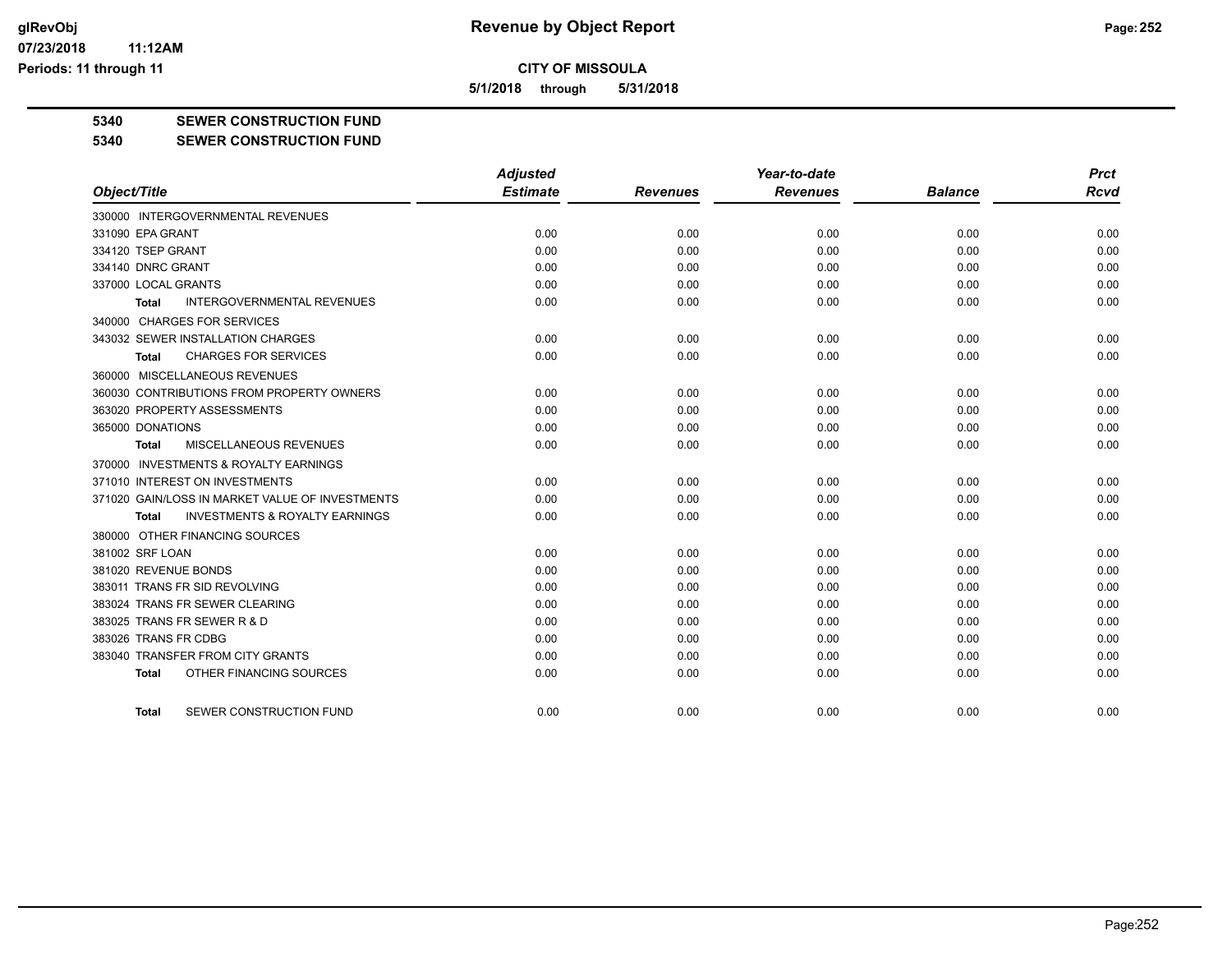**CITY OF MISSOULA**

**5/1/2018 through 5/31/2018**

#### **5340 SEWER CONSTRUCTION FUND**

|                                                           | <b>Adjusted</b> |                 | Year-to-date    |                | <b>Prct</b> |
|-----------------------------------------------------------|-----------------|-----------------|-----------------|----------------|-------------|
| Object/Title                                              | <b>Estimate</b> | <b>Revenues</b> | <b>Revenues</b> | <b>Balance</b> | <b>Rcvd</b> |
| 330000 INTERGOVERNMENTAL REVENUES                         |                 |                 |                 |                |             |
| 331090 EPA GRANT                                          | 0.00            | 0.00            | 0.00            | 0.00           | 0.00        |
| 334120 TSEP GRANT                                         | 0.00            | 0.00            | 0.00            | 0.00           | 0.00        |
| 334140 DNRC GRANT                                         | 0.00            | 0.00            | 0.00            | 0.00           | 0.00        |
| 337000 LOCAL GRANTS                                       | 0.00            | 0.00            | 0.00            | 0.00           | 0.00        |
| <b>INTERGOVERNMENTAL REVENUES</b><br><b>Total</b>         | 0.00            | 0.00            | 0.00            | 0.00           | 0.00        |
| 340000 CHARGES FOR SERVICES                               |                 |                 |                 |                |             |
| 343032 SEWER INSTALLATION CHARGES                         | 0.00            | 0.00            | 0.00            | 0.00           | 0.00        |
| <b>CHARGES FOR SERVICES</b><br><b>Total</b>               | 0.00            | 0.00            | 0.00            | 0.00           | 0.00        |
| 360000 MISCELLANEOUS REVENUES                             |                 |                 |                 |                |             |
| 360030 CONTRIBUTIONS FROM PROPERTY OWNERS                 | 0.00            | 0.00            | 0.00            | 0.00           | 0.00        |
| 363020 PROPERTY ASSESSMENTS                               | 0.00            | 0.00            | 0.00            | 0.00           | 0.00        |
| 365000 DONATIONS                                          | 0.00            | 0.00            | 0.00            | 0.00           | 0.00        |
| MISCELLANEOUS REVENUES<br><b>Total</b>                    | 0.00            | 0.00            | 0.00            | 0.00           | 0.00        |
| 370000 INVESTMENTS & ROYALTY EARNINGS                     |                 |                 |                 |                |             |
| 371010 INTEREST ON INVESTMENTS                            | 0.00            | 0.00            | 0.00            | 0.00           | 0.00        |
| 371020 GAIN/LOSS IN MARKET VALUE OF INVESTMENT            | 0.00            | 0.00            | 0.00            | 0.00           | 0.00        |
| <b>INVESTMENTS &amp; ROYALTY EARNINGS</b><br><b>Total</b> | 0.00            | 0.00            | 0.00            | 0.00           | 0.00        |
| 380000 OTHER FINANCING SOURCES                            |                 |                 |                 |                |             |
| 381002 SRF LOAN                                           | 0.00            | 0.00            | 0.00            | 0.00           | 0.00        |
| 381020 REVENUE BONDS                                      | 0.00            | 0.00            | 0.00            | 0.00           | 0.00        |
| 383011 TRANS FR SID REVOLVING                             | 0.00            | 0.00            | 0.00            | 0.00           | 0.00        |
| 383024 TRANS FR SEWER CLEARING                            | 0.00            | 0.00            | 0.00            | 0.00           | 0.00        |
| 383025 TRANS FR SEWER R & D                               | 0.00            | 0.00            | 0.00            | 0.00           | 0.00        |
| 383026 TRANS FR CDBG                                      | 0.00            | 0.00            | 0.00            | 0.00           | 0.00        |
| 383040 TRANSFER FROM CITY GRANTS                          | 0.00            | 0.00            | 0.00            | 0.00           | 0.00        |
| OTHER FINANCING SOURCES<br><b>Total</b>                   | 0.00            | 0.00            | 0.00            | 0.00           | 0.00        |
| SEWER CONSTRUCTION FUND<br><b>Total</b>                   | 0.00            | 0.00            | 0.00            | 0.00           | 0.00        |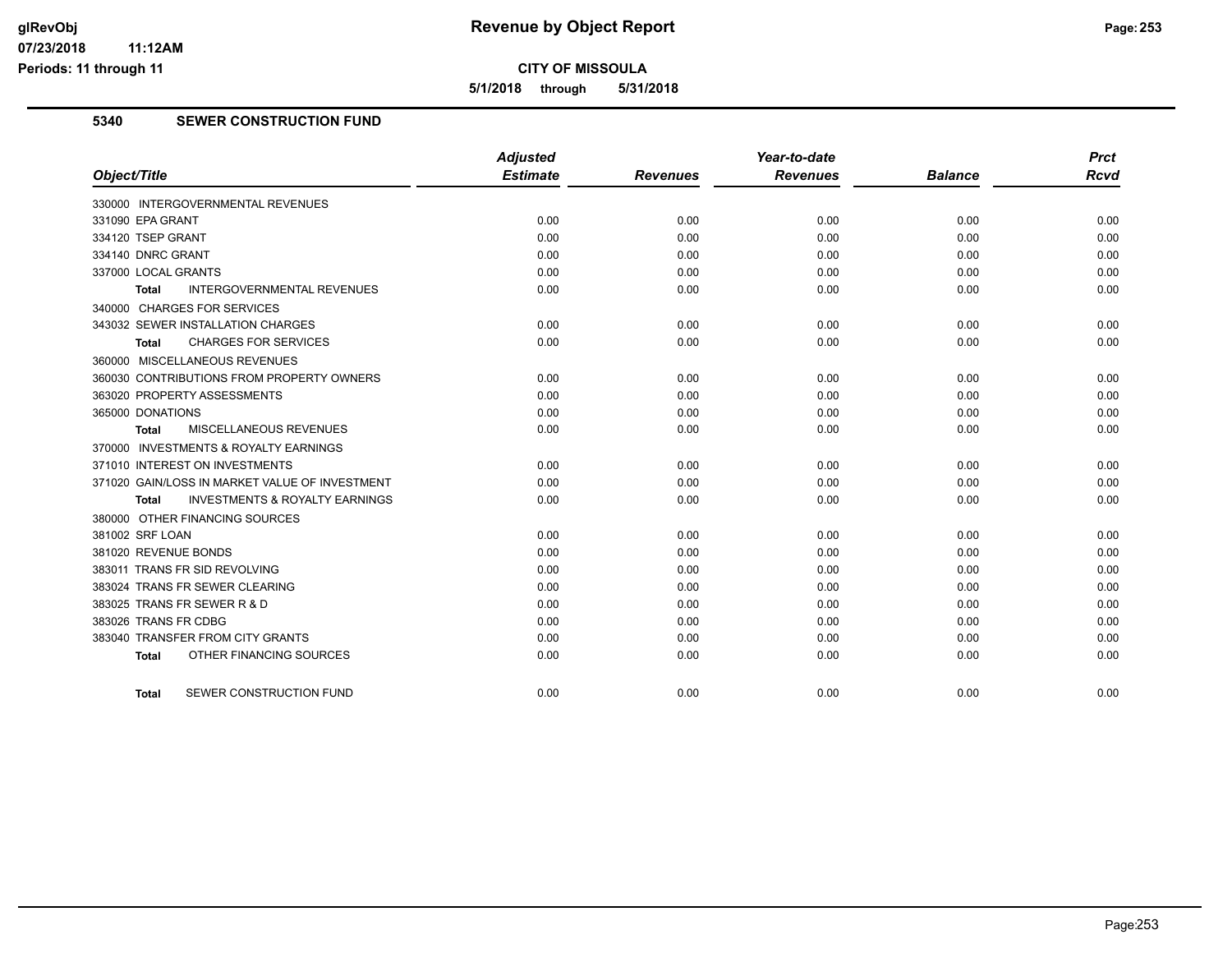**07/23/2018 11:12AM Periods: 11 through 11**

**CITY OF MISSOULA**

**5/1/2018 through 5/31/2018**

#### **5361 2001 SEWER REVENUE BONDS-DEBT SERVICE 5361 2001 SEWER REVENUE BONDS-DEBT SERVICE**

|                                                     |  | <b>Adjusted</b> |                 | Year-to-date    |                | <b>Prct</b> |
|-----------------------------------------------------|--|-----------------|-----------------|-----------------|----------------|-------------|
| Object/Title                                        |  | <b>Estimate</b> | <b>Revenues</b> | <b>Revenues</b> | <b>Balance</b> | <b>Rcvd</b> |
| 340000 CHARGES FOR SERVICES                         |  |                 |                 |                 |                |             |
| 343032 SEWER INSTALLATION CHARGES                   |  | 0.00            | 0.00            | 0.00            | 0.00           | 0.00        |
| <b>CHARGES FOR SERVICES</b><br>Total                |  | 0.00            | 0.00            | 0.00            | 0.00           | 0.00        |
| 2001 SEWER REVENUE BONDS-DEBT SERVI<br><b>Total</b> |  | 0.00            | 0.00            | 0.00            | 0.00           | 0.00        |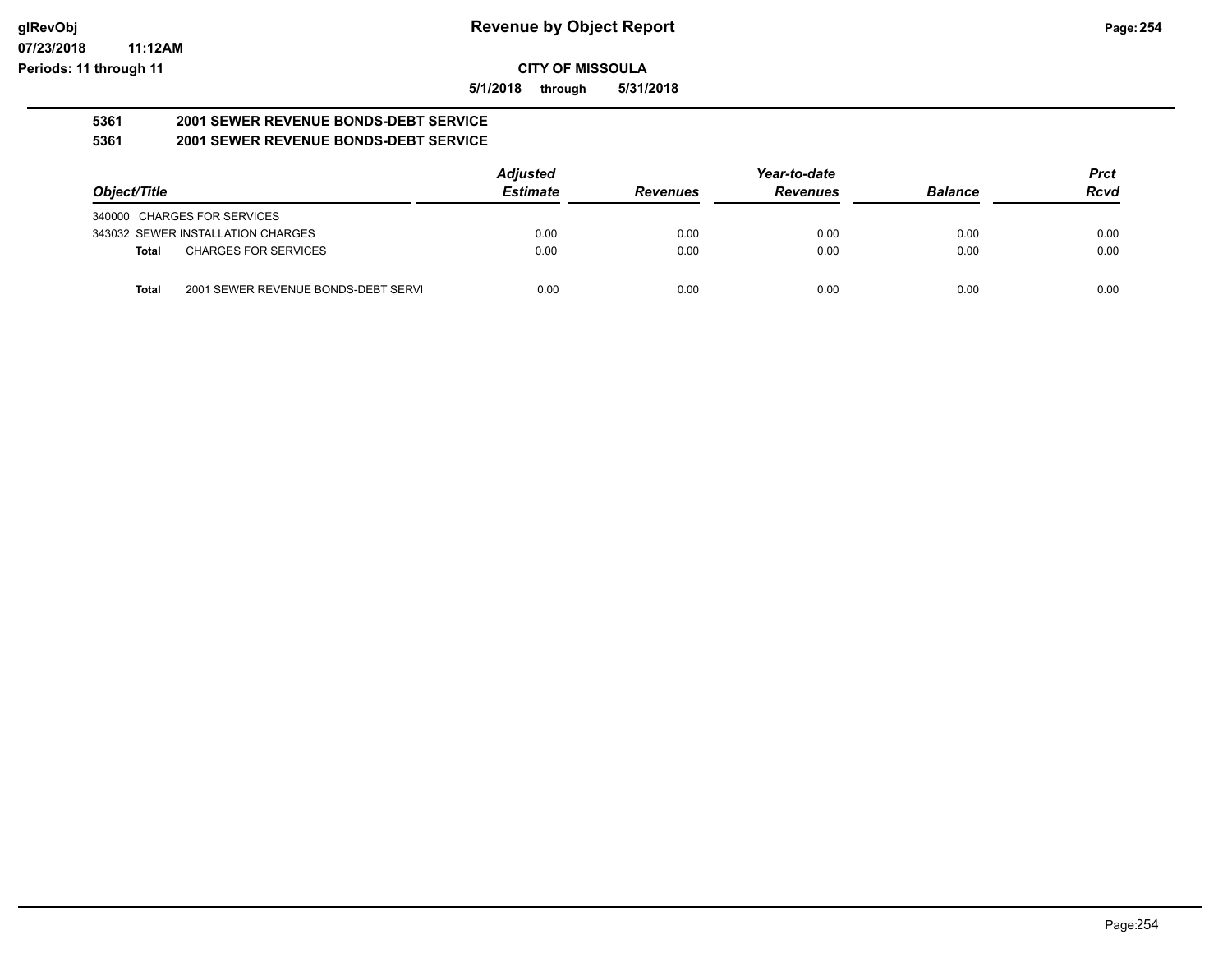**5/1/2018 through 5/31/2018**

#### **5361 2001 SEWER REVENUE BONDS-DEBT SERVICE**

|              |                                    | <b>Adjusted</b> |                 | Year-to-date    |                | <b>Prct</b> |
|--------------|------------------------------------|-----------------|-----------------|-----------------|----------------|-------------|
| Object/Title |                                    | <b>Estimate</b> | <b>Revenues</b> | <b>Revenues</b> | <b>Balance</b> | <b>Rcvd</b> |
|              | 340000 CHARGES FOR SERVICES        |                 |                 |                 |                |             |
|              | 343032 SEWER INSTALLATION CHARGES  | 0.00            | 0.00            | 0.00            | 0.00           | 0.00        |
| <b>Total</b> | <b>CHARGES FOR SERVICES</b>        | 0.00            | 0.00            | 0.00            | 0.00           | 0.00        |
|              |                                    |                 |                 |                 |                |             |
| <b>Total</b> | 2001 SEWER REVENUE BONDS-DEBT SERV | 0.00            | 0.00            | 0.00            | 0.00           | 0.00        |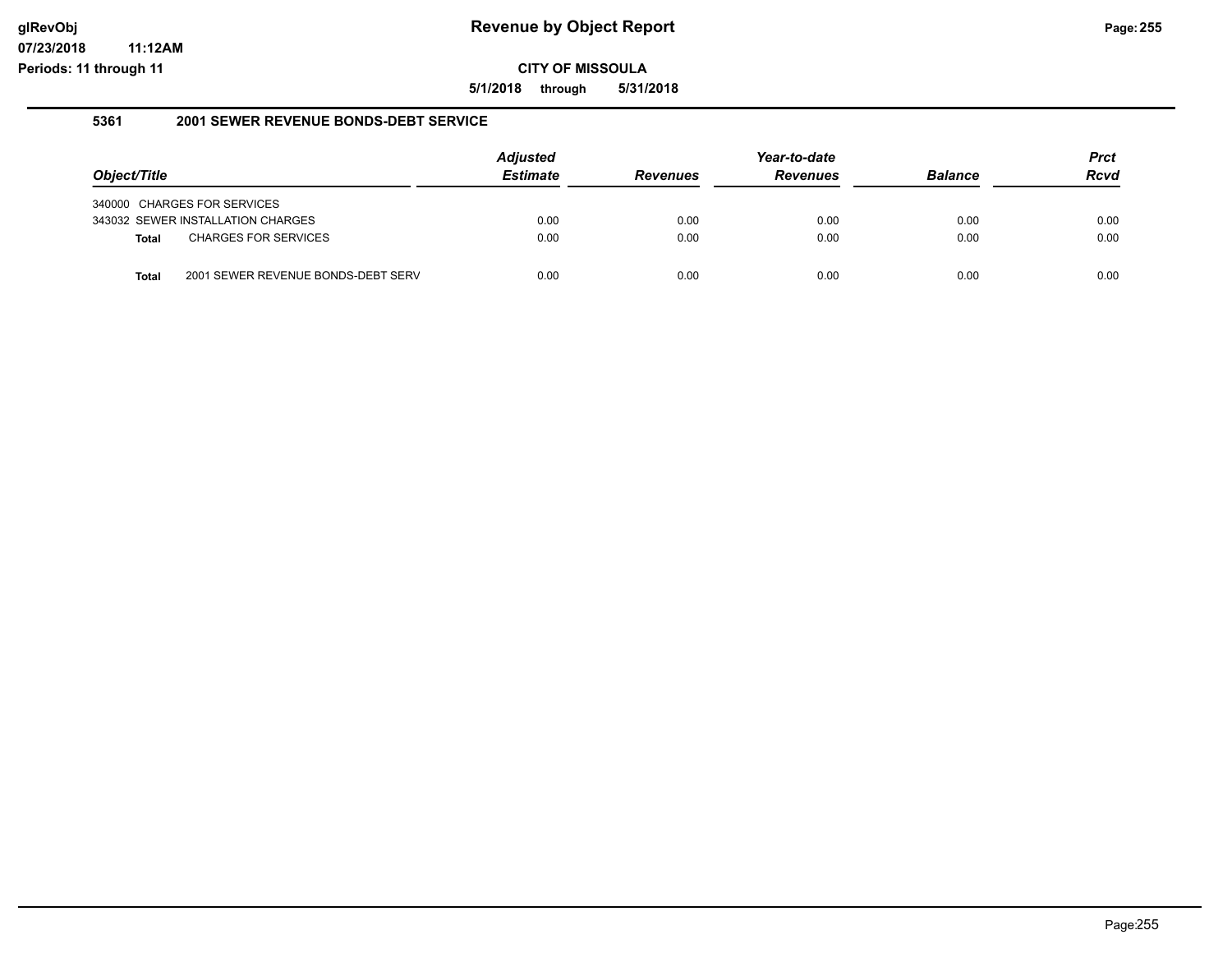#### **07/23/2018 11:12AM Periods: 11 through 11**

**CITY OF MISSOULA**

**5/1/2018 through 5/31/2018**

#### **5365 99 SEWER REVENUE BONDS DEBT SERVICE FUND 5365 99 SEWER REVENUE BONDS DEBT SERVICE FUND**

|              |                                     | <b>Adjusted</b> |                 | Year-to-date    |                | Prct |
|--------------|-------------------------------------|-----------------|-----------------|-----------------|----------------|------|
| Object/Title |                                     | <b>Estimate</b> | <b>Revenues</b> | <b>Revenues</b> | <b>Balance</b> | Rcvd |
|              | 380000 OTHER FINANCING SOURCES      |                 |                 |                 |                |      |
|              | 383024 TRANS FR SEWER CLEARING      | 0.00            | 0.00            | 0.00            | 0.00           | 0.00 |
| <b>Total</b> | OTHER FINANCING SOURCES             | 0.00            | 0.00            | 0.00            | 0.00           | 0.00 |
| <b>Total</b> | 99 SEWER REVENUE BONDS DEBT SERVICE | 0.00            | 0.00            | 0.00            | 0.00           | 0.00 |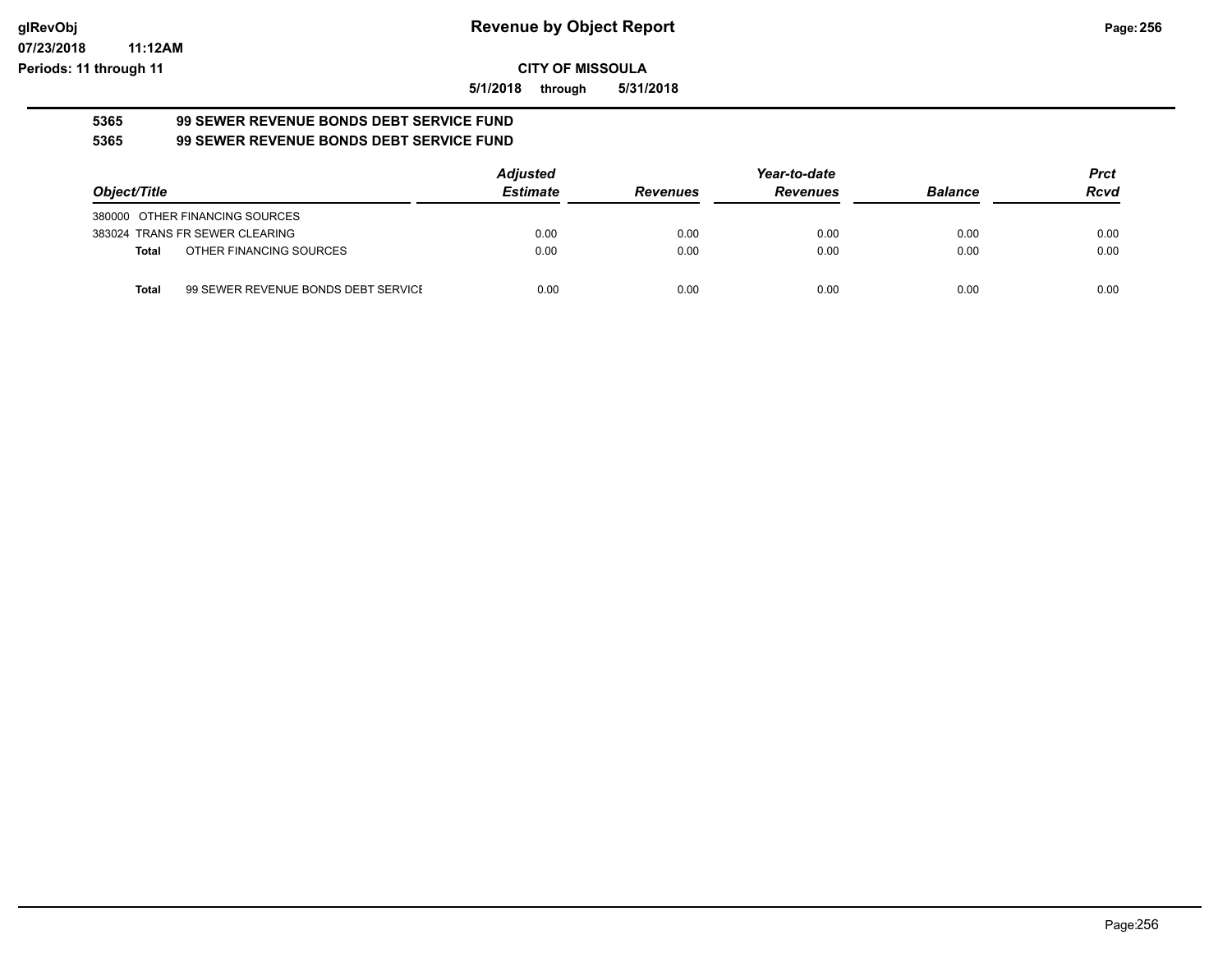**5/1/2018 through 5/31/2018**

#### **5365 99 SEWER REVENUE BONDS DEBT SERVICE FUND**

| Object/Title |                                    | <b>Adjusted</b><br><b>Estimate</b> | <b>Revenues</b> | Year-to-date<br><b>Revenues</b> | <b>Balance</b> | Prct<br><b>Rcvd</b> |
|--------------|------------------------------------|------------------------------------|-----------------|---------------------------------|----------------|---------------------|
|              | 380000 OTHER FINANCING SOURCES     |                                    |                 |                                 |                |                     |
|              | 383024 TRANS FR SEWER CLEARING     | 0.00                               | 0.00            | 0.00                            | 0.00           | 0.00                |
| Total        | OTHER FINANCING SOURCES            | 0.00                               | 0.00            | 0.00                            | 0.00           | 0.00                |
|              |                                    |                                    |                 |                                 |                |                     |
| <b>Total</b> | 99 SEWER REVENUE BONDS DEBT SERVIC | 0.00                               | 0.00            | 0.00                            | 0.00           | 0.00                |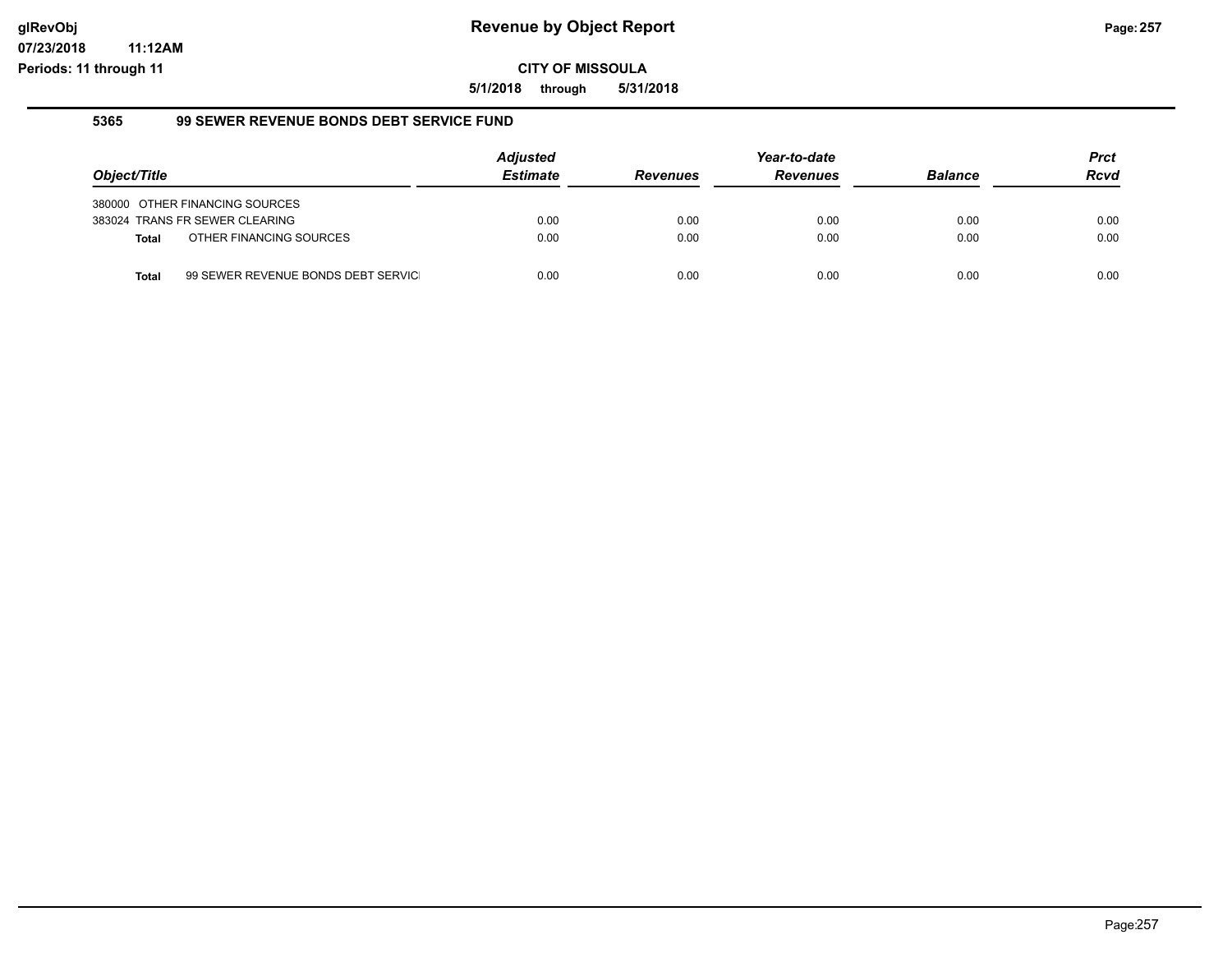**5/1/2018 through 5/31/2018**

**5371 2002 SEWER BONDS**

|                                | <b>Adjusted</b><br>Year-to-date |                 |                 |                 |                | <b>Prct</b> |
|--------------------------------|---------------------------------|-----------------|-----------------|-----------------|----------------|-------------|
| Object/Title                   |                                 | <b>Estimate</b> | <b>Revenues</b> | <b>Revenues</b> | <b>Balance</b> | <b>Rcvd</b> |
| 380000 OTHER FINANCING SOURCES |                                 |                 |                 |                 |                |             |
| 383024 TRANS FR SEWER CLEARING |                                 | 0.00            | 0.00            | 0.00            | 0.00           | 0.00        |
| <b>Total</b>                   | OTHER FINANCING SOURCES         | 0.00            | 0.00            | 0.00            | 0.00           | 0.00        |
| <b>Total</b>                   | 2002 SEWER BONDS                | 0.00            | 0.00            | 0.00            | 0.00           | 0.00        |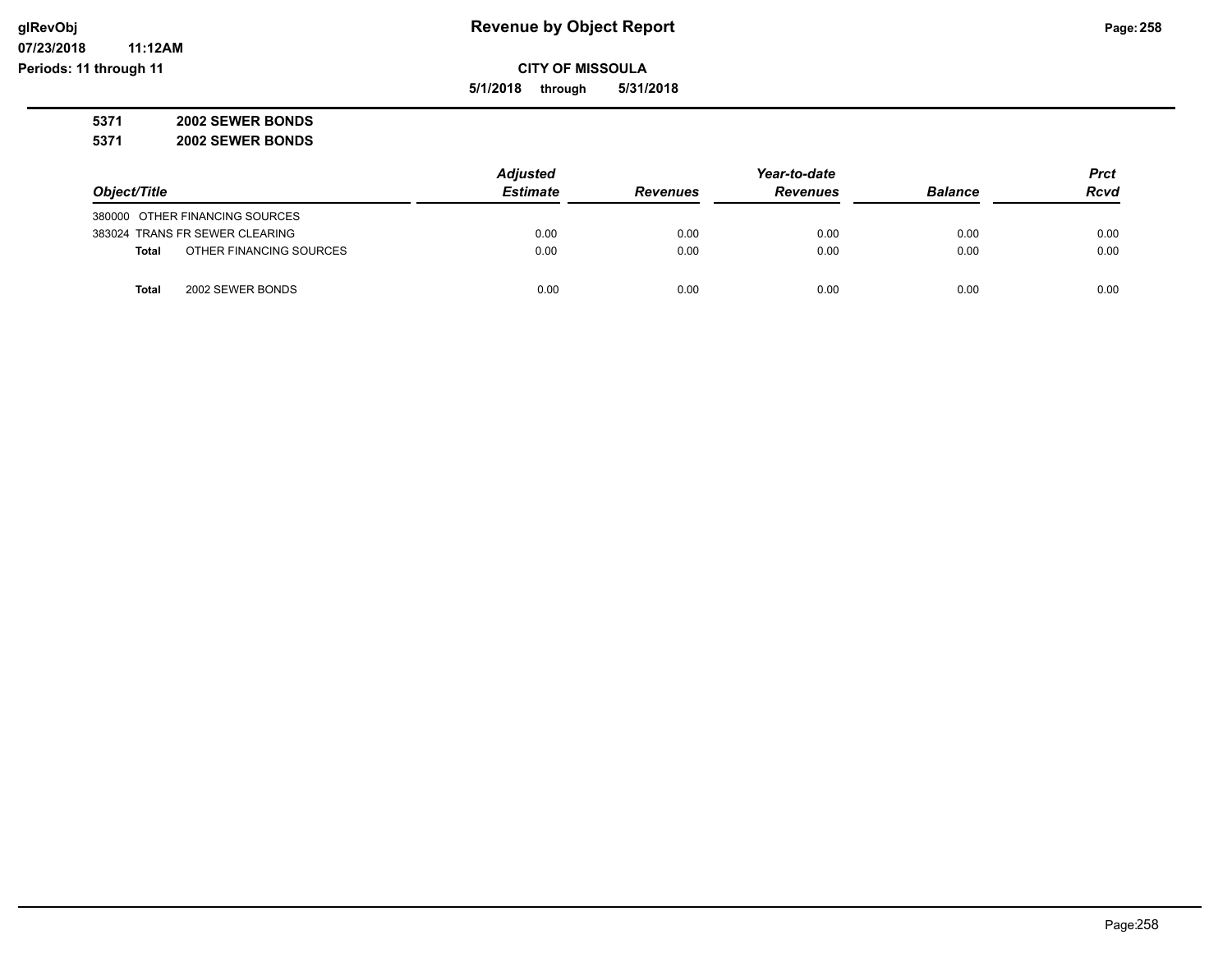**CITY OF MISSOULA**

**5/1/2018 through 5/31/2018**

#### **5371 2002 SEWER BONDS**

**11:12AM**

| Object/Title |                                | <b>Adjusted</b><br><b>Estimate</b> | <b>Revenues</b> | Year-to-date<br><b>Revenues</b> | <b>Balance</b> | <b>Prct</b><br><b>Rcvd</b> |
|--------------|--------------------------------|------------------------------------|-----------------|---------------------------------|----------------|----------------------------|
|              | 380000 OTHER FINANCING SOURCES |                                    |                 |                                 |                |                            |
|              | 383024 TRANS FR SEWER CLEARING | 0.00                               | 0.00            | 0.00                            | 0.00           | 0.00                       |
| <b>Total</b> | OTHER FINANCING SOURCES        | 0.00                               | 0.00            | 0.00                            | 0.00           | 0.00                       |
| Total        | 2002 SEWER BONDS               | 0.00                               | 0.00            | 0.00                            | 0.00           | 0.00                       |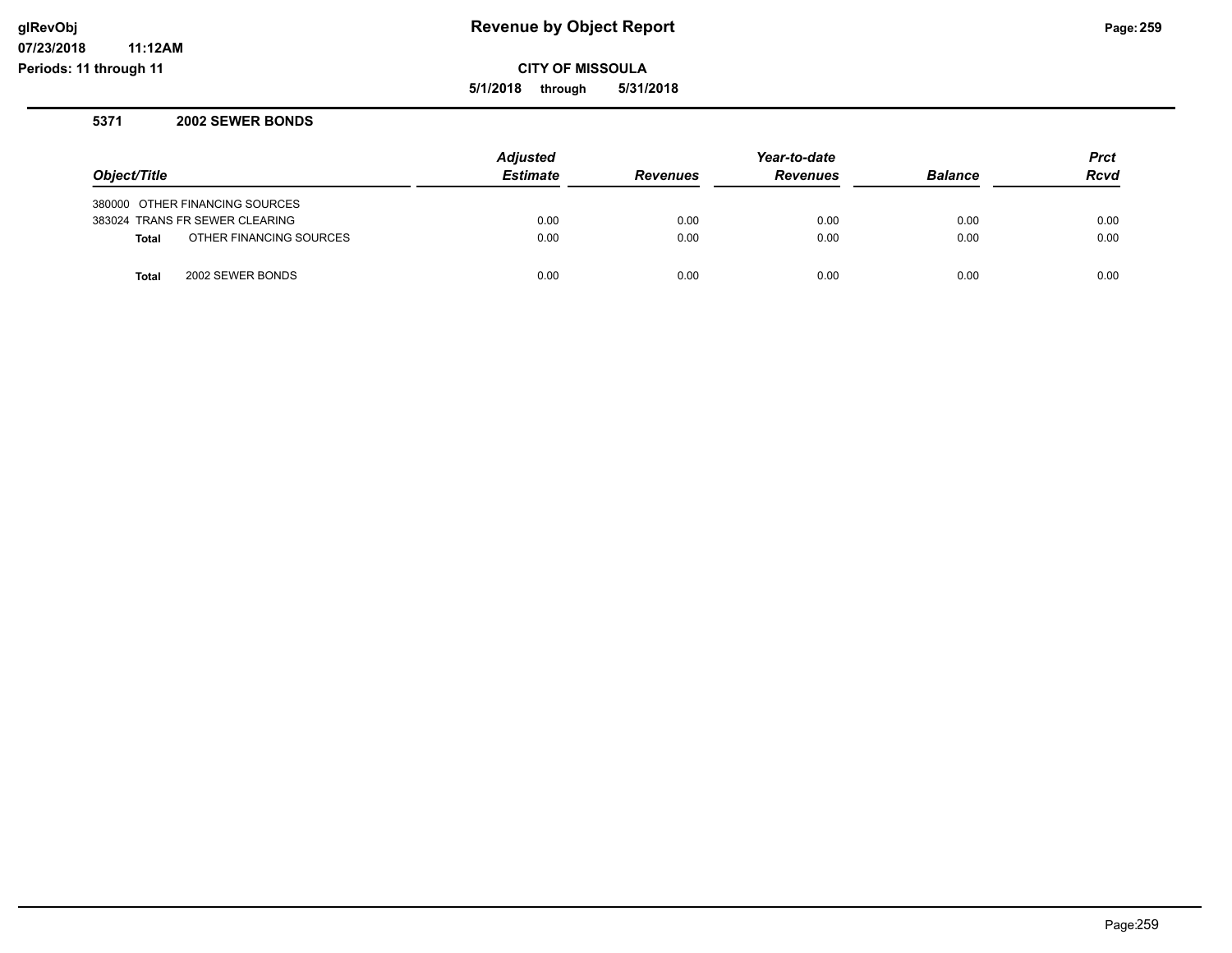**5/1/2018 through 5/31/2018**

# **5373 2002 WWTP UPGRADE REVENUE BOND**

#### **5373 2002 WWTP UPGRADE REVENUE BOND**

|              |                                | <b>Adjusted</b> |                 | Year-to-date    |                |             |  |
|--------------|--------------------------------|-----------------|-----------------|-----------------|----------------|-------------|--|
| Object/Title |                                | <b>Estimate</b> | <b>Revenues</b> | <b>Revenues</b> | <b>Balance</b> | <b>Rcvd</b> |  |
|              | 380000 OTHER FINANCING SOURCES |                 |                 |                 |                |             |  |
|              | 383024 TRANS FR SEWER CLEARING | 0.00            | 0.00            | 0.00            | 0.00           | 0.00        |  |
| Total        | OTHER FINANCING SOURCES        | 0.00            | 0.00            | 0.00            | 0.00           | 0.00        |  |
| Total        | 2002 WWTP UPGRADE REVENUE BOND | 0.00            | 0.00            | 0.00            | 0.00           | 0.00        |  |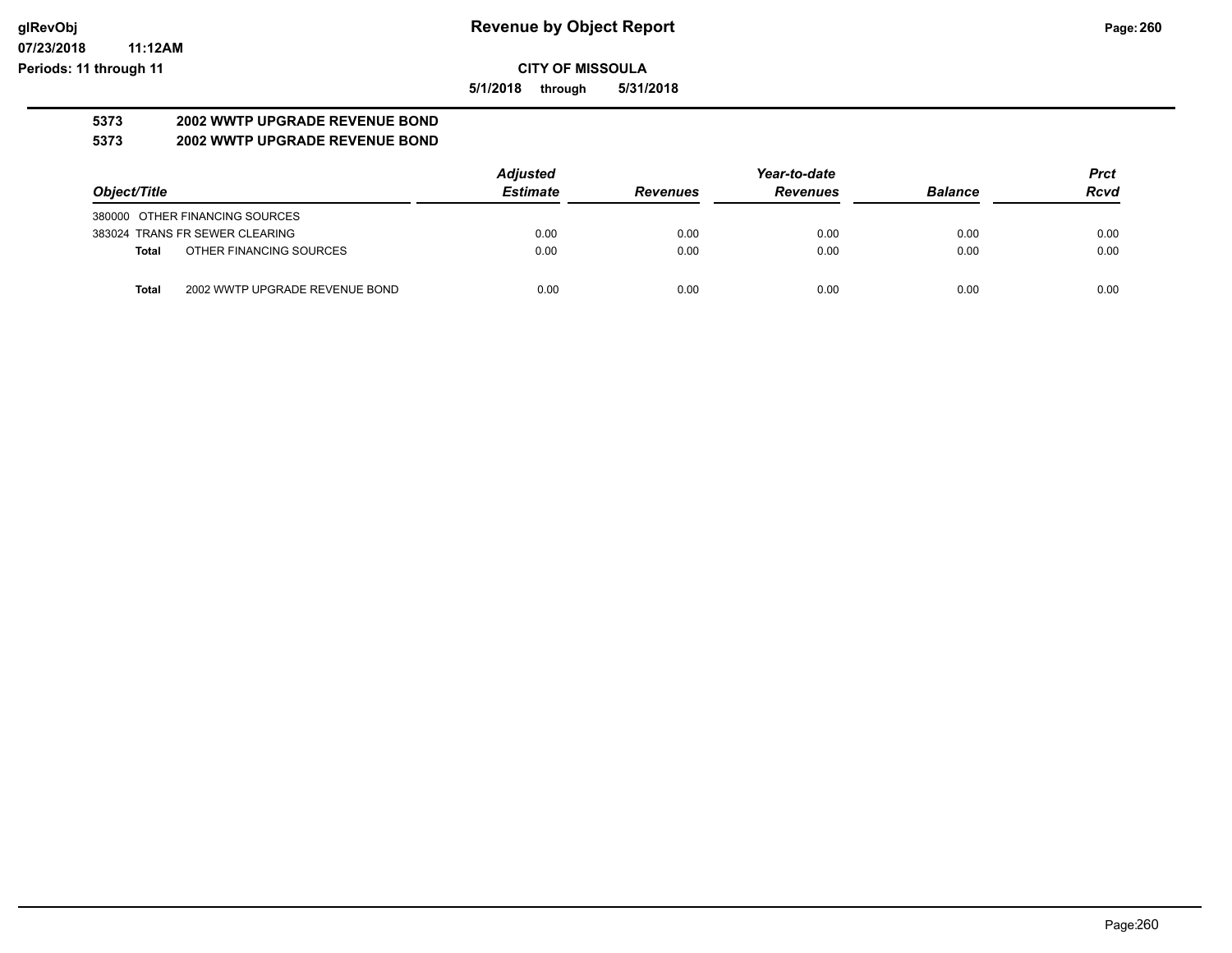**5/1/2018 through 5/31/2018**

#### **5373 2002 WWTP UPGRADE REVENUE BOND**

| Object/Title |                                | <b>Adjusted</b><br><b>Estimate</b> | <b>Revenues</b> | Year-to-date<br><b>Revenues</b> | <b>Balance</b> | <b>Prct</b><br><b>Rcvd</b> |
|--------------|--------------------------------|------------------------------------|-----------------|---------------------------------|----------------|----------------------------|
|              | 380000 OTHER FINANCING SOURCES |                                    |                 |                                 |                |                            |
|              | 383024 TRANS FR SEWER CLEARING | 0.00                               | 0.00            | 0.00                            | 0.00           | 0.00                       |
| Total        | OTHER FINANCING SOURCES        | 0.00                               | 0.00            | 0.00                            | 0.00           | 0.00                       |
| <b>Total</b> | 2002 WWTP UPGRADE REVENUE BOND | 0.00                               | 0.00            | 0.00                            | 0.00           | 0.00                       |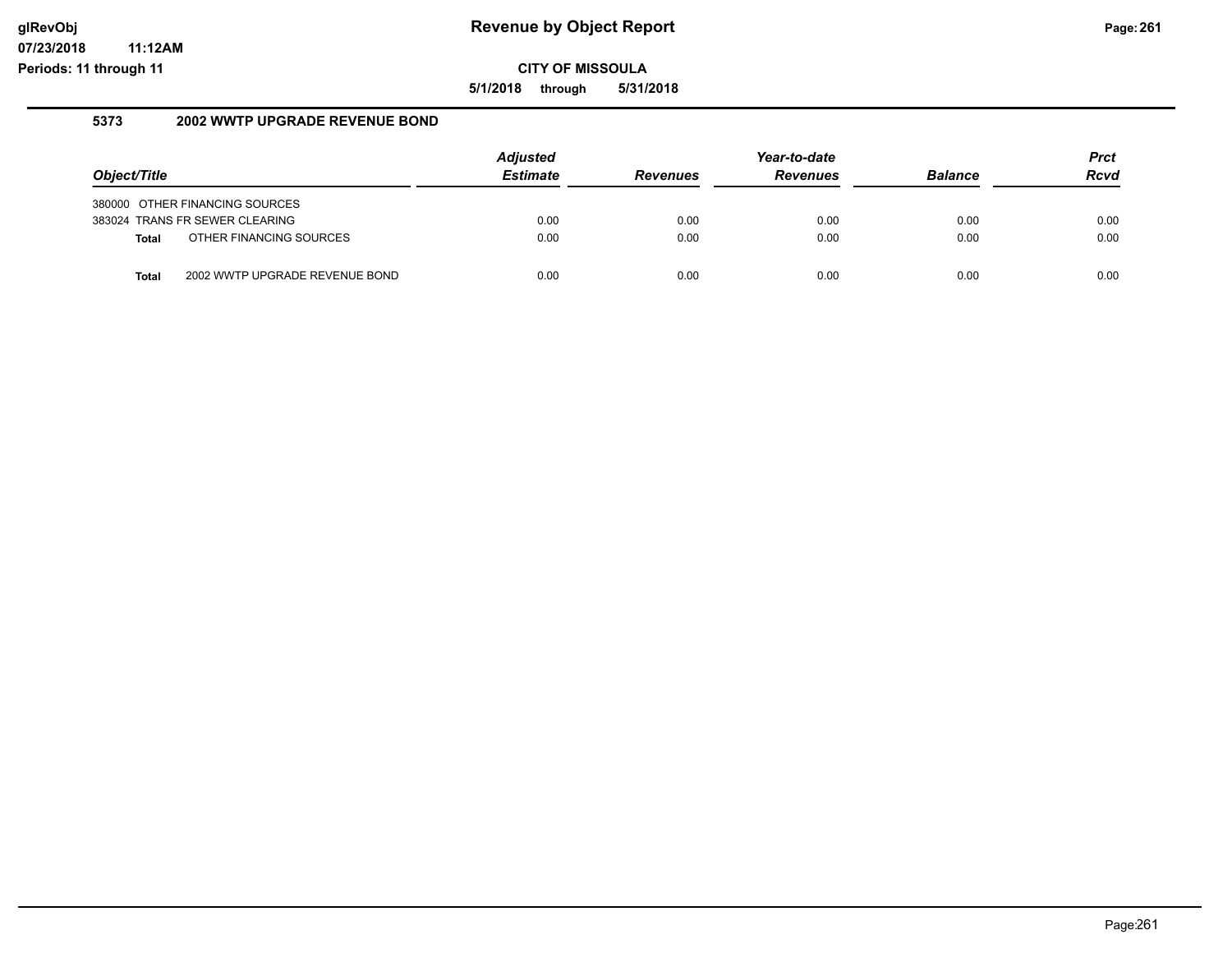**5/1/2018 through 5/31/2018**

### **5375 2003 WWTP SRF \$3.8M EPA DEBT**

**5375 2003 WWTP SRF \$3.8M EPA DEBT**

|                                        | <b>Adjusted</b> |                 | Year-to-date    |                |      |  |
|----------------------------------------|-----------------|-----------------|-----------------|----------------|------|--|
| Object/Title                           | <b>Estimate</b> | <b>Revenues</b> | <b>Revenues</b> | <b>Balance</b> | Rcvd |  |
| 380000 OTHER FINANCING SOURCES         |                 |                 |                 |                |      |  |
| 383024 TRANS FR SEWER CLEARING         | 0.00            | 0.00            | 0.00            | 0.00           | 0.00 |  |
| OTHER FINANCING SOURCES<br>Total       | 0.00            | 0.00            | 0.00            | 0.00           | 0.00 |  |
| 2003 WWTP SRF \$3.8M EPA DEBT<br>Total | 0.00            | 0.00            | 0.00            | 0.00           | 0.00 |  |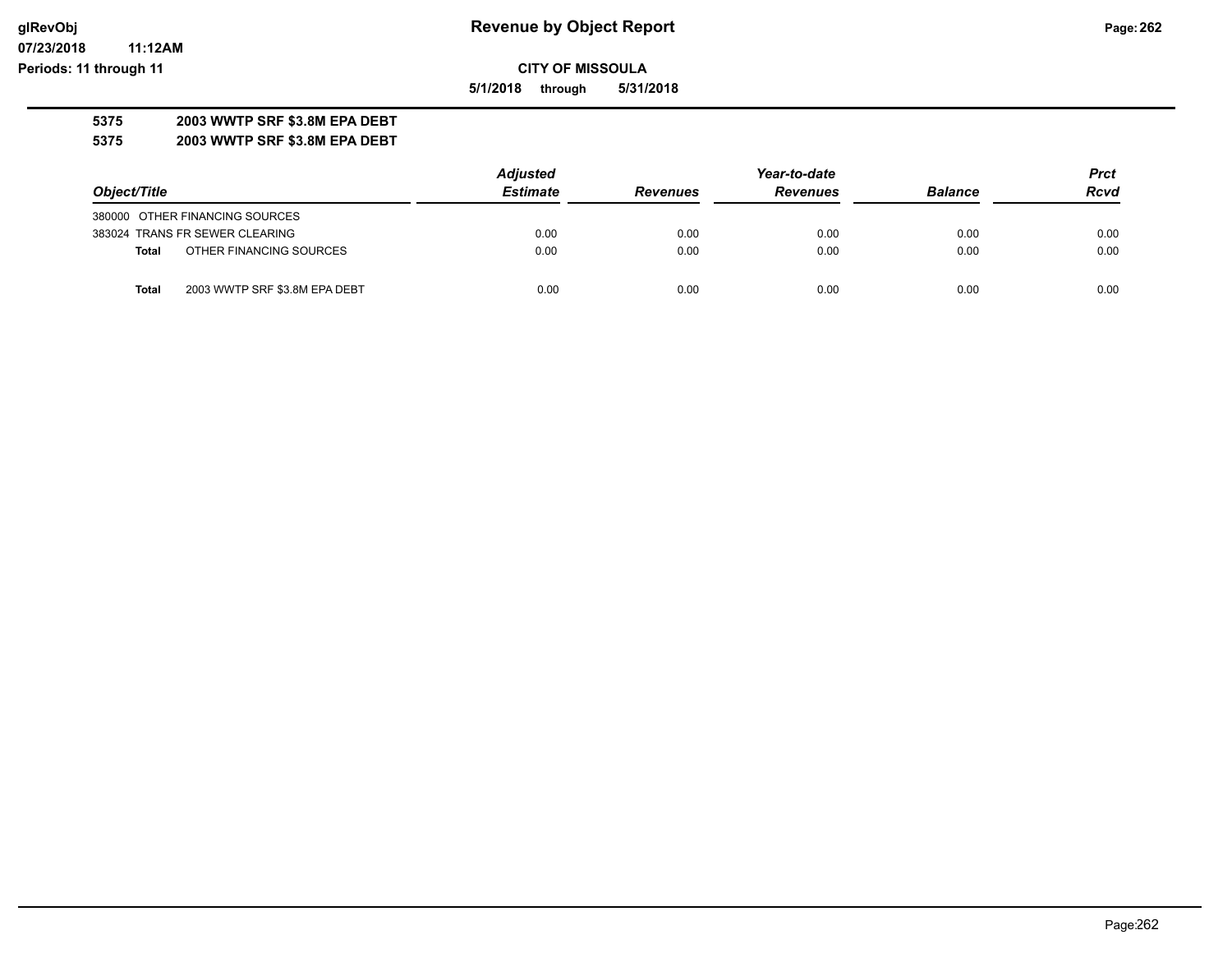**CITY OF MISSOULA**

**5/1/2018 through 5/31/2018**

#### **5375 2003 WWTP SRF \$3.8M EPA DEBT**

| Object/Title                                  | <b>Adjusted</b><br><b>Estimate</b> | <b>Revenues</b> | Year-to-date<br><b>Revenues</b> | <b>Balance</b> | <b>Prct</b><br><b>Rcvd</b> |
|-----------------------------------------------|------------------------------------|-----------------|---------------------------------|----------------|----------------------------|
| 380000 OTHER FINANCING SOURCES                |                                    |                 |                                 |                |                            |
| 383024 TRANS FR SEWER CLEARING                | 0.00                               | 0.00            | 0.00                            | 0.00           | 0.00                       |
| OTHER FINANCING SOURCES<br><b>Total</b>       | 0.00                               | 0.00            | 0.00                            | 0.00           | 0.00                       |
|                                               |                                    |                 |                                 |                |                            |
| <b>Total</b><br>2003 WWTP SRF \$3.8M EPA DEBT | 0.00                               | 0.00            | 0.00                            | 0.00           | 0.00                       |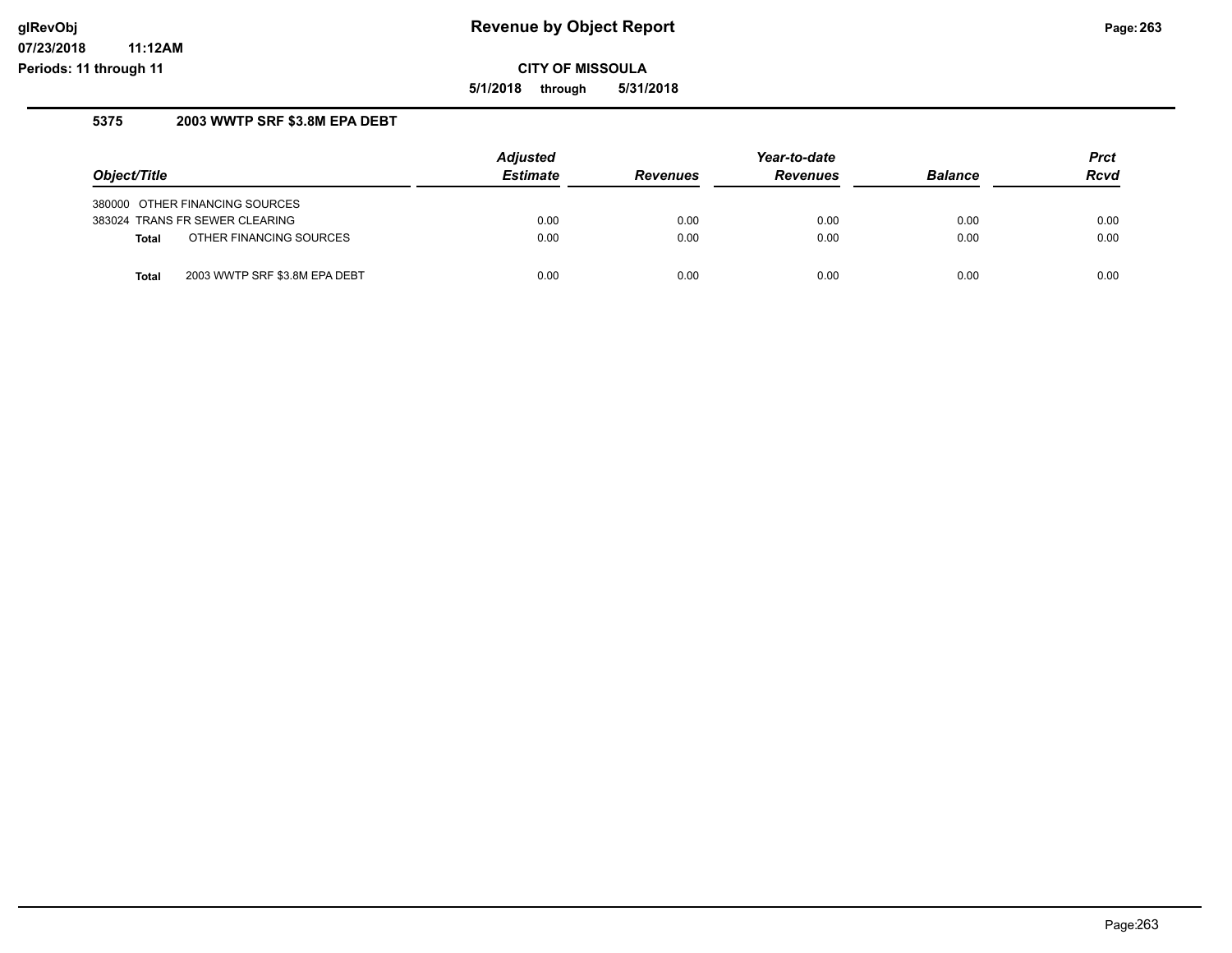**5/1/2018 through 5/31/2018**

#### **5377 2004 WWTP \$3.023 LOAN DEBT SERVICE 5377 2004 WWTP \$3.023 LOAN DEBT SERVICE**

| Object/Title |                                     | <b>Adjusted</b> |                 | Year-to-date    |                | Prct |  |
|--------------|-------------------------------------|-----------------|-----------------|-----------------|----------------|------|--|
|              |                                     | <b>Estimate</b> | <b>Revenues</b> | <b>Revenues</b> | <b>Balance</b> | Rcvd |  |
|              | 380000 OTHER FINANCING SOURCES      |                 |                 |                 |                |      |  |
|              | 383024 TRANS FR SEWER CLEARING      | 0.00            | 0.00            | 0.00            | 0.00           | 0.00 |  |
| Total        | OTHER FINANCING SOURCES             | 0.00            | 0.00            | 0.00            | 0.00           | 0.00 |  |
| Total        | 2004 WWTP \$3.023 LOAN DEBT SERVICE | 0.00            | 0.00            | 0.00            | 0.00           | 0.00 |  |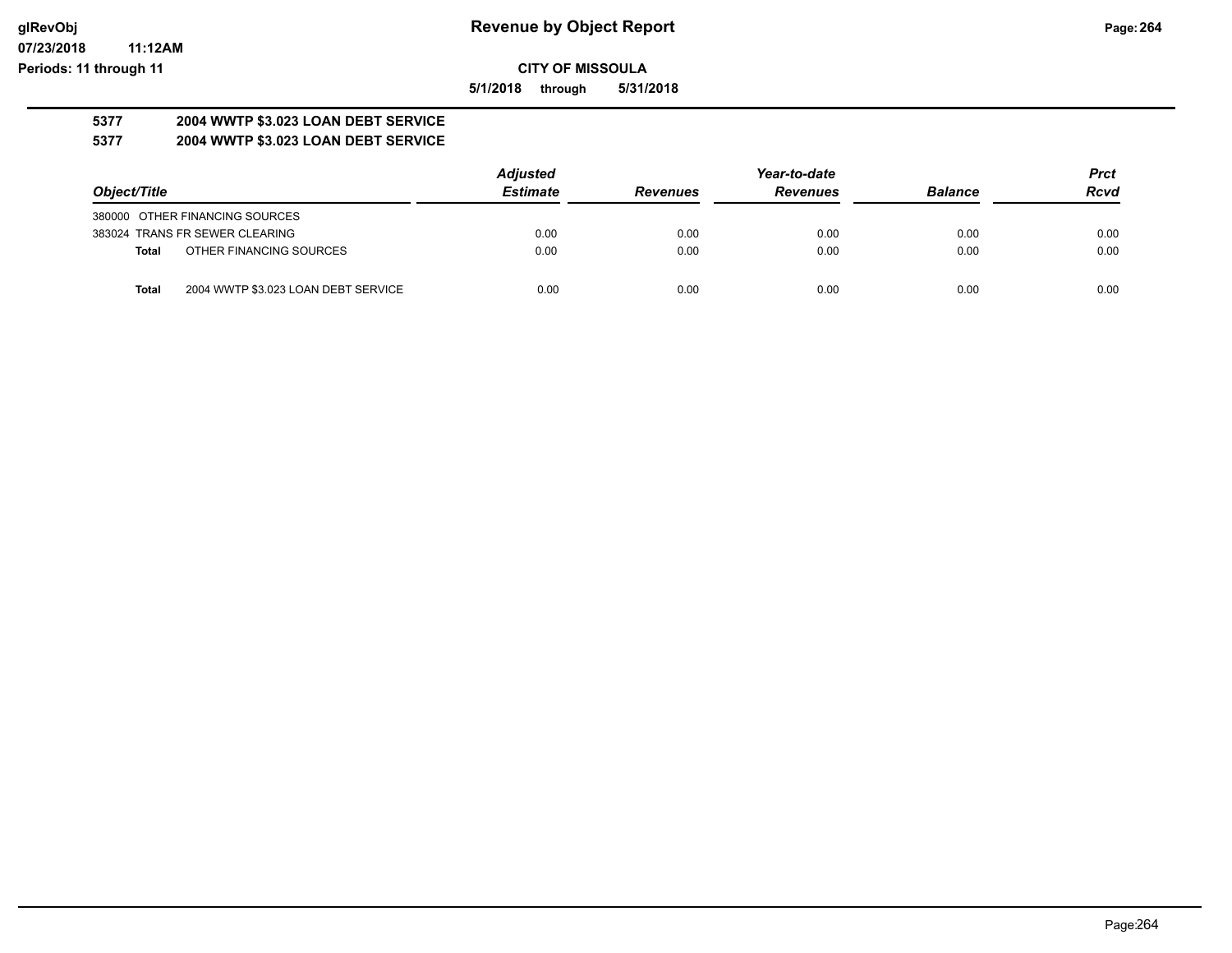**5/1/2018 through 5/31/2018**

#### **5377 2004 WWTP \$3.023 LOAN DEBT SERVICE**

| Object/Title |                                     | <b>Adjusted</b><br><b>Estimate</b> | <b>Revenues</b> | Year-to-date<br><b>Revenues</b> | <b>Balance</b> | <b>Prct</b><br><b>Rcvd</b> |
|--------------|-------------------------------------|------------------------------------|-----------------|---------------------------------|----------------|----------------------------|
|              | 380000 OTHER FINANCING SOURCES      |                                    |                 |                                 |                |                            |
|              | 383024 TRANS FR SEWER CLEARING      | 0.00                               | 0.00            | 0.00                            | 0.00           | 0.00                       |
| <b>Total</b> | OTHER FINANCING SOURCES             | 0.00                               | 0.00            | 0.00                            | 0.00           | 0.00                       |
| <b>Total</b> | 2004 WWTP \$3.023 LOAN DEBT SERVICE | 0.00                               | 0.00            | 0.00                            | 0.00           | 0.00                       |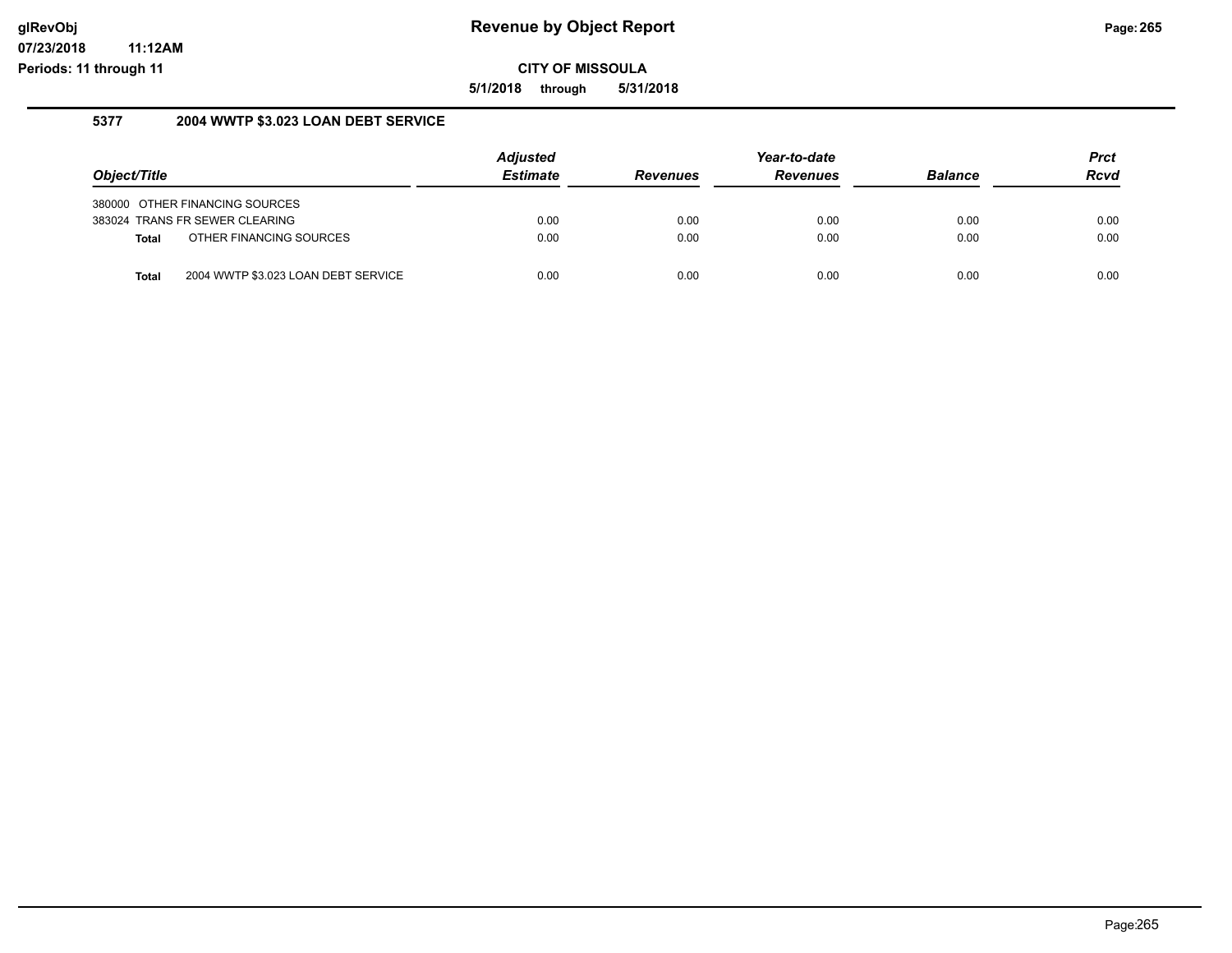**07/23/2018 11:12AM Periods: 11 through 11**

#### **CITY OF MISSOULA 5/1/2018 through 5/31/2018**

# **5379 2005 BRICH/BRDY/LIN/GIL SRF DEBT**

### **5379 2005 BRICH/BRDY/LIN/GIL SRF DEBT**

|                                                  | <b>Adjusted</b> |                 | Year-to-date    |                | <b>Prct</b> |
|--------------------------------------------------|-----------------|-----------------|-----------------|----------------|-------------|
| Object/Title                                     | <b>Estimate</b> | <b>Revenues</b> | <b>Revenues</b> | <b>Balance</b> | <b>Rcvd</b> |
| 380000 OTHER FINANCING SOURCES                   |                 |                 |                 |                |             |
| 383024 TRANS FR SEWER CLEARING                   | 0.00            | 0.00            | 0.00            | 0.00           | 0.00        |
| OTHER FINANCING SOURCES<br>Total                 | 0.00            | 0.00            | 0.00            | 0.00           | 0.00        |
| 2005 BRICH/BRDY/LIN/GIL SRF DEBT<br><b>Total</b> | 0.00            | 0.00            | 0.00            | 0.00           | 0.00        |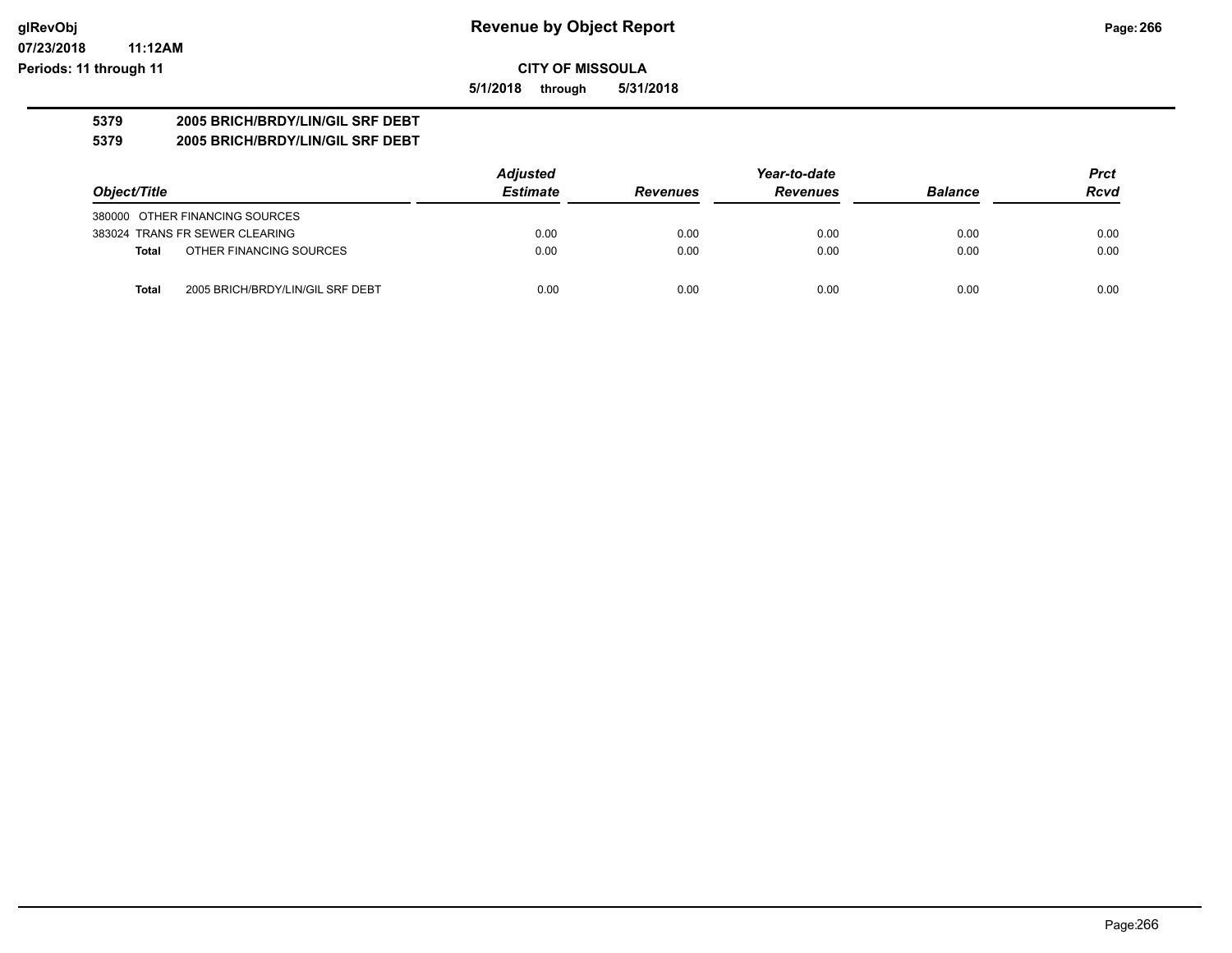**CITY OF MISSOULA**

**5/1/2018 through 5/31/2018**

#### **5379 2005 BRICH/BRDY/LIN/GIL SRF DEBT**

|              |                                  | <b>Adjusted</b> |                 | Year-to-date    |                | <b>Prct</b> |
|--------------|----------------------------------|-----------------|-----------------|-----------------|----------------|-------------|
| Object/Title |                                  | <b>Estimate</b> | <b>Revenues</b> | <b>Revenues</b> | <b>Balance</b> | <b>Rcvd</b> |
|              | 380000 OTHER FINANCING SOURCES   |                 |                 |                 |                |             |
|              | 383024 TRANS FR SEWER CLEARING   | 0.00            | 0.00            | 0.00            | 0.00           | 0.00        |
| <b>Total</b> | OTHER FINANCING SOURCES          | 0.00            | 0.00            | 0.00            | 0.00           | 0.00        |
|              |                                  |                 |                 |                 |                |             |
| <b>Total</b> | 2005 BRICH/BRDY/LIN/GIL SRF DEBT | 0.00            | 0.00            | 0.00            | 0.00           | 0.00        |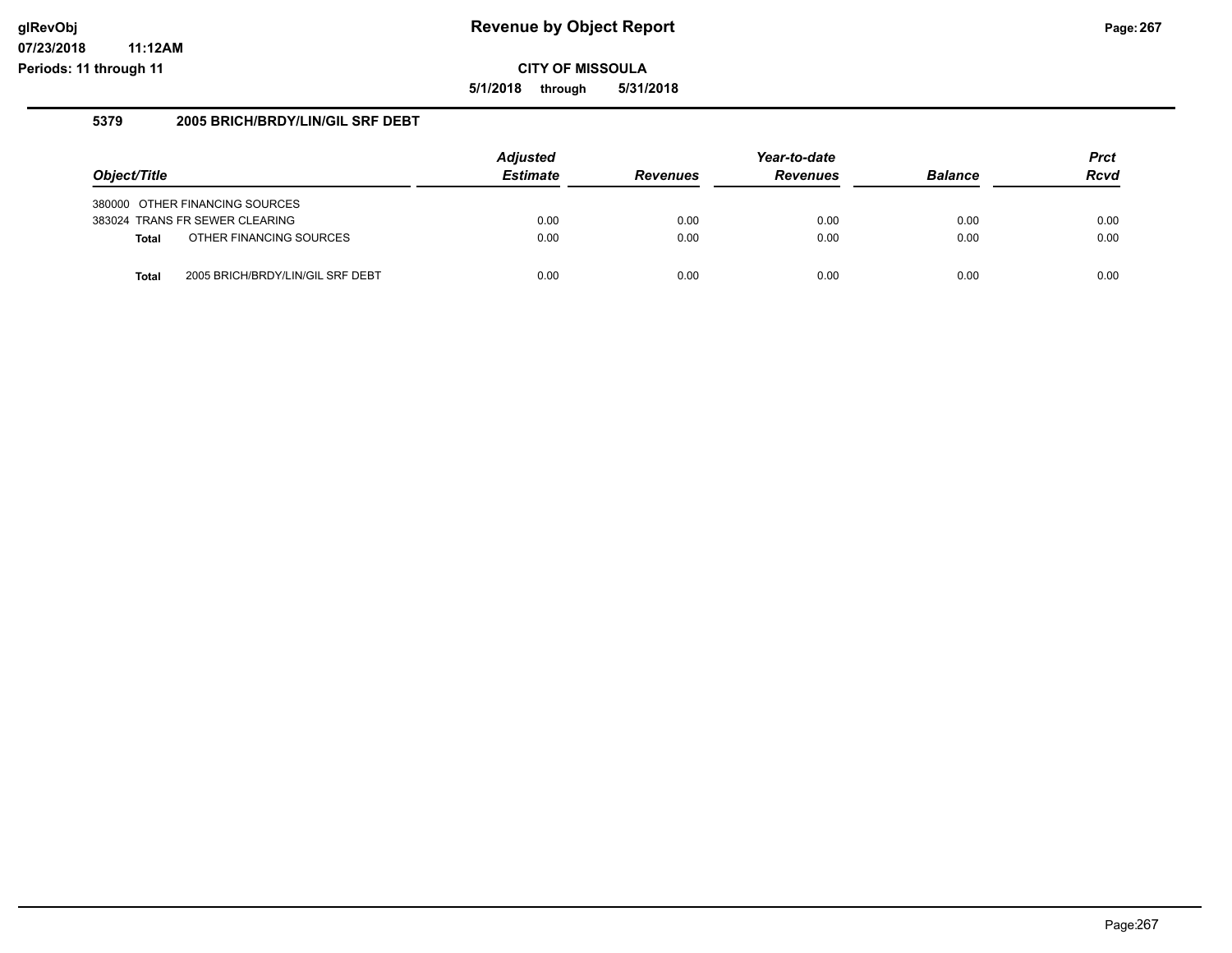#### **07/23/2018 11:12AM Periods: 11 through 11**

#### **CITY OF MISSOULA**

**5/1/2018 through 5/31/2018**

# **5383 FY09 RATTLESNAKE SEWER DEBT SVS**

### **5383 FY09 RATTLESNAKE SEWER DEBT SVS**

|                                          | <b>Adjusted</b> |                 | Year-to-date    |                |             |
|------------------------------------------|-----------------|-----------------|-----------------|----------------|-------------|
| Object/Title                             | <b>Estimate</b> | <b>Revenues</b> | <b>Revenues</b> | <b>Balance</b> | <b>Rcvd</b> |
| 380000 OTHER FINANCING SOURCES           |                 |                 |                 |                |             |
| 383024 TRANS FR SEWER CLEARING           | 0.00            | 0.00            | 0.00            | 0.00           | 0.00        |
| OTHER FINANCING SOURCES<br>Total         | 0.00            | 0.00            | 0.00            | 0.00           | 0.00        |
| FY09 RATTLESNAKE SEWER DEBT SVS<br>Total | 0.00            | 0.00            | 0.00            | 0.00           | 0.00        |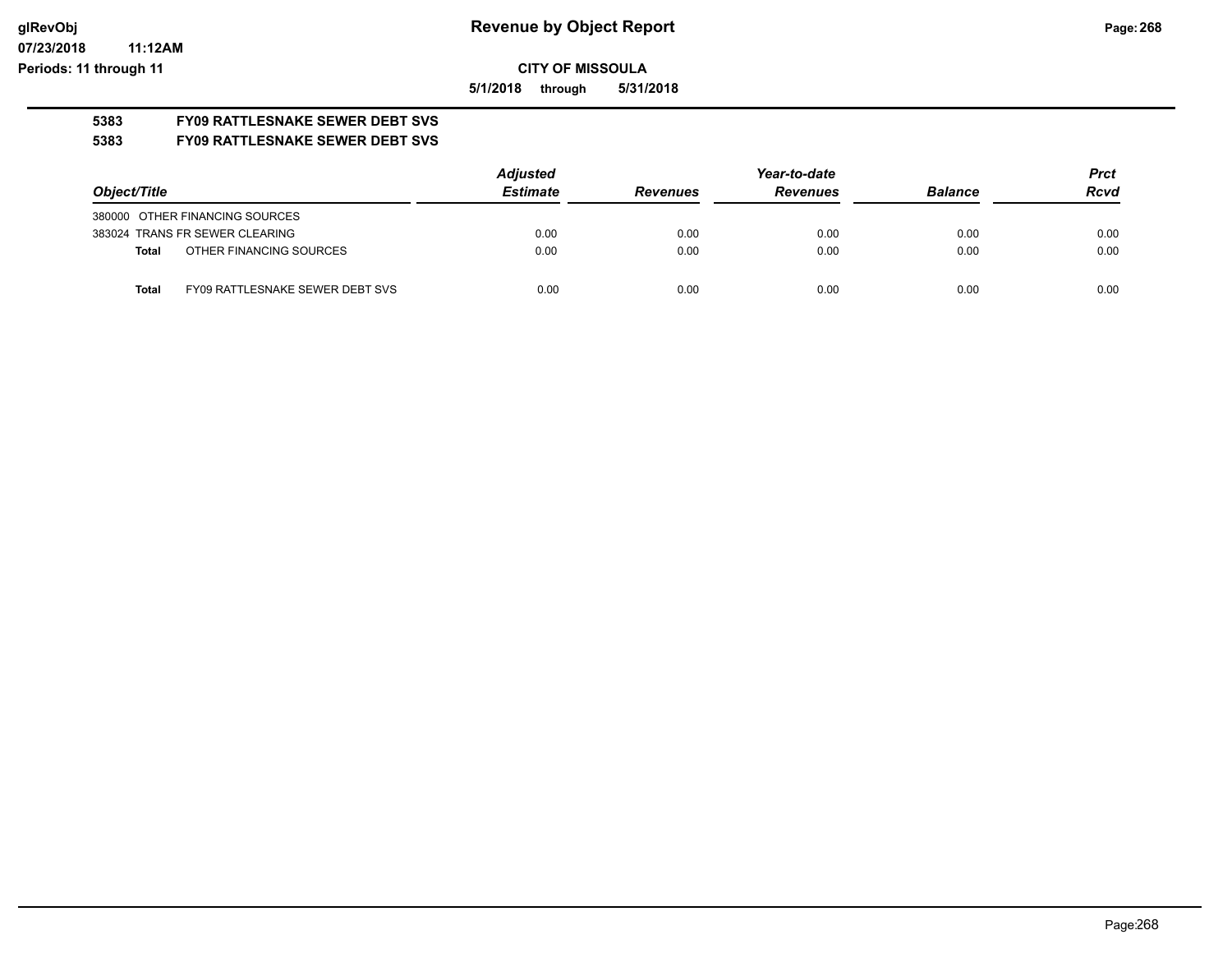**5/1/2018 through 5/31/2018**

#### **5383 FY09 RATTLESNAKE SEWER DEBT SVS**

| Object/Title |                                 | <b>Adjusted</b><br><b>Estimate</b> | <b>Revenues</b> | Year-to-date<br><b>Revenues</b> | <b>Balance</b> | <b>Prct</b><br><b>Rcvd</b> |
|--------------|---------------------------------|------------------------------------|-----------------|---------------------------------|----------------|----------------------------|
|              | 380000 OTHER FINANCING SOURCES  |                                    |                 |                                 |                |                            |
|              | 383024 TRANS FR SEWER CLEARING  | 0.00                               | 0.00            | 0.00                            | 0.00           | 0.00                       |
| Total        | OTHER FINANCING SOURCES         | 0.00                               | 0.00            | 0.00                            | 0.00           | 0.00                       |
| <b>Total</b> | FY09 RATTLESNAKE SEWER DEBT SVS | 0.00                               | 0.00            | 0.00                            | 0.00           | 0.00                       |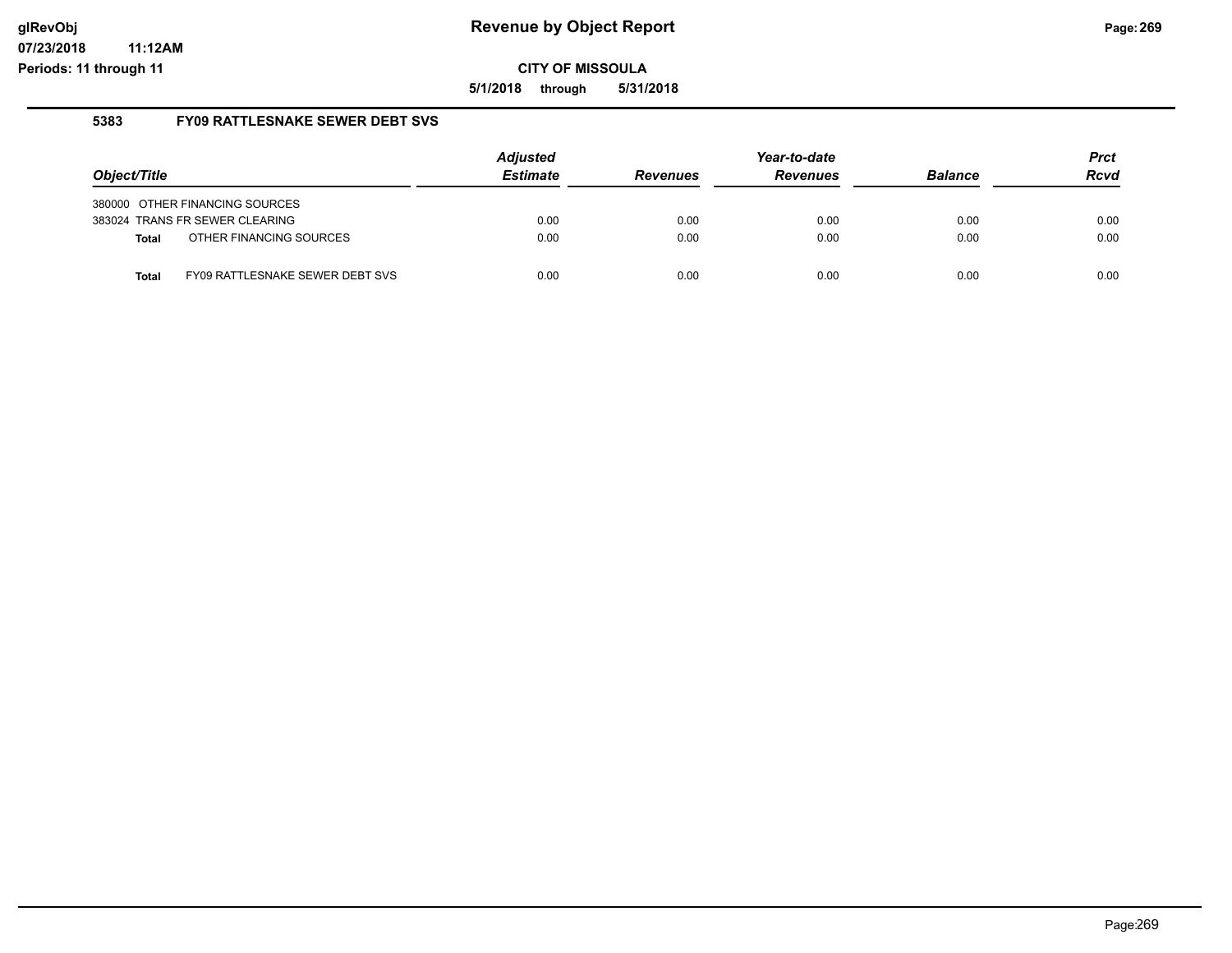**5/1/2018 through 5/31/2018**

#### **5386 FY10 HEADWORKS DEBT SERVICE**

#### **5386 FY10 HEADWORKS DEBT SERVICE**

|                                             | <b>Adjusted</b> |                 | Year-to-date    |                | <b>Prct</b> |
|---------------------------------------------|-----------------|-----------------|-----------------|----------------|-------------|
| Object/Title                                | <b>Estimate</b> | <b>Revenues</b> | <b>Revenues</b> | <b>Balance</b> | <b>Rcvd</b> |
| 330000 INTERGOVERNMENTAL REVENUES           |                 |                 |                 |                |             |
| 331990 IRS REIMB/DEBT SVS INTEREST          | 0.00            | 0.00            | 0.00            | 0.00           | 0.00        |
| INTERGOVERNMENTAL REVENUES<br><b>Total</b>  | 0.00            | 0.00            | 0.00            | 0.00           | 0.00        |
| 380000 OTHER FINANCING SOURCES              |                 |                 |                 |                |             |
| 383024 TRANS FR SEWER CLEARING              | 0.00            | 0.00            | 0.00            | 0.00           | 0.00        |
| OTHER FINANCING SOURCES<br><b>Total</b>     | 0.00            | 0.00            | 0.00            | 0.00           | 0.00        |
|                                             |                 |                 |                 |                |             |
| FY10 HEADWORKS DEBT SERVICE<br><b>Total</b> | 0.00            | 0.00            | 0.00            | 0.00           | 0.00        |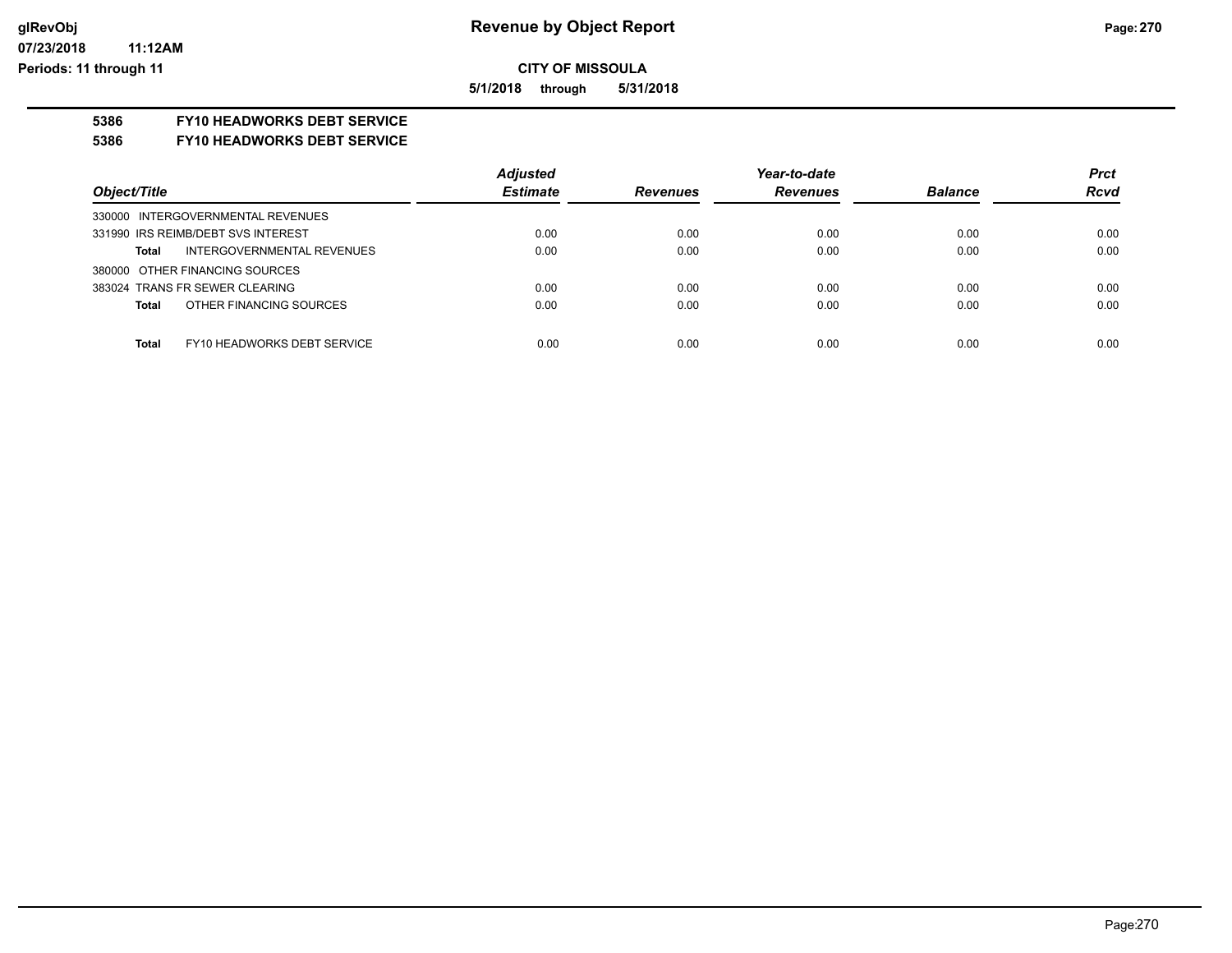**5/1/2018 through 5/31/2018**

#### **5386 FY10 HEADWORKS DEBT SERVICE**

|                                         | <b>Adjusted</b> |                 | Year-to-date    |                | <b>Prct</b> |
|-----------------------------------------|-----------------|-----------------|-----------------|----------------|-------------|
| Object/Title                            | <b>Estimate</b> | <b>Revenues</b> | <b>Revenues</b> | <b>Balance</b> | <b>Rcvd</b> |
| 330000 INTERGOVERNMENTAL REVENUES       |                 |                 |                 |                |             |
| 331990 IRS REIMB/DEBT SVS INTEREST      | 0.00            | 0.00            | 0.00            | 0.00           | 0.00        |
| INTERGOVERNMENTAL REVENUES<br>Total     | 0.00            | 0.00            | 0.00            | 0.00           | 0.00        |
| 380000 OTHER FINANCING SOURCES          |                 |                 |                 |                |             |
| 383024 TRANS FR SEWER CLEARING          | 0.00            | 0.00            | 0.00            | 0.00           | 0.00        |
| OTHER FINANCING SOURCES<br><b>Total</b> | 0.00            | 0.00            | 0.00            | 0.00           | 0.00        |
| FY10 HEADWORKS DEBT SERVICE<br>Total    | 0.00            | 0.00            | 0.00            | 0.00           | 0.00        |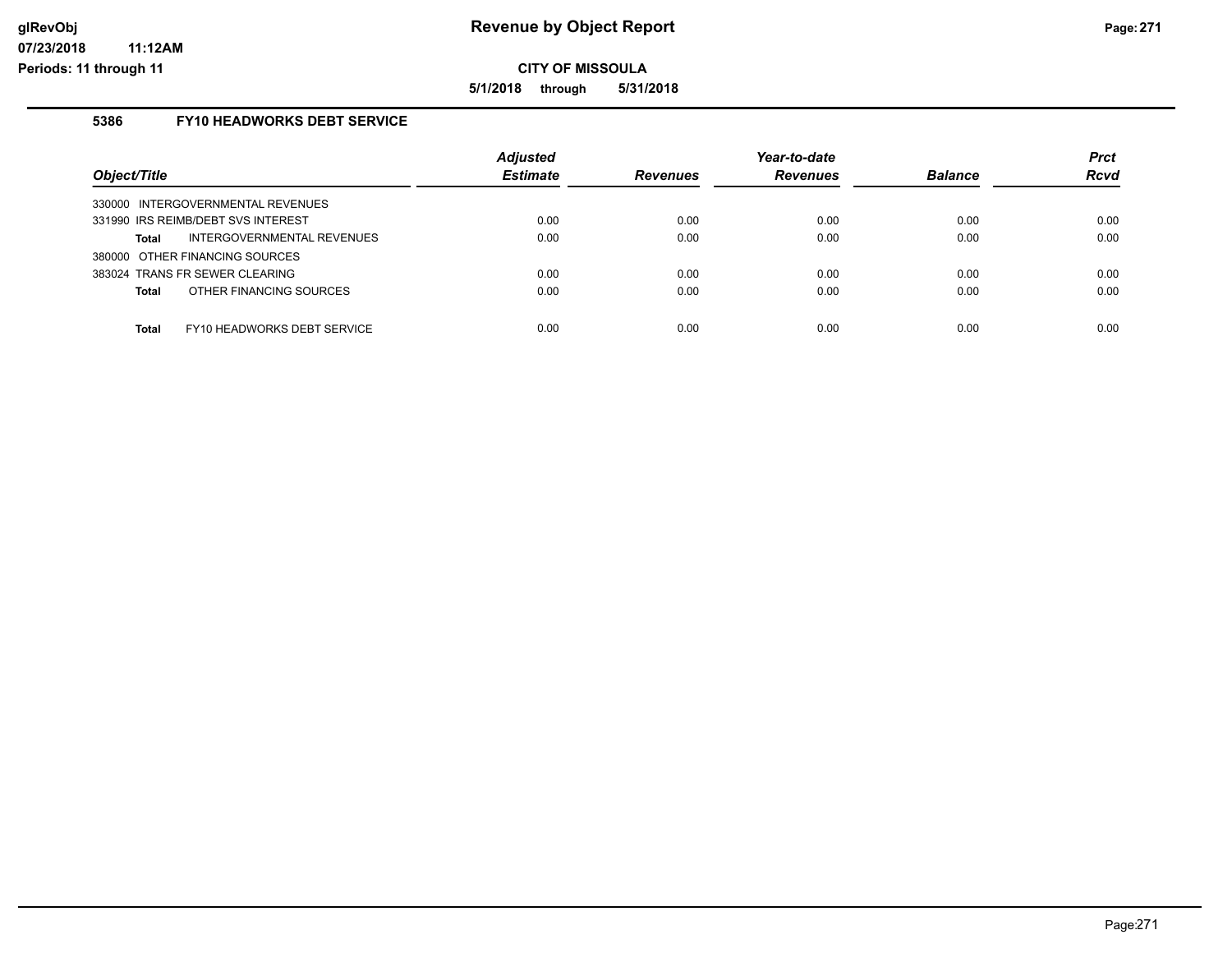# **07/23/2018**

**glRevObj Revenue by Object Report Page:272** 

**Periods: 11 through 11**

**11:12AM**

### **CITY OF MISSOULA**

**5/1/2018 through 5/31/2018**

# **5387 FY11 SEWER \$1.29M BOND DEBT SERVICE**

### **5387 FY11 SEWER \$1.29M BOND DEBT SERVICE**

|              |                                      | <b>Adjusted</b> | Year-to-date    |                 |                | <b>Prct</b> |
|--------------|--------------------------------------|-----------------|-----------------|-----------------|----------------|-------------|
| Object/Title |                                      | <b>Estimate</b> | <b>Revenues</b> | <b>Revenues</b> | <b>Balance</b> | <b>Rcvd</b> |
|              | 380000 OTHER FINANCING SOURCES       |                 |                 |                 |                |             |
|              | 383024 TRANS FR SEWER CLEARING       | 0.00            | 0.00            | 0.00            | 0.00           | 0.00        |
| Total        | OTHER FINANCING SOURCES              | 0.00            | 0.00            | 0.00            | 0.00           | 0.00        |
| <b>Total</b> | FY11 SEWER \$1.29M BOND DEBT SERVICE | 0.00            | 0.00            | 0.00            | 0.00           | 0.00        |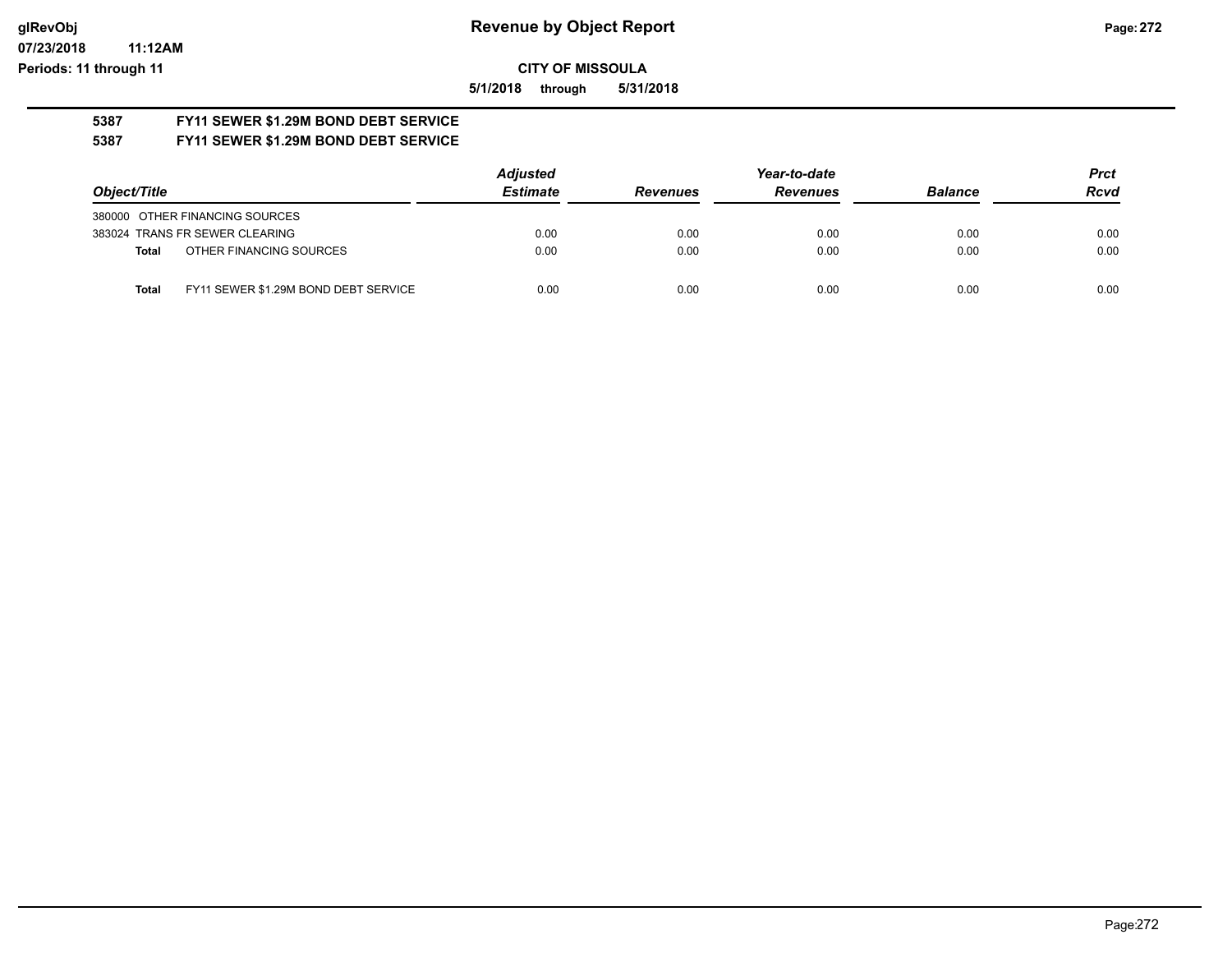**5/1/2018 through 5/31/2018**

#### **5387 FY11 SEWER \$1.29M BOND DEBT SERVICE**

| Object/Title |                                      | <b>Adjusted</b><br><b>Estimate</b> | <b>Revenues</b> | Year-to-date<br><b>Revenues</b> | <b>Balance</b> | <b>Prct</b><br><b>Rcvd</b> |
|--------------|--------------------------------------|------------------------------------|-----------------|---------------------------------|----------------|----------------------------|
|              | 380000 OTHER FINANCING SOURCES       |                                    |                 |                                 |                |                            |
|              | 383024 TRANS FR SEWER CLEARING       | 0.00                               | 0.00            | 0.00                            | 0.00           | 0.00                       |
| <b>Total</b> | OTHER FINANCING SOURCES              | 0.00                               | 0.00            | 0.00                            | 0.00           | 0.00                       |
| Total        | FY11 SEWER \$1.29M BOND DEBT SERVICE | 0.00                               | 0.00            | 0.00                            | 0.00           | 0.00                       |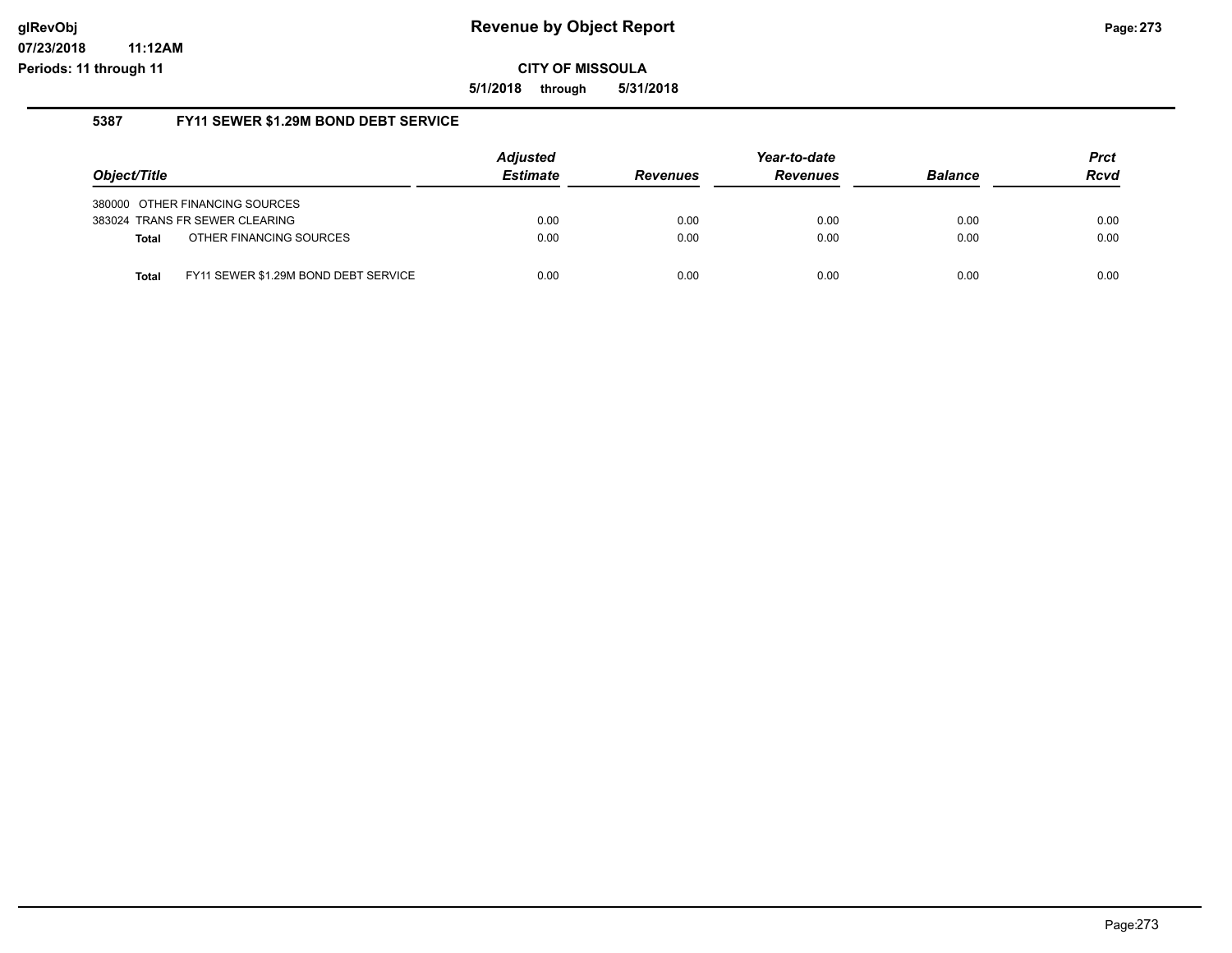**07/23/2018 11:12AM Periods: 11 through 11**

**CITY OF MISSOULA**

**5/1/2018 through 5/31/2018**

#### **5389 FY15 SEWER REVENUE BOND DEBT SERVICE 5389 FY15 SEWER REVENUE BOND DEBT SERVICE**

|              |                                     | <b>Adjusted</b> |                 | Year-to-date    | <b>Prct</b>    |             |
|--------------|-------------------------------------|-----------------|-----------------|-----------------|----------------|-------------|
| Object/Title |                                     | <b>Estimate</b> | <b>Revenues</b> | <b>Revenues</b> | <b>Balance</b> | <b>Rcvd</b> |
|              | 380000 OTHER FINANCING SOURCES      |                 |                 |                 |                |             |
|              | 383024 TRANS FR SEWER CLEARING      | 0.00            | 0.00            | 0.00            | 0.00           | 0.00        |
| Total        | OTHER FINANCING SOURCES             | 0.00            | 0.00            | 0.00            | 0.00           | 0.00        |
| <b>Total</b> | FY15 SEWER REVENUE BOND DEBT SERVIC | 0.00            | 0.00            | 0.00            | 0.00           | 0.00        |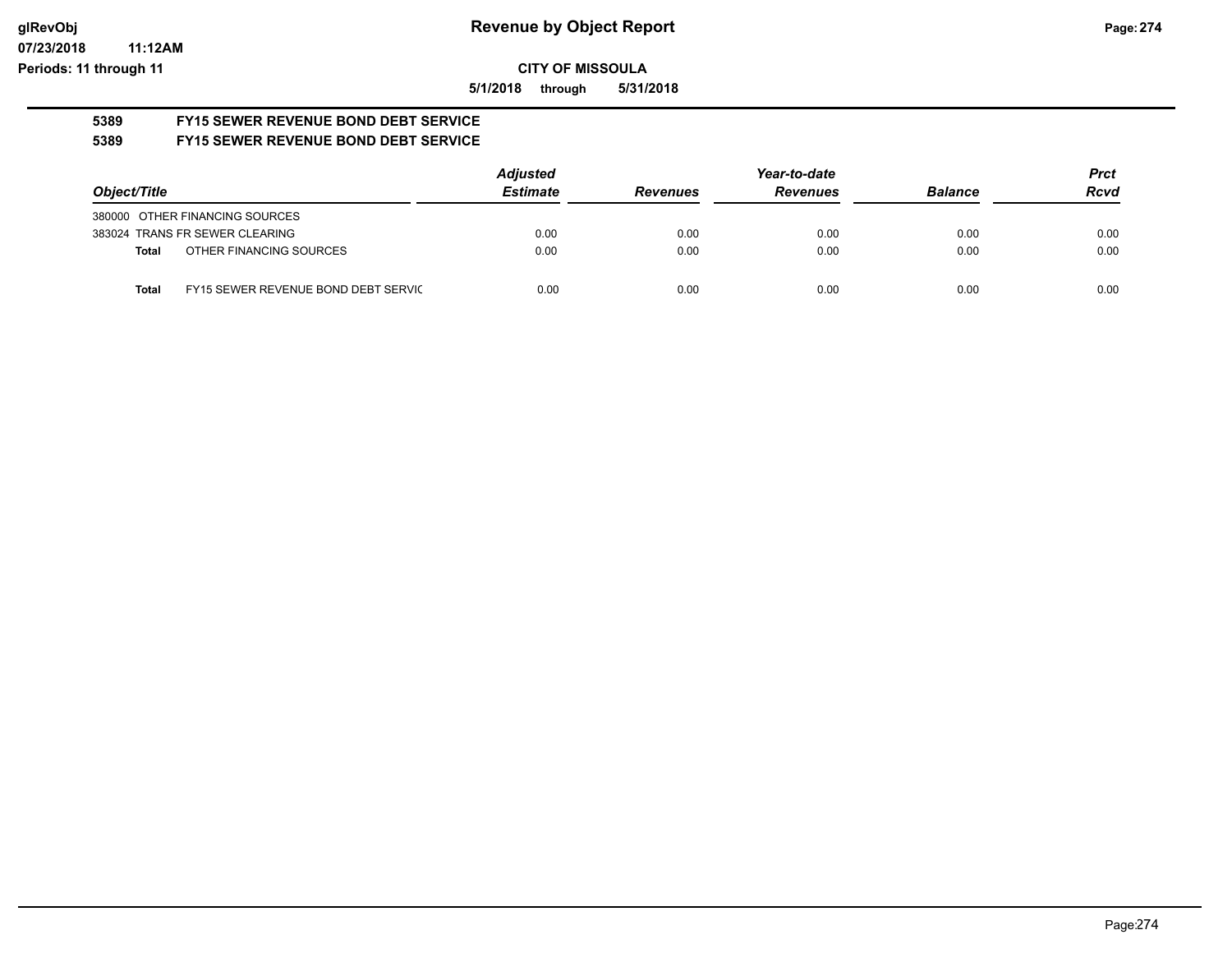**11:12AM**

**CITY OF MISSOULA**

**5/1/2018 through 5/31/2018**

#### **5389 FY15 SEWER REVENUE BOND DEBT SERVICE**

| Object/Title |                                     | <b>Adjusted</b><br><b>Estimate</b> | <b>Revenues</b> | Year-to-date<br><b>Revenues</b> | <b>Balance</b> | Prct<br><b>Rcvd</b> |
|--------------|-------------------------------------|------------------------------------|-----------------|---------------------------------|----------------|---------------------|
|              | 380000 OTHER FINANCING SOURCES      |                                    |                 |                                 |                |                     |
|              | 383024 TRANS FR SEWER CLEARING      | 0.00                               | 0.00            | 0.00                            | 0.00           | 0.00                |
| Total        | OTHER FINANCING SOURCES             | 0.00                               | 0.00            | 0.00                            | 0.00           | 0.00                |
| <b>Total</b> | FY15 SEWER REVENUE BOND DEBT SERVIC | 0.00                               | 0.00            | 0.00                            | 0.00           | 0.00                |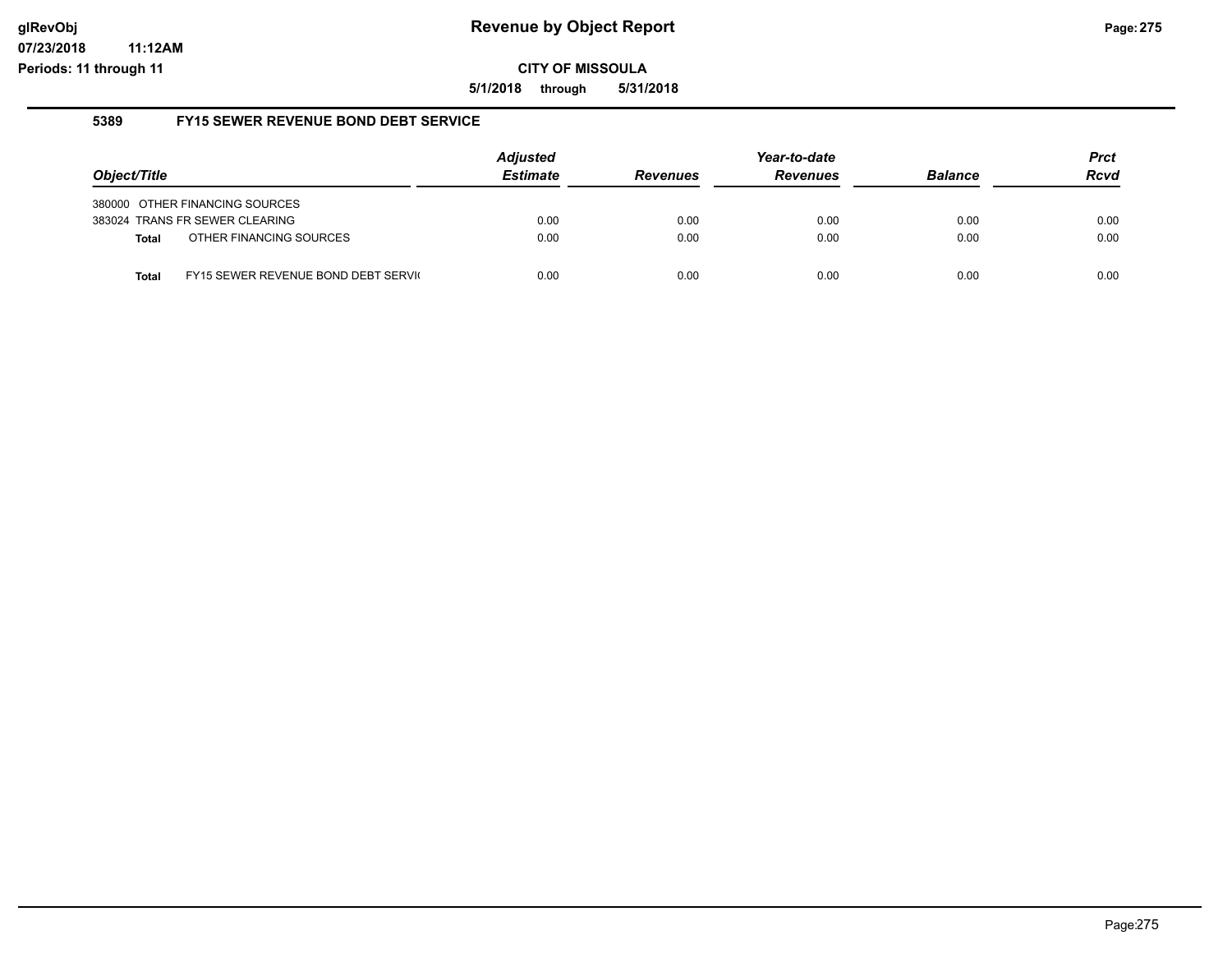#### **07/23/2018 11:12AM**

**Periods: 11 through 11**

**CITY OF MISSOULA**

**5/1/2018 through 5/31/2018**

#### **5391 16 SEWER REVENUE BOND DEBT SERVICE 5391 16 SEWER REVENUE BOND DEBT SERVICE**

|                      |                                    | <b>Adjusted</b> |                 | Year-to-date    |                | <b>Prct</b> |
|----------------------|------------------------------------|-----------------|-----------------|-----------------|----------------|-------------|
| Object/Title         |                                    | <b>Estimate</b> | <b>Revenues</b> | <b>Revenues</b> | <b>Balance</b> | <b>Rcvd</b> |
|                      | 380000 OTHER FINANCING SOURCES     |                 |                 |                 |                |             |
| 381010 BOND PROCEEDS |                                    | 0.00            | 0.00            | 0.00            | 0.00           | 0.00        |
| Total                | OTHER FINANCING SOURCES            | 0.00            | 0.00            | 0.00            | 0.00           | 0.00        |
| <b>Total</b>         | 16 SEWER REVENUE BOND DEBT SERVICE | 0.00            | 0.00            | 0.00            | 0.00           | 0.00        |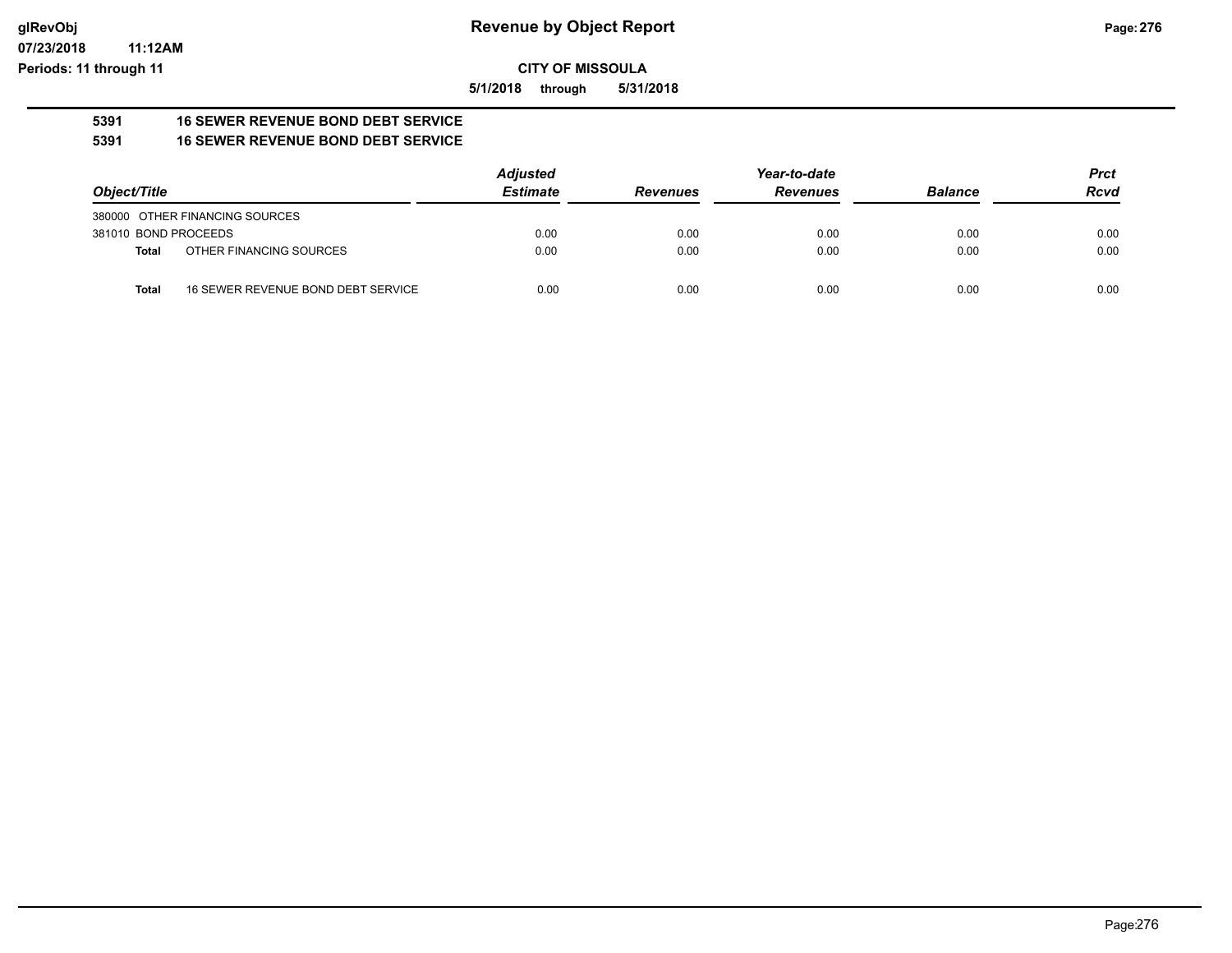**5/1/2018 through 5/31/2018**

#### **5391 16 SEWER REVENUE BOND DEBT SERVICE**

| Object/Title         |                                    | Adjusted<br><b>Estimate</b> | <b>Revenues</b> | Year-to-date<br><b>Revenues</b> | <b>Balance</b> | <b>Prct</b><br><b>Rcvd</b> |
|----------------------|------------------------------------|-----------------------------|-----------------|---------------------------------|----------------|----------------------------|
|                      | 380000 OTHER FINANCING SOURCES     |                             |                 |                                 |                |                            |
| 381010 BOND PROCEEDS |                                    | 0.00                        | 0.00            | 0.00                            | 0.00           | 0.00                       |
| <b>Total</b>         | OTHER FINANCING SOURCES            | 0.00                        | 0.00            | 0.00                            | 0.00           | 0.00                       |
| Total                | 16 SEWER REVENUE BOND DEBT SERVICE | 0.00                        | 0.00            | 0.00                            | 0.00           | 0.00                       |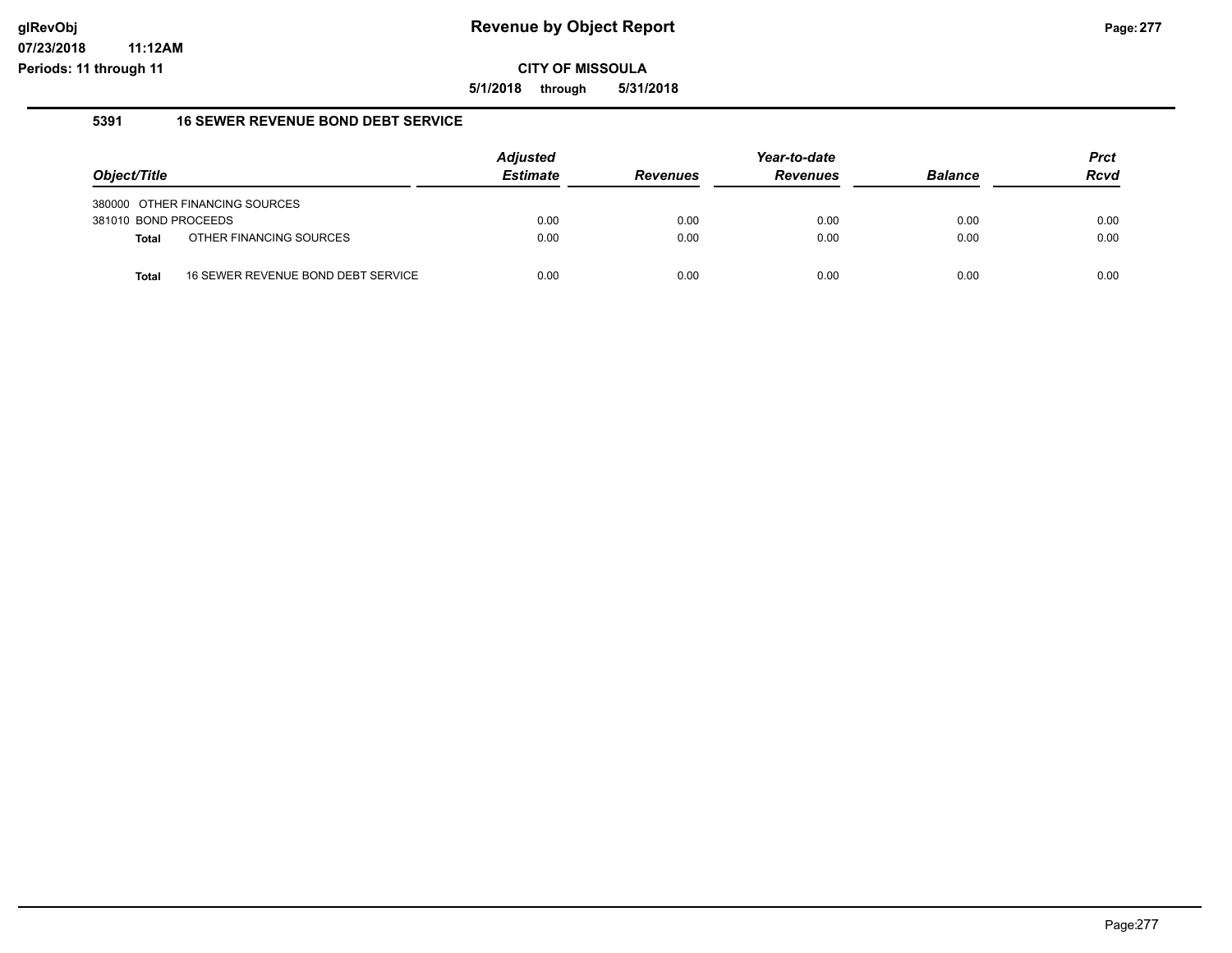#### **07/23/2018 11:12AM Periods: 11 through 11**

**CITY OF MISSOULA**

**5/1/2018 through 5/31/2018**

#### **5392 16 SEWER REVENUE BOND DEBT RESERVE 5392 16 SEWER REVENUE BOND DEBT RESERVE**

|              |                                    | <b>Adjusted</b> |                 | Year-to-date    |                | <b>Prct</b> |
|--------------|------------------------------------|-----------------|-----------------|-----------------|----------------|-------------|
| Object/Title |                                    | <b>Estimate</b> | <b>Revenues</b> | <b>Revenues</b> | <b>Balance</b> | <b>Rcvd</b> |
|              | 380000 OTHER FINANCING SOURCES     |                 |                 |                 |                |             |
|              | 383042 TRANSFERS FROM OTHER FUNDS  | 0.00            | 0.00            | 0.00            | 0.00           | 0.00        |
| Total        | OTHER FINANCING SOURCES            | 0.00            | 0.00            | 0.00            | 0.00           | 0.00        |
| <b>Total</b> | 16 SEWER REVENUE BOND DEBT RESERVE | 0.00            | 0.00            | 0.00            | 0.00           | 0.00        |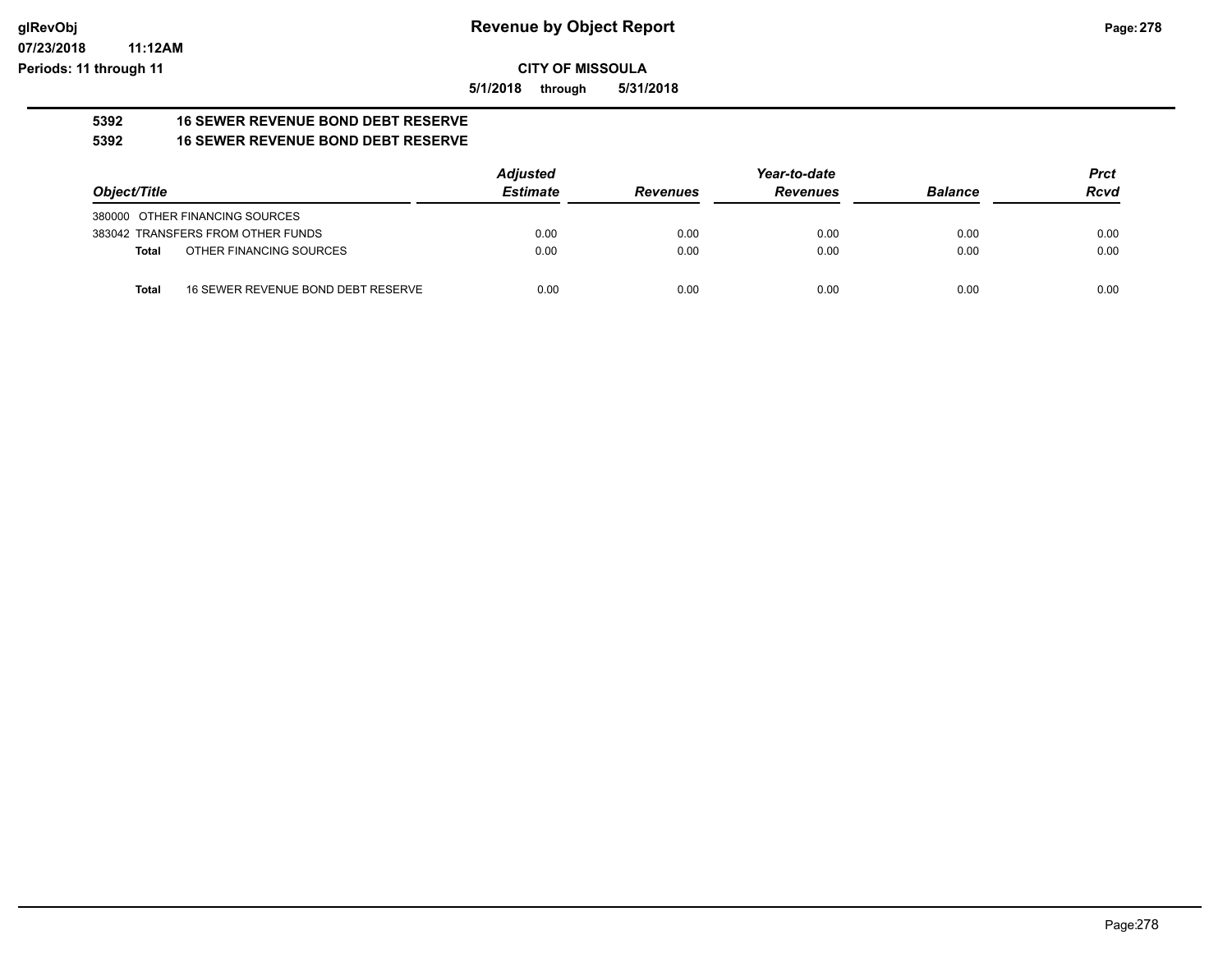**5/1/2018 through 5/31/2018**

#### **5392 16 SEWER REVENUE BOND DEBT RESERVE**

| Object/Title |                                    |      | <b>Revenues</b> | Year-to-date<br><b>Revenues</b> | <b>Balance</b> | <b>Prct</b><br><b>Rcvd</b> |
|--------------|------------------------------------|------|-----------------|---------------------------------|----------------|----------------------------|
|              | 380000 OTHER FINANCING SOURCES     |      |                 |                                 |                |                            |
|              | 383042 TRANSFERS FROM OTHER FUNDS  | 0.00 | 0.00            | 0.00                            | 0.00           | 0.00                       |
| <b>Total</b> | OTHER FINANCING SOURCES            | 0.00 | 0.00            | 0.00                            | 0.00           | 0.00                       |
| <b>Total</b> | 16 SEWER REVENUE BOND DEBT RESERVE | 0.00 | 0.00            | 0.00                            | 0.00           | 0.00                       |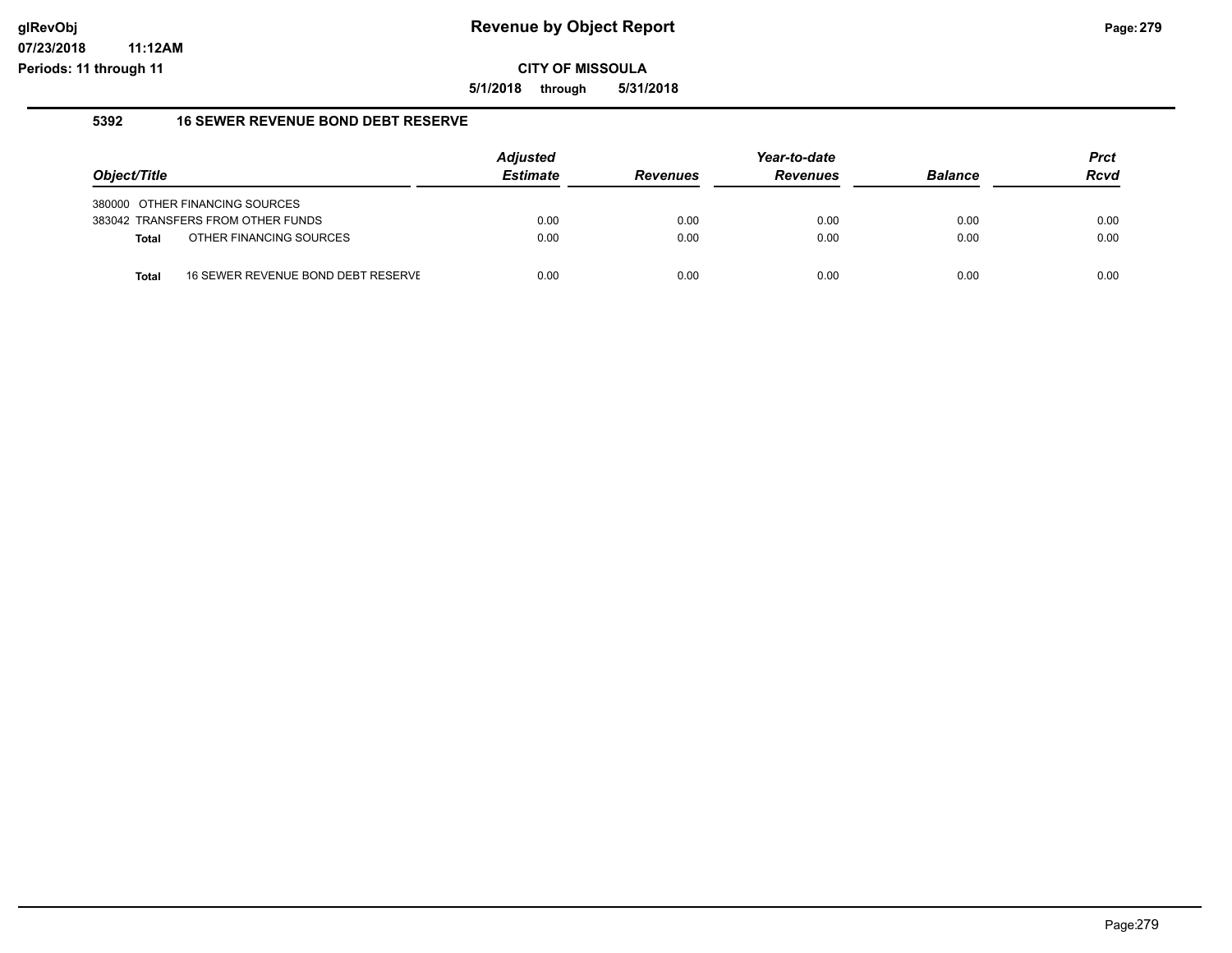**5/1/2018 through 5/31/2018**

**5450 STORMWATER UTILITIY**

**5450 STORMWATER UTILITIY**

|                                                     | <b>Adjusted</b> |                 | Year-to-date    |                | <b>Prct</b> |
|-----------------------------------------------------|-----------------|-----------------|-----------------|----------------|-------------|
| Object/Title                                        | <b>Estimate</b> | <b>Revenues</b> | <b>Revenues</b> | <b>Balance</b> | <b>Rcvd</b> |
| 330000 INTERGOVERNMENTAL REVENUES                   |                 |                 |                 |                |             |
| 334121 DNRC GRANT                                   | 0.00            | 0.00            | 0.00            | 0.00           | 0.00        |
| 334123 MAQI FEDERAL ASSISTANCE                      | 64,942.00       | 0.00            | 112.055.53      | $-47, 113.53$  | 172.55      |
| 334171 DEPT OF COMMERCE GRANTS                      | 0.00            | 0.00            | 0.00            | 0.00           | 0.00        |
| 336020 STATE PENSION CONTRIBUTION                   | 0.00            | 0.00            | 0.00            | 0.00           | 0.00        |
| 336023 STATE CONTRIB. - PERS                        | 153.00          | 7.17            | 91.45           | 61.55          | 59.77       |
| 337003 HEALTH DEPT-STORM WATER MGMT                 | 0.00            | 0.00            | 0.00            | 0.00           | 0.00        |
| <b>INTERGOVERNMENTAL REVENUES</b><br>Total          | 65,095.00       | 7.17            | 112,146.98      | $-47,051.98$   | 172.28      |
| 340000 CHARGES FOR SERVICES                         |                 |                 |                 |                |             |
| 345032 STORMWATER INSTALLATION FEES                 | 0.00            | 0.00            | 0.00            | 0.00           | 0.00        |
| 345034 STORMWATER USE FEES                          | 267,140.00      | 194.94          | 270,009.65      | $-2,869.65$    | 101.07      |
| 345036 STORM WATER USE FEE PENALTY                  | 0.00            | 0.00            | 0.00            | 0.00           | 0.00        |
| <b>CHARGES FOR SERVICES</b><br>Total                | 267,140.00      | 194.94          | 270,009.65      | $-2,869.65$    | 101.07      |
| 360000 MISCELLANEOUS REVENUES                       |                 |                 |                 |                |             |
| 360010 MISCELLANEOUS                                | 0.00            | 0.00            | 0.00            | 0.00           | 0.00        |
| 360030 CONTRIBUTIONS FROM PROPERTY OWNERS           | 0.00            | 0.00            | 0.00            | 0.00           | 0.00        |
| 368005 *** Title Not Found ***                      | 0.00            | 0.00            | 0.00            | 0.00           | 0.00        |
| MISCELLANEOUS REVENUES<br>Total                     | 0.00            | 0.00            | 0.00            | 0.00           | 0.00        |
| <b>INVESTMENTS &amp; ROYALTY EARNINGS</b><br>370000 |                 |                 |                 |                |             |
| 371010 INTEREST ON INVESTMENTS                      | 0.00            | 0.00            | 0.00            | 0.00           | 0.00        |
| <b>INVESTMENTS &amp; ROYALTY EARNINGS</b><br>Total  | 0.00            | 0.00            | 0.00            | 0.00           | 0.00        |
| 380000 OTHER FINANCING SOURCES                      |                 |                 |                 |                |             |
| 381000 LOAN PROCEEDS                                | 55,265.00       | 0.00            | 0.00            | 55,265.00      | 0.00        |
| 383000 OPERATING TRANSFERS                          | 0.00            | 0.00            | 0.00            | 0.00           | 0.00        |
| 383014 TRANS FR MRA                                 | 0.00            | 0.00            | 0.00            | 0.00           | 0.00        |
| 383015 TRANS FR MPC                                 | 0.00            | 0.00            | 0.00            | 0.00           | 0.00        |
| 383018 TRANS FR PARK DISTRICT                       | 0.00            | 0.00            | 0.00            | 0.00           | 0.00        |
| OTHER FINANCING SOURCES<br><b>Total</b>             | 55,265.00       | 0.00            | 0.00            | 55,265.00      | 0.00        |
| STORMWATER UTILITIY<br>Total                        | 387.500.00      | 202.11          | 382.156.63      | 5.343.37       | 98.62       |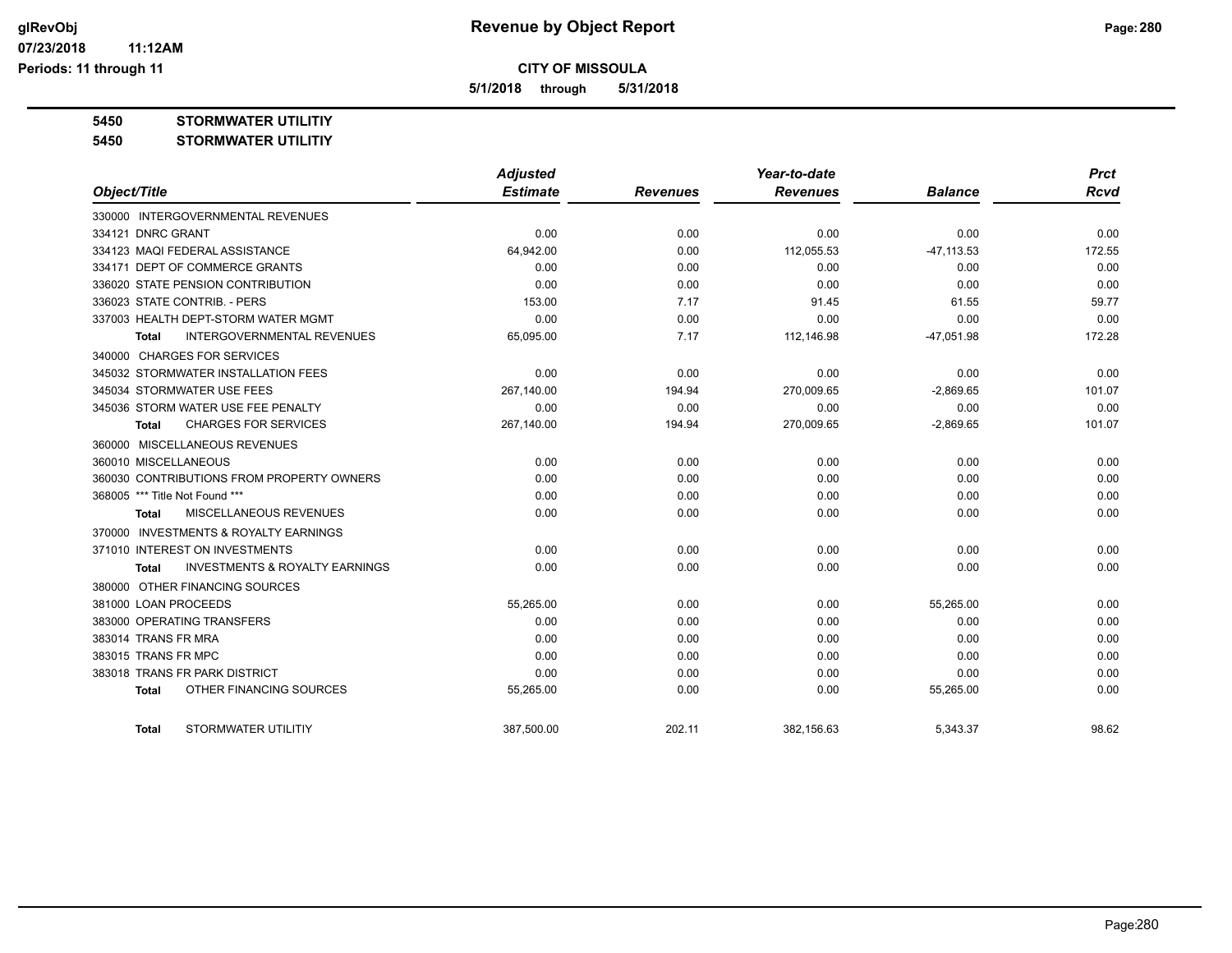**5/1/2018 through 5/31/2018**

#### **5450 STORMWATER UTILITIY**

|                                                    | <b>Adjusted</b> |                 | Year-to-date    |                | <b>Prct</b> |
|----------------------------------------------------|-----------------|-----------------|-----------------|----------------|-------------|
| Object/Title                                       | <b>Estimate</b> | <b>Revenues</b> | <b>Revenues</b> | <b>Balance</b> | <b>Rcvd</b> |
| 330000 INTERGOVERNMENTAL REVENUES                  |                 |                 |                 |                |             |
| 334121 DNRC GRANT                                  | 0.00            | 0.00            | 0.00            | 0.00           | 0.00        |
| 334123 MAQI FEDERAL ASSISTANCE                     | 64,942.00       | 0.00            | 112,055.53      | $-47, 113.53$  | 172.55      |
| 334171 DEPT OF COMMERCE GRANTS                     | 0.00            | 0.00            | 0.00            | 0.00           | 0.00        |
| 336020 STATE PENSION CONTRIBUTION                  | 0.00            | 0.00            | 0.00            | 0.00           | 0.00        |
| 336023 STATE CONTRIB. - PERS                       | 153.00          | 7.17            | 91.45           | 61.55          | 59.77       |
| 337003 HEALTH DEPT-STORM WATER MGMT                | 0.00            | 0.00            | 0.00            | 0.00           | 0.00        |
| <b>INTERGOVERNMENTAL REVENUES</b><br>Total         | 65,095.00       | 7.17            | 112,146.98      | $-47,051.98$   | 172.28      |
| 340000 CHARGES FOR SERVICES                        |                 |                 |                 |                |             |
| 345032 STORMWATER INSTALLATION FEES                | 0.00            | 0.00            | 0.00            | 0.00           | 0.00        |
| 345034 STORMWATER USE FEES                         | 267,140.00      | 194.94          | 270,009.65      | $-2,869.65$    | 101.07      |
| 345036 STORM WATER USE FEE PENALTY                 | 0.00            | 0.00            | 0.00            | 0.00           | 0.00        |
| <b>CHARGES FOR SERVICES</b><br>Total               | 267,140.00      | 194.94          | 270,009.65      | $-2,869.65$    | 101.07      |
| 360000 MISCELLANEOUS REVENUES                      |                 |                 |                 |                |             |
| 360010 MISCELLANEOUS                               | 0.00            | 0.00            | 0.00            | 0.00           | 0.00        |
| 360030 CONTRIBUTIONS FROM PROPERTY OWNERS          | 0.00            | 0.00            | 0.00            | 0.00           | 0.00        |
| 368005 *** Title Not Found ***                     | 0.00            | 0.00            | 0.00            | 0.00           | 0.00        |
| MISCELLANEOUS REVENUES<br>Total                    | 0.00            | 0.00            | 0.00            | 0.00           | 0.00        |
| 370000 INVESTMENTS & ROYALTY EARNINGS              |                 |                 |                 |                |             |
| 371010 INTEREST ON INVESTMENTS                     | 0.00            | 0.00            | 0.00            | 0.00           | 0.00        |
| <b>INVESTMENTS &amp; ROYALTY EARNINGS</b><br>Total | 0.00            | 0.00            | 0.00            | 0.00           | 0.00        |
| 380000 OTHER FINANCING SOURCES                     |                 |                 |                 |                |             |
| 381000 LOAN PROCEEDS                               | 55,265.00       | 0.00            | 0.00            | 55,265.00      | 0.00        |
| 383000 OPERATING TRANSFERS                         | 0.00            | 0.00            | 0.00            | 0.00           | 0.00        |
| 383014 TRANS FR MRA                                | 0.00            | 0.00            | 0.00            | 0.00           | 0.00        |
| 383015 TRANS FR MPC                                | 0.00            | 0.00            | 0.00            | 0.00           | 0.00        |
| 383018 TRANS FR PARK DISTRICT                      | 0.00            | 0.00            | 0.00            | 0.00           | 0.00        |
| OTHER FINANCING SOURCES<br><b>Total</b>            | 55,265.00       | 0.00            | 0.00            | 55,265.00      | 0.00        |
| STORMWATER UTILITIY<br><b>Total</b>                | 387,500.00      | 202.11          | 382,156.63      | 5,343.37       | 98.62       |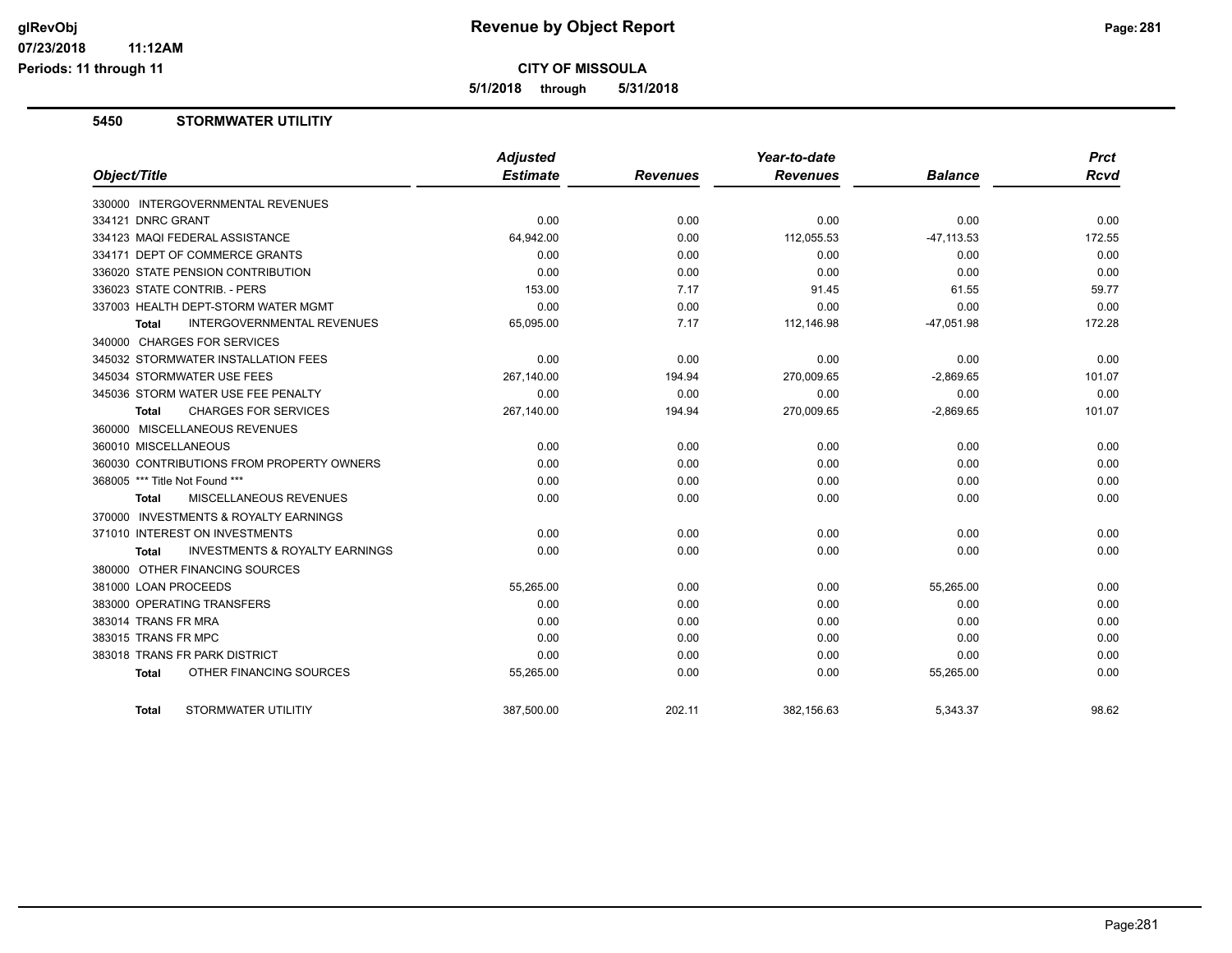**5/1/2018 through 5/31/2018**

## **5711 AQUATICS**

**5711 AQUATICS**

|                                                           | <b>Adjusted</b> |                 | Year-to-date    |                | <b>Prct</b> |
|-----------------------------------------------------------|-----------------|-----------------|-----------------|----------------|-------------|
| Object/Title                                              | <b>Estimate</b> | <b>Revenues</b> | <b>Revenues</b> | <b>Balance</b> | <b>Rcvd</b> |
| 330000 INTERGOVERNMENTAL REVENUES                         |                 |                 |                 |                |             |
| 336020 STATE PENSION CONTRIBUTION                         | 0.00            | 0.00            | 0.00            | 0.00           | 0.00        |
| 336023 STATE CONTRIB. - PERS                              | 0.00            | 39.65           | 715.83          | $-715.83$      | 0.00        |
| <b>INTERGOVERNMENTAL REVENUES</b><br><b>Total</b>         | 0.00            | 39.65           | 715.83          | $-715.83$      | 0.00        |
| <b>CHARGES FOR SERVICES</b><br>340000                     |                 |                 |                 |                |             |
| 340051 GRILL VAN CONCESSIONS                              | 100.000.00      | 1.569.75        | 31,461.80       | 68,538.20      | 31.46       |
| 346030 SWIMMING POOL FEES                                 | 623.825.00      | 11.213.26       | 404,410.77      | 219.414.23     | 64.83       |
| 346060 CURRENTS SWIMMING FACILITY                         | 444,400.00      | 37,765.27       | 439,282.85      | 5,117.15       | 98.85       |
| <b>CHARGES FOR SERVICES</b><br><b>Total</b>               | 1,168,225.00    | 50,548.28       | 875,155.42      | 293,069.58     | 74.91       |
| MISCELLANEOUS REVENUES<br>360000                          |                 |                 |                 |                |             |
| 360010 MISCELLANEOUS                                      | 0.00            | 0.00            | 0.00            | 0.00           | 0.00        |
| 364040 INSURANCE AND DAMAGE RECOVERY                      | 0.00            | 0.00            | 9,000.00        | $-9.000.00$    | 0.00        |
| 365000 DONATIONS                                          | 0.00            | 0.00            | 0.00            | 0.00           | 0.00        |
| 365019 AQUATICS DONATIONS & GRANTS                        | 0.00            | 0.50            | 2,455.75        | $-2,455.75$    | 0.00        |
| MISCELLANEOUS REVENUES<br><b>Total</b>                    | 0.00            | 0.50            | 11,455.75       | $-11,455.75$   | 0.00        |
| 370000 INVESTMENTS & ROYALTY EARNINGS                     |                 |                 |                 |                |             |
| 371010 INTEREST ON INVESTMENTS                            | 0.00            | 0.00            | 0.00            | 0.00           | 0.00        |
| <b>INVESTMENTS &amp; ROYALTY EARNINGS</b><br><b>Total</b> | 0.00            | 0.00            | 0.00            | 0.00           | 0.00        |
| OTHER FINANCING SOURCES<br>380000                         |                 |                 |                 |                |             |
| 383029 TRANS FR GENERAL                                   | 203,000.00      | 0.00            | 203,000.00      | 0.00           | 100.00      |
| 383043 TRANSFERS FROM IMPACT FEES                         | 0.00            | 0.00            | 0.00            | 0.00           | 0.00        |
| 383400 CAPITAL CONTRIBUTION                               | 0.00            | 0.00            | 0.00            | 0.00           | 0.00        |
| OTHER FINANCING SOURCES<br><b>Total</b>                   | 203,000.00      | 0.00            | 203,000.00      | 0.00           | 100.00      |
| <b>AQUATICS</b><br><b>Total</b>                           | 1,371,225.00    | 50,588.43       | 1,090,327.00    | 280,898.00     | 79.51       |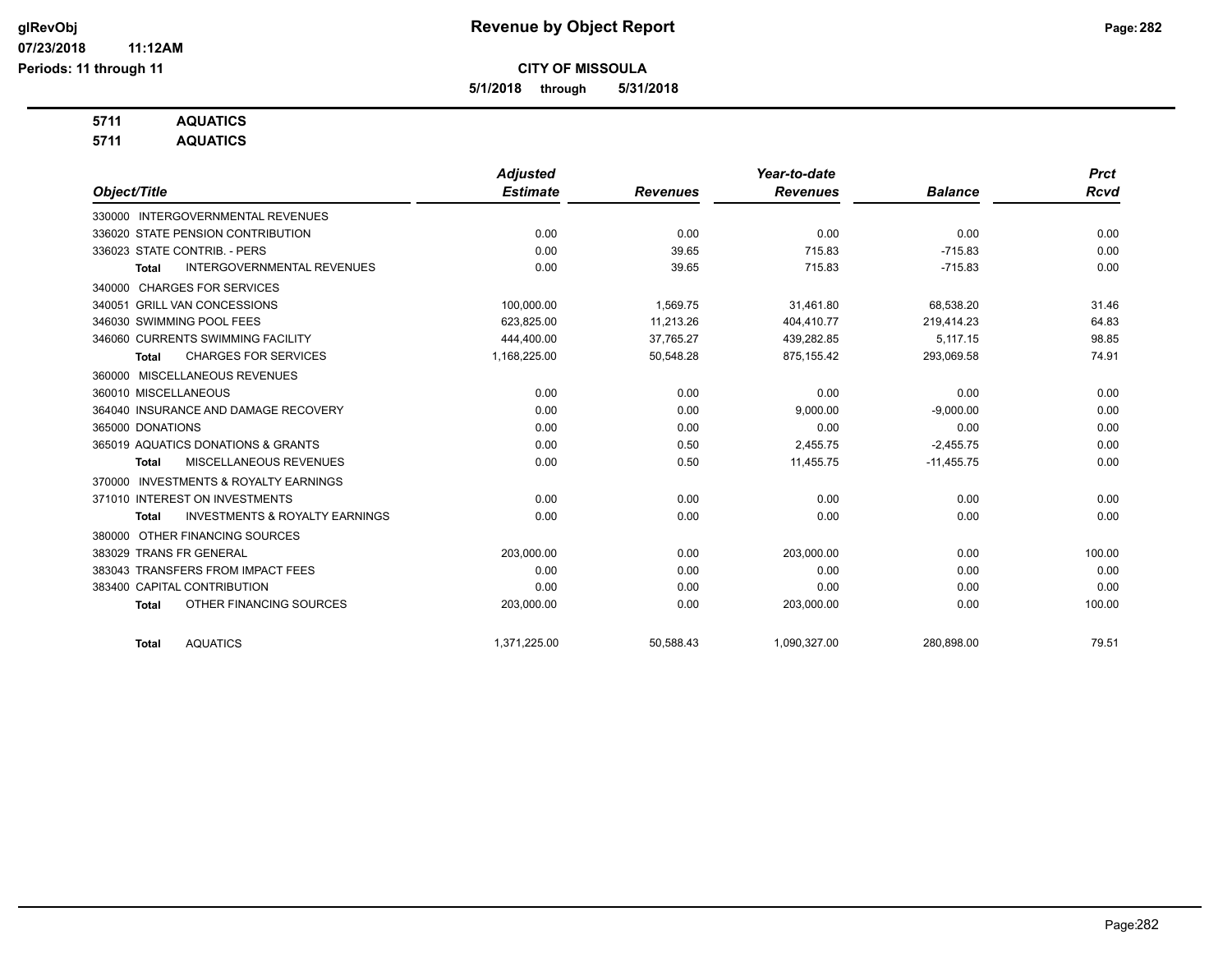**CITY OF MISSOULA**

**5/1/2018 through 5/31/2018**

**5711 AQUATICS**

**11:12AM**

|                                                           | <b>Adjusted</b> |                 | Year-to-date    |                | <b>Prct</b> |
|-----------------------------------------------------------|-----------------|-----------------|-----------------|----------------|-------------|
| Object/Title                                              | <b>Estimate</b> | <b>Revenues</b> | <b>Revenues</b> | <b>Balance</b> | Rcvd        |
| <b>INTERGOVERNMENTAL REVENUES</b><br>330000               |                 |                 |                 |                |             |
| 336020 STATE PENSION CONTRIBUTION                         | 0.00            | 0.00            | 0.00            | 0.00           | 0.00        |
| 336023 STATE CONTRIB. - PERS                              | 0.00            | 39.65           | 715.83          | $-715.83$      | 0.00        |
| <b>INTERGOVERNMENTAL REVENUES</b><br>Total                | 0.00            | 39.65           | 715.83          | $-715.83$      | 0.00        |
| 340000 CHARGES FOR SERVICES                               |                 |                 |                 |                |             |
| 340051 GRILL VAN CONCESSIONS                              | 100,000.00      | 1,569.75        | 31,461.80       | 68,538.20      | 31.46       |
| 346030 SWIMMING POOL FEES                                 | 623,825.00      | 11.213.26       | 404,410.77      | 219,414.23     | 64.83       |
| 346060 CURRENTS SWIMMING FACILITY                         | 444,400.00      | 37,765.27       | 439,282.85      | 5.117.15       | 98.85       |
| <b>CHARGES FOR SERVICES</b><br><b>Total</b>               | 1,168,225.00    | 50,548.28       | 875,155.42      | 293,069.58     | 74.91       |
| MISCELLANEOUS REVENUES<br>360000                          |                 |                 |                 |                |             |
| 360010 MISCELLANEOUS                                      | 0.00            | 0.00            | 0.00            | 0.00           | 0.00        |
| 364040 INSURANCE AND DAMAGE RECOVERY                      | 0.00            | 0.00            | 9,000.00        | $-9,000.00$    | 0.00        |
| 365000 DONATIONS                                          | 0.00            | 0.00            | 0.00            | 0.00           | 0.00        |
| 365019 AQUATICS DONATIONS & GRANTS                        | 0.00            | 0.50            | 2,455.75        | $-2,455.75$    | 0.00        |
| <b>MISCELLANEOUS REVENUES</b><br><b>Total</b>             | 0.00            | 0.50            | 11,455.75       | $-11,455.75$   | 0.00        |
| <b>INVESTMENTS &amp; ROYALTY EARNINGS</b><br>370000       |                 |                 |                 |                |             |
| 371010 INTEREST ON INVESTMENTS                            | 0.00            | 0.00            | 0.00            | 0.00           | 0.00        |
| <b>INVESTMENTS &amp; ROYALTY EARNINGS</b><br><b>Total</b> | 0.00            | 0.00            | 0.00            | 0.00           | 0.00        |
| OTHER FINANCING SOURCES<br>380000                         |                 |                 |                 |                |             |
| 383029 TRANS FR GENERAL                                   | 203,000.00      | 0.00            | 203,000.00      | 0.00           | 100.00      |
| 383043 TRANSFERS FROM IMPACT FEES                         | 0.00            | 0.00            | 0.00            | 0.00           | 0.00        |
| 383400 CAPITAL CONTRIBUTION                               | 0.00            | 0.00            | 0.00            | 0.00           | 0.00        |
| OTHER FINANCING SOURCES<br><b>Total</b>                   | 203,000.00      | 0.00            | 203,000.00      | 0.00           | 100.00      |
| <b>AQUATICS</b><br><b>Total</b>                           | 1,371,225.00    | 50,588.43       | 1,090,327.00    | 280,898.00     | 79.51       |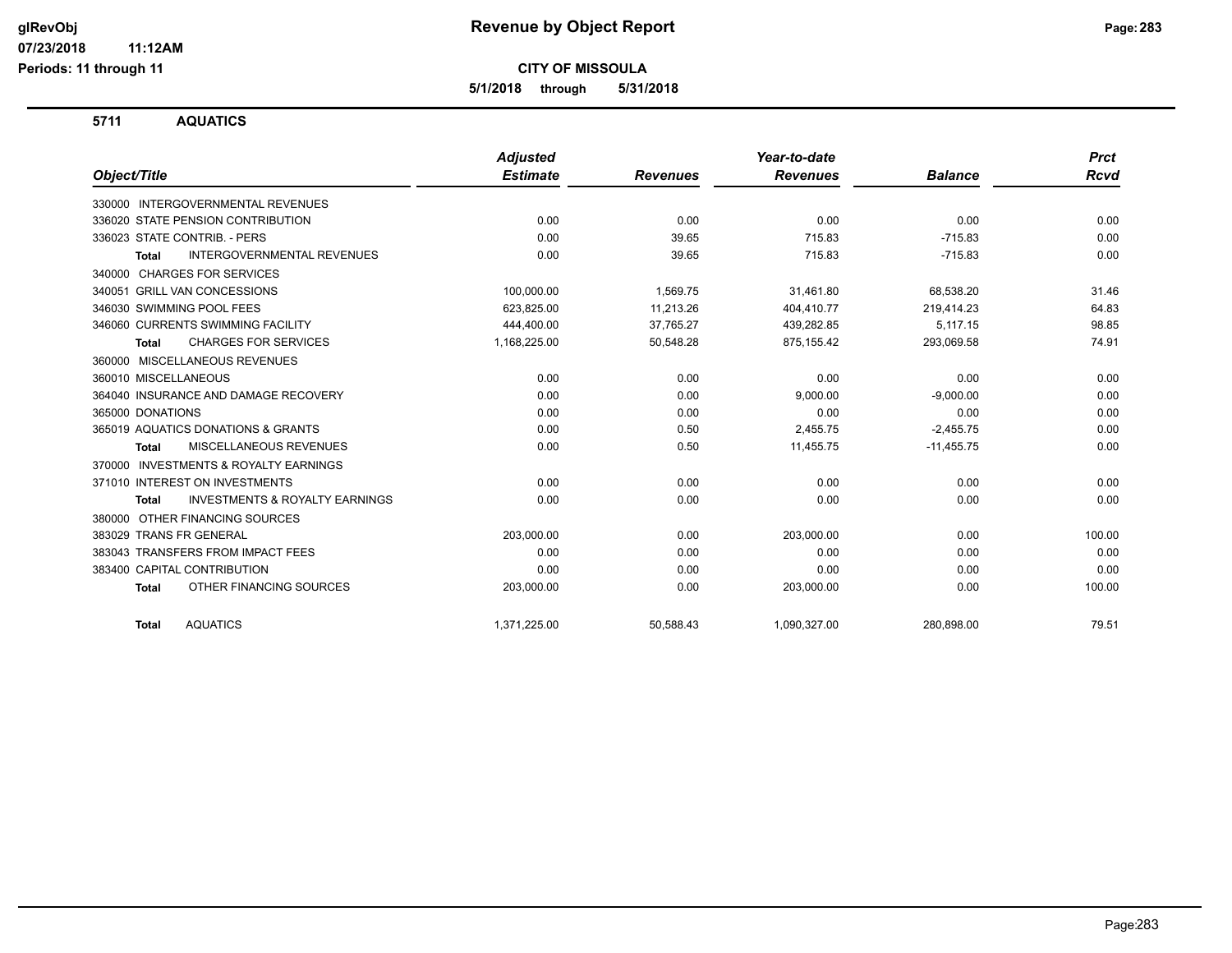**5/1/2018 through 5/31/2018**

#### **6050 EMPLOYEE BENEFIT PLAN FUND**

#### **6050 EMPLOYEE BENEFIT PLAN FUND**

|                                                           | <b>Adjusted</b> |                 | Year-to-date    |                | <b>Prct</b> |
|-----------------------------------------------------------|-----------------|-----------------|-----------------|----------------|-------------|
| Object/Title                                              | <b>Estimate</b> | <b>Revenues</b> | <b>Revenues</b> | <b>Balance</b> | <b>Rcvd</b> |
| 330000 INTERGOVERNMENTAL REVENUES                         |                 |                 |                 |                |             |
| 334112 WELLNESS GRANT                                     | 0.00            | 0.00            | 0.00            | 0.00           | 0.00        |
| <b>INTERGOVERNMENTAL REVENUES</b><br><b>Total</b>         | 0.00            | 0.00            | 0.00            | 0.00           | 0.00        |
| 360000 MISCELLANEOUS REVENUES                             |                 |                 |                 |                |             |
| 360010 MISCELLANEOUS                                      | 0.00            | 0.00            | 0.00            | 0.00           | 0.00        |
| <b>MISCELLANEOUS REVENUES</b><br><b>Total</b>             | 0.00            | 0.00            | 0.00            | 0.00           | 0.00        |
| 370000 INVESTMENTS & ROYALTY EARNINGS                     |                 |                 |                 |                |             |
| 371010 INTEREST ON INVESTMENTS                            | 0.00            | 0.00            | 0.00            | 0.00           | 0.00        |
| <b>INVESTMENTS &amp; ROYALTY EARNINGS</b><br><b>Total</b> | 0.00            | 0.00            | 0.00            | 0.00           | 0.00        |
| 380000 OTHER FINANCING SOURCES                            |                 |                 |                 |                |             |
| 383028 TRANS FROM GF FOR HEALTH RESERVE                   | 442,000.00      | 36,833.33       | 405,166.67      | 36,833.33      | 91.67       |
| 383029 TRANS FR GENERAL                                   | 77.868.00       | 6,844.20        | 71,431.49       | 6,436.51       | 91.73       |
| OTHER FINANCING SOURCES<br>Total                          | 519,868.00      | 43,677.53       | 476,598.16      | 43,269.84      | 91.68       |
| 390000 INTERNAL SERVICES                                  |                 |                 |                 |                |             |
| 396001 INSURANCE REIMBURSEMENTS                           | 0.00            | 0.00            | 0.00            | 0.00           | 0.00        |
| 396002 CITY CONTRIBUTIONS                                 | 3,854,970.00    | 301,192.58      | 3,533,060.06    | 321,909.94     | 91.65       |
| 396003 EMPLOYEE DEDUCTION CONTRIBUTIONS                   | 1,358,284.00    | 75,440.83       | 990,704.68      | 367,579.32     | 72.94       |
| 396004 RETIREE CONTRIBUTIONS                              | 444,528.00      | 38,887.50       | 403,386.53      | 41,141.47      | 90.74       |
| 396005 FIRE + POLICE ADDTL HEALTH CONTRIB                 | 1,885,321.00    | 145,502.00      | 1.825.172.00    | 60.149.00      | 96.81       |
| 396006 RX REBATES                                         | 0.00            | 0.00            | 6,263.60        | $-6,263.60$    | 0.00        |
| 396007 OTHER PARTICIPANT HEALTH PREM CONTRIB              | 0.00            | 0.00            | 0.00            | 0.00           | 0.00        |
| 396008 COBRA CONTRIBUTIONS                                | 0.00            | 1,758.46        | 1,758.46        | $-1,758.46$    | 0.00        |
| 396009 WELLNESS PROGRAM CONTRIBUTIONS                     | 0.00            | 0.00            | 0.00            | 0.00           | 0.00        |
| 396010 EMPLOYEE SUPPLI LIFE INSURANCE CONTRI              | 0.00            | 3,066.83        | 32,319.07       | $-32,319.07$   | 0.00        |
| 396011 EMPLOYEE VISION INSURANCE CONTRIBUTIONS            | 0.00            | 120.13          | 1,434.84        | $-1,434.84$    | 0.00        |
| <b>INTERNAL SERVICES</b><br><b>Total</b>                  | 7,543,103.00    | 565,968.33      | 6,794,099.24    | 749,003.76     | 90.07       |
| EMPLOYEE BENEFIT PLAN FUND<br><b>Total</b>                | 8,062,971.00    | 609,645.86      | 7,270,697.40    | 792,273.60     | 90.17       |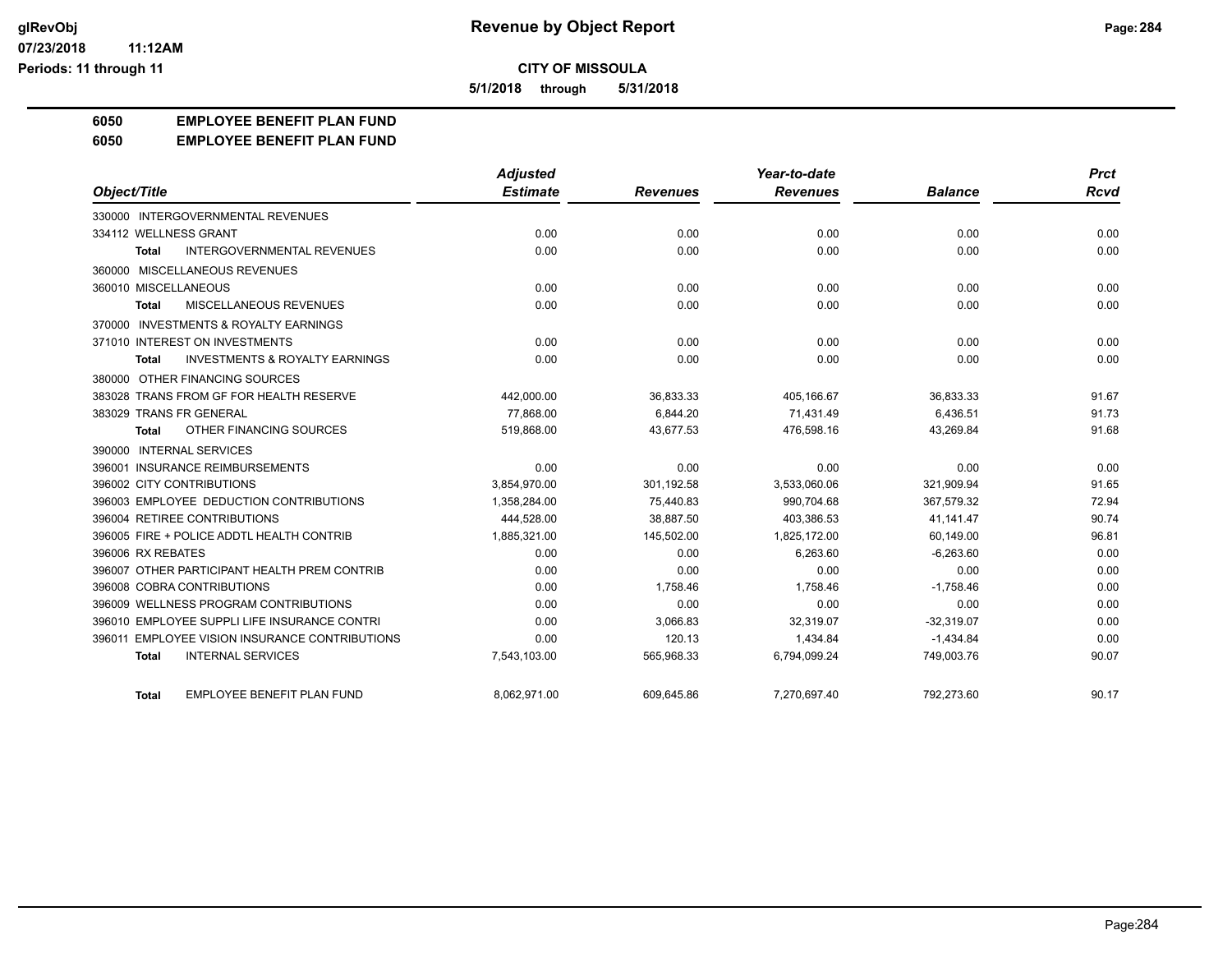**11:12AM**

**CITY OF MISSOULA**

**5/1/2018 through 5/31/2018**

#### **6050 EMPLOYEE BENEFIT PLAN FUND**

|                                                           | <b>Adjusted</b> |                 | Year-to-date    |                | <b>Prct</b> |
|-----------------------------------------------------------|-----------------|-----------------|-----------------|----------------|-------------|
| Object/Title                                              | <b>Estimate</b> | <b>Revenues</b> | <b>Revenues</b> | <b>Balance</b> | <b>Rcvd</b> |
| 330000 INTERGOVERNMENTAL REVENUES                         |                 |                 |                 |                |             |
| 334112 WELLNESS GRANT                                     | 0.00            | 0.00            | 0.00            | 0.00           | 0.00        |
| <b>INTERGOVERNMENTAL REVENUES</b><br><b>Total</b>         | 0.00            | 0.00            | 0.00            | 0.00           | 0.00        |
| 360000 MISCELLANEOUS REVENUES                             |                 |                 |                 |                |             |
| 360010 MISCELLANEOUS                                      | 0.00            | 0.00            | 0.00            | 0.00           | 0.00        |
| <b>MISCELLANEOUS REVENUES</b><br><b>Total</b>             | 0.00            | 0.00            | 0.00            | 0.00           | 0.00        |
| 370000 INVESTMENTS & ROYALTY EARNINGS                     |                 |                 |                 |                |             |
| 371010 INTEREST ON INVESTMENTS                            | 0.00            | 0.00            | 0.00            | 0.00           | 0.00        |
| <b>INVESTMENTS &amp; ROYALTY EARNINGS</b><br><b>Total</b> | 0.00            | 0.00            | 0.00            | 0.00           | 0.00        |
| 380000 OTHER FINANCING SOURCES                            |                 |                 |                 |                |             |
| 383028 TRANS FROM GF FOR HEALTH RESERVE                   | 442,000.00      | 36.833.33       | 405.166.67      | 36.833.33      | 91.67       |
| 383029 TRANS FR GENERAL                                   | 77,868.00       | 6.844.20        | 71,431.49       | 6,436.51       | 91.73       |
| OTHER FINANCING SOURCES<br><b>Total</b>                   | 519,868.00      | 43,677.53       | 476,598.16      | 43,269.84      | 91.68       |
| 390000 INTERNAL SERVICES                                  |                 |                 |                 |                |             |
| 396001 INSURANCE REIMBURSEMENTS                           | 0.00            | 0.00            | 0.00            | 0.00           | 0.00        |
| 396002 CITY CONTRIBUTIONS                                 | 3,854,970.00    | 301,192.58      | 3,533,060.06    | 321,909.94     | 91.65       |
| 396003 EMPLOYEE DEDUCTION CONTRIBUTIONS                   | 1,358,284.00    | 75,440.83       | 990,704.68      | 367,579.32     | 72.94       |
| 396004 RETIREE CONTRIBUTIONS                              | 444,528.00      | 38,887.50       | 403,386.53      | 41,141.47      | 90.74       |
| 396005 FIRE + POLICE ADDTL HEALTH CONTRIB                 | 1,885,321.00    | 145,502.00      | 1,825,172.00    | 60,149.00      | 96.81       |
| 396006 RX REBATES                                         | 0.00            | 0.00            | 6,263.60        | $-6,263.60$    | 0.00        |
| 396007 OTHER PARTICIPANT HEALTH PREM CONTRIB              | 0.00            | 0.00            | 0.00            | 0.00           | 0.00        |
| 396008 COBRA CONTRIBUTIONS                                | 0.00            | 1.758.46        | 1.758.46        | $-1.758.46$    | 0.00        |
| 396009 WELLNESS PROGRAM CONTRIBUTIONS                     | 0.00            | 0.00            | 0.00            | 0.00           | 0.00        |
| 396010 EMPLOYEE SUPPLI LIFE INSURANCE CONTRI              | 0.00            | 3,066.83        | 32,319.07       | $-32,319.07$   | 0.00        |
| 396011 EMPLOYEE VISION INSURANCE CONTRIBUTION             | 0.00            | 120.13          | 1,434.84        | $-1,434.84$    | 0.00        |
| <b>INTERNAL SERVICES</b><br><b>Total</b>                  | 7,543,103.00    | 565,968.33      | 6,794,099.24    | 749,003.76     | 90.07       |
| <b>EMPLOYEE BENEFIT PLAN FUND</b><br>Total                | 8,062,971.00    | 609,645.86      | 7,270,697.40    | 792,273.60     | 90.17       |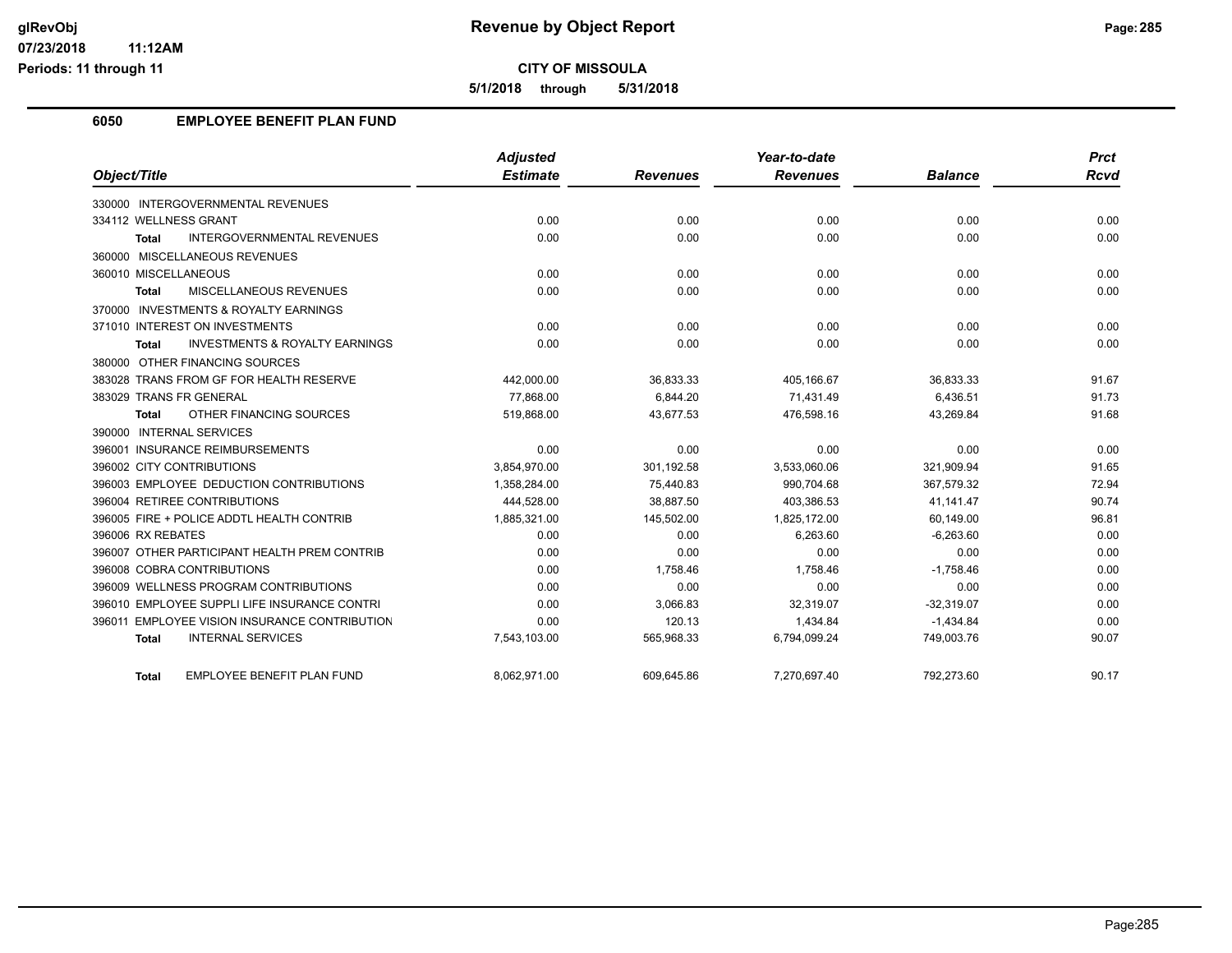**5/1/2018 through 5/31/2018**

**7370 PARKING COMMISSION FUND**

**7370 PARKING COMMISSION FUND**

|                                                           | <b>Adjusted</b> |                 | Year-to-date    |                 | <b>Prct</b> |
|-----------------------------------------------------------|-----------------|-----------------|-----------------|-----------------|-------------|
| Object/Title                                              | <b>Estimate</b> | <b>Revenues</b> | <b>Revenues</b> | <b>Balance</b>  | <b>Rcvd</b> |
| 330000 INTERGOVERNMENTAL REVENUES                         |                 |                 |                 |                 |             |
| 336020 STATE PENSION CONTRIBUTION                         | 0.00            | 0.00            | 0.00            | 0.00            | 0.00        |
| 336023 STATE CONTRIB. - PERS                              | 313.00          | 39.46           | 491.19          | $-178.19$       | 156.93      |
| <b>INTERGOVERNMENTAL REVENUES</b><br><b>Total</b>         | 313.00          | 39.46           | 491.19          | $-178.19$       | 156.93      |
| 340000 CHARGES FOR SERVICES                               |                 |                 |                 |                 |             |
| 343009 TOW CHARGES                                        | 0.00            | 0.00            | 0.00            | 0.00            | 0.00        |
| 343015 PARKING                                            | 0.00            | 0.00            | 0.00            | 0.00            | 0.00        |
| 343016 METER MONEY                                        | 971,239.00      | 111,377.22      | 1,117,880.53    | $-146,641.53$   | 115.10      |
| 343017 PARKING LEASE REVENUE                              | 702,000.00      | 47,351.00       | 851,930.50      | $-149,930.50$   | 121.36      |
| 343018 SALE OF MATERIALS                                  | 92,000.00       | 10,005.50       | 104,553.59      | $-12,553.59$    | 113.65      |
| 343301 BOOT REMOVAL                                       | 10,000.00       | 1,350.00        | 12,575.00       | $-2,575.00$     | 125.75      |
| <b>CHARGES FOR SERVICES</b><br>Total                      | 1,775,239.00    | 170,083.72      | 2,086,939.62    | $-311,700.62$   | 117.56      |
| 350000 FINES & FORFEITURES                                |                 |                 |                 |                 |             |
| 352000 TICKETS                                            | 0.00            | 0.00            | 0.00            | 0.00            | 0.00        |
| 352001 PARKING TICKET REVENUE                             | 270,000.00      | 23,208.00       | 220,620.39      | 49,379.61       | 81.71       |
| 352002 PARKING FINES                                      | 0.00            | 0.00            | 0.00            | 0.00            | 0.00        |
| 352004 ACCESS CREDENTIALS DEPOSIT                         | 0.00            | 0.00            | 0.00            | 0.00            | 0.00        |
| <b>FINES &amp; FORFEITURES</b><br><b>Total</b>            | 270,000.00      | 23,208.00       | 220,620.39      | 49,379.61       | 81.71       |
| 360000 MISCELLANEOUS REVENUES                             |                 |                 |                 |                 |             |
| 360010 MISCELLANEOUS                                      | 38,000.00       | 2,362.50        | 39,591.56       | $-1,591.56$     | 104.19      |
| 360018 MARKET ON FRONT UTILITY PAYMENTS                   | 2,000.00        | 219.38          | 2.205.16        | $-205.16$       | 110.26      |
| 360019 GARBAGE-MARKET ON FRONT                            | 1,000.00        | 178.95          | 1,884.36        | $-884.36$       | 188.44      |
| 362002 BAD CHECK CHARGES                                  | 1,000.00        | 0.00            | 15.00           | 985.00          | 1.50        |
| 362005 LEASE LATE PAYMENT PENALTY                         | 0.00            | 0.00            | 0.00            | 0.00            | 0.00        |
| 364040 INSURANCE AND DAMAGE RECOVERY                      | 0.00            | 0.00            | 5,524.57        | $-5,524.57$     | 0.00        |
| MISCELLANEOUS REVENUES<br><b>Total</b>                    | 42,000.00       | 2,760.83        | 49,220.65       | $-7,220.65$     | 117.19      |
| 370000 INVESTMENTS & ROYALTY EARNINGS                     |                 |                 |                 |                 |             |
| 371010 INTEREST ON INVESTMENTS                            | 20,000.00       | 0.00            | 0.00            | 20,000.00       | 0.00        |
| 371020 GAIN/LOSS IN MARKET VALUE OF INVESTMENTS           | 0.00            | 0.00            | 0.00            | 0.00            | 0.00        |
| <b>INVESTMENTS &amp; ROYALTY EARNINGS</b><br><b>Total</b> | 20,000.00       | 0.00            | 0.00            | 20,000.00       | 0.00        |
| 380000 OTHER FINANCING SOURCES                            |                 |                 |                 |                 |             |
| 381010 BOND PROCEEDS                                      | 0.00            | 0.00            | 1,190,900.00    | $-1,190,900.00$ | 0.00        |
| 381090 PROCEEDS FROM CAPITAL LEASE                        | 0.00            | 0.00            | 0.00            | 0.00            | 0.00        |
| 382010 SALE OF FIXED ASSETS                               | 0.00            | 0.00            | 0.00            | 0.00            | 0.00        |
| 383013 TRANS FR SID DEBT SERVICE                          | 0.00            | 0.00            | 0.00            | 0.00            | 0.00        |
| 383400 CAPITAL CONTRIBUTION                               | 0.00            | 0.00            | 0.00            | 0.00            | 0.00        |
| OTHER FINANCING SOURCES<br>Total                          | 0.00            | 0.00            | 1,190,900.00    | $-1,190,900.00$ | 0.00        |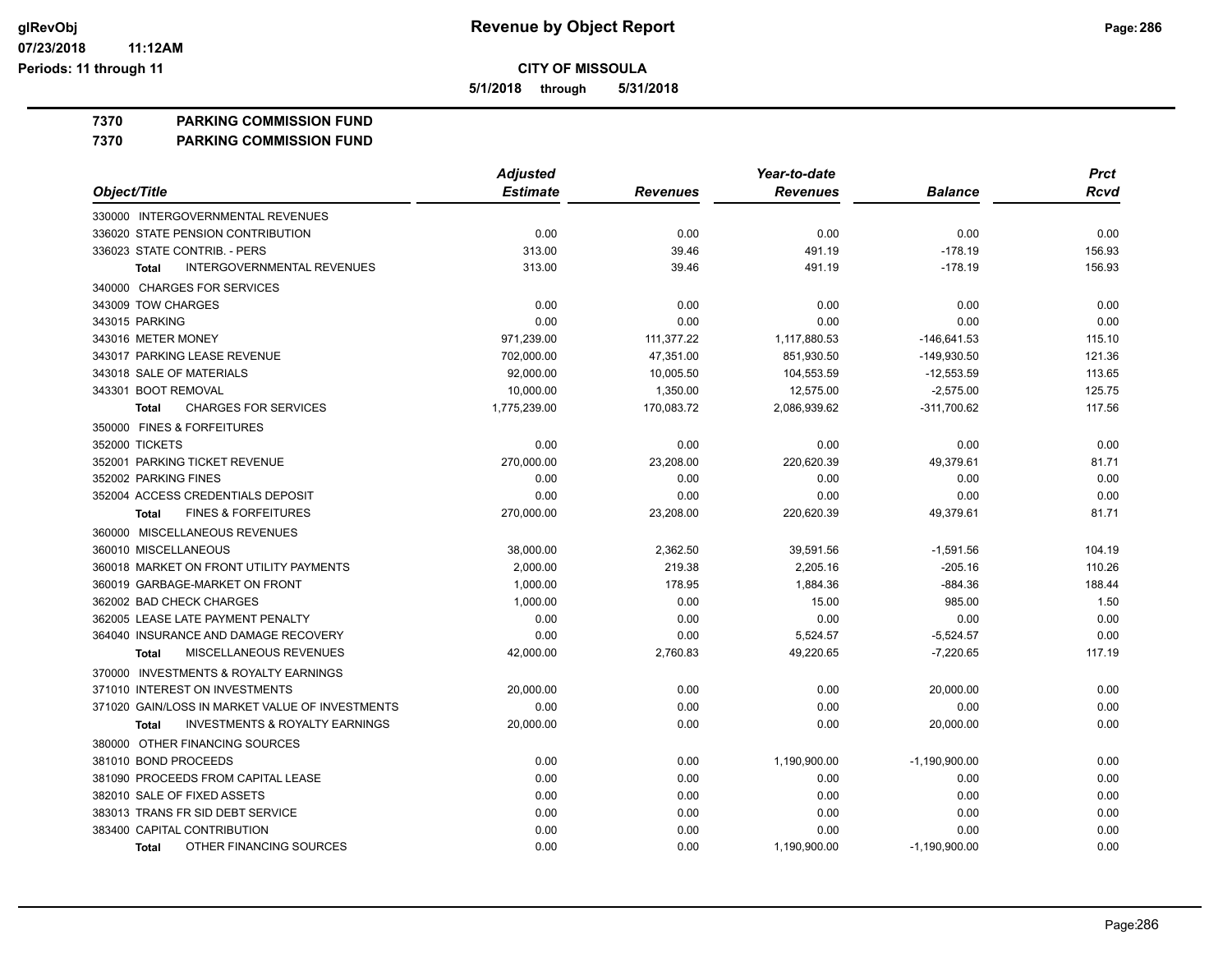| glRevObj<br>07/23/2018<br>11:12AM |       |                                                           | <b>Revenue by Object Report</b>                             |            | Page: 287    |                 |        |
|-----------------------------------|-------|-----------------------------------------------------------|-------------------------------------------------------------|------------|--------------|-----------------|--------|
| Periods: 11 through 11            |       |                                                           | <b>CITY OF MISSOULA</b><br>5/1/2018<br>5/31/2018<br>throuah |            |              |                 |        |
| 7370                              | Total | <b>PARKING COMMISSION FUND</b><br>PARKING COMMISSION FUND | 2,107,552.00                                                | 196.092.01 | 3,548,171.85 | $-1,440,619.85$ | 168.36 |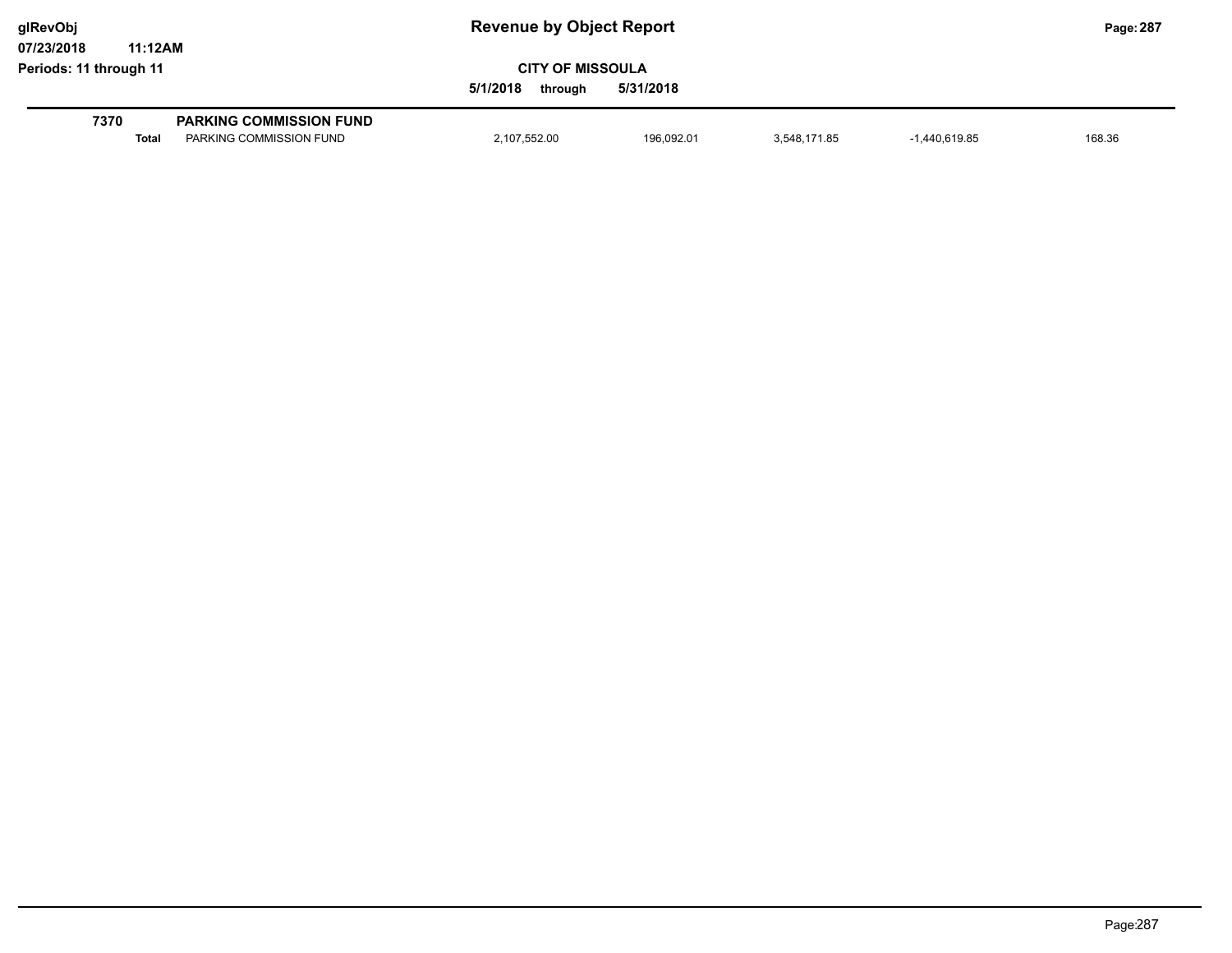**CITY OF MISSOULA**

**5/1/2018 through 5/31/2018**

#### **7370 PARKING COMMISSION FUND**

| Object/Title                                              | <b>Adjusted</b> |                 | Year-to-date    |                 | <b>Prct</b> |
|-----------------------------------------------------------|-----------------|-----------------|-----------------|-----------------|-------------|
|                                                           | <b>Estimate</b> | <b>Revenues</b> | <b>Revenues</b> | <b>Balance</b>  | Rcvd        |
| 330000 INTERGOVERNMENTAL REVENUES                         |                 |                 |                 |                 |             |
| 336020 STATE PENSION CONTRIBUTION                         | 0.00            | 0.00            | 0.00            | 0.00            | 0.00        |
| 336023 STATE CONTRIB. - PERS                              | 313.00          | 39.46           | 491.19          | $-178.19$       | 156.93      |
| INTERGOVERNMENTAL REVENUES<br><b>Total</b>                | 313.00          | 39.46           | 491.19          | $-178.19$       | 156.93      |
| 340000 CHARGES FOR SERVICES                               |                 |                 |                 |                 |             |
| 343009 TOW CHARGES                                        | 0.00            | 0.00            | 0.00            | 0.00            | 0.00        |
| 343015 PARKING                                            | 0.00            | 0.00            | 0.00            | 0.00            | 0.00        |
| 343016 METER MONEY                                        | 971,239.00      | 111,377.22      | 1,117,880.53    | $-146,641.53$   | 115.10      |
| 343017 PARKING LEASE REVENUE                              | 702,000.00      | 47,351.00       | 851,930.50      | -149,930.50     | 121.36      |
| 343018 SALE OF MATERIALS                                  | 92,000.00       | 10,005.50       | 104,553.59      | $-12,553.59$    | 113.65      |
| 343301 BOOT REMOVAL                                       | 10,000.00       | 1,350.00        | 12,575.00       | $-2,575.00$     | 125.75      |
| <b>CHARGES FOR SERVICES</b><br><b>Total</b>               | 1,775,239.00    | 170,083.72      | 2,086,939.62    | $-311,700.62$   | 117.56      |
| 350000 FINES & FORFEITURES                                |                 |                 |                 |                 |             |
| 352000 TICKETS                                            | 0.00            | 0.00            | 0.00            | 0.00            | 0.00        |
| 352001 PARKING TICKET REVENUE                             | 270,000.00      | 23,208.00       | 220,620.39      | 49,379.61       | 81.71       |
| 352002 PARKING FINES                                      | 0.00            | 0.00            | 0.00            | 0.00            | 0.00        |
| 352004 ACCESS CREDENTIALS DEPOSIT                         | 0.00            | 0.00            | 0.00            | 0.00            | 0.00        |
| <b>FINES &amp; FORFEITURES</b><br><b>Total</b>            | 270,000.00      | 23,208.00       | 220,620.39      | 49,379.61       | 81.71       |
| 360000 MISCELLANEOUS REVENUES                             |                 |                 |                 |                 |             |
| 360010 MISCELLANEOUS                                      | 38,000.00       | 2,362.50        | 39,591.56       | $-1,591.56$     | 104.19      |
| 360018 MARKET ON FRONT UTILITY PAYMENTS                   | 2,000.00        | 219.38          | 2,205.16        | $-205.16$       | 110.26      |
| 360019 GARBAGE-MARKET ON FRONT                            | 1,000.00        | 178.95          | 1,884.36        | $-884.36$       | 188.44      |
| 362002 BAD CHECK CHARGES                                  | 1,000.00        | 0.00            | 15.00           | 985.00          | 1.50        |
| 362005 LEASE LATE PAYMENT PENALTY                         | 0.00            | 0.00            | 0.00            | 0.00            | 0.00        |
| 364040 INSURANCE AND DAMAGE RECOVERY                      | 0.00            | 0.00            | 5,524.57        | $-5,524.57$     | 0.00        |
| MISCELLANEOUS REVENUES<br><b>Total</b>                    | 42,000.00       | 2,760.83        | 49,220.65       | $-7,220.65$     | 117.19      |
| 370000 INVESTMENTS & ROYALTY EARNINGS                     |                 |                 |                 |                 |             |
| 371010 INTEREST ON INVESTMENTS                            | 20,000.00       | 0.00            | 0.00            | 20,000.00       | 0.00        |
| 371020 GAIN/LOSS IN MARKET VALUE OF INVESTMENT            | 0.00            | 0.00            | 0.00            | 0.00            | 0.00        |
| <b>INVESTMENTS &amp; ROYALTY EARNINGS</b><br><b>Total</b> | 20,000.00       | 0.00            | 0.00            | 20,000.00       | 0.00        |
| 380000 OTHER FINANCING SOURCES                            |                 |                 |                 |                 |             |
| 381010 BOND PROCEEDS                                      | 0.00            | 0.00            | 1,190,900.00    | $-1,190,900.00$ | 0.00        |
| 381090 PROCEEDS FROM CAPITAL LEASE                        | 0.00            | 0.00            | 0.00            | 0.00            | 0.00        |
| 382010 SALE OF FIXED ASSETS                               | 0.00            | 0.00            | 0.00            | 0.00            | 0.00        |
| 383013 TRANS FR SID DEBT SERVICE                          | 0.00            | 0.00            | 0.00            | 0.00            | 0.00        |
| 383400 CAPITAL CONTRIBUTION                               | 0.00            | 0.00            | 0.00            | 0.00            | 0.00        |
| OTHER FINANCING SOURCES<br><b>Total</b>                   | 0.00            | 0.00            | 1,190,900.00    | $-1,190,900.00$ | 0.00        |
| PARKING COMMISSION FUND<br><b>Total</b>                   | 2.107.552.00    | 196.092.01      | 3.548.171.85    | $-1,440,619.85$ | 168.36      |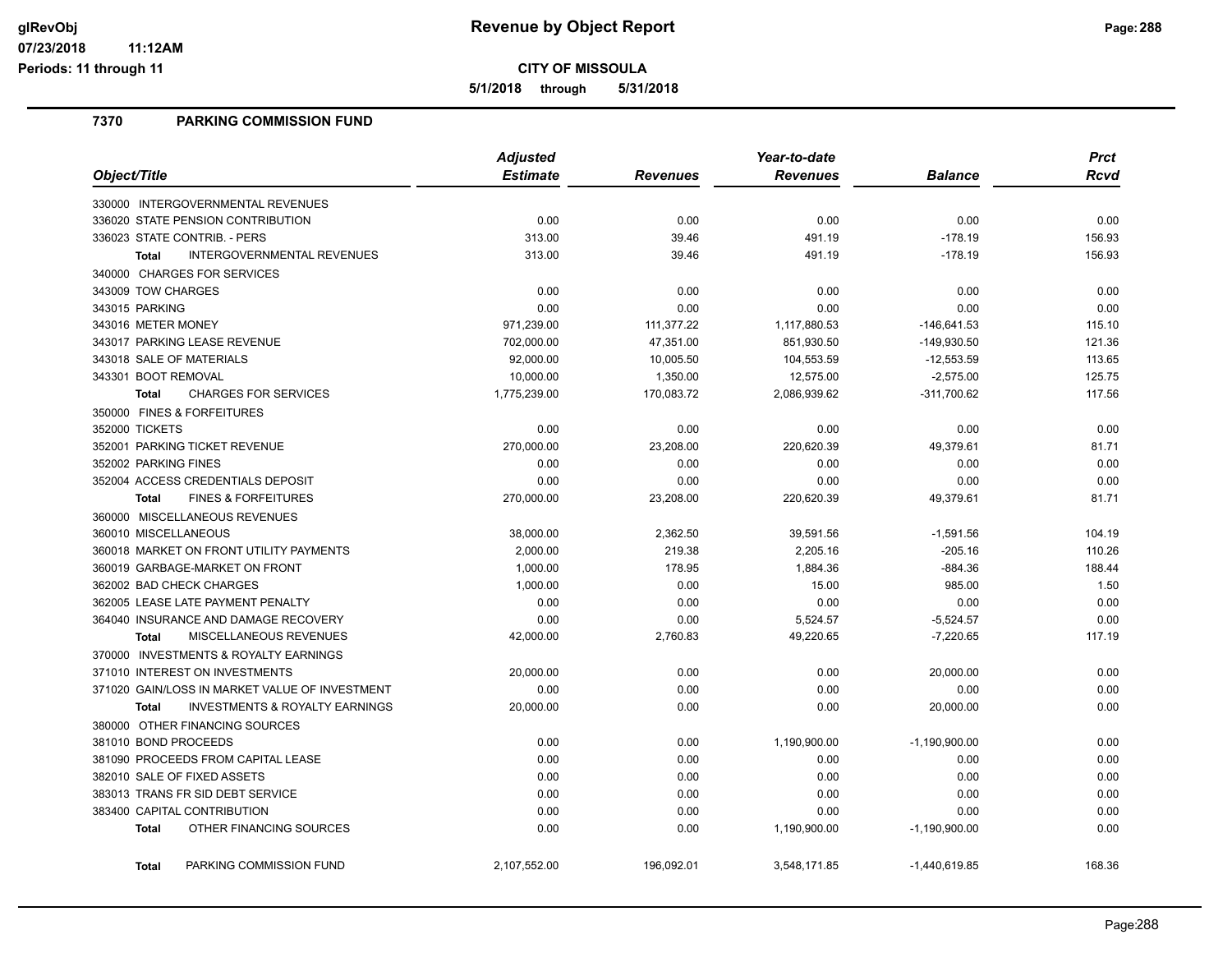**CITY OF MISSOULA 5/1/2018 through 5/31/2018**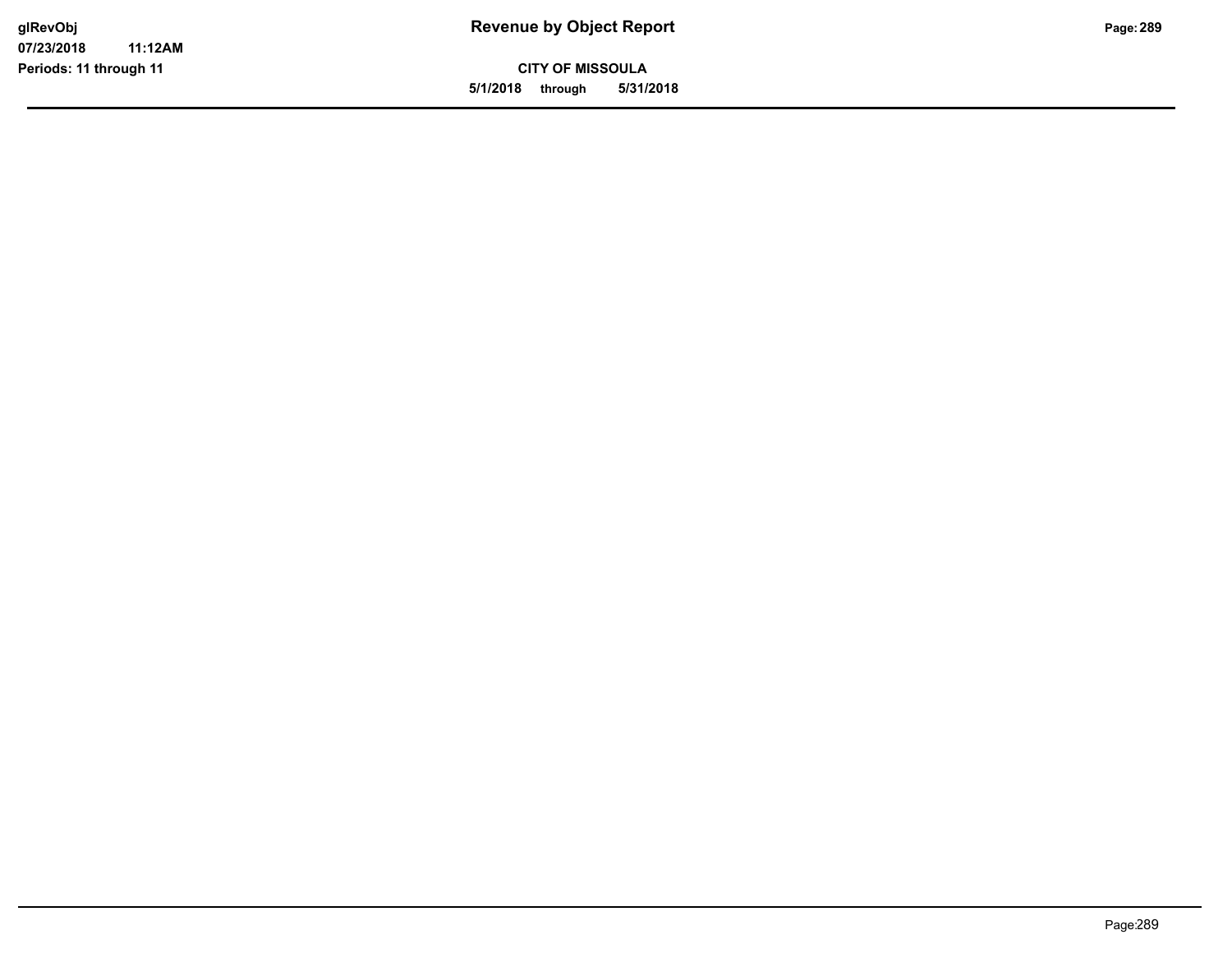**5/1/2018 through 5/31/2018**

**7371 FRONT STREET PARKING BONDS**

**7371 FRONT STREET PARKING BONDS**

|                                                     | <b>Adjusted</b> |                 | Year-to-date    |                | <b>Prct</b> |
|-----------------------------------------------------|-----------------|-----------------|-----------------|----------------|-------------|
| Object/Title                                        | <b>Estimate</b> | <b>Revenues</b> | <b>Revenues</b> | <b>Balance</b> | <b>Rcvd</b> |
| 330000 INTERGOVERNMENTAL REVENUES                   |                 |                 |                 |                |             |
| 331990 IRS REIMB/DEBT SVS INTEREST                  | 0.00            | 0.00            | 0.00            | 0.00           | 0.00        |
| 338000 LOCAL SHARING OF TAX INCREMENT               | 0.00            | 0.00            | 0.00            | 0.00           | 0.00        |
| <b>INTERGOVERNMENTAL REVENUES</b><br>Total          | 0.00            | 0.00            | 0.00            | 0.00           | 0.00        |
| 360000 MISCELLANEOUS REVENUES                       |                 |                 |                 |                |             |
| 360010 MISCELLANEOUS                                | 0.00            | 0.00            | 0.00            | 0.00           | 0.00        |
| MISCELLANEOUS REVENUES<br>Total                     | 0.00            | 0.00            | 0.00            | 0.00           | 0.00        |
| <b>INVESTMENTS &amp; ROYALTY EARNINGS</b><br>370000 |                 |                 |                 |                |             |
| 371010 INTEREST ON INVESTMENTS                      | 0.00            | 0.00            | 0.00            | 0.00           | 0.00        |
| <b>INVESTMENTS &amp; ROYALTY EARNINGS</b><br>Total  | 0.00            | 0.00            | 0.00            | 0.00           | 0.00        |
| 380000 OTHER FINANCING SOURCES                      |                 |                 |                 |                |             |
| 381009 TRANSFERS IN                                 | 257,500.00      | 0.00            | 0.00            | 257,500.00     | 0.00        |
| 381010 BOND PROCEEDS                                | 0.00            | 0.00            | 0.00            | 0.00           | 0.00        |
| 383000 OPERATING TRANSFERS                          | 0.00            | 12,666.25       | 140,476.25      | $-140,476.25$  | 0.00        |
| OTHER FINANCING SOURCES<br>Total                    | 257,500.00      | 12,666.25       | 140,476.25      | 117,023.75     | 54.55       |
| FRONT STREET PARKING BONDS<br>Total                 | 257,500.00      | 12,666.25       | 140,476.25      | 117,023.75     | 54.55       |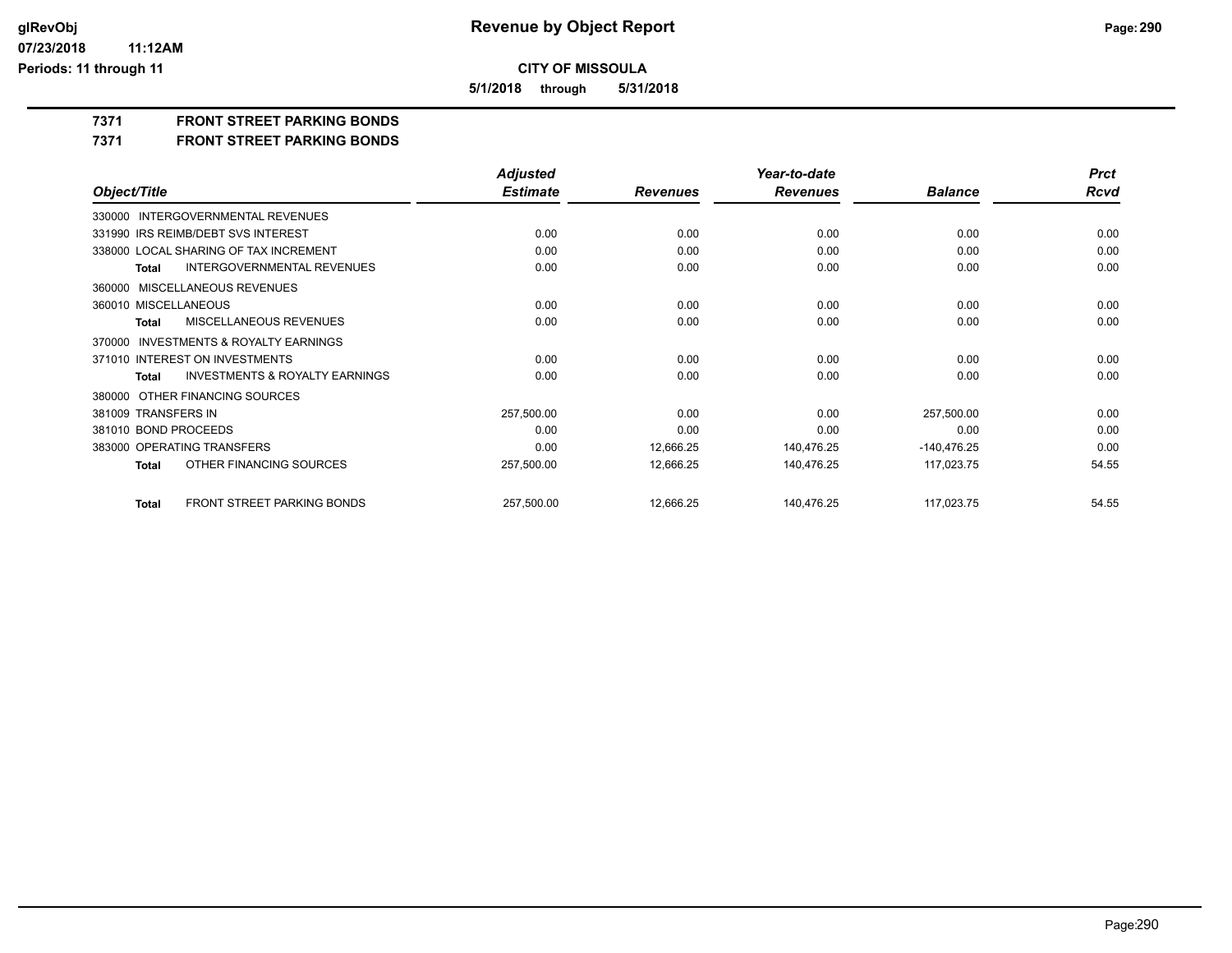**5/1/2018 through 5/31/2018**

## **7371 FRONT STREET PARKING BONDS**

|                                                           | <b>Adjusted</b> |                 | Year-to-date    |                | <b>Prct</b> |
|-----------------------------------------------------------|-----------------|-----------------|-----------------|----------------|-------------|
| Object/Title                                              | <b>Estimate</b> | <b>Revenues</b> | <b>Revenues</b> | <b>Balance</b> | Rcvd        |
| <b>INTERGOVERNMENTAL REVENUES</b><br>330000               |                 |                 |                 |                |             |
| 331990 IRS REIMB/DEBT SVS INTEREST                        | 0.00            | 0.00            | 0.00            | 0.00           | 0.00        |
| 338000 LOCAL SHARING OF TAX INCREMENT                     | 0.00            | 0.00            | 0.00            | 0.00           | 0.00        |
| <b>INTERGOVERNMENTAL REVENUES</b><br><b>Total</b>         | 0.00            | 0.00            | 0.00            | 0.00           | 0.00        |
| 360000 MISCELLANEOUS REVENUES                             |                 |                 |                 |                |             |
| 360010 MISCELLANEOUS                                      | 0.00            | 0.00            | 0.00            | 0.00           | 0.00        |
| MISCELLANEOUS REVENUES<br><b>Total</b>                    | 0.00            | 0.00            | 0.00            | 0.00           | 0.00        |
| INVESTMENTS & ROYALTY EARNINGS<br>370000                  |                 |                 |                 |                |             |
| 371010 INTEREST ON INVESTMENTS                            | 0.00            | 0.00            | 0.00            | 0.00           | 0.00        |
| <b>INVESTMENTS &amp; ROYALTY EARNINGS</b><br><b>Total</b> | 0.00            | 0.00            | 0.00            | 0.00           | 0.00        |
| 380000 OTHER FINANCING SOURCES                            |                 |                 |                 |                |             |
| 381009 TRANSFERS IN                                       | 257,500.00      | 0.00            | 0.00            | 257,500.00     | 0.00        |
| 381010 BOND PROCEEDS                                      | 0.00            | 0.00            | 0.00            | 0.00           | 0.00        |
| 383000 OPERATING TRANSFERS                                | 0.00            | 12,666.25       | 140,476.25      | $-140,476.25$  | 0.00        |
| OTHER FINANCING SOURCES<br><b>Total</b>                   | 257,500.00      | 12,666.25       | 140,476.25      | 117,023.75     | 54.55       |
| FRONT STREET PARKING BONDS<br><b>Total</b>                | 257,500.00      | 12,666.25       | 140,476.25      | 117,023.75     | 54.55       |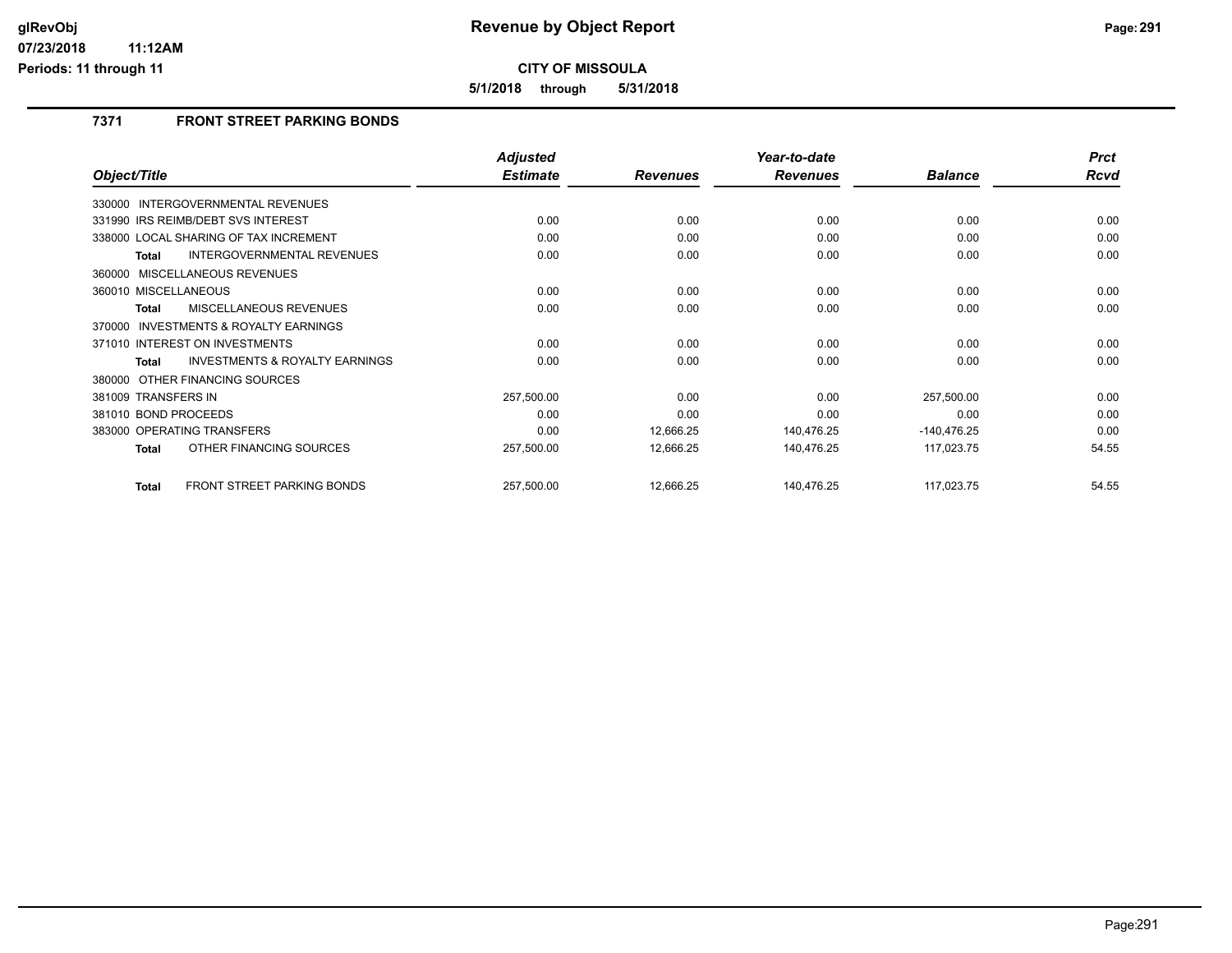**5/1/2018 through 5/31/2018**

# **7372 SINKING FUND/FRONT ST PARKING BONDS**

**7372 SINKING FUND/FRONT ST PARKING BONDS**

|                                              | <b>Adjusted</b> |                 | Year-to-date    |                | <b>Prct</b> |
|----------------------------------------------|-----------------|-----------------|-----------------|----------------|-------------|
| Object/Title                                 | <b>Estimate</b> | <b>Revenues</b> | <b>Revenues</b> | <b>Balance</b> | <b>Rcvd</b> |
| 330000 INTERGOVERNMENTAL REVENUES            |                 |                 |                 |                |             |
| 338000 LOCAL SHARING OF TAX INCREMENT        | 0.00            | 0.00            | 0.00            | 0.00           | 0.00        |
| INTERGOVERNMENTAL REVENUES<br>Total          | 0.00            | 0.00            | 0.00            | 0.00           | 0.00        |
| 370000 INVESTMENTS & ROYALTY EARNINGS        |                 |                 |                 |                |             |
| 371010 INTEREST ON INVESTMENTS               | 0.00            | 0.00            | 0.00            | 0.00           | 0.00        |
| INVESTMENTS & ROYALTY EARNINGS<br>Total      | 0.00            | 0.00            | 0.00            | 0.00           | 0.00        |
| 380000 OTHER FINANCING SOURCES               |                 |                 |                 |                |             |
| 381009 TRANSFERS IN                          | 255,000.00      | 0.00            | 0.00            | 255,000.00     | 0.00        |
| 381010 BOND PROCEEDS                         | 0.00            | 0.00            | 0.00            | 0.00           | 0.00        |
| 383000 OPERATING TRANSFERS                   | 0.00            | 13.750.00       | 148.250.00      | $-148,250.00$  | 0.00        |
| OTHER FINANCING SOURCES<br>Total             | 255,000.00      | 13,750.00       | 148,250.00      | 106,750.00     | 58.14       |
| SINKING FUND/FRONT ST PARKING BONDS<br>Total | 255.000.00      | 13.750.00       | 148.250.00      | 106.750.00     | 58.14       |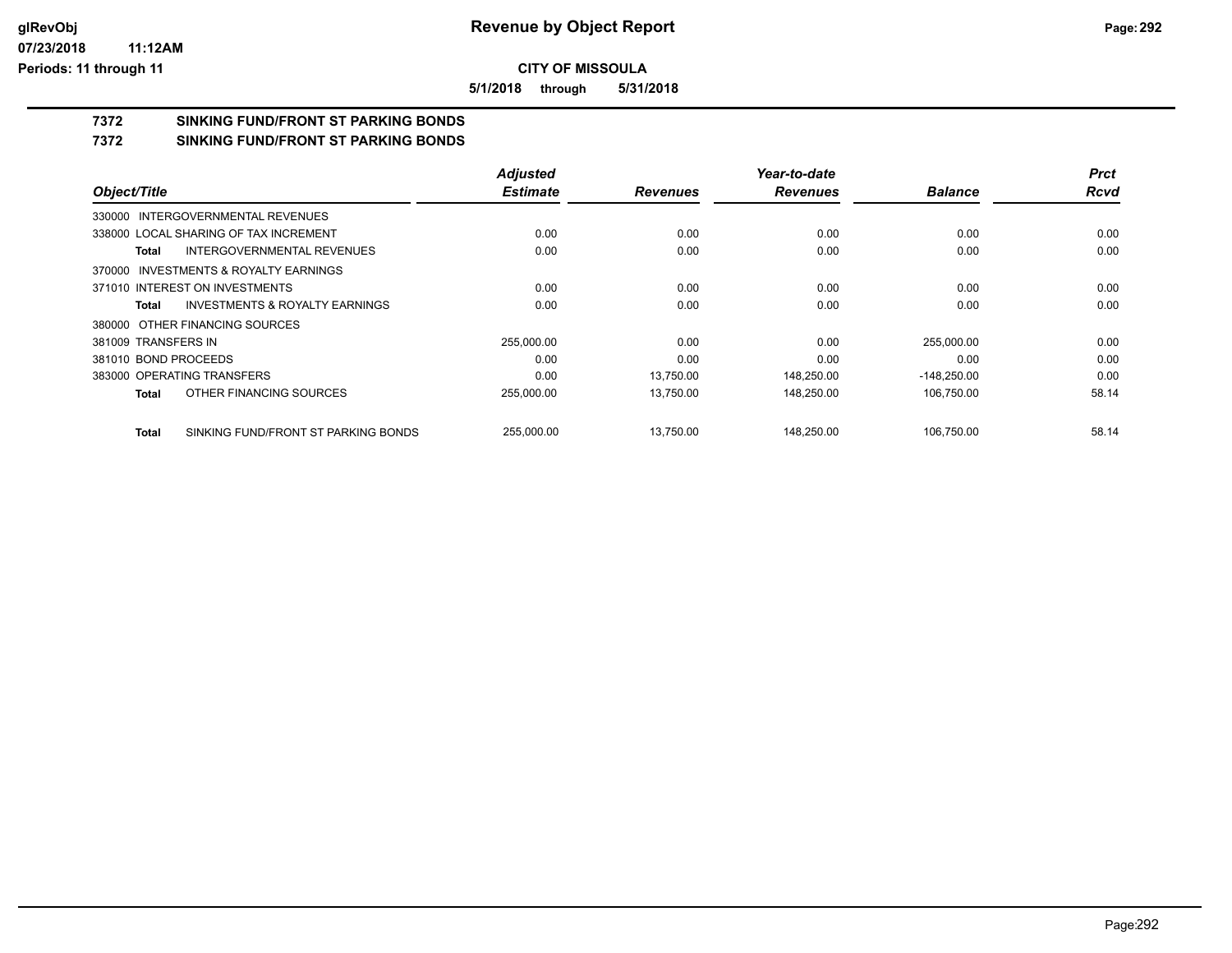**5/1/2018 through 5/31/2018**

### **7372 SINKING FUND/FRONT ST PARKING BONDS**

| Object/Title                          |                                           | <b>Adjusted</b><br><b>Estimate</b> | <b>Revenues</b> | Year-to-date<br><b>Revenues</b> | <b>Balance</b> | <b>Prct</b><br>Rcvd |
|---------------------------------------|-------------------------------------------|------------------------------------|-----------------|---------------------------------|----------------|---------------------|
|                                       |                                           |                                    |                 |                                 |                |                     |
| 330000 INTERGOVERNMENTAL REVENUES     |                                           |                                    |                 |                                 |                |                     |
| 338000 LOCAL SHARING OF TAX INCREMENT |                                           | 0.00                               | 0.00            | 0.00                            | 0.00           | 0.00                |
| <b>Total</b>                          | <b>INTERGOVERNMENTAL REVENUES</b>         | 0.00                               | 0.00            | 0.00                            | 0.00           | 0.00                |
| 370000                                | <b>INVESTMENTS &amp; ROYALTY EARNINGS</b> |                                    |                 |                                 |                |                     |
| 371010 INTEREST ON INVESTMENTS        |                                           | 0.00                               | 0.00            | 0.00                            | 0.00           | 0.00                |
| Total                                 | <b>INVESTMENTS &amp; ROYALTY EARNINGS</b> | 0.00                               | 0.00            | 0.00                            | 0.00           | 0.00                |
| 380000 OTHER FINANCING SOURCES        |                                           |                                    |                 |                                 |                |                     |
| 381009 TRANSFERS IN                   |                                           | 255,000.00                         | 0.00            | 0.00                            | 255,000.00     | 0.00                |
| 381010 BOND PROCEEDS                  |                                           | 0.00                               | 0.00            | 0.00                            | 0.00           | 0.00                |
| 383000 OPERATING TRANSFERS            |                                           | 0.00                               | 13.750.00       | 148,250.00                      | $-148,250.00$  | 0.00                |
| <b>Total</b>                          | OTHER FINANCING SOURCES                   | 255,000.00                         | 13.750.00       | 148,250.00                      | 106,750.00     | 58.14               |
| <b>Total</b>                          | SINKING FUND/FRONT ST PARKING BONDS       | 255.000.00                         | 13.750.00       | 148.250.00                      | 106,750.00     | 58.14               |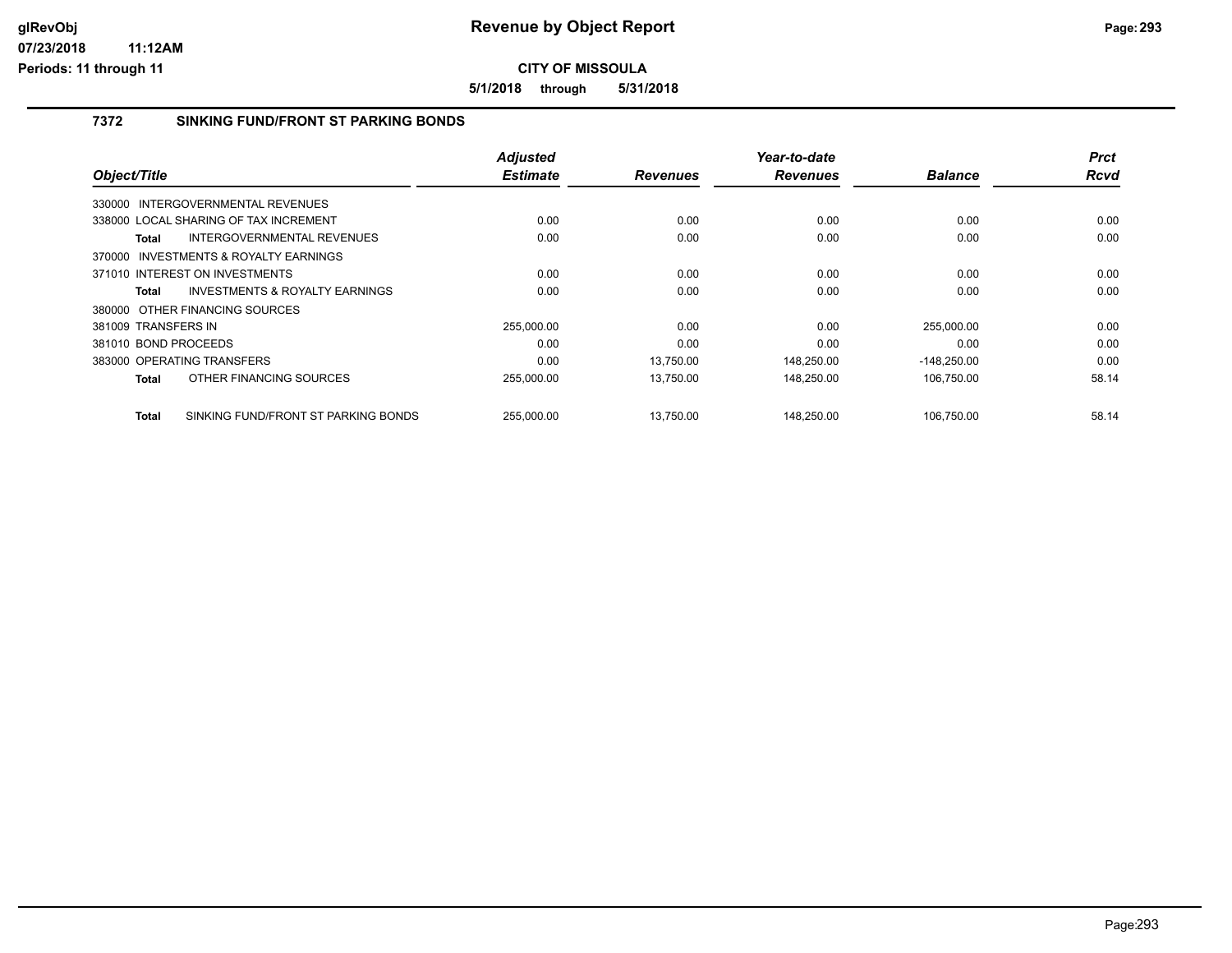**5/1/2018 through 5/31/2018**

## **7373 MPC SERIES 2010B CONSTRUCTION**

## **7373 MPC SERIES 2010B CONSTRUCTION**

|                                                    | <b>Adjusted</b> |                 | Year-to-date    |                | <b>Prct</b> |
|----------------------------------------------------|-----------------|-----------------|-----------------|----------------|-------------|
| Object/Title                                       | <b>Estimate</b> | <b>Revenues</b> | <b>Revenues</b> | <b>Balance</b> | <b>Rcvd</b> |
| TAXES/ASSESSMENTS<br>310000                        |                 |                 |                 |                |             |
| PENALTIES & INTEREST<br>312001                     | 0.00            | 0.00            | 0.00            | 0.00           | 0.00        |
| TAXES/ASSESSMENTS<br><b>Total</b>                  | 0.00            | 0.00            | 0.00            | 0.00           | 0.00        |
| MISCELLANEOUS REVENUES<br>360000                   |                 |                 |                 |                |             |
| 360010 MISCELLANEOUS                               | 0.00            | 0.00            | 0.00            | 0.00           | 0.00        |
| <b>MISCELLANEOUS REVENUES</b><br>Total             | 0.00            | 0.00            | 0.00            | 0.00           | 0.00        |
| INVESTMENTS & ROYALTY EARNINGS<br>370000           |                 |                 |                 |                |             |
| 371010 INTEREST ON INVESTMENTS                     | 0.00            | 0.00            | 0.00            | 0.00           | 0.00        |
| <b>INVESTMENTS &amp; ROYALTY EARNINGS</b><br>Total | 0.00            | 0.00            | 0.00            | 0.00           | 0.00        |
| OTHER FINANCING SOURCES<br>380000                  |                 |                 |                 |                |             |
| 381010 BOND PROCEEDS                               | 0.00            | 0.00            | 0.00            | 0.00           | 0.00        |
| 383000 OPERATING TRANSFERS                         | 0.00            | 0.00            | 0.00            | 0.00           | 0.00        |
| 383042 TRANSFERS FROM OTHER FUNDS                  | 0.00            | 0.00            | 0.00            | 0.00           | 0.00        |
| 383400 CAPITAL CONTRIBUTION                        | 0.00            | 0.00            | 0.00            | 0.00           | 0.00        |
| OTHER FINANCING SOURCES<br><b>Total</b>            | 0.00            | 0.00            | 0.00            | 0.00           | 0.00        |
|                                                    |                 |                 |                 |                |             |
| MPC SERIES 2010B CONSTRUCTION<br><b>Total</b>      | 0.00            | 0.00            | 0.00            | 0.00           | 0.00        |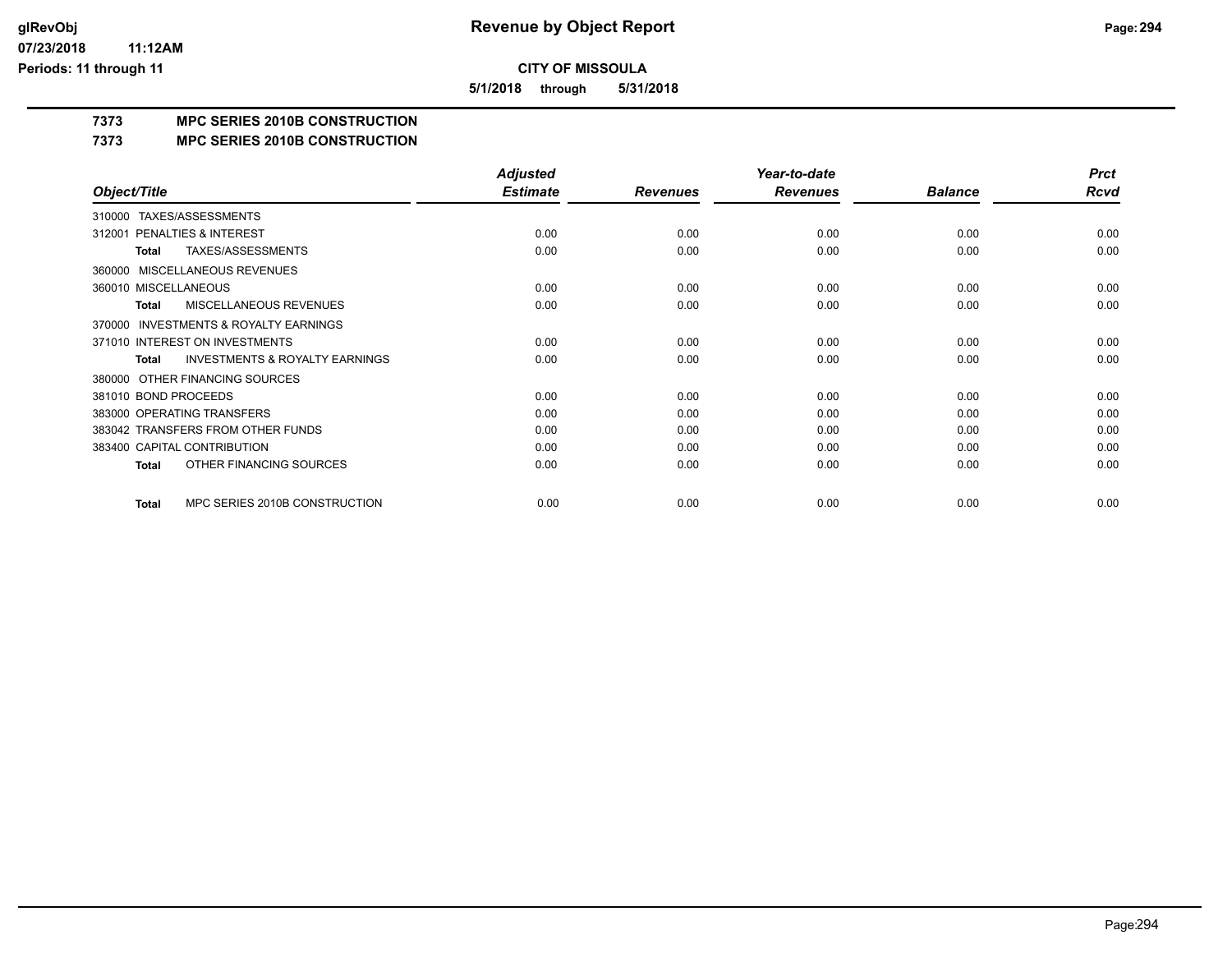**5/1/2018 through 5/31/2018**

## **7373 MPC SERIES 2010B CONSTRUCTION**

|                                                           | <b>Adjusted</b> |                 | Year-to-date    |                | <b>Prct</b> |
|-----------------------------------------------------------|-----------------|-----------------|-----------------|----------------|-------------|
| Object/Title                                              | <b>Estimate</b> | <b>Revenues</b> | <b>Revenues</b> | <b>Balance</b> | <b>Rcvd</b> |
| 310000 TAXES/ASSESSMENTS                                  |                 |                 |                 |                |             |
| 312001 PENALTIES & INTEREST                               | 0.00            | 0.00            | 0.00            | 0.00           | 0.00        |
| TAXES/ASSESSMENTS<br><b>Total</b>                         | 0.00            | 0.00            | 0.00            | 0.00           | 0.00        |
| 360000 MISCELLANEOUS REVENUES                             |                 |                 |                 |                |             |
| 360010 MISCELLANEOUS                                      | 0.00            | 0.00            | 0.00            | 0.00           | 0.00        |
| <b>MISCELLANEOUS REVENUES</b><br><b>Total</b>             | 0.00            | 0.00            | 0.00            | 0.00           | 0.00        |
| <b>INVESTMENTS &amp; ROYALTY EARNINGS</b><br>370000       |                 |                 |                 |                |             |
| 371010 INTEREST ON INVESTMENTS                            | 0.00            | 0.00            | 0.00            | 0.00           | 0.00        |
| <b>INVESTMENTS &amp; ROYALTY EARNINGS</b><br><b>Total</b> | 0.00            | 0.00            | 0.00            | 0.00           | 0.00        |
| 380000 OTHER FINANCING SOURCES                            |                 |                 |                 |                |             |
| 381010 BOND PROCEEDS                                      | 0.00            | 0.00            | 0.00            | 0.00           | 0.00        |
| 383000 OPERATING TRANSFERS                                | 0.00            | 0.00            | 0.00            | 0.00           | 0.00        |
| 383042 TRANSFERS FROM OTHER FUNDS                         | 0.00            | 0.00            | 0.00            | 0.00           | 0.00        |
| 383400 CAPITAL CONTRIBUTION                               | 0.00            | 0.00            | 0.00            | 0.00           | 0.00        |
| OTHER FINANCING SOURCES<br><b>Total</b>                   | 0.00            | 0.00            | 0.00            | 0.00           | 0.00        |
| MPC SERIES 2010B CONSTRUCTION<br><b>Total</b>             | 0.00            | 0.00            | 0.00            | 0.00           | 0.00        |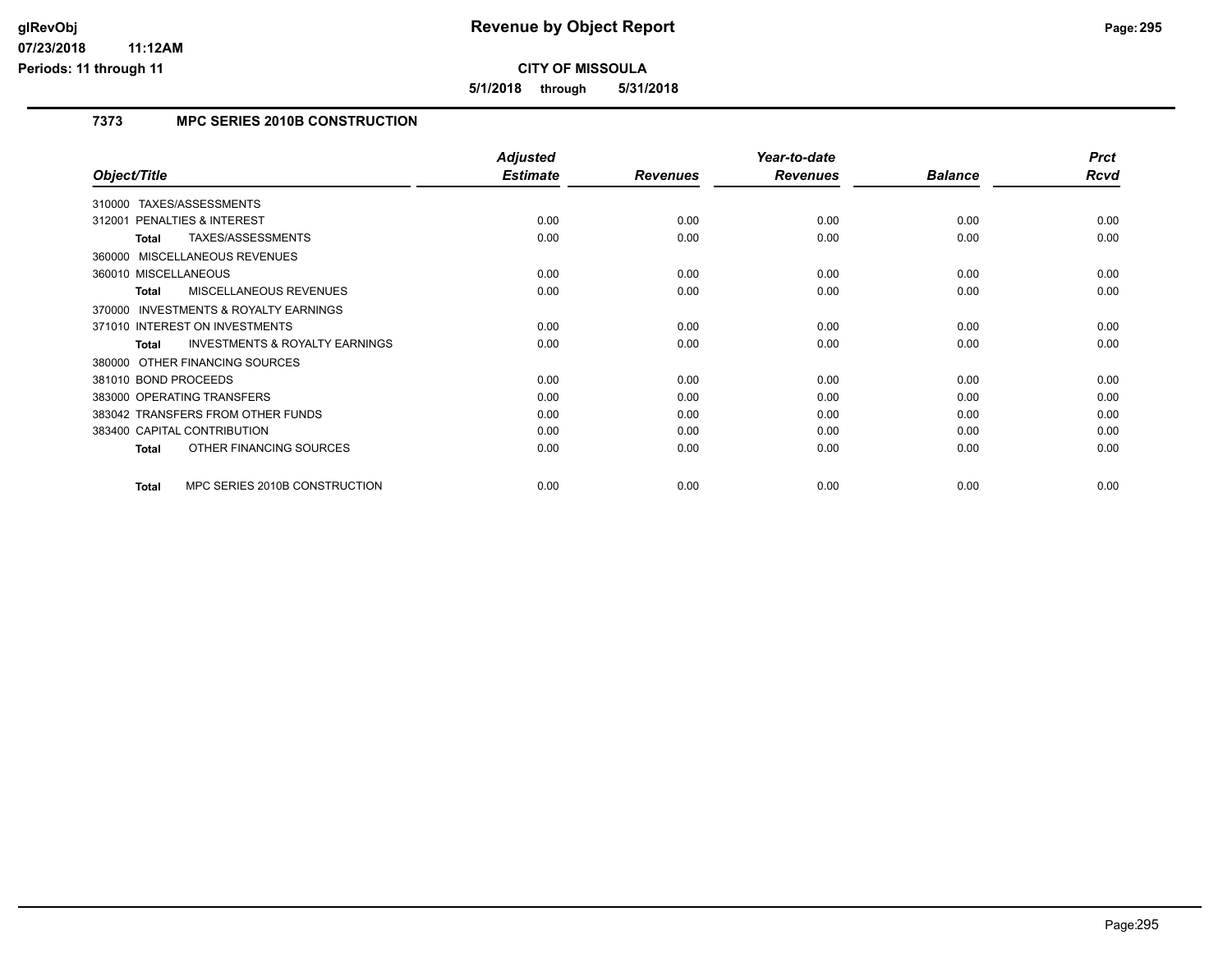**5/1/2018 through 5/31/2018**

## **7374 RESERVE FUND-PARKING BONDS**

#### **7374 RESERVE FUND-PARKING BONDS**

|                            |                                       | <b>Adjusted</b> |                 | Year-to-date    |                | <b>Prct</b> |
|----------------------------|---------------------------------------|-----------------|-----------------|-----------------|----------------|-------------|
| Object/Title               |                                       | <b>Estimate</b> | <b>Revenues</b> | <b>Revenues</b> | <b>Balance</b> | <b>Rcvd</b> |
|                            | 370000 INVESTMENTS & ROYALTY EARNINGS |                 |                 |                 |                |             |
|                            | 371010 INTEREST ON INVESTMENTS        | 0.00            | 0.00            | 0.00            | 0.00           | 0.00        |
| Total                      | INVESTMENTS & ROYALTY EARNINGS        | 0.00            | 0.00            | 0.00            | 0.00           | 0.00        |
|                            | 380000 OTHER FINANCING SOURCES        |                 |                 |                 |                |             |
| 381009 TRANSFERS IN        |                                       | 0.00            | 0.00            | 0.00            | 0.00           | 0.00        |
| 381010 BOND PROCEEDS       |                                       | 0.00            | 0.00            | 0.00            | 0.00           | 0.00        |
| 383000 OPERATING TRANSFERS |                                       | 0.00            | 0.00            | 0.00            | 0.00           | 0.00        |
| Total                      | OTHER FINANCING SOURCES               | 0.00            | 0.00            | 0.00            | 0.00           | 0.00        |
|                            |                                       |                 |                 |                 |                |             |
| Total                      | RESERVE FUND-PARKING BONDS            | 0.00            | 0.00            | 0.00            | 0.00           | 0.00        |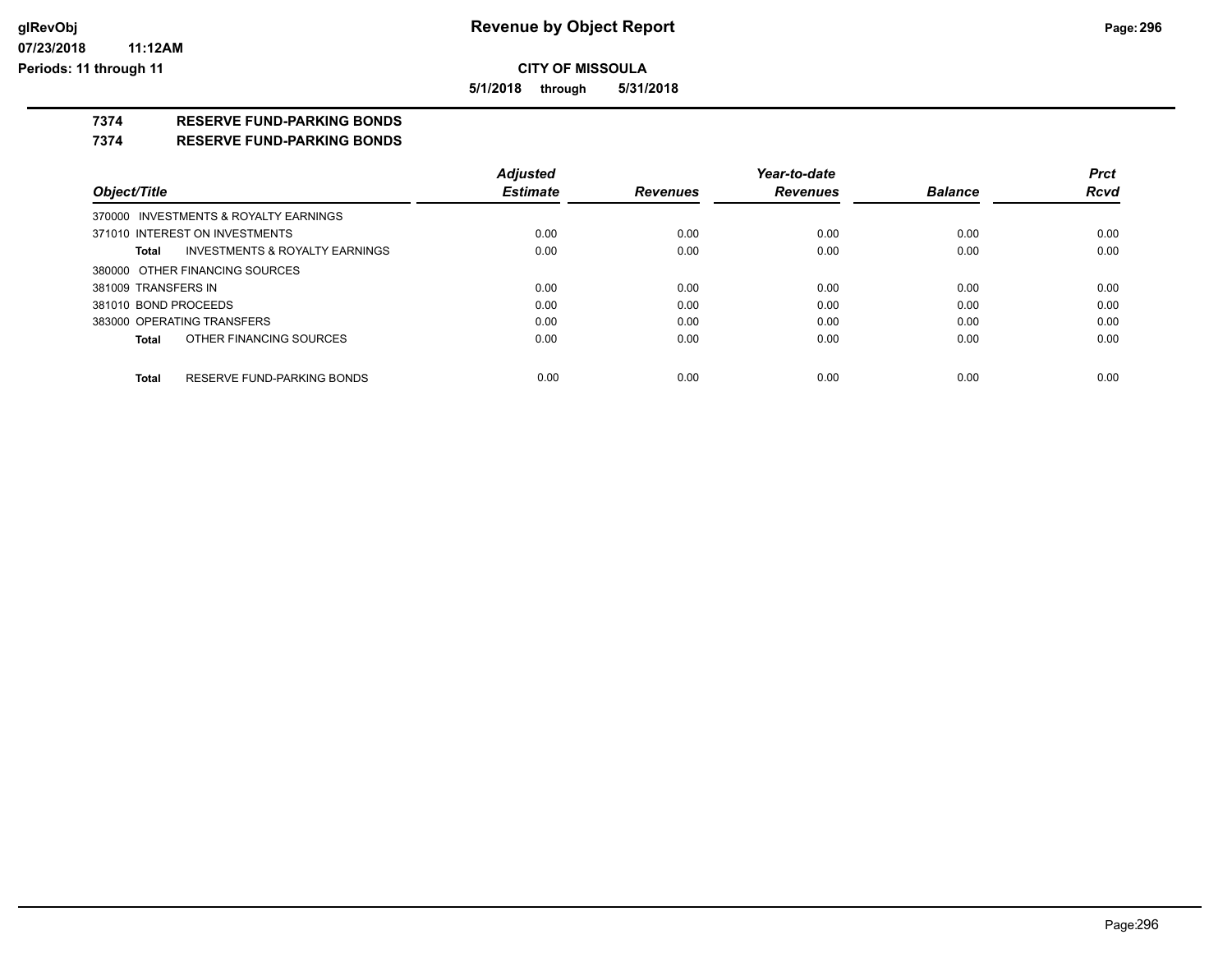**5/1/2018 through 5/31/2018**

## **7374 RESERVE FUND-PARKING BONDS**

|                                                    | <b>Adiusted</b> |                 | Year-to-date    |                | <b>Prct</b> |
|----------------------------------------------------|-----------------|-----------------|-----------------|----------------|-------------|
| Object/Title                                       | <b>Estimate</b> | <b>Revenues</b> | <b>Revenues</b> | <b>Balance</b> | <b>Rcvd</b> |
| 370000 INVESTMENTS & ROYALTY EARNINGS              |                 |                 |                 |                |             |
| 371010 INTEREST ON INVESTMENTS                     | 0.00            | 0.00            | 0.00            | 0.00           | 0.00        |
| <b>INVESTMENTS &amp; ROYALTY EARNINGS</b><br>Total | 0.00            | 0.00            | 0.00            | 0.00           | 0.00        |
| 380000 OTHER FINANCING SOURCES                     |                 |                 |                 |                |             |
| 381009 TRANSFERS IN                                | 0.00            | 0.00            | 0.00            | 0.00           | 0.00        |
| 381010 BOND PROCEEDS                               | 0.00            | 0.00            | 0.00            | 0.00           | 0.00        |
| 383000 OPERATING TRANSFERS                         | 0.00            | 0.00            | 0.00            | 0.00           | 0.00        |
| OTHER FINANCING SOURCES<br>Total                   | 0.00            | 0.00            | 0.00            | 0.00           | 0.00        |
| RESERVE FUND-PARKING BONDS<br><b>Total</b>         | 0.00            | 0.00            | 0.00            | 0.00           | 0.00        |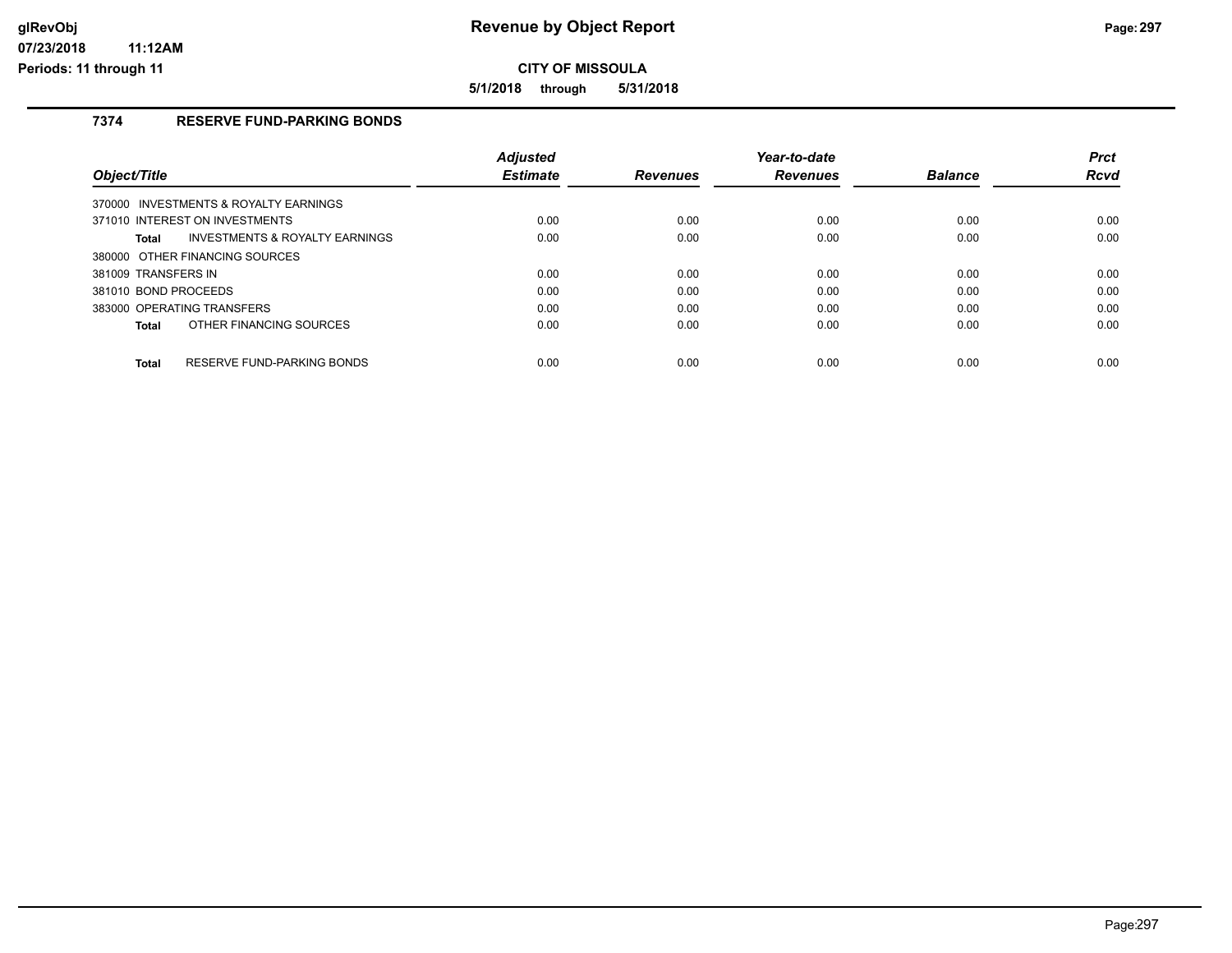**5/1/2018 through 5/31/2018**

# **7375 PLEDGED TAX INCREMENT-2010B BOND**

## **7375 PLEDGED TAX INCREMENT-2010B BOND**

|                                                    | <b>Adjusted</b> |                 | Year-to-date    |                | <b>Prct</b> |
|----------------------------------------------------|-----------------|-----------------|-----------------|----------------|-------------|
| Object/Title                                       | <b>Estimate</b> | <b>Revenues</b> | <b>Revenues</b> | <b>Balance</b> | <b>Rcvd</b> |
| INTERGOVERNMENTAL REVENUES<br>330000               |                 |                 |                 |                |             |
| 338000 LOCAL SHARING OF TAX INCREMENT              | 204.860.00      | 0.00            | 206.390.00      | $-1.530.00$    | 100.75      |
| INTERGOVERNMENTAL REVENUES<br>Total                | 204.860.00      | 0.00            | 206.390.00      | $-1.530.00$    | 100.75      |
| 370000 INVESTMENTS & ROYALTY EARNINGS              |                 |                 |                 |                |             |
| 371010 INTEREST ON INVESTMENTS                     | 0.00            | 0.00            | $-25.810.71$    | 25.810.71      | 0.00        |
| <b>INVESTMENTS &amp; ROYALTY EARNINGS</b><br>Total | 0.00            | 0.00            | $-25.810.71$    | 25.810.71      | 0.00        |
| OTHER FINANCING SOURCES<br>380000                  |                 |                 |                 |                |             |
| 383000 OPERATING TRANSFERS                         | 0.00            | 0.00            | 0.00            | 0.00           | 0.00        |
| OTHER FINANCING SOURCES<br><b>Total</b>            | 0.00            | 0.00            | 0.00            | 0.00           | 0.00        |
| PLEDGED TAX INCREMENT-2010B BOND<br><b>Total</b>   | 204.860.00      | 0.00            | 180.579.29      | 24.280.71      | 88.15       |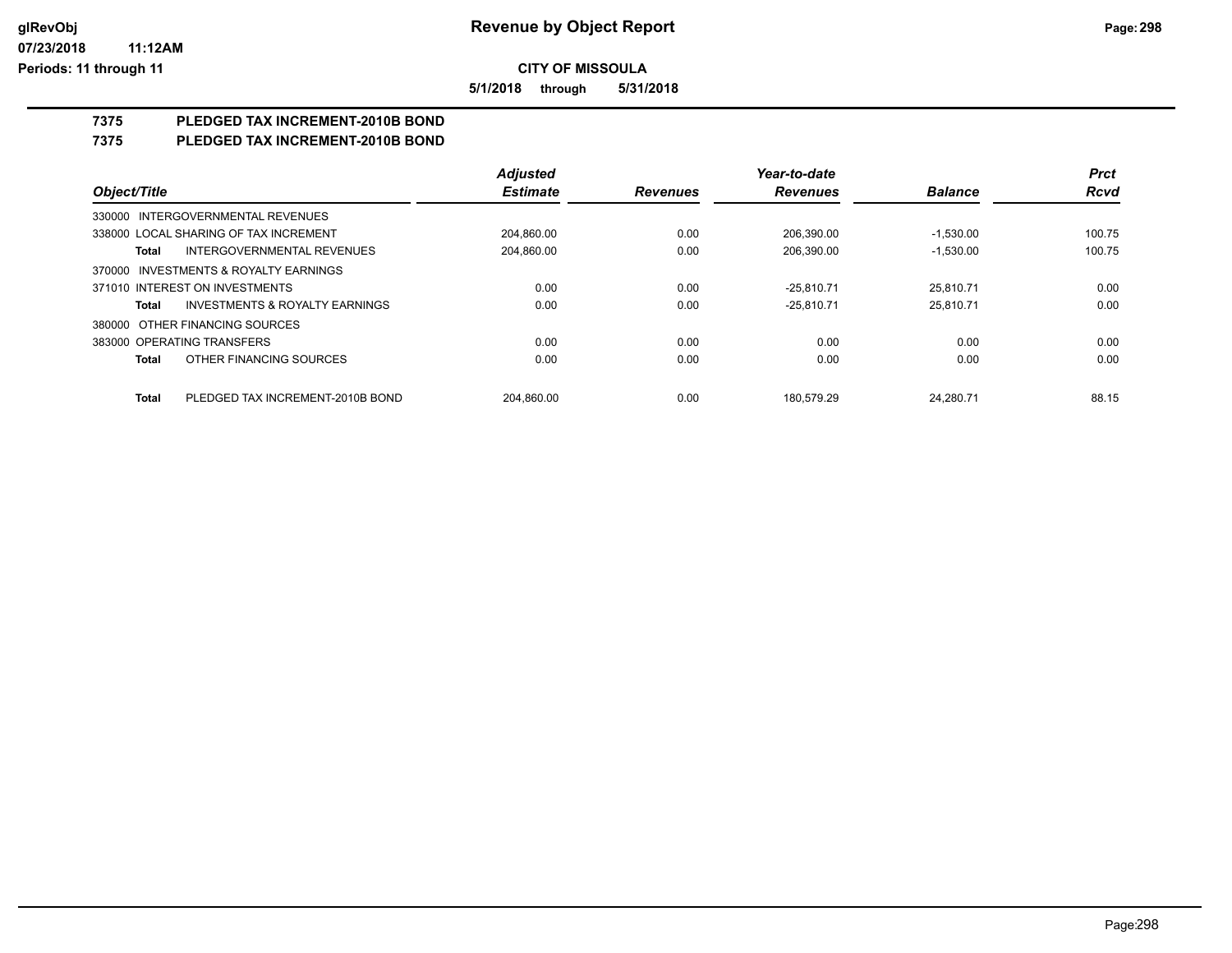**5/1/2018 through 5/31/2018**

## **7375 PLEDGED TAX INCREMENT-2010B BOND**

|                                                  | <b>Adjusted</b> |                 | Year-to-date    |                | <b>Prct</b> |
|--------------------------------------------------|-----------------|-----------------|-----------------|----------------|-------------|
| Object/Title                                     | <b>Estimate</b> | <b>Revenues</b> | <b>Revenues</b> | <b>Balance</b> | <b>Rcvd</b> |
| INTERGOVERNMENTAL REVENUES<br>330000             |                 |                 |                 |                |             |
| 338000 LOCAL SHARING OF TAX INCREMENT            | 204.860.00      | 0.00            | 206.390.00      | $-1.530.00$    | 100.75      |
| INTERGOVERNMENTAL REVENUES<br>Total              | 204.860.00      | 0.00            | 206,390.00      | $-1.530.00$    | 100.75      |
| 370000 INVESTMENTS & ROYALTY EARNINGS            |                 |                 |                 |                |             |
| 371010 INTEREST ON INVESTMENTS                   | 0.00            | 0.00            | $-25.810.71$    | 25.810.71      | 0.00        |
| INVESTMENTS & ROYALTY EARNINGS<br>Total          | 0.00            | 0.00            | $-25.810.71$    | 25.810.71      | 0.00        |
| OTHER FINANCING SOURCES<br>380000                |                 |                 |                 |                |             |
| 383000 OPERATING TRANSFERS                       | 0.00            | 0.00            | 0.00            | 0.00           | 0.00        |
| OTHER FINANCING SOURCES<br><b>Total</b>          | 0.00            | 0.00            | 0.00            | 0.00           | 0.00        |
| PLEDGED TAX INCREMENT-2010B BOND<br><b>Total</b> | 204.860.00      | 0.00            | 180.579.29      | 24.280.71      | 88.15       |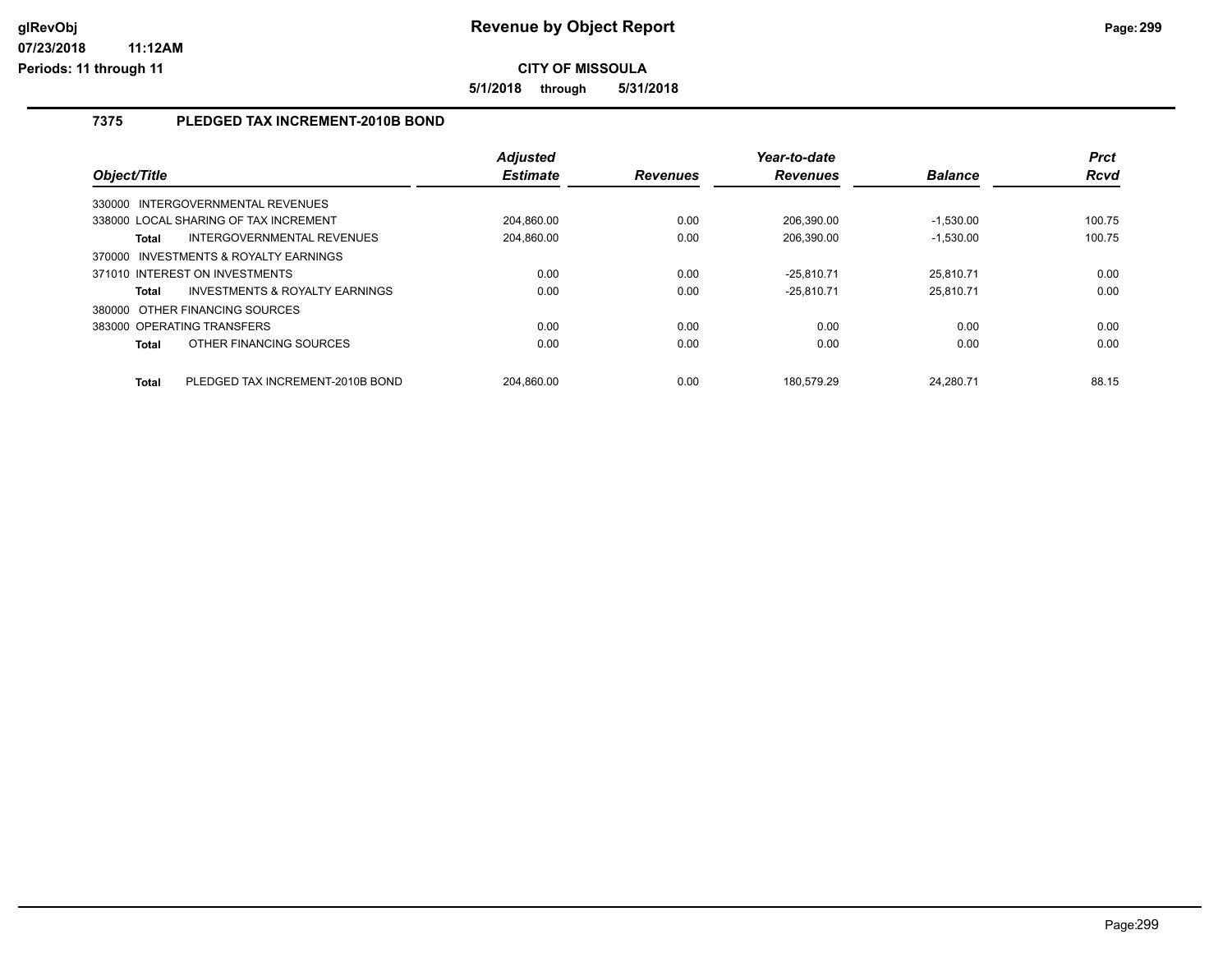**5/1/2018 through 5/31/2018**

## **7376 MPC 2010A BONDS DEBT INTEREST**

#### **7376 MPC 2010A BONDS DEBT INTEREST**

|                      |                                       | <b>Adjusted</b> |                 | Year-to-date    |                | <b>Prct</b> |
|----------------------|---------------------------------------|-----------------|-----------------|-----------------|----------------|-------------|
| Object/Title         |                                       | <b>Estimate</b> | <b>Revenues</b> | <b>Revenues</b> | <b>Balance</b> | <b>Rcvd</b> |
|                      | 370000 INVESTMENTS & ROYALTY EARNINGS |                 |                 |                 |                |             |
|                      | 371010 INTEREST ON INVESTMENTS        | 0.00            | 0.00            | 0.00            | 0.00           | 0.00        |
| Total                | INVESTMENTS & ROYALTY EARNINGS        | 0.00            | 0.00            | 0.00            | 0.00           | 0.00        |
|                      | 380000 OTHER FINANCING SOURCES        |                 |                 |                 |                |             |
| 381009 TRANSFERS IN  |                                       | 0.00            | 0.00            | 0.00            | 0.00           | 0.00        |
| 381010 BOND PROCEEDS |                                       | 0.00            | 0.00            | 0.00            | 0.00           | 0.00        |
|                      | 383000 OPERATING TRANSFERS            | 0.00            | 0.00            | 0.00            | 0.00           | 0.00        |
| Total                | OTHER FINANCING SOURCES               | 0.00            | 0.00            | 0.00            | 0.00           | 0.00        |
| Total                | MPC 2010A BONDS DEBT INTEREST         | 0.00            | 0.00            | 0.00            | 0.00           | 0.00        |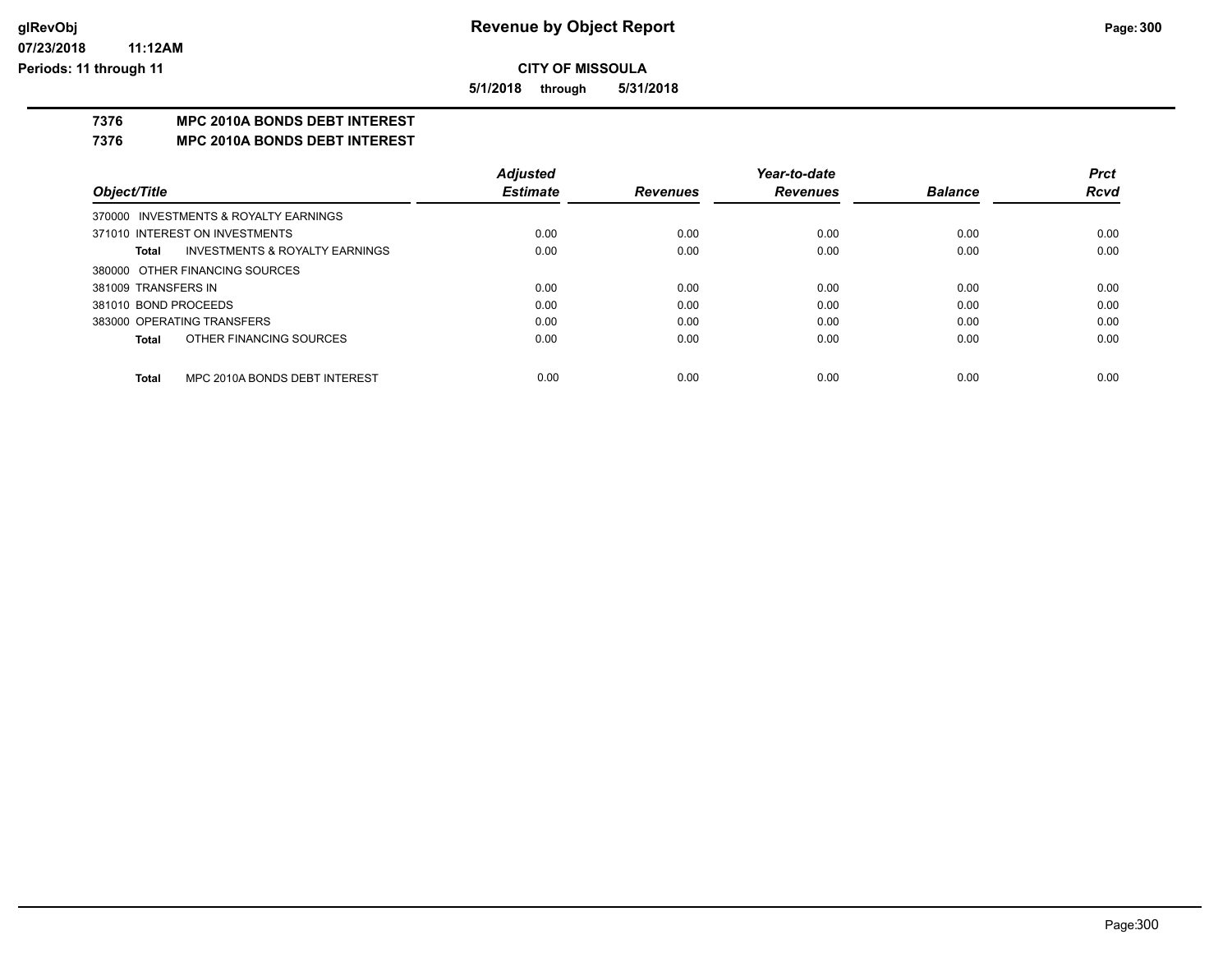**5/1/2018 through 5/31/2018**

## **7376 MPC 2010A BONDS DEBT INTEREST**

|                            |                                           | <b>Adjusted</b> |                 | Year-to-date    |                | <b>Prct</b> |
|----------------------------|-------------------------------------------|-----------------|-----------------|-----------------|----------------|-------------|
| Object/Title               |                                           | <b>Estimate</b> | <b>Revenues</b> | <b>Revenues</b> | <b>Balance</b> | <b>Rcvd</b> |
|                            | 370000 INVESTMENTS & ROYALTY EARNINGS     |                 |                 |                 |                |             |
|                            | 371010 INTEREST ON INVESTMENTS            | 0.00            | 0.00            | 0.00            | 0.00           | 0.00        |
| Total                      | <b>INVESTMENTS &amp; ROYALTY EARNINGS</b> | 0.00            | 0.00            | 0.00            | 0.00           | 0.00        |
|                            | 380000 OTHER FINANCING SOURCES            |                 |                 |                 |                |             |
| 381009 TRANSFERS IN        |                                           | 0.00            | 0.00            | 0.00            | 0.00           | 0.00        |
| 381010 BOND PROCEEDS       |                                           | 0.00            | 0.00            | 0.00            | 0.00           | 0.00        |
| 383000 OPERATING TRANSFERS |                                           | 0.00            | 0.00            | 0.00            | 0.00           | 0.00        |
| Total                      | OTHER FINANCING SOURCES                   | 0.00            | 0.00            | 0.00            | 0.00           | 0.00        |
| <b>Total</b>               | MPC 2010A BONDS DEBT INTEREST             | 0.00            | 0.00            | 0.00            | 0.00           | 0.00        |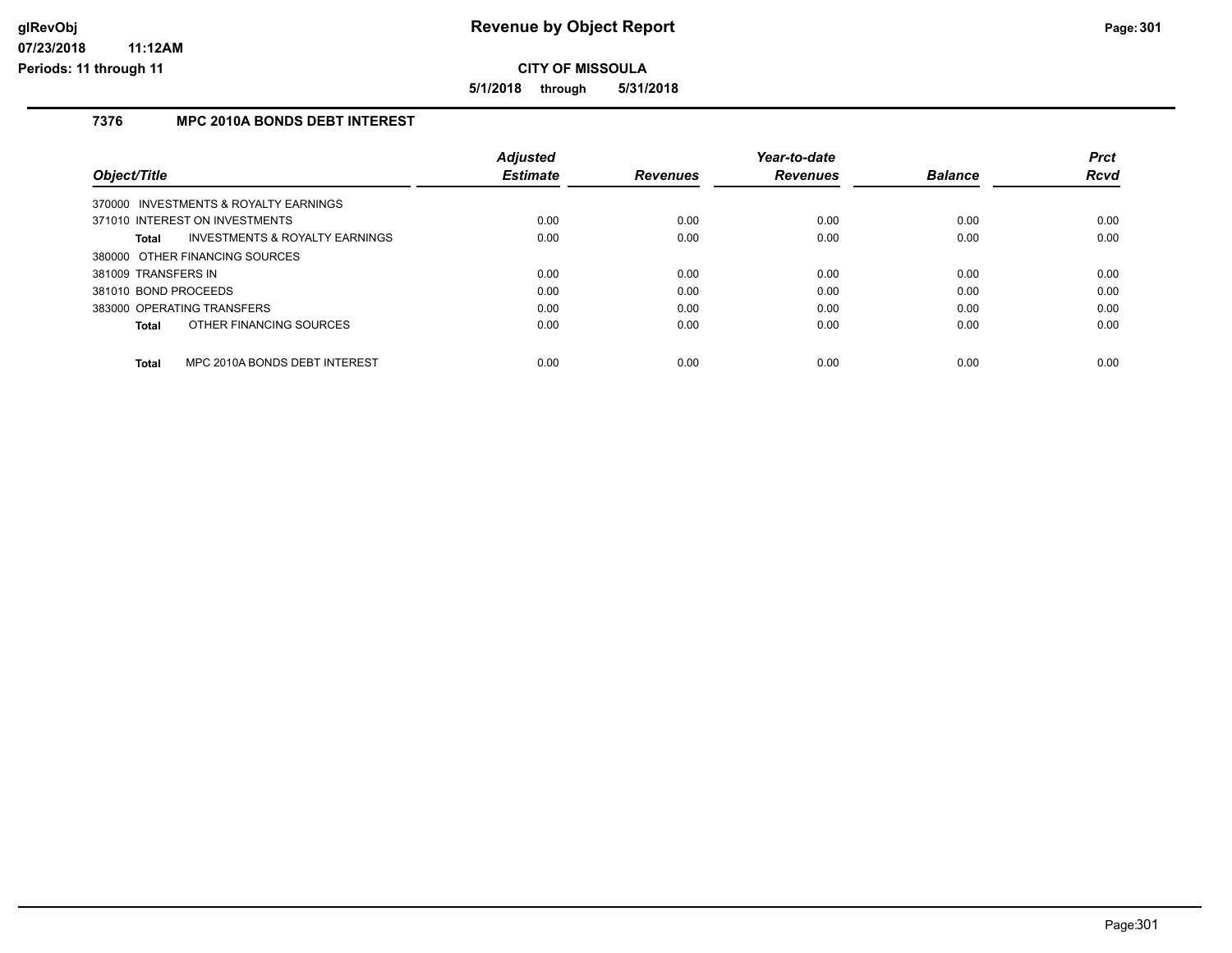**Periods: 11 through 11**

**CITY OF MISSOULA**

**5/1/2018 through 5/31/2018**

## **7377 MPC 2010A BONDS SINKING FUND**

**7377 MPC 2010A BONDS SINKING FUND**

|                      |                                       | <b>Adjusted</b> |                 | Year-to-date    |                | <b>Prct</b> |
|----------------------|---------------------------------------|-----------------|-----------------|-----------------|----------------|-------------|
| Object/Title         |                                       | <b>Estimate</b> | <b>Revenues</b> | <b>Revenues</b> | <b>Balance</b> | <b>Rcvd</b> |
|                      | 370000 INVESTMENTS & ROYALTY EARNINGS |                 |                 |                 |                |             |
|                      | 371010 INTEREST ON INVESTMENTS        | 0.00            | 0.00            | 0.00            | 0.00           | 0.00        |
| Total                | INVESTMENTS & ROYALTY EARNINGS        | 0.00            | 0.00            | 0.00            | 0.00           | 0.00        |
|                      | 380000 OTHER FINANCING SOURCES        |                 |                 |                 |                |             |
| 381009 TRANSFERS IN  |                                       | 0.00            | 0.00            | 0.00            | 0.00           | 0.00        |
| 381010 BOND PROCEEDS |                                       | 0.00            | 0.00            | 0.00            | 0.00           | 0.00        |
|                      | 383000 OPERATING TRANSFERS            | 0.00            | 0.00            | 0.00            | 0.00           | 0.00        |
| Total                | OTHER FINANCING SOURCES               | 0.00            | 0.00            | 0.00            | 0.00           | 0.00        |
|                      |                                       |                 |                 |                 |                |             |
| <b>Total</b>         | MPC 2010A BONDS SINKING FUND          | 0.00            | 0.00            | 0.00            | 0.00           | 0.00        |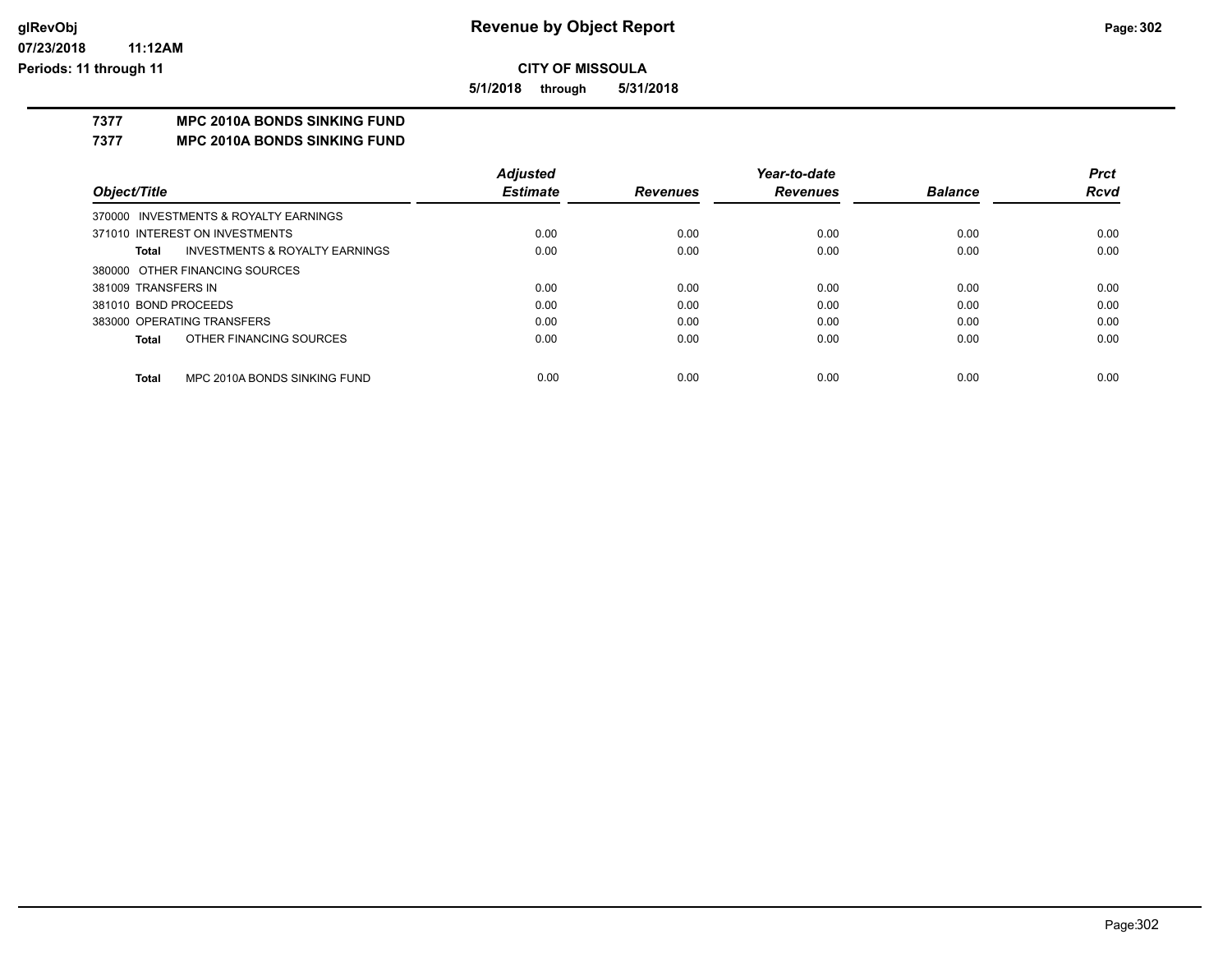**5/1/2018 through 5/31/2018**

## **7377 MPC 2010A BONDS SINKING FUND**

|                                |                                           | <b>Adjusted</b> |                 | Year-to-date    |                | <b>Prct</b> |
|--------------------------------|-------------------------------------------|-----------------|-----------------|-----------------|----------------|-------------|
| Object/Title                   |                                           | <b>Estimate</b> | <b>Revenues</b> | <b>Revenues</b> | <b>Balance</b> | <b>Rcvd</b> |
|                                | 370000 INVESTMENTS & ROYALTY EARNINGS     |                 |                 |                 |                |             |
| 371010 INTEREST ON INVESTMENTS |                                           | 0.00            | 0.00            | 0.00            | 0.00           | 0.00        |
| Total                          | <b>INVESTMENTS &amp; ROYALTY EARNINGS</b> | 0.00            | 0.00            | 0.00            | 0.00           | 0.00        |
| 380000 OTHER FINANCING SOURCES |                                           |                 |                 |                 |                |             |
| 381009 TRANSFERS IN            |                                           | 0.00            | 0.00            | 0.00            | 0.00           | 0.00        |
| 381010 BOND PROCEEDS           |                                           | 0.00            | 0.00            | 0.00            | 0.00           | 0.00        |
| 383000 OPERATING TRANSFERS     |                                           | 0.00            | 0.00            | 0.00            | 0.00           | 0.00        |
| <b>Total</b>                   | OTHER FINANCING SOURCES                   | 0.00            | 0.00            | 0.00            | 0.00           | 0.00        |
| <b>Total</b>                   | MPC 2010A BONDS SINKING FUND              | 0.00            | 0.00            | 0.00            | 0.00           | 0.00        |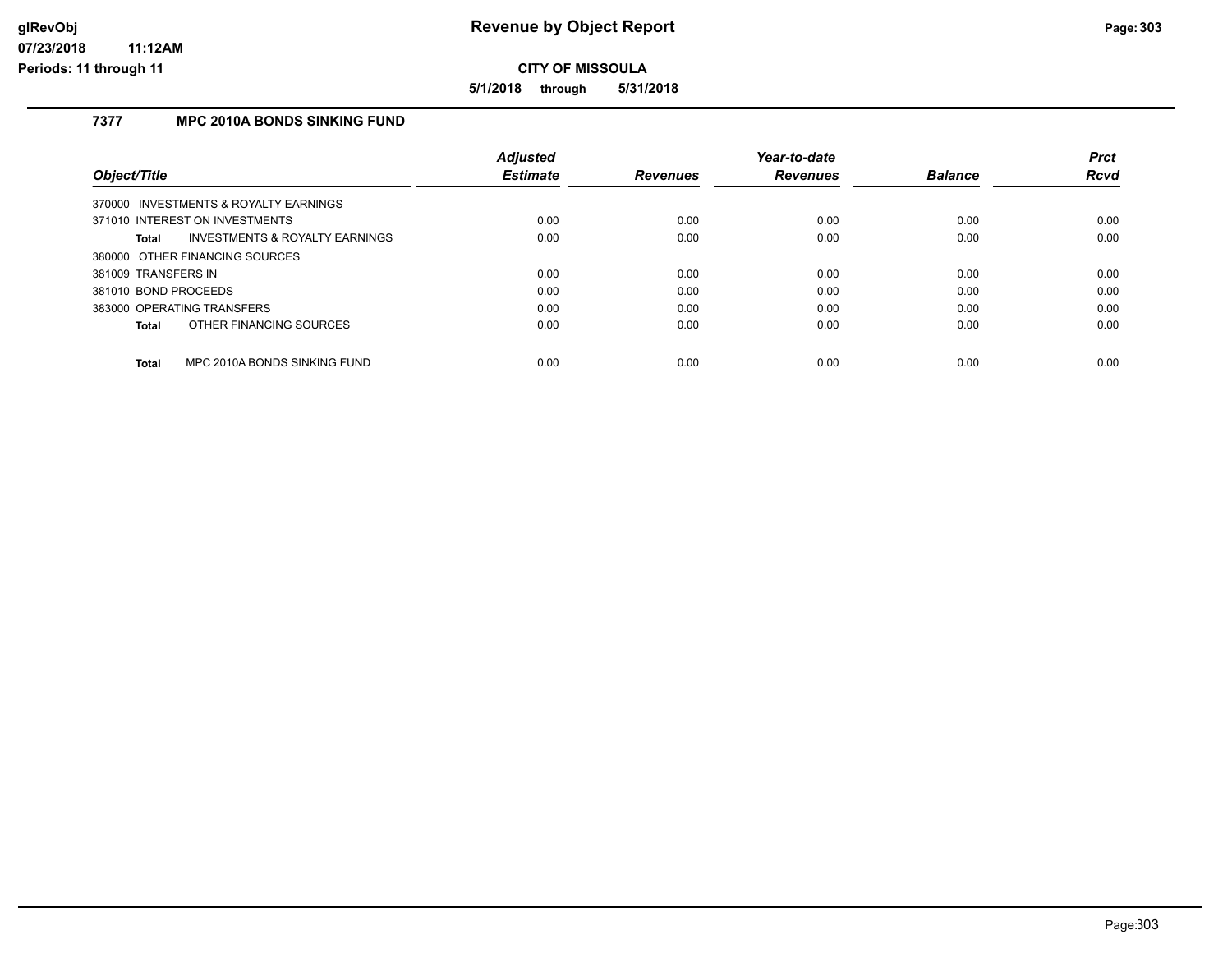**5/1/2018 through 5/31/2018**

**7378 MPC 2010A BOND RESERVE**

**7378 MPC 2010A BOND RESERVE**

|                      |                                           | <b>Adjusted</b> |                 | Year-to-date    |                | <b>Prct</b> |
|----------------------|-------------------------------------------|-----------------|-----------------|-----------------|----------------|-------------|
| Object/Title         |                                           | <b>Estimate</b> | <b>Revenues</b> | <b>Revenues</b> | <b>Balance</b> | <b>Rcvd</b> |
|                      | 370000 INVESTMENTS & ROYALTY EARNINGS     |                 |                 |                 |                |             |
|                      | 371010 INTEREST ON INVESTMENTS            | 0.00            | 0.00            | 0.00            | 0.00           | 0.00        |
| Total                | <b>INVESTMENTS &amp; ROYALTY EARNINGS</b> | 0.00            | 0.00            | 0.00            | 0.00           | 0.00        |
|                      | 380000 OTHER FINANCING SOURCES            |                 |                 |                 |                |             |
| 381009 TRANSFERS IN  |                                           | 0.00            | 0.00            | 0.00            | 0.00           | 0.00        |
| 381010 BOND PROCEEDS |                                           | 0.00            | 0.00            | 0.00            | 0.00           | 0.00        |
|                      | 383000 OPERATING TRANSFERS                | 0.00            | 0.00            | 0.00            | 0.00           | 0.00        |
| Total                | OTHER FINANCING SOURCES                   | 0.00            | 0.00            | 0.00            | 0.00           | 0.00        |
| Total                | MPC 2010A BOND RESERVE                    | 0.00            | 0.00            | 0.00            | 0.00           | 0.00        |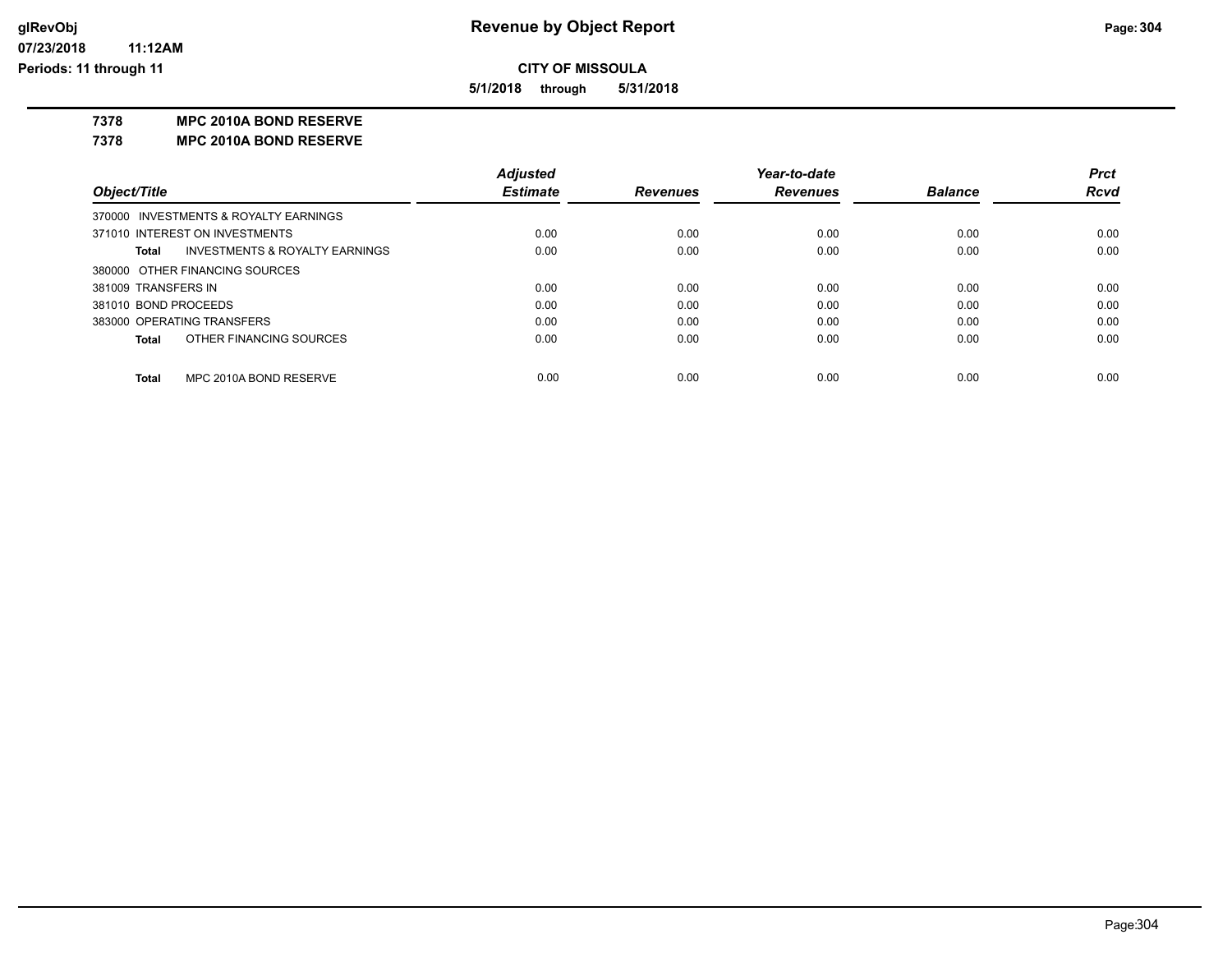**5/1/2018 through 5/31/2018**

## **7378 MPC 2010A BOND RESERVE**

|                                        |                                | <b>Adjusted</b> |                 | Year-to-date    |                | <b>Prct</b> |
|----------------------------------------|--------------------------------|-----------------|-----------------|-----------------|----------------|-------------|
| Object/Title                           |                                | <b>Estimate</b> | <b>Revenues</b> | <b>Revenues</b> | <b>Balance</b> | <b>Rcvd</b> |
| 370000 INVESTMENTS & ROYALTY EARNINGS  |                                |                 |                 |                 |                |             |
| 371010 INTEREST ON INVESTMENTS         |                                | 0.00            | 0.00            | 0.00            | 0.00           | 0.00        |
| Total                                  | INVESTMENTS & ROYALTY EARNINGS | 0.00            | 0.00            | 0.00            | 0.00           | 0.00        |
| 380000 OTHER FINANCING SOURCES         |                                |                 |                 |                 |                |             |
| 381009 TRANSFERS IN                    |                                | 0.00            | 0.00            | 0.00            | 0.00           | 0.00        |
| 381010 BOND PROCEEDS                   |                                | 0.00            | 0.00            | 0.00            | 0.00           | 0.00        |
| 383000 OPERATING TRANSFERS             |                                | 0.00            | 0.00            | 0.00            | 0.00           | 0.00        |
| OTHER FINANCING SOURCES<br>Total       |                                | 0.00            | 0.00            | 0.00            | 0.00           | 0.00        |
| MPC 2010A BOND RESERVE<br><b>Total</b> |                                | 0.00            | 0.00            | 0.00            | 0.00           | 0.00        |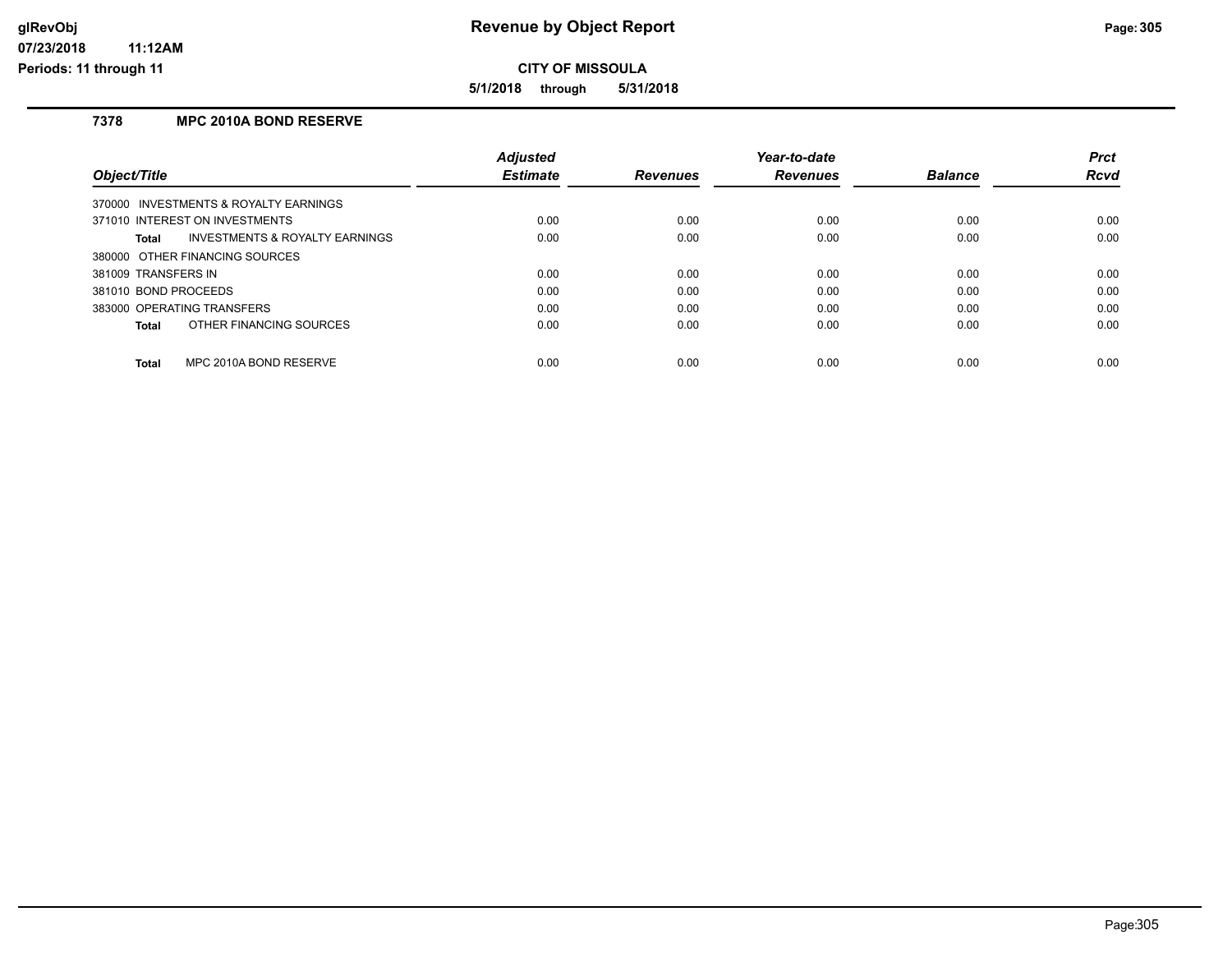**Periods: 11 through 11**

# **CITY OF MISSOULA**

**5/1/2018 through 5/31/2018**

## **7379 MPC 2010A BOND CONSTRUCTION**

## **7379 MPC 2010A BOND CONSTRUCTION**

|                                                    | <b>Adjusted</b> |                 | Year-to-date    |                | <b>Prct</b> |
|----------------------------------------------------|-----------------|-----------------|-----------------|----------------|-------------|
| Object/Title                                       | <b>Estimate</b> | <b>Revenues</b> | <b>Revenues</b> | <b>Balance</b> | <b>Rcvd</b> |
| 370000 INVESTMENTS & ROYALTY EARNINGS              |                 |                 |                 |                |             |
| 371010 INTEREST ON INVESTMENTS                     | 0.00            | 0.00            | 0.00            | 0.00           | 0.00        |
| <b>INVESTMENTS &amp; ROYALTY EARNINGS</b><br>Total | 0.00            | 0.00            | 0.00            | 0.00           | 0.00        |
| 380000 OTHER FINANCING SOURCES                     |                 |                 |                 |                |             |
| 381009 TRANSFERS IN                                | 0.00            | 0.00            | 0.00            | 0.00           | 0.00        |
| 381010 BOND PROCEEDS                               | 0.00            | 0.00            | 0.00            | 0.00           | 0.00        |
| 383000 OPERATING TRANSFERS                         | 0.00            | 0.00            | 0.00            | 0.00           | 0.00        |
| OTHER FINANCING SOURCES<br>Total                   | 0.00            | 0.00            | 0.00            | 0.00           | 0.00        |
| MPC 2010A BOND CONSTRUCTION<br>Total               | 0.00            | 0.00            | 0.00            | 0.00           | 0.00        |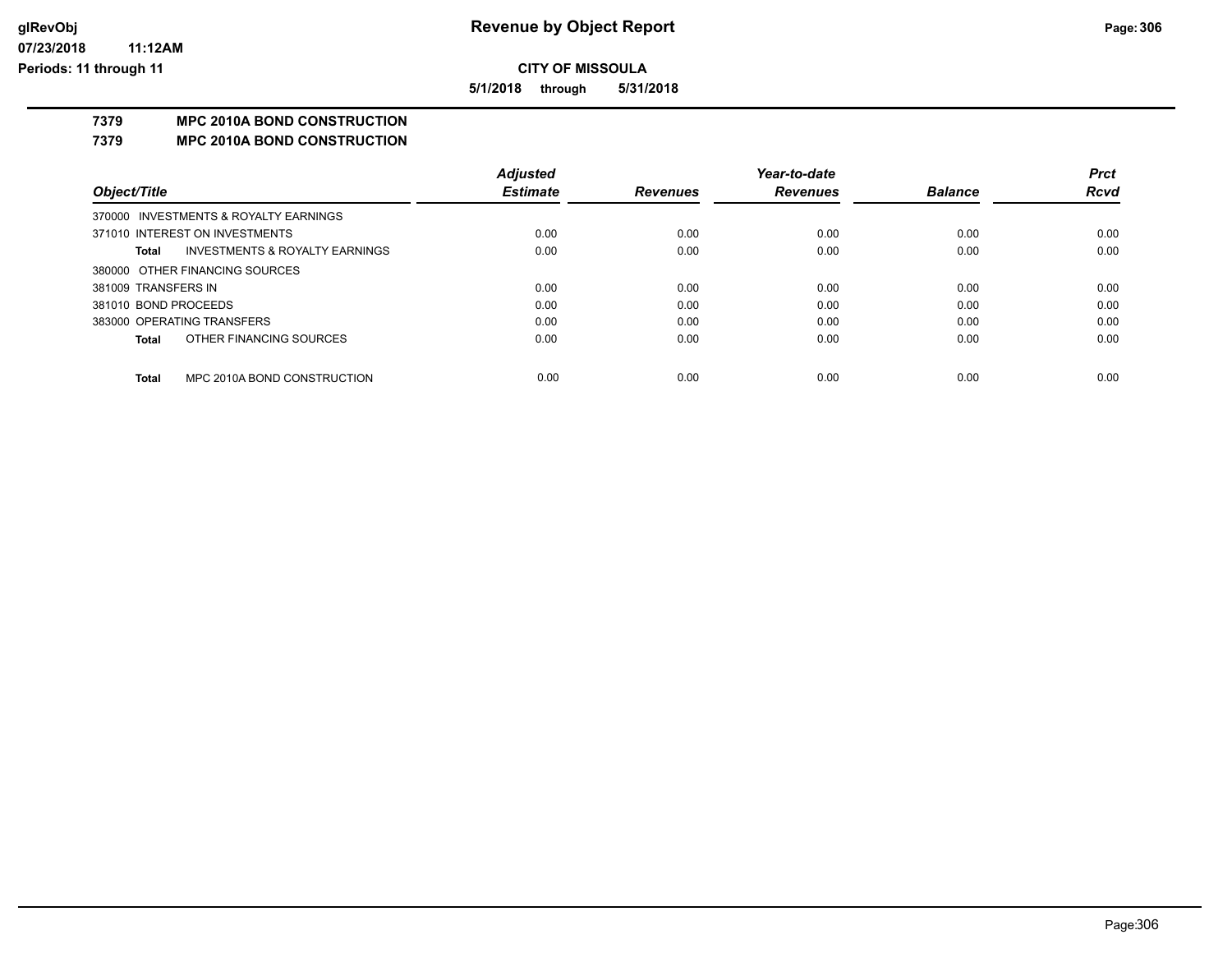**5/1/2018 through 5/31/2018**

## **7379 MPC 2010A BOND CONSTRUCTION**

|                      |                                           | <b>Adjusted</b> |                 | Year-to-date    |                | <b>Prct</b> |
|----------------------|-------------------------------------------|-----------------|-----------------|-----------------|----------------|-------------|
| Object/Title         |                                           | <b>Estimate</b> | <b>Revenues</b> | <b>Revenues</b> | <b>Balance</b> | <b>Rcvd</b> |
|                      | 370000 INVESTMENTS & ROYALTY EARNINGS     |                 |                 |                 |                |             |
|                      | 371010 INTEREST ON INVESTMENTS            | 0.00            | 0.00            | 0.00            | 0.00           | 0.00        |
| <b>Total</b>         | <b>INVESTMENTS &amp; ROYALTY EARNINGS</b> | 0.00            | 0.00            | 0.00            | 0.00           | 0.00        |
|                      | 380000 OTHER FINANCING SOURCES            |                 |                 |                 |                |             |
| 381009 TRANSFERS IN  |                                           | 0.00            | 0.00            | 0.00            | 0.00           | 0.00        |
| 381010 BOND PROCEEDS |                                           | 0.00            | 0.00            | 0.00            | 0.00           | 0.00        |
|                      | 383000 OPERATING TRANSFERS                | 0.00            | 0.00            | 0.00            | 0.00           | 0.00        |
| <b>Total</b>         | OTHER FINANCING SOURCES                   | 0.00            | 0.00            | 0.00            | 0.00           | 0.00        |
| <b>Total</b>         | MPC 2010A BOND CONSTRUCTION               | 0.00            | 0.00            | 0.00            | 0.00           | 0.00        |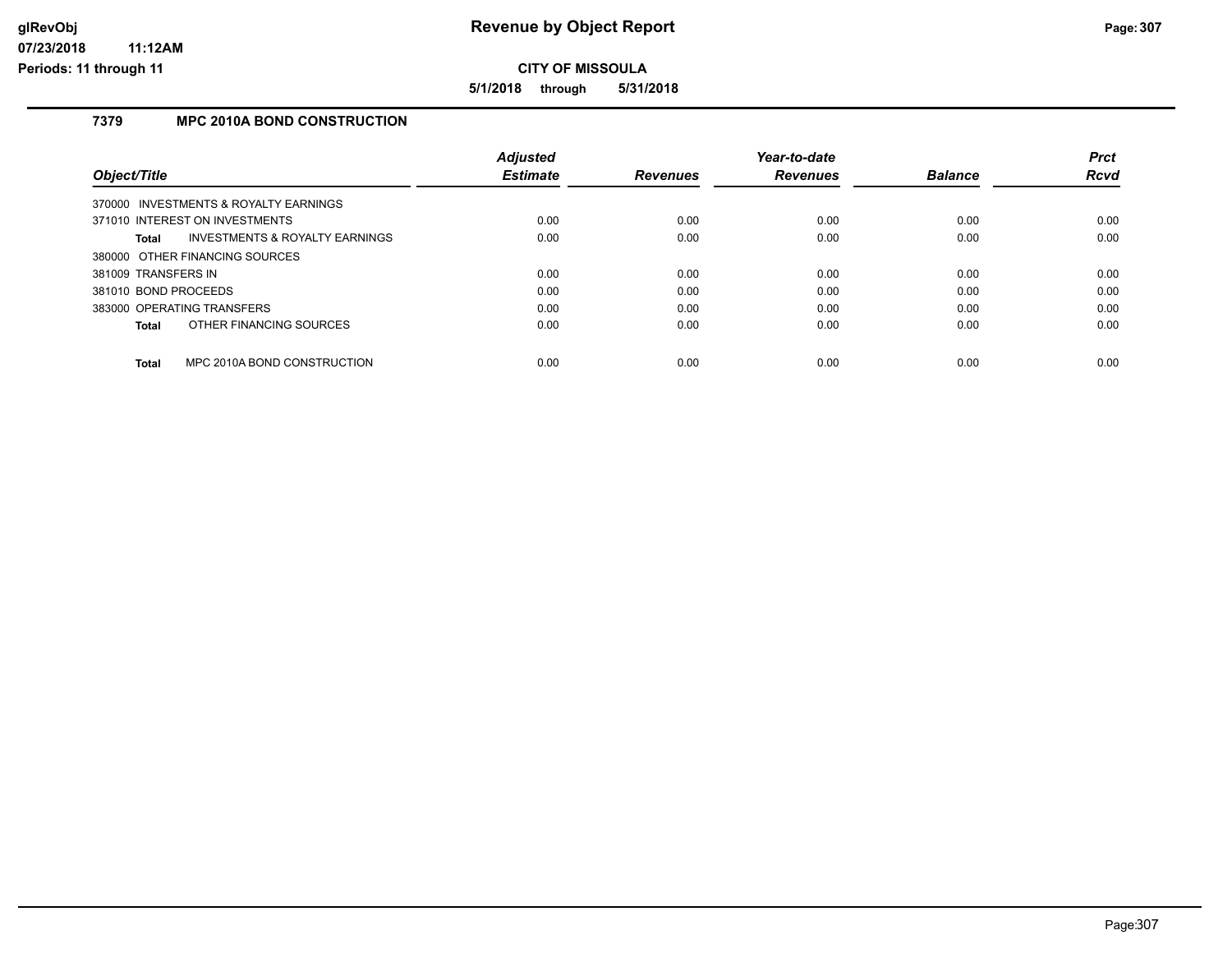**5/1/2018 through 5/31/2018**

## **7380 BUSINESS IMPROVEMENT DISTRICT**

#### **7380 BUSINESS IMPROVEMENT DISTRICT**

|                                                     | <b>Adjusted</b> |                 | Year-to-date    |                | <b>Prct</b> |
|-----------------------------------------------------|-----------------|-----------------|-----------------|----------------|-------------|
| Object/Title                                        | <b>Estimate</b> | <b>Revenues</b> | <b>Revenues</b> | <b>Balance</b> | <b>Rcvd</b> |
| TAXES/ASSESSMENTS<br>310000                         |                 |                 |                 |                |             |
| <b>TAX INCREMENT</b><br>311011                      | 452,737.00      | 2,445.47        | 190,874.93      | 261,862.07     | 42.16       |
| PENALTIES & INTEREST<br>312001                      | 0.00            | 0.00            | 508.31          | $-508.31$      | 0.00        |
| TAXES/ASSESSMENTS<br>Total                          | 452,737.00      | 2,445.47        | 191,383.24      | 261,353.76     | 42.27       |
| <b>CHARGES FOR SERVICES</b><br>340000               |                 |                 |                 |                |             |
| <b>COMPOST TIPPING FEES</b><br>343041               | 5,000.00        | 5,083.33        | 53,295.07       | $-48,295.07$   | 1,065.90    |
| <b>CHARGES FOR SERVICES</b><br><b>Total</b>         | 5,000.00        | 5,083.33        | 53,295.07       | $-48,295.07$   | 1,065.90    |
| MISCELLANEOUS REVENUES<br>360000                    |                 |                 |                 |                |             |
| 363010 LIGHTING ASSESSMENTS                         | 0.00            | 0.00            | 0.00            | 0.00           | 0.00        |
| 363020 PROPERTY ASSESSMENTS                         | 0.00            | 0.00            | 0.00            | 0.00           | 0.00        |
| <b>MISCELLANEOUS REVENUES</b><br>Total              | 0.00            | 0.00            | 0.00            | 0.00           | 0.00        |
| <b>INVESTMENTS &amp; ROYALTY EARNINGS</b><br>370000 |                 |                 |                 |                |             |
| 371010 INTEREST ON INVESTMENTS                      | 0.00            | 0.00            | 0.00            | 0.00           | 0.00        |
| 371020 GAIN/LOSS IN MARKET VALUE OF INVESTMENTS     | 0.00            | 0.00            | 0.00            | 0.00           | 0.00        |
| <b>INVESTMENTS &amp; ROYALTY EARNINGS</b><br>Total  | 0.00            | 0.00            | 0.00            | 0.00           | 0.00        |
| <b>BUSINESS IMPROVEMENT DISTRICT</b><br>Total       | 457,737.00      | 7,528.80        | 244,678.31      | 213,058.69     | 53.45       |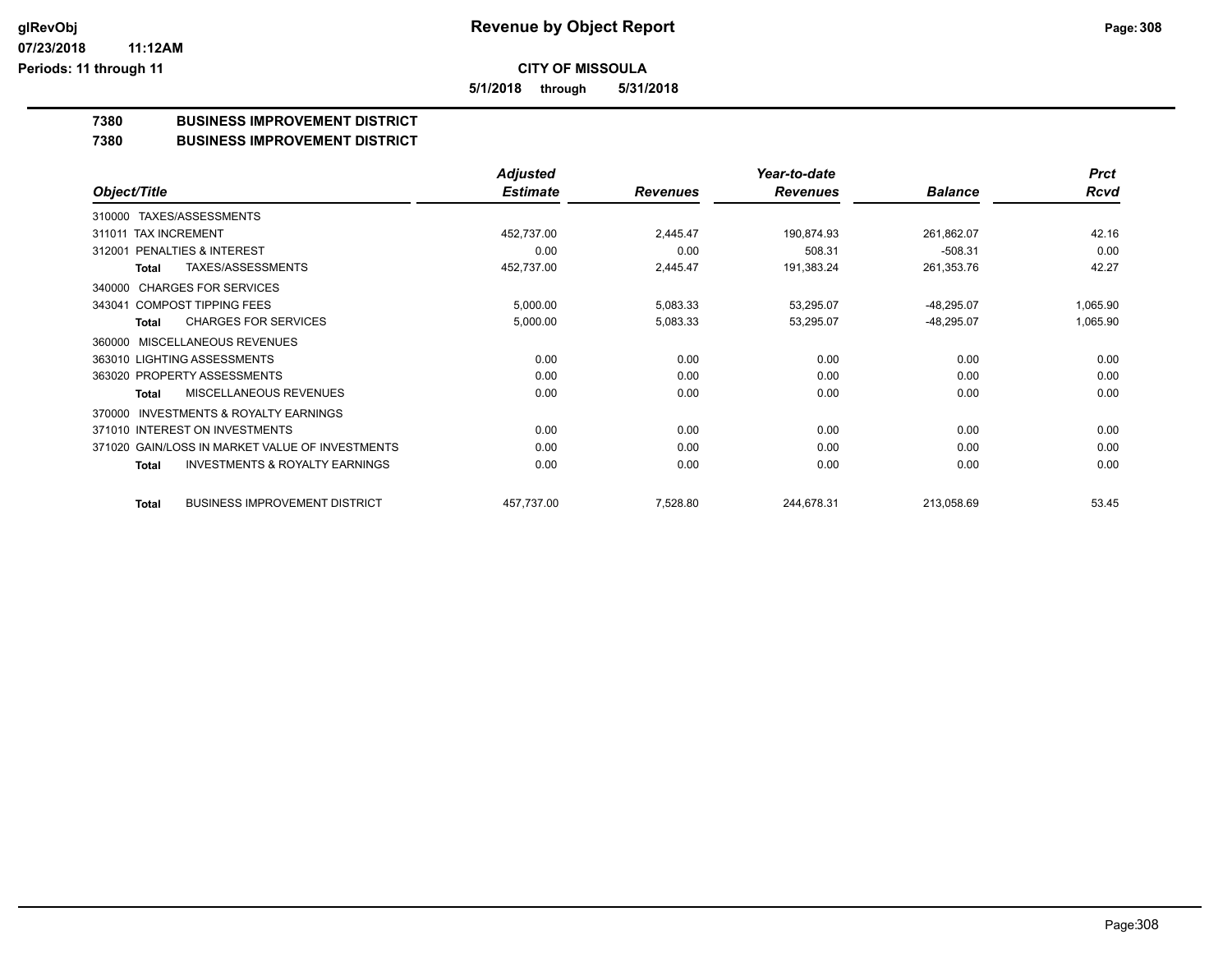**5/1/2018 through 5/31/2018**

## **7380 BUSINESS IMPROVEMENT DISTRICT**

|                                                           | <b>Adjusted</b> |                 | Year-to-date    |                | <b>Prct</b> |
|-----------------------------------------------------------|-----------------|-----------------|-----------------|----------------|-------------|
| Object/Title                                              | <b>Estimate</b> | <b>Revenues</b> | <b>Revenues</b> | <b>Balance</b> | <b>Rcvd</b> |
| TAXES/ASSESSMENTS<br>310000                               |                 |                 |                 |                |             |
| 311011 TAX INCREMENT                                      | 452,737.00      | 2,445.47        | 190,874.93      | 261,862.07     | 42.16       |
| 312001 PENALTIES & INTEREST                               | 0.00            | 0.00            | 508.31          | $-508.31$      | 0.00        |
| TAXES/ASSESSMENTS<br>Total                                | 452,737.00      | 2,445.47        | 191,383.24      | 261,353.76     | 42.27       |
| 340000 CHARGES FOR SERVICES                               |                 |                 |                 |                |             |
| 343041 COMPOST TIPPING FEES                               | 5,000.00        | 5,083.33        | 53,295.07       | $-48,295.07$   | 1,065.90    |
| <b>CHARGES FOR SERVICES</b><br>Total                      | 5,000.00        | 5,083.33        | 53,295.07       | $-48,295.07$   | 1,065.90    |
| MISCELLANEOUS REVENUES<br>360000                          |                 |                 |                 |                |             |
| 363010 LIGHTING ASSESSMENTS                               | 0.00            | 0.00            | 0.00            | 0.00           | 0.00        |
| 363020 PROPERTY ASSESSMENTS                               | 0.00            | 0.00            | 0.00            | 0.00           | 0.00        |
| <b>MISCELLANEOUS REVENUES</b><br>Total                    | 0.00            | 0.00            | 0.00            | 0.00           | 0.00        |
| <b>INVESTMENTS &amp; ROYALTY EARNINGS</b><br>370000       |                 |                 |                 |                |             |
| 371010 INTEREST ON INVESTMENTS                            | 0.00            | 0.00            | 0.00            | 0.00           | 0.00        |
| 371020 GAIN/LOSS IN MARKET VALUE OF INVESTMENT            | 0.00            | 0.00            | 0.00            | 0.00           | 0.00        |
| <b>INVESTMENTS &amp; ROYALTY EARNINGS</b><br><b>Total</b> | 0.00            | 0.00            | 0.00            | 0.00           | 0.00        |
| <b>BUSINESS IMPROVEMENT DISTRICT</b><br><b>Total</b>      | 457,737.00      | 7,528.80        | 244,678.31      | 213,058.69     | 53.45       |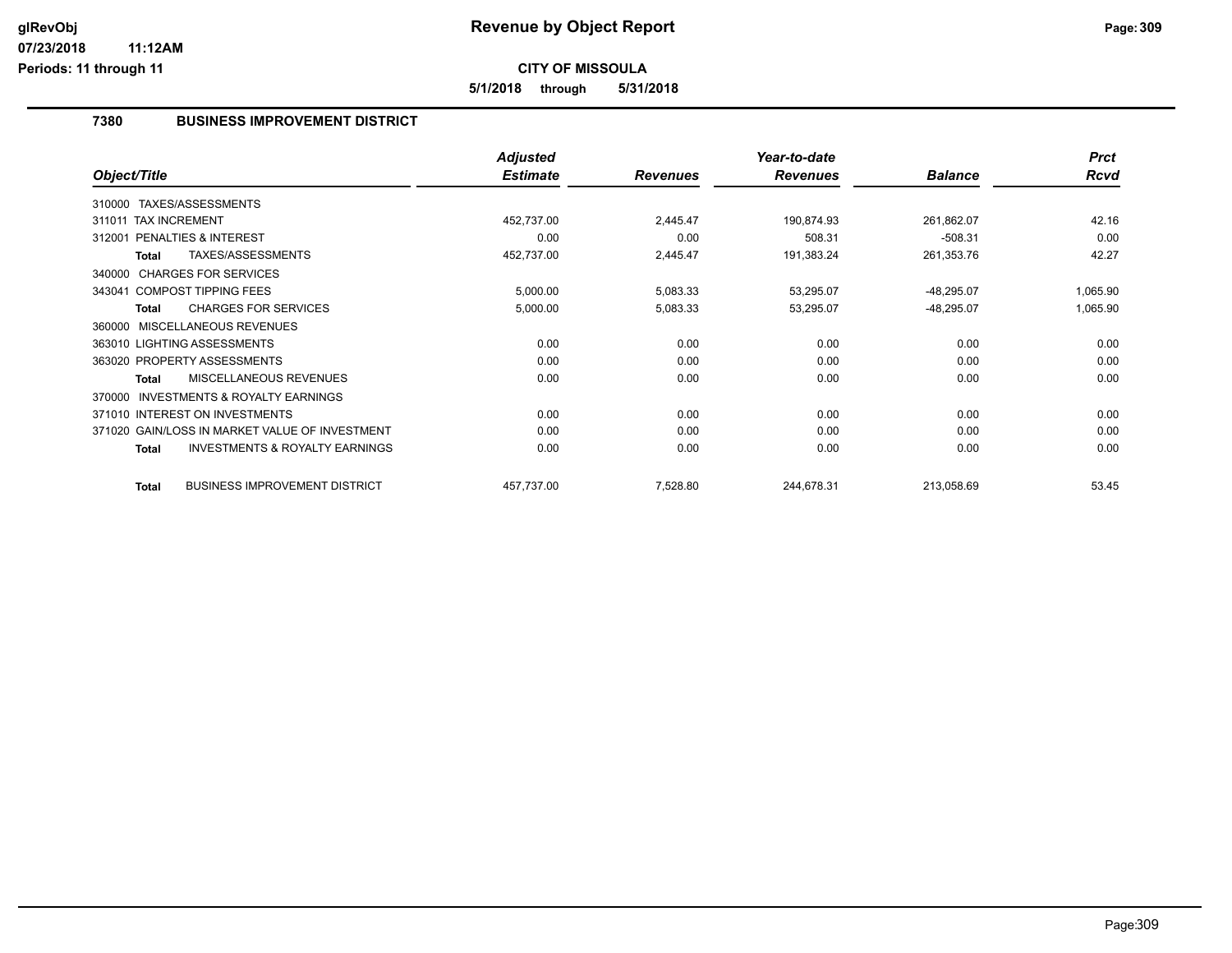**Periods: 11 through 11**

**CITY OF MISSOULA**

**5/1/2018 through 5/31/2018**

# **7381 TOURISM BUSINESS IMPROVEMENT DISTRICT**

# **7381 TOURISM BUSINESS IMPROVEMENT DISTRICT**

|                                                     | <b>Adjusted</b> |                 | Year-to-date    |                | <b>Prct</b> |
|-----------------------------------------------------|-----------------|-----------------|-----------------|----------------|-------------|
| Object/Title                                        | <b>Estimate</b> | <b>Revenues</b> | <b>Revenues</b> | <b>Balance</b> | <b>Rcvd</b> |
| 310000 TAXES/ASSESSMENTS                            |                 |                 |                 |                |             |
| 314100 TBID REVENUE                                 | 837,644.00      | 0.00            | 0.00            | 837,644.00     | 0.00        |
| TAXES/ASSESSMENTS<br>Total                          | 837,644.00      | 0.00            | 0.00            | 837,644.00     | 0.00        |
| 370000 INVESTMENTS & ROYALTY EARNINGS               |                 |                 |                 |                |             |
| 371010 INTEREST ON INVESTMENTS                      | 0.00            | 0.00            | 0.00            | 0.00           | 0.00        |
| <b>INVESTMENTS &amp; ROYALTY EARNINGS</b><br>Total  | 0.00            | 0.00            | 0.00            | 0.00           | 0.00        |
| TOURISM BUSINESS IMPROVEMENT DISTRI<br><b>Total</b> | 837.644.00      | 0.00            | 0.00            | 837.644.00     | 0.00        |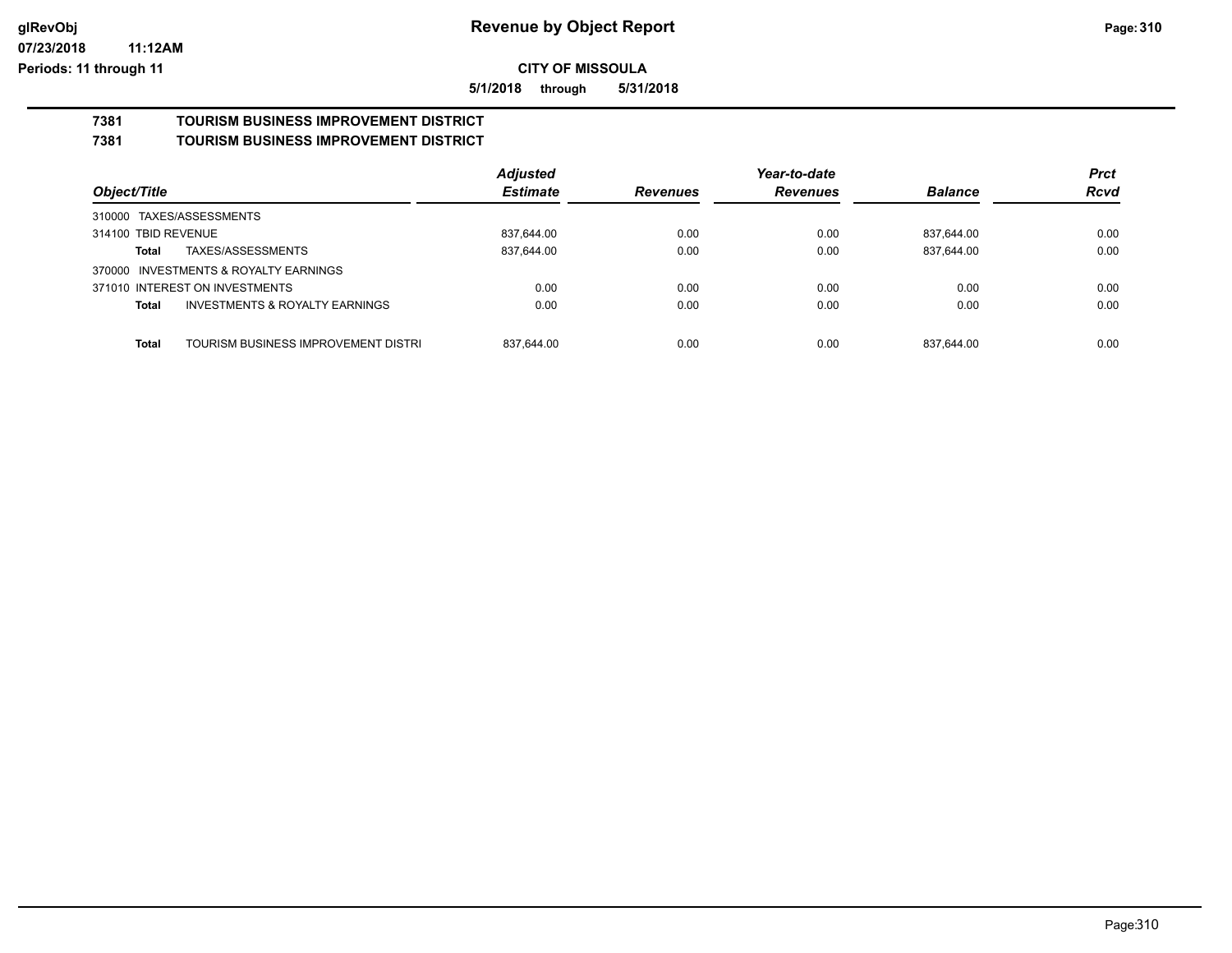**5/1/2018 through 5/31/2018**

## **7381 TOURISM BUSINESS IMPROVEMENT DISTRICT**

| Object/Title                          |                                           | <b>Adjusted</b><br><b>Estimate</b> | <b>Revenues</b> | Year-to-date<br><b>Revenues</b> | <b>Balance</b> | <b>Prct</b><br><b>Rcvd</b> |
|---------------------------------------|-------------------------------------------|------------------------------------|-----------------|---------------------------------|----------------|----------------------------|
| TAXES/ASSESSMENTS<br>310000           |                                           |                                    |                 |                                 |                |                            |
| 314100 TBID REVENUE                   |                                           | 837,644.00                         | 0.00            | 0.00                            | 837,644.00     | 0.00                       |
| TAXES/ASSESSMENTS<br><b>Total</b>     |                                           | 837,644.00                         | 0.00            | 0.00                            | 837,644.00     | 0.00                       |
| 370000 INVESTMENTS & ROYALTY EARNINGS |                                           |                                    |                 |                                 |                |                            |
| 371010 INTEREST ON INVESTMENTS        |                                           | 0.00                               | 0.00            | 0.00                            | 0.00           | 0.00                       |
| <b>Total</b>                          | <b>INVESTMENTS &amp; ROYALTY EARNINGS</b> | 0.00                               | 0.00            | 0.00                            | 0.00           | 0.00                       |
|                                       |                                           |                                    |                 |                                 |                |                            |
| <b>Total</b>                          | TOURISM BUSINESS IMPROVEMENT DISTR        | 837.644.00                         | 0.00            | 0.00                            | 837.644.00     | 0.00                       |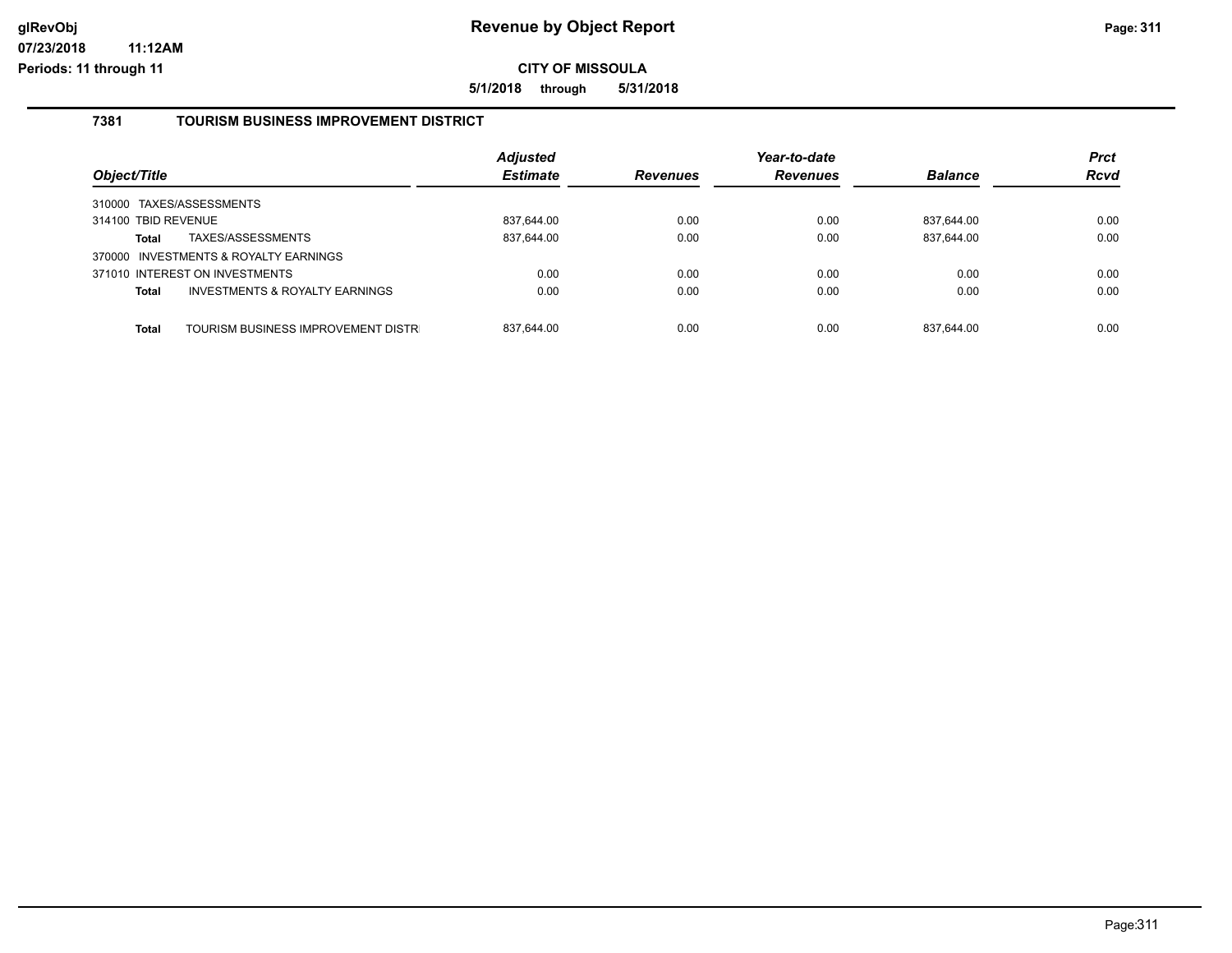**5/1/2018 through 5/31/2018**

**7382 5.75M TIF RESERVE**

**7382 5.75M TIF RESERVE**

|                                         | <b>Adjusted</b> |                 | Year-to-date    |                | <b>Prct</b> |
|-----------------------------------------|-----------------|-----------------|-----------------|----------------|-------------|
| Object/Title                            | <b>Estimate</b> | <b>Revenues</b> | <b>Revenues</b> | <b>Balance</b> | <b>Rcvd</b> |
| 370000 INVESTMENTS & ROYALTY EARNINGS   |                 |                 |                 |                |             |
| 371010 INTEREST ON INVESTMENTS          | 0.00            | 0.00            | 0.00            | 0.00           | 0.00        |
| INVESTMENTS & ROYALTY EARNINGS<br>Total | 0.00            | 0.00            | 0.00            | 0.00           | 0.00        |
| 380000 OTHER FINANCING SOURCES          |                 |                 |                 |                |             |
| 381025 REVENUE BOND PROCEEDS            | 0.00            | 0.00            | 0.00            | 0.00           | 0.00        |
| 383014 TRANS FR MRA                     | 0.00            | 0.00            | 0.00            | 0.00           | 0.00        |
| 383040 TRANSFER FROM CITY GRANTS        | 0.00            | 0.00            | 0.00            | 0.00           | 0.00        |
| OTHER FINANCING SOURCES<br>Total        | 0.00            | 0.00            | 0.00            | 0.00           | 0.00        |
|                                         |                 |                 |                 |                |             |
| 5.75M TIF RESERVE<br><b>Total</b>       | 0.00            | 0.00            | 0.00            | 0.00           | 0.00        |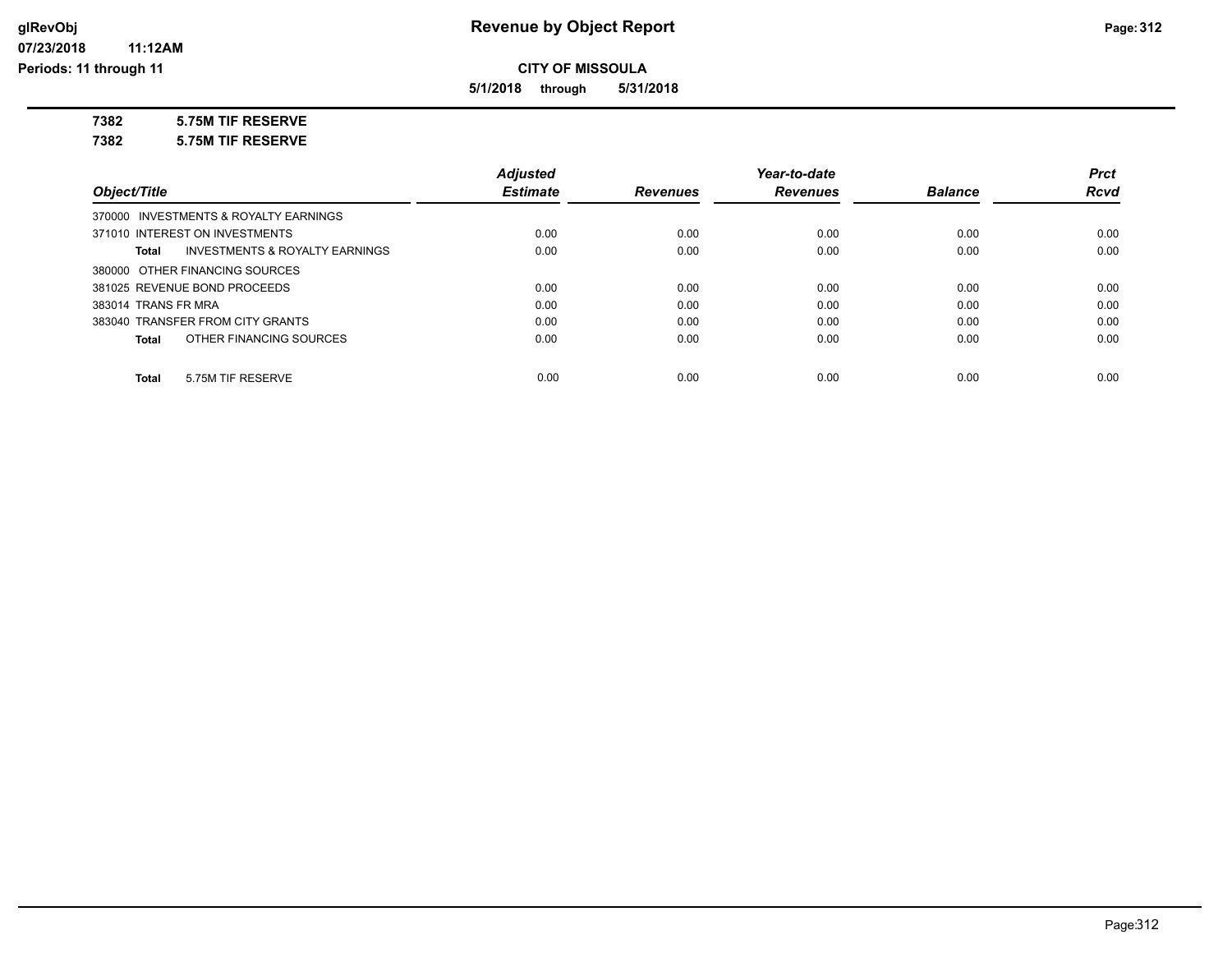**5/1/2018 through 5/31/2018**

#### **7382 5.75M TIF RESERVE**

|                                                           | <b>Adiusted</b> |                 | Year-to-date    |                | <b>Prct</b> |
|-----------------------------------------------------------|-----------------|-----------------|-----------------|----------------|-------------|
| Obiect/Title                                              | <b>Estimate</b> | <b>Revenues</b> | <b>Revenues</b> | <b>Balance</b> | <b>Rcvd</b> |
| 370000 INVESTMENTS & ROYALTY EARNINGS                     |                 |                 |                 |                |             |
| 371010 INTEREST ON INVESTMENTS                            | 0.00            | 0.00            | 0.00            | 0.00           | 0.00        |
| <b>INVESTMENTS &amp; ROYALTY EARNINGS</b><br><b>Total</b> | 0.00            | 0.00            | 0.00            | 0.00           | 0.00        |
| 380000 OTHER FINANCING SOURCES                            |                 |                 |                 |                |             |
| 381025 REVENUE BOND PROCEEDS                              | 0.00            | 0.00            | 0.00            | 0.00           | 0.00        |
| 383014 TRANS FR MRA                                       | 0.00            | 0.00            | 0.00            | 0.00           | 0.00        |
| 383040 TRANSFER FROM CITY GRANTS                          | 0.00            | 0.00            | 0.00            | 0.00           | 0.00        |
| OTHER FINANCING SOURCES<br><b>Total</b>                   | 0.00            | 0.00            | 0.00            | 0.00           | 0.00        |
|                                                           |                 |                 |                 |                |             |
| 5.75M TIF RESERVE<br><b>Total</b>                         | 0.00            | 0.00            | 0.00            | 0.00           | 0.00        |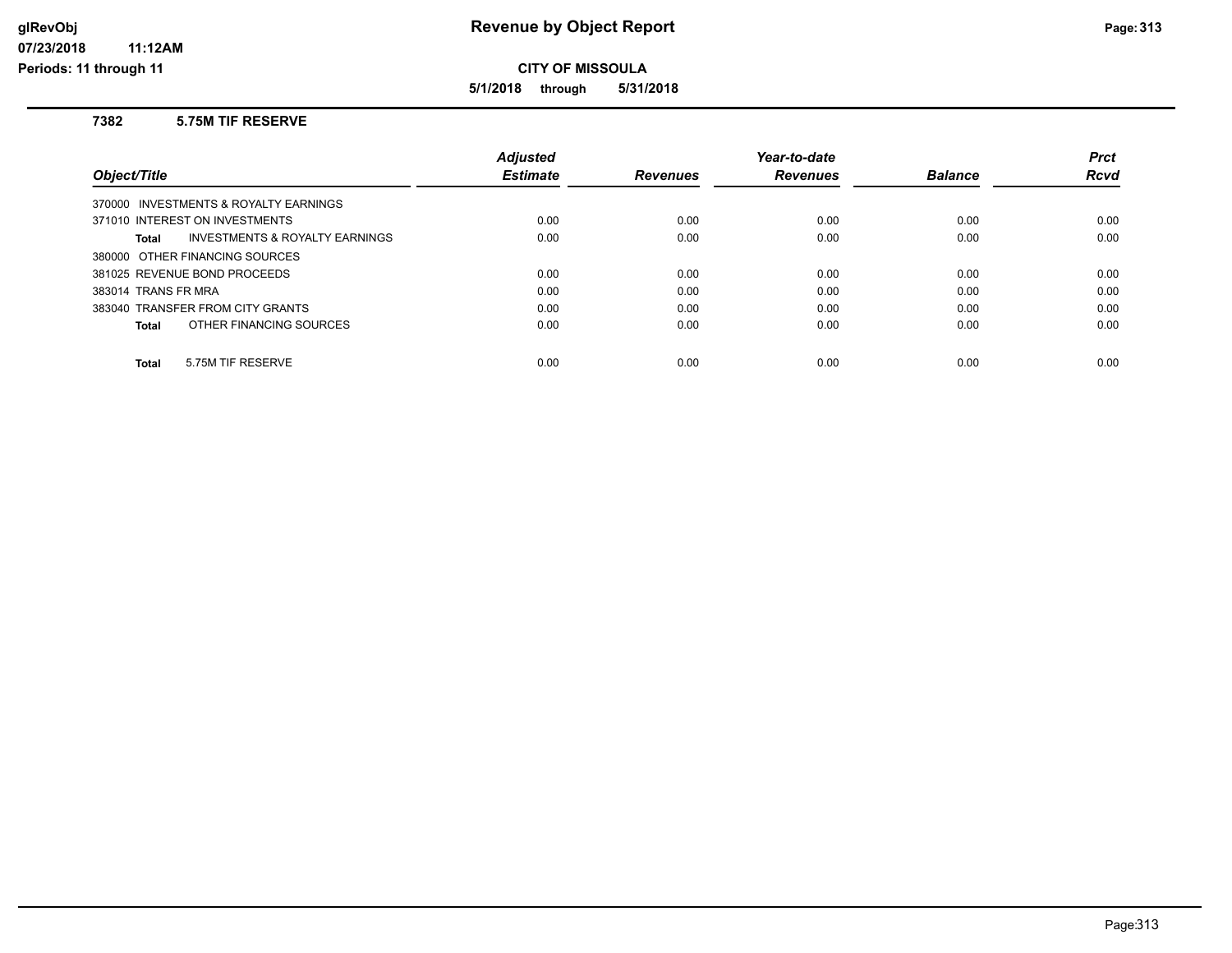**5/1/2018 through 5/31/2018**

**7383 RIVERFRONT TRIANGLE URD**

**7383 RIVERFRONT TRIANGLE URD**

|                                                           | <b>Adjusted</b> |                 | Year-to-date    |                | <b>Prct</b> |
|-----------------------------------------------------------|-----------------|-----------------|-----------------|----------------|-------------|
| Object/Title                                              | <b>Estimate</b> | <b>Revenues</b> | <b>Revenues</b> | <b>Balance</b> | <b>Rcvd</b> |
| TAXES/ASSESSMENTS<br>310000                               |                 |                 |                 |                |             |
| 311011 TAX INCREMENT                                      | 0.00            | 0.00            | 70,273.54       | $-70,273.54$   | 0.00        |
| 312001 PENALTIES & INTEREST                               | 0.00            | 0.00            | 43.52           | $-43.52$       | 0.00        |
| TAXES/ASSESSMENTS<br><b>Total</b>                         | 0.00            | 0.00            | 70,317.06       | $-70,317.06$   | 0.00        |
| INTERGOVERNMENTAL REVENUES<br>330000                      |                 |                 |                 |                |             |
| 335210 PERSONAL PROPERTY TAX REIMBURSEMENT                | 9,316.00        | 0.00            | 4,657.92        | 4,658.08       | 50.00       |
| INTERGOVERNMENTAL REVENUES<br><b>Total</b>                | 9,316.00        | 0.00            | 4,657.92        | 4,658.08       | 50.00       |
| INVESTMENTS & ROYALTY EARNINGS<br>370000                  |                 |                 |                 |                |             |
| 371010 INTEREST ON INVESTMENTS                            | 0.00            | 0.00            | 0.00            | 0.00           | 0.00        |
| <b>INVESTMENTS &amp; ROYALTY EARNINGS</b><br><b>Total</b> | 0.00            | 0.00            | 0.00            | 0.00           | 0.00        |
| OTHER FINANCING SOURCES<br>380000                         |                 |                 |                 |                |             |
| 381010 BOND PROCEEDS                                      | 1,512,105.00    | 0.00            | 0.00            | 1,512,105.00   | 0.00        |
| OTHER FINANCING SOURCES<br><b>Total</b>                   | 1,512,105.00    | 0.00            | 0.00            | 1,512,105.00   | 0.00        |
| RIVERFRONT TRIANGLE URD<br><b>Total</b>                   | 1,521,421.00    | 0.00            | 74,974.98       | 1,446,446.02   | 4.93        |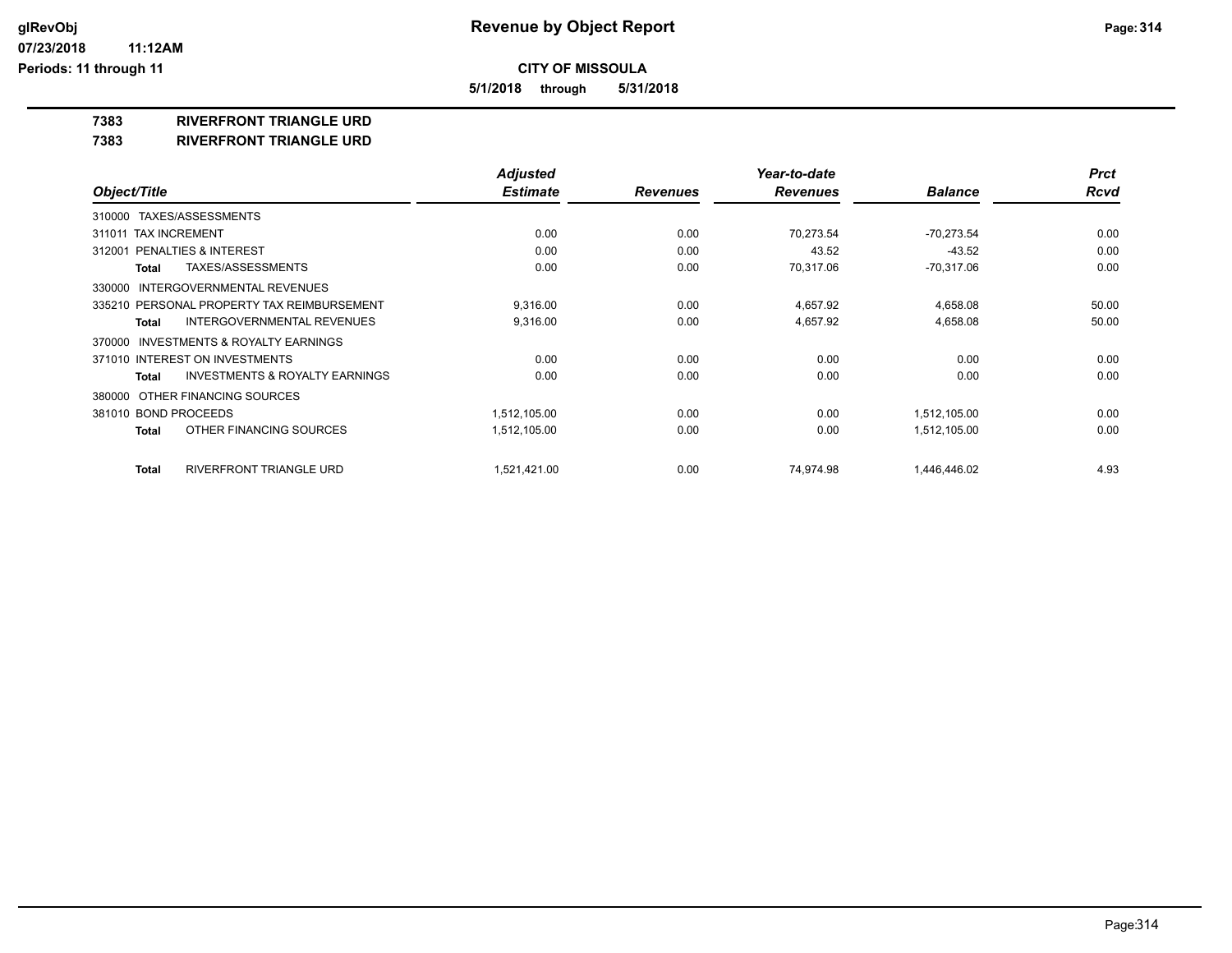**Periods: 11 through 11**

**CITY OF MISSOULA**

**5/1/2018 through 5/31/2018**

## **7383 RIVERFRONT TRIANGLE URD**

|                                                           | <b>Adjusted</b> |                 | Year-to-date    |                | <b>Prct</b> |
|-----------------------------------------------------------|-----------------|-----------------|-----------------|----------------|-------------|
| Object/Title                                              | <b>Estimate</b> | <b>Revenues</b> | <b>Revenues</b> | <b>Balance</b> | <b>Rcvd</b> |
| 310000 TAXES/ASSESSMENTS                                  |                 |                 |                 |                |             |
| 311011 TAX INCREMENT                                      | 0.00            | 0.00            | 70,273.54       | $-70,273.54$   | 0.00        |
| 312001 PENALTIES & INTEREST                               | 0.00            | 0.00            | 43.52           | $-43.52$       | 0.00        |
| TAXES/ASSESSMENTS<br><b>Total</b>                         | 0.00            | 0.00            | 70,317.06       | $-70,317.06$   | 0.00        |
| INTERGOVERNMENTAL REVENUES<br>330000                      |                 |                 |                 |                |             |
| 335210 PERSONAL PROPERTY TAX REIMBURSEMENT                | 9.316.00        | 0.00            | 4,657.92        | 4,658.08       | 50.00       |
| INTERGOVERNMENTAL REVENUES<br><b>Total</b>                | 9,316.00        | 0.00            | 4,657.92        | 4,658.08       | 50.00       |
| 370000 INVESTMENTS & ROYALTY EARNINGS                     |                 |                 |                 |                |             |
| 371010 INTEREST ON INVESTMENTS                            | 0.00            | 0.00            | 0.00            | 0.00           | 0.00        |
| <b>INVESTMENTS &amp; ROYALTY EARNINGS</b><br><b>Total</b> | 0.00            | 0.00            | 0.00            | 0.00           | 0.00        |
| 380000 OTHER FINANCING SOURCES                            |                 |                 |                 |                |             |
| 381010 BOND PROCEEDS                                      | 1,512,105.00    | 0.00            | 0.00            | 1,512,105.00   | 0.00        |
| OTHER FINANCING SOURCES<br><b>Total</b>                   | 1,512,105.00    | 0.00            | 0.00            | 1,512,105.00   | 0.00        |
| RIVERFRONT TRIANGLE URD<br><b>Total</b>                   | 1,521,421.00    | 0.00            | 74.974.98       | 1.446.446.02   | 4.93        |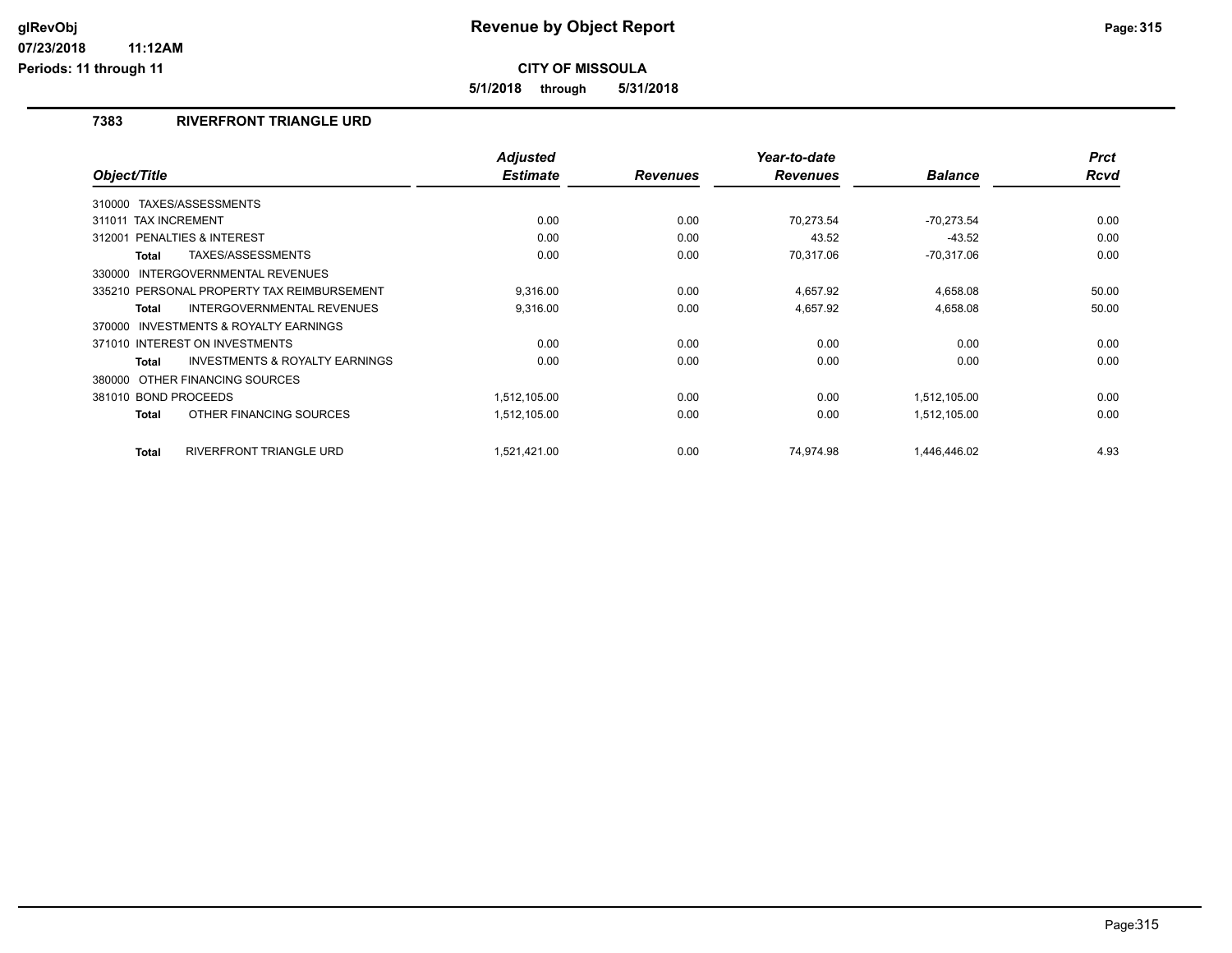**5/1/2018 through 5/31/2018**

## **7384 NRSS DEBT SERVICE CLEARING**

**7384 NRSS DEBT SERVICE CLEARING**

|                                                    | <b>Adjusted</b> |                 | Year-to-date    |                | <b>Prct</b> |
|----------------------------------------------------|-----------------|-----------------|-----------------|----------------|-------------|
| Object/Title                                       | <b>Estimate</b> | <b>Revenues</b> | <b>Revenues</b> | <b>Balance</b> | <b>Rcvd</b> |
| 310000 TAXES/ASSESSMENTS                           |                 |                 |                 |                |             |
| 311011 TAX INCREMENT                               | 60,183.00       | 6,892.45        | 457,287.85      | -397,104.85    | 759.83      |
| 312001 PENALTIES & INTEREST                        | 0.00            | 54.19           | 468.72          | $-468.72$      | 0.00        |
| TAXES/ASSESSMENTS<br>Total                         | 60,183.00       | 6,946.64        | 457,756.57      | $-397,573.57$  | 760.61      |
| 370000 INVESTMENTS & ROYALTY EARNINGS              |                 |                 |                 |                |             |
| 371010 INTEREST ON INVESTMENTS                     | 0.00            | 0.00            | 0.00            | 0.00           | 0.00        |
| <b>INVESTMENTS &amp; ROYALTY EARNINGS</b><br>Total | 0.00            | 0.00            | 0.00            | 0.00           | 0.00        |
| 380000 OTHER FINANCING SOURCES                     |                 |                 |                 |                |             |
| 383014 TRANS FR MRA                                | 0.00            | 0.00            | 0.00            | 0.00           | 0.00        |
| OTHER FINANCING SOURCES<br>Total                   | 0.00            | 0.00            | 0.00            | 0.00           | 0.00        |
| NRSS DEBT SERVICE CLEARING<br>Total                | 60.183.00       | 6.946.64        | 457.756.57      | -397.573.57    | 760.61      |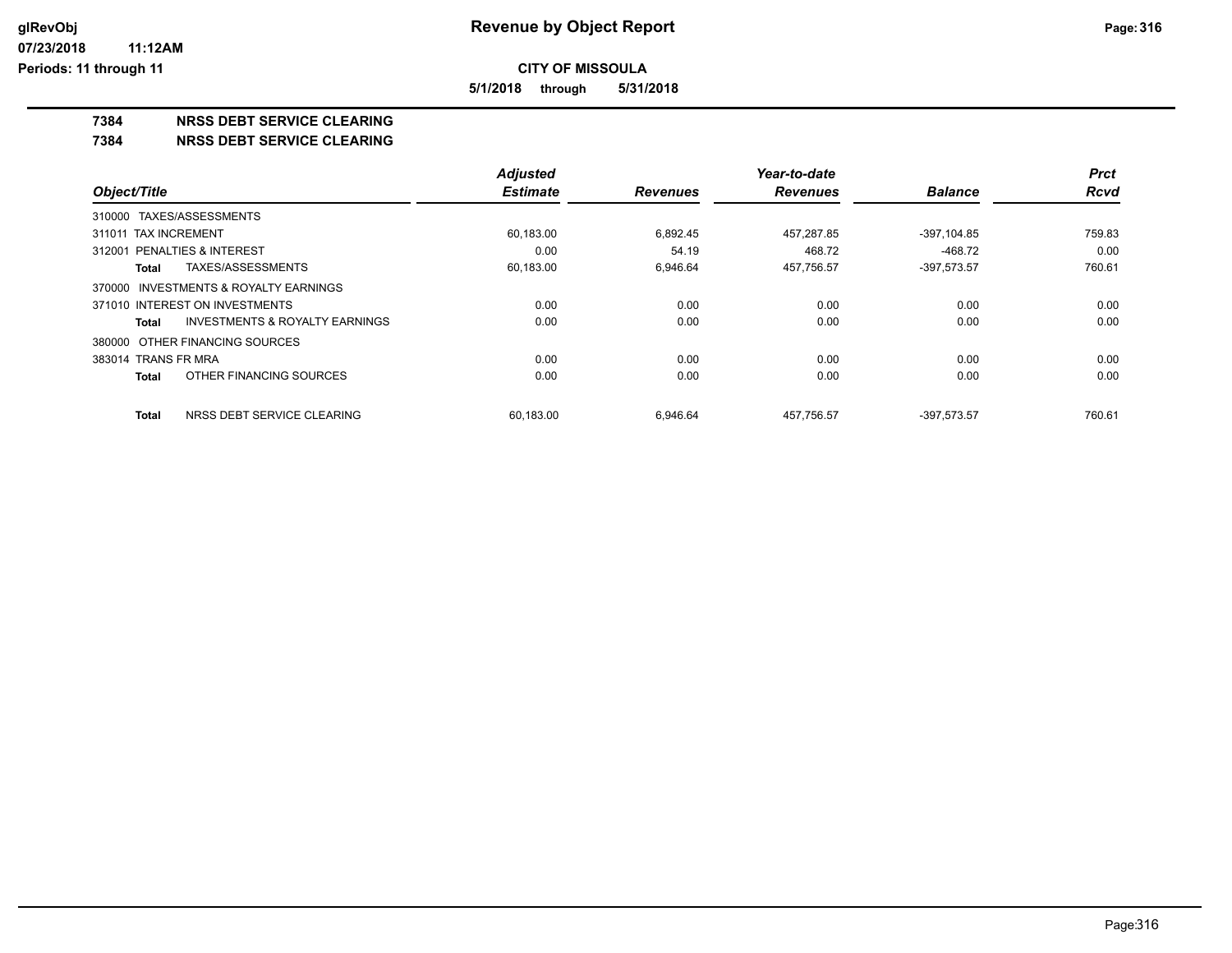**5/1/2018 through 5/31/2018**

## **7384 NRSS DEBT SERVICE CLEARING**

|                                                     | <b>Adjusted</b> |                 | Year-to-date    |                | <b>Prct</b> |
|-----------------------------------------------------|-----------------|-----------------|-----------------|----------------|-------------|
| Object/Title                                        | <b>Estimate</b> | <b>Revenues</b> | <b>Revenues</b> | <b>Balance</b> | Rcvd        |
| 310000 TAXES/ASSESSMENTS                            |                 |                 |                 |                |             |
| 311011 TAX INCREMENT                                | 60,183.00       | 6,892.45        | 457,287.85      | $-397, 104.85$ | 759.83      |
| 312001 PENALTIES & INTEREST                         | 0.00            | 54.19           | 468.72          | $-468.72$      | 0.00        |
| TAXES/ASSESSMENTS<br>Total                          | 60,183.00       | 6,946.64        | 457,756.57      | $-397,573.57$  | 760.61      |
| <b>INVESTMENTS &amp; ROYALTY EARNINGS</b><br>370000 |                 |                 |                 |                |             |
| 371010 INTEREST ON INVESTMENTS                      | 0.00            | 0.00            | 0.00            | 0.00           | 0.00        |
| <b>INVESTMENTS &amp; ROYALTY EARNINGS</b><br>Total  | 0.00            | 0.00            | 0.00            | 0.00           | 0.00        |
| 380000 OTHER FINANCING SOURCES                      |                 |                 |                 |                |             |
| 383014 TRANS FR MRA                                 | 0.00            | 0.00            | 0.00            | 0.00           | 0.00        |
| OTHER FINANCING SOURCES<br>Total                    | 0.00            | 0.00            | 0.00            | 0.00           | 0.00        |
| NRSS DEBT SERVICE CLEARING<br><b>Total</b>          | 60.183.00       | 6.946.64        | 457.756.57      | -397.573.57    | 760.61      |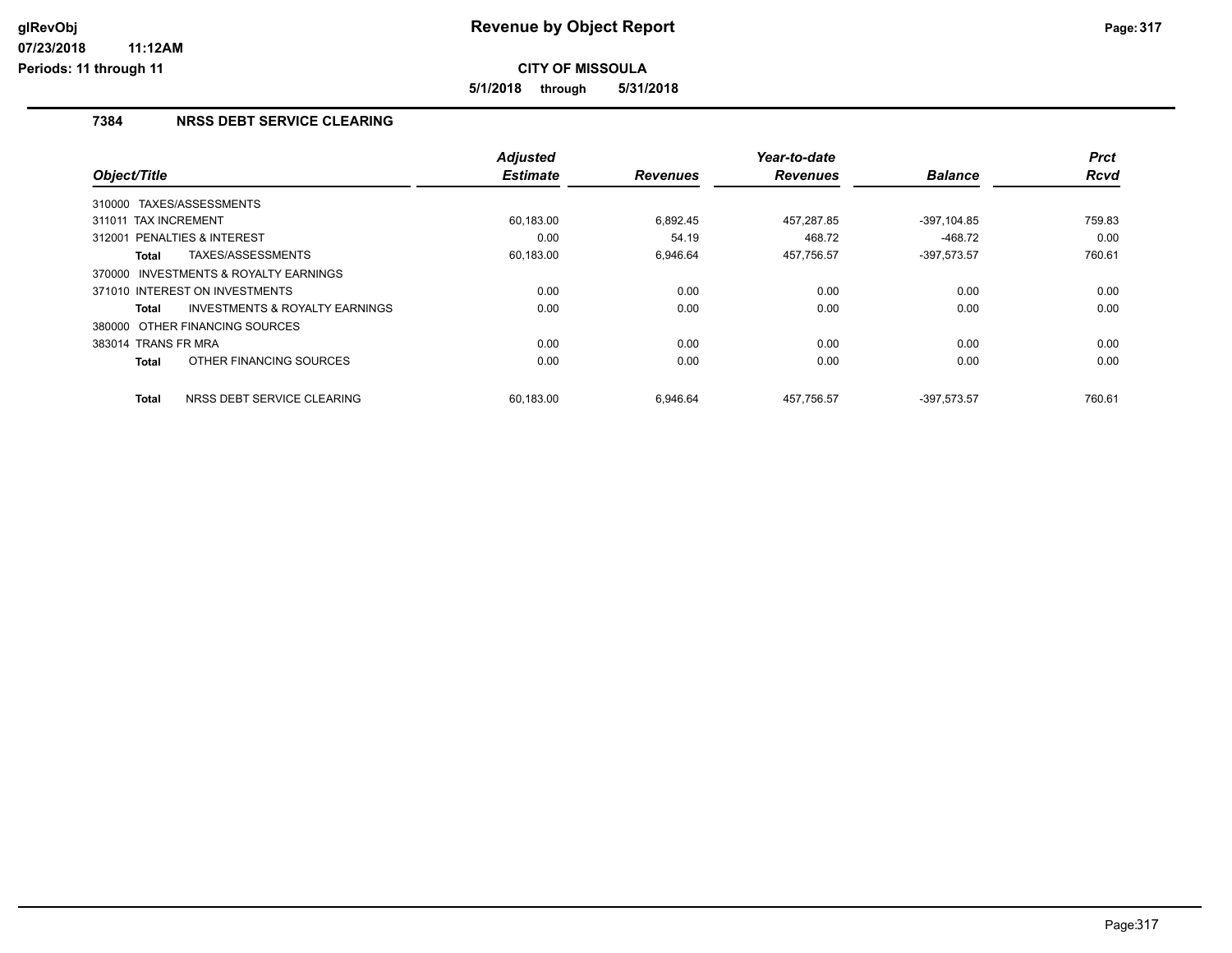**5/1/2018 through 5/31/2018**

**7385 FRONT STREET URD**

**7385 FRONT STREET URD**

|                            |                                            | <b>Adjusted</b> |                 | Year-to-date    |                | <b>Prct</b> |
|----------------------------|--------------------------------------------|-----------------|-----------------|-----------------|----------------|-------------|
| Object/Title               |                                            | <b>Estimate</b> | <b>Revenues</b> | <b>Revenues</b> | <b>Balance</b> | <b>Rcvd</b> |
| 310000 TAXES/ASSESSMENTS   |                                            |                 |                 |                 |                |             |
| 311011 TAX INCREMENT       |                                            | 0.00            | 0.00            | 0.00            | 0.00           | 0.00        |
| <b>Total</b>               | TAXES/ASSESSMENTS                          | 0.00            | 0.00            | 0.00            | 0.00           | 0.00        |
| 330000                     | INTERGOVERNMENTAL REVENUES                 |                 |                 |                 |                |             |
| 331056 MDT FEDERAL CMAQ    |                                            | 0.00            | 0.00            | 0.00            | 0.00           | 0.00        |
|                            | 335210 PERSONAL PROPERTY TAX REIMBURSEMENT | 0.00            | 0.00            | 0.00            | 0.00           | 0.00        |
| <b>Total</b>               | <b>INTERGOVERNMENTAL REVENUES</b>          | 0.00            | 0.00            | 0.00            | 0.00           | 0.00        |
|                            | 360000 MISCELLANEOUS REVENUES              |                 |                 |                 |                |             |
| 365000 DONATIONS           |                                            | 0.00            | 0.00            | 0.00            | 0.00           | 0.00        |
| <b>Total</b>               | <b>MISCELLANEOUS REVENUES</b>              | 0.00            | 0.00            | 0.00            | 0.00           | 0.00        |
| 370000                     | <b>INVESTMENTS &amp; ROYALTY EARNINGS</b>  |                 |                 |                 |                |             |
|                            | 371010 INTEREST ON INVESTMENTS             | 0.00            | 0.00            | 0.00            | 0.00           | 0.00        |
| <b>Total</b>               | <b>INVESTMENTS &amp; ROYALTY EARNINGS</b>  | 0.00            | 0.00            | 0.00            | 0.00           | 0.00        |
| 380000                     | OTHER FINANCING SOURCES                    |                 |                 |                 |                |             |
| 381010 BOND PROCEEDS       |                                            | 3,200,012.00    | 0.00            | 0.00            | 3,200,012.00   | 0.00        |
|                            | 381029 PARKING STRUCTURE BOND PROCEEDS     | 0.00            | 0.00            | 0.00            | 0.00           | 0.00        |
| 381071 WILMA NOTE PROCEEDS |                                            | 0.00            | 0.00            | 0.00            | 0.00           | 0.00        |
| 381072 FIB NOTE PROCEEDS   |                                            | 0.00            | 0.00            | 0.00            | 0.00           | 0.00        |
|                            | 383066 TRANSFER FROM WATER UTILITY         | 0.00            | 0.00            | 16.642.34       | $-16,642.34$   | 0.00        |
| 383067 TRANSFER FROM FSPS  |                                            | 79,623.00       | 0.00            | 0.00            | 79,623.00      | 0.00        |
|                            | 383068 TRANSFER FROM SUBORDINATE LIEN      | 0.00            | 0.00            | 0.00            | 0.00           | 0.00        |
| <b>Total</b>               | OTHER FINANCING SOURCES                    | 3,279,635.00    | 0.00            | 16,642.34       | 3,262,992.66   | 0.51        |
| <b>Total</b>               | <b>FRONT STREET URD</b>                    | 3,279,635.00    | 0.00            | 16,642.34       | 3,262,992.66   | 0.51        |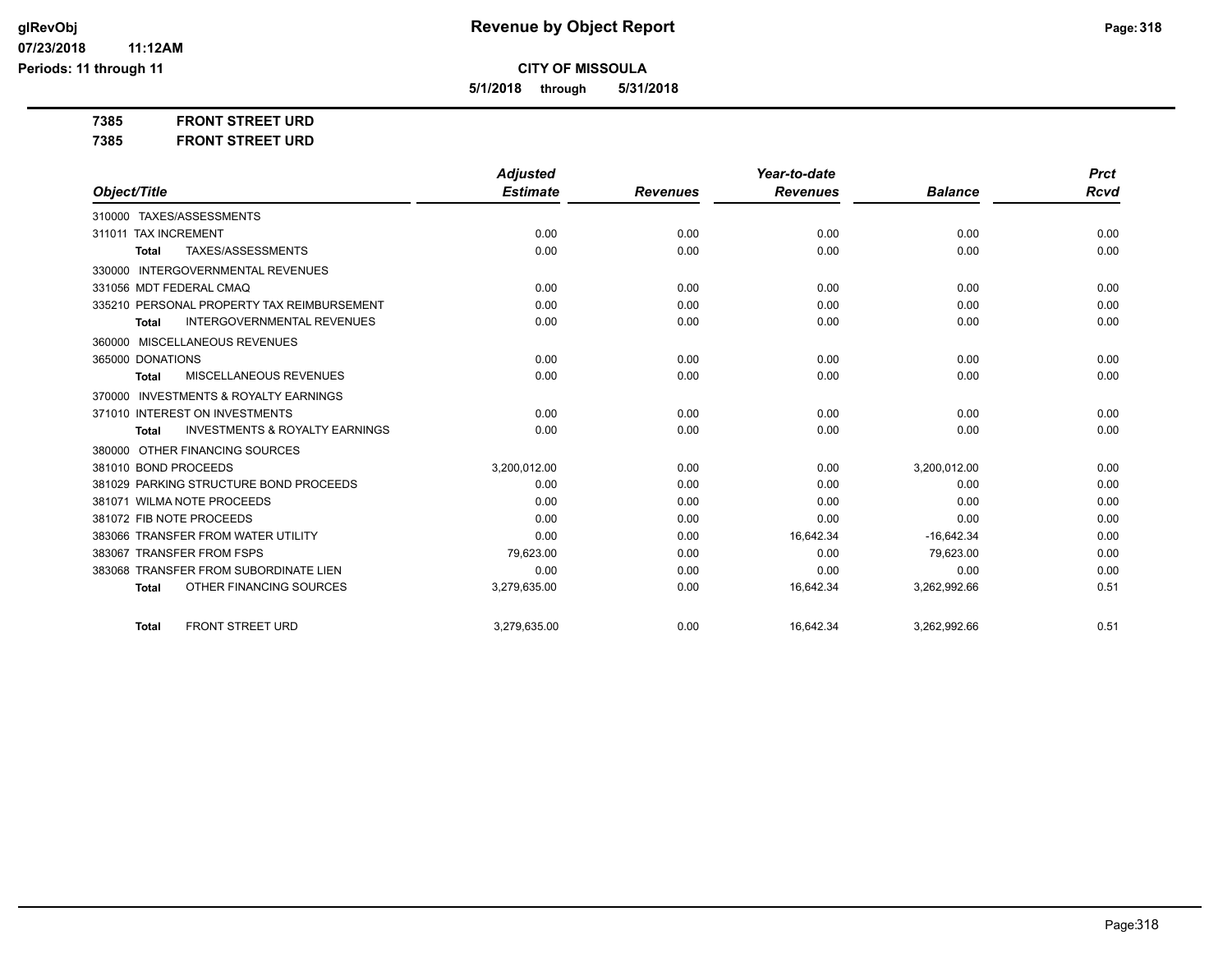**Periods: 11 through 11**

**CITY OF MISSOULA**

**5/1/2018 through 5/31/2018**

#### **7385 FRONT STREET URD**

**11:12AM**

|                                                           | <b>Adjusted</b> |                 | Year-to-date    |                | <b>Prct</b> |
|-----------------------------------------------------------|-----------------|-----------------|-----------------|----------------|-------------|
| Object/Title                                              | <b>Estimate</b> | <b>Revenues</b> | <b>Revenues</b> | <b>Balance</b> | <b>Rcvd</b> |
| 310000 TAXES/ASSESSMENTS                                  |                 |                 |                 |                |             |
| 311011 TAX INCREMENT                                      | 0.00            | 0.00            | 0.00            | 0.00           | 0.00        |
| TAXES/ASSESSMENTS<br><b>Total</b>                         | 0.00            | 0.00            | 0.00            | 0.00           | 0.00        |
| <b>INTERGOVERNMENTAL REVENUES</b><br>330000               |                 |                 |                 |                |             |
| 331056 MDT FEDERAL CMAQ                                   | 0.00            | 0.00            | 0.00            | 0.00           | 0.00        |
| 335210 PERSONAL PROPERTY TAX REIMBURSEMENT                | 0.00            | 0.00            | 0.00            | 0.00           | 0.00        |
| <b>INTERGOVERNMENTAL REVENUES</b><br><b>Total</b>         | 0.00            | 0.00            | 0.00            | 0.00           | 0.00        |
| 360000 MISCELLANEOUS REVENUES                             |                 |                 |                 |                |             |
| 365000 DONATIONS                                          | 0.00            | 0.00            | 0.00            | 0.00           | 0.00        |
| <b>MISCELLANEOUS REVENUES</b><br><b>Total</b>             | 0.00            | 0.00            | 0.00            | 0.00           | 0.00        |
| 370000 INVESTMENTS & ROYALTY EARNINGS                     |                 |                 |                 |                |             |
| 371010 INTEREST ON INVESTMENTS                            | 0.00            | 0.00            | 0.00            | 0.00           | 0.00        |
| <b>INVESTMENTS &amp; ROYALTY EARNINGS</b><br><b>Total</b> | 0.00            | 0.00            | 0.00            | 0.00           | 0.00        |
| 380000 OTHER FINANCING SOURCES                            |                 |                 |                 |                |             |
| 381010 BOND PROCEEDS                                      | 3,200,012.00    | 0.00            | 0.00            | 3,200,012.00   | 0.00        |
| 381029 PARKING STRUCTURE BOND PROCEEDS                    | 0.00            | 0.00            | 0.00            | 0.00           | 0.00        |
| 381071 WILMA NOTE PROCEEDS                                | 0.00            | 0.00            | 0.00            | 0.00           | 0.00        |
| 381072 FIB NOTE PROCEEDS                                  | 0.00            | 0.00            | 0.00            | 0.00           | 0.00        |
| 383066 TRANSFER FROM WATER UTILITY                        | 0.00            | 0.00            | 16,642.34       | $-16,642.34$   | 0.00        |
| 383067 TRANSFER FROM FSPS                                 | 79,623.00       | 0.00            | 0.00            | 79,623.00      | 0.00        |
| 383068 TRANSFER FROM SUBORDINATE LIEN                     | 0.00            | 0.00            | 0.00            | 0.00           | 0.00        |
| OTHER FINANCING SOURCES<br><b>Total</b>                   | 3,279,635.00    | 0.00            | 16,642.34       | 3,262,992.66   | 0.51        |
| <b>FRONT STREET URD</b><br><b>Total</b>                   | 3.279.635.00    | 0.00            | 16.642.34       | 3,262,992.66   | 0.51        |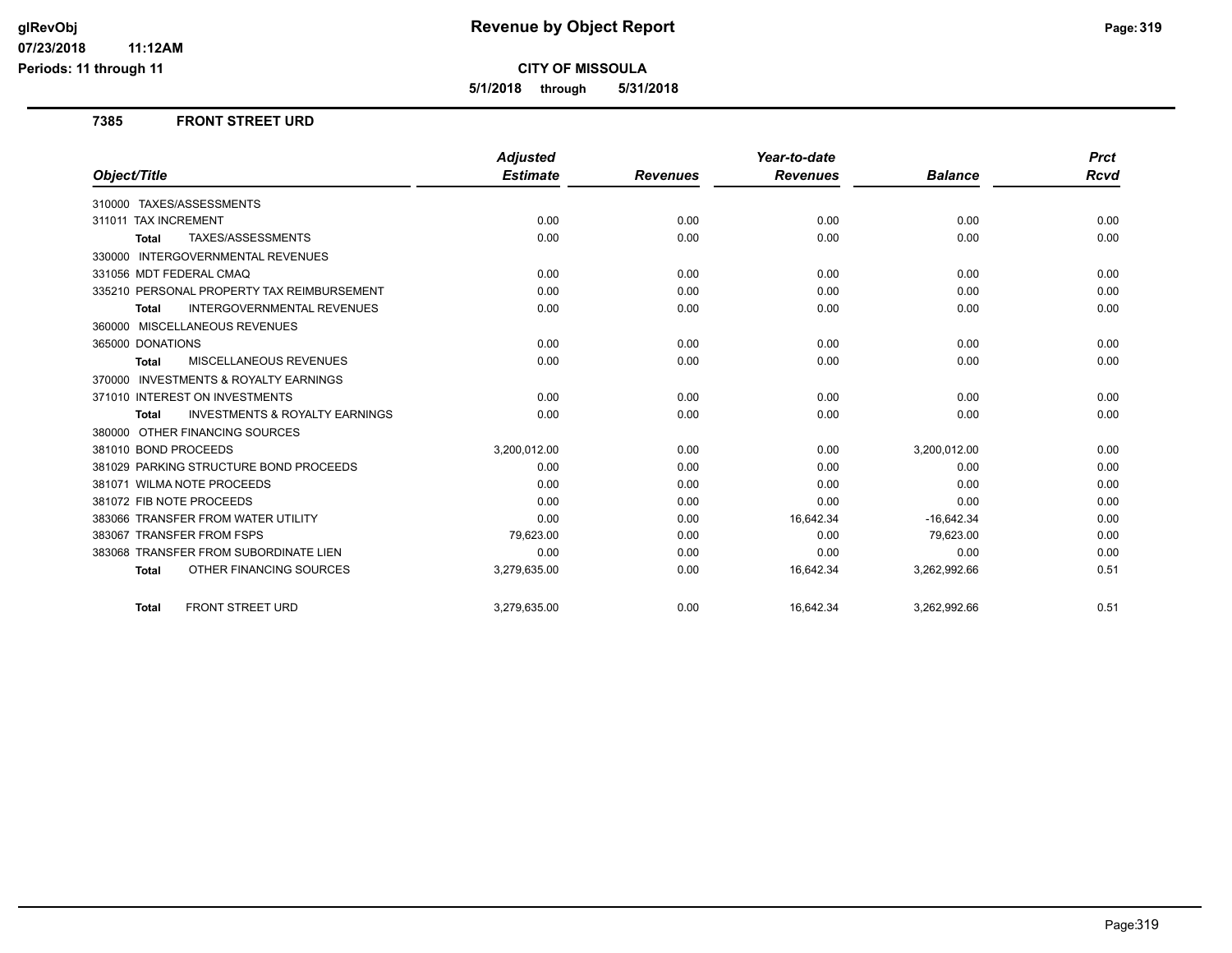**5/1/2018 through 5/31/2018**

## **7386 DEBT SERVICE-SAFEWAY/ST PAT 1.5M**

## **7386 DEBT SERVICE-SAFEWAY/ST PAT 1.5M**

|                                                     | <b>Adjusted</b> |                 | Year-to-date    |                | <b>Prct</b> |
|-----------------------------------------------------|-----------------|-----------------|-----------------|----------------|-------------|
| Object/Title                                        | <b>Estimate</b> | <b>Revenues</b> | <b>Revenues</b> | <b>Balance</b> | <b>Rcvd</b> |
| TAXES/ASSESSMENTS<br>310000                         |                 |                 |                 |                |             |
| 311011 TAX INCREMENT                                | 0.00            | 0.00            | 0.00            | 0.00           | 0.00        |
| TAXES/ASSESSMENTS<br>Total                          | 0.00            | 0.00            | 0.00            | 0.00           | 0.00        |
| MISCELLANEOUS REVENUES<br>360000                    |                 |                 |                 |                |             |
| 365000 DONATIONS                                    | 0.00            | 0.00            | 0.00            | 0.00           | 0.00        |
| MISCELLANEOUS REVENUES<br>Total                     | 0.00            | 0.00            | 0.00            | 0.00           | 0.00        |
| <b>INVESTMENTS &amp; ROYALTY EARNINGS</b><br>370000 |                 |                 |                 |                |             |
| 371010 INTEREST ON INVESTMENTS                      | 0.00            | 0.00            | 0.00            | 0.00           | 0.00        |
| <b>INVESTMENTS &amp; ROYALTY EARNINGS</b><br>Total  | 0.00            | 0.00            | 0.00            | 0.00           | 0.00        |
| OTHER FINANCING SOURCES<br>380000                   |                 |                 |                 |                |             |
| 383014 TRANS FR MRA                                 | 115,103.00      | 0.00            | 123,961.00      | $-8,858.00$    | 107.70      |
| 383037 TRANSFER - URD II                            | 0.00            | 0.00            | 0.00            | 0.00           | 0.00        |
| 384000 GUARANTOR REVENUE                            | 0.00            | 0.00            | 0.00            | 0.00           | 0.00        |
| OTHER FINANCING SOURCES<br>Total                    | 115,103.00      | 0.00            | 123,961.00      | $-8,858.00$    | 107.70      |
| DEBT SERVICE-SAFEWAY/ST PAT 1.5M<br>Total           | 115,103.00      | 0.00            | 123,961.00      | $-8,858.00$    | 107.70      |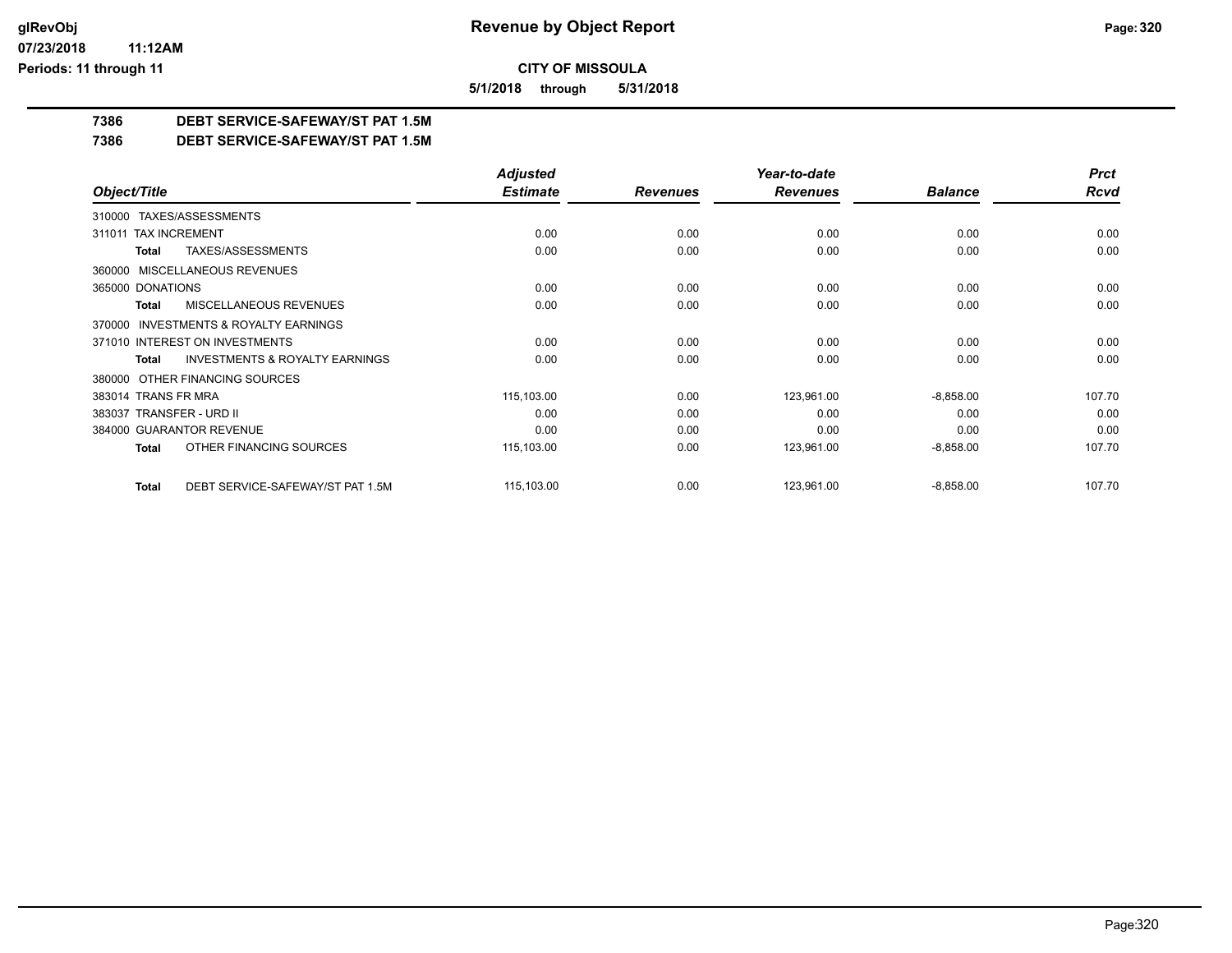**5/1/2018 through 5/31/2018**

## **7386 DEBT SERVICE-SAFEWAY/ST PAT 1.5M**

|                                                           | <b>Adjusted</b> |                 | Year-to-date    |                | <b>Prct</b> |
|-----------------------------------------------------------|-----------------|-----------------|-----------------|----------------|-------------|
| Object/Title                                              | <b>Estimate</b> | <b>Revenues</b> | <b>Revenues</b> | <b>Balance</b> | <b>Rcvd</b> |
| 310000 TAXES/ASSESSMENTS                                  |                 |                 |                 |                |             |
| <b>TAX INCREMENT</b><br>311011                            | 0.00            | 0.00            | 0.00            | 0.00           | 0.00        |
| TAXES/ASSESSMENTS<br><b>Total</b>                         | 0.00            | 0.00            | 0.00            | 0.00           | 0.00        |
| 360000 MISCELLANEOUS REVENUES                             |                 |                 |                 |                |             |
| 365000 DONATIONS                                          | 0.00            | 0.00            | 0.00            | 0.00           | 0.00        |
| <b>MISCELLANEOUS REVENUES</b><br>Total                    | 0.00            | 0.00            | 0.00            | 0.00           | 0.00        |
| <b>INVESTMENTS &amp; ROYALTY EARNINGS</b><br>370000       |                 |                 |                 |                |             |
| 371010 INTEREST ON INVESTMENTS                            | 0.00            | 0.00            | 0.00            | 0.00           | 0.00        |
| <b>INVESTMENTS &amp; ROYALTY EARNINGS</b><br><b>Total</b> | 0.00            | 0.00            | 0.00            | 0.00           | 0.00        |
| 380000 OTHER FINANCING SOURCES                            |                 |                 |                 |                |             |
| 383014 TRANS FR MRA                                       | 115,103.00      | 0.00            | 123,961.00      | $-8,858.00$    | 107.70      |
| 383037 TRANSFER - URD II                                  | 0.00            | 0.00            | 0.00            | 0.00           | 0.00        |
| 384000 GUARANTOR REVENUE                                  | 0.00            | 0.00            | 0.00            | 0.00           | 0.00        |
| OTHER FINANCING SOURCES<br>Total                          | 115,103.00      | 0.00            | 123,961.00      | $-8,858.00$    | 107.70      |
| DEBT SERVICE-SAFEWAY/ST PAT 1.5M<br><b>Total</b>          | 115,103.00      | 0.00            | 123,961.00      | $-8,858.00$    | 107.70      |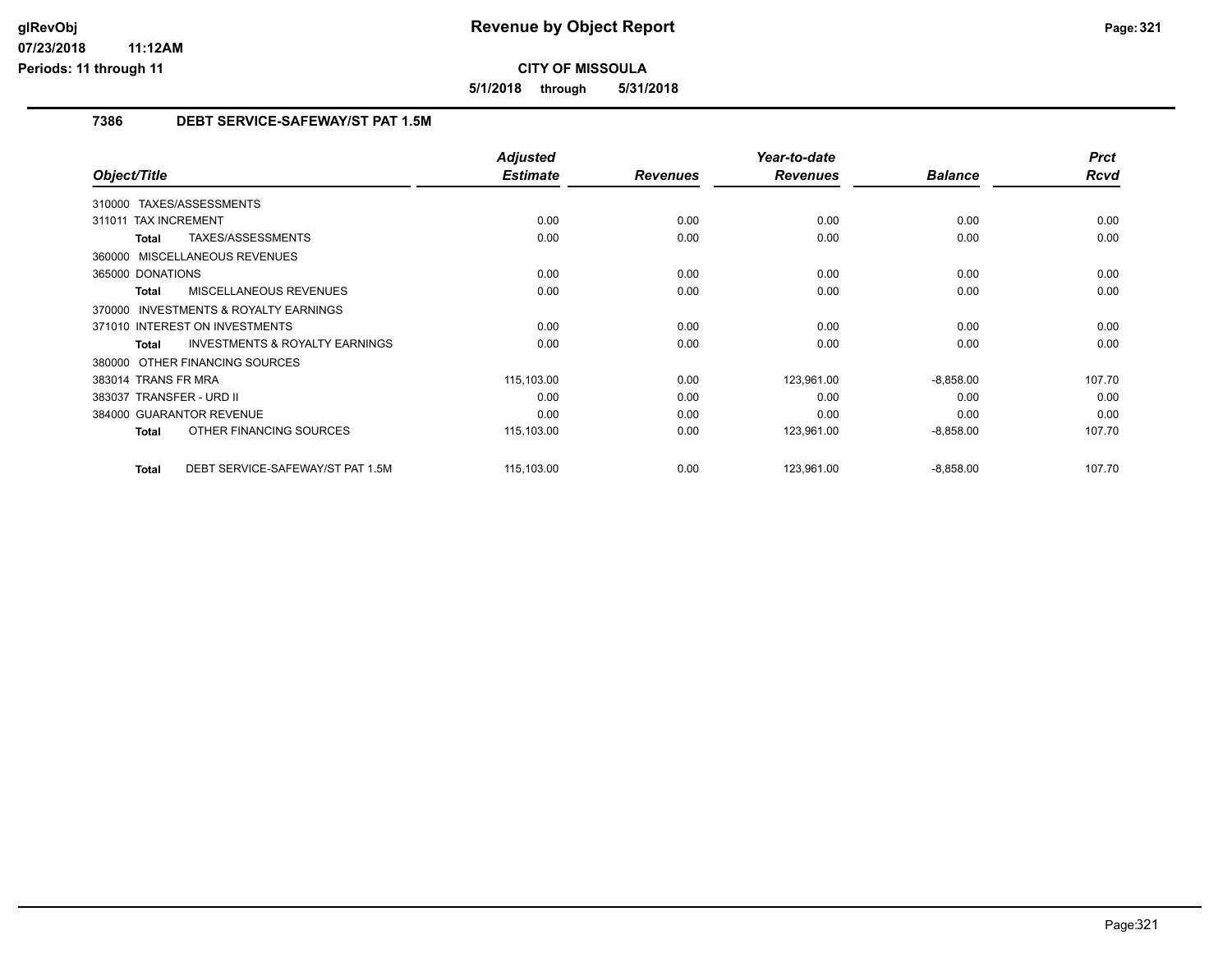**5/1/2018 through 5/31/2018**

# **7387 DEBT SERVICE-BROWNFIELD RLF 1.125M**

**7387 DEBT SERVICE-BROWNFIELD RLF 1.125M**

|                                                    | <b>Adjusted</b> |                 | Year-to-date    |                | <b>Prct</b> |
|----------------------------------------------------|-----------------|-----------------|-----------------|----------------|-------------|
| Object/Title                                       | <b>Estimate</b> | <b>Revenues</b> | <b>Revenues</b> | <b>Balance</b> | <b>Rcvd</b> |
| 310000 TAXES/ASSESSMENTS                           |                 |                 |                 |                |             |
| 311011 TAX INCREMENT                               | 0.00            | 0.00            | 0.00            | 0.00           | 0.00        |
| TAXES/ASSESSMENTS<br>Total                         | 0.00            | 0.00            | 0.00            | 0.00           | 0.00        |
| 370000 INVESTMENTS & ROYALTY EARNINGS              |                 |                 |                 |                |             |
| 371010 INTEREST ON INVESTMENTS                     | 0.00            | 0.00            | 0.00            | 0.00           | 0.00        |
| <b>INVESTMENTS &amp; ROYALTY EARNINGS</b><br>Total | 0.00            | 0.00            | 0.00            | 0.00           | 0.00        |
| 380000 OTHER FINANCING SOURCES                     |                 |                 |                 |                |             |
| 383014 TRANS FR MRA                                | 58,092.00       | 0.00            | 58.092.00       | 0.00           | 100.00      |
| 383016 TRANS FR TAX INCREMENT BOND                 | 0.00            | 0.00            | 0.00            | 0.00           | 0.00        |
| OTHER FINANCING SOURCES<br>Total                   | 58,092.00       | 0.00            | 58,092.00       | 0.00           | 100.00      |
| DEBT SERVICE-BROWNFIELD RLF 1.125M<br>Total        | 58.092.00       | 0.00            | 58.092.00       | 0.00           | 100.00      |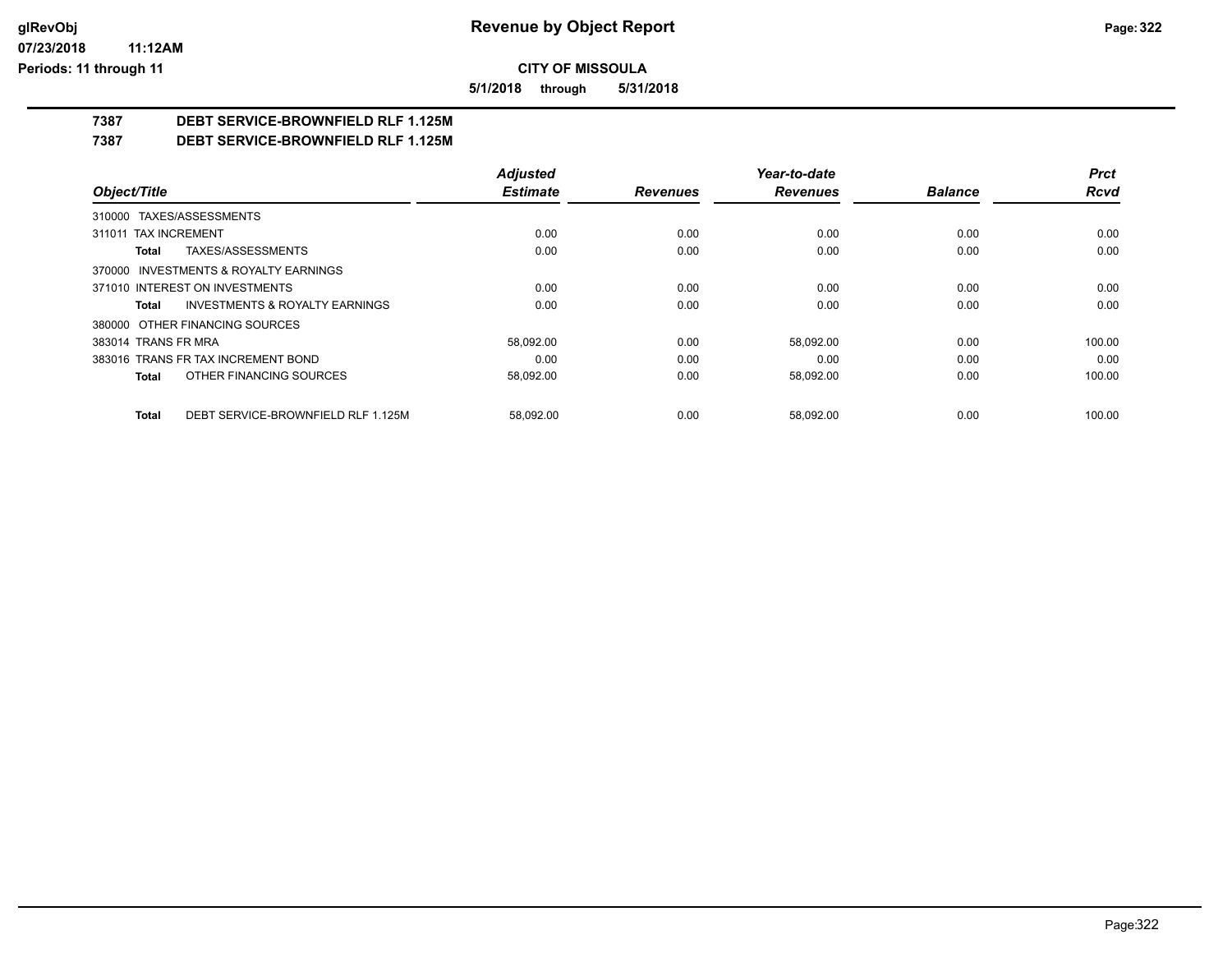**5/1/2018 through 5/31/2018**

## **7387 DEBT SERVICE-BROWNFIELD RLF 1.125M**

|                                                    | <b>Adjusted</b> |                 | Year-to-date    |                | <b>Prct</b> |
|----------------------------------------------------|-----------------|-----------------|-----------------|----------------|-------------|
| Object/Title                                       | <b>Estimate</b> | <b>Revenues</b> | <b>Revenues</b> | <b>Balance</b> | <b>Rcvd</b> |
| 310000 TAXES/ASSESSMENTS                           |                 |                 |                 |                |             |
| 311011 TAX INCREMENT                               | 0.00            | 0.00            | 0.00            | 0.00           | 0.00        |
| TAXES/ASSESSMENTS<br><b>Total</b>                  | 0.00            | 0.00            | 0.00            | 0.00           | 0.00        |
| 370000 INVESTMENTS & ROYALTY EARNINGS              |                 |                 |                 |                |             |
| 371010 INTEREST ON INVESTMENTS                     | 0.00            | 0.00            | 0.00            | 0.00           | 0.00        |
| <b>INVESTMENTS &amp; ROYALTY EARNINGS</b><br>Total | 0.00            | 0.00            | 0.00            | 0.00           | 0.00        |
| 380000 OTHER FINANCING SOURCES                     |                 |                 |                 |                |             |
| 383014 TRANS FR MRA                                | 58.092.00       | 0.00            | 58.092.00       | 0.00           | 100.00      |
| 383016 TRANS FR TAX INCREMENT BOND                 | 0.00            | 0.00            | 0.00            | 0.00           | 0.00        |
| OTHER FINANCING SOURCES<br>Total                   | 58.092.00       | 0.00            | 58.092.00       | 0.00           | 100.00      |
| DEBT SERVICE-BROWNFIELD RLF 1.125M<br><b>Total</b> | 58,092.00       | 0.00            | 58.092.00       | 0.00           | 100.00      |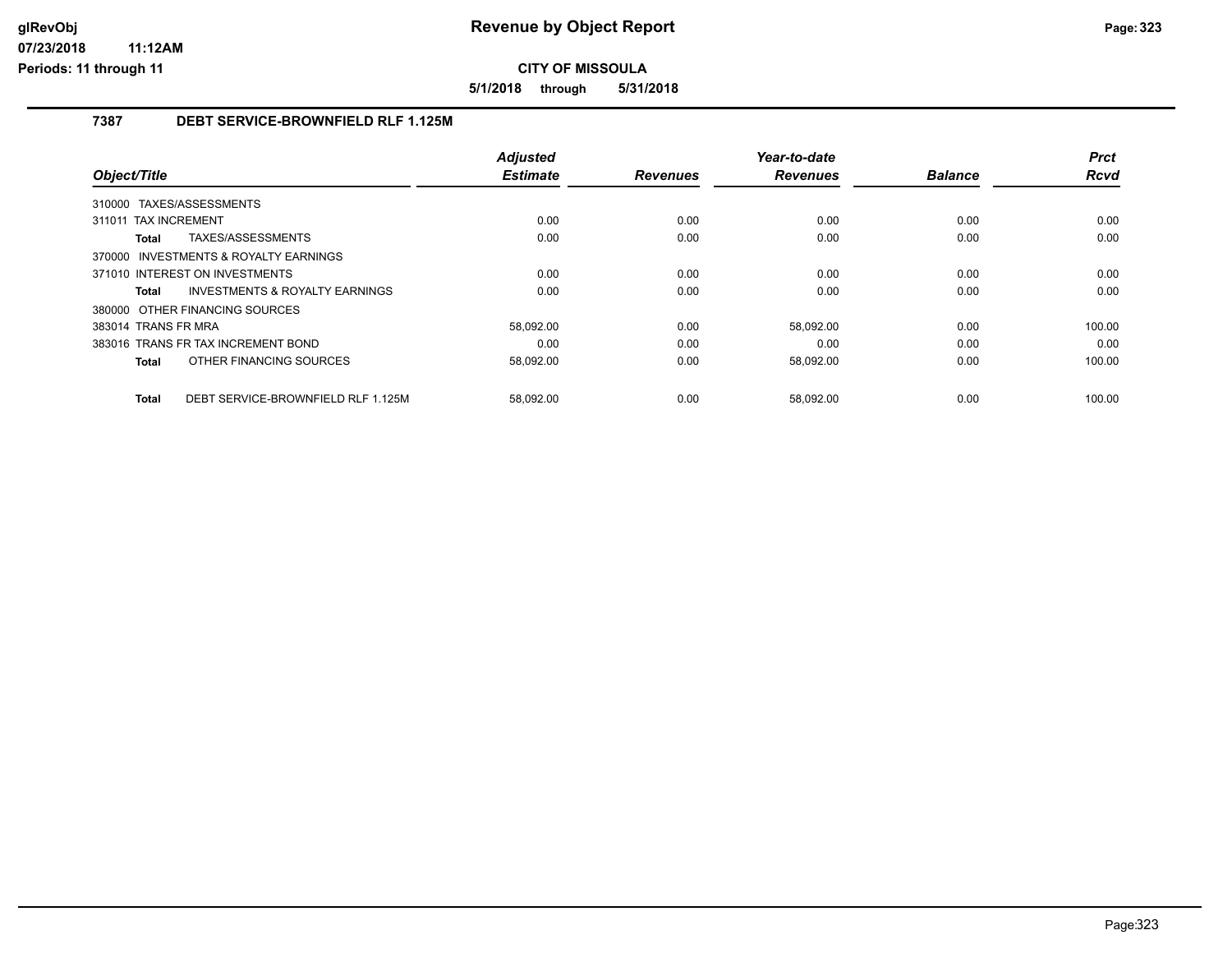**5/1/2018 through 5/31/2018**

**7388 RESERVE-3.6m TIF**

**7388 RESERVE-3.6m TIF**

|                                                    | <b>Adjusted</b> |                 | Year-to-date    |                | <b>Prct</b> |
|----------------------------------------------------|-----------------|-----------------|-----------------|----------------|-------------|
| Object/Title                                       | <b>Estimate</b> | <b>Revenues</b> | <b>Revenues</b> | <b>Balance</b> | Rcvd        |
| 370000 INVESTMENTS & ROYALTY EARNINGS              |                 |                 |                 |                |             |
| 371010 INTEREST ON INVESTMENTS                     | 0.00            | 0.00            | 0.00            | 0.00           | 0.00        |
| 371020 GAIN/LOSS IN MARKET VALUE OF INVESTMENTS    | 0.00            | 0.00            | 0.00            | 0.00           | 0.00        |
| <b>INVESTMENTS &amp; ROYALTY EARNINGS</b><br>Total | 0.00            | 0.00            | 0.00            | 0.00           | 0.00        |
| 380000 OTHER FINANCING SOURCES                     |                 |                 |                 |                |             |
| 381025 REVENUE BOND PROCEEDS                       | 0.00            | 0.00            | 0.00            | 0.00           | 0.00        |
| 383014 TRANS FR MRA                                | 0.00            | 0.00            | 0.00            | 0.00           | 0.00        |
| 383037 TRANSFER - URD II                           | 0.00            | 0.00            | 0.00            | 0.00           | 0.00        |
| 383040 TRANSFER FROM CITY GRANTS                   | 0.00            | 0.00            | 0.00            | 0.00           | 0.00        |
| OTHER FINANCING SOURCES<br>Total                   | 0.00            | 0.00            | 0.00            | 0.00           | 0.00        |
|                                                    |                 |                 |                 |                |             |
| RESERVE-3.6m TIF<br>Total                          | 0.00            | 0.00            | 0.00            | 0.00           | 0.00        |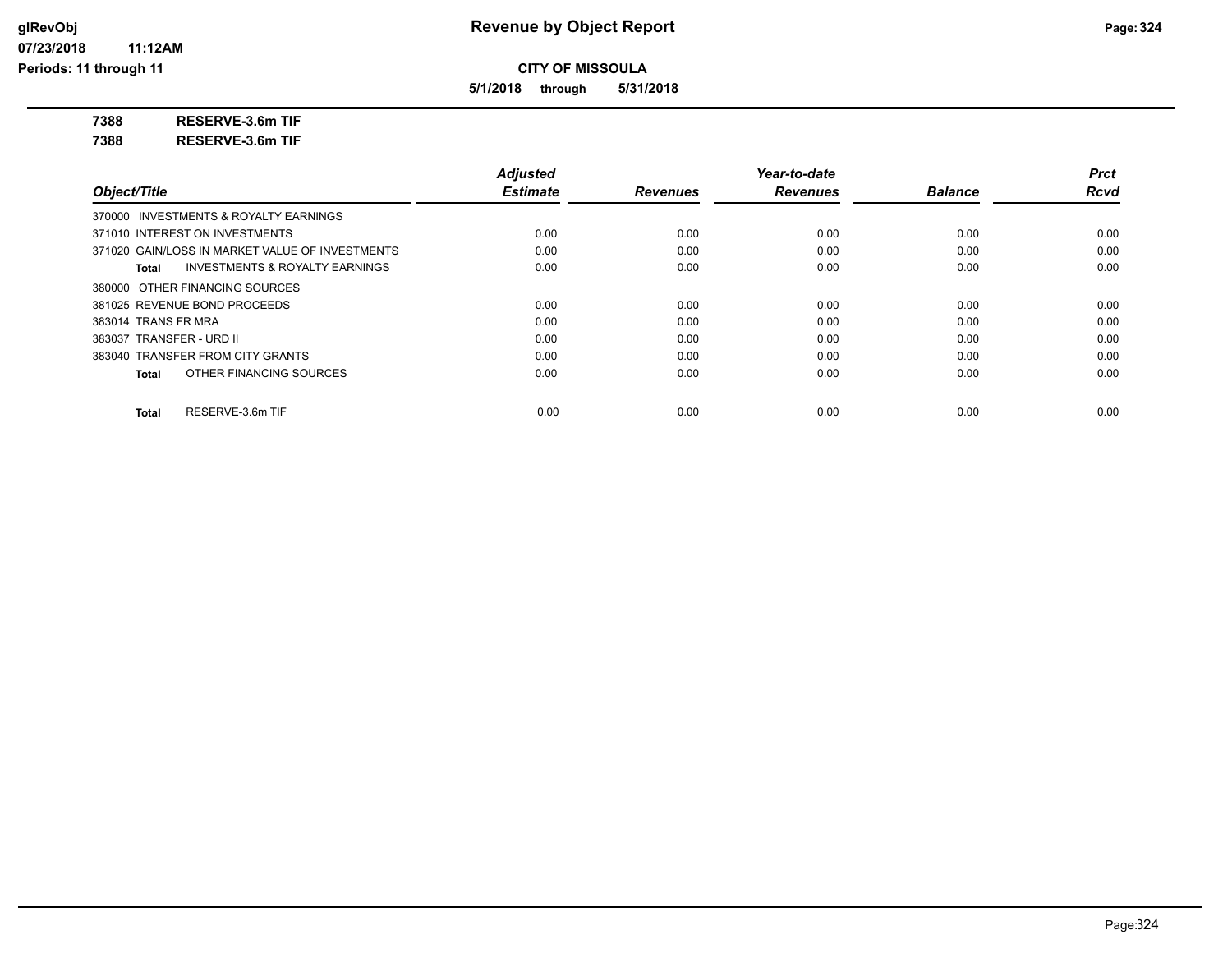**CITY OF MISSOULA**

**5/1/2018 through 5/31/2018**

#### **7388 RESERVE-3.6m TIF**

**11:12AM**

|                                                    | <b>Adjusted</b> |                 | Year-to-date    |                | <b>Prct</b> |
|----------------------------------------------------|-----------------|-----------------|-----------------|----------------|-------------|
| Object/Title                                       | <b>Estimate</b> | <b>Revenues</b> | <b>Revenues</b> | <b>Balance</b> | Rcvd        |
| 370000 INVESTMENTS & ROYALTY EARNINGS              |                 |                 |                 |                |             |
| 371010 INTEREST ON INVESTMENTS                     | 0.00            | 0.00            | 0.00            | 0.00           | 0.00        |
| 371020 GAIN/LOSS IN MARKET VALUE OF INVESTMENT     | 0.00            | 0.00            | 0.00            | 0.00           | 0.00        |
| <b>INVESTMENTS &amp; ROYALTY EARNINGS</b><br>Total | 0.00            | 0.00            | 0.00            | 0.00           | 0.00        |
| 380000 OTHER FINANCING SOURCES                     |                 |                 |                 |                |             |
| 381025 REVENUE BOND PROCEEDS                       | 0.00            | 0.00            | 0.00            | 0.00           | 0.00        |
| 383014 TRANS FR MRA                                | 0.00            | 0.00            | 0.00            | 0.00           | 0.00        |
| 383037 TRANSFER - URD II                           | 0.00            | 0.00            | 0.00            | 0.00           | 0.00        |
| 383040 TRANSFER FROM CITY GRANTS                   | 0.00            | 0.00            | 0.00            | 0.00           | 0.00        |
| OTHER FINANCING SOURCES<br>Total                   | 0.00            | 0.00            | 0.00            | 0.00           | 0.00        |
|                                                    |                 |                 |                 |                |             |
| RESERVE-3.6m TIF<br>Total                          | 0.00            | 0.00            | 0.00            | 0.00           | 0.00        |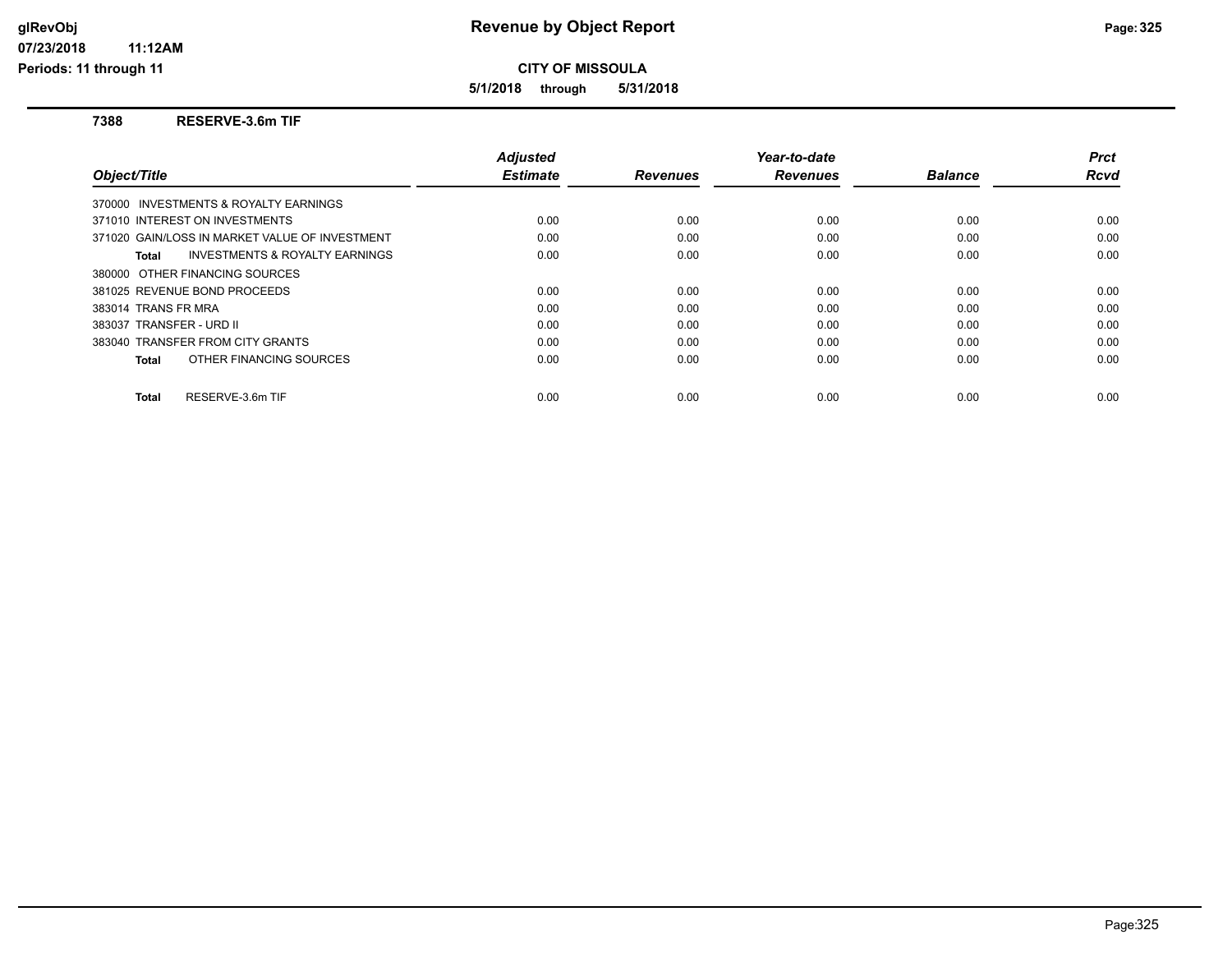**5/1/2018 through 5/31/2018**

**7389 DEBT SERVICE - 3.6M/5.75M**

**7389 DEBT SERVICE - 3.6M/5.75M**

|                     |                                                 | <b>Adiusted</b> |                 | Year-to-date    |                | <b>Prct</b> |
|---------------------|-------------------------------------------------|-----------------|-----------------|-----------------|----------------|-------------|
| Object/Title        |                                                 | <b>Estimate</b> | <b>Revenues</b> | <b>Revenues</b> | <b>Balance</b> | <b>Rcvd</b> |
|                     | 370000 INVESTMENTS & ROYALTY EARNINGS           |                 |                 |                 |                |             |
|                     | 371010 INTEREST ON INVESTMENTS                  | 0.00            | 0.00            | 0.00            | 0.00           | 0.00        |
|                     | 371020 GAIN/LOSS IN MARKET VALUE OF INVESTMENTS | 0.00            | 0.00            | 0.00            | 0.00           | 0.00        |
| Total               | <b>INVESTMENTS &amp; ROYALTY EARNINGS</b>       | 0.00            | 0.00            | 0.00            | 0.00           | 0.00        |
|                     | 380000 OTHER FINANCING SOURCES                  |                 |                 |                 |                |             |
|                     | 381009 TRANSFER FROM CLEARING                   | 0.00            | 0.00            | 0.00            | 0.00           | 0.00        |
|                     | 381025 REVENUE BOND PROCEEDS                    | 0.00            | 0.00            | 0.00            | 0.00           | 0.00        |
| 383014 TRANS FR MRA |                                                 | 675.282.00      | 0.00            | 674.548.25      | 733.75         | 99.89       |
| Total               | OTHER FINANCING SOURCES                         | 675.282.00      | 0.00            | 674.548.25      | 733.75         | 99.89       |
| <b>Total</b>        | DEBT SERVICE - 3.6M/5.75M                       | 675.282.00      | 0.00            | 674.548.25      | 733.75         | 99.89       |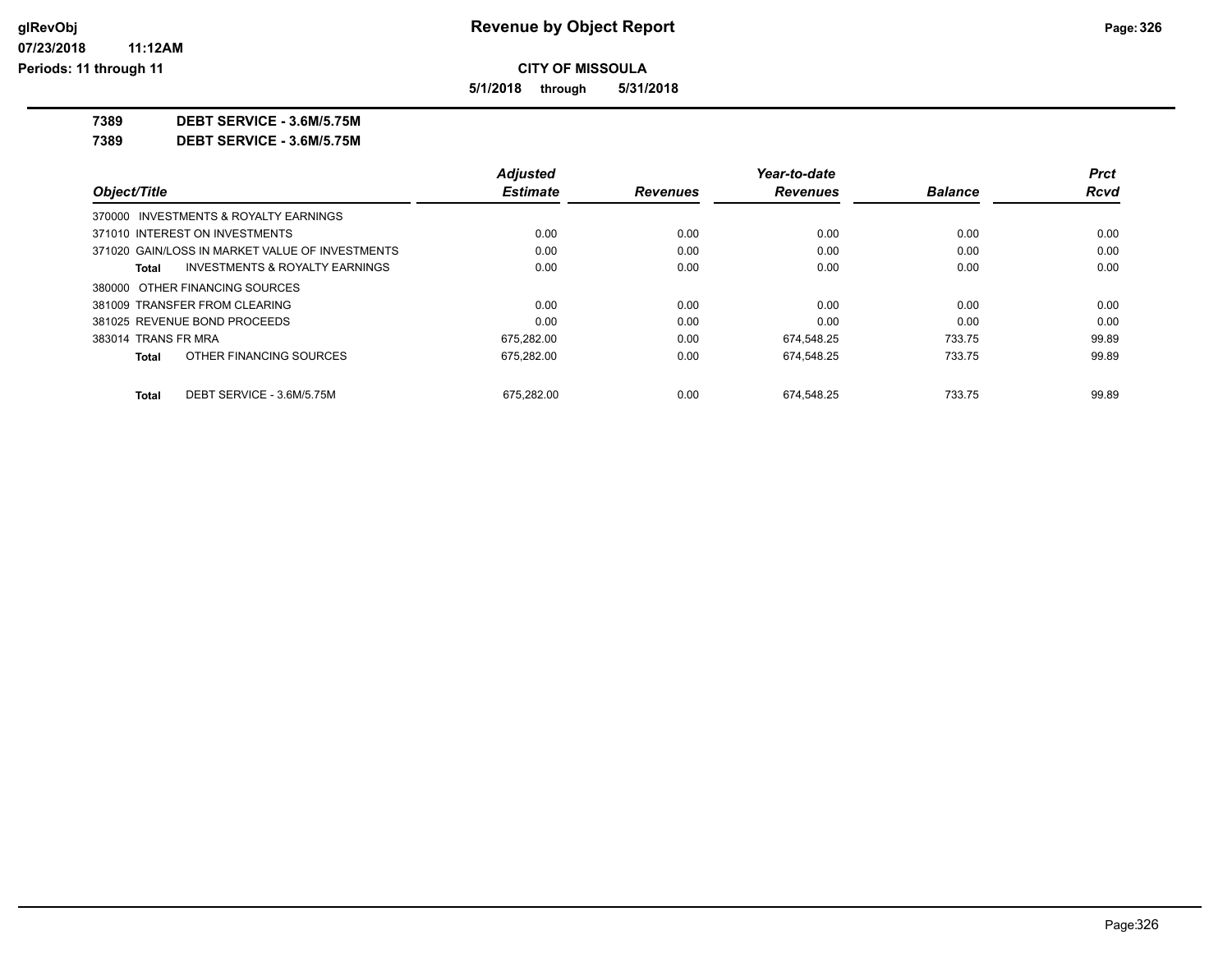**CITY OF MISSOULA**

**5/1/2018 through 5/31/2018**

#### **7389 DEBT SERVICE - 3.6M/5.75M**

**11:12AM**

| Object/Title                                       | <b>Adjusted</b><br><b>Estimate</b> | <b>Revenues</b> | Year-to-date<br><b>Revenues</b> | <b>Balance</b> | <b>Prct</b><br><b>Rcvd</b> |
|----------------------------------------------------|------------------------------------|-----------------|---------------------------------|----------------|----------------------------|
| 370000 INVESTMENTS & ROYALTY EARNINGS              |                                    |                 |                                 |                |                            |
| 371010 INTEREST ON INVESTMENTS                     | 0.00                               | 0.00            | 0.00                            | 0.00           | 0.00                       |
| 371020 GAIN/LOSS IN MARKET VALUE OF INVESTMENT     | 0.00                               | 0.00            | 0.00                            | 0.00           | 0.00                       |
| <b>INVESTMENTS &amp; ROYALTY EARNINGS</b><br>Total | 0.00                               | 0.00            | 0.00                            | 0.00           | 0.00                       |
| 380000 OTHER FINANCING SOURCES                     |                                    |                 |                                 |                |                            |
| 381009 TRANSFER FROM CLEARING                      | 0.00                               | 0.00            | 0.00                            | 0.00           | 0.00                       |
| 381025 REVENUE BOND PROCEEDS                       | 0.00                               | 0.00            | 0.00                            | 0.00           | 0.00                       |
| 383014 TRANS FR MRA                                | 675.282.00                         | 0.00            | 674,548.25                      | 733.75         | 99.89                      |
| OTHER FINANCING SOURCES<br>Total                   | 675,282.00                         | 0.00            | 674,548.25                      | 733.75         | 99.89                      |
| DEBT SERVICE - 3.6M/5.75M<br><b>Total</b>          | 675.282.00                         | 0.00            | 674.548.25                      | 733.75         | 99.89                      |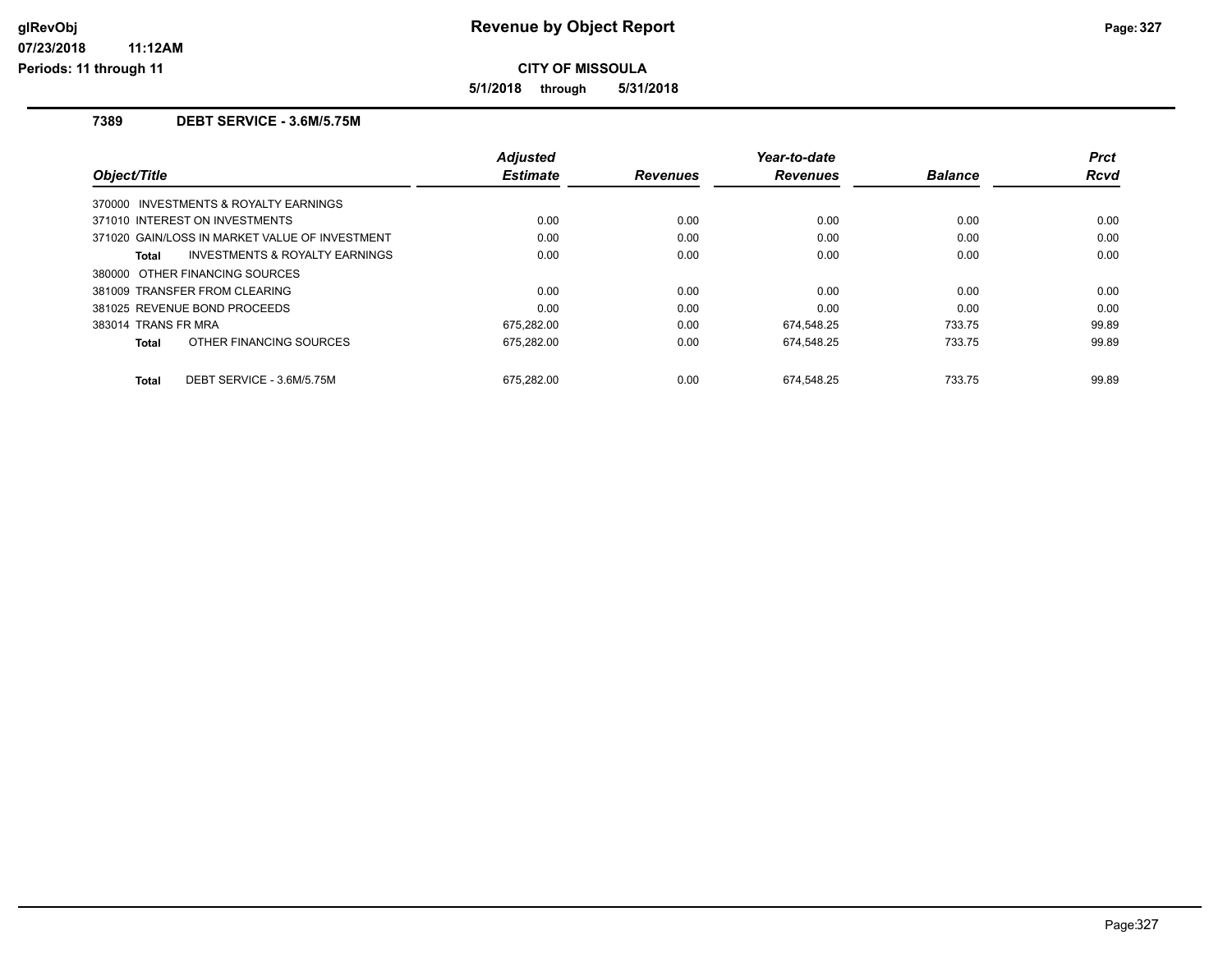**5/1/2018 through 5/31/2018**

**7390 URDII CLEARING - 3.6M TIF**

**7390 URDII CLEARING - 3.6M TIF**

|                                                           | <b>Adjusted</b> |                 | Year-to-date    |                | <b>Prct</b> |
|-----------------------------------------------------------|-----------------|-----------------|-----------------|----------------|-------------|
| Object/Title                                              | <b>Estimate</b> | <b>Revenues</b> | <b>Revenues</b> | <b>Balance</b> | <b>Rcvd</b> |
| TAXES/ASSESSMENTS<br>310000                               |                 |                 |                 |                |             |
| 310000 TAXES/ASSESSMENTS                                  | 0.00            | 0.00            | 0.00            | 0.00           | 0.00        |
| 311011 TAX INCREMENT                                      | 1,831,576.00    | 30,525.06       | 1,362,871.83    | 468,704.17     | 74.41       |
| PENALTIES & INTEREST<br>312001                            | 0.00            | 678.65          | 2,830.71        | $-2,830.71$    | 0.00        |
| TAXES/ASSESSMENTS<br><b>Total</b>                         | 1,831,576.00    | 31,203.71       | 1,365,702.54    | 465,873.46     | 74.56       |
| <b>INTERGOVERNMENTAL REVENUES</b><br>330000               |                 |                 |                 |                |             |
| 335210 PERSONAL PROPERTY TAX REIMBURSEMENT                | 187,331.00      | 0.00            | 93,665.65       | 93,665.35      | 50.00       |
| 335230 HB 124 REVENUE                                     | 255,260.00      | 0.00            | 127,630.00      | 127,630.00     | 50.00       |
| <b>INTERGOVERNMENTAL REVENUES</b><br>Total                | 442,591.00      | 0.00            | 221,295.65      | 221,295.35     | 50.00       |
| <b>INVESTMENTS &amp; ROYALTY EARNINGS</b><br>370000       |                 |                 |                 |                |             |
| 371010 INTEREST ON INVESTMENTS                            | 0.00            | 0.00            | 0.00            | 0.00           | 0.00        |
| 371020 GAIN/LOSS IN MARKET VALUE OF INVESTMENTS           | 0.00            | 0.00            | 0.00            | 0.00           | 0.00        |
| <b>INVESTMENTS &amp; ROYALTY EARNINGS</b><br><b>Total</b> | 0.00            | 0.00            | 0.00            | 0.00           | 0.00        |
| OTHER FINANCING SOURCES<br>380000                         |                 |                 |                 |                |             |
| 383037 TRANSFER FROM URD II                               | 0.00            | 0.00            | 0.00            | 0.00           | 0.00        |
| OTHER FINANCING SOURCES<br><b>Total</b>                   | 0.00            | 0.00            | 0.00            | 0.00           | 0.00        |
| <b>URDII CLEARING - 3.6M TIF</b><br><b>Total</b>          | 2,274,167.00    | 31,203.71       | 1,586,998.19    | 687,168.81     | 69.78       |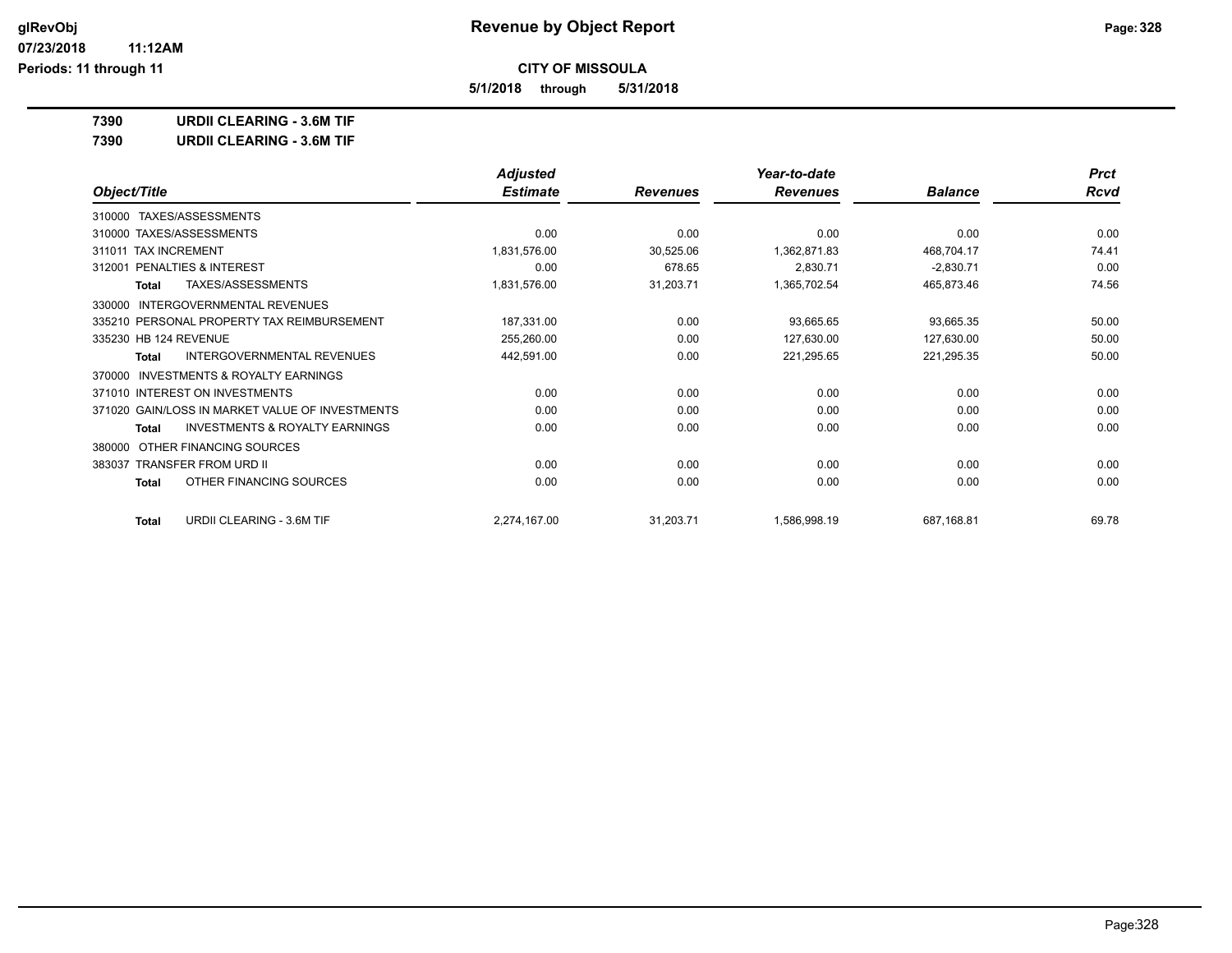**CITY OF MISSOULA**

**5/1/2018 through 5/31/2018**

### **7390 URDII CLEARING - 3.6M TIF**

**11:12AM**

|                                                    | <b>Adjusted</b> |                 | Year-to-date    |                | <b>Prct</b> |
|----------------------------------------------------|-----------------|-----------------|-----------------|----------------|-------------|
| Object/Title                                       | <b>Estimate</b> | <b>Revenues</b> | <b>Revenues</b> | <b>Balance</b> | <b>Rcvd</b> |
| TAXES/ASSESSMENTS<br>310000                        |                 |                 |                 |                |             |
| 310000 TAXES/ASSESSMENTS                           | 0.00            | 0.00            | 0.00            | 0.00           | 0.00        |
| <b>TAX INCREMENT</b><br>311011                     | 1,831,576.00    | 30,525.06       | 1,362,871.83    | 468,704.17     | 74.41       |
| PENALTIES & INTEREST<br>312001                     | 0.00            | 678.65          | 2,830.71        | $-2,830.71$    | 0.00        |
| <b>TAXES/ASSESSMENTS</b><br><b>Total</b>           | 1,831,576.00    | 31,203.71       | 1,365,702.54    | 465,873.46     | 74.56       |
| INTERGOVERNMENTAL REVENUES<br>330000               |                 |                 |                 |                |             |
| 335210 PERSONAL PROPERTY TAX REIMBURSEMENT         | 187,331.00      | 0.00            | 93,665.65       | 93,665.35      | 50.00       |
| 335230 HB 124 REVENUE                              | 255,260.00      | 0.00            | 127,630.00      | 127,630.00     | 50.00       |
| INTERGOVERNMENTAL REVENUES<br>Total                | 442,591.00      | 0.00            | 221,295.65      | 221,295.35     | 50.00       |
| INVESTMENTS & ROYALTY EARNINGS<br>370000           |                 |                 |                 |                |             |
| 371010 INTEREST ON INVESTMENTS                     | 0.00            | 0.00            | 0.00            | 0.00           | 0.00        |
| 371020 GAIN/LOSS IN MARKET VALUE OF INVESTMENT     | 0.00            | 0.00            | 0.00            | 0.00           | 0.00        |
| <b>INVESTMENTS &amp; ROYALTY EARNINGS</b><br>Total | 0.00            | 0.00            | 0.00            | 0.00           | 0.00        |
| OTHER FINANCING SOURCES<br>380000                  |                 |                 |                 |                |             |
| <b>TRANSFER FROM URD II</b><br>383037              | 0.00            | 0.00            | 0.00            | 0.00           | 0.00        |
| OTHER FINANCING SOURCES<br>Total                   | 0.00            | 0.00            | 0.00            | 0.00           | 0.00        |
| <b>URDII CLEARING - 3.6M TIF</b><br><b>Total</b>   | 2,274,167.00    | 31,203.71       | 1,586,998.19    | 687,168.81     | 69.78       |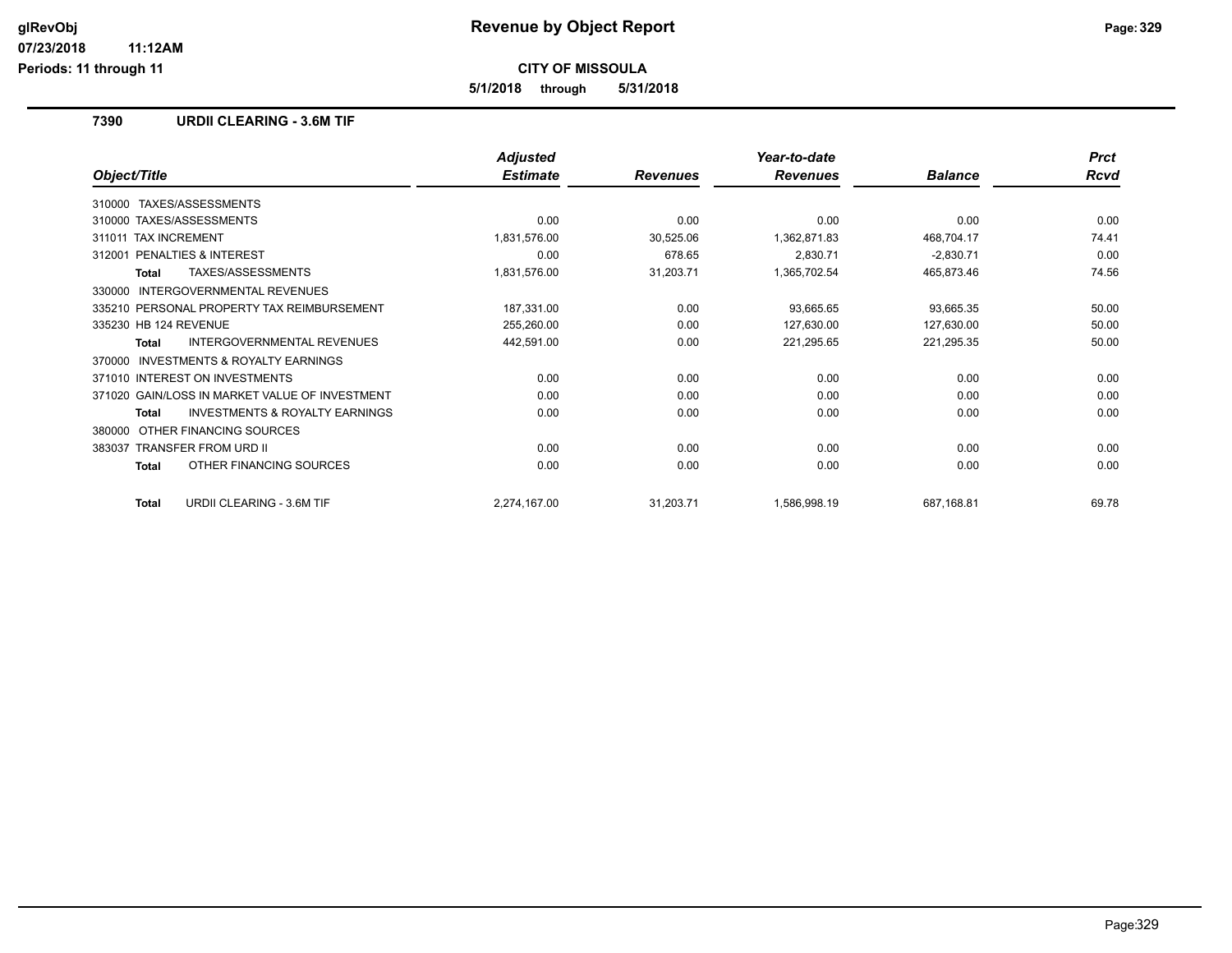**5/1/2018 through 5/31/2018**

**7391 MRA - URD I FUND**

**7391 MRA - URD I FUND**

|                                                     | <b>Adjusted</b> |                 | Year-to-date    |                | <b>Prct</b> |
|-----------------------------------------------------|-----------------|-----------------|-----------------|----------------|-------------|
| Object/Title                                        | <b>Estimate</b> | <b>Revenues</b> | <b>Revenues</b> | <b>Balance</b> | <b>Rcvd</b> |
| 310000 TAXES/ASSESSMENTS                            |                 |                 |                 |                |             |
| 311011 TAX INCREMENT                                | 0.00            | 0.00            | 0.00            | 0.00           | 0.00        |
| 312001 PENALTIES & INTEREST                         | 0.00            | 0.00            | 0.00            | 0.00           | 0.00        |
| TAXES/ASSESSMENTS<br><b>Total</b>                   | 0.00            | 0.00            | 0.00            | 0.00           | 0.00        |
| 330000 INTERGOVERNMENTAL REVENUES                   |                 |                 |                 |                |             |
| 331050 ISTEA/CTEP GRANT                             | 0.00            | 0.00            | 0.00            | 0.00           | 0.00        |
| 336023 STATE CONTRIB. - PERS                        | 0.00            | 0.00            | 0.00            | 0.00           | 0.00        |
| <b>INTERGOVERNMENTAL REVENUES</b><br><b>Total</b>   | 0.00            | 0.00            | 0.00            | 0.00           | 0.00        |
| 360000 MISCELLANEOUS REVENUES                       |                 |                 |                 |                |             |
| 360000 MISCELLANEOUS REVENUES                       | 0.00            | 0.00            | 0.00            | 0.00           | 0.00        |
| 360010 MISCELLANEOUS                                | 0.00            | 0.00            | 0.00            | 0.00           | 0.00        |
| 364012 SALE OF SURPLUS PROPERTY                     | 0.00            | 0.00            | 0.00            | 0.00           | 0.00        |
| 365000 DONATIONS                                    | 0.00            | 0.00            | 0.00            | 0.00           | 0.00        |
| MISCELLANEOUS REVENUES<br>Total                     | 0.00            | 0.00            | 0.00            | 0.00           | 0.00        |
| <b>INVESTMENTS &amp; ROYALTY EARNINGS</b><br>370000 |                 |                 |                 |                |             |
| 371010 INTEREST ON INVESTMENTS                      | 0.00            | 0.00            | 0.00            | 0.00           | 0.00        |
| 371020 GAIN/LOSS IN MARKET VALUE OF INVESTMENTS     | 0.00            | 0.00            | 0.00            | 0.00           | 0.00        |
| <b>INVESTMENTS &amp; ROYALTY EARNINGS</b><br>Total  | 0.00            | 0.00            | 0.00            | 0.00           | 0.00        |
| 380000 OTHER FINANCING SOURCES                      |                 |                 |                 |                |             |
| 382010 SALE OF FIXED ASSETS                         | 0.00            | 0.00            | 0.00            | 0.00           | 0.00        |
| 383001 TRANS FR FLUSHING DISTRICT                   | 0.00            | 0.00            | 0.00            | 0.00           | 0.00        |
| 383016 TRANS FR TAX INCREMENT BOND                  | 0.00            | 0.00            | 0.00            | 0.00           | 0.00        |
| 383029 TRANS FR GENERAL                             | 0.00            | 0.00            | 0.00            | 0.00           | 0.00        |
| 383037 TRANSFER - URD II                            | 0.00            | 0.00            | 0.00            | 0.00           | 0.00        |
| 383038 TRANSFER - URD III                           | 0.00            | 0.00            | 0.00            | 0.00           | 0.00        |
| OTHER FINANCING SOURCES<br><b>Total</b>             | 0.00            | 0.00            | 0.00            | 0.00           | 0.00        |
|                                                     |                 |                 |                 |                |             |
| MRA - URD I FUND<br>Total                           | 0.00            | 0.00            | 0.00            | 0.00           | 0.00        |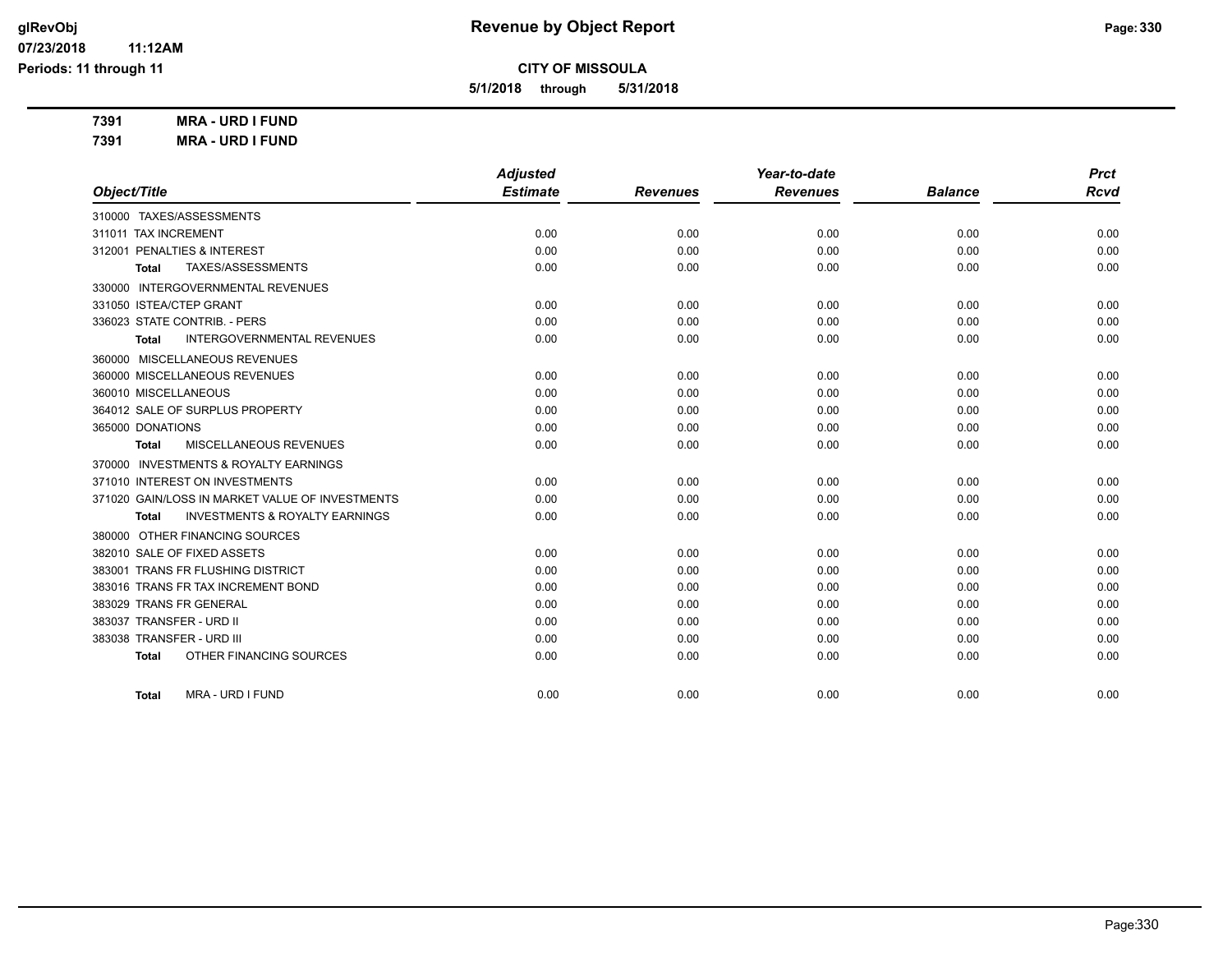**5/1/2018 through 5/31/2018**

**Periods: 11 through 11**

**11:12AM**

#### **7391 MRA - URD I FUND**

|                                                           | <b>Adjusted</b> |                 | Year-to-date    |                | Prct        |
|-----------------------------------------------------------|-----------------|-----------------|-----------------|----------------|-------------|
| Object/Title                                              | <b>Estimate</b> | <b>Revenues</b> | <b>Revenues</b> | <b>Balance</b> | <b>Rcvd</b> |
| 310000 TAXES/ASSESSMENTS                                  |                 |                 |                 |                |             |
| 311011 TAX INCREMENT                                      | 0.00            | 0.00            | 0.00            | 0.00           | 0.00        |
| 312001 PENALTIES & INTEREST                               | 0.00            | 0.00            | 0.00            | 0.00           | 0.00        |
| TAXES/ASSESSMENTS<br><b>Total</b>                         | 0.00            | 0.00            | 0.00            | 0.00           | 0.00        |
| 330000 INTERGOVERNMENTAL REVENUES                         |                 |                 |                 |                |             |
| 331050 ISTEA/CTEP GRANT                                   | 0.00            | 0.00            | 0.00            | 0.00           | 0.00        |
| 336023 STATE CONTRIB. - PERS                              | 0.00            | 0.00            | 0.00            | 0.00           | 0.00        |
| <b>INTERGOVERNMENTAL REVENUES</b><br><b>Total</b>         | 0.00            | 0.00            | 0.00            | 0.00           | 0.00        |
| 360000 MISCELLANEOUS REVENUES                             |                 |                 |                 |                |             |
| 360000 MISCELLANEOUS REVENUES                             | 0.00            | 0.00            | 0.00            | 0.00           | 0.00        |
| 360010 MISCELLANEOUS                                      | 0.00            | 0.00            | 0.00            | 0.00           | 0.00        |
| 364012 SALE OF SURPLUS PROPERTY                           | 0.00            | 0.00            | 0.00            | 0.00           | 0.00        |
| 365000 DONATIONS                                          | 0.00            | 0.00            | 0.00            | 0.00           | 0.00        |
| MISCELLANEOUS REVENUES<br><b>Total</b>                    | 0.00            | 0.00            | 0.00            | 0.00           | 0.00        |
| 370000 INVESTMENTS & ROYALTY EARNINGS                     |                 |                 |                 |                |             |
| 371010 INTEREST ON INVESTMENTS                            | 0.00            | 0.00            | 0.00            | 0.00           | 0.00        |
| 371020 GAIN/LOSS IN MARKET VALUE OF INVESTMENT            | 0.00            | 0.00            | 0.00            | 0.00           | 0.00        |
| <b>INVESTMENTS &amp; ROYALTY EARNINGS</b><br><b>Total</b> | 0.00            | 0.00            | 0.00            | 0.00           | 0.00        |
| 380000 OTHER FINANCING SOURCES                            |                 |                 |                 |                |             |
| 382010 SALE OF FIXED ASSETS                               | 0.00            | 0.00            | 0.00            | 0.00           | 0.00        |
| 383001 TRANS FR FLUSHING DISTRICT                         | 0.00            | 0.00            | 0.00            | 0.00           | 0.00        |
| 383016 TRANS FR TAX INCREMENT BOND                        | 0.00            | 0.00            | 0.00            | 0.00           | 0.00        |
| 383029 TRANS FR GENERAL                                   | 0.00            | 0.00            | 0.00            | 0.00           | 0.00        |
| 383037 TRANSFER - URD II                                  | 0.00            | 0.00            | 0.00            | 0.00           | 0.00        |
| 383038 TRANSFER - URD III                                 | 0.00            | 0.00            | 0.00            | 0.00           | 0.00        |
| OTHER FINANCING SOURCES<br><b>Total</b>                   | 0.00            | 0.00            | 0.00            | 0.00           | 0.00        |
| MRA - URD I FUND<br><b>Total</b>                          | 0.00            | 0.00            | 0.00            | 0.00           | 0.00        |
|                                                           |                 |                 |                 |                |             |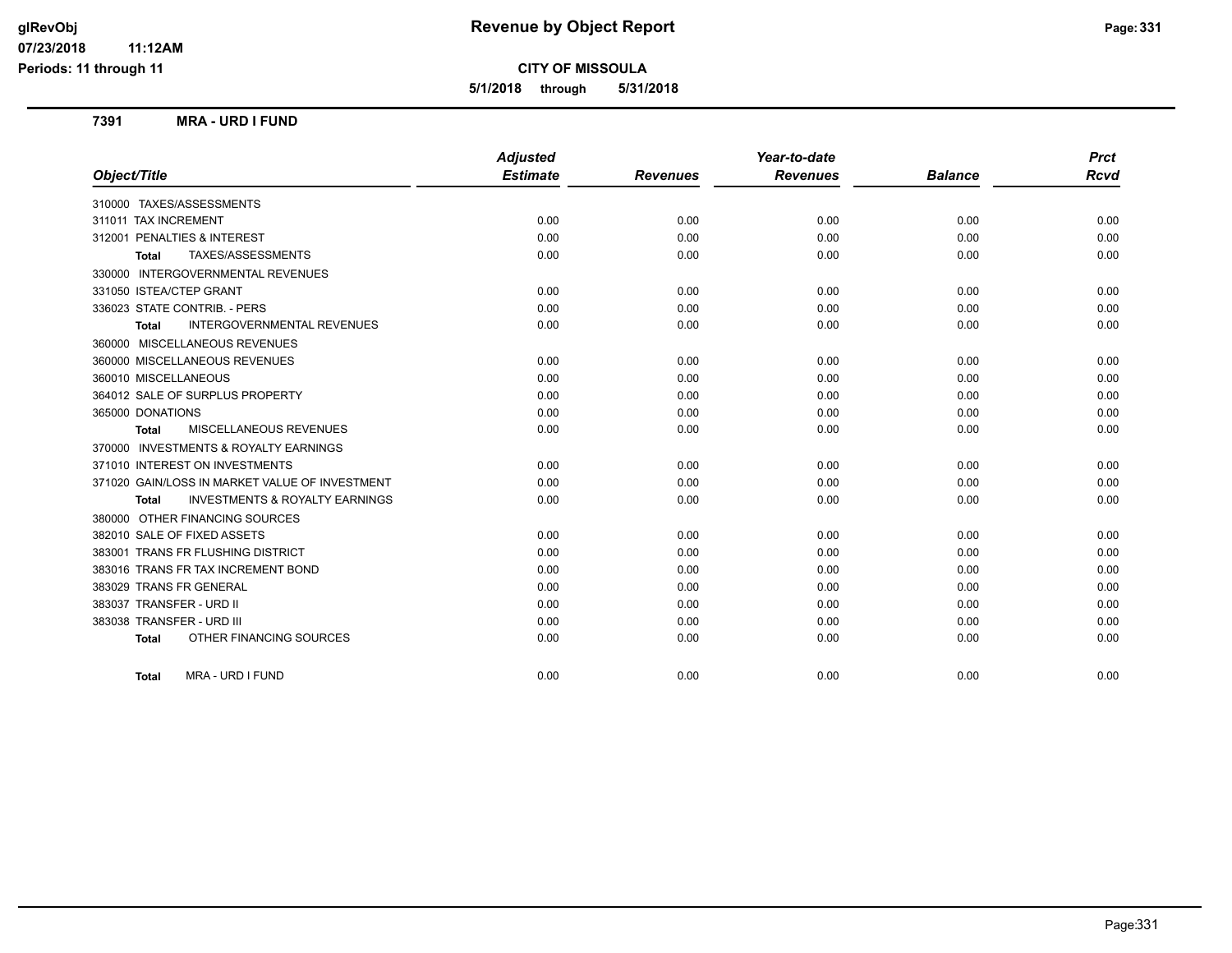**5/1/2018 through 5/31/2018**

**7392 MRA - URD II FUND**

**7392 MRA - URD II FUND**

|                                                           | <b>Adjusted</b> |                 | Year-to-date    |                | <b>Prct</b> |
|-----------------------------------------------------------|-----------------|-----------------|-----------------|----------------|-------------|
| Object/Title                                              | <b>Estimate</b> | <b>Revenues</b> | <b>Revenues</b> | <b>Balance</b> | Rcvd        |
| 310000 TAXES/ASSESSMENTS                                  |                 |                 |                 |                |             |
| 311011 TAX INCREMENT                                      | 0.00            | 0.00            | 0.00            | 0.00           | 0.00        |
| TAXES/ASSESSMENTS<br>Total                                | 0.00            | 0.00            | 0.00            | 0.00           | 0.00        |
| 330000 INTERGOVERNMENTAL REVENUES                         |                 |                 |                 |                |             |
| 330000 INTERGOVERNMENTAL REVENUES                         | 0.00            | 0.00            | 0.00            | 0.00           | 0.00        |
| 331050 ISTEA/CTEP GRANT                                   | 0.00            | 0.00            | 0.00            | 0.00           | 0.00        |
| 331060 NATL RECREATION TRAILS GRANTS                      | 0.00            | 0.00            | 0.00            | 0.00           | 0.00        |
| 335210 PERSONAL PROPERTY TAX REIMBURSEMENT                | 0.00            | 0.00            | 0.00            | 0.00           | 0.00        |
| 335250 STATE REIMB - SB #184                              | 0.00            | 0.00            | 0.00            | 0.00           | 0.00        |
| 336023 STATE CONTRIB. - PERS                              | 0.00            | 0.00            | 0.00            | 0.00           | 0.00        |
| <b>INTERGOVERNMENTAL REVENUES</b><br><b>Total</b>         | 0.00            | 0.00            | 0.00            | 0.00           | 0.00        |
| 340000 CHARGES FOR SERVICES                               |                 |                 |                 |                |             |
| 343300 MISC CHARGES FOR SERVICES                          | 0.00            | 0.00            | 0.00            | 0.00           | 0.00        |
| <b>CHARGES FOR SERVICES</b><br><b>Total</b>               | 0.00            | 0.00            | 0.00            | 0.00           | 0.00        |
| 360000 MISCELLANEOUS REVENUES                             |                 |                 |                 |                |             |
| 360000 MISCELLANEOUS REVENUES                             | 0.00            | 0.00            | 0.00            | 0.00           | 0.00        |
| 360007 RLF REVENUES                                       | 0.00            | 0.00            | 0.00            | 0.00           | 0.00        |
| 360010 MISCELLANEOUS                                      | 0.00            | 0.00            | 0.00            | 0.00           | 0.00        |
| 365000 DONATIONS                                          | 0.00            | 0.00            | 0.00            | 0.00           | 0.00        |
| MISCELLANEOUS REVENUES<br><b>Total</b>                    | 0.00            | 0.00            | 0.00            | 0.00           | 0.00        |
| 370000 INVESTMENTS & ROYALTY EARNINGS                     |                 |                 |                 |                |             |
| 371010 INTEREST ON INVESTMENTS                            | 0.00            | 0.00            | 0.00            | 0.00           | 0.00        |
| 371020 GAIN/LOSS IN MARKET VALUE OF INVESTMENTS           | 0.00            | 0.00            | 0.00            | 0.00           | 0.00        |
| <b>INVESTMENTS &amp; ROYALTY EARNINGS</b><br><b>Total</b> | 0.00            | 0.00            | 0.00            | 0.00           | 0.00        |
| 380000 OTHER FINANCING SOURCES                            |                 |                 |                 |                |             |
| 381009 TRANSFERS IN                                       | 0.00            | 0.00            | 0.00            | 0.00           | 0.00        |
| 381025 REVENUE BOND PROCEEDS                              | 0.00            | 0.00            | 0.00            | 0.00           | 0.00        |
| 381026 DEBT SERVICE/BROWNSFIELD RLF 1.125M                | 0.00            | 0.00            | 0.00            | 0.00           | 0.00        |
| 381027 SOUTH RESERVE TRAIL CROSSING 5.M                   | 0.00            | 0.00            | 0.00            | 0.00           | 0.00        |
| 381028 BOND PROCEEDS-MILL SITE                            | 0.00            | 0.00            | 0.00            | 0.00           | 0.00        |
| 381074 CIVIC STADIUM TIF NOTES 1.5M                       | 0.00            | 0.00            | 0.00            | 0.00           | 0.00        |
| 383014 TRANS FR MRA                                       | 1,279,532.00    | 0.00            | 553,035.23      | 726,496.77     | 43.22       |
| 383037 TRANSFER - URD II                                  | 0.00            | 0.00            | 0.00            | 0.00           | 0.00        |
| 383038 TRANSFER - URD III                                 | 0.00            | 0.00            | 0.00            | 0.00           | 0.00        |
| 383039 FROM SID TRANSFERS                                 | 0.00            | 0.00            | 0.00            | 0.00           | 0.00        |
| 383060 TRANSFERS FROM FRONT ST URD                        | 0.00            | 0.00            | 0.00            | 0.00           | 0.00        |
| 383061 TRANSFERS FROM PARK IMPACT FEES                    | 0.00            | 0.00            | 0.00            | 0.00           | 0.00        |
| 383062 TRANSFERS FROM PARK SIDS                           | 0.00            | 0.00            | 0.00            | 0.00           | 0.00        |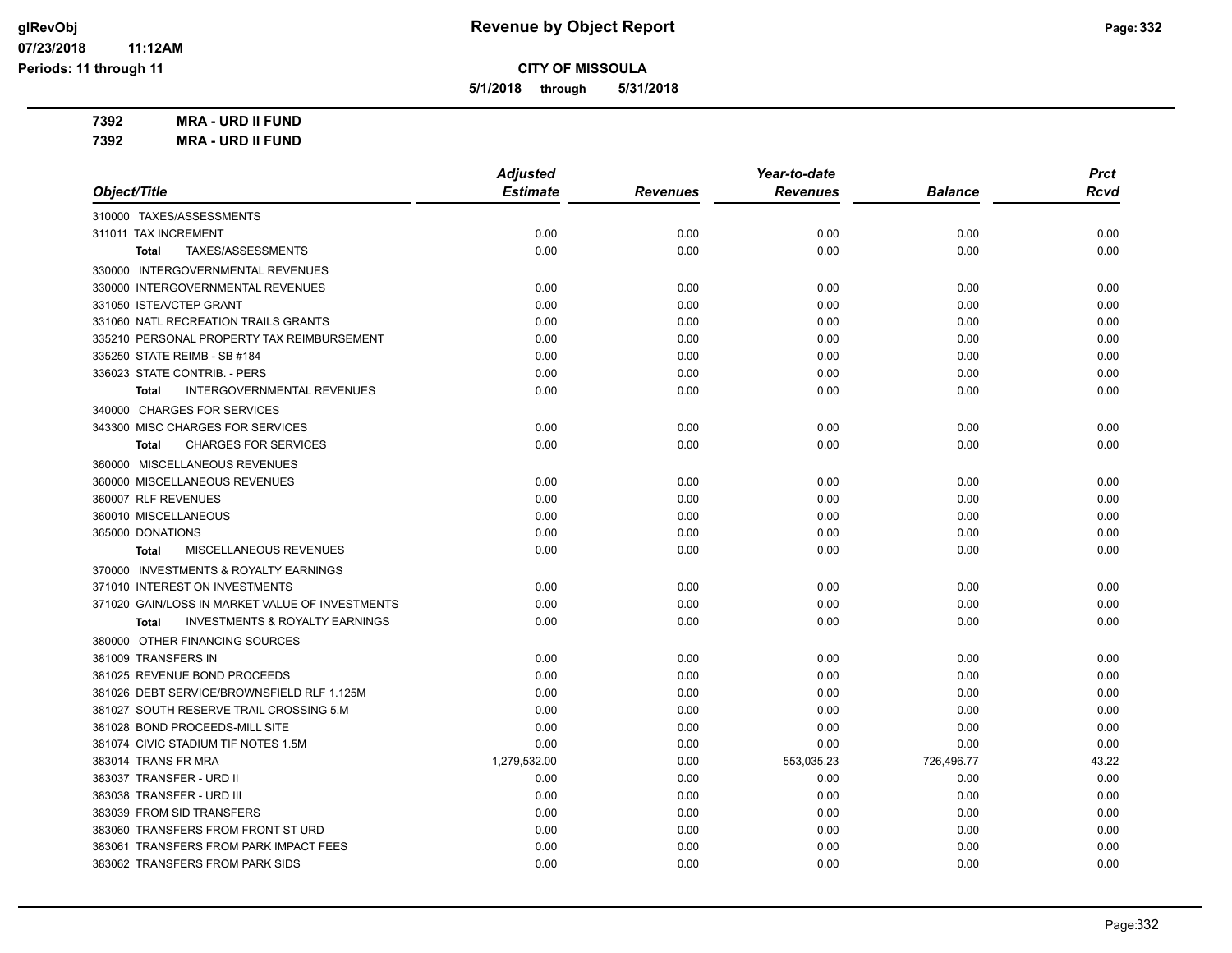**07/23/2018 11:12AM**

**Periods: 11 through 11**

**CITY OF MISSOULA**

**5/1/2018 through 5/31/2018**

**7392 MRA - URD II FUND 7392 MRA - URD II FUND**

|                                   | <b>Adjusted</b> |                 | Year-to-date    |            |       |  |
|-----------------------------------|-----------------|-----------------|-----------------|------------|-------|--|
| Object/Title                      | <b>Estimate</b> | <b>Revenues</b> | <b>Revenues</b> |            | Rcvd  |  |
| 383063 *** Title Not Found ***    | 0.00            | 0.00            | 0.00            | 0.00       | 0.00  |  |
| OTHER FINANCING SOURCES<br>Total  | 1,279,532.00    | 0.00            | 553,035.23      | 726.496.77 | 43.22 |  |
| MRA - URD II FUND<br><b>Total</b> | 1,279,532.00    | 0.00            | 553,035.23      | 726.496.77 | 43.22 |  |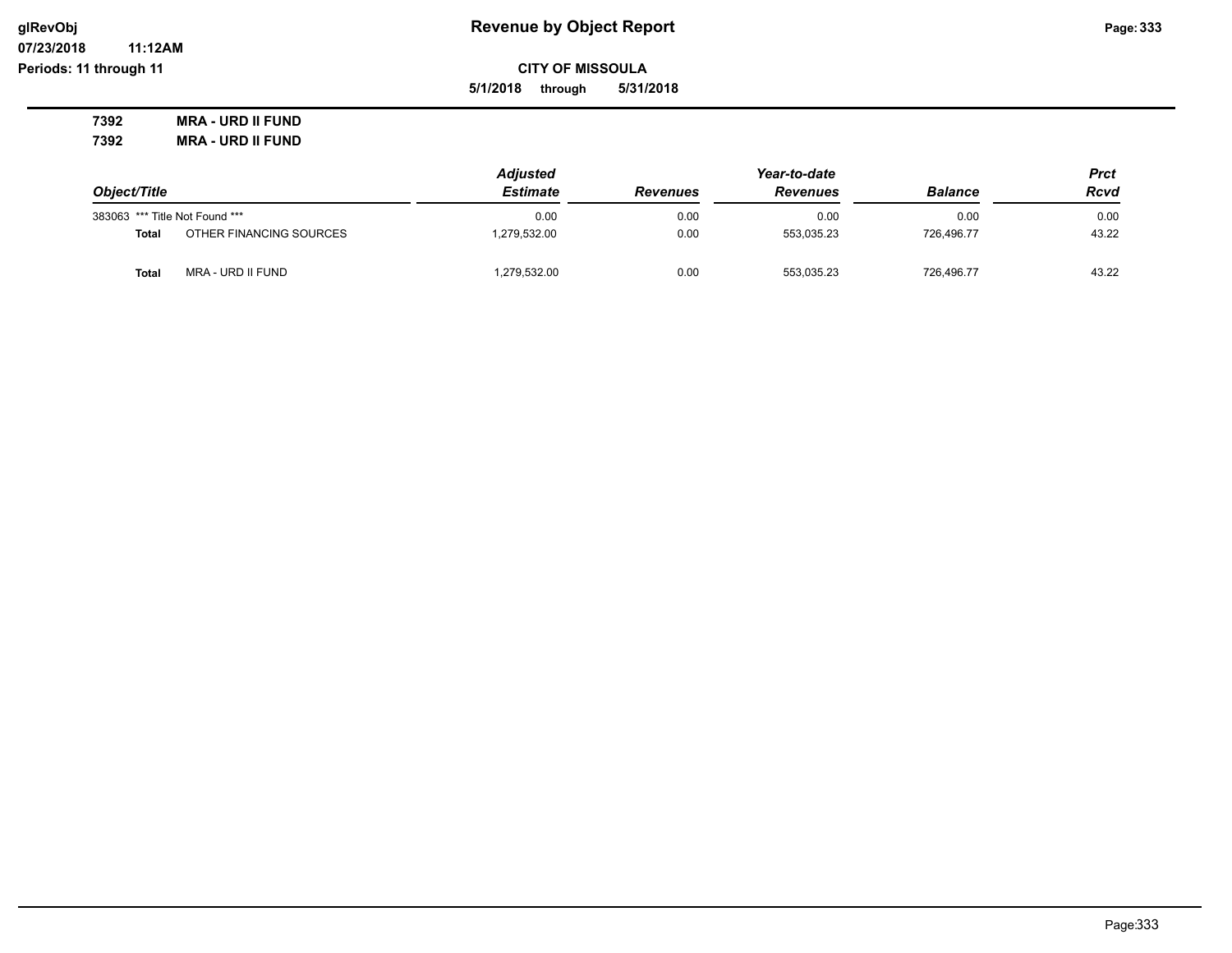**CITY OF MISSOULA**

**5/1/2018 through 5/31/2018**

**11:12AM**

**7392 MRA - URD II FUND**

|                                                           | <b>Adjusted</b> |                 | Year-to-date    |                | <b>Prct</b> |
|-----------------------------------------------------------|-----------------|-----------------|-----------------|----------------|-------------|
| Object/Title                                              | <b>Estimate</b> | <b>Revenues</b> | <b>Revenues</b> | <b>Balance</b> | Rcvd        |
| 310000 TAXES/ASSESSMENTS                                  |                 |                 |                 |                |             |
| 311011 TAX INCREMENT                                      | 0.00            | 0.00            | 0.00            | 0.00           | 0.00        |
| TAXES/ASSESSMENTS<br><b>Total</b>                         | 0.00            | 0.00            | 0.00            | 0.00           | 0.00        |
| 330000 INTERGOVERNMENTAL REVENUES                         |                 |                 |                 |                |             |
| 330000 INTERGOVERNMENTAL REVENUES                         | 0.00            | 0.00            | 0.00            | 0.00           | 0.00        |
| 331050 ISTEA/CTEP GRANT                                   | 0.00            | 0.00            | 0.00            | 0.00           | 0.00        |
| 331060 NATL RECREATION TRAILS GRANTS                      | 0.00            | 0.00            | 0.00            | 0.00           | 0.00        |
| 335210 PERSONAL PROPERTY TAX REIMBURSEMENT                | 0.00            | 0.00            | 0.00            | 0.00           | 0.00        |
| 335250 STATE REIMB - SB #184                              | 0.00            | 0.00            | 0.00            | 0.00           | 0.00        |
| 336023 STATE CONTRIB. - PERS                              | 0.00            | 0.00            | 0.00            | 0.00           | 0.00        |
| <b>Total</b><br><b>INTERGOVERNMENTAL REVENUES</b>         | 0.00            | 0.00            | 0.00            | 0.00           | 0.00        |
| 340000 CHARGES FOR SERVICES                               |                 |                 |                 |                |             |
| 343300 MISC CHARGES FOR SERVICES                          | 0.00            | 0.00            | 0.00            | 0.00           | 0.00        |
| <b>CHARGES FOR SERVICES</b><br><b>Total</b>               | 0.00            | 0.00            | 0.00            | 0.00           | 0.00        |
| 360000 MISCELLANEOUS REVENUES                             |                 |                 |                 |                |             |
| 360000 MISCELLANEOUS REVENUES                             | 0.00            | 0.00            | 0.00            | 0.00           | 0.00        |
| 360007 RLF REVENUES                                       | 0.00            | 0.00            | 0.00            | 0.00           | 0.00        |
| 360010 MISCELLANEOUS                                      | 0.00            | 0.00            | 0.00            | 0.00           | 0.00        |
| 365000 DONATIONS                                          | 0.00            | 0.00            | 0.00            | 0.00           | 0.00        |
| MISCELLANEOUS REVENUES<br><b>Total</b>                    | 0.00            | 0.00            | 0.00            | 0.00           | 0.00        |
| 370000 INVESTMENTS & ROYALTY EARNINGS                     |                 |                 |                 |                |             |
| 371010 INTEREST ON INVESTMENTS                            | 0.00            | 0.00            | 0.00            | 0.00           | 0.00        |
| 371020 GAIN/LOSS IN MARKET VALUE OF INVESTMENT            | 0.00            | 0.00            | 0.00            | 0.00           | 0.00        |
| <b>INVESTMENTS &amp; ROYALTY EARNINGS</b><br><b>Total</b> | 0.00            | 0.00            | 0.00            | 0.00           | 0.00        |
| 380000 OTHER FINANCING SOURCES                            |                 |                 |                 |                |             |
| 381009 TRANSFERS IN                                       | 0.00            | 0.00            | 0.00            | 0.00           | 0.00        |
| 381025 REVENUE BOND PROCEEDS                              | 0.00            | 0.00            | 0.00            | 0.00           | 0.00        |
| 381026 DEBT SERVICE/BROWNSFIELD RLF 1.125M                | 0.00            | 0.00            | 0.00            | 0.00           | 0.00        |
| 381027 SOUTH RESERVE TRAIL CROSSING 5.M                   | 0.00            | 0.00            | 0.00            | 0.00           | 0.00        |
| 381028 BOND PROCEEDS-MILL SITE                            | 0.00            | 0.00            | 0.00            | 0.00           | 0.00        |
| 381074 CIVIC STADIUM TIF NOTES 1.5M                       | 0.00            | 0.00            | 0.00            | 0.00           | 0.00        |
| 383014 TRANS FR MRA                                       | 1,279,532.00    | 0.00            | 553,035.23      | 726,496.77     | 43.22       |
| 383037 TRANSFER - URD II                                  | 0.00            | 0.00            | 0.00            | 0.00           | 0.00        |
| 383038 TRANSFER - URD III                                 | 0.00            | 0.00            | 0.00            | 0.00           | 0.00        |
| 383039 FROM SID TRANSFERS                                 | 0.00            | 0.00            | 0.00            | 0.00           | 0.00        |
| 383060 TRANSFERS FROM FRONT ST URD                        | 0.00            | 0.00            | 0.00            | 0.00           | 0.00        |
| 383061 TRANSFERS FROM PARK IMPACT FEES                    | 0.00            | 0.00            | 0.00            | 0.00           | 0.00        |
| 383062 TRANSFERS FROM PARK SIDS                           | 0.00            | 0.00            | 0.00            | 0.00           | 0.00        |
| 383063 *** Title Not Found ***                            | 0.00            | 0.00            | 0.00            | 0.00           | 0.00        |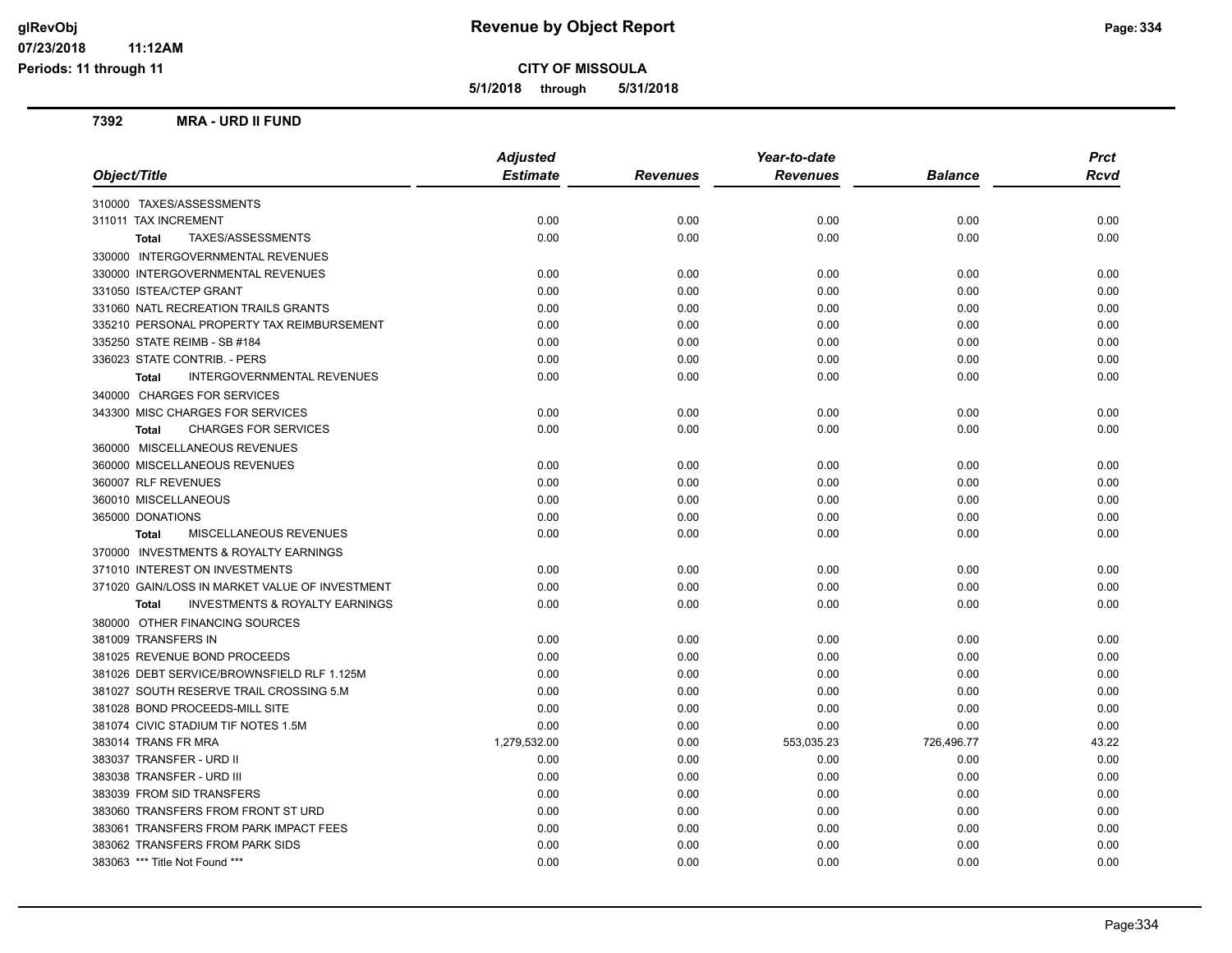**07/23/2018 11:12AM Periods: 11 through 11**

**CITY OF MISSOULA**

**5/1/2018 through 5/31/2018**

**7392 MRA - URD II FUND**

|              |                         | <b>Adjusted</b> |                 | Year-to-date    |                | <b>Prct</b> |
|--------------|-------------------------|-----------------|-----------------|-----------------|----------------|-------------|
| Object/Title |                         | Estimate        | <b>Revenues</b> | <b>Revenues</b> | <b>Balance</b> | <b>Rcvd</b> |
| <b>Total</b> | OTHER FINANCING SOURCES | 1,279,532.00    | 0.00            | 553,035.23      | 726.496.77     | 43.22       |
| Total        | MRA - URD II FUND       | 1,279,532.00    | 0.00            | 553,035.23      | 726,496.77     | 43.22       |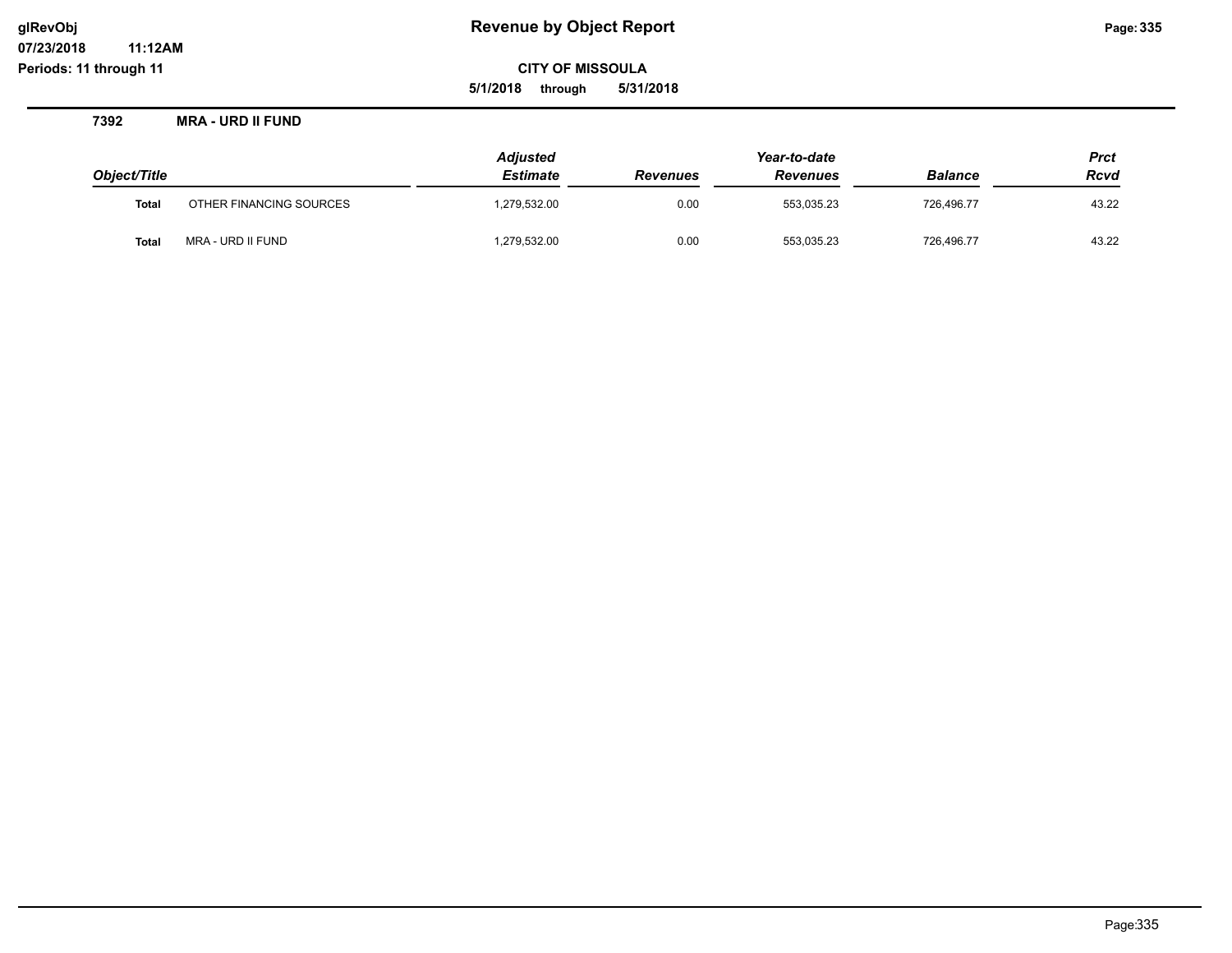**5/1/2018 through 5/31/2018**

**7393 MRA - URD III FUND**

**7393 MRA - URD III FUND**

|                                                           | <b>Adjusted</b> |                 | Year-to-date    |                | <b>Prct</b> |
|-----------------------------------------------------------|-----------------|-----------------|-----------------|----------------|-------------|
| Object/Title                                              | <b>Estimate</b> | <b>Revenues</b> | <b>Revenues</b> | <b>Balance</b> | <b>Rcvd</b> |
| 310000 TAXES/ASSESSMENTS                                  |                 |                 |                 |                |             |
| 311011 TAX INCREMENT                                      | 0.00            | 0.00            | 0.00            | 0.00           | 0.00        |
| 312001 PENALTIES & INTEREST                               | 0.00            | 0.00            | 0.00            | 0.00           | 0.00        |
| TAXES/ASSESSMENTS<br><b>Total</b>                         | 0.00            | 0.00            | 0.00            | 0.00           | 0.00        |
| 330000 INTERGOVERNMENTAL REVENUES                         |                 |                 |                 |                |             |
| 331050 ISTEA/CTEP GRANT                                   | 0.00            | 0.00            | 0.00            | 0.00           | 0.00        |
| 331060 NATL RECREATION TRAILS GRANTS                      | 0.00            | 0.00            | 0.00            | 0.00           | 0.00        |
| 335210 PERSONAL PROPERTY TAX REIMBURSEMENT                | 0.00            | 0.00            | 0.00            | 0.00           | 0.00        |
| 336020 STATE PENSION CONTRIBUTION                         | 0.00            | 0.00            | 0.00            | 0.00           | 0.00        |
| 336023 STATE CONTRIB. - PERS                              | 0.00            | 33.24           | 425.03          | $-425.03$      | 0.00        |
| <b>INTERGOVERNMENTAL REVENUES</b><br>Total                | 0.00            | 33.24           | 425.03          | $-425.03$      | 0.00        |
| 340000 CHARGES FOR SERVICES                               |                 |                 |                 |                |             |
| 343065 BUILDING RENTALS                                   | 0.00            | 0.00            | 0.00            | 0.00           | 0.00        |
| <b>CHARGES FOR SERVICES</b><br><b>Total</b>               | 0.00            | 0.00            | 0.00            | 0.00           | 0.00        |
| 360000 MISCELLANEOUS REVENUES                             |                 |                 |                 |                |             |
| 360000 MISCELLANEOUS REVENUES                             | 0.00            | 0.00            | 0.00            | 0.00           | 0.00        |
| 360010 MISCELLANEOUS                                      | 0.00            | 0.00            | 0.00            | 0.00           | 0.00        |
| 362000 OTHER MISCELLANEOUS REVENUE                        | 0.00            | 0.00            | 0.00            | 0.00           | 0.00        |
| 362004 URD III FACADE IMPROVEMENT LOAN REC                | 0.00            | 0.00            | 0.00            | 0.00           | 0.00        |
| 365000 DONATIONS                                          | 0.00            | 0.00            | 92,000.00       | $-92,000.00$   | 0.00        |
| MISCELLANEOUS REVENUES<br><b>Total</b>                    | 0.00            | 0.00            | 92,000.00       | $-92,000.00$   | 0.00        |
| 370000 INVESTMENTS & ROYALTY EARNINGS                     |                 |                 |                 |                |             |
| 371010 INTEREST ON INVESTMENTS                            | 0.00            | 0.00            | 0.00            | 0.00           | 0.00        |
| 371020 GAIN/LOSS IN MARKET VALUE OF INVESTMENTS           | 0.00            | 0.00            | 0.00            | 0.00           | 0.00        |
| <b>INVESTMENTS &amp; ROYALTY EARNINGS</b><br><b>Total</b> | 0.00            | 0.00            | 0.00            | 0.00           | 0.00        |
| 380000 OTHER FINANCING SOURCES                            |                 |                 |                 |                |             |
| 381000 LOAN PROCEEDS                                      | 0.00            | 0.00            | 0.00            | 0.00           | 0.00        |
| 381024 MARY AVENUE BOND PROCEEDS                          | 1,665,000.00    | 0.00            | 1,665,000.00    | 0.00           | 100.00      |
| 381025 REVENUE BOND PROCEEDS                              | 1,600,000.00    | 0.00            | 0.00            | 1,600,000.00   | 0.00        |
| 381026 *** Title Not Found ***                            | 1,890,000.00    | 0.00            | 0.00            | 1,890,000.00   | 0.00        |
| 381028 BOND PROCEEDS-MILL SITE                            | 2,207,000.00    | 0.00            | 0.00            | 2,207,000.00   | 0.00        |
| 383014 TRANS FR MRA                                       | 790,943.00      | 0.00            | 787,005.38      | 3,937.62       | 99.50       |
| 383037 TRANSFER - URD II                                  | 250,000.00      | 0.00            | 0.00            | 250,000.00     | 0.00        |
| OTHER FINANCING SOURCES<br><b>Total</b>                   | 8,402,943.00    | 0.00            | 2,452,005.38    | 5,950,937.62   | 29.18       |
| MRA - URD III FUND<br><b>Total</b>                        | 8,402,943.00    | 33.24           | 2,544,430.41    | 5,858,512.59   | 30.28       |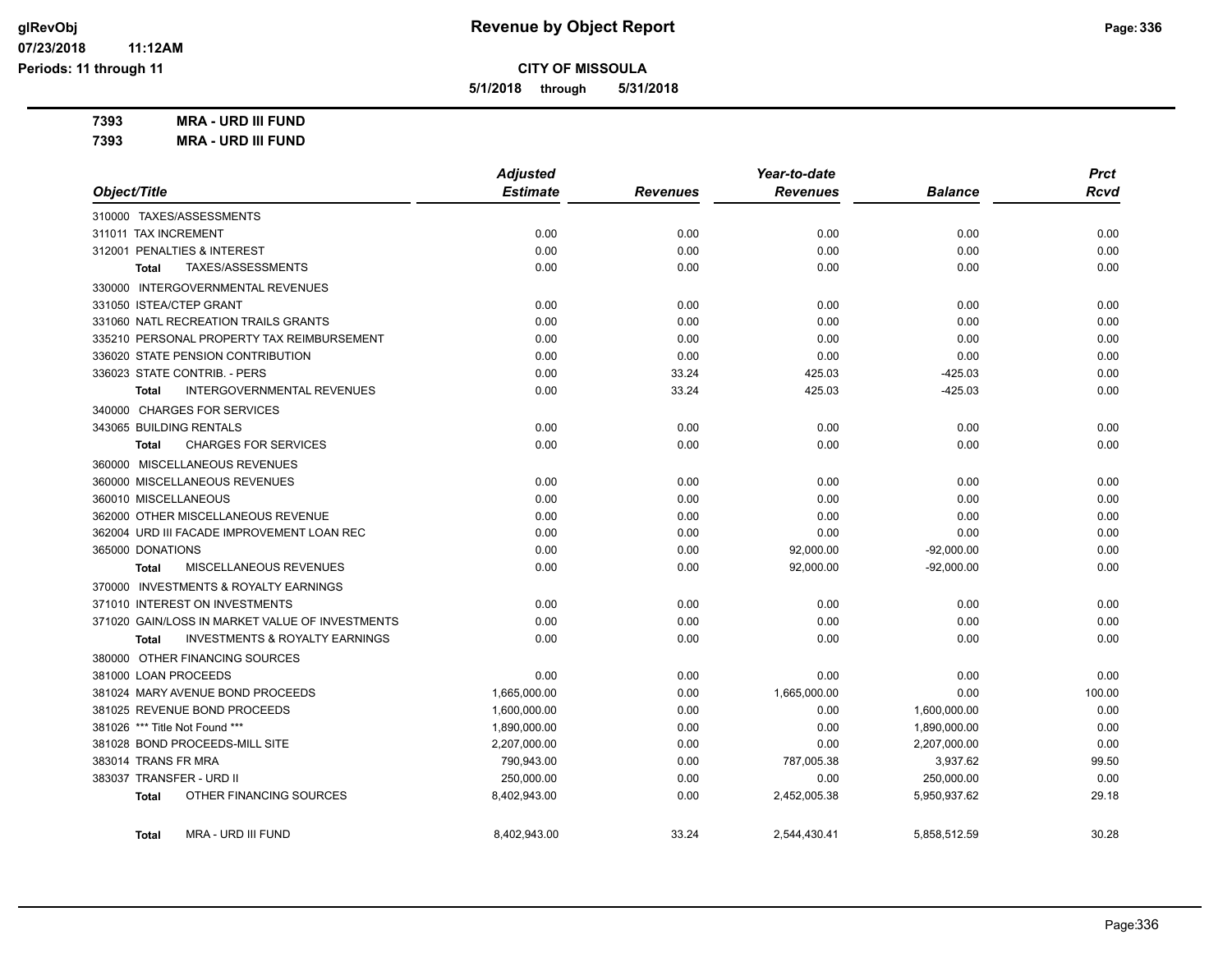**CITY OF MISSOULA 5/1/2018 through 5/31/2018**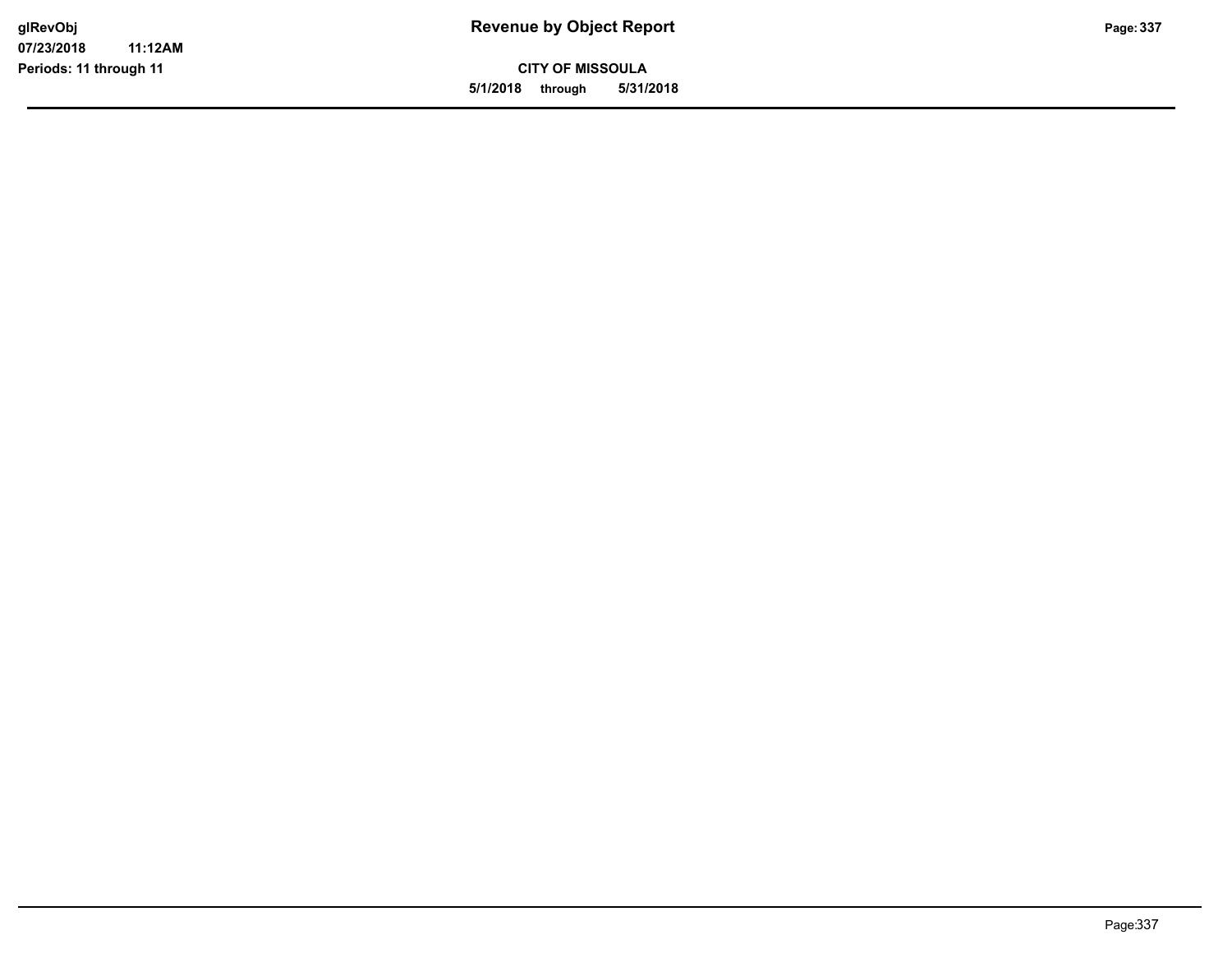**CITY OF MISSOULA**

**5/1/2018 through 5/31/2018**

**11:12AM**

**7393 MRA - URD III FUND**

|                                                           | <b>Adjusted</b> |                 | Year-to-date    |                | <b>Prct</b> |
|-----------------------------------------------------------|-----------------|-----------------|-----------------|----------------|-------------|
| Object/Title                                              | <b>Estimate</b> | <b>Revenues</b> | <b>Revenues</b> | <b>Balance</b> | <b>Rcvd</b> |
| 310000 TAXES/ASSESSMENTS                                  |                 |                 |                 |                |             |
| 311011 TAX INCREMENT                                      | 0.00            | 0.00            | 0.00            | 0.00           | 0.00        |
| 312001 PENALTIES & INTEREST                               | 0.00            | 0.00            | 0.00            | 0.00           | 0.00        |
| TAXES/ASSESSMENTS<br>Total                                | 0.00            | 0.00            | 0.00            | 0.00           | 0.00        |
| 330000 INTERGOVERNMENTAL REVENUES                         |                 |                 |                 |                |             |
| 331050 ISTEA/CTEP GRANT                                   | 0.00            | 0.00            | 0.00            | 0.00           | 0.00        |
| 331060 NATL RECREATION TRAILS GRANTS                      | 0.00            | 0.00            | 0.00            | 0.00           | 0.00        |
| 335210 PERSONAL PROPERTY TAX REIMBURSEMENT                | 0.00            | 0.00            | 0.00            | 0.00           | 0.00        |
| 336020 STATE PENSION CONTRIBUTION                         | 0.00            | 0.00            | 0.00            | 0.00           | 0.00        |
| 336023 STATE CONTRIB. - PERS                              | 0.00            | 33.24           | 425.03          | $-425.03$      | 0.00        |
| <b>INTERGOVERNMENTAL REVENUES</b><br>Total                | 0.00            | 33.24           | 425.03          | $-425.03$      | 0.00        |
| 340000 CHARGES FOR SERVICES                               |                 |                 |                 |                |             |
| 343065 BUILDING RENTALS                                   | 0.00            | 0.00            | 0.00            | 0.00           | 0.00        |
| <b>CHARGES FOR SERVICES</b><br><b>Total</b>               | 0.00            | 0.00            | 0.00            | 0.00           | 0.00        |
| 360000 MISCELLANEOUS REVENUES                             |                 |                 |                 |                |             |
| 360000 MISCELLANEOUS REVENUES                             | 0.00            | 0.00            | 0.00            | 0.00           | 0.00        |
| 360010 MISCELLANEOUS                                      | 0.00            | 0.00            | 0.00            | 0.00           | 0.00        |
| 362000 OTHER MISCELLANEOUS REVENUE                        | 0.00            | 0.00            | 0.00            | 0.00           | 0.00        |
| 362004 URD III FACADE IMPROVEMENT LOAN REC                | 0.00            | 0.00            | 0.00            | 0.00           | 0.00        |
| 365000 DONATIONS                                          | 0.00            | 0.00            | 92,000.00       | $-92,000.00$   | 0.00        |
| MISCELLANEOUS REVENUES<br><b>Total</b>                    | 0.00            | 0.00            | 92,000.00       | $-92,000.00$   | 0.00        |
| 370000 INVESTMENTS & ROYALTY EARNINGS                     |                 |                 |                 |                |             |
| 371010 INTEREST ON INVESTMENTS                            | 0.00            | 0.00            | 0.00            | 0.00           | 0.00        |
| 371020 GAIN/LOSS IN MARKET VALUE OF INVESTMENT            | 0.00            | 0.00            | 0.00            | 0.00           | 0.00        |
| <b>INVESTMENTS &amp; ROYALTY EARNINGS</b><br><b>Total</b> | 0.00            | 0.00            | 0.00            | 0.00           | 0.00        |
| 380000 OTHER FINANCING SOURCES                            |                 |                 |                 |                |             |
| 381000 LOAN PROCEEDS                                      | 0.00            | 0.00            | 0.00            | 0.00           | 0.00        |
| 381024 MARY AVENUE BOND PROCEEDS                          | 1,665,000.00    | 0.00            | 1,665,000.00    | 0.00           | 100.00      |
| 381025 REVENUE BOND PROCEEDS                              | 1,600,000.00    | 0.00            | 0.00            | 1,600,000.00   | 0.00        |
| 381026 *** Title Not Found ***                            | 1,890,000.00    | 0.00            | 0.00            | 1,890,000.00   | 0.00        |
| 381028 BOND PROCEEDS-MILL SITE                            | 2,207,000.00    | 0.00            | 0.00            | 2,207,000.00   | 0.00        |
| 383014 TRANS FR MRA                                       | 790,943.00      | 0.00            | 787,005.38      | 3,937.62       | 99.50       |
| 383037 TRANSFER - URD II                                  | 250,000.00      | 0.00            | 0.00            | 250,000.00     | 0.00        |
| OTHER FINANCING SOURCES<br>Total                          | 8,402,943.00    | 0.00            | 2,452,005.38    | 5,950,937.62   | 29.18       |
| MRA - URD III FUND<br><b>Total</b>                        | 8,402,943.00    | 33.24           | 2,544,430.41    | 5,858,512.59   | 30.28       |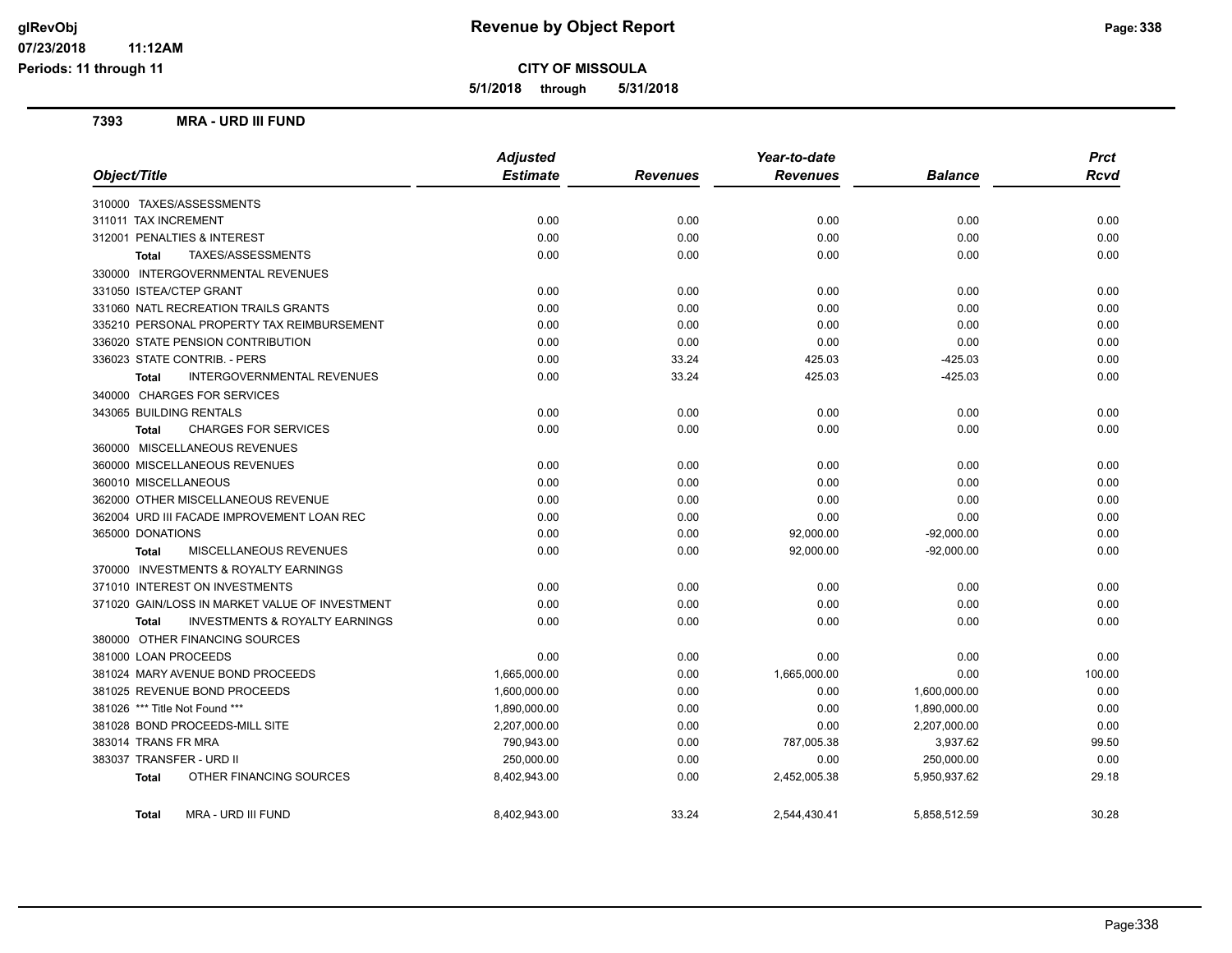**CITY OF MISSOULA 5/1/2018 through 5/31/2018**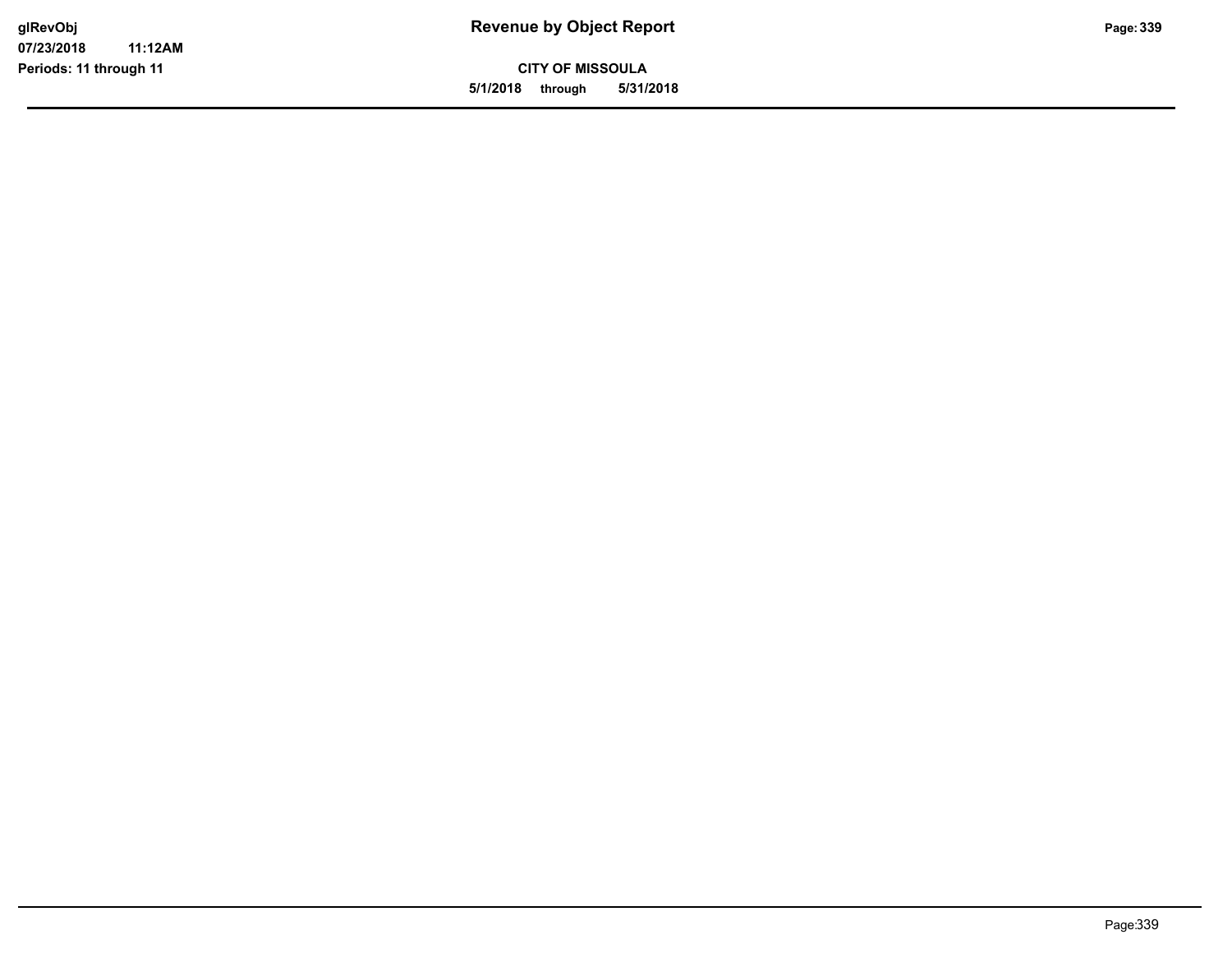**5/1/2018 through 5/31/2018**

## **7394 MRA URD III TI DEBT CLEARING FUND**

**7394 MRA URD III TI DEBT CLEARING FUND**

|                                                           | <b>Adjusted</b> |                 | Year-to-date    |                | <b>Prct</b> |
|-----------------------------------------------------------|-----------------|-----------------|-----------------|----------------|-------------|
| Object/Title                                              | <b>Estimate</b> | <b>Revenues</b> | <b>Revenues</b> | <b>Balance</b> | Rcvd        |
| TAXES/ASSESSMENTS<br>310000                               |                 |                 |                 |                |             |
| 311011 TAX INCREMENT                                      | 1,697,606.00    | 63,412.80       | 1,571,472.62    | 126,133.38     | 92.57       |
| PENALTIES & INTEREST<br>312001                            | 0.00            | 5,998.62        | 9.717.10        | $-9,717.10$    | 0.00        |
| TAXES/ASSESSMENTS<br><b>Total</b>                         | 1,697,606.00    | 69,411.42       | 1,581,189.72    | 116,416.28     | 93.14       |
| INTERGOVERNMENTAL REVENUES<br>330000                      |                 |                 |                 |                |             |
| 335210 PERSONAL PROPERTY TAX REIMBURSEMENT                | 277,850.00      | 0.00            | 138,925.02      | 138,924.98     | 50.00       |
| 335250 STATE REIMB - SB #184                              | 0.00            | 0.00            | 0.00            | 0.00           | 0.00        |
| <b>INTERGOVERNMENTAL REVENUES</b><br>Total                | 277,850.00      | 0.00            | 138,925.02      | 138,924.98     | 50.00       |
| INVESTMENTS & ROYALTY EARNINGS<br>370000                  |                 |                 |                 |                |             |
| 371010 INTEREST ON INVESTMENTS                            | 0.00            | 0.00            | 0.00            | 0.00           | 0.00        |
| 371020 GAIN/LOSS IN MARKET VALUE OF INVESTMENTS           | 0.00            | 0.00            | 0.00            | 0.00           | 0.00        |
| <b>INVESTMENTS &amp; ROYALTY EARNINGS</b><br><b>Total</b> | 0.00            | 0.00            | 0.00            | 0.00           | 0.00        |
| OTHER FINANCING SOURCES<br>380000                         |                 |                 |                 |                |             |
| 383014 TRANS FR MRA                                       | 0.00            | 0.00            | 0.00            | 0.00           | 0.00        |
| OTHER FINANCING SOURCES<br><b>Total</b>                   | 0.00            | 0.00            | 0.00            | 0.00           | 0.00        |
| MRA URD III TI DEBT CLEARING FUND<br>Total                | 1,975,456.00    | 69,411.42       | 1,720,114.74    | 255,341.26     | 87.07       |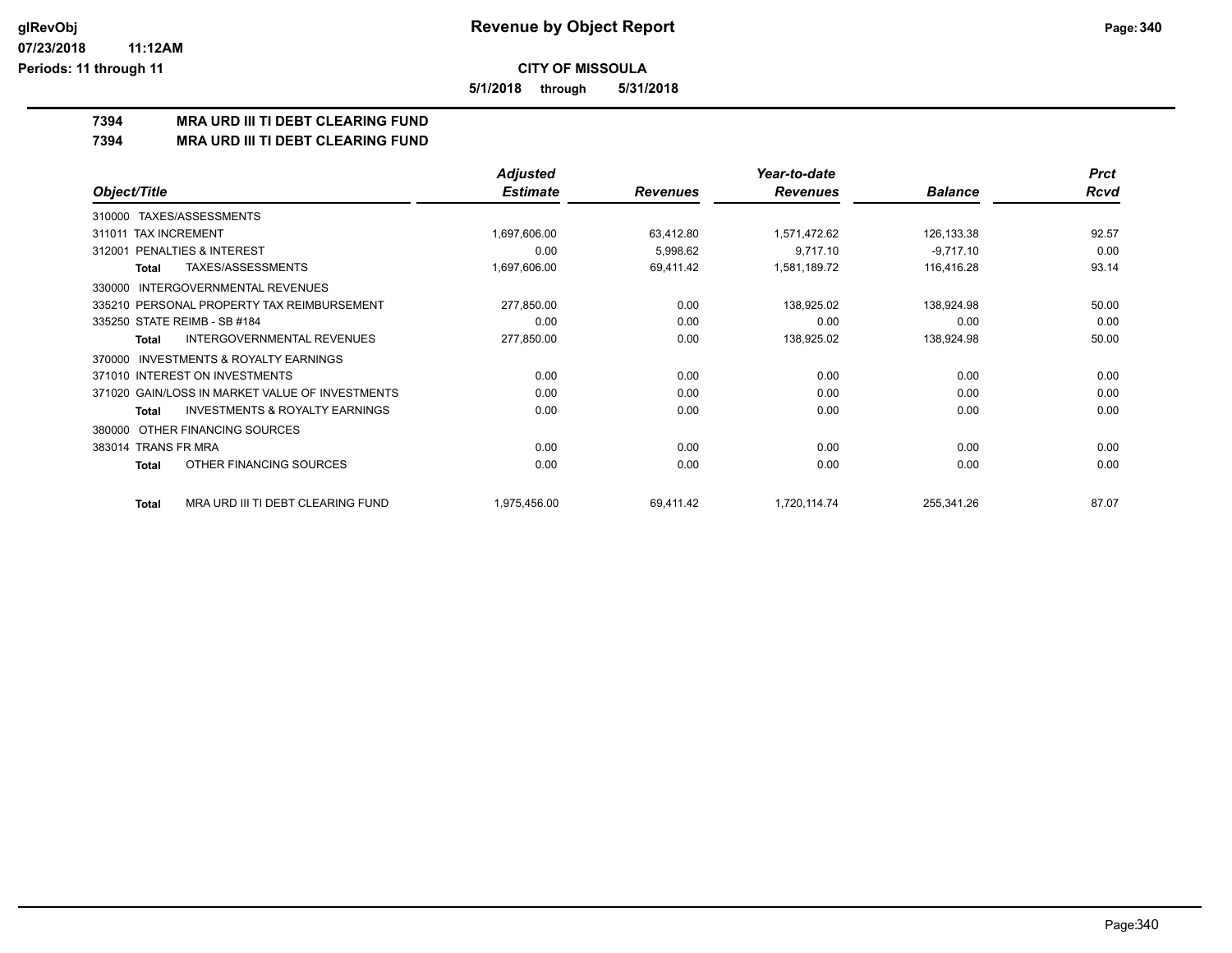**5/1/2018 through 5/31/2018**

### **7394 MRA URD III TI DEBT CLEARING FUND**

|                                                           | <b>Adjusted</b> |                 | Year-to-date    |                | <b>Prct</b> |
|-----------------------------------------------------------|-----------------|-----------------|-----------------|----------------|-------------|
| Object/Title                                              | <b>Estimate</b> | <b>Revenues</b> | <b>Revenues</b> | <b>Balance</b> | <b>Rcvd</b> |
| 310000 TAXES/ASSESSMENTS                                  |                 |                 |                 |                |             |
| 311011 TAX INCREMENT                                      | 1,697,606.00    | 63,412.80       | 1,571,472.62    | 126,133.38     | 92.57       |
| 312001 PENALTIES & INTEREST                               | 0.00            | 5,998.62        | 9,717.10        | $-9,717.10$    | 0.00        |
| TAXES/ASSESSMENTS<br><b>Total</b>                         | 1,697,606.00    | 69,411.42       | 1,581,189.72    | 116,416.28     | 93.14       |
| INTERGOVERNMENTAL REVENUES<br>330000                      |                 |                 |                 |                |             |
| 335210 PERSONAL PROPERTY TAX REIMBURSEMENT                | 277,850.00      | 0.00            | 138,925.02      | 138,924.98     | 50.00       |
| 335250 STATE REIMB - SB #184                              | 0.00            | 0.00            | 0.00            | 0.00           | 0.00        |
| <b>INTERGOVERNMENTAL REVENUES</b><br>Total                | 277,850.00      | 0.00            | 138,925.02      | 138,924.98     | 50.00       |
| INVESTMENTS & ROYALTY EARNINGS<br>370000                  |                 |                 |                 |                |             |
| 371010 INTEREST ON INVESTMENTS                            | 0.00            | 0.00            | 0.00            | 0.00           | 0.00        |
| 371020 GAIN/LOSS IN MARKET VALUE OF INVESTMENT            | 0.00            | 0.00            | 0.00            | 0.00           | 0.00        |
| <b>INVESTMENTS &amp; ROYALTY EARNINGS</b><br><b>Total</b> | 0.00            | 0.00            | 0.00            | 0.00           | 0.00        |
| OTHER FINANCING SOURCES<br>380000                         |                 |                 |                 |                |             |
| 383014 TRANS FR MRA                                       | 0.00            | 0.00            | 0.00            | 0.00           | 0.00        |
| OTHER FINANCING SOURCES<br><b>Total</b>                   | 0.00            | 0.00            | 0.00            | 0.00           | 0.00        |
| MRA URD III TI DEBT CLEARING FUND<br>Total                | 1,975,456.00    | 69,411.42       | 1,720,114.74    | 255,341.26     | 87.07       |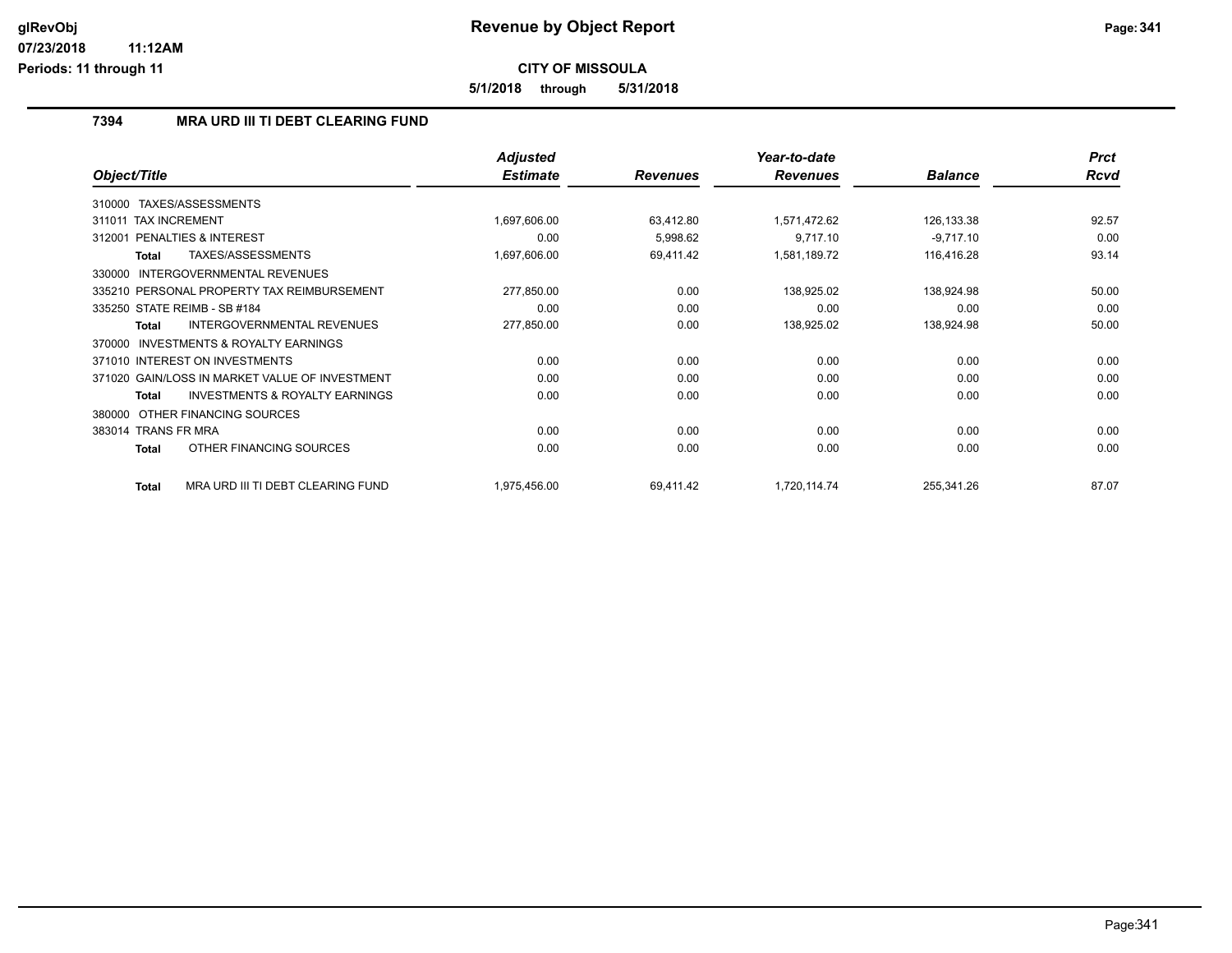**5/1/2018 through 5/31/2018**

# **7395 MRA TAX INCREMENT DEBT SERVICE**

## **7395 MRA TAX INCREMENT DEBT SERVICE**

|                                                    | <b>Adjusted</b> |                 | Year-to-date    |                | <b>Prct</b> |
|----------------------------------------------------|-----------------|-----------------|-----------------|----------------|-------------|
| Object/Title                                       | <b>Estimate</b> | <b>Revenues</b> | <b>Revenues</b> | <b>Balance</b> | <b>Rcvd</b> |
| 370000 INVESTMENTS & ROYALTY EARNINGS              |                 |                 |                 |                |             |
| 371010 INTEREST ON INVESTMENTS                     | 0.00            | 0.00            | 0.00            | 0.00           | 0.00        |
| <b>INVESTMENTS &amp; ROYALTY EARNINGS</b><br>Total | 0.00            | 0.00            | 0.00            | 0.00           | 0.00        |
| 380000 OTHER FINANCING SOURCES                     |                 |                 |                 |                |             |
| 383014 TRANS FR MRA                                | 1,184,513.00    | 0.00            | 1.015.372.39    | 169,140.61     | 85.72       |
| OTHER FINANCING SOURCES<br>Total                   | 1,184,513.00    | 0.00            | 1,015,372.39    | 169,140.61     | 85.72       |
|                                                    |                 |                 |                 |                |             |
| MRA TAX INCREMENT DEBT SERVICE<br>Total            | 1.184.513.00    | 0.00            | 1.015.372.39    | 169.140.61     | 85.72       |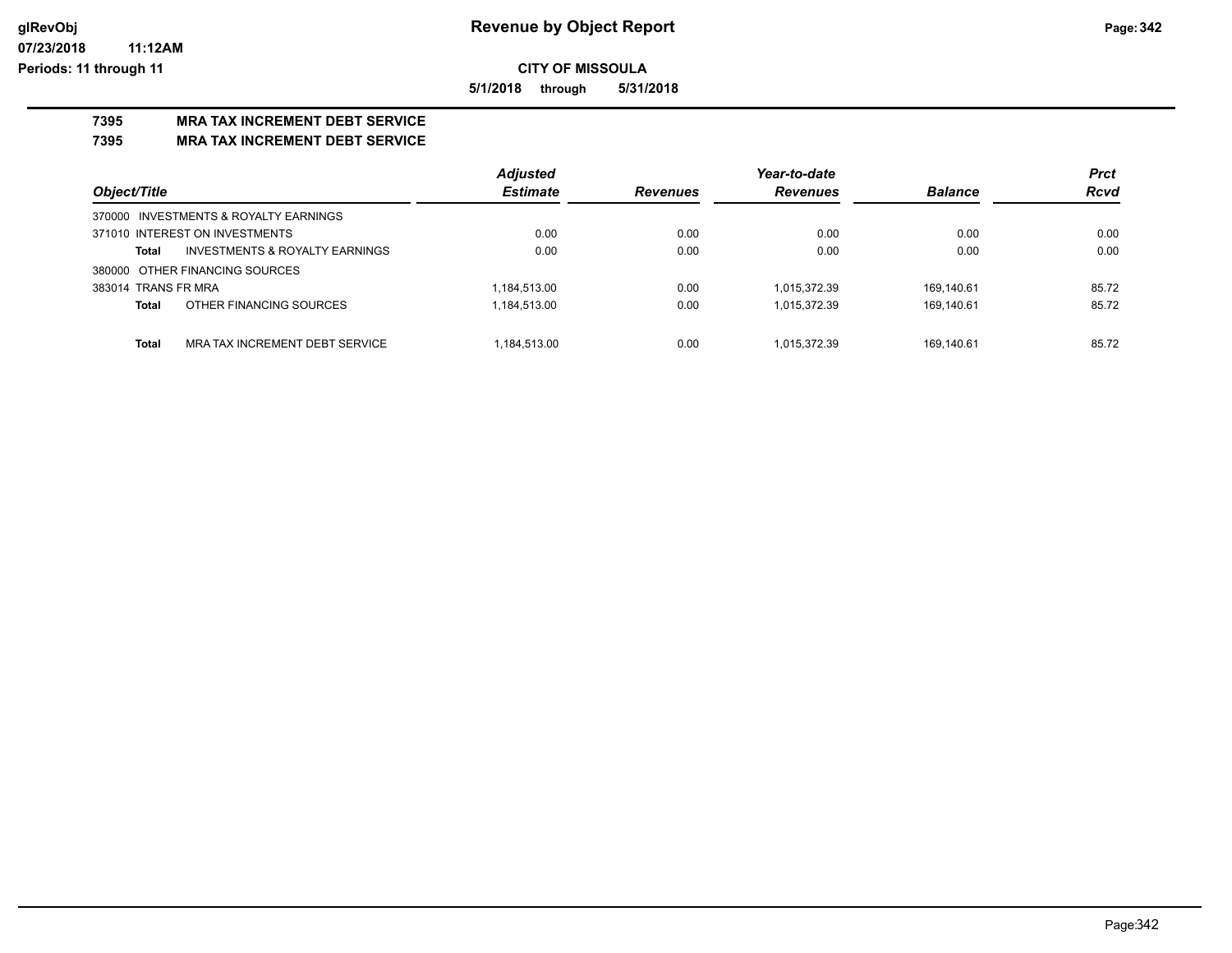**5/1/2018 through 5/31/2018**

### **7395 MRA TAX INCREMENT DEBT SERVICE**

|                     |                                       | <b>Adjusted</b> |                 | Year-to-date    |                | <b>Prct</b> |
|---------------------|---------------------------------------|-----------------|-----------------|-----------------|----------------|-------------|
| Object/Title        |                                       | <b>Estimate</b> | <b>Revenues</b> | <b>Revenues</b> | <b>Balance</b> | <b>Rcvd</b> |
|                     | 370000 INVESTMENTS & ROYALTY EARNINGS |                 |                 |                 |                |             |
|                     | 371010 INTEREST ON INVESTMENTS        | 0.00            | 0.00            | 0.00            | 0.00           | 0.00        |
| <b>Total</b>        | INVESTMENTS & ROYALTY EARNINGS        | 0.00            | 0.00            | 0.00            | 0.00           | 0.00        |
|                     | 380000 OTHER FINANCING SOURCES        |                 |                 |                 |                |             |
| 383014 TRANS FR MRA |                                       | 1.184.513.00    | 0.00            | 1.015.372.39    | 169.140.61     | 85.72       |
| <b>Total</b>        | OTHER FINANCING SOURCES               | 1,184,513.00    | 0.00            | 1.015.372.39    | 169.140.61     | 85.72       |
|                     |                                       |                 |                 |                 |                |             |
| <b>Total</b>        | MRA TAX INCREMENT DEBT SERVICE        | 1.184.513.00    | 0.00            | 1.015.372.39    | 169.140.61     | 85.72       |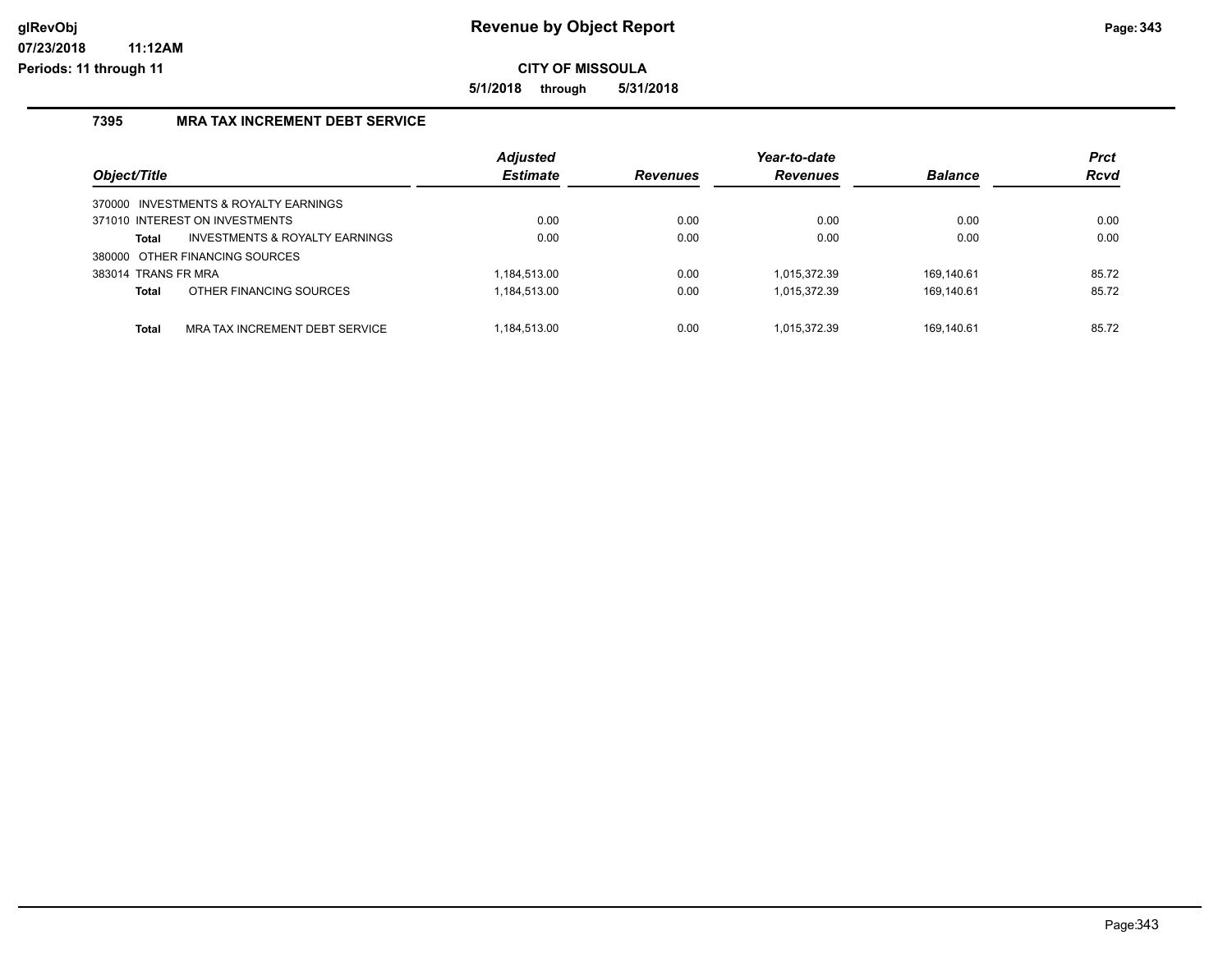**5/1/2018 through 5/31/2018**

## **7396 NRSS DEBT SERVICE SINKING FUND**

**7396 NRSS DEBT SERVICE SINKING FUND**

|                                                           | <b>Adjusted</b> |                 | Year-to-date    |                | <b>Prct</b> |
|-----------------------------------------------------------|-----------------|-----------------|-----------------|----------------|-------------|
| Object/Title                                              | <b>Estimate</b> | <b>Revenues</b> | <b>Revenues</b> | <b>Balance</b> | <b>Rcvd</b> |
| 370000 INVESTMENTS & ROYALTY EARNINGS                     |                 |                 |                 |                |             |
| 371010 INTEREST ON INVESTMENTS                            | 0.00            | 0.00            | 0.00            | 0.00           | 0.00        |
| 371020 GAIN/LOSS IN MARKET VALUE OF INVESTMENTS           | 0.00            | 0.00            | 0.00            | 0.00           | 0.00        |
| <b>INVESTMENTS &amp; ROYALTY EARNINGS</b><br><b>Total</b> | 0.00            | 0.00            | 0.00            | 0.00           | 0.00        |
| 380000 OTHER FINANCING SOURCES                            |                 |                 |                 |                |             |
| 383014 TRANS FR MRA                                       | 86.336.00       | 0.00            | 96.664.03       | $-10.328.03$   | 111.96      |
| OTHER FINANCING SOURCES<br><b>Total</b>                   | 86.336.00       | 0.00            | 96.664.03       | $-10.328.03$   | 111.96      |
| <b>Total</b><br>NRSS DEBT SERVICE SINKING FUND            | 86.336.00       | 0.00            | 96.664.03       | $-10.328.03$   | 111.96      |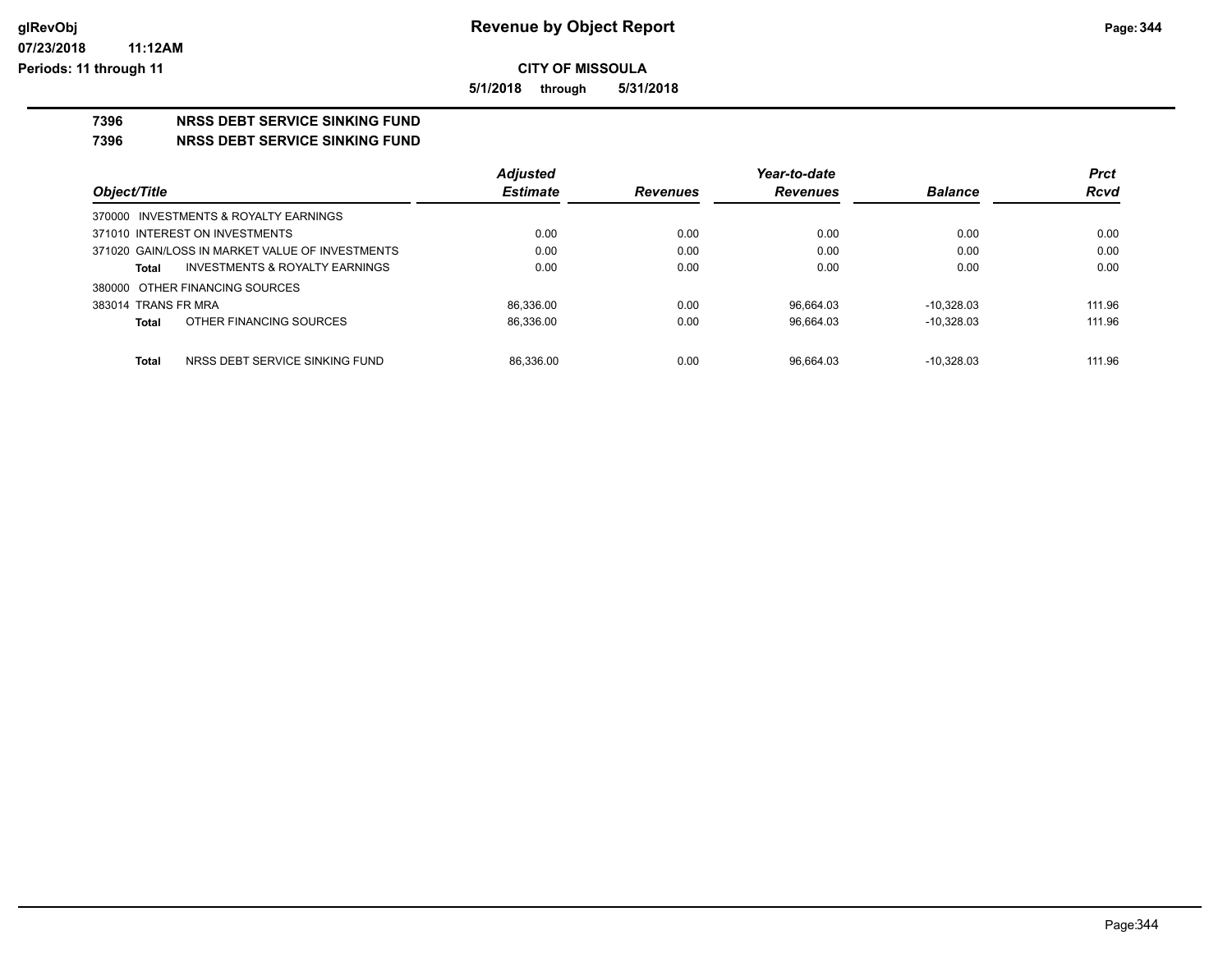**5/1/2018 through 5/31/2018**

### **7396 NRSS DEBT SERVICE SINKING FUND**

|                     |                                                | <b>Adjusted</b> |                 | Year-to-date    |                | <b>Prct</b> |
|---------------------|------------------------------------------------|-----------------|-----------------|-----------------|----------------|-------------|
| Object/Title        |                                                | <b>Estimate</b> | <b>Revenues</b> | <b>Revenues</b> | <b>Balance</b> | <b>Rcvd</b> |
|                     | 370000 INVESTMENTS & ROYALTY EARNINGS          |                 |                 |                 |                |             |
|                     | 371010 INTEREST ON INVESTMENTS                 | 0.00            | 0.00            | 0.00            | 0.00           | 0.00        |
|                     | 371020 GAIN/LOSS IN MARKET VALUE OF INVESTMENT | 0.00            | 0.00            | 0.00            | 0.00           | 0.00        |
| Total               | <b>INVESTMENTS &amp; ROYALTY EARNINGS</b>      | 0.00            | 0.00            | 0.00            | 0.00           | 0.00        |
|                     | 380000 OTHER FINANCING SOURCES                 |                 |                 |                 |                |             |
| 383014 TRANS FR MRA |                                                | 86.336.00       | 0.00            | 96.664.03       | $-10.328.03$   | 111.96      |
| Total               | OTHER FINANCING SOURCES                        | 86.336.00       | 0.00            | 96.664.03       | $-10.328.03$   | 111.96      |
| <b>Total</b>        | NRSS DEBT SERVICE SINKING FUND                 | 86.336.00       | 0.00            | 96.664.03       | $-10.328.03$   | 111.96      |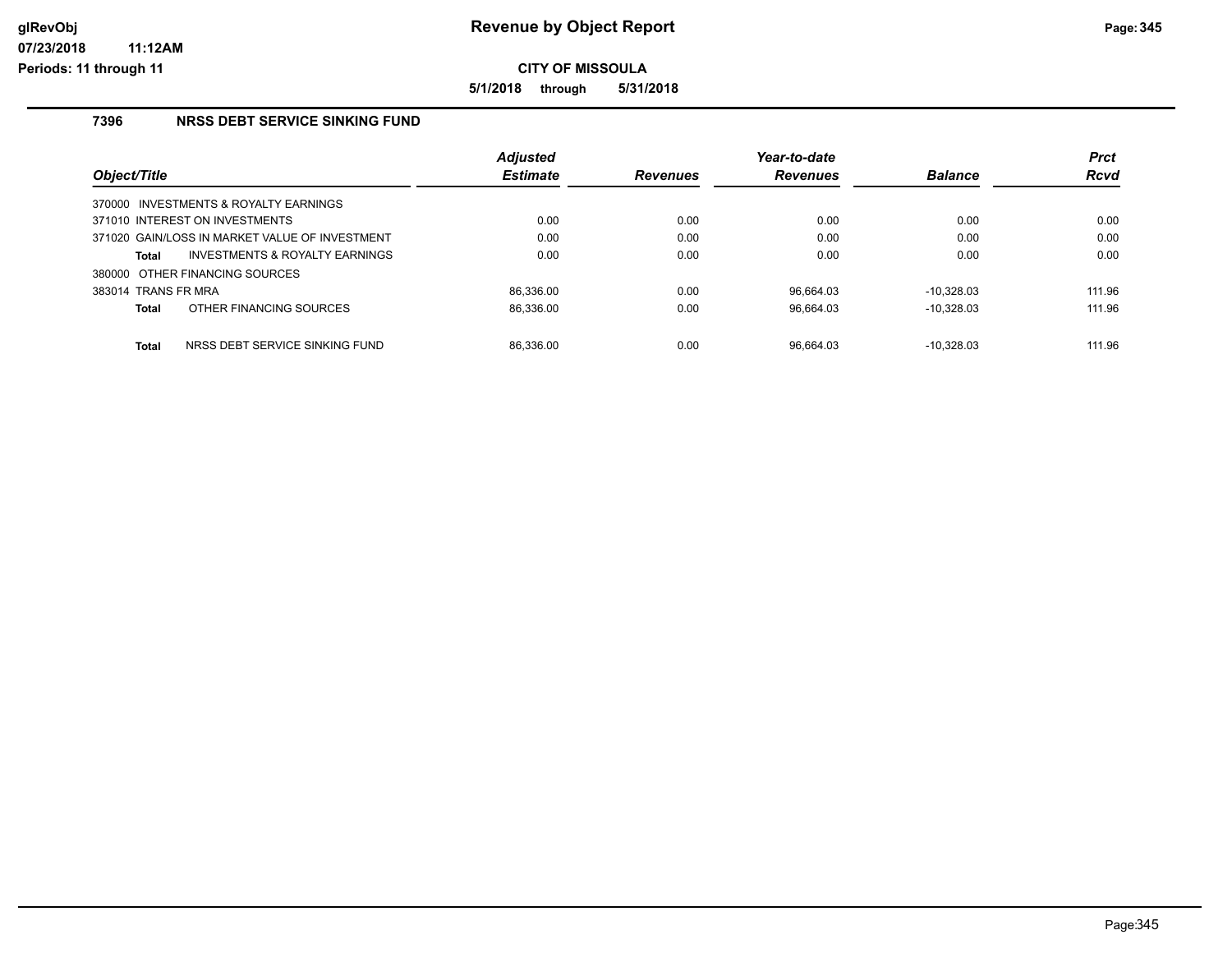**5/1/2018 through 5/31/2018**

**7397 NORTH RESERVE/SCOTT ST URD**

**7397 NORTH RESERVE/SCOTT ST URD**

|                                                           | <b>Adjusted</b> |                 | Year-to-date    |                | <b>Prct</b> |
|-----------------------------------------------------------|-----------------|-----------------|-----------------|----------------|-------------|
| Object/Title                                              | <b>Estimate</b> | <b>Revenues</b> | <b>Revenues</b> | <b>Balance</b> | <b>Rcvd</b> |
| 310000 TAXES/ASSESSMENTS                                  |                 |                 |                 |                |             |
| <b>TAX INCREMENT</b><br>311011                            | 0.00            | 0.00            | 0.00            | 0.00           | 0.00        |
| <b>PENALTIES &amp; INTEREST</b><br>312001                 | 0.00            | 0.00            | 0.00            | 0.00           | 0.00        |
| <b>TAXES/ASSESSMENTS</b><br><b>Total</b>                  | 0.00            | 0.00            | 0.00            | 0.00           | 0.00        |
| INTERGOVERNMENTAL REVENUES<br>330000                      |                 |                 |                 |                |             |
| 335210 PERSONAL PROPERTY TAX REIMBURSEMENT                | 0.00            | 0.00            | 0.00            | 0.00           | 0.00        |
| <b>INTERGOVERNMENTAL REVENUES</b><br><b>Total</b>         | 0.00            | 0.00            | 0.00            | 0.00           | 0.00        |
| MISCELLANEOUS REVENUES<br>360000                          |                 |                 |                 |                |             |
| 360000 MISCELLANEOUS REVENUES                             | 0.00            | 0.00            | 0.00            | 0.00           | 0.00        |
| MISCELLANEOUS REVENUES<br><b>Total</b>                    | 0.00            | 0.00            | 0.00            | 0.00           | 0.00        |
| 370000 INVESTMENTS & ROYALTY EARNINGS                     |                 |                 |                 |                |             |
| 371010 INTEREST ON INVESTMENTS                            | 0.00            | 0.00            | 0.00            | 0.00           | 0.00        |
| <b>INVESTMENTS &amp; ROYALTY EARNINGS</b><br><b>Total</b> | 0.00            | 0.00            | 0.00            | 0.00           | 0.00        |
| OTHER FINANCING SOURCES<br>380000                         |                 |                 |                 |                |             |
| 381010 BOND PROCEEDS                                      | 936.008.00      | 0.00            | 541,507.53      | 394,500.47     | 57.85       |
| 381025 PROCEEDS-SCOTT ST VILLAGE PHASE 2&3                | 0.00            | 0.00            | 36.618.00       | $-36.618.00$   | 0.00        |
| 383014 TRANS FR MRA                                       | 0.00            | 0.00            | 370,026.93      | $-370,026.93$  | 0.00        |
| OTHER FINANCING SOURCES<br><b>Total</b>                   | 936,008.00      | 0.00            | 948,152.46      | $-12.144.46$   | 101.30      |
| NORTH RESERVE/SCOTT ST URD<br><b>Total</b>                | 936.008.00      | 0.00            | 948.152.46      | $-12.144.46$   | 101.30      |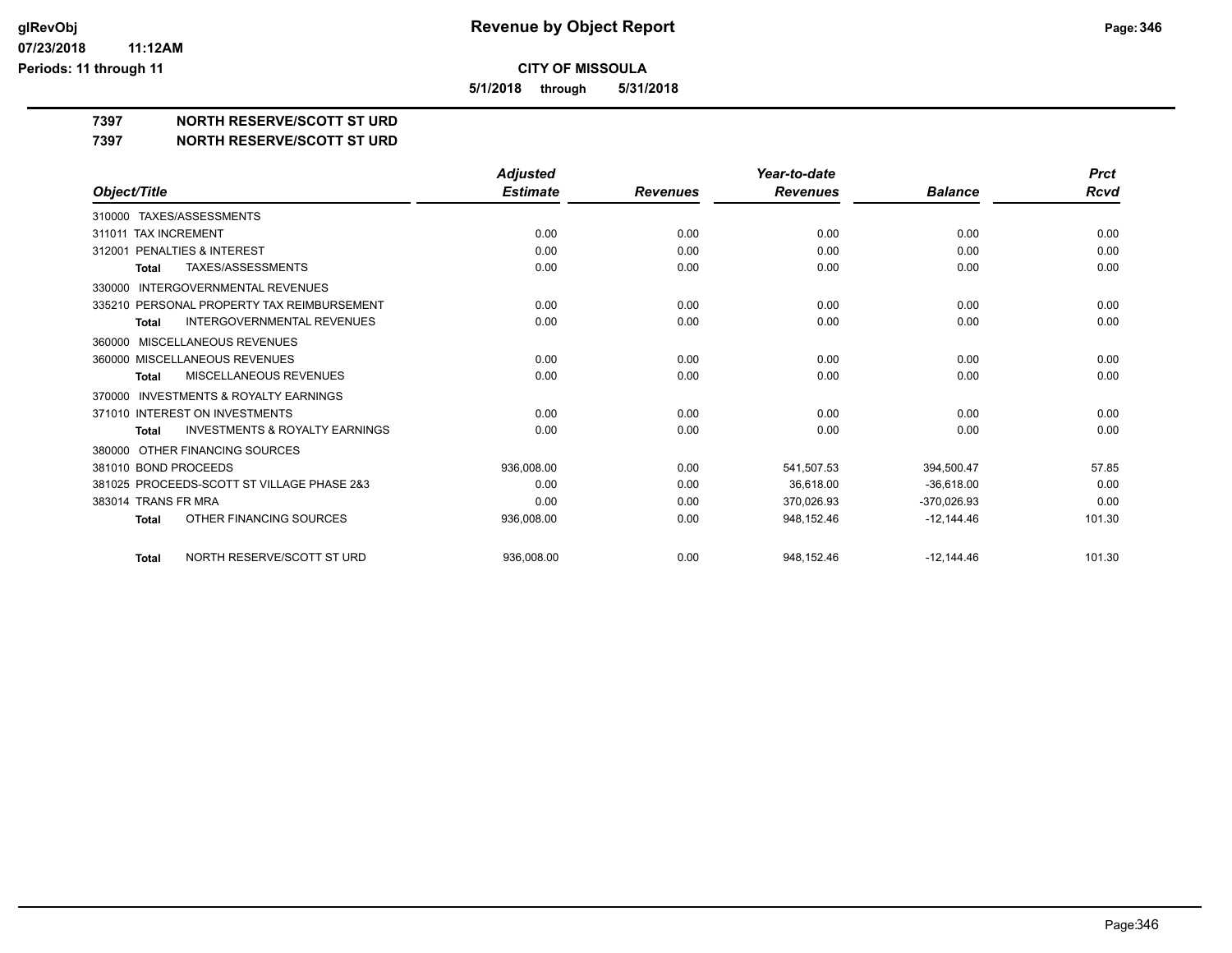**CITY OF MISSOULA**

**5/1/2018 through 5/31/2018**

## **7397 NORTH RESERVE/SCOTT ST URD**

|                                                    | <b>Adjusted</b> |                 | Year-to-date    |                | <b>Prct</b> |
|----------------------------------------------------|-----------------|-----------------|-----------------|----------------|-------------|
| Object/Title                                       | <b>Estimate</b> | <b>Revenues</b> | <b>Revenues</b> | <b>Balance</b> | Rcvd        |
| TAXES/ASSESSMENTS<br>310000                        |                 |                 |                 |                |             |
| <b>TAX INCREMENT</b><br>311011                     | 0.00            | 0.00            | 0.00            | 0.00           | 0.00        |
| 312001 PENALTIES & INTEREST                        | 0.00            | 0.00            | 0.00            | 0.00           | 0.00        |
| TAXES/ASSESSMENTS<br><b>Total</b>                  | 0.00            | 0.00            | 0.00            | 0.00           | 0.00        |
| <b>INTERGOVERNMENTAL REVENUES</b><br>330000        |                 |                 |                 |                |             |
| 335210 PERSONAL PROPERTY TAX REIMBURSEMENT         | 0.00            | 0.00            | 0.00            | 0.00           | 0.00        |
| <b>INTERGOVERNMENTAL REVENUES</b><br><b>Total</b>  | 0.00            | 0.00            | 0.00            | 0.00           | 0.00        |
| 360000 MISCELLANEOUS REVENUES                      |                 |                 |                 |                |             |
| 360000 MISCELLANEOUS REVENUES                      | 0.00            | 0.00            | 0.00            | 0.00           | 0.00        |
| <b>MISCELLANEOUS REVENUES</b><br><b>Total</b>      | 0.00            | 0.00            | 0.00            | 0.00           | 0.00        |
| 370000 INVESTMENTS & ROYALTY EARNINGS              |                 |                 |                 |                |             |
| 371010 INTEREST ON INVESTMENTS                     | 0.00            | 0.00            | 0.00            | 0.00           | 0.00        |
| <b>INVESTMENTS &amp; ROYALTY EARNINGS</b><br>Total | 0.00            | 0.00            | 0.00            | 0.00           | 0.00        |
| 380000 OTHER FINANCING SOURCES                     |                 |                 |                 |                |             |
| 381010 BOND PROCEEDS                               | 936.008.00      | 0.00            | 541,507.53      | 394,500.47     | 57.85       |
| 381025 PROCEEDS-SCOTT ST VILLAGE PHASE 2&3         | 0.00            | 0.00            | 36.618.00       | $-36,618.00$   | 0.00        |
| 383014 TRANS FR MRA                                | 0.00            | 0.00            | 370,026.93      | $-370,026.93$  | 0.00        |
| OTHER FINANCING SOURCES<br><b>Total</b>            | 936,008.00      | 0.00            | 948,152.46      | $-12,144.46$   | 101.30      |
| NORTH RESERVE/SCOTT ST URD<br><b>Total</b>         | 936.008.00      | 0.00            | 948.152.46      | $-12.144.46$   | 101.30      |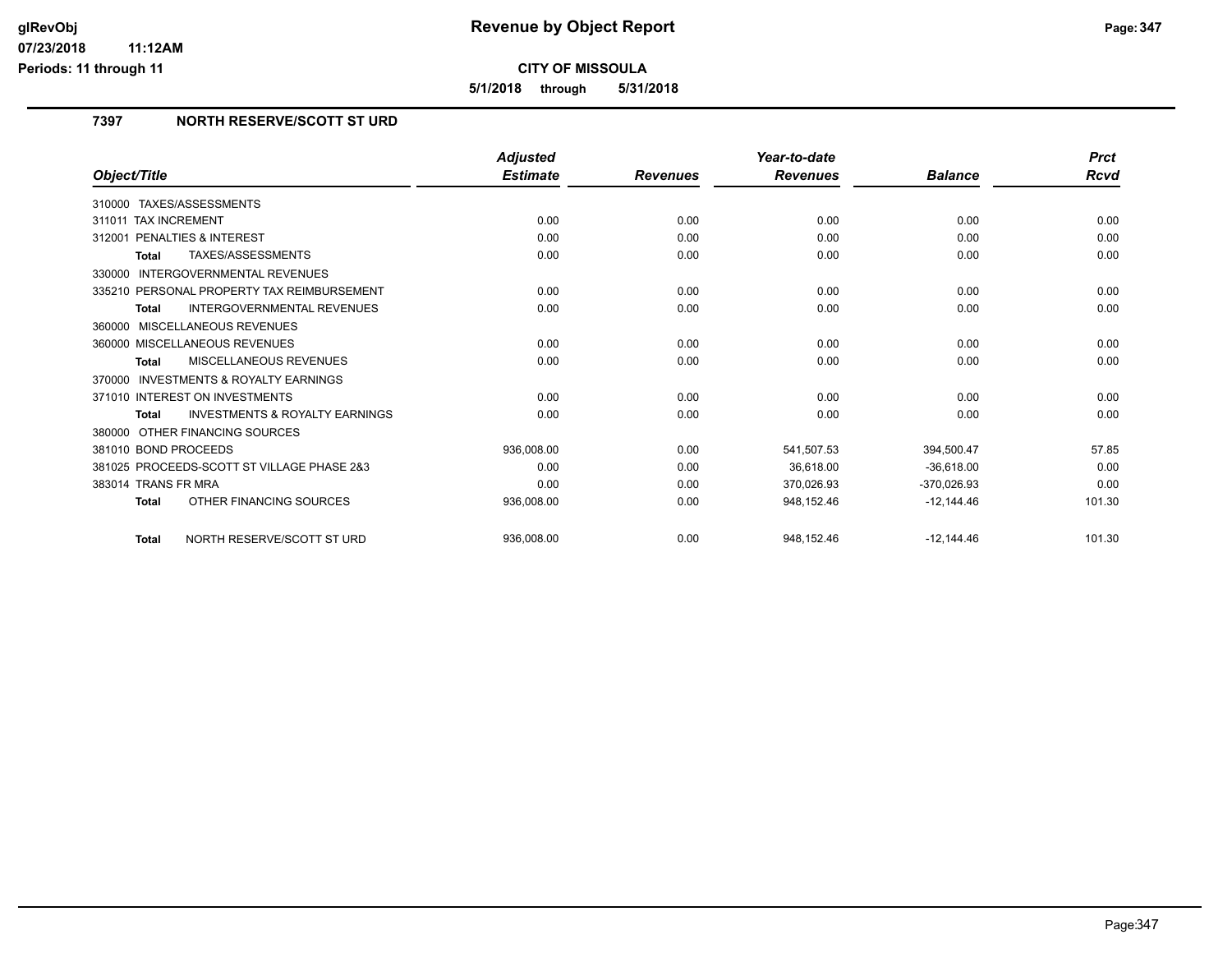**5/1/2018 through 5/31/2018**

**7398 HELLGATE URD**

**7398 HELLGATE URD**

|                      |                             | <b>Adjusted</b> |                 | <b>Prct</b>     |                |             |
|----------------------|-----------------------------|-----------------|-----------------|-----------------|----------------|-------------|
| Object/Title         |                             | <b>Estimate</b> | <b>Revenues</b> | <b>Revenues</b> | <b>Balance</b> | <b>Rcvd</b> |
|                      | 310000 TAXES/ASSESSMENTS    |                 |                 |                 |                |             |
| 311011 TAX INCREMENT |                             | 0.00            | 0.00            | 61,888.24       | $-61,888.24$   | 0.00        |
|                      | 312001 PENALTIES & INTEREST | 0.00            | 1.46            | 335.72          | $-335.72$      | 0.00        |
| <b>Total</b>         | TAXES/ASSESSMENTS           | 0.00            | 1.46            | 62.223.96       | $-62.223.96$   | 0.00        |
| <b>Total</b>         | <b>HELLGATE URD</b>         | 0.00            | 1.46            | 62.223.96       | $-62.223.96$   | 0.00        |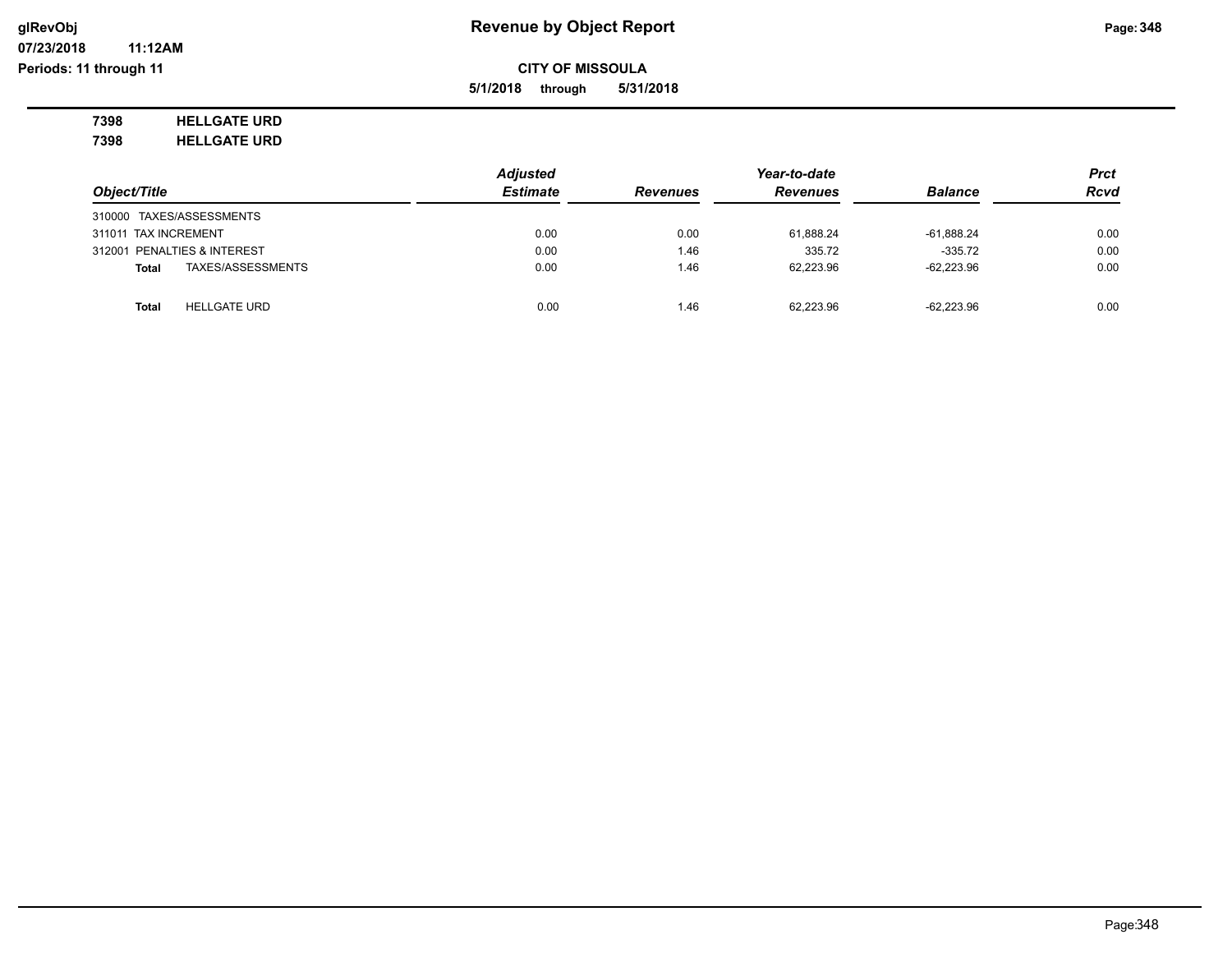**CITY OF MISSOULA**

**5/1/2018 through 5/31/2018**

**7398 HELLGATE URD**

**11:12AM**

|                                     | <b>Adjusted</b> |                 | Year-to-date    |                | Prct |
|-------------------------------------|-----------------|-----------------|-----------------|----------------|------|
| Object/Title                        | <b>Estimate</b> | <b>Revenues</b> | <b>Revenues</b> | <b>Balance</b> | Rcvd |
| 310000 TAXES/ASSESSMENTS            |                 |                 |                 |                |      |
| 311011 TAX INCREMENT                | 0.00            | 0.00            | 61.888.24       | $-61.888.24$   | 0.00 |
| 312001 PENALTIES & INTEREST         | 0.00            | 1.46            | 335.72          | $-335.72$      | 0.00 |
| TAXES/ASSESSMENTS<br><b>Total</b>   | 0.00            | 1.46            | 62.223.96       | $-62.223.96$   | 0.00 |
| <b>HELLGATE URD</b><br><b>Total</b> | 0.00            | 1.46            | 62.223.96       | $-62.223.96$   | 0.00 |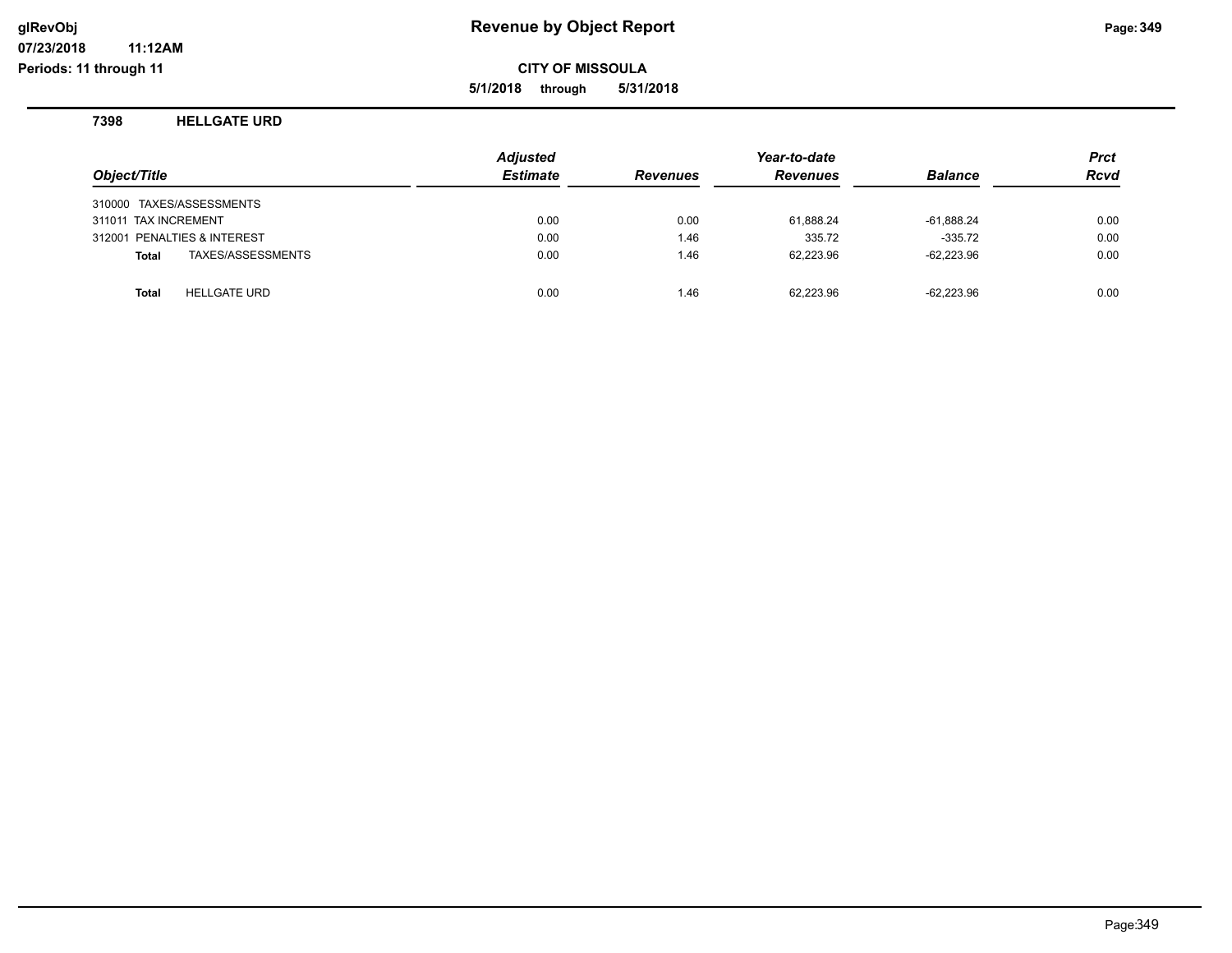**5/1/2018 through 5/31/2018**

# **7399 INTERMOUNTAIN BOND DEBT SERVICE**

### **7399 INTERMOUNTAIN BOND DEBT SERVICE**

|                                                    | <b>Adjusted</b> |                 | Year-to-date    |                | <b>Prct</b> |
|----------------------------------------------------|-----------------|-----------------|-----------------|----------------|-------------|
| Object/Title                                       | <b>Estimate</b> | <b>Revenues</b> | <b>Revenues</b> | <b>Balance</b> | <b>Rcvd</b> |
| 310000 TAXES/ASSESSMENTS                           |                 |                 |                 |                |             |
| <b>TAX INCREMENT</b><br>311011                     | 0.00            | 0.00            | 0.00            | 0.00           | 0.00        |
| TAXES/ASSESSMENTS<br>Total                         | 0.00            | 0.00            | 0.00            | 0.00           | 0.00        |
| 370000 INVESTMENTS & ROYALTY EARNINGS              |                 |                 |                 |                |             |
| 371010 INTEREST ON INVESTMENTS                     | 0.00            | 0.00            | 0.00            | 0.00           | 0.00        |
| <b>INVESTMENTS &amp; ROYALTY EARNINGS</b><br>Total | 0.00            | 0.00            | 0.00            | 0.00           | 0.00        |
| 380000 OTHER FINANCING SOURCES                     |                 |                 |                 |                |             |
| 381025 REVENUE BOND PROCEEDS                       | 0.00            | 0.00            | 0.00            | 0.00           | 0.00        |
| 383000 OPERATING TRANSFERS                         | 146,158.00      | 0.00            | 0.00            | 146,158.00     | 0.00        |
| 383014 TRANS FR MRA                                | 0.00            | 0.00            | 146,158.00      | $-146, 158.00$ | 0.00        |
| OTHER FINANCING SOURCES<br>Total                   | 146,158.00      | 0.00            | 146,158.00      | 0.00           | 100.00      |
| <b>INTERMOUNTAIN BOND DEBT SERVICE</b><br>Total    | 146.158.00      | 0.00            | 146.158.00      | 0.00           | 100.00      |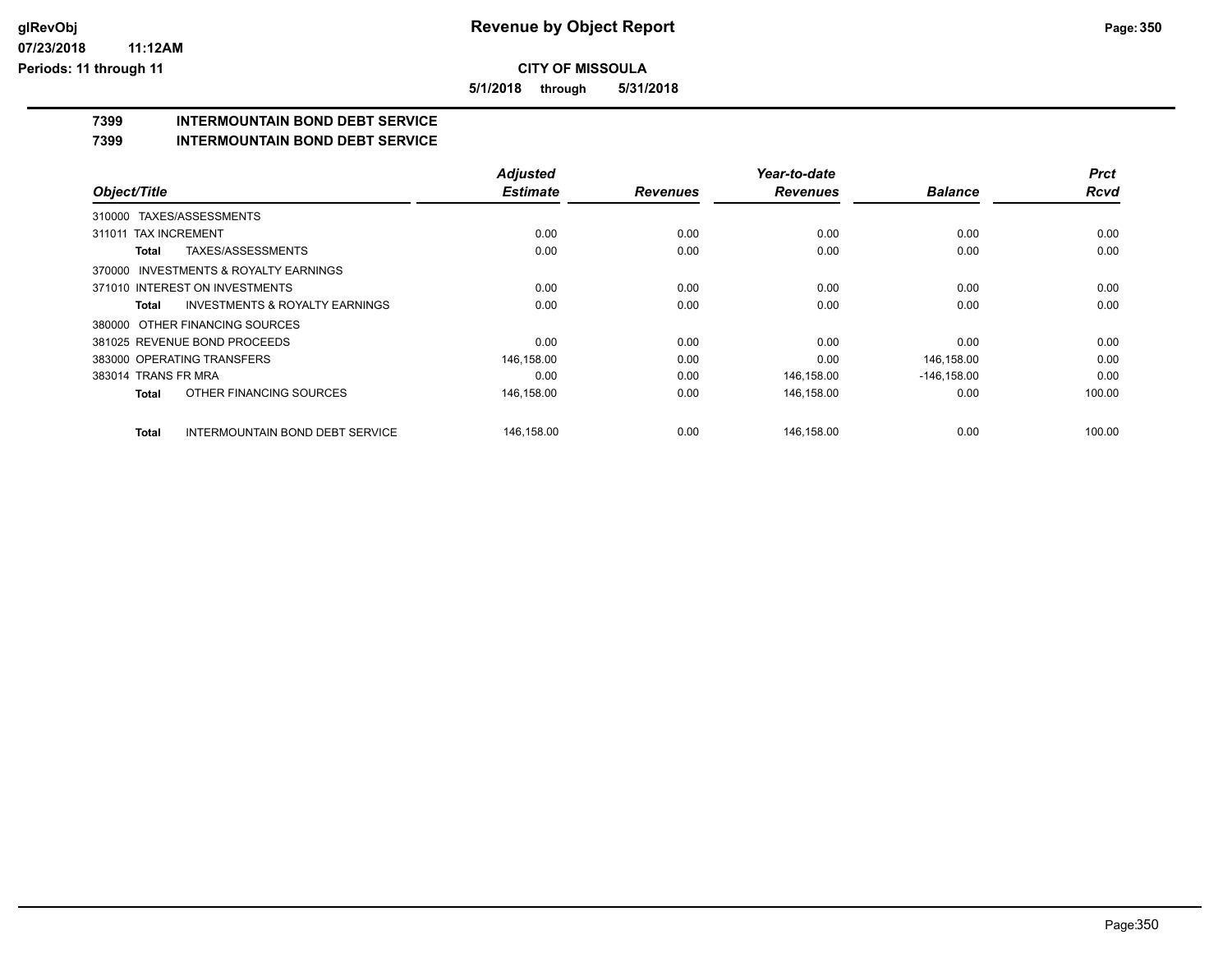**5/1/2018 through 5/31/2018**

#### **7399 INTERMOUNTAIN BOND DEBT SERVICE**

| Object/Title                                           | <b>Adjusted</b><br><b>Estimate</b> | <b>Revenues</b> | Year-to-date<br><b>Revenues</b> | <b>Balance</b> | <b>Prct</b><br><b>Rcvd</b> |
|--------------------------------------------------------|------------------------------------|-----------------|---------------------------------|----------------|----------------------------|
|                                                        |                                    |                 |                                 |                |                            |
| 310000 TAXES/ASSESSMENTS                               |                                    |                 |                                 |                |                            |
| 311011 TAX INCREMENT                                   | 0.00                               | 0.00            | 0.00                            | 0.00           | 0.00                       |
| TAXES/ASSESSMENTS<br><b>Total</b>                      | 0.00                               | 0.00            | 0.00                            | 0.00           | 0.00                       |
| 370000 INVESTMENTS & ROYALTY EARNINGS                  |                                    |                 |                                 |                |                            |
| 371010 INTEREST ON INVESTMENTS                         | 0.00                               | 0.00            | 0.00                            | 0.00           | 0.00                       |
| <b>INVESTMENTS &amp; ROYALTY EARNINGS</b><br>Total     | 0.00                               | 0.00            | 0.00                            | 0.00           | 0.00                       |
| 380000 OTHER FINANCING SOURCES                         |                                    |                 |                                 |                |                            |
| 381025 REVENUE BOND PROCEEDS                           | 0.00                               | 0.00            | 0.00                            | 0.00           | 0.00                       |
| 383000 OPERATING TRANSFERS                             | 146,158.00                         | 0.00            | 0.00                            | 146,158.00     | 0.00                       |
| 383014 TRANS FR MRA                                    | 0.00                               | 0.00            | 146,158.00                      | $-146, 158.00$ | 0.00                       |
| OTHER FINANCING SOURCES<br><b>Total</b>                | 146,158.00                         | 0.00            | 146,158.00                      | 0.00           | 100.00                     |
| <b>INTERMOUNTAIN BOND DEBT SERVICE</b><br><b>Total</b> | 146,158.00                         | 0.00            | 146,158.00                      | 0.00           | 100.00                     |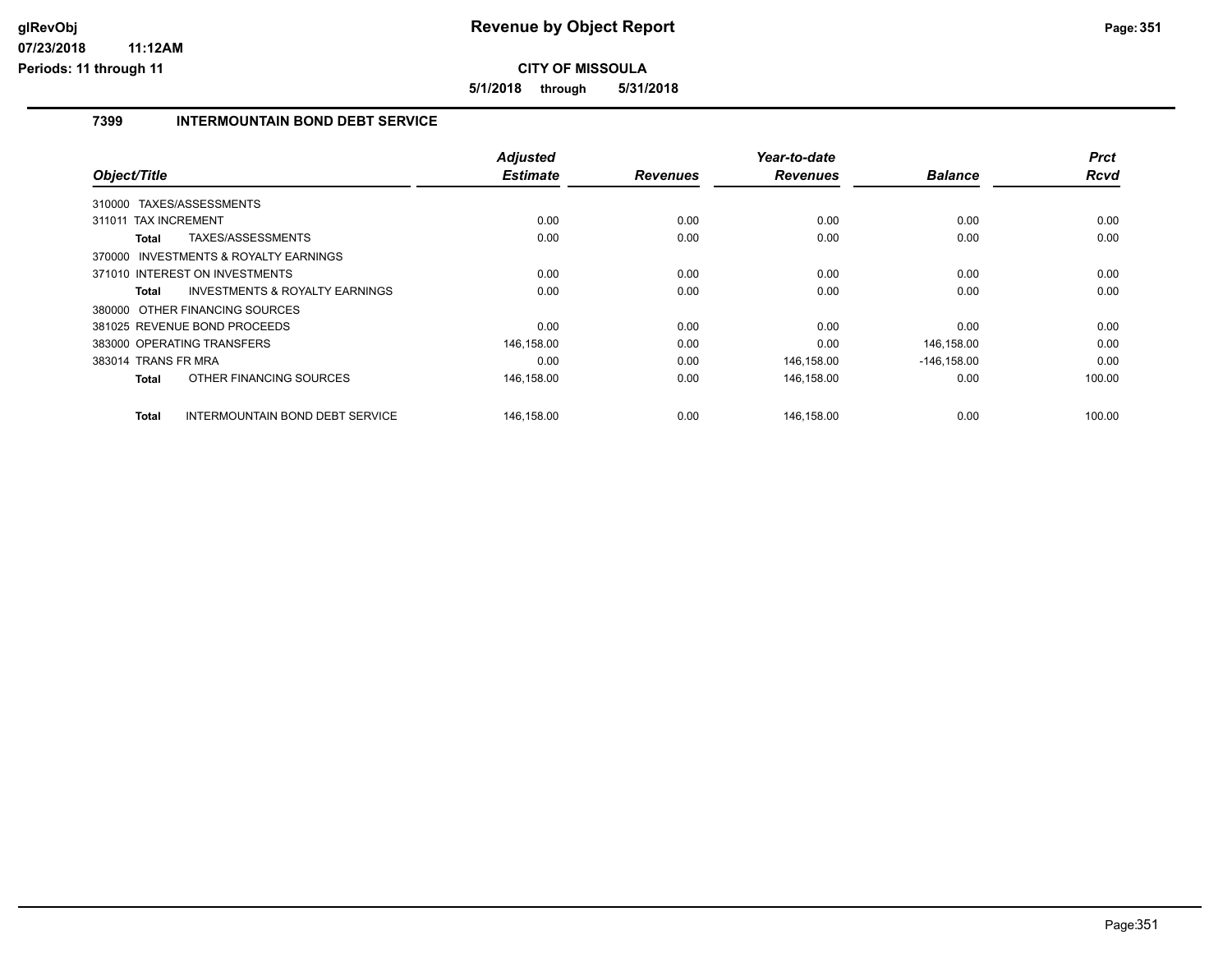**5/1/2018 through 5/31/2018**

#### **7400 FRONT ST BOND CLEARING**

**7400 FRONT ST BOND CLEARING**

|                                                    | <b>Adjusted</b> |                 | Year-to-date    |                | <b>Prct</b> |
|----------------------------------------------------|-----------------|-----------------|-----------------|----------------|-------------|
| Object/Title                                       | <b>Estimate</b> | <b>Revenues</b> | <b>Revenues</b> | <b>Balance</b> | <b>Rcvd</b> |
| 310000 TAXES/ASSESSMENTS                           |                 |                 |                 |                |             |
| 311011 TAX INCREMENT                               | 357,755.00      | 4,564.66        | 268,601.52      | 89,153.48      | 75.08       |
| 312001 PENALTIES & INTEREST                        | 0.00            | 28.51           | 8.644.34        | $-8.644.34$    | 0.00        |
| TAXES/ASSESSMENTS<br>Total                         | 357,755.00      | 4.593.17        | 277.245.86      | 80,509.14      | 77.50       |
| 330000 INTERGOVERNMENTAL REVENUES                  |                 |                 |                 |                |             |
| 335210 PERSONAL PROPERTY TAX REIMBURSEMENT         | 53,975.00       | 0.00            | 26.987.29       | 26,987.71      | 50.00       |
| <b>INTERGOVERNMENTAL REVENUES</b><br>Total         | 53,975.00       | 0.00            | 26,987.29       | 26,987.71      | 50.00       |
| INVESTMENTS & ROYALTY EARNINGS<br>370000           |                 |                 |                 |                |             |
| 371010 INTEREST ON INVESTMENTS                     | 0.00            | 0.00            | 0.00            | 0.00           | 0.00        |
| <b>INVESTMENTS &amp; ROYALTY EARNINGS</b><br>Total | 0.00            | 0.00            | 0.00            | 0.00           | 0.00        |
| <b>FRONT ST BOND CLEARING</b><br>Total             | 411.730.00      | 4.593.17        | 304.233.15      | 107.496.85     | 73.89       |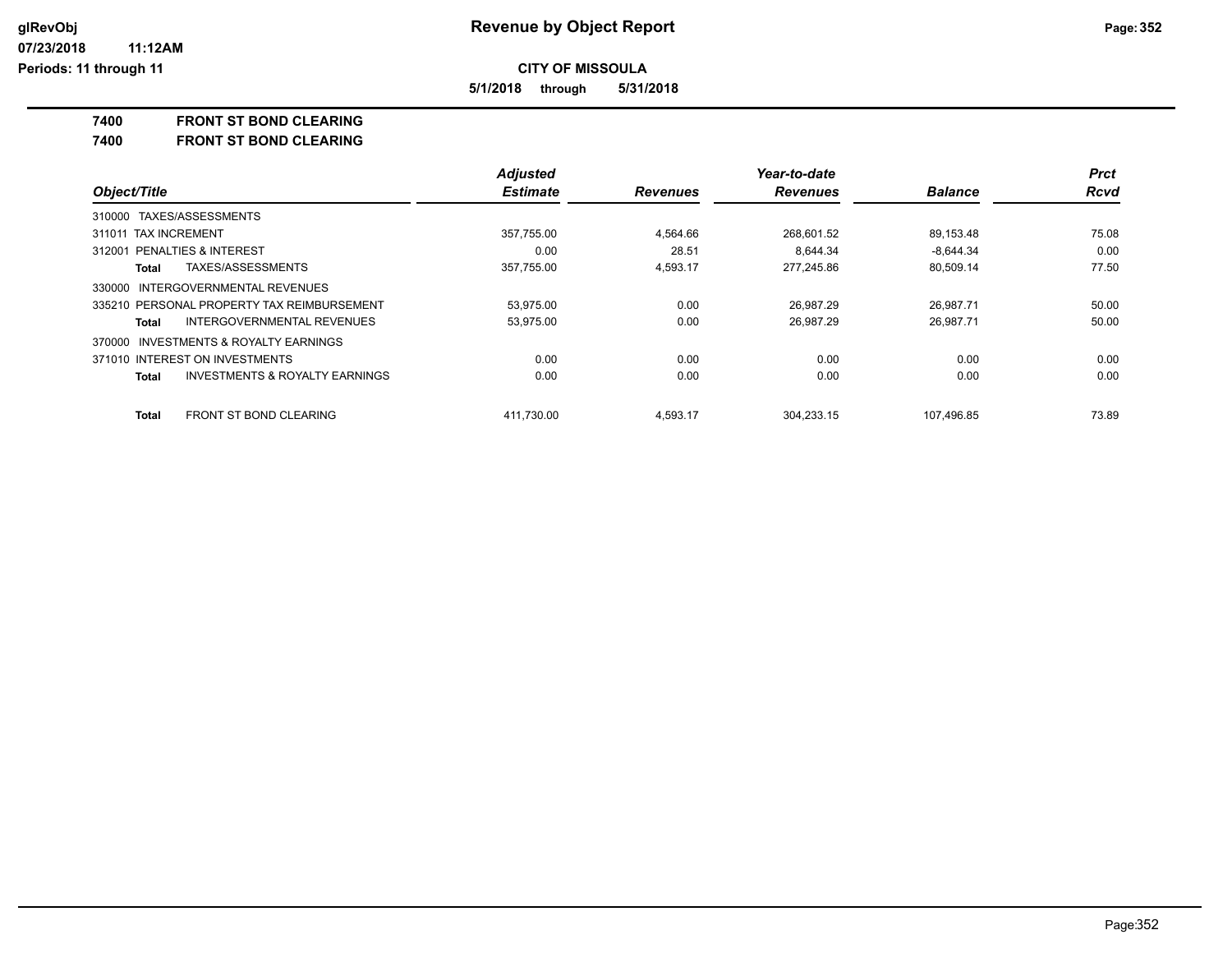**CITY OF MISSOULA**

**5/1/2018 through 5/31/2018**

#### **7400 FRONT ST BOND CLEARING**

|                                                    | <b>Adjusted</b> |                 | Year-to-date    |                | <b>Prct</b> |
|----------------------------------------------------|-----------------|-----------------|-----------------|----------------|-------------|
| Object/Title                                       | <b>Estimate</b> | <b>Revenues</b> | <b>Revenues</b> | <b>Balance</b> | Rcvd        |
| TAXES/ASSESSMENTS<br>310000                        |                 |                 |                 |                |             |
| <b>TAX INCREMENT</b><br>311011                     | 357,755.00      | 4.564.66        | 268,601.52      | 89,153.48      | 75.08       |
| <b>PENALTIES &amp; INTEREST</b><br>312001          | 0.00            | 28.51           | 8.644.34        | $-8.644.34$    | 0.00        |
| TAXES/ASSESSMENTS<br><b>Total</b>                  | 357,755.00      | 4,593.17        | 277,245.86      | 80,509.14      | 77.50       |
| 330000 INTERGOVERNMENTAL REVENUES                  |                 |                 |                 |                |             |
| 335210 PERSONAL PROPERTY TAX REIMBURSEMENT         | 53.975.00       | 0.00            | 26.987.29       | 26.987.71      | 50.00       |
| INTERGOVERNMENTAL REVENUES<br><b>Total</b>         | 53.975.00       | 0.00            | 26.987.29       | 26.987.71      | 50.00       |
| 370000 INVESTMENTS & ROYALTY EARNINGS              |                 |                 |                 |                |             |
| 371010 INTEREST ON INVESTMENTS                     | 0.00            | 0.00            | 0.00            | 0.00           | 0.00        |
| <b>INVESTMENTS &amp; ROYALTY EARNINGS</b><br>Total | 0.00            | 0.00            | 0.00            | 0.00           | 0.00        |
| FRONT ST BOND CLEARING<br><b>Total</b>             | 411.730.00      | 4.593.17        | 304.233.15      | 107.496.85     | 73.89       |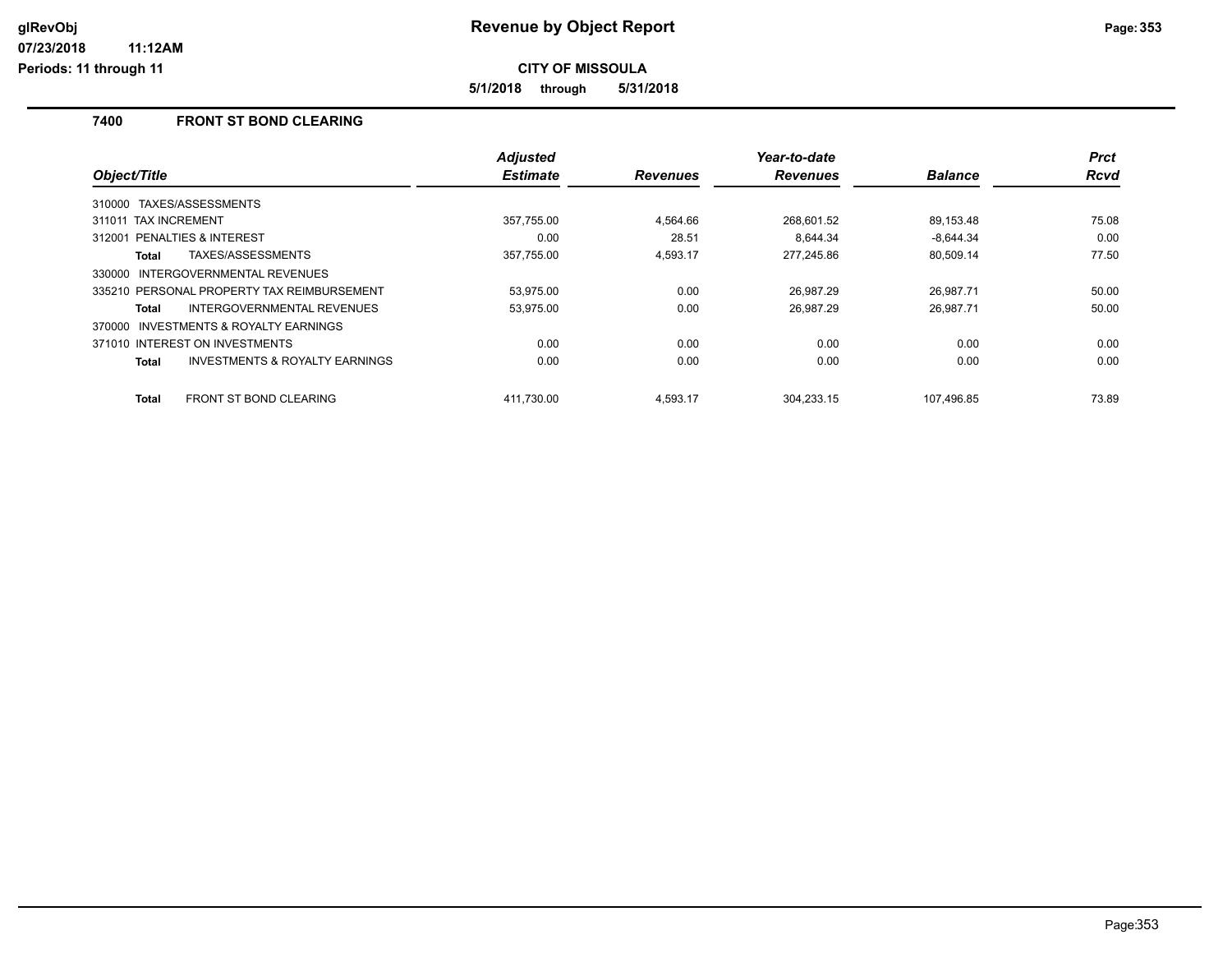**5/1/2018 through 5/31/2018**

## **7401 FRONT ST PARKING STRUCTURE**

**7401 FRONT ST PARKING STRUCTURE**

|                                                    | <b>Adjusted</b> |                 | Year-to-date    |                | <b>Prct</b> |
|----------------------------------------------------|-----------------|-----------------|-----------------|----------------|-------------|
| Object/Title                                       | <b>Estimate</b> | <b>Revenues</b> | <b>Revenues</b> | <b>Balance</b> | <b>Rcvd</b> |
| 370000 INVESTMENTS & ROYALTY EARNINGS              |                 |                 |                 |                |             |
| 371010 INTEREST ON INVESTMENTS                     | 0.00            | 0.00            | 0.00            | 0.00           | 0.00        |
| <b>INVESTMENTS &amp; ROYALTY EARNINGS</b><br>Total | 0.00            | 0.00            | 0.00            | 0.00           | 0.00        |
| 380000 OTHER FINANCING SOURCES                     |                 |                 |                 |                |             |
| 383066 TRANSFER FR FRONT ST CLEARING               | 206.390.00      | 0.00            | 159.056.99      | 47.333.01      | 77.07       |
| OTHER FINANCING SOURCES<br>Total                   | 206,390.00      | 0.00            | 159,056.99      | 47.333.01      | 77.07       |
|                                                    |                 |                 |                 |                |             |
| <b>FRONT ST PARKING STRUCTURE</b><br><b>Total</b>  | 206.390.00      | 0.00            | 159.056.99      | 47.333.01      | 77.07       |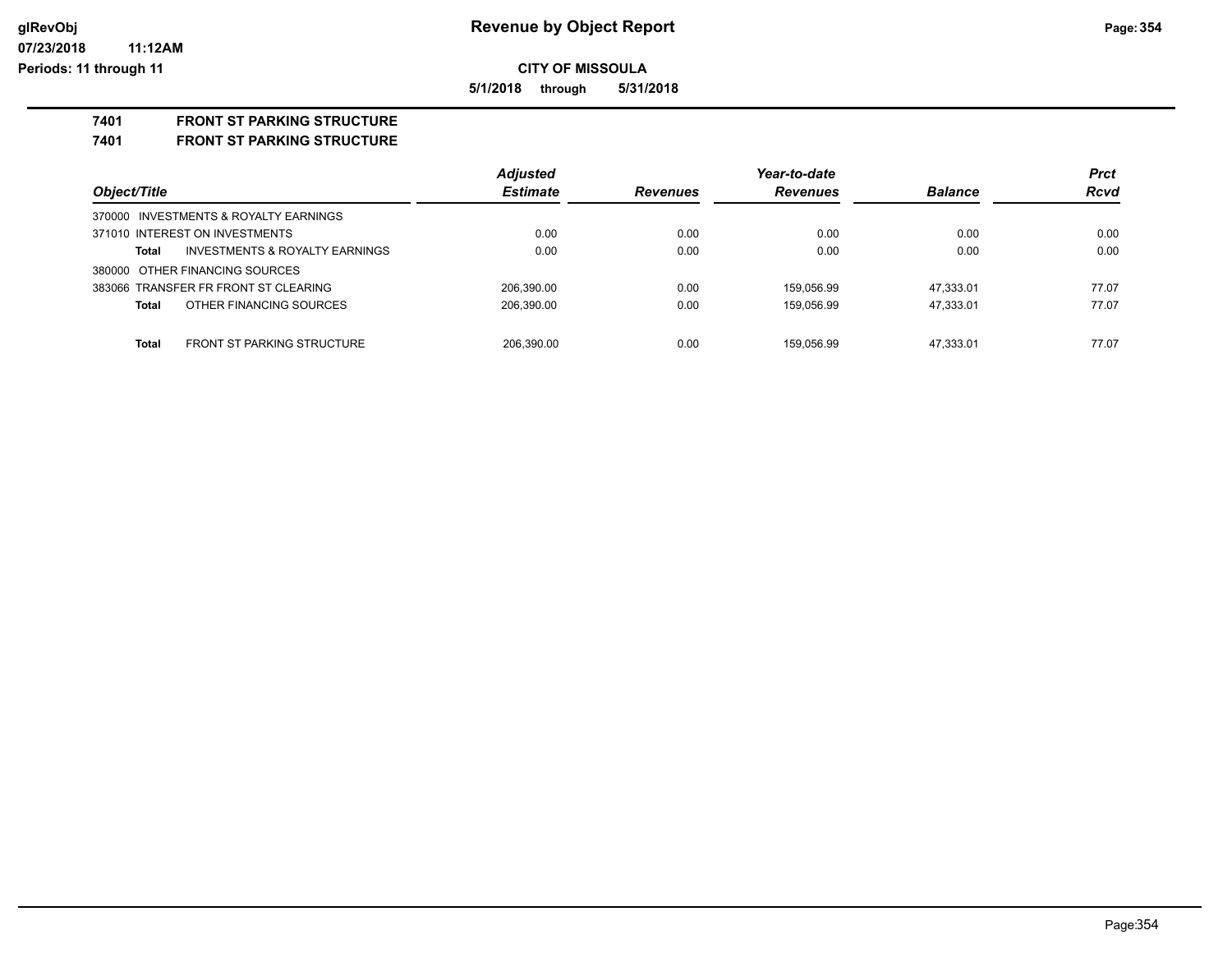**5/1/2018 through 5/31/2018**

### **7401 FRONT ST PARKING STRUCTURE**

|              |                                           | <b>Adjusted</b> |                 | Year-to-date    |                | <b>Prct</b> |
|--------------|-------------------------------------------|-----------------|-----------------|-----------------|----------------|-------------|
| Object/Title |                                           | <b>Estimate</b> | <b>Revenues</b> | <b>Revenues</b> | <b>Balance</b> | <b>Rcvd</b> |
|              | 370000 INVESTMENTS & ROYALTY EARNINGS     |                 |                 |                 |                |             |
|              | 371010 INTEREST ON INVESTMENTS            | 0.00            | 0.00            | 0.00            | 0.00           | 0.00        |
| Total        | <b>INVESTMENTS &amp; ROYALTY EARNINGS</b> | 0.00            | 0.00            | 0.00            | 0.00           | 0.00        |
|              | 380000 OTHER FINANCING SOURCES            |                 |                 |                 |                |             |
|              | 383066 TRANSFER FR FRONT ST CLEARING      | 206,390.00      | 0.00            | 159.056.99      | 47.333.01      | 77.07       |
| Total        | OTHER FINANCING SOURCES                   | 206,390.00      | 0.00            | 159,056.99      | 47,333.01      | 77.07       |
| <b>Total</b> | <b>FRONT ST PARKING STRUCTURE</b>         | 206.390.00      | 0.00            | 159.056.99      | 47.333.01      | 77.07       |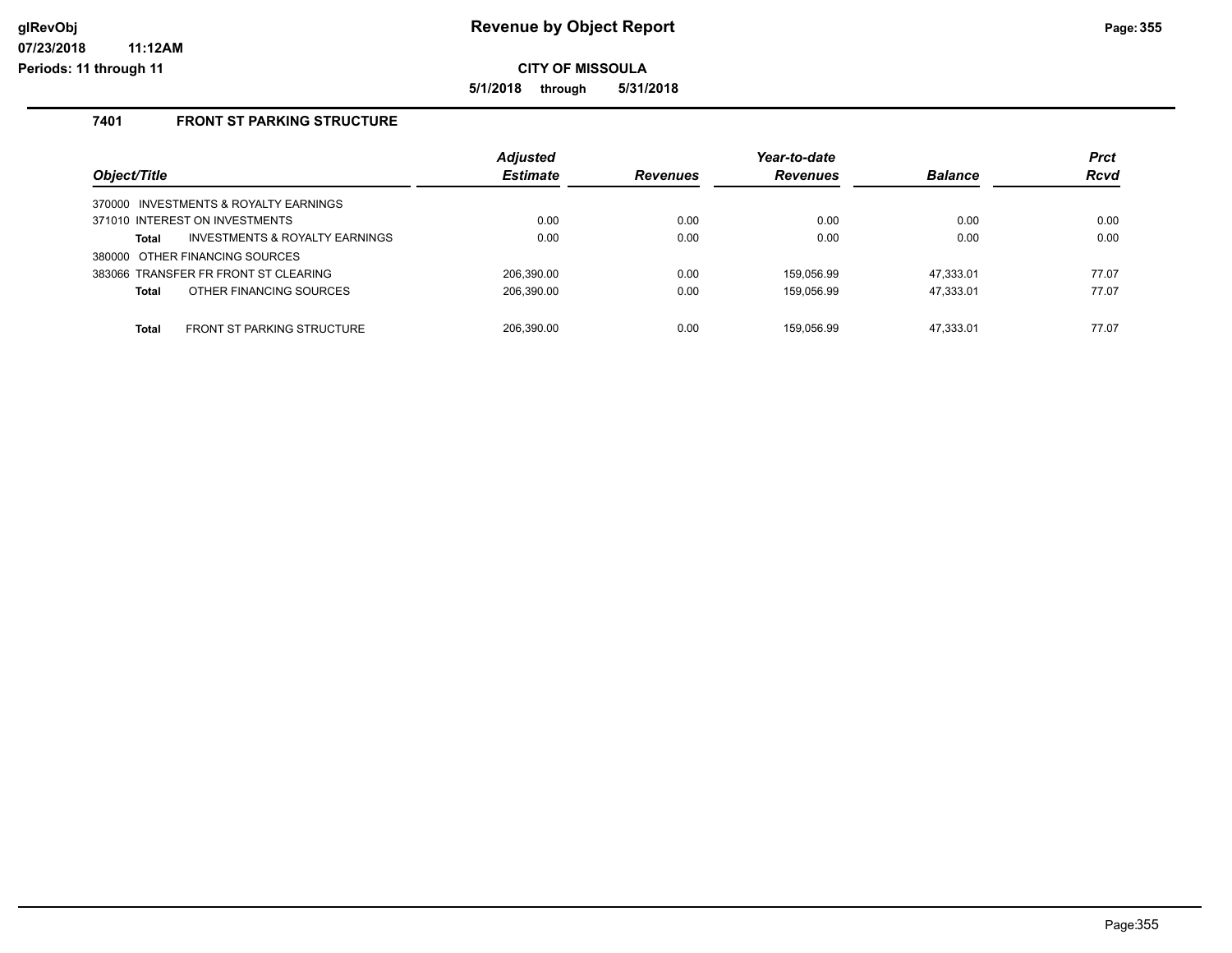**5/1/2018 through 5/31/2018**

# **7402 FRONT ST SUBORDINATE LIEN NOTE**

**7402 FRONT ST SUBORDINATE LIEN NOTE**

|                                                    | <b>Adjusted</b> |                 | Year-to-date    |                | <b>Prct</b> |
|----------------------------------------------------|-----------------|-----------------|-----------------|----------------|-------------|
| Object/Title                                       | <b>Estimate</b> | <b>Revenues</b> | <b>Revenues</b> | <b>Balance</b> | Rcvd        |
| 330000 INTERGOVERNMENTAL REVENUES                  |                 |                 |                 |                |             |
| 338001 EXCESS PLEDGED TAX INCREMENT RETURNED       | 0.00            | 0.00            | 0.00            | 0.00           | 0.00        |
| <b>INTERGOVERNMENTAL REVENUES</b><br>Total         | 0.00            | 0.00            | 0.00            | 0.00           | 0.00        |
| 370000 INVESTMENTS & ROYALTY EARNINGS              |                 |                 |                 |                |             |
| 371010 INTEREST ON INVESTMENTS                     | 0.00            | 0.00            | 0.00            | 0.00           | 0.00        |
| <b>INVESTMENTS &amp; ROYALTY EARNINGS</b><br>Total | 0.00            | 0.00            | 0.00            | 0.00           | 0.00        |
| 380000 OTHER FINANCING SOURCES                     |                 |                 |                 |                |             |
| 383066 TRANSFER FROM WATER UTILITY                 | 125.717.00      | 0.00            | 123.940.65      | 1.776.35       | 98.59       |
| 383067 TRANSFER FROM FSPS                          | 0.00            | 0.00            | 0.00            | 0.00           | 0.00        |
| OTHER FINANCING SOURCES<br>Total                   | 125,717.00      | 0.00            | 123,940.65      | 1,776.35       | 98.59       |
| FRONT ST SUBORDINATE LIEN NOTE<br><b>Total</b>     | 125.717.00      | 0.00            | 123.940.65      | 1.776.35       | 98.59       |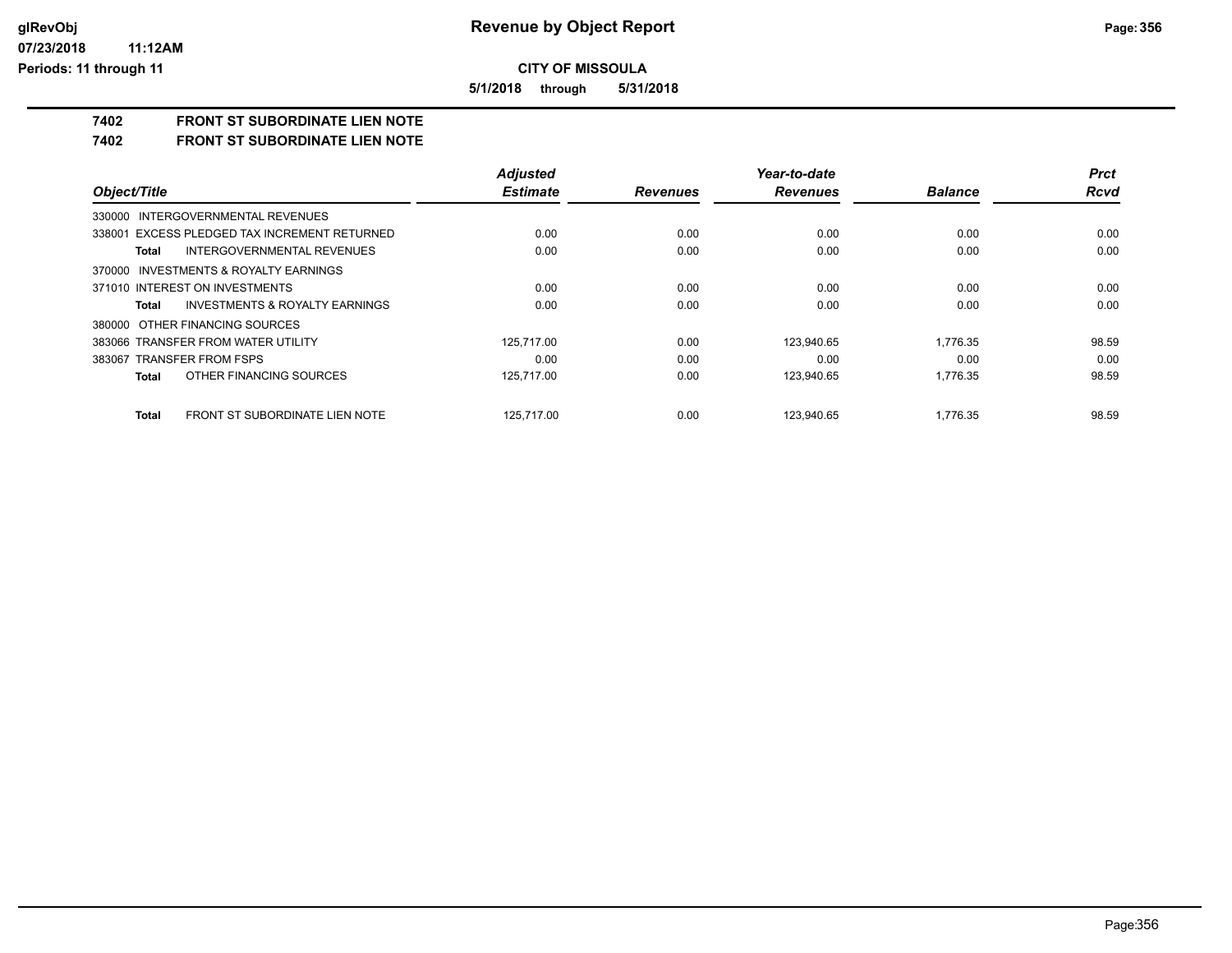**5/1/2018 through 5/31/2018**

### **7402 FRONT ST SUBORDINATE LIEN NOTE**

|                                                | <b>Adjusted</b><br><b>Estimate</b> |                 | Year-to-date<br><b>Revenues</b> | <b>Balance</b> | <b>Prct</b><br><b>Rcvd</b> |
|------------------------------------------------|------------------------------------|-----------------|---------------------------------|----------------|----------------------------|
| Object/Title                                   |                                    | <b>Revenues</b> |                                 |                |                            |
| INTERGOVERNMENTAL REVENUES<br>330000           |                                    |                 |                                 |                |                            |
| 338001 EXCESS PLEDGED TAX INCREMENT RETURNED   | 0.00                               | 0.00            | 0.00                            | 0.00           | 0.00                       |
| INTERGOVERNMENTAL REVENUES<br>Total            | 0.00                               | 0.00            | 0.00                            | 0.00           | 0.00                       |
| INVESTMENTS & ROYALTY EARNINGS<br>370000       |                                    |                 |                                 |                |                            |
| 371010 INTEREST ON INVESTMENTS                 | 0.00                               | 0.00            | 0.00                            | 0.00           | 0.00                       |
| INVESTMENTS & ROYALTY EARNINGS<br>Total        | 0.00                               | 0.00            | 0.00                            | 0.00           | 0.00                       |
| 380000 OTHER FINANCING SOURCES                 |                                    |                 |                                 |                |                            |
| 383066 TRANSFER FROM WATER UTILITY             | 125.717.00                         | 0.00            | 123.940.65                      | 1.776.35       | 98.59                      |
| 383067 TRANSFER FROM FSPS                      | 0.00                               | 0.00            | 0.00                            | 0.00           | 0.00                       |
| OTHER FINANCING SOURCES<br>Total               | 125,717.00                         | 0.00            | 123,940.65                      | 1.776.35       | 98.59                      |
| FRONT ST SUBORDINATE LIEN NOTE<br><b>Total</b> | 125.717.00                         | 0.00            | 123.940.65                      | 1.776.35       | 98.59                      |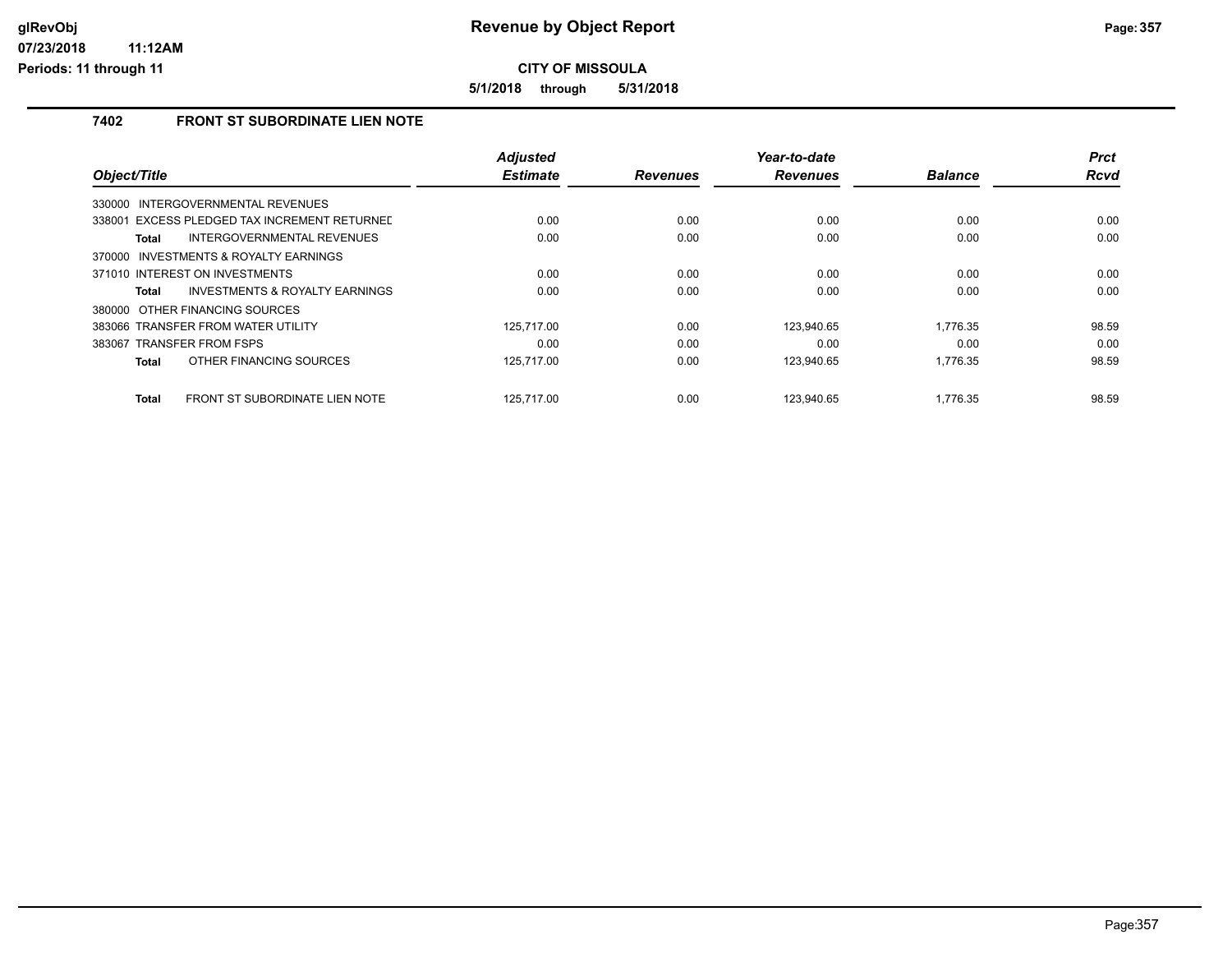**5/1/2018 through 5/31/2018**

# **7447 COURT COLLECTED PARKING FINES**

**7447 COURT COLLECTED PARKING FINES**

|                                               | <b>Adjusted</b> |                 |                 | <b>Prct</b>    |             |
|-----------------------------------------------|-----------------|-----------------|-----------------|----------------|-------------|
| Object/Title                                  | <b>Estimate</b> | <b>Revenues</b> | <b>Revenues</b> | <b>Balance</b> | <b>Rcvd</b> |
| 350000 FINES & FORFEITURES                    |                 |                 |                 |                |             |
| 352002 PARKING FINES                          | 0.00            | 0.00            | 370.00          | $-370.00$      | 0.00        |
| <b>FINES &amp; FORFEITURES</b><br>Total       | 0.00            | 0.00            | 370.00          | $-370.00$      | 0.00        |
| 370000 INVESTMENTS & ROYALTY EARNINGS         |                 |                 |                 |                |             |
| 371010 INTEREST ON INVESTMENTS                | 0.00            | 0.00            | 0.00            | 0.00           | 0.00        |
| INVESTMENTS & ROYALTY EARNINGS<br>Total       | 0.00            | 0.00            | 0.00            | 0.00           | 0.00        |
|                                               |                 |                 |                 |                |             |
| COURT COLLECTED PARKING FINES<br><b>Total</b> | 0.00            | 0.00            | 370.00          | $-370.00$      | 0.00        |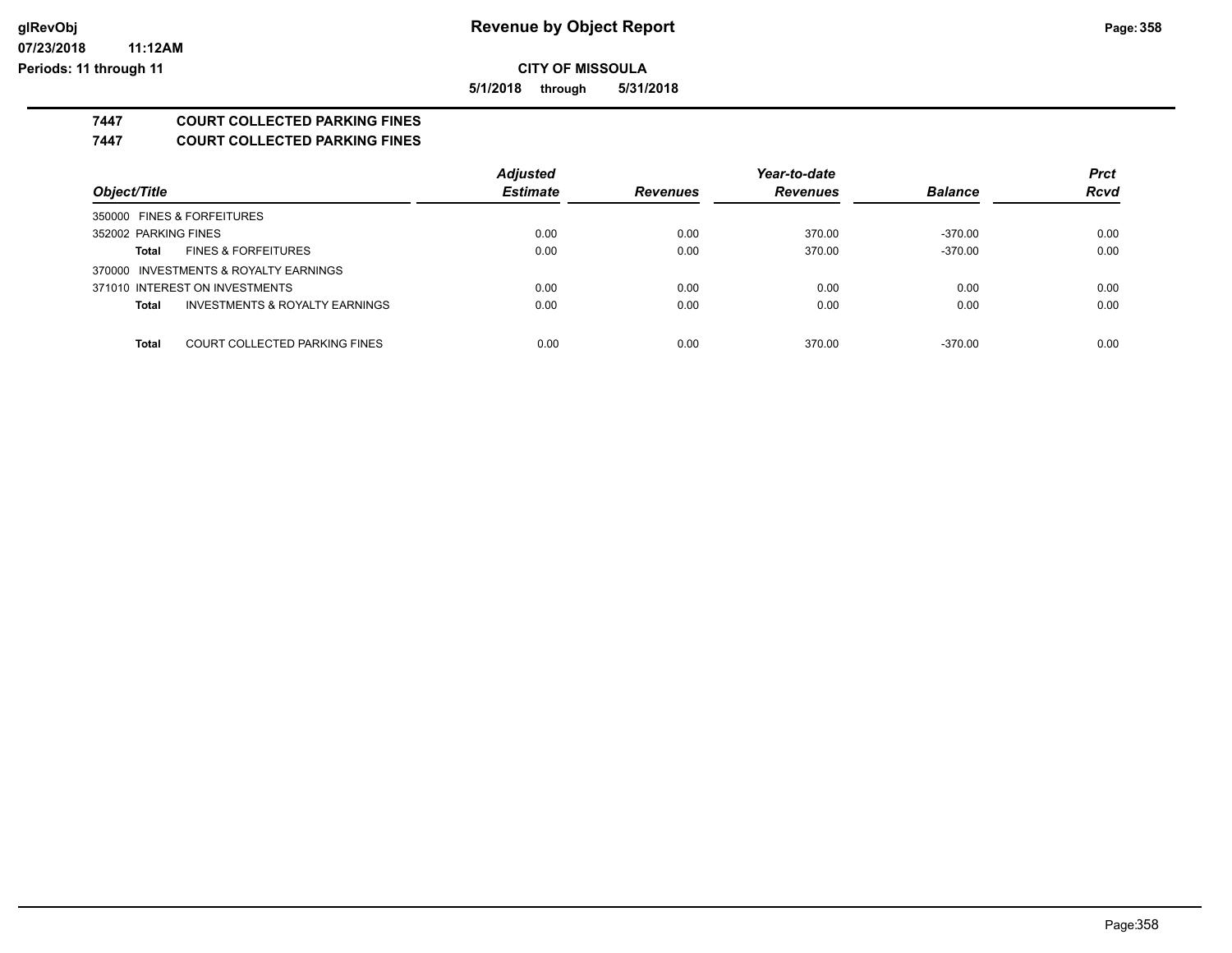**5/1/2018 through 5/31/2018**

#### **7447 COURT COLLECTED PARKING FINES**

| Object/Title                                              | <b>Adjusted</b><br><b>Estimate</b> | <b>Revenues</b> | Year-to-date<br><b>Revenues</b> | <b>Balance</b> | <b>Prct</b><br><b>Rcvd</b> |
|-----------------------------------------------------------|------------------------------------|-----------------|---------------------------------|----------------|----------------------------|
| 350000 FINES & FORFEITURES                                |                                    |                 |                                 |                |                            |
| 352002 PARKING FINES                                      | 0.00                               | 0.00            | 370.00                          | $-370.00$      | 0.00                       |
| <b>FINES &amp; FORFEITURES</b><br>Total                   | 0.00                               | 0.00            | 370.00                          | $-370.00$      | 0.00                       |
| 370000 INVESTMENTS & ROYALTY EARNINGS                     |                                    |                 |                                 |                |                            |
| 371010 INTEREST ON INVESTMENTS                            | 0.00                               | 0.00            | 0.00                            | 0.00           | 0.00                       |
| <b>INVESTMENTS &amp; ROYALTY EARNINGS</b><br><b>Total</b> | 0.00                               | 0.00            | 0.00                            | 0.00           | 0.00                       |
|                                                           |                                    |                 |                                 |                |                            |
| COURT COLLECTED PARKING FINES<br><b>Total</b>             | 0.00                               | 0.00            | 370.00                          | $-370.00$      | 0.00                       |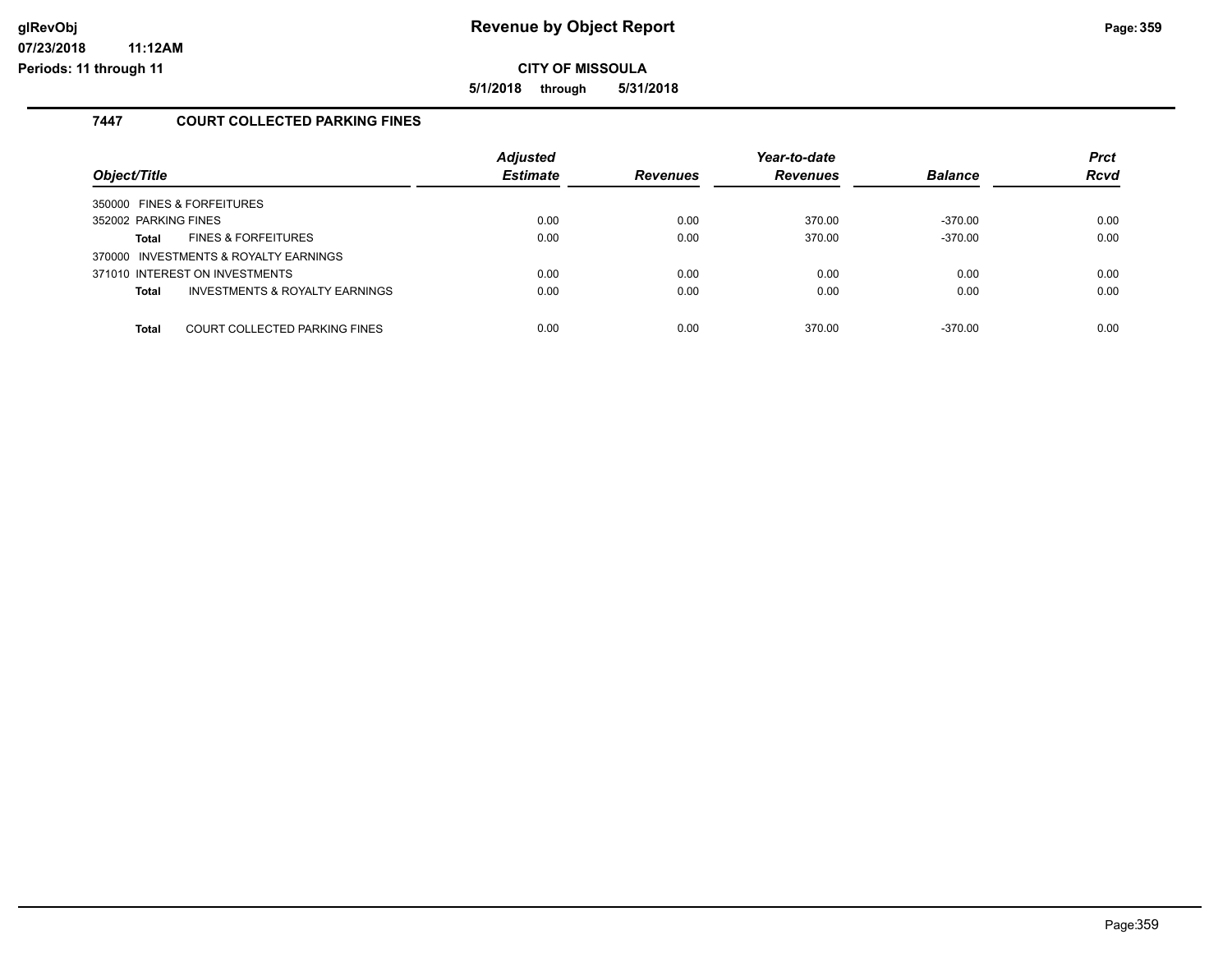**5/1/2018 through 5/31/2018**

**7458 COURT SURCHARGE**

**7458 COURT SURCHARGE**

|                                                    | <b>Adjusted</b> |                 | Year-to-date    |                | <b>Prct</b> |
|----------------------------------------------------|-----------------|-----------------|-----------------|----------------|-------------|
| Object/Title                                       | <b>Estimate</b> | <b>Revenues</b> | <b>Revenues</b> | <b>Balance</b> | <b>Rcvd</b> |
| 350000 FINES & FORFEITURES                         |                 |                 |                 |                |             |
| 351032 SURCHARGE ON FINES                          | 0.00            | 4.032.48        | 17.209.69       | $-17.209.69$   | 0.00        |
| <b>FINES &amp; FORFEITURES</b><br>Total            | 0.00            | 4.032.48        | 17.209.69       | $-17.209.69$   | 0.00        |
| 370000 INVESTMENTS & ROYALTY EARNINGS              |                 |                 |                 |                |             |
| 371010 INTEREST ON INVESTMENTS                     | 0.00            | 0.00            | 0.00            | 0.00           | 0.00        |
| 371020 GAIN/LOSS IN MARKET VALUE OF INVESTMENTS    | 0.00            | 0.00            | 0.00            | 0.00           | 0.00        |
| <b>INVESTMENTS &amp; ROYALTY EARNINGS</b><br>Total | 0.00            | 0.00            | 0.00            | 0.00           | 0.00        |
| <b>COURT SURCHARGE</b><br>Total                    | 0.00            | 4.032.48        | 17.209.69       | $-17.209.69$   | 0.00        |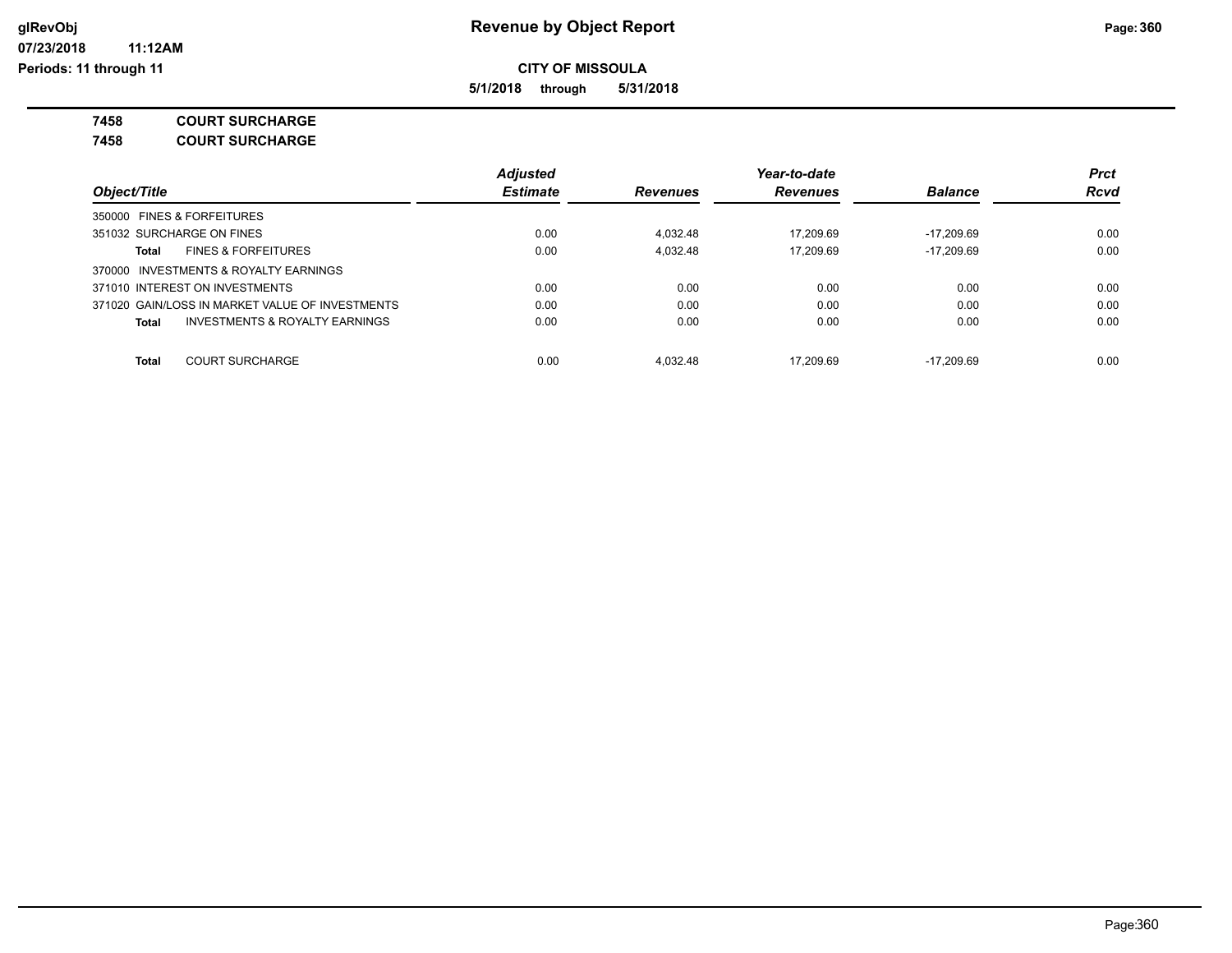**CITY OF MISSOULA**

**5/1/2018 through 5/31/2018**

#### **7458 COURT SURCHARGE**

**11:12AM**

|                                                | <b>Adjusted</b> |                 | Year-to-date    |                | <b>Prct</b> |
|------------------------------------------------|-----------------|-----------------|-----------------|----------------|-------------|
| Object/Title                                   | <b>Estimate</b> | <b>Revenues</b> | <b>Revenues</b> | <b>Balance</b> | <b>Rcvd</b> |
| 350000 FINES & FORFEITURES                     |                 |                 |                 |                |             |
| 351032 SURCHARGE ON FINES                      | 0.00            | 4.032.48        | 17.209.69       | $-17.209.69$   | 0.00        |
| <b>FINES &amp; FORFEITURES</b><br>Total        | 0.00            | 4.032.48        | 17.209.69       | $-17.209.69$   | 0.00        |
| 370000 INVESTMENTS & ROYALTY EARNINGS          |                 |                 |                 |                |             |
| 371010 INTEREST ON INVESTMENTS                 | 0.00            | 0.00            | 0.00            | 0.00           | 0.00        |
| 371020 GAIN/LOSS IN MARKET VALUE OF INVESTMENT | 0.00            | 0.00            | 0.00            | 0.00           | 0.00        |
| INVESTMENTS & ROYALTY EARNINGS<br>Total        | 0.00            | 0.00            | 0.00            | 0.00           | 0.00        |
| <b>COURT SURCHARGE</b><br>Total                | 0.00            | 4.032.48        | 17.209.69       | $-17.209.69$   | 0.00        |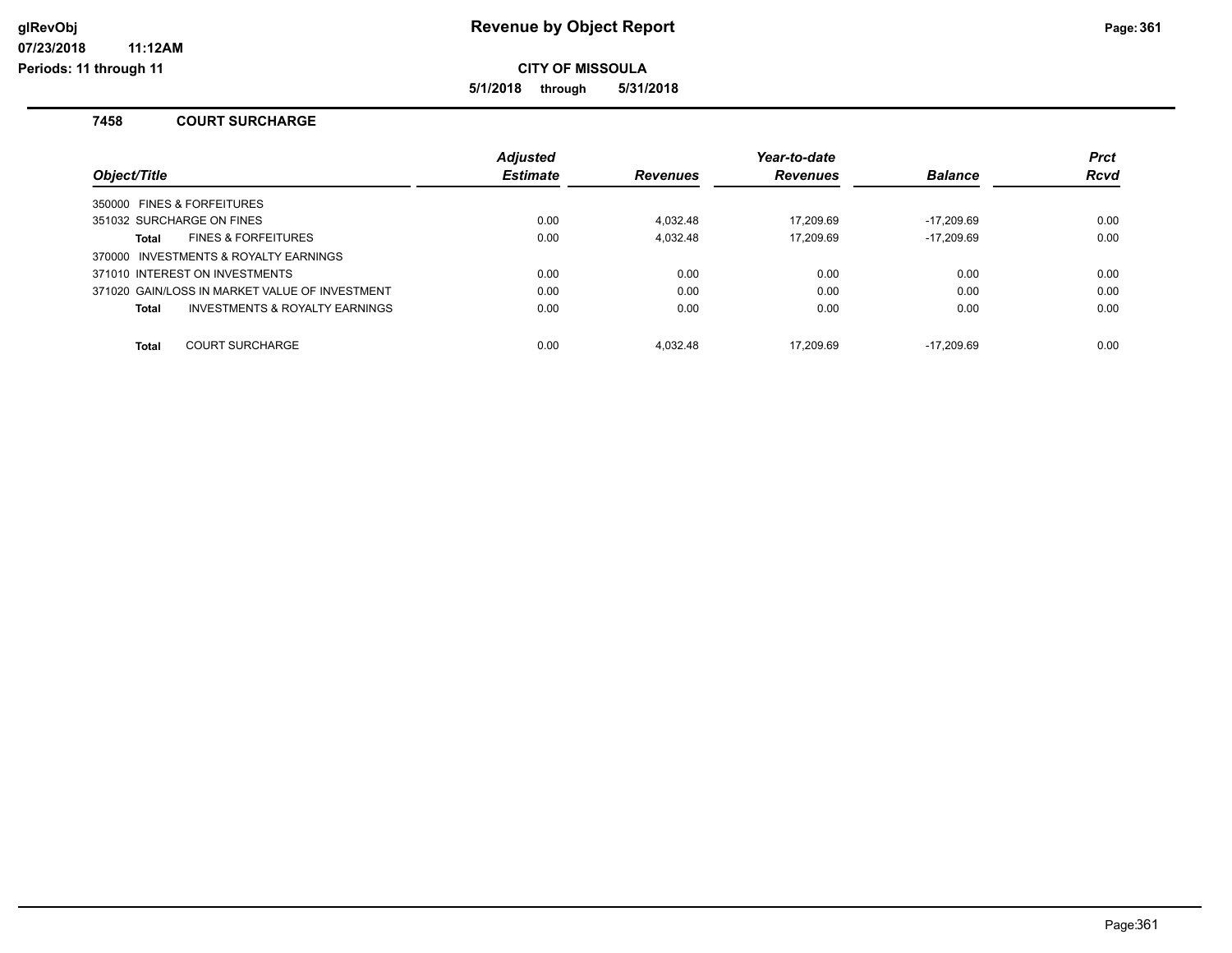**5/1/2018 through 5/31/2018**

**7469 PUBLIC DEFENDER FEES**

**7469 PUBLIC DEFENDER FEES**

|                                                    | <b>Adjusted</b> |                 | Year-to-date    |                | <b>Prct</b> |
|----------------------------------------------------|-----------------|-----------------|-----------------|----------------|-------------|
| Object/Title                                       | <b>Estimate</b> | <b>Revenues</b> | <b>Revenues</b> | <b>Balance</b> | <b>Rcvd</b> |
| 350000 FINES & FORFEITURES                         |                 |                 |                 |                |             |
| 351032 SURCHARGE ON FINES                          | 0.00            | 0.00            | 0.00            | 0.00           | 0.00        |
| 351033 PUBLIC DEFENDER FEES                        | 0.00            | 0.00            | 540.00          | $-540.00$      | 0.00        |
| <b>FINES &amp; FORFEITURES</b><br>Total            | 0.00            | 0.00            | 540.00          | $-540.00$      | 0.00        |
| 370000 INVESTMENTS & ROYALTY EARNINGS              |                 |                 |                 |                |             |
| 371010 INTEREST ON INVESTMENTS                     | 0.00            | 0.00            | 0.00            | 0.00           | 0.00        |
| 371020 GAIN/LOSS IN MARKET VALUE OF INVESTMENTS    | 0.00            | 0.00            | 0.00            | 0.00           | 0.00        |
| <b>INVESTMENTS &amp; ROYALTY EARNINGS</b><br>Total | 0.00            | 0.00            | 0.00            | 0.00           | 0.00        |
| PUBLIC DEFENDER FEES<br><b>Total</b>               | 0.00            | 0.00            | 540.00          | $-540.00$      | 0.00        |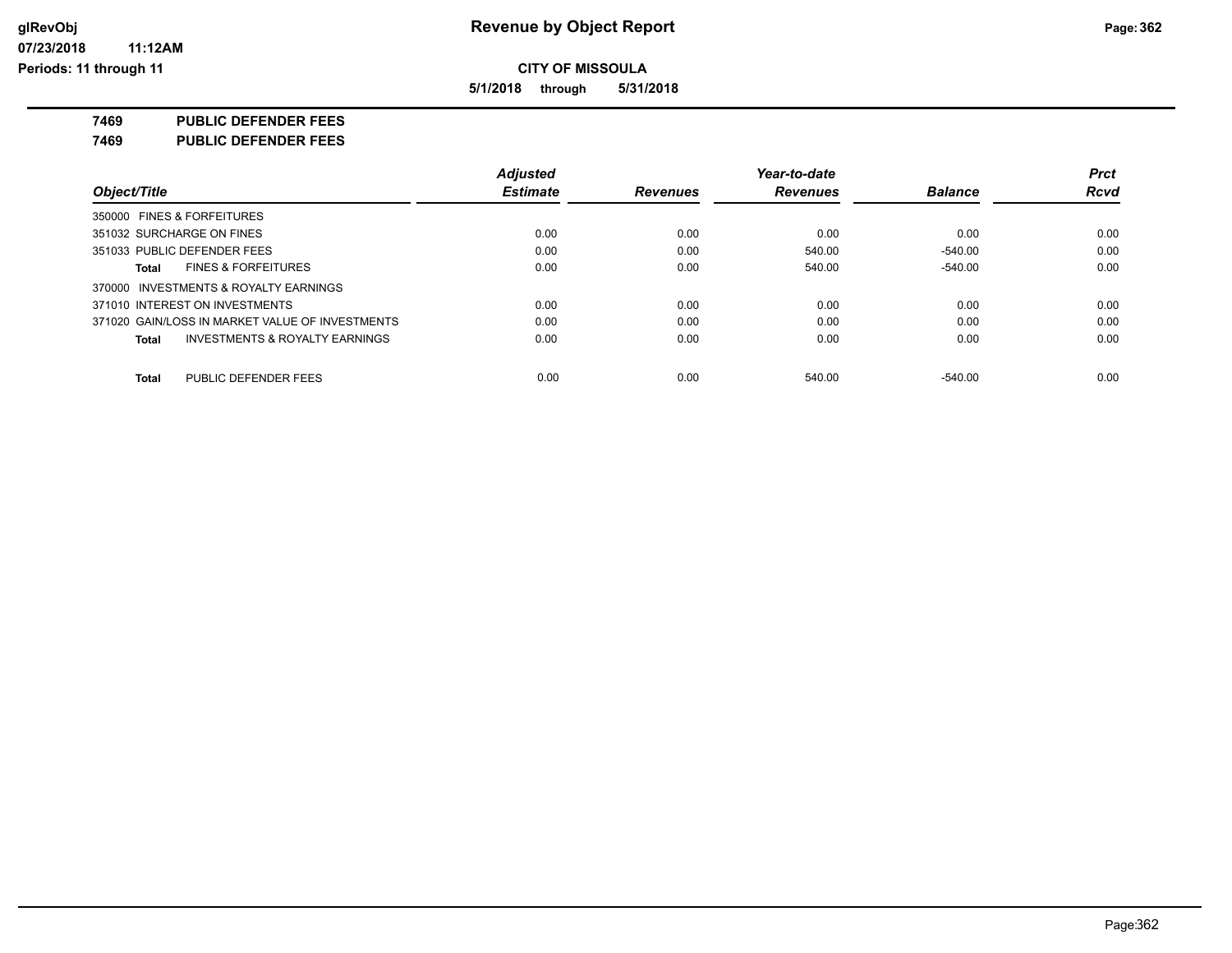**CITY OF MISSOULA**

**5/1/2018 through 5/31/2018**

#### **7469 PUBLIC DEFENDER FEES**

|                                                | <b>Adiusted</b> |                 | Year-to-date    |                | <b>Prct</b> |
|------------------------------------------------|-----------------|-----------------|-----------------|----------------|-------------|
| Object/Title                                   | <b>Estimate</b> | <b>Revenues</b> | <b>Revenues</b> | <b>Balance</b> | Rcvd        |
| 350000 FINES & FORFEITURES                     |                 |                 |                 |                |             |
| 351032 SURCHARGE ON FINES                      | 0.00            | 0.00            | 0.00            | 0.00           | 0.00        |
| 351033 PUBLIC DEFENDER FEES                    | 0.00            | 0.00            | 540.00          | $-540.00$      | 0.00        |
| <b>FINES &amp; FORFEITURES</b><br><b>Total</b> | 0.00            | 0.00            | 540.00          | $-540.00$      | 0.00        |
| 370000 INVESTMENTS & ROYALTY EARNINGS          |                 |                 |                 |                |             |
| 371010 INTEREST ON INVESTMENTS                 | 0.00            | 0.00            | 0.00            | 0.00           | 0.00        |
| 371020 GAIN/LOSS IN MARKET VALUE OF INVESTMENT | 0.00            | 0.00            | 0.00            | 0.00           | 0.00        |
| INVESTMENTS & ROYALTY EARNINGS<br>Total        | 0.00            | 0.00            | 0.00            | 0.00           | 0.00        |
|                                                |                 |                 |                 |                |             |
| PUBLIC DEFENDER FEES<br><b>Total</b>           | 0.00            | 0.00            | 540.00          | $-540.00$      | 0.00        |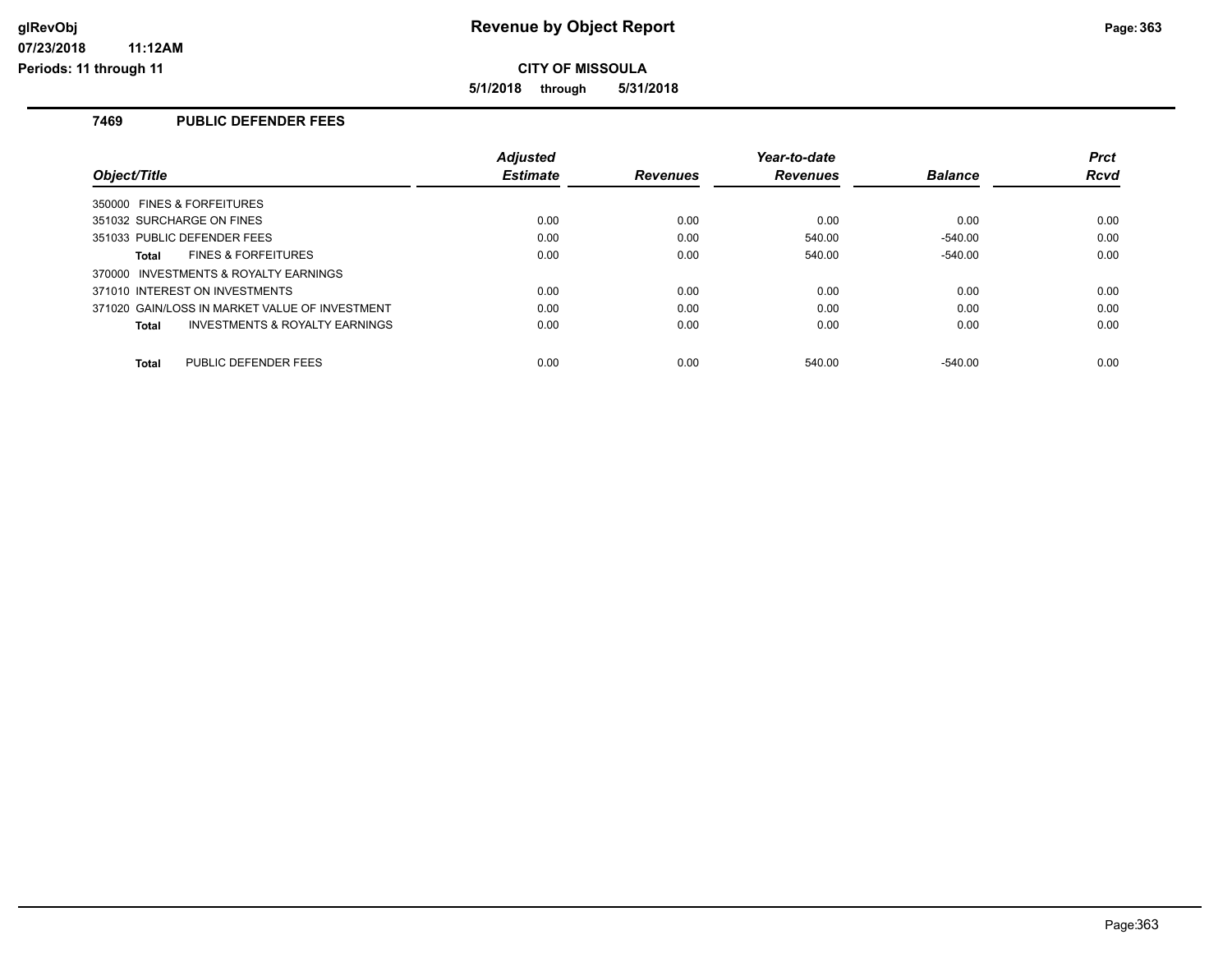**5/1/2018 through 5/31/2018**

# **7900 PAYROLL CLEARING FUND**

**7900 PAYROLL CLEARING FUND**

|                                                           | <b>Adjusted</b> |                 | Year-to-date    |                |      |
|-----------------------------------------------------------|-----------------|-----------------|-----------------|----------------|------|
| Object/Title                                              | <b>Estimate</b> | <b>Revenues</b> | <b>Revenues</b> | <b>Balance</b> | Rcvd |
| 370000 INVESTMENTS & ROYALTY EARNINGS                     |                 |                 |                 |                |      |
| 371010 INTEREST ON INVESTMENTS                            | 0.00            | 0.00            | 0.00            | 0.00           | 0.00 |
| 371020 GAIN/LOSS IN MARKET VALUE OF INVESTMENTS           | 0.00            | 0.00            | 0.00            | 0.00           | 0.00 |
| <b>INVESTMENTS &amp; ROYALTY EARNINGS</b><br><b>Total</b> | 0.00            | 0.00            | 0.00            | 0.00           | 0.00 |
|                                                           |                 |                 |                 |                |      |
| <b>Total</b><br>PAYROLL CLEARING FUND                     | 0.00            | 0.00            | 0.00            | 0.00           | 0.00 |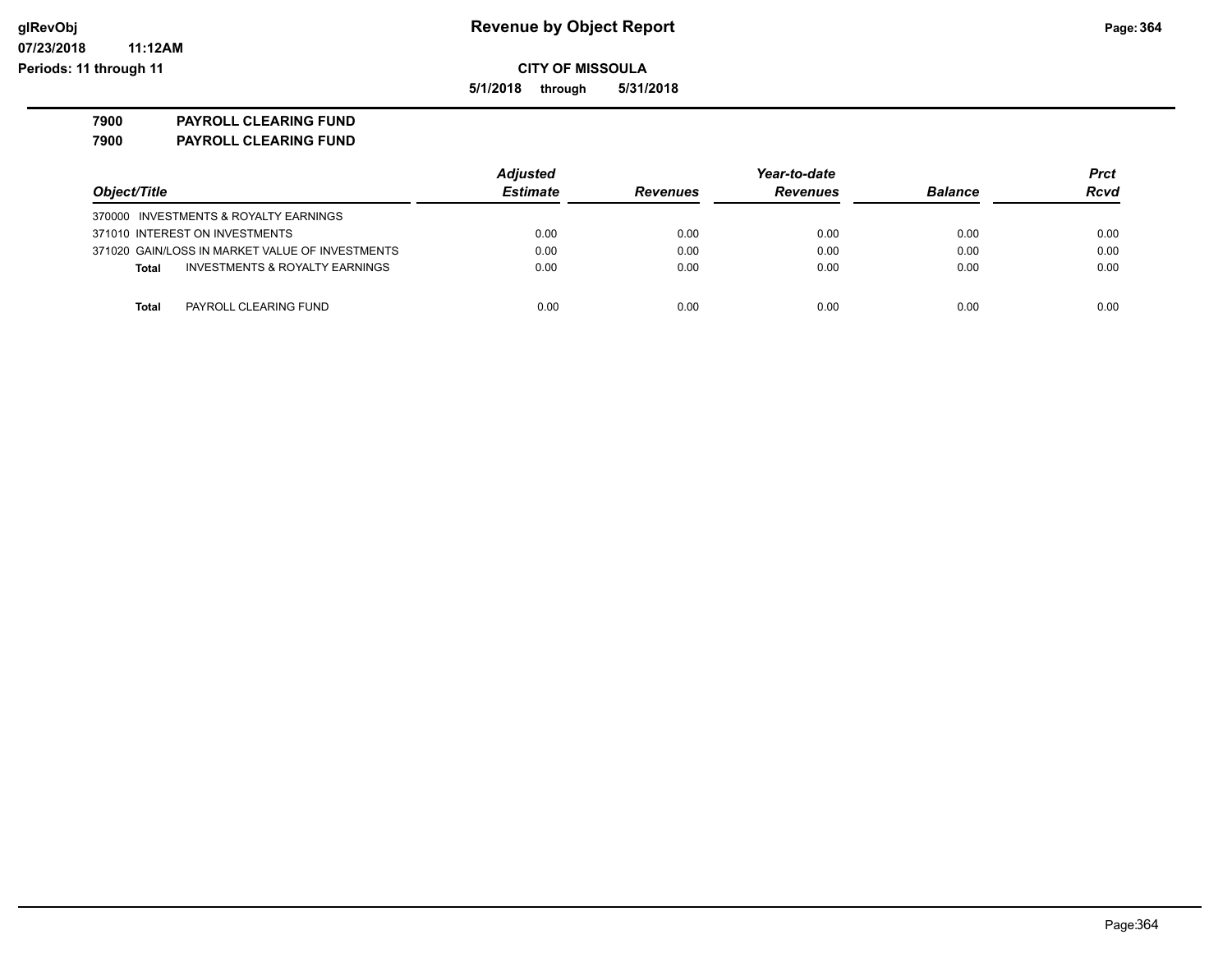**CITY OF MISSOULA**

**5/1/2018 through 5/31/2018**

# **7900 PAYROLL CLEARING FUND**

**11:12AM**

|                                                | <b>Adjusted</b> |                 | Year-to-date    |                |             |  |
|------------------------------------------------|-----------------|-----------------|-----------------|----------------|-------------|--|
| Object/Title                                   | <b>Estimate</b> | <b>Revenues</b> | <b>Revenues</b> | <b>Balance</b> | <b>Rcvd</b> |  |
| 370000 INVESTMENTS & ROYALTY EARNINGS          |                 |                 |                 |                |             |  |
| 371010 INTEREST ON INVESTMENTS                 | 0.00            | 0.00            | 0.00            | 0.00           | 0.00        |  |
| 371020 GAIN/LOSS IN MARKET VALUE OF INVESTMENT | 0.00            | 0.00            | 0.00            | 0.00           | 0.00        |  |
| INVESTMENTS & ROYALTY EARNINGS<br><b>Total</b> | 0.00            | 0.00            | 0.00            | 0.00           | 0.00        |  |
| PAYROLL CLEARING FUND<br>Total                 | 0.00            | 0.00            | 0.00            | 0.00           | 0.00        |  |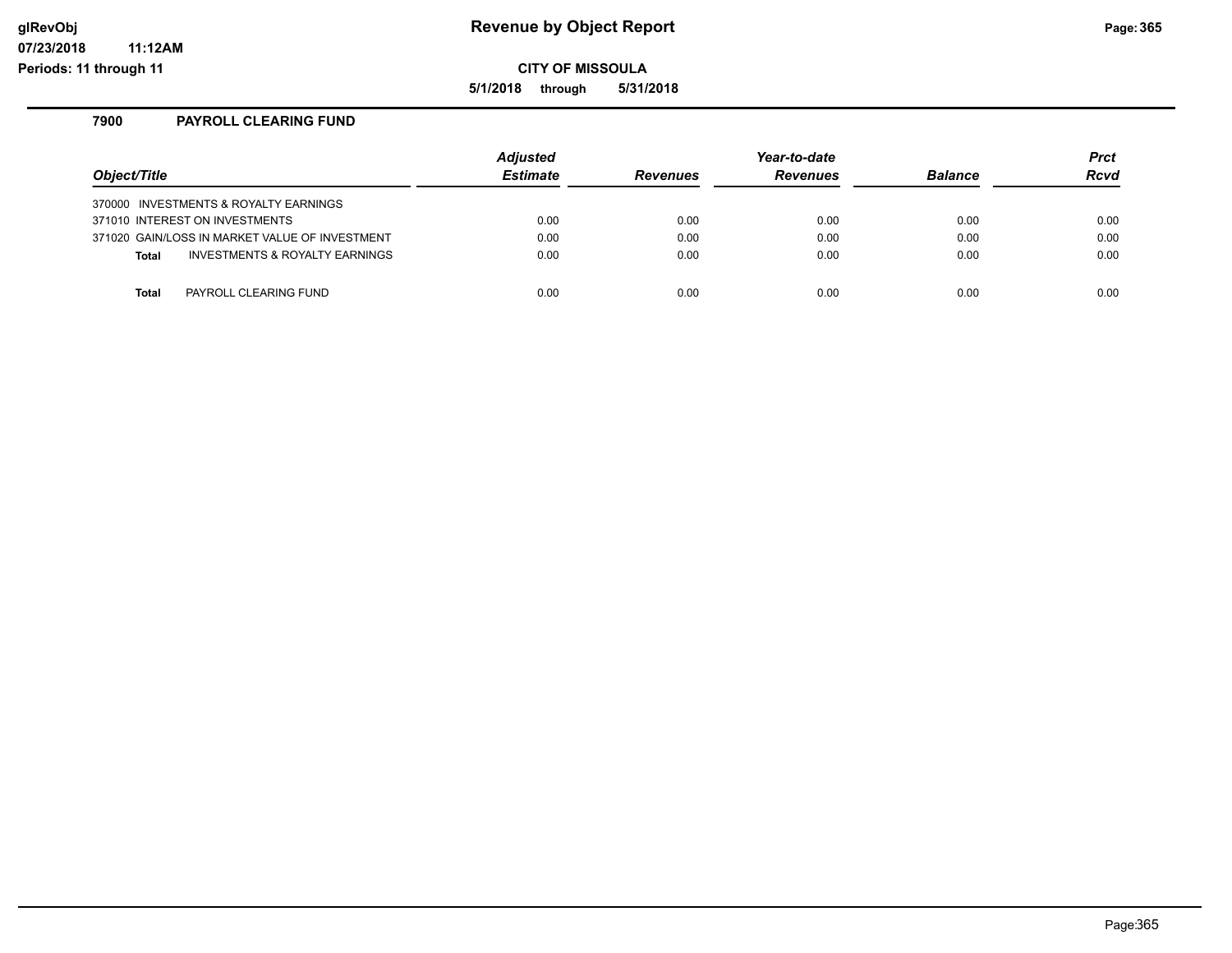**5/1/2018 through 5/31/2018**

**7903 COUNTY CLEARING**

**7903 COUNTY CLEARING**

|                                               | <b>Adjusted</b> |                 | Year-to-date    |                |             |  |
|-----------------------------------------------|-----------------|-----------------|-----------------|----------------|-------------|--|
| Object/Title                                  | <b>Estimate</b> | <b>Revenues</b> | <b>Revenues</b> | <b>Balance</b> | <b>Rcvd</b> |  |
| 320000 LICENSES & PERMITS                     |                 |                 |                 |                |             |  |
| 323030 ANIMAL LICENSES                        | 0.00            | 968.19          | 7.783.14        | $-7,783.14$    | 0.00        |  |
| <b>LICENSES &amp; PERMITS</b><br><b>Total</b> | 0.00            | 968.19          | 7.783.14        | $-7.783.14$    | 0.00        |  |
| <b>COUNTY CLEARING</b><br><b>Total</b>        | 0.00            | 968.19          | 7.783.14        | $-7.783.14$    | 0.00        |  |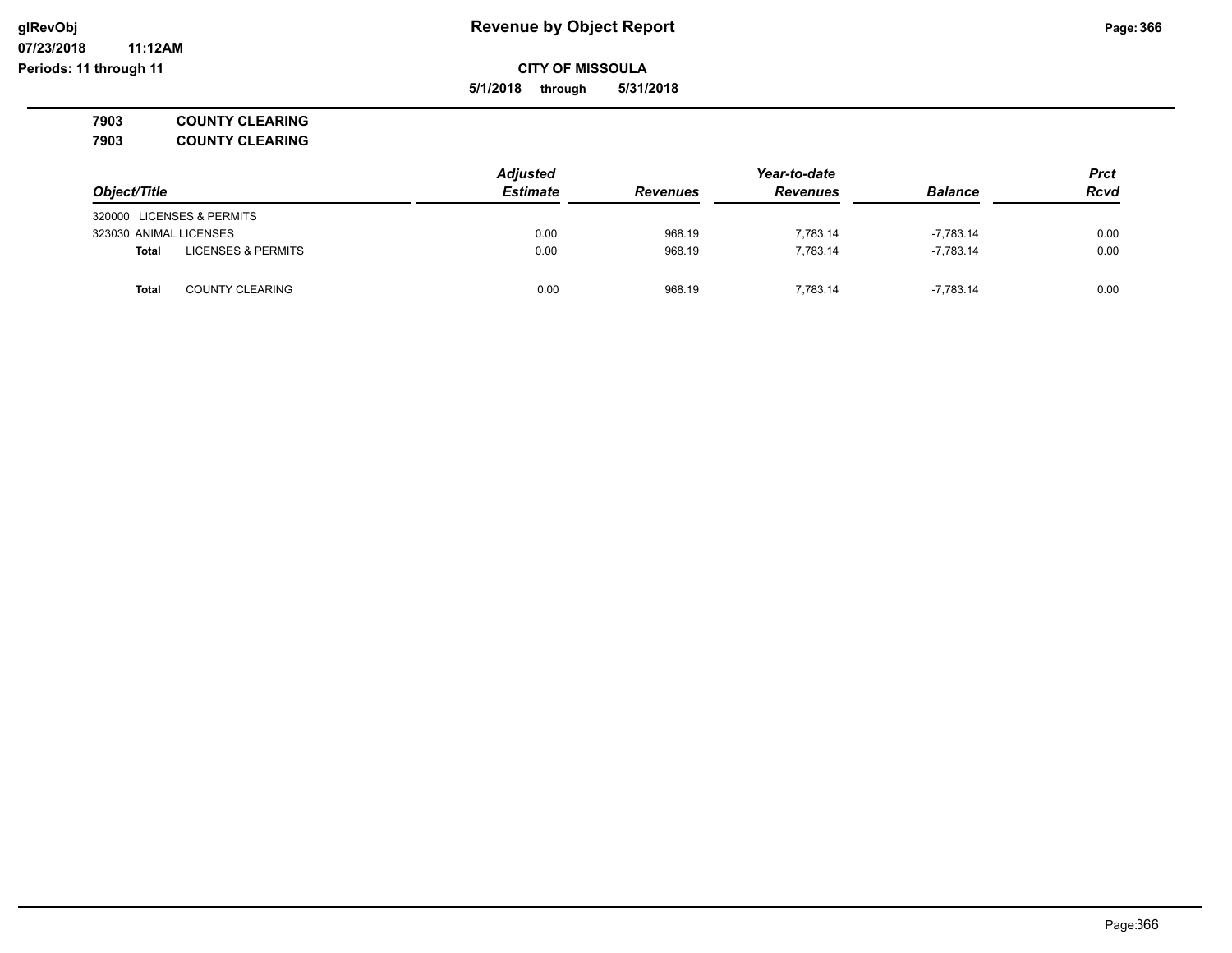**CITY OF MISSOULA**

**5/1/2018 through 5/31/2018**

#### **7903 COUNTY CLEARING**

**11:12AM**

| Object/Title           |                               | <b>Adjusted</b><br><b>Estimate</b> | <b>Revenues</b> | Year-to-date<br><b>Revenues</b> | <b>Balance</b> | <b>Prct</b><br><b>Rcvd</b> |
|------------------------|-------------------------------|------------------------------------|-----------------|---------------------------------|----------------|----------------------------|
|                        | 320000 LICENSES & PERMITS     |                                    |                 |                                 |                |                            |
| 323030 ANIMAL LICENSES |                               | 0.00                               | 968.19          | 7.783.14                        | $-7.783.14$    | 0.00                       |
| <b>Total</b>           | <b>LICENSES &amp; PERMITS</b> | 0.00                               | 968.19          | 7.783.14                        | $-7.783.14$    | 0.00                       |
| Total                  | <b>COUNTY CLEARING</b>        | 0.00                               | 968.19          | 7.783.14                        | $-7.783.14$    | 0.00                       |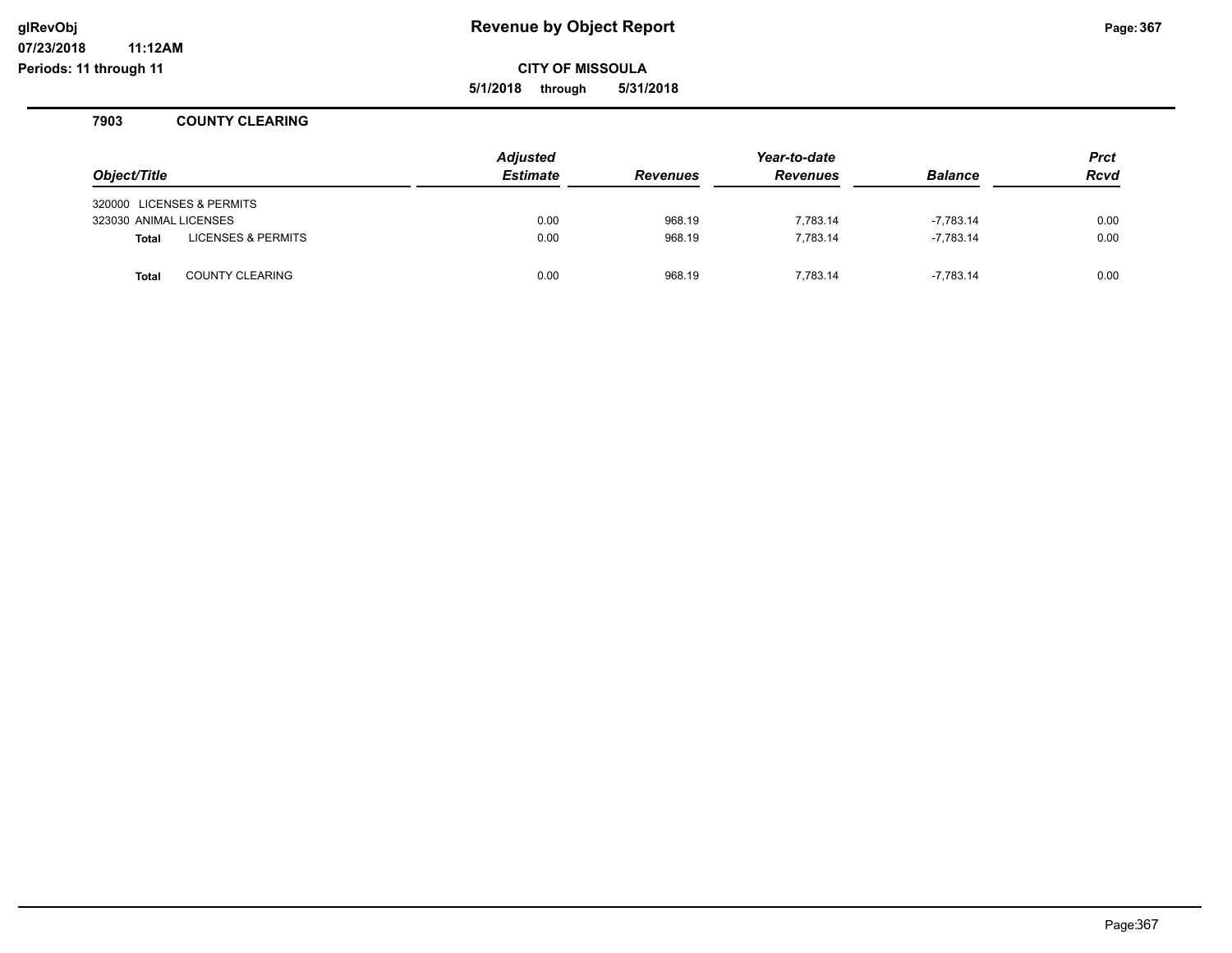**5/1/2018 through 5/31/2018**

**7904 SEWER REBATE**

**7904 SEWER REBATE**

|                                                           | <b>Adjusted</b> |                 | Year-to-date    |                | <b>Prct</b> |
|-----------------------------------------------------------|-----------------|-----------------|-----------------|----------------|-------------|
| Object/Title                                              | <b>Estimate</b> | <b>Revenues</b> | <b>Revenues</b> | <b>Balance</b> | <b>Rcvd</b> |
| 340000 CHARGES FOR SERVICES                               |                 |                 |                 |                |             |
| 343036 *** Title Not Found ***                            | 0.00            | 18,411.75       | 18,411.75       | $-18,411.75$   | 0.00        |
| <b>CHARGES FOR SERVICES</b><br>Total                      | 0.00            | 18,411.75       | 18,411.75       | $-18,411.75$   | 0.00        |
| MISCELLANEOUS REVENUES<br>360000                          |                 |                 |                 |                |             |
| 360010 MISCELLANEOUS                                      | 0.00            | 0.00            | 0.00            | 0.00           | 0.00        |
| MISCELLANEOUS REVENUES<br>Total                           | 0.00            | 0.00            | 0.00            | 0.00           | 0.00        |
| 370000 INVESTMENTS & ROYALTY EARNINGS                     |                 |                 |                 |                |             |
| 371010 INTEREST ON INVESTMENTS                            | 0.00            | 0.00            | 0.00            | 0.00           | 0.00        |
| 371020 GAIN/LOSS IN MARKET VALUE OF INVESTMENTS           | 0.00            | 0.00            | 0.00            | 0.00           | 0.00        |
| <b>INVESTMENTS &amp; ROYALTY EARNINGS</b><br><b>Total</b> | 0.00            | 0.00            | 0.00            | 0.00           | 0.00        |
| <b>SEWER REBATE</b><br>Total                              | 0.00            | 18.411.75       | 18.411.75       | $-18.411.75$   | 0.00        |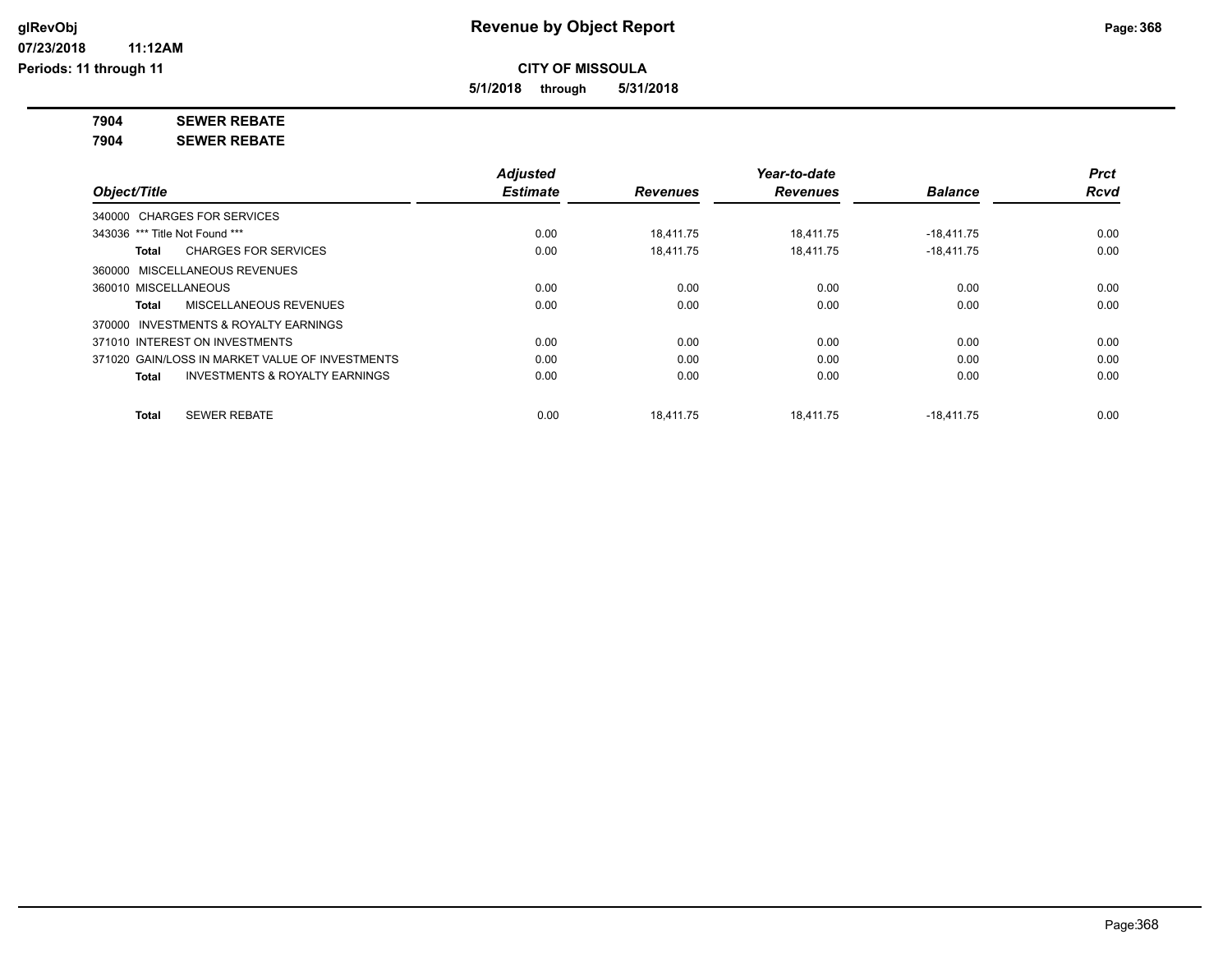**CITY OF MISSOULA**

**5/1/2018 through 5/31/2018**

# **7904 SEWER REBATE**

**11:12AM**

|                                                    | <b>Adjusted</b> |                 | Year-to-date    |                | <b>Prct</b> |
|----------------------------------------------------|-----------------|-----------------|-----------------|----------------|-------------|
| Object/Title                                       | <b>Estimate</b> | <b>Revenues</b> | <b>Revenues</b> | <b>Balance</b> | <b>Rcvd</b> |
| 340000 CHARGES FOR SERVICES                        |                 |                 |                 |                |             |
| 343036 *** Title Not Found ***                     | 0.00            | 18.411.75       | 18.411.75       | $-18.411.75$   | 0.00        |
| <b>CHARGES FOR SERVICES</b><br>Total               | 0.00            | 18.411.75       | 18.411.75       | $-18,411.75$   | 0.00        |
| 360000 MISCELLANEOUS REVENUES                      |                 |                 |                 |                |             |
| 360010 MISCELLANEOUS                               | 0.00            | 0.00            | 0.00            | 0.00           | 0.00        |
| MISCELLANEOUS REVENUES<br>Total                    | 0.00            | 0.00            | 0.00            | 0.00           | 0.00        |
| 370000 INVESTMENTS & ROYALTY EARNINGS              |                 |                 |                 |                |             |
| 371010 INTEREST ON INVESTMENTS                     | 0.00            | 0.00            | 0.00            | 0.00           | 0.00        |
| 371020 GAIN/LOSS IN MARKET VALUE OF INVESTMENT     | 0.00            | 0.00            | 0.00            | 0.00           | 0.00        |
| <b>INVESTMENTS &amp; ROYALTY EARNINGS</b><br>Total | 0.00            | 0.00            | 0.00            | 0.00           | 0.00        |
| <b>SEWER REBATE</b><br><b>Total</b>                | 0.00            | 18.411.75       | 18.411.75       | $-18.411.75$   | 0.00        |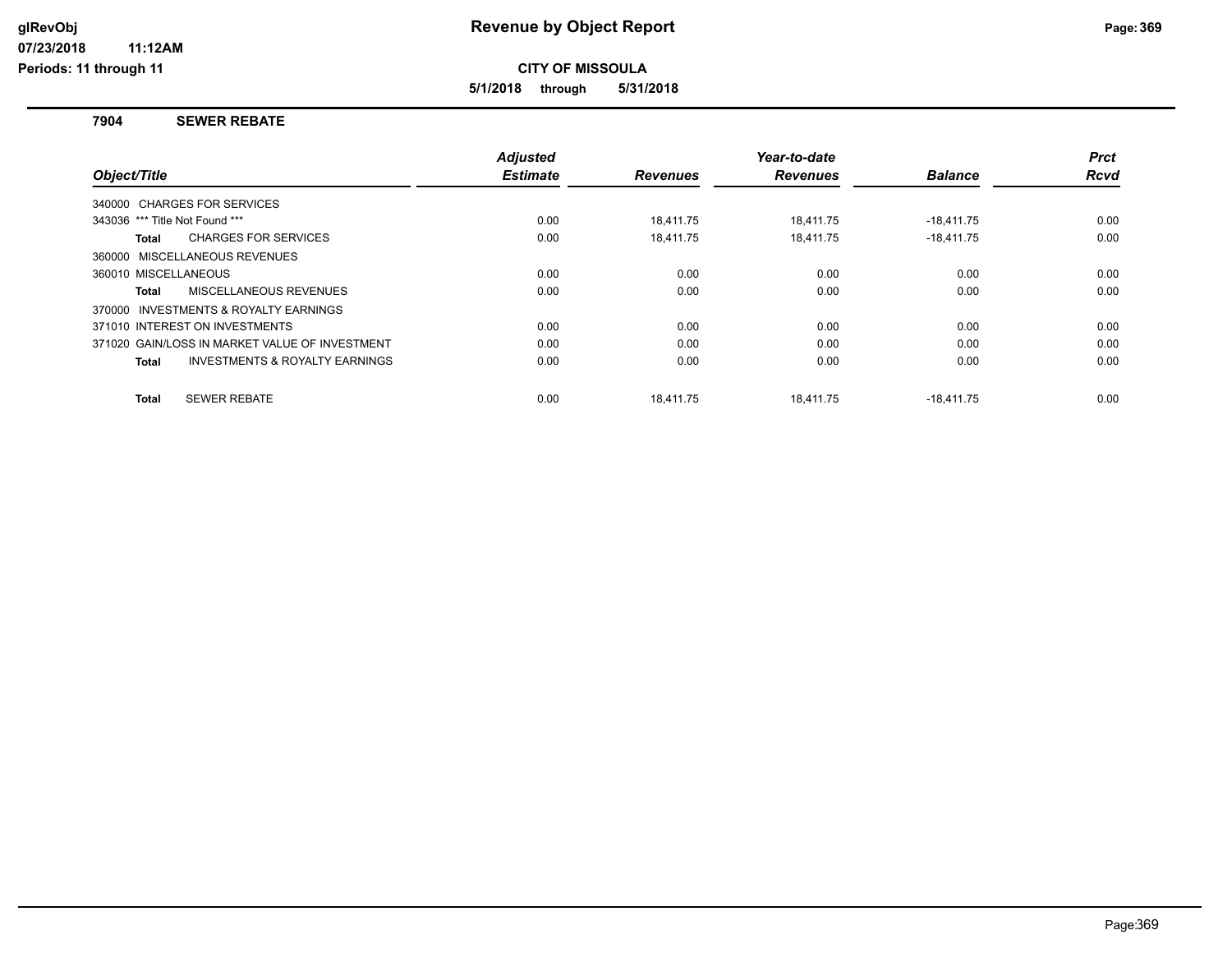**5/1/2018 through 5/31/2018**

**7905 WYE SEWER RSID 8489**

**7905 WYE SEWER RSID 8489**

|                                                 | <b>Adjusted</b> |                 | Year-to-date    |                | <b>Prct</b> |
|-------------------------------------------------|-----------------|-----------------|-----------------|----------------|-------------|
| Object/Title                                    | <b>Estimate</b> | <b>Revenues</b> | <b>Revenues</b> | <b>Balance</b> | <b>Rcvd</b> |
| 360000 MISCELLANEOUS REVENUES                   |                 |                 |                 |                |             |
| 360010 MISCELLANEOUS                            | 0.00            | 0.00            | 0.00            | 0.00           | 0.00        |
| MISCELLANEOUS REVENUES<br>Total                 | 0.00            | 0.00            | 0.00            | 0.00           | 0.00        |
| 370000 INVESTMENTS & ROYALTY EARNINGS           |                 |                 |                 |                |             |
| 371010 INTEREST ON INVESTMENTS                  | 0.00            | 0.00            | 0.00            | 0.00           | 0.00        |
| 371020 GAIN/LOSS IN MARKET VALUE OF INVESTMENTS | 0.00            | 0.00            | 0.00            | 0.00           | 0.00        |
| INVESTMENTS & ROYALTY EARNINGS<br>Total         | 0.00            | 0.00            | 0.00            | 0.00           | 0.00        |
|                                                 |                 |                 |                 |                |             |
| WYE SEWER RSID 8489<br><b>Total</b>             | 0.00            | 0.00            | 0.00            | 0.00           | 0.00        |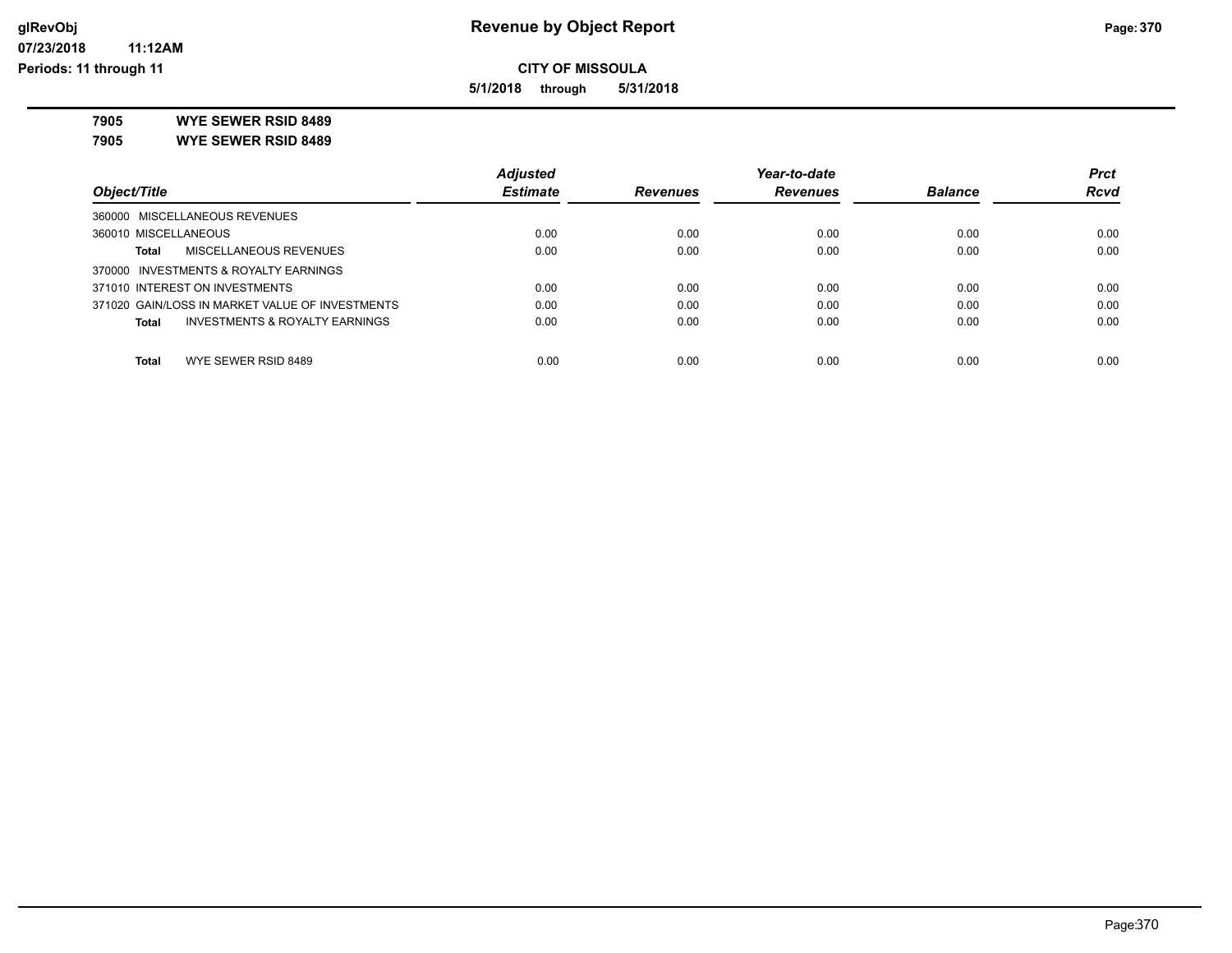**CITY OF MISSOULA**

**5/1/2018 through 5/31/2018**

## **7905 WYE SEWER RSID 8489**

|                                                | <b>Adjusted</b> |                 | Year-to-date    |                | <b>Prct</b> |
|------------------------------------------------|-----------------|-----------------|-----------------|----------------|-------------|
| Object/Title                                   | <b>Estimate</b> | <b>Revenues</b> | <b>Revenues</b> | <b>Balance</b> | <b>Rcvd</b> |
| 360000 MISCELLANEOUS REVENUES                  |                 |                 |                 |                |             |
| 360010 MISCELLANEOUS                           | 0.00            | 0.00            | 0.00            | 0.00           | 0.00        |
| MISCELLANEOUS REVENUES<br>Total                | 0.00            | 0.00            | 0.00            | 0.00           | 0.00        |
| 370000 INVESTMENTS & ROYALTY EARNINGS          |                 |                 |                 |                |             |
| 371010 INTEREST ON INVESTMENTS                 | 0.00            | 0.00            | 0.00            | 0.00           | 0.00        |
| 371020 GAIN/LOSS IN MARKET VALUE OF INVESTMENT | 0.00            | 0.00            | 0.00            | 0.00           | 0.00        |
| INVESTMENTS & ROYALTY EARNINGS<br>Total        | 0.00            | 0.00            | 0.00            | 0.00           | 0.00        |
|                                                |                 |                 |                 |                |             |
| Total<br>WYE SEWER RSID 8489                   | 0.00            | 0.00            | 0.00            | 0.00           | 0.00        |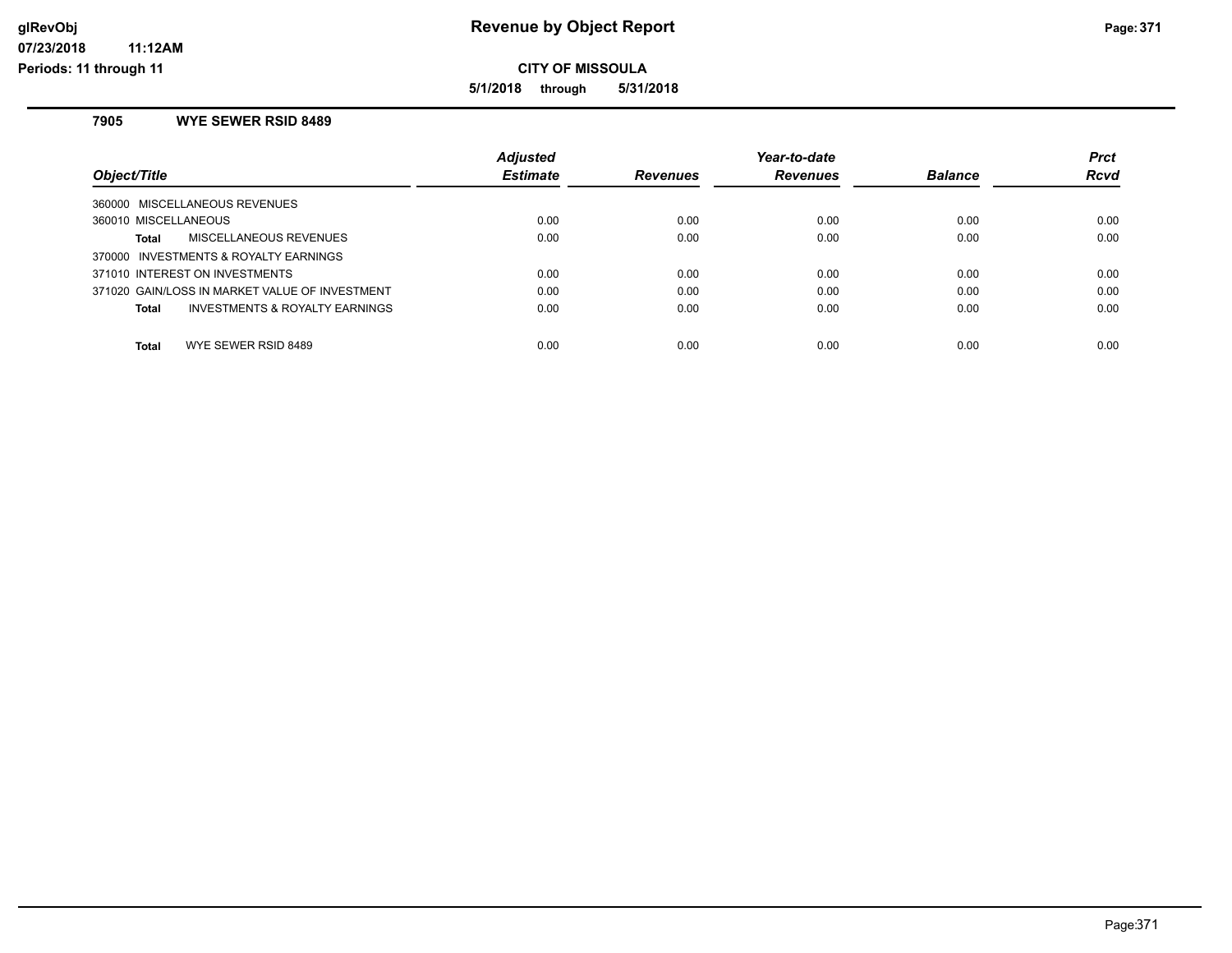**5/1/2018 through 5/31/2018**

**7906 COUNTY PARK BOARD CIP**

**7906 COUNTY PARK BOARD CIP**

|                                                 | <b>Adjusted</b> |                 | Year-to-date    |                | <b>Prct</b> |
|-------------------------------------------------|-----------------|-----------------|-----------------|----------------|-------------|
| Object/Title                                    | <b>Estimate</b> | <b>Revenues</b> | <b>Revenues</b> | <b>Balance</b> | <b>Rcvd</b> |
| 340000 CHARGES FOR SERVICES                     |                 |                 |                 |                |             |
| 346050 COUNTY PLAYGROUND CONTRACT               | 0.00            | 0.00            | 0.00            | 0.00           | 0.00        |
| <b>CHARGES FOR SERVICES</b><br>Total            | 0.00            | 0.00            | 0.00            | 0.00           | 0.00        |
| 370000 INVESTMENTS & ROYALTY EARNINGS           |                 |                 |                 |                |             |
| 371010 INTEREST ON INVESTMENTS                  | 0.00            | 0.00            | 0.00            | 0.00           | 0.00        |
| 371020 GAIN/LOSS IN MARKET VALUE OF INVESTMENTS | 0.00            | 0.00            | 0.00            | 0.00           | 0.00        |
| INVESTMENTS & ROYALTY EARNINGS<br>Total         | 0.00            | 0.00            | 0.00            | 0.00           | 0.00        |
|                                                 |                 |                 |                 |                |             |
| COUNTY PARK BOARD CIP<br>Total                  | 0.00            | 0.00            | 0.00            | 0.00           | 0.00        |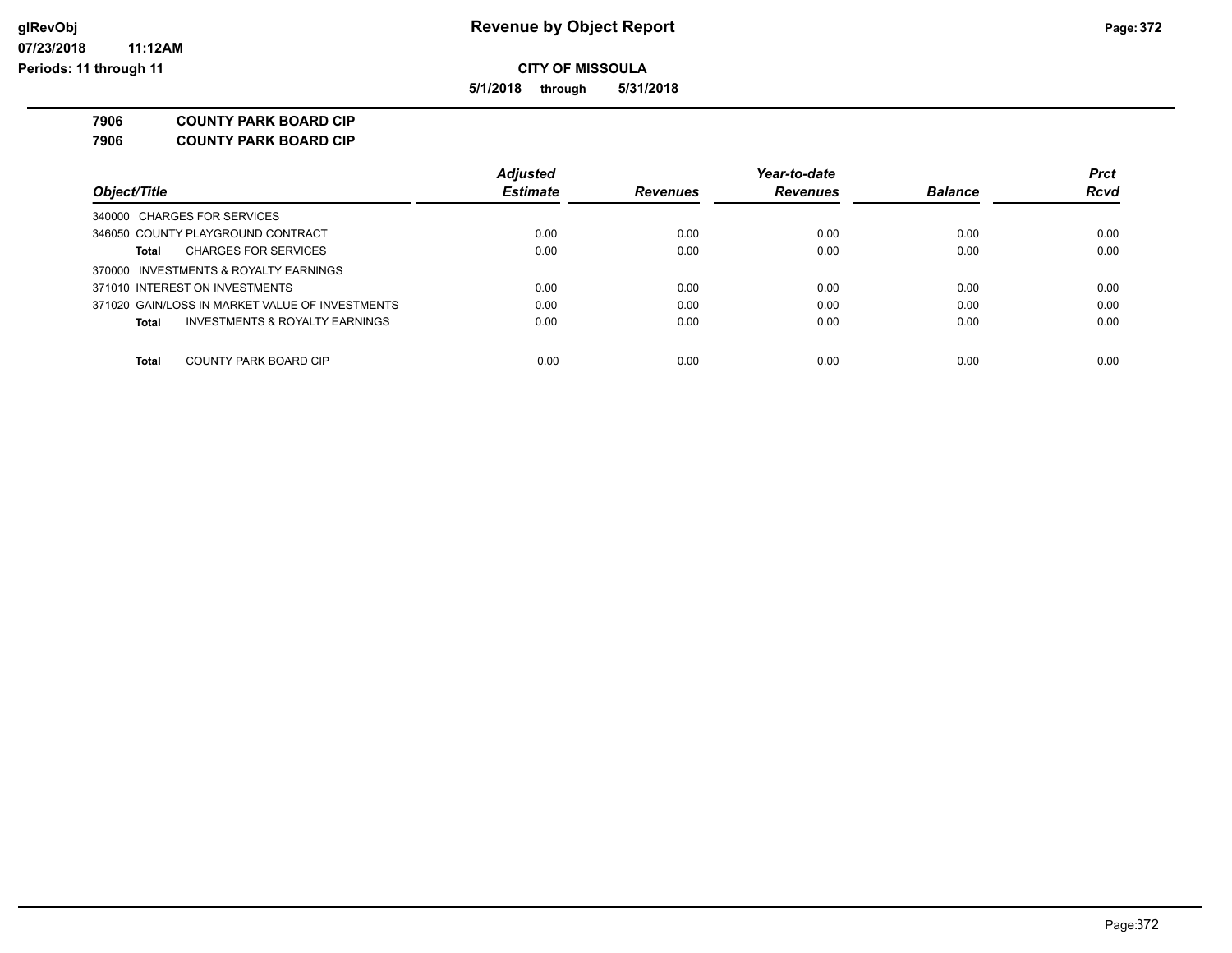**CITY OF MISSOULA**

**5/1/2018 through 5/31/2018**

# **7906 COUNTY PARK BOARD CIP**

**11:12AM**

|                                                | <b>Adjusted</b> |                 | Year-to-date    |                | <b>Prct</b> |
|------------------------------------------------|-----------------|-----------------|-----------------|----------------|-------------|
| <b>Object/Title</b>                            | <b>Estimate</b> | <b>Revenues</b> | <b>Revenues</b> | <b>Balance</b> | <b>Rcvd</b> |
| 340000 CHARGES FOR SERVICES                    |                 |                 |                 |                |             |
| 346050 COUNTY PLAYGROUND CONTRACT              | 0.00            | 0.00            | 0.00            | 0.00           | 0.00        |
| <b>CHARGES FOR SERVICES</b><br>Total           | 0.00            | 0.00            | 0.00            | 0.00           | 0.00        |
| 370000 INVESTMENTS & ROYALTY EARNINGS          |                 |                 |                 |                |             |
| 371010 INTEREST ON INVESTMENTS                 | 0.00            | 0.00            | 0.00            | 0.00           | 0.00        |
| 371020 GAIN/LOSS IN MARKET VALUE OF INVESTMENT | 0.00            | 0.00            | 0.00            | 0.00           | 0.00        |
| INVESTMENTS & ROYALTY EARNINGS<br>Total        | 0.00            | 0.00            | 0.00            | 0.00           | 0.00        |
| Total<br>COUNTY PARK BOARD CIP                 | 0.00            | 0.00            | 0.00            | 0.00           | 0.00        |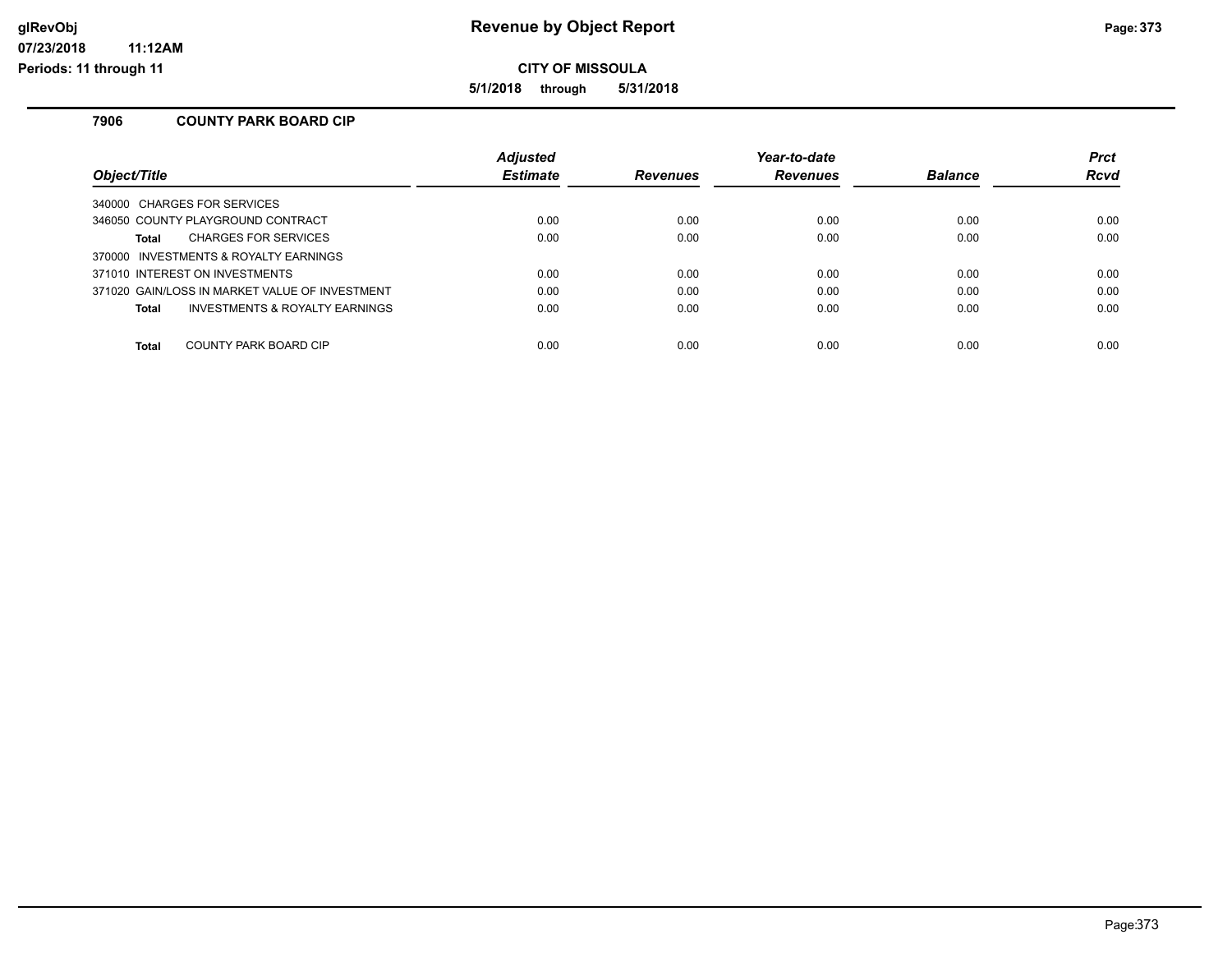**5/1/2018 through 5/31/2018**

# **7907 ELK HILLS SUBDIVISION**

**7907 ELK HILLS SUBDIVISION**

|                                                 | <b>Adjusted</b> |                 | Year-to-date    |                | Prct |
|-------------------------------------------------|-----------------|-----------------|-----------------|----------------|------|
| Object/Title                                    | <b>Estimate</b> | <b>Revenues</b> | <b>Revenues</b> | <b>Balance</b> | Rcvd |
| 370000 INVESTMENTS & ROYALTY EARNINGS           |                 |                 |                 |                |      |
| 371010 INTEREST ON INVESTMENTS                  | 0.00            | 0.00            | 0.00            | 0.00           | 0.00 |
| 371020 GAIN/LOSS IN MARKET VALUE OF INVESTMENTS | 0.00            | 0.00            | 0.00            | 0.00           | 0.00 |
| INVESTMENTS & ROYALTY EARNINGS<br><b>Total</b>  | 0.00            | 0.00            | 0.00            | 0.00           | 0.00 |
| <b>Total</b><br>ELK HILLS SUBDIVISION           | 0.00            | 0.00            | 0.00            | 0.00           | 0.00 |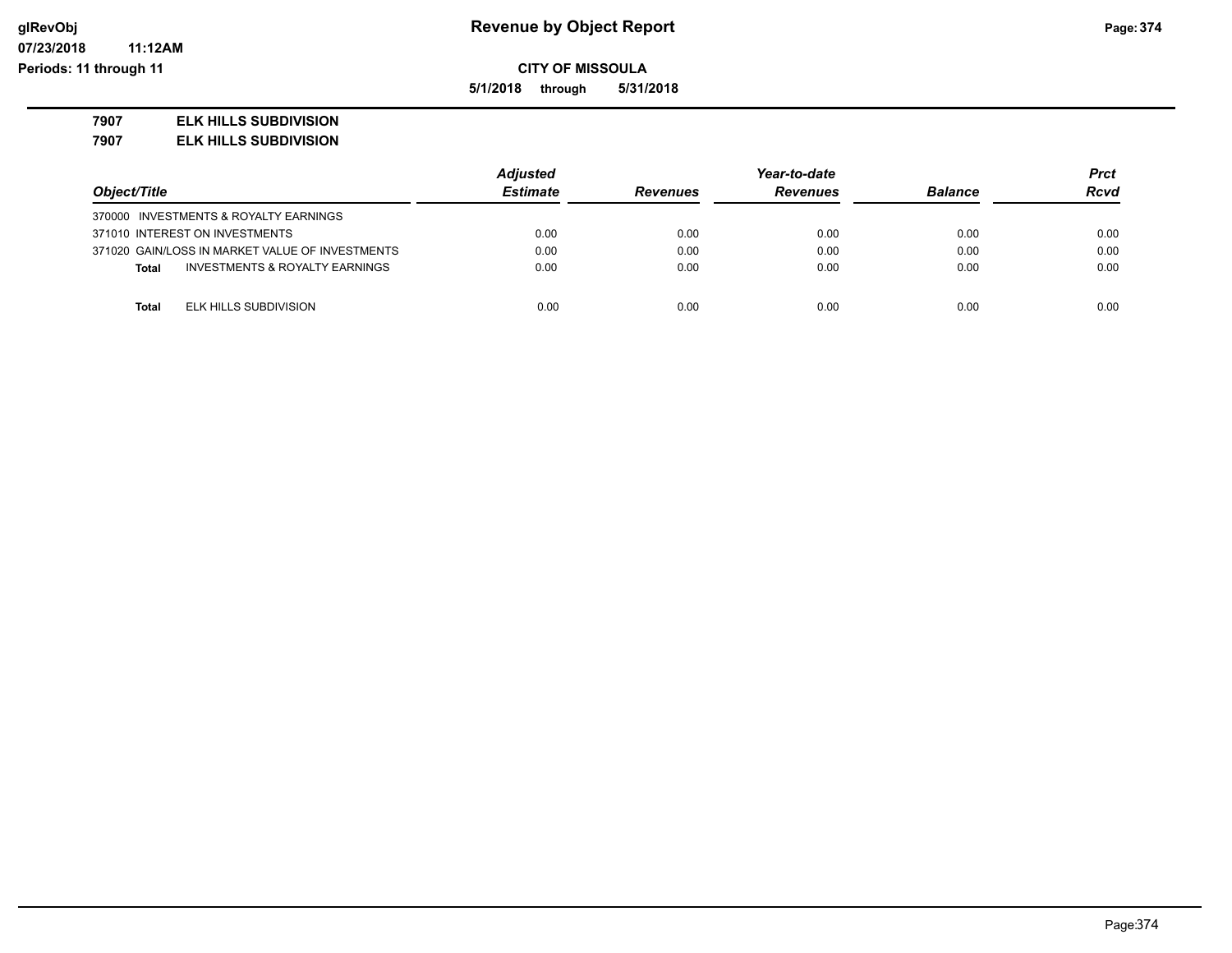**CITY OF MISSOULA**

**5/1/2018 through 5/31/2018**

#### **7907 ELK HILLS SUBDIVISION**

| Object/Title |                                                | <b>Adjusted</b><br><b>Estimate</b> | <b>Revenues</b> | Year-to-date<br><b>Revenues</b> | <b>Balance</b> | <b>Prct</b><br><b>Rcvd</b> |
|--------------|------------------------------------------------|------------------------------------|-----------------|---------------------------------|----------------|----------------------------|
|              | 370000 INVESTMENTS & ROYALTY EARNINGS          |                                    |                 |                                 |                |                            |
|              | 371010 INTEREST ON INVESTMENTS                 | 0.00                               | 0.00            | 0.00                            | 0.00           | 0.00                       |
|              | 371020 GAIN/LOSS IN MARKET VALUE OF INVESTMENT | 0.00                               | 0.00            | 0.00                            | 0.00           | 0.00                       |
| <b>Total</b> | INVESTMENTS & ROYALTY EARNINGS                 | 0.00                               | 0.00            | 0.00                            | 0.00           | 0.00                       |
|              |                                                |                                    |                 |                                 |                |                            |
| <b>Total</b> | <b>ELK HILLS SUBDIVISION</b>                   | 0.00                               | 0.00            | 0.00                            | 0.00           | 0.00                       |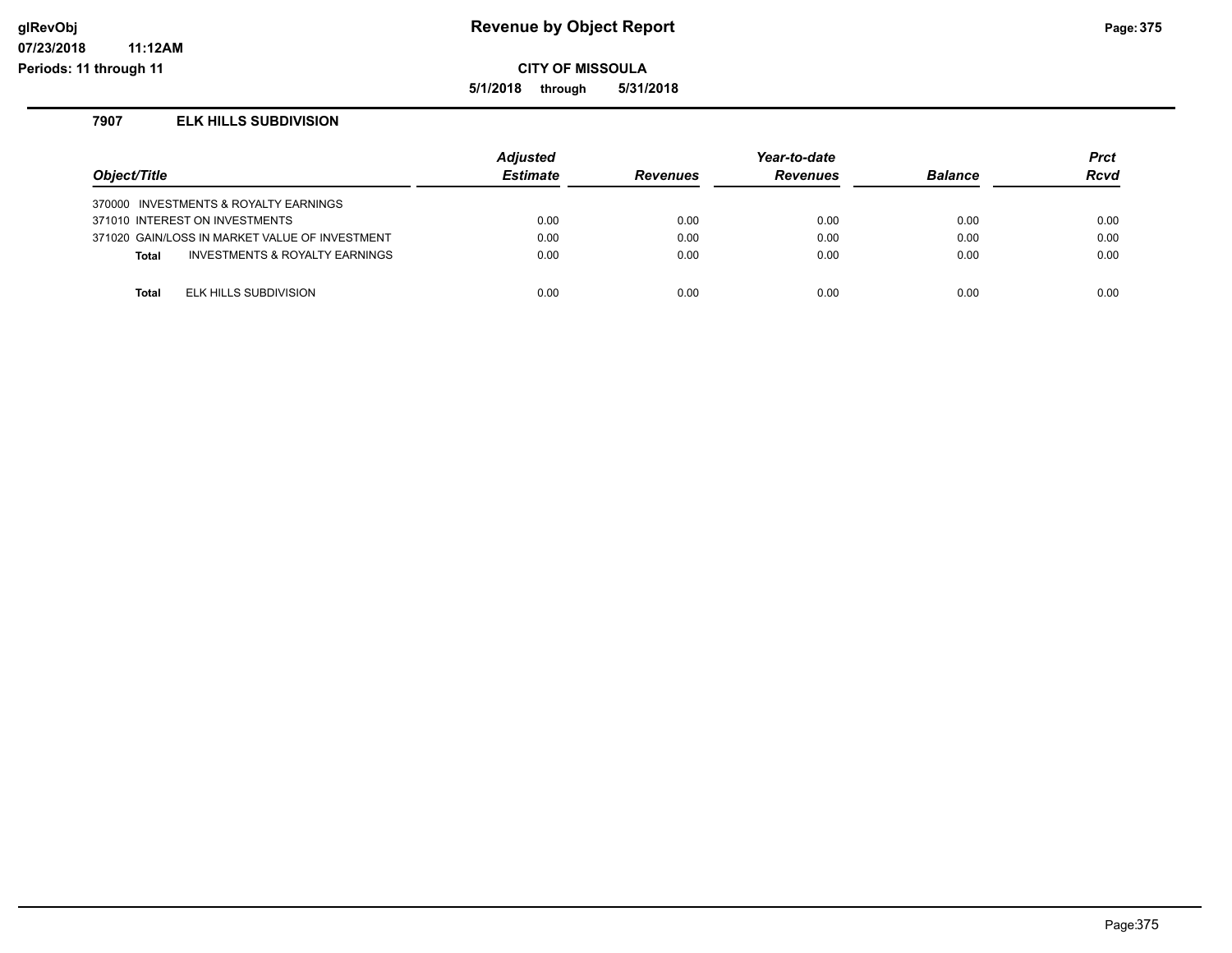**5/1/2018 through 5/31/2018**

# **7908 RATTLESNAKE-CORNERSTONE TRAIL SW**

# **7908 RATTLESNAKE-CORNERSTONE TRAIL SW**

|                                                 | <b>Adjusted</b> |                 | Year-to-date    |                | <b>Prct</b> |
|-------------------------------------------------|-----------------|-----------------|-----------------|----------------|-------------|
| Object/Title                                    | <b>Estimate</b> | <b>Revenues</b> | <b>Revenues</b> | <b>Balance</b> | <b>Rcvd</b> |
| 370000 INVESTMENTS & ROYALTY EARNINGS           |                 |                 |                 |                |             |
| 371010 INTEREST ON INVESTMENTS                  | 0.00            | 0.00            | 0.00            | 0.00           | 0.00        |
| 371020 GAIN/LOSS IN MARKET VALUE OF INVESTMENTS | 0.00            | 0.00            | 0.00            | 0.00           | 0.00        |
| INVESTMENTS & ROYALTY EARNINGS<br>Total         | 0.00            | 0.00            | 0.00            | 0.00           | 0.00        |
| 380000 OTHER FINANCING SOURCES                  |                 |                 |                 |                |             |
| 383000 OPERATING TRANSFERS                      | 0.00            | 0.00            | 0.00            | 0.00           | 0.00        |
| OTHER FINANCING SOURCES<br>Total                | 0.00            | 0.00            | 0.00            | 0.00           | 0.00        |
|                                                 |                 |                 |                 |                |             |
| Total<br>RATTLESNAKE-CORNERSTONE TRAIL SW       | 0.00            | 0.00            | 0.00            | 0.00           | 0.00        |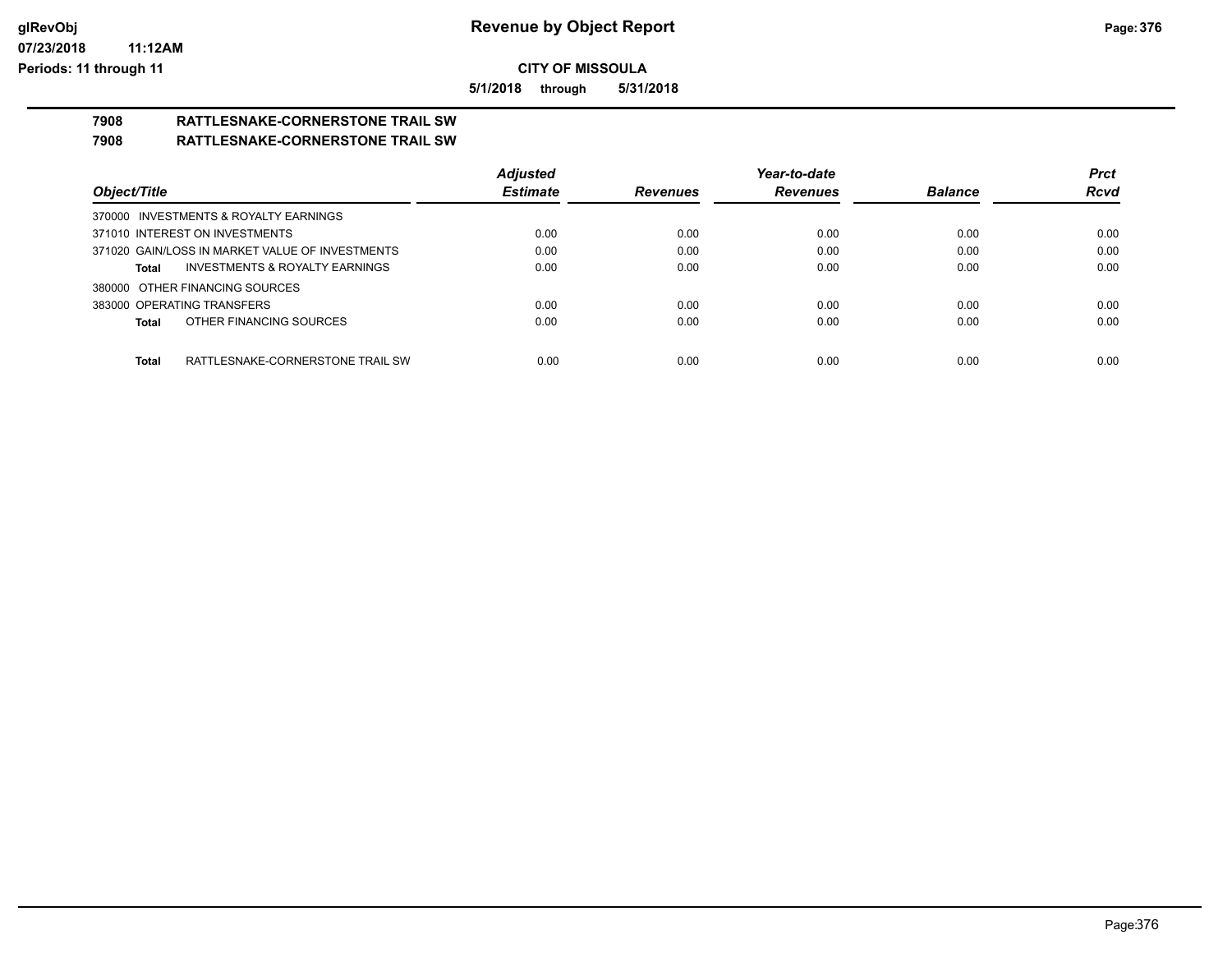**5/1/2018 through 5/31/2018**

# **7908 RATTLESNAKE-CORNERSTONE TRAIL SW**

| Object/Title                                   | <b>Adjusted</b><br><b>Estimate</b> | <b>Revenues</b> | Year-to-date<br><b>Revenues</b> | <b>Balance</b> | <b>Prct</b><br><b>Rcvd</b> |
|------------------------------------------------|------------------------------------|-----------------|---------------------------------|----------------|----------------------------|
|                                                |                                    |                 |                                 |                |                            |
| 370000 INVESTMENTS & ROYALTY EARNINGS          |                                    |                 |                                 |                |                            |
| 371010 INTEREST ON INVESTMENTS                 | 0.00                               | 0.00            | 0.00                            | 0.00           | 0.00                       |
| 371020 GAIN/LOSS IN MARKET VALUE OF INVESTMENT | 0.00                               | 0.00            | 0.00                            | 0.00           | 0.00                       |
| INVESTMENTS & ROYALTY EARNINGS<br>Total        | 0.00                               | 0.00            | 0.00                            | 0.00           | 0.00                       |
| 380000 OTHER FINANCING SOURCES                 |                                    |                 |                                 |                |                            |
| 383000 OPERATING TRANSFERS                     | 0.00                               | 0.00            | 0.00                            | 0.00           | 0.00                       |
| OTHER FINANCING SOURCES<br>Total               | 0.00                               | 0.00            | 0.00                            | 0.00           | 0.00                       |
|                                                |                                    |                 |                                 |                |                            |
| Total<br>RATTLESNAKE-CORNERSTONE TRAIL SW      | 0.00                               | 0.00            | 0.00                            | 0.00           | 0.00                       |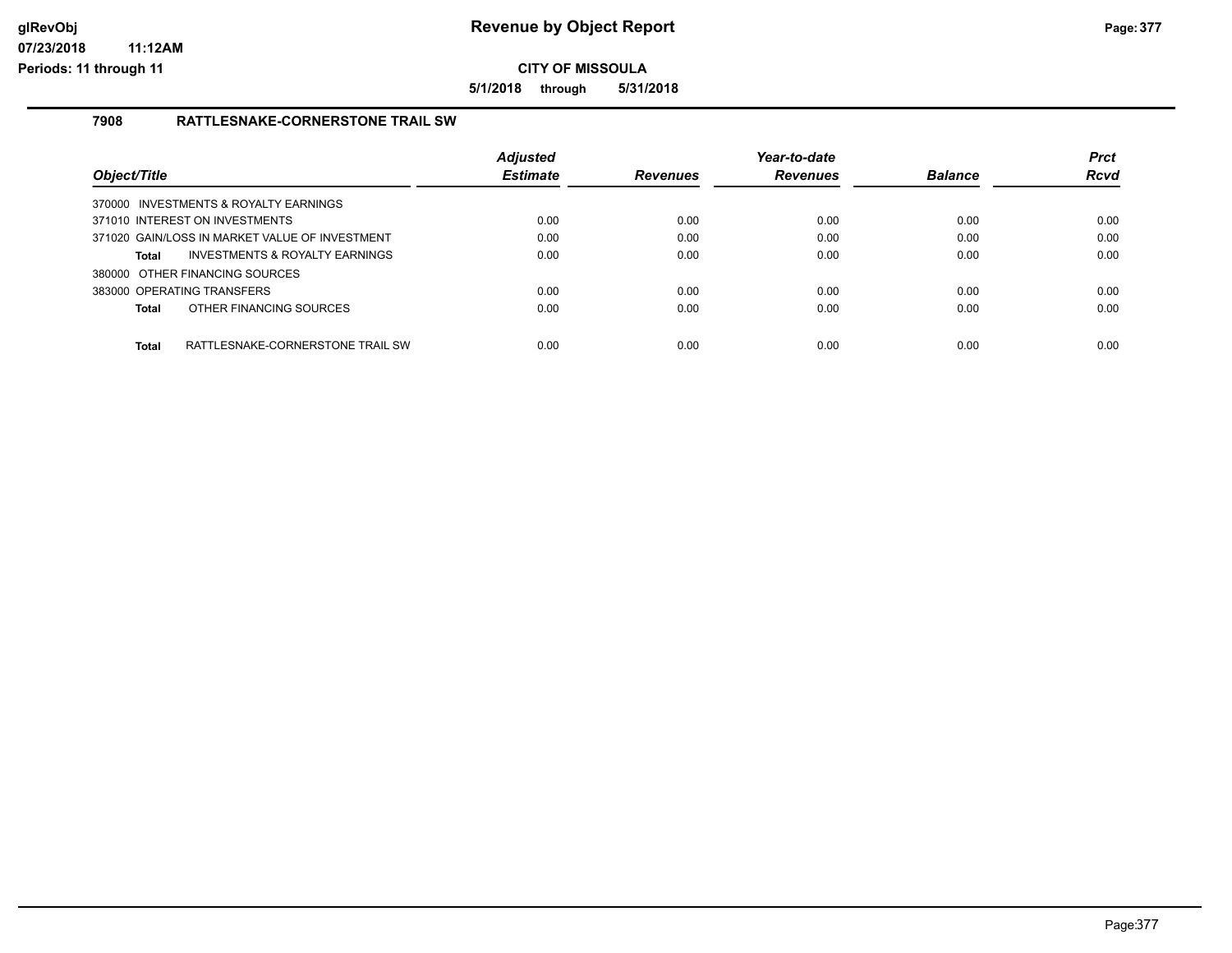**5/1/2018 through 5/31/2018**

# **7909 YOUTH PROGRAMS**

**7909 YOUTH PROGRAMS**

|                                                           | <b>Adjusted</b> | Year-to-date    |                 |                | Prct        |
|-----------------------------------------------------------|-----------------|-----------------|-----------------|----------------|-------------|
| Object/Title                                              | <b>Estimate</b> | <b>Revenues</b> | <b>Revenues</b> | <b>Balance</b> | <b>Rcvd</b> |
| 370000 INVESTMENTS & ROYALTY EARNINGS                     |                 |                 |                 |                |             |
| 371010 INTEREST ON INVESTMENTS                            | 0.00            | 0.00            | 0.00            | 0.00           | 0.00        |
| 371020 GAIN/LOSS IN MARKET VALUE OF INVESTMENTS           | 0.00            | 0.00            | 0.00            | 0.00           | 0.00        |
| <b>INVESTMENTS &amp; ROYALTY EARNINGS</b><br><b>Total</b> | 0.00            | 0.00            | 0.00            | 0.00           | 0.00        |
|                                                           |                 |                 |                 |                |             |
| YOUTH PROGRAMS<br>Total                                   | 0.00            | 0.00            | 0.00            | 0.00           | 0.00        |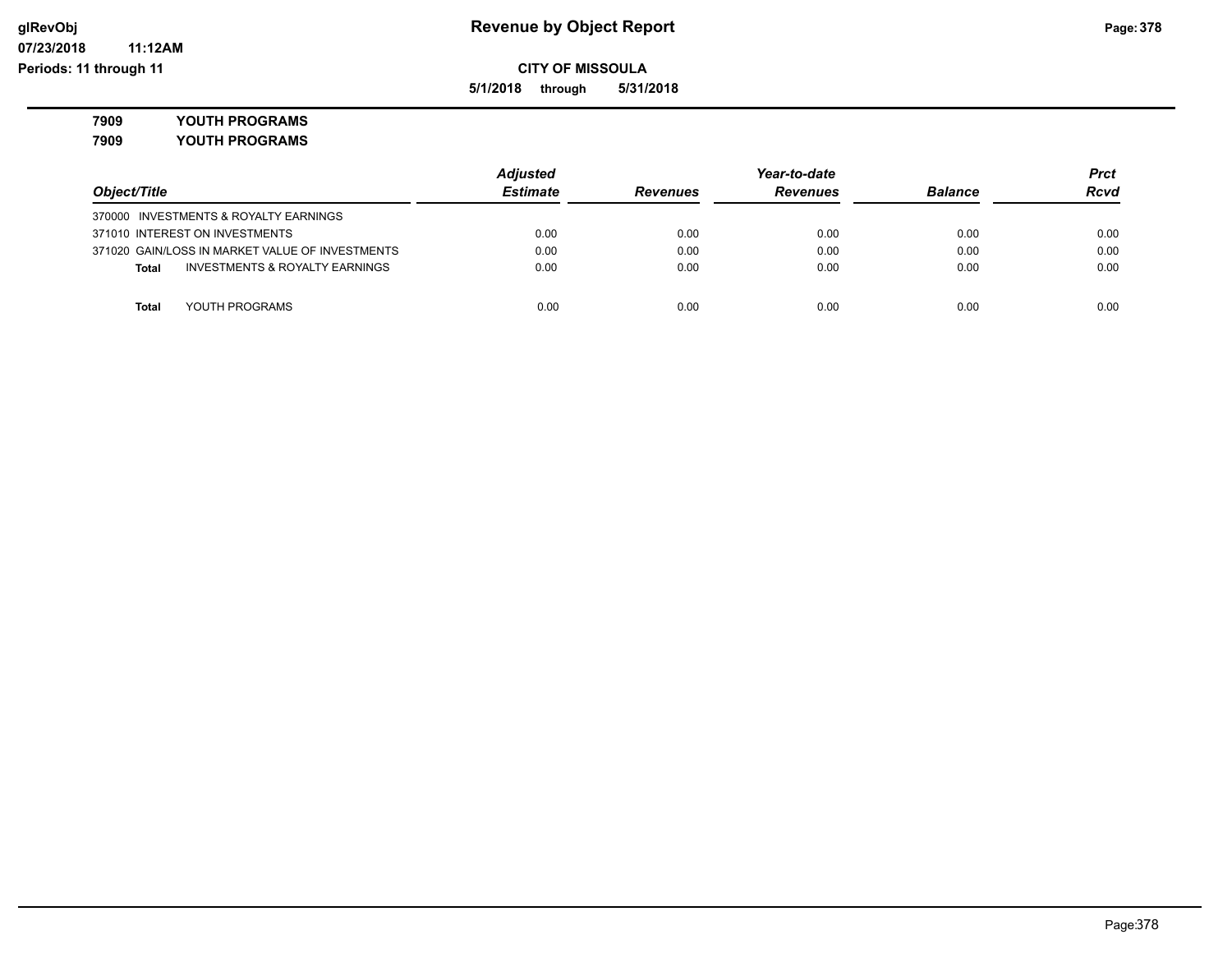**07/23/2018 11:12AM Periods: 11 through 11**

**CITY OF MISSOULA**

**5/1/2018 through 5/31/2018**

#### **7909 YOUTH PROGRAMS**

| Object/Title |                                                | Adjusted<br><b>Estimate</b> | <b>Revenues</b> | Year-to-date<br><b>Revenues</b> | <b>Balance</b> | <b>Prct</b><br><b>Rcvd</b> |
|--------------|------------------------------------------------|-----------------------------|-----------------|---------------------------------|----------------|----------------------------|
|              | 370000 INVESTMENTS & ROYALTY EARNINGS          |                             |                 |                                 |                |                            |
|              | 371010 INTEREST ON INVESTMENTS                 | 0.00                        | 0.00            | 0.00                            | 0.00           | 0.00                       |
|              | 371020 GAIN/LOSS IN MARKET VALUE OF INVESTMENT | 0.00                        | 0.00            | 0.00                            | 0.00           | 0.00                       |
| <b>Total</b> | INVESTMENTS & ROYALTY EARNINGS                 | 0.00                        | 0.00            | 0.00                            | 0.00           | 0.00                       |
|              |                                                |                             |                 |                                 |                |                            |
| Total        | YOUTH PROGRAMS                                 | 0.00                        | 0.00            | 0.00                            | 0.00           | 0.00                       |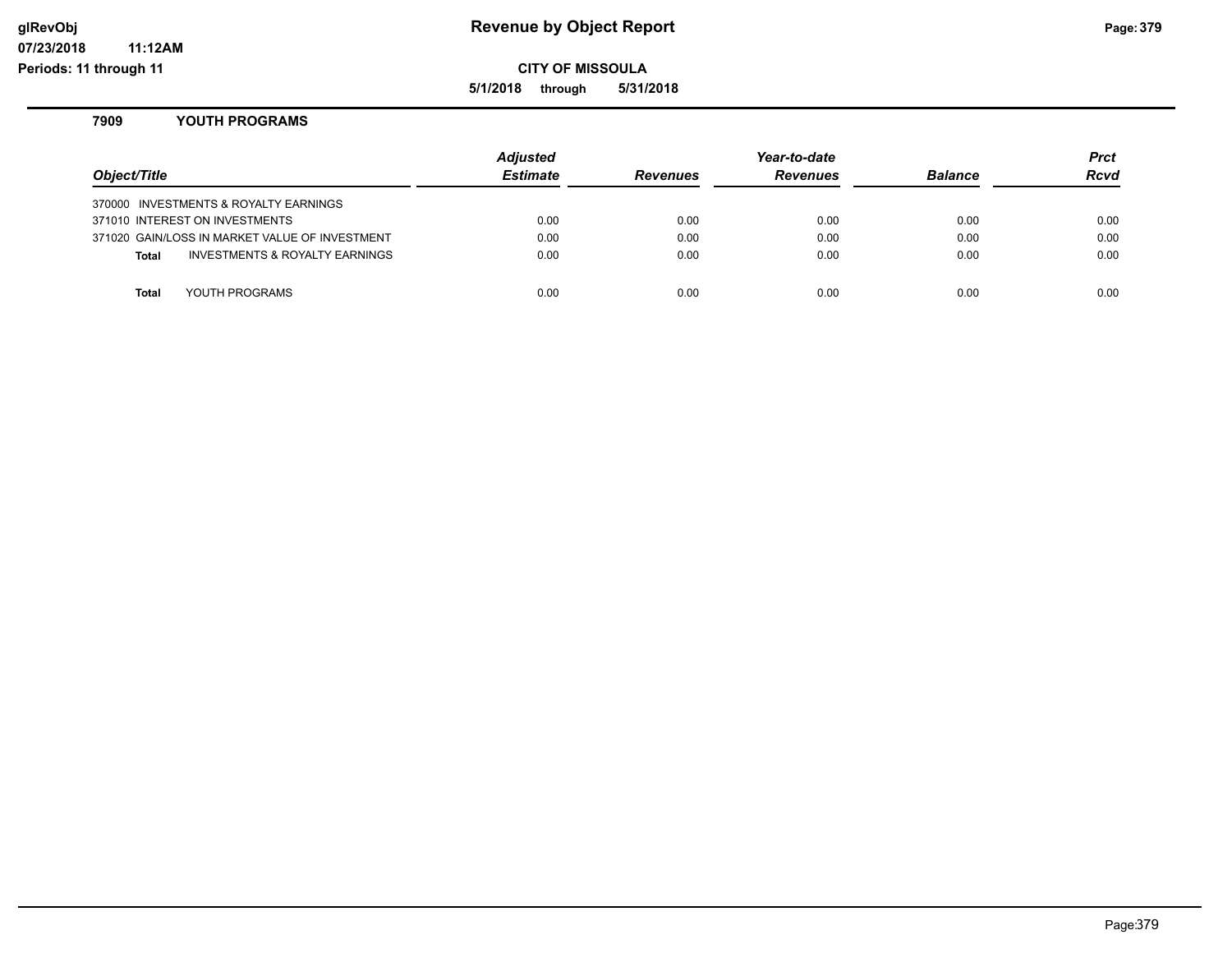**5/1/2018 through 5/31/2018**

# **7910 SIDEWALK & CURB LOAN FUND**

**7910 SIDEWALK & CURB LOAN FUND**

|                                                           | <b>Adjusted</b> |                 | Year-to-date    |                | Prct |
|-----------------------------------------------------------|-----------------|-----------------|-----------------|----------------|------|
| Object/Title                                              | <b>Estimate</b> | <b>Revenues</b> | <b>Revenues</b> | <b>Balance</b> | Rcvd |
| 370000 INVESTMENTS & ROYALTY EARNINGS                     |                 |                 |                 |                |      |
| 371020 GAIN/LOSS IN MARKET VALUE OF INVESTMENTS           | 0.00            | 0.00            | 0.00            | 0.00           | 0.00 |
| <b>INVESTMENTS &amp; ROYALTY EARNINGS</b><br><b>Total</b> | 0.00            | 0.00            | 0.00            | 0.00           | 0.00 |
| SIDEWALK & CURB LOAN FUND<br><b>Total</b>                 | 0.00            | 0.00            | 0.00            | 0.00           | 0.00 |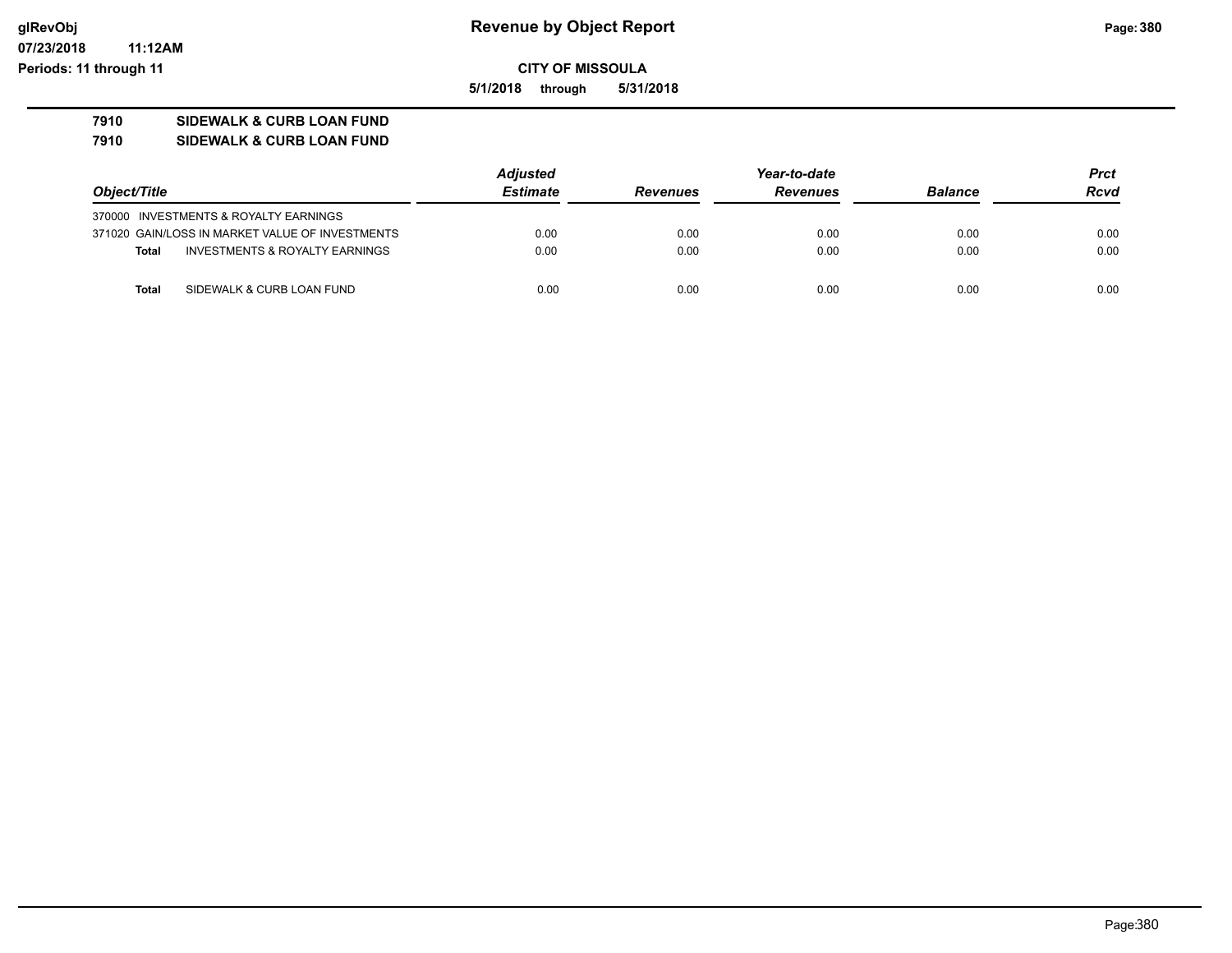**5/1/2018 through 5/31/2018**

# **7910 SIDEWALK & CURB LOAN FUND**

| Object/Title |                                                | <b>Adjusted</b><br><b>Estimate</b> | <b>Revenues</b> | Year-to-date<br><b>Revenues</b> | <b>Balance</b> | <b>Prct</b><br>Rcvd |
|--------------|------------------------------------------------|------------------------------------|-----------------|---------------------------------|----------------|---------------------|
|              | 370000 INVESTMENTS & ROYALTY EARNINGS          |                                    |                 |                                 |                |                     |
|              | 371020 GAIN/LOSS IN MARKET VALUE OF INVESTMENT | 0.00                               | 0.00            | 0.00                            | 0.00           | 0.00                |
| <b>Total</b> | INVESTMENTS & ROYALTY EARNINGS                 | 0.00                               | 0.00            | 0.00                            | 0.00           | 0.00                |
|              |                                                |                                    |                 |                                 |                |                     |
| Total        | SIDEWALK & CURB LOAN FUND                      | 0.00                               | 0.00            | 0.00                            | 0.00           | 0.00                |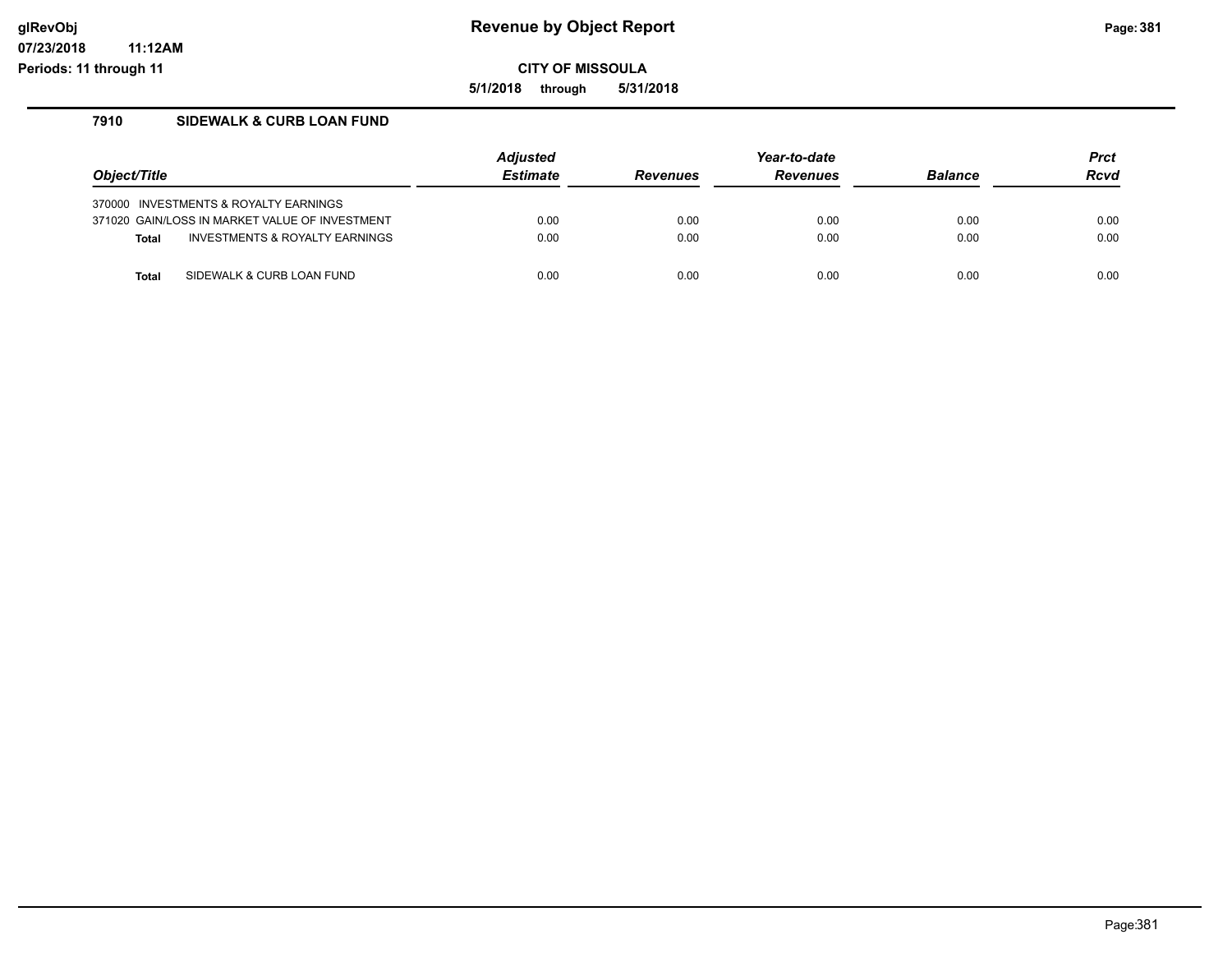**5/1/2018 through 5/31/2018**

**7911 RESIDENTIAL INSPECTION FUND**

**7911 RESIDENTIAL INSPECTION FUND**

|                                                    | <b>Adjusted</b> |                 | Year-to-date    |                | <b>Prct</b> |
|----------------------------------------------------|-----------------|-----------------|-----------------|----------------|-------------|
| Object/Title                                       | <b>Estimate</b> | <b>Revenues</b> | <b>Revenues</b> | <b>Balance</b> | <b>Rcvd</b> |
| 320000 LICENSES & PERMITS                          |                 |                 |                 |                |             |
| 323018 PAVING ASSESSMENTS                          | 0.00            | 0.00            | 15.00           | $-15.00$       | 0.00        |
| <b>LICENSES &amp; PERMITS</b><br>Total             | 0.00            | 0.00            | 15.00           | $-15.00$       | 0.00        |
| 360000 MISCELLANEOUS REVENUES                      |                 |                 |                 |                |             |
| 360010 MISCELLANEOUS                               | 0.00            | 0.00            | 0.00            | 0.00           | 0.00        |
| 365001 *** Title Not Found ***                     | 0.00            | 0.00            | 0.00            | 0.00           | 0.00        |
| 365002 OTHER RECREATION DONATIONS                  | 0.00            | 0.00            | 0.00            | 0.00           | 0.00        |
| MISCELLANEOUS REVENUES<br>Total                    | 0.00            | 0.00            | 0.00            | 0.00           | 0.00        |
| 370000 INVESTMENTS & ROYALTY EARNINGS              |                 |                 |                 |                |             |
| 371010 INTEREST ON INVESTMENTS                     | 0.00            | 0.00            | 0.00            | 0.00           | 0.00        |
| 371020 GAIN/LOSS IN MARKET VALUE OF INVESTMENTS    | 0.00            | 0.00            | 0.00            | 0.00           | 0.00        |
| <b>INVESTMENTS &amp; ROYALTY EARNINGS</b><br>Total | 0.00            | 0.00            | 0.00            | 0.00           | 0.00        |
| <b>RESIDENTIAL INSPECTION FUND</b><br>Total        | 0.00            | 0.00            | 15.00           | $-15.00$       | 0.00        |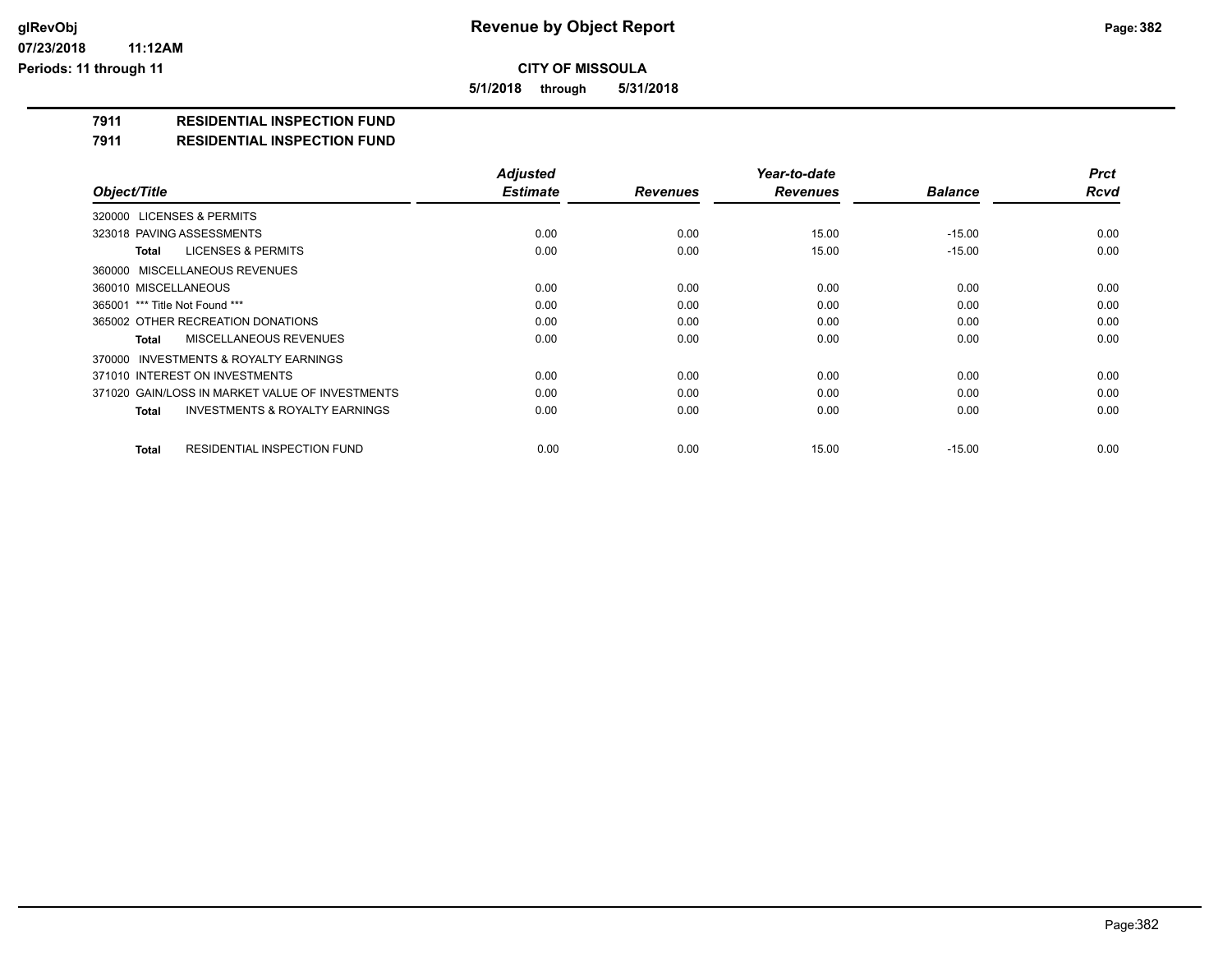**CITY OF MISSOULA**

**5/1/2018 through 5/31/2018**

# **7911 RESIDENTIAL INSPECTION FUND**

| Object/Title                                              | <b>Adjusted</b><br><b>Estimate</b> | <b>Revenues</b> | Year-to-date<br><b>Revenues</b> | <b>Balance</b> | <b>Prct</b><br><b>Rcvd</b> |
|-----------------------------------------------------------|------------------------------------|-----------------|---------------------------------|----------------|----------------------------|
|                                                           |                                    |                 |                                 |                |                            |
| 320000 LICENSES & PERMITS                                 |                                    |                 |                                 |                |                            |
| 323018 PAVING ASSESSMENTS                                 | 0.00                               | 0.00            | 15.00                           | $-15.00$       | 0.00                       |
| <b>LICENSES &amp; PERMITS</b><br><b>Total</b>             | 0.00                               | 0.00            | 15.00                           | $-15.00$       | 0.00                       |
| 360000 MISCELLANEOUS REVENUES                             |                                    |                 |                                 |                |                            |
| 360010 MISCELLANEOUS                                      | 0.00                               | 0.00            | 0.00                            | 0.00           | 0.00                       |
| 365001 *** Title Not Found ***                            | 0.00                               | 0.00            | 0.00                            | 0.00           | 0.00                       |
| 365002 OTHER RECREATION DONATIONS                         | 0.00                               | 0.00            | 0.00                            | 0.00           | 0.00                       |
| <b>MISCELLANEOUS REVENUES</b><br><b>Total</b>             | 0.00                               | 0.00            | 0.00                            | 0.00           | 0.00                       |
| INVESTMENTS & ROYALTY EARNINGS<br>370000                  |                                    |                 |                                 |                |                            |
| 371010 INTEREST ON INVESTMENTS                            | 0.00                               | 0.00            | 0.00                            | 0.00           | 0.00                       |
| 371020 GAIN/LOSS IN MARKET VALUE OF INVESTMENT            | 0.00                               | 0.00            | 0.00                            | 0.00           | 0.00                       |
| <b>INVESTMENTS &amp; ROYALTY EARNINGS</b><br><b>Total</b> | 0.00                               | 0.00            | 0.00                            | 0.00           | 0.00                       |
| RESIDENTIAL INSPECTION FUND<br><b>Total</b>               | 0.00                               | 0.00            | 15.00                           | $-15.00$       | 0.00                       |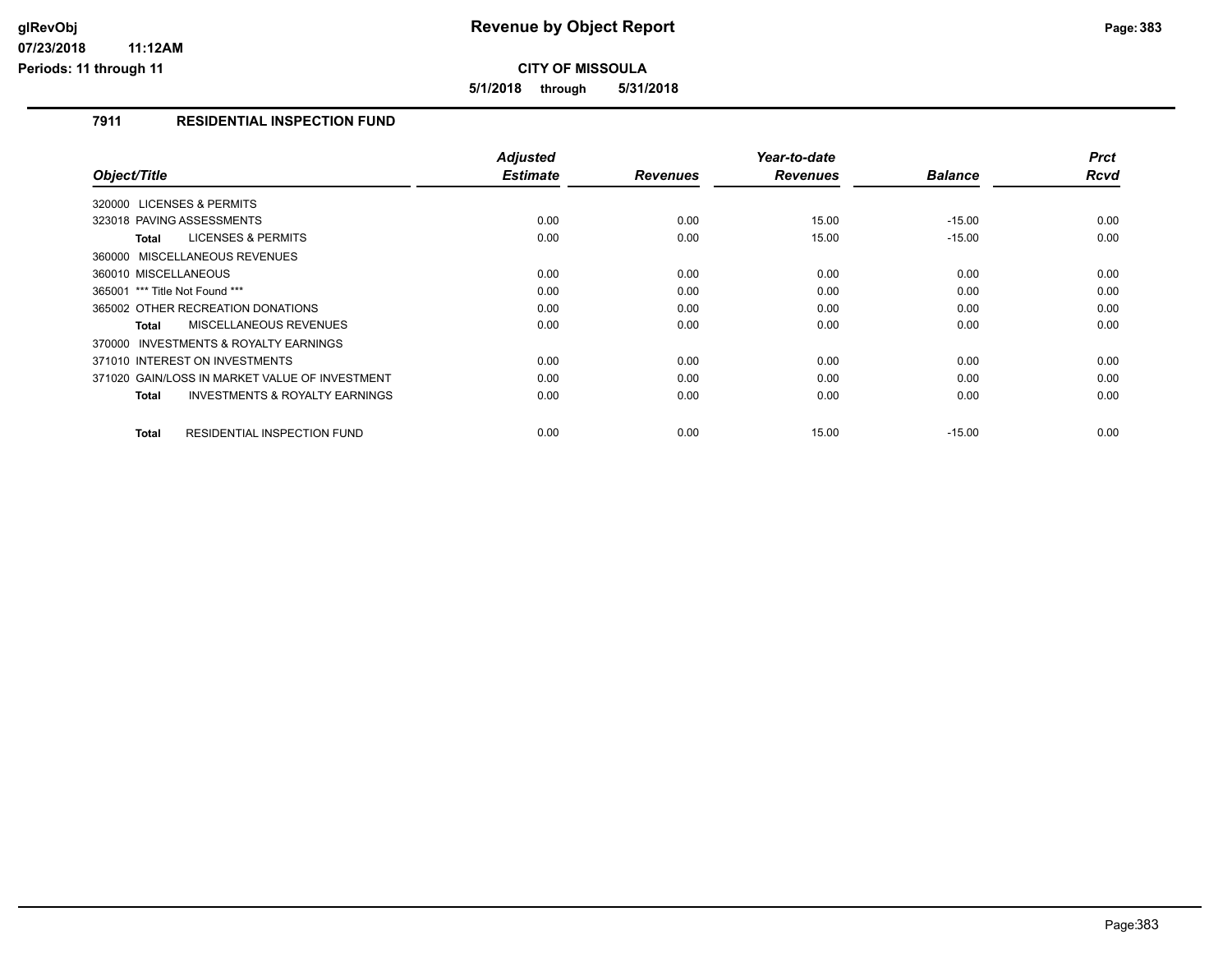**5/1/2018 through 5/31/2018**

## **7955 PROPERTY TAX RELIEF**

**7955 PROPERTY TAX RELIEF**

|                                           | <b>Adjusted</b> |                 | Year-to-date    |                | <b>Prct</b> |
|-------------------------------------------|-----------------|-----------------|-----------------|----------------|-------------|
| Object/Title                              | <b>Estimate</b> | <b>Revenues</b> | <b>Revenues</b> | <b>Balance</b> | <b>Rcvd</b> |
| 360000 MISCELLANEOUS REVENUES             |                 |                 |                 |                |             |
| 365010 FRIENDS OF MISSOULA PARKS DONATION | 0.00            | 0.00            | 0.00            | 0.00           | 0.00        |
| MISCELLANEOUS REVENUES<br><b>Total</b>    | 0.00            | 0.00            | 0.00            | 0.00           | 0.00        |
| PROPERTY TAX RELIEF<br><b>Total</b>       | 0.00            | 0.00            | 0.00            | 0.00           | 0.00        |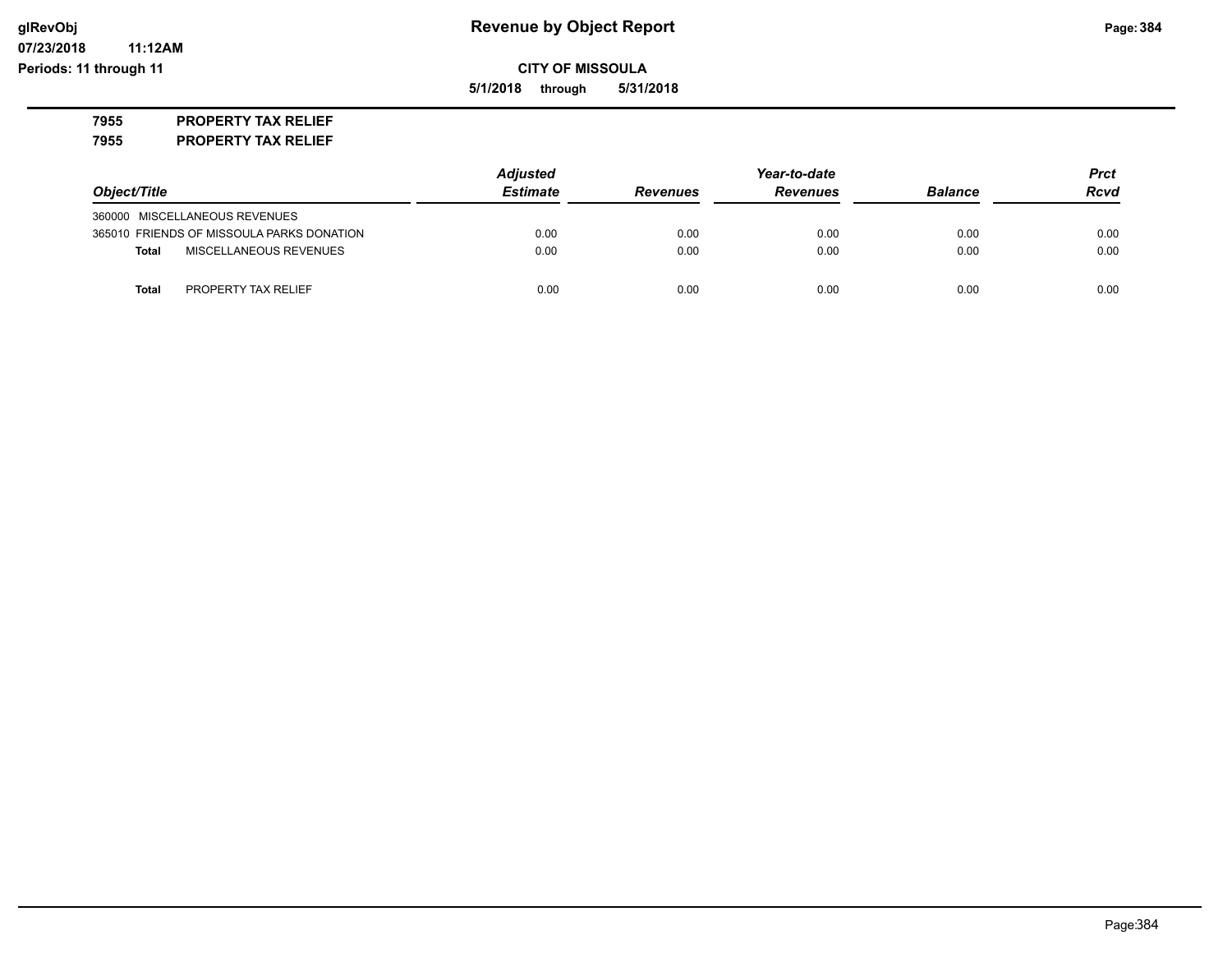**CITY OF MISSOULA**

**5/1/2018 through 5/31/2018**

# **7955 PROPERTY TAX RELIEF**

**11:12AM**

| Object/Title                  |                                           | <b>Adjusted</b><br><b>Estimate</b> | <b>Revenues</b> | Year-to-date<br><b>Revenues</b> | <b>Balance</b> | <b>Prct</b><br><b>Rcvd</b> |
|-------------------------------|-------------------------------------------|------------------------------------|-----------------|---------------------------------|----------------|----------------------------|
| 360000 MISCELLANEOUS REVENUES |                                           |                                    |                 |                                 |                |                            |
|                               | 365010 FRIENDS OF MISSOULA PARKS DONATION | 0.00                               | 0.00            | 0.00                            | 0.00           | 0.00                       |
| <b>Total</b>                  | MISCELLANEOUS REVENUES                    | 0.00                               | 0.00            | 0.00                            | 0.00           | 0.00                       |
| Total                         | <b>PROPERTY TAX RELIEF</b>                | 0.00                               | 0.00            | 0.00                            | 0.00           | 0.00                       |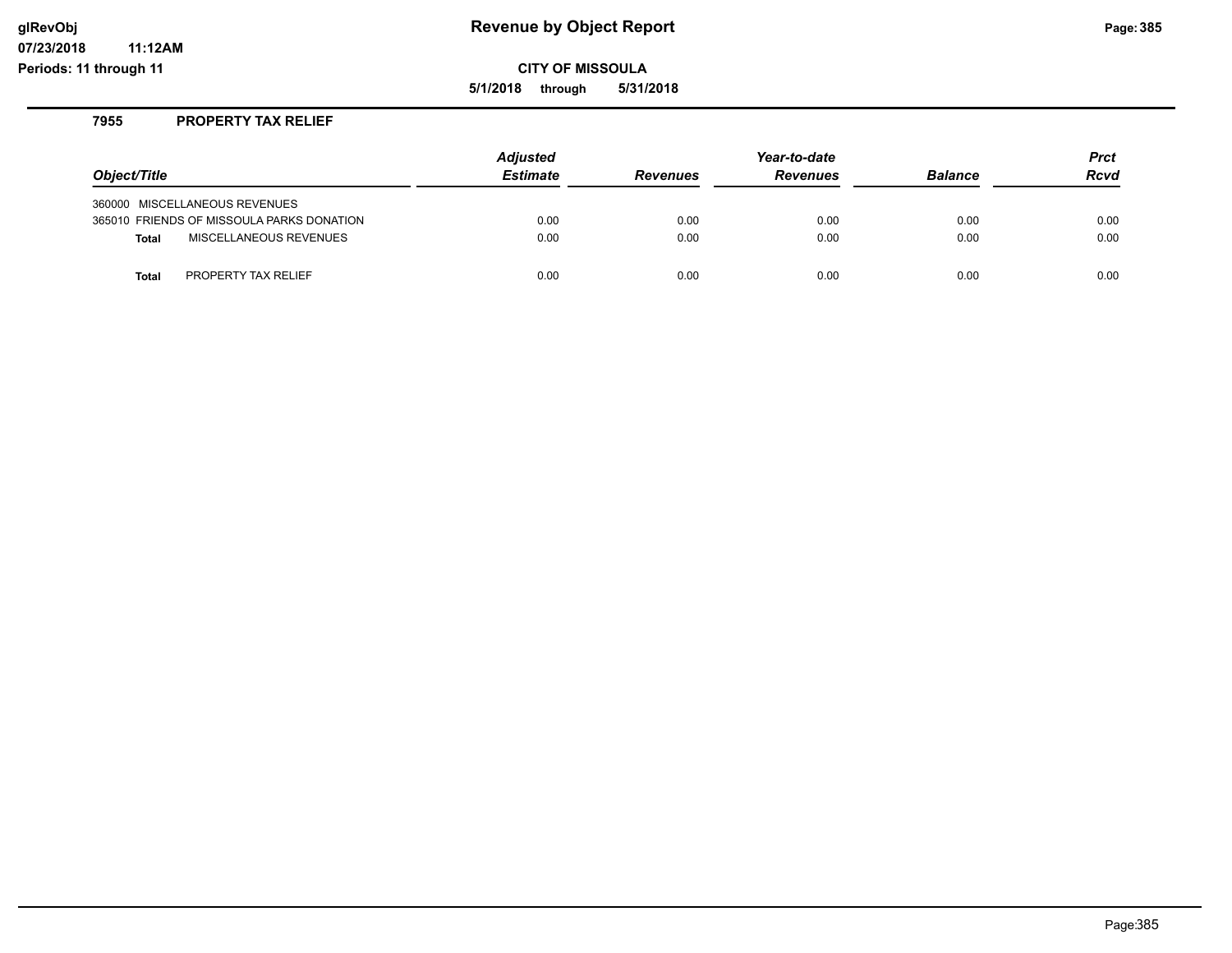**07/23/2018 11:12AM Periods: 11 through 11**

# **CITY OF MISSOULA**

**5/1/2018 through 5/31/2018**

# **9000 GENERAL FIXED ASSETS ACCOUNT GROUP 9000 GENERAL FIXED ASSETS ACCOUNT GROUP**

|                                |                                           | <b>Adjusted</b> |                 | Year-to-date    |                | <b>Prct</b> |
|--------------------------------|-------------------------------------------|-----------------|-----------------|-----------------|----------------|-------------|
| Object/Title                   |                                           | <b>Estimate</b> | <b>Revenues</b> | <b>Revenues</b> | <b>Balance</b> | <b>Rcvd</b> |
|                                | 380000 OTHER FINANCING SOURCES            |                 |                 |                 |                |             |
| 382000 *** Title Not Found *** |                                           | 0.00            | 0.00            | 0.00            | 0.00           | 0.00        |
| Total                          | OTHER FINANCING SOURCES                   | 0.00            | 0.00            | 0.00            | 0.00           | 0.00        |
| <b>Total</b>                   | <b>GENERAL FIXED ASSETS ACCOUNT GROUP</b> | 0.00            | 0.00            | 0.00            | 0.00           | 0.00        |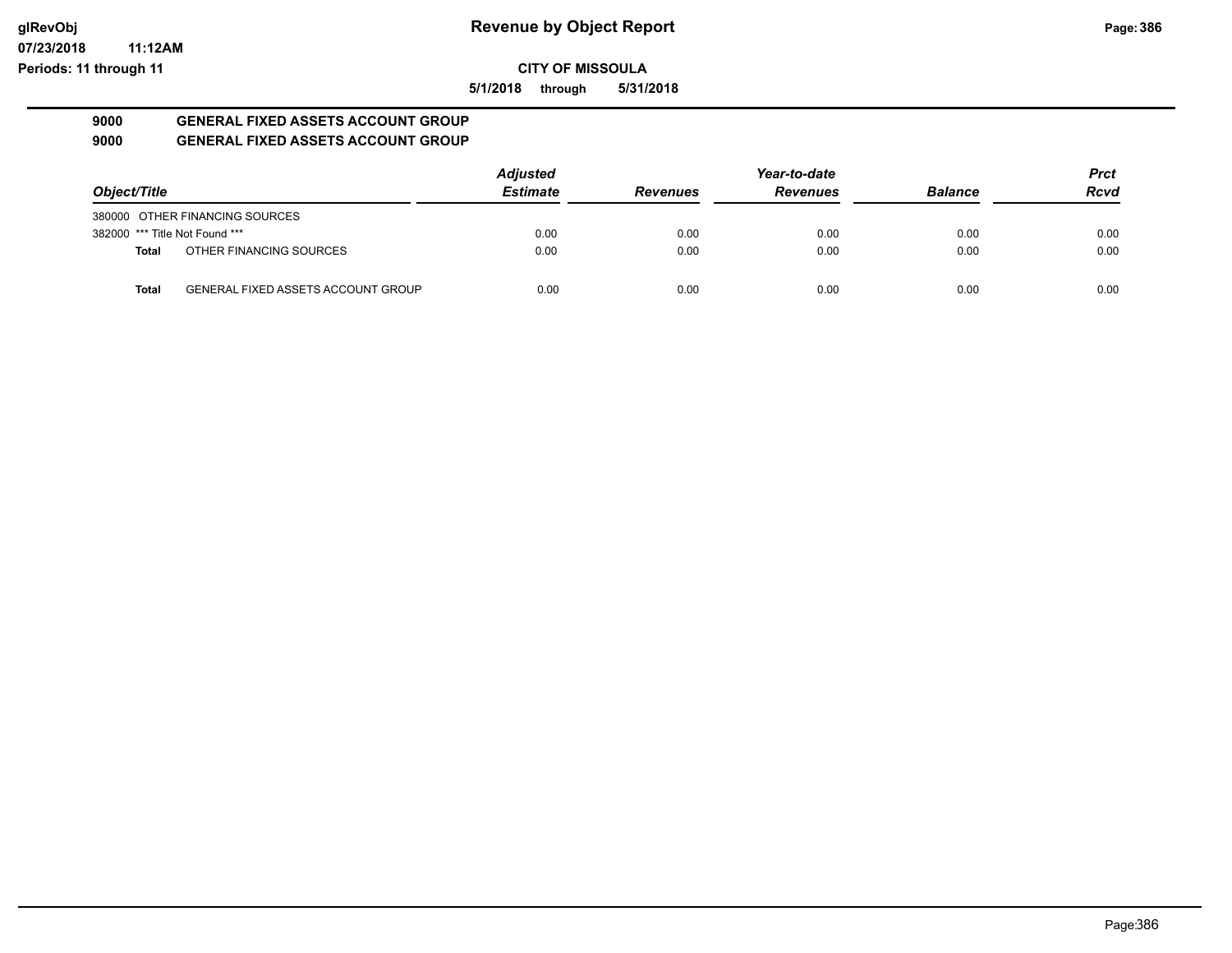**CITY OF MISSOULA**

**5/1/2018 through 5/31/2018**

## **9000 GENERAL FIXED ASSETS ACCOUNT GROUP**

| Object/Title                   |                                           | <b>Adjusted</b><br><b>Estimate</b> | <b>Revenues</b> | Year-to-date<br><b>Revenues</b> | <b>Balance</b> | <b>Prct</b><br><b>Rcvd</b> |
|--------------------------------|-------------------------------------------|------------------------------------|-----------------|---------------------------------|----------------|----------------------------|
|                                | 380000 OTHER FINANCING SOURCES            |                                    |                 |                                 |                |                            |
| 382000 *** Title Not Found *** |                                           | 0.00                               | 0.00            | 0.00                            | 0.00           | 0.00                       |
| <b>Total</b>                   | OTHER FINANCING SOURCES                   | 0.00                               | 0.00            | 0.00                            | 0.00           | 0.00                       |
| <b>Total</b>                   | <b>GENERAL FIXED ASSETS ACCOUNT GROUF</b> | 0.00                               | 0.00            | 0.00                            | 0.00           | 0.00                       |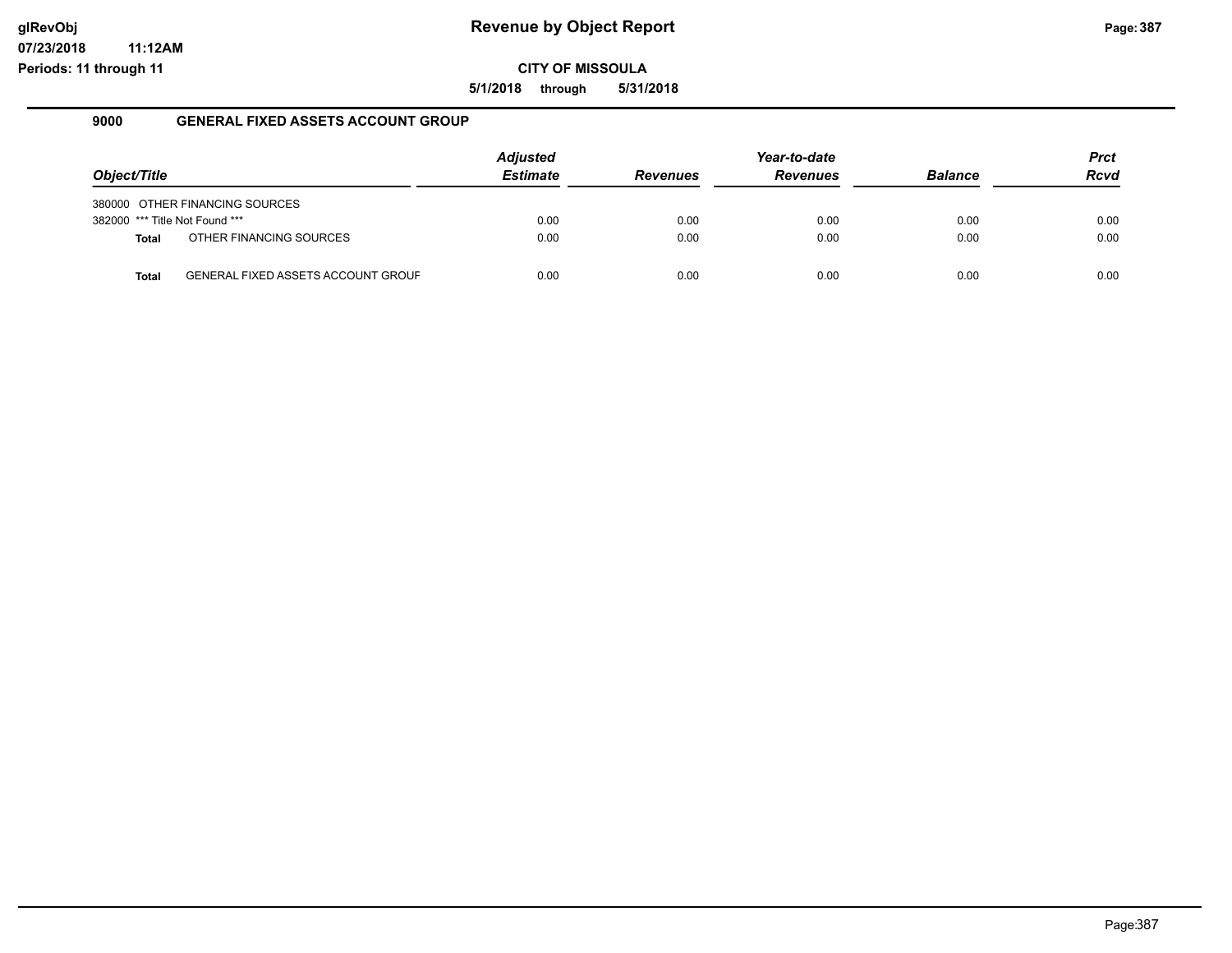**CITY OF MISSOULA 5/1/2018 through 5/31/2018**

#### *Grand Totals*

|                                               | <b>Adjusted</b> |                 | Year-to-date    |                | <b>Prct</b> |
|-----------------------------------------------|-----------------|-----------------|-----------------|----------------|-------------|
| Object/Title                                  | <b>Estimate</b> | <b>Revenues</b> | <b>Revenues</b> | <b>Balance</b> | <b>Rcvd</b> |
| 310000 TAXES/ASSESSMENTS                      |                 |                 |                 |                |             |
| 310000 TAXES/ASSESSMENTS                      | 0.00            | 0.00            | 0.00            | 0.00           | 0.00        |
| 311000 GENERAL PROPERTY TAXES                 | 30,713,521.00   | 335,032.08      | 17,275,257.06   | 13,438,263.94  | 56.25       |
| 311005 DELINQUENT TAXES                       | 0.00            | 2,031.76        | 15,002.28       | $-15,002.28$   | 0.00        |
| 311011 TAX INCREMENT                          | 4,399,857.00    | 107,840.44      | 3,983,270.53    | 416,586.47     | 90.53       |
| 311030 MOTOR VEHICLE TAXES                    | 1,555,054.00    | 133,275.35      | 1,091,691.47    | 463,362.53     | 70.20       |
| 312001 PENALTIES & INTEREST                   | 36,185.00       | 44,346.44       | 98,826.65       | $-62,641.65$   | 273.11      |
| 314100 TBID REVENUE                           | 837,644.00      | 0.00            | 0.00            | 837,644.00     | 0.00        |
| TAXES/ASSESSMENTS<br><b>Total</b>             | 37,542,261.00   | 622,526.07      | 22,464,047.99   | 15,078,213.01  | 59.84       |
| 320000 LICENSES & PERMITS                     |                 |                 |                 |                |             |
| 322011 LIQUOR LICENSES                        | 33,500.00       | 0.00            | 33,031.25       | 468.75         | 98.60       |
| 322012 BEER LICENSES                          | 45,000.00       | 0.00            | 42,400.00       | 2,600.00       | 94.22       |
| 322013 WINE LICENSES                          | 200.00          | 0.00            | 600.00          | $-400.00$      | 300.00      |
| 322014 GOING OUT OF BUSINESS LICENSE          | 0.00            | 0.00            | 0.00            | 0.00           | 0.00        |
| 322020 GENERAL BUSINESS/PROF/OCCUPATIONAL LIC | 673,000.00      | 123,451.00      | 502,715.01      | 170,284.99     | 74.70       |
| 322021 RENTAL LICENSES                        | 63,200.00       | 11,057.19       | 56,970.88       | 6,229.12       | 90.14       |
| 322022 BLIC PENALTIES & LICENSES              | 10,000.00       | 1,344.00        | 12,281.21       | $-2,281.21$    | 122.81      |
| 322023 TOURIST HOME REGISTRATION              | 760.00          | 156.00          | 3,052.00        | $-2,292.00$    | 401.58      |
| 322031 FRANCHISE FEE - AT&T                   | 685,000.00      | 166,197.46      | 496,398.33      | 188,601.67     | 72.47       |
| 322034 PEG ACCESS                             | 41,856.00       | 9,394.70        | 27,987.47       | 13,868.53      | 66.87       |
| 323011 BUILDING PERMITS                       | 1,258,000.00    | 100,900.31      | 1,393,622.55    | $-135,622.55$  | 110.78      |
| 323012 ELECTRICAL PERMITS                     | 271,000.00      | 31,384.76       | 274,349.92      | $-3,349.92$    | 101.24      |
| 323013 PLUMBING PERMITS                       | 155,000.00      | 17,124.20       | 188,519.20      | $-33,519.20$   | 121.63      |
| 323014 BLDG PERMIT REVIEW FEE                 | 0.00            | 0.00            | 0.00            | 0.00           | 0.00        |
| 323015 EXCAVATING PERMITS                     | 178,200.00      | 24,320.00       | 244,840.56      | $-66,640.56$   | 137.40      |
| 323016 MOVING PERMITS                         | 1,100.00        | 0.00            | 0.00            | 1,100.00       | 0.00        |
| 323017 MECHANICAL PERMITS                     | 114,000.00      | 13,271.40       | 132,799.90      | $-18,799.90$   | 116.49      |
| 323018 PAVING ASSESSMENTS                     | 0.00            | 0.00            | 2,582.00        | $-2,582.00$    | 0.00        |
| 323019 ALARM USERS PERMITS                    | 15,320.00       | 156.00          | 9,816.00        | 5,504.00       | 64.07       |
| 323020 FENCE PERMITS                          | 10,870.00       | 1,899.00        | 7,815.00        | 3,055.00       | 71.90       |
| 323021 PAVING PERMITS                         | 52,440.00       | 4,002.00        | 35,505.50       | 16,934.50      | 67.71       |
| 323022 GRADING/DRAINAGE PERMITS               | 18,560.00       | 2,408.00        | 16,730.00       | 1,830.00       | 90.14       |
| 323023 ADA ACCESS PERMITS                     | 22,390.00       | 727.00          | 15,109.75       | 7,280.25       | 67.48       |
| 323025 STREET USE PERMITS                     | 5,750.00        | 320.00          | 3,936.00        | 1,814.00       | 68.45       |
| 323026 PYROTECHNICS PERMITS                   | 2,570.00        | 0.00            | 1,092.00        | 1,478.00       | 42.49       |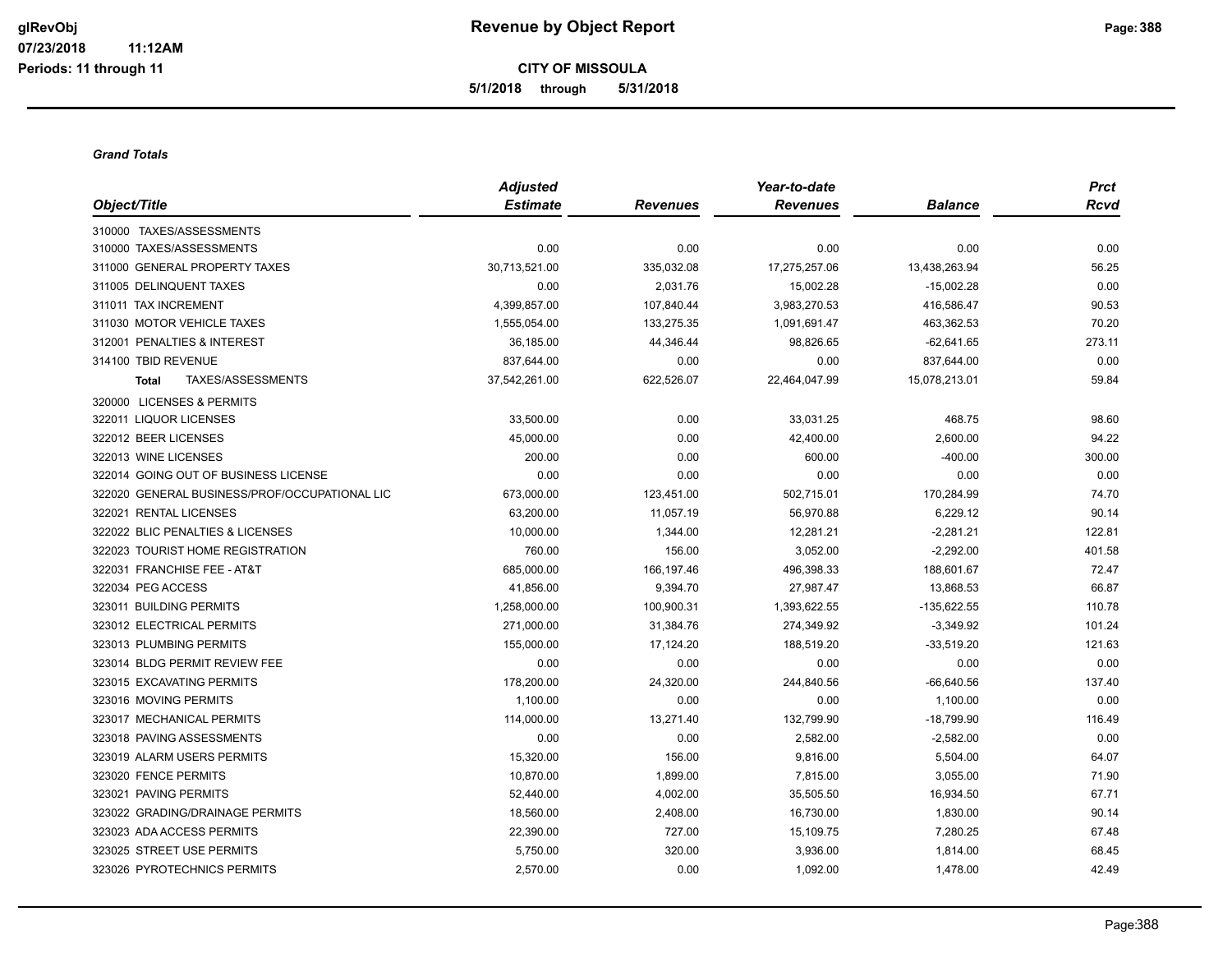**5/1/2018 through 5/31/2018**

| Object/Title                                   | <b>Adjusted</b><br><b>Estimate</b> | Revenues   | Year-to-date<br><b>Revenues</b> | <b>Balance</b> | <b>Prct</b><br>Rcvd |
|------------------------------------------------|------------------------------------|------------|---------------------------------|----------------|---------------------|
| 323027 HAULER PERMITS                          | 1,190.00                           | 1,483.00   | 1,633.00                        | $-443.00$      | 137.23              |
| 323030 ANIMAL LICENSES                         | 0.00                               | 968.19     | 7,783.14                        | $-7,783.14$    | 0.00                |
| 323031 CHICKEN LICENSES                        | 460.00                             | 180.00     | 570.00                          | $-110.00$      | 123.91              |
| 323052 STORM WATER POLLUTION PREVENTION PERMIT | 7,040.00                           | 1,200.00   | 8,783.00                        | $-1,743.00$    | 124.76              |
| 323054 ZONING COMPLIANCE PERMITS               | 19,840.00                          | 1,439.00   | 17,861.00                       | 1,979.00       | 90.03               |
| 323055 FLOOD PLAIN PERMITS                     | 2,310.00                           | 0.00       | 3,645.00                        | $-1,335.00$    | 157.79              |
| 323056 SIGN PERMITS                            | 12,330.00                          | 1,919.00   | 15,573.00                       | $-3,243.00$    | 126.30              |
| 323057 SIDEWALK CAFE PERMIT                    | 260.00                             | 84.00      | 277.00                          | $-17.00$       | 106.54              |
| <b>LICENSES &amp; PERMITS</b><br><b>Total</b>  | 3,701,146.00                       | 515,386.21 | 3,558,279.67                    | 142,866.33     | 96.14               |
| 330000 INTERGOVERNMENTAL REVENUES              |                                    |            |                                 |                |                     |
| 330000 INTERGOVERNMENTAL REVENUES              | 201,628.00                         | 0.00       | 18,000.00                       | 183,628.00     | 8.93                |
| 330005 MUTD GRANT ADMIN FEE                    | 0.00                               | 0.00       | 4,632.70                        | $-4,632.70$    | 0.00                |
| 331000 FEDERAL GRANTS                          | 29,463.00                          | 0.00       | 29,370.11                       | 92.89          | 99.68               |
| 331001 BYRNE DISCRETIONARY                     | 0.00                               | 0.00       | 0.00                            | 0.00           | 0.00                |
| 331003 STATE HOME PROGRAM INCOME               | 0.00                               | 0.00       | 0.00                            | 0.00           | 0.00                |
| 331005 WESTERN FEDERAL LANDS GRANT             | 0.00                               | 0.00       | 0.00                            | 0.00           | 0.00                |
| 331010 GRANT - CDBG                            | 575,247.00                         | 0.00       | 142,949.95                      | 432,297.05     | 24.85               |
| 331011 NSP GRANT/SILVERTIP PROJECT             | 599.00                             | 0.00       | 0.00                            | 599.00         | 0.00                |
| 331012 ARRA/CDBG STIMULUS REVENUE              | 0.00                               | 0.00       | 0.00                            | 0.00           | 0.00                |
| 331013 NORTHSIDE PED BRIDGE ARRA GRANT         | 0.00                               | 0.00       | 0.00                            | 0.00           | 0.00                |
| 331014 WHITE PINE PLAYGROUND-CDBG GRANT        | 69,650.00                          | 0.00       | 0.00                            | 69,650.00      | 0.00                |
| 331016 HOMEWORD 1800 PHILLIPS                  | 0.00                               | 0.00       | 0.00                            | 0.00           | 0.00                |
| 331017 HUD 6.7M/SILVERTIP APTS                 | 0.00                               | 0.00       | 0.00                            | 0.00           | 0.00                |
| 331018 MHA 1M/SILVERTIP APTS                   | 0.00                               | 0.00       | 0.00                            | 0.00           | 0.00                |
| 331022 EQUIPMENT GRANT                         | 44,100.00                          | 0.00       | 0.00                            | 44,100.00      | 0.00                |
| 331023 COPS HIRING GRANT 2011                  | 0.00                               | 0.00       | 0.00                            | 0.00           | 0.00                |
| 331024 DEPT OF JUSTICE GRANTS                  | 50,000.00                          | 0.00       | 3,064.37                        | 46,935.63      | 6.13                |
| 331025 DV ACCOUNTABILITY GRANT(ATTY)           | 44,664.00                          | 10,155.74  | 19,220.23                       | 25,443.77      | 43.03               |
| 331026 ICAC GRANT                              | 102,019.00                         | 27,183.83  | 82,788.97                       | 19,230.03      | 81.15               |
| 331027 JAG GRANTS REVENUE                      | 60,373.00                          | 0.00       | 0.00                            | 60,373.00      | 0.00                |
| 331028 JAG VII                                 | 5,000.00                           | 0.00       | 0.00                            | 5,000.00       | 0.00                |
| 331033 WORD                                    | 0.00                               | 0.00       | 0.00                            | 0.00           | 0.00                |
| 331038 EPA BROWNSFIELD GRANT                   | 378,075.00                         | 0.00       | $-659.52$                       | 378,734.52     | $-0.17$             |
| 331050 ISTEA/CTEP GRANT                        | 0.00                               | 0.00       | 0.00                            | 0.00           | 0.00                |
| 331052 MDT CMAQ STRIPING GRANT                 | 0.00                               | 0.00       | 0.00                            | 0.00           | 0.00                |
| 331053 CTEP PLAYFAIR                           | 0.00                               | 0.00       | $-5,000.00$                     | 5,000.00       | 0.00                |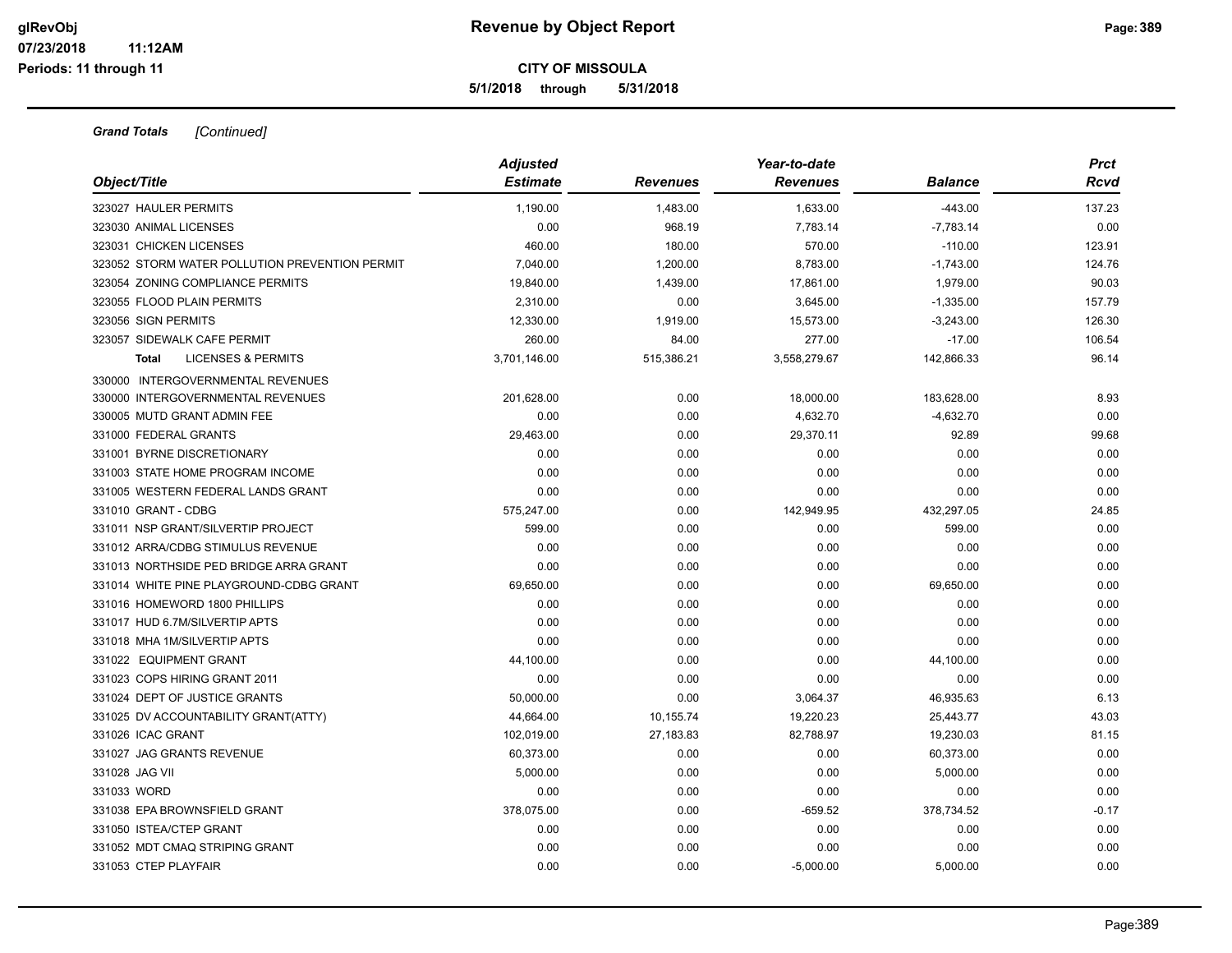**5/1/2018 through 5/31/2018**

|                                              | <b>Adjusted</b> |                 | Year-to-date    | <b>Balance</b> | <b>Prct</b><br>Rcvd |
|----------------------------------------------|-----------------|-----------------|-----------------|----------------|---------------------|
| Object/Title                                 | <b>Estimate</b> | <b>Revenues</b> | <b>Revenues</b> |                |                     |
| 331054 FHWA PL GRANT                         | 851,201.00      | 0.00            | 205,969.48      | 645,231.52     | 24.20               |
| 331055 FTA GRANT                             | 166,584.00      | 0.00            | 80,952.84       | 85,631.16      | 48.60               |
| 331056 MDT FEDERAL CMAQ                      | 285,698.00      | 0.00            | 108,222.06      | 177,475.94     | 37.88               |
| 331060 NATL RECREATION TRAILS GRANTS         | 0.00            | 0.00            | 0.00            | 0.00           | 0.00                |
| 331090 EPA GRANT                             | 509,603.00      | 0.00            | 28,681.71       | 480,921.29     | 5.63                |
| 331091 HMEP [HAZ MATERIAL & EMER PREP] GRANT | 0.00            | 0.00            | 9,364.09        | $-9,364.09$    | 0.00                |
| 331113 FEMA GRANT                            | 0.00            | 0.00            | 87,950.75       | $-87,950.75$   | 0.00                |
| 331156 CTEP GRANTS                           | 81,964.00       | 0.00            | 0.00            | 81,964.00      | 0.00                |
| 331170 HISTORICAL PRESERVATION GRANT         | 5,500.00        | 0.00            | 5,500.00        | 0.00           | 100.00              |
| 331180 LIBRARY LITERACY GRANT                | 0.00            | 0.00            | 0.00            | 0.00           | 0.00                |
| 331181 GRANTS/DONATIONS - FORT MISSOULA      | 0.00            | 0.00            | 0.00            | 0.00           | 0.00                |
| 331990 IRS REIMB/DEBT SVS INTEREST           | 248,879.00      | 0.00            | 115,909.20      | 132,969.80     | 46.57               |
| 331992 FEDERAL ARRA GRANTS                   | 0.00            | 0.00            | 0.00            | 0.00           | 0.00                |
| 334013 STATE GRANT - OT SEATBELT             | 53,600.00       | 0.00            | 34,525.45       | 19,074.55      | 64.41               |
| 334014 *** Title Not Found ***               | 0.00            | 0.00            | 0.00            | 0.00           | 0.00                |
| 334015 COPS TECHNOLOGY GRANT                 | 298,729.00      | 45,849.05       | 186,236.35      | 112,492.65     | 62.34               |
| 334016 BULLETPROOF VEST GRANT                | 28.000.00       | 0.00            | 0.00            | 28,000.00      | 0.00                |
| 334017 SCHOOL RESOURCE OFFICER               | 240,000.00      | 0.00            | 77,515.00       | 162,485.00     | 32.30               |
| 334018 STATE GRANT - CAPITAL                 | 0.00            | 0.00            | 0.00            | 0.00           | 0.00                |
| 334020 UNDERAGE DRINKING GRANT               | 10,903.00       | 0.00            | 0.00            | 10,903.00      | 0.00                |
| 334025 COUNTY WEED                           | 15,000.00       | 0.00            | 15,525.00       | $-525.00$      | 103.50              |
| 334026 FOREST HEALTH GRANT                   | 0.00            | 0.00            | 0.00            | 0.00           | 0.00                |
| 334028 DEPT OF AG INTERN GRANT               | 0.00            | 0.00            | 0.00            | 0.00           | 0.00                |
| 334040 GAS TAX APPORTIONMENT                 | 2,044,567.00    | 90,638.74       | 997,026.12      | 1,047,540.88   | 48.76               |
| 334045 MONTANA DEPARTMENT TRANSPORTATION     | 208,379.00      | 0.00            | 0.00            | 208,379.00     | 0.00                |
| 334071 DEQ/RIVER WATER SAMPLING              | 0.00            | 0.00            | 0.00            | 0.00           | 0.00                |
| 334076 BIG SKY TRUST FUND GRANTS             | 0.00            | 0.00            | 0.00            | 0.00           | 0.00                |
| 334112 WELLNESS GRANT                        | 0.00            | 0.00            | 0.00            | 0.00           | 0.00                |
| 334120 TSEP GRANT                            | 0.00            | 0.00            | 0.00            | 0.00           | 0.00                |
| 334121 DNRC GRANT                            | 73,450.00       | 0.00            | 10,746.49       | 62,703.51      | 14.63               |
| 334122 RENEWABLE RESOURCE GRANTS             | 0.00            | 0.00            | 0.00            | 0.00           | 0.00                |
| 334123 MAQI FEDERAL ASSISTANCE               | 64,942.00       | 0.00            | 117,170.53      | $-52,228.53$   | 180.42              |
| 334125 FWP GRANT                             | 0.00            | 0.00            | 0.00            | 0.00           | 0.00                |
| 334140 DNRC GRANT                            | 0.00            | 0.00            | 0.00            | 0.00           | 0.00                |
| 334145 WESTERN MT MENTAL HEALTH CTR          | 0.00            | 0.00            | 0.00            | 0.00           | 0.00                |
| 334146 ADDI FUNDS-1ST TIME HOMEBUYERS        | 0.00            | 0.00            | 0.00            | 0.00           | 0.00                |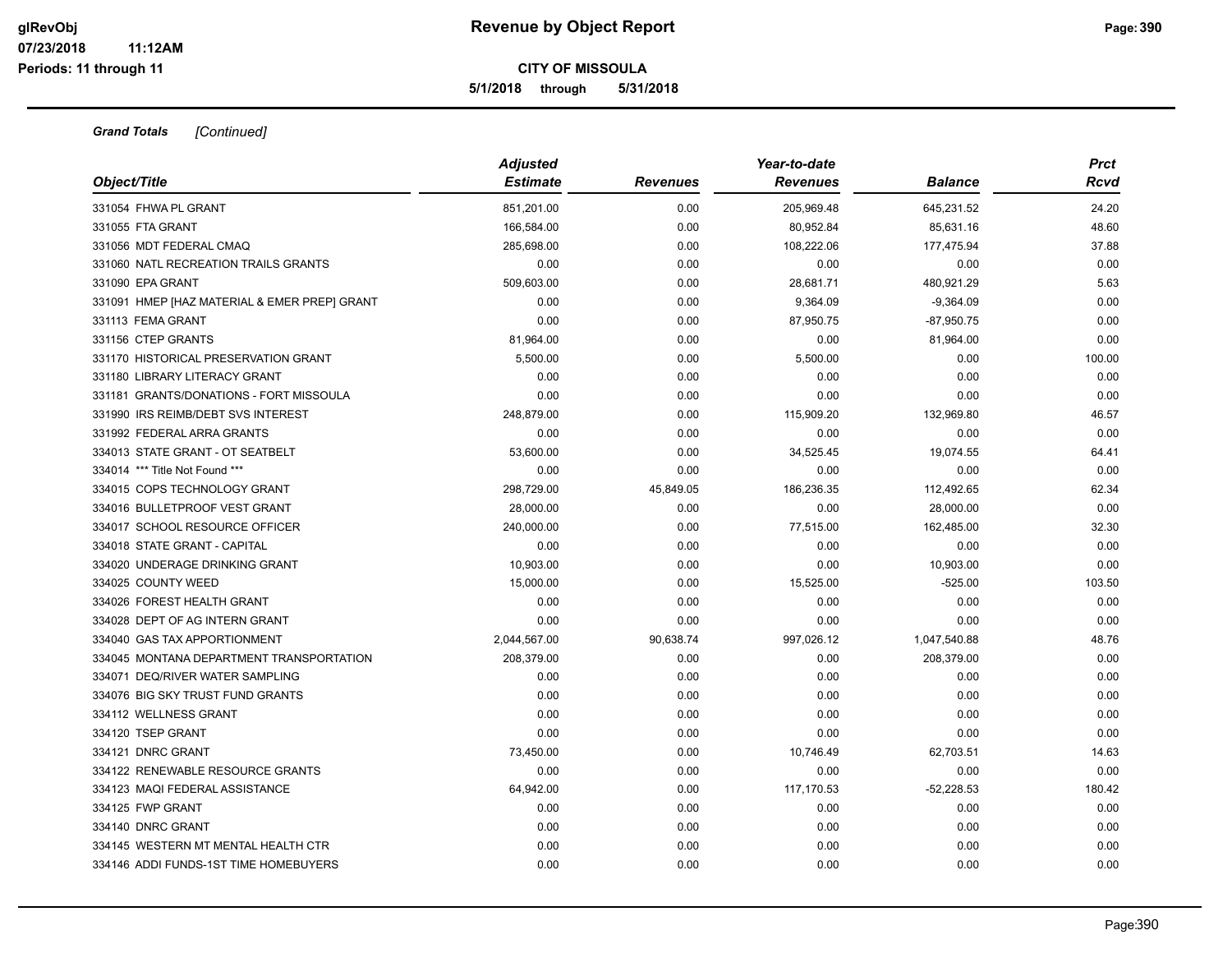**5/1/2018 through 5/31/2018**

|                                                 | <b>Adjusted</b> | Year-to-date    |                 |                | <b>Prct</b> |
|-------------------------------------------------|-----------------|-----------------|-----------------|----------------|-------------|
| Object/Title                                    | <b>Estimate</b> | <b>Revenues</b> | <b>Revenues</b> | <b>Balance</b> | Rcvd        |
| 334149 MISSOULA HOMEOWNERSHIP PROGRAM           | 0.00            | 0.00            | 0.00            | 0.00           | 0.00        |
| 334153 FY14 DISTRICT XI HRC TBRA                | 0.00            | 0.00            | 0.00            | 0.00           | 0.00        |
| 334154 HOMEWORD SWEETGRASS                      | 0.00            | 0.00            | 0.00            | 0.00           | 0.00        |
| 334155 FY08 NMCDC                               | 0.00            | 0.00            | 0.00            | 0.00           | 0.00        |
| 334156 HOME PROGRAM INCOME                      | 406,753.00      | 0.00            | 437,617.72      | $-30,864.72$   | 107.59      |
| 334157 FY09 MHA                                 | 0.00            | 0.00            | 0.00            | 0.00           | 0.00        |
| 334159 FY09 HOMEWORD                            | 0.00            | 0.00            | 0.00            | 0.00           | 0.00        |
| 334160 FY09 NMCDC                               | 0.00            | 0.00            | 0.00            | 0.00           | 0.00        |
| 334161 FY10 DISTRICT XI HRC                     | 0.00            | 0.00            | 0.00            | 0.00           | 0.00        |
| 334163 FY10 homeWORD/SOLSTICE APT               | 0.00            | 0.00            | 0.00            | 0.00           | 0.00        |
| 334171 DEPT OF COMMERCE GRANTS                  | 0.00            | 0.00            | 0.00            | 0.00           | 0.00        |
| 334251 RTP/TAP STATE GRANTS                     | 50,000.00       | 0.00            | 213,905.47      | $-163,905.47$  | 427.81      |
| 334990 ARRA FUNDING                             | 0.00            | 0.00            | 0.00            | 0.00           | 0.00        |
| 335041 Gas Tax - Special Road/Street Allocation | 0.00            | 0.00            | 0.00            | 0.00           | 0.00        |
| 335075 STATE GAMBLING/VIDEO/KENO/BINGO FEES     | 115,000.00      | 0.00            | 121,082.80      | $-6,082.80$    | 105.29      |
| 335210 PERSONAL PROPERTY TAX REIMBURSEMENT      | 963,588.00      | 0.00            | 264,235.88      | 699,352.12     | 27.42       |
| 335230 HB 124 REVENUE                           | 8,372,862.00    | 0.00            | 6,542,168.38    | 1,830,693.62   | 78.14       |
| 335250 STATE REIMB - SB #184                    | 0.00            | 0.00            | 0.00            | 0.00           | 0.00        |
| 336001 MDT REIMBURSEMENTS                       | 0.00            | 0.00            | 0.00            | 0.00           | 0.00        |
| 336020 STATE PENSION CONTRIBUTION               | 0.00            | 0.00            | 0.00            | 0.00           | 0.00        |
| 336021 STATE CONTRIB - POLICE RETIREMENT        | 2,567,433.00    | 191,619.47      | 2,233,972.53    | 333,460.47     | 87.01       |
| 336022 STATE CONTRIB. - FIRE RETIREMENT         | 2,535,872.00    | 193,885.38      | 2,220,162.21    | 315,709.79     | 87.55       |
| 336023 STATE CONTRIB. - PERS                    | 12,551.00       | 1,583.04        | 20,106.09       | $-7,555.09$    | 160.20      |
| 336027 ON JOB TRAINING - REIMBURSEMENT          | 0.00            | 0.00            | 1,926.00        | $-1,926.00$    | 0.00        |
| 336030 COUNTY CONTRIBUTION                      | 9,900.00        | 0.00            | 17,900.00       | $-8,000.00$    | 180.81      |
| 337000 LOCAL GRANTS                             | 42,500.00       | 0.00            | 0.00            | 42,500.00      | 0.00        |
| 337001 NEIGHBORHOOD COUNCIL GRANT/DONATION      | 0.00            | 0.00            | 12,804.23       | $-12,804.23$   | 0.00        |
| 337002 MRA GRANT                                | 0.00            | 0.00            | 0.00            | 0.00           | 0.00        |
| 337003 HEALTH DEPT-STORM WATER MGMT             | 0.00            | 0.00            | 0.00            | 0.00           | 0.00        |
| 337004 MRA GRANTS                               | 0.00            | 0.00            | 0.00            | 0.00           | 0.00        |
| 337009 *** Title Not Found ***                  | 0.00            | 0.00            | 0.00            | 0.00           | 0.00        |
| 337010 COUNTY REIMBURSEMENT-DEANOS              | 0.00            | 0.00            | 0.00            | 0.00           | 0.00        |
| 337012 LEGAL SERVICES-CONTRACTED/REIMB.         | 6,000.00        | 0.00            | 7,200.00        | $-1,200.00$    | 120.00      |
| 337013 MUTD SIGN MAINTENANCE AGREEMENT          | 3,000.00        | 0.00            | 3,000.00        | 0.00           | 100.00      |
| 337041 *** Title Not Found ***                  | 0.00            | 162,883.00      | 162,883.00      | $-162,883.00$  | 0.00        |
| 338000 LOCAL SHARING OF TAX INCREMENT           | 204.860.00      | 0.00            | 206,390.00      | $-1,530.00$    | 100.75      |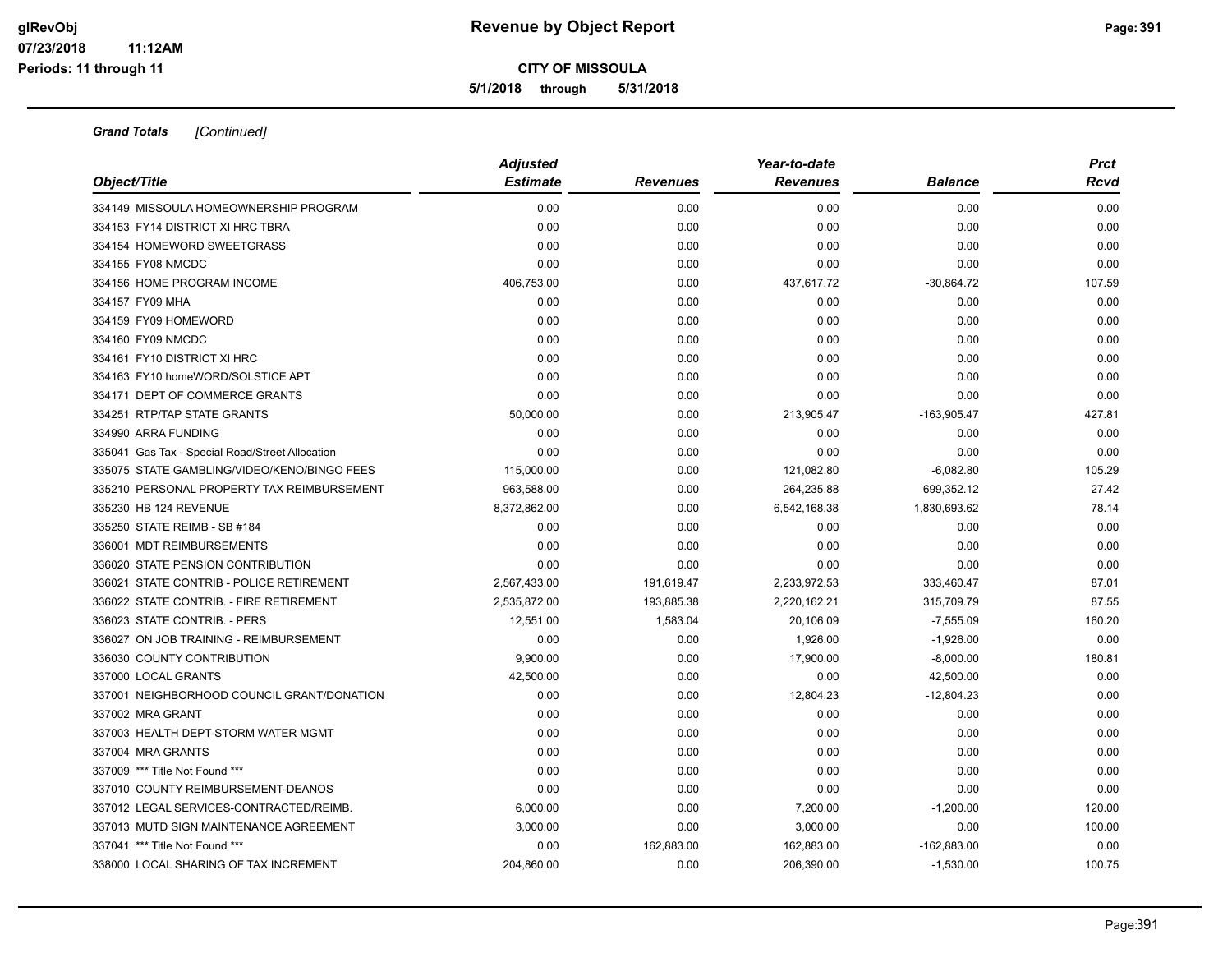# **CITY OF MISSOULA 5/1/2018 through 5/31/2018**

| Object/Title                                 | <b>Adjusted</b><br><b>Estimate</b> | <b>Revenues</b> | Year-to-date<br><b>Revenues</b> | <b>Balance</b>  | <b>Prct</b><br>Rcvd |
|----------------------------------------------|------------------------------------|-----------------|---------------------------------|-----------------|---------------------|
| 338001 EXCESS PLEDGED TAX INCREMENT RETURNED | 0.00                               | 0.00            | 0.00                            | 0.00            | 0.00                |
| 338100 PLANNING MILLS PASSED THRU COUNTY     | 324,069.00                         | 0.00            | 300,000.00                      | 24,069.00       | 92.57               |
| 339000 PAYMENT IN LIEU OF TAXES              | 306,585.00                         | 0.00            | 0.00                            | 306,585.00      | 0.00                |
| <b>INTERGOVERNMENTAL REVENUES</b><br>Total   | 22,668,790.00                      | 723,798.25      | 15,141,016.19                   | 7,527,773.81    | 66.79               |
| 340000 CHARGES FOR SERVICES                  |                                    |                 |                                 |                 |                     |
| 340051 GRILL VAN CONCESSIONS                 | 100,000.00                         | 1,569.75        | 31,461.80                       | 68,538.20       | 31.46               |
| 341009 BLDG ADMIN FEES                       | 366,035.00                         | 0.00            | 183,017.50                      | 183,017.50      | 50.00               |
| 341010 MISCELLANEOUS COLLECTIONS             | 850.00                             | $-525.00$       | 5,355.50                        | $-4,505.50$     | 630.06              |
| 341011 TRANSPORTATION ADMIN FEES             | 28,947.00                          | 0.00            | 14,473.50                       | 14,473.50       | 50.00               |
| 341012 MAYORS PROCLAMATION FEES              | 0.00                               | 0.00            | 0.00                            | 0.00            | 0.00                |
| 341013 AIR FUND FEES                         | 95.00                              | 10.00           | 10.00                           | 85.00           | 10.53               |
| 341015 SEWER ADMINISTRATION FEES             | 1,355,940.00                       | 0.00            | 677,970.00                      | 677,970.00      | 50.00               |
| 341016 MRA ADMINISTRATION FEES               | 148,857.00                         | 0.00            | 74,428.50                       | 74,428.50       | 50.00               |
| 341017 LIGHTING ADMINISTRATION FEES          | 15,250.00                          | 0.00            | 7,625.00                        | 7,625.00        | 50.00               |
| 341018 PARKING COMM ADMIN FEES               | 199,699.00                         | 0.00            | 99,849.50                       | 99,849.50       | 50.00               |
| 341019 *** Title Not Found ***               | 4,647.00                           | 0.00            | 2,323.50                        | 2,323.50        | 50.00               |
| 341021 SID ADMINISTRATION FEES               | 0.00                               | 0.00            | 0.00                            | 0.00            | 0.00                |
| 341023 PLANNING ADMIN FEES                   | 25,000.00                          | 0.00            | 12,500.00                       | 12,500.00       | 50.00               |
| 341024 HOUSING GRANT ADMIN FEES              | 104,000.00                         | 0.00            | 0.00                            | 104,000.00      | 0.00                |
| 341026 WATER ADMINISTRATION FEES             | 0.00                               | 0.00            | 0.00                            | 0.00            | 0.00                |
| 341027 STORMWATER ADMINISTRATION FEES        | 26,988.00                          | 0.00            | 13,494.00                       | 13,494.00       | 50.00               |
| 341032 IMPACT FEE CLEARING ACCOUNT           | 0.00                               | 66,241.48       | 1,556,796.03                    | $-1,556,796.03$ | 0.00                |
| 341033 TIME PAY COLLECTIONS - MUNI COURT     | 363,482.00                         | 0.00            | 0.00                            | 363,482.00      | 0.00                |
| 341034 IMPACT FEES-FIRE SHARE                | 110,000.00                         | 0.00            | 0.00                            | 110,000.00      | 0.00                |
| 341035 IMPACT FEES-POLICE SHARE              | 19,000.00                          | 0.00            | 0.00                            | 19,000.00       | 0.00                |
| 341036 IMPACT FEES-COMMUNITY SERVICE SHARE   | 236,000.00                         | 0.00            | 0.00                            | 236,000.00      | 0.00                |
| 341037 IMPACT FEE-ROAD SHARE                 | 1,136,000.00                       | 0.00            | 0.00                            | 1,136,000.00    | 0.00                |
| 341041 SEWER EXTENSION RECORDING FEES        | 3,500.00                           | 904.00          | 6,860.00                        | $-3,360.00$     | 196.00              |
| 341052 MUNICIPAL COURT FILING FEES           | 330,000.00                         | 18,071.46       | 217,261.14                      | 112,738.86      | 65.84               |
| 341055 CRIME VICTIM SURCHARGE                | 1,500.00                           | 103.41          | 1,158.00                        | 342.00          | 77.20               |
| 341067 SUBDIVISION EXEMPTION AFFIDAVITS      | 5,140.00                           | 1,000.00        | 5,800.00                        | $-660.00$       | 112.84              |
| 341068 SUBDIVISON FEES                       | 10,280.00                          | 0.00            | 4,510.00                        | 5,770.00        | 43.87               |
| 341069 REZONING FEES                         | 10,280.00                          | 0.00            | 16,596.00                       | $-6,316.00$     | 161.44              |
| 341070 DESIGN REVIEW BOARD                   | 33,910.00                          | 3,118.48        | 25,155.64                       | 8,754.36        | 74.18               |
| 341072 FLOOD PLAIN-0THER FEES                | 0.00                               | 0.00            | 0.00                            | 0.00            | 0.00                |
| 341073 FIRE PLAN CHECK FEES                  | 30,830.00                          | 831.00          | 40,048.00                       | $-9,218.00$     | 129.90              |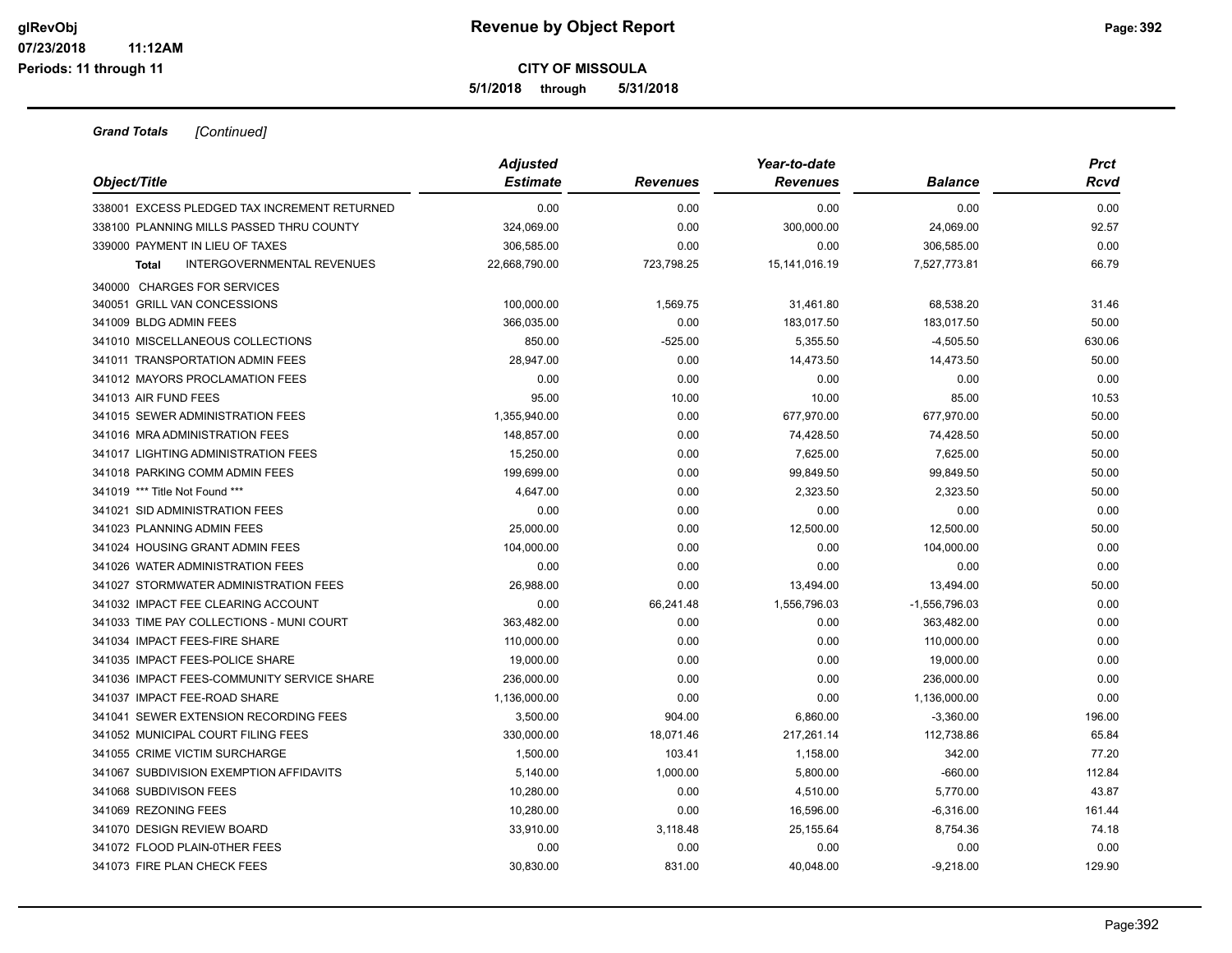**5/1/2018 through 5/31/2018**

| Object/Title                                                           | <b>Adjusted</b><br><b>Estimate</b> | Revenues           | Year-to-date<br><b>Revenues</b> | <b>Balance</b>              | <b>Prct</b><br>Rcvd |
|------------------------------------------------------------------------|------------------------------------|--------------------|---------------------------------|-----------------------------|---------------------|
| 341074 FIRE INSPECTION FEES                                            | 55,000.00                          | 2,330.00           | 66,554.00                       | $-11,554.00$                | 121.01              |
| 341076 ENGINEERING PLAN CHECK FEES                                     | 44,700.00                          | 5,567.00           | 51,628.00                       | $-6,928.00$                 | 115.50              |
| 341078 ENGINEERING MAP FEES                                            | 210.00                             | 5.00               | 75.00                           | 135.00                      | 35.71               |
| 341079 GREASE INTERCEPTOR APPEAL FEES                                  | 1,130.00                           | 0.00               | 484.50                          | 645.50                      | 42.88               |
| 341090 STREET VACATION PETITION FEES                                   | 0.00                               | 0.00               | 0.00                            | 0.00                        | 0.00                |
| 341091 INSPECTION CODE BOOKS & COPIES                                  | 2,000.00                           | 0.00               | 120.75                          | 1,879.25                    | 6.04                |
| 341450 *** Title Not Found ***                                         | 0.00                               | 0.00               | 0.00                            | 0.00                        | 0.00                |
| 342000 *** Title Not Found ***                                         | 5,000.00                           | 0.00               | 0.00                            | 5,000.00                    | 0.00                |
| 342010 POLICE/BID AGREEMENT                                            | 45,000.00                          | 0.00               | 25,294.25                       | 19,705.75                   | 56.21               |
| 342012 PD REIMBURSABLE SERVICES                                        | 0.00                               | 0.00               | 0.00                            | 0.00                        | 0.00                |
| 342013 BLIC BACKGROUND CHECK FEE                                       | 152,100.00                         | 1,352.00           | 46,521.57                       | 105,578.43                  | 30.59               |
| 342014 POLICE DEPARTMENT SERVICE FEES                                  | 27,568.00                          | 2,280.00           | 28,963.05                       |                             | 105.06              |
| 342015 POLICE OVERTIME FEES                                            | 100,000.00                         | 5,606.66           | 115,247.96                      | $-1,395.05$<br>$-15,247.96$ | 115.25              |
| 342016 POLICE TRAINING FEES                                            |                                    |                    |                                 |                             | 43.71               |
| 342017 CATERING FEES                                                   | 36,000.00<br>5,000.00              | 3,150.00<br>175.00 | 15,735.72<br>5,736.00           | 20,264.28<br>$-736.00$      | 114.72              |
| 342018 DESK REPORTS                                                    | 37,012.00                          | 2,696.50           |                                 | 5,044.50                    | 86.37               |
| 342019 ABANDONED VEHICLE REVENUE FEES                                  |                                    |                    | 31,967.50                       |                             |                     |
| 342020 FIRE DEPARTMENT FEES                                            | 12,000.00<br>550.00                | 120.00<br>109.00   | 29,565.00<br>418.50             | $-17,565.00$<br>131.50      | 246.38<br>76.09     |
| 342021 CPR EDUCATION PROGRAM                                           | 10,000.00                          |                    | 7,630.00                        | 2,370.00                    | 76.30               |
| 342022 OUTSIDE HIRES                                                   |                                    | 625.00             |                                 |                             |                     |
|                                                                        | 651,341.00                         | 267,588.65         | 1,178,867.56                    | $-527,526.56$               | 180.99              |
| 342060 BIKE PROGRAM SALES & FEES                                       | 0.00                               | 0.00               | 1,683.67                        | $-1,683.67$                 | 0.00                |
| 343000 PW REIMBURSABLE SERVICES<br>343001 SIGN FABRICATION & CONTRACTS | 35,000.00                          | 7.32               | 12,296.42                       | 22,703.58                   | 35.13               |
|                                                                        | 0.00                               | 0.00               | 0.00                            | 0.00                        | 0.00                |
| 343002 OTHER AGENCIES - VEH MAINT<br>343004 SPECIAL STATE CONTRACTS    | 55,000.00                          | 0.00               | 83,867.13                       | $-28,867.13$                | 152.49<br>31.52     |
|                                                                        | 175,000.00                         | 0.00               | 55,164.50                       | 119,835.50                  |                     |
| 343006 OTHER GOVT AGENCY-STREET PROJECTS                               | 0.00                               | 0.00               | 10,000.00                       | $-10,000.00$                | 0.00                |
| 343009 TOW CHARGES                                                     | 0.00                               | 0.00               | 0.00                            | 0.00                        | 0.00                |
| 343010 STREET DEPT SALES & SERVICES                                    | 0.00                               | 0.00               | 0.00                            | 0.00                        | 0.00                |
| 343011 STREET AND ROADWAY REPAIR CHARGES                               | 0.00                               | 0.00               | 0.00                            | 0.00                        | 0.00                |
| 343013 SNOW REMOVAL FEES                                               | 1,633.00                           | 0.00               | 920.00                          | 713.00                      | 56.34               |
| 343015 PARKING                                                         | 0.00                               | 0.00               | 0.00                            | 0.00                        | 0.00                |
| 343016 METER MONEY                                                     | 971,239.00                         | 111,377.22         | 1,117,880.53                    | $-146,641.53$               | 115.10              |
| 343017 PARKING LEASE REVENUE                                           | 702,000.00                         | 47,351.00          | 851,930.50                      | $-149,930.50$               | 121.36              |
| 343018 SALE OF MATERIALS                                               | 92,000.00                          | 10,005.50          | 105,828.59                      | $-13,828.59$                | 115.03              |
| 343021 METERED WATER REVENUE                                           | 16,456,220.00                      | $-2,594.01$        | 6,159,572.94                    | 10,296,647.06               | 37.43               |
| 343022 UNMETERED WATER REVENUE                                         | 2.476.385.00                       | $-495.18$          | 703,334.32                      | 1.773.050.68                | 28.40               |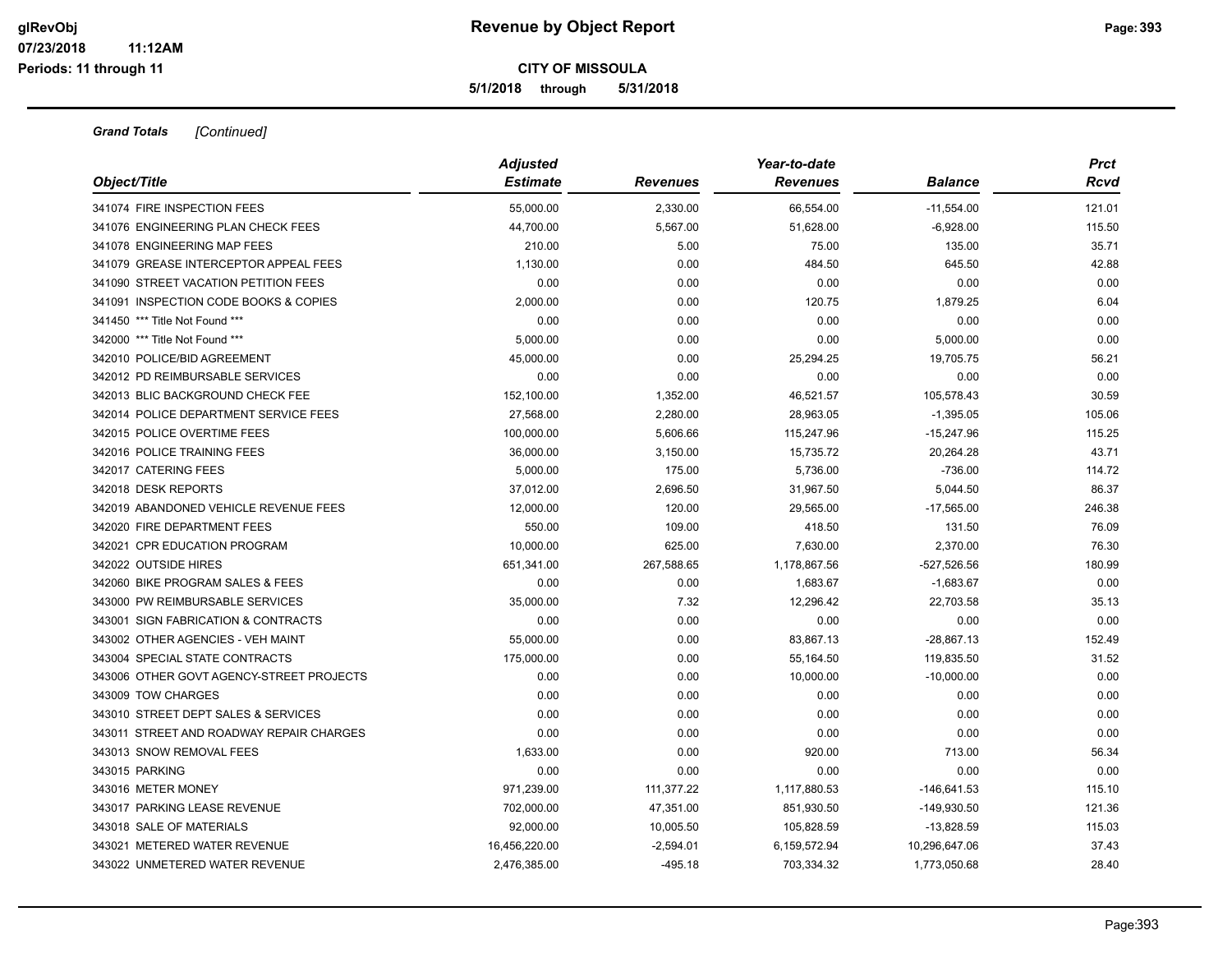**5/1/2018 through 5/31/2018**

| Object/Title                                 | <b>Adjusted</b><br><b>Estimate</b> | <b>Revenues</b> | Year-to-date<br><b>Revenues</b> | <b>Balance</b> | <b>Prct</b><br>Rcvd |
|----------------------------------------------|------------------------------------|-----------------|---------------------------------|----------------|---------------------|
| 343023 BULK WATER SALES                      | 0.00                               | 0.00            | 0.00                            | 0.00           | 0.00                |
| 343024 SALES OF WATER MATERIALS              | 0.00                               | 0.00            | 7,653.68                        | $-7,653.68$    | 0.00                |
| 343025 *** Title Not Found ***               | 114,100.00                         | 24,080.00       | 153,563.00                      | $-39,463.00$   | 134.59              |
| 343026 WATER INSTALLATION CHARGES            | 0.00                               | 0.00            | 0.00                            | 0.00           | 0.00                |
| 343027 MISCELLANEOUS WATER REVENUES          | 0.00                               | 0.00            | 127,803.54                      | $-127,803.54$  | 0.00                |
| 343028 WATER TESTING CHARGE                  | 0.00                               | 0.00            | 4,695.00                        | $-4,695.00$    | 0.00                |
| 343031 SEWER INSTALLATION CHARGES - DEVLPMNT | 0.00                               | 0.00            | 3,000.00                        | $-3,000.00$    | 0.00                |
| 343032 SEWER INSTALLATION CHARGES            | 44,850.00                          | $-9,510.00$     | $-3,939.17$                     | 48,789.17      | $-8.78$             |
| 343033 *** Title Not Found ***               | 255,800.00                         | 46,130.00       | 280,984.00                      | $-25,184.00$   | 109.85              |
| 343034 TREATMENT FACILITIES FEES             | 8,940,674.00                       | 52,338.08       | 9,003,174.80                    | $-62,500.80$   | 100.70              |
| 343035 SALE OF SEWER MATERIALS AND SUPPLIES  | 10,300.00                          | 0.00            | $-19,270.92$                    | 29,570.92      | $-187.10$           |
| 343036 *** Title Not Found ***               | 0.00                               | 18,411.75       | 18,411.75                       | $-18,411.75$   | 0.00                |
| 343037 GREASE INTERCEPTOR LOANS              | 0.00                               | 0.00            | 0.00                            | 0.00           | 0.00                |
| 343038 P & I TAX LIENS                       | 0.00                               | 106.70          | 2,549.39                        | $-2,549.39$    | 0.00                |
| 343039 DISPOSAL FEES                         | 29,170.00                          | 26,376.92       | 44, 117.57                      | $-14,947.57$   | 151.24              |
| 343041 COMPOST TIPPING FEES                  | 664,215.00                         | 24,490.34       | 394,736.58                      | 269,478.42     | 59.43               |
| 343045 COMPOST SALES                         | 417,960.00                         | 44,043.00       | 297,125.00                      | 120,835.00     | 71.09               |
| 343046 COMPOST DELIVERY CHARGE               | 0.00                               | 0.00            | 0.00                            | 0.00           | 0.00                |
| 343065 BUILDING RENTALS                      | 0.00                               | 0.00            | 0.00                            | 0.00           | 0.00                |
| 343080 STATE MAINTENANCE CONTRACT            | 550,000.00                         | 213,012.24      | 526,644.30                      | 23,355.70      | 95.75               |
| 343084 STREET MAINTENANCE MATERIALS REIMB    | 50,000.00                          | 0.00            | 0.00                            | 50,000.00      | 0.00                |
| 343097 SIDEWALK AND CURB FEES                | 300,000.00                         | 29,224.08       | 355,419.46                      | $-55,419.46$   | 118.47              |
| 343300 MISC CHARGES FOR SERVICES             | 0.00                               | 0.00            | 0.00                            | 0.00           | 0.00                |
| 343301 BOOT REMOVAL                          | 10,000.00                          | 1,350.00        | 12,575.00                       | $-2,575.00$    | 125.75              |
| 343302 PARKS SOIL PROJECT                    | 0.00                               | 0.00            | 0.00                            | 0.00           | 0.00                |
| 343310 SALE OF NICHE NAMEPLATES & VASES      | 0.00                               | 0.00            | 20,500.00                       | $-20,500.00$   | 0.00                |
| 343311 SALE OF NICHES                        | 0.00                               | 0.00            | 0.00                            | 0.00           | 0.00                |
| 343320 SALE OF GRAVES                        | 27,100.00                          | 700.00          | 18,100.00                       | 9,000.00       | 66.79               |
| 343321 FOUNDATIONS                           | 7.060.00                           | 1,750.00        | 9,105.00                        | $-2,045.00$    | 128.97              |
| 343322 FLOWER CARE                           | 18,650.00                          | 970.00          | 8,110.00                        | 10,540.00      | 43.49               |
| 343323 LINER/ POLYVAULTS/ ACCESS FEES        | 24,530.00                          | 1,000.00        | 12,100.00                       | 12,430.00      | 49.33               |
| 343324 OTHER CEMETERY FEES                   | 3,720.00                           | 300.00          | 3,300.00                        | 420.00         | 88.71               |
| 343325 2ND INTERMENT RIGHT                   | 5,840.00                           | 400.00          | 4,000.00                        | 1,840.00       | 68.49               |
| 343327 MONUMENT MAINTENANCE                  | 0.00                               | 375.00          | 565.00                          | $-565.00$      | 0.00                |
| 343340 OPENINGS/ CLOSINGS/ DISINTERMENTS     | 27,770.00                          | 1,750.00        | 17,375.00                       | 10,395.00      | 62.57               |
| 343341 CEMETERY MONUMENT PERMIT FEE          | 0.00                               | 600.00          | 1,500.00                        | $-1,500.00$    | 0.00                |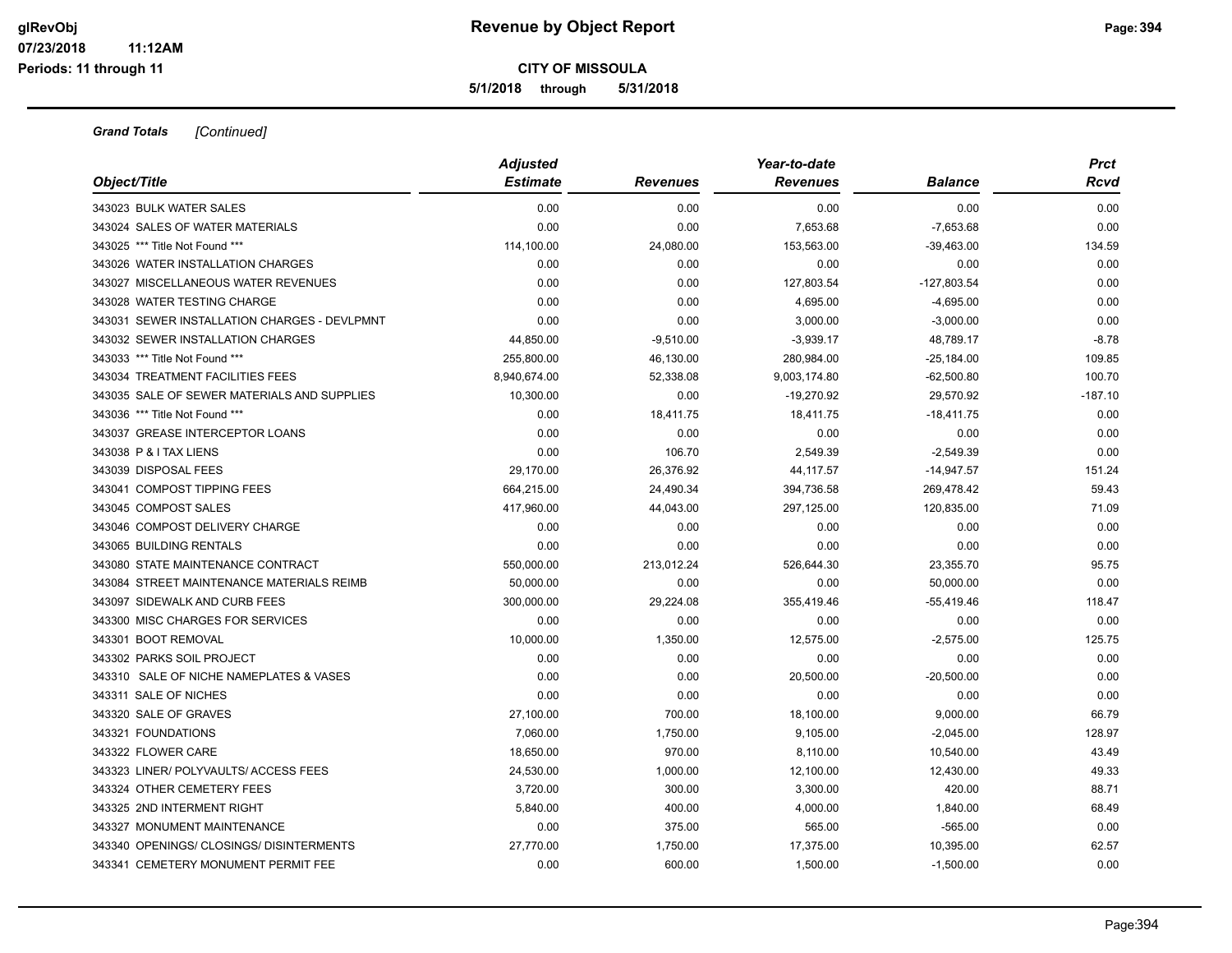**5/1/2018 through 5/31/2018**

|                                             | <b>Adjusted</b> |                 | Year-to-date    |                | <b>Prct</b> |
|---------------------------------------------|-----------------|-----------------|-----------------|----------------|-------------|
| Object/Title                                | <b>Estimate</b> | <b>Revenues</b> | <b>Revenues</b> | <b>Balance</b> | Rcvd        |
| 343343 CEMETERY OVERTIME SERVICES FEE       | 0.00            | 575.00          | 915.00          | $-915.00$      | 0.00        |
| 343350 MISCELLANEOUS FEES                   | 29,000.00       | 0.00            | 85.00           | 28,915.00      | 0.29        |
| 343360 WEED CONTROL                         | 2,250.00        | 0.00            | 810.00          | 1,440.00       | 36.00       |
| 345032 STORMWATER INSTALLATION FEES         | 0.00            | 0.00            | 0.00            | 0.00           | 0.00        |
| 345034 STORMWATER USE FEES                  | 267,140.00      | 194.94          | 270,009.65      | $-2,869.65$    | 101.07      |
| 345036 STORM WATER USE FEE PENALTY          | 0.00            | 0.00            | 0.00            | 0.00           | 0.00        |
| 346000 FEES                                 | 68,200.00       | 5,594.40        | 50,130.30       | 18,069.70      | 73.50       |
| 346001 TENNIS FEE                           | 0.00            | 0.00            | 990.00          | $-990.00$      | 0.00        |
| 346030 SWIMMING POOL FEES                   | 623,825.00      | 11,213.26       | 404,410.77      | 219,414.23     | 64.83       |
| 346031 OUTDOOR RECREATION - ADULTS          | 420,307.00      | 36,497.08       | 525,214.01      | $-104,907.01$  | 124.96      |
| 346032 *** Title Not Found ***              | 22,000.00       | $-10.00$        | 660.00          | 21,340.00      | 3.00        |
| 346033 OUTDOOR RECREATION - YOUTH           | 153,950.00      | 13,144.13       | 89,011.09       | 64,938.91      | 57.82       |
| 346034 GROUNDS MAINTENANCE CONTRACT         | 105,000.00      | 0.00            | 96,736.00       | 8,264.00       | 92.13       |
| 346035 SPECIAL USE PERMITS                  | 0.00            | 0.00            | 0.00            | 0.00           | 0.00        |
| 346036 VENDOR CONCESSION FEES               | 95,120.00       | 6,162.25        | 9,881.25        | 85,238.75      | 10.39       |
| 346037 PARK MERCHANDISE                     | 0.00            | 0.00            | 0.00            | 0.00           | 0.00        |
| 346038 RECREATION CENTER FEES               | 500.00          | 0.00            | 0.00            | 500.00         | 0.00        |
| 346039 VENDOR CONCESSIONS                   | 0.00            | 304.00          | 304.00          | $-304.00$      | 0.00        |
| 346040 MCCORMICK SWIMMING POOL              | 0.00            | 0.00            | 0.00            | 0.00           | 0.00        |
| 346050 COUNTY PLAYGROUND CONTRACT           | 0.00            | 0.00            | 0.00            | 0.00           | 0.00        |
| 346051 MONTANA PARKS/REC CONFERENCE 2012    | 2,500.00        | 0.00            | 1,212.45        | 1,287.55       | 48.50       |
| 346052 PLAYGROUND SAFETY TRAINING           | 0.00            | 0.00            | 4,080.00        | $-4,080.00$    | 0.00        |
| 346053 CITY LIFE PROGRAMS                   | 9.000.00        | 142.00          | 12,282.75       | $-3,282.75$    | 136.48      |
| 346054 PARKS MISC OVERTIME FEES             | 0.00            | 1,380.50        | 2,056.14        | $-2,056.14$    | 0.00        |
| 346055 COUNTY PARK SUPPORT                  | 0.00            | 0.00            | 0.00            | 0.00           | 0.00        |
| 346056 PICNIC SITE FEES                     | 0.00            | 64.00           | 64.00           | $-64.00$       | 0.00        |
| 346060 CURRENTS SWIMMING FACILITY           | 444,400.00      | 37,765.27       | 439,282.85      | 5,117.15       | 98.85       |
| 346061 RENTAL - COURT SPORTS                | 0.00            | 0.00            | 2,100.00        | $-2,100.00$    | 0.00        |
| 346063 RENTAL - SHELTERS/ PAVILIONS/ PLAZAS | 0.00            | 416.24          | 1,832.99        | $-1,832.99$    | 0.00        |
| 346065 RENTAL - DIAMOND FIELDS              | 0.00            | 3,750.00        | 3,750.00        | $-3,750.00$    | 0.00        |
| 346066 RENTAL - RUGBY                       | 0.00            | 0.00            | 0.00            | 0.00           | 0.00        |
| 346067 RENTAL - SYNTHETIC FIELDS            | 0.00            | 0.00            | 0.00            | 0.00           | 0.00        |
| 346068 RENTAL - MULTI-USE                   | 0.00            | 2,011.85        | 2,053.10        | $-2,053.10$    | 0.00        |
| 346069 RENTAL - MISCELLANEOUS               | 0.00            | 338.00          | 348.00          | $-348.00$      | 0.00        |
| 346080 PAYMENT IN LIEU OF PARKS             | 40,000.00       | 0.00            | 6,902.00        | 33,098.00      | 17.26       |
| 346082 HIGH PARK EASEMENT EXCHANGE          | 0.00            | 0.00            | 0.00            | 0.00           | 0.00        |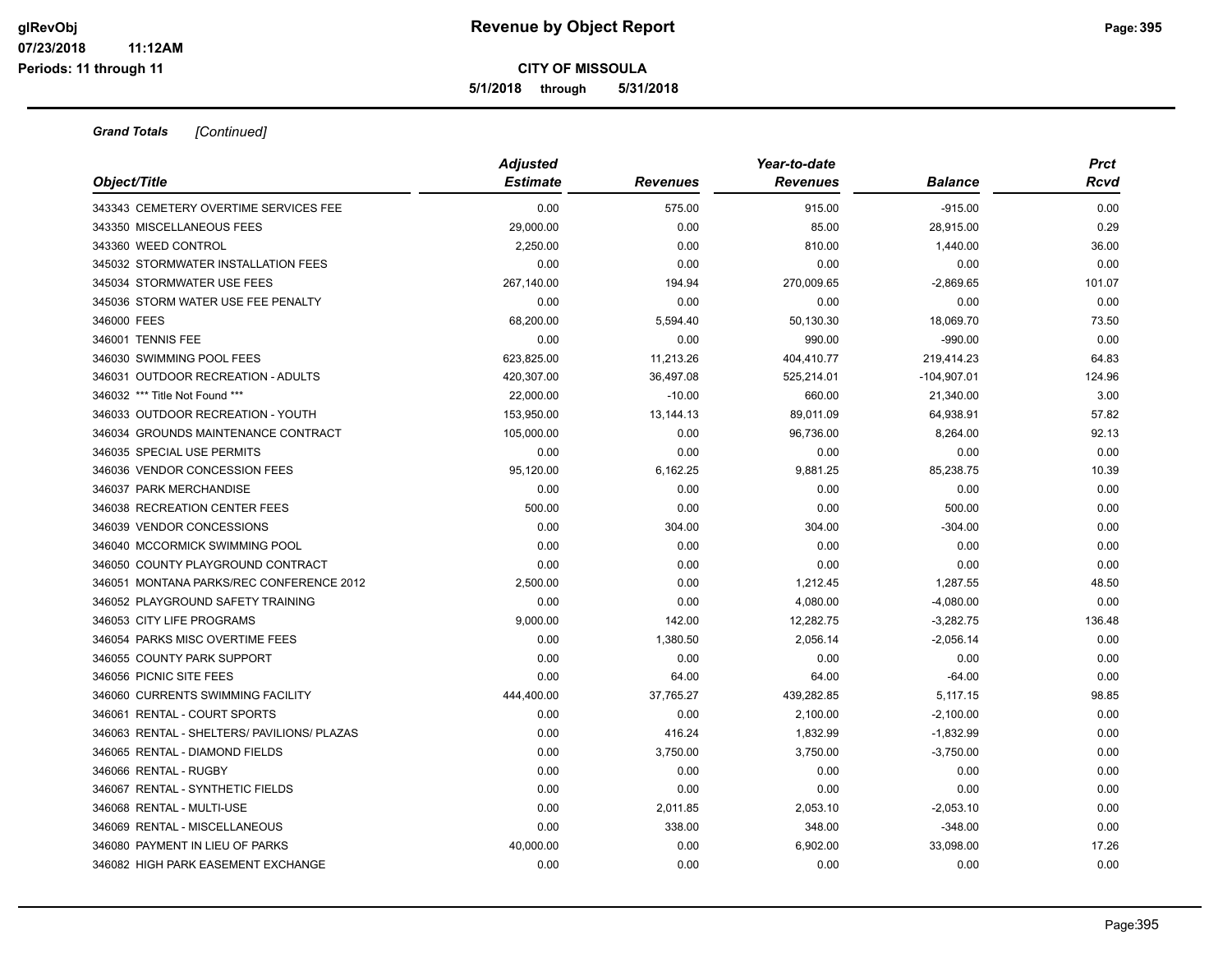**5/1/2018 through 5/31/2018**

| Object/Title                                    | <b>Adjusted</b><br><b>Estimate</b> | <b>Revenues</b> | Year-to-date<br><b>Revenues</b> | <b>Balance</b> | <b>Prct</b><br>Rcvd |
|-------------------------------------------------|------------------------------------|-----------------|---------------------------------|----------------|---------------------|
|                                                 |                                    |                 |                                 |                |                     |
| 346431 ENT - RENTAL - COURT SPORTS              | 0.00                               | 1,519.90        | 1,608.90                        | $-1,608.90$    | 0.00                |
| 346433 ENT-RENTAL - SHELTERS/ PAVILIONS/ PLAZAS | 0.00                               | 138.76          | 611.01                          | -611.01        | 0.00                |
| 346531 ENT-RENTAL - MISCELLANEOUS               | 0.00                               | 0.00            | 0.00                            | 0.00           | 0.00                |
| 346533 ENT-RENTAL - SYNTHETIC FIELDS            | 0.00                               | 45.00           | 392.50                          | $-392.50$      | 0.00                |
| 346631 ENT-RENTAL - DIAMOND FIELDS              | 0.00                               | 1,532.50        | 1,552.50                        | $-1,552.50$    | 0.00                |
| 346633 ENT-RENTAL - RUGBY                       | 0.00                               | 0.00            | 0.00                            | 0.00           | 0.00                |
| 346635 ENT-RENTAL - MULTI-USE                   | 0.00                               | 730.65          | 1,998.45                        | $-1,998.45$    | 0.00                |
| <b>CHARGES FOR SERVICES</b><br><b>Total</b>     | 40,600,249.00                      | 1,149,989.08    | 26,939,164.26                   | 13,661,084.74  | 66.35               |
| 350000 FINES & FORFEITURES                      |                                    |                 |                                 |                |                     |
| 351013 DRUG FORFEITURES                         | 15,000.00                          | 2,331.87        | 10,287.88                       | 4,712.12       | 68.59               |
| 351022 LAW ENFORCEMENT ACADEMY SURCHARGE #5     | 0.00                               | 4,557.58        | 18,878.12                       | $-18,878.12$   | 0.00                |
| 351031 TRAFFIC FINES                            | 1,205,000.00                       | 74,699.75       | 865,900.25                      | 339,099.75     | 71.86               |
| 351032 SURCHARGE ON FINES                       | 102,500.00                         | 10,687.97       | 87,404.81                       | 15,095.19      | 85.27               |
| 351033 PUBLIC DEFENDER FEES                     | 55,000.00                          | 4,949.91        | 56,454.48                       | $-1,454.48$    | 102.64              |
| 351034 CELLULAR PHONE FINES                     | 80,000.00                          | 2,799.00        | 61,463.50                       | 18,536.50      | 76.83               |
| 351035 CELL PHONE FINES: EDUCATION              | 80,000.00                          | 2,799.00        | 61,463.50                       | 18,536.50      | 76.83               |
| 352000 TICKETS                                  | 0.00                               | 0.00            | 0.00                            | 0.00           | 0.00                |
| 352001 PARKING TICKET REVENUE                   | 270,000.00                         | 23,208.00       | 220,620.39                      | 49,379.61      | 81.71               |
| 352002 PARKING FINES                            | 0.00                               | 0.00            | 370.00                          | $-370.00$      | 0.00                |
| 352004 ACCESS CREDENTIALS DEPOSIT               | 0.00                               | 0.00            | 0.00                            | 0.00           | 0.00                |
| 353601 CANCELLATION FEE                         | 0.00                               | 13.84           | 47.84                           | $-47.84$       | 0.00                |
| 355000 FALSE ALARM PENALTY                      | 10,000.00                          | 884.00          | 11,700.00                       | $-1,700.00$    | 117.00              |
| <b>FINES &amp; FORFEITURES</b><br><b>Total</b>  | 1,817,500.00                       | 126,930.92      | 1,394,590.77                    | 422,909.23     | 76.73               |
| 360000 MISCELLANEOUS REVENUES                   |                                    |                 |                                 |                |                     |
| 360000 MISCELLANEOUS REVENUES                   | 0.00                               | 0.00            | 0.00                            | 0.00           | 0.00                |
| 360001 COPIES                                   | 2,000.00                           | 198.70          | 1,855.45                        | 144.55         | 92.77               |
| 360003 MMIA REIMBURSEMENT-ATTORNEY              | 0.00                               | 0.00            | 0.00                            | 0.00           | 0.00                |
| 360005 LOAN REPAYMENTS                          | 25,000.00                          | 0.00            | 37.61                           | 24,962.39      | 0.15                |
| 360007 RLF REVENUES                             | 0.00                               | 0.00            | 0.00                            | 0.00           | 0.00                |
| 360010 MISCELLANEOUS                            | 444,101.00                         | 4,677.89        | 388,625.52                      | 55,475.48      | 87.51               |
| 360011 YOUTH COUNCIL FUNDS                      | 0.00                               | 0.00            | 0.00                            | 0.00           | 0.00                |
| 360013 REPAYMENT OF SEWER GRANT                 | 7,000.00                           | 0.00            | 2,815.00                        | 4,185.00       | 40.21               |
| 360014 REPAYMENT OF LOAN/MHA                    | 0.00                               | 0.00            | 0.00                            | 0.00           | 0.00                |
| 360015 CONFERENCE REVENUES - BUILDING           | 0.00                               | 0.00            | 0.00                            | 0.00           | 0.00                |
| 360016 LAFRAY PARK DONATIONS                    | 0.00                               | 0.00            | 0.00                            | 0.00           | 0.00                |
| 360017 PARK PLANS FORFEITURE                    | 0.00                               | 0.00            | 0.00                            | 0.00           | 0.00                |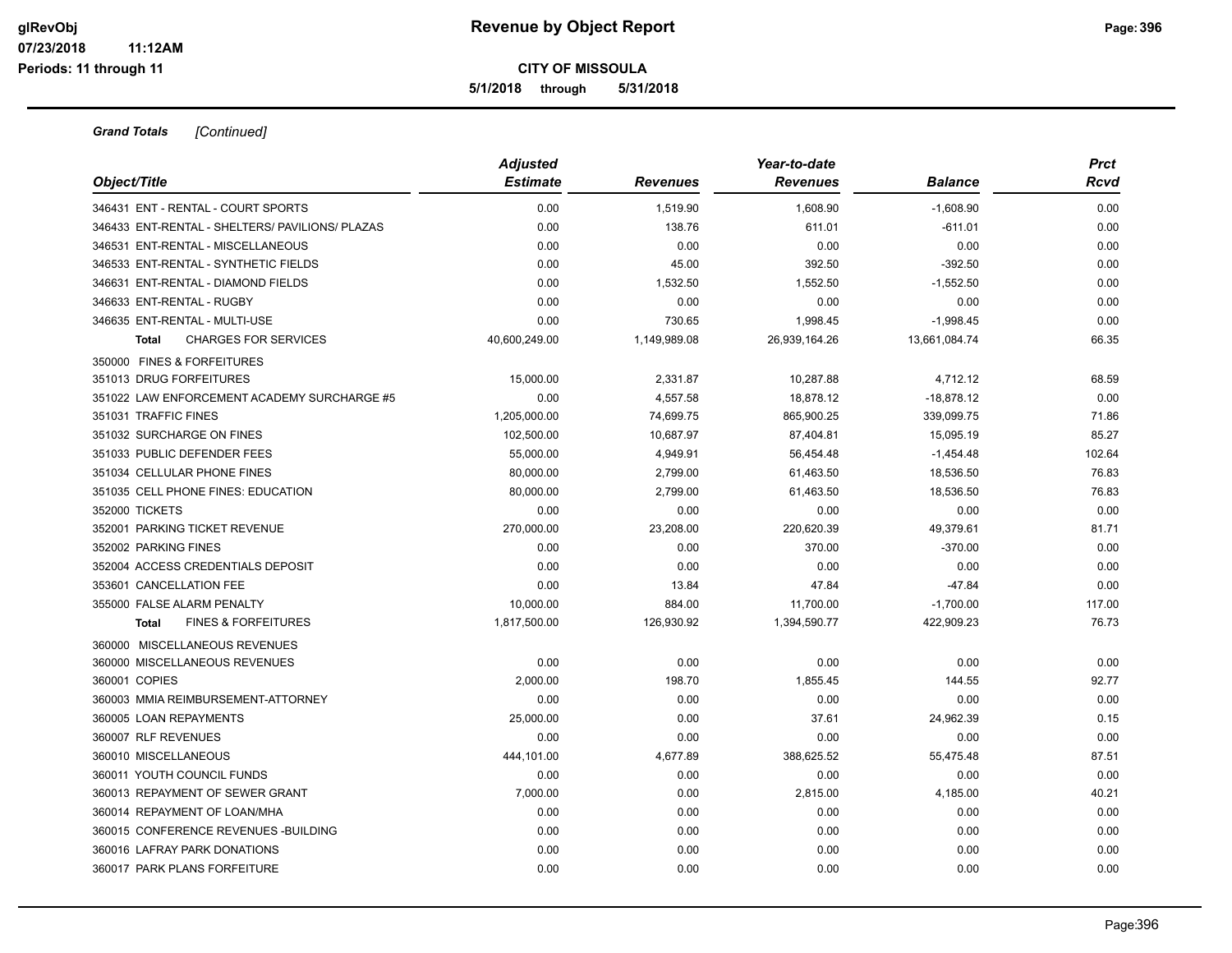**5/1/2018 through 5/31/2018**

| Object/Title                               | <b>Adjusted</b><br><b>Estimate</b> | <b>Revenues</b> | Year-to-date<br><b>Revenues</b> | <b>Balance</b> | <b>Prct</b><br>Rcvd |
|--------------------------------------------|------------------------------------|-----------------|---------------------------------|----------------|---------------------|
|                                            |                                    |                 |                                 |                |                     |
| 360018 MARKET ON FRONT UTILITY PAYMENTS    | 2,000.00                           | 219.38          | 2,205.16                        | $-205.16$      | 110.26              |
| 360019 GARBAGE-MARKET ON FRONT             | 1,000.00                           | 178.95          | 1,884.36                        | $-884.36$      | 188.44              |
| 360020 GREENOUGH PARK ENCROACHMENTS        | 0.00                               | 0.00            | 0.00                            | 0.00           | 0.00                |
| 360030 CONTRIBUTIONS FROM PROPERTY OWNERS  | 0.00                               | 0.00            | 0.00                            | 0.00           | 0.00                |
| 360050 OVER/SHORT                          | 0.00                               | 1.00            | 12.00                           | $-12.00$       | 0.00                |
| 360100 REFUNDS                             | 0.00                               | 0.00            | 0.00                            | 0.00           | 0.00                |
| 361000 RATTLESNAKE LAND LEASES             | 0.00                               | 0.00            | 100.00                          | $-100.00$      | 0.00                |
| 361003 CARAS PARK CONCERT REVENUE          | 0.00                               | 0.00            | 0.00                            | 0.00           | 0.00                |
| 361005 JOHNSON ST RENTAL INCOME            | 109,467.00                         | 4,375.00        | 93,007.02                       | 16,459.98      | 84.96               |
| 361010 RENTAL REVENUE                      | 120,000.00                         | 0.00            | 4,158.19                        | 115,841.81     | 3.47                |
| 361013 CLOSED GRANT REPAYMENTS             | 55,439.00                          | 0.00            | 0.00                            | 55,439.00      | 0.00                |
| 361200 RADIO TOWER LEASE PAYMENTS          | 5,680.00                           | 0.00            | 5,000.00                        | 680.00         | 88.03               |
| 361201 EKO LAND LEASE                      | 0.00                               | 0.00            | 0.00                            | 0.00           | 0.00                |
| 362000 OTHER MISCELLANEOUS REVENUE         | 18,000.00                          | 0.00            | 0.00                            | 18,000.00      | 0.00                |
| 362002 BAD CHECK CHARGES                   | 1,250.00                           | 15.00           | 195.00                          | 1,055.00       | 15.60               |
| 362003 US BANK FEE REIMBURSEMENT           | 0.00                               | 0.00            | 0.00                            | 0.00           | 0.00                |
| 362004 URD III FACADE IMPROVEMENT LOAN REC | 0.00                               | 0.00            | 0.00                            | 0.00           | 0.00                |
| 362005 LEASE LATE PAYMENT PENALTY          | 0.00                               | 0.00            | 0.00                            | 0.00           | 0.00                |
| 362006 GAIC INSURANCE SETTLEMENT           | 0.00                               | 0.00            | 0.00                            | 0.00           | 0.00                |
| 362007 *** Title Not Found ***             | 0.00                               | 0.00            | 0.00                            | 0.00           | 0.00                |
| 362011 SALE OF UNCLAIMED PROPERTY          | 0.00                               | 0.00            | 5,611.86                        | $-5,611.86$    | 0.00                |
| 362012 REC/GREEN TAG PROGRAM               | 0.00                               | 0.00            | 0.00                            | 0.00           | 0.00                |
| 363000 ASSESSMENTS PAID                    | 15,000.00                          | 0.00            | 0.00                            | 15,000.00      | 0.00                |
| 363010 LIGHTING ASSESSMENTS                | 467,868.00                         | 1,433.20        | 419,703.52                      | 48,164.48      | 89.71               |
| 363020 PROPERTY ASSESSMENTS                | 5,523,973.00                       | 60,196.43       | 3,128,085.08                    | 2,395,887.92   | 56.63               |
| 363021 PAYOFF PRINCIPAL ASSESSMENTS        | 0.00                               | 6,468.97        | 57,325.71                       | $-57,325.71$   | 0.00                |
| 363040 PENALTY AND INTEREST                | 0.00                               | 526.32          | 6,642.43                        | $-6,642.43$    | 0.00                |
| 363041 P&I ON CLOSED ASSESSMENT            | 0.00                               | 0.00            | 0.00                            | 0.00           | 0.00                |
| 364012 SALE OF SURPLUS PROPERTY            | 74,500.00                          | 0.00            | 117,450.75                      | $-42,950.75$   | 157.65              |
| 364040 INSURANCE AND DAMAGE RECOVERY       | 25,000.00                          | 718.99          | 160,790.74                      | -135,790.74    | 643.16              |
| 364041 WORKERS COMPENSATION REIMBURSEMENT  | 0.00                               | 0.00            | 0.00                            | 0.00           | 0.00                |
| 364042 EXPENDITURE REIMBURSEMENTS          | 0.00                               | 0.00            | 0.00                            | 0.00           | 0.00                |
| 364043 RATTLESNAKE SUNLIGHT REIMBURSEMENT  | 8,250.00                           | 0.00            | 7,436.00                        | 814.00         | 90.13               |
| 364044 EMERGENCY RESPONSE REIMBURSEMENT    | 0.00                               | 0.00            | 0.00                            | 0.00           | 0.00                |
| 365000 DONATIONS                           | 481,535.00                         | 50.00           | 158,591.50                      | 322,943.50     | 32.93               |
| 365001 *** Title Not Found ***             | 0.00                               | 13.20           | 10,452.64                       | $-10,452.64$   | 0.00                |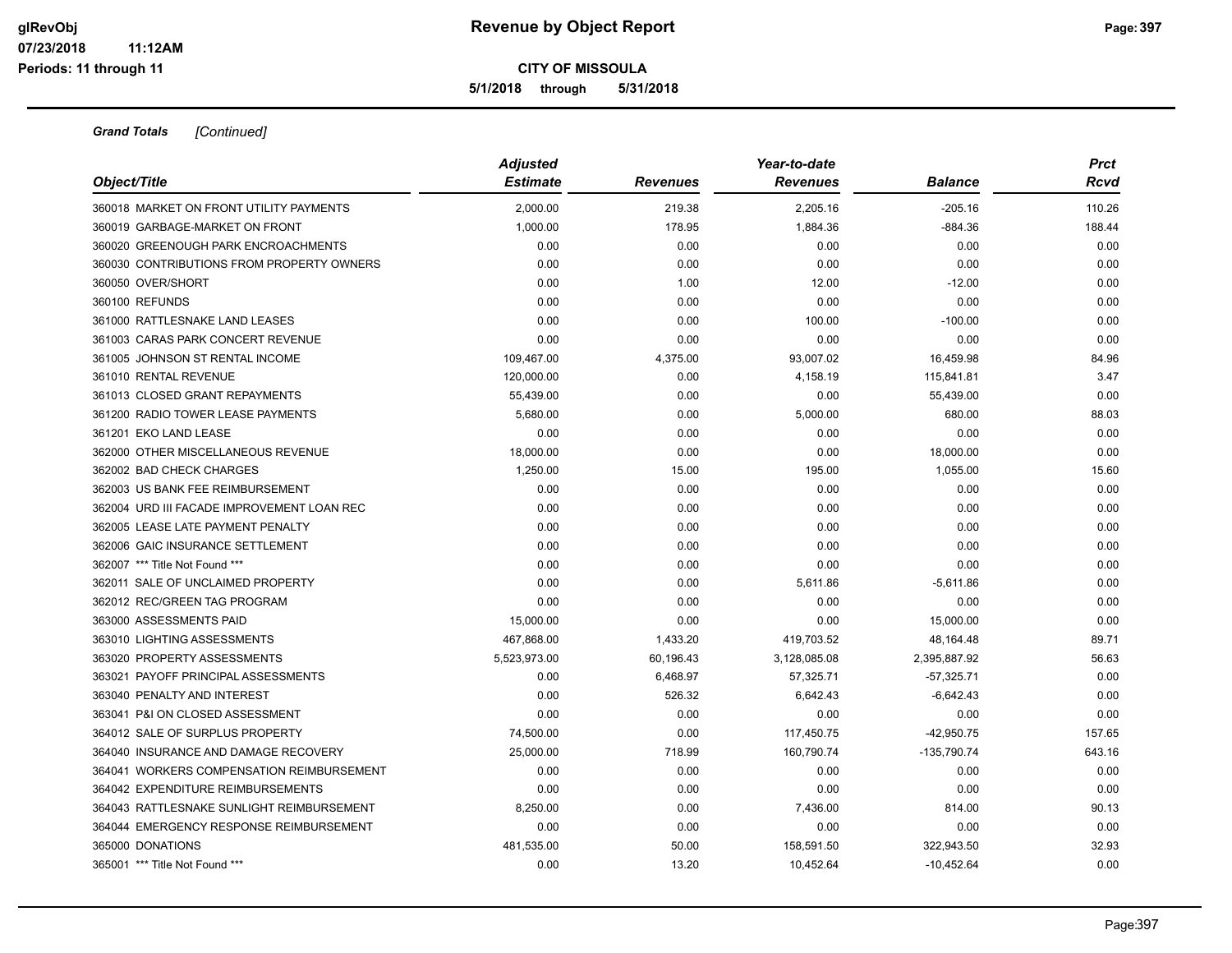**5/1/2018 through 5/31/2018**

| Object/Title                                    | <b>Adjusted</b> |                 | Year-to-date    |                | <b>Prct</b> |
|-------------------------------------------------|-----------------|-----------------|-----------------|----------------|-------------|
|                                                 | <b>Estimate</b> | <b>Revenues</b> | <b>Revenues</b> | <b>Balance</b> | Rcvd        |
| 365002 OTHER RECREATION DONATIONS               | 130,000.00      | 42.75           | 3,499.75        | 126,500.25     | 2.69        |
| 365003 DONATIONS - SMOKE ALARMS                 | 0.00            | 0.00            | 0.00            | 0.00           | 0.00        |
| 365004 GRANT CR TRAIL ASSN DONATION             | 0.00            | 0.00            | 0.00            | 0.00           | 0.00        |
| 365005 CONTRIBUTIONS - PLANNING                 | 0.00            | 0.00            | 64,560.00       | $-64,560.00$   | 0.00        |
| 365009 DONATIONS - BASKETBALL/TENNIS COURT      | 45,000.00       | 0.00            | 0.00            | 45,000.00      | 0.00        |
| 365010 FRIENDS OF MISSOULA PARKS DONATION       | 0.00            | 0.00            | 5,408.63        | $-5,408.63$    | 0.00        |
| 365011 *** Title Not Found ***                  | 0.00            | 350.00          | 136,699.75      | -136,699.75    | 0.00        |
| 365012 *** Title Not Found ***                  | 0.00            | 0.00            | 7,461.10        | $-7,461.10$    | 0.00        |
| 365013 SPONSORSHIP - RECREATION PROGRAMS        | 0.00            | 3,641.15        | 12,851.66       | $-12,851.66$   | 0.00        |
| 365014 *** Title Not Found ***                  | 0.00            | 16.00           | 17,011.00       | $-17,011.00$   | 0.00        |
| 365015 *** Title Not Found ***                  | 0.00            | 900.00          | 15,568.49       | $-15,568.49$   | 0.00        |
| 365016 *** Title Not Found ***                  | 30,000.00       | 139.98          | 6,285.94        | 23,714.06      | 20.95       |
| 365017 *** Title Not Found ***                  | 0.00            | 1,805.00        | 5,245.00        | $-5,245.00$    | 0.00        |
| 365018 *** Title Not Found ***                  | 0.00            | 100.00          | 13,778.00       | $-13,778.00$   | 0.00        |
| 365019 *** Title Not Found ***                  | 0.00            | 1,000.50        | 38,621.96       | $-38,621.96$   | 0.00        |
| 365020 OPEN SPACE DONATIONS                     | 0.00            | 0.00            | 0.00            | 0.00           | 0.00        |
| 365021 PARKS AND RECS GRANTS & CONTRIBUTIONS    | 0.00            | 0.00            | 0.00            | 0.00           | 0.00        |
| 365023 ENERGY REBATES                           | 101.00          | 0.00            | 0.00            | 101.00         | 0.00        |
| 365025 MISC FIRE GRANTS                         | 0.00            | 0.00            | 5,000.00        | $-5,000.00$    | 0.00        |
| 365027 MISCELLANOUS PRIVATE GRANTS              | 0.00            | 0.00            | 1,000.00        | $-1,000.00$    | 0.00        |
| 365030 DONATIONS STADIUM R&D                    | 0.00            | 0.00            | 0.00            | 0.00           | 0.00        |
| 365100 RECREATION OUTDOOR                       | 0.00            | 0.00            | 1,975.00        | $-1,975.00$    | 0.00        |
| 365101 RECREATION SCHOLARSHIP                   | 0.00            | $-2,793.50$     | $-5,099.53$     | 5,099.53       | 0.00        |
| 365102 RECREATION YOUTH & ADULT SPORTS          | 0.00            | 0.00            | 400.00          | $-400.00$      | 0.00        |
| 365103 URBAN FORESTRY PROGRAMS                  | 75,000.00       | 0.00            | 3,964.35        | 71,035.65      | 5.29        |
| 365109 CONSERVATION LANDS DONATIONS             | 0.00            | 0.00            | 0.00            | 0.00           | 0.00        |
| 368000 CAPITAL CONTRIBUTIONS                    | 0.00            | 0.00            | 3,035.23        | $-3,035.23$    | 0.00        |
| 368005 *** Title Not Found ***                  | 0.00            | 0.00            | 0.00            | 0.00           | 0.00        |
| 368060 PARKS CAPITAL CONTRIBUTIONS              | 0.00            | 0.00            | 0.00            | 0.00           | 0.00        |
| MISCELLANEOUS REVENUES<br>Total                 | 7,667,164.00    | 84,274.91       | 4,909,251.87    | 2,757,912.13   | 64.03       |
| 370000 INVESTMENTS & ROYALTY EARNINGS           |                 |                 |                 |                |             |
| 371010 INTEREST ON INVESTMENTS                  | 23,000.00       | 0.00            | $-25,260.70$    | 48,260.70      | $-109.83$   |
| 371012 MUNICIPAL COURT BANK INTEREST            | 16,793.00       | 0.00            | 0.00            | 16,793.00      | 0.00        |
| 371020 GAIN/LOSS IN MARKET VALUE OF INVESTMENTS | 0.00            | 0.00            | 0.00            | 0.00           | 0.00        |
| 371500 INTEREST ON INTERFUND LOAN               | 0.00            | 0.00            | 0.00            | 0.00           | 0.00        |
| 373002 LOAN REPAYMENT - FAMILY SERVICES         | 146.924.00      | 0.00            | 0.00            | 146,924.00     | 0.00        |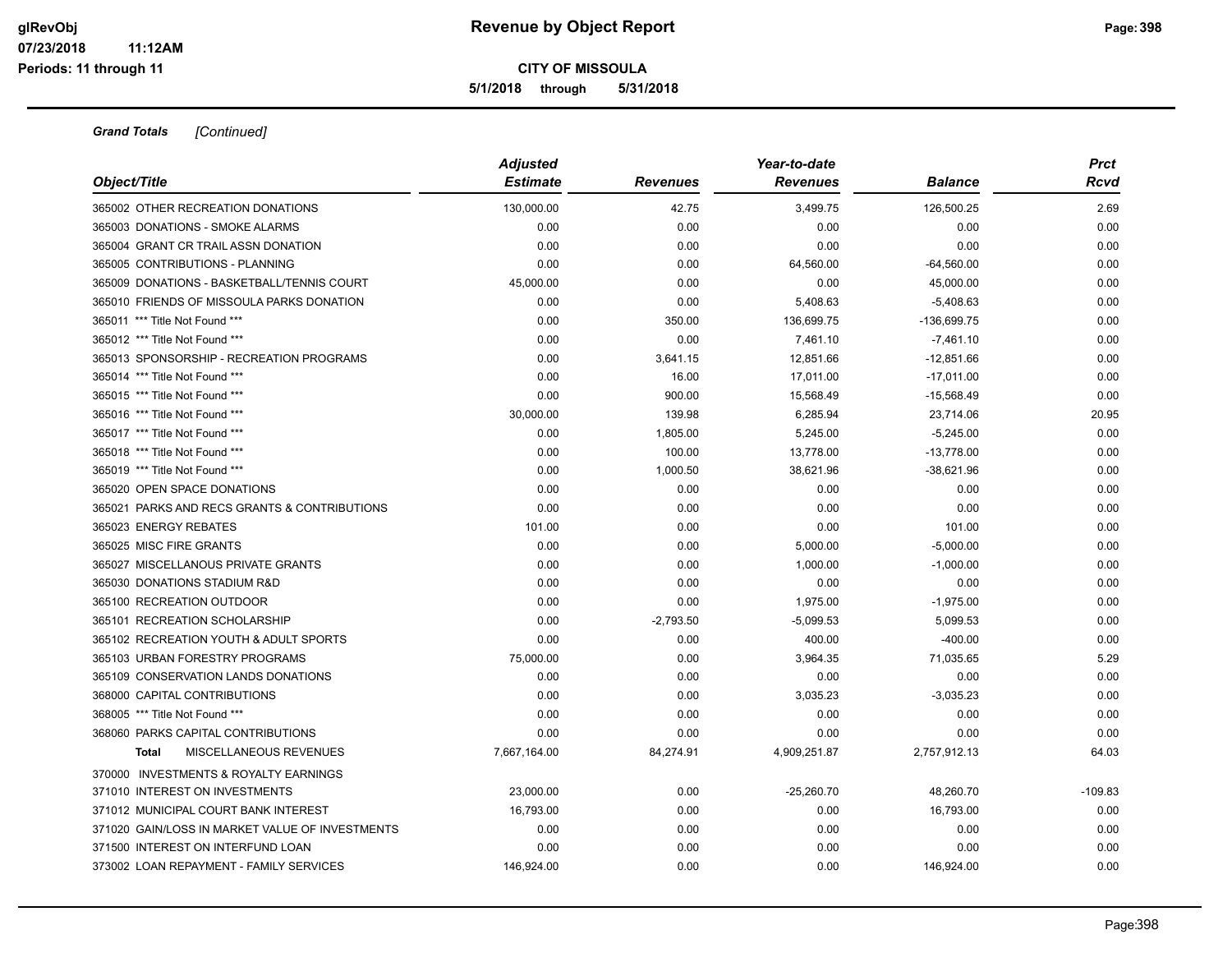**5/1/2018 through 5/31/2018**

| Object/Title                                   | <b>Adjusted</b><br><b>Estimate</b> | <b>Revenues</b> | Year-to-date<br><b>Revenues</b> | <b>Balance</b> | <b>Prct</b><br>Rcvd |
|------------------------------------------------|------------------------------------|-----------------|---------------------------------|----------------|---------------------|
| 373006 BURNS ST COMMONS                        | 0.00                               | 0.00            | 0.00                            | 0.00           | 0.00                |
| <b>INVESTMENTS &amp; ROYALTY EARNINGS</b>      | 186,717.00                         | 0.00            | $-25,260.70$                    | 211,977.70     | $-13.53$            |
| Total                                          |                                    |                 |                                 |                |                     |
| 380000 OTHER FINANCING SOURCES                 |                                    |                 |                                 |                |                     |
| 381000 LOAN PROCEEDS                           | 55,265.00                          | 0.00            | 0.05                            | 55,264.95      | 0.00                |
| 381002 SRF LOAN                                | 0.00                               | 0.00            | 0.00                            | 0.00           | 0.00                |
| 381009 TRANSFERS IN                            | 512,500.00                         | 0.00            | 0.00                            | 512,500.00     | 0.00                |
| 381010 BOND PROCEEDS                           | 5,701,189.00                       | 3,594,000.00    | 6,436,785.03                    | -735,596.03    | 112.90              |
| 381020 REVENUE BONDS                           | 0.00                               | 0.00            | 0.00                            | 0.00           | 0.00                |
| 381024 MARY AVENUE BOND PROCEEDS               | 1,665,000.00                       | 0.00            | 1,665,000.00                    | 0.00           | 100.00              |
| 381025 REVENUE BOND PROCEEDS                   | 1,600,000.00                       | 0.00            | 36,618.00                       | 1,563,382.00   | 2.29                |
| 381026 *** Title Not Found ***                 | 1,890,000.00                       | 0.00            | 0.00                            | 1,890,000.00   | 0.00                |
| 381027 SOUTH RESERVE TRAIL CROSSING 5.M        | 0.00                               | 0.00            | 0.00                            | 0.00           | 0.00                |
| 381028 BOND PROCEEDS-MILL SITE                 | 2,207,000.00                       | 0.00            | 0.00                            | 2,207,000.00   | 0.00                |
| 381029 PARKING STRUCTURE BOND PROCEEDS         | 0.00                               | 0.00            | 0.00                            | 0.00           | 0.00                |
| 381030 SID BONDS PROCEEDS                      | 0.00                               | 0.00            | 364,013.00                      | $-364,013.00$  | 0.00                |
| 381071 WILMA NOTE PROCEEDS                     | 0.00                               | 0.00            | 0.00                            | 0.00           | 0.00                |
| 381072 FIB NOTE PROCEEDS                       | 0.00                               | 0.00            | 0.00                            | 0.00           | 0.00                |
| 381074 CIVIC STADIUM TIF NOTES 1.5M            | 0.00                               | 0.00            | 0.00                            | 0.00           | 0.00                |
| 381090 PROCEEDS FROM CAPITAL LEASE             | 10,108,226.00                      | 0.00            | 2,478,380.38                    | 7,629,845.62   | 24.52               |
| 382000 *** Title Not Found ***                 | 0.00                               | 0.00            | 0.00                            | 0.00           | 0.00                |
| 382010 SALE OF FIXED ASSETS                    | 0.00                               | 0.00            | 0.00                            | 0.00           | 0.00                |
| 383000 OPERATING TRANSFERS                     | 887,831.00                         | 26,416.25       | 710,536.48                      | 177,294.52     | 80.03               |
| 383001 TRANS FR FLUSHING DISTRICT              | 41,000.00                          | 0.00            | 20,500.00                       | 20,500.00      | 50.00               |
| 383002 TRANS FR GAS TAX                        | 564,000.00                         | 0.00            | 282,000.00                      | 282,000.00     | 50.00               |
| 383004 TRANS FR EMPLOYEE HEALTH INSURANCE LEVY | 5,101,004.00                       | 0.00            | 2,550,502.03                    | 2,550,501.97   | 50.00               |
| 383007 TRANS FR CABLE FRANCHISE                | 301,433.00                         | 0.00            | 150,716.50                      | 150,716.50     | 50.00               |
| 383009 TRANS FR TITLE I                        | 0.00                               | 0.00            | 0.00                            | 0.00           | 0.00                |
| 383010 TRANS FR CIP                            | 0.00                               | 0.00            | 0.00                            | 0.00           | 0.00                |
| 383011 TRANS FR SID REVOLVING                  | 100,000.00                         | 0.00            | 0.00                            | 100,000.00     | 0.00                |
| 383013 TRANS FR SID DEBT SERVICE               | 0.00                               | 0.00            | 0.00                            | 0.00           | 0.00                |
| 383014 TRANS FR MRA                            | 4,189,801.00                       | 0.00            | 3,824,863.21                    | 364,937.79     | 91.29               |
| 383015 TRANS FR MPC                            | 0.00                               | 0.00            | 0.00                            | 0.00           | 0.00                |
| 383016 TRANS FR TAX INCREMENT BOND             | 0.00                               | 0.00            | 0.00                            | 0.00           | 0.00                |
| 383017 TRANS FR ROAD DISTRICT                  | 0.00                               | 0.00            | 0.00                            | 0.00           | 0.00                |
| 383018 TRANS FR PARK DISTRICT                  | 0.00                               | 0.00            | 0.00                            | 0.00           | 0.00                |
| 383019 TRANS FR G O BOND                       | 0.00                               | 0.00            | 8,239.21                        | $-8,239.21$    | 0.00                |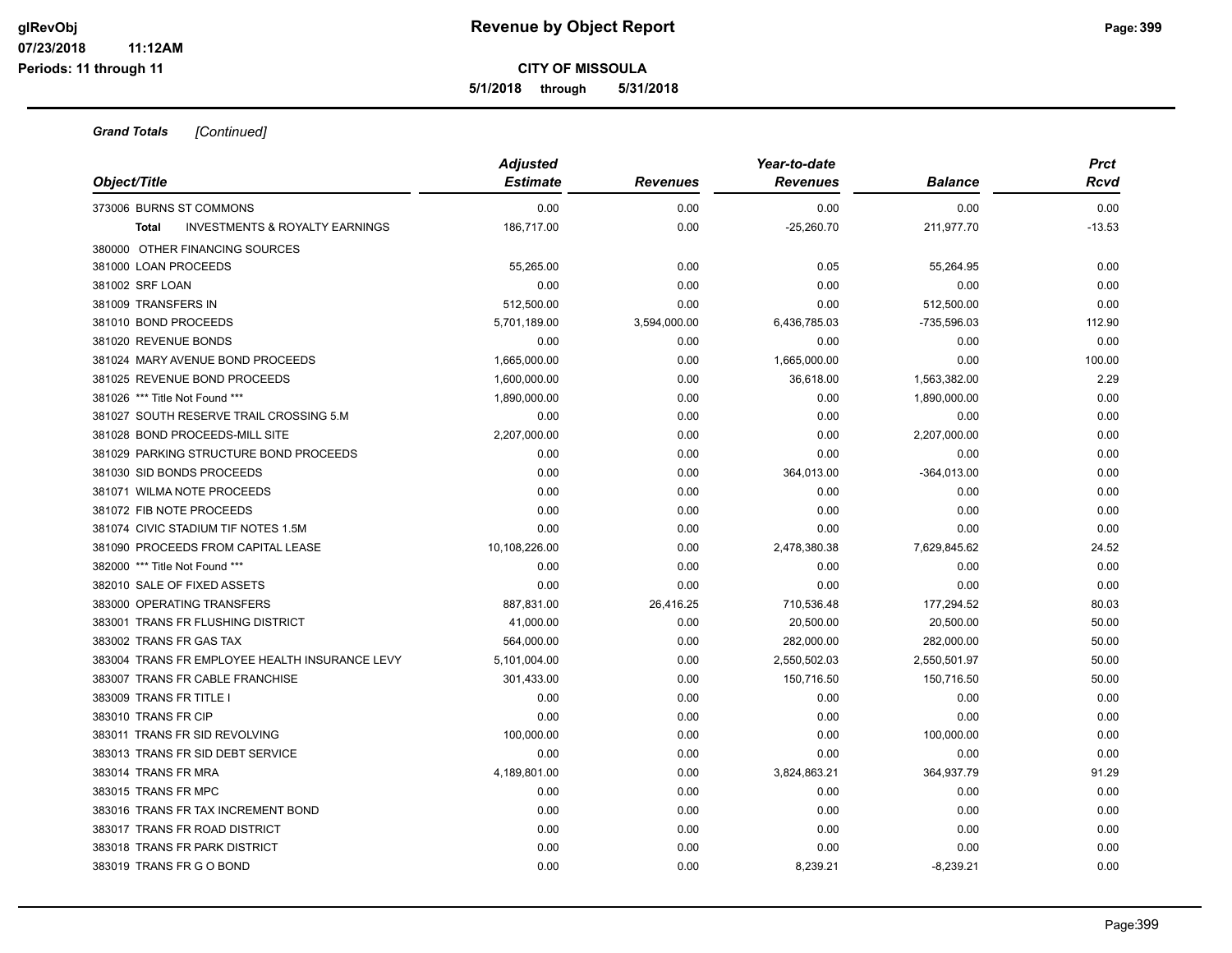**5/1/2018 through 5/31/2018**

| Object/Title                              | <b>Adjusted</b> | Year-to-date |                 |                | <b>Prct</b> |
|-------------------------------------------|-----------------|--------------|-----------------|----------------|-------------|
|                                           | <b>Estimate</b> | Revenues     | <b>Revenues</b> | <b>Balance</b> | <b>Rcvd</b> |
| 383020 TRANS FR CEMETERY CARE             | 0.00            | 0.00         | 0.00            | 0.00           | 0.00        |
| 383021 TRANS FR P&R TRAILS DEVLP          | 0.00            | 0.00         | 51,136.55       | $-51, 136.55$  | 0.00        |
| 383022 TRANS FR OPEN SPACE BOND           | 0.00            | 0.00         | 0.00            | 0.00           | 0.00        |
| 383023 TRANS FR DRUG FORFEITURE           | 0.00            | 0.00         | 0.00            | 0.00           | 0.00        |
| 383024 TRANS FR SEWER CLEARING            | 0.00            | 0.00         | 0.00            | 0.00           | 0.00        |
| 383025 TRANS FR SEWER R & D               | 0.00            | 0.00         | 0.00            | 0.00           | 0.00        |
| 383026 TRANS FR CDBG                      | 0.00            | 0.00         | 0.00            | 0.00           | 0.00        |
| 383028 TRANS FROM GF FOR HEALTH RESERVE   | 442,000.00      | 36,833.33    | 405,166.67      | 36,833.33      | 91.67       |
| 383029 TRANS FR GENERAL                   | 1,822,760.00    | 6,844.20     | 1,053,327.49    | 769,432.51     | 57.79       |
| 383034 *** Title Not Found ***            | 369,852.00      | 0.00         | 0.00            | 369,852.00     | 0.00        |
| 383036 TRANSFER - GRANT                   | 0.00            | 0.00         | 0.00            | 0.00           | 0.00        |
| 383037 TRANSFER FROM URD II               | 250,000.00      | 0.00         | 0.00            | 250,000.00     | 0.00        |
| 383038 TRANSFER - URD III                 | 0.00            | 0.00         | 0.00            | 0.00           | 0.00        |
| 383039 FROM SID TRANSFERS                 | 0.00            | 0.00         | 0.00            | 0.00           | 0.00        |
| 383040 TRANSFER FROM CITY GRANTS          | 0.00            | 0.00         | 0.00            | 0.00           | 0.00        |
| 383042 TRANSFERS FROM OTHER FUNDS         | 0.00            | 0.00         | 19,560.00       | $-19,560.00$   | 0.00        |
| 383043 TRANSFERS FROM IMPACT FEES         | 0.00            | 0.00         | 0.00            | 0.00           | 0.00        |
| 383044 TFR FROM PARK REC&TRAIL FUND       | 0.00            | 0.00         | 0.00            | 0.00           | 0.00        |
| 383050 TRANSFER FROM IMPACT FEES          | 0.00            | 0.00         | 0.00            | 0.00           | 0.00        |
| 383060 TRANSFERS FROM FRONT ST URD        | 0.00            | 0.00         | 0.00            | 0.00           | 0.00        |
| 383061 TRANSFERS FROM PARK IMPACT FEES    | 0.00            | 0.00         | 0.00            | 0.00           | 0.00        |
| 383062 TRANSFERS FROM PARK SIDS           | 0.00            | 0.00         | 0.00            | 0.00           | 0.00        |
| 383063 *** Title Not Found ***            | 0.00            | 0.00         | 0.00            | 0.00           | 0.00        |
| 383065 TRANSFER FROM WWTF                 | 50,213.00       | 0.00         | 0.00            | 50,213.00      | 0.00        |
| 383066 TRANSFER FR FRONT ST CLEARING      | 360,840.00      | 0.00         | 314,958.74      | 45,881.26      | 87.28       |
| 383067 TRANSFER FROM FSPS                 | 79,623.00       | 0.00         | 0.00            | 79,623.00      | 0.00        |
| 383068 TRANSFER FROM SUBORDINATE LIEN     | 0.00            | 0.00         | 0.00            | 0.00           | 0.00        |
| 383400 CAPITAL CONTRIBUTION               | 0.00            | 0.00         | 0.00            | 0.00           | 0.00        |
| 384000 GUARANTOR REVENUE                  | 0.00            | 0.00         | 0.00            | 0.00           | 0.00        |
| OTHER FINANCING SOURCES<br><b>Total</b>   | 38,299,537.00   | 3,664,093.78 | 20,372,303.34   | 17,927,233.66  | 53.19       |
| 390000 INTERNAL SERVICES                  |                 |              |                 |                |             |
| 396001 INSURANCE REIMBURSEMENTS           | 0.00            | 0.00         | 0.00            | 0.00           | 0.00        |
| 396002 CITY CONTRIBUTIONS                 | 3,854,970.00    | 301,192.58   | 3,533,060.06    | 321,909.94     | 91.65       |
| 396003 EMPLOYEE DEDUCTION CONTRIBUTIONS   | 1,358,284.00    | 75,440.83    | 990,704.68      | 367,579.32     | 72.94       |
| 396004 RETIREE CONTRIBUTIONS              | 444,528.00      | 38,887.50    | 403,386.53      | 41,141.47      | 90.74       |
| 396005 FIRE + POLICE ADDTL HEALTH CONTRIB | 1,885,321.00    | 145,502.00   | 1,825,172.00    | 60,149.00      | 96.81       |